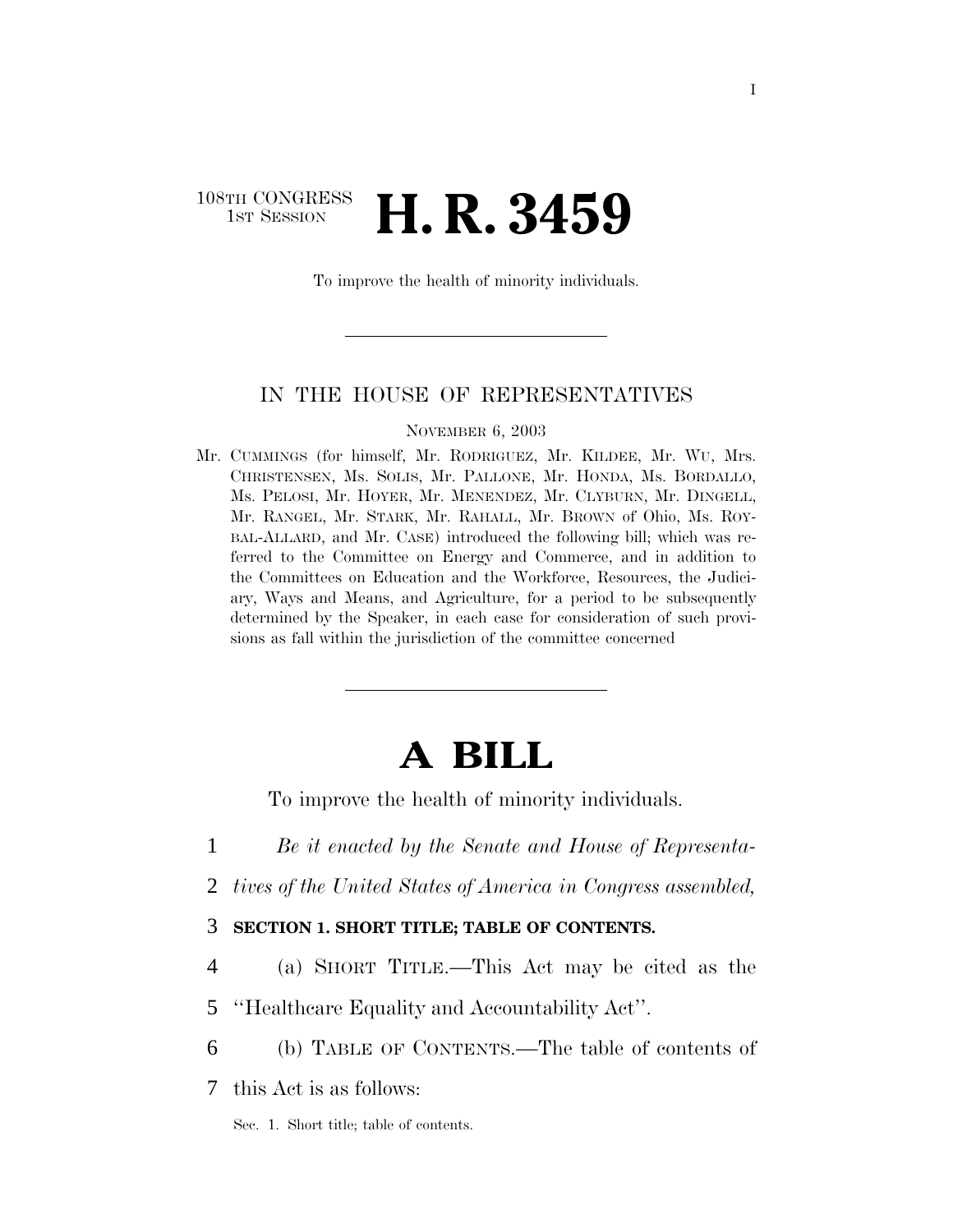Sec. 2. Findings and purpose.

# TITLE I—COVERAGE OF THE UNINSURED

#### Subtitle A—FamilyCare

- Sec. 101. Short title.
- Sec. 102. Renaming of title XXI program.
- Sec. 103. Familycare coverage of parents under the medicaid program and title XXI.
- Sec. 104. Automatic enrollment of children born to title XXI parents.
- Sec. 105. Optional coverage of children through age 20 under the medicaid program and title XXI.
- Sec. 106. Allowing States to simplify rules for families.
- Sec. 107. Demonstration programs to improve medicaid and CHIP outreach to homeless individuals and families.
- Sec. 108. Additional CHIP revisions.
- Sec. 109. Coordination of title XXI with the maternal and child health program.
- Subtitle B—State Option To Provide Coverage for All Residents With Income At or Below the Poverty Line
- Sec. 121. State option to provide coverage for all residents with income at or below the poverty line.

Subtitle C—Optional Coverage of Legal Immigrants under the Medicaid Program and Title XXI

Sec. 131. Equal access to health coverage for legal immigrants.

Subtitle D—Indian Healthcare Funding

#### CHAPTER 1—GUARANTEED FUNDING

Sec. 141. Guaranteed adequate funding for Indian healthcare.

## CHAPTER 2—INDIAN HEALTHCARE PROGRAMS

- Sec. 145. Programs operated by Indian tribes and tribal organizations.
- Sec. 146. Licensing.
- Sec. 147. Authorization for emergency contract health services.
- Sec. 148. Prompt action on payment of claims.
- Sec. 149. Liability for payment.
- Sec. 150. Health services for ineligible persons.
- Sec. 151. Definitions.
- Sec. 152. Authorization of appropriations.

## Subtitle E—Territories

Sec. 161. Funding for territories.

Subtitle F—Migrant Workers and Farmworkers Health

Sec. 171. Demonstration project regarding continuity of coverage of migrant workers and farmworkers under medicaid and CHIP.

Subtitle G—Expanded Access to Health Care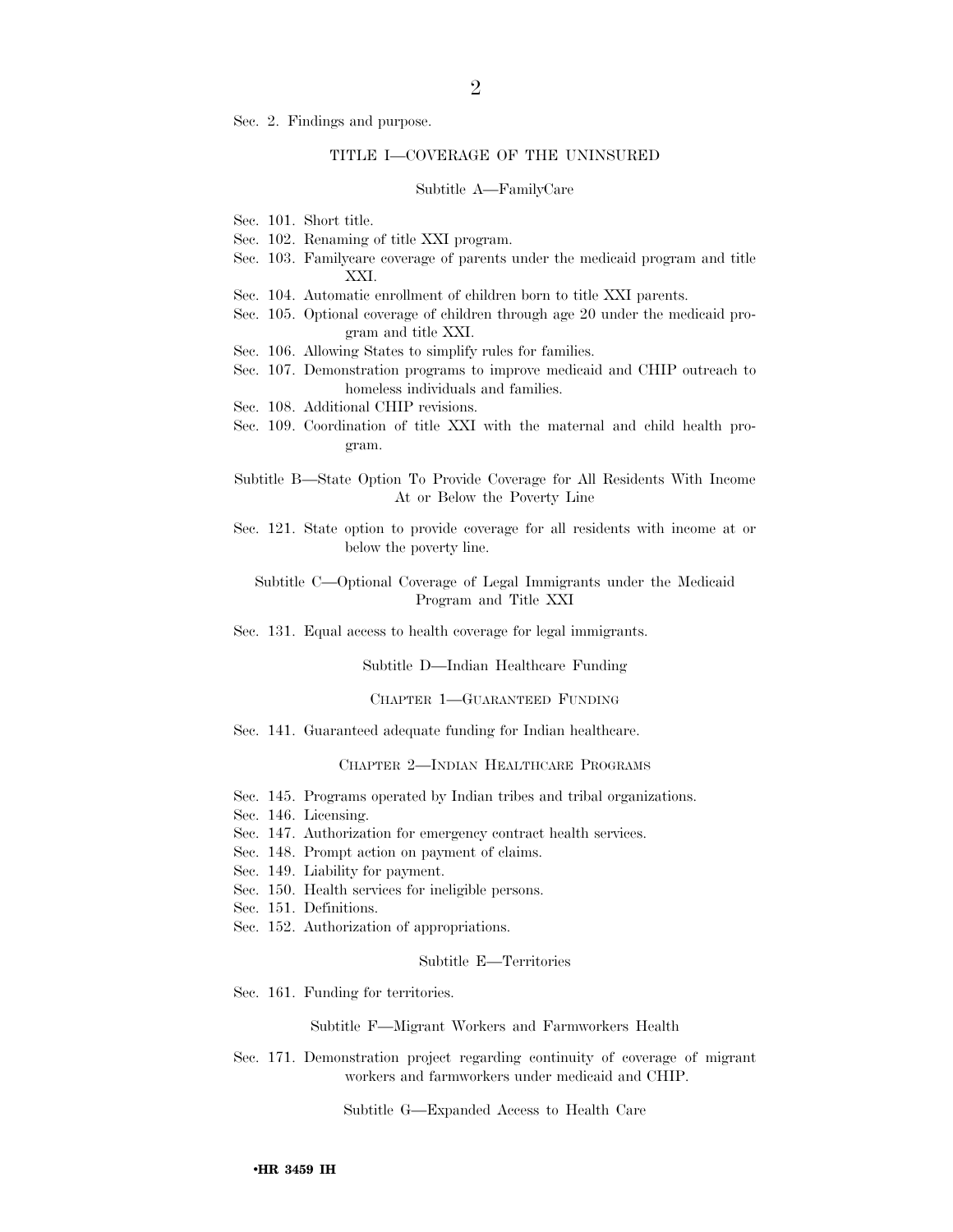Sec. 181. National Commission for Expanded Access to Health Care.

# TITLE II—CULTURALLY AND LINGUISTICALLY APPROPRIATE **HEALTHCARE**

Sec. 201. Amendment to the Public Health Service Act.

# ''TITLE XXIX—MINORITY HEALTH

''Sec. 2900. Definitions.

''Subtitle A—Culturally and Linguistically Appropriate Healthcare

- ''Sec. 2901. Improving access to services for individuals with Limited English Proficiency.
- ''Sec. 2902. National standards for culturally and linguistically appropriate services in healthcare.
- ''Sec. 2903. Center for Cultural and Linguistic Competence in Healthcare.
- ''Sec. 2904. Innovations in language access grants.
- ''Sec. 2905. Research on language access.
- ''Sec. 2906. Toll-free telephone number.
- Sec. 203. Standards for language access services.
- Sec. 204. Federal reimbursement for culturally and linguistically appropriate services under the medicare, medicaid and State Children's Health Insurance Program.
- Sec. 205. Increasing understanding of health literacy.
- Sec. 206. Report on Federal efforts to provide culturally and linguistically appropriate healthcare services.
- Sec. 207. General Accounting Office report on impact of language access services.

## TITLE III—HEALTH WORKFORCE DIVERSITY

Sec. 301. Amendment to the Public Health Service Act.

## ''Subtitle B—Workforce Diversity

- ''Sec. 2911. Report on workforce diversity.
- ''Sec. 2912. National working group on workforce diversity.
- ''Sec. 2913. Technical clearinghouse for health workforce diversity.
- ''Sec. 2914. Evaluation of workforce diversity initiatives.
- ''Sec. 2915. Data collection and reporting by health professional schools.
- ''Sec. 2916. Support for institutions committed to workforce diversity.
- ''Sec. 2917. Career development for scientists and researchers.
- ''Sec. 2918. Career support for non-research health professionals.
- ''Sec. 2919. Research on the effect of workforce diversity on quality.
- ''Sec. 2920. Health disparities education program.
- ''Sec. 2920A. Cultural competence training for healthcare professionals.
- Sec. 302. Health careers opportunity program.
- Sec. 303. Program of excellence in health professions education for underrepresented minorities.
- Sec. 304. Hispanic-serving health professions schools.
- Sec. 305. Health professions student loan fund; authorizations of appropriations regarding students from disadvantaged backgrounds.
- Sec. 306. National Health Service Corps; recruitment and fellowships for individuals from disadvantaged backgrounds.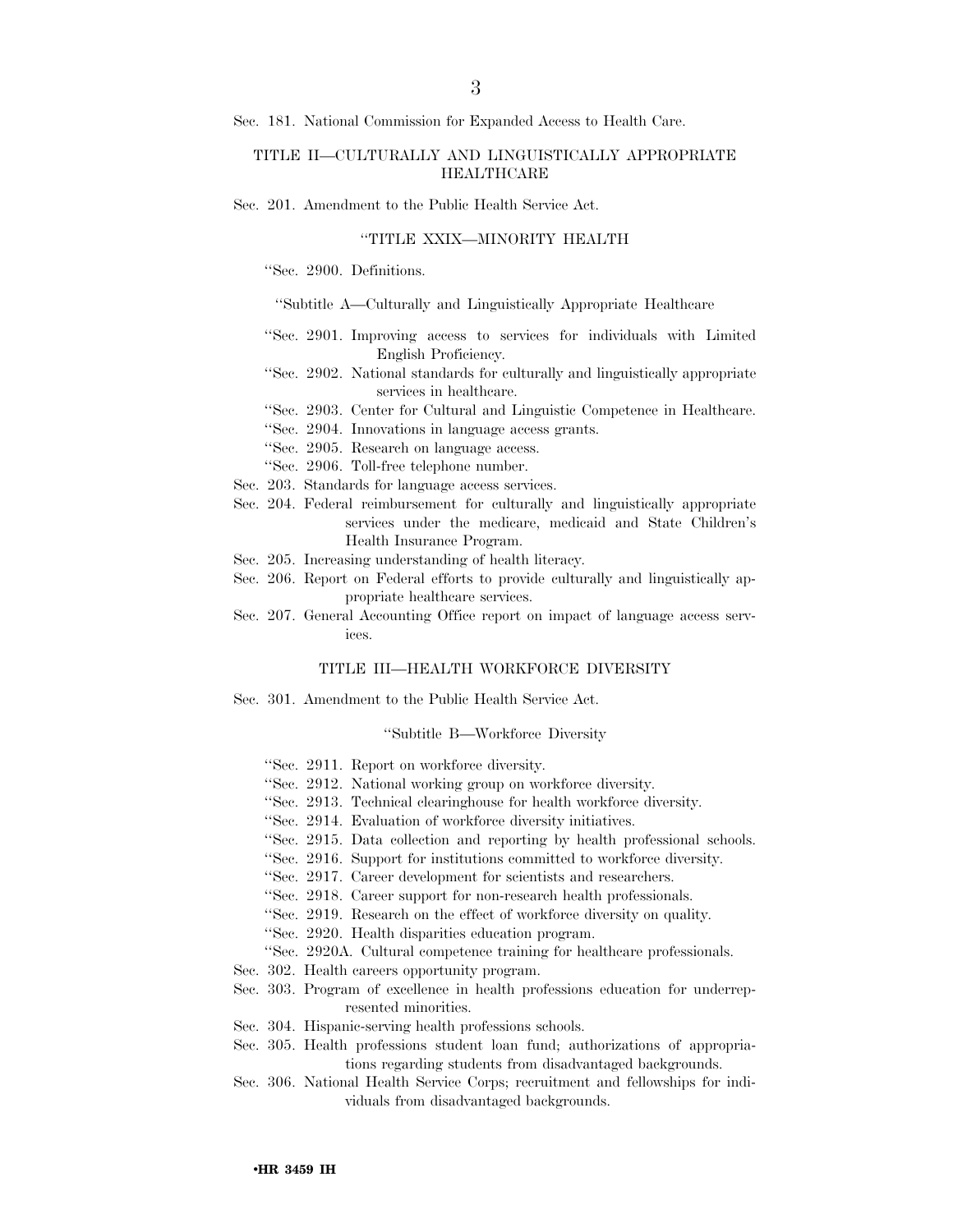- Sec. 307. Loan repayment program of Centers for Disease Control and Prevention.
- Sec. 308. Cooperative agreements for online degree programs at schools of public health and schools of allied health.
- Sec. 309. Mid-career health professions scholarship program.
- Sec. 310. National report on the preparedness of health professionals to care for diverse populations.
- Sec. 311. Scholarship and fellowship programs.
	- ''Sec. 2920B. David Satcher Public Health and Health Services Corps.
	- ''Sec. 2920C. Louis Stokes Public Health Scholars Program.
	- ''Sec. 2920D. Patsy Mink Health and Gender Research Fellowship Program.
	- ''Sec. 2920E. Paul David Wellstone International Health Fellowship Program.
	- ''Sec. 2920F. Edward R. Roybal Healthcare Scholar Program.

# TITLE IV—REDUCING DISEASE AND DISEASE-RELATED COMPLICATIONS

Subtitle A—Eliminating Disparities in Prevention, Detection, and Treatment of Disease

### CHAPTER 1—GENERAL PROVISIONS

- Sec. 401. Guidelines for disease screening for minority patients.
- Sec. 402. Preventive health services block grants, use of allotments.
- Sec. 403. Program for increasing immunization rates for adults and adolescents; collection of additional immunization data.
- Sec. 404. Innovative chronic disease management programs.
- Sec. 405. Grants for racial and ethnic approaches to community health.
- Sec. 406. IOM study request.
- Sec. 407. Strategic plan.

## CHAPTER 2—ENVIRONMENTAL JUSTICE

- Sec. 410. Short title; purposes.
- Sec. 411. Definitions.
- Sec. 412. Environmental justice responsibilities of Federal agencies.
- Sec. 413. Interagency environmental justice working group.
- Sec. 414. Federal agency strategies.
- Sec. 415. Federal Environmental Justice Advisory Committee.
- Sec. 416. Human health and environmental research, data collection and analysis.

#### CHAPTER 3—BORDER HEALTH

- Sec. 421. Short title.
- Sec. 422. Definitions.
- Sec. 423. Border health grants.
- Sec. 424. United States-Mexico Border Health Commission Act Amendments. ''Sec. 9. Authorization of appropriations.

CHAPTER 4—PATIENT NAVIGATOR, OUTREACH, AND CHRONIC DISEASE **PREVENTION** 

Sec. 425. Short title.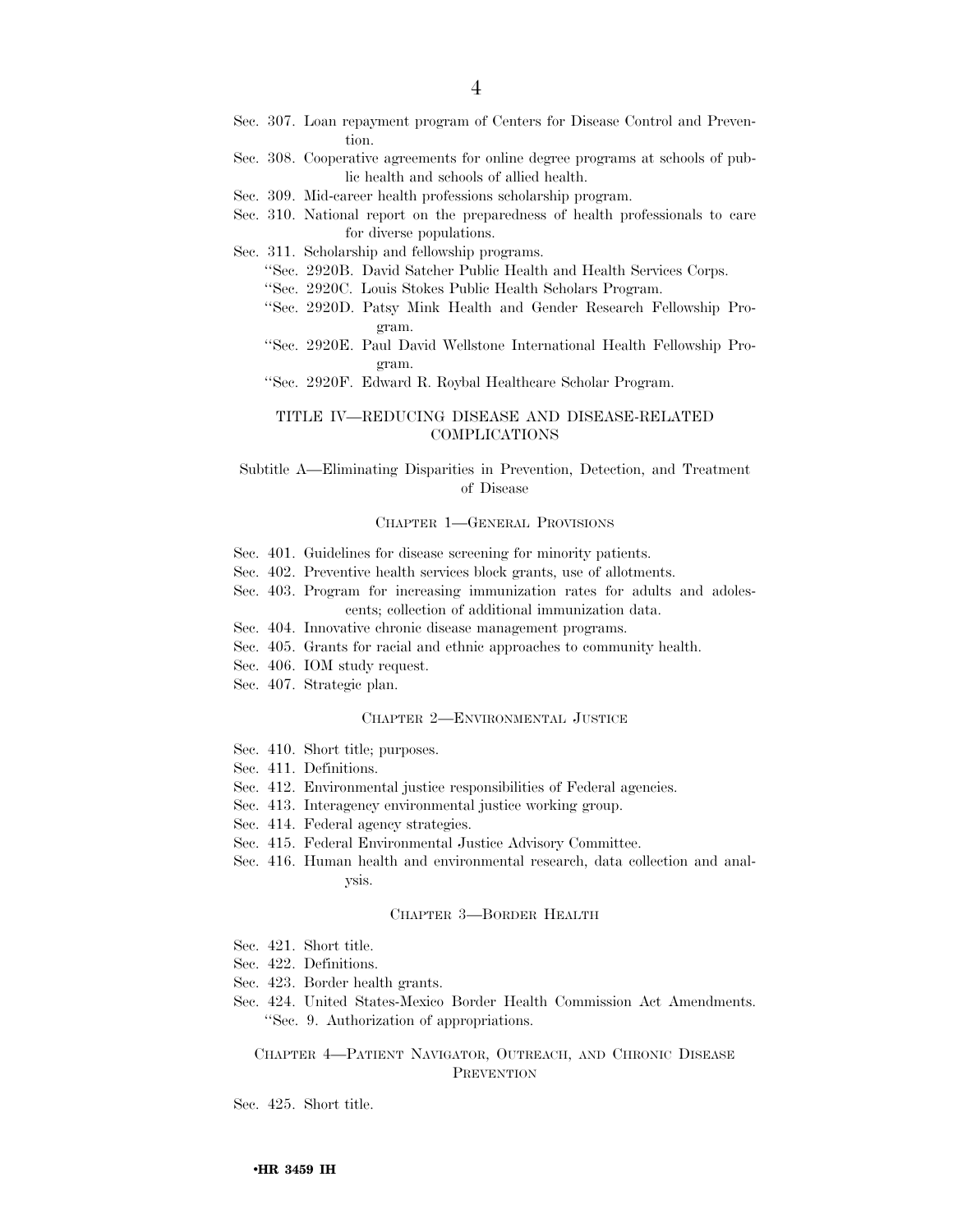- Sec. 426. HRSA grants for model community cancer and chronic disease care and prevention; HRSA grants for patient navigators.
- Sec. 427. NCI grants for model community cancer and chronic disease care and prevention; NCI grants for patient navigators.
- Sec. 428. IHS grants for model community cancer and chronic disease care and prevention; IHS grants for patient navigators.

### CHAPTER 5—COMMUNITY HEALTH WORKERS

Sec. 431. Short title.

Sec. 432. Grants to promote positive health behaviors in women.

CHAPTER 6—HEALTH EMPOWERMENT ZONES

Sec. 440. Health empowerment zones.

Subtitle B—Targeting Diseases and Conditions with Particularly Disparate Impact

CHAPTER 1—CANCER REDUCTION

Sec. 441. Cancer reduction.

## CHAPTER 2—HIV/AIDS REDUCTION

Sec. 442. HIV/AIDS reduction.

## CHAPTER 3—INFANT MORTALITY REDUCTION

Sec. 443. Infant mortality reduction.

CHAPTER 4—FETAL ALCOHOL SYNDROME TREATMENT AND DIAGNOSIS

Sec. 444. Fetal alcohol syndrome.

CHAPTER 5—DIABETES PREVENTION AND TREATMENT

- Sec. 445. Monitoring the quality of and disparities in diabetes care.
- Sec. 446. Diabetes prevention, treatment, and control.
- Sec. 447. Genetics of diabetes.
- Sec. 448. Research and training on diabetes in underserved and minority populations.
- Sec. 449. Authorization of appropriations.
- Sec. 450. Model community diabetes and chronic disease care and prevention among Pacific Islanders and Native Hawaiians.
- Sec. 451. Programs of Centers for Disease Control and Prevention.

CHAPTER 6—STROKE AND HEART DISEASE PREVENTION AND TREATMENT

Sec. 455. Systems for heart disease and stroke.

''Subtitle D—Systems for Heart Disease and Stroke

''CHAPTER 1—HEART DISEASE

''Sec. 2941. Heart disease.

''CHAPTER 2—STROKE EDUCATION CAMPAIGN

''Sec. 2945. Stroke education campaign.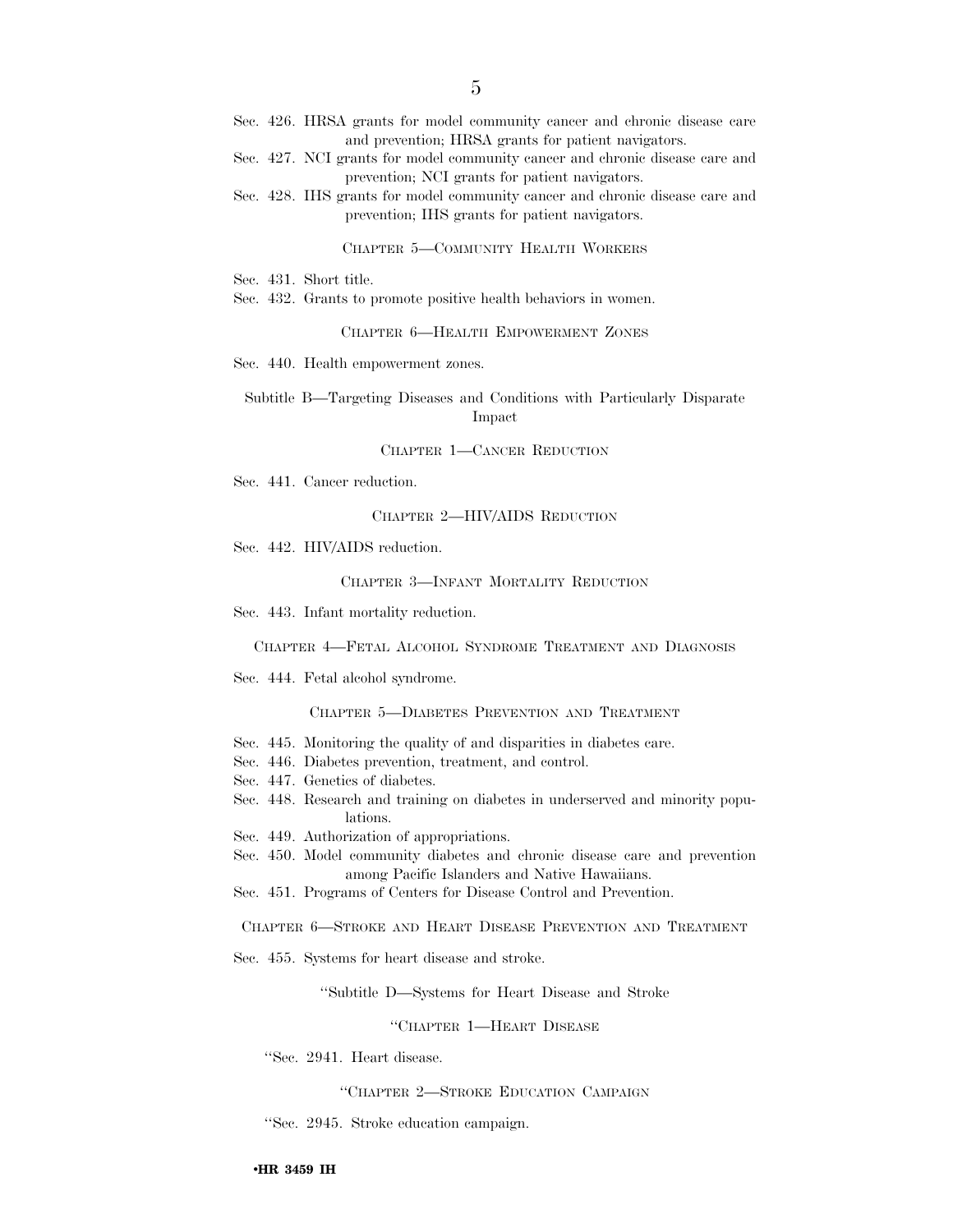### CHAPTER 7—OBESITY AND OVERWEIGHT REDUCTION

Sec. 461. Overweight and obesity prevention and treatment.

### CHAPTER 8—TUBERCULOSIS CONTROL, PREVENTION, AND TREATMENT

- Sec. 465. Advisory council for the elimination of tuberculosis.
- Sec. 466. National program for tuberculosis elimination.
- Sec. 467. Inclusion of inpatient hospital services for the treatment of TB-infected individuals.

# CHAPTER 9—ASTHMA

- Sec. 471. Provisions regarding national asthma education and prevention program of National Heart, Lung, and Blood Institute.
- Sec. 472. Asthma-related activities of Centers for Disease Control and Prevention.
- Sec. 473. Grants for community outreach regarding asthma information, education, and services.
- Sec. 474. Action plans of local educational agencies regarding asthma.

CHAPTER 10—SICKLE CELL DISEASE

Sec. 481. Demonstration program for the development and establishment of systemic mechanisms for the prevention and treatment of sickle cell disease.

CHAPTER 11—AUTOIMMUNE DISEASE IN MINORITY POPULATIONS

Sec. 482. Research funding for autoimmune disease in minority populations.

# CHAPTER 12—PREVENTION AND CONTROL OF SEXUALLY TRANSMITTED **DISEASES**

Sec. 485. Prevention and control of sexually transmitted diseases.

# CHAPTER 13—DENTAL DISEASE

- Sec. 486. Grants to improve the provision of dental services under medicaid and SCHIP.
- Sec. 487. State option to provide wrap-around SCHIP coverage to children who have other health coverage.
- Sec. 488. Grants to improve the provision of dental health services through community health centers and public health departments.

CHAPTER 14—PREVENTION AND CONTROL OF INJURIES

Sec. 491. Prevention and control of injuries.

CHAPTER 15—UTERINE FIBROID RESEARCH AND EDUCATION

- Sec. 495. Research with respect to uterine fibroids.
- Sec. 496. Information and education with respect to uterine fibroids.

# TITLE V—DATA COLLECTION AND REPORTING

#### Subtitle A—General Provisions

Sec. 501. Amendment to the Public Health Service Act.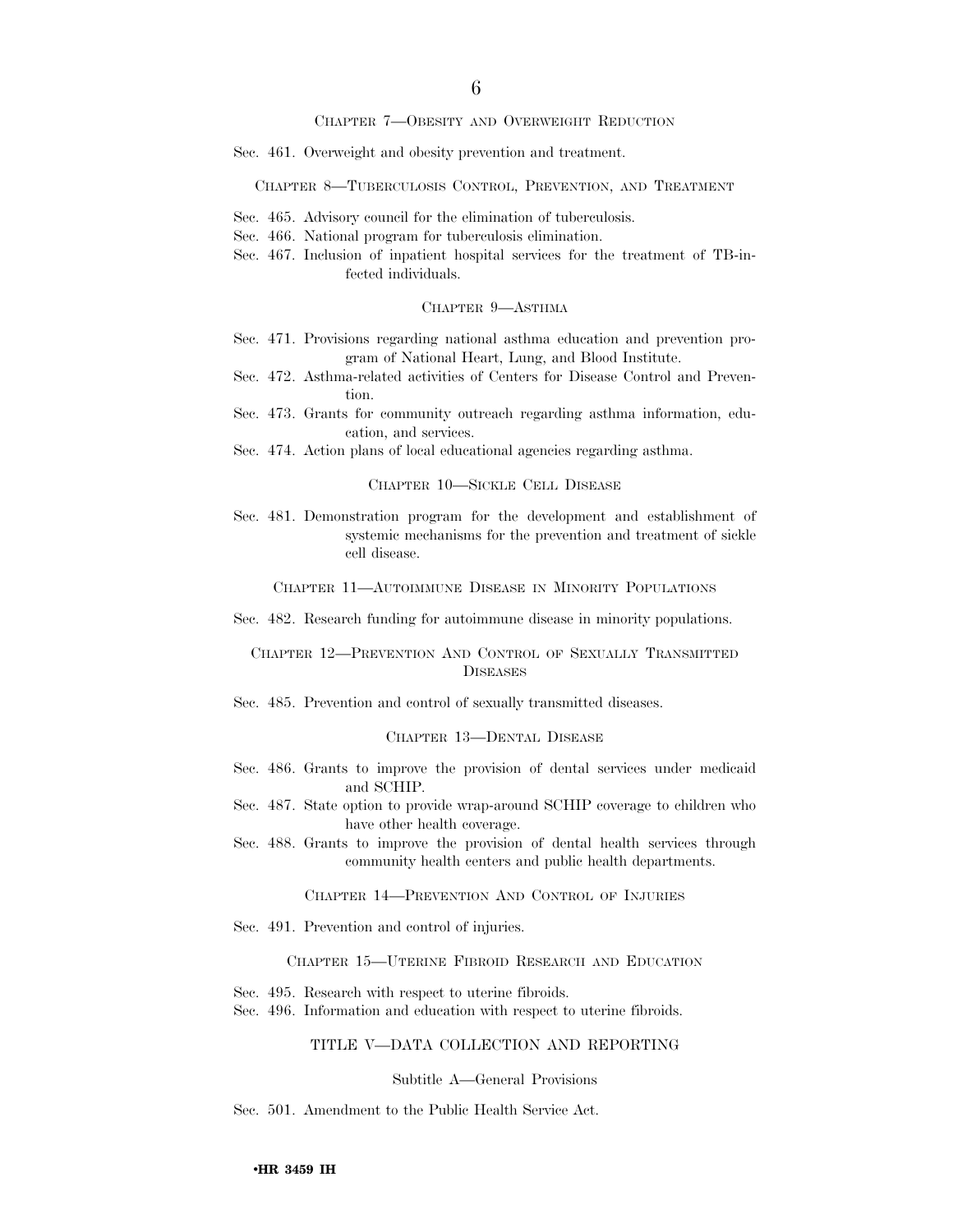# ''Subtitle E—Data Collection and Reporting

- ''Sec. 2951. Data on race, ethnicity and primary language.
- ''Sec. 2952. Provisions relating to Native Americans.
- Sec. 502. Collection of race and ethnicity data by the Social Security Administration.
- Sec. 503. Revision of HIPAA claims standards.
- Sec. 504. National Center for Health Statistics.

## Subtitle B—Minority Health and Genomics Commission

- Sec. 511. Short title.
- Sec. 512. Minority Health and Genomics Commission.
- Sec. 513. Report.
- Sec. 514. Membership.
- Sec. 515. Powers of Commission.
- Sec. 516. Termination.

# TITLE VI—ACCOUNTABILITY

- Sec. 601. Report on workforce diversity.
- Sec. 602. Federal agency plan to eliminate disparities and improve the health of minority populations.
- Sec. 603. Accountability within the Department of Health and Human Services.

# ''Subtitle F—Accountability

- ''Sec. 2961. Elevation of the Office of Civil Rights.
- ''Sec. 2962. Establishment of Health Program Offices for Civil Rights within Federal health and human services agencies.
- Sec. 604. Office of Minority Health.
- Sec. 605. Establishment of the Indian Health Service as an agency of the Public Health Service.
- Sec. 606. Office of Minority Health at the Centers for Medicare and Medicaid Services.
- Sec. 607. Office of Minority Affairs at the Food and Drug Administration.
- Sec. 608. Safety and effectiveness of drugs with respect to racial and ethnic background.
- Sec. 609. United States Commission on Civil Rights.
- Sec. 610. Sense of Congress concerning full funding of activities to eliminate racial and ethnic health disparities.

# TITLE VII—STRENGTHENING HEALTH INSTITUTIONS THAT PROVIDE HEALTHCARE TO MINORITY POPULATIONS

Sec. 701. Amendment to the Public Health Service Act.

# ''Subtitle G—Strengthening Health Institutions that Provide Healthcare to Minority Populations

### ''CHAPTER 1—GENERAL PROGRAMS

- ''Sec. 2971. Grant support for quality improvement initiatives.
- ''Sec. 2971A. Centers of excellence.
- ''Sec. 2971B. Consultation, construction and renovation of American Indian and Alaska Native facilities; reports.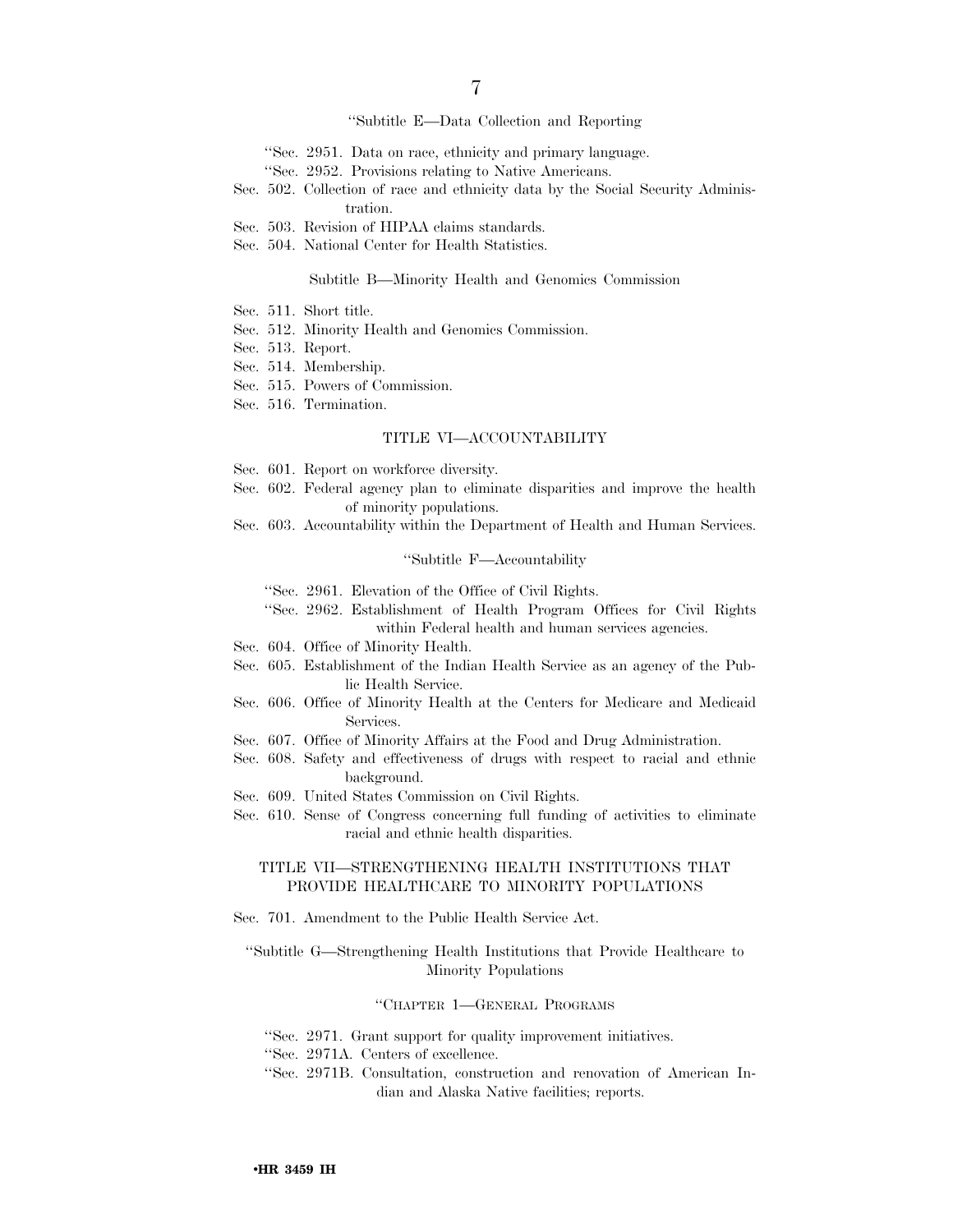''Sec. 2971C. Reconstruction and improvement grants for public health care facilities serving Pacific Islanders and the insular areas.

## ''CHAPTER 2—NATIONAL HEALTH SAFETY NET INFRASTRUCTURE

# ''SUBCHAPTER A—GENERAL PROVISIONS

- ''Sec. 2972. Payments to healthcare facilities.
- ''Sec. 2972A. Application for assistance.
- ''Sec. 2972B. Public service responsibilities.
- ''Sec. 2972C. Health Safety Net Infrastructure Trust Fund.
- ''Sec. 2972D. Administration.

# ''SUBCHAPTER B—LOAN GUARANTEES

- ''Sec. 2973. Provision of loan guarantees to safety net healthcare facilities.
- ''Sec. 2973A. Eligible loans.
- ''Sec. 2973B. Guarantee allotments.
- ''Sec. 2973C. Terms and conditions of loan guarantees.
- ''Sec. 2973D. Premiums for loan guarantees.
- ''Sec. 2973E. Procedures in the event of loan default.

''SUBCHAPTER C—GRANTS FOR URGENT CAPITAL NEEDS

- ''Sec. 2976. Provision of grants.
- ''Sec. 2976B. Eligible projects.

# TITLE VIII—MISCELLANEOUS PROVISIONS

Sec. 801. Definitions. Sec. 802. Davis-Bacon Act.

# 1 **SEC. 2. FINDINGS AND PURPOSE.**

2 (a) FINDINGS.—Congress makes the following find-3 ings:

 (1) Despite significant advances in public health and health care, the health status of racial and ethnic minority populations continues to lag be-hind that of the white population.

•**HR 3459 IH**  (2) The United States is becoming increasingly diverse. According to the 2000 United States Cen- sus, African Americans, American Indians and Alas- ka Natives, Asians, Hispanics, and Native Hawai-ians and other Pacific Islanders comprise 30 percent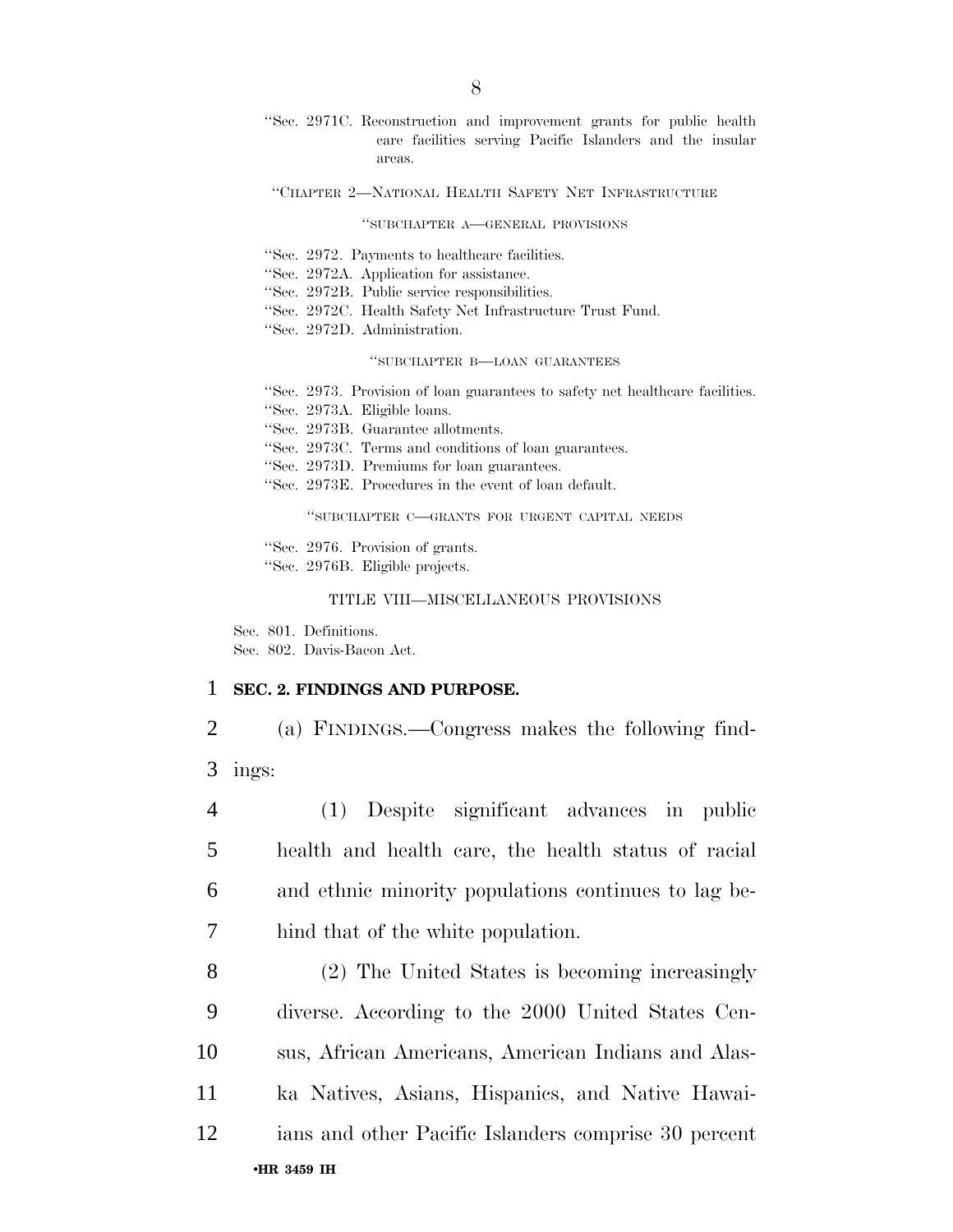| $\mathbf{1}$   | of the United States population. Racial and ethnic    |
|----------------|-------------------------------------------------------|
| $\overline{2}$ | minorities are expected to comprise 40 percent of     |
| 3              | the United States population by 2030.                 |
| $\overline{4}$ | (3) To improve the health care of racial and          |
| 5              | ethnic minorities and to reduce and eliminate dis-    |
| 6              | parities in health care and health outcomes, the fol- |
| 7              | lowing issues must be addressed:                      |
| 8              | (A) NEED FOR INSURANCE COVERAGE.—                     |
| 9              | (i) Disparities in health status can be               |
| 10             | attributed largely to underlying differences          |
| 11             | in socioeconomic status and insurance cov-            |
| 12             | erage. Minorities are at a greater risk of            |
| 13             | being uninsured than their white counter-             |
| 14             | parts. Lack of health insurance has con-              |
| 15             | sistently been associated with worse health           |
| 16             | outcomes.                                             |
| 17             | Even after adjusting for dif-<br>(ii)                 |
| 18             | ferences in socioeconomic and insurance               |
| 19             | status, however, racial and ethnic health             |
| 20             | and health care disparities remain.                   |
| 21             | Through treaties and Federal<br>(iii)                 |
| 22             | statutes, the Federal Government has es-              |
| 23             | tablished a trust responsibility to provide           |

 health care to American Indians and Alas-ka Natives. In the Indian Health Amend-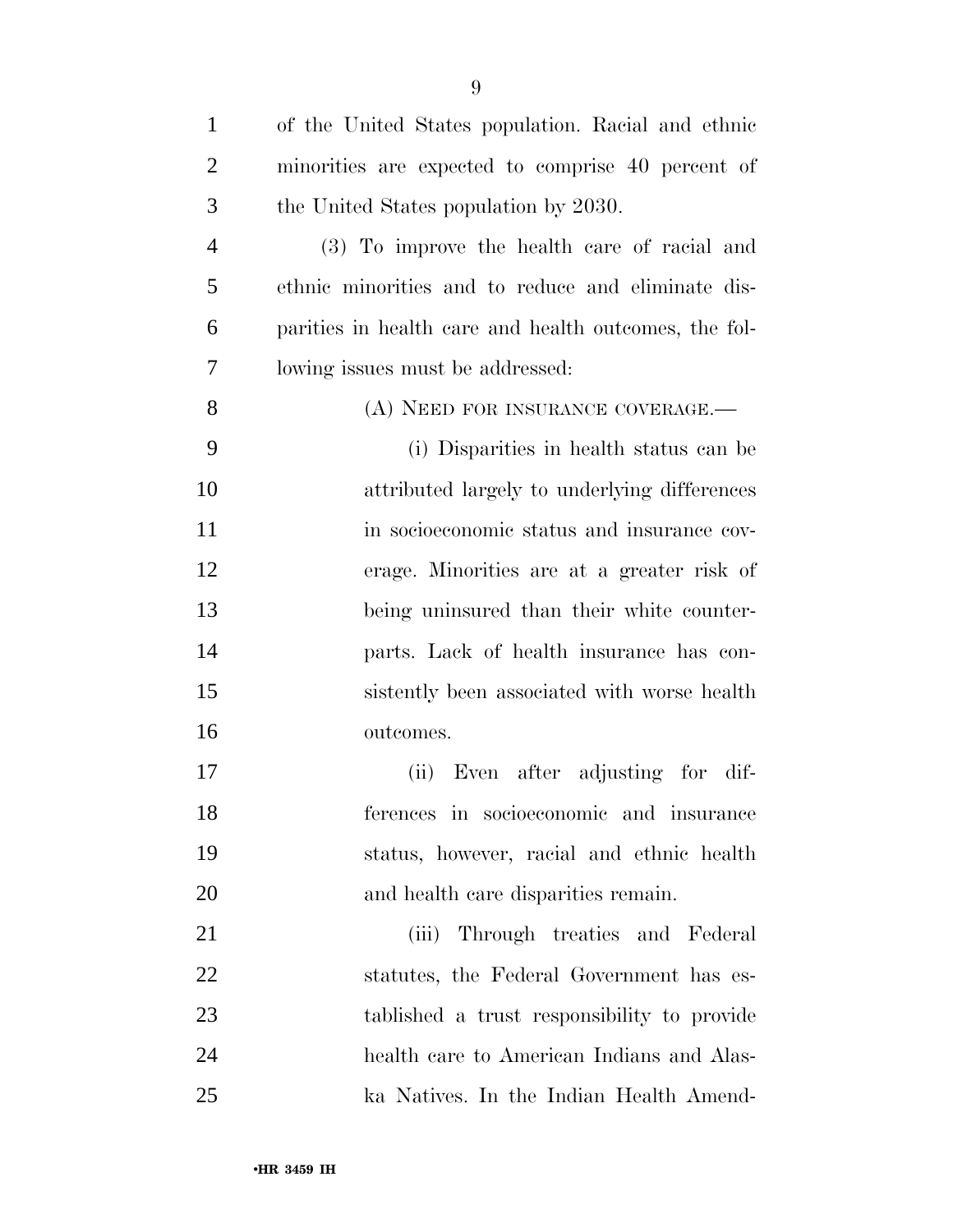| $\mathbf{1}$   | ments of 1992, Congress specifically          |
|----------------|-----------------------------------------------|
| $\overline{2}$ | pledged to "assure the highest possible"      |
| 3              | health status for Indians and urban Indi-     |
| $\overline{4}$ | ans and to provide all resources necessary    |
| 5              | to effect that policy." Despite those com-    |
| 6              | mitments, the unmet health needs of           |
| 7              | American Indians and Alaska Natives re-       |
| 8              | main alarmingly severe and their health       |
| 9              | status is far below the health status of the  |
| 10             | general population of the United States.      |
| 11             | The critical shortfall of funding for the In- |
| 12             | dian Health Service is a major source of      |
| 13             | this problem.                                 |
| 14             | (B) NEED FOR CULTURALLY AND LINGUIS-          |
| 15             | TICALLY APPROPRIATE CARE.-                    |
| 16             | (i) Limited English proficiency ad-           |
| 17             | versely affects the care of many racial and   |
| 18             | ethnic minority patients. The lack of avail-  |
| 19             | able interpretation and translation services  |
| <b>20</b>      | or bilingual providers contributes to racial  |
| 21             | and ethnic disparities in health and health   |
| 22             | care. The Federal Government provides         |
| 23             | and funds an array of services that should    |
| 24             | be made accessible to eligible persons who    |
| 25             | are not proficient in the English language.   |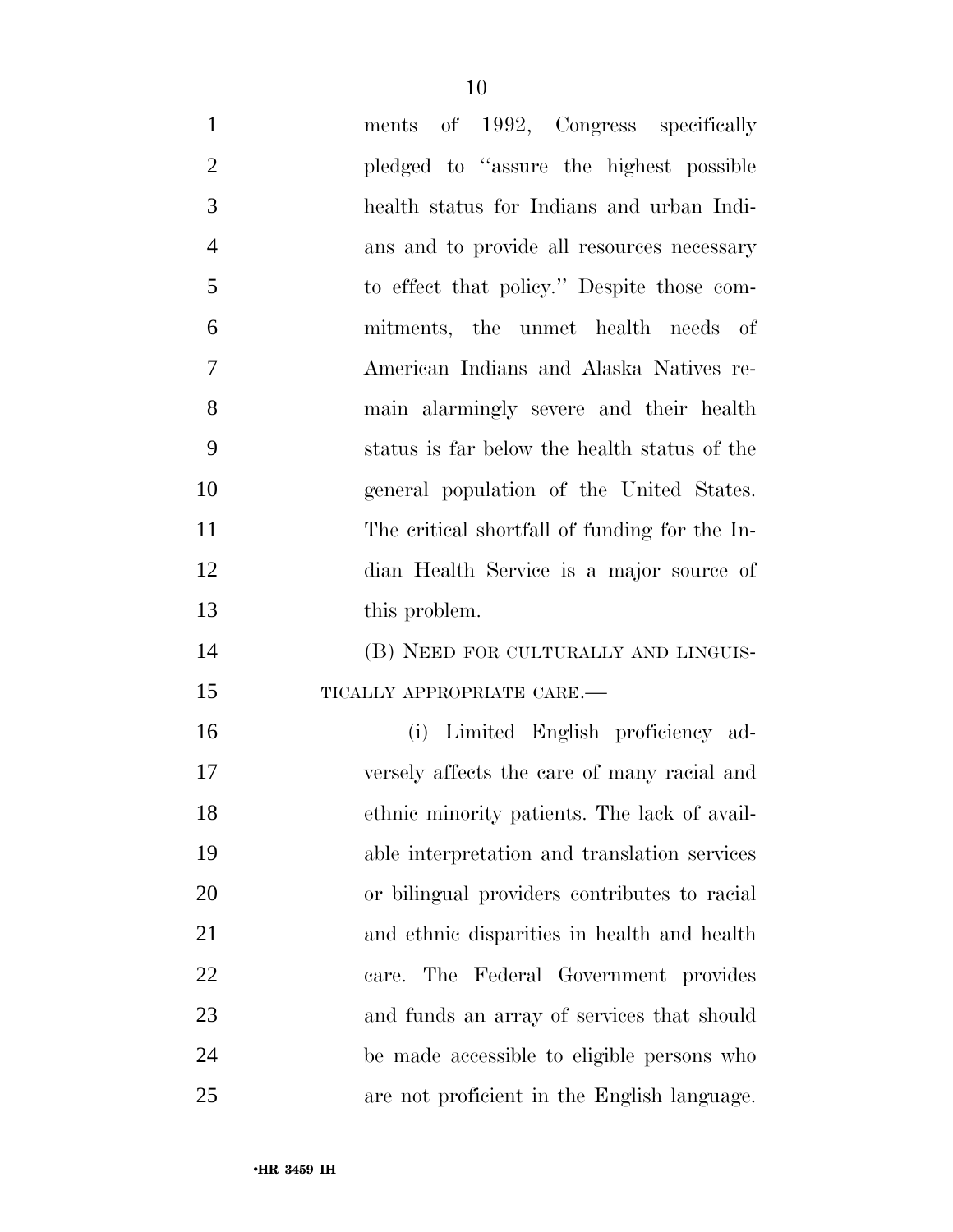| $\mathbf{1}$   | (ii) Title VI of the Civil Rights Act of      |
|----------------|-----------------------------------------------|
| $\overline{2}$ | 1964 (42 U.S.C. 2000 $d$ et seq.) prohibits   |
| 3              | discrimination on the basis of race, color,   |
| $\overline{4}$ | and national origin in programs and activi-   |
| 5              | ties receiving Federal financial assistance.  |
| 6              | Discrimination on the basis of primary lan-   |
| 7              | guage has consistently been interpreted as    |
| 8              | discrimination on the basis of national ori-  |
| 9              | gin.                                          |
| 10             | (iii) The provision of effective lan-         |
| 11             | guage services has been shown to improve      |
| 12             | care for limited English proficient (re-      |
| 13             | ferred to in this section as "LEP") pa-       |
| 14             | tients by increasing patient satisfaction,    |
| 15             | access to care, compliance with rec-          |
| 16             | ommended medical advice, and appropriate      |
| 17             | utilization.                                  |
| 18             | $(iv)$ A 2002 study by the Office of          |
| 19             | Management and Budget found that lan-         |
| 20             | guage assistance services can substantially   |
| 21             | improve the health and quality of life of     |
| 22             | LEP individuals and their families, in-       |
| 23             | crease the efficiency of distribution of gov- |
| 24             | ernment services to LEP individuals, and      |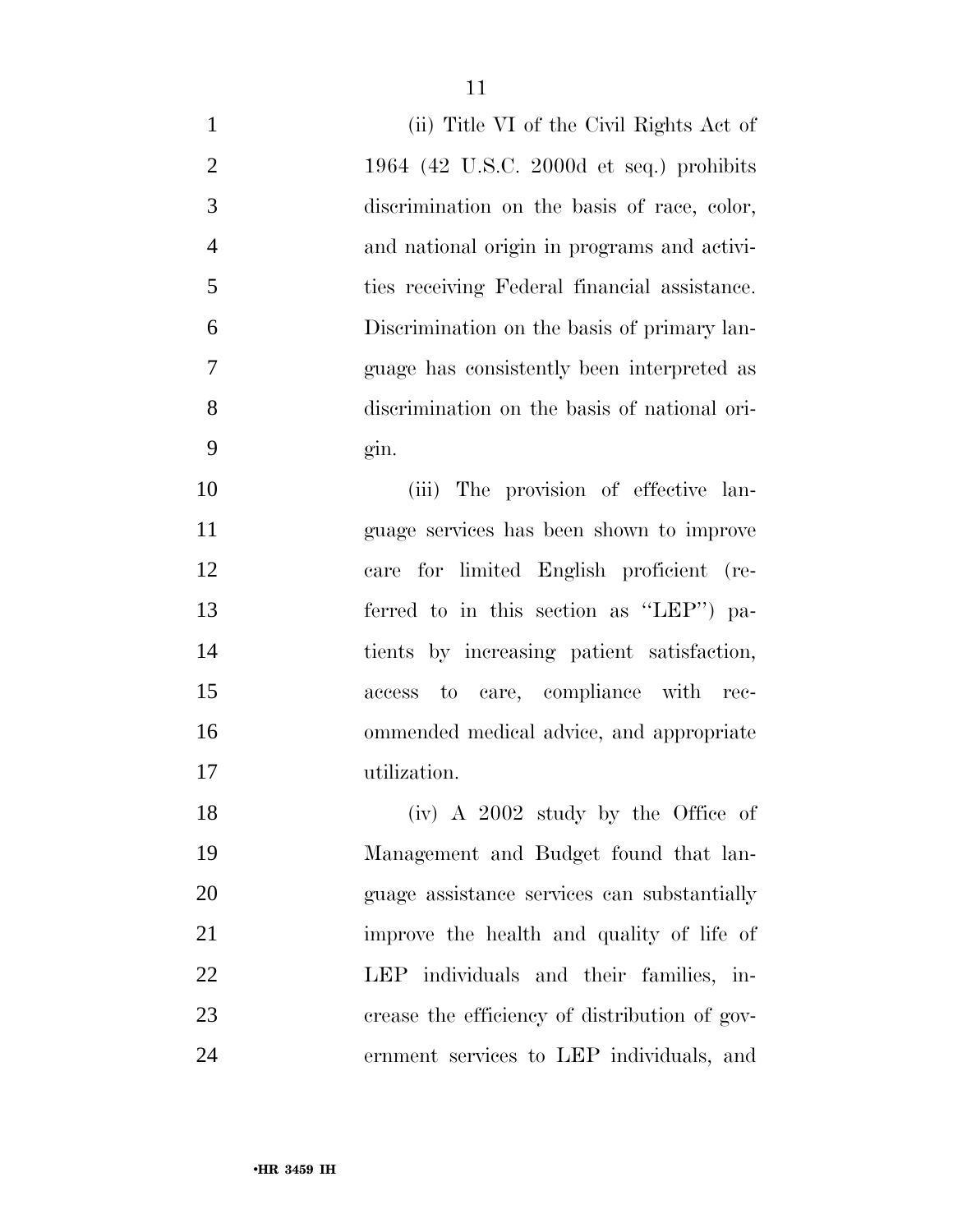| $\mathbf{1}$   | measurably increase the effectiveness of     |
|----------------|----------------------------------------------|
| $\overline{2}$ | public health and safety programs.           |
| 3              | (v) The same study estimated that            |
| $\overline{4}$ | language translation services would only     |
| 5              | increase the cost of the average health care |
| 6              | visit by less than one percent.              |
| 7              | (C) NEED FOR HEALTH WORKFORCE DI-            |
| 8              | VERSITY.                                     |
| 9              | Research has demonstrated that<br>(i)        |
| 10             | minority health professionals dramatically   |
| 11             | increase access to care for minority pa-     |
| 12             | tients and improve the quality of care that  |
| 13             | they receive. African Americans, American    |
| 14             | Indians and Alaska Natives, Hispanics,       |
| 15             | Native Hawaiians and other Pacific Island-   |
| 16             | ers, and Southeast Asians are significantly  |
| 17             | underrepresented in the health professions,  |
| 18             | exacerbating health disparities.             |
| 19             | (ii) Minority physicians are more like-      |
| 20             | ly than white physicians to serve minority   |
| 21             | populations. Nearly 40 percent of all mi-    |
| 22             | nority medical school graduates will prac-   |
| 23             | tice medicine in underserved areas, com-     |
| 24             | pared to 10 percent of their white col-      |
| 25             | leagues.                                     |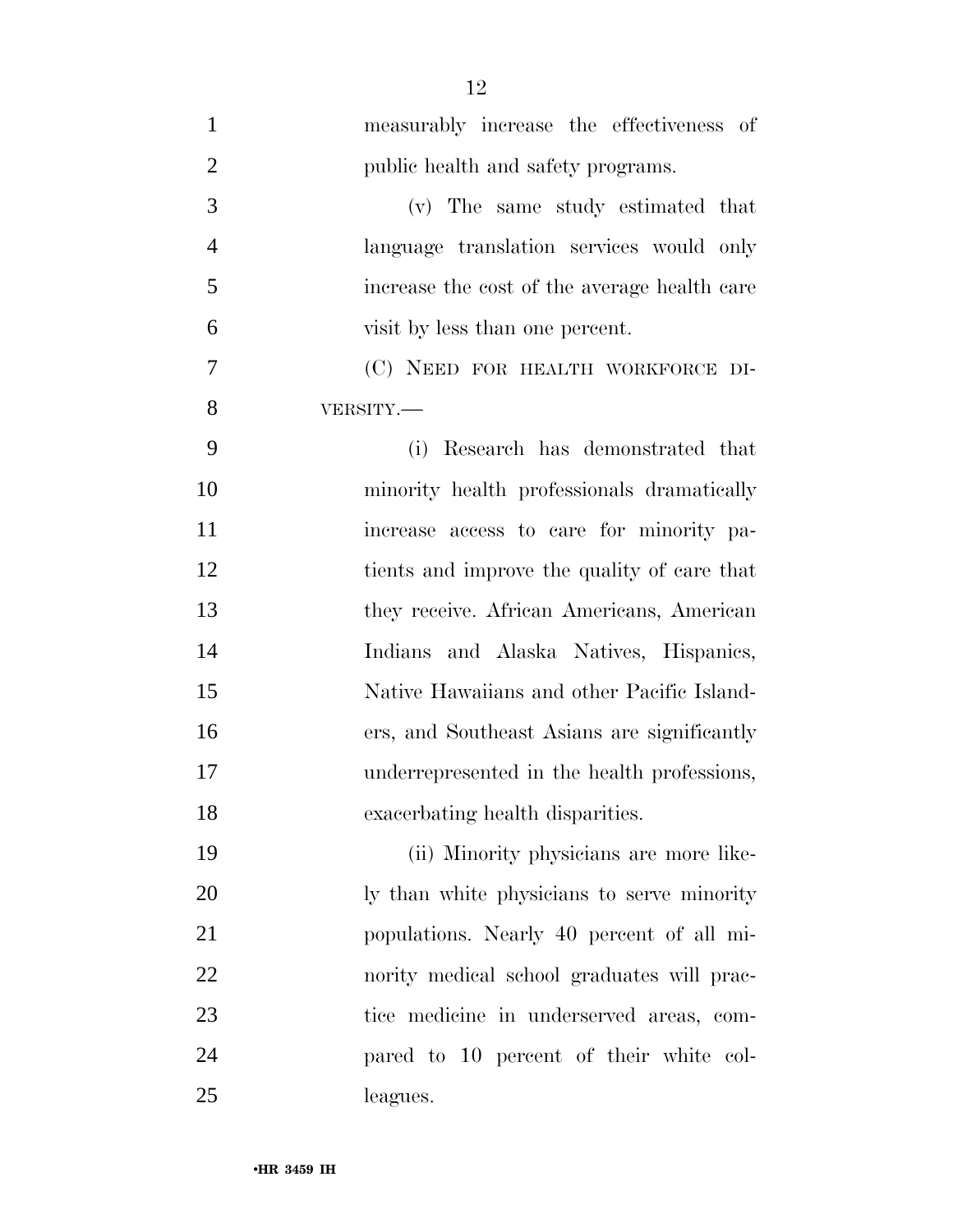| $\mathbf{1}$   | (iii) Minorities often report experi-        |
|----------------|----------------------------------------------|
| $\overline{2}$ | ences with discrimination when seeking       |
| 3              | health care.                                 |
| $\overline{4}$ | (iv) There is substantial evidence to        |
| 5              | demonstrate that race concordance be-        |
| 6              | tween physicians and patients increases      |
| 7              | patient satisfaction and participation in    |
| 8              | health decision making.                      |
| 9              | (v) Minority health care providers can       |
| 10             | bridge linguistic, cultural, and other bar-  |
| 11             | riers that hamper access to care.            |
| 12             | (vi) African Americans, Hispanics,           |
| 13             | and American Indians remain severely         |
| 14             | underrepresented in health professions       |
| 15             | schools. African Americans and Hispanics     |
| 16             | constitute 20 percent and 16 percent, re-    |
| 17             | spectively, of the students in public health |
| 18             | and baccalaureate nursing programs, and      |
| 19             | less than 15 percent of students in all      |
| 20             | other health professions.                    |
| 21             | (vi) The number of minorities enroll-        |
| 22             | ing in health professional schools has re-   |
| 23             | mained stagnant. For example, in 1994,       |
| 24             | 1,307 African American and 1,090 His-        |
| 25             | panic students enrolled in American med-     |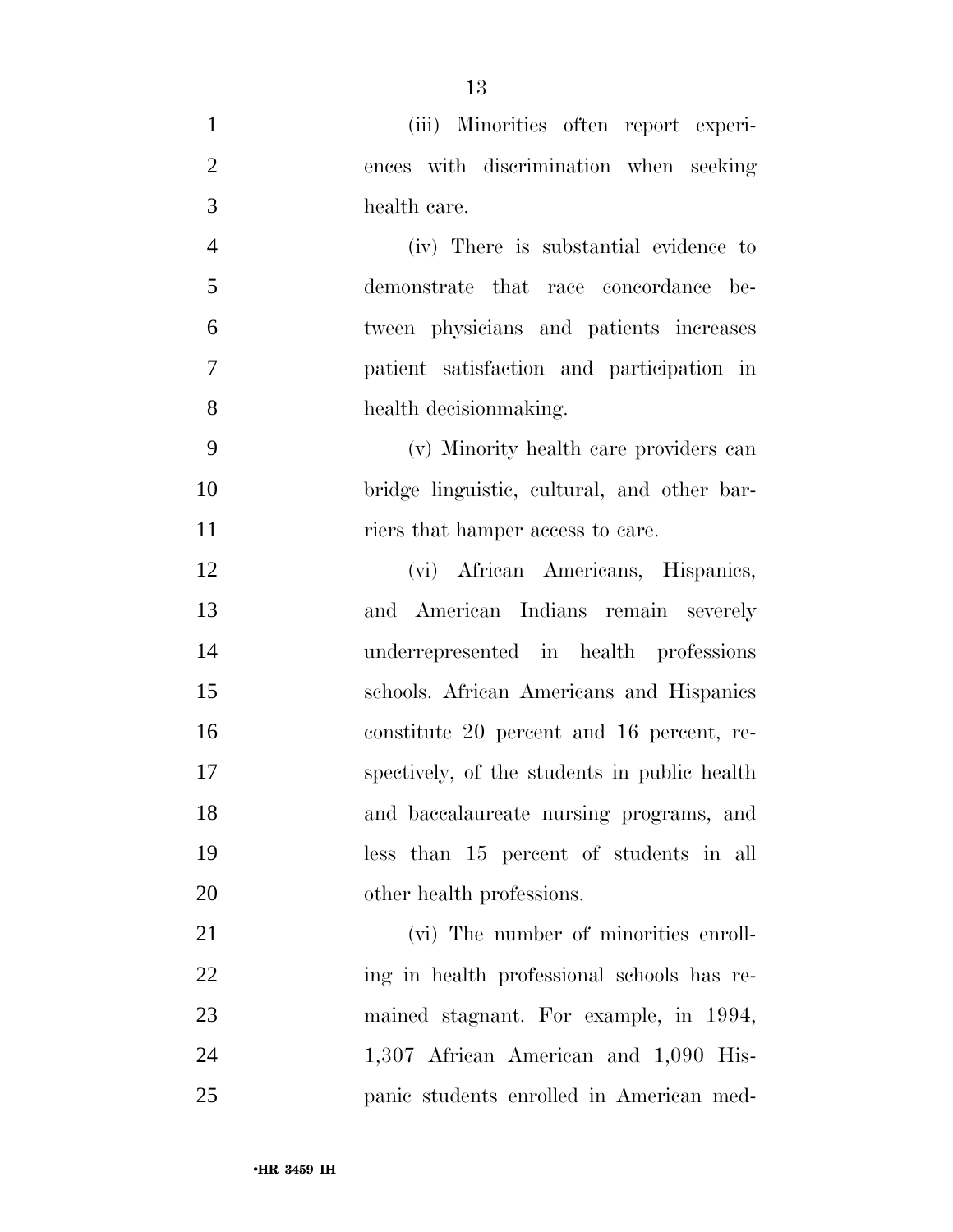| $\mathbf{1}$   | ical colleges. In 2000, the figures were es-                 |
|----------------|--------------------------------------------------------------|
| $\overline{2}$ | sentially unchanged at 1,307 African                         |
| 3              | American and 1,033 Hispanic students.                        |
| $\overline{4}$ | (D) NEED FOR REDUCTION OF DISEASE                            |
| 5              | <b>OCCURRENCE</b><br>$COM-$<br>AND<br><b>DISEASE-RELATED</b> |
| 6              | PLICATIONS AMONG MINORITIES.-                                |
| 7              | Despite notable progress in the<br>(i)                       |
| 8              | overall health of the Nation, there are con-                 |
| 9              | tinuing disparities in the burden of illness                 |
| 10             | and death experienced by minorities com-                     |
| 11             | pared to the United States population as a                   |
| 12             | whole. Minority populations are dispropor-                   |
| 13             | tionately impacted by acute and chronic                      |
| 14             | diseases.                                                    |
| 15             | (ii) Despite suffering a greater burden                      |
| 16             | of acute and chronic disease, minorities are                 |
| 17             | less likely to receive needed health care.                   |
| 18             | Numerous studies have documented that                        |
| 19             | minorities receive less preventive care,                     |
| 20             | medical therapy, and surgical interven-                      |
| 21             | tions.                                                       |
| 22             | (E) NEED FOR MINORITY HEALTH DATA                            |
| 23             | COLLECTION AND REPORTING.                                    |
| 24             | (i) Efforts to study disparities in                          |
| 25             | health and health care for minorities have                   |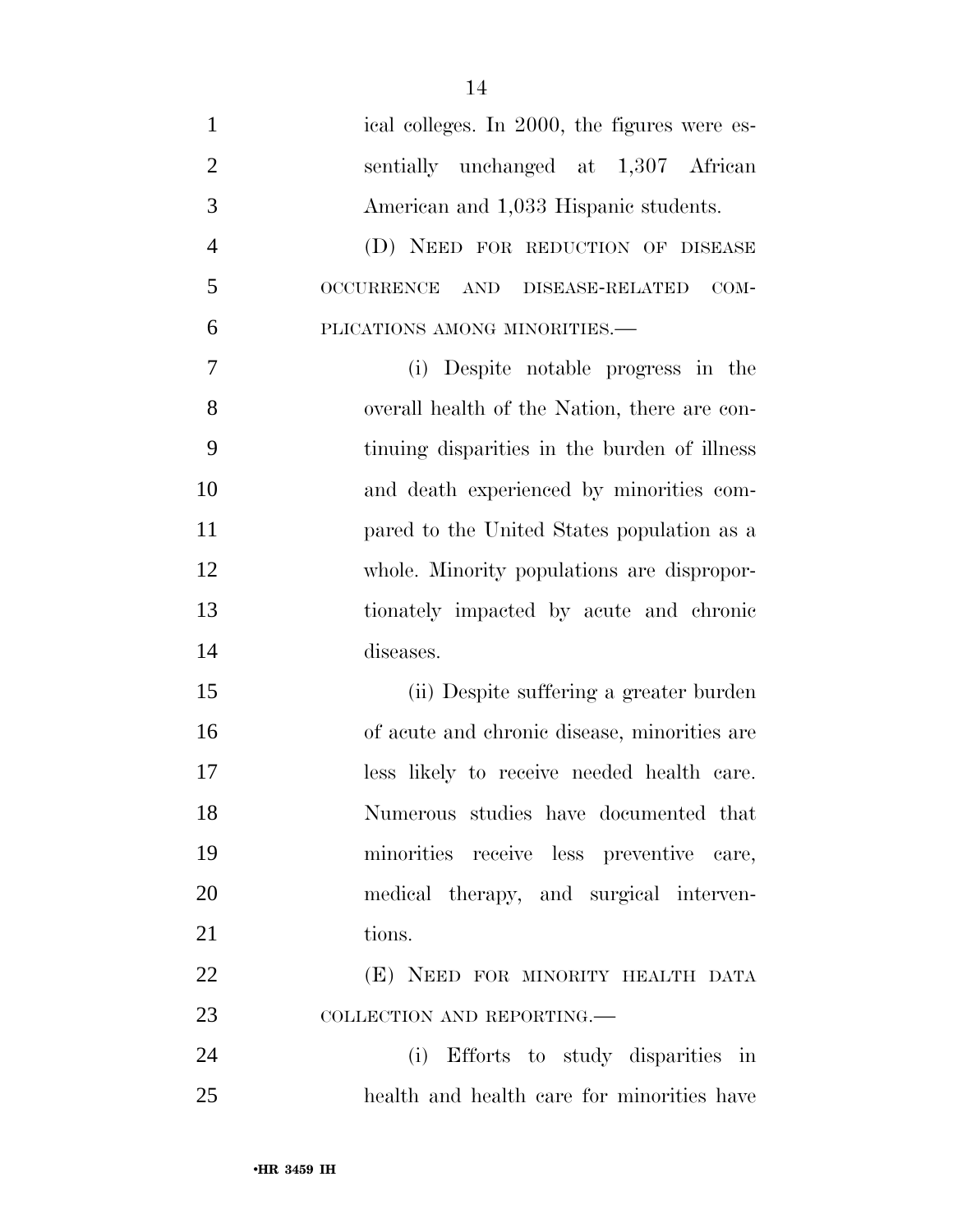been hampered by the lack of available data on race, ethnicity, and primary lan-guage.

 (ii) Data collection, analysis, and re- porting by race, ethnicity, and primary lan- guage is permissible under the law and necessary to assure equity and non- discrimination in the quality of health care services. Collection, analysis, and reporting of such data is authorized under Title VI of the Civil Rights Act of 1964 (42 U.S.C. 2000d et seq.). Such collection, analysis, and reporting should be conducted with ap-propriate privacy protections in place.

15 (F) NEED FOR GREATER ACCOUNTABILITY IN GOVERNMENT INSTITUTIONS.—A number of studies have shown that differences in health care quality contribute to health disparities among minority populations. These differences may result from bias, stereotyping, and dis- crimination. Government institutions must be held accountable for the quality of healthcare delivered to all patient populations and result-ant health outcomes.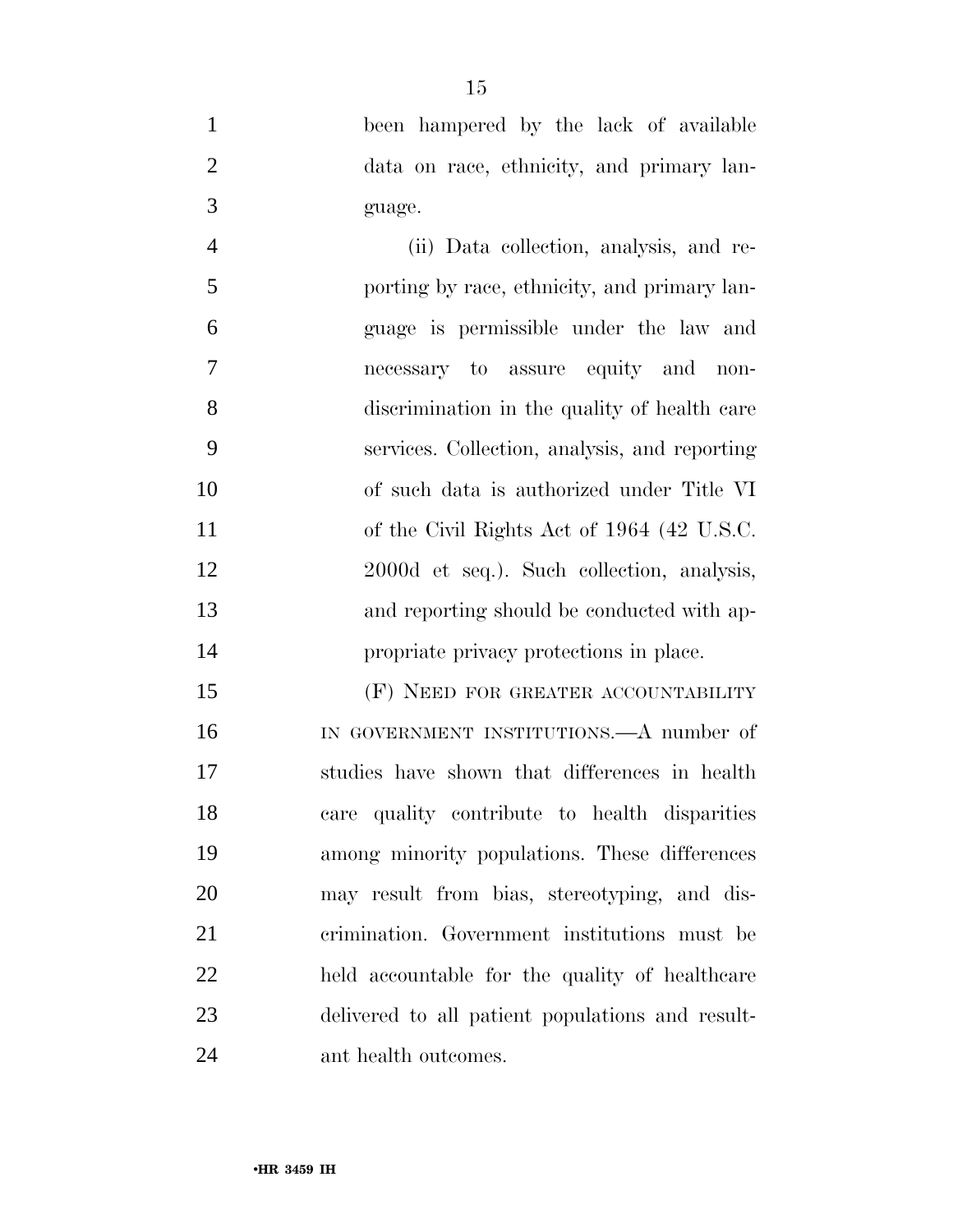| $\mathbf{1}$   | (G) NEED FOR STRENGTHENING HEALTH                            |
|----------------|--------------------------------------------------------------|
| $\overline{2}$ | INSTITUTIONS THAT PROVIDE CARE TO MINOR-                     |
| 3              | ITY POPULATIONS.-                                            |
| $\overline{4}$ | (i) A small segment of health care in-                       |
| 5              | stitutions provide a disproportionate                        |
| 6              | amount of health care to minority popu-                      |
| 7              | lations.                                                     |
| 8              | (ii) Safety net institutions, including                      |
| 9              | public hospitals, community health centers                   |
| 10             | and community clinics, provide a dis-                        |
| 11             | proportionate share of health care to mi-                    |
| 12             | nority and underserved populations.                          |
| 13             | (iii) Financial stress, negative oper-                       |
| 14             | ating margins, and the overall burden of                     |
| 15             | caring for the uninsured and delivering                      |
| 16             | high-cost specialty care to the entire com-                  |
| 17             | munity place undue pressure on core safety                   |
| 18             | net providers. These providers are increas-                  |
| 19             | ingly challenged in their ability to meet the                |
| 20             | day-to-day needs of their patients.                          |
| 21             | (b) PURPOSES.—It is the purpose of this Act to im-           |
| 22             | prove the health and healthcare of minority populations      |
| 23             | and to eliminate racial and ethnic disparities in health and |
| 24             | healthcare by—                                               |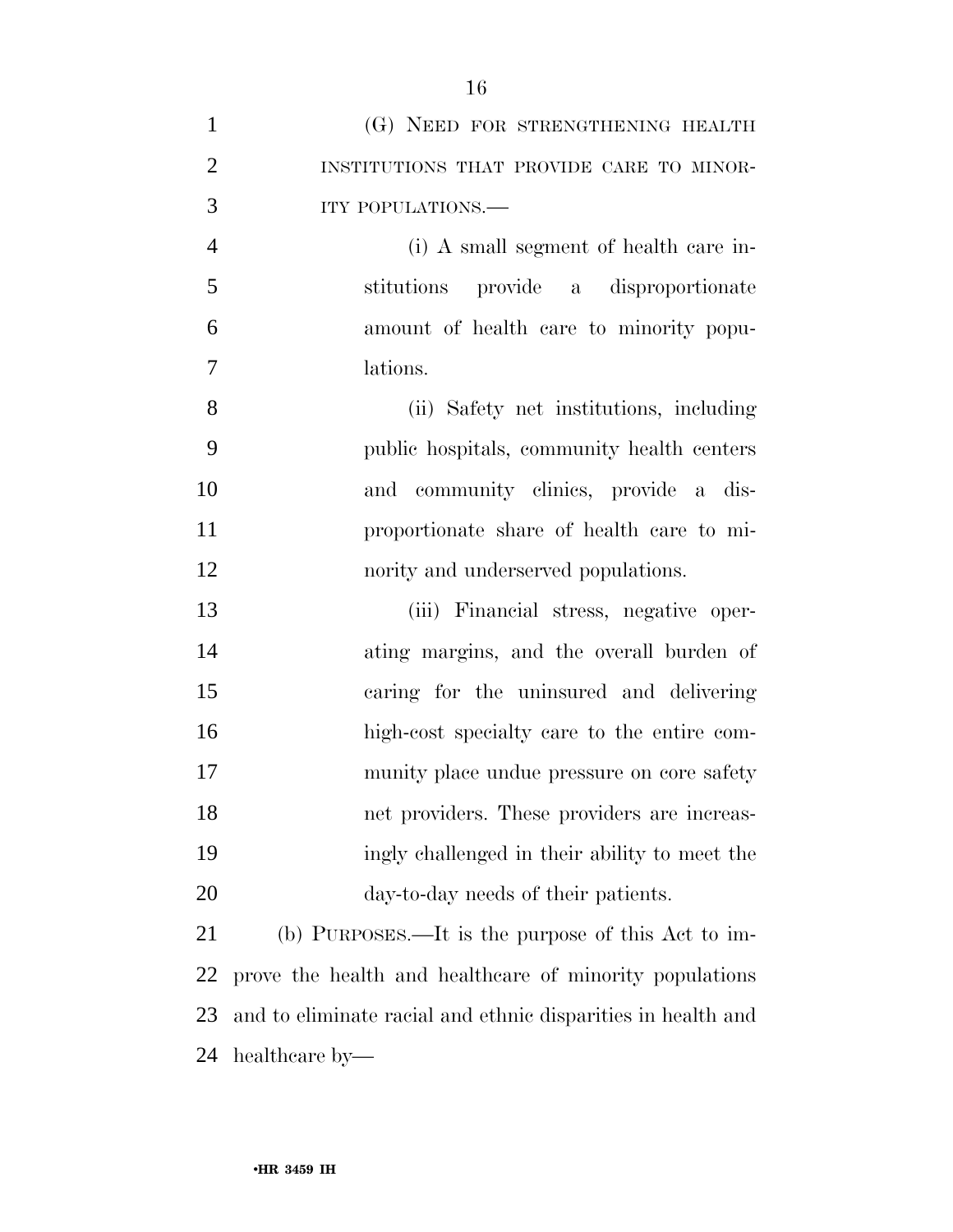| $\mathbf{1}$   | (1) increasing access to health care for all pop-     |
|----------------|-------------------------------------------------------|
| $\overline{2}$ | ulations;                                             |
| 3              | (2) expanding culturally and linguistically ap-       |
| $\overline{4}$ | propriate health services for all populations;        |
| 5              | (3) promoting health workforce diversity;             |
| 6              | (4) supporting and expanding programs and ac-         |
| 7              | tivities that will improve the prevention, diagnosis, |
| 8              | and management of disease in minority populations;    |
| 9              | (5) enhancing racial, ethnic, and primary lan-        |
| 10             | guage health data collection at the local, State, and |
| 11             | Federal level;                                        |
| 12             | $(6)$ ensuring accountability for the quality of      |
| 13             | health care and health outcomes for minority popu-    |
| 14             | lations; and                                          |
| 15             | (7) strengthening the technical and financial re-     |
| 16             | sources of the safety net institutions of the United  |
| 17             | States.                                               |
| 18             | TITLE I—COVERAGE OF THE                               |
| 19             | <b>UNINSURED</b>                                      |
| 20             | <b>Subtitle A—FamilyCare</b>                          |
| 21             | SEC 101. SHORT TITLE.                                 |
| 22             | This subtitle may be cited as the "FamilyCare Act"    |
|                | $23$ of $2003"$ .                                     |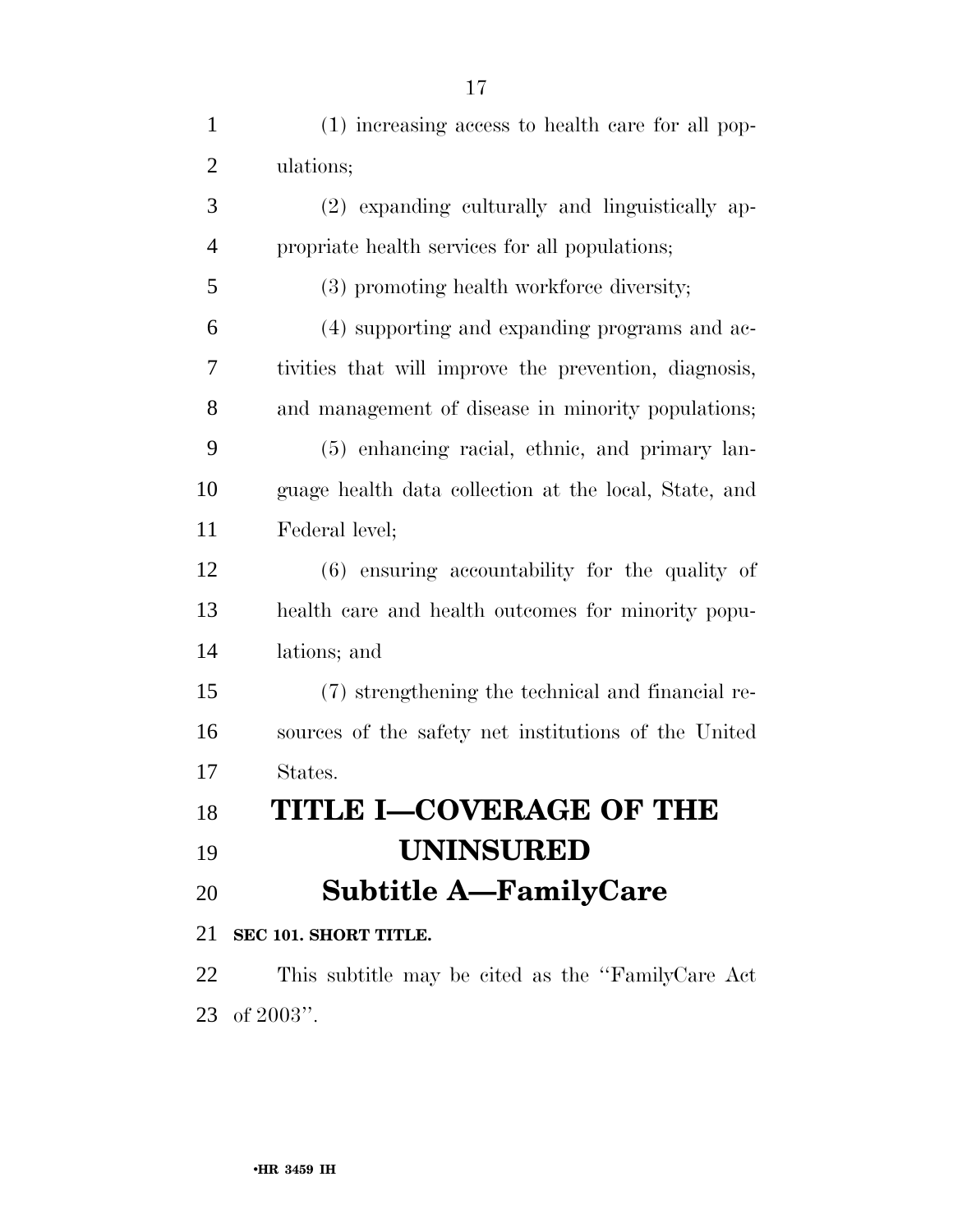# **SEC. 102. RENAMING OF TITLE XXI PROGRAM.**

 (a) IN GENERAL.—The heading of title XXI of the Social Security Act (42 U.S.C. 1397aa et seq.) is amended to read as follows:

# ''TITLE XXI—FAMILYCARE PROGRAM''.

 (b) PROGRAM REFERENCES.—Any reference in any provision of Federal law or regulation to ''SCHIP'' or ''State children's health insurance program'' under title XXI of the Social Security Act shall be deemed a reference to the FamilyCare program under such title.

 **SEC. 103. FAMILYCARE COVERAGE OF PARENTS UNDER THE MEDICAID PROGRAM AND TITLE XXI.**  (a) INCENTIVES TO IMPLEMENT FAMILYCARE COV- ERAGE.— (1) UNDER MEDICAID.— (A) ESTABLISHMENT OF NEW OPTIONAL 17 ELIGIBILITY CATEGORY.—Section 1902(a)(10) (A)(ii) of the Social Security Act (42 U.S.C.  $1396a(a)(10)(A(ii))$  is amended— 20 (i) by striking "or" at the end of sub-

21 clause (XVII); 22 (ii) by adding "or" at the end of sub-clause (XVIII); and

 (iii) by adding at the end the fol-lowing: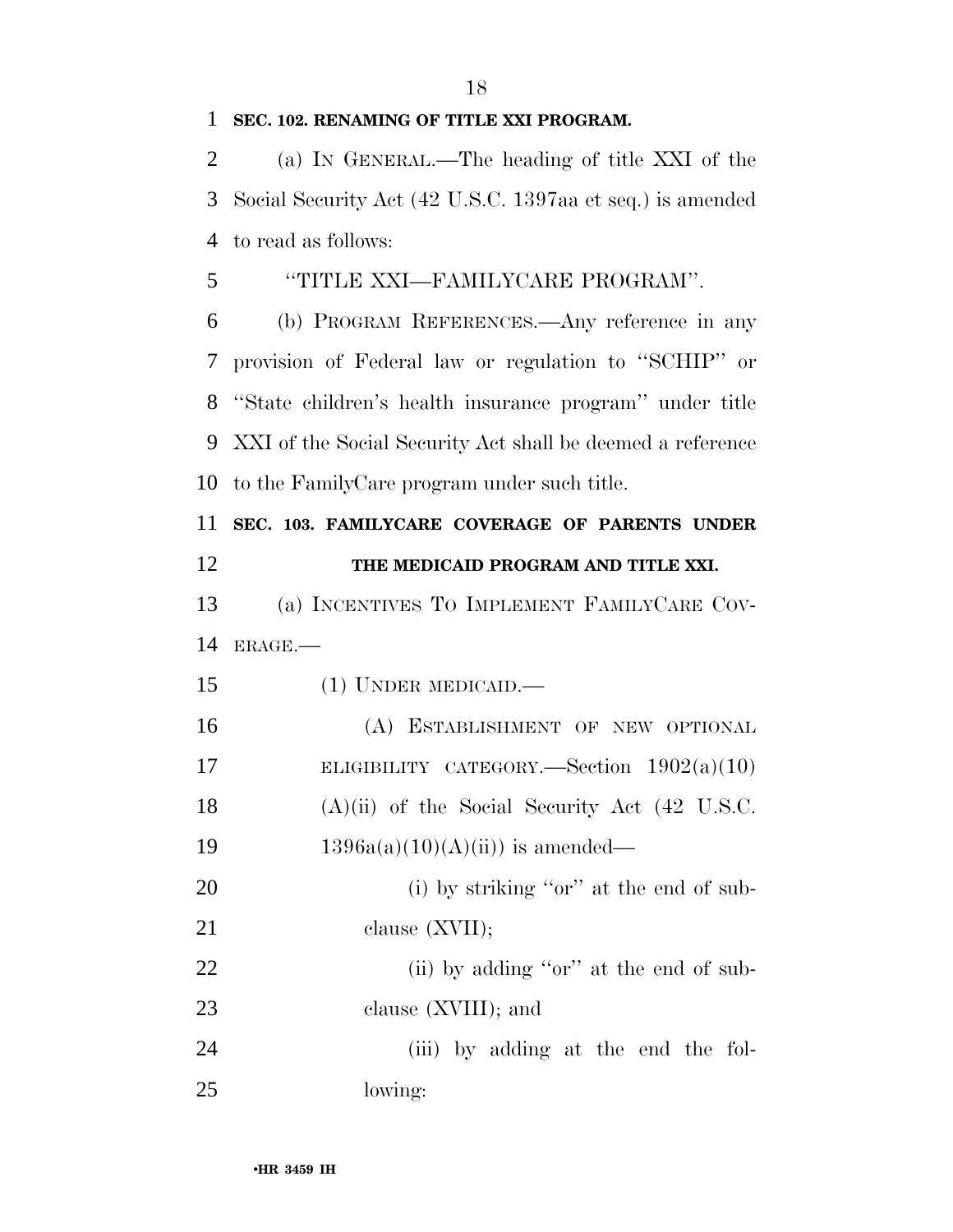| $\mathbf{1}$   | "(XIX) who are individuals de-                               |
|----------------|--------------------------------------------------------------|
| $\overline{2}$ | scribed in subsection $(k)(1)$ (relating                     |
| 3              | to parents of categorically eligible chil-                   |
| $\overline{4}$ | $dren);$ ".                                                  |
| 5              | (B) PARENTS DESCRIBED.—Section 1902                          |
| 6              | of the Social Security Act is further amended                |
| 7              | by inserting after subsection (j) the following:             |
| 8              | $``(k)(1)(A)$ Individuals described in this paragraph        |
| 9              | are individuals—                                             |
| 10             | "(i) who are the parents of an individual who                |
| 11             | is under 19 years of age (or such higher age as the          |
| 12             | State may have elected under section $1902(l)(1)(D))$        |
| 13             | and who is eligible for medical assistance under sub-        |
| 14             | section $(a)(10)(A);$                                        |
| 15             | "(ii) who are not otherwise eligible for medical             |
| 16             | assistance under such subsection or under a waiver           |
| 17             | approved under section 1115 or otherwise (except             |
| 18             | under<br>section<br>1931<br>under<br>subsection<br><b>or</b> |
| 19             | $(a)(10)(A)(ii)(XIX)$ ; and                                  |
| 20             | "(iii) whose family income or resources exceeds              |
| 21             | the effective income level or resource level applicable      |
| 22             | under the State plan under part A of title IV as in          |
| 23             | effect as of July 16, 1996, but does not exceed the          |
| 24             | highest effective income or resource level (if any) ap-      |
| 25             | plicable to a child in the family under this title.          |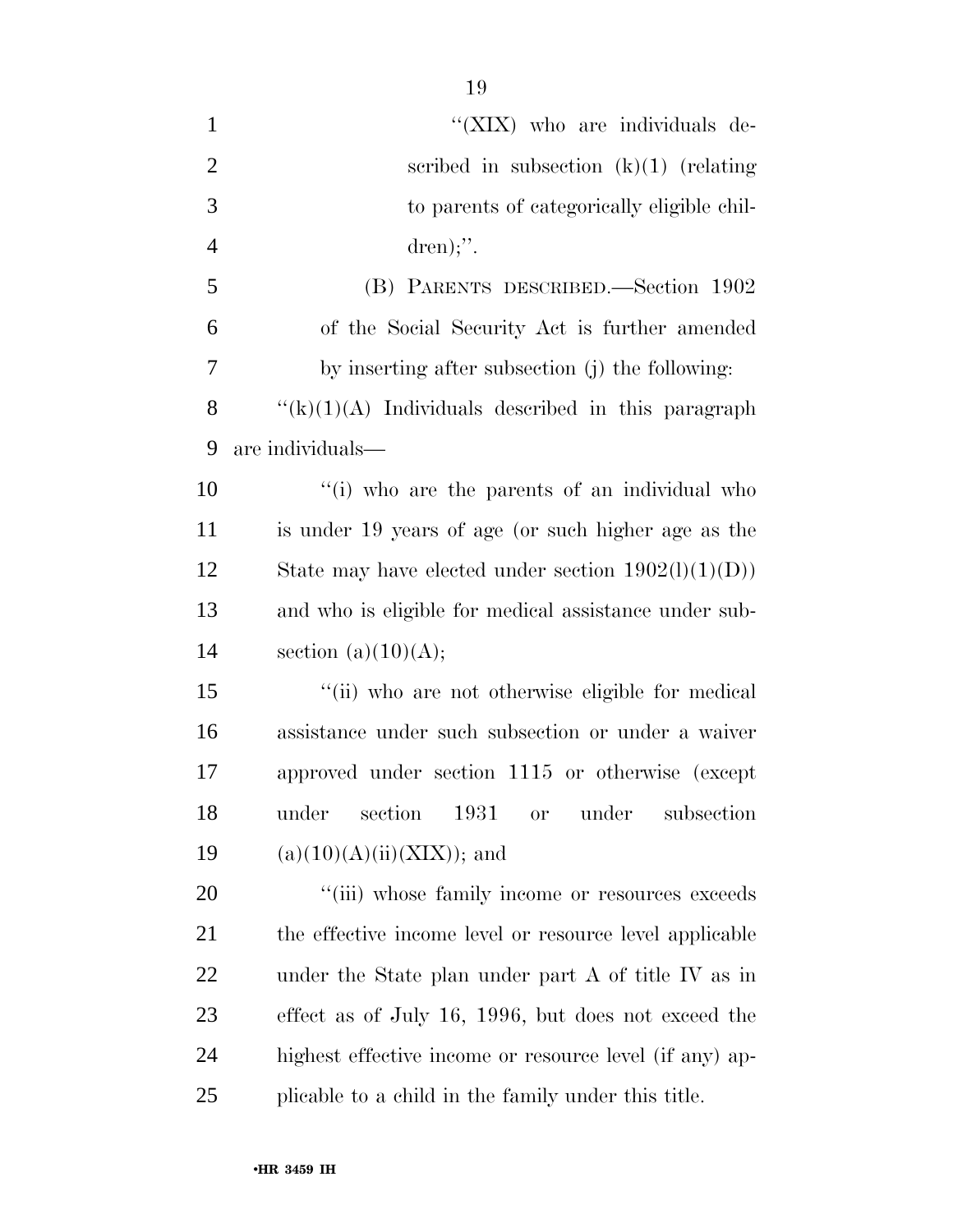''(B) In establishing an income eligibility level for in- dividuals described in this paragraph, a State may vary such level consistent with the various income levels estab- lished under subsection (l)(2) in order to ensure, to the maximum extent possible, that such individuals shall be enrolled in the same program as their children.

 ''(C) An individual may not be treated as being de- scribed in this paragraph unless, at the time of the individ- ual's enrollment under this title, the child referred to in subparagraph (A)(i) of the individual is also enrolled under this title or otherwise insured.

 ''(D) In this subsection, the term 'parent' includes an individual treated as a caretaker for purposes of car-rying out section 1931.

 ''(E) In this subsection, the term 'effective income level' means the income level expressed as a percent of the poverty line and considering applicable income dis-regards.

 ''(2) The State shall provide for coverage of a parent described in paragraph (1) or section 2111 of a child who is covered under this title or title XXI under the same title as the title as such child is covered. In the case of a parent described in paragraph (1) who is also the parent of a child who is eligible for child health assistance under title XXI, the State may elect (on a uniform basis) to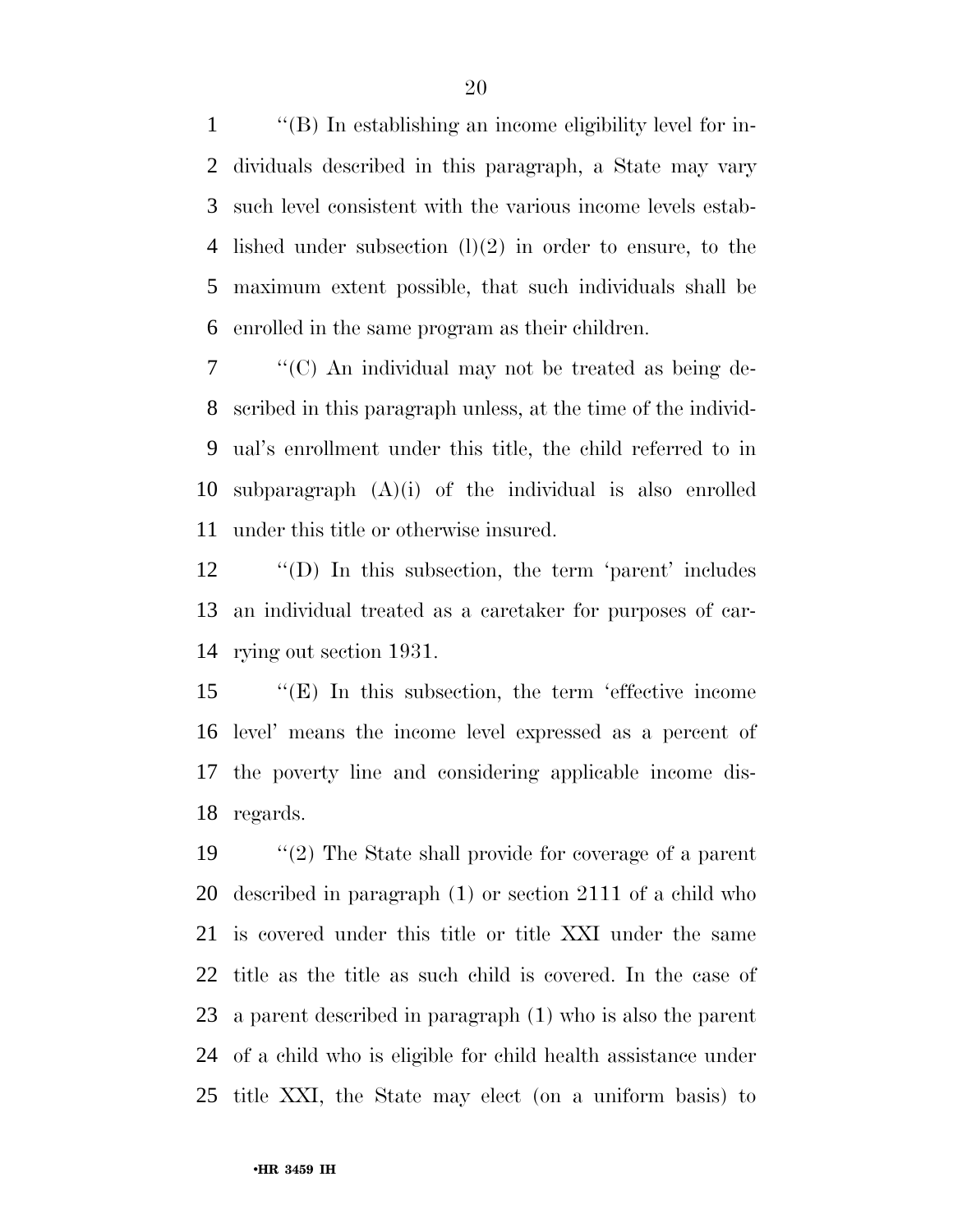cover all such parents under section 2111 or under this title.''.

| 3              | (C) ENHANCED MATCHING FUNDS AVAIL-                      |
|----------------|---------------------------------------------------------|
| $\overline{4}$ | ABLE IF CERTAIN CONDITIONS MET.—Section                 |
| 5              | 1905 of the Social Security Act (42 U.S.C.              |
| 6              | $1396d$ ) is amended—                                   |
| 7              | (i) in the fourth sentence of sub-                      |
| 8              | section (b), by striking "or subsection"                |
| 9              | $(u)(3)$ " and inserting ", $(u)(3)$ , or $(u)(4)$ ";   |
| 10             | and                                                     |
| 11             | $(ii)$ in subsection $(u)$ —                            |
| 12             | (I) by redesignating paragraph                          |
| 13             | $(4)$ as paragraph $(6)$ , and                          |
| 14             | (II) by inserting after paragraph                       |
| 15             | $(3)$ the following:                                    |
| 16             | $(4)$ For purposes of subsection (b) and section        |
| 17             | $2105(a)(1)$ :                                          |
| 18             | "(A) FAMILYCARE PARENTS.—The expendi-                   |
| 19             | tures described in this subparagraph are the expend-    |
| 20             | itures described in the following clauses (i) and (ii): |
| 21             | "(i) PARENTS.—If the conditions described               |
| 22             | in clauses (iii) and (iv) are met, expenditures         |
| 23             | for medical assistance for parents described in         |
| 24             | section $1902(k)(1)$ and for parents who would          |
| 25             | be described in such section but for the fact           |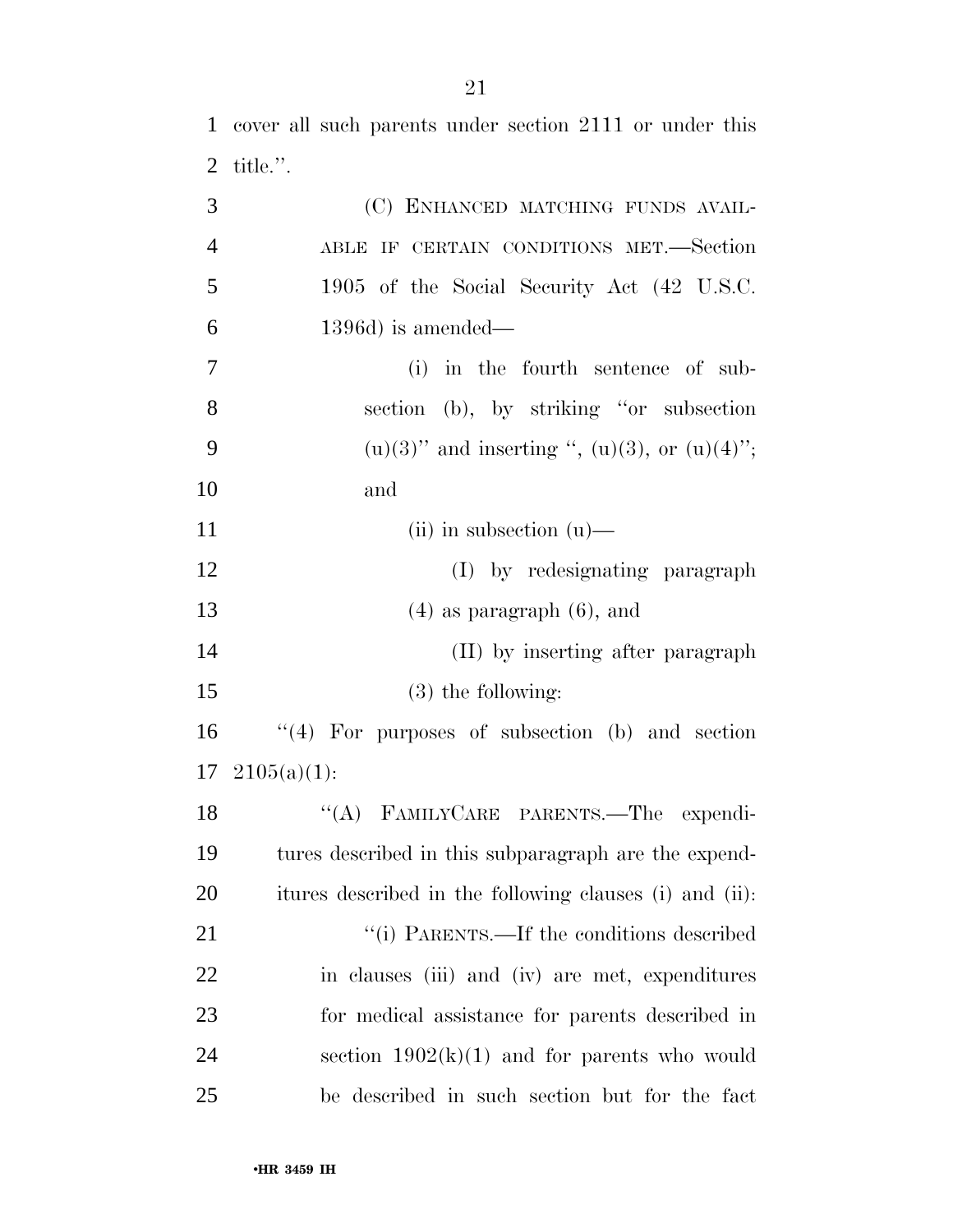| $\mathbf{1}$   | that they are eligible for medical assistance       |
|----------------|-----------------------------------------------------|
| $\overline{2}$ | under section 1931 or under a waiver approved       |
| 3              | under section 1115.                                 |
| $\overline{4}$ | "(ii) CERTAIN PREGNANT WOMEN.—If the                |
| 5              | conditions described in clause (v) are met, ex-     |
| 6              | penditures for medical assistance for pregnant      |
| $\overline{7}$ | women described in subsection (n) or under sec-     |
| 8              | tion $1902(l)(1)(A)$ in a family the income of      |
| 9              | which exceeds the effective income level applica-   |
| 10             | under subsection $(a)(10)(A)(i)(III)$<br>ble<br>or  |
| 11             | $(l)(2)(A)$ of section 1902 to a family of the size |
| 12             | involved as of January 1, 2004.                     |
| 13             | "(iii) CONDITIONS RELATING TO ENSURING              |
| 14             | CHILDREN'S COVERAGE FOR ENHANCED MATCH              |
| 15             | FOR PARENTS.—The conditions described in            |
| 16             | this clause are the following:                      |
| 17             | The State has a State child<br>``(I)                |
| 18             | health plan under title XXI which (wheth-           |
| 19             | er implemented under such title or under            |
| 20             | this title) has an effective income level for       |
| 21             | children that is at least 200 percent of the        |
| 22             | poverty line.                                       |
| 23             | "(II) Such State child health plan                  |
| 24             | does not limit the acceptance of applica-           |
| 25             | tions, does not use a waiting list for chil-        |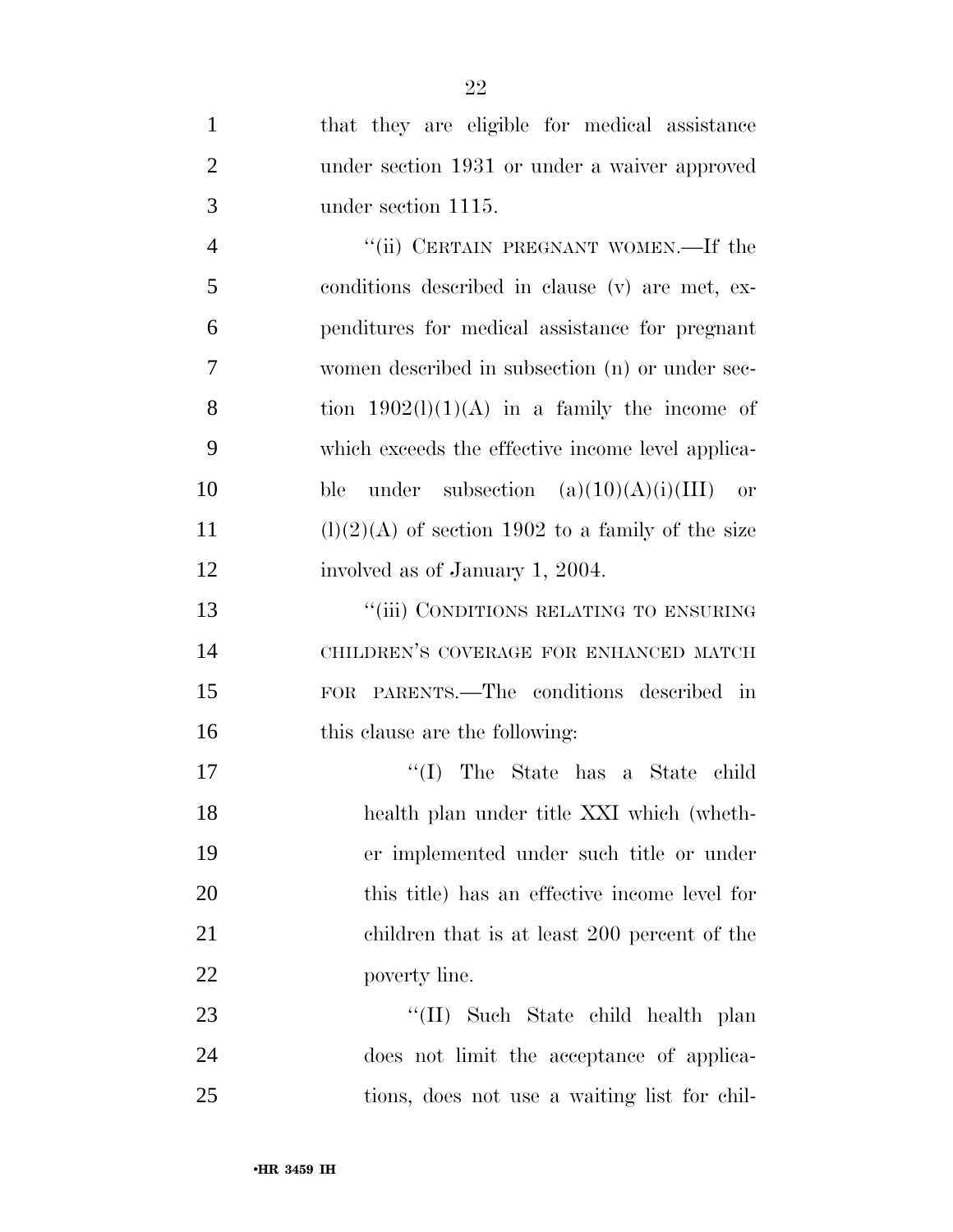dren who meet eligibility standards to 2 qualify for assistance, and provides bene- fits to all children in the State who apply for and meet eligibility standards. ''(III) Effective for determinations of eligibility made on or after the date that is 1 year after the date of the enactment of this clause, the application and renewal procedures for individuals under 19 years of age (or such higher age as the State has 11 elected under section  $1902(l)(1)(D)$  for medical assistance under section  $1902(a)(10)(A)$  are not be more restrictive or burdensome than such procedures used for children with higher income under the State child health plan under title XXI. 17 ""(iv) CONDITIONS RELATING TO MINIMUM COVERAGE FOR PARENTS FOR ENHANCED MATCH FOR PARENTS.—The conditions de- scribed in this clause are the following: 21 ''(I) The State does not apply an in- come level for parents that is lower than the effective income level (expressed as a percent of the poverty line) that has been

specified under the State plan under title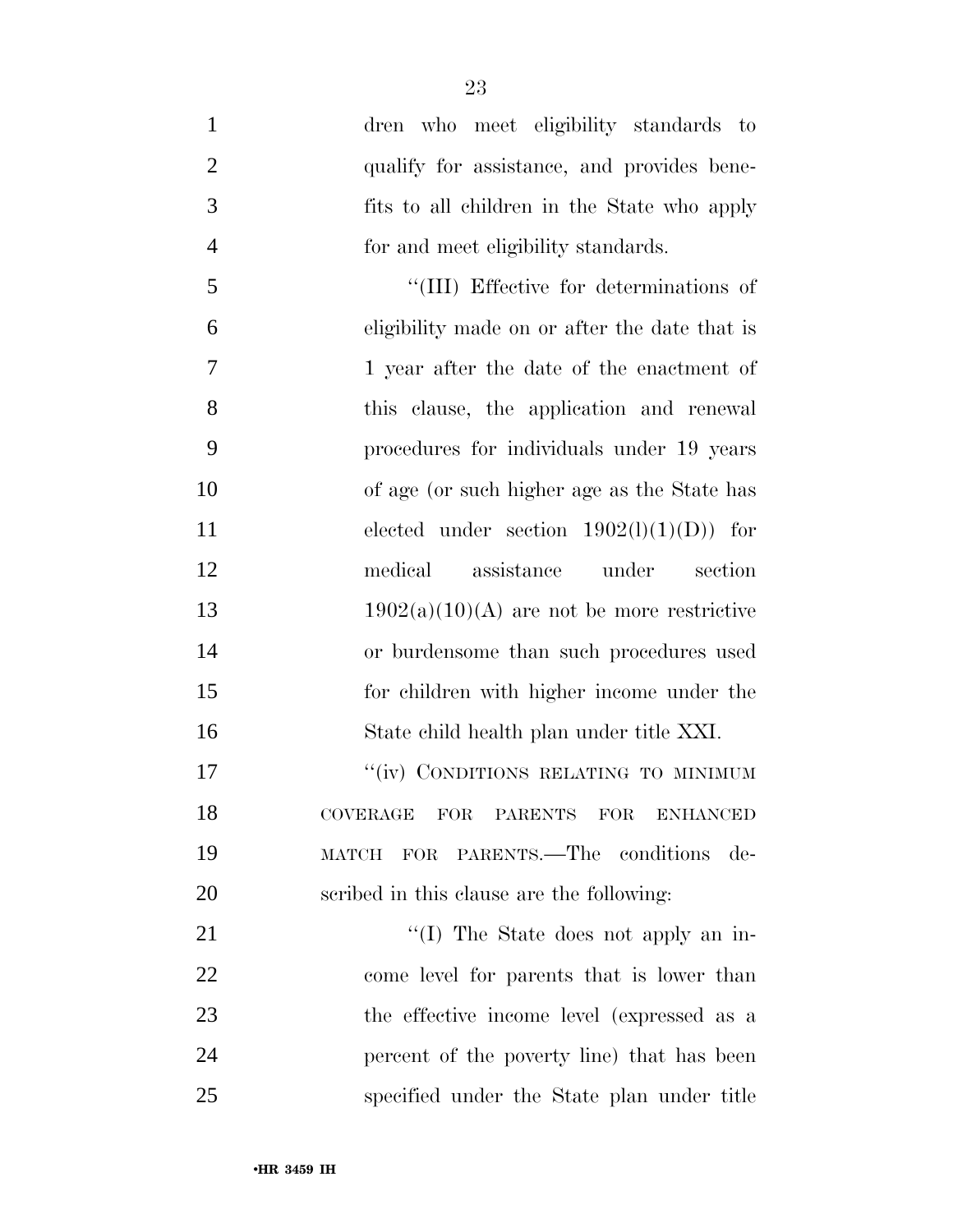| $\mathbf{1}$   | XIX (including under a waiver authorized          |
|----------------|---------------------------------------------------|
| $\overline{2}$ | by the Secretary or under section                 |
| 3              | $1902(r)(2)$ , as of January 1, 2004, to be       |
| $\overline{4}$ | eligible for medical assistance as a parent       |
| 5              | under this title.                                 |
| 6              | "(II) The State plans under this title            |
| 7              | and title XXI do not provide coverage for         |
| 8              | parents with higher family income without         |
| 9              | covering parents with a lower family in-          |
| 10             | come.                                             |
| 11             | "(v) CONDITIONS FOR ENHANCED MATCH                |
| 12             | FOR CERTAIN PREGNANT WOMEN.—The condi-            |
| 13             | tions described in this clause are the following: |
| 14             | "(I) The State has established an ef-             |
| 15             | fective income eligibility level for pregnant     |
| 16             | women under subsection $(a)(10)(A)(i)(III)$       |
| 17             | or $(l)(2)(A)$ of section 1902 that is at least   |
| 18             | 185 percent of the poverty line.                  |
| 19             | "(II) The State plans under this title            |
| 20             | and title XXI do not provide coverage for         |
| 21             | pregnant women described in subpara-              |
| 22             | $graph (A)(ii) with higher family income$         |
| 23             | without covering such pregnant women              |
| 24             | with a lower family income.                       |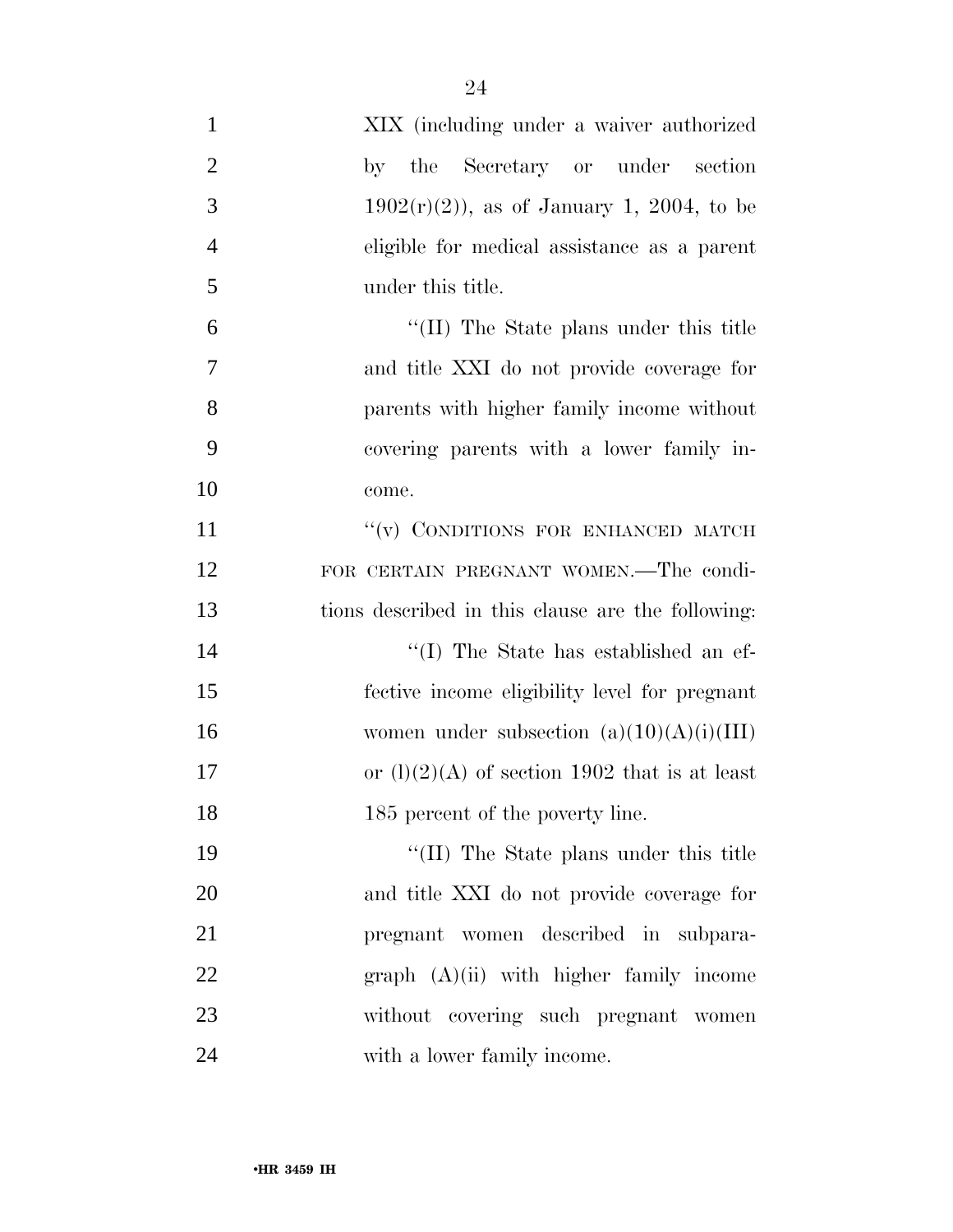| $\mathbf{1}$   | "(III) The State does not apply an in-                  |
|----------------|---------------------------------------------------------|
| $\overline{2}$ | come level for pregnant women that is                   |
| 3              | lower than the effective income level that              |
| $\overline{4}$ | has been specified under the State plan                 |
| 5              | under subsection $(a)(10)(A)(i)(III)$ or                |
| 6              | $(l)(2)(A)$ of section 1902, as of January 1,           |
| 7              | 2004, to be eligible for medical assistance             |
| 8              | as a pregnant woman.                                    |
| 9              | $\lq\lq$ (IV) The State satisfies the condi-            |
| 10             | tions described in subclauses (I) and (II)              |
| 11             | of clause (iii).                                        |
| 12             | "(vi) DEFINITIONS.—For purposes of this                 |
| 13             | subsection:                                             |
| 14             | "(I) The term 'parent' has the mean-                    |
| 15             | ing given such term for purposes of section             |
| 16             | $1902(k)(1)$ .                                          |
| 17             | "(II) The term 'poverty line' has the                   |
| 18             | meaning given such term in section                      |
| 19             | $2110(e)(5)$ .".                                        |
| $20\,$         | (D) APPROPRIATION FROM TITLE XXI AL-                    |
| 21             | LOTMENT FOR CERTAIN MEDICAID EXPANSION                  |
| 22             | $\cos$ rs.—Section 2105(a) of the Social Security       |
| 23             | Act $(42 \text{ U.S.C. } 1397\text{ee(a)})$ is amended— |
| 24             | $(i)$ in paragraph $(1)$ , by redesignating             |
| 25             | subparagraphs $(B)$ through $(D)$ as sub-               |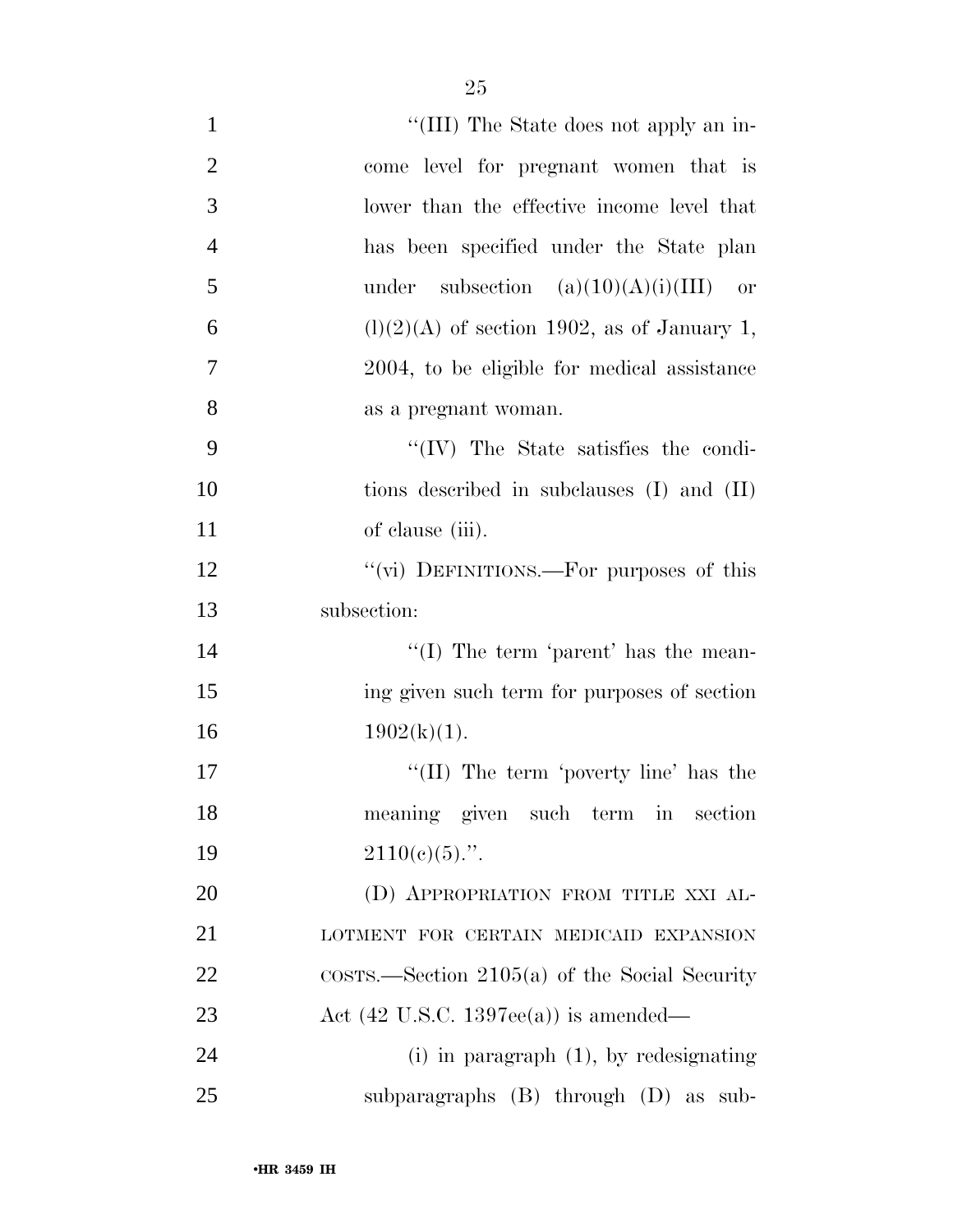| $\mathbf{1}$   | paragraphs $(C)$ through $(E)$ , respectively,              |
|----------------|-------------------------------------------------------------|
| $\overline{2}$ | and by inserting after subparagraph (A)                     |
| 3              | the following new subparagraph:                             |
| $\overline{4}$ | $\lq\lq$ for medical assistance that is attrib-             |
| 5              | utable to expenditures described in section                 |
| 6              | $1905(u)(4)(A);$ "; and                                     |
| 7              | (ii) in paragraph $(2)$ , by adding at the                  |
| 8              | end the following new subparagraph:                         |
| 9              | "(E) Fifth, for expenditures for items de-                  |
| 10             | scribed in paragraph $(1)(E)$ .".                           |
| 11             | $(2)$ UNDER TITLE XXI.—                                     |
| 12             | (A) FAMILYCARE COVERAGE.-Title XXI                          |
| 13             | of the Social Security Act (42 U.S.C. 1397aa et             |
| 14             | seq.) is amended by adding at the end the fol-              |
| 15             | lowing:                                                     |
| 16             | "SEC. 2111. OPTIONAL FAMILYCARE COVERAGE OF PAR-            |
| 17             | ENTS OF TARGETED LOW-INCOME CHILDREN.                       |
| 18             | "(a) OPTIONAL COVERAGE.—Notwithstanding any                 |
| 19             | other provision of this title, a State may provide for cov- |
| 20             | erage, through an amendment to its State child health       |
| 21             | plan under section 2102, of parent health assistance for    |
| 22             | targeted low-income parents, health care assistance for     |
| 23             |                                                             |
|                | targeted low-income pregnant women, or both, in accord-     |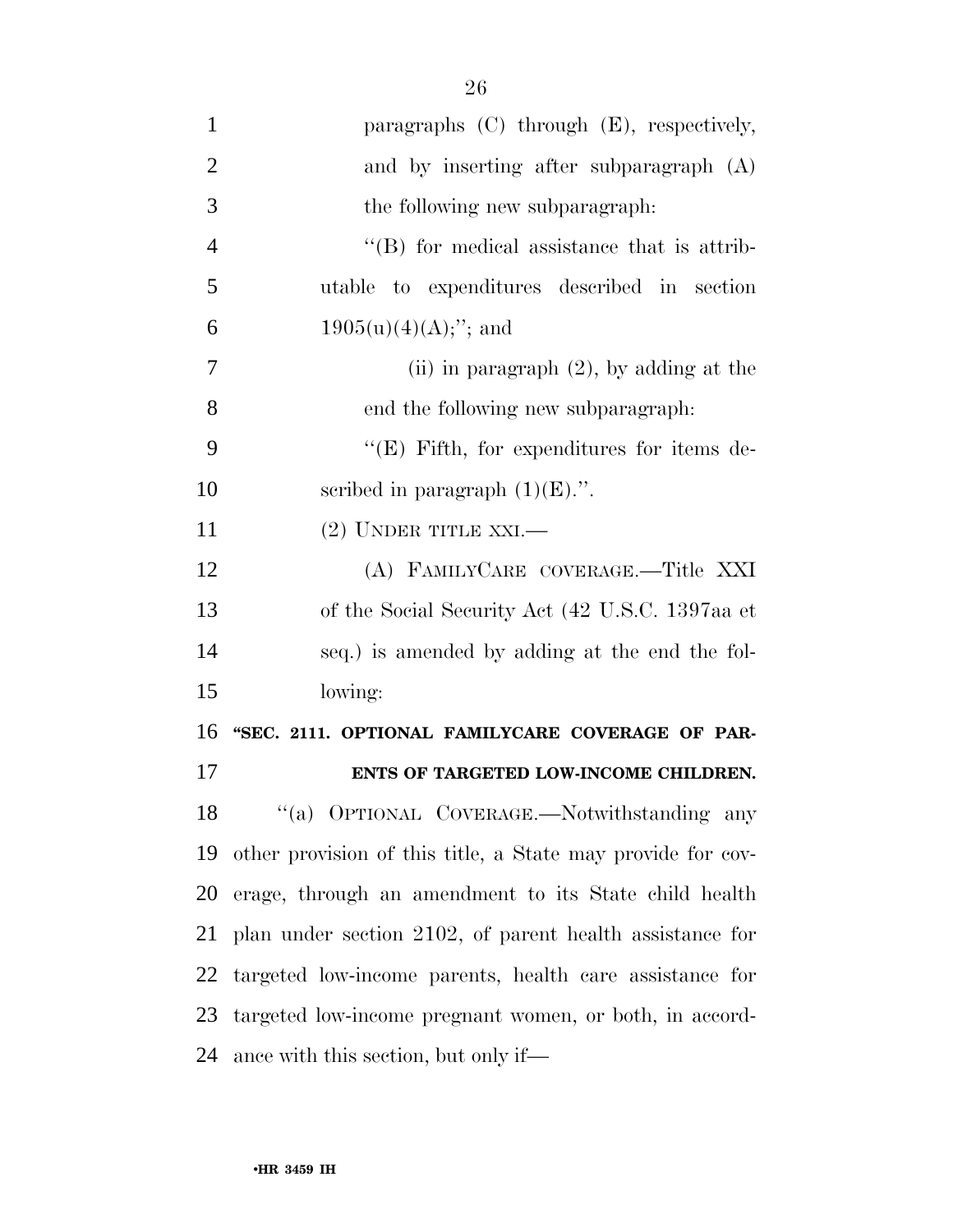| $\mathbf{1}$   | $\lq(1)$ with respect to the provision of parent                 |
|----------------|------------------------------------------------------------------|
| $\overline{2}$ | health assistance, the State meets the conditions de-            |
| 3              | scribed in clause (iii) of section $1905(u)(4)(A);$              |
| $\overline{4}$ | $\lq(2)$ with respect to the provision of health care            |
| $\mathfrak{S}$ | assistance for pregnant women, the State meets the               |
| 6              | conditions<br>described in clause (iv) of section                |
| 7              | $1905(u)(4)(A);$ and                                             |
| 8              | $\cdot\cdot\cdot(3)$ in the case of parent health assistance for |
| 9              | targeted low-income parents, the State elects to pro-            |
| 10             | medical assistance<br>under<br>vide<br>section                   |
| 11             | $1902(a)(10)(A)(ii)(XIX)$ , under section 1931, or               |
| 12             | under a waiver under section 1115 to individuals de-             |
| 13             | scribed in section $1902(k)(1)(A)(i)$ and elects an ef-          |
| 14             | fective income level that, consistent with paragraphs            |
| 15             | $(1)(B)$ and $(2)$ of section $1902(k)$ , ensures to the         |
| 16             | maximum extent possible, that such individuals shall             |
| 17             | be enrolled in the same program as their children if             |
| 18             | their children are eligible for coverage under title             |
| 19             | XIX (including under a waiver authorized by the                  |
| 20             | Secretary or under section $1902(r)(2)$ ).                       |
| 21             | "(b) DEFINITIONS.—For purposes of this title:                    |
| 22             | $(1)$ PARENT HEALTH ASSISTANCE.—The term                         |

23 'parent health assistance' has the meaning given the 24 term child health assistance in section 2110(a) as if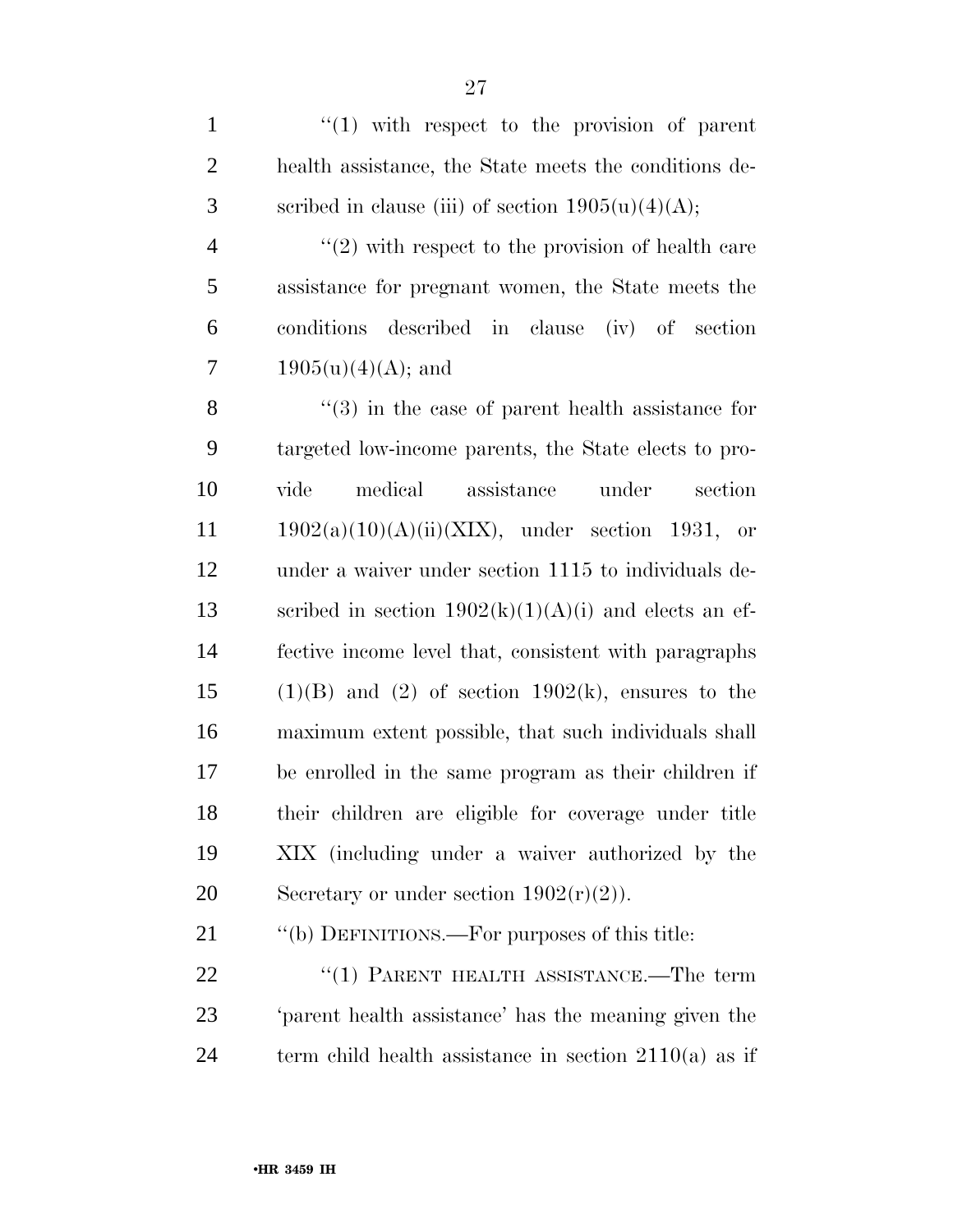| $\mathbf{1}$   | any reference to targeted low-income children were       |
|----------------|----------------------------------------------------------|
| $\overline{2}$ | a reference to targeted low-income parents.              |
| 3              | "(2) PARENT.—The term 'parent' has<br>the                |
| $\overline{4}$ | meaning given the term 'caretaker relative' for pur-     |
| 5              | poses of carrying out section 1931.                      |
| 6              | $(3)$ HEALTH CARE ASSISTANCE FOR<br>PREG-                |
| 7              | NANT WOMEN.—The term 'health care assistance for         |
| 8              | pregnant women' has the meaning given the term           |
| 9              | child health assistance in section $2110(a)$ as if any   |
| 10             | reference to targeted low-income children were a ref-    |
| 11             | erence to targeted low-income pregnant women.            |
| 12             | "(4) TARGETED LOW-INCOME PARENT.—The                     |
| 13             | term 'targeted low-income parent' has the meaning        |
| 14             | given the term targeted low-income child in section      |
| 15             | $2110(b)$ as if the reference to a child were deemed     |
| 16             | a reference to a parent (as defined in paragraph $(3)$ ) |
| 17             | of the child; except that in applying such section—      |
| 18             | $\lq\lq$ (A) there shall be substituted for the in-      |
| 19             | come level described in paragraph $(1)(B)(ii)(I)$        |
| <b>20</b>      | the applicable income level in effect for a tar-         |
| 21             | geted low-income child;                                  |
| 22             | "(B) in paragraph $(3)$ , January 1, 2004,               |
| 23             | shall be substituted for July 1, 1997; and               |
| 24             | "(C) in paragraph $(4)$ , January 1, 2004,               |
| 25             | shall be substituted for March 31, 1997.                 |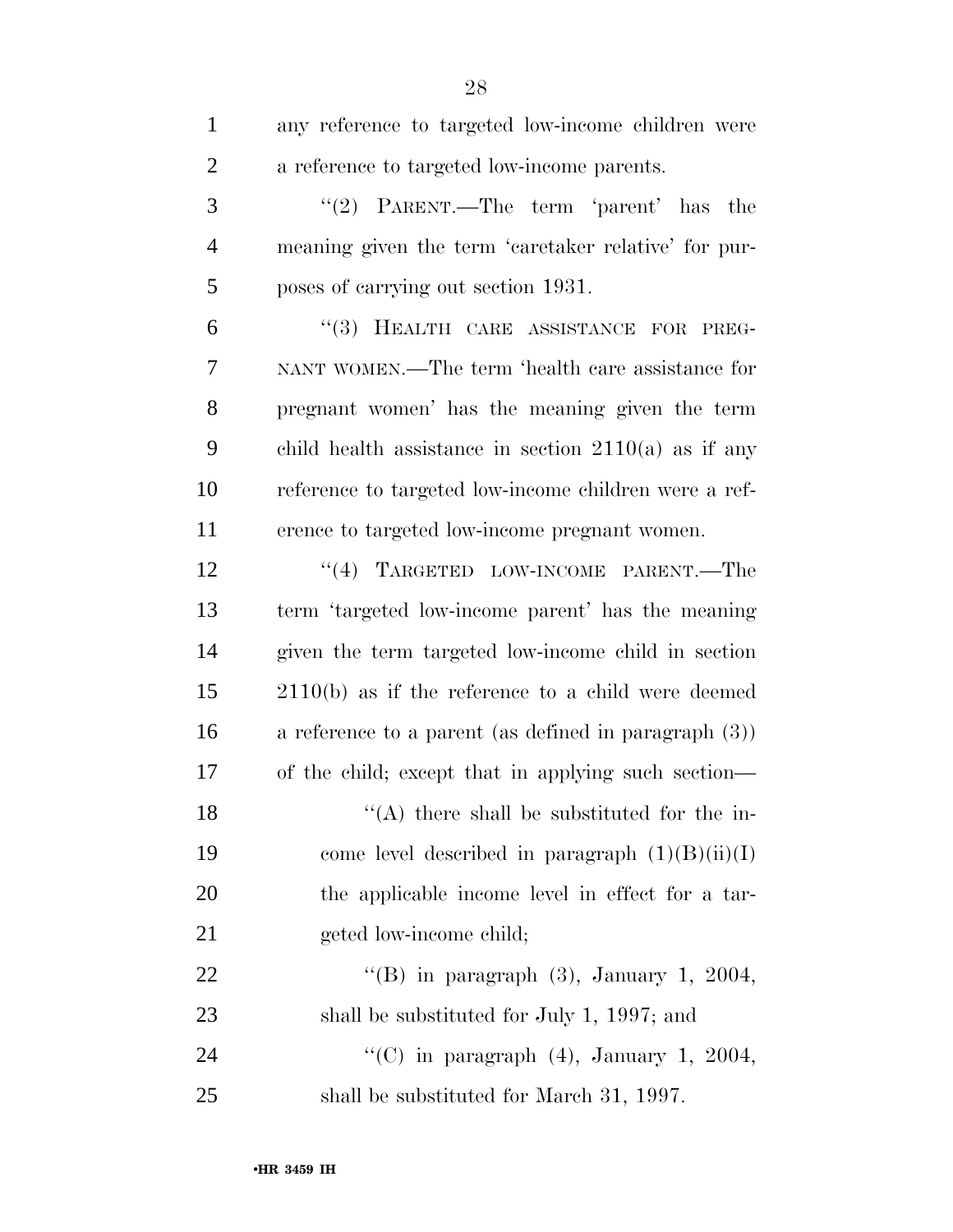| $\mathbf{1}$   | ``(5)<br>TARGETED LOW-INCOME<br>PREGNANT                    |
|----------------|-------------------------------------------------------------|
| $\overline{2}$ | WOMAN.—The term 'targeted low-income pregnant               |
| 3              | woman' has the meaning given the term targeted              |
| $\overline{4}$ | low-income child in section $2110(b)$ as if any ref-        |
| 5              | erence to a child were a reference to a woman dur-          |
| 6              | ing pregnancy and through the end of the month in           |
| 7              | which the 60-day period beginning on the last day           |
| 8              | of her pregnancy ends; except that in applying such         |
| 9              | section-                                                    |
| 10             | $\lq\lq$ there shall be substituted for the in-             |
| 11             | come level described in paragraph $(1)(B)(ii)(I)$           |
| 12             | the applicable income level in effect for a tar-            |
| 13             | geted low-income child;                                     |
| 14             | "(B) in paragraph $(3)$ , January 1, 2004,                  |
| 15             | shall be substituted for July 1, 1997; and                  |
| 16             | "(C) in paragraph $(4)$ , January 1, 2004,                  |
| 17             | shall be substituted for March 31, 1997.                    |
| 18             | "(c) REFERENCES TO TERMS AND SPECIAL                        |
| 19             | RULES.—In the case of, and with respect to, a State pro-    |
| 20             | viding for coverage of parent health assistance to targeted |
| 21             | low-income parents or health care assistance to targeted    |
| 22             | low-income pregnant women under subsection (a), the fol-    |
| 23             | lowing special rules apply:                                 |
| 24             | $\lq(1)$ Any reference in this title (other than in         |
| 25             | subsection (b)) to a targeted low-income child is           |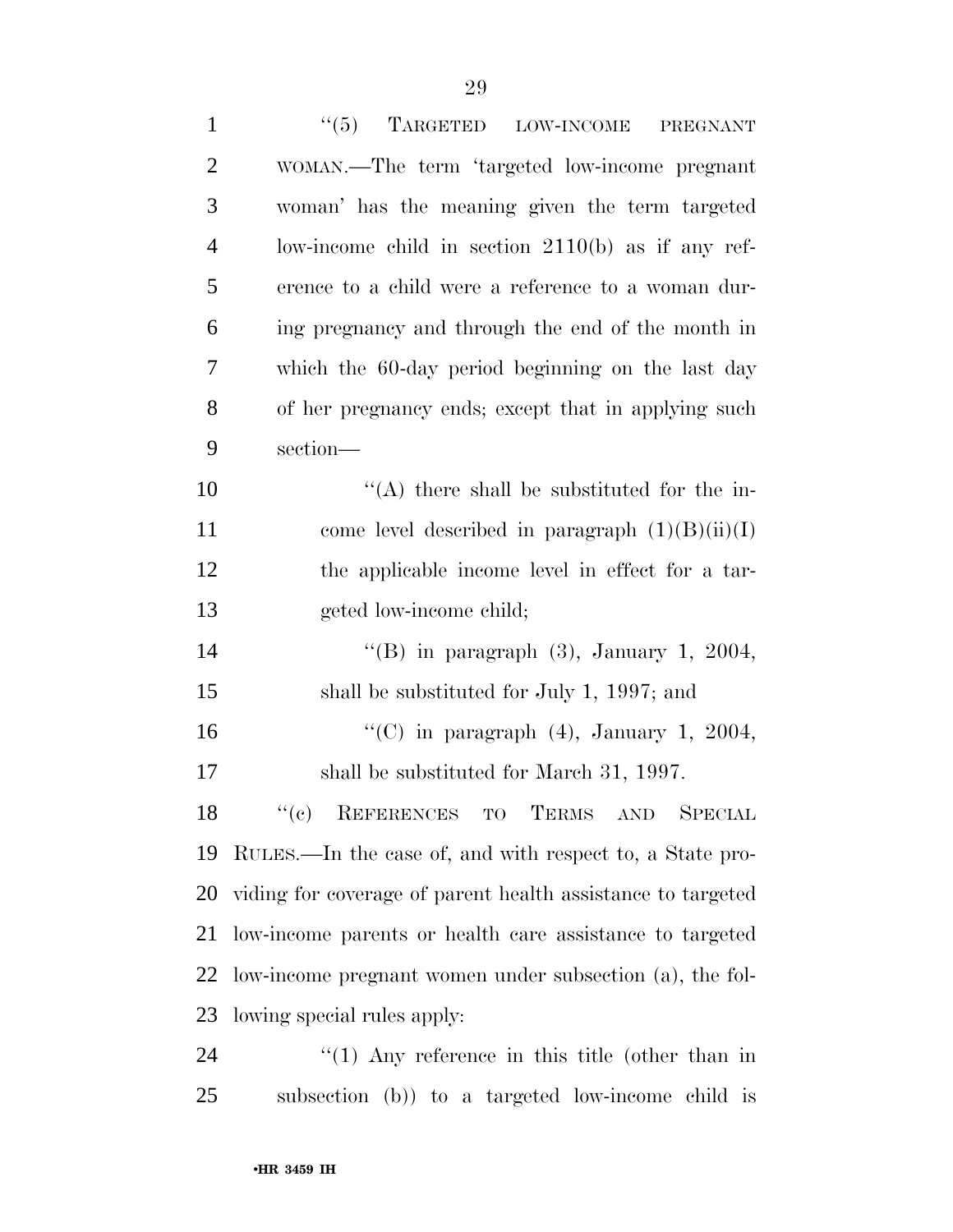| $\mathbf{1}$   | deemed to include a reference to a targeted low-in-     |
|----------------|---------------------------------------------------------|
| $\overline{2}$ | come parent or a targeted low-income pregnant           |
| 3              | woman (as applicable).                                  |
| $\overline{4}$ | $\lq(2)$ Any such reference to child health assist-     |
| 5              | $ance$ —                                                |
| 6              | $\lq\lq$ with respect to such parents is                |
| 7              | deemed a reference to parent health assistance;         |
| 8              | and                                                     |
| 9              | $\lq\lq$ with respect to such pregnant women,           |
| 10             | is deemed a reference to health care assistance         |
| 11             | for pregnant women.                                     |
| 12             | "(3) In applying section $2103(e)(3)(B)$ in the         |
| 13             | case of a family (consisting of a parent and one or     |
| 14             | more children) provided coverage under this section     |
| 15             | or a pregnant woman provided coverage under this        |
| 16             | section without covering other family members, the      |
| 17             | limitation on total annual aggregate cost-sharing       |
| 18             | shall be applied to such entire family or such preg-    |
| 19             | nant woman, respectively.                               |
| 20             | "(4) In applying section $2110(b)(4)$ , any ref-        |
| 21             | erence to 'section $1902(1)(2)$ or $1905(n)(2)$ (as se- |
| 22             | lected by a State)' is deemed a reference to the ef-    |
| 23             | fective income level applicable to parents under sec-   |
| 24             | tion 1931 or under a waiver approved under section      |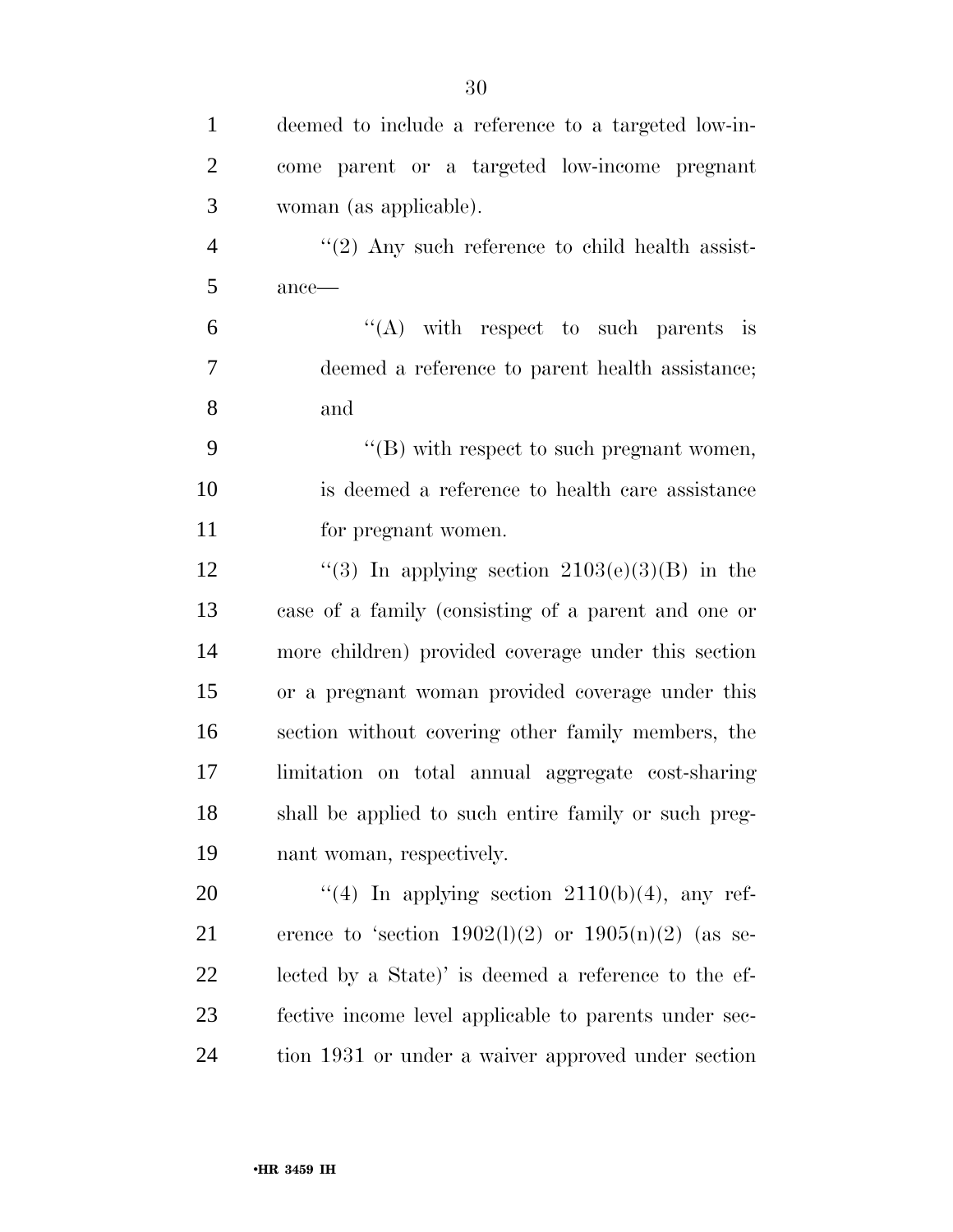| $\mathbf{1}$   | 1115, or, in the case of a pregnant woman, the in-     |
|----------------|--------------------------------------------------------|
| $\overline{2}$ | come level established under section $1902(l)(2)(A)$ . |
| 3              | "(5) In applying section $2102(b)(3)(B)$ , any         |
| $\overline{4}$ | reference to children found through screening to be    |
| 5              | eligible for medical assistance under the State med-   |
| 6              | icaid plan under title XIX is deemed a reference to    |
| 7              | parents and pregnant women.".                          |
| 8              | (B) ADDITIONAL ALLOTMENT FOR STATES                    |
| 9              | PROVIDING FAMILYCARE.-                                 |
| 10             | (i) IN GENERAL.—Section 2104 of the                    |
| 11             | Social Security Act (42 U.S.C. 1397dd) is              |
| 12             | amended by inserting after subsection (c)              |
| 13             | the following:                                         |
| 14             | "(d) ADDITIONAL ALLOTMENTS FOR STATE PRO-              |
| 15             | VIDING FAMILYCARE.-                                    |
| 16             | "(1) APPROPRIATION; TOTAL ALLOTMENT.-                  |
| 17             | For the purpose of providing additional allotments     |
| 18             | to States to provide FamilyCare coverage under sec-    |
| 19             | tion 2111, there is appropriated, out of any money     |
| 20             | in the Treasury not otherwise appropriated—            |
| 21             | "(A) for fiscal year 2004, $\text{$2,000,000,000}$ ;   |
| 22             | "(B) for fiscal year 2005, $\text{\$2,000,000,000}$ ;  |
| 23             | "(C) for fiscal year 2006, $$3,000,000,000;$           |
| 24             | and                                                    |
| 25             | "(D) for fiscal year 2007, $$3,000,000,000$ .          |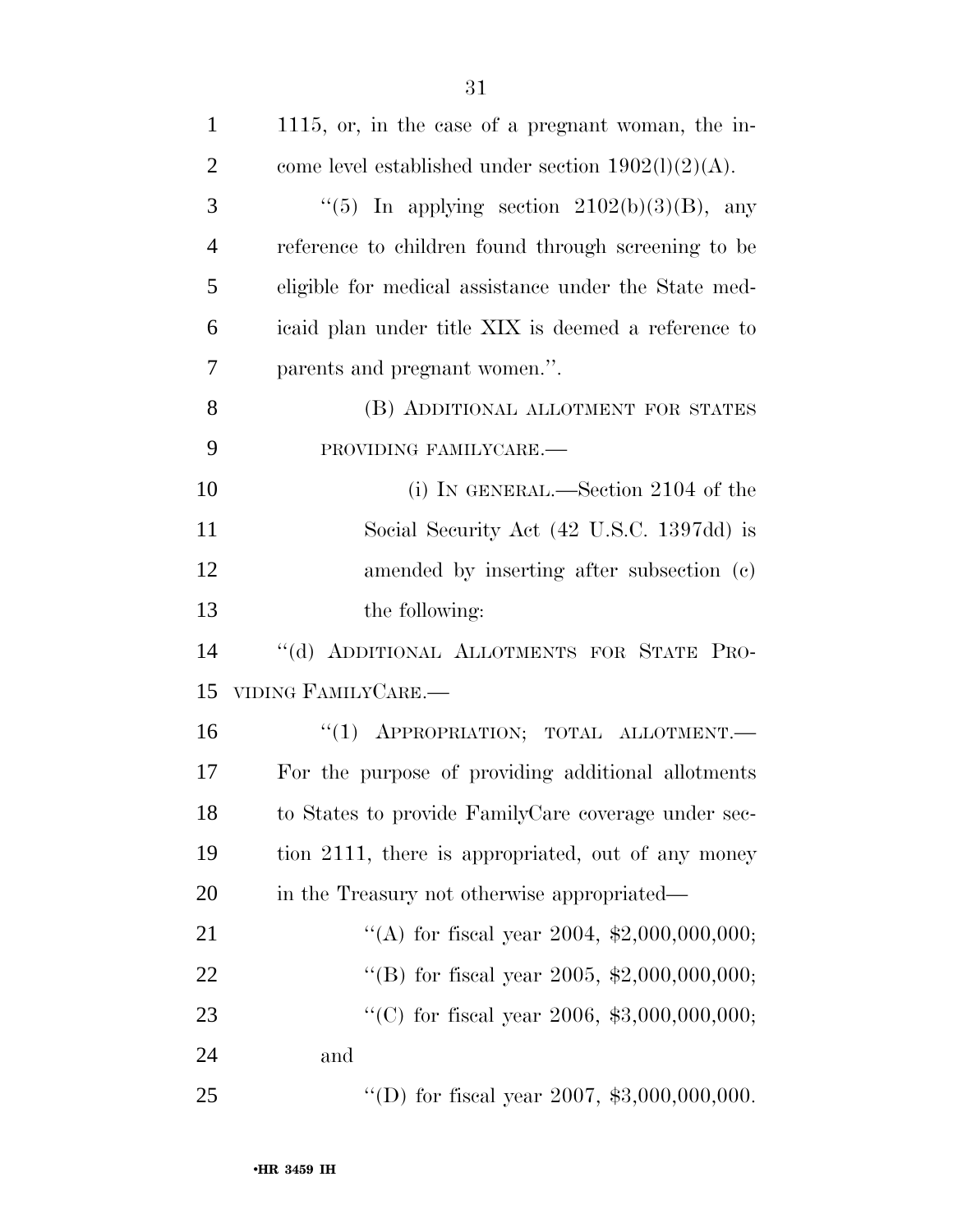# 1 "(2) STATE AND TERRITORIAL ALLOTMENTS.—

| $\overline{2}$ | "(A) IN GENERAL.—In addition to the al-             |
|----------------|-----------------------------------------------------|
| 3              | lotments provided under subsections (b) and         |
| $\overline{4}$ | (c), subject to paragraphs $(3)$ and $(4)$ , of the |
| 5              | amount available for the additional allotments      |
| 6              | under paragraph (1) for a fiscal year, the Sec-     |
| 7              | retary shall allot to each State with a State       |
| 8              | child health plan approved under this title—        |
| 9              | $f(i)$ in the case of such a State other            |

 than a commonwealth or territory de- scribed in clause (ii), the same proportion as the proportion of the State's allotment under subsection (b) (determined without regard to subsection (f)) to 98.95 percent of the total amount of the allotments under such section for such States eligible for an allotment under this subparagraph for such fiscal year; and

19 ''(ii) in the case of a commonwealth or 20 territory described in subsection  $(c)(3)$ , the same proportion as the proportion of the commonwealth's or territory's allotment under subsection (c) (determined without 24 regard to subsection (f) to 1.05 percent of the total amount of the allotments under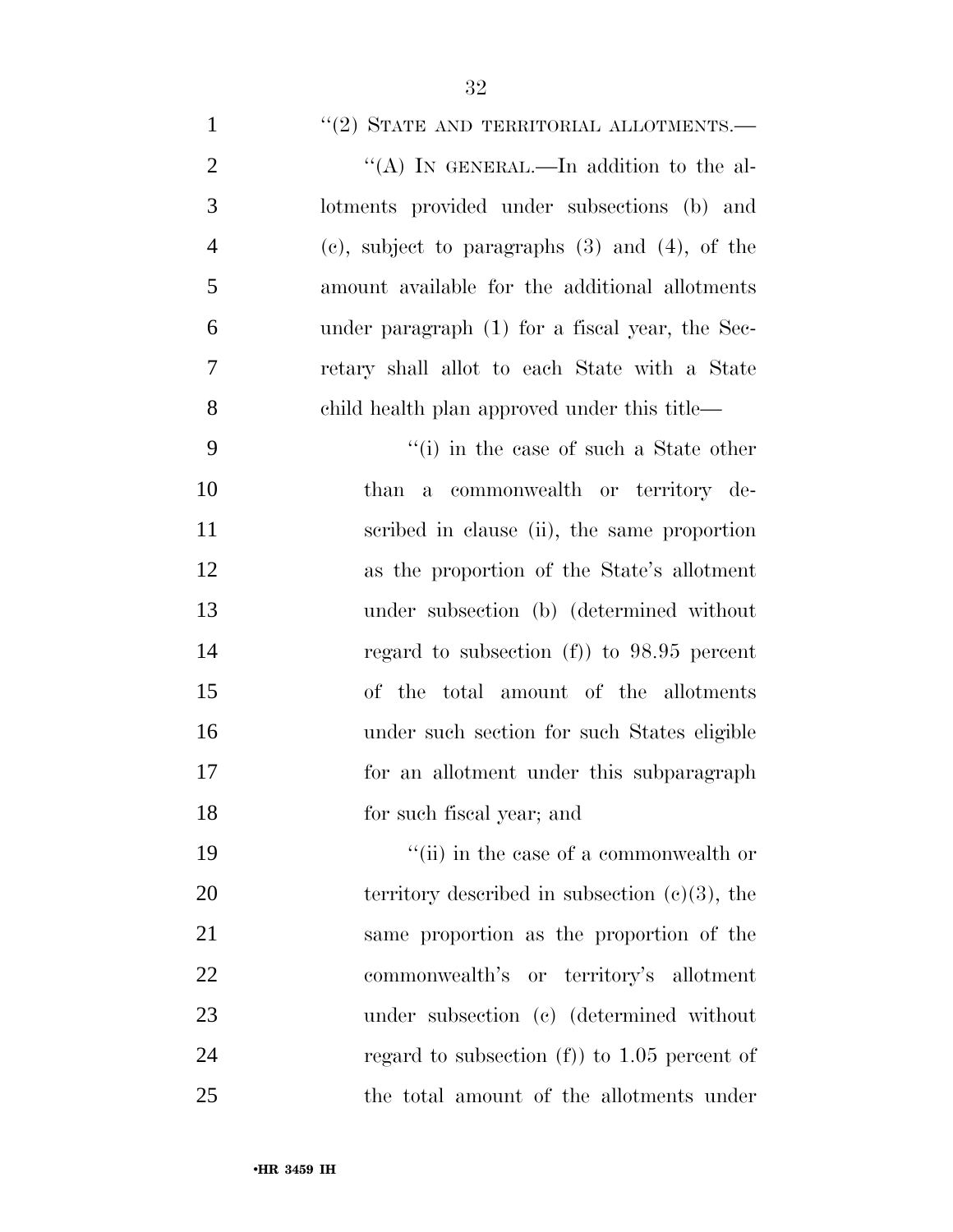| $\mathbf{1}$   | such section for commonwealths and terri-             |
|----------------|-------------------------------------------------------|
| $\overline{2}$ | tories eligible for an allotment under this           |
| 3              | subparagraph for such fiscal year.                    |
| $\overline{4}$ | "(B) AVAILABILITY AND REDISTRIBUTION                  |
| 5              | OF UNUSED ALLOTMENTS.—In applying sub-                |
| 6              | sections (e) and (f) with respect to additional       |
| 7              | allotments made available under this subsection,      |
| 8              | the procedures established under such sub-            |
| 9              | sections shall ensure such additional allotments      |
| 10             | are only made available to States which have          |
| 11             | elected to provide coverage under section 2111.       |
| 12             | "(3) USE OF ADDITIONAL ALLOTMENT.—Addi-               |
| 13             | tional allotments provided under this subsection are  |
| 14             | not available for amounts expended before October     |
| 15             | 1, 2003. Such amounts are available for amounts ex-   |
| 16             | pended on or after such date for child health assist- |
| 17             | ance for targeted low-income children, as well as for |
| 18             | parent health assistance for targeted low-income      |
| 19             | parents, and health care assistance for targeted low- |
| 20             | income pregnant women.                                |
|                |                                                       |

21 ''(4) REQUIRING ELECTION TO PROVIDE COV- ERAGE.—No payments may be made to a State under this title from an allotment provided under this subsection unless the State has made an elec-tion to provide parent health assistance for targeted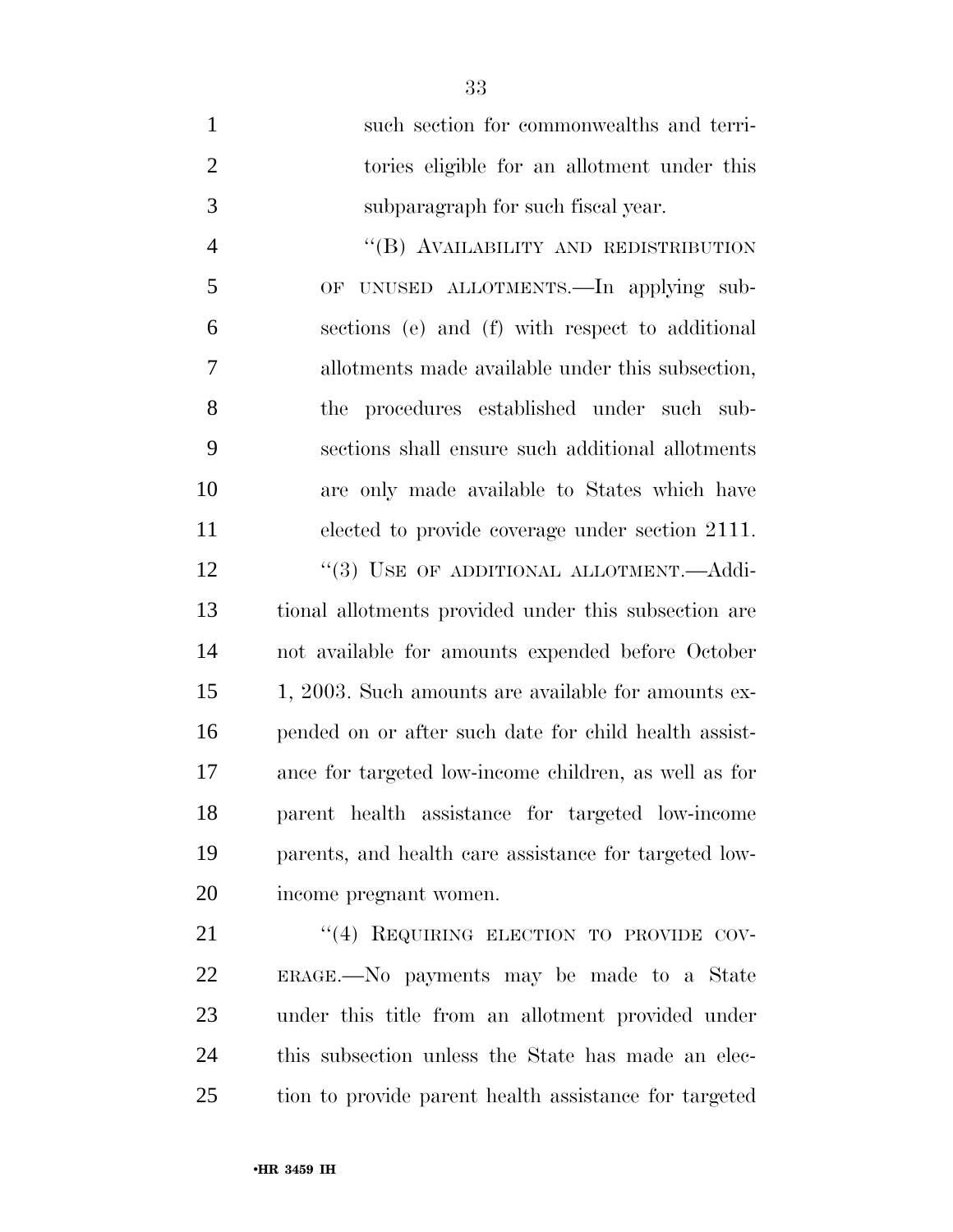| $\mathbf{1}$   | low-income parents, or health care assistance for |
|----------------|---------------------------------------------------|
| $\overline{2}$ | targeted low-income pregnant women.".             |
| 3              | (ii)<br>CONFORMING AMENDMENTS.                    |
| $\overline{4}$ | Section 2104 of the Social Security Act           |
| 5              | $(42 \text{ U.S.C. } 1397\text{dd})$ is amended—  |
| 6              | $(I)$ in subsection $(a)$ , by inserting          |
| $\overline{7}$ | "subject to subsection (d)," after                |
| 8              | "under this section,";                            |
| 9              | (II) in subsection (b)(1), by in-                 |
| 10             | serting "and subsection (d)" after                |
| 11             | "Subject to paragraph $(4)$ "; and                |
| 12             | (III) in subsection (c)(1), by in-                |
| 13             | serting "subject to subsection (d),"              |
| 14             | after "for a fiscal year,".                       |
| 15             | (C) NO COST-SHARING FOR PREGNANCY-                |
| 16             | RELATED BENEFITS. Section $2103(e)(2)$ of         |
| 17             | Social Security Act (42 U.S.C.<br>the             |
| 18             | $1397cc(e)(2)$ is amended—                        |
| 19             | (i) in the heading, by inserting "AND             |
| 20             | SERVICES"<br>after<br>PREGNANCY-RELATED           |
| 21             | "PREVENTIVE SERVICES"; and                        |
| 22             | (ii) by inserting before the period at            |
| 23             | the end the following: "and for pregnancy-        |
| 24             | related services".                                |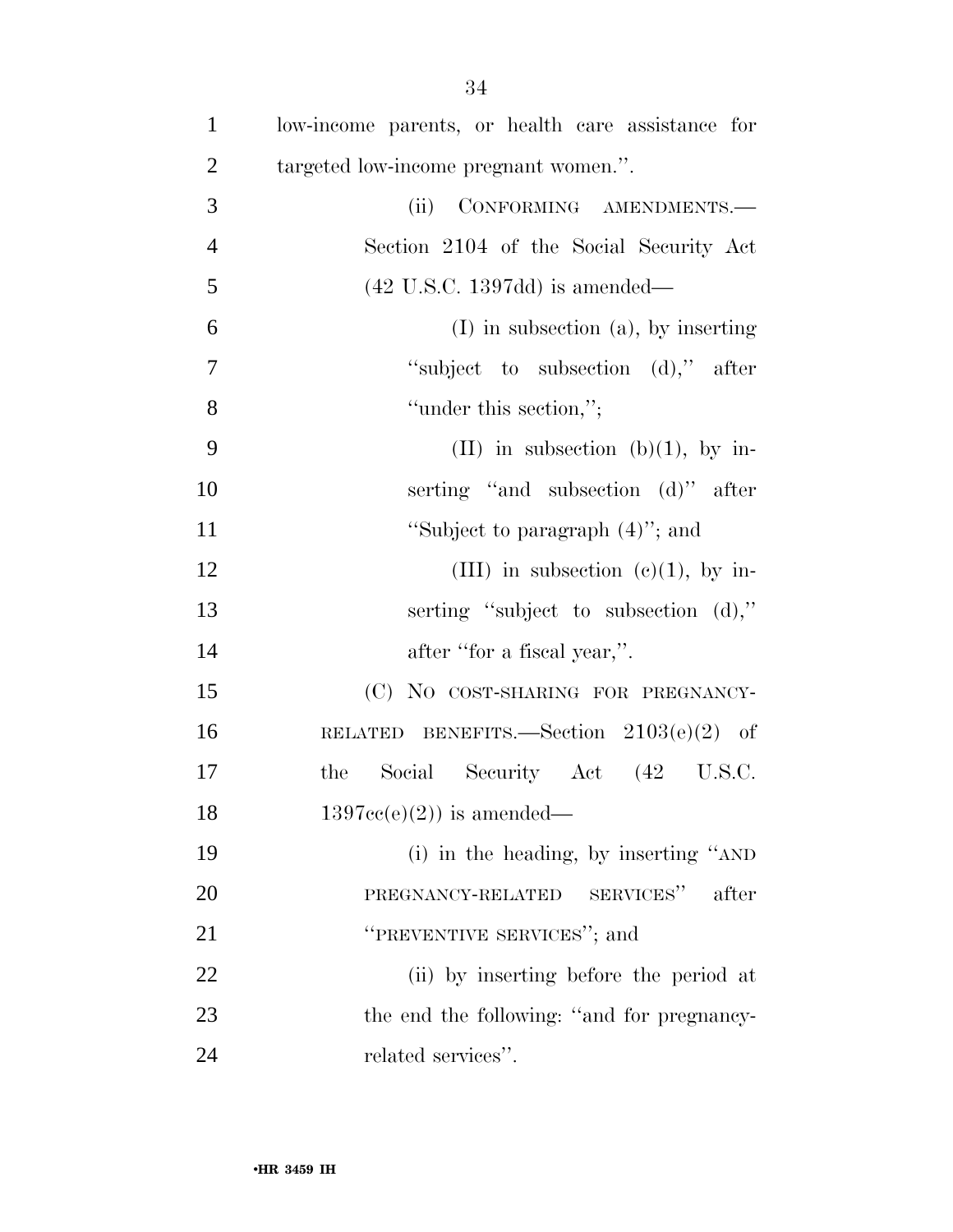| $\mathbf{1}$   | (3) EFFECTIVE DATE.—The amendments made                          |
|----------------|------------------------------------------------------------------|
| $\overline{2}$ | by this subsection apply to items and services fur-              |
| 3              | nished on or after October 1, 2003, whether or not               |
| $\overline{4}$ | regulations implementing such amendments have                    |
| 5              | been issued.                                                     |
| 6              | (b) RULES FOR IMPLEMENTATION BEGINNING WITH                      |
| 7              | FISCAL YEAR 2005.—                                               |
| 8              | (1)<br>EXPANSION OF AVAILABILITY<br>$EN-$<br>OF                  |
| 9              | HANCED MATCH UNDER MEDICAID FOR PRE-CHIP                         |
| 10             | EXPANSIONS.—Paragraph $(4)$ of section $1905(u)$ of              |
| 11             | the Social Security Act $(42 \text{ U.S.C. } 1396d(u))$ , as in- |
| 12             | serted by subsection $(a)(1)(C)$ , is amended—                   |
| 13             | $(A)$ by amending clause (ii) of subpara-                        |
| 14             | $graph(A)$ to read as follows:                                   |
| 15             | "(ii) CERTAIN PREGNANT WOMEN.—Ex-                                |
| 16             | penditures for medical assistance for pregnant                   |
| 17             | women under section $1902(l)(1)(A)$ in a family                  |
| 18             | the income of which exceeds the 133 percent of                   |
| 19             | the income official poverty line, but only if the                |
| 20             | level<br>established<br>under<br>section<br>income               |
| 21             | $1902(1)(2)$ (or under a Statewide waiver under                  |
| 22             | section $1115$ ) for pregnant women is $185$ per-                |
| 23             | cent of the income official poverty line."; and                  |
| 24             | (B) by adding at the end the following:                          |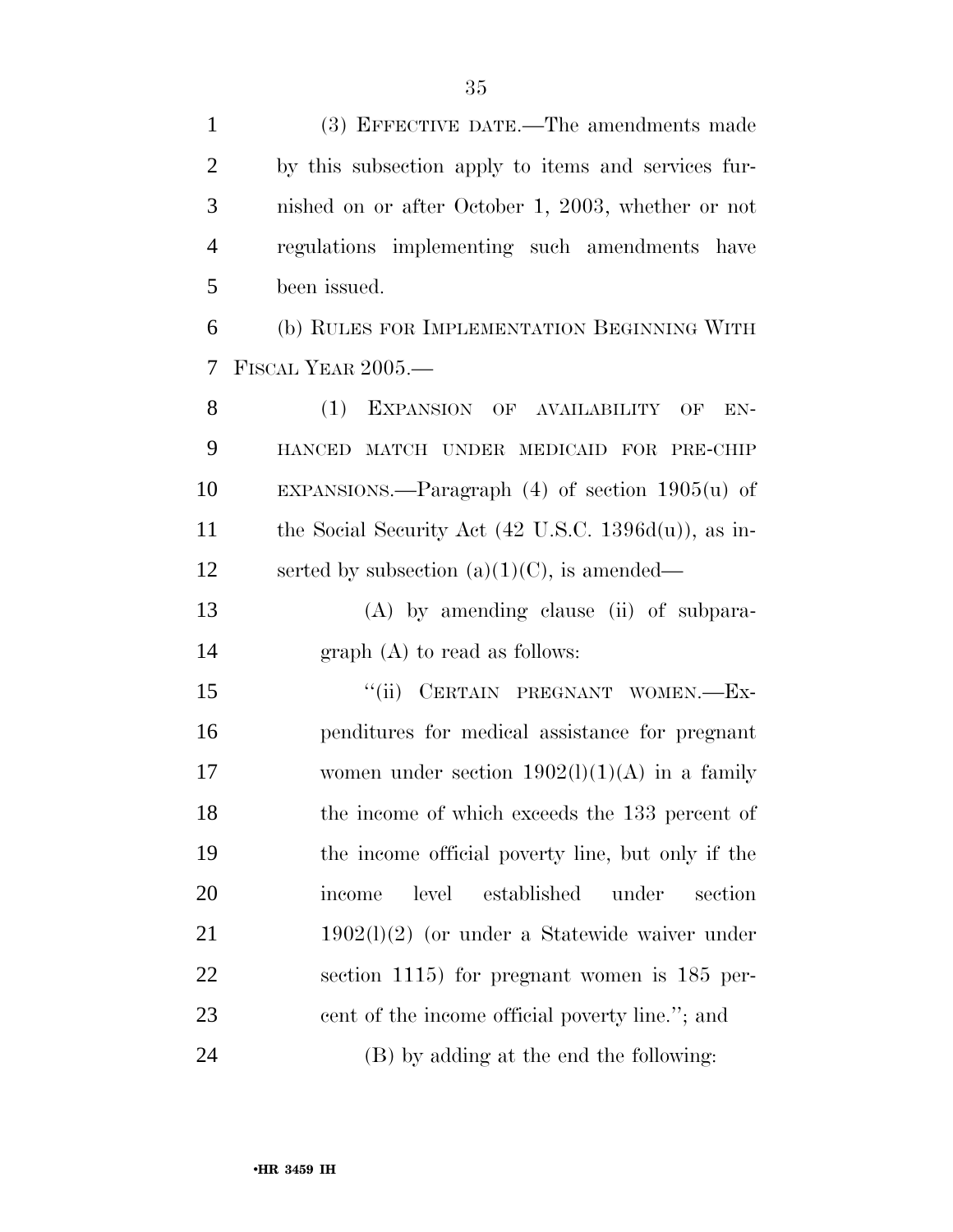| $\mathbf{1}$   | "(B) CHILDREN IN FAMILIES WITH INCOME                    |
|----------------|----------------------------------------------------------|
| $\overline{2}$ | MEDICAID MANDATORY LEVEL NOT<br>PRE-<br><b>ABOVE</b>     |
| 3              | VIOUSLY DESCRIBED.—The expenditures described            |
| $\overline{4}$ | in this subparagraph are expenditures (other than        |
| 5              | expenditures described in paragraph $(2)$ or $(3)$ ) for |
| 6              | medical assistance made available to any child who       |
| 7              | eligible for assistance under<br>is<br>section           |
| 8              | $1902(a)(10)(A)$ (other than under clause (i)) and       |
| 9              | the income of whose family exceeds the minimum in-       |
| 10             | come level required under subsection $1902(l)(2)$ (or,   |
| 11             | if higher, the minimum level required under section      |
| 12             | 1931 for that State) for a child of the age involved     |
| 13             | (treating any child who is 19 or 20 years of age as      |
| 14             | being $18$ years of age).".                              |
| 15             | $(2)$ OFFSET<br>OF ADDITIONAL EXPENDITURES               |
| 16             | FOR<br><b>ENHANCED</b><br>MATCH FOR PRE-CHIP EXPAN-      |
| 17             | SION.—Section 1905 of the Social Security Act (42)       |
| 18             | U.S.C. 1396d) is amended—                                |
| 19             | $(A)$ in the fourth sentence of subsection               |
| <b>20</b>      | (b), by inserting "(except in the case of expend-        |
| 21             | itures described in subsection $(u)(5)$ " after "do      |
| 22             | not exceed";                                             |
| 23             | $(B)$ in subsection $(u)$ , by inserting after           |
| 24             | paragraph (4) (as inserted by subparagraph               |
| 25             | $(C)$ , the following:                                   |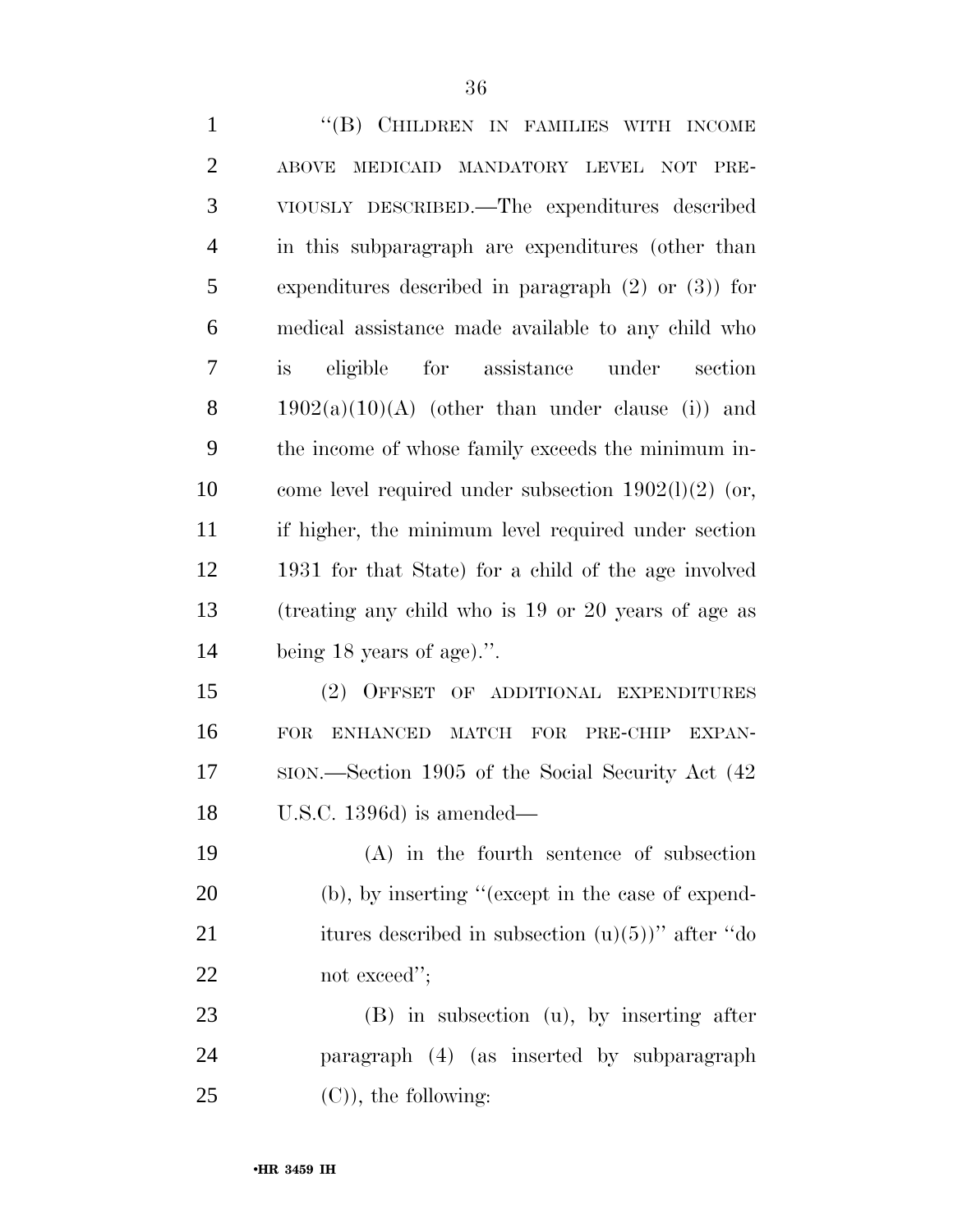''(5) For purposes of the fourth sentence of sub- section (b) and section 2105(a), the following payments under this title do not count against a State's allotment under section 2104:

 ''(A) REGULAR FMAP FOR EXPENDITURES FOR PREGNANT WOMEN WITH INCOME ABOVE 133 PER- CENT OF POVERTY.—The portion of the payments made for expenditures described in paragraph  $(4)(A)(ii)$  that represents the amount that would have been paid if the enhanced FMAP had not been substituted for the Federal medical assistance per-centage.

 ''(B) FAMILYCARE PARENTS.—Payments for 14 expenditures described in paragraph  $(4)(A)(i)$ .

15 "(C) REGULAR FMAP FOR EXPENDITURES FOR CERTAIN CHILDREN IN FAMILIES WITH INCOME ABOVE MEDICAID MANDATORY LEVEL.—The portion of the payments made for expenditures described in paragraph (4)(B) that represents the amount that would have been paid if the enhanced FMAP had not been substituted for the Federal medical assist-ance percentage.''.

23 (B) CONFORMING AMENDMENTS.—Sub-24 paragraph (B) of section  $2105(a)(1)$  of the So-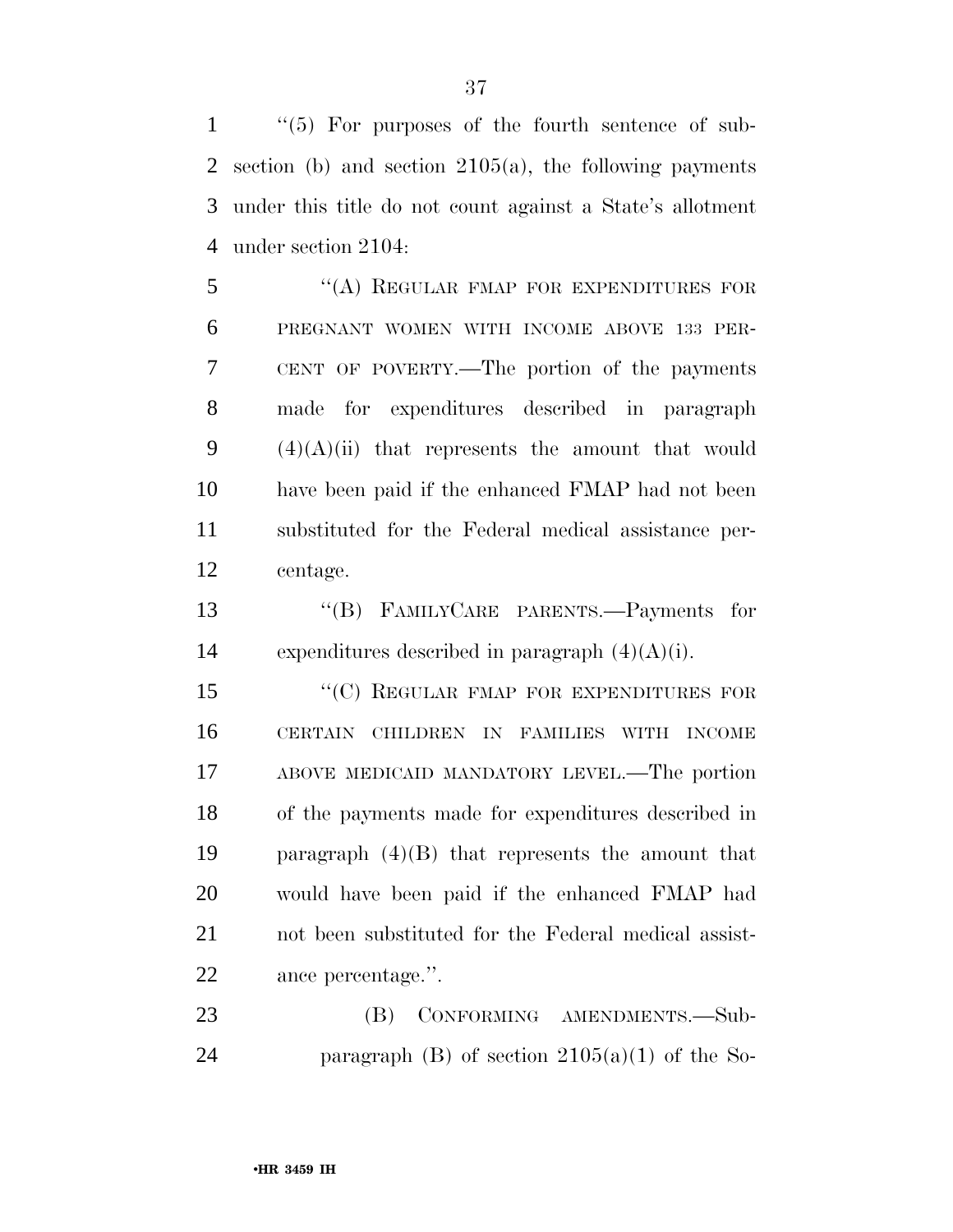| $\mathbf{1}$   | cial Security Act, as amended by subsection         |
|----------------|-----------------------------------------------------|
| $\overline{2}$ | $(a)(1)(D)$ , is amended to read as follows:        |
| 3              | "(B) CERTAIN FAMILYCARE PARENTS AND                 |
| $\overline{4}$ | OTHERS.—Expenditures for medical assistance         |
| 5              | that is attributable to expenditures described in   |
| 6              | section $1905(u)(4)$ , except as provided in sec-   |
| 7              | tion $1905(u)(5)$ .".                               |
| 8              | (3) EFFECTIVE DATE.—The amendments made             |
| 9              | by this subsection apply as of October 1, 2004, to  |
| 10             | fiscal years beginning on or after such date and to |
| 11             | expenditures under the State plan on and after such |
| 12             | date, whether or not regulations implementing such  |
| 13             | amendments have been issued.                        |
| 14             | $(e)$ GAO STUDY.—                                   |
| 15             | (1) STUDY.—The Comptroller General of the           |
| 16             | United States shall conduct a study regarding fund- |
| 17             | ing under title XXI of the Social Security Act that |
| 18             | examines—                                           |
| 19             | (A) the adequacy of overall funding under           |
| 20             | such title;                                         |
| 21             | (B) the formula for determining allotments          |
| 22             | and for redistribution of unspent funds under       |
| 23             | such title; and                                     |
| 24             | (C) the effect of waiting lists and caps on         |
| 25             | enrollment under such title.                        |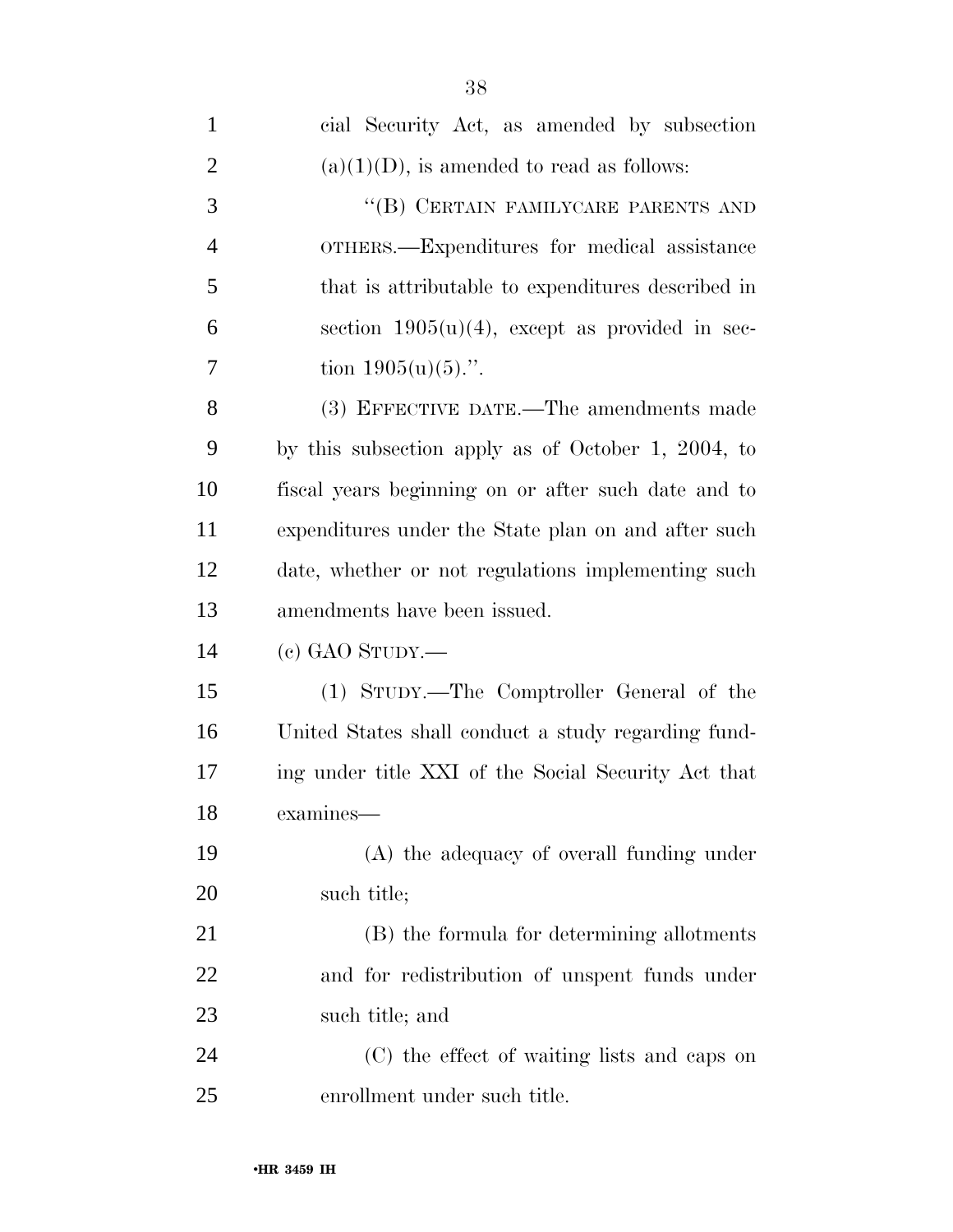| $\mathbf{1}$   | $(2)$ REPORT.—Not later than July 1, 2005, the                |
|----------------|---------------------------------------------------------------|
| $\overline{2}$ | Comptroller General shall submit a report on the              |
| 3              | study conducted under paragraph (1). Such report              |
| $\overline{4}$ | shall include recommendations regarding a better              |
| 5              | mechanism for determining State allotments and re-            |
| 6              | distribution of unspent funds under such title in             |
| 7              | order to ensure all eligible families in need can ac-         |
| 8              | cess coverage through such title.                             |
| 9              | (d) CONFORMING AMENDMENTS.-                                   |
| 10             | ELIGIBILITY CATEGORIES.—Section<br>(1)                        |
| 11             | $1905(a)$ of the Social Security Act $(42 \text{ U.S.C.})$    |
| 12             | $1396d(a)$ is amended, in the matter before para-             |
| 13             | $graph(1)$ —                                                  |
| 14             | (A) by striking "or" at the end of clause                     |
| 15             | (xii);                                                        |
| 16             | (B) by inserting "or" at the end of clause                    |
| 17             | $(xiii)$ ; and                                                |
| 18             | (C) by inserting after clause (xiii) the fol-                 |
| 19             | lowing:                                                       |
| 20             | "(xiv) who are parents described (or treated as               |
| 21             | if described) in section $1902(k)(1)$ ,".                     |
| 22             | (2) INCOME LIMITATIONS.—Section $1903(f)(4)$                  |
| 23             | of the Social Security Act $(42 \text{ U.S.C. } 1396b(f)(4))$ |
| 24             | is amended by inserting "1902(a)(10)(A)(ii)(XIX),"            |
| 25             | after "1902(a)(10)(A)(ii)(XVIII),".                           |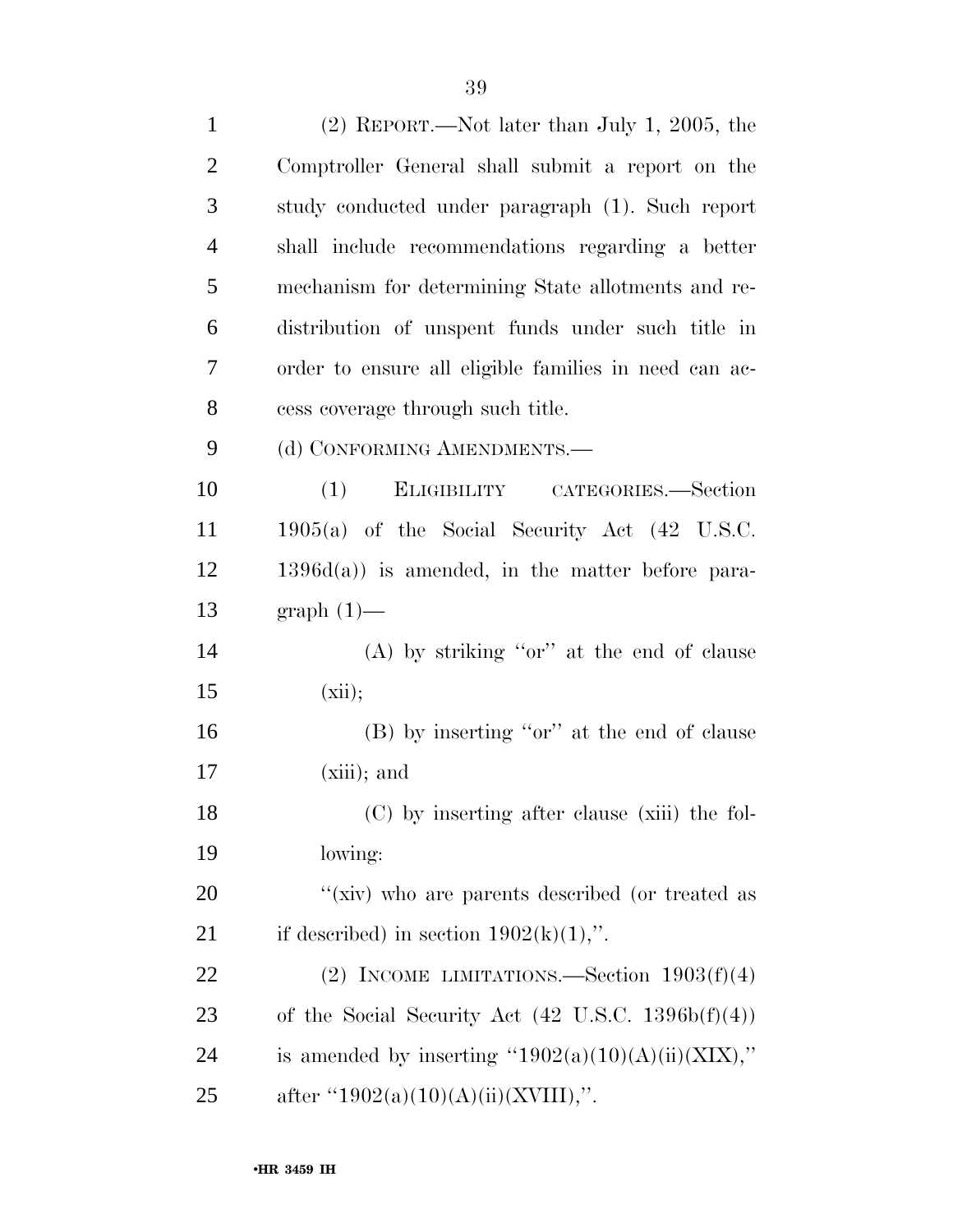| $\mathbf{1}$   | (3) CONFORMING AMENDMENT RELATING TO                   |
|----------------|--------------------------------------------------------|
| $\overline{2}$ | NO WAITING PERIOD FOR PREGNANT WOMEN.-Sec-             |
| 3              | tion $2102(b)(1)(B)$ of the Social Security Act (42)   |
| $\overline{4}$ | U.S.C. $1397bb(b)(1)(B)$ is amended—                   |
| 5              | $(A)$ by striking ", and" at the end of                |
| 6              | clause (i) and inserting a semicolon;                  |
| 7              | (B) by striking the period at the end of               |
| 8              | clause (ii) and inserting "; and"; and                 |
| 9              | (C) by adding at the end the following:                |
| 10             | "(iii) may not apply a waiting period                  |
| 11             | (including a waiting period to carry out               |
| 12             | paragraph $(3)(C)$ in the case of a targeted           |
| 13             | low-income parent who is pregnant.".                   |
| 14             | SEC. 104. AUTOMATIC ENROLLMENT OF CHILDREN BORN        |
| 15             | TO TITLE XXI PARENTS.                                  |
| 16             | Section $2102(b)(1)$ of the Social Security Act $(42)$ |
| 17             | U.S.C. $1397bb(b)(1)$ is amended by adding at the end  |
|                | 18 the following:                                      |
| 19             | "(C) AUTOMATIC ELIGIBILITY OF CHIL-                    |
| 20             | DREN BORN TO A PARENT BEING PROVIDED                   |
| 21             | FAMILYCARE.—Such eligibility standards shall           |
| 22             | provide for automatic coverage of a child born         |
| 23             | to an individual who is provided assistance            |
| 24             | under this title in the same manner as medical         |
| 25             | assistance would be provided under section             |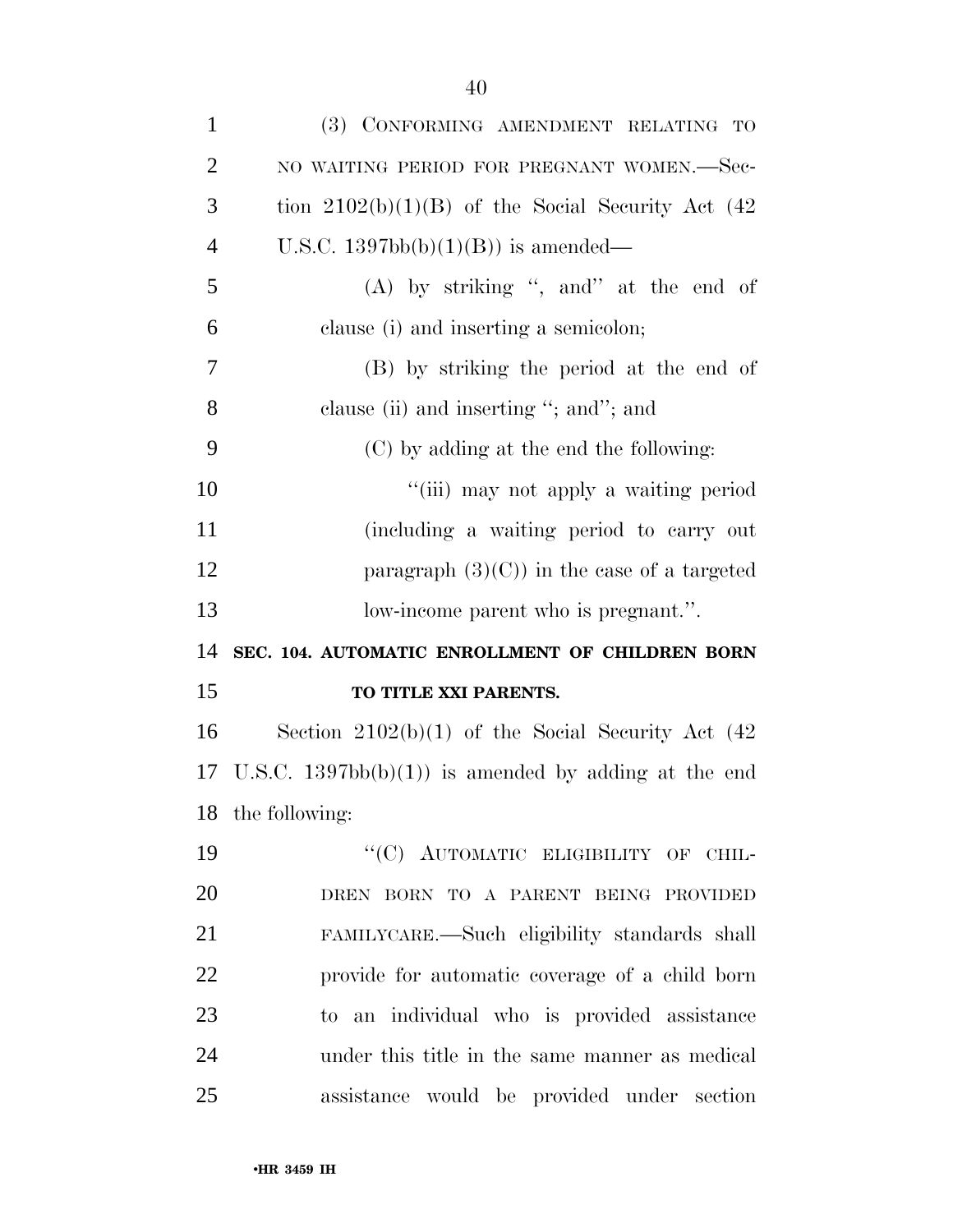$1902(e)(4)$  to a child described in such sec-2 tion.''. 3 **SEC. 105. OPTIONAL COVERAGE OF CHILDREN THROUGH**  4 **AGE 20 UNDER THE MEDICAID PROGRAM AND**  5 **TITLE XXI.**   $6$  (a) MEDICAID.— 7 (1) IN GENERAL.—Section  $1902(1)(1)(D)$  of the 8 Social Security Act  $(42 \text{ U.S.C. } 1396a(l)(1)(D))$  is 9 amended by inserting ''(or, at the election of a 10 State, 20 or 21 years of age)'' after ''19 years of 11 age''. 12 (2) CONFORMING AMENDMENTS.— 13 (A) Section  $1902(e)(3)(A)$  of the Social Se-14 curity Act (42 U.S.C. 1396a(e)(3)(A)) is 15 amended by inserting "(or 1 year less than the 16 age the State has elected under subsection 17 (l)(1)(D))" after "18 years of age". 18 (B) Section  $1902(e)(12)$  of the Social Se-19 curity Act  $(42 \text{ U.S.C. } 1396a(e)(12))$  is amend-20 ed by inserting ''or such higher age as the State 21 has elected under subsection  $(l)(1)(D)$ " after 22  $"19 \text{ years of age}$ ". 23 (C) Section 1920A(b)(1) of the Social Se-24 curity Act (42 U.S.C. 1396r–1a(b)(1)) is

25 amended by inserting ''or such higher age as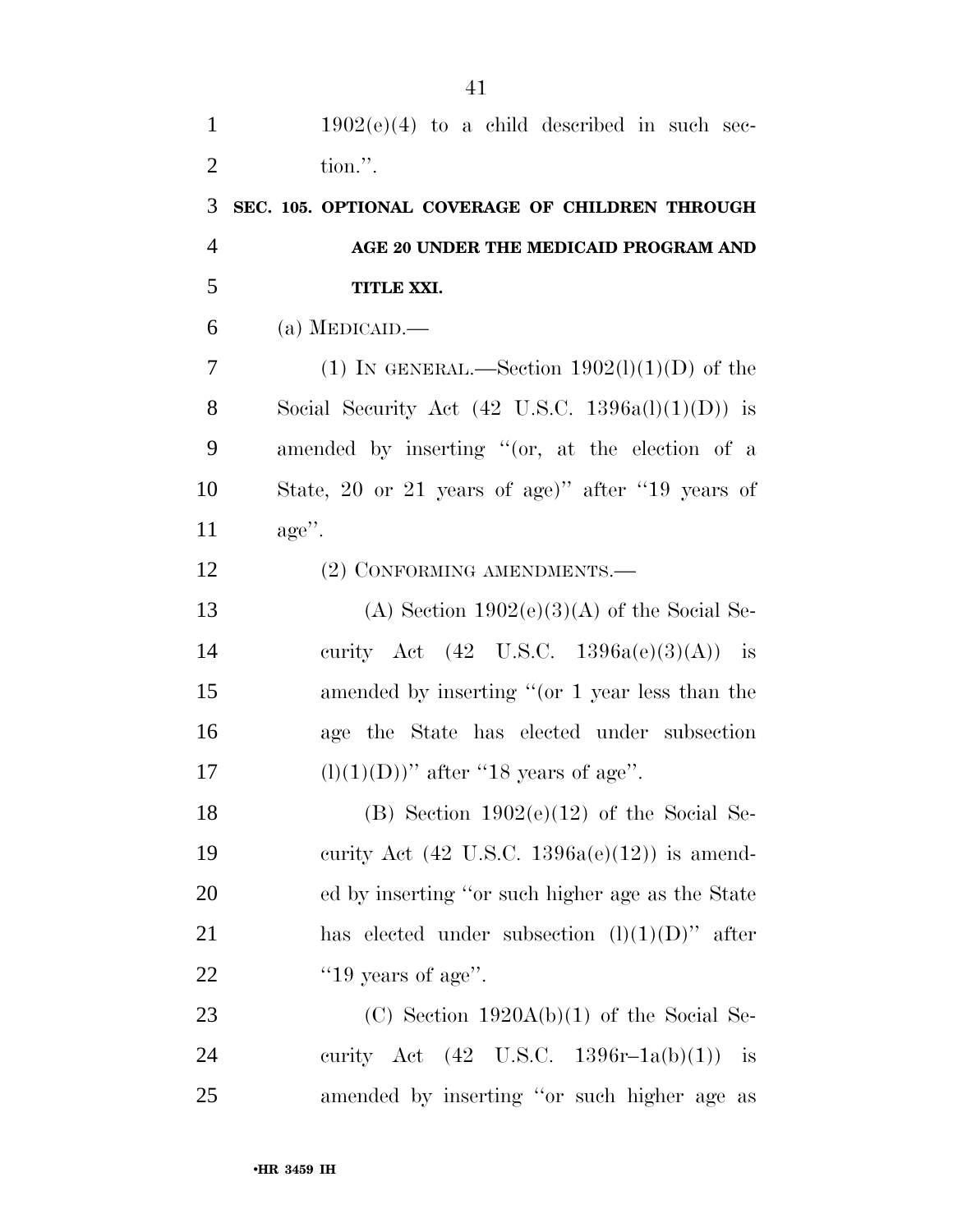| $\mathbf{1}$   | has elected under section<br>the<br>State                    |
|----------------|--------------------------------------------------------------|
| $\overline{2}$ | $1902(l)(1)(D)$ " after "19 years of age".                   |
| 3              | (D) Section $1928(h)(1)$ of the Social Secu-                 |
| 4              | rity Act $(42 \text{ U.S.C. } 1396s(h)(1))$ is amended by    |
| 5              | inserting "or 1 year less than the age the State             |
| 6              | has elected under section $1902(l)(1)(D)$ " before           |
| 7              | the period at the end.                                       |
| 8              | (E) Section $1932(a)(2)(A)$ of the Social                    |
| 9              | Security Act (42 U.S.C. 1396u-2(a)(2)(A)) is                 |
| 10             | amended by inserting "(or such higher age as                 |
| 11             | has<br>elected under<br>the<br>State<br>section              |
| 12             | $1902(l)(1)(D))$ " after "19 years of age".                  |
| 13             | (b) TITLE XXI.—Section $2110(c)(1)$ of the Social            |
| 14             | Security Act (42 U.S.C. 1397; $j(c)(1)$ ) is amended by in-  |
| 15             | serting "(or such higher age as the State has elected under  |
| 16             | section $1902(l)(1)(D)$ ".                                   |
| 17             | (c) EFFECTIVE DATE.—The amendments made by                   |
|                | 18 this section take effect on January 1, 2004, and apply to |
| 19             | medical assistance and child health assistance provided on   |
| 20             | or after such date, whether or not regulations imple-        |
| 21             | menting such amendments have been issued.                    |
| ററ             |                                                              |

#### 22 **SEC. 106. ALLOWING STATES TO SIMPLIFY RULES FOR FAM-**

- 
- 23 **ILIES.**
- 24 (a) PRESUMPTIVE ELIGIBILITY.—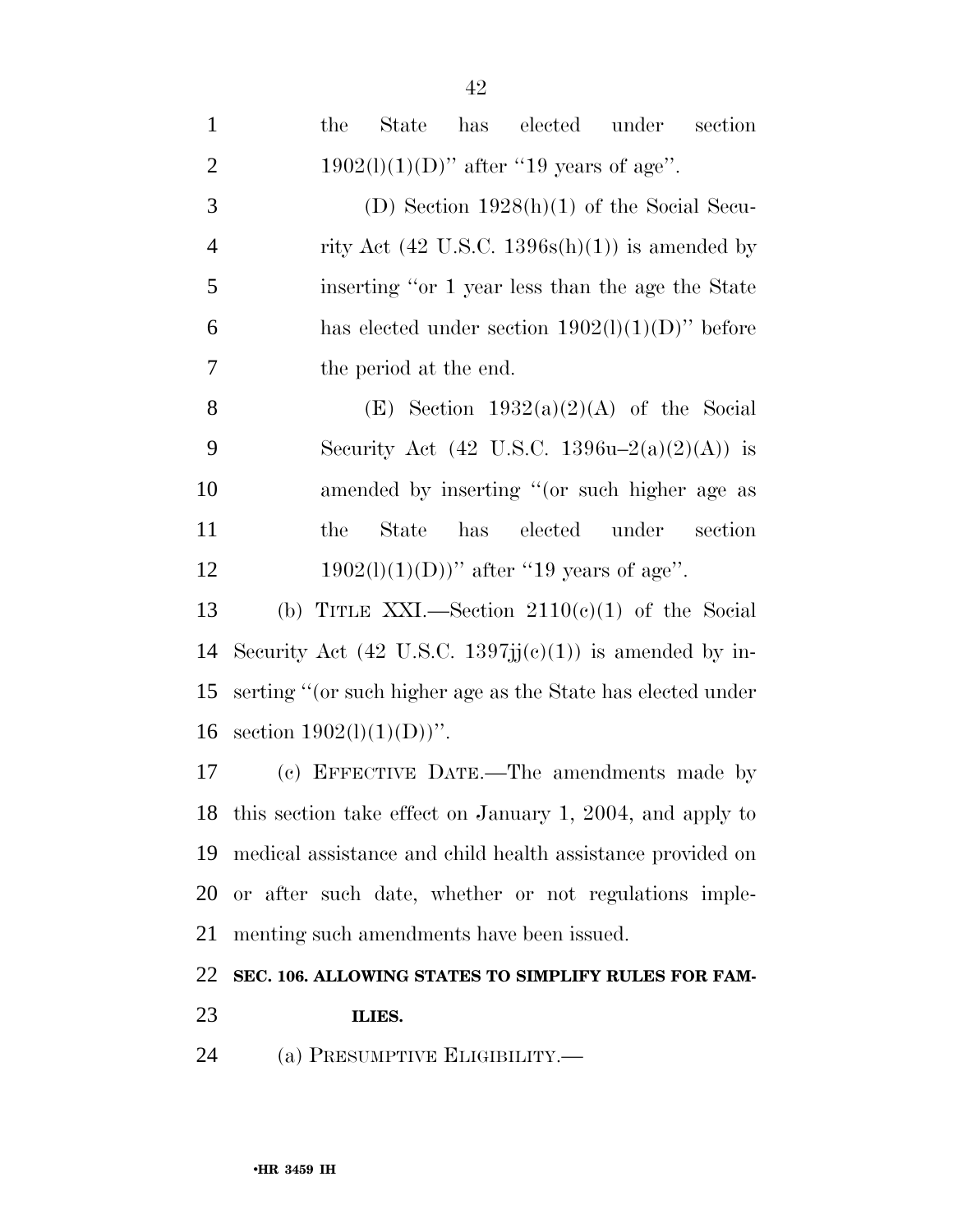(1) APPLICATION TO PRESUMPTIVE ELIGIBILITY FOR PREGNANT WOMEN UNDER MEDICAID.—Section 1920(b) of the Social Security Act (42 U.S.C. 1396r–1(b)) is amended by adding at the end after and below paragraph (2) the following flush sen-tence:

 ''The term 'qualified provider' includes a qualified entity 8 as defined in section  $1920A(b)(3)$ .".

 (2) OPTIONAL APPLICATION OF PRESUMPTIVE ELIGIBILITY PROVISIONS TO PARENTS.—Section 1920A of the Social Security Act (42 U.S.C. 1396r– 1a) is amended by adding at the end the following: ''(e) A State may elect to apply the previous provi- sions of this section to provide for a period of presumptive eligibility for medical assistance for a parent of a child with respect to whom such a period is provided under this section.''.

| 18 | (3) APPLICATION UNDER TITLE XXI.-Section              |
|----|-------------------------------------------------------|
| 19 | $2107(e)(1)(D)$ of the Social Security Act (42 U.S.C. |
| 20 | $1397gg(e)(1)$ is amended to read as follows:         |

21 "'(D) Sections 1920 and 1920A (relating to presumptive eligibility).''.

(b) 12-MONTHS CONTINUOUS ELIGIBILITY.—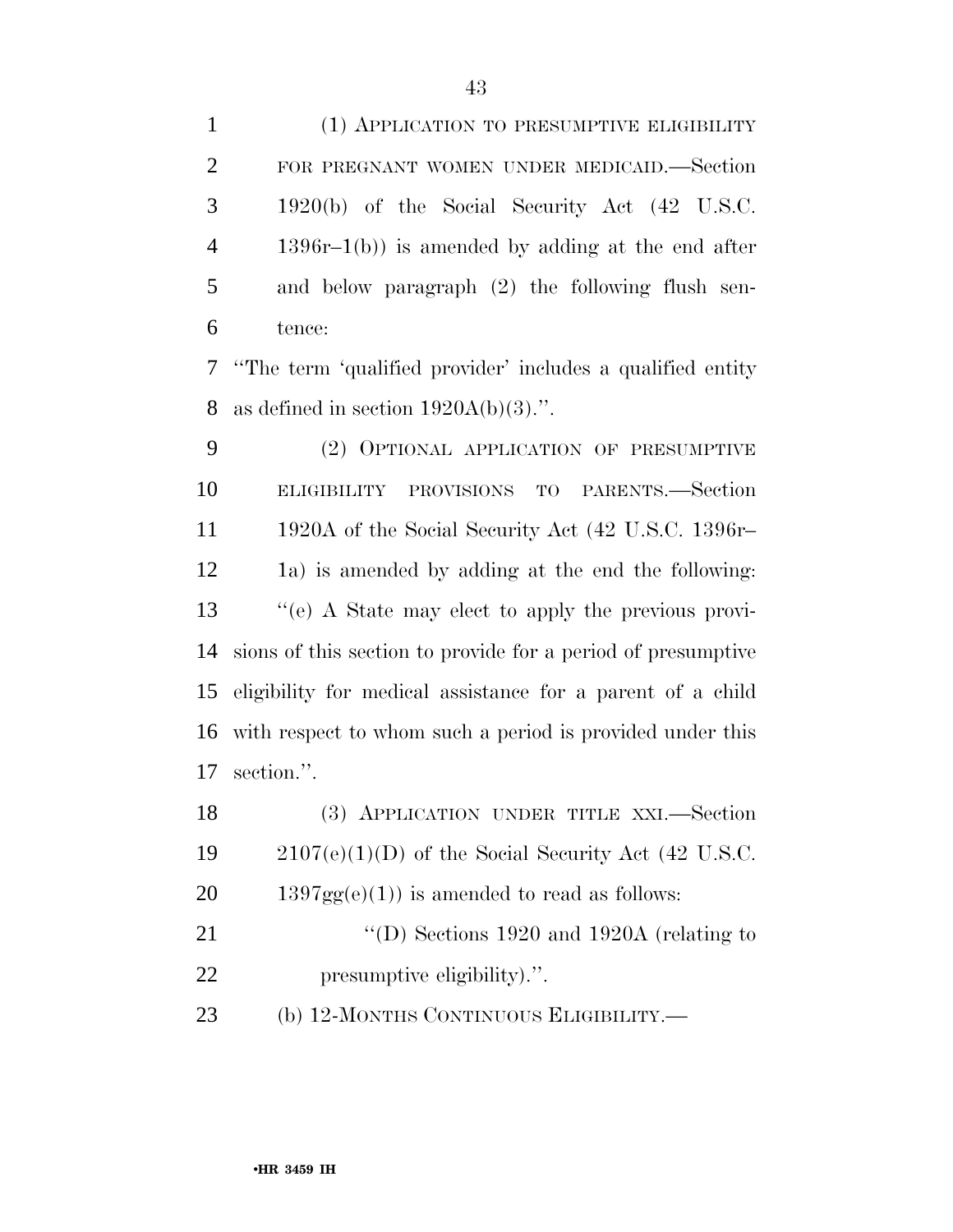| $\mathbf{1}$   | (1) MEDICAID.—Section $1902(e)(12)$ of the So-                       |
|----------------|----------------------------------------------------------------------|
| $\overline{2}$ | cial Security Act $(42 \text{ U.S.C. } 1396a(e)(12))$ is             |
| 3              | amended—                                                             |
| $\overline{4}$ | (A) by striking "At the option of the State,                         |
| 5              | the plan may" and inserting "The plan shall";                        |
| 6              | (B) by striking "an age specified by the                             |
| 7              | State (not to exceed 19 years of age)" and in-                       |
| 8              | serting "19 years of age (or such higher age as                      |
| 9              | State has elected under subsection<br>the                            |
| 10             | $(l)(1)(D)$ or, at the option of the State, who is                   |
| 11             | eligible for medical assistance as the parent of                     |
| 12             | such a child"; and                                                   |
| 13             | (C) in subparagraph (A), by striking "a                              |
| 14             | period (not to exceed 12 months) " and insert-                       |
| 15             | ing "the 12-month period beginning on the                            |
| 16             | $date$ ".                                                            |
| 17             | (2) TITLE XXI.—Section $2102(b)(2)$ of such                          |
| 18             | Act $(42 \text{ U.S.C. } 1397 \text{bb}(b)(2))$ is amended by adding |
| 19             | at the end the following: "Such methods shall pro-                   |
| 20             | vide continuous eligibility for children under this                  |
| 21             | title in a manner that is no less generous than the                  |
| 22             | 12-months continuous eligibility provided under sec-                 |
| 23             | tion $1902(e)(12)$ for children described in such sec-               |
| 24             | tion under title XIX. If a State has elected to apply                |
| 25             | section $1902(e)(12)$ to parents, such methods may                   |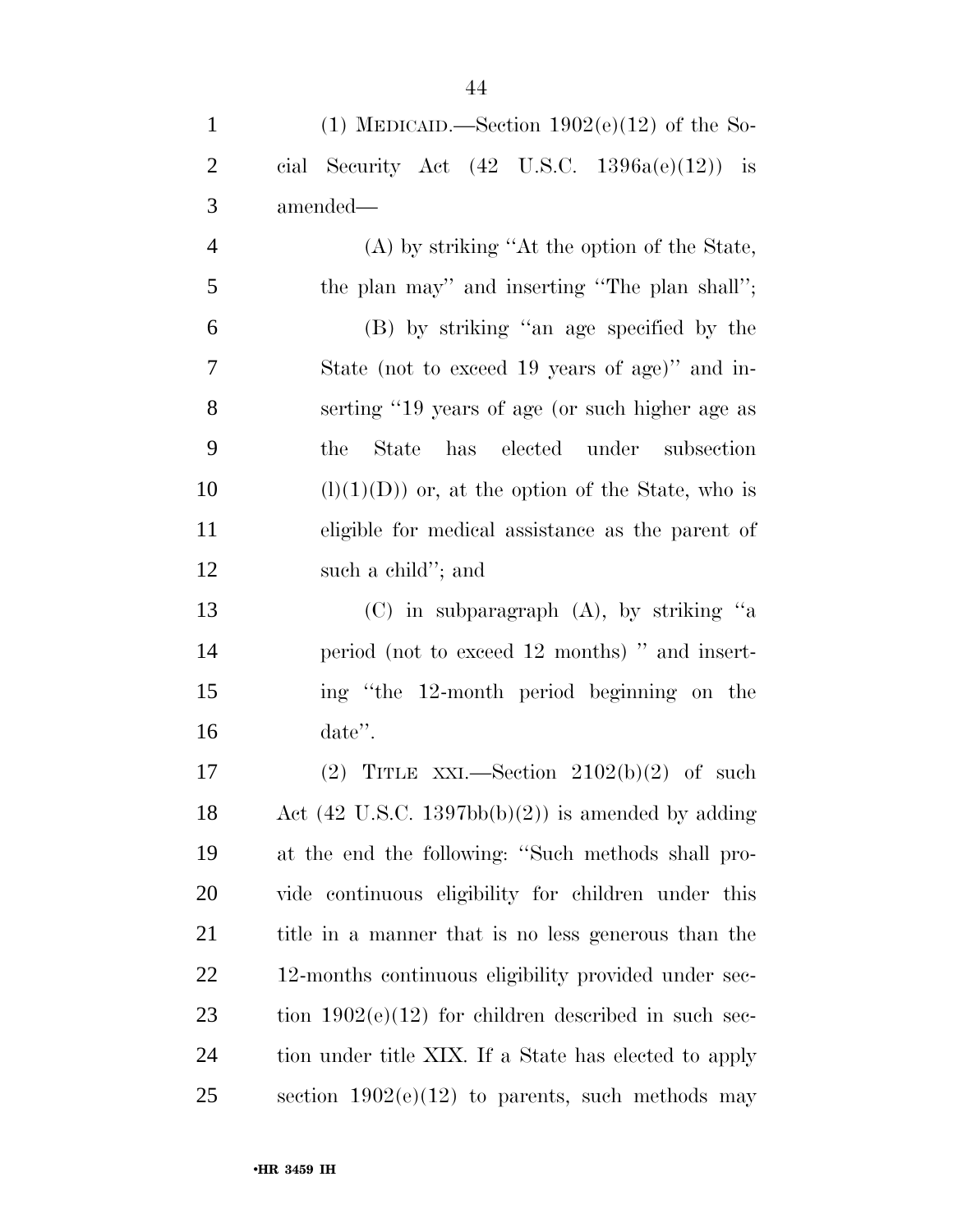provide continuous eligibility for parents under this title in a manner that is no less generous than the 12-months continuous eligibility provided under such section for parents described in such section under title XIX.''.

 (3) EFFECTIVE DATE.—The amendments made by this subsection shall take effect on July 1, 2004 (or, if later, 60 days after the date of the enactment of this Act), whether or not regulations imple-menting such amendments have been issued.

 (c) PROVISION OF MEDICAID AND CHIP APPLICA- TIONS AND INFORMATION UNDER THE SCHOOL LUNCH PROGRAM.—Section 9(b)(2)(B) of the Richard B. Russell National School Lunch Act (42 U.S.C. 1758(b)(2)(B)) is amended—

- (1) by striking ''(B) Applications'' and inserting 17  $"({\rm B})$ (i) Applications"; and
- (2) by adding at the end the following:

 ''(ii)(I) Applications for free and reduced price lunches that are distributed pursuant to clause (i) to par- ents or guardians of children in attendance at schools par- ticipating in the school lunch program under this Act shall also contain information on the availability of medical as- sistance under title XIX of the Social Security Act (42 U.S.C. 1396 et seq.) and of child health and FamilyCare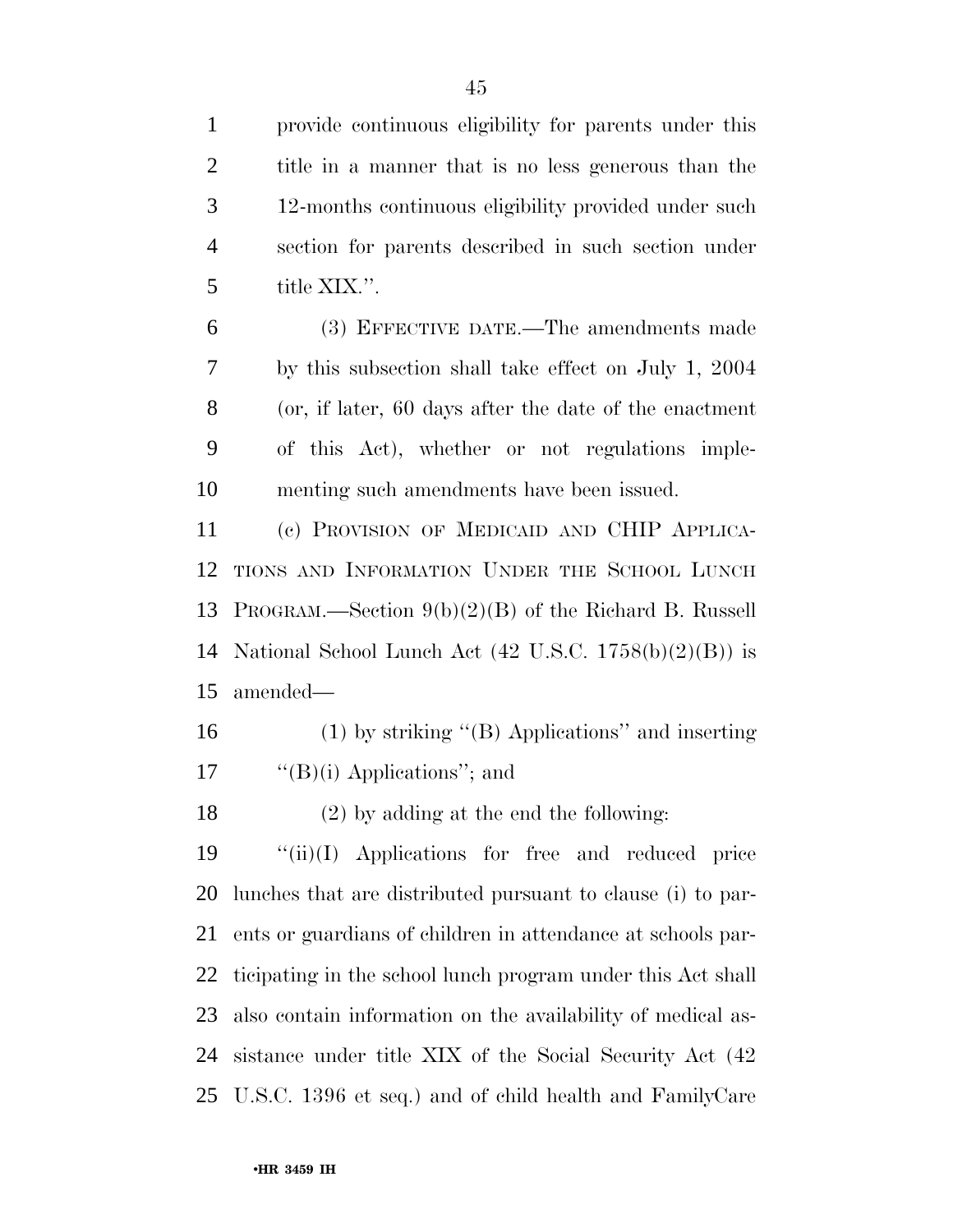assistance under title XXI of such Act, including informa- tion on how to obtain an application for assistance under such programs.

 ''(II) Information on the programs referred to in sub- clause (I) shall be provided on a form separate from the application form for free and reduced price lunches under clause (i).''.

## **SEC. 107. DEMONSTRATION PROGRAMS TO IMPROVE MED- ICAID AND CHIP OUTREACH TO HOMELESS INDIVIDUALS AND FAMILIES.**

 (a) AUTHORITY.—The Secretary of Health and Human Services may award demonstration grants to not more than 7 States (or other qualified entities) to conduct innovative programs that are designed to improve out- reach to homeless individuals and families under the pro- grams described in subsection (b) with respect to enroll- ment of such individuals and families under such pro- grams and the provision of services (and coordinating the provision of such services) under such programs.

 (b) PROGRAMS FOR HOMELESS DESCRIBED.—The programs described in this subsection are as follows:

 (1) MEDICAID.—The program under title XIX of the Social Security Act (42 U.S.C. 1396 et seq.). (2) CHIP.—The program under title XXI of the Social Security Act (42 U.S.C. 1397aa et seq.).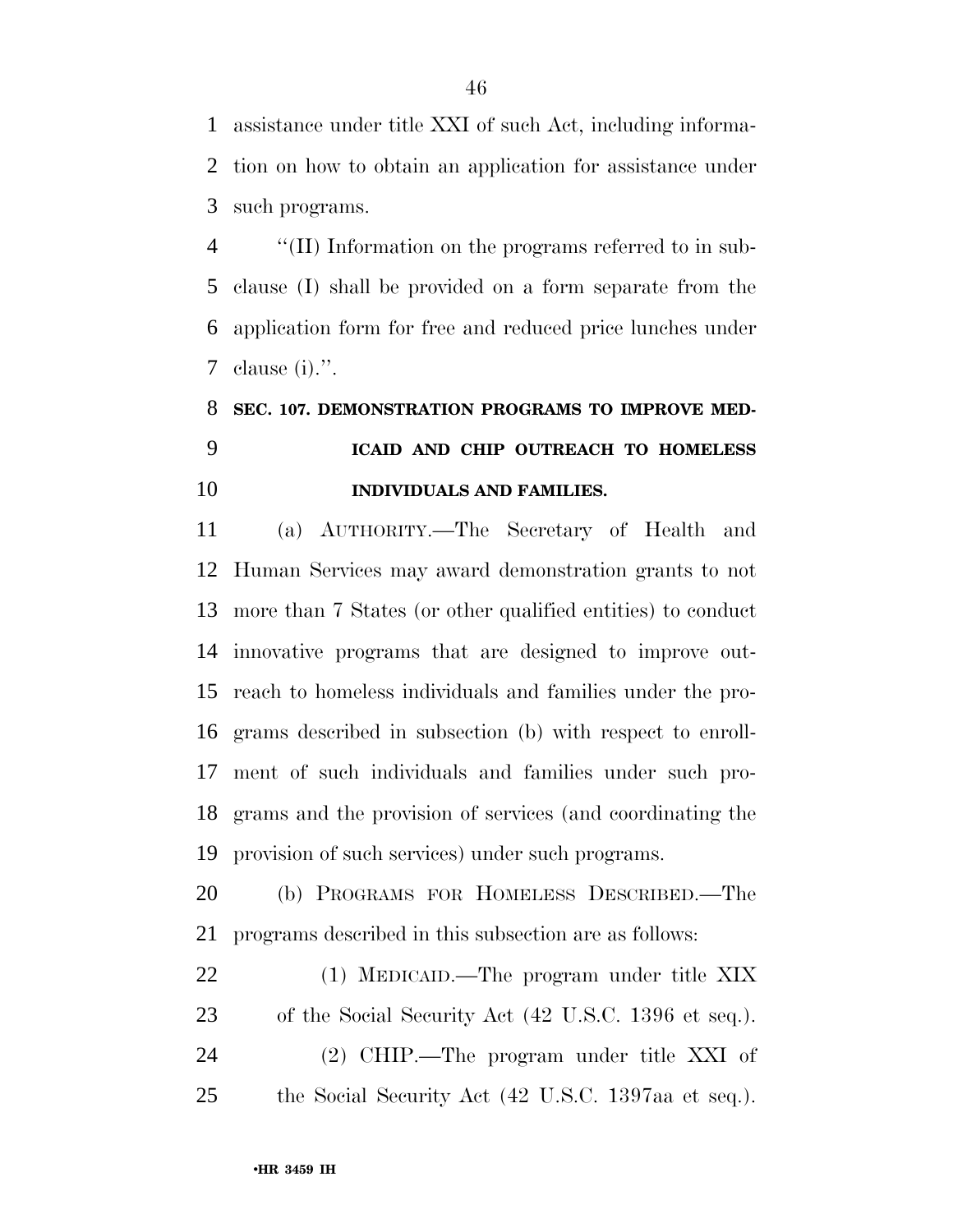| $\mathbf{1}$   | $(3)$ TANF.—The program under part of A of                    |
|----------------|---------------------------------------------------------------|
| $\overline{2}$ | title IV of the Social Security Act (42 U.S.C. 601)           |
| 3              | $et seq.$ ).                                                  |
| $\overline{4}$ | (4) SAMHSA BLOCK GRANTS.—The program                          |
| 5              | of grants under part B of title XIX of the Public             |
| 6              | Health Service Act (42 U.S.C. 300x-1 et seq.).                |
| 7              | FOOD STAMP PROGRAM.—The program<br>(5)                        |
| 8              | under the Food Stamp Act of 1977 (7 U.S.C. 2011)              |
| 9              | $et seq.$ ).                                                  |
| 10             | (6) WORKFORCE INVESTMENT ACT.—The pro-                        |
| 11             | gram under the Workforce Investment Act of 1999               |
| 12             | $(29 \text{ U.S.C. } 2801 \text{ et seq.}).$                  |
| 13             | (7) WELFARE-TO-WORK.—The welfare-to-work                      |
| 14             | program under section $403(a)(5)$ of the Social Secu-         |
| 15             | rity Act $(42 \text{ U.S.C. } 603(a)(5))$ .                   |
| 16             | (8) OTHER PROGRAMS.—Other public and pri-                     |
| 17             | vate benefit programs that serve low-income individ-          |
| 18             | uals.                                                         |
| 19             | (c) APPROPRIATIONS.—For the purposes of carrying              |
| 20             | out this section, there is appropriated for fiscal year 2004, |
| 21             | out of any funds in the Treasury not otherwise appro-         |
| 22             | priated, \$10,000,000, to remain available until expended.    |
| 23             | SEC. 108. ADDITIONAL CHIP REVISIONS.                          |
| 24             | (a) LIMITING COST-SHARING TO 2.5 PERCENT FOR                  |
| 25             | FAMILIES WITH INCOME BELOW 150 PERCENT OF POV-                |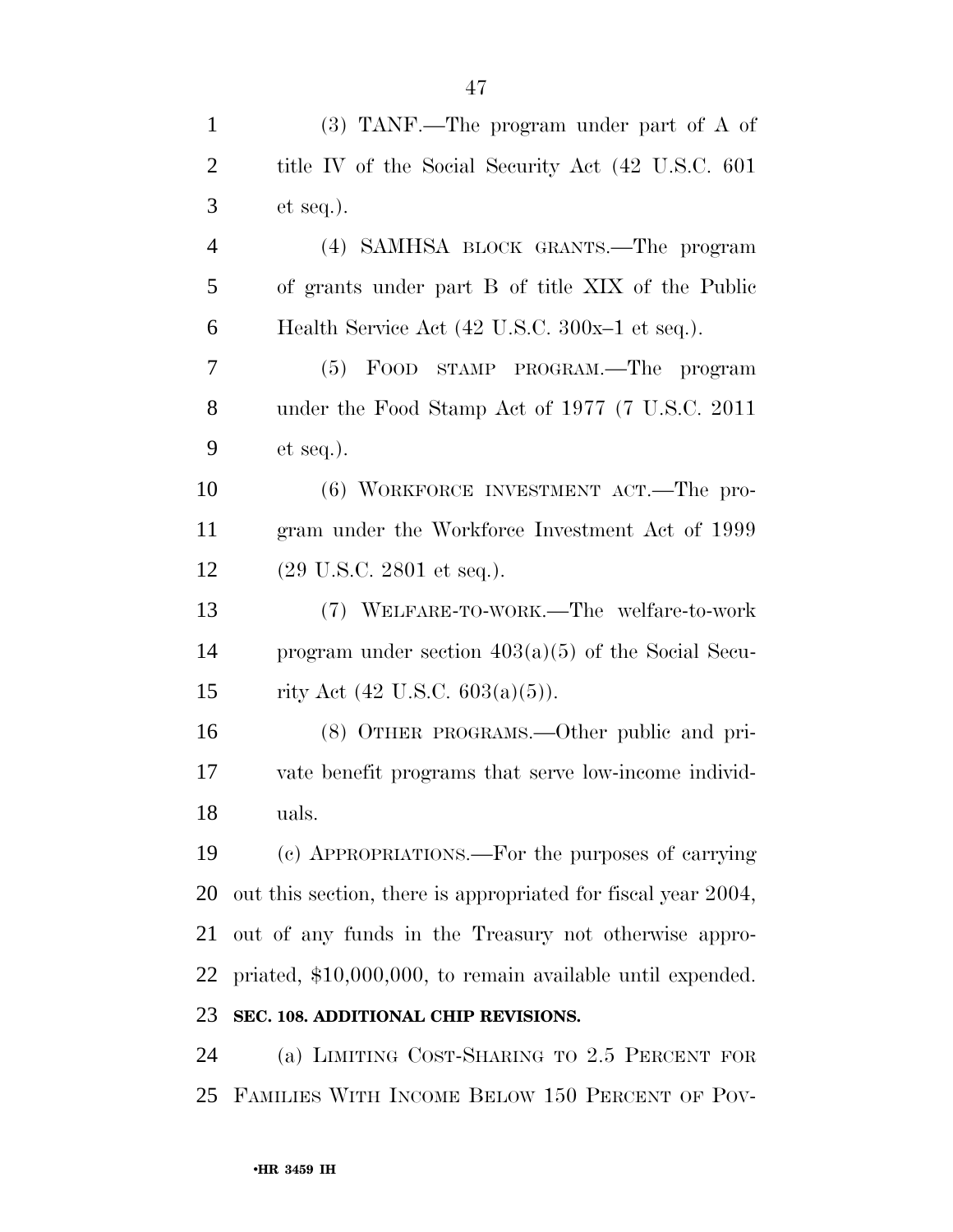| $\mathbf{1}$ | ERTY.—Section $2103(e)(3)(A)$ of the Social Security Act  |
|--------------|-----------------------------------------------------------|
| 2            | $(42 \text{ U.S.C. } 1397\text{cc}(e)(3)(A))$ is amended— |
| 3            | $(1)$ by striking "and" at the end of clause (i);         |
| 4            | (2) by striking the period at the end of clause           |
| 5            | (ii) and inserting "; and"; and                           |
| 6            | (3) by adding at the end the following new                |
| 7            | clause:                                                   |
| 8            | "(iii) total annual aggregate cost-                       |
| 9            | sharing described in clauses (i) and (ii)                 |
| 10           | with respect to all such targeted low-in-                 |
| 11           | come children in a family under this title                |
| 12           | that exceeds 2.5 percent of such family's                 |
| 13           | income for the year involved.".                           |
| 14           | (b) EMPLOYER COVERAGE WAIVER CHANGES.—Sec-                |
| 15           | tion $2105(c)(3)$ of such Act (42 U.S.C. 1397ee(c)(3)) is |
| 16           | amended—                                                  |
| 17           | $(1)$ by redesignating subparagraphs $(A)$ and            |
| 18           | (B) as clauses (i) and (ii) and indenting appro-          |
| 19           | priately;                                                 |
| 20           | $(2)$ by designating the matter beginning with            |
| 21           | "Payment may be made" as a subparagraph (A)               |
| 22           | with the heading "IN GENERAL" and indenting ap-           |
| 23           | propriately; and                                          |
| 24           | $(3)$ by adding at the end the following new sub-         |
| 25           | paragraph:                                                |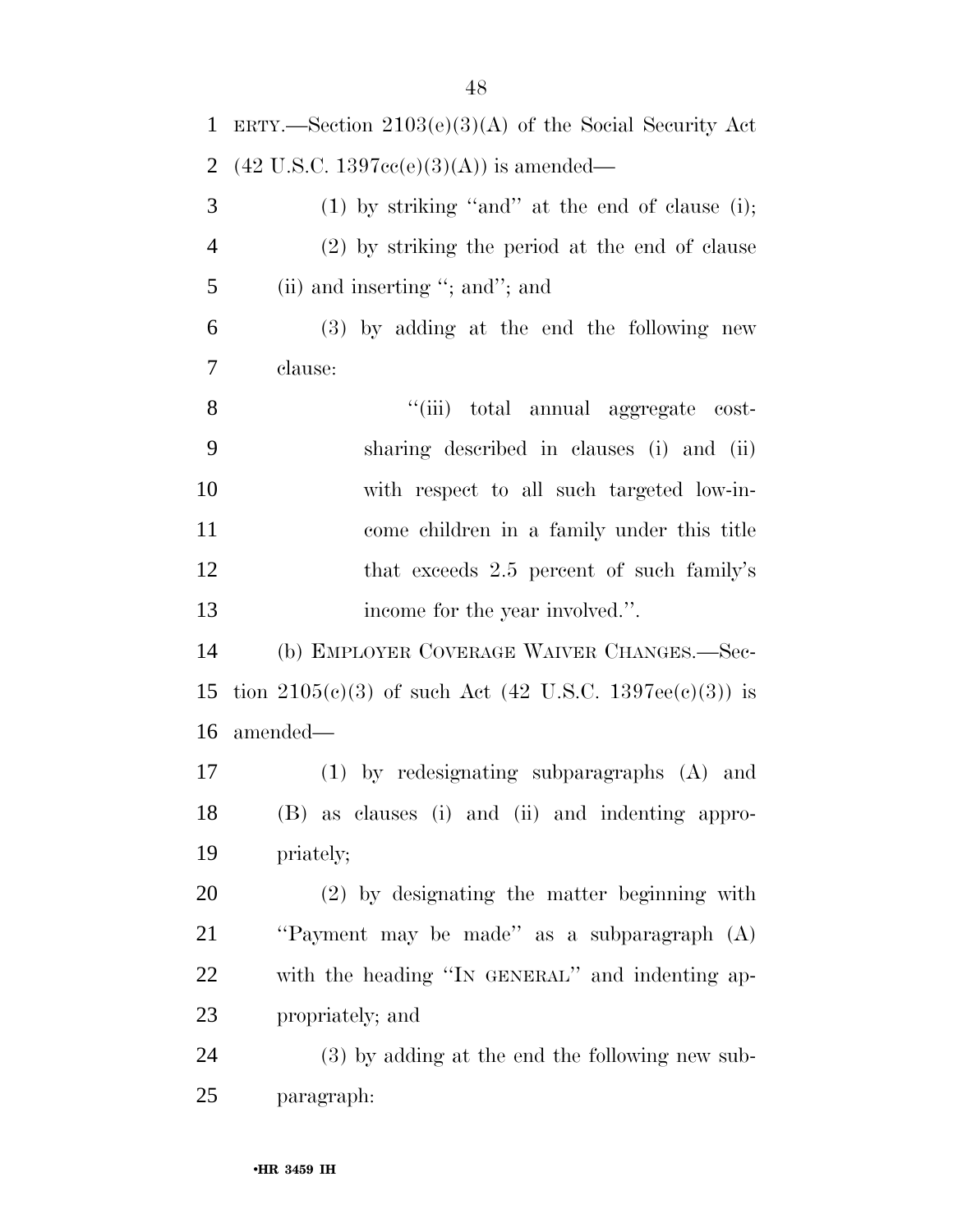| $\mathbf{1}$   | "(B) APPLICATION OF REQUIREMENTS.-                       |
|----------------|----------------------------------------------------------|
| $\overline{2}$ | In carrying out subparagraph $(A)$ —                     |
| 3              | "(i) in determining cost-effectiveness,                  |
| $\overline{4}$ | the Secretary shall measure against family               |
| 5              | coverage costs to the extent that a State                |
| 6              | has expanded coverage to parents pursuant                |
| $\overline{7}$ | to section $2111$ ;                                      |
| 8              | "(ii) subject to clause (iii), the State                 |
| 9              | shall provide satisfactory assurances that               |
| 10             | the minimum benefits and cost-sharing                    |
| 11             | protections established under this title are             |
| 12             | provided, either through the coverage                    |
| 13             | under subparagraph $(A)$ or as a supple-                 |
| 14             | ment to such coverage; and                               |
| 15             | "(iii) coverage under such subpara-                      |
| 16             | graph shall not be considered to violate                 |
| 17             | clause (ii) because it does not comply with              |
| 18             | requirements relating to reviews of health               |
| 19             | service decisions if the enrollee involved is            |
| 20             | provided the option of being provided bene-              |
| 21             | fits directly under this title.".                        |
| 22             | (c) EFFECTIVE DATE.—The amendments made by               |
| 23             | this section apply as of January 1, 2004, whether or not |
| 24             | regulations implementing such amendments have been       |
| 25             | issued.                                                  |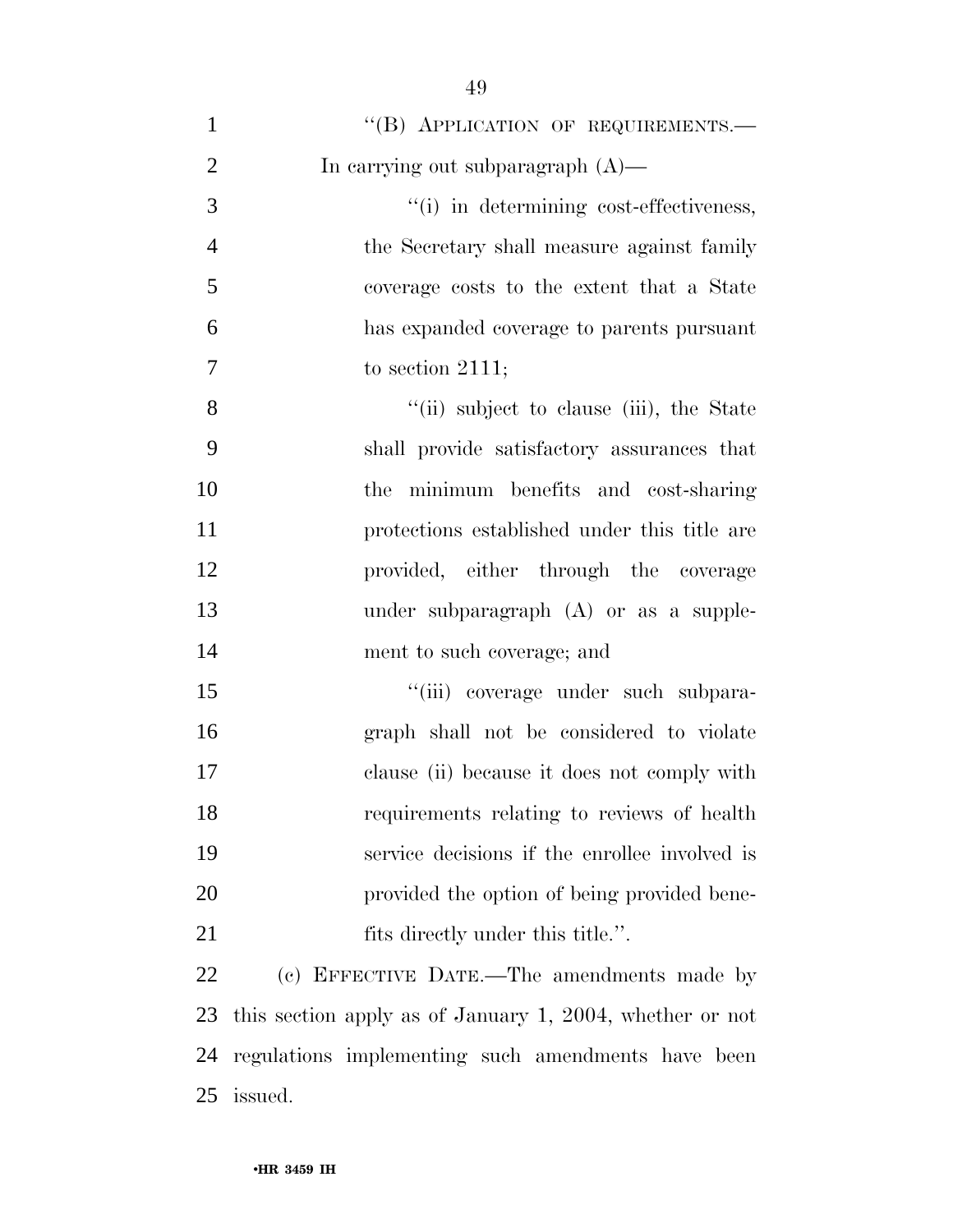| 1              | SEC. 109. COORDINATION OF TITLE XXI WITH THE MATER-                  |
|----------------|----------------------------------------------------------------------|
| $\overline{2}$ | NAL AND CHILD HEALTH PROGRAM.                                        |
| 3              | (a) IN GENERAL.—Section $2102(b)(3)$ of the Social                   |
| $\overline{4}$ | Security Act $(42 \text{ U.S.C. } 1397 \text{bb}(b)(3))$ is amended— |
| 5              | $(1)$ in subparagraph $(D)$ , by striking "and" at                   |
| 6              | the end;                                                             |
| 7              | $(2)$ in subparagraph $(E)$ , by striking the period                 |
| 8              | and inserting "; and"; and                                           |
| 9              | (3) by adding at the end the following new sub-                      |
| 10             | paragraph:                                                           |
| 11             | $\lq\lq(F)$ that operations and activities under                     |
| 12             | this title are developed and implemented in con-                     |
| 13             | sultation and coordination with the program op-                      |
| 14             | erated by the State under title V in areas in-                       |
| 15             | cluding outreach and enrollment, benefits and                        |
| 16             | services, service delivery standards, public                         |
| 17             | health and social service agency relationships,                      |
| 18             | and quality assurance and data reporting.".                          |
| 19             | (b) CONFORMING MEDICAID AMENDMENT.—Section                           |
| 20             | $1902(a)(11)$ of such Act $(42 \text{ U.S.C. } 1396a(a)(11))$ is     |
| 21             | amended—                                                             |
| 22             | (1) by striking "and" before " $(C)$ "; and                          |
| 23             | (2) by inserting before the semicolon at the end                     |
| 24             | the following: ", and (D) provide that operations and                |
| 25             | activities under this title are developed and imple-                 |
| 26             | mented in consultation and coordination with the                     |
|                | •HR 3459 IH                                                          |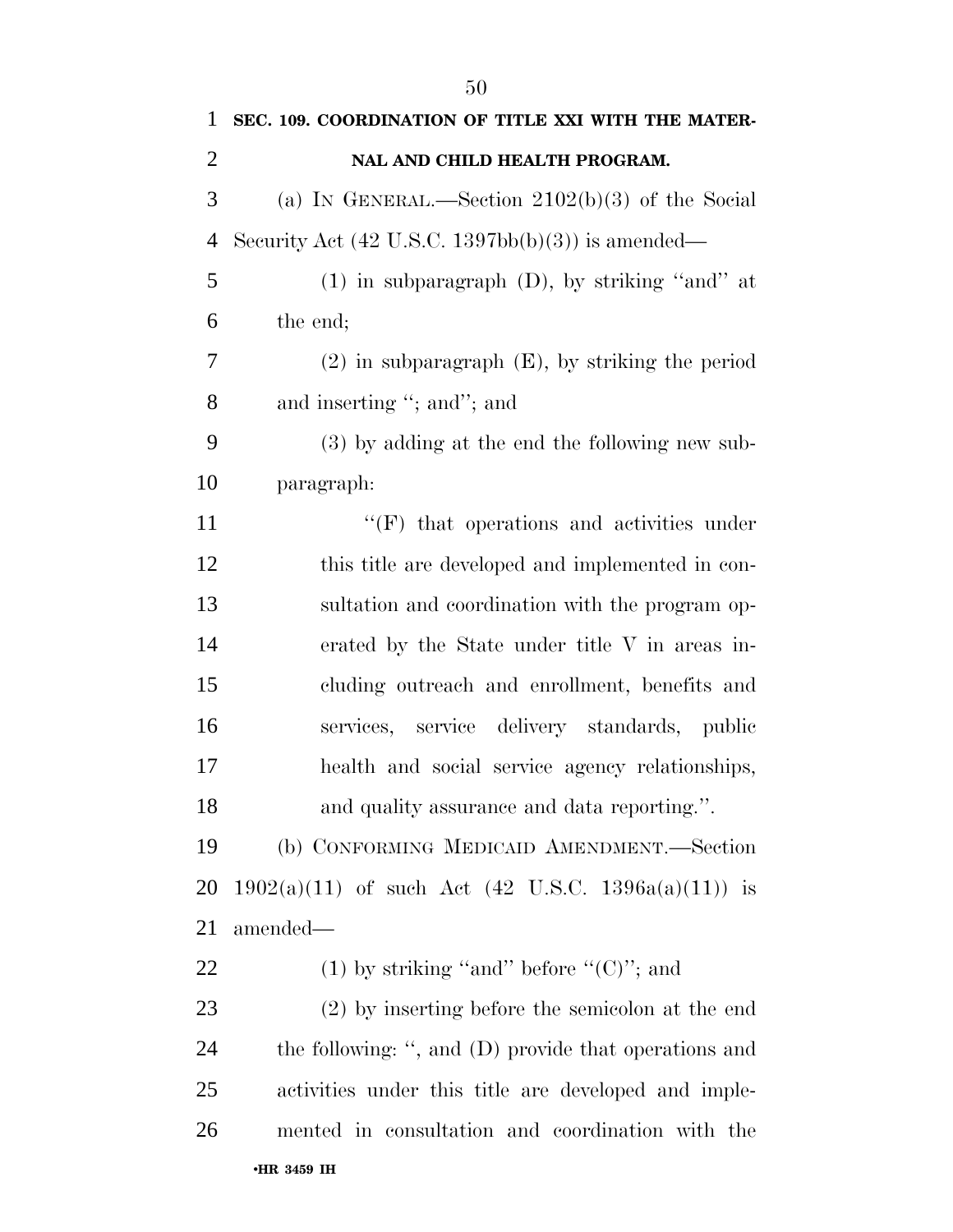program operated by the State under title V in areas including outreach and enrollment, benefits and services, service delivery standards, public health and social service agency relationships, and quality assurance and data reporting''. (c) EFFECTIVE DATE.—The amendments made by this section take effect on January 1, 2004. **Subtitle B—State Option To Pro- vide Coverage for All Residents With Income At or Below the Poverty Line SEC. 121. STATE OPTION TO PROVIDE COVERAGE FOR ALL RESIDENTS WITH INCOME AT OR BELOW THE POVERTY LINE.**  15 (a) IN GENERAL.—Section  $1902(a)(10)(A)(ii)$  of the 16 Social Security Act  $(42 \text{ U.S.C. } 1396a(a)(10)(A)(ii))$  is amended— (1) by striking ''or'' at the end of subclause (XVII); (2) by adding ''or'' at the end of subclause (XVIII); and (3) by adding at the end the following new sub- clause: 24 ''(XIX) any individual whose family income does not exceed 100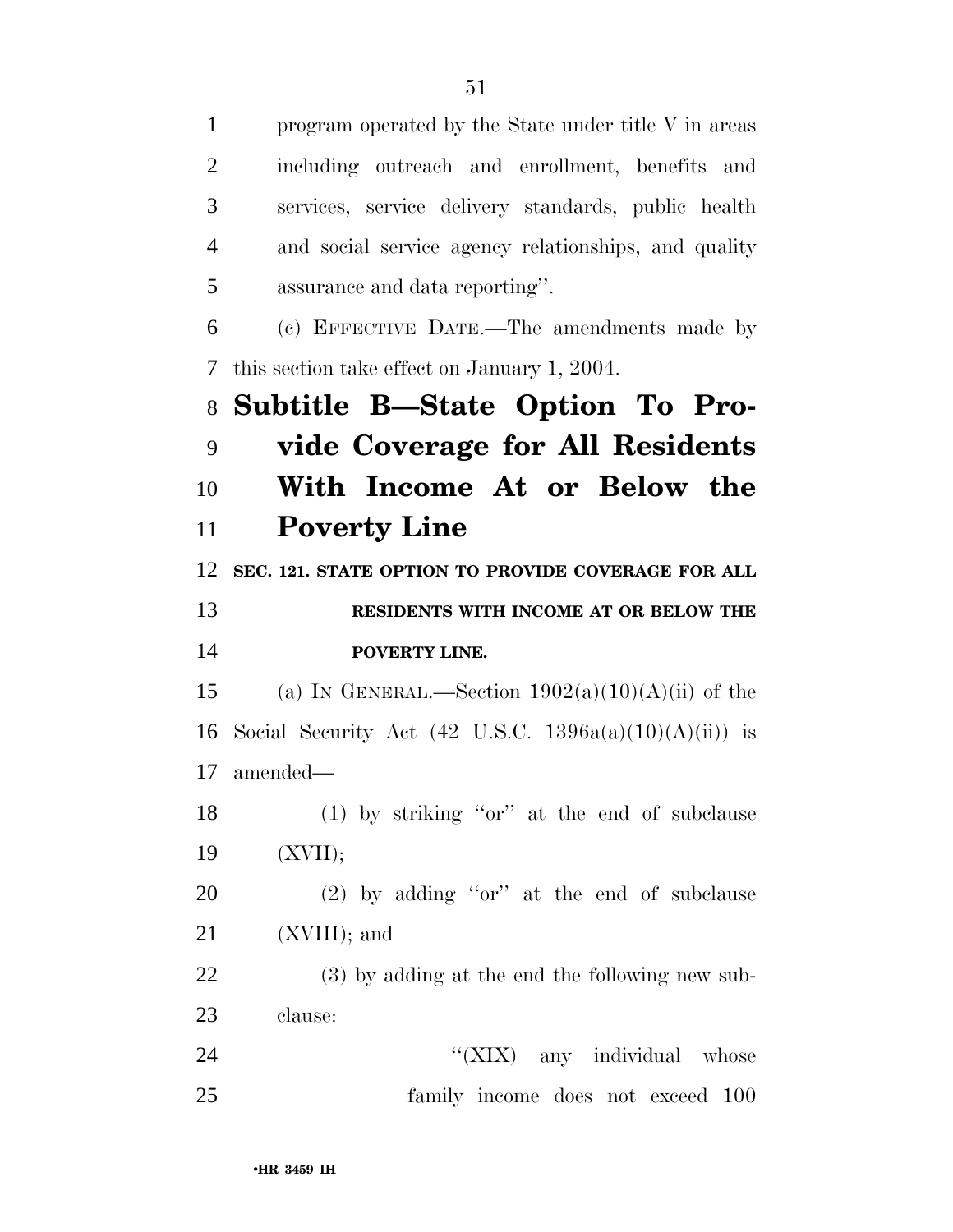| $\mathbf{1}$   | percent of the income official poverty                     |
|----------------|------------------------------------------------------------|
| $\overline{2}$ | line (as defined by the Office of Man-                     |
| 3              | agement and Budget, and revised an-                        |
| $\overline{4}$ | nually in accordance with section                          |
| 5              | $673(2)$ of the Omnibus Budget Rec-                        |
| 6              | onciliation Act of 1981) applicable to                     |
| 7              | a family of the size involved and who                      |
| 8              | is not otherwise eligible for medical                      |
| 9              | assistance under this title;".                             |
| 10             | (b) CONFORMING AMENDMENTS.—                                |
| 11             | $(1)$ Section 1905 $(a)$ of such Act $(42 \text{ U.S.C.})$ |
| 12             | $1396d(a)$ is amended, in the matter before para-          |
| 13             | $graph(1)$ —                                               |
| 14             | $(A)$ by striking "or" at the end of clause                |
| 15             | (xii);                                                     |
| 16             | (B) by adding "or" at the end of clause                    |
| 17             | $(xiii)$ ; and                                             |
| 18             | (C) by inserting after clause (xiii) the fol-              |
| 19             | lowing new clause:                                         |
| 20             | "(xii) individuals described in<br>section                 |
| 21             | 1902(a)(10)(A)(ii)(XIX),".                                 |
| 22             | (2) Section $1903(f)(4)$ of such Act (42 U.S.C.            |
| 23             | $1396b(f)(4)$ is amended<br>by inserting                   |
| 24             | " $1902(a)(10)(A)(ii)(XIX)$ ,"<br>after                    |
| 25             | " $1902(a)(10)(A)(ii)(XVIII)$ ,".                          |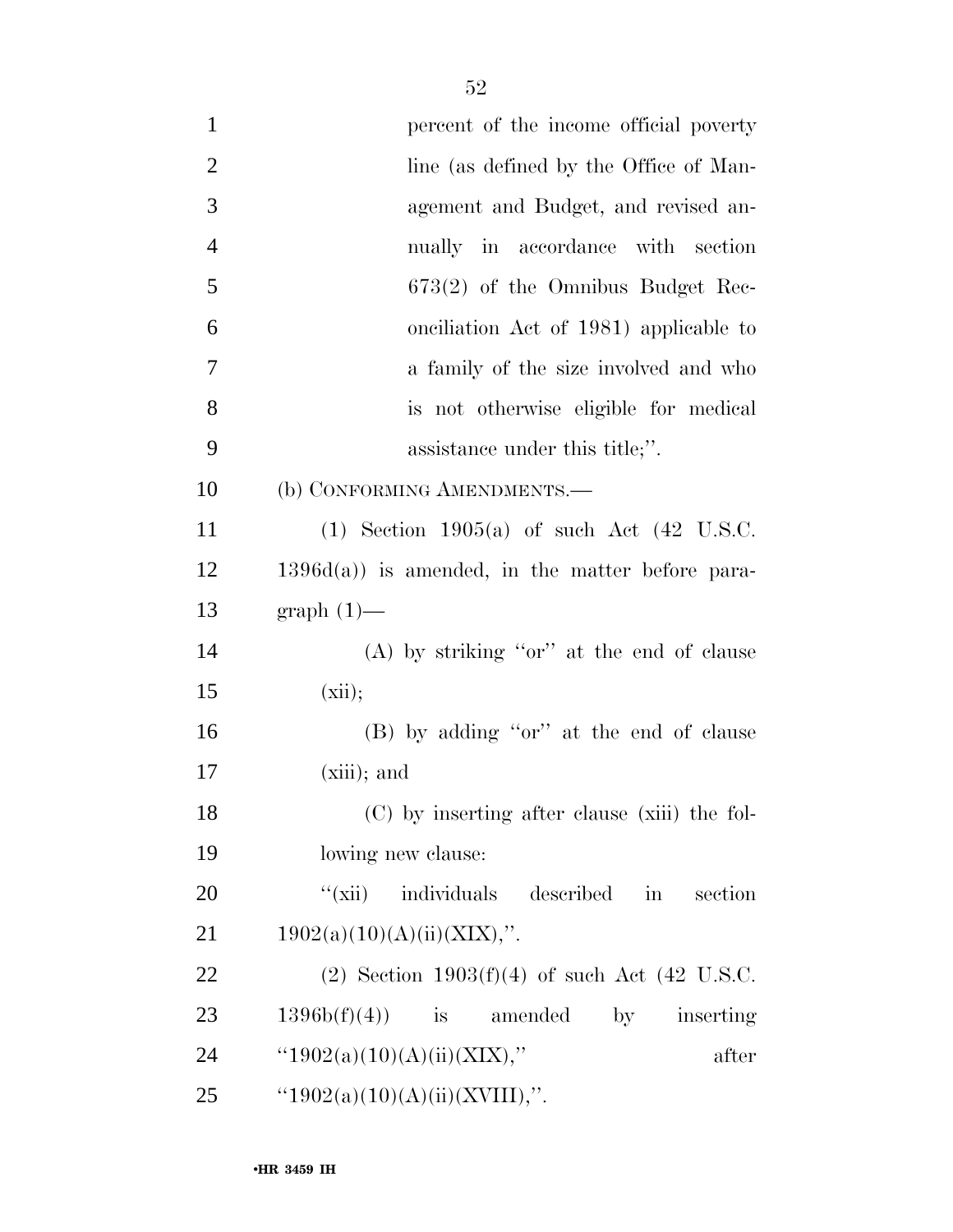| 1              | (c) EFFECTIVE DATE.—The amendments made by             |
|----------------|--------------------------------------------------------|
| 2              | this section shall take effect on October 1, 2004.     |
| 3              | Subtitle C-Optional Coverage of                        |
| $\overline{4}$ | Legal Immigrants under the                             |
| 5              | <b>Medicaid Program and Title XXI</b>                  |
| 6              | SEC. 131. EQUAL ACCESS TO HEALTH COVERAGE FOR          |
| 7              | <b>LEGAL IMMIGRANTS.</b>                               |
| 8              | (a) IN GENERAL.—Section $401(b)(1)$ of the Personal    |
| 9              | Responsibility and Work Opportunity Reconciliation Act |
| 10             | of 1996 (8 U.S.C. 1611(b)(1)) is amended—              |
| 11             | $(1)$ by striking subparagraph $(A)$ and inserting     |
| 12             | the following:                                         |
| 13             | "(A) Medical assistance under title XIX of             |
| 14             | the Social Security Act."; and                         |
| 15             | $(2)$ by adding at the end the following:              |
| 16             | $\lq\lq(F)$ Child health assistance under title        |
| 17             | XXI of the Social Security Act.".                      |
| 18             | (b) CONFORMING AMENDMENTS.-                            |
| 19             | $(1)$ Section 402(b) of the Personal Responsi-         |
| 20             | bility and Work Opportunity Reconciliation Act of      |
| 21             | 1996 (8 U.S.C. 1612(b)) is amended—                    |
| 22             | (A) in paragraph $(2)$ —                               |
| 23             | (i) in subparagraph $(A)$ —                            |
| 24             | $(I)$ by striking clause (i);                          |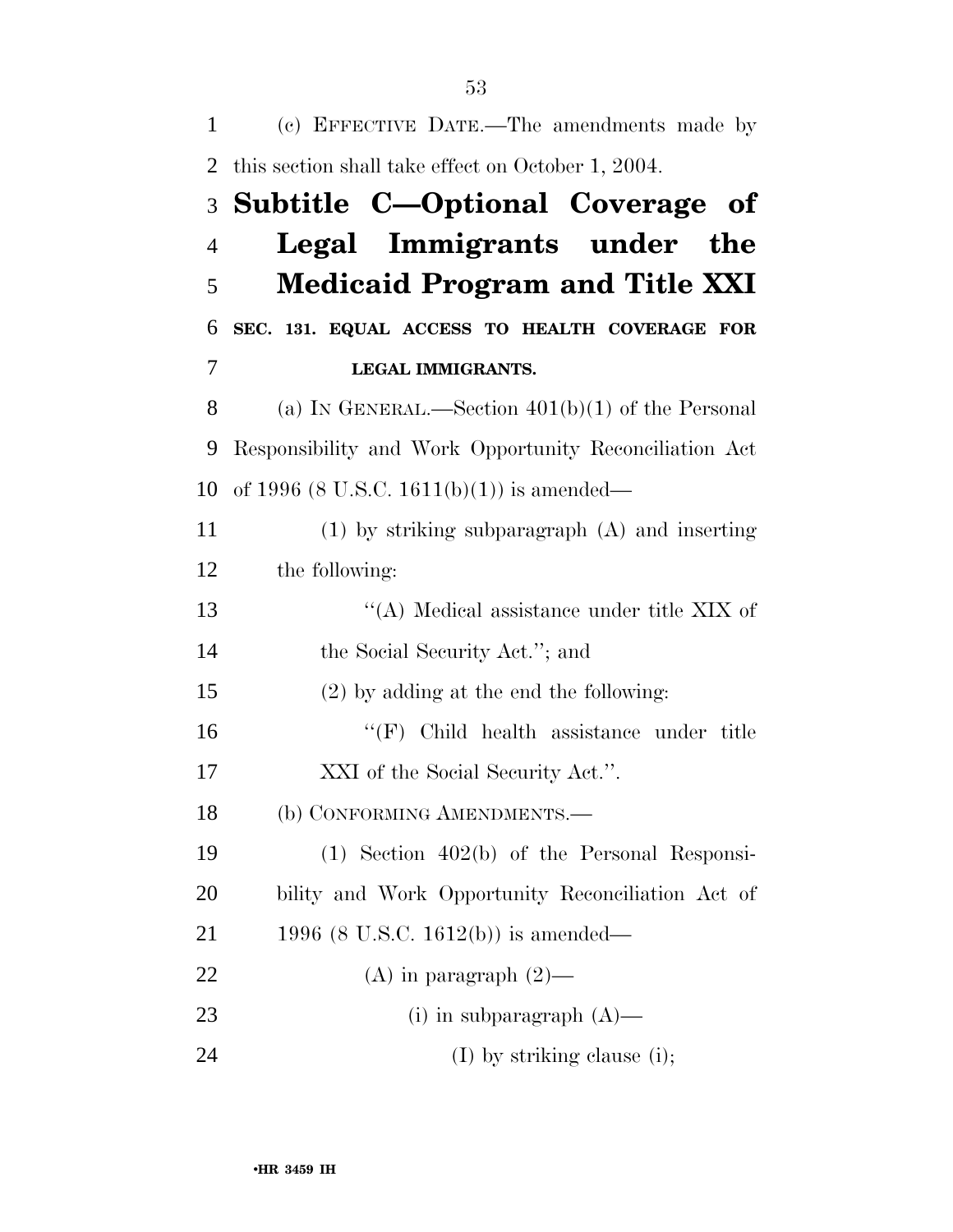| $\mathbf{1}$   | (II) by redesignating clause (ii)                   |
|----------------|-----------------------------------------------------|
| $\overline{2}$ | as subparagraph (A) and realigning                  |
| 3              | the margins accordingly; and                        |
| $\overline{4}$ | (III) by redesignating subclauses                   |
| 5              | (I) through $(V)$ of subparagraph $(A)$ ,           |
| 6              | so redesignated, as clauses (i)<br>as               |
| 7              | through (v), respectively and realign-              |
| 8              | ing the margins accordingly; and                    |
| 9              | (ii) by striking subparagraphs (E) and              |
| 10             | $(F)$ ; and                                         |
| 11             | $(B)$ in paragraph $(3)$ , by striking subpara-     |
| 12             | graph(C).                                           |
| 13             | (2) Section 403 of the Personal Responsibility      |
| 14             | and Work Opportunity Reconciliation Act of 1996 (8) |
| 15             | U.S.C. $1613$ ) is amended—                         |
| 16             | $(A)$ in subsection $(e)$ , by adding at the end    |
| 17             | the following:                                      |
| 18             | "(M) Child health assistance provided               |
| 19             | under title XXI of the Social Security Act.";       |
| 20             | and                                                 |
| 21             | $(B)$ in subsection $(d)(1)$ , by striking "pro-    |
| 22             | grams specified in subsections $(a)(3)$ and         |
| 23             | $(b)(3)(C)$ " and inserting "program specified in   |
| 24             | subsection $(a)(3)$ ".                              |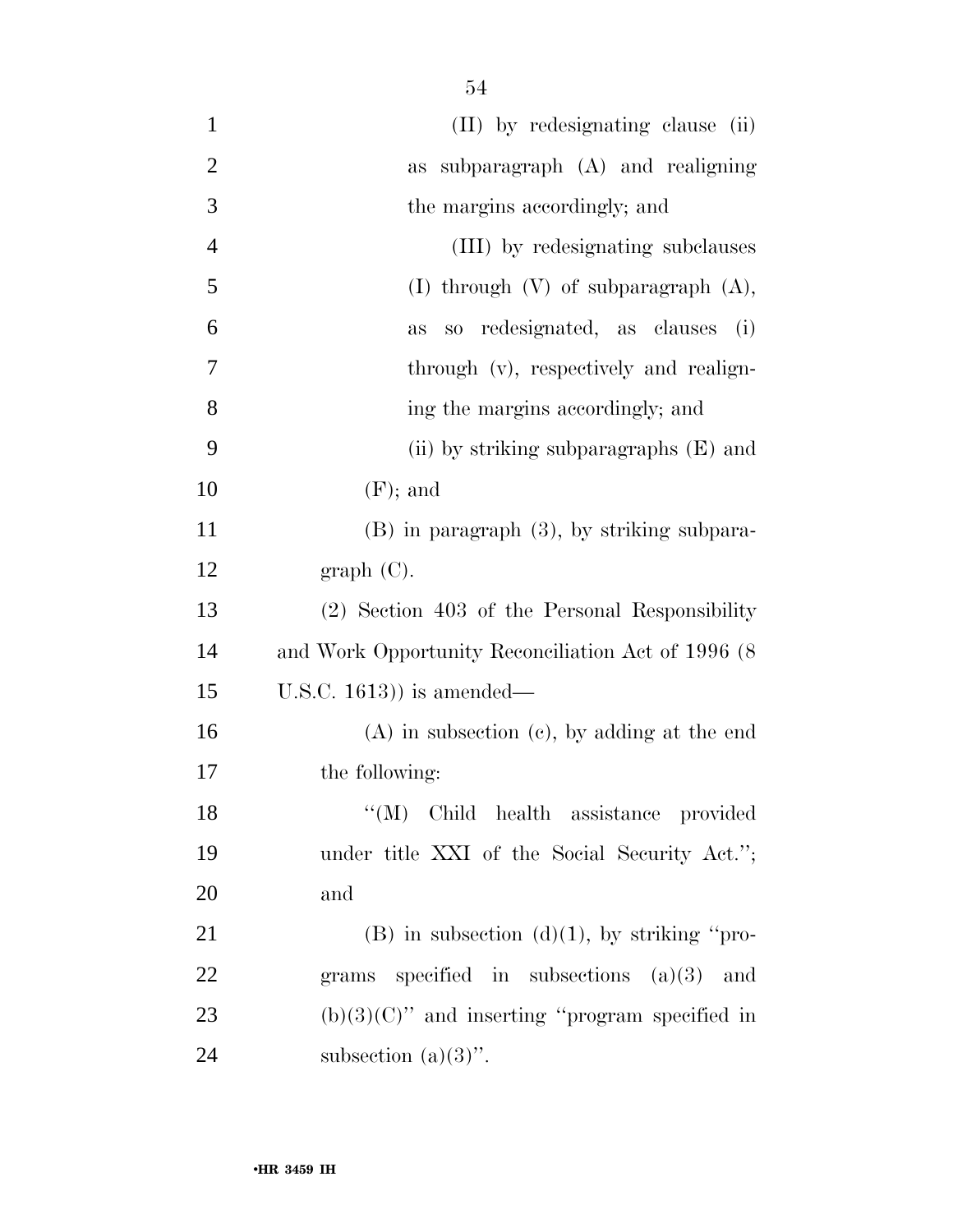| $\mathbf{1}$   | (3) Section 421 of the Personal Responsibility       |
|----------------|------------------------------------------------------|
| 2              | and Work Opportunity Reconciliation Act of 1996 (8)  |
| 3              | U.S.C. $1631$ ) is amended by adding at the end the  |
| $\overline{4}$ | following:                                           |
| 5              | "(g) EXCEPTIONS.—This section shall not apply to—    |
| 6              | "(1) medical assistance provided under a State       |
| 7              | plan approved under title XIX of the Social Security |
| 8              | Act; and                                             |
| 9              | $"(2)$ child health assistance provided under title  |
| 10             | XXI of the Social Security Act.".                    |
| 11             | $(4)$ Section $423(d)$ of the Personal Responsi-     |
| 12             | bility and Work Opportunity Reconciliation Act of    |
| 13             | 1996 is amended by adding at the end the following:  |
| 14             | "(12) Child health assistance provided under         |
| 15             | title XXI of the Social Security Act.".              |
| 16             | (c) EFFECTIVE DATE.-                                 |
| 17             | (1) IN GENERAL.—Except as provided in para-          |
| 18             | graph $(2)$ , the amendments made by this section    |
| 19             | take effect on the date of enactment of this Act and |
| 20             | apply to medical assistance provided under title XIX |
| 21             | of the Social Security Act and child health assist-  |
| 22             | ance provided under title XXI of the Social Security |
| 23             | Act on or after that date.                           |
| 24             | (2) REQUIREMENTS FOR SPONSOR'S AFFIDAVIT             |
| 25             | OF SUPPORT.—Section $423(d)$ of the Personal Re-     |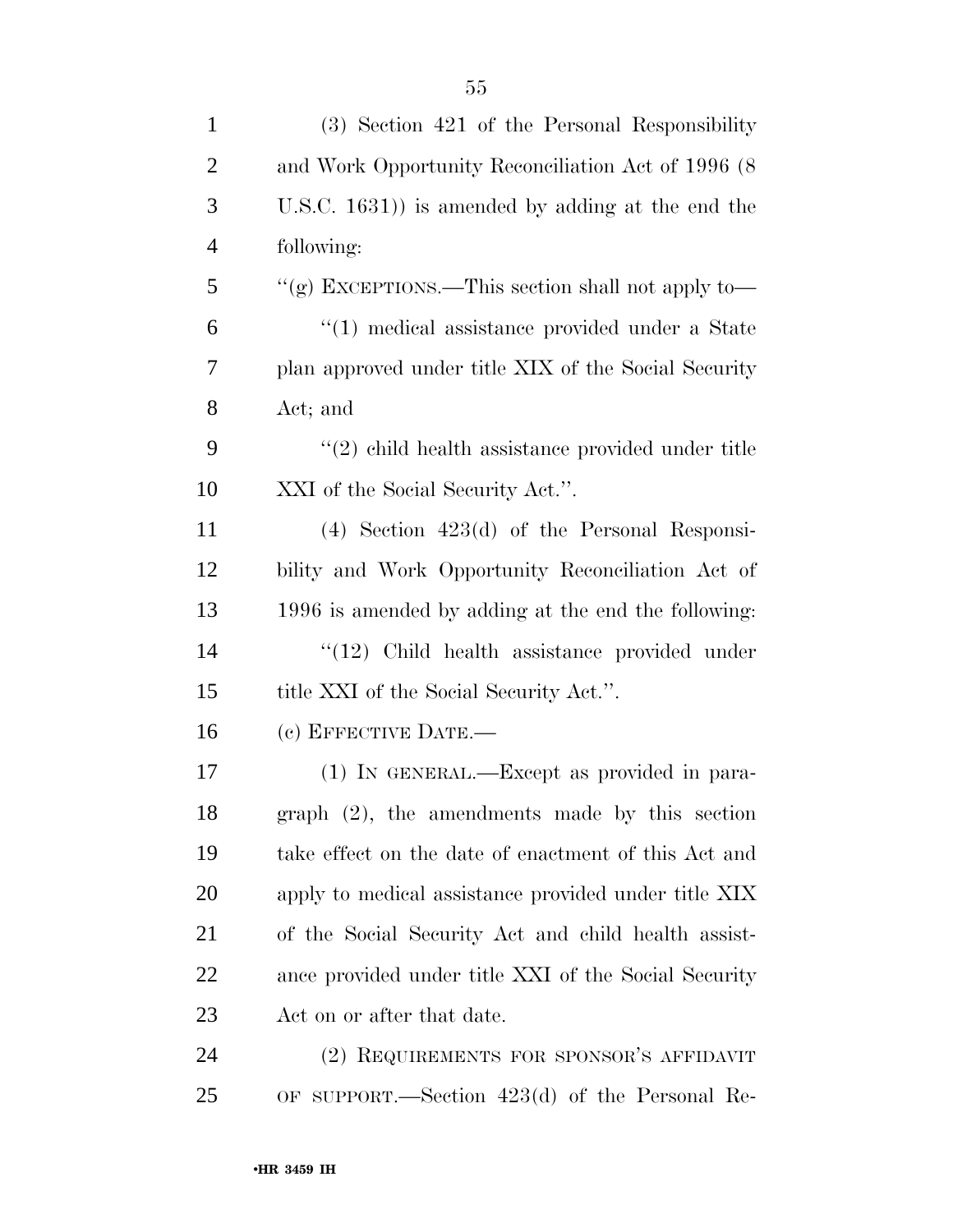sponsibility and Work Opportunity Reconciliation Act of 1996 shall be applied as if the amendments made by this Act were enacted on December 1, 2002.

# **Subtitle D—Indian Healthcare Funding**

**CHAPTER 1—GUARANTEED FUNDING** 

### **SEC. 141. GUARANTEED ADEQUATE FUNDING FOR INDIAN HEALTHCARE.**

 Section 825 of the Indian Health Care Improvement Act (25 U.S.C. 1680*o*) is amended to read as follows:

#### **''SEC. 825. FUNDING.**

13 "(a) In GENERAL.—Notwithstanding any other pro- vision of law, not later than 30 days after the date of en- actment of this section, on October 1, 2003, and on each October 1 thereafter, out of any funds in the Treasury not otherwise appropriated, the Secretary of the Treasury shall transfer to the Secretary to carry out this title the amount determined under subsection (d).

- 20 "(b) USE AND AVAILABILITY.—
- 21 "(1) In GENERAL.—An amount transferred under subsection (a)—
- 23  $\langle (A) \rangle$  shall remain available until expended; and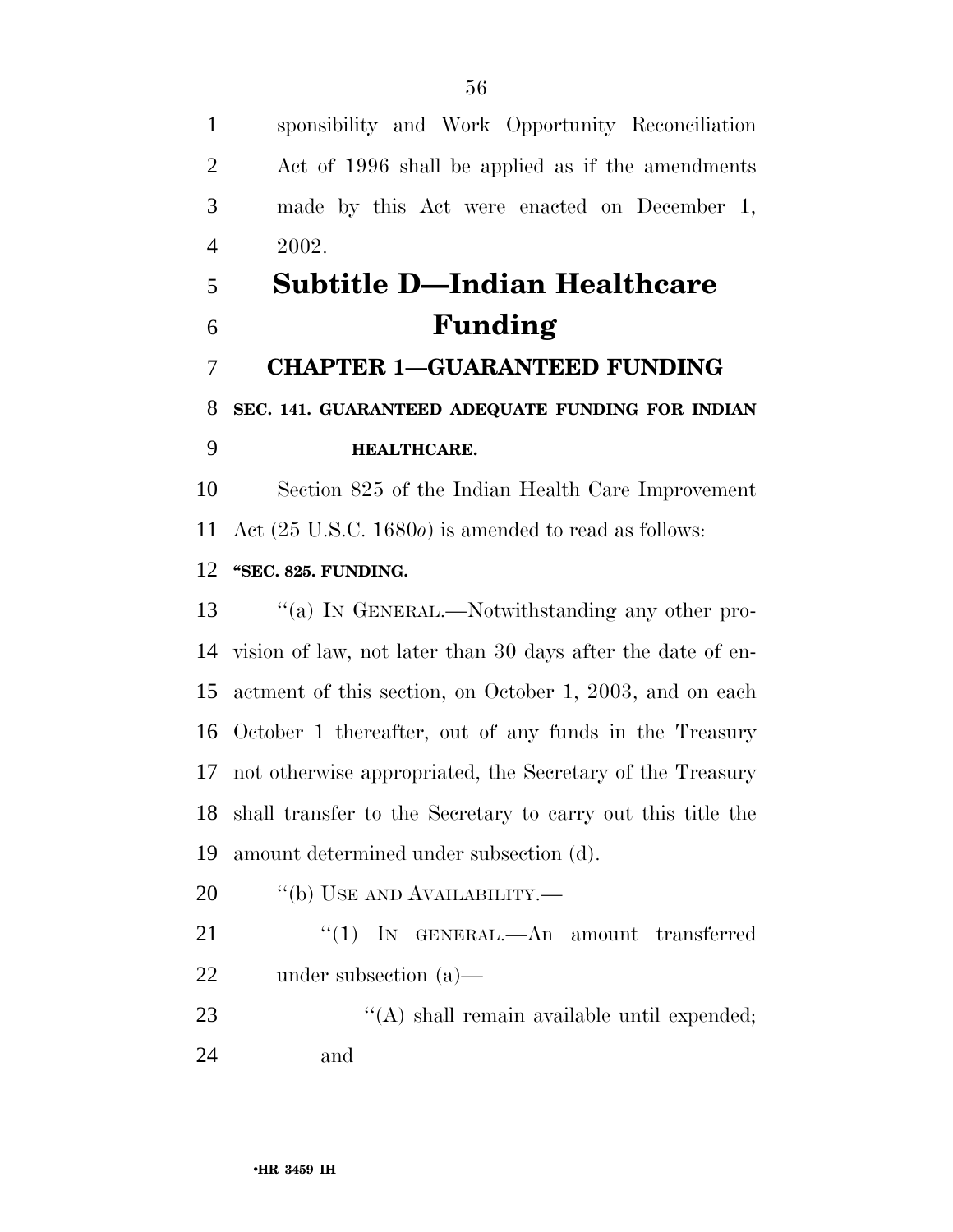| $\mathbf{1}$   | "(B) shall be used to carry out any pro-               |
|----------------|--------------------------------------------------------|
| $\overline{2}$ | grams, functions, and activities relating to clin-     |
| 3              | ical services (as defined in paragraph $(2)$ ) of      |
| $\overline{4}$ | the Service and Service units.                         |
| 5              | "(2) CLINICAL SERVICES DEFINED.—For pur-               |
| 6              | poses of paragraph $(1)(B)$ , the term 'clinical serv- |
| 7              | ices' includes all programs of the Indian Health       |
| 8              | Service which are funded directly or under the au-     |
| 9              | thority of the Indian Self-Determination and Edu-      |
| 10             | cation Assistance Act, for the purposes of—            |
| 11             | "(A) clinical care, including inpatient care,          |
| 12             | outpatient care (including audiology, clinical eye     |
| 13             | and vision care), primary care, secondary and          |
| 14             | tertiary care, and long term care;                     |
| 15             | "(B) preventive health, including mam-                 |
| 16             | mography and other cancer screening;                   |
| 17             | $"$ (C) dental care;                                   |
| 18             | "(D) mental health, including community                |
| 19             | mental health services, inpatient mental health        |
| 20             | services, dormitory mental health<br>services,         |
| 21             | therapeutic and residential treatment centers;         |
| 22             | $\lq\lq$ (E) emergency medical services;               |
| 23             | "(F) treatment and control of, and reha-               |
|                |                                                        |

bilitative care related to, alcoholism and drug

•**HR 3459 IH**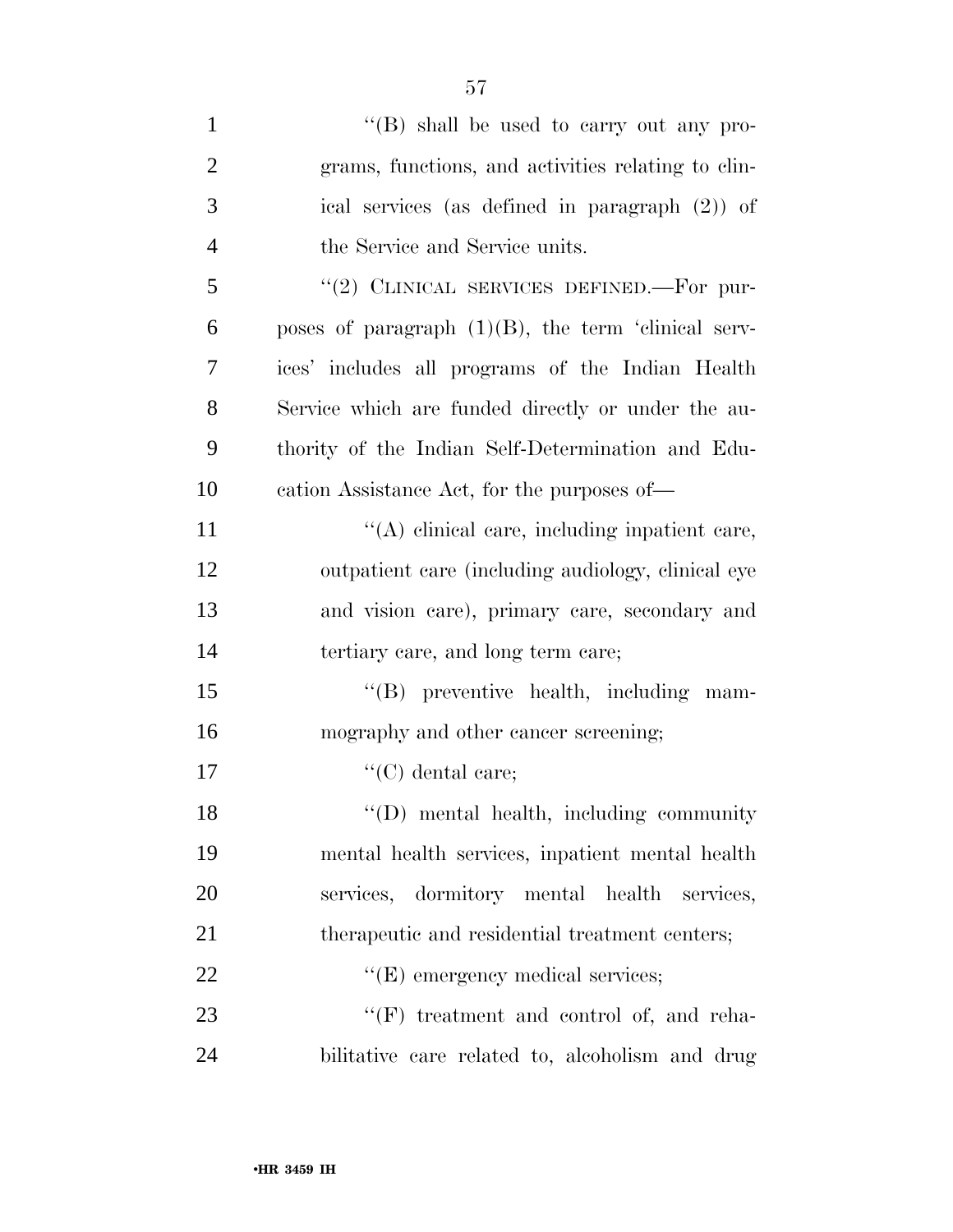| $\mathbf{1}$   | abuse (including fetal alcohol syndrome) among               |
|----------------|--------------------------------------------------------------|
| $\overline{2}$ | Indians;                                                     |
| 3              | $\lq\lq(G)$ accident prevention programs;                    |
| $\overline{4}$ | $\lq\lq(H)$ home healthcare;                                 |
| 5              | $\lq\lq$ community health representatives;                   |
| 6              | $\lq\lq(J)$ maintenance and repair; and                      |
| 7              | "(K) traditional healthcare practices and                    |
| 8              | training of traditional healthcare practitioners.            |
| 9              | "(c) RECEIPT AND ACCEPTANCE.—The Secretary                   |
| 10             | shall be entitled to receive, shall accept, and shall use to |
| 11             | carry out this title the funds transferred under subsection  |
| 12             | (a), without further appropriation.                          |
| 13             | "(d) AMOUNT.—The amount referred to in sub-                  |
| 14             | section (a) is $-$                                           |
| 15             | "(1) for fiscal year 2004, the amount equal to               |
| 16             | 390 percent of the amount obligated by the Service           |
| 17             | during fiscal year 2002 for the purposes described in        |
| 18             | subsection $(b)(2)$ ; and                                    |
| 19             | $(2)$ for fiscal year 2005 and each fiscal year              |
| 20             | thereafter, the amount equal to the product obtained         |
| 21             | by multiplying—                                              |
| 22             | $\lq\lq$ the number of Indians served by the                 |
| 23             | Service as of September 30 of the preceding the              |
| 24             | fiscal year; and                                             |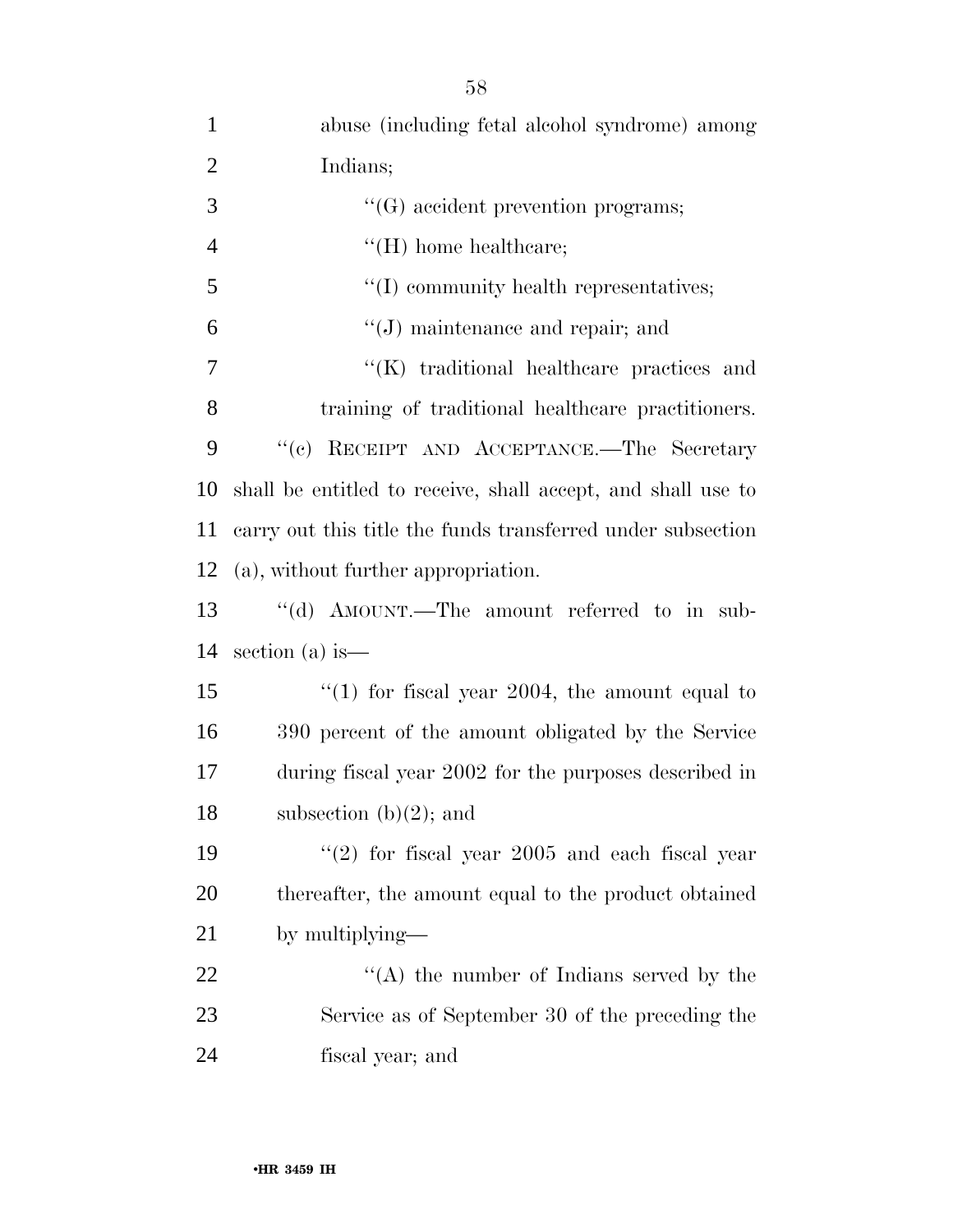| $\mathbf{1}$   | $\lq\lq$ the per capita baseline amount, as          |
|----------------|------------------------------------------------------|
| $\overline{2}$ | determined under subsection (e).                     |
| 3              | "(e) PER CAPITA BASELINE AMOUNT.—                    |
| $\overline{4}$ | "(1) IN GENERAL.—For the purpose of sub-             |
| 5              | section $(d)(2)(B)$ , the per capita baseline amount |
| 6              | shall be equal to the sum of—                        |
| 7              | "(A) the quotient obtained by dividing—              |
| 8              | "(i) the amount specified in sub-                    |
| 9              | section $(d)(1)$ ; by                                |
| 10             | "(ii) the number of Indians served by                |
| 11             | the Service as of September 30, 2002; and            |
| 12             | "(B) any applicable increase under para-             |
| 13             | graph(2).                                            |
| 14             | " $(2)$ INCREASE.—For each fiscal year, the Sec-     |
| 15             | retary shall provide a percentage increase (rounded  |
| 16             | to the nearest dollar) in the per capita baseline    |
| 17             | amount equal to the percentage by which—             |
| 18             | "(A) the Consumer Price Index for all                |
| 19             | Urban Consumers published by the Department          |
| 20             | of Labor (relating to the United States city av-     |
| 21             | erage for medical care and not seasonally ad-        |
| 22             | justed) for the 1-year period ending on the          |
| 23             | June 30 of the fiscal year preceding the fiscal      |
| 24             | year for which the increase is made; exceeds         |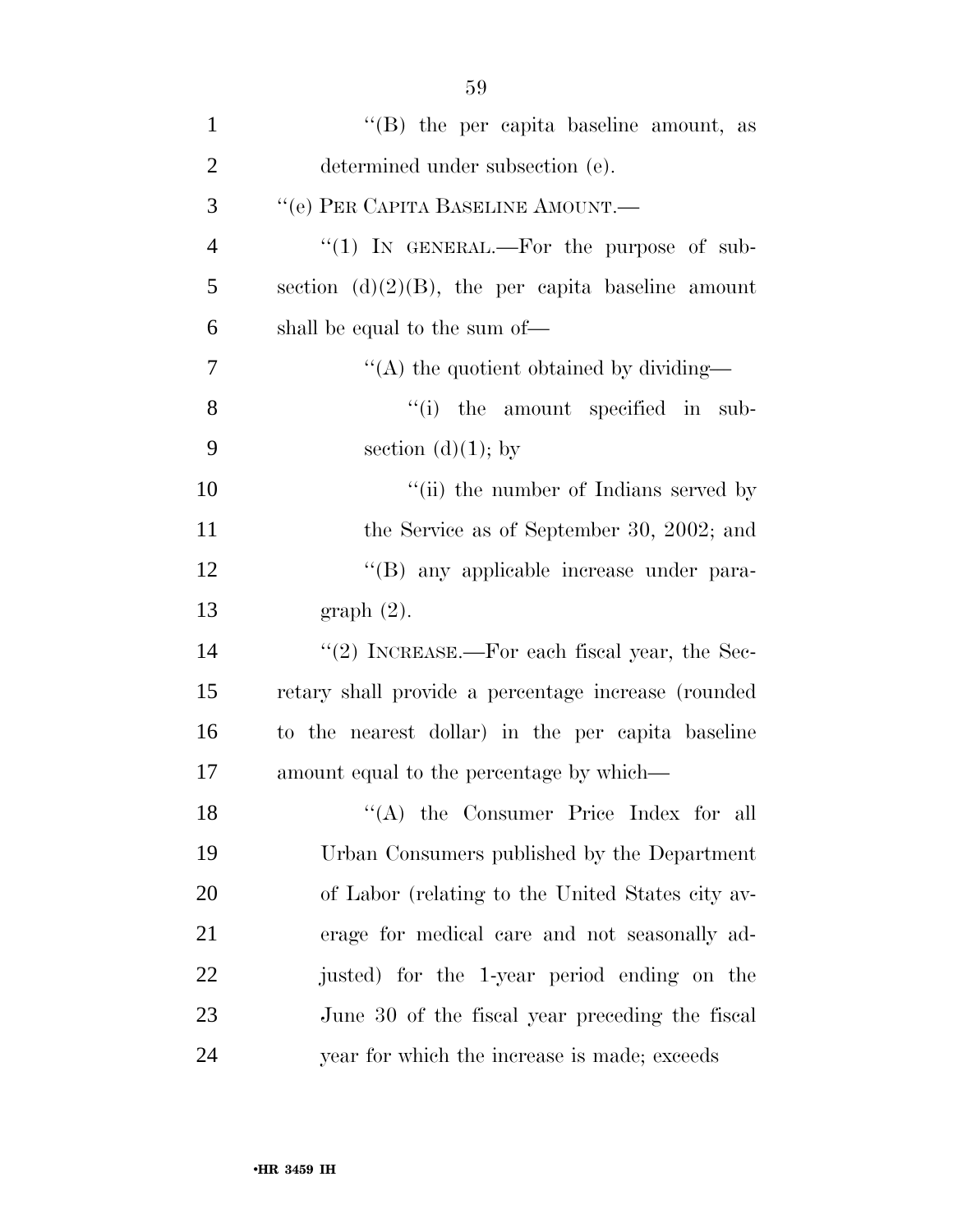|               | $\lq\lq$ (B) that Consumer Price Index for the 1- |
|---------------|---------------------------------------------------|
|               | year period preceding the 1-year period de-       |
| $\mathcal{R}$ | scribed in subparagraph $(A)$ .".                 |

## **CHAPTER 2—INDIAN HEALTHCARE PROGRAMS**

### **SEC. 145. PROGRAMS OPERATED BY INDIAN TRIBES AND TRIBAL ORGANIZATIONS.**

 The Service shall provide funds for healthcare pro- grams and facilities operated by Indian tribes and tribal organizations under funding agreements with the Service entered into under the Indian Self-Determination and Education Assistance Act on the same basis as such funds are provided to programs and facilities operated directly by the Service.

#### **SEC. 146. LICENSING.**

 Healthcare professionals employed by Indian tribes and tribal organizations to carry out agreements under the Indian Self-Determination and Education Assistance Act, shall, if licensed in any State, be exempt from the licensing requirements of the State in which the agreement is per-formed.

### **SEC. 147. AUTHORIZATION FOR EMERGENCY CONTRACT HEALTH SERVICES.**

 With respect to an elderly Indian or an Indian with a disability receiving emergency medical care or services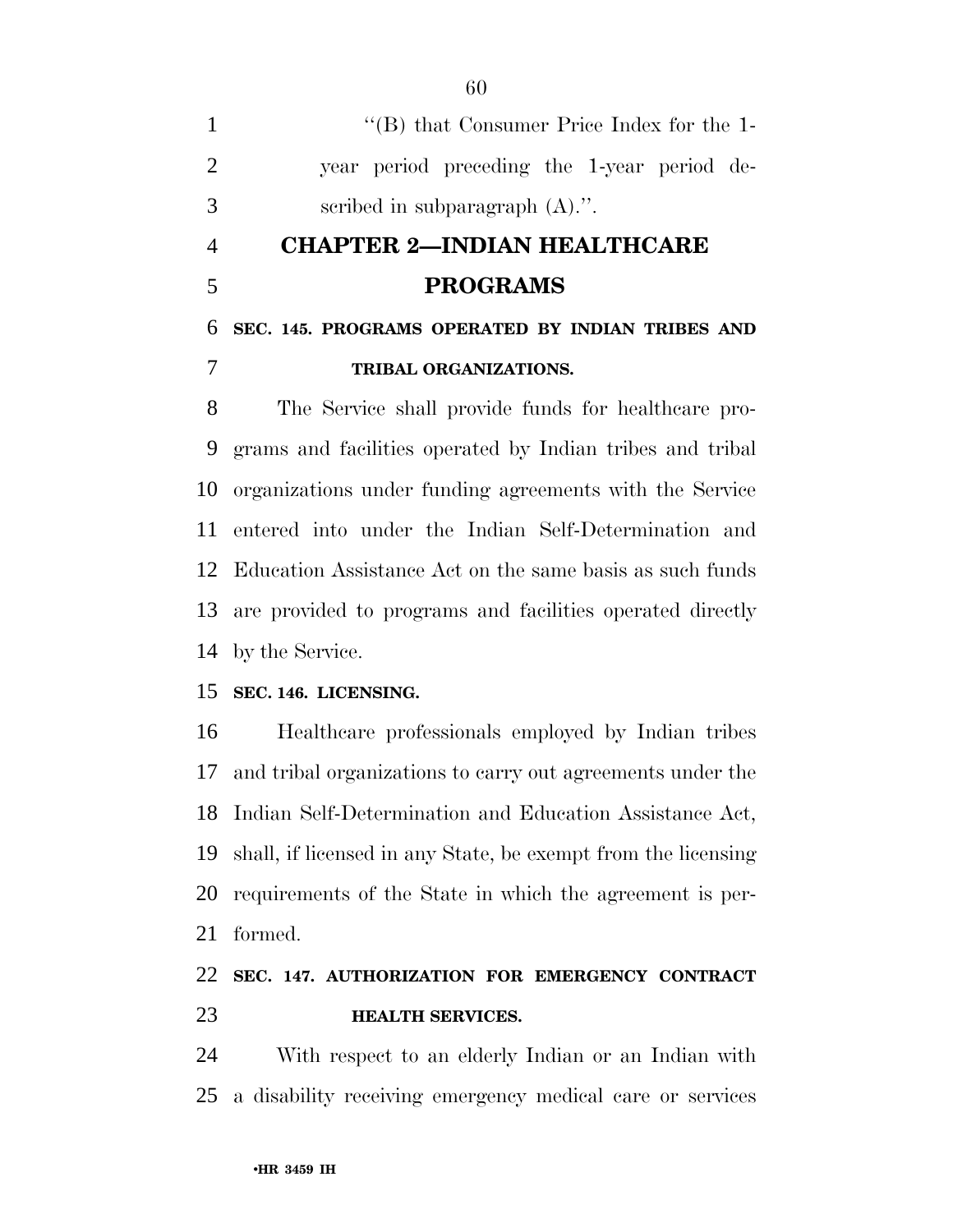from a non-Service provider or in a non-Service facility under the authority of the Indian Health Care Improve- ment Act, the time limitation (as a condition of payment) for notifying the Service of such treatment or admission shall be 30 days.

#### **SEC. 148. PROMPT ACTION ON PAYMENT OF CLAIMS.**

 (a) REQUIREMENT.—The Service shall respond to a notification of a claim by a provider of a contract care service with either an individual purchase order or a denial of the claim within 5 working days after the receipt of such notification.

 (b) FAILURE TO RESPOND.—If the Service fails to respond to a notification of a claim in accordance with subsection (a), the Service shall accept as valid the claim submitted by the provider of a contract care service.

 (c) PAYMENT.—The Service shall pay a valid contract care service claim within 30 days after the completion of the claim.

#### **SEC. 149. LIABILITY FOR PAYMENT.**

 (a) NO LIABILITY.—A patient who receives contract healthcare services that are authorized by the Service shall not be liable for the payment of any charges or costs asso-ciated with the provision of such services.

 (b) NOTIFICATION.—The Secretary shall notify a contract care provider and any patient who receives con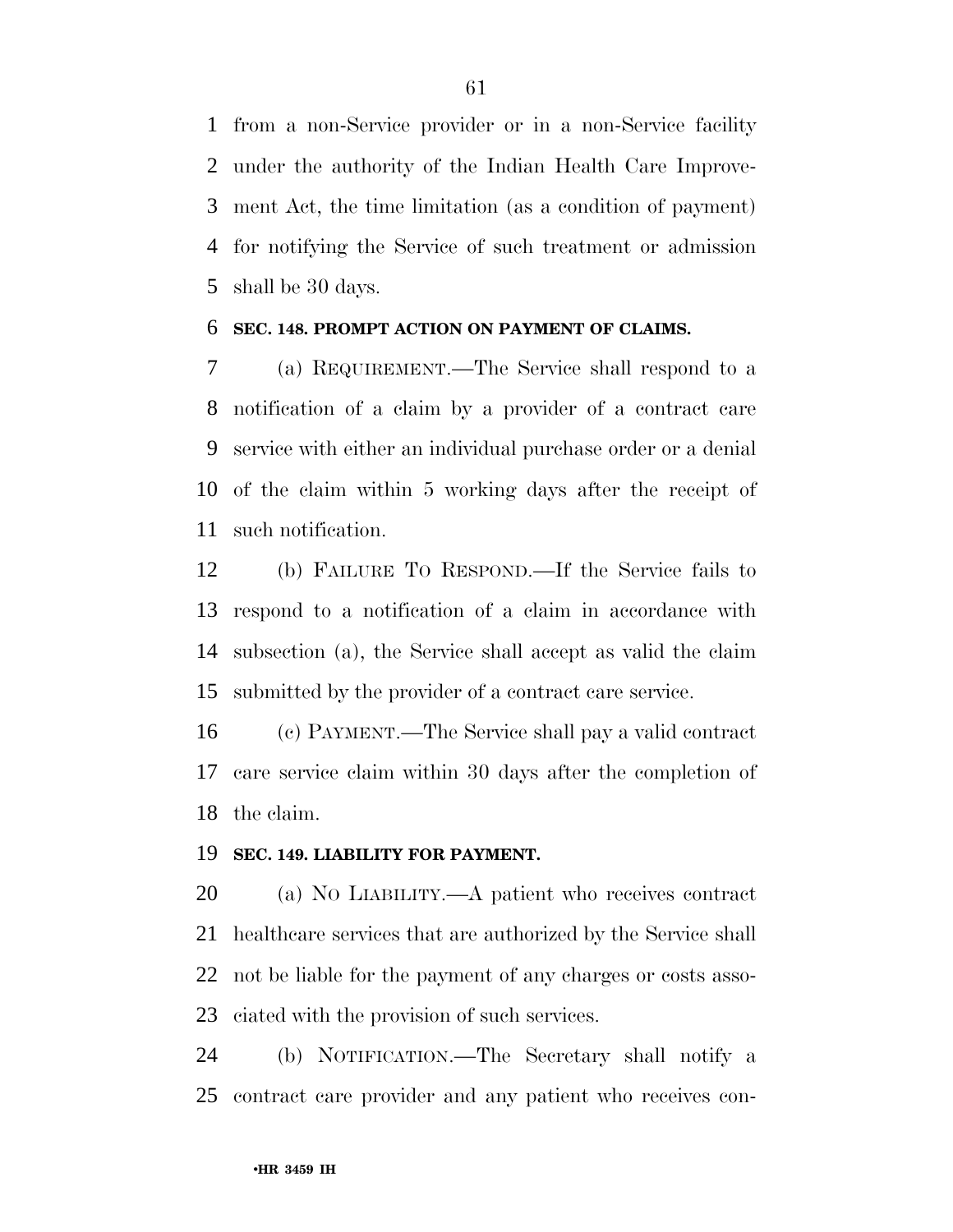tract healthcare services authorized by the Service that such patient is not liable for the payment of any charges or costs associated with the provision of such services. (c) LIMITATION.—Following receipt of the notice pro- vided under subsection (b), or, if a claim has been deemed accepted under section 154(b), the provider shall have no further recourse against the patient who received the serv- ices involved. **SEC. 150. HEALTH SERVICES FOR INELIGIBLE PERSONS.** 

- (a) INELIGIBLE PERSONS.—
- 11 (1) IN GENERAL.—Any individual who— (A) has not attained 19 years of age; (B) is the natural or adopted child, step- child, foster-child, legal ward, or orphan of an eligible Indian; and (C) is not otherwise eligible for the health
- services provided by the Service,

 shall be eligible for all health services provided by the Service on the same basis and subject to the same rules that apply to eligible Indians until such individual attains 19 years of age. The existing and potential health needs of all such individuals shall be taken into consideration by the Service in deter- mining the need for, or the allocation of, the health resources of the Service. If such an individual has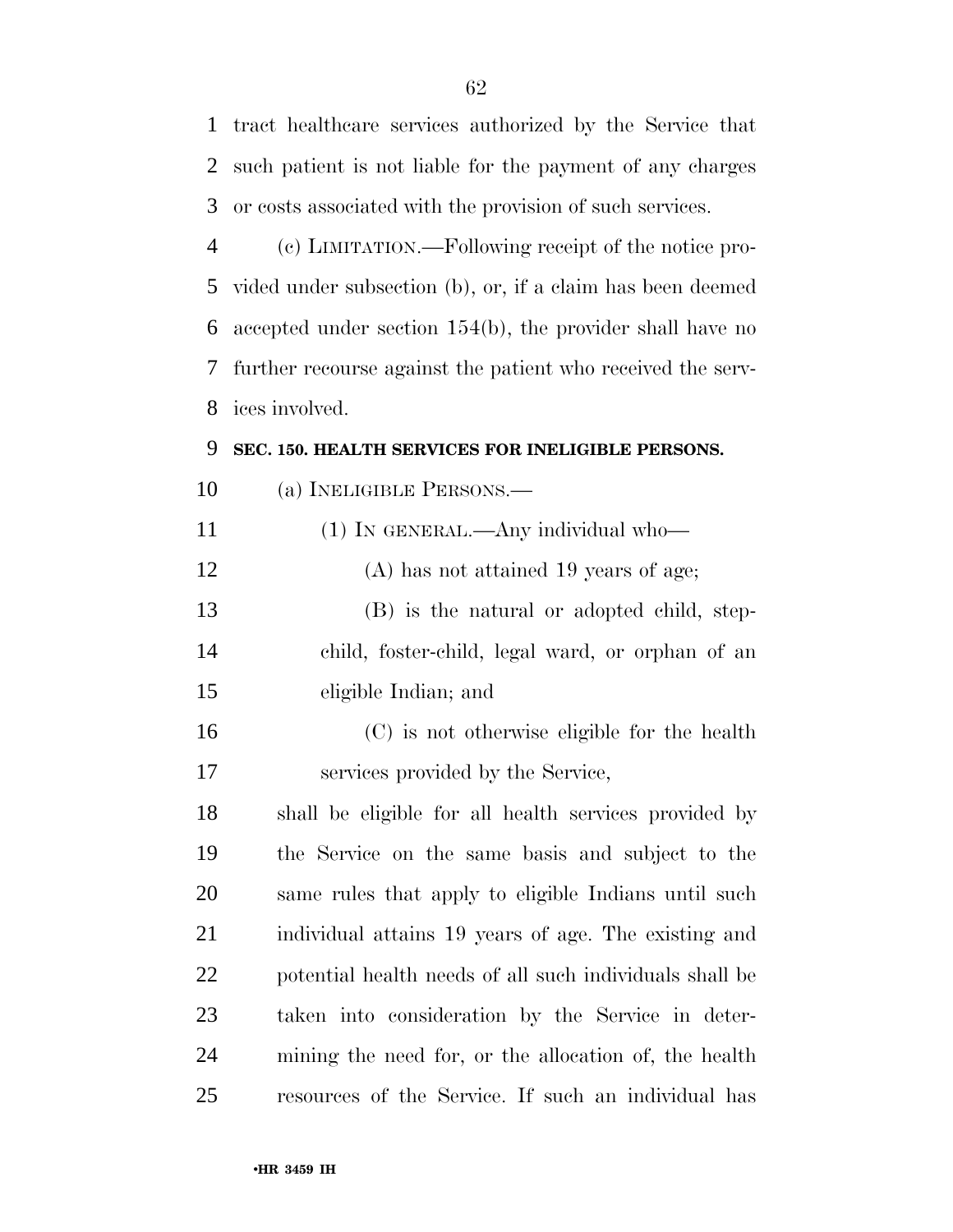been determined to be legally incompetent prior to attaining 19 years of age, such individual shall re- main eligible for such services until one year after 4 the date such disability has been removed.

 (2) SPOUSES.—Any spouse of an eligible Indian who is not an Indian, or who is of Indian descent but not otherwise eligible for the health services pro- vided by the Service, shall be eligible for such health services if all of such spouses or spouses who are married to members of the Indian tribe being served are made eligible, as a class, by an appropriate reso- lution of the governing body of the Indian tribe or tribal organization providing such services. The health needs of persons made eligible under this paragraph shall not be taken into consideration by the Service in determining the need for, or allocation of, its health resources.

(b) PROGRAMS AND SERVICES.—

(1) PROGRAMS.—

 (A) IN GENERAL.—The Secretary may provide health services under this subsection 22 through health programs operated directly by the Service to individuals who reside within the service area of a service unit and who are not eligible for such health services under any other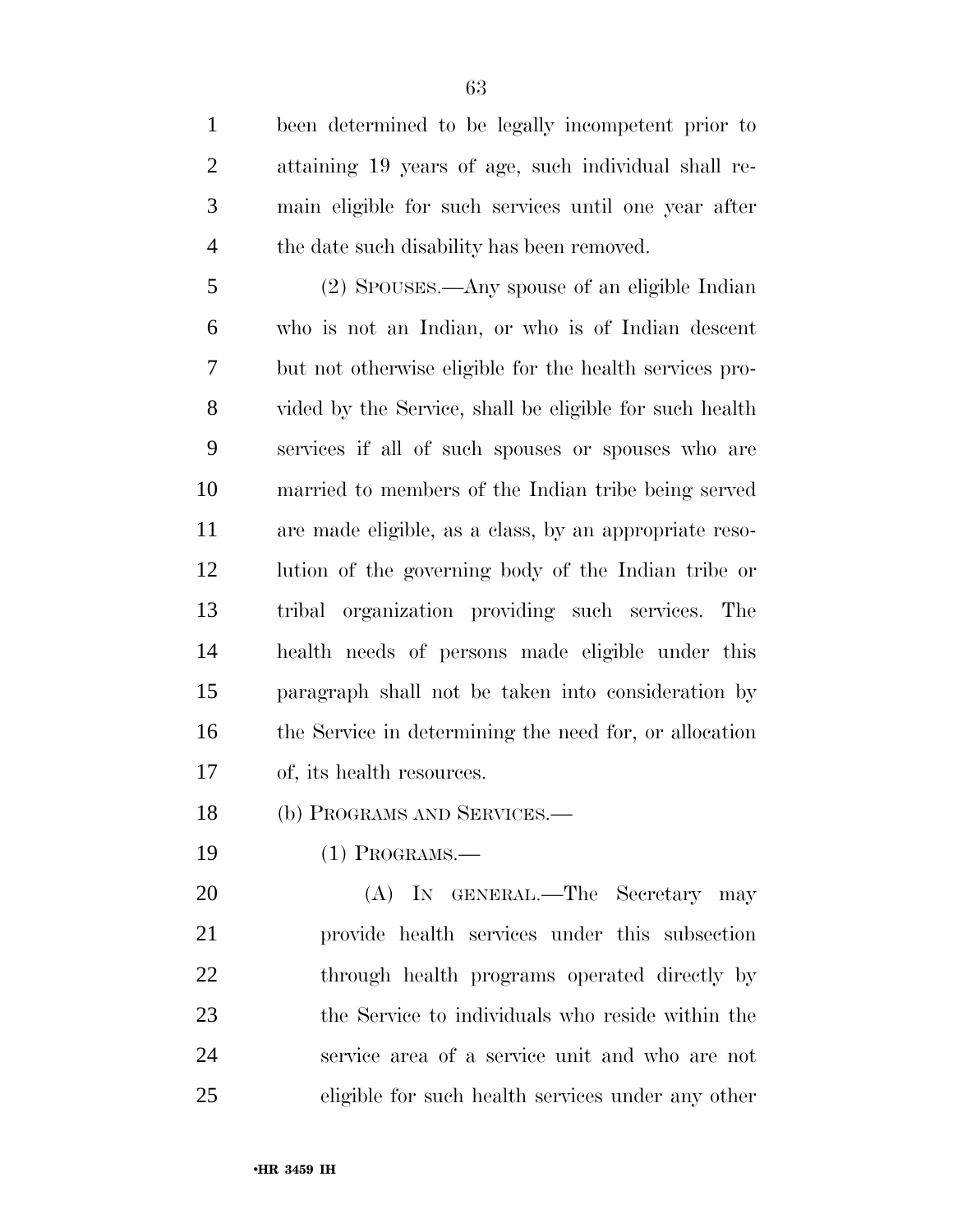| $\mathbf{1}$   | subsection of this section or under any other    |
|----------------|--------------------------------------------------|
| $\overline{2}$ | provision of law if—                             |
| 3              | (i) the Indian tribe (or, in the case of         |
| $\overline{4}$ | a multi-tribal service area, all the Indian      |
| 5              | tribes) served by such service unit requests     |
| 6              | such provision of health services to such        |
| $\overline{7}$ | individuals; and                                 |
| 8              | (ii) the Secretary and the Indian tribe          |
| 9              | or tribes have jointly determined that—          |
| 10             | (I) the provision of such health                 |
| 11             | services will not result in a denial or          |
| 12             | diminution of health services to eligi-          |
| 13             | ble Indians; and                                 |
| 14             | (II) there is no reasonable alter-               |
| 15             | native health program or services,               |
| 16             | within or without the service area of            |
| 17             | such service unit, available to meet             |
| 18             | the health needs of such individuals.            |
| 19             | (B) FUNDING AGREEMENTS.—In the case              |
| 20             | of health programs operated under a funding      |
| 21             | agreement entered into under the Indian Self-    |
| 22             | Determination and Educational Assistance Act,    |
| 23             | the governing body of the Indian tribe or tribal |
| 24             | organization providing health services under     |
| 25             | such funding agreement is authorized to deter-   |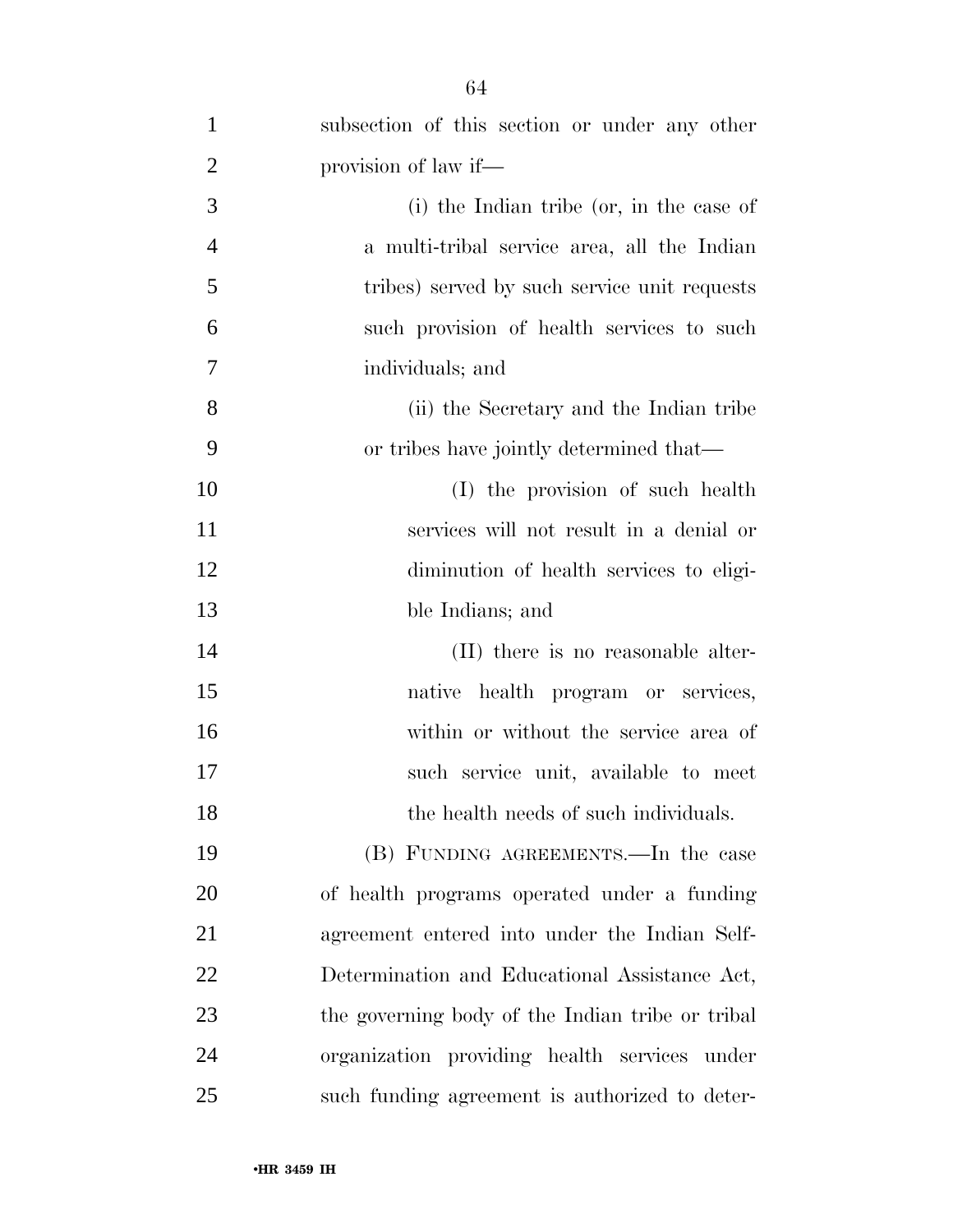| $\mathbf{1}$   | mine whether health services should be provided  |
|----------------|--------------------------------------------------|
| $\overline{2}$ | under such funding agreement to individuals      |
| 3              | who are not eligible for such health services    |
| $\overline{4}$ | under any other subsection of this section or    |
| 5              | under any other provision of law. In making      |
| 6              | such determinations, the governing body of the   |
| 7              | Indian tribe or tribal organization shall take   |
| 8              | into account the considerations described in     |
| 9              | subparagraph $(A)(ii)$ .                         |
| 10             | $(2)$ LIABILITY FOR PAYMENT.—                    |
| 11             | (A) IN GENERAL.—Persons receiving                |
| 12             | health services provided by the Service by rea-  |
| 13             | son of this subsection shall be liable for pay-  |
| 14             | ment of such health services under a schedule    |
| 15             | of charges prescribed by the Secretary which, in |
| 16             | the judgment of the Secretary, results in reim-  |
| 17             | bursement in an amount not less than the ac-     |
| 18             | tual cost of providing the health services. Not- |
| 19             | withstanding section 1880 of the Social Secu-    |
| 20             | rity Act or any other provision of law, amounts  |
| 21             | collected under this subsection, including medi- |
| 22             | care or medicaid reimbursements under titles     |
| 23             | XVIII and XIX of the Social Security Act, shall  |
| 24             | be credited to the account of the program pro-   |
| 25             | viding the service and shall be used solely for  |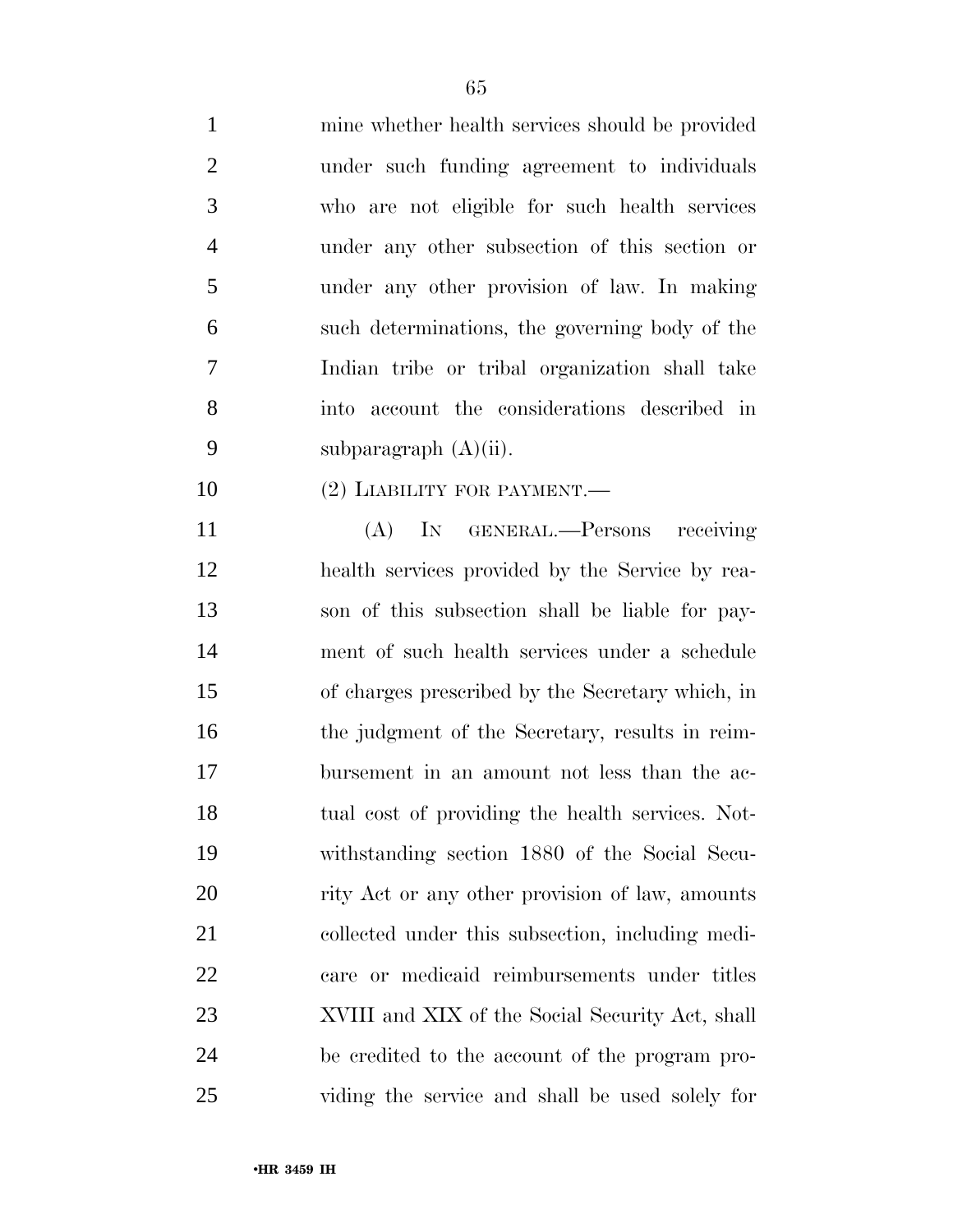the provision of health services within that pro- gram. Amounts collected under this subsection shall be available for expenditure within such program for not to exceed 1 fiscal year after the fiscal year in which collected.

 (B) SERVICES FOR INDIGENT PERSONS.— Health services may be provided by the Sec- retary through the Service under this sub- section to an indigent person who would not be eligible for such health services but for the pro- visions of paragraph (1) only if an agreement has been entered into with a State or local gov- ernment under which the State or local govern- ment agrees to reimburse the Service for the expenses incurred by the Service in providing such health services to such indigent person.

(3) SERVICE AREAS.—

18 (A) SERVICE TO ONLY ONE TRIBE.—In the case of a service area which serves only one In- dian tribe, the authority of the Secretary to 21 provide health services under paragraph  $(1)(A)$  shall terminate at the end of the fiscal year suc- ceeding the fiscal year in which the governing body of the Indian tribe revokes its concurrence to the provision of such health services.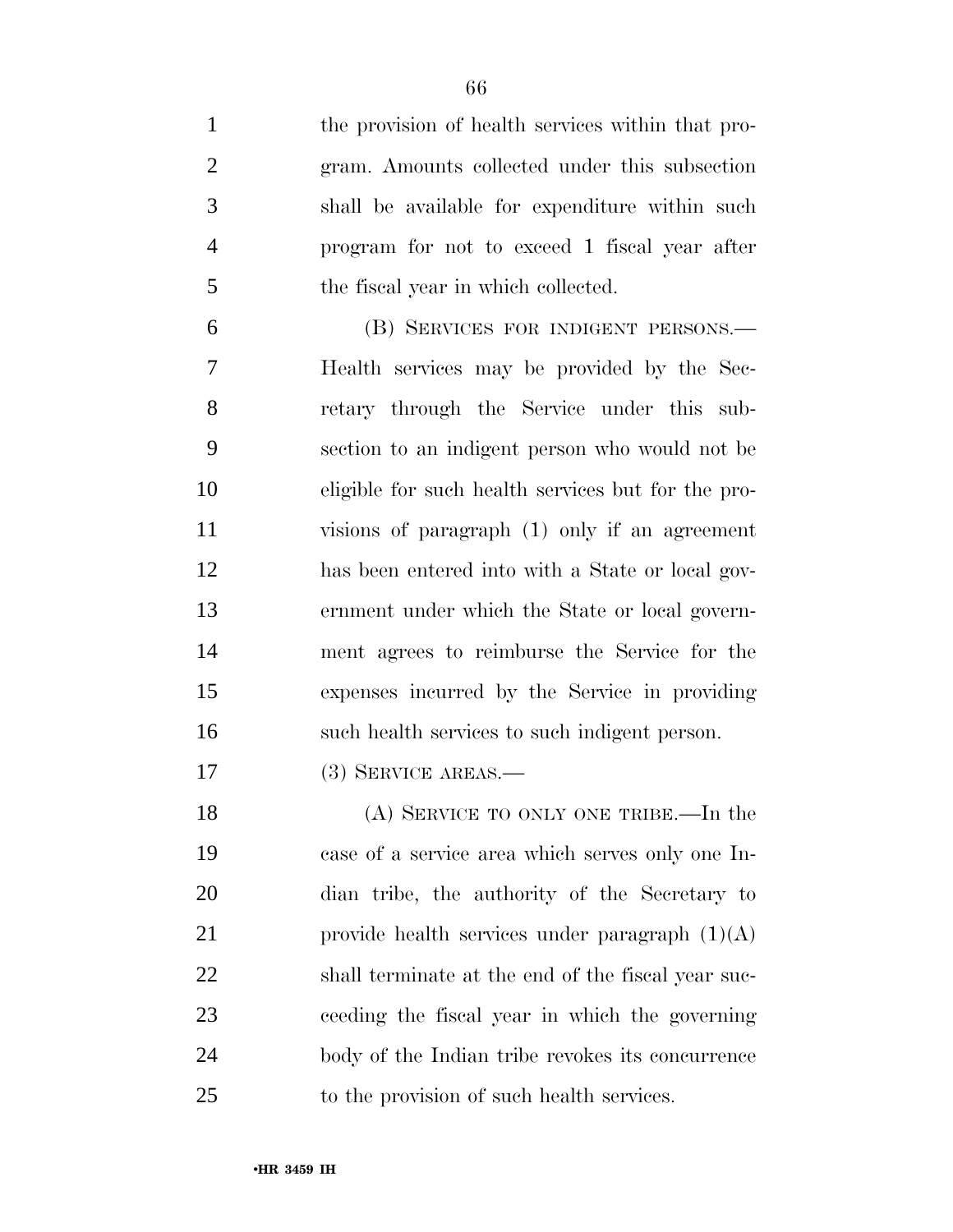| $\mathbf{1}$   | (B) MULTI-TRIBAL AREAS.—In the case of                        |
|----------------|---------------------------------------------------------------|
| $\overline{2}$ | a multi-tribal service area, the authority of the             |
| 3              | Secretary to provide health services under para-              |
| $\overline{4}$ | graph $(1)(A)$ shall terminate at the end of the              |
| 5              | fiscal year succeeding the fiscal year in which at            |
| 6              | least 51 percent of the number of Indian tribes               |
| 7              | in the service area revoke their concurrence to               |
| 8              | the provision of such health services.                        |
| 9              | (c) PURPOSE FOR PROVIDING SERVICES.—The Serv-                 |
| 10             | ice may provide health services under this subsection to      |
| 11             | individuals who are not eligible for health services provided |
| 12             | by the Service under any other subsection of this section     |
| 13             | or under any other provision of law in order to-              |
| 14             | (1) achieve stability in a medical emergency;                 |
| 15             | (2) prevent the spread of a communicable dis-                 |
| 16             | ease or otherwise deal with a public health hazard;           |
| 17             | (3) provide care to non-Indian women pregnant                 |
| 18             | with an eligible Indian's child for the duration of the       |
| 19             | pregnancy through post partum; or                             |
| 20             | (4) provide care to immediate family members                  |
| 21             | of an eligible person if such care is directly related        |
| 22             | to the treatment of the eligible person.                      |
| 23             | (d) HOSPITAL PRIVILEGES.—Hospital privileges in               |
| 24             | health facilities operated and maintained by the Service      |
| 25             | or operated under a contract entered into under the Indian    |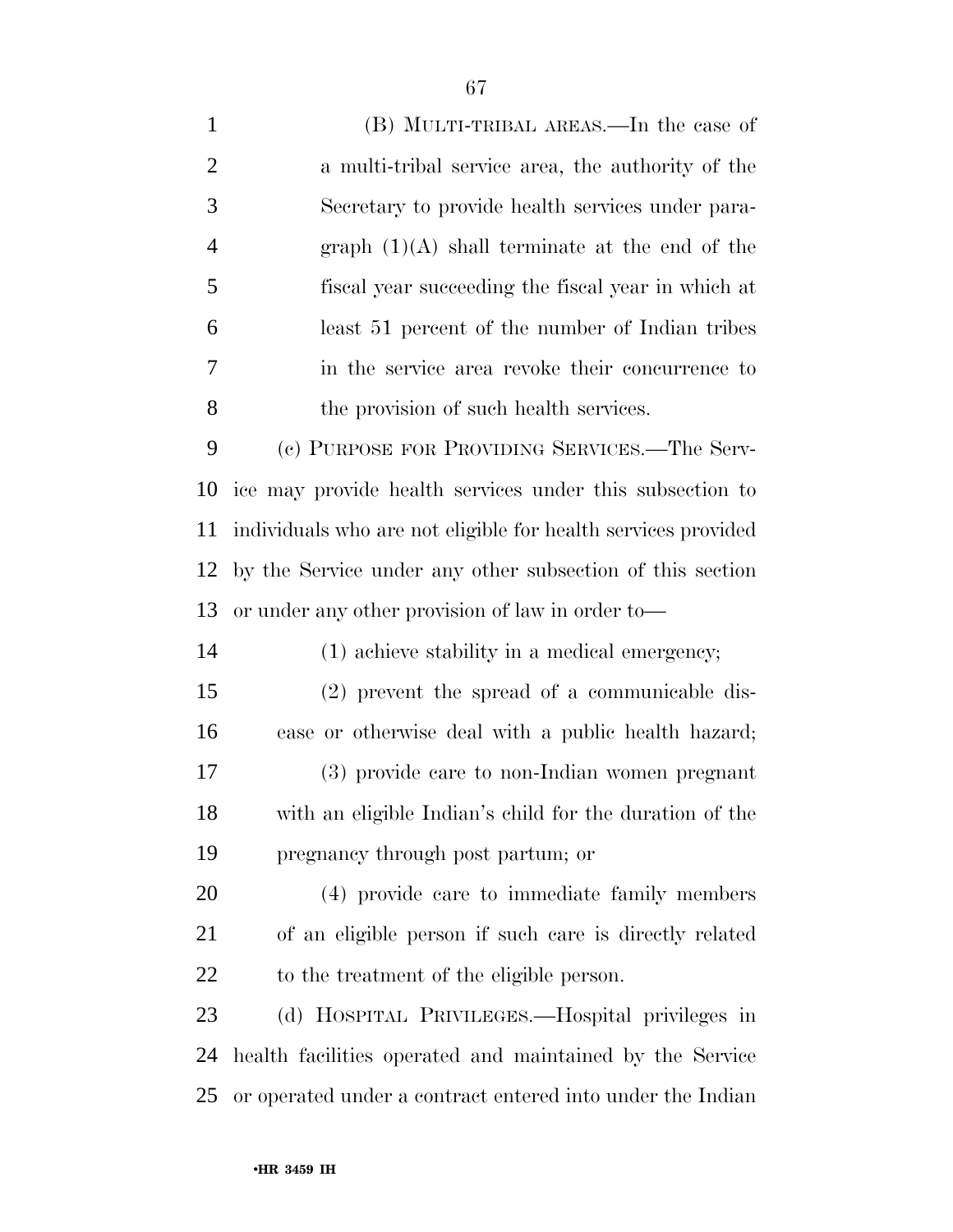Self-Determination Education Assistance Act may be ex- tended to non-Service healthcare practitioners who provide services to persons described in subsection (a) or (b). Such non-Service healthcare practitioners may be regarded as employees of the Federal Government for purposes of sec- tion 1346(b) and chapter 171 of title 28, United States Code (relating to Federal tort claims) only with respect to acts or omissions which occur in the course of providing services to eligible persons as a part of the conditions under which such hospital privileges are extended.

 (e) DEFINITION.—In this section, the term ''eligible Indian'' means any Indian who is eligible for health serv- ices provided by the Service without regard to the provi-sions of this section.

#### **SEC. 151. DEFINITIONS.**

 For purposes of this chapter, the definitions con- tained in section 4 of the Indian Health Care Improve-ment Act shall apply.

#### **SEC. 152. AUTHORIZATION OF APPROPRIATIONS.**

 There are authorized to be appropriated such sums as may be necessary for each fiscal year through fiscal year 2015 to carry out this chapter.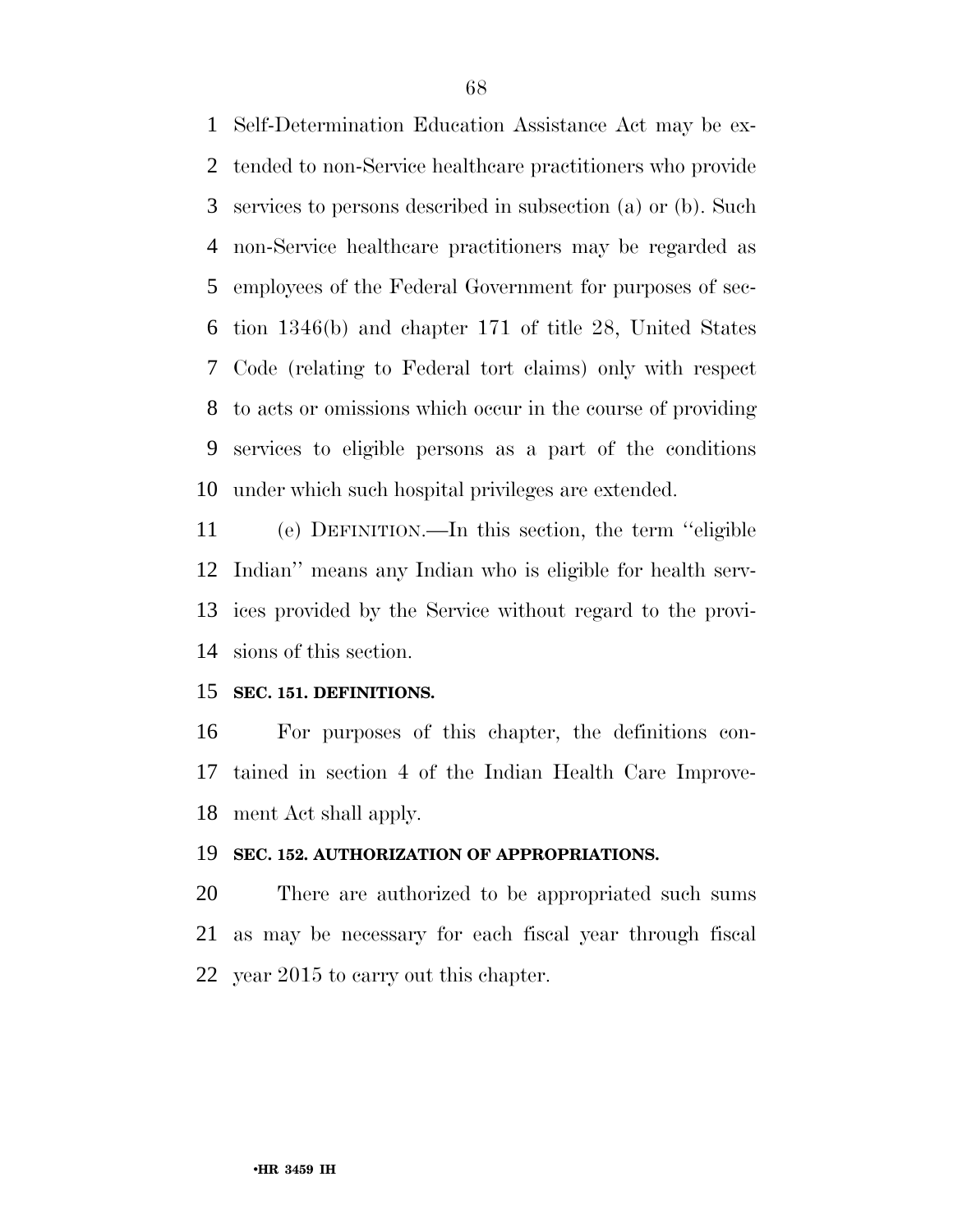### **Subtitle E—Territories**

**SEC. 161. FUNDING FOR TERRITORIES.** 

 (a) TEMPORARY ELIMINATION OF SPENDING CAP.— Section 1108 of the Social Security Act (42 U.S.C. 1308) is amended—

 (1) in subsection (f), by striking ''subsection (g)'' and inserting ''subsections (g) and (h)''; and (2) by adding at the end the following:

9 "(h) TEMPORARY ELIMINATION OF CAPS.—With re- spect to each of fiscal years 2004 through 2007, the Sec- retary shall make payments under title XIX to Puerto Rico, the Virgin Islands, Guam, the Northern Mariana Is- lands, and American Samoa without regard to the limita- tions on the amount of such payments imposed under sub-15 sections (f) and  $(g)$ .".

 (b) TEMPORARY INCREASE IN FMAP.—The first sentence of section 1905(b) of the Social Security Act (42 U.S.C. 1396d(b)) is amended by inserting ''(except that, only with respect to fiscal years 2004 through 2007 and only for purposes of expenditures under this title, such percentage shall be 77 percent)'' after ''50 per centum''.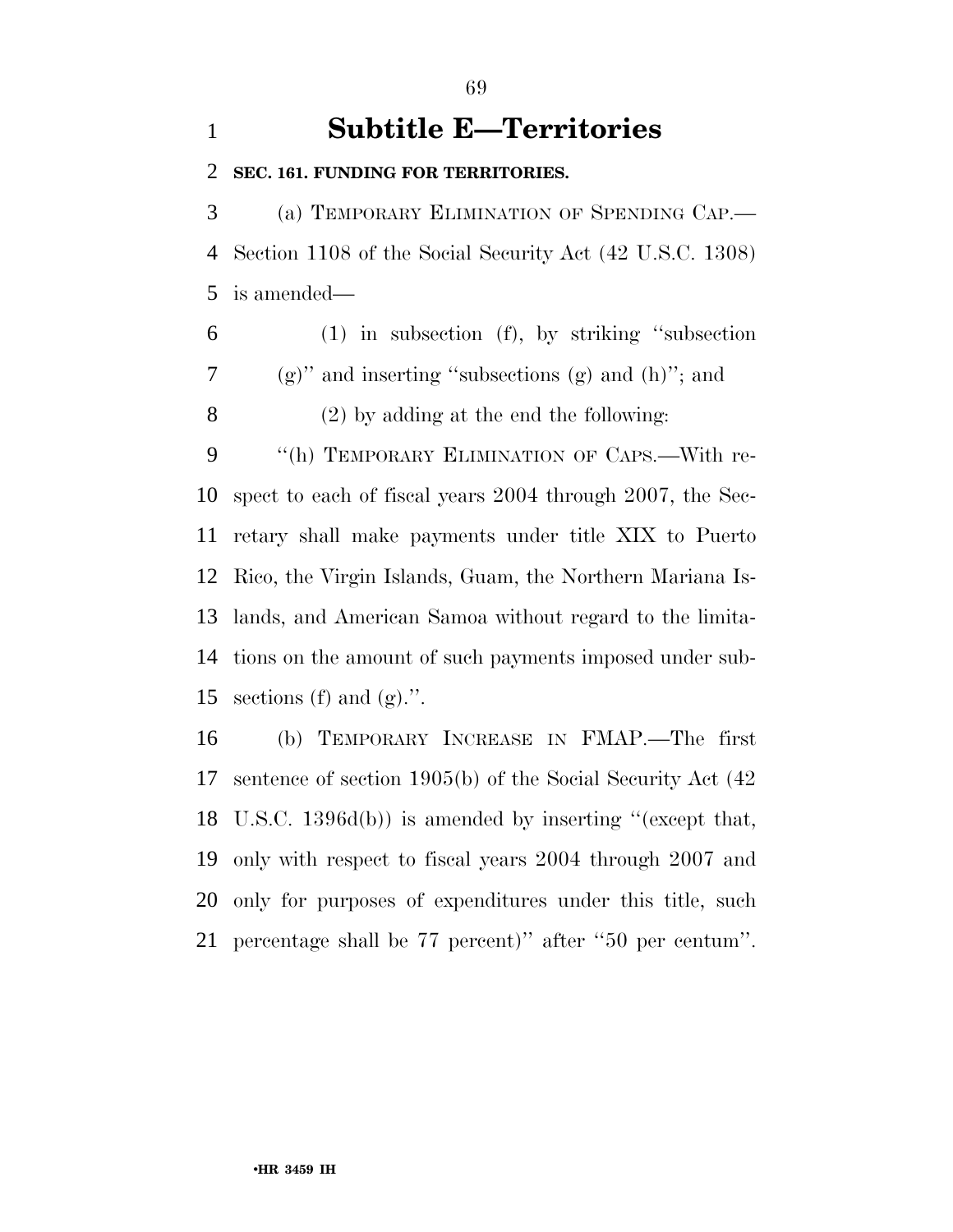## **Subtitle F—Migrant Workers and Farmworkers Health**

 **SEC. 171. DEMONSTRATION PROJECT REGARDING CON- TINUITY OF COVERAGE OF MIGRANT WORK- ERS AND FARMWORKERS UNDER MEDICAID AND CHIP.** 

 (a) AUTHORITY TO CONDUCT DEMONSTRATION PROJECT.—

 (1) IN GENERAL.—The Secretary of Health and Human Services shall conduct a demonstration project for the purpose of evaluating methods for strengthening the health coverage of, and continuity of coverage of, migrant workers and farmworkers under the medicaid and State children's health in- surance programs (42 U.S.C. 1396 et seq., 1397aa et seq.).

 (2) WAIVER AUTHORITY.—The Secretary of Health and Human Services shall waive compliance with the requirements of titles XI, XIX, and XXI of the Social Security Act (42 U.S.C. 1301 et seq, 1396 et seq., 1397aa et seq.) to such extent and for such period as the Secretary determines is necessary to conduct the demonstration project under this sec-tion.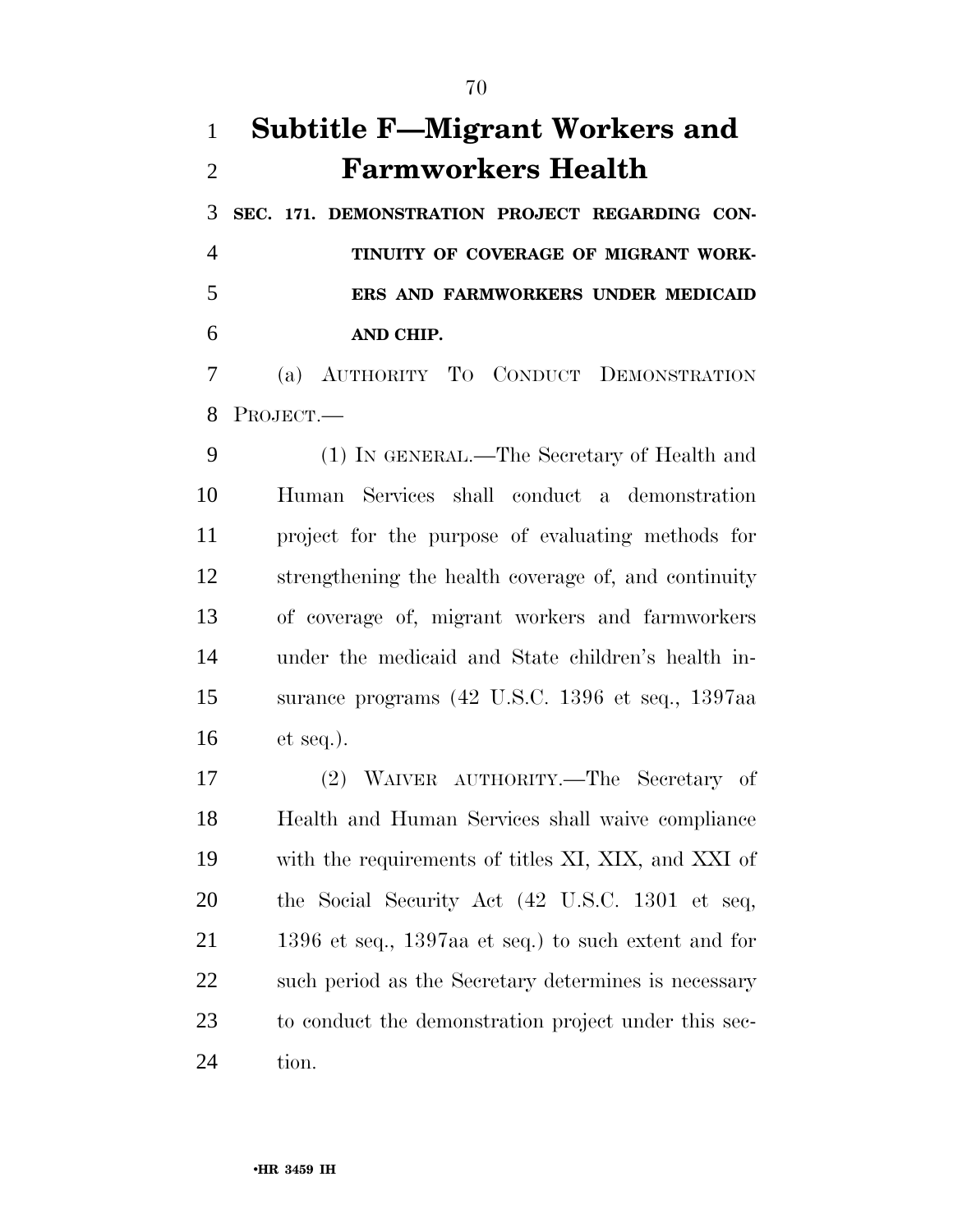(b) REQUIREMENTS.—The demonstration project conducted under this section shall provide for—

 (1) uniform eligibility criteria under the med- icaid and State children's health insurance programs with respect to migrant workers and farmworkers; and

 (2) the portability of coverage of such workers under those programs between participating States. (c) REPORT.—Not later than March 31, 2005, the Secretary of Health and Human Services shall submit a report to Congress on the demonstration project con- ducted under this section that contains such recommenda- tions for legislative action as the Secretary determines is appropriate.

## **Subtitle G—Expanded Access to Health Care**

#### **SEC. 181. NATIONAL COMMISSION FOR EXPANDED ACCESS**

#### **TO HEALTH CARE.**

 (a) ESTABLISHMENT.—There is established a com- mission to be known as the National Commission for Ex- panded Access to Health Care (referred to in this section as the ''Commission'').

23 (b) APPOINTMENT OF MEMBERS.—

 (1) IN GENERAL.—Not later than 45 days after the date of enactment of this Act—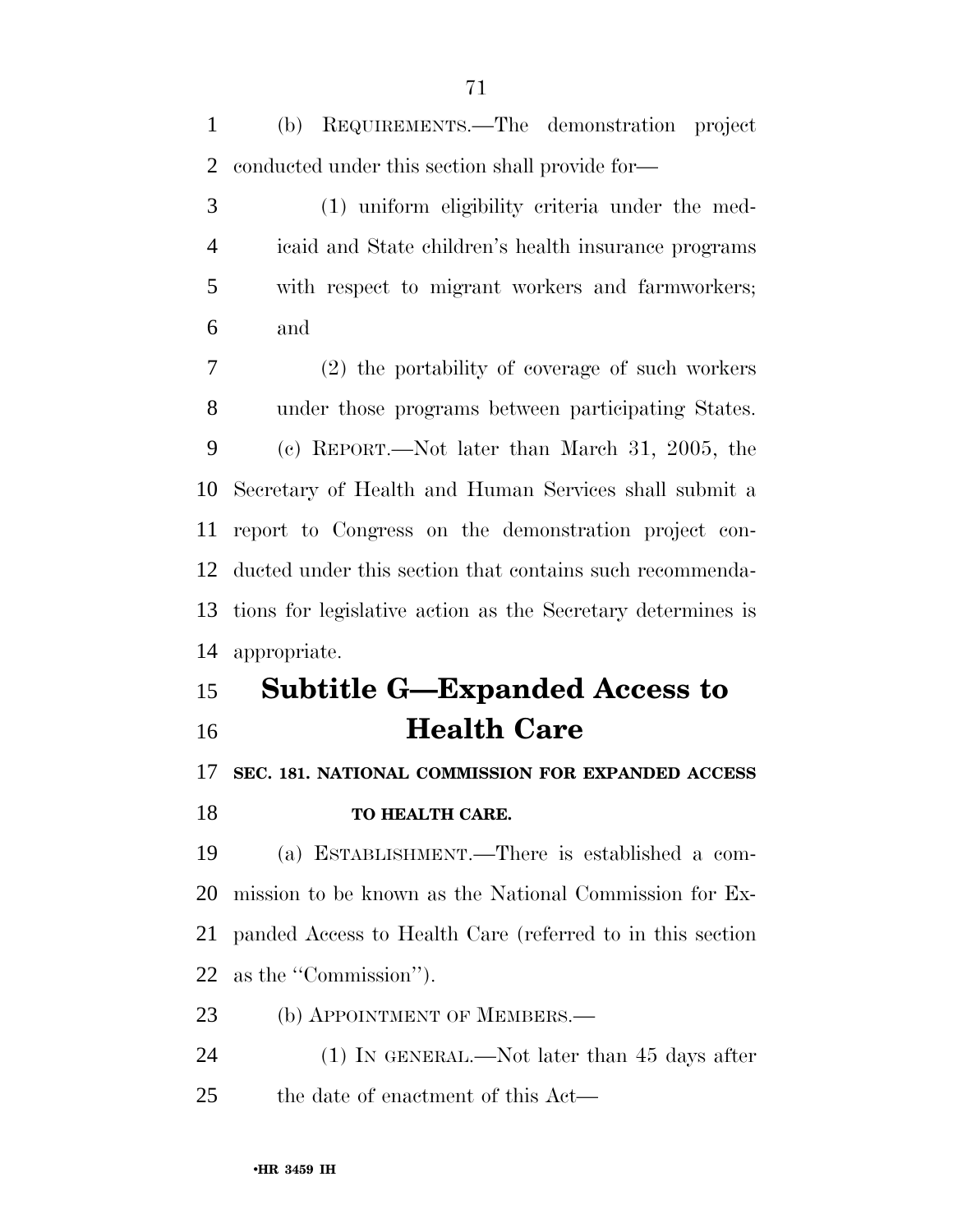| $\mathbf{1}$   | (A) the majority and minority leaders of           |
|----------------|----------------------------------------------------|
| $\overline{2}$ | the Senate and the Speaker and minority leader     |
| 3              | of the House of Representatives shall each ap-     |
| $\overline{4}$ | point 7 members of the Commission; and             |
| 5              | (B) the Secretary of Health and Human              |
| 6              | Services (in this section referred to as the "Sec- |
| 7              | retary") shall appoint 1 member of the Com-        |
| 8              | mission.                                           |
| 9              | (2) CRITERIA.—Members of the Commission            |
| 10             | shall include representatives of the following:    |
| 11             | (A) Consumers of health insurance.                 |
| 12             | (B) Health care professionals.                     |
| 13             | (C) State and territorial officials.               |
| 14             | (D) Health economists.                             |
| 15             | (E) Health care providers.                         |
| 16             | (F) Experts on health insurance.                   |
| 17             | (G) Experts on expanding health care to            |
| 18             | individuals who are uninsured.                     |
| 19             | (H) Experts on the elimination of racial           |
| 20             | and ethnic health disparities.                     |
| 21             | (I) Experts on health care in the United           |
| 22             | States territories.                                |
| 23             | (3) CHAIRPERSON.—At the first meeting of the       |
| 24             | Commission, the Commission shall select a Chair-   |
| 25             | person from among its members.                     |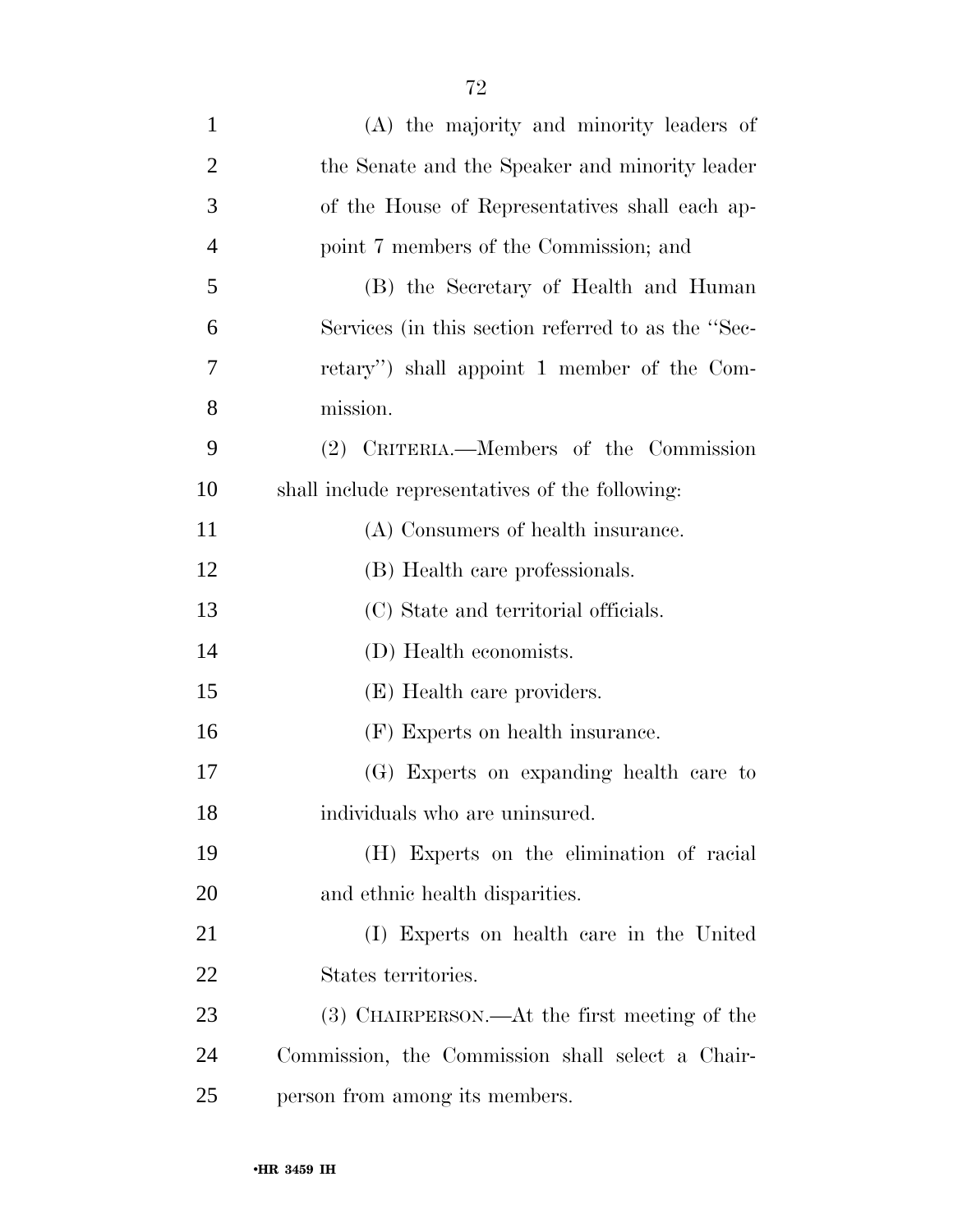(c) MEETINGS.—

| $\overline{2}$ | (1) IN GENERAL.—After the initial meeting of               |
|----------------|------------------------------------------------------------|
| 3              | the Commission, which shall be called by the Sec-          |
| $\overline{4}$ | retary, the Commission shall meet at the call of the       |
| 5              | Chairperson.                                               |
| 6              | $(2)$ QUORUM.—A majority of the members of                 |
| 7              | the Commission shall constitute a quorum, but a            |
| 8              | lesser number of members may hold hearings.                |
| 9              | (3) SUPERMAJORITY VOTING REQUIREMENT.                      |
| 10             | To approve a report required under paragraph $(1)$ ,       |
| 11             | $(2)$ , or $(3)$ of subsection (e), at least 60 percent of |
| 12             | the membership of the Commission must vote in              |
| 13             | favor of such a report.                                    |
| 14             | (d) DUTIES.—The Commission shall—                          |
| 15             | (1) assess the effectiveness of programs de-               |
| 16             | signed to expand health care coverage or make              |
| 17             | health care coverage affordable to uninsured individ-      |
| 18             | uals by identifying the accomplishments and needed         |
| 19             | improvements of each program;                              |
| 20             | (2) make recommendations regarding the bene-               |
| 21             | fits and cost-sharing that should be included in           |
| 22             | health care coverage for various groups, taking into       |
| 23             | account—                                                   |
| 24             | (A) the special health care needs of chil-                 |
| 25             | dren and individuals with disabilities;                    |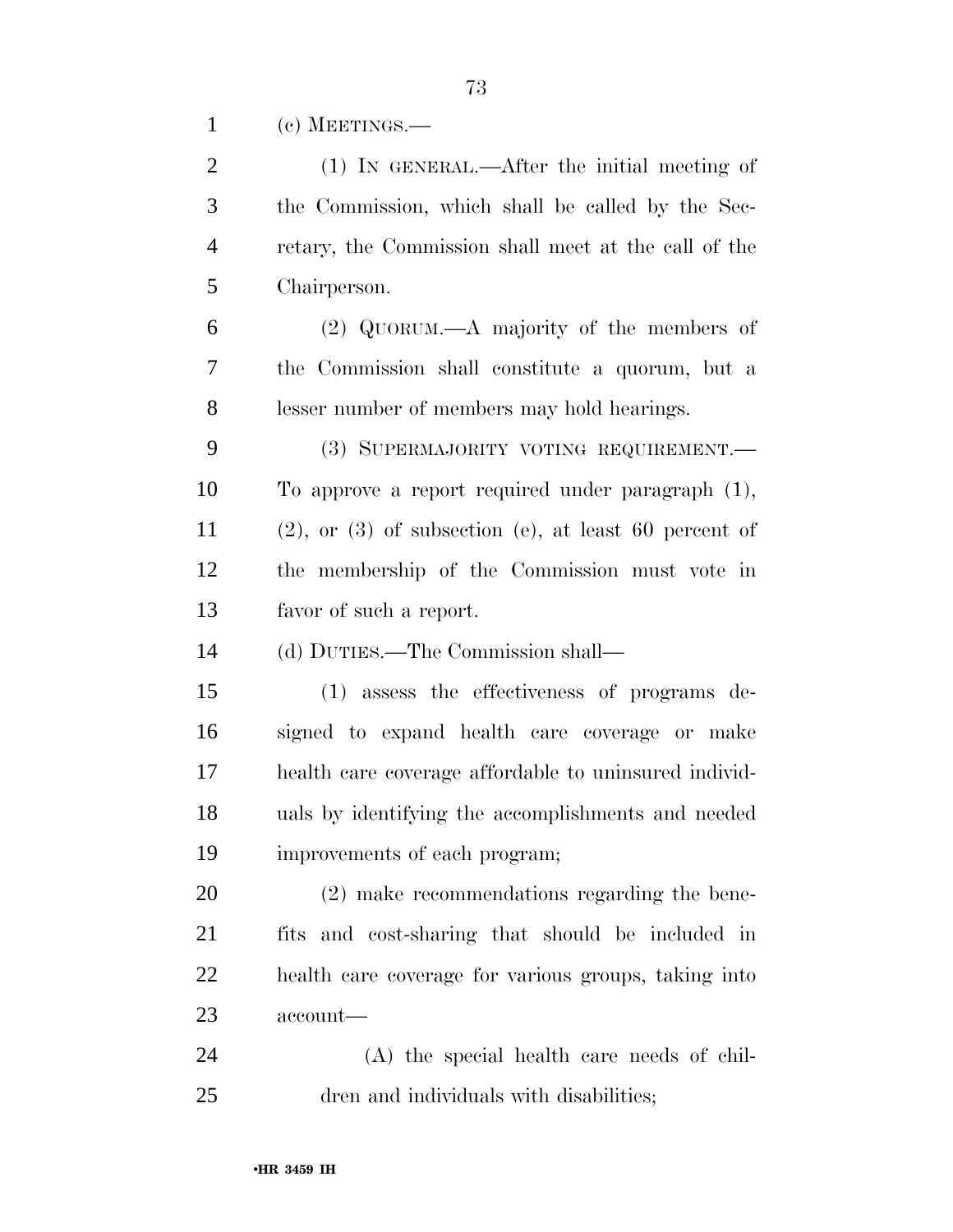| $\mathbf{1}$   | (B) the different ability of various popu-       |
|----------------|--------------------------------------------------|
| $\overline{2}$ | lations to pay out-of-pocket costs for services; |
| 3              | (C) incentives for efficiency and cost-con-      |
| $\overline{4}$ | tainment;                                        |
| 5              | (D) racial and ethnic disparities in health      |
| 6              | status and health care;                          |
| 7              | (E) incremental changes to the United            |
| 8              | States health care delivery system and changes   |
| 9              | to achieve fundamental restructuring of the sys- |
| 10             | tem;                                             |
| 11             | (F) populations who are traditionally more       |
| 12             | difficult to cover, including immigrants and     |
| 13             | homeless persons;                                |
| 14             | (G) preventive care, diagnostic services,        |
| 15             | disease management services, and other factors;  |
| 16             | (H) quality improvement initiatives among        |
| 17             | health institutions serving disadvantaged pa-    |
| 18             | tient populations; and                           |
| 19             | (I) the feasibility of and barriers to the de-   |
| 20             | velopment of a comprehensive system of health    |
| 21             | care;                                            |
| 22             | (3) recommend mechanisms to expand health        |
| 23             | care coverage to uninsured individuals;          |
| 24             | (4) recommend automatic enrollment and reten-    |
| 25             | tion procedures and other measures to increase   |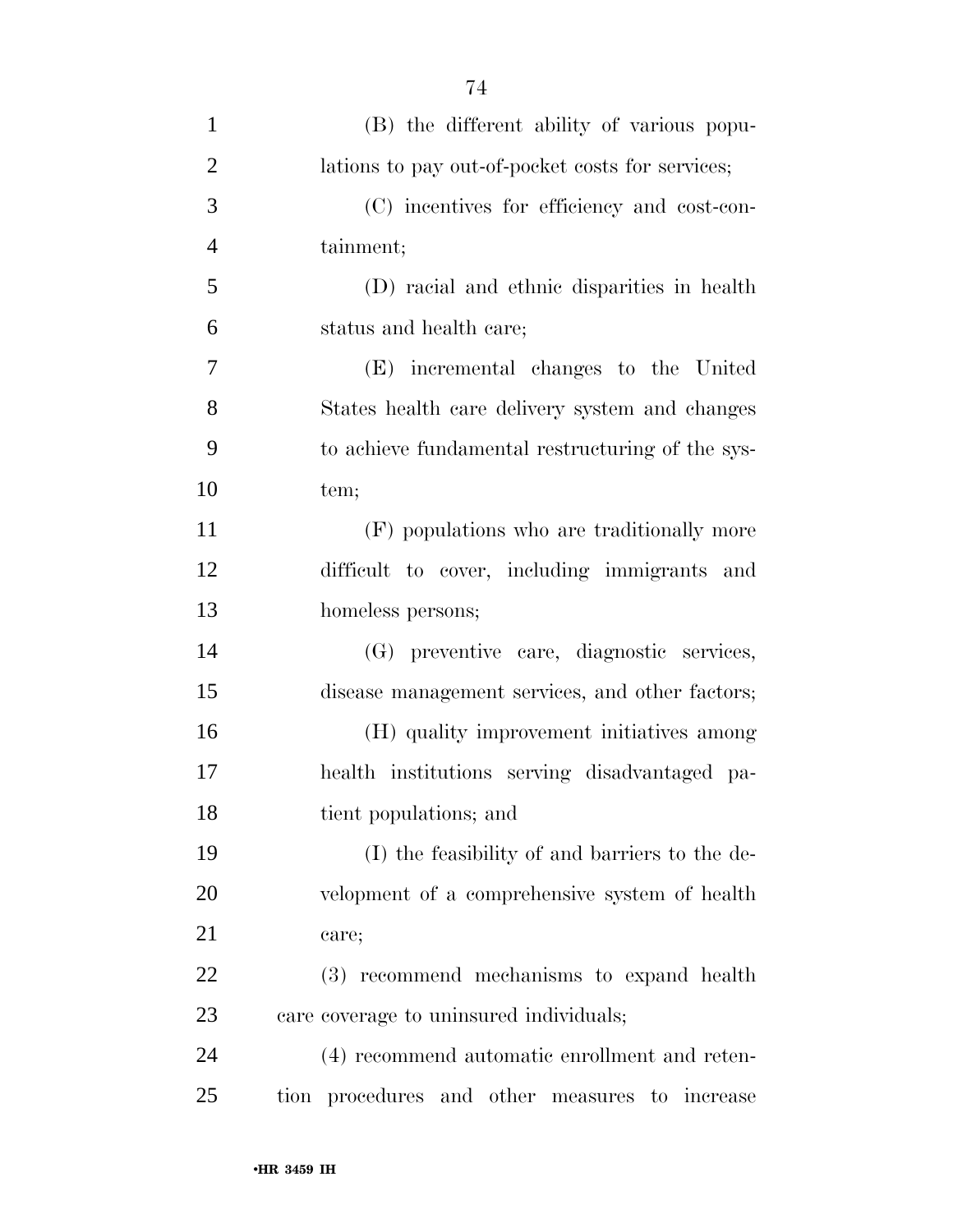| $\mathbf{1}$   | health care coverage among those eligible for assist- |
|----------------|-------------------------------------------------------|
| $\overline{2}$ | ance; and                                             |
| 3              | (5) analyze the size, effectiveness, and efficiency   |
| $\overline{4}$ | of current tax and other subsidies for health care    |
| 5              | coverage and recommend improvements.                  |
| 6              | (e) REPORTS.-                                         |
| 7              | (1) ANNUAL REPORTS.—The Commission shall              |
| 8              | submit annual reports to the President and the ap-    |
| 9              | propriate committees of Congress addressing the       |
| 10             | matters identified in subsection (d).                 |
| 11             | (2) BIENNIAL REPORT.—The Commission shall             |
| 12             | submit biennial reports to the President and the ap-  |
| 13             | propriate committees of Congress containing—          |
| 14             | (A) recommendations concerning essential              |
| 15             | benefits and maximum out-of-pocket cost-shar-         |
| 16             | ing for-                                              |

(i) the general population; and

 (ii) individuals with limited ability to pay; and

 (B) proposed legislative language to imple-ment such recommendations.

22 (3) COMMISSION REPORT.—Not later than Jan- uary 15, 2007, the Commission shall submit a re- port to the President and the appropriate commit-tees of Congress, which shall include—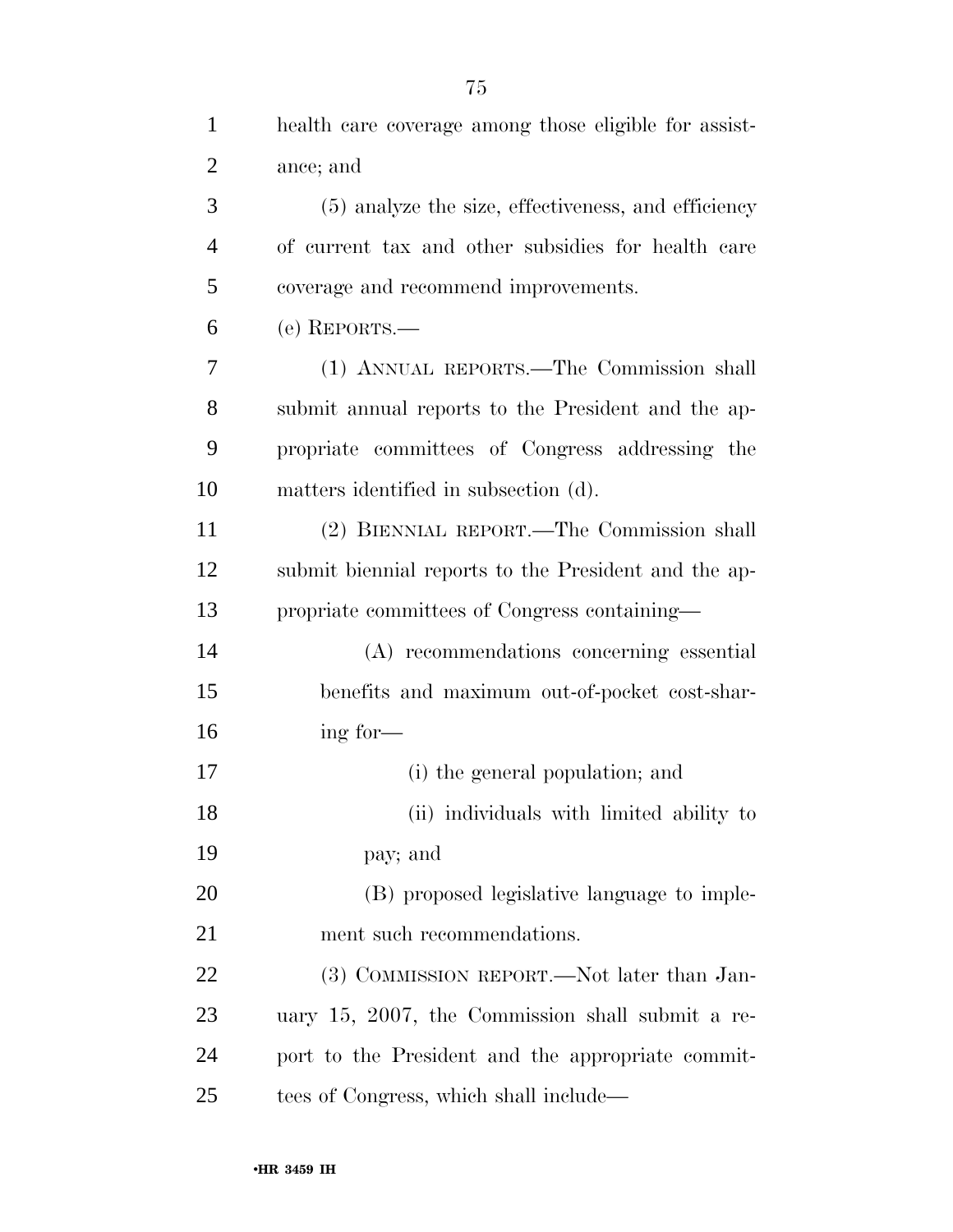| $\mathbf{1}$   | (A) recommendations on policies to provide      |
|----------------|-------------------------------------------------|
| $\overline{2}$ | health care coverage to uninsured individuals;  |
| 3              | (B) recommendations on changes to poli-         |
| $\overline{4}$ | cies enacted under this Act; and                |
| 5              | (C) proposed legislative language to imple-     |
| 6              | ment such recommendations.                      |
| 7              | (f) ADMINISTRATION.—                            |
| 8              | $(1)$ POWERS.—                                  |
| 9              | (A) HEARINGS.—The Commission<br>may             |
| 10             | hold such hearings, sit and act at such times   |
| 11             | and places, take such testimony, and receive    |
| 12             | such evidence as the Commission considers ad-   |
| 13             | visable to carry out this section.              |
| 14             | (B) INFORMATION FROM FEDERAL AGEN-              |
| 15             | CIES.-The Commission may secure directly        |
| 16             | from any Federal department or agency such      |
| 17             | information as the Commission considers nec-    |
| 18             | essary to carry out this section. Upon request  |
| 19             | of the Chairperson of the Commission, the head  |
| 20             | of such department or agency shall furnish such |
| 21             | information to the Commission.                  |
| 22             | (C) POSTAL SERVICES.—The Commission             |
| 23             | may use the United States mails in the same     |
| 24             | manner and under the same conditions as other   |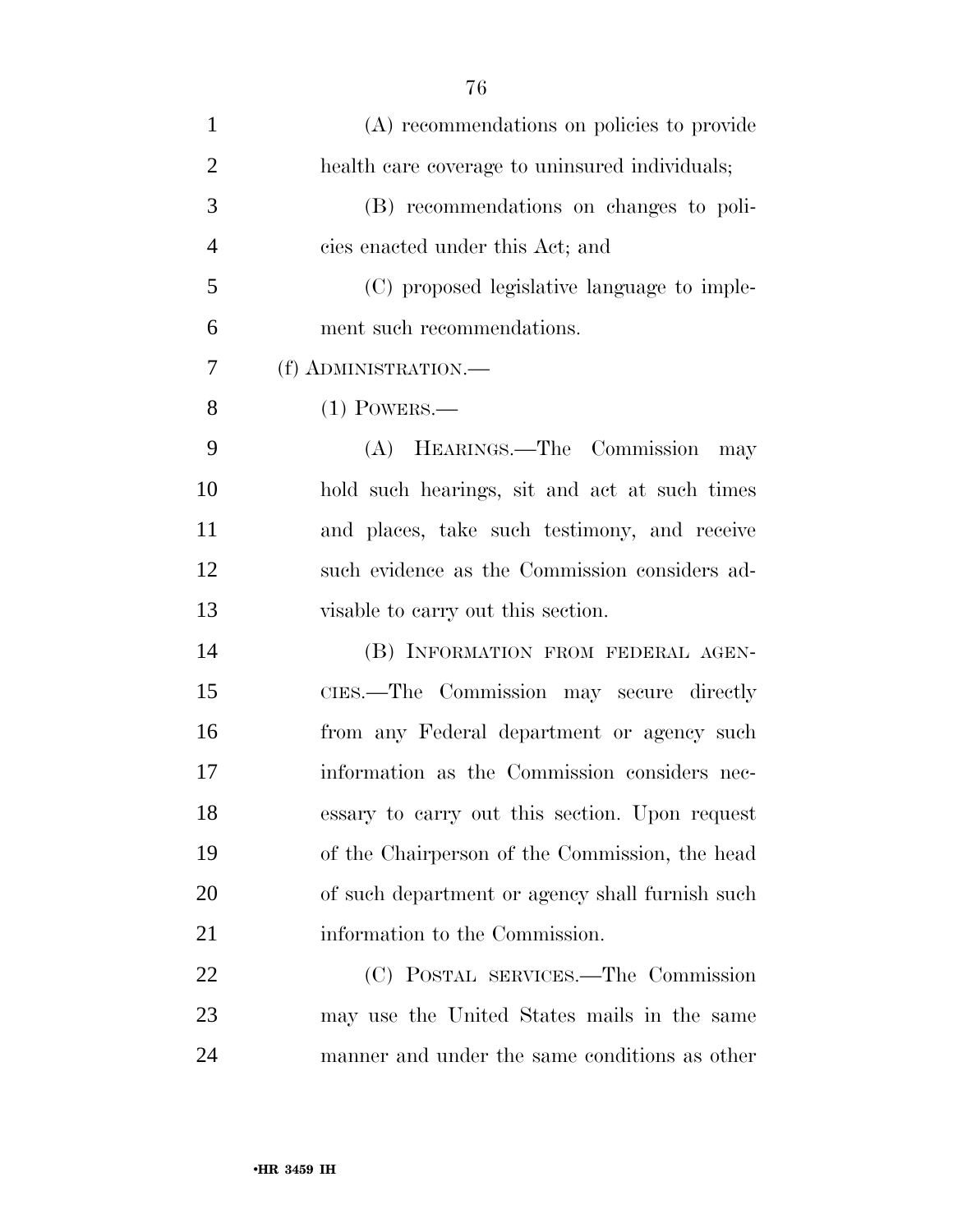| $\mathbf{1}$   | departments and agencies of the Federal Gov-       |
|----------------|----------------------------------------------------|
| $\overline{2}$ | ernment.                                           |
| 3              | (D) GIFTS.—The Commission may accept,              |
| $\overline{4}$ | use, and dispose of donations of services or       |
| 5              | property.                                          |
| 6              | $(2)$ COMPENSATION.—                               |
| $\tau$         | (A) IN GENERAL.—Each member of the                 |
| 8              | Commission who is not an officer or employee       |
| 9              | of the Federal Government shall be<br>com-         |
| 10             | pensated at a rate equal to the daily equivalent   |
| 11             | of the annual rate of basic pay prescribed for     |
| 12             | level IV of the Executive Schedule under section   |
| 13             | 5315 of title 5, United States Code, for each      |
| 14             | day (including travel time) during which such      |
| 15             | member is engaged in the performance of duties     |
| 16             | of the Commission. All members of the Com-         |
| 17             | mission who are officers or employees of the       |
| 18             | United States shall serve without compensation     |
| 19             | in addition to that received for their services as |
| 20             | officers or employees of the United States.        |
| 21             | (B) TRAVEL EXPENSES.—The members of                |
| 22             | the Commission shall be allowed travel ex-         |
| 23             | penses, as authorized by the Chairperson of the    |

 Commission, including per diem in lieu of sub-sistence, at rates authorized for employees of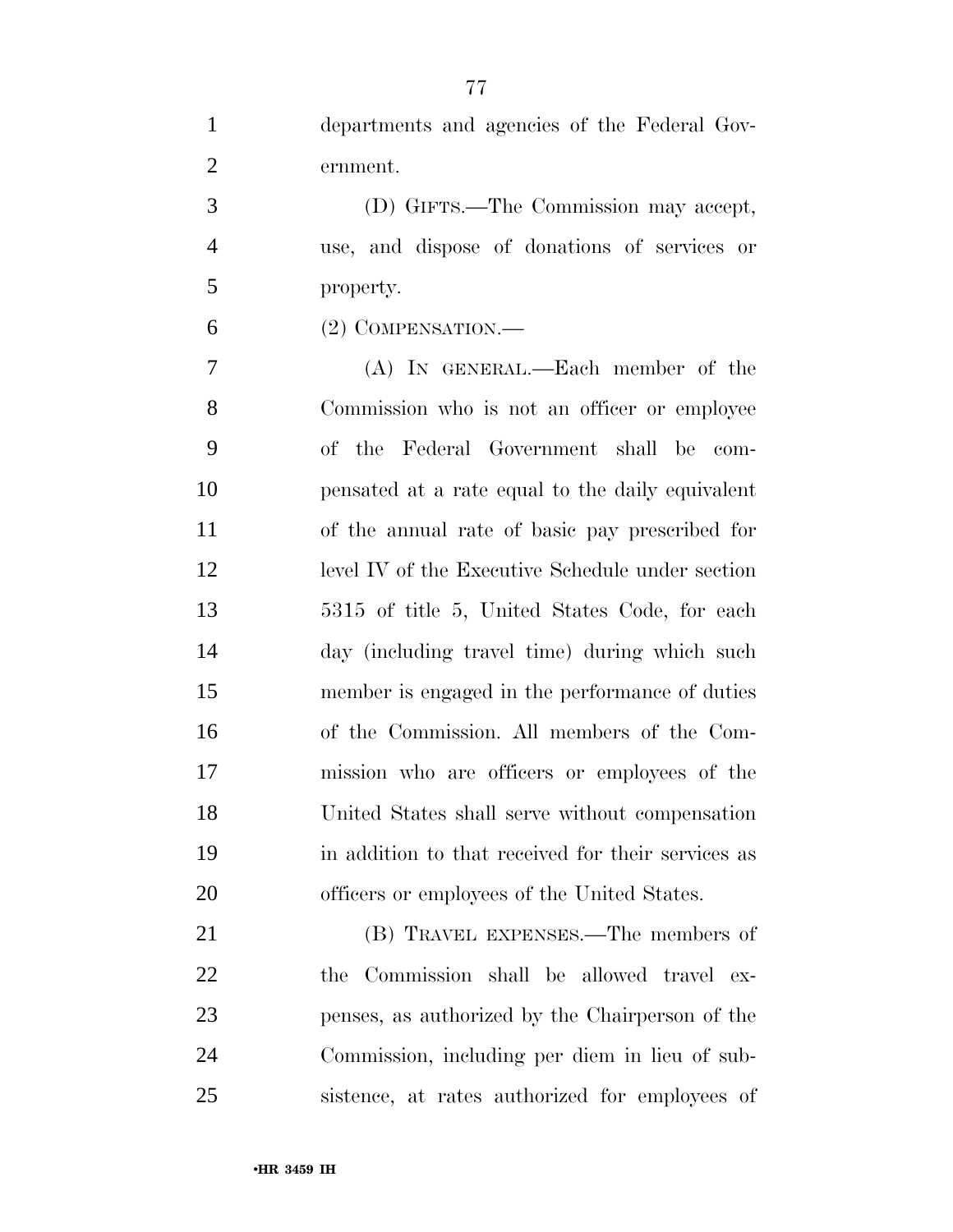| $\mathbf{1}$   | agencies under subchapter I of chapter 57 of      |
|----------------|---------------------------------------------------|
| $\overline{2}$ | title 5, United States Code, while away from      |
| 3              | their homes or regular places of business in the  |
| $\overline{4}$ | performance of services for the Commission.       |
| 5              | $(3)$ STAFF.—                                     |
| 6              | (A) IN GENERAL.—The Chairperson of the            |
| 7              | Commission may appoint an executive director      |
| 8              | such other staff as may be necessary to enable    |
| 9              | the Commission to perform its duties. The em-     |
| 10             | ployment of an executive director shall be sub-   |
| 11             | ject to confirmation by the Commission.           |
| 12             | (B) STAFF COMPENSATION.—The Chair-                |
| 13             | person of the Commission may fix the com-         |
| 14             | pensation of personnel without regard to chap-    |
| 15             | ter 51 and subchapter III of chapter 53 of title  |
| 16             | 5, United States Code, relating to classification |
| 17             | of positions and General Schedule pay rates, ex-  |
| 18             | cept that the rate of pay for personnel may not   |
| 19             | exceed the rate payable for level V of the Exec-  |
| 20             | utive Schedule under section 5316 of such title.  |
| 21             | (C) DETAIL OF GOVERNMENT EMPLOY-                  |
| <u>22</u>      | EES.—Any Federal Government employee may          |
| 23             | be detailed to the Commission without reim-       |
| 24             | bursement, and such detail shall be without       |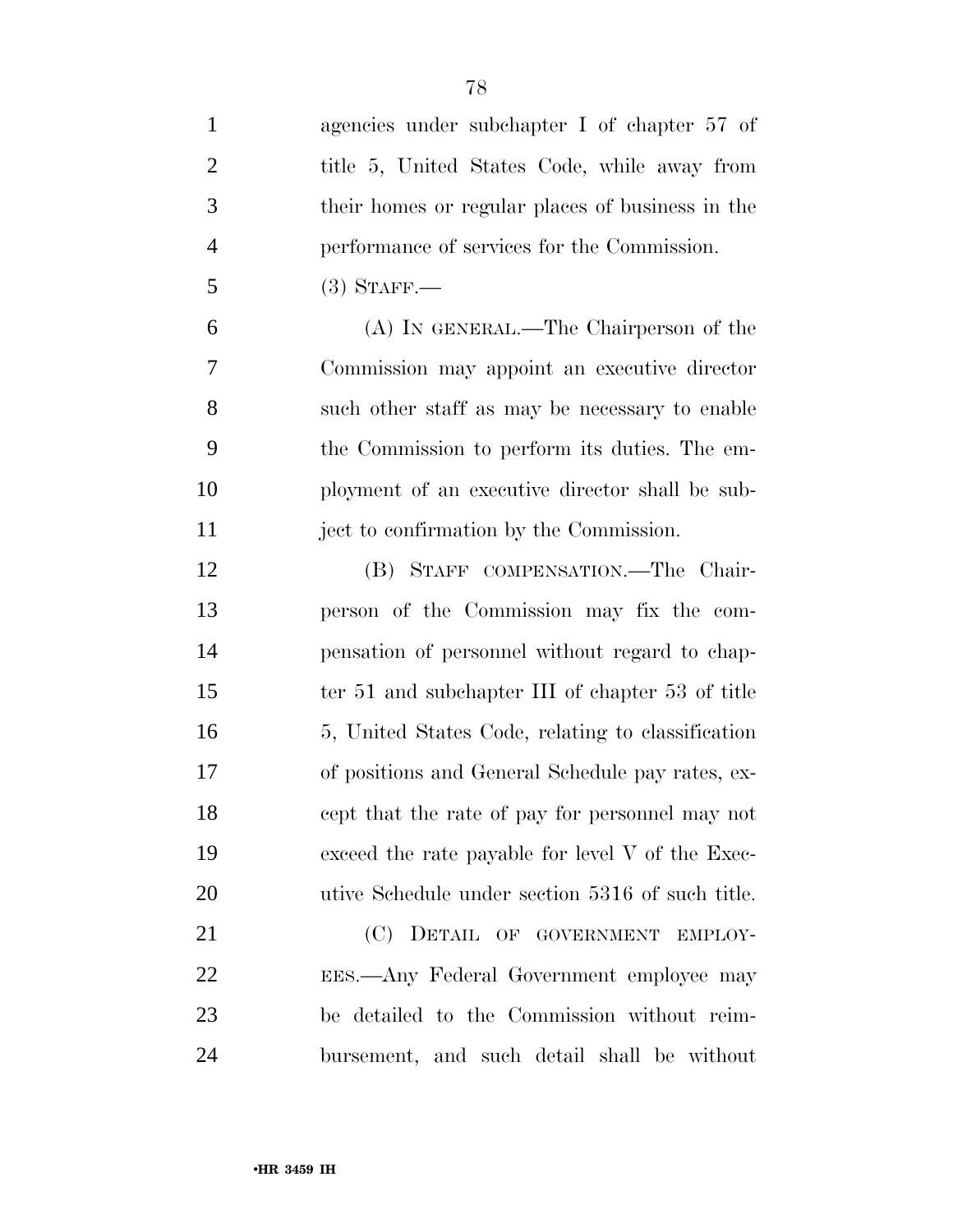interruption or loss of civil service status or 2 privilege.

 (D) PROCUREMENT OF TEMPORARY AND INTERMITTENT SERVICES.—The Chairperson of the Commission may procure temporary and intermittent services under section 3109(b) of title 5, United States Code, at rates for individ- uals which do not exceed the daily equivalent of the annual rate of basic pay prescribed for level 10 V of the Executive Schedule under section 5316 of such title.

 (g) TERMINATION.—Except with respect to activities in connection with the ongoing biennial report required under subsection (e)(2), the Commission shall terminate 90 days after the date on which the Commission submits 16 the report required under subsection  $(e)(3)$ .

 (h) AUTHORIZATION OF APPROPRIATIONS.—There is authorized to be appropriated to carry out this section, such sums as may be necessary for fiscal year 2005 and each subsequent fiscal year.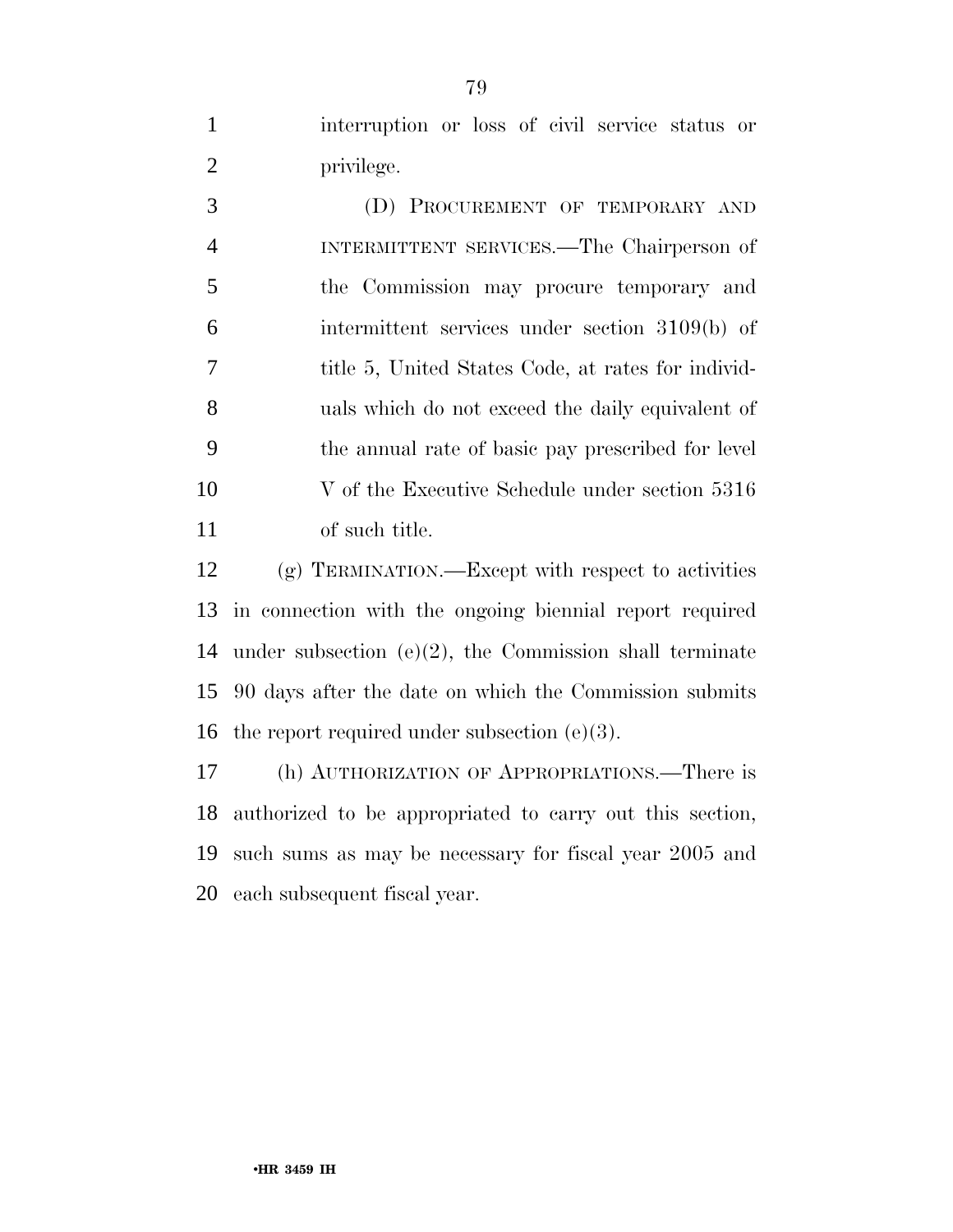# **TITLE II—CULTURALLY AND LIN- GUISTICALLY APPROPRIATE HEALTHCARE SEC. 201. AMENDMENT TO THE PUBLIC HEALTH SERVICE ACT.**  The Public Health Service Act (42 U.S.C. 201 et seq.) is amended by adding at the end the following: **''TITLE XXIX—MINORITY HEALTH ''SEC. 2900. DEFINITIONS.**  ''In this title, the definitions contained in section 801 of the Healthcare Equality and Accountability Act shall apply. **''Subtitle A—Culturally and Lin- guistically Appropriate Healthcare ''SEC. 2901. IMPROVING ACCESS TO SERVICES FOR INDIVID- UALS WITH LIMITED ENGLISH PROFICIENCY.**  ''(a) PURPOSE.—As provided in Executive Order 20  $\frac{u(1)}{2}$  to improve access to Federally conducted 24  $(2)$  to require each Federal agency to examine

13166, it is the purpose of this section—

 and Federally assisted programs and activities for individuals who are limited in their English pro-ficiency;

the services it provides and develop and implement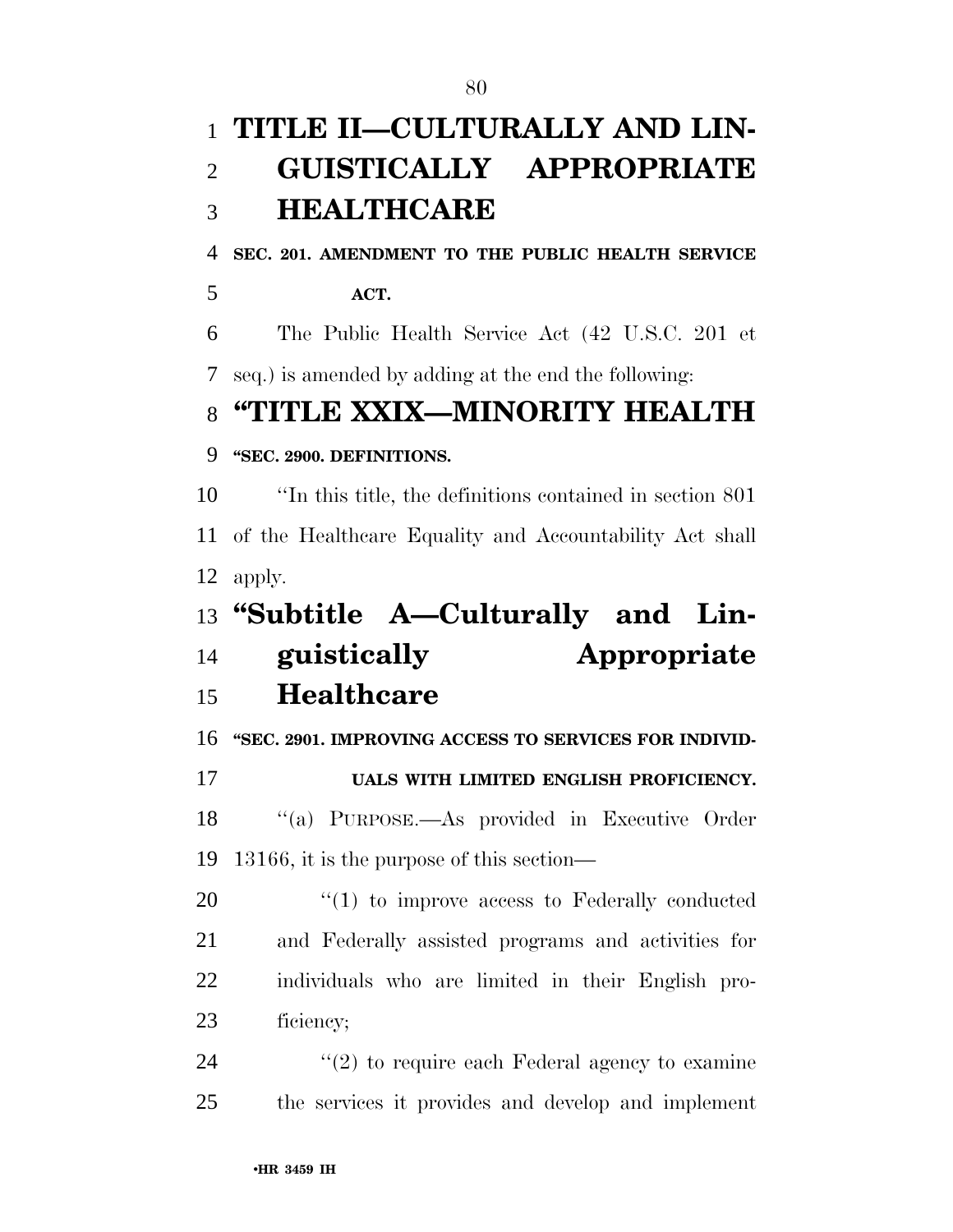| $\mathbf{1}$   | a system by which limited English proficient individ-         |
|----------------|---------------------------------------------------------------|
| $\overline{2}$ | uals can enjoy meaningful access to those services            |
| 3              | consistent with, and without substantially burdening,         |
| $\overline{4}$ | the fundamental mission of the agency;                        |
| 5              | $\cdot\cdot\cdot(3)$ to require each Federal agency to ensure |
| 6              | that recipients of Federal financial assistance pro-          |
| 7              | vide meaningful access to their limited English pro-          |
| 8              | ficient applicants and beneficiaries;                         |
| 9              | $\cdot$ (4) to ensure that recipients of Federal finan-       |
| 10             | cial assistance take reasonable steps, consistent with        |
| 11             | the guidelines set forth in the Limited English Pro-          |
| 12             | ficient Guidance of the Department of Justice (as             |
| 13             | issued on June 12, 2002), to ensure meaningful ac-            |
| 14             | cess to their programs and activities by limited              |
| 15             | English proficient individuals; and                           |
| 16             | $\cdot\cdot$ (5) to ensure compliance with title VI of the    |
| 17             | Civil Rights Act of 1964 and that healthcare pro-             |
| 18             | viders and organizations do not discriminate in the           |
| 19             | provision of services.                                        |
| 20             | "(b) FEDERALLY CONDUCTED PROGRAMS AND AC-                     |
| 21             | TIVITIES.-                                                    |
| 22             | "(1) IN GENERAL.—Not later than 120 days                      |
| 23             | after the date of enactment of this Act, each Federal         |
| 24             | agency that carries out health care-related activities        |
| 25             | shall prepare a plan to improve access to the feder-          |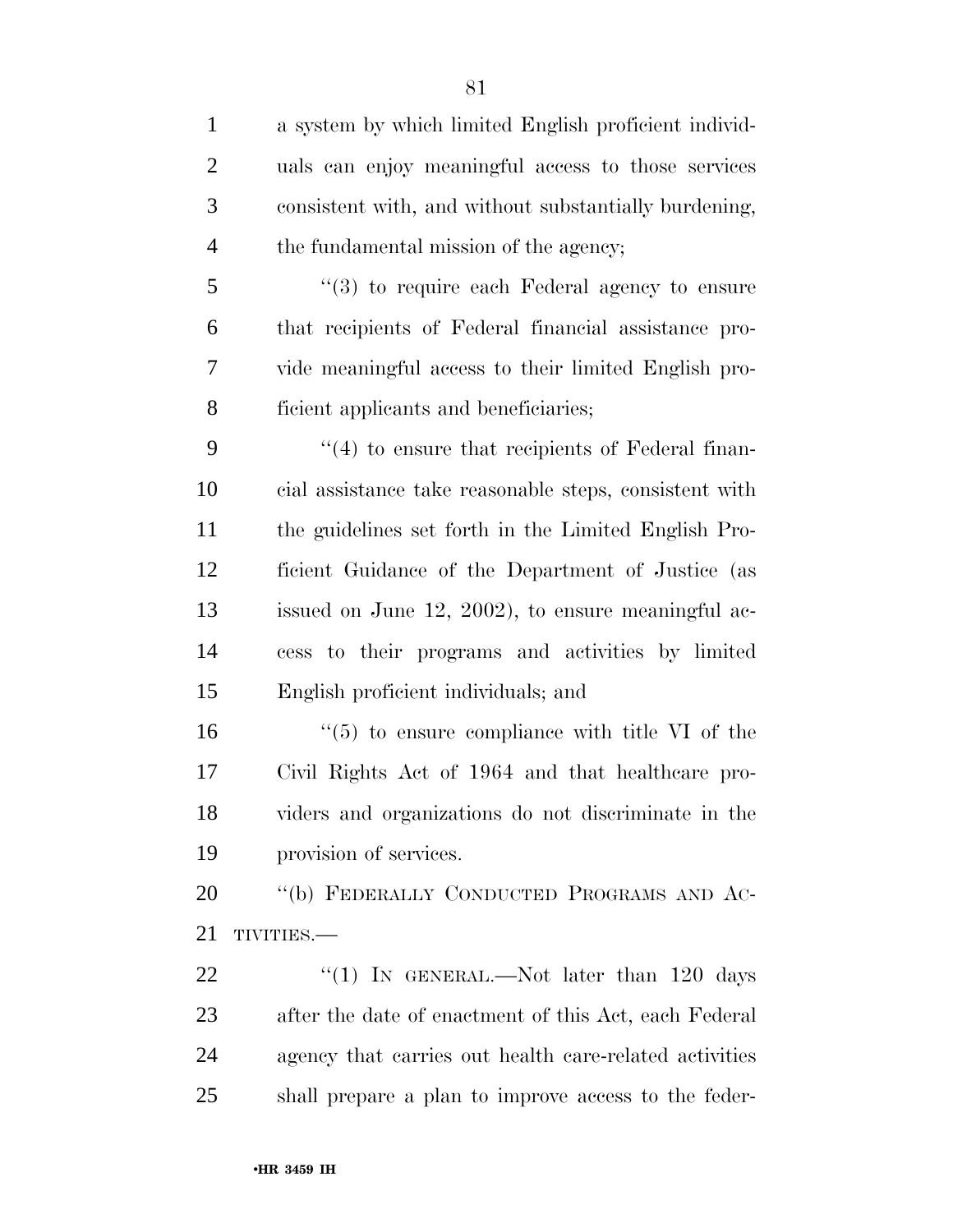ally conducted health care-related programs and ac- tivities of the agency by limited English proficient individuals.

 ''(2) PLAN REQUIREMENT.—Each plan under paragraph (1) shall be consistent with the standards set forth in section 204 of the Healthcare Equality and Accountability Act, and shall include the steps the agency will take to ensure that limited English proficient individuals have access to the agency's health care-related programs and activities. Each agency shall send a copy of such plan to the Depart- ment of Justice, which shall serve as the central re-pository of the agencies' plans.

 ''(c) FEDERALLY ASSISTED PROGRAMS AND ACTIVI-TIES.—

16 "(1) In GENERAL.—Not later than 120 days after the date of enactment of this Act, each Federal agency providing health care-related Federal finan- cial assistance shall ensure that the guidance for re- cipients of Federal financial assistance developed by 21 the agency to ensure compliance with title VI of the Civil Rights Act of 1964 (42 U.S.C. 2000d et seq.) is specifically tailored to the recipients of such as- sistance and is consistent with the standards de-scribed in section 204 of the Healthcare Equality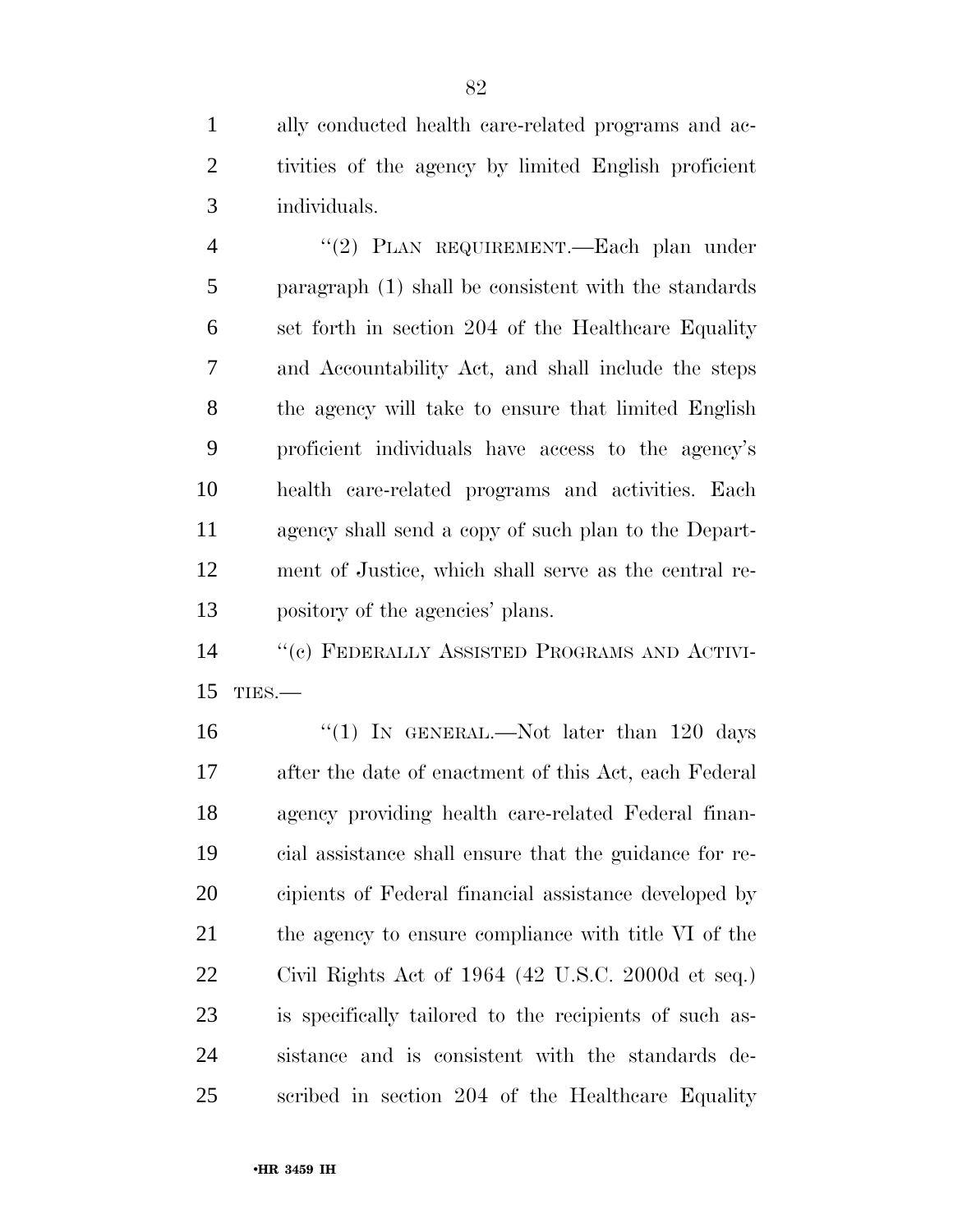| $\mathbf{1}$   | and Accountability Act. Each agency shall send a      |
|----------------|-------------------------------------------------------|
| $\overline{2}$ | copy of such guidance to the Department of Justice    |
| 3              | which shall serve as the central repository of the    |
| $\overline{4}$ | agencies' plans. After approval by the Department of  |
| 5              | Justice, each agency shall publish its guidance docu- |
| 6              | ment in the Federal Register for public comment.      |
| 7              | REQUIREMENTS.—The agency-specific<br>(2)              |
| $8\,$          | guidance developed under paragraph (1) shall—         |
| 9              | $\lq\lq$ detail how the general standards es-         |
| 10             | tablished under section 204 of the Healthcare         |
| 11             | Equality and Accountability Act will be applied       |
| 12             | to the agency's recipients; and                       |
| 13             | $\lq\lq$ take into account the types of health        |
| 14             | care services provided by the recipients, the in-     |
| 15             | dividuals served by the recipients, and other         |
| 16             | factors set out in such standards.                    |
| 17             | "(3) EXISTING GUIDANCES.—A Federal agency             |
| 18             | that has developed a guidance for purposes of title   |
| 19             | VI of the Civil Rights Act of 1964 that the Depart-   |
| 20             | ment of Justice determines is consistent with the     |
| 21             | standards described in section 204 of the Healthcare  |
| 22             | Equality and Accountability Act shall examine such    |
| 23             | existing guidance, as well as the programs and ac-    |
| 24             | tivities to which such guidance applies, to determine |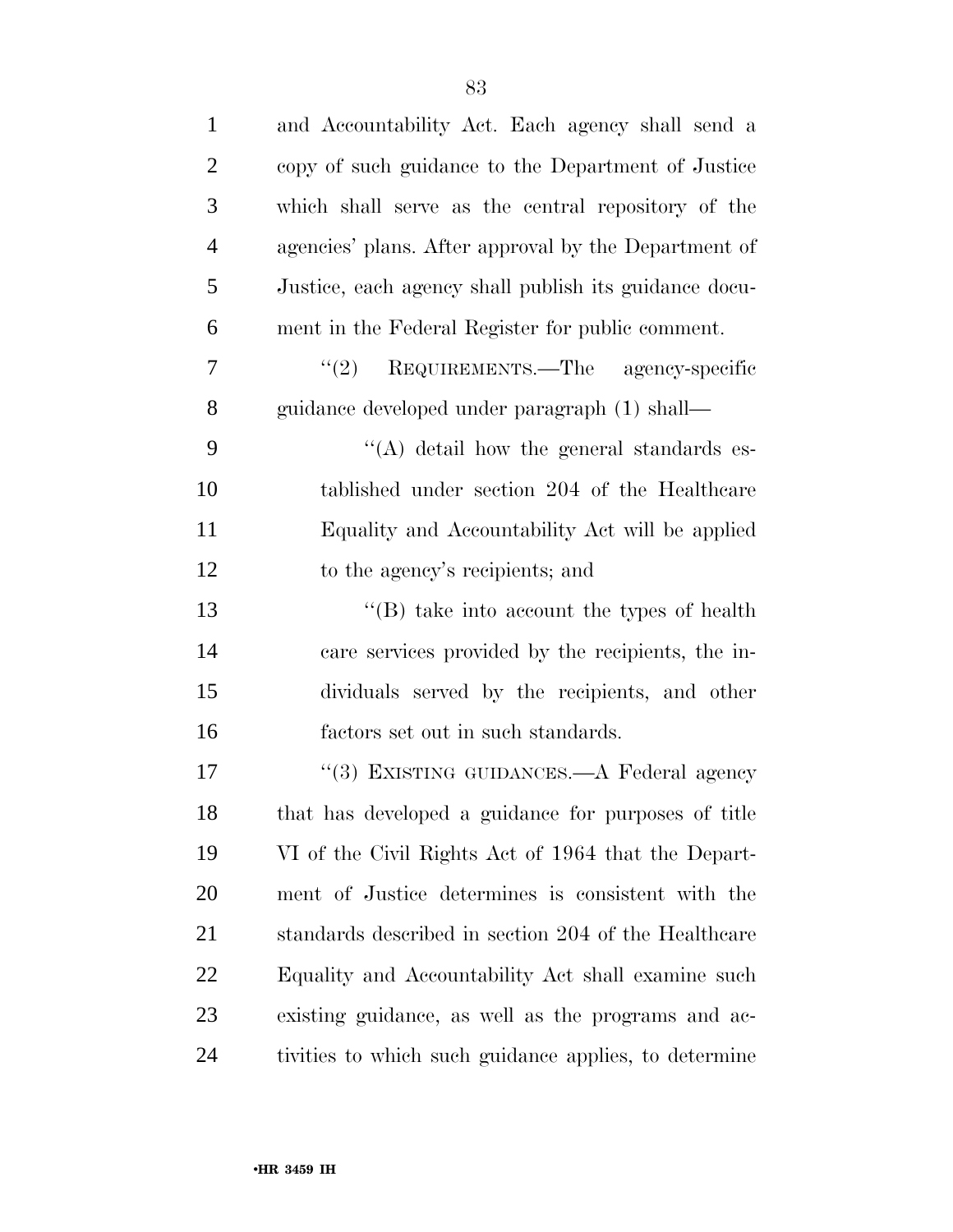|                | if modification of such guidance is necessary to com- |
|----------------|-------------------------------------------------------|
| $\overline{2}$ | ply with this subsection.                             |

 ''(4) CONSULTATION.—Each Federal agency shall consult with the Department of Justice in es-tablishing the guidances under this subsection.

''(d) CONSULTATIONS.—

 $7 \t\t\t\t\t\t''(1)$  In GENERAL.—In carrying out this sec- tion, each Federal agency that carriers out health care-related activities shall ensure that stakeholders, such as limited English proficient individuals and their representative organizations, recipients of Fed- eral assistance, and other appropriate individuals or entities, have an adequate and comparable oppor- tunity to provide input with respect to the actions of the agency.

 ''(2) EVALUATION OF NEEDS.—Each Federal agency described in paragraph (1) shall evaluate the particular needs of the limited English proficient in- dividuals served by the agency, and by a recipient of assistance provided by the agency, and the burdens of compliance with the agency guidance and its re-cipients of the requirements of this section.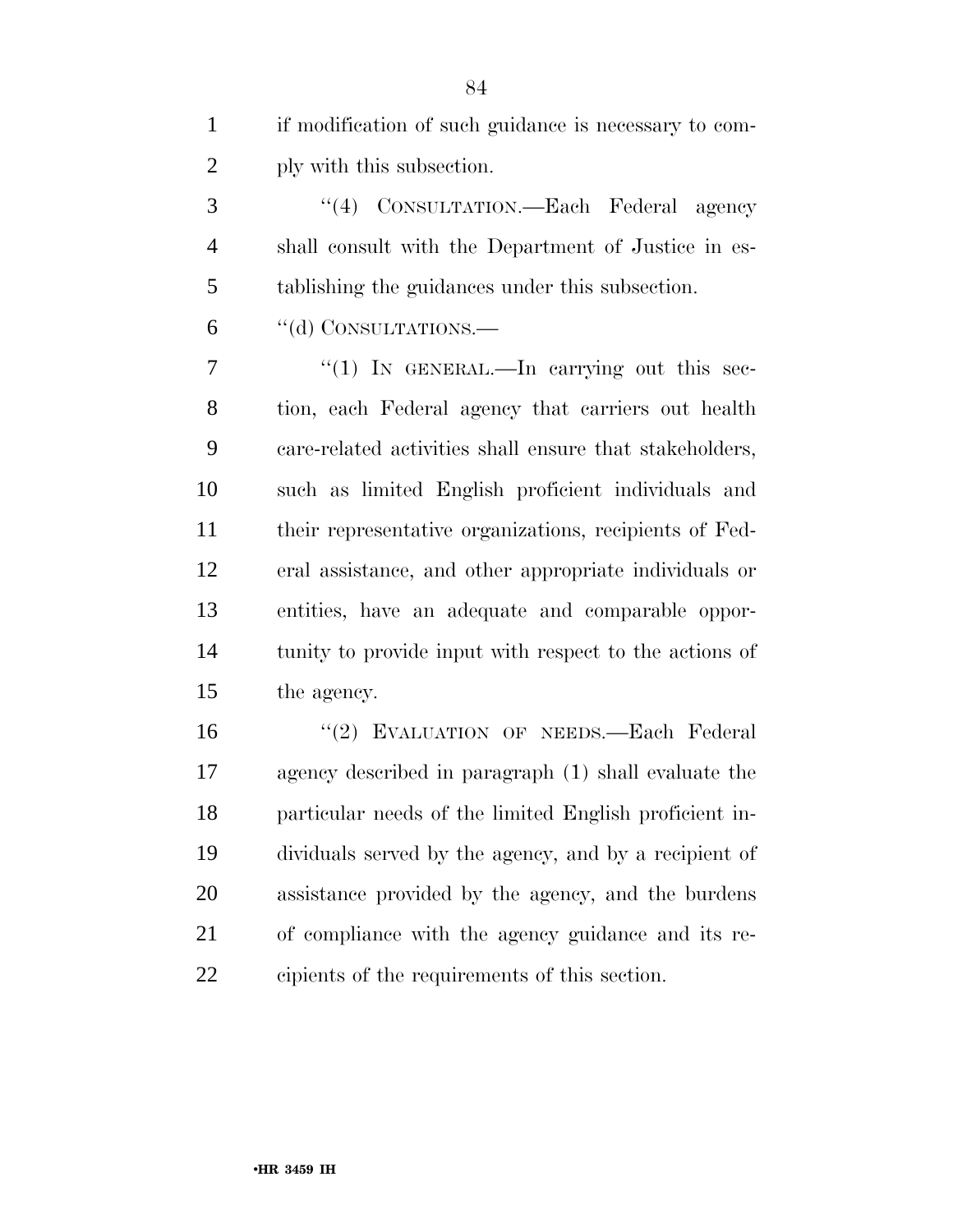### **''SEC. 2902. NATIONAL STANDARDS FOR CULTURALLY AND LINGUISTICALLY APPROPRIATE SERVICES IN HEALTHCARE.**

 ''Recipients of Federal financial assistance from the Secretary shall, to the extent reasonable and practicable after applying the 4-factor analysis described in title V of the Guidance to Federal Financial Assistance Recipi- ents Regarding Title VI Prohibition Against National Ori- gin Discrimination Affecting Limited-English Proficient Persons (June 12, 2002)—

 $\frac{1}{1}$  (1) implement strategies to recruit, retain, and promote individuals at all levels of the organization to maintain a diverse staff and leadership that can provide culturally and linguistically appropriate healthcare to patient populations of the service area of the organization;

 $\frac{1}{2}$  ensure that staff at all levels and across all disciplines of the organization receive ongoing edu- cation and training in culturally and linguistically appropriate service delivery;

 $\frac{1}{2}$  (3) offer and provide language assistance serv- ices, including bilingual staff and interpreter serv- ices, at no cost to each patient with limited English proficiency at all points of contact, in a timely man-ner during all hours of operation;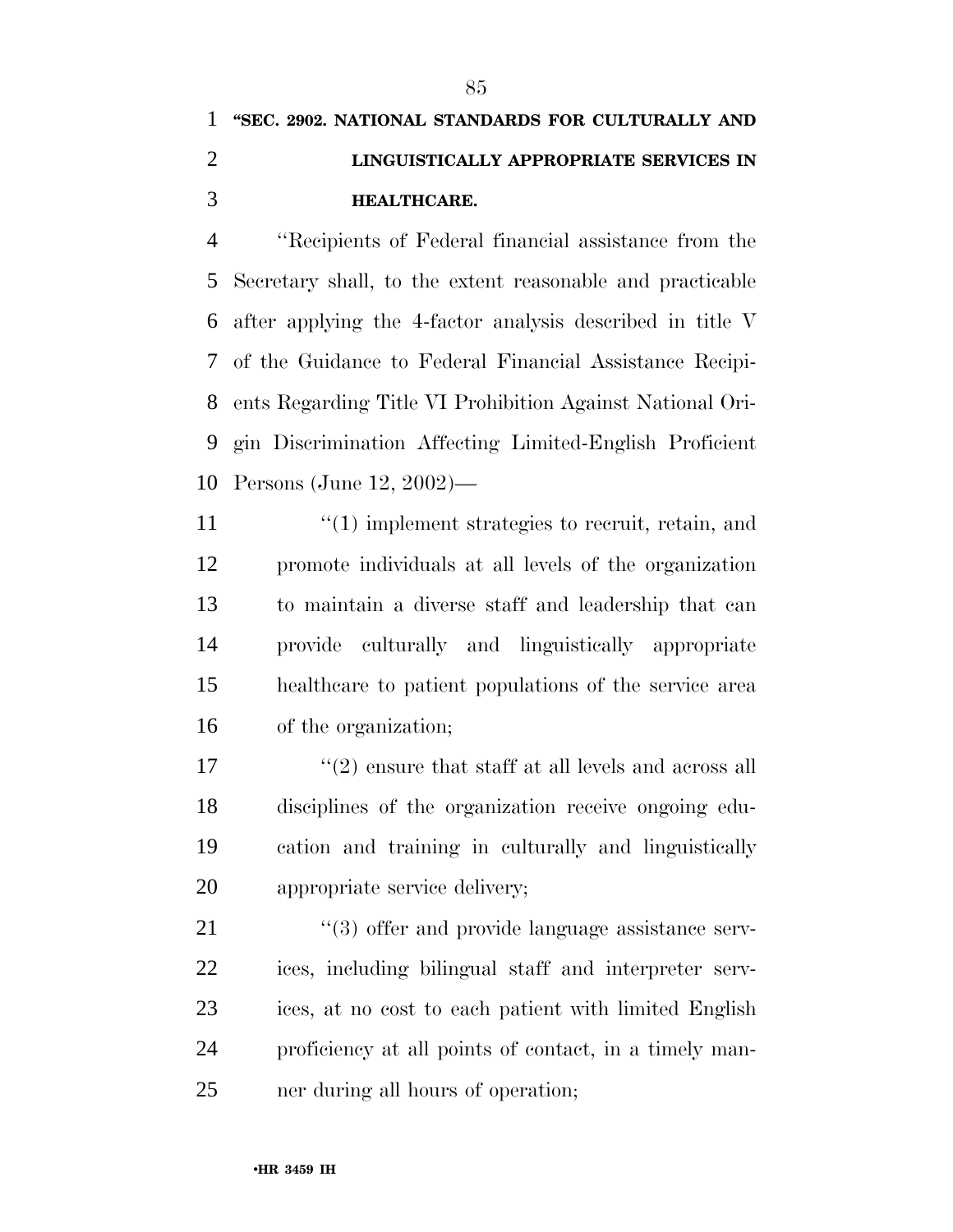| $\mathbf{1}$   | $\lq(4)$ notify patients of their right to receive lan-  |
|----------------|----------------------------------------------------------|
| $\overline{2}$ | guage assistance services in their primary language;     |
| 3              | $\lq(5)$ ensure the competence of language assist-       |
| $\overline{4}$ | ance provided to limited English proficient patients     |
| 5              | by interpreters and bilingual staff, and ensure that     |
| 6              | family and friends are not used to provide interpre-     |
| 7              | tation services-                                         |
| 8              | $\lq\lq$ except in case of emergency; or                 |
| 9              | "(B) except on request of the patient, who               |
| 10             | has been informed in his or her preferred lan-           |
| 11             | guage of the availability of free interpretation         |
| 12             | services;                                                |
| 13             | "(6) make available easily understood patient-           |
| 14             | related materials including information or notices       |
| 15             | about termination of benefits and post signage in        |
| 16             | the languages of the commonly encountered groups         |
| 17             | or groups represented in the service area of the or-     |
| 18             | ganization;                                              |
| 19             | $\lq(7)$ develop and implement clear goals, poli-        |
| 20             | cies, operational plans, and management account-         |
| 21             | ability and oversight mechanisms to provide cul-         |
| 22             | turally and linguistically appropriate services;         |
| 23             | "(8) conduct initial and ongoing organizational          |
| 24             | self-assessments of culturally and linguistically ap-    |
| 25             | propriate services-related activities and integrate cul- |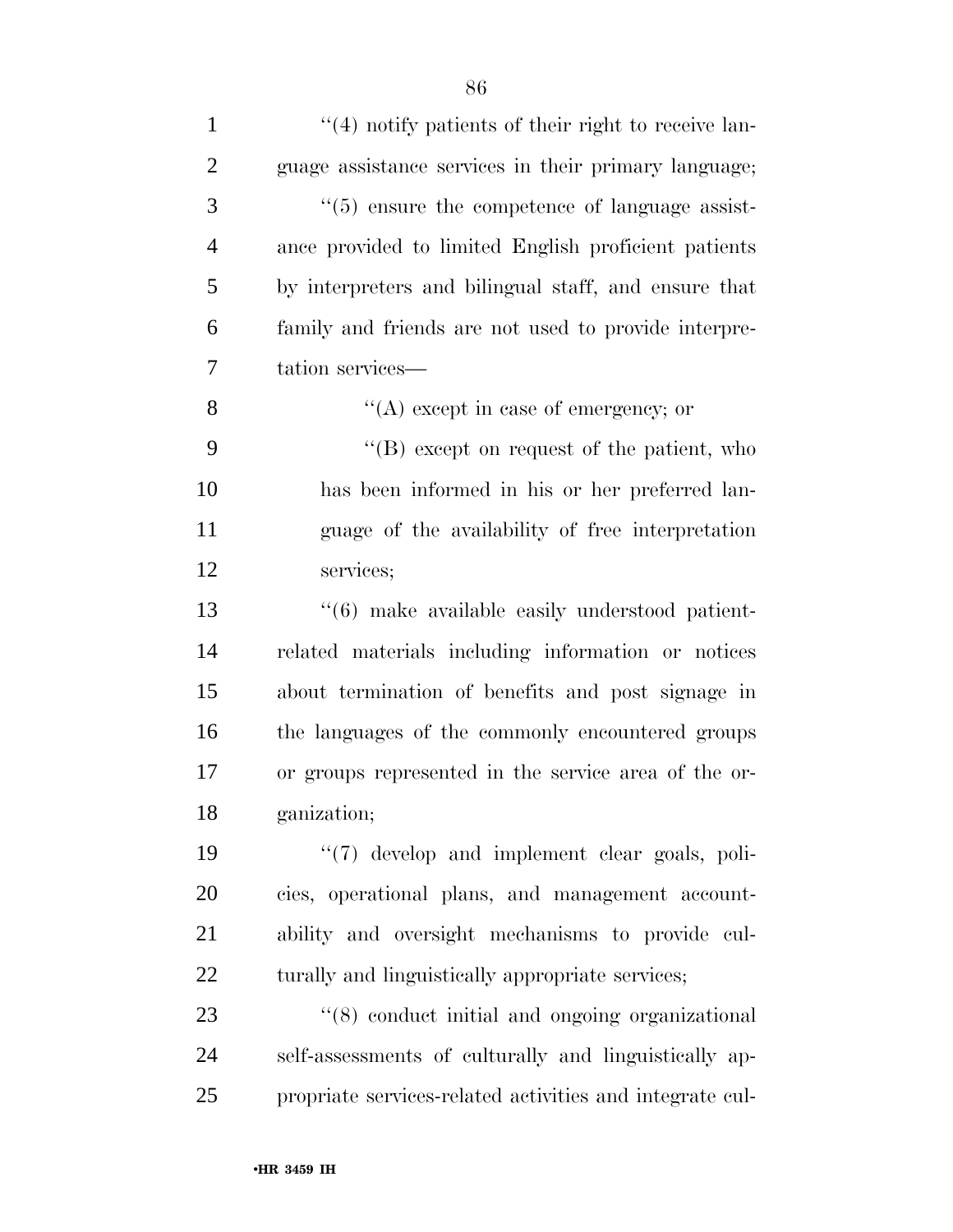| $\mathbf{1}$   | tural and linguistic competence-related measures      |
|----------------|-------------------------------------------------------|
| $\overline{2}$ | into the internal audits, performance improvement     |
| 3              | programs, patient satisfaction assessments, and out-  |
| $\overline{4}$ | comes-based evaluations of the organization;          |
| 5              | $(9)$ ensure that, consistent with the privacy        |
| 6              | protections provided for under the regulations pro-   |
| 7              | mulgated under section $264(c)$ of the Health Insur-  |
| 8              | ance Portability and Accountability Act of 1996 (42)  |
| 9              | U.S.C. 1320d-2 note)—                                 |
| 10             | "(A) data on the individual patient's race,           |
| 11             | ethnicity, and primary language are collected in      |
| 12             | health records, integrated into the organiza-         |
| 13             | tion's management information systems, and            |
| 14             | periodically updated; and                             |
| 15             | $\lq\lq (B)$ if the patient is a minor or is inca-    |
| 16             | pacitated, the primary language of the parent         |
| 17             | or legal guardian is collected;                       |
| 18             | "(10) maintain a current demographic, cultural,       |
| 19             | and epidemiological profile of the community as well  |
| 20             | as a needs assessment to accurately plan for and im-  |
| 21             | plement services that respond to the cultural and     |
| 22             | linguistic characteristics of the service area of the |
| 23             | organization;                                         |
| 24             | $\lq(11)$ develop participatory, collaborative part-  |
| 25             | nerships with communities and utilize a variety of    |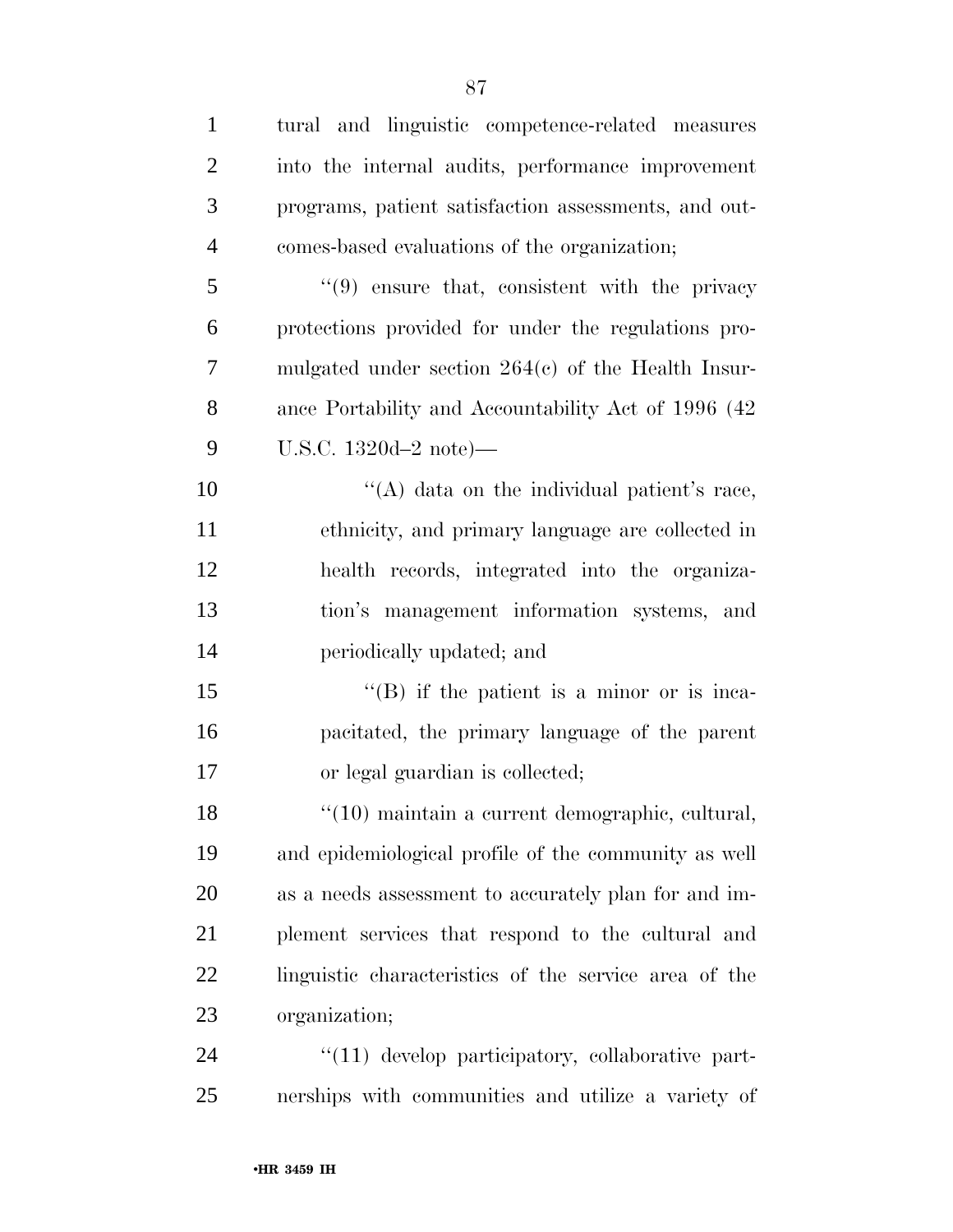formal and informal mechanisms to facilitate com-munity and patient involvement in designing and im-

 plementing culturally and linguistically appropriate services-related activities;

5 "(12) ensure that conflict and grievance resolu- tion processes are culturally and linguistically sen- sitive and capable of identifying, preventing, and re- solving cross-cultural conflicts or complaints by pa-tients;

 $\frac{10}{13}$  regularly make available to the public in- formation about their progress and successful inno- vations in implementing the standards under this section and provide public notice in their commu-nities about the availability of this information; and

15 ''(14) regularly make available to the head of each Federal entity from which Federal funds are received, information about their progress and suc- cessful innovations in implementing the standards under this section as required by the head of such entity.

### **''SEC. 2903. CENTER FOR CULTURAL AND LINGUISTIC COM-PETENCE IN HEALTHCARE.**

 ''(a) ESTABLISHMENT.—The Secretary, acting through the Director of the Office of Minority Health, shall establish and support a center to be known as the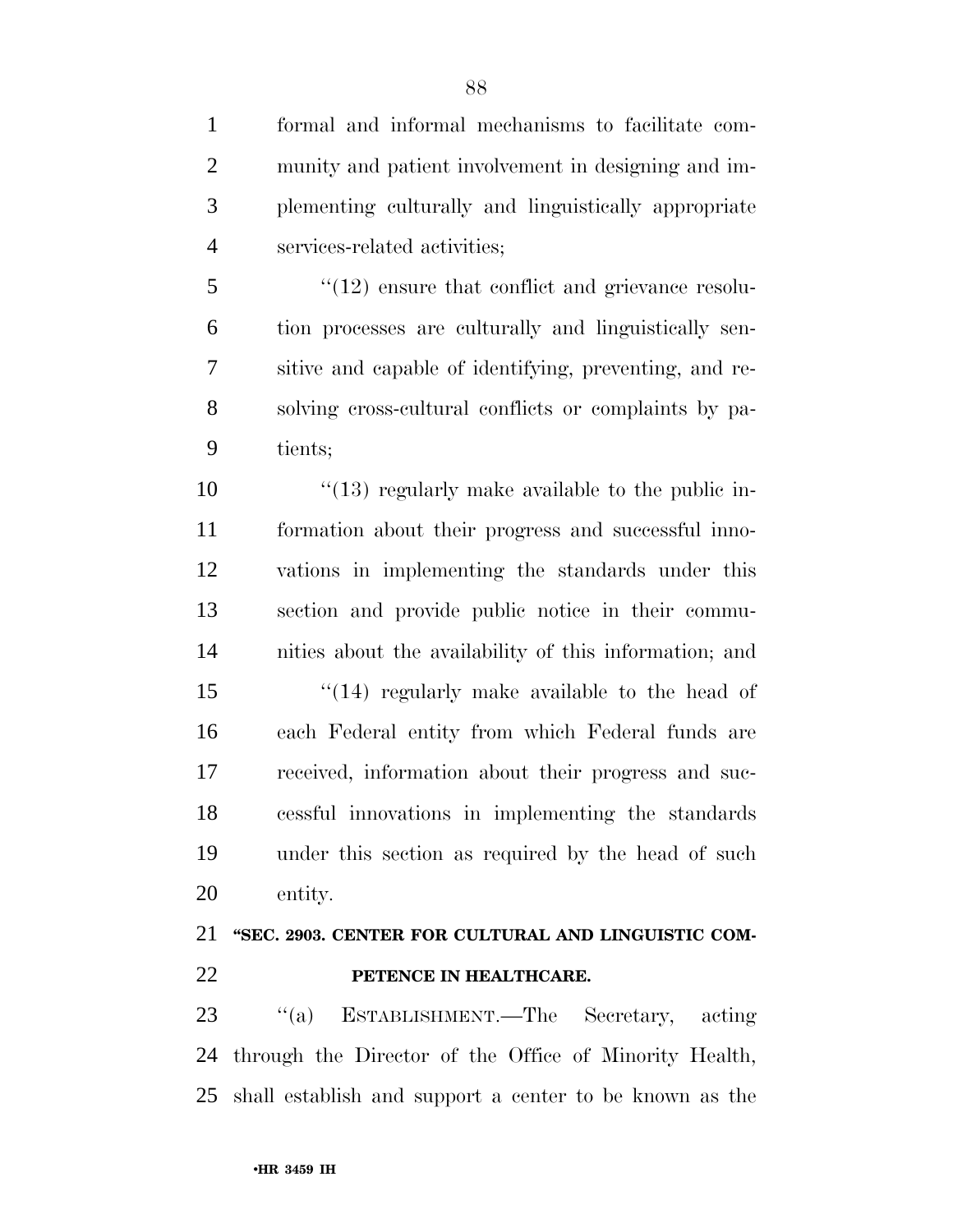'Center for Cultural and Linguistic Competence in Healthcare' (referred to in this section as the 'Center') to carry out the following activities:

4 "(1) REMOTE MEDICAL INTERPRETATION.— The Center shall provide remote medical interpreta- tion, directly or through contract, at no cost to healthcare providers. Methods of interpretation may include remote, simultaneous or consecutive inter- preting through telephonic systems, video confer- encing, and other methods determined appropriate by the Secretary for patients with limited English proficiency. The quality of such interpretation shall be monitored and reported publicly. Nothing in this paragraph shall be construed to limit the ability of healthcare providers or organizations to provide medical interpretation services directly and obtain reimbursement for such services as provided for under the medicare, medicaid or SCHIP programs under titles XVIII, XIX, or XXI of the Social Secu-rity Act.

21 "(2) TRANSLATION OF WRITTEN MATERIAL. The Center shall provide, directly or through con- tract, for the translation of written materials for healthcare providers and healthcare organizations (as defined in section 2902(b)) at no cost to such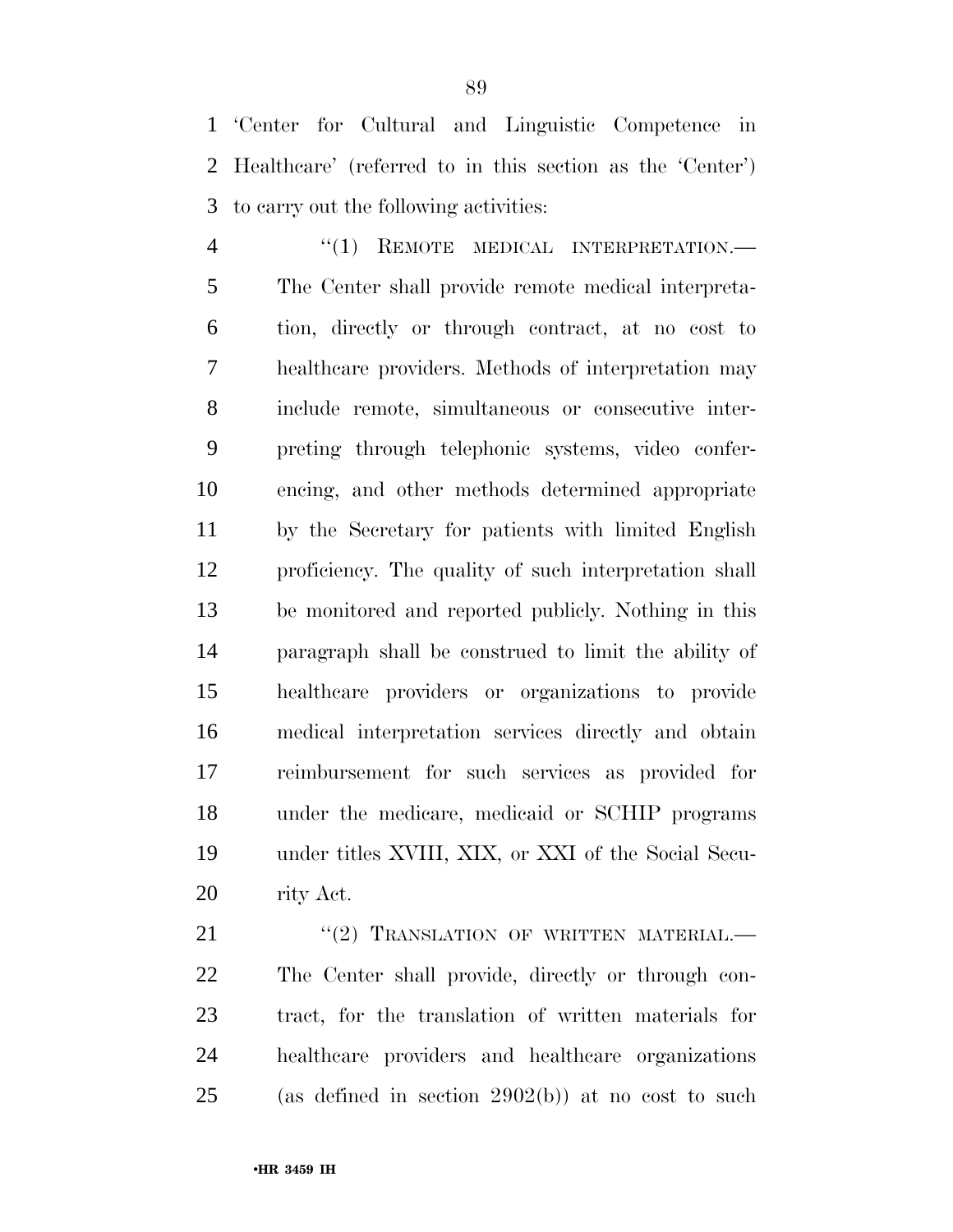providers and organizations. Materials may be sub- mitted for translation into non-English languages. Translation services shall be provided in a timely and reasonable manner. The quality of such trans- lation shall be monitored and reported publicly. ''(3) MODEL LANGUAGE ASSISTANCE PRO- GRAMS.—The Center shall provide for the collection and dissemination of information on current model language assistance programs and strategies to im- prove language access to healthcare for individuals with limited English proficiency, including case stud-

 ies using de-identified patient information, program summaries, and program evaluations.

14 "(4) MEDICAL INTERPRETATION GUIDE-LINES.—

16 "(A) IN GENERAL.—The Center shall con- vene a working group to develop quality guide- lines and standards for the training of medical interpreters and translators. Such group shall include—

 $\frac{1}{2}$   $\frac{1}{2}$   $\frac{1}{2}$  representatives from the Office of Minority Health, the National Center on Minority Health and Health Disparities, the Agency for Healthcare Research and Quality, the Centers for Medicare and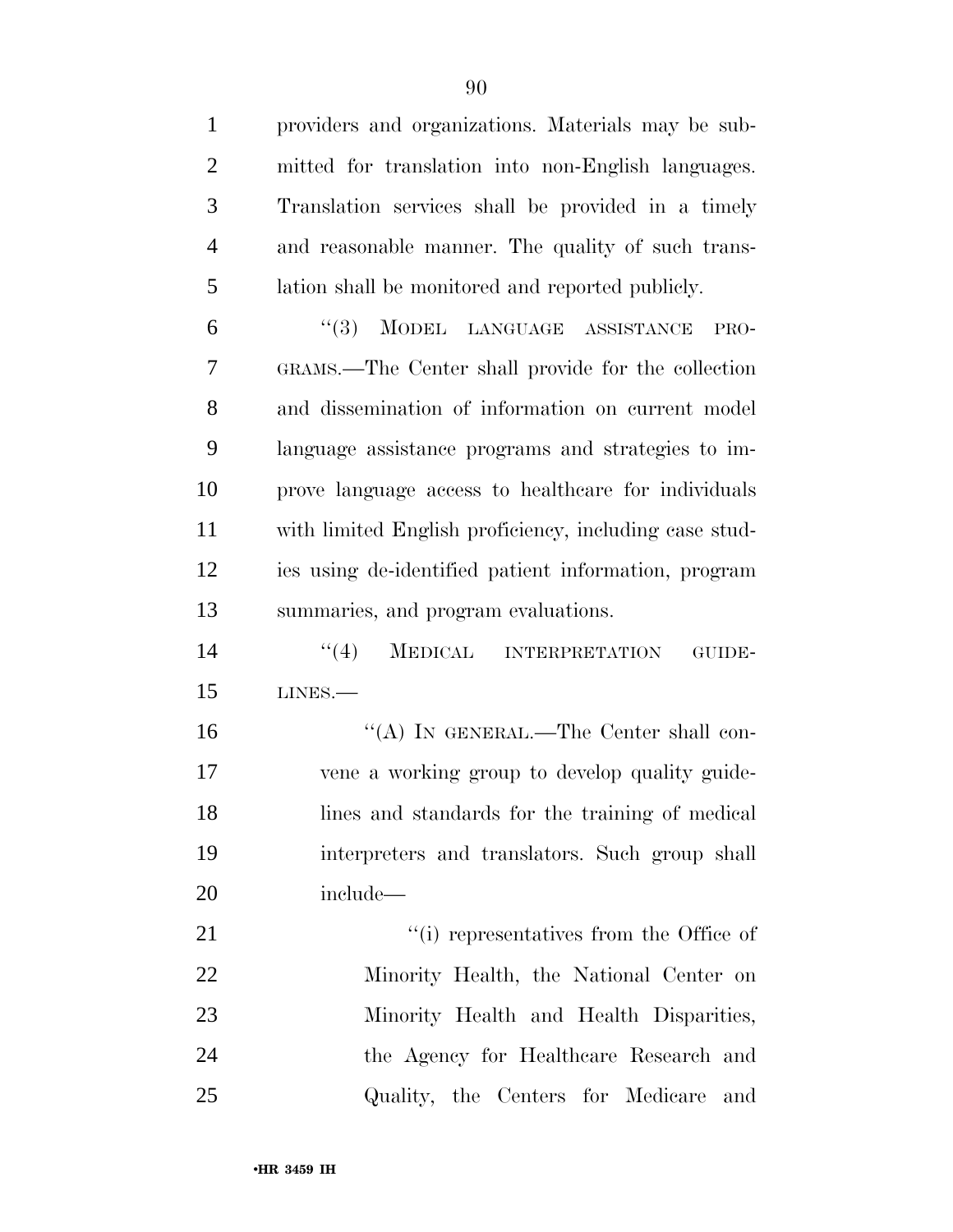| $\mathbf{1}$   | Medicaid Services, the Office for Civil                |
|----------------|--------------------------------------------------------|
| $\overline{2}$ | Rights of the Department of Health and                 |
| 3              | Human Services, and other Federal agen-                |
| $\overline{4}$ | cies determined appropriate by the Sec-                |
| 5              | retary; and                                            |
| 6              | "(ii) representatives of communities                   |
| 7              | with a significant proportion of limited               |
| 8              | English proficient individuals, professional           |
| 9              | interpreter associations, medical interpre-            |
| 10             | tation service providers, and other public             |
| 11             | or private organizations determined appro-             |
| 12             | priate by the Secretary.                               |
| 13             | "(B) PUBLICATION.—Not later than 18                    |
| 14             | months after the date of enactment of this Act,        |
| 15             | the Center shall publish guidelines and stand-         |
| 16             | ards developed under this paragraph in the             |
| 17             | Federal Register.                                      |
| 18             | "(5) INTERNET HEALTH CLEARINGHOUSE.-                   |
| 19             | The Center shall develop and maintain an Internet      |
| 20             | clearinghouse to<br>reduce medical<br>and<br>errors    |
| 21             | healthcare costs caused by communication with indi-    |
| 22             | viduals with limited English proficiency or low func-  |
| 23             | tional health literacy and reduce or eliminate the du- |
| 24             | plication of effort to translate materials by—         |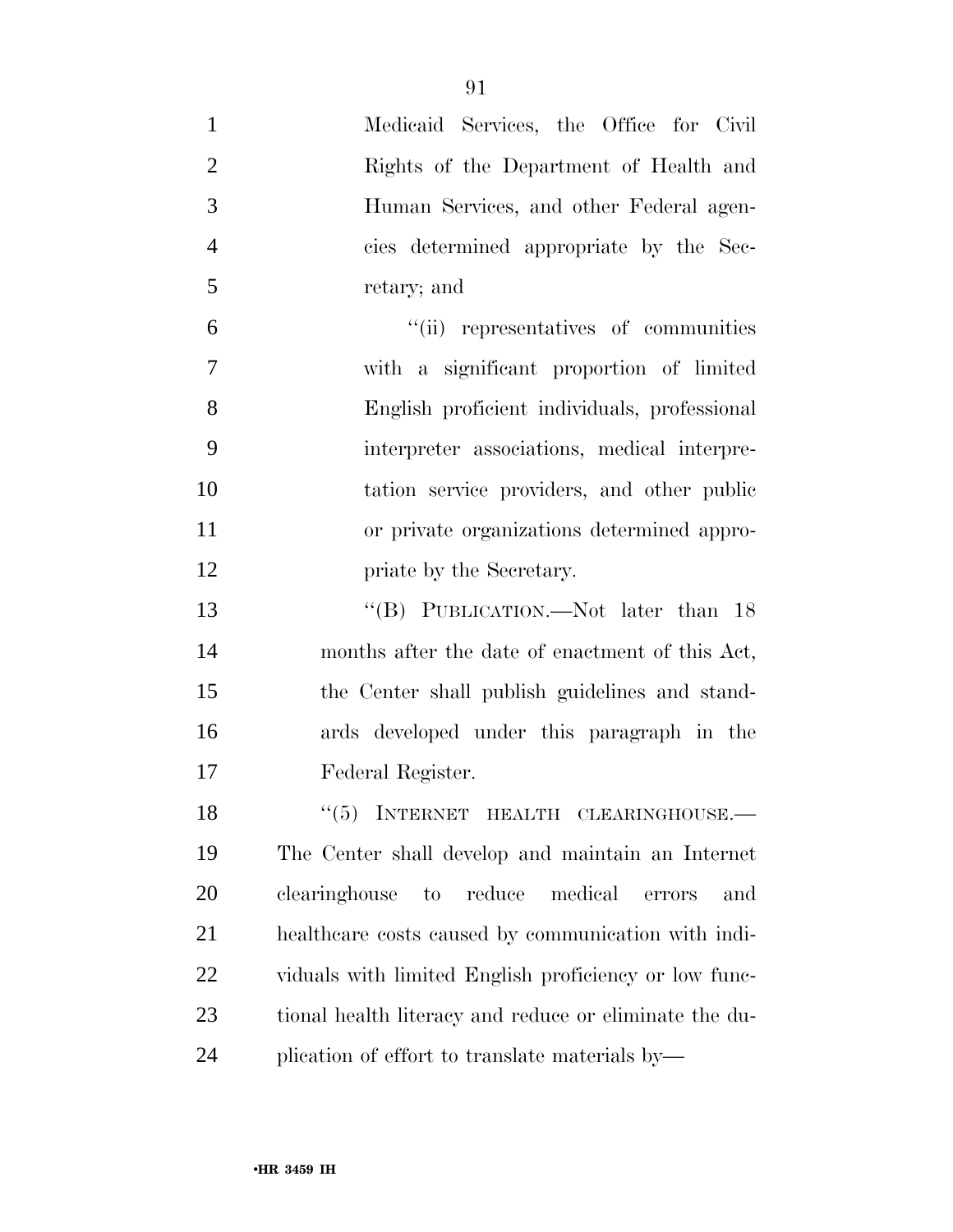| $\mathbf{1}$   | "(A) developing and making available tem-       |
|----------------|-------------------------------------------------|
| $\overline{2}$ | plates for standard documents that are nec-     |
| 3              | essary for patients and consumers to access and |
| $\overline{4}$ | make educated decisions about their healthcare, |
| 5              | including—                                      |
| 6              | administrative and legal docu-<br>``(i)         |
| 7              | ments such as informed consent, advanced        |
| 8              | directives, and waivers of rights;              |
| 9              | "(ii) clinical information such as how          |
| 10             | to take medications, how to prevent trans-      |
| 11             | mission of a contagious disease, and other      |
| 12             | prevention and treatment instructions; and      |
| 13             | "(iii) patient education and outreach           |
| 14             | materials such as immunization notices,         |
| 15             | health warnings, or screening notices;          |
| 16             | $\lq\lq$ ensuring that the documents<br>are     |
| 17             | posted in English and non-English languages     |
| 18             | and are culturally appropriate;                 |
| 19             | "(C) allowing public review of the docu-        |
| 20             | ments before dissemination in order to ensure   |
| 21             | that the documents are understandable and cul-  |
| 22             | turally appropriate for the target populations; |
| 23             | "(D) allowing healthcare providers to cus-      |
| 24             | tomize the documents for their use;             |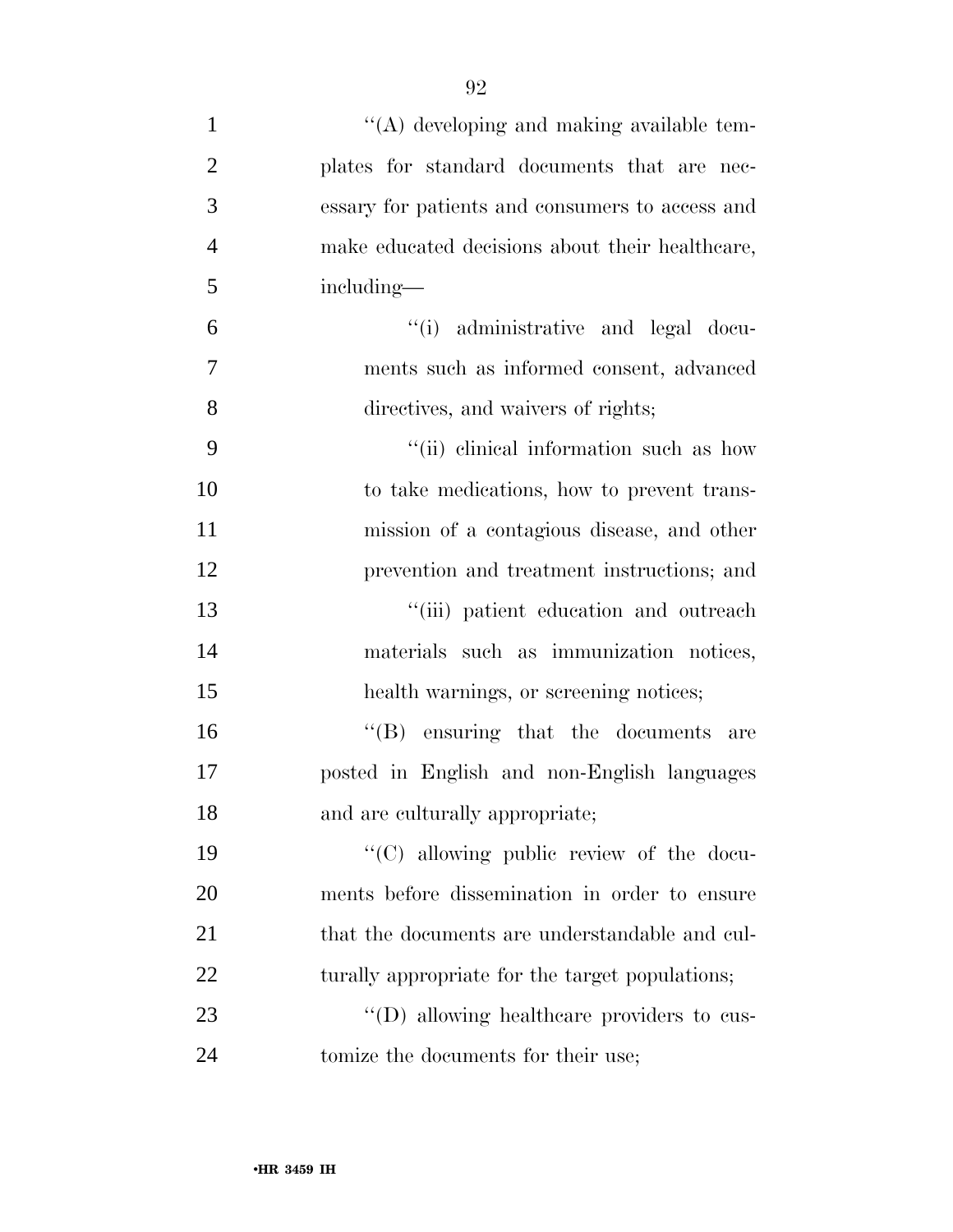| $\mathbf{1}$   | $\lq\lq(E)$ facilitating access to these docu-       |
|----------------|------------------------------------------------------|
| $\overline{2}$ | ments;                                               |
| 3              | $\lq\lq(F)$ providing technical assistance with      |
| $\overline{4}$ | respect to the access and use of such informa-       |
| 5              | tion; and                                            |
| 6              | $\lq\lq(G)$ carrying out any other activities the    |
| 7              | Secretary determines to be useful to fulfill the     |
| 8              | purposes of the Clearinghouse.                       |
| 9              | "(6) PROVISION OF INFORMATION.—The Cen-              |
| 10             | ter shall provide information relating to culturally |
| 11             | and linguistically competent healthcare for minority |
| 12             | populations residing in the United States to all     |
| 13             | healthcare providers and healthcare organizations at |
| 14             | no cost. Such information shall include—             |
| 15             | $\lq\lq$ tenets of culturally and linguistically     |
| 16             | competent care;                                      |
| 17             | "(B) cultural and linguistic competence              |
| 18             | self-assessment tools;                               |
| 19             | "(C) cultural and linguistic competence              |
| 20             | training tools;                                      |
| 21             | "(D) strategic plans to increase cultural            |
| 22             | and linguistic competence in different types of      |
| 23             | healthcare organizations; and                        |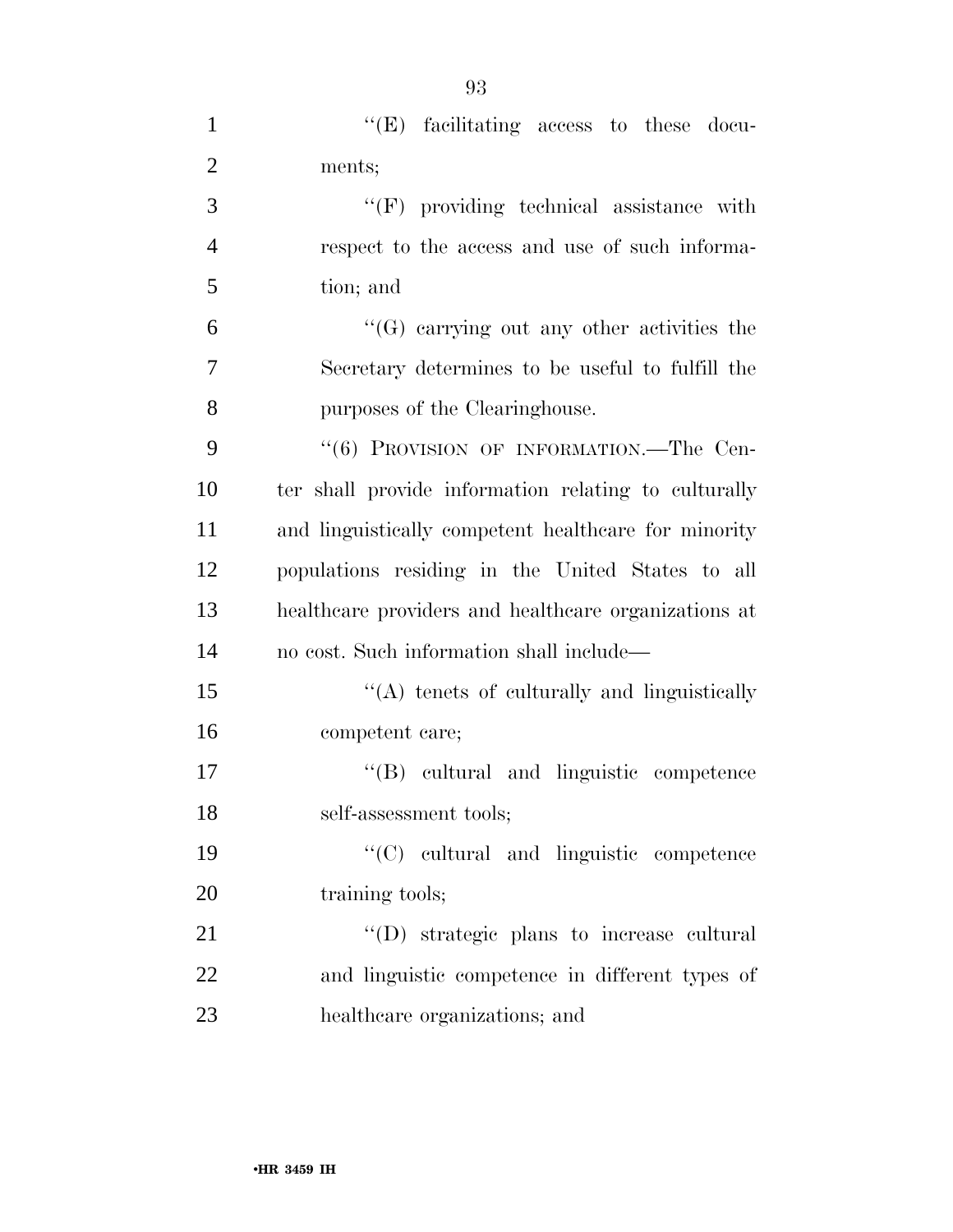1  $"({\rm E})$  resources for cultural competence in- formation for educators, practitioners and re-searchers.

 ''(b) DIRECTOR.—The Center shall be headed by a Director to be appointed by the Director of the Office of Minority Health who shall report to the Director of the Office of Minority Health.

8 "(c) AVAILABILITY OF LANGUAGE ACCESS.—The Di- rector shall collaborate with the Administrator of the Cen- ters for Medicare and Medicaid Services and the Adminis- trator of the Health Resources and Services Administra- tion, to notify healthcare providers and healthcare organi- zations about the availability of language access services by the Center.

 ''(d) AUTHORIZATION OF APPROPRIATIONS.—There is authorized to be appropriated to carry out this section such sums as may be necessary for each of fiscal years 2005 through 2010.

#### **''SEC. 2904. INNOVATIONS IN LANGUAGE ACCESS GRANTS.**

20 "(a) IN GENERAL.—The Secretary, acting through the Administrator of the Centers for Medicare and Med- icaid Services, the Administrator of the Health Resources and Services Administration, and the Director of the Of- fice of Minority Health, shall award grants to eligible enti-ties to enable such entities to design, implement, and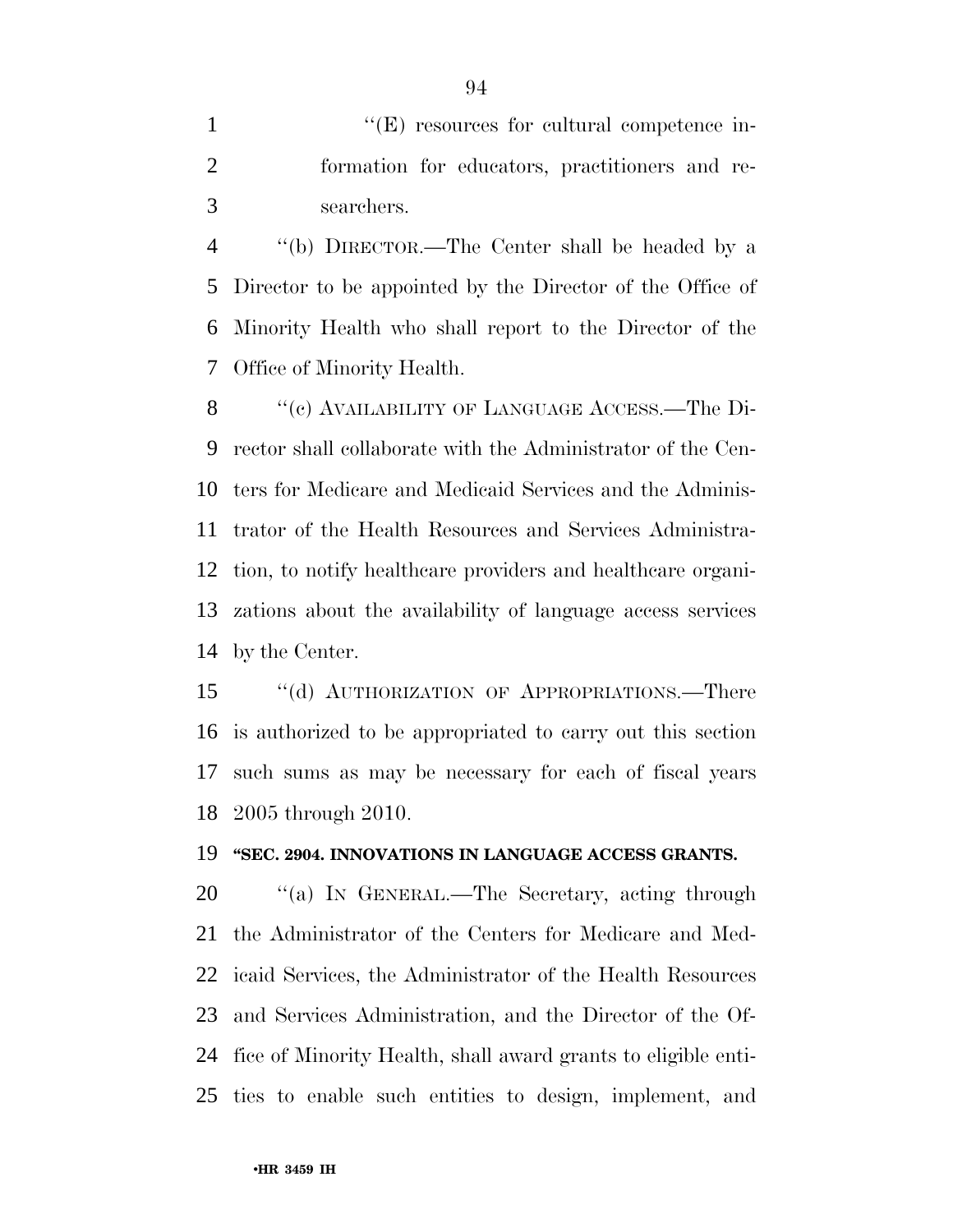evaluate innovative, cost-effective programs to improve lin- guistic access to healthcare for individuals with limited English proficiency.

 ''(b) ELIGIBILITY.—To be eligible to receive a grant under subsection (a) an entity shall—

 $(1)$  be a city, county, Indian tribe, State, terri- tory, community-based nonprofit organization, health center or community clinic, university, col- lege, or other entity designated by the Secretary; and

 $\langle \cdot (2) \rangle$  prepare and submit to the Secretary and application, at such time, in such manner, and ac- companied by such additional information as the Secretary may require.

 ''(c) USE OF FUNDS.—An entity shall use funds re-ceived under a grant under this section to—

 $\frac{1}{2}$  (1) develop, implement, and evaluate models of providing real-time interpretation services through in-person interpretation, communications, and com- puter technology, including the Internet, teleconfer-encing, or video conferencing;

 ''(2) develop short-term medical interpretation training courses and incentives for bilingual healthcare staff who are asked to interpret in the workplace;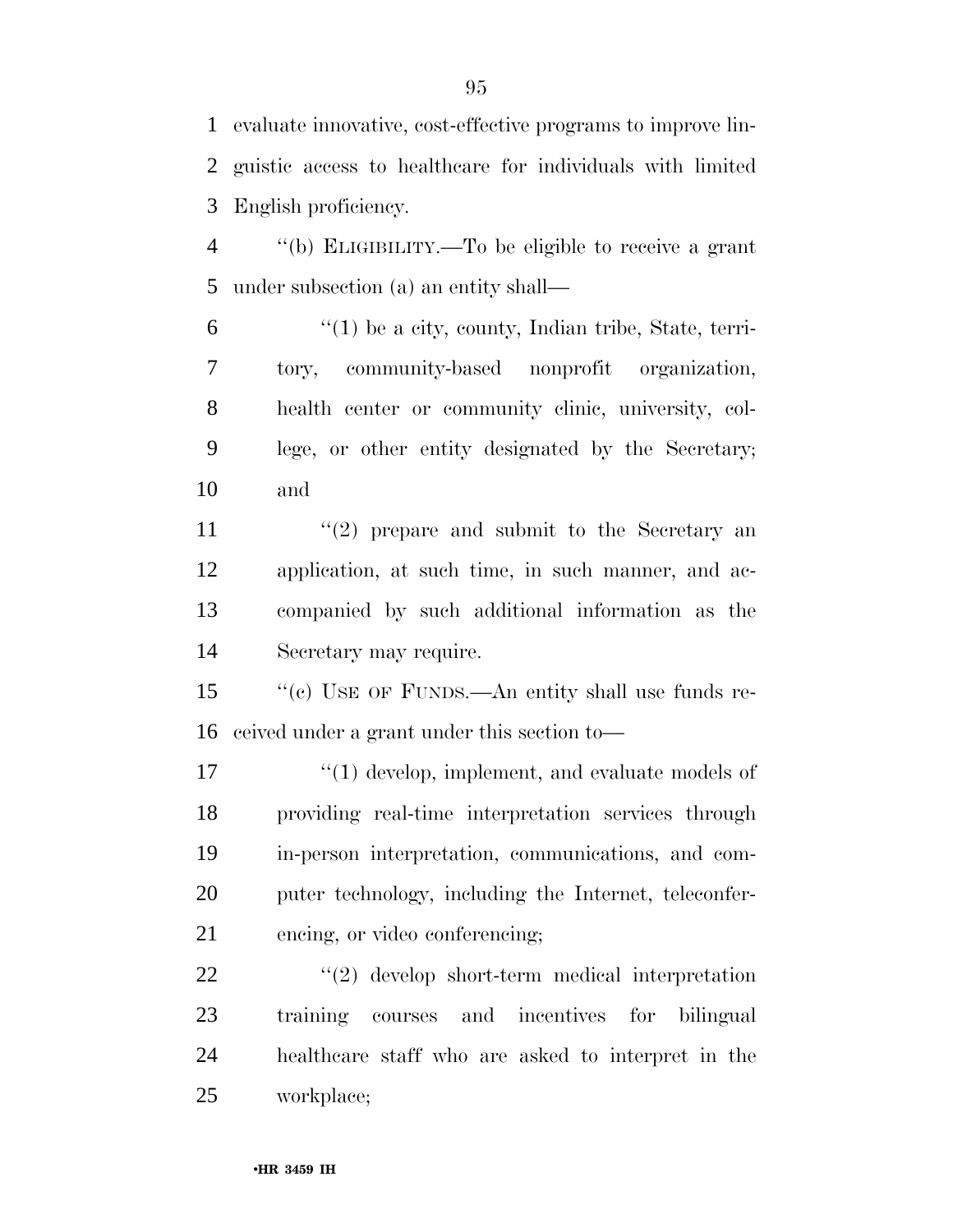| $\mathbf{1}$   | $\lq(3)$ develop formal training programs for indi-              |
|----------------|------------------------------------------------------------------|
| $\overline{2}$ | viduals interested in becoming dedicated healthcare              |
| 3              | interpreters;                                                    |
| $\overline{4}$ | "(4) provide language training courses<br>for                    |
| 5              | healthcare staff;                                                |
| 6              | $\lq(5)$ provide basic healthcare-related English                |
| $\overline{7}$ | language instruction for limited English proficient              |
| 8              | individuals; and                                                 |
| 9              | $\cdot\cdot\cdot$ (6) develop other language assistance services |
| 10             | as determined appropriate by the Secretary.                      |
| 11             | "(d) PRIORITY.—In awarding grants under this sec-                |
| 12             | tion, the Secretary shall give priority to entities that have    |
| 13             | developed partnerships with organizations or agencies with       |
| 14             | experience in language access services.                          |
| 15             | "(e) EVALUATION.—An entity that receives a grant                 |
| 16             | under this section shall submit to the Secretary an evalua-      |
| 17             | tion that describes the activities carried out with funds        |
|                | 18 received under the grant, and how such activities improved    |
| 19             | access to healthcare services and the quality of healthcare      |
| 20             | for individuals with limited English proficiency. Such eval-     |
| 21             | uation shall be collected and disseminated through the           |
| 22             | Center for Linguistic and Cultural Competence in                 |
| 23             | Healthcare established under section 2903.                       |
| 24             | "(f) GRANTEE CONVENTION.—The Secretary, acting                   |

through the Director of the Center for Linguistic and Cul-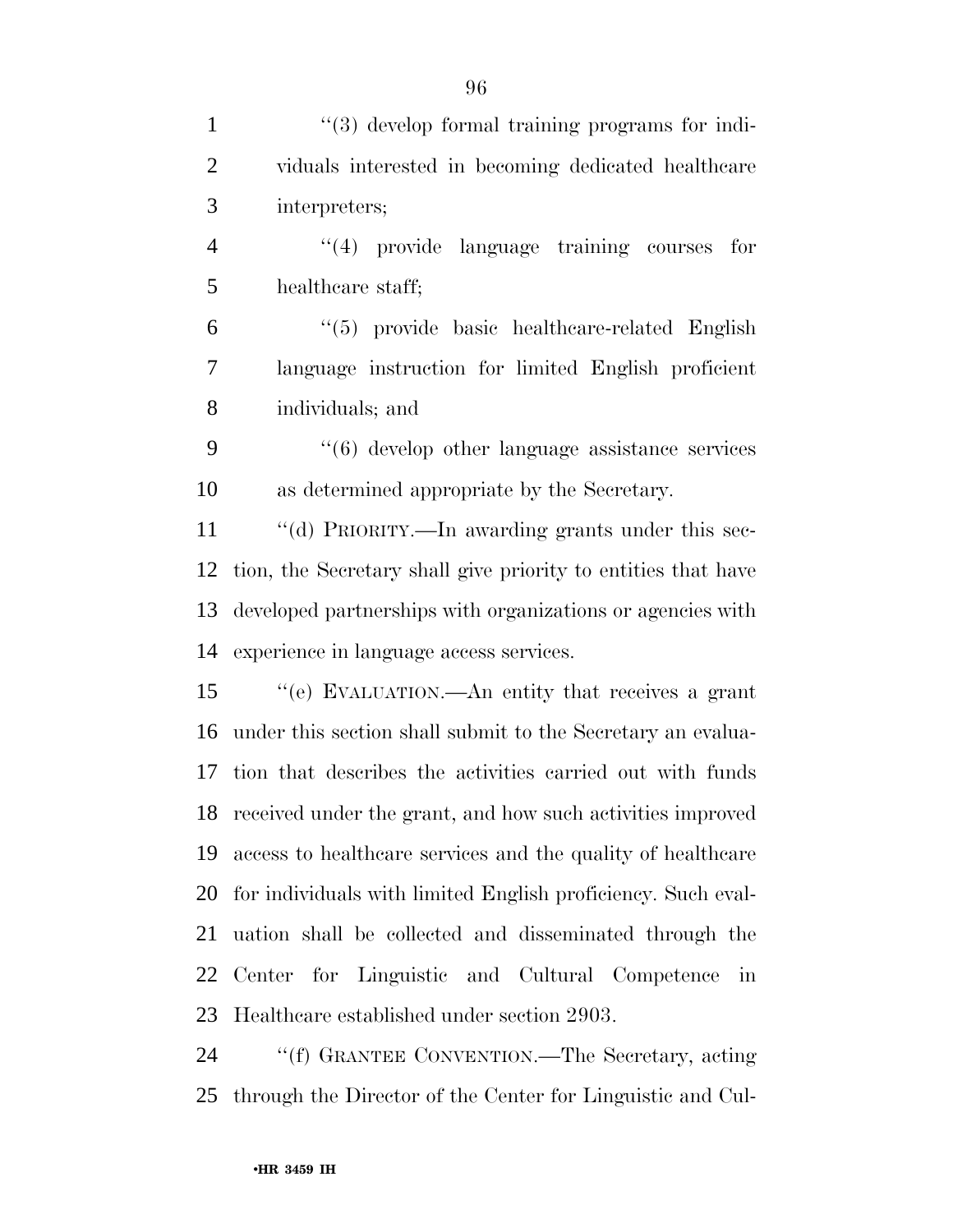tural Competence in Healthcare, shall at the end of the grant cycle convene grantees under this section to share findings and develop and disseminate model programs and practices.

 ''(g) AUTHORIZATION OF APPROPRIATIONS.—There is authorized to be appropriated to carry out this section, such sums as may be necessary for each of fiscal years 2005 through 2010.

#### **''SEC. 2905. RESEARCH ON LANGUAGE ACCESS.**

10 "(a) IN GENERAL.—The Secretary, acting through the Director of the Agency for Healthcare Research and Quality, shall expand research concerning—

 ''(1) the barriers to healthcare services that are faced by limited English proficient individuals;

 ''(2) the impact of language barriers on the 16 quality of healthcare and the health status of limited English proficient individuals and populations;

18 ''(3) healthcare provider attitudes, knowledge, and awareness of the barriers described in para-20 graphs  $(1)$  and  $(2)$ ; and

 ''(4) the means by which oral or written lan- guage interpretation services are provided to limited English proficient individuals and whether such serv-ices are effective in improving the quality of care.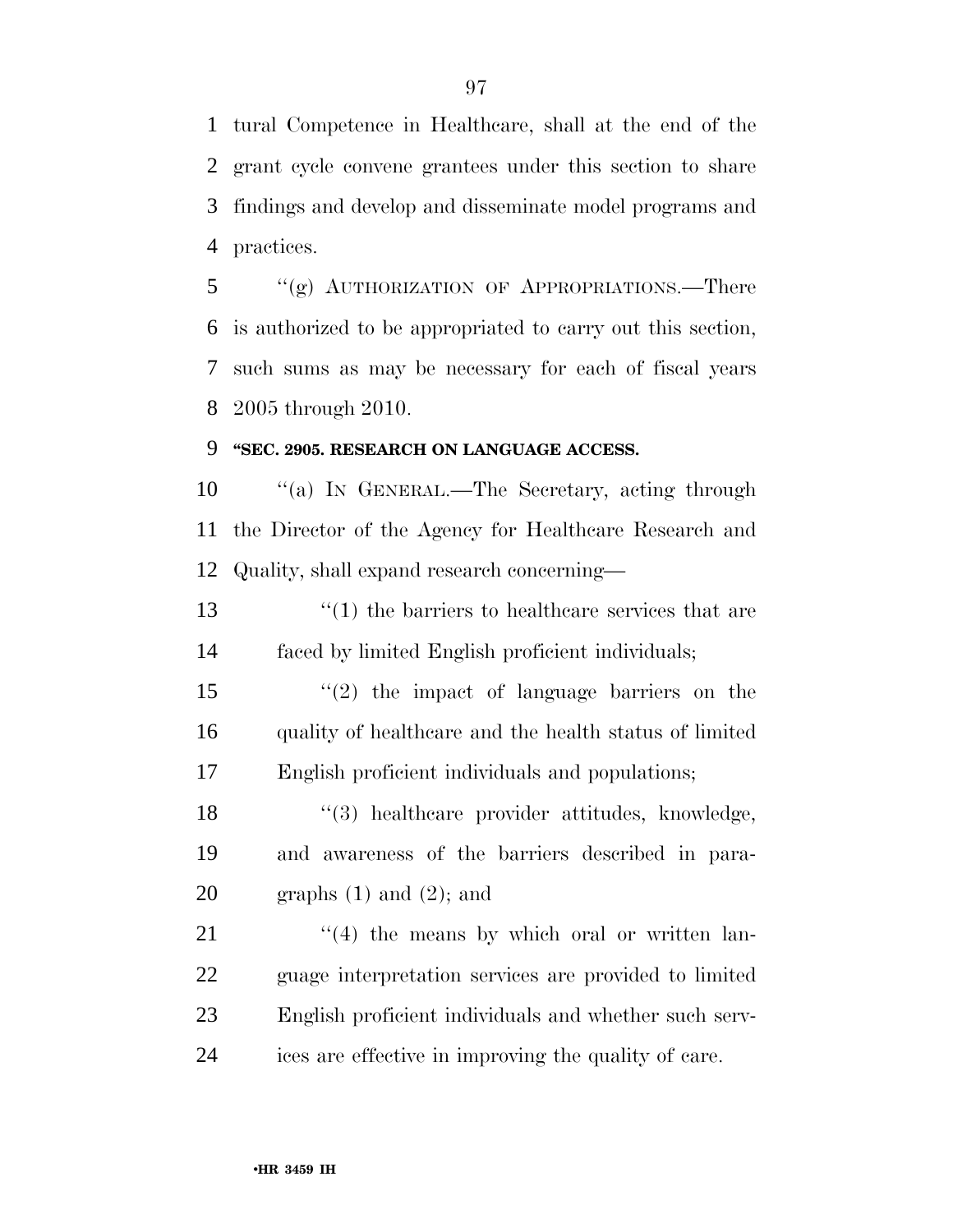''(b) AUTHORIZATION OF APPROPRIATIONS.—There is authorized to be appropriated to carry out this section, such sums as may be necessary for each of fiscal years 2005 through 2010.

#### **''SEC. 2906. TOLL-FREE TELEPHONE NUMBER.**

 ''The Secretary shall provide, through a toll-free number, for a means by which limited English proficient individuals who are seeking information about, or assist- ance with, Federal healthcare programs who phone such toll-free number are transferred (without charge) to ap- propriate translators for the provision of such information or assistance.''.

#### **SEC. 203. STANDARDS FOR LANGUAGE ACCESS SERVICES.**

 Not later than 120 days after the date of enactment of this Act, the head of each Federal agency that carries out health care-related activities shall develop and adopt a guidance on language services for those with limited English proficiency who attempt to have access to or par- ticipate in such activities that provides at the minimum the factors and principles set forth in the Department of Justice guidance published on June 12, 2002.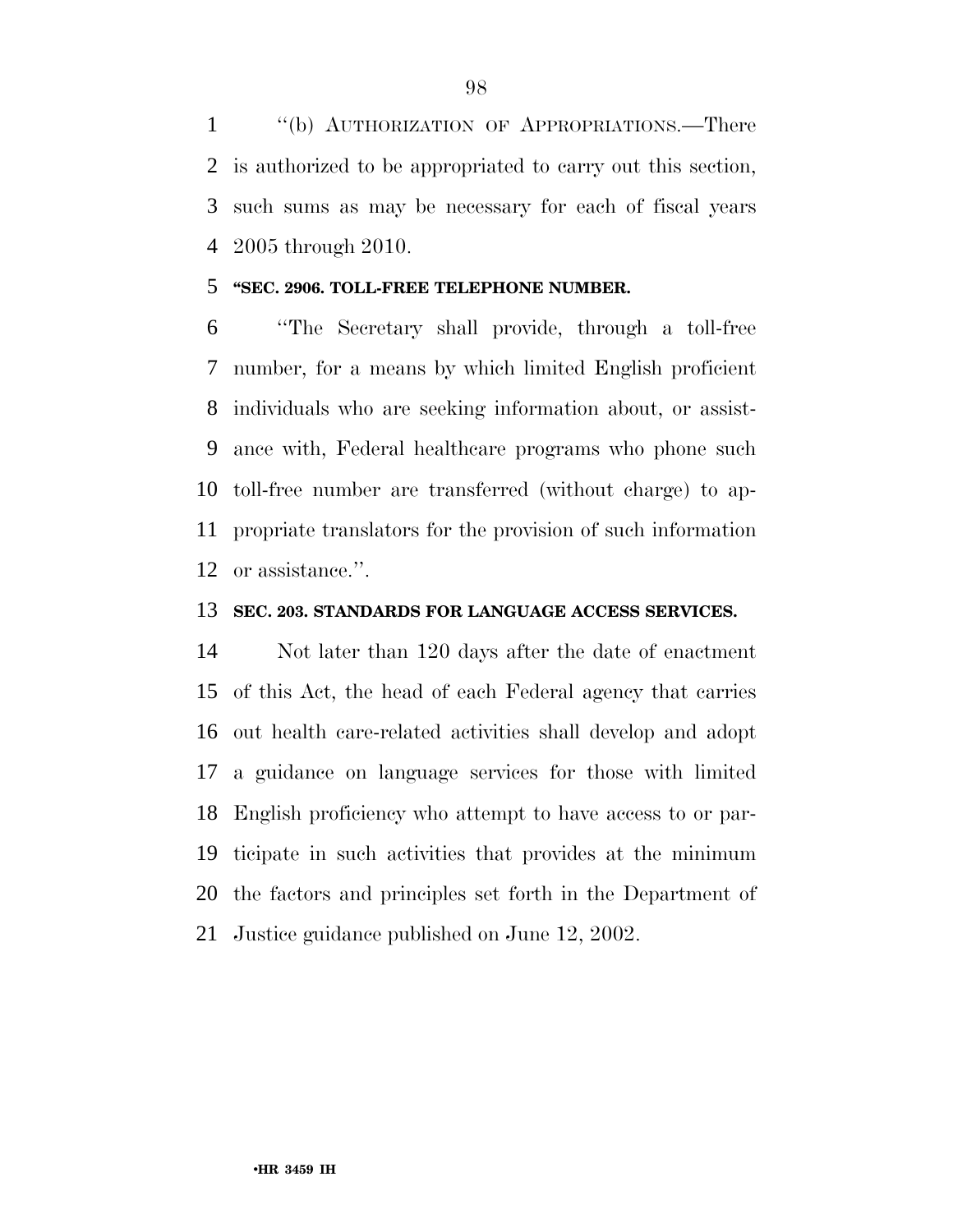**STATE CHILDREN'S HEALTH INSURANCE PROGRAM.** 

 (a) DEMONSTRATION PROJECT PROMOTING ACCESS FOR MEDICARE BENEFICIARIES WITH LIMITED ENGLISH PROFICIENCY.—

 (1) IN GENERAL.—The Secretary shall conduct a demonstration project (in this section referred to as the 'project') to demonstrate the impact on costs and health outcomes of providing reimbursement for interpreter services to certain medicare beneficiaries who are limited English proficient in urban and rural areas.

 (2) SCOPE.—The Secretary shall carry out the project in not less than 30 States through contracts with up to—

 (A) ten health plans (under part C of title 20 XVIII of the Social Security Act);

(B) ten small providers; and

22 (C) ten hospitals.

 (3) DURATION.—Each contract entered into under the project shall extend over a period of not longer than 2 years.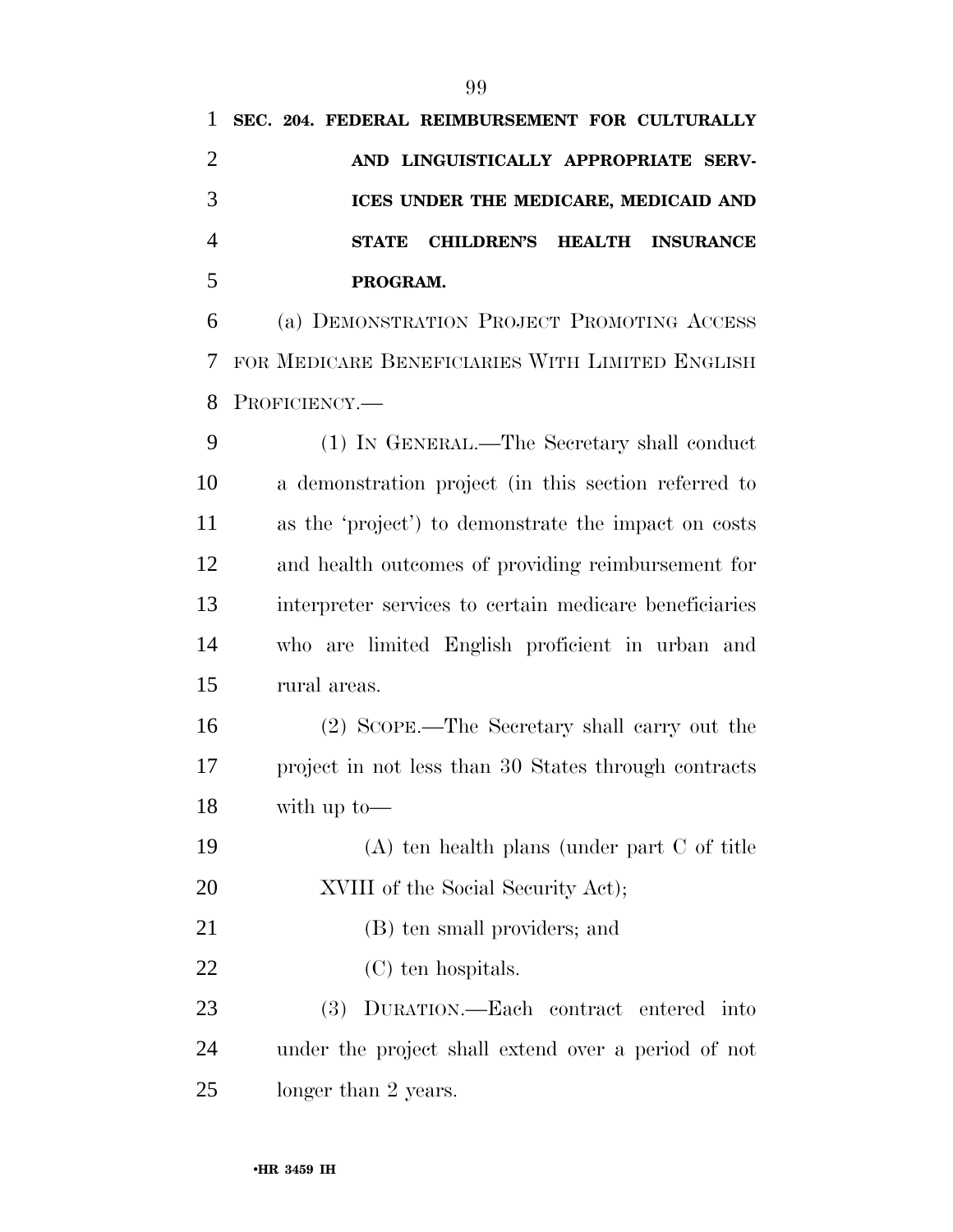| $\mathbf{1}$   | (4) REPORT.—Upon completion of the project,               |
|----------------|-----------------------------------------------------------|
| $\overline{2}$ | the Secretary shall submit a report to Congress on        |
| 3              | the project which shall include recommendations re-       |
| $\overline{4}$ | garding the extension of such project to the entire       |
| 5              | medicare program.                                         |
| 6              | (5) EVALUATION.—The Director of the Agency                |
| 7              | for Healthcare Research and Quality shall award           |
| 8              | grants to public and private nonprofit entities for       |
| 9              | the evaluation of the project. Such evaluations shall     |
| 10             | focus on access, utilization, efficiency, cost-effective- |
| 11             | ness, patient satisfaction, and select health out-        |
| 12             | comes.                                                    |
| 13             | (b) MEDICAID.—Section $1903(a)(3)$ of the Social Se-      |
| 14             | curity Act $(42 \text{ U.S.C. } 1396b(a)(3))$ is amended— |
| 15             | $(1)$ in subparagraph $(D)$ , by striking "plus" at       |
| 16             | the end and inserting "and"; and                          |
| 17             | $(2)$ by adding at the end the following:                 |
| 18             | " $(E)$ 90 percent of the sums expended with              |
| 19             | respect to costs incurred during such quarter as          |
| 20             | are attributable to the provision of culturally           |
| 21             | and linguistically appropriate services, including        |
| 22             | oral interpretation, translations of written ma-          |
| 23             | terials, and other cultural and linguistic services       |
| 24             | for individuals with limited English proficiency          |
| 25             | and disabilities who apply for, or receive, med-          |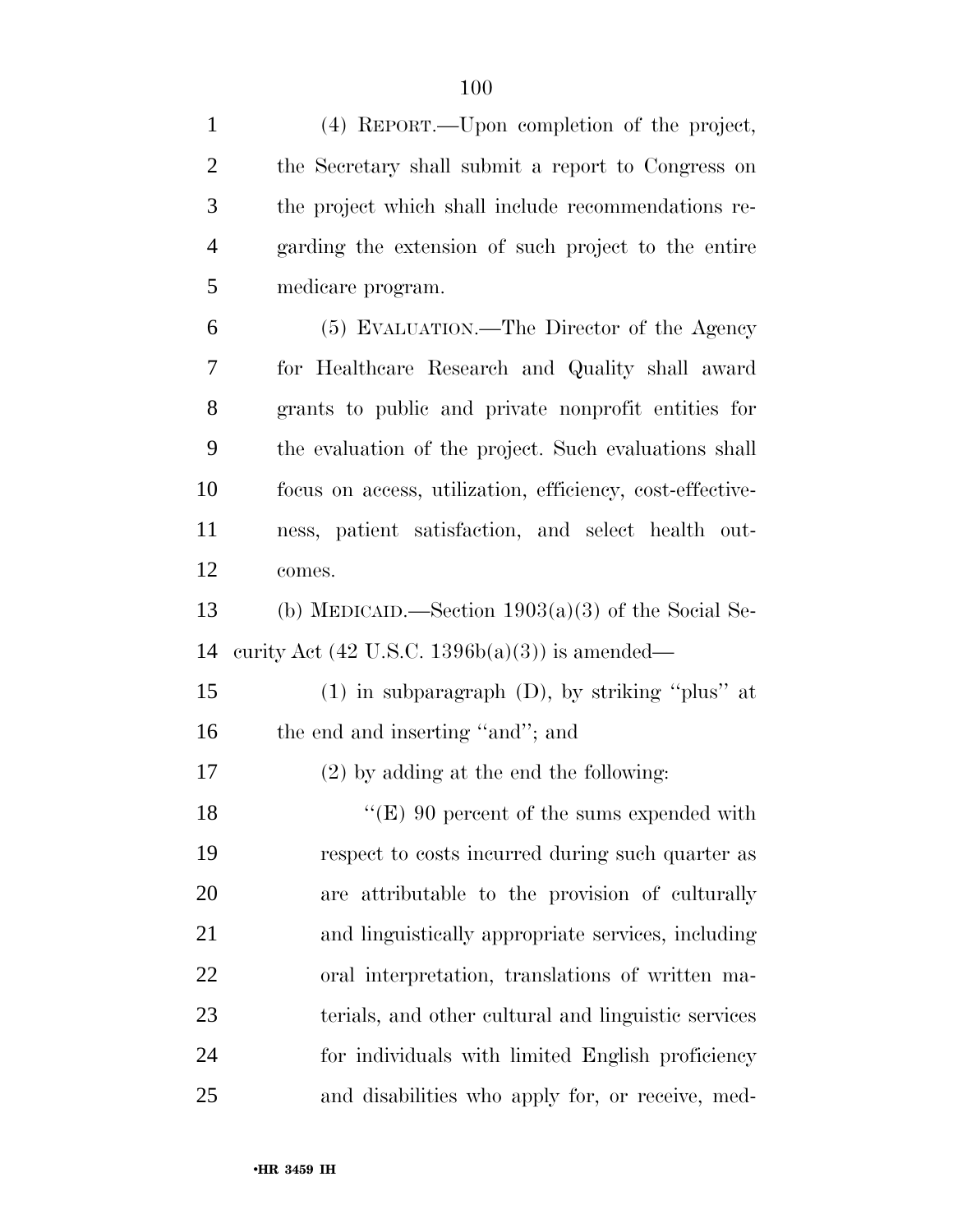| $\mathbf{1}$   | ical assistance under the State plan (including                |
|----------------|----------------------------------------------------------------|
| $\overline{2}$ | any waiver granted to the State plan); plus".                  |
| 3              | (c) SCHIP.—Section $2105(a)(1)$ of the Social Secu-            |
| 4              | rity Act $(42 \text{ U.S.C.1397ee(a)}),$ as amended by section |
| 5              | $515$ , is amended—                                            |
| 6              | $(1)$ in the matter preceding subparagraph $(A)$ ,             |
| 7              | by inserting "or, in the case of expenditures de-              |
| 8              | scribed in subparagraph $(D)(iv)$ , 90 percent" after          |
| 9              | "enhanced FMAP"; and                                           |
| 10             | $(2)$ in subparagraph $(D)$ —                                  |
| 11             | $(A)$ in clause (iii), by striking "and" at the                |
| 12             | end;                                                           |
| 13             | (B) by redesignating clause (iv) as clause                     |
| 14             | $(v)$ ; and                                                    |
| 15             | (C) by inserting after clause (iii) the fol-                   |
| 16             | lowing:                                                        |
| 17             | "(iv) for expenditures attributable to                         |
| 18             | the provision of culturally and linguistically                 |
| 19             | appropriate services, including oral inter-                    |
| 20             | pretation, translations of written materials,                  |
| 21             | and other language services for individuals                    |
| 22             | with limited English proficiency and dis-                      |
| 23             | abilities who apply for, or receive, child                     |
| 24             | health assistance under the plan; and".                        |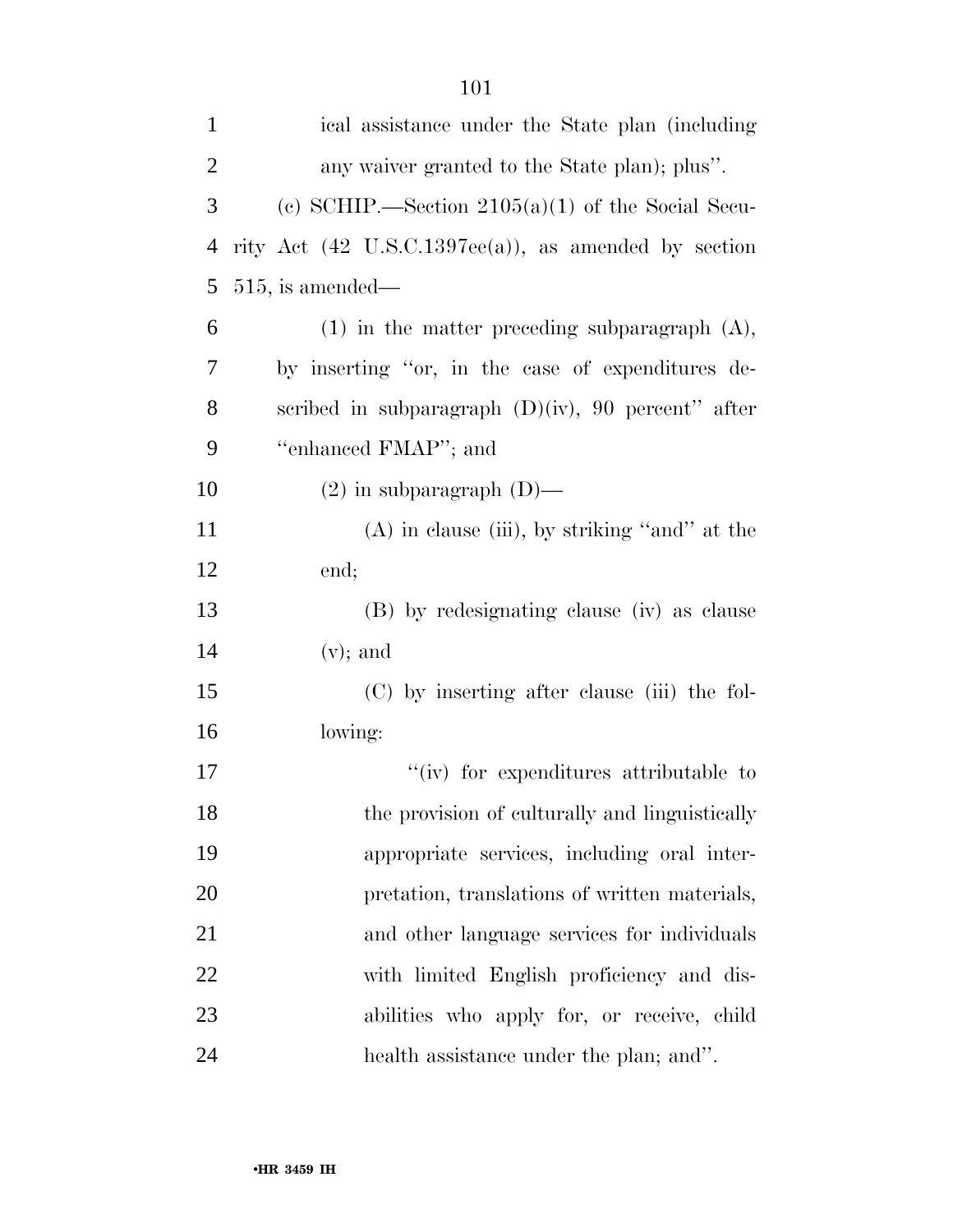(d) EFFECTIVE DATE.—The amendments made by this section take effect on October 1, 2005. **SEC. 205. INCREASING UNDERSTANDING OF HEALTH LIT- ERACY.**  (a) IN GENERAL.—The Secretary, acting through the Director of the Agency for Healthcare Research and Qual- ity and the Administrator of the Health Resources and Services Administration, shall award grants to eligible en- tities to improve healthcare for patient populations that have low functional health literacy. (b) ELIGIBILITY.—To be eligible to receive a grant under subsection (a), an entity shall— (1) be a hospital, health center or clinic, health plan, or other health entity; and (2) prepare and submit to the Secretary an ap- plication at such time, in such manner, and con- taining such information as the Secretary may re- quire. (c) USE OF FUNDS.— (1) AGENCY FOR HEALTHCARE RESEARCH AND QUALITY.—Grants awarded under subsection (a) through the Agency for Healthcare Research and Quality shall be used— (A) to define and increase the under-standing of health literacy;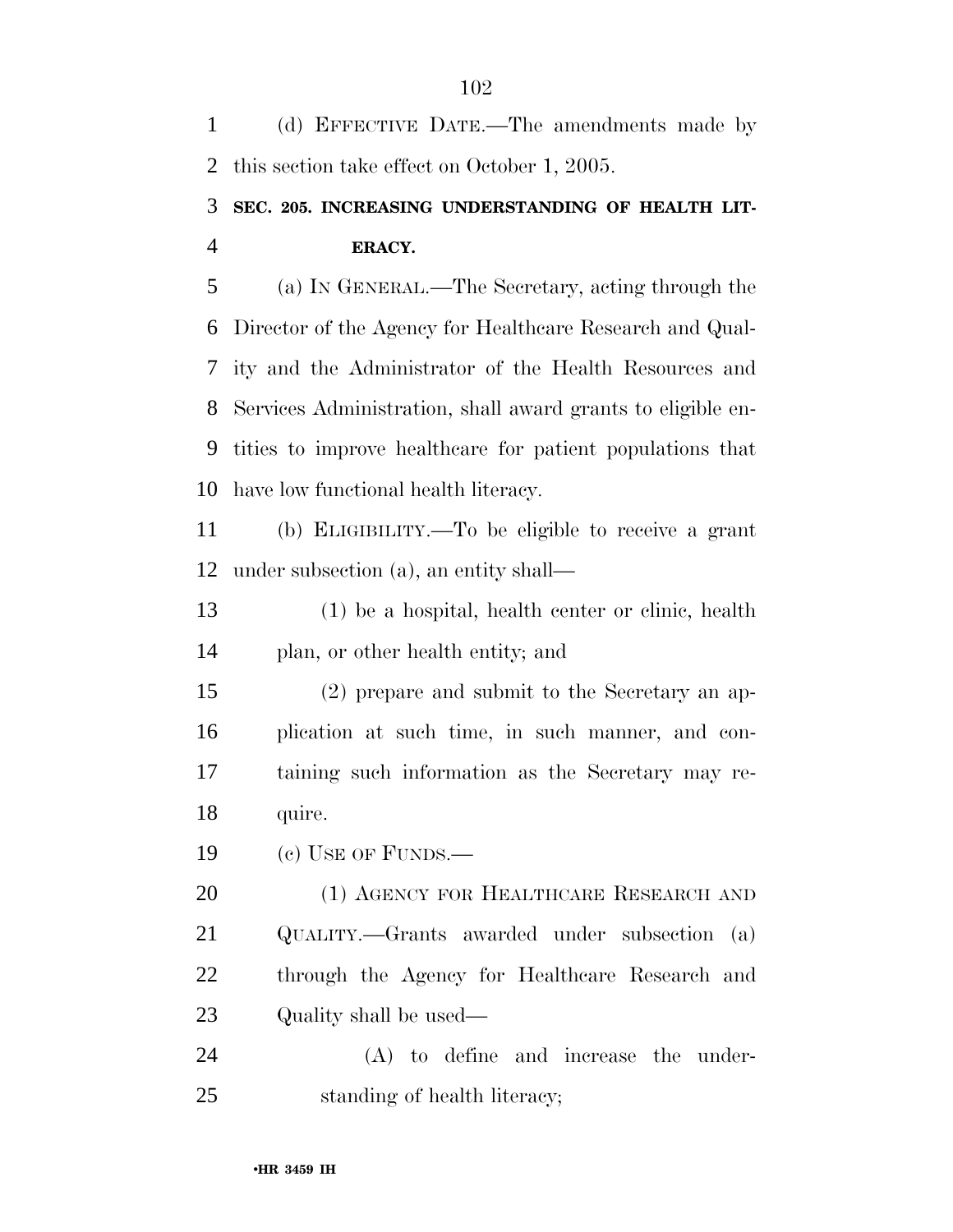| $\mathbf{1}$   | (B) to investigate the correlation between          |
|----------------|-----------------------------------------------------|
| $\overline{2}$ | low health literacy and health and healthcare;      |
| 3              | (C) to clarify which aspects of health lit-         |
| $\overline{4}$ | eracy have an effect on health outcomes; and        |
| 5              | (D) for any other activity determined ap-           |
| 6              | propriate by the Director of the Agency.            |
| 7              | (2) HEALTH RESOURCES AND SERVICES AD-               |
| 8              | MINISTRATION.—Grants awarded under subsection       |
| 9              | (a) through the Health Resources and Services Ad-   |
| 10             | ministration shall be used to conduct demonstration |
| 11             | projects for interventions for patients with low    |
| 12             | health literacy that may include—                   |
| 13             | (A) the development of new disease man-             |
| 14             | agement programs for patients with low health       |
| 15             | literacy;                                           |
| 16             | (B) the tailoring of existing disease man-          |
| 17             | agement programs for patients with low health       |
| 18             | literacy;                                           |
| 19             | (C) the translation of written health mate-         |
| 20             | rials for patients with low health literacy;        |
| 21             | (D) the identification, implementation, and         |
| 22             | testing of low health literacy screening tools;     |
| 23             | (E) the conduct of educational campaigns            |
| 24             | for patients and providers about low health lit-    |
| 25             | eracy; and                                          |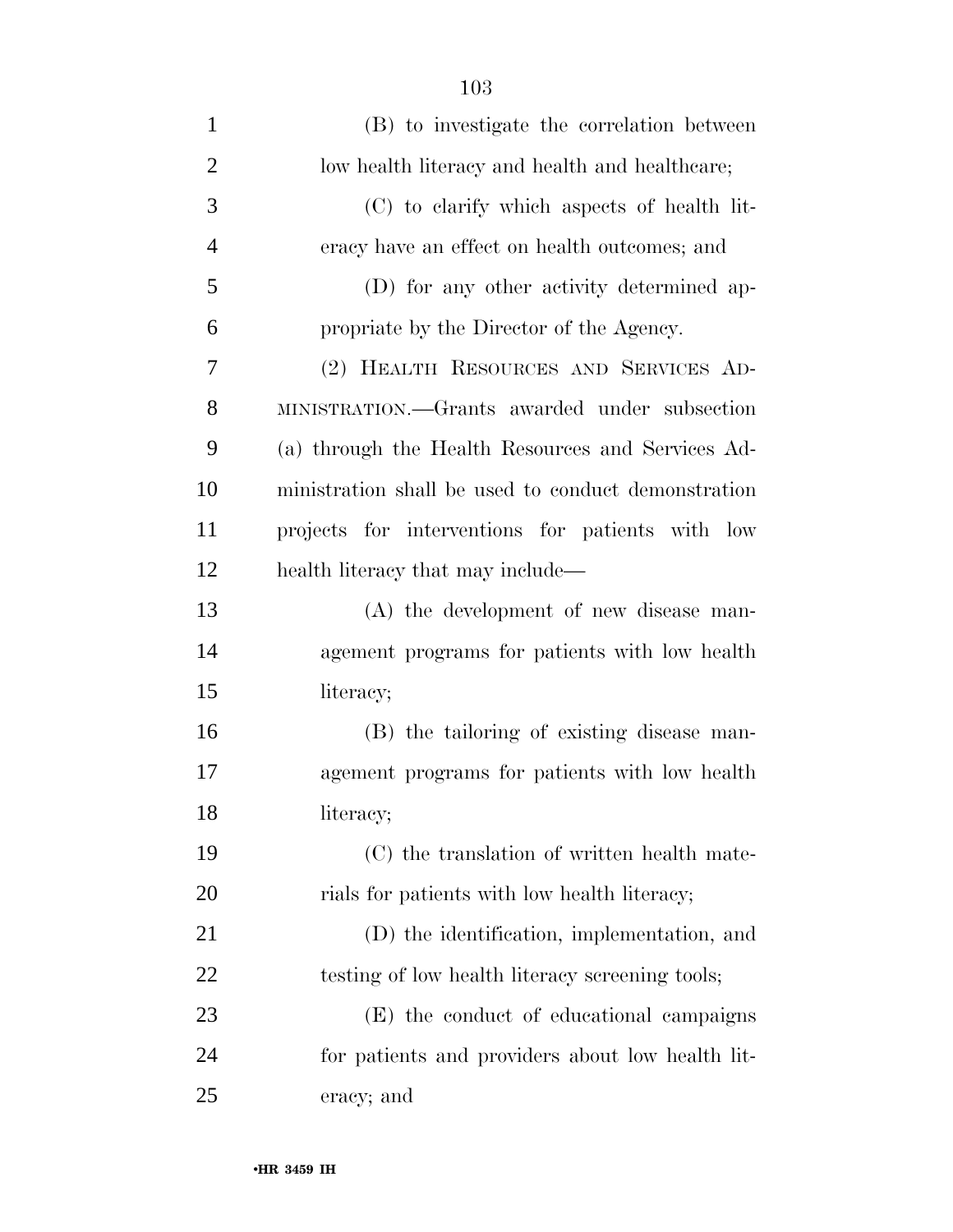(F) other activities determined appropriate by the Administrator of the Health Resources and Services Administration.

 (d) DEFINITIONS.—In this section, the term ''low health literacy'' means the inability of an individual to ob- tain, process, and understand basic health information and services needed to make appropriate health decisions. (e) AUTHORIZATION OF APPROPRIATIONS.—There is authorized to be appropriated to carry out this section, such sums as may be necessary for each of fiscal years 2005 through 2010.

# **SEC. 206. REPORT ON FEDERAL EFFORTS TO PROVIDE CUL-**

### **TURALLY AND LINGUISTICALLY APPRO-PRIATE HEALTHCARE SERVICES.**

 Not later than 1 year after the date of enactment of this Act and annually thereafter, the Secretary of Health and Human Services shall enter into a contract with the Institute of Medicine for the preparation and publication of a report that describes federal efforts to en- sure that all individuals have meaningful access to cul- turally and linguistically appropriate healthcare services. Such report shall include—

 (1) a description and evaluation of the activities carried out under this title; and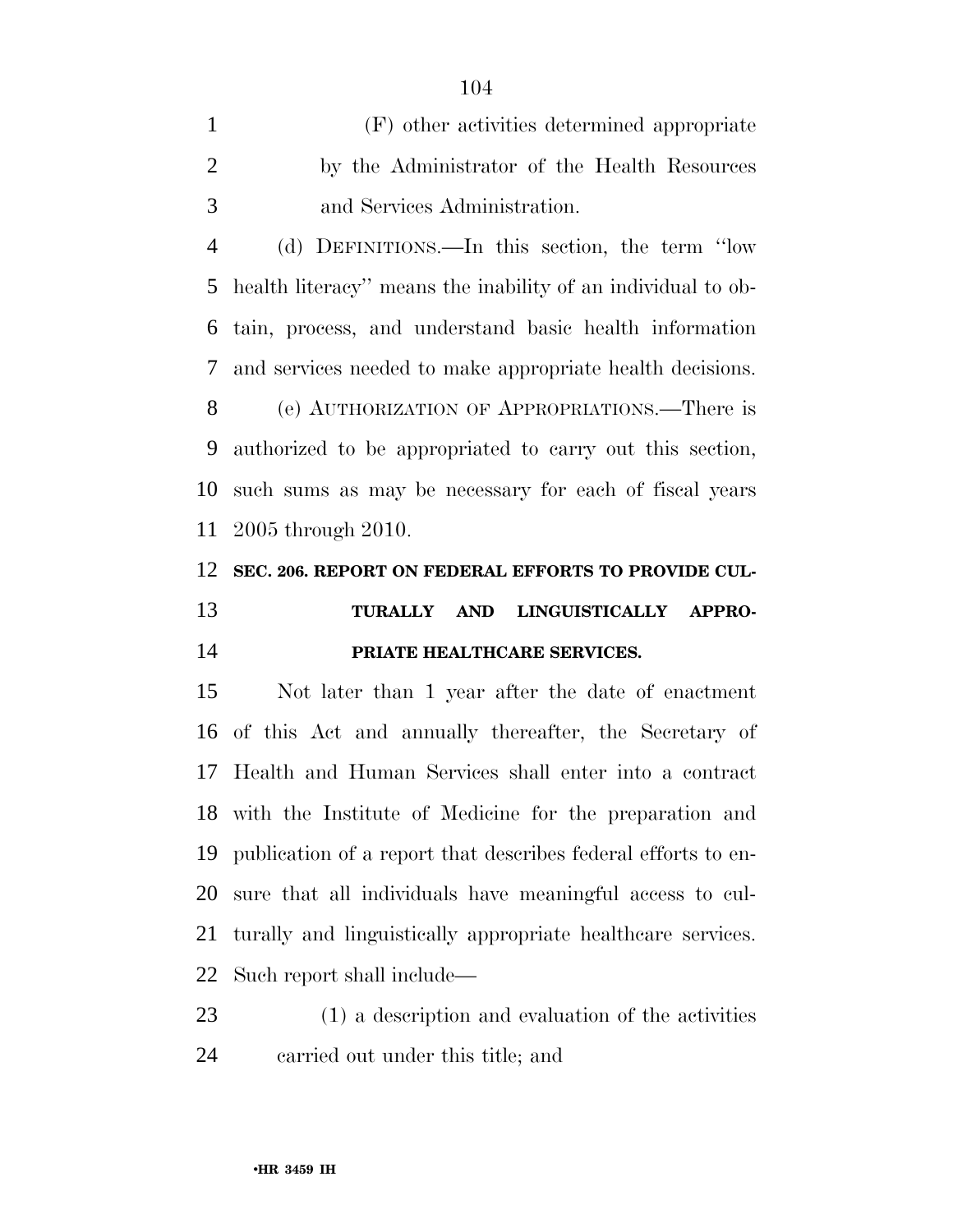(2) a description of best practices, model pro- grams, guidelines, and other effective strategies for providing access to culturally and linguistically ap-propriate healthcare services.

## **SEC. 207. GENERAL ACCOUNTING OFFICE REPORT ON IM-**

#### **PACT OF LANGUAGE ACCESS SERVICES.**

 Not later than 3 years after the date of enactment of this Act, the Comptroller General of the United States shall examine, and prepare and publish a report on, the impact of language access services on the health and healthcare of limited English proficient populations. Such report shall include—

 (1) recommendations on the development and implementation of policies and practices by healthcare organizations and providers for limited English proficient patient populations;

 (2) a description of the effect of providing lan- guage access services on quality of healthcare and access to care; and

 (3) a description of the costs associated with or savings related to provision of language access serv-ices.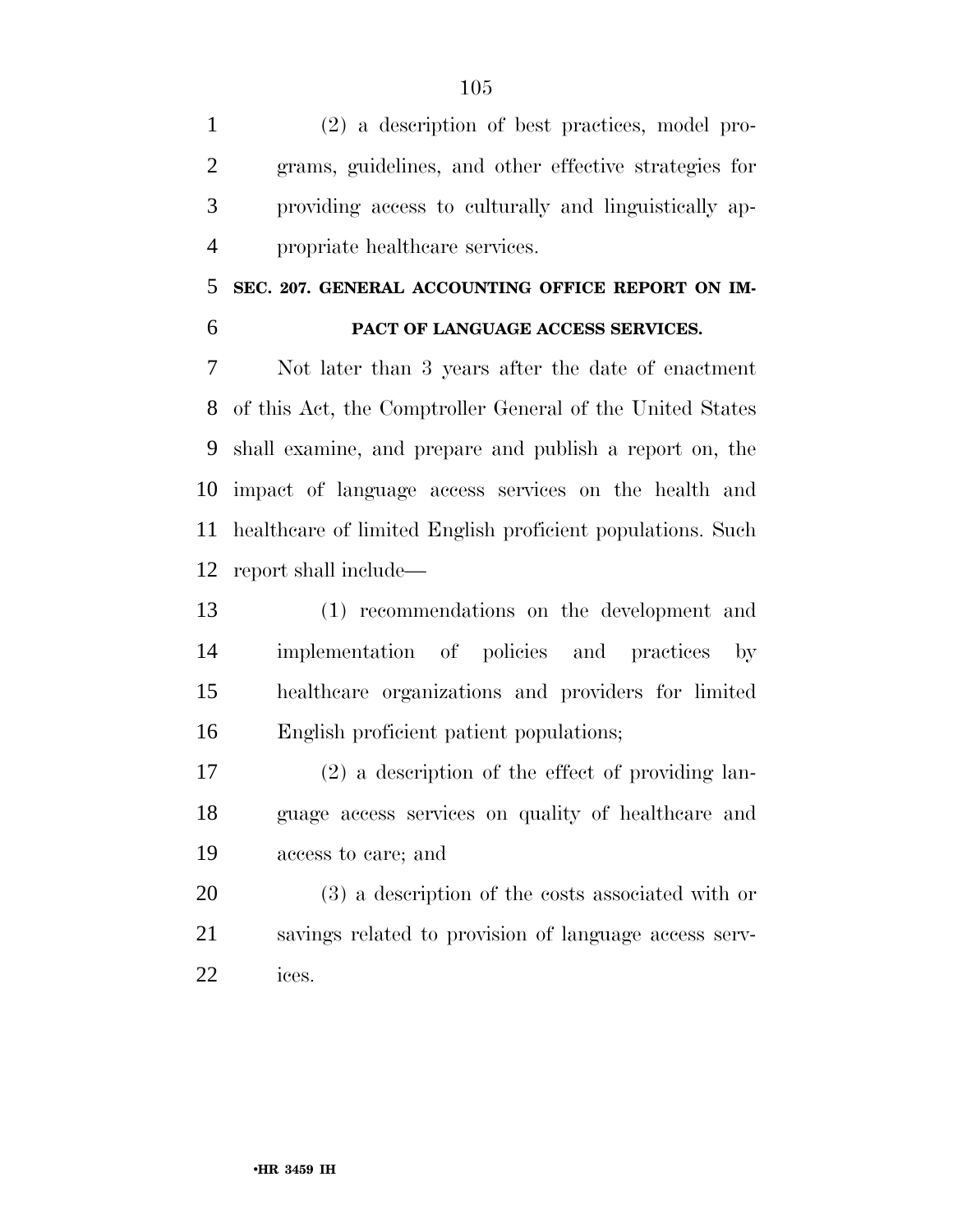## **TITLE III—HEALTH WORKFORCE DIVERSITY**

**SEC. 301. AMENDMENT TO THE PUBLIC HEALTH SERVICE** 

**ACT.** 

 Title XXIX of the Public Health Service Act, as added by section 202, is amended by adding at the end the following:

### **''Subtitle B—Workforce Diversity**

### **''SEC. 2911. REPORT ON WORKFORCE DIVERSITY.**

10 "(a) IN GENERAL.—Not later than July 1, 2006, and biannually thereafter, the Secretary, acting through the director of each entity within the Department of Health and Human Services, shall prepare and submit to the Committee on Health, Education, Labor, and Pensions of the Senate and the Committee on Energy and Commerce of the House of Representatives a report on health work-force diversity.

 ''(b) REQUIREMENT.—The report under subsection (a) shall contain the following information:

20  $\frac{1}{20}$  (1) A description of any grant support that is provided by each entity for workforce diversity ini-tiatives with the following information—

23  $\frac{1}{2}$   $\frac{1}{2}$  (A) the number of grants made;

24 ''(B) the purpose of the grants;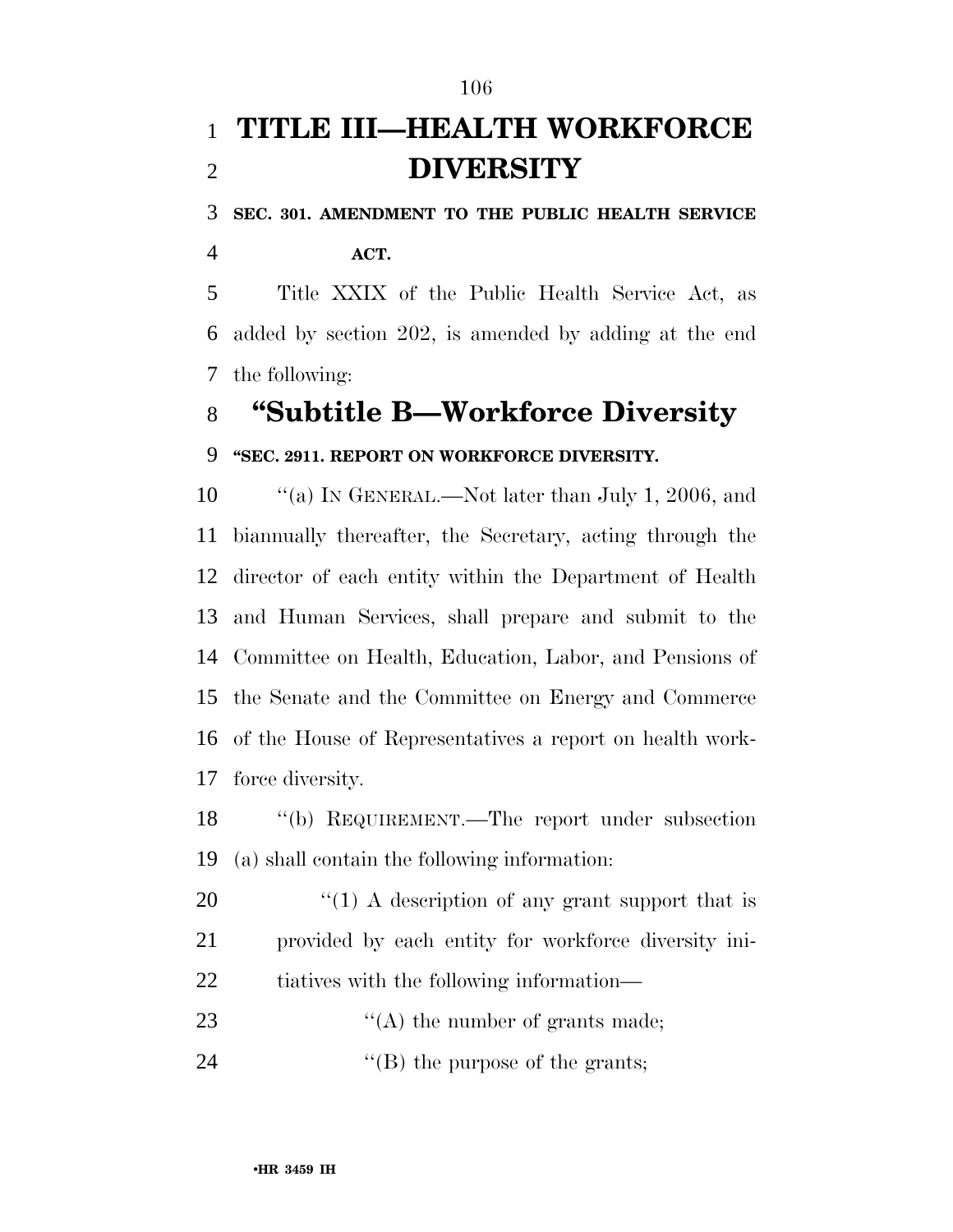| $\mathbf{1}$   | "(C) the populations served through the             |
|----------------|-----------------------------------------------------|
| $\overline{2}$ | grants;                                             |
| 3              | "(D) the organizations and institutions re-         |
| $\overline{4}$ | ceiving the grants; and                             |
| 5              | $\lq\lq$ (E) the tracking efforts that were used to |
| 6              | follow the progress of participants.                |
| 7              | "(2) A description of the entity's plan to          |
| 8              | achieve workforce diversity goals that includes, to |
| 9              | the extent relevant to such entity—                 |
| 10             | $\lq\lq$ the number of underrepresented mi-         |
| 11             | nority health professionals that will be needed     |
| 12             | in various disciplines over the next 10 years to    |
| 13             | achieve population parity;                          |
| 14             | $\lq\lq$ (B) the level of funding needed to fully   |
| 15             | expand and adequately support health profes-        |
| 16             | sions pipeline programs;                            |
| 17             | "(C) the impact such programs have had              |
| 18             | on the admissions practices and policies of         |
| 19             | health professions schools;                         |
| 20             | "(D) the management strategy necessary              |
| 21             | to effectively administer and institutionalize      |
| 22             | health profession pipeline programs; and            |
| 23             | $\lq\lq(E)$ the impact that the Government Per-     |
| 24             | formance and Results Act (GPRA) has had on          |
| 25             | evaluating the performance of grantees and          |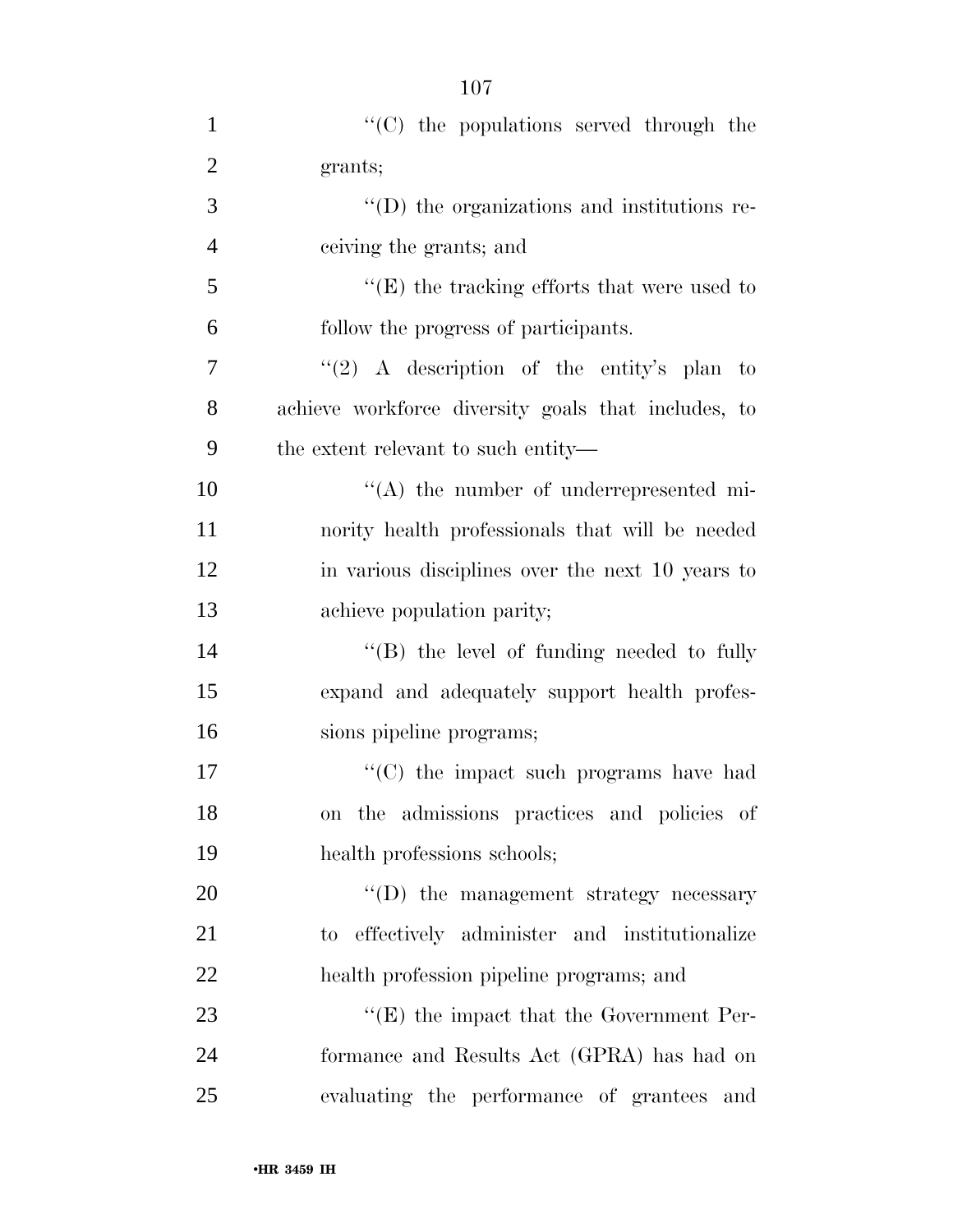whether the GPRA is the best assessment tool for programs under titles VII and VIII. 3 (3) A description of measurable objectives of each entity relating to workforce diversity initiatives. ''(c) PUBLIC AVAILABILITY.—The report under sub- section (a) shall be made available for public review and comment.

### **''SEC. 2912. NATIONAL WORKING GROUP ON WORKFORCE DIVERSITY.**

 ''(a) IN GENERAL.—The Secretary, acting through the Bureau of Health Professions within the Health Re- sources and Services Administration, shall award a grant to an entity determined appropriate by the Secretary for the establishment of a national working group on work-force diversity.

 ''(b) REPRESENTATION.—In establishing the national working group under subsection (a), the grantee shall en- sure that the group has representation from the following entities:

20 "(1) The Health Resources and Services Ad-ministration.

22 "'(2) The Department of Health and Human Services Data Council.

24 ''(3) The Bureau of Labor Statistics of the De-partment of Labor.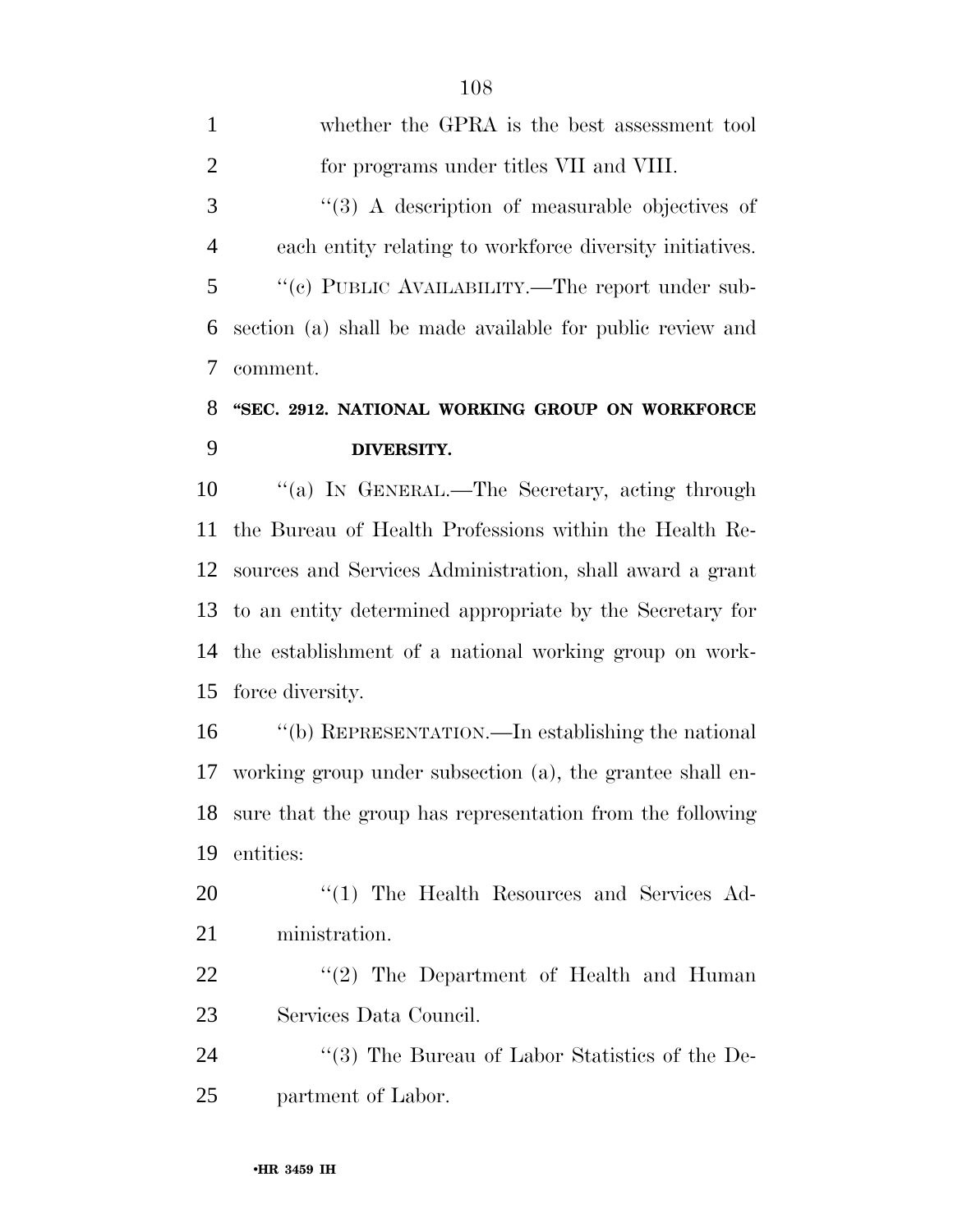| 1              | "(4) The Public Health Practice Program Of-                 |
|----------------|-------------------------------------------------------------|
| $\overline{2}$ | fice—Office of Workforce Policy and Planning.               |
| 3              | "(5) The National Center on Minority Health                 |
| $\overline{4}$ | and Health Disparities.                                     |
| 5              | "(6) The Agency for Healthcare Research and                 |
| 6              | Quality.                                                    |
| 7              | $\lq(7)$ The Institute of Medicine Study Com-               |
| 8              | mittee for the 2004 workforce diversity report.             |
| 9              | $\lq(8)$ The Indian Health Service.                         |
| 10             | $\lq(9)$ Academic institutions.                             |
| 11             | $\lq(10)$ Consumer organizations.                           |
| 12             | $"(11)$ Health professional associations, includ-           |
| 13             | ing those that represent underrepresented minority          |
| 14             | populations.                                                |
| 15             | $\lq(12)$ Researchers in the area of health work-           |
| 16             | force.                                                      |
| 17             | $"$ (13) Health workforce accreditation entities.           |
| 18             | $\lq(14)$ Private foundations that have sponsored           |
| 19             | workforce diversity initiatives.                            |
| 20             | $\cdot$ (15) Not less than 5 health professions stu-        |
| 21             | dents representing various health profession fields         |
| 22             | and levels of training.                                     |
| 23             | "(c) ACTIVITIES.—The working group established              |
| 24             | under subsection (a) shall convene at least twice each year |
| 25             | to complete the following activities:                       |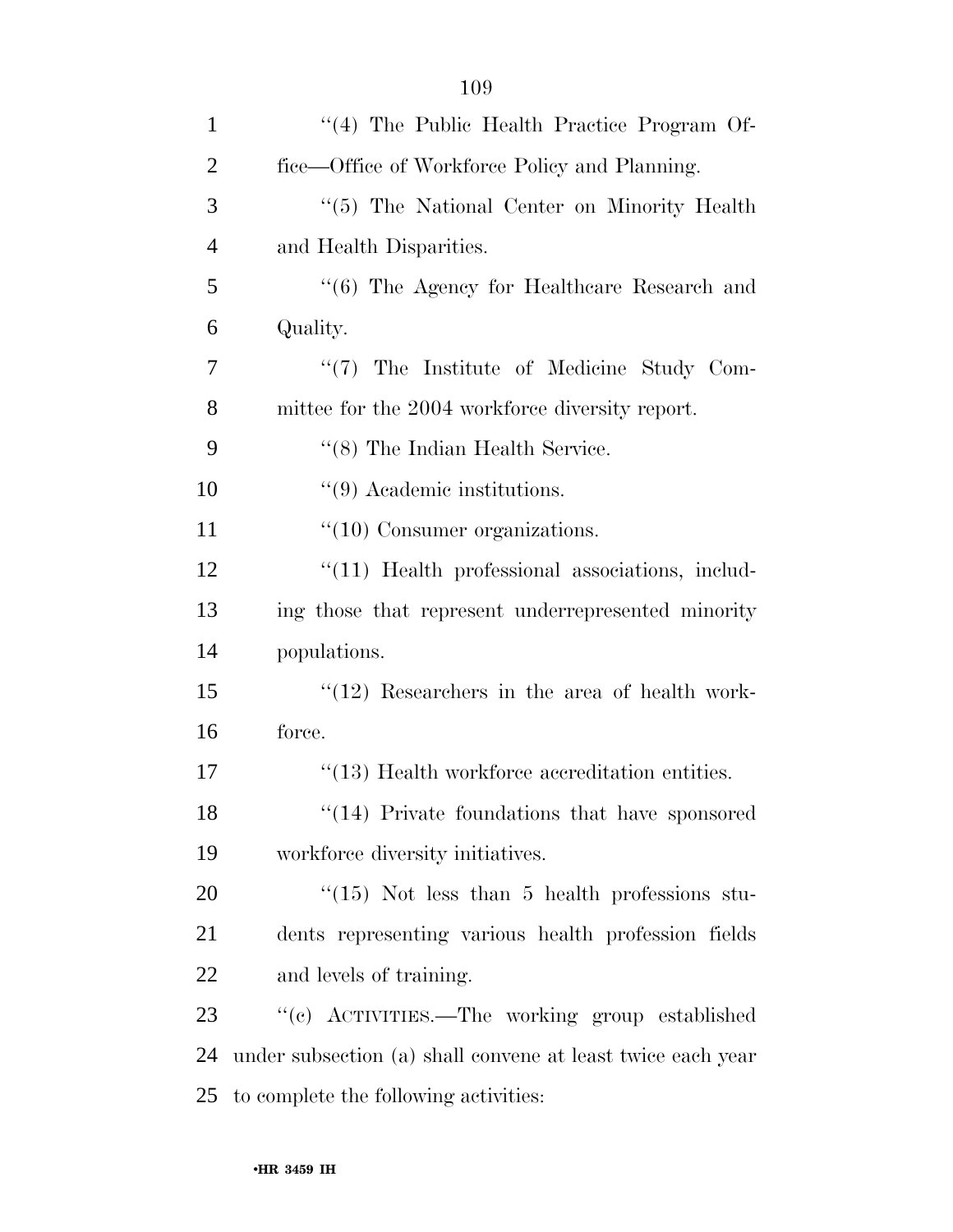| $\mathbf{1}$   | "(1) Review current public and private health          |
|----------------|--------------------------------------------------------|
| $\overline{2}$ | workforce diversity initiatives.                       |
| 3              | $\lq(2)$ Identify successful health workforce diver-   |
| $\overline{4}$ | sity programs and practices.                           |
| 5              | "(3) Examine challenges relating to the devel-         |
| 6              | opment and implementation of health workforce di-      |
| 7              | versity initiatives.                                   |
| 8              | $(4)$ Draft a national strategic work plan for         |
| 9              | health workforce diversity, including recommenda-      |
| 10             | tions for public and private sector initiatives.       |
| 11             | $``(5)$ Develop a framework and methods for the        |
| 12             | evaluation of current and future health workforce di-  |
| 13             | versity initiatives.                                   |
| 14             | $\lq(6)$ Develop recommended standards for work-       |
| 15             | force diversity that could be applicable to all health |
| 16             | professions programs and programs funded under         |
| 17             | this Act.                                              |
| 18             | "(7) Develop curriculum guidelines for diversity       |
| 19             | training.                                              |
| 20             | $(8)$ Develop a strategy for the inclusion of          |
| 21             | community members on admissions committees for         |
| 22             | health profession schools.                             |
| 23             | "(9) Other activities determined appropriate by        |
| 24             | the Secretary.                                         |
|                |                                                        |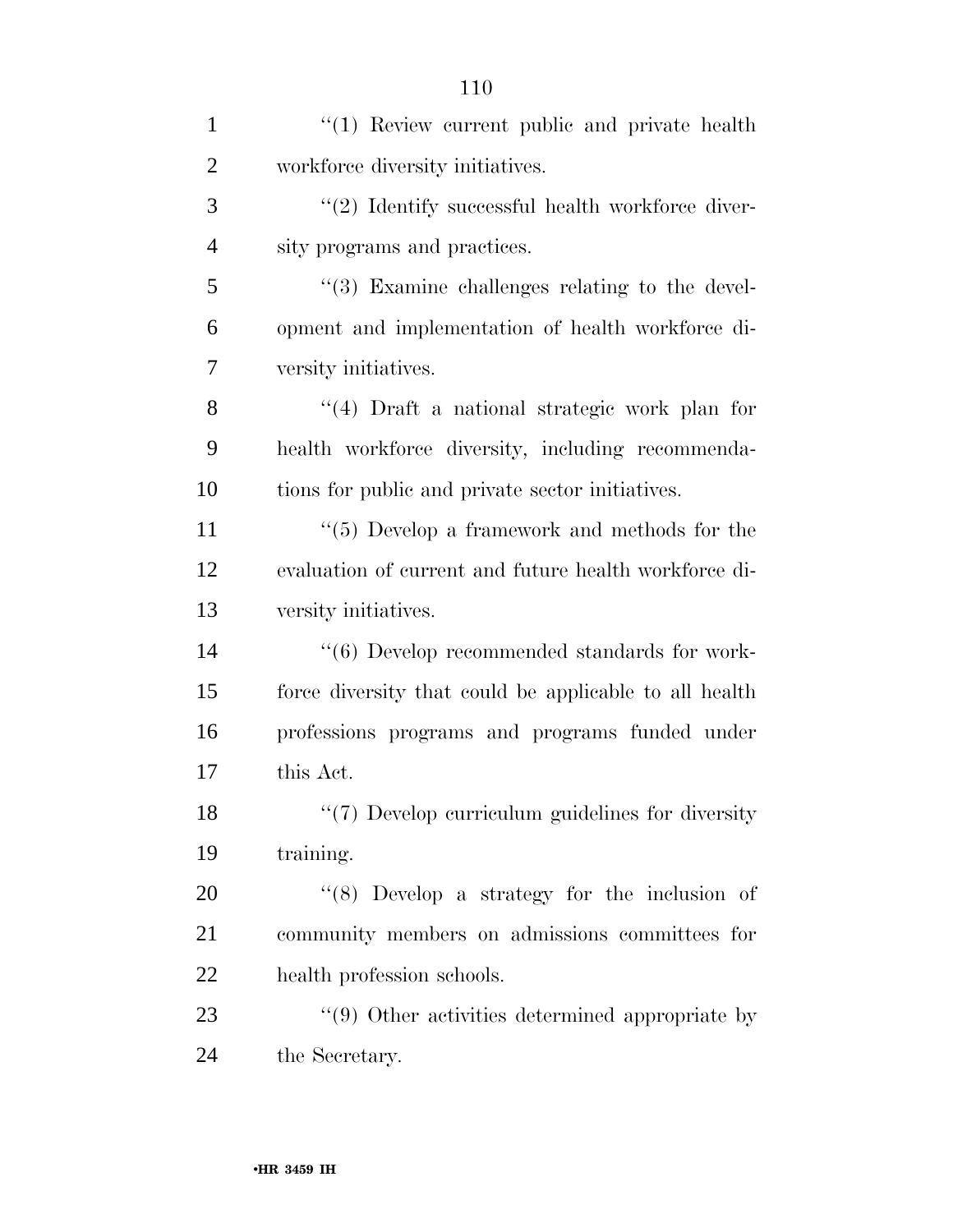''(d) ANNUAL REPORT.—Not later than 1 year after the establishment of the working group under subsection (a), and annually thereafter, the working group shall pre- pare and make available to the general public for com- ment, an annual report on the activities of the working group. Such report shall include the recommendations of the working group for improving health workforce diver-sity.

9 " (e) AUTHORIZATION OF APPROPRIATIONS.—There is authorized to be appropriated to carry out this section, such sums as may be necessary for each of fiscal years 2005 through 2010.

# **''SEC. 2913. TECHNICAL CLEARINGHOUSE FOR HEALTH WORKFORCE DIVERSITY.**

 ''(a) IN GENERAL.—The Secretary, acting through the Office of Minority Health, and in collaboration with the Bureau of Health Professions within the Health Re- sources and Services Administration, shall establish a technical clearinghouse on health workforce diversity with- in the Office of Minority Health and coordinate current and future clearinghouses.

 ''(b) INFORMATION AND SERVICES.—The clearing- house established under subsection (a) shall offer the fol-lowing information and services: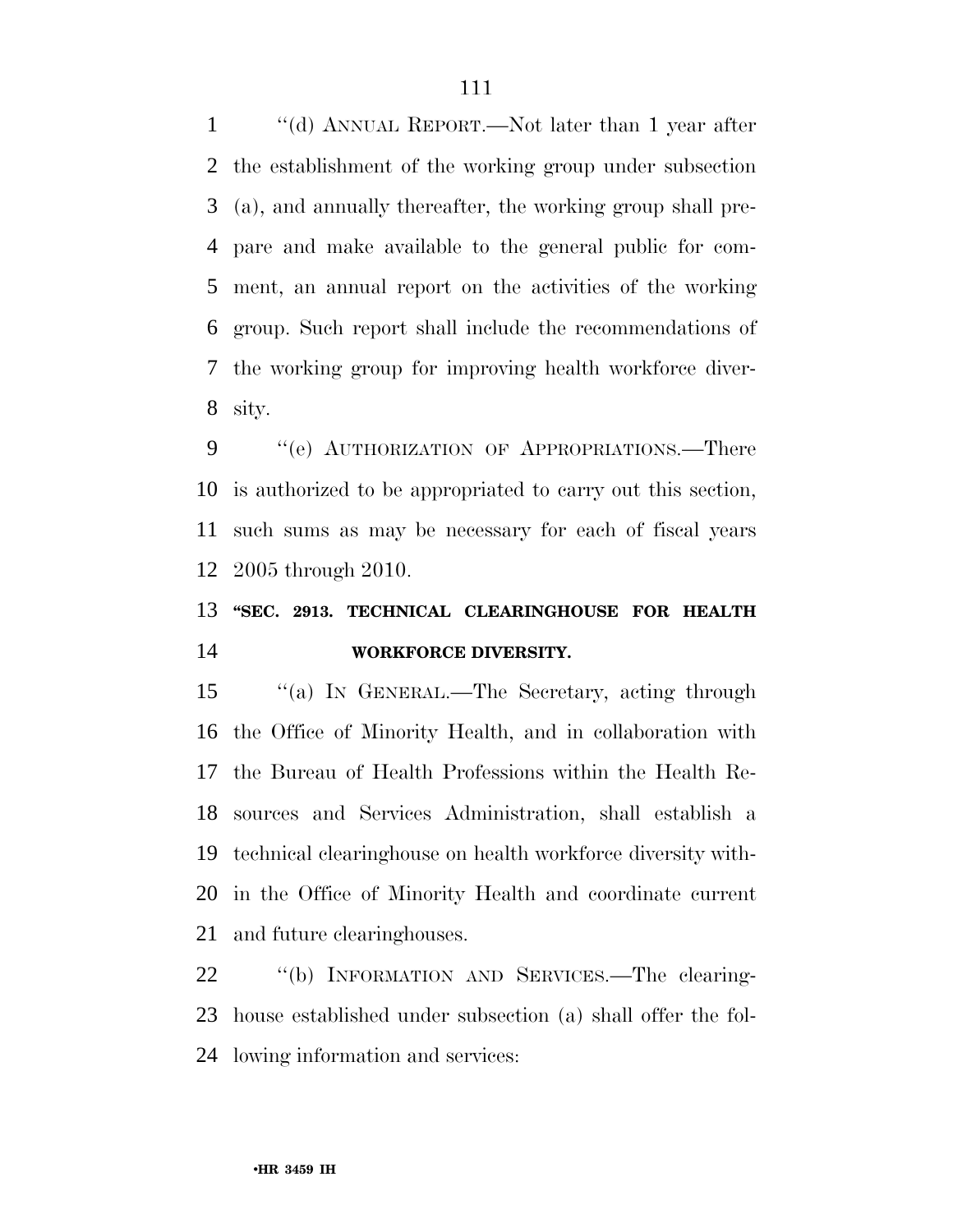| $\mathbf{1}$   | "(1) Information on the importance of health                    |
|----------------|-----------------------------------------------------------------|
| $\overline{2}$ | workforce diversity.                                            |
| 3              | $\lq(2)$ Statistical information relating to under-             |
| $\overline{4}$ | represented minority representation in health and al-           |
| 5              | lied health professions and occupations.                        |
| 6              | "(3) Model health workforce diversity practices                 |
| 7              | and programs.                                                   |
| 8              | $\lq(4)$ Admissions policies that promote health                |
| 9              | workforce diversity and are in compliance with Fed-             |
| 10             | eral and State laws.                                            |
| 11             | $\cdot\cdot$ (5) Lists of scholarship, loan repayment, and      |
| 12             | loan cancellation grants as well as fellowship infor-           |
| 13             | mation for underserved populations for health pro-              |
| 14             | fessions schools.                                               |
| 15             | $\cdot\cdot\cdot$ (6) Foundation and other large organizational |
| 16             | initiatives relating to health workforce diversity.             |
| 17             | "(c) CONSULTATION.—In carrying out this section,                |
|                | 18 the Secretary shall consult with non-Federal entities which  |
| 19             | may include minority health professional associations to        |
| 20             | ensure the adequacy and accuracy of information.                |
| 21             | "(d) AUTHORIZATION OF APPROPRIATIONS.—There                     |
| 22             | is authorized to be appropriated to carry out this section,     |
| 23             | such sums as may be necessary for each of fiscal years          |
| 24             | 2005 through 2010.                                              |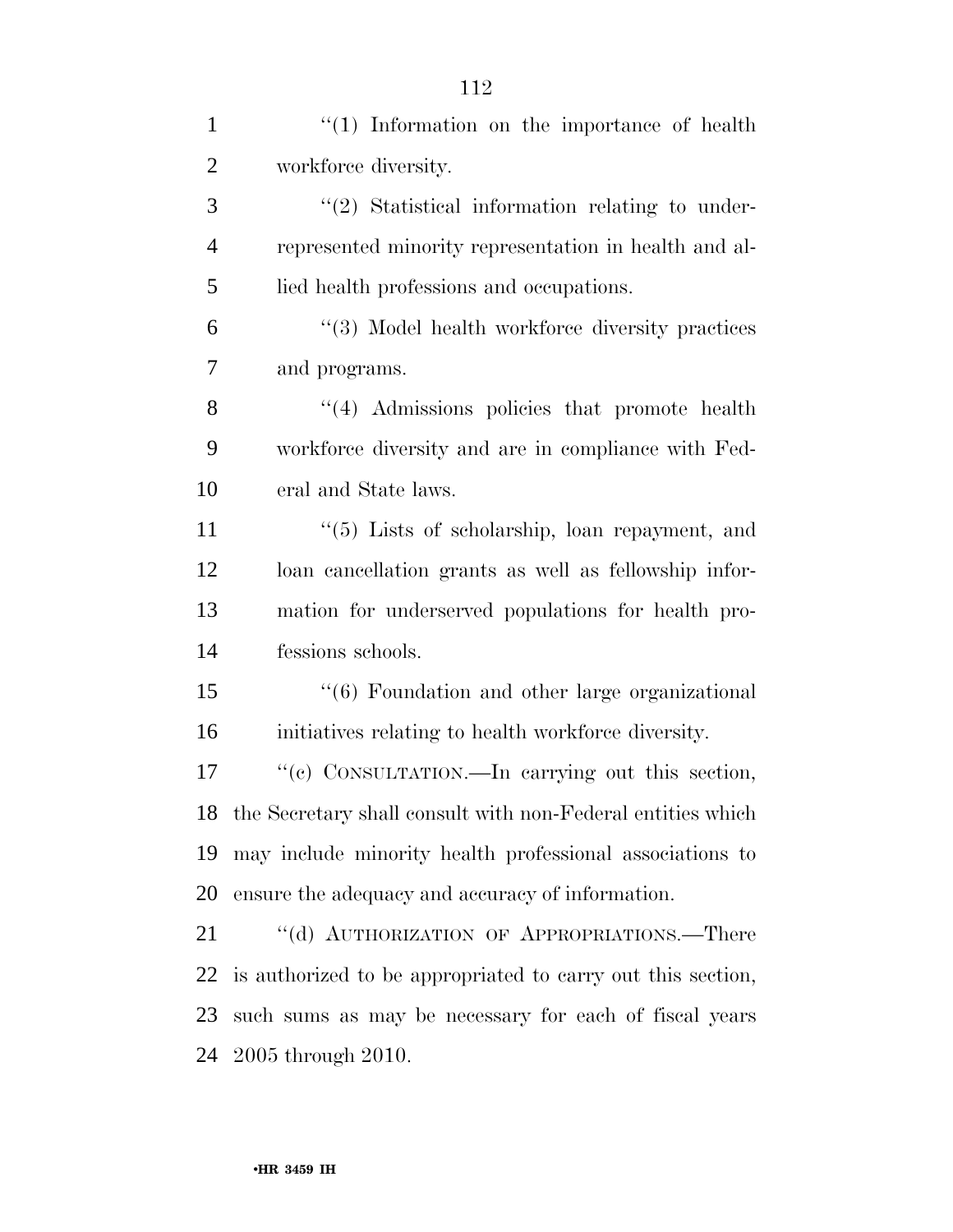''(a) IN GENERAL.—The Secretary, acting through the Bureau of Health Professions within the Health Re- sources and Services Administration, shall award grants to eligible entities for the conduct of an evaluation of cur- rent health workforce diversity initiatives funded by the Department of Health and Human Services.

 ''(b) ELIGIBILITY.—To be eligible to receive a grant under subsection (a) an entity shall—

 $\langle (1)$  be a city, county, Indian tribe, State, terri- tory, community-based nonprofit organization, health center, university, college, or other entity de-termined appropriate by the Secretary;

 $\frac{1}{2}$  with respect to an entity that is not an academic medical center, university, or private re- search institution, carry out activities under the grant in partnership with an academic medical cen-ter, university, or private research institution; and

20  $\frac{1}{20}$   $\frac{1}{3}$  submit to the Secretary an application at such time, in such manner, and containing such in-formation as the Secretary may require.

23 "(c) USE OF FUNDS.—Amounts awarded under a grant under subsection (a) shall be used to support the following evaluation activities: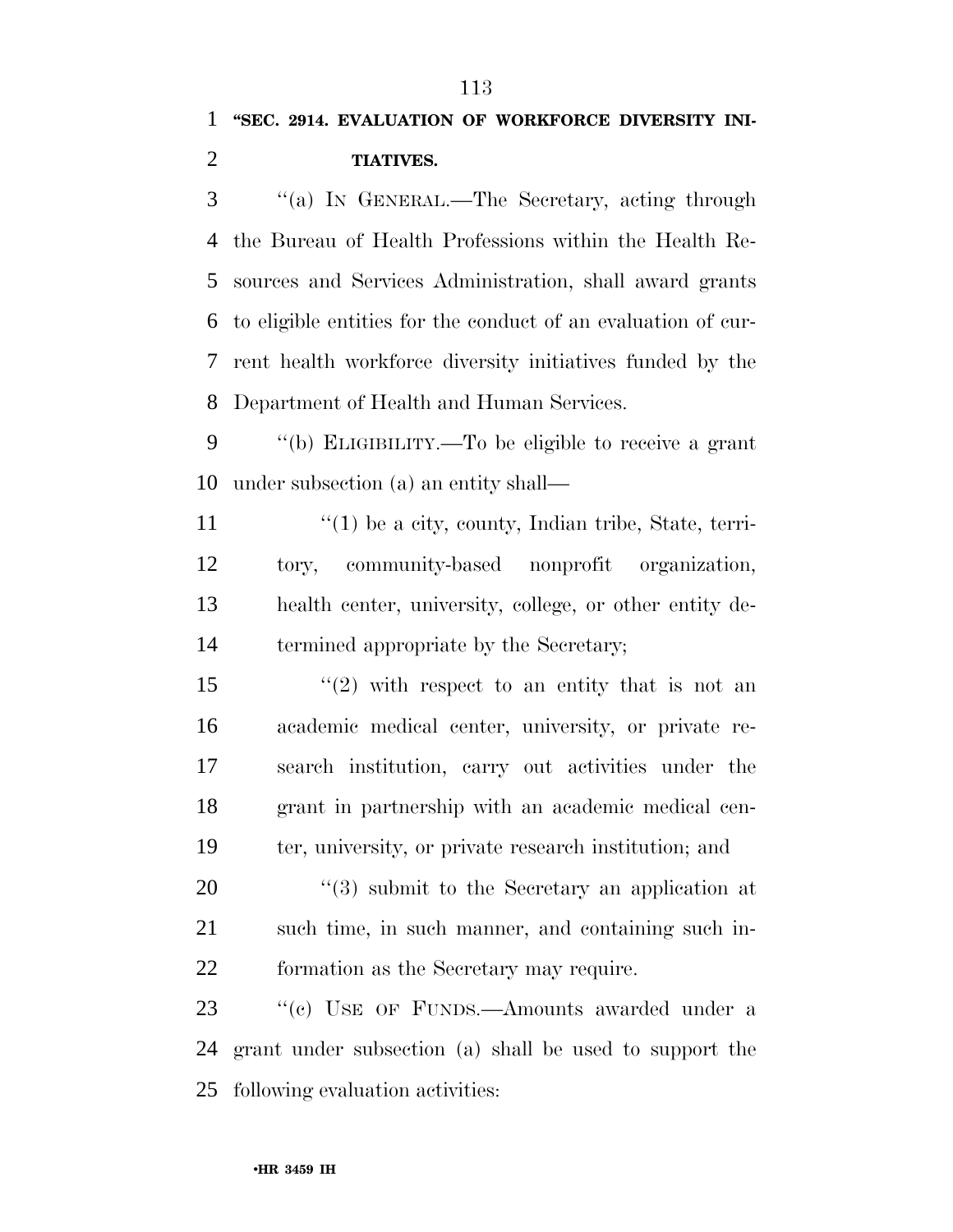| $\mathbf{1}$   | $"(1)$ Determinations of measures of health                     |
|----------------|-----------------------------------------------------------------|
| $\overline{2}$ | workforce diversity success.                                    |
| 3              | $\lq(2)$ The short- and long-term tracking of par-              |
| $\overline{4}$ | ticipants in health workforce diversity pipeline pro-           |
| 5              | grams funded by the Department of Health and                    |
| 6              | Human Services.                                                 |
| 7              | "(3) Assessments of partnerships formed                         |
| 8              | through activities to increase health workforce diver-          |
| 9              | sity.                                                           |
| 10             | $\cdot$ (4) Assessments of barriers to health work-             |
| 11             | force diversity.                                                |
| 12             | "(5) Assessments of policy changes at the Fed-                  |
| 13             | eral, State, and local levels.                                  |
| 14             | $\cdot\cdot\cdot(6)$ Assessments of coordination within and be- |
| 15             | tween Federal agencies and other institutions.                  |
| 16             | $\lq(7)$ Other activities determined appropriate by             |
| 17             | the Secretary and the Working Group established                 |
| 18             | under section 2912.                                             |
| 19             | "(d) REPORT.—Not later than 1 year after the date               |
| 20             | of enactment of this title, the Bureau of Health Profes-        |
| 21             | sions within the Health Resources and Services Adminis-         |
| 22             | tration shall prepare and make available for public com-        |
| 23             | ment a report that summarizes the findings made by enti-        |
| 24             | ties under grants under this section.                           |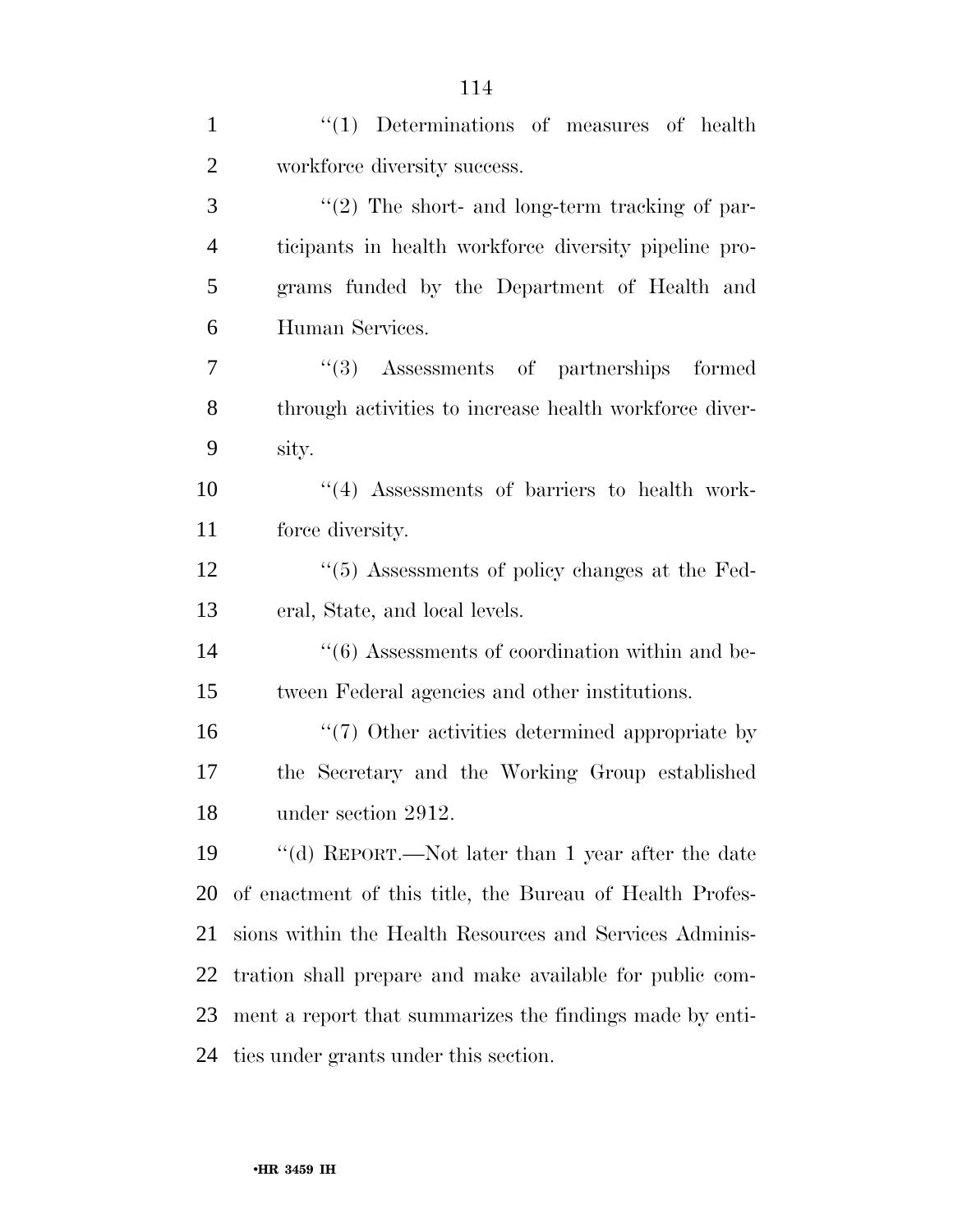1 "(e) AUTHORIZATION OF APPROPRIATIONS.—There is authorized to be appropriated to carry out this section, such sums as may be necessary for each of fiscal years 2005 through 2010.

#### **''SEC. 2915. DATA COLLECTION AND REPORTING BY HEALTH PROFESSIONAL SCHOOLS.**

 ''(a) IN GENERAL.—The Secretary, acting through the Bureau of Health Professions of the Health Resources and Services Administration and the Office of Minority Health, shall establish an aggregated database on health professional students.

 ''(b) REQUIREMENT TO COLLECT DATA.—Each health professional school (including medical, dental, and nursing schools) and allied health profession school and program that receives Federal funds shall collect race, eth- nicity, and language proficiency data concerning those stu- dents enrolled at such schools or in such programs. In col-lecting such data, a school or program shall—

 $\frac{1}{2}$  (1) at a minimum, use the categories for race and ethnicity described in the 1997 Office of Man- agement and Budget Standards for Maintaining, Collecting, and Presenting Federal Data on Race and Ethnicity and available language standards; and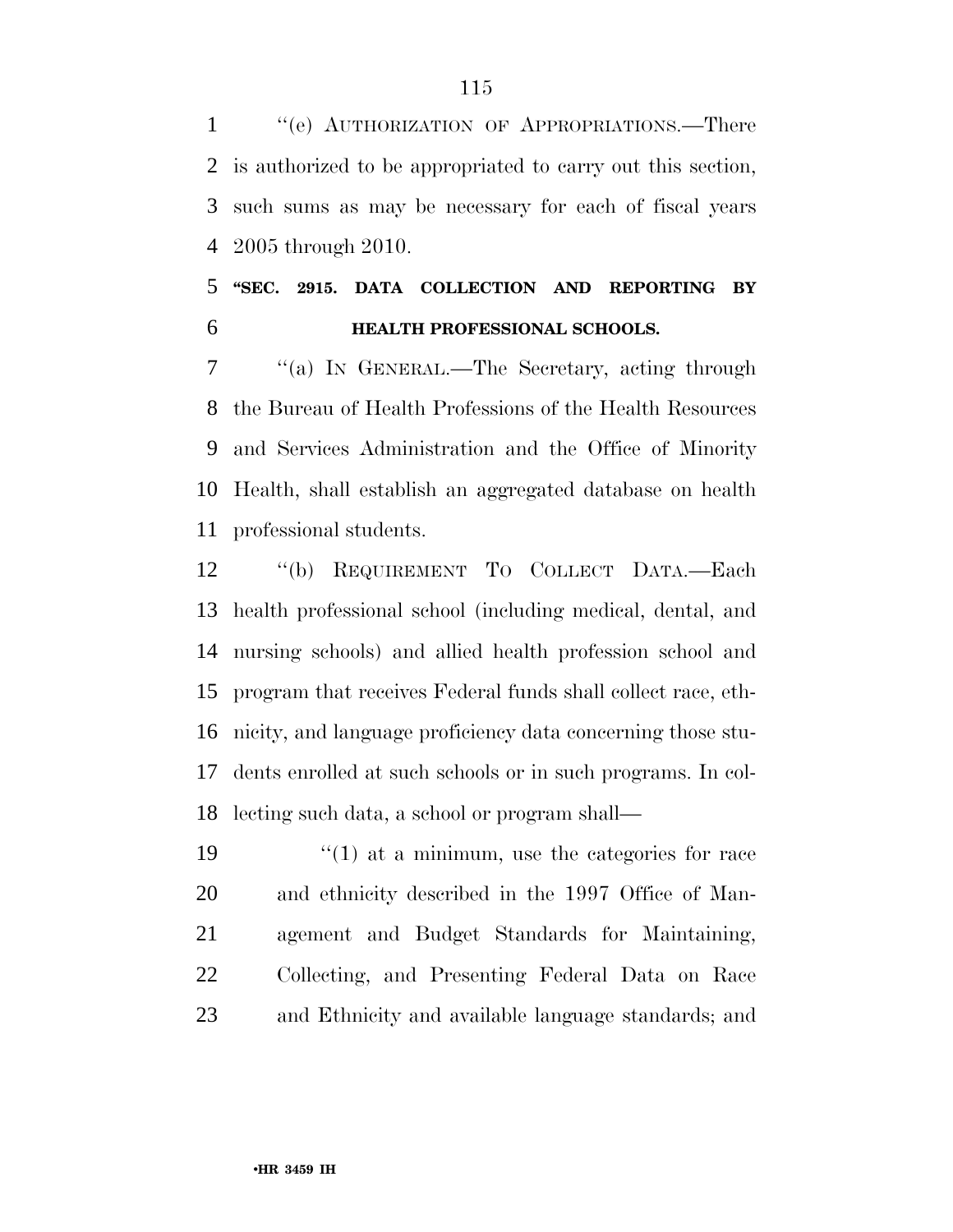1 ''(2) if practicable, collect data on additional population groups if such data can be aggregated into the minimum race and ethnicity data categories. ''(c) USE OF DATA.—Data on race, ethnicity, and primary language collected under this section shall be re- ported to the database established under subsection (a) on an annual basis. Such data shall be available for public use.

 ''(d) PRIVACY.—The Secretary shall ensure that all data collected under this section is protected from inap- propriate internal and external use by any entity that col- lects, stores, or receives the data and that such data is collected without personally identifiable information.

 ''(e) AUTHORIZATION OF APPROPRIATIONS.—There is authorized to be appropriated to carry out this section, such sums as may be necessary for each of fiscal years 2005 through 2010.

# **''SEC. 2916. SUPPORT FOR INSTITUTIONS COMMITTED TO WORKFORCE DIVERSITY.**

20 "(a) IN GENERAL.—The Secretary, acting through the Administrator of the Health Resources and Services Administration, shall award grants to eligible entities that demonstrate a commitment to health workforce diversity. ''(b) ELIGIBILITY.—To be eligible to receive a grant

under subsection (a), an entity shall—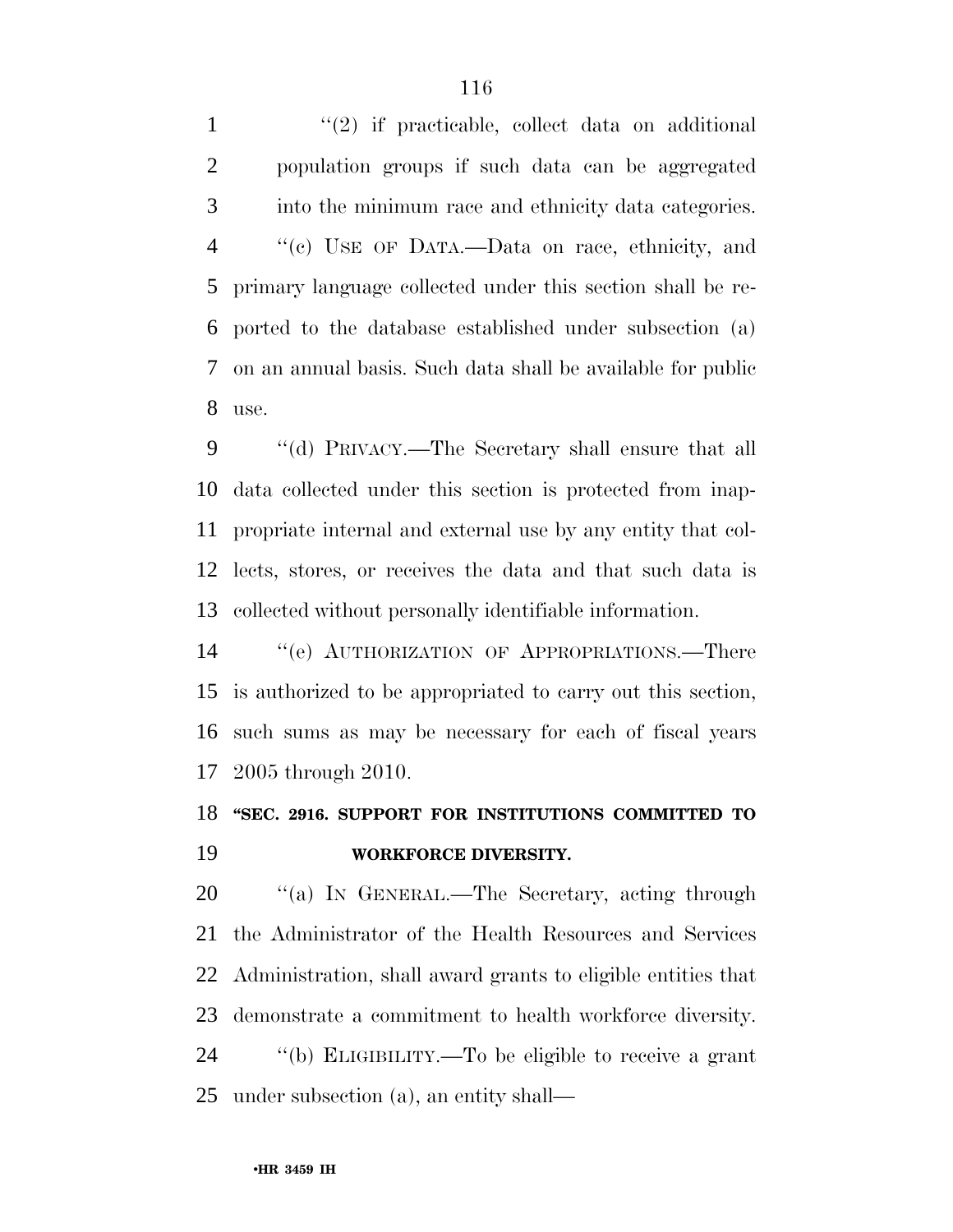| $\mathbf{1}$   | $\cdot\cdot(1)$ be an educational institution or entity that |
|----------------|--------------------------------------------------------------|
| $\overline{2}$ | historically produces or trains meaningful numbers           |
| 3              | of underrepresented minority health professionals,           |
| $\overline{4}$ | including—                                                   |
| 5              | "(A) Historically Black Colleges and Uni-                    |
| 6              | versities;                                                   |
| 7              | "(B) Hispanic-Serving Health Professions                     |
| 8              | Schools;                                                     |
| 9              | "(C) Hispanic-Serving Institutions;                          |
| 10             | "(D) Tribal Colleges and Universities;                       |
| 11             | "(E) Asian American and Pacific Islander-                    |
| 12             | serving institutions;                                        |
| 13             | $\lq\lq(F)$ institutions that have programs to re-           |
| 14             | cruit and retain underrepresented minority                   |
| 15             | health professionals, in which a significant                 |
| 16             | number of the enrolled participants are under-               |
| 17             | represented minorities;                                      |
| 18             | $\lq\lq$ (G) health professional associations,               |
| 19             | which may include underrepresented minority                  |
| 20             | health professional associations; and                        |
| 21             | $\lq\lq$ (H) institutions—                                   |
| 22             | "(i) located in communities with pre-                        |
| 23             | dominantly underrepresented minority pop-                    |
| 24             | ulations;                                                    |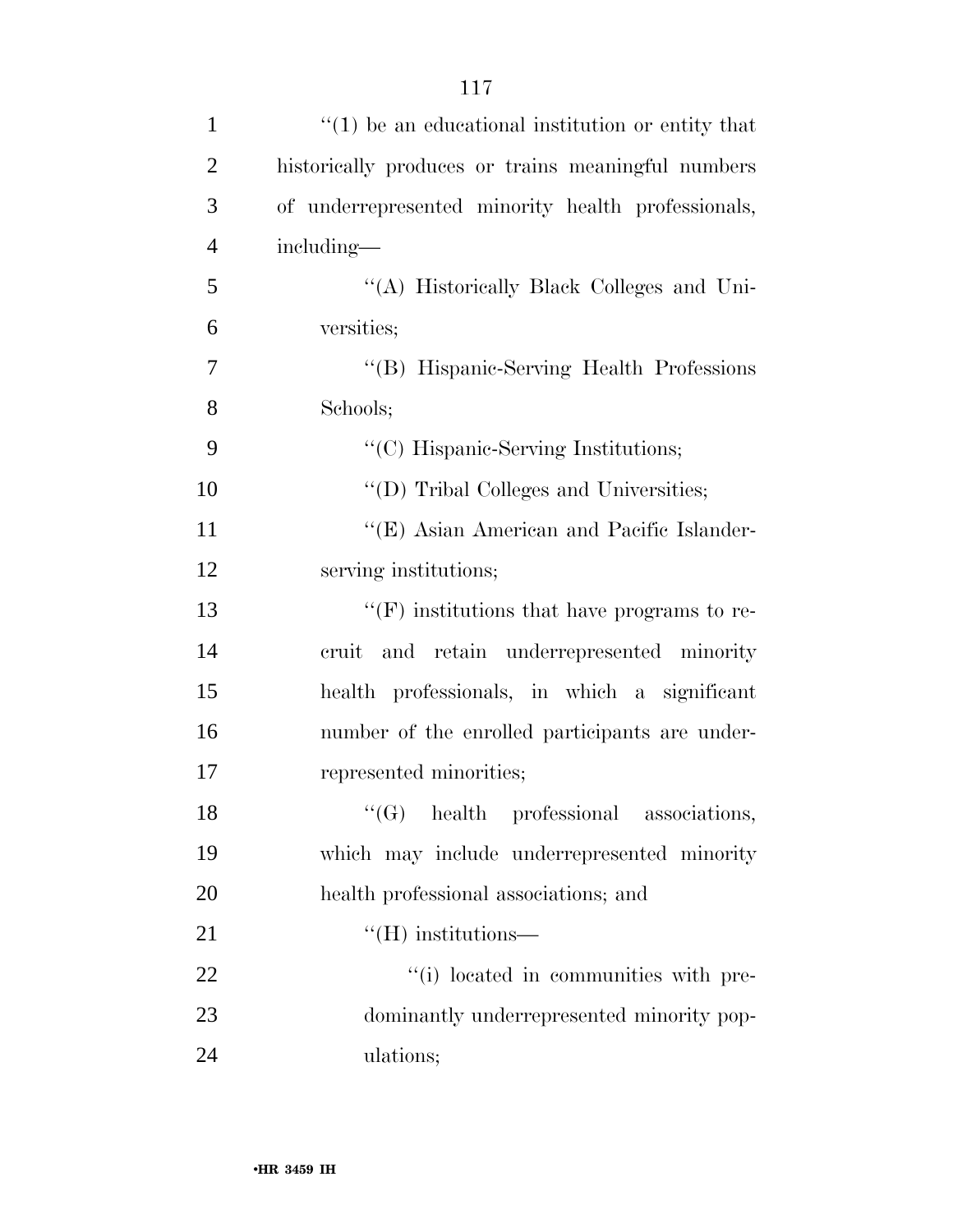| $\mathbf{1}$   | "(ii) with whom partnerships have                            |
|----------------|--------------------------------------------------------------|
| $\overline{2}$ | been formed for the purpose of increasing                    |
| 3              | workforce diversity; and                                     |
| 4              | "(iii) in which at least 20 percent of                       |
| 5              | enrolled participants are underrep-<br>the                   |
| 6              | resented minorities; and                                     |
| 7              | $\lq(2)$ submit to the Secretary an application at           |
| 8              | such time, in such manner, and containing such in-           |
| 9              | formation as the Secretary may require.                      |
| 10             | "(c) USE OF FUNDS.—Amounts received under a                  |
| 11             | grant under subsection (a) shall be used to expand existing  |
| 12             | workforce diversity programs, implement new workforce        |
| 13             | diversity programs, or evaluate existing or new workforce    |
| 14             | diversity programs. Such programs shall enhance diversity    |
| 15             | by considering minority status as part of an individualized  |
| 16             | consideration of qualifications. Possible activities may in- |
| 17             | clude—                                                       |
| 18             | $\lq(1)$ educational outreach programs relating to           |
| 19             | opportunities in the health professions;                     |
| 20             | "(2) scholarship, fellowship, grant, loan repay-             |
| 21             | ment, and loan cancellation programs;                        |
| 22             | $\lq(3)$ post-baccalaureate programs;                        |
| 23             | "(4) academic enrichment programs, particu-                  |
| 24             | larly targeting those who would not be competitive           |
| 25             | for health professions schools;                              |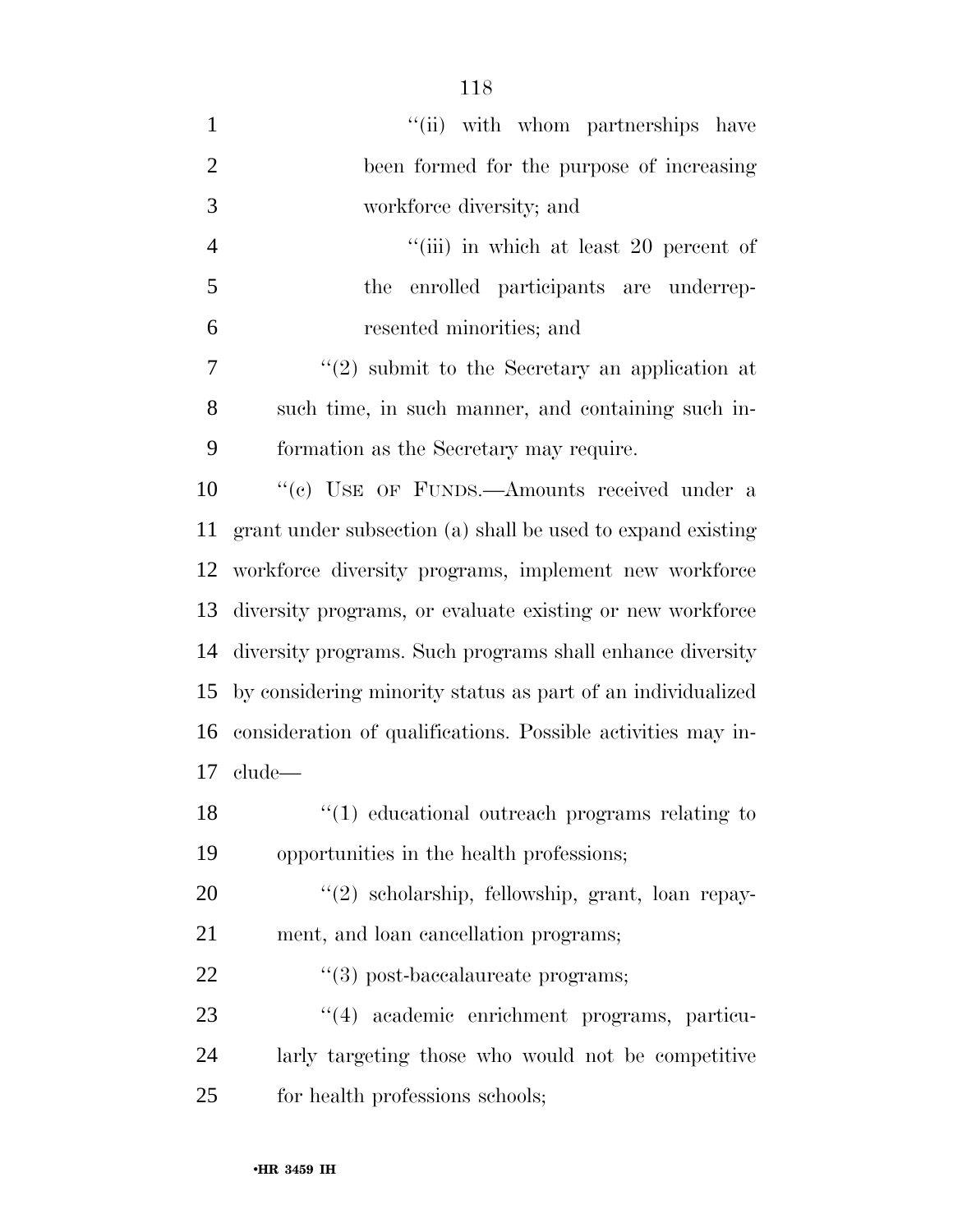| $\mathbf{1}$   | $(5)$ kindergarten through 12th grade and                         |
|----------------|-------------------------------------------------------------------|
| $\overline{2}$ | other health pipeline programs;                                   |
| 3              | $\lq(6)$ mentoring programs;                                      |
| $\overline{4}$ | $\lq(7)$ internship or rotation programs involving                |
| 5              | hospitals, health systems, health plans and other                 |
| 6              | health entities;                                                  |
| 7              | $\cdot$ (8) community partnership development for                 |
| 8              | purposes relating to workforce diversity; or                      |
| 9              | $\lq(9)$ leadership training.                                     |
| 10             | "(d) REPORTS.—Not later than 1 year after receiving               |
| 11             | a grant under this section, and annually for the term of          |
| 12             | the grant, a grantee shall submit to the Secretary a report       |
| 13             | that summarizes and evaluates all activities conducted            |
| 14             | under the grant.                                                  |
| 15             | "(e) DEFINITION.—In this section, the term 'Asian                 |
| 16             | American and Pacific Islander-serving institutions' means         |
| 17             | institutions-                                                     |
| 18             | $\cdot\cdot\cdot(1)$ that are eligible institutions under section |
| 19             | 312(b) of the Higher Education Act of 1965; and                   |
| 20             | $f'(2)$ that, at the time of their application, have              |
| 21             | an enrollment of undergraduate students that is                   |
| 22             | made up of at least 10 percent Asian American and                 |
| 23             | Pacific Islander students.                                        |
| 24             | "(f) AUTHORIZATION OF APPROPRIATIONS.—There                       |
| 25             | is authorized to be appropriated to carry out this section,       |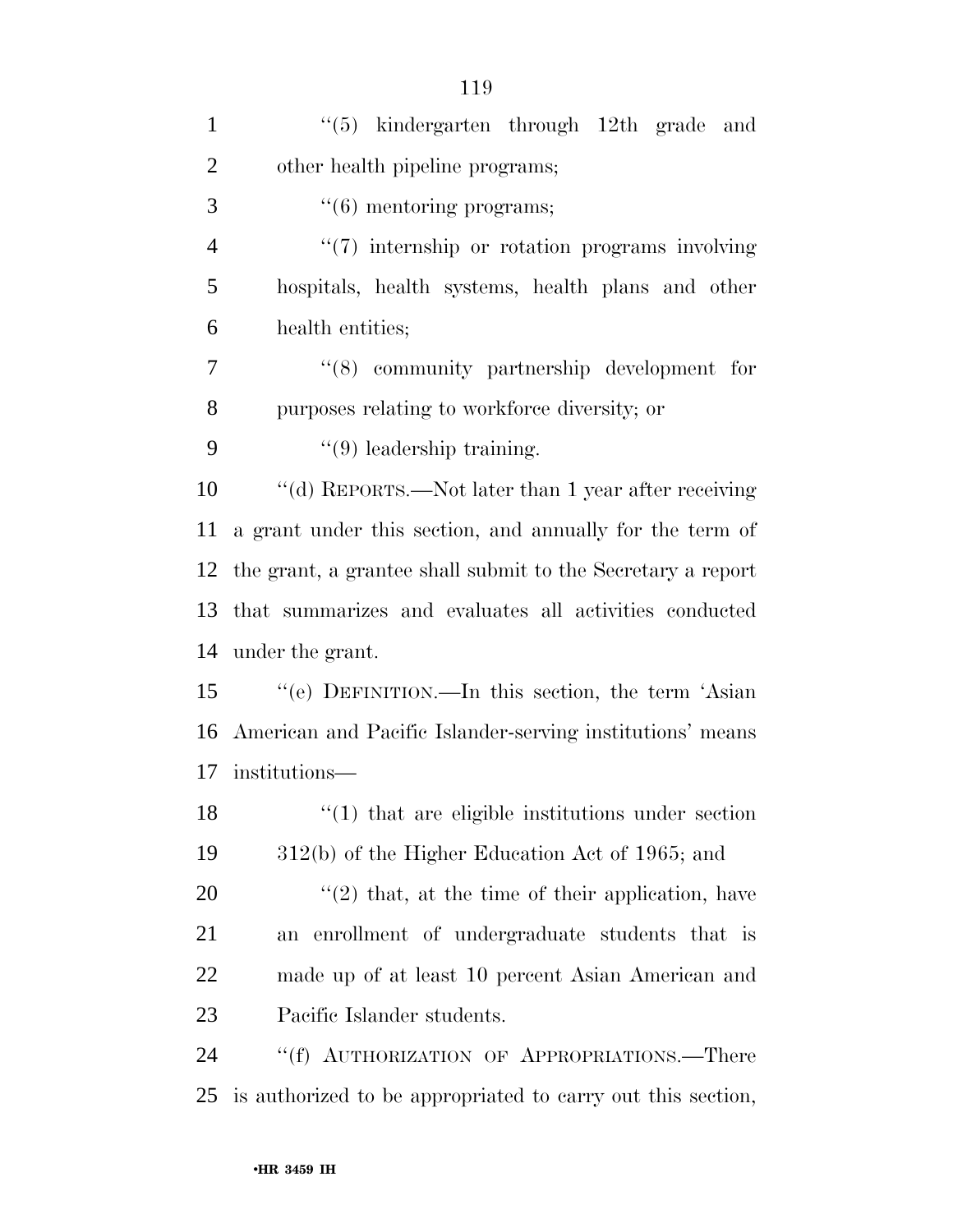such sums as may be necessary for each of fiscal years 2005 through 2010.

### **''SEC. 2917. CAREER DEVELOPMENT FOR SCIENTISTS AND RESEARCHERS.**

 ''(a) IN GENERAL.—The Secretary, acting through the Director of the National Institutes of Health, the Di- rector of the Centers for Disease Control and Prevention, the Commissioner of the Food and Drug Administration, and the Director of the Agency for Healthcare Research and Quality, shall award grants that expand existing op- portunities for scientists and researchers and promote the inclusion of underrepresented minorities in the health pro-fessions.

 ''(b) RESEARCH FUNDING.—The head of each entity within the Department of Health and Human Services shall establish or expand existing programs to provide re- search funding to scientists and researchers in-training. Under such programs, the head of each such entity shall give priority in allocating research funding to support health research in traditionally underserved communities, including underrepresented minority communities, and re-search classified as community or participatory.

23 " (c) DATA COLLECTION.—The head of each entity within the Department of Health and Human Services shall collect data on the number (expressed as an absolute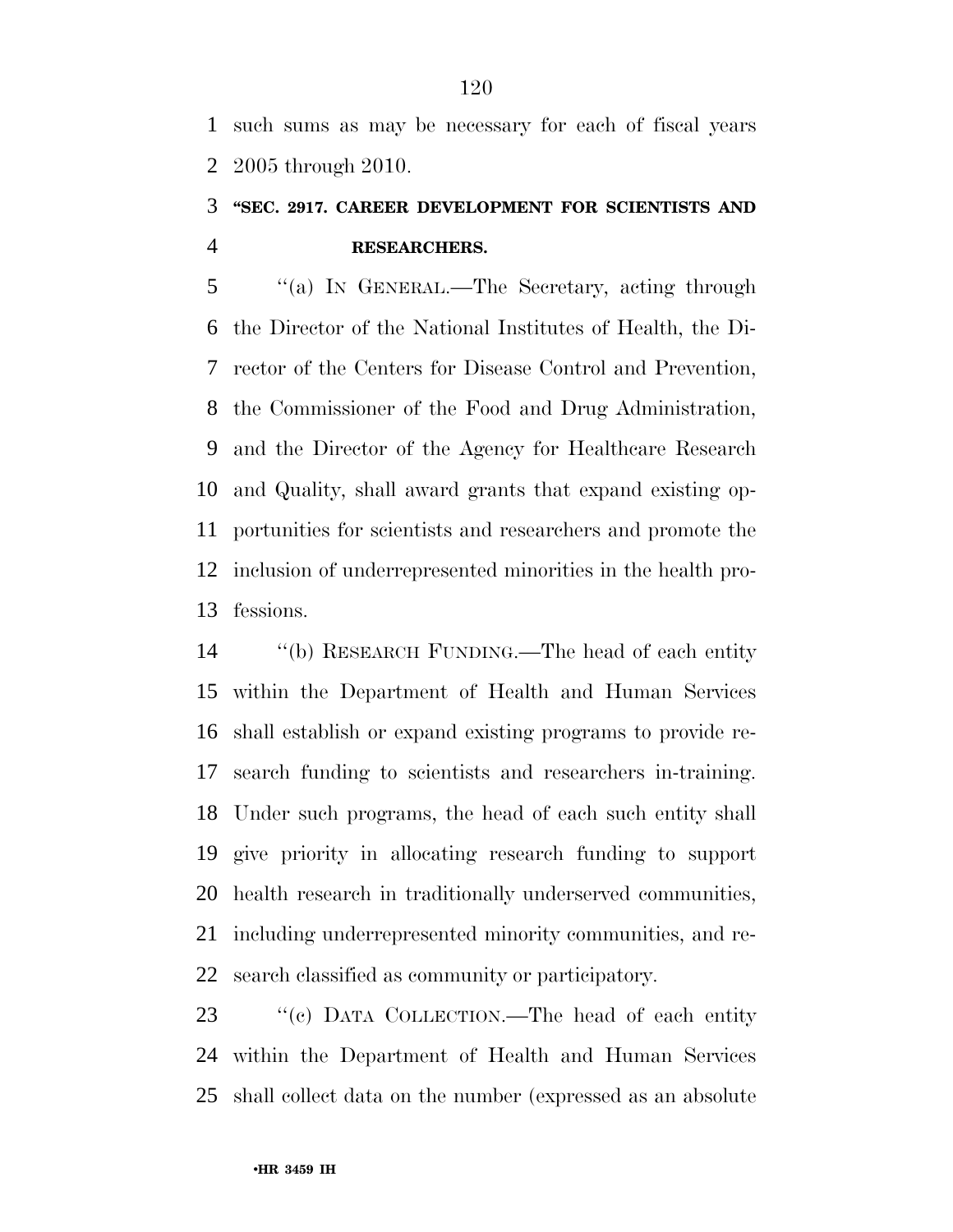number and a percentage) of underrepresented minority and nonminority applicants who receive and are denied agency funding at every stage of review. Such data shall be reported annually to the Secretary and the appropriate committees of Congress.

 ''(d) STUDENT LOAN REIMBURSEMENT.—The Sec- retary shall establish a student loan reimbursement pro- gram to provide student loan reimbursement assistance to researchers who focus on minority health issues or minor- ity racial and ethnic disparities in health. The Secretary shall promulgate regulations to define the scope and pro-cedures for the program under this subsection.

 ''(e) STUDENT LOAN CANCELLATION.—The Sec- retary shall establish a student loan cancellation program to provide student loan cancellation assistance to research- ers who focus on minority health issues or minority racial and ethnic disparities in health. Students participating in the program shall make a minimum 5-year commitment to work at an accredited health profession school. The Sec- retary shall promulgate additional regulations to define the scope and procedures for the program under this sub-section.

23 "(f) AUTHORIZATION OF APPROPRIATIONS.—There is authorized to be appropriated to carry out this section,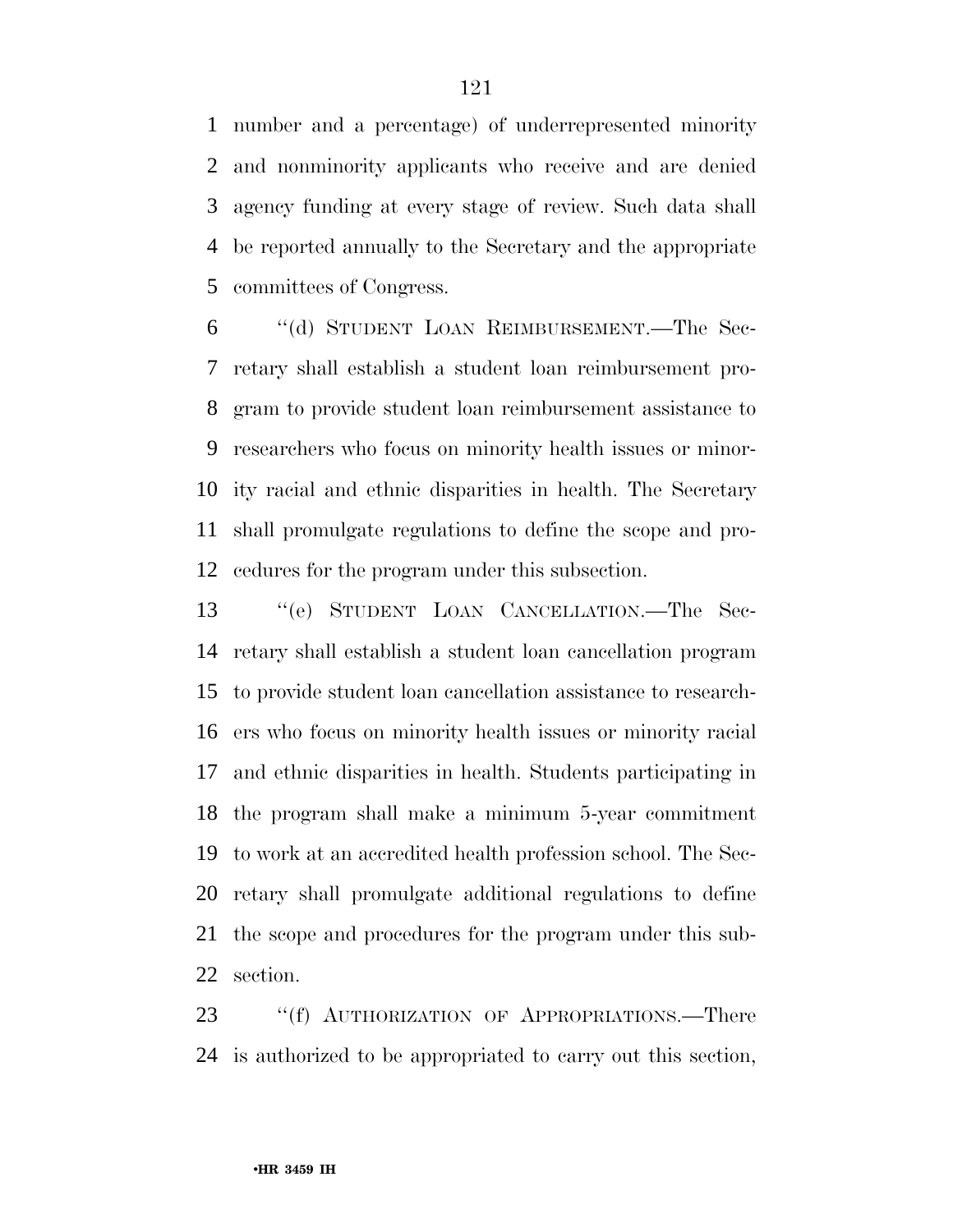such sums as may be necessary for each of fiscal years 2005 through 2010.

### **''SEC. 2918. CAREER SUPPORT FOR NON-RESEARCH HEALTH PROFESSIONALS.**

 ''(a) IN GENERAL.—The Secretary, acting through the Director of the Centers for Disease Control and Pre- vention, the Administrator of the Substance Abuse and Mental Health Services Administration, the Administrator of the Health Resources and Services Administration, and the Administrator of the Centers for Medicare and Med- icaid Services shall establish a program to award grants to eligible individuals for career support in non-research-related healthcare.

 ''(b) ELIGIBILITY.—To be eligible to receive a grant under subsection (a) an individual shall—

16 ''(1) be a student in a health professions school, a graduate of such a school who is working in a health profession, or a faculty member of such a school; and

20  $\frac{1}{2}$   $\frac{1}{2}$  submit to the Secretary an application at such time, in such manner, and containing such in-formation as the Secretary may require.

 ''(c) USE OF FUNDS.—An individual shall use amounts received under a grant under this section to—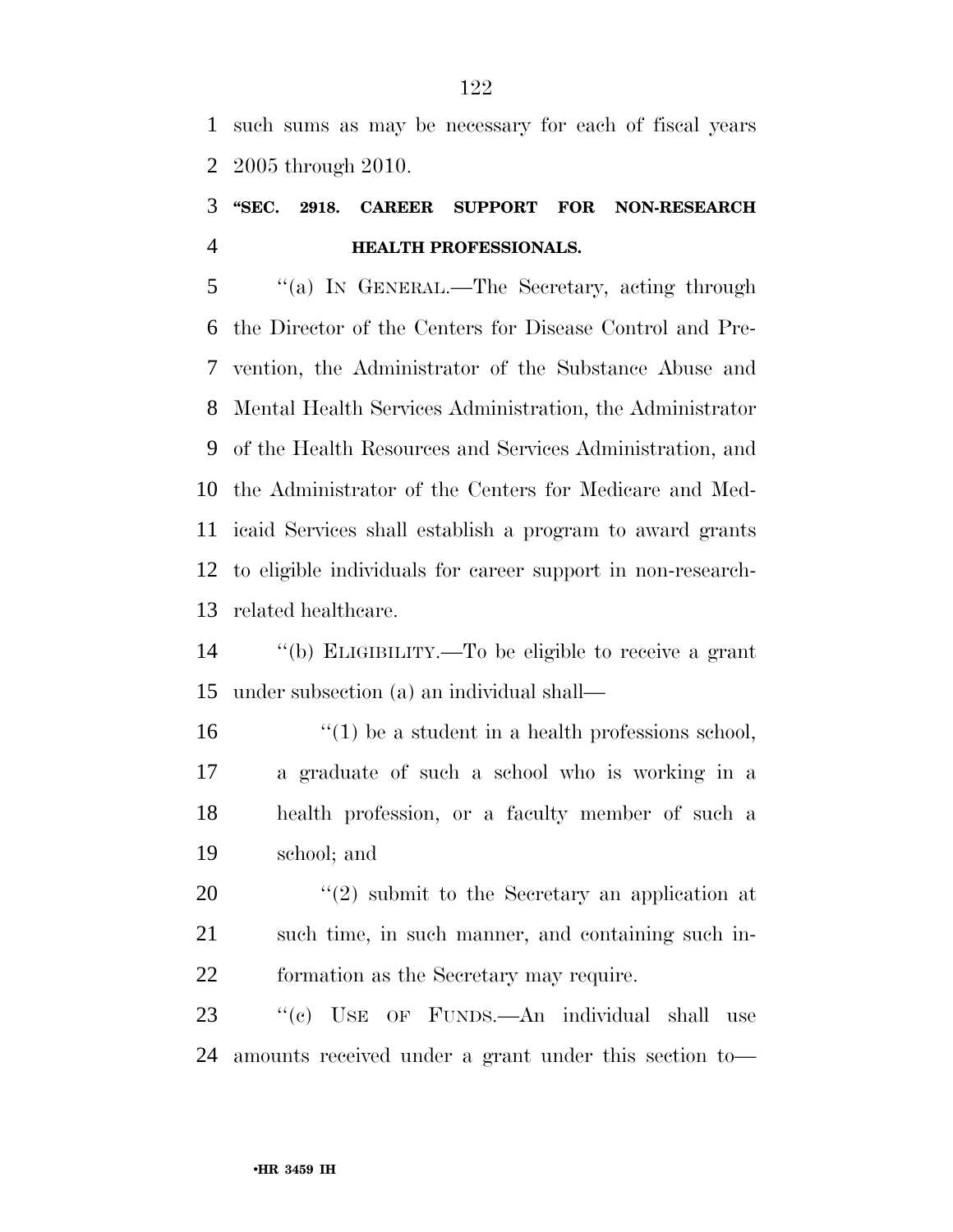1 ''(1) support the individual's health activities or projects that involve underserved communities, in- cluding racial and ethnic minority communities;  $(2)$  support health-related career advancement activities; and  $(6)$  <sup>"</sup>(3) to pay, or as reimbursement for payments of, student loans for individuals who are health pro- fessionals and are focused on health issues affecting underserved communities, including racial and eth- nic minority communities. ''(d) DEFINITION.—In this section, the term 'career in non-research-related healthcare' means employment or intended employment in the field of public health, health policy, health management, health administration, medi- cine, nursing, pharmacy, allied health, community health, or other fields determined appropriate by the Secretary, other than in a position that involves research. 18 "(e) AUTHORIZATION OF APPROPRIATIONS.—There

 is authorized to be appropriated to carry out this section, such sums as may be necessary for each of fiscal years 2005 through 2010.

### **''SEC. 2919. RESEARCH ON THE EFFECT OF WORKFORCE DI-VERSITY ON QUALITY.**

 ''(a) IN GENERAL.—The Director of the Agency for Healthcare Research and Quality, in collaboration with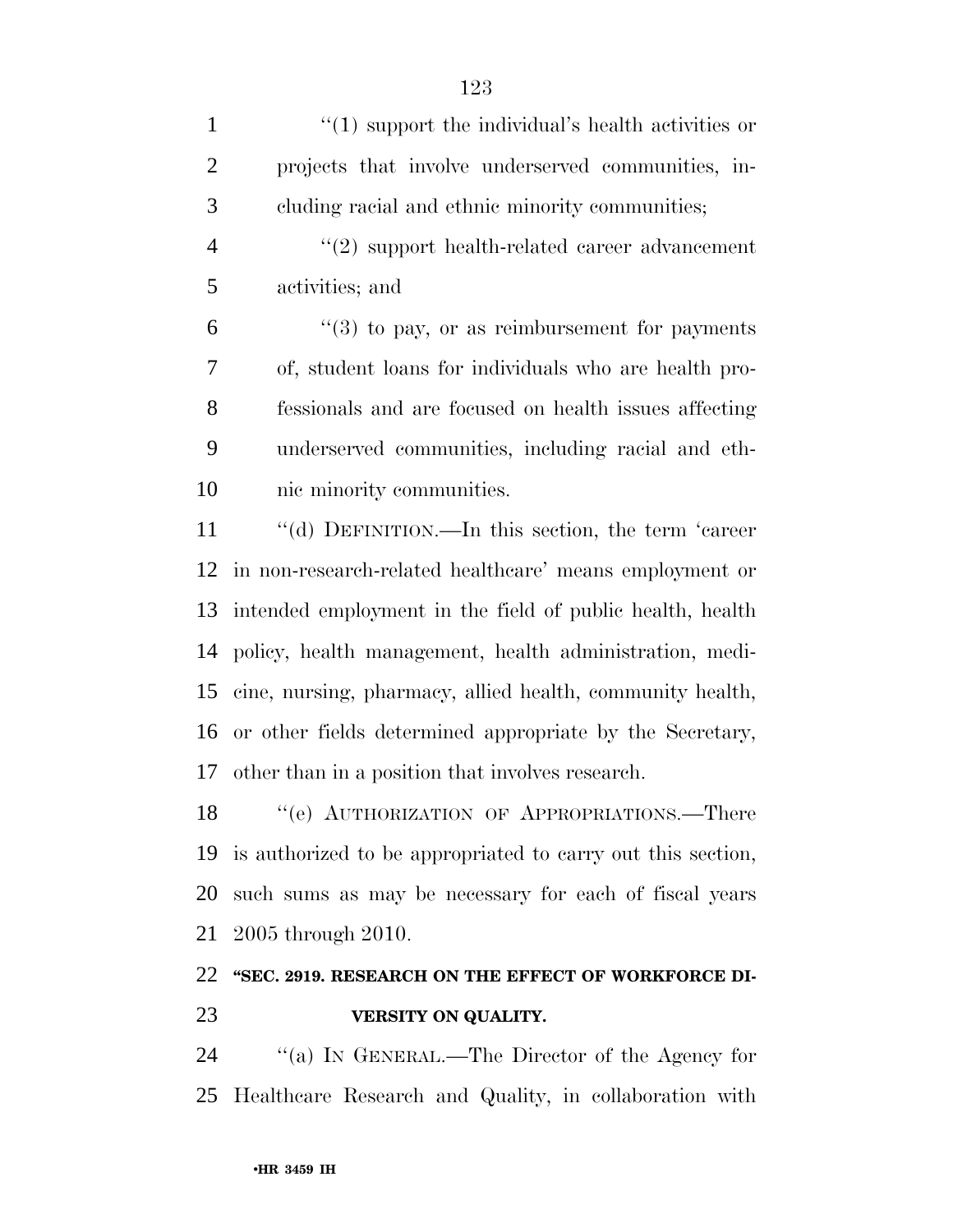the Director of the Office of Minority Health and the Di- rector of the National Center on Minority Health and Health Disparities, shall award grants to eligible entities to expand research on the link between health workforce diversity and quality healthcare.

6 ''(b) ELIGIBILITY.—To be eligible to receive a grant 7 under subsection (a) an entity shall—

 $8$  ''(1) be a clinical, public health, or health serv-9 ices research entity or other entity determined ap-10 propriate by the Director; and

11 ''(2) submit to the Secretary an application at 12 such time, in such manner, and containing such in-13 formation as the Secretary may require.

14 "(c) USE OF FUNDS.—Amounts received under a grant awarded under subsection (a) shall be used to sup- port research that investigates the effect of health work-force diversity on—

- 18  $\frac{1}{2}$   $(1)$  language access;
- 19  $"(2)$  cultural competence;
- 20  $\frac{1}{2}$  (3) patient satisfaction;
- 21  $\frac{1}{2}$   $\frac{1}{2}$  timeliness of care;
- 22  $\frac{1}{2}$   $\frac{1}{5}$  safety of care;
- 23  $\frac{1}{2}$  (6) effectiveness of care;
- 24  $\frac{1}{2}$  (7) efficiency of care;
- 25  $(8)$  patient outcomes;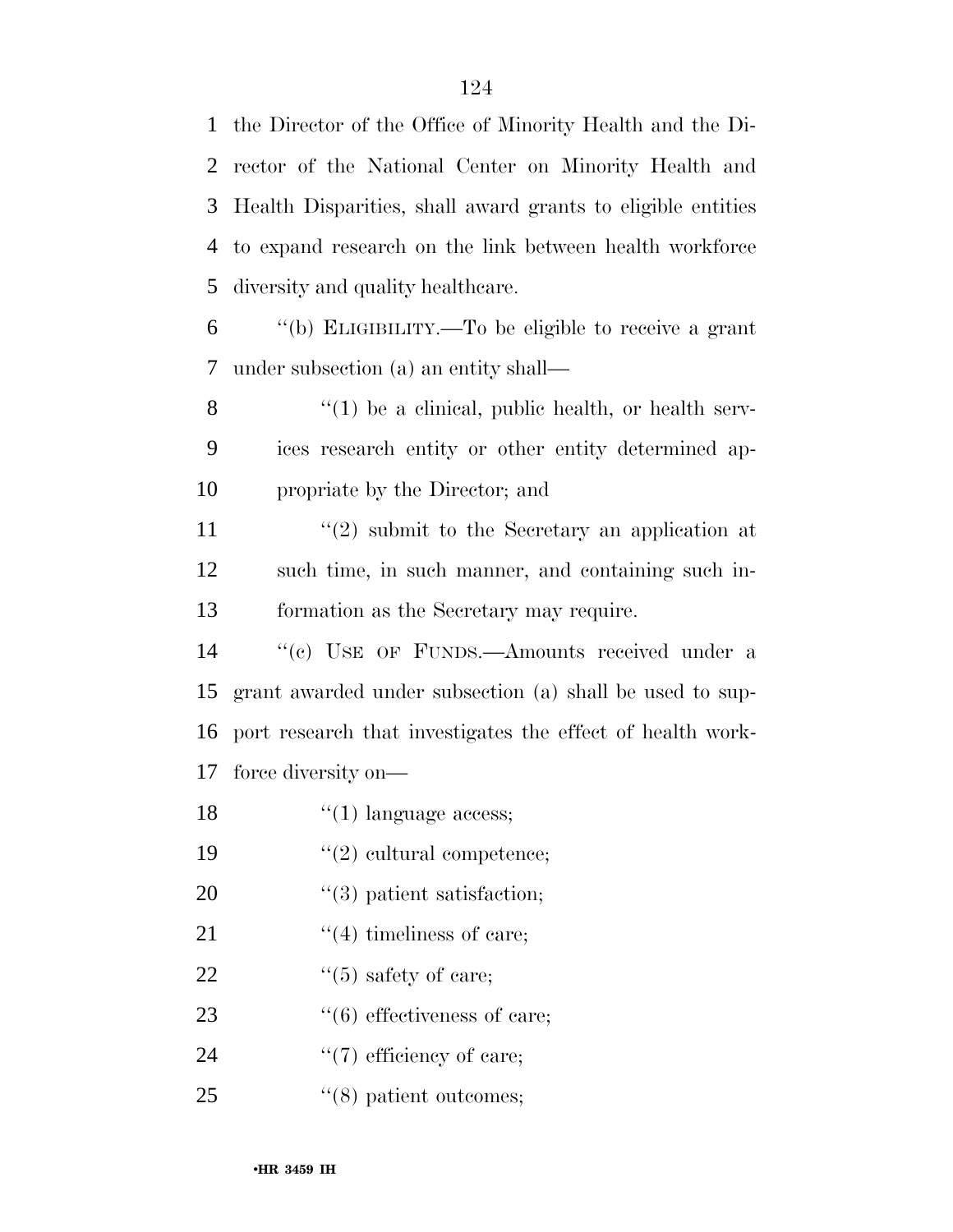1  $\frac{1}{2}$  (9) community engagement;

2  $\frac{1}{2}$   $\frac{1}{10}$  resource allocation;

''(11) organizational structure; or

4 "(12) other topics determined appropriate by the Director.

 ''(d) PRIORITY.—In awarding grants under sub- section (a), the Director shall give individualized consider- ation to all relevant aspects of the applicant's background. Consideration of prior research experience involving the health of underserved communities shall be such a factor.

11 " (e) AUTHORIZATION OF APPROPRIATIONS.—There is authorized to be appropriated to carry out this section, such sums as may be necessary for each of fiscal years 2005 through 2010.

#### **''SEC. 2920. HEALTH DISPARITIES EDUCATION PROGRAM.**

 ''(a) ESTABLISHMENT.—The Secretary, acting through the National Center on Minority Health and Health Disparities and in collaboration with the Office of Minority Health, the Office for Civil Rights, the Centers for Disease Control and Prevention, the Centers for Medi- care and Medicaid Services, the Health Resources and Services Administration, and other appropriate public and private entities, shall establish and coordinate a health and healthcare disparities education program to support, de-velop, and implement educational initiatives and outreach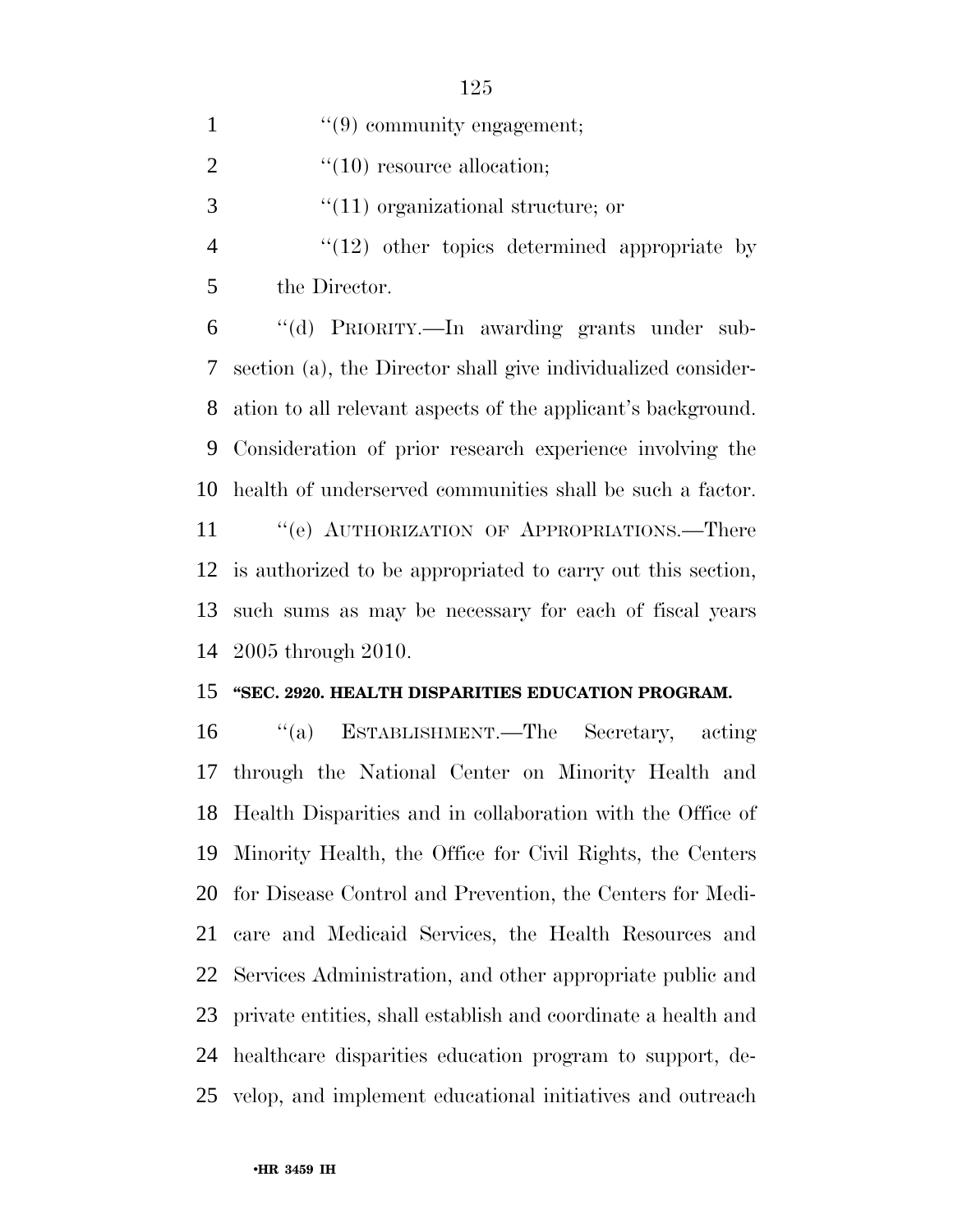strategies that inform healthcare professionals and the public about the existence of and methods to reduce racial and ethnic disparities in health and healthcare.

 ''(b) ACTIVITIES.—The Secretary, through the edu- cation program established under subsection (a) shall, through the use of public awareness and outreach cam- paigns targeting the general public and the medical com-munity at large—

 $\frac{4}{1}$  disseminate scientific evidence for the ex- istence and extent of racial and ethnic disparities in healthcare, including disparities that are not other- wise attributable to known factors such as access to care, patient preferences, or appropriateness of intervention, as described in the 2002 Institute of Medicine Report, Unequal Treatment;

 ''(2) disseminate new research findings to healthcare providers and patients to assist them in understanding, reducing, and eliminating health and healthcare disparities;

 $\frac{1}{20}$   $\frac{1}{3}$  disseminate information about the impact of linguistic and cultural barriers on healthcare qual- ity and the obligation of health providers who receive Federal financial assistance to ensure that people with limited English proficiency have access to lan-guage access services;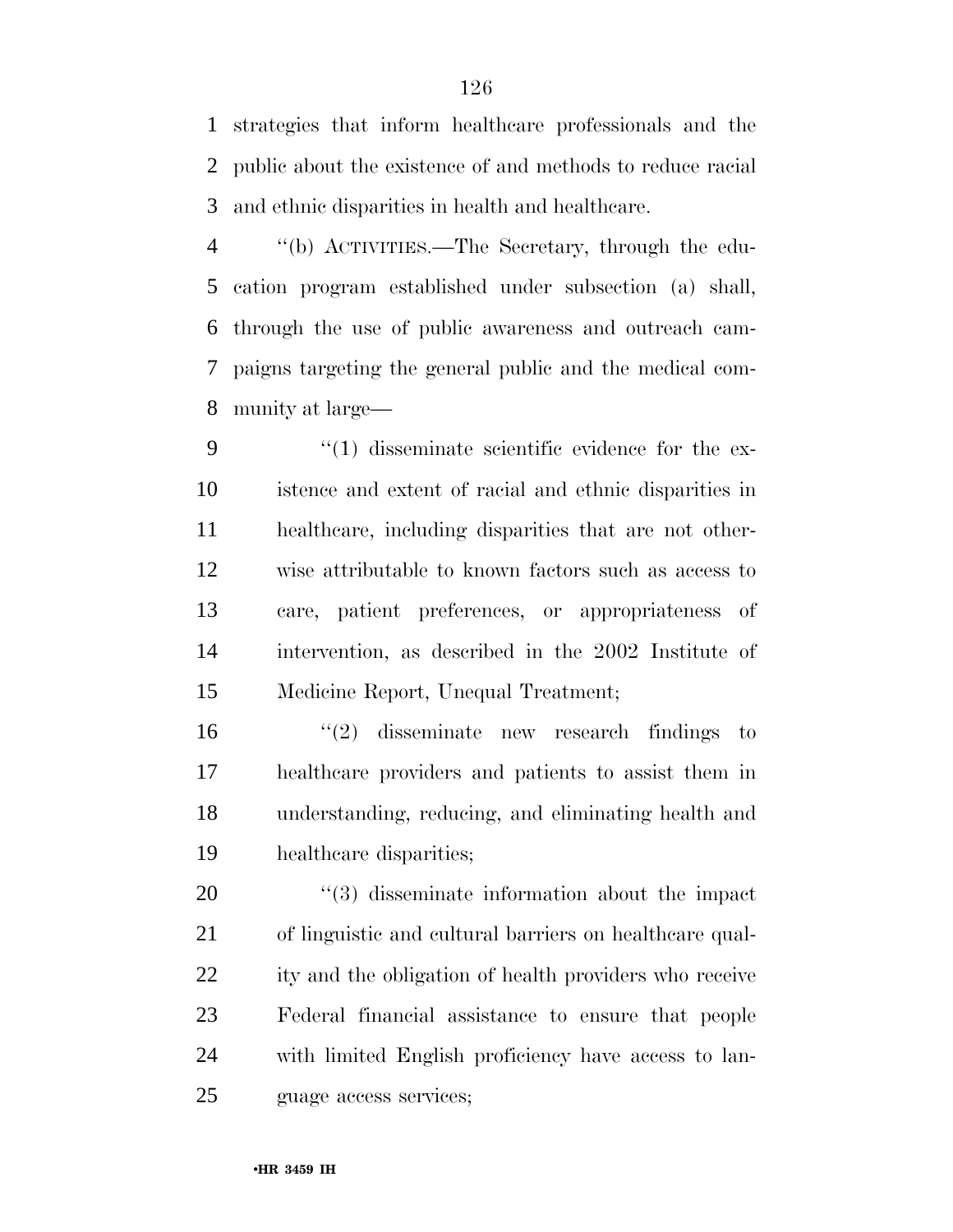$\frac{1}{4}$  disseminate information about the impor- tance and legality of racial, ethnic, and primary lan- guage data collection, analysis, and reporting;  $\frac{4}{5}$  design and implement specific educational initiatives to health care providers relating to health and health care disparities; ''(6) assess the impact of the programs estab- lished under this section in raising awareness of health and healthcare disparities and providing in- formation on available resources. 11 "(c) AUTHORIZATION OF APPROPRIATIONS.—There is authorized to be appropriated to carry out this section, such sums as may be necessary for each of fiscal years 2005 through 2010. **''SEC. 2920A. CULTURAL COMPETENCE TRAINING FOR HEALTHCARE PROFESSIONALS.**  ''(a) IN GENERAL.—The Secretary, acting through the Administrator of the Health Resources and Services Administration, the Director of the Office of Minority

 Health, and the Director of the National Center for Mi- nority Health and Health Disparities, shall award grants to eligible entities to test, implement, and evaluate models of cultural competence training for healthcare providers in coordination with the initiative under section 2920A(a).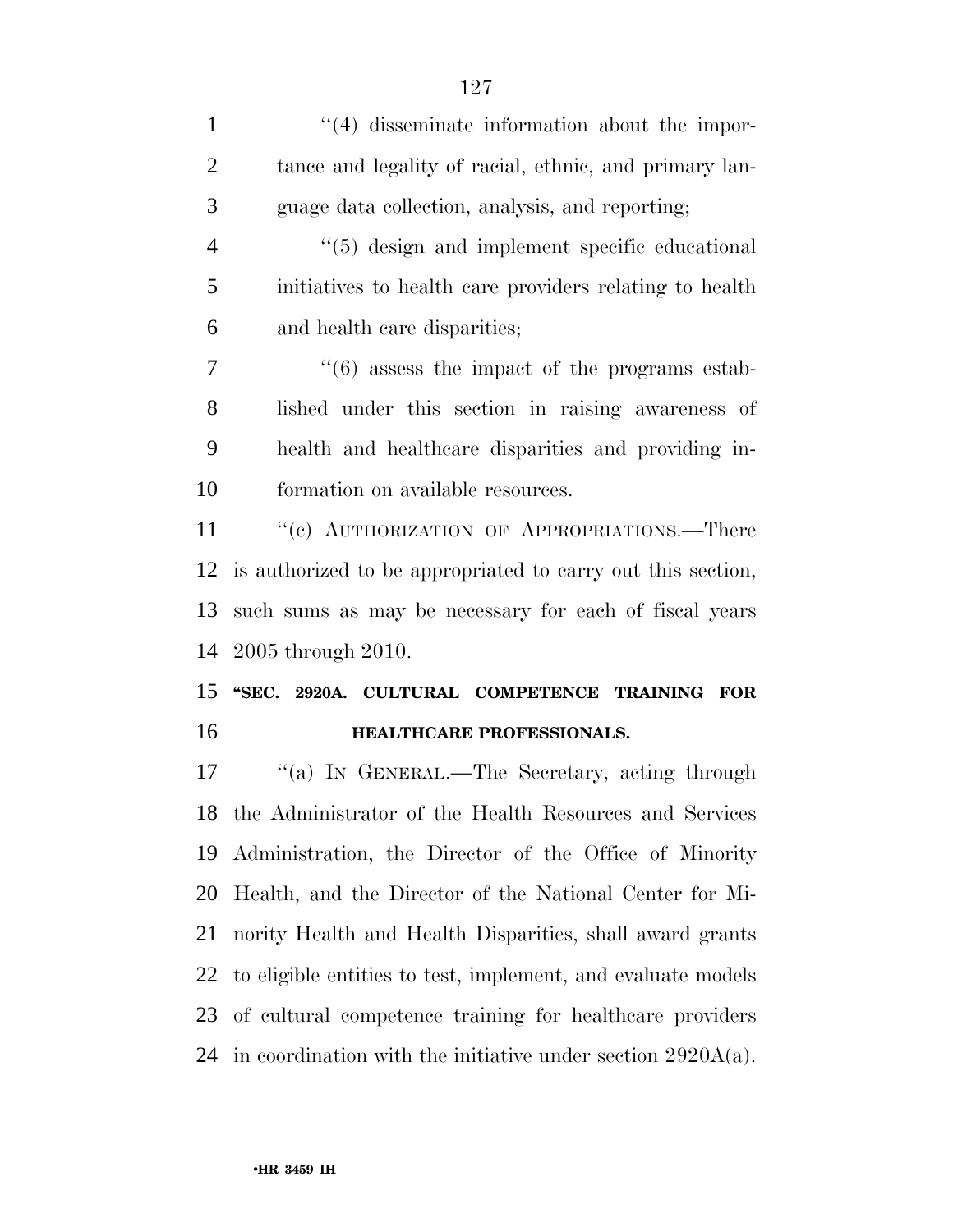''(b) ELIGIBILITY.—To be eligible to receive a grant under subsection (a), an entity shall—

 ''(1) be an academic medical center, a health center or clinic, a hospital, a health plan, or a health system;

 $(2)$  partner with a minority serving institution, minority professional association, or community- based organization representing minority popu- lations, in addition to a research institution to carry out activities under this grant; and

11 ''(3) prepare and submit to the Secretary an application at such time, in such manner, and con- taining such information as the Secretary may re-quire.

15 "(c) AUTHORIZATION OF APPROPRIATIONS.—There is authorized to be appropriated to carry out this section, such sums as may be necessary for each of fiscal years 2005 through 2010.''.

#### **SEC. 302. HEALTH CAREERS OPPORTUNITY PROGRAM.**

 (a) PURPOSE.—It is the purpose of this section to diversify the healthcare workforce by increasing the num- ber of individuals from disadvantaged backgrounds in the health and allied health professions by enhancing the aca- demic skills of students from disadvantaged backgrounds and supporting them in successfully competing, entering,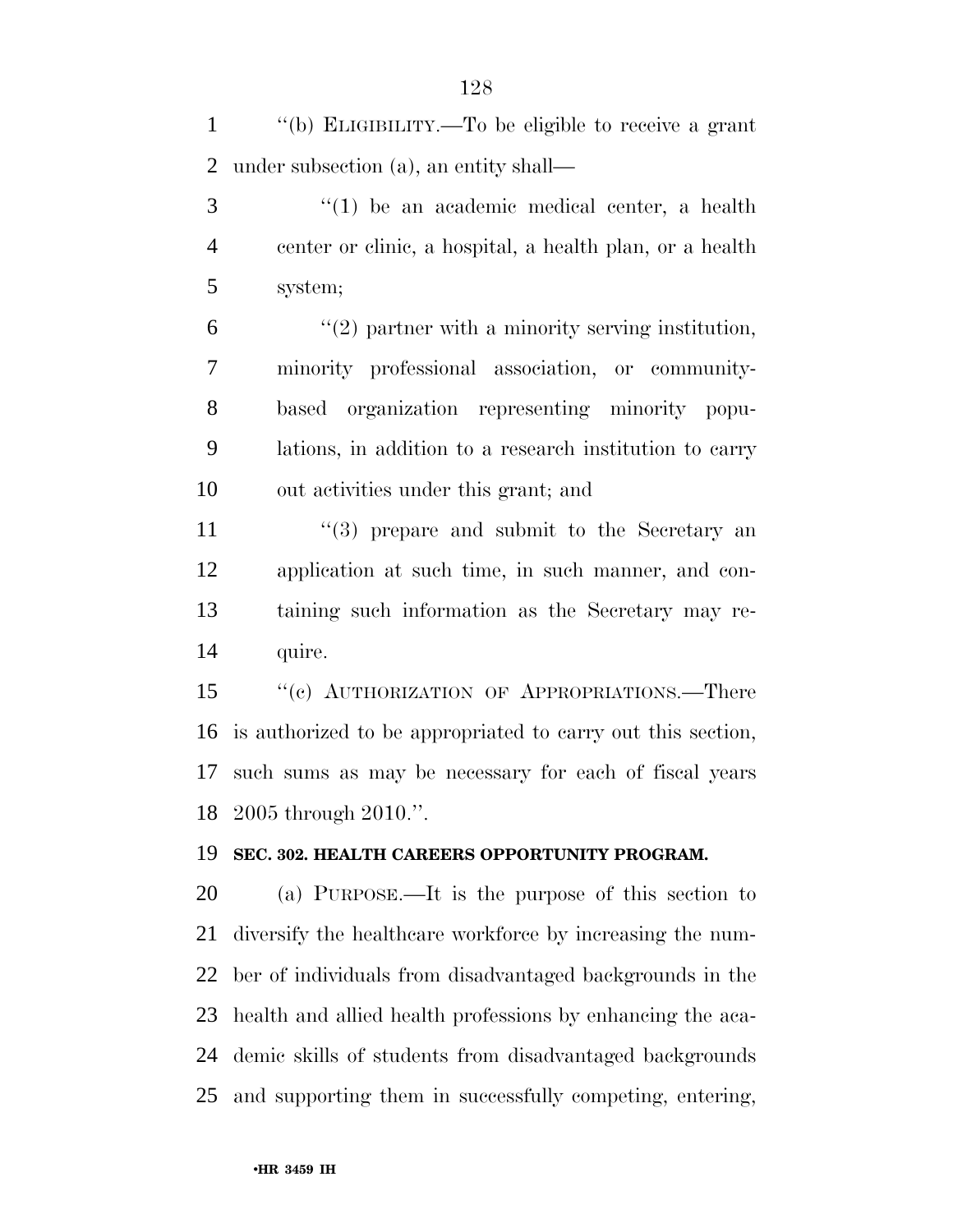and graduating from health professions training pro-grams.

 (b) AUTHORIZATION OF APPROPRIATIONS.—Section 740(c) of the Public Health Service Act (42 U.S.C. 5 293d(c)) is amended by striking " $$29,400,000$ " and all that follows through ''2002'' and inserting ''\$50,000,000 for fiscal year 2005, and such sums as may be necessary for each of fiscal years 2006 through 2010''.

# **SEC. 303. PROGRAM OF EXCELLENCE IN HEALTH PROFES- SIONS EDUCATION FOR UNDERREP-RESENTED MINORITIES.**

 (a) PURPOSE.—It is the purpose of this section to diversify the healthcare workforce by supporting programs of excellence in designated health professions schools that demonstrate a commitment to underrepresented minority populations with a focus on minority health issues, cul- tural and linguistic competence, and eliminating health disparities.

 (b) AUTHORIZATION OF APPROPRIATION.—Section 737(h)(1) of the Public Health Service Act (42 U.S.C. 21  $293(h)(1)$  is amended to read as follows:

22 "(1) AUTHORIZATION OF APPROPRIATIONS. For the purpose of making grants under subsection (a), there are authorized to be appropriated \$50,000,000 for fiscal year 2005, and such sums as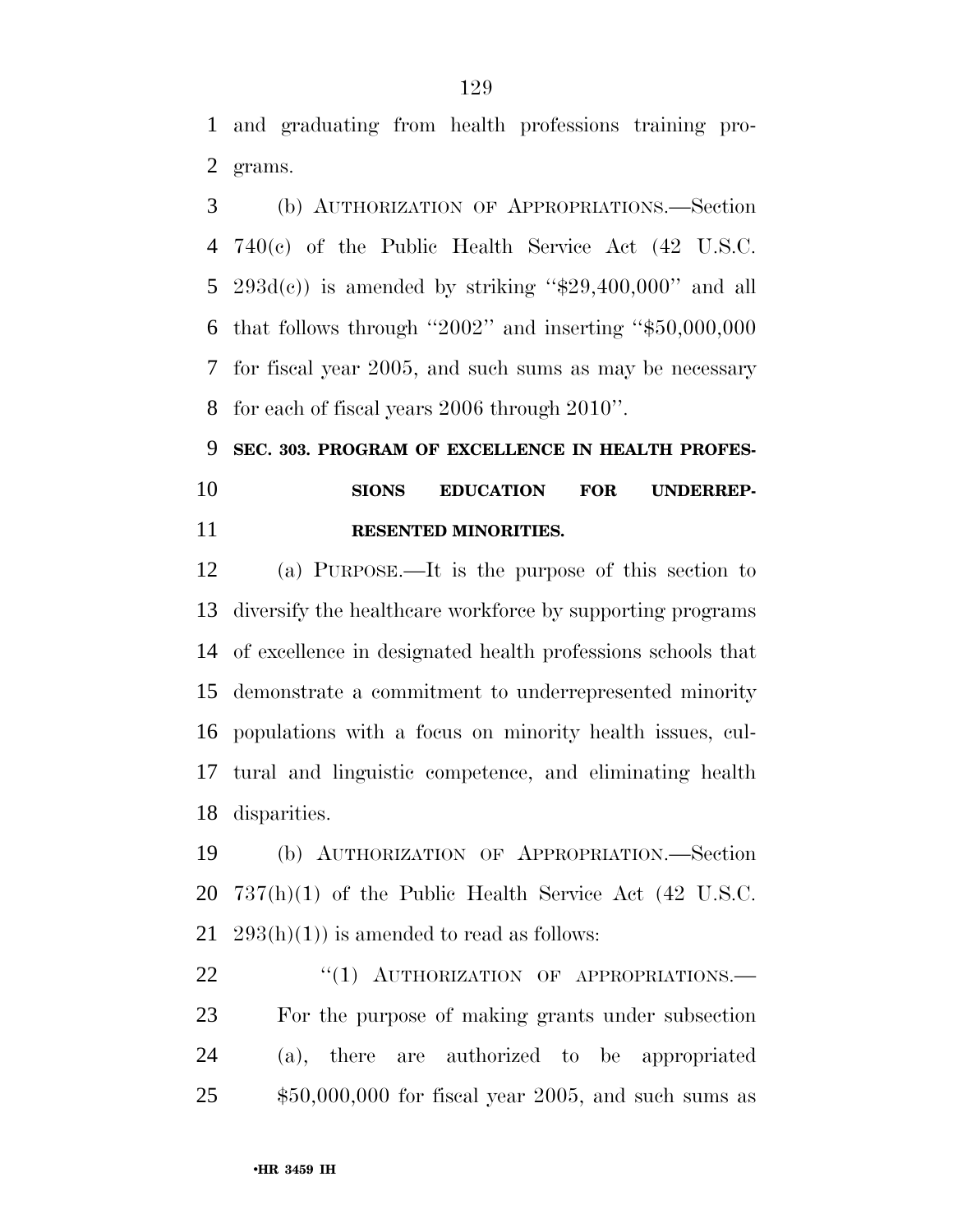may be necessary for each of the fiscal years 2006 through 2010.''.

#### **SEC. 304. HISPANIC-SERVING HEALTH PROFESSIONS SCHOOLS.**

 Part B of title VII of the Public Health Service Act (42 U.S.C. 293 et seq.) is amended by adding at the end the following:

### **''SEC. 742. HISPANIC-SERVING HEALTH PROFESSIONS SCHOOLS.**

 ''(a) IN GENERAL.—The Secretary, acting through the Administrator of the Health Resources and Services Administration, shall award grants to Hispanic-serving health professions schools for the purpose of carrying out programs to recruit Hispanic individuals to enroll in and graduate from such schools, which may include providing scholarships and other financial assistance as appropriate. ''(b) ELIGIBILITY.—In subsection (a), the term 'His- panic-serving health professions school' means an entity that—

 ''(1) is a school or program under section 799B;

 $\frac{1}{22}$  ''(2) has an enrollment of full-time equivalent students that is made up of at least 9 percent His-panic students;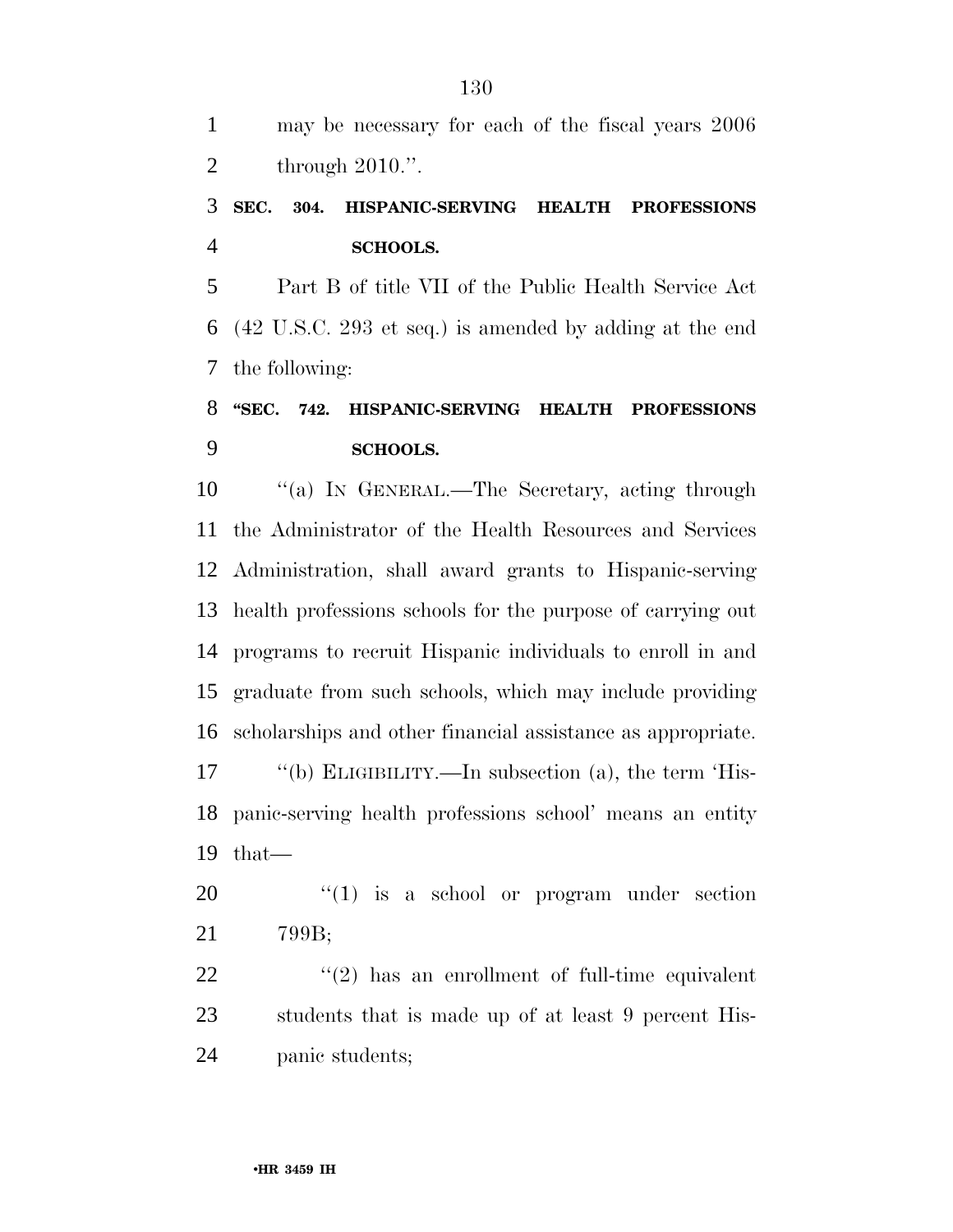| $\mathbf{1}$   | $\lq(3)$ has been effective in carrying out pro-                |
|----------------|-----------------------------------------------------------------|
| $\overline{2}$ | grams to recruit Hispanic individuals to enroll in              |
| 3              | and graduate from the school;                                   |
| $\overline{4}$ | $\lq(4)$ has been effective in recruiting and retain-           |
| 5              | ing Hispanic faculty members; and                               |
| 6              | $\cdot\cdot$ (5) has a significant number of graduates who      |
| 7              | are providing health services to medically under-               |
| 8              | served populations or to individuals in health profes-          |
| 9              | sional shortage areas.".                                        |
| 10             | SEC. 305. HEALTH PROFESSIONS STUDENT LOAN FUND; AU-             |
| 11             | THORIZATIONS OF APPROPRIATIONS<br>RE-                           |
| 12             | <b>GARDING STUDENTS FROM DISADVANTAGED</b>                      |
| 13             | <b>BACKGROUNDS.</b>                                             |
| 14             | Section $724(f)(1)$ of the Public Health Service Act            |
| 15             | $(42 \text{ U.S.C. } 292t(f)(1))$ is amended by striking        |
| 16             | " $\text{$8,000,000"}$ and all that follows and inserting       |
|                | 17 " $$35,000,000$ for fiscal year 2005, and such sums as may   |
|                | 18 be necessary for each of the fiscal years 2006 through       |
|                | 19 2010.".                                                      |
| 20             | SEC. 306. NATIONAL HEALTH SERVICE CORPS; RECRUIT-               |
| 21             | MENT AND FELLOWSHIPS FOR INDIVIDUALS                            |
| 22             | FROM DISADVANTAGED BACKGROUNDS.                                 |
| 23             | (a) IN GENERAL.—Section $331(b)$ of the Public                  |
| 24             | Health Service Act $(42 \text{ U.S.C. } 254d(b))$ is amended by |
| 25             | adding at the end the following:                                |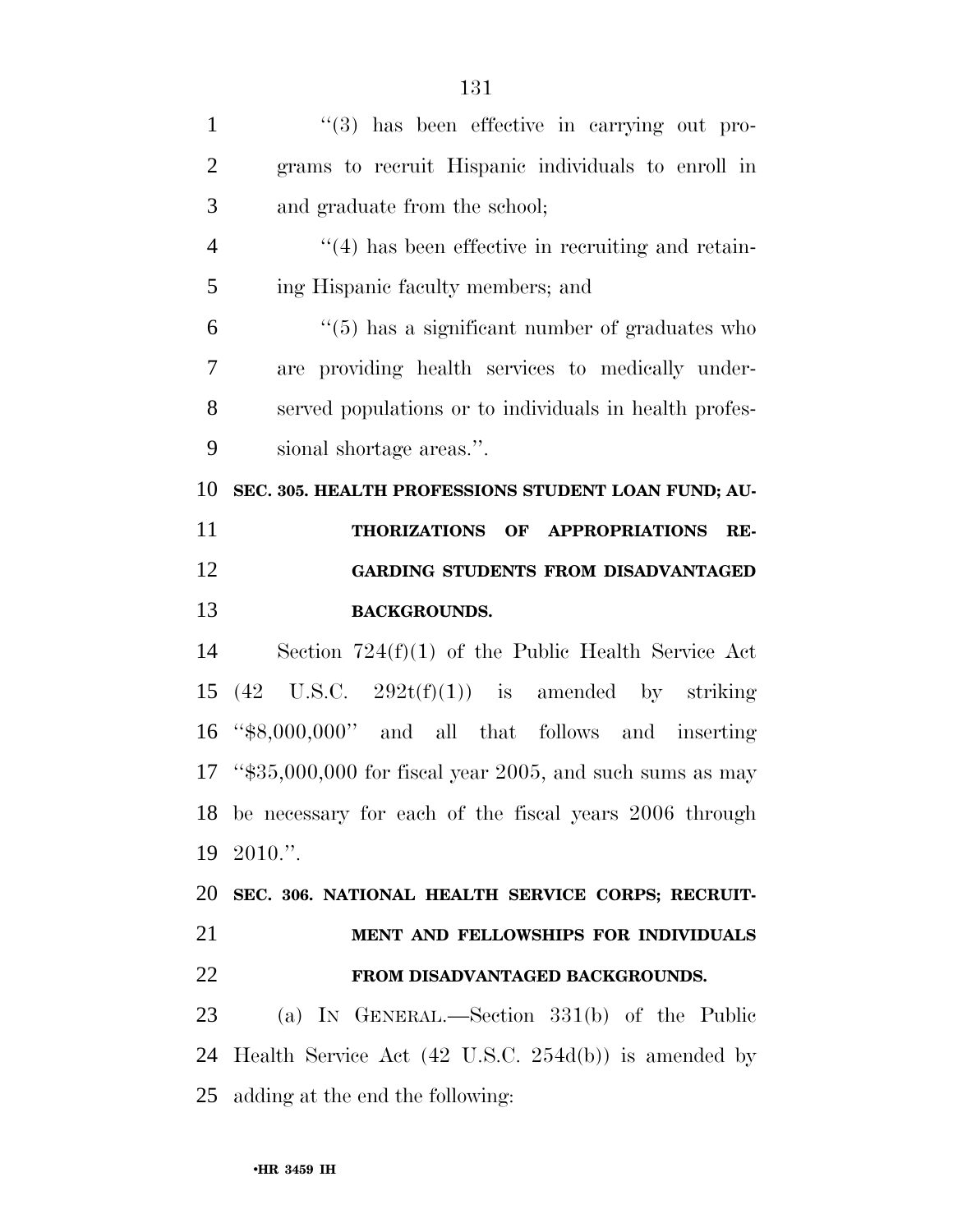''(3) The Secretary shall ensure that the individuals with respect to whom activities under paragraphs (1) and (2) are carried out include individuals from disadvantaged backgrounds, including activities carried out to provide health professions students with information on the Schol-arship and Repayment Programs.''.

 (b) ASSIGNMENT OF CORPS PERSONNEL.—Section 333(a) of the Public Health Service Act (42 U.S.C. 254f(a)) is amended by adding at the end the following:  $\frac{1}{4}$  In assigning Corps personnel under this section, the Secretary shall give preference to applicants who re- quest assignment to a federally qualified health center (as defined in section 1905(l)(2)(B) of the Social Security Act) or to a provider organization that has a majority of patients who are minorities or individuals from low-income families (families with a family income that is less than 200 percent of the Official Poverty Line).''.

#### **SEC. 307. LOAN REPAYMENT PROGRAM OF CENTERS FOR**

#### **DISEASE CONTROL AND PREVENTION.**

 Section 317F(c) of the Public Health Service Act (42 U.S.C. 247b–7(c)) is amended—

- 22 (1) by striking "and" after "1994,"; and
- (2) by inserting before the period the following: ''\$750,000 for fiscal year 2005, and such sums as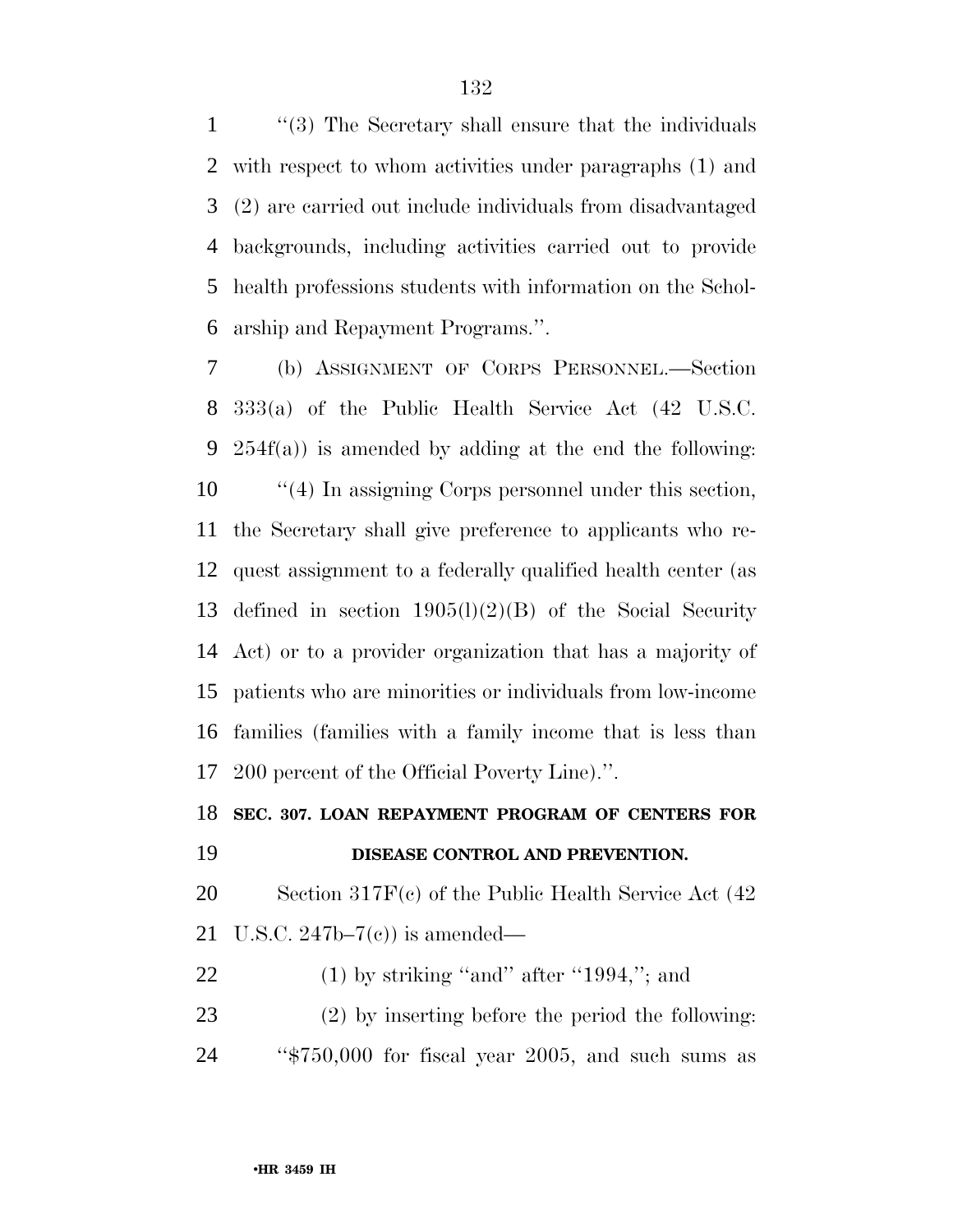may be necessary for each of the fiscal years 2006 through 2010.''.

# **SEC. 308. COOPERATIVE AGREEMENTS FOR ONLINE DE- GREE PROGRAMS AT SCHOOLS OF PUBLIC HEALTH AND SCHOOLS OF ALLIED HEALTH.**

 Part B of title VII of the Public Health Service Act (42 U.S.C. 293 et seq.), as amended by section 304, is further amended by adding at the end the following:

# **''SEC. 743. COOPERATIVE AGREEMENTS FOR ONLINE DE-GREE PROGRAMS.**

11 "(a) COOPERATIVE AGREEMENTS.—The Secretary, acting through the Administrator of the Health Resources and Services Administration, in consultation with the Di- rector of the Centers for Disease Control and Prevention, the Director of the Agency for Healthcare Research and Quality, and the Director of the Office of Minority Health, shall award cooperative agreements to schools of public health and schools of allied health to design and imple-ment online degree programs.

 ''(b) PRIORITY.—In awarding cooperative agreements under this section, the Secretary shall give priority to any school of public health or school of allied health that is located in a medically underserved community.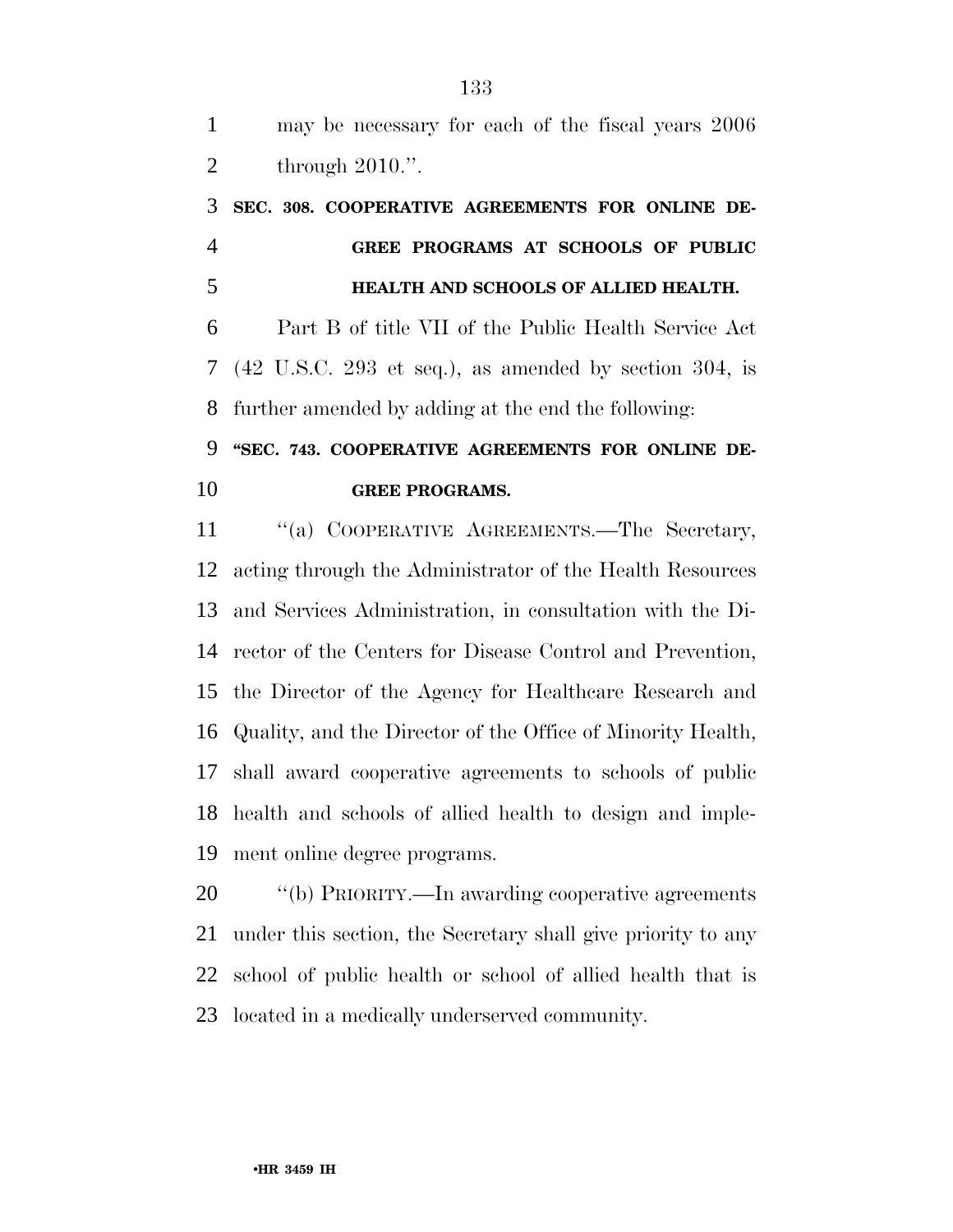''(c) REQUIREMENTS.—Awardees must design and implement an online degree program, that meet the fol-lowing restrictions:

4 "(1) Enrollment of individuals who have ob- tained a secondary school diploma or its recognized equivalent.

 ''(2) Maintaining a significant enrollment of underrepresented minority or disadvantaged stu-dents.

10 "(d) AUTHORIZATION OF APPROPRIATIONS.—There are authorized to be appropriated to carry out this section, such sums as may be necessary for each of fiscal years 2005 through 2010.''.

 **SEC. 309. MID-CAREER HEALTH PROFESSIONS SCHOLAR-SHIP PROGRAM.** 

 Part B of title VII of the Public Health Service Act (as amended by section 308) is further amended by adding at the end the following:

# **''SEC. 744. MID-CAREER HEALTH PROFESSIONS SCHOLAR-SHIP PROGRAM.**

21 ""(a) IN GENERAL.—The Secretary may make grants to eligible schools for awarding scholarships to eligible in- dividuals to attend the school involved, for the purpose of enabling the individuals to make a career change from a non-health profession to a health profession.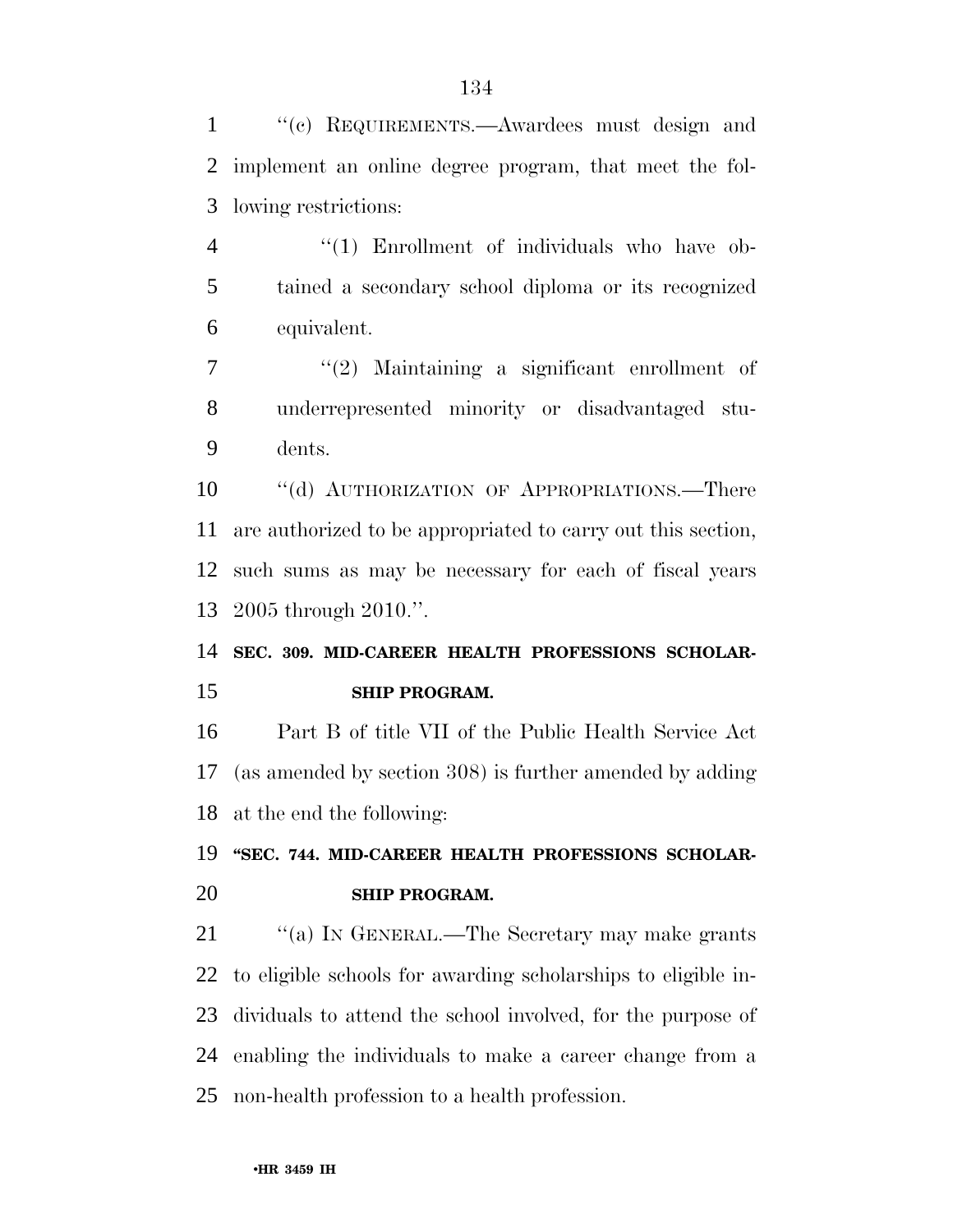''(b) EXPENSES.—Amounts awarded as a scholarship under this section may be expended only for tuition ex- penses, other reasonable educational expenses, and reason- able living expenses incurred in the attendance of the school involved.

''(c) DEFINITIONS.—In this section:

7 "(1) ELIGIBLE SCHOOL.—The term 'eligible school' means a school of medicine, osteopathic med- icine, dentistry, nursing (as defined in section 801), pharmacy, podiatric medicine, optometry, veterinary medicine, public health, chiropractic, or allied health, a school offering a graduate program in behavioral and mental health practice, or an entity providing programs for the training of physician assistants.

 ''(2) ELIGIBLE INDIVIDUAL.—The term 'eligible individual' means an individual who has obtained a secondary school diploma or its recognized equiva-lent.

 ''(d) PRIORITY.—In providing scholarships to eligible individuals, eligible schools shall give to individuals from disadvantaged backgrounds.

22 "
(e) AUTHORIZATION OF APPROPRIATIONS. There are authorized to be appropriated to carry out this section, such sums as may be necessary for each of fiscal years 2005 through 2010.''.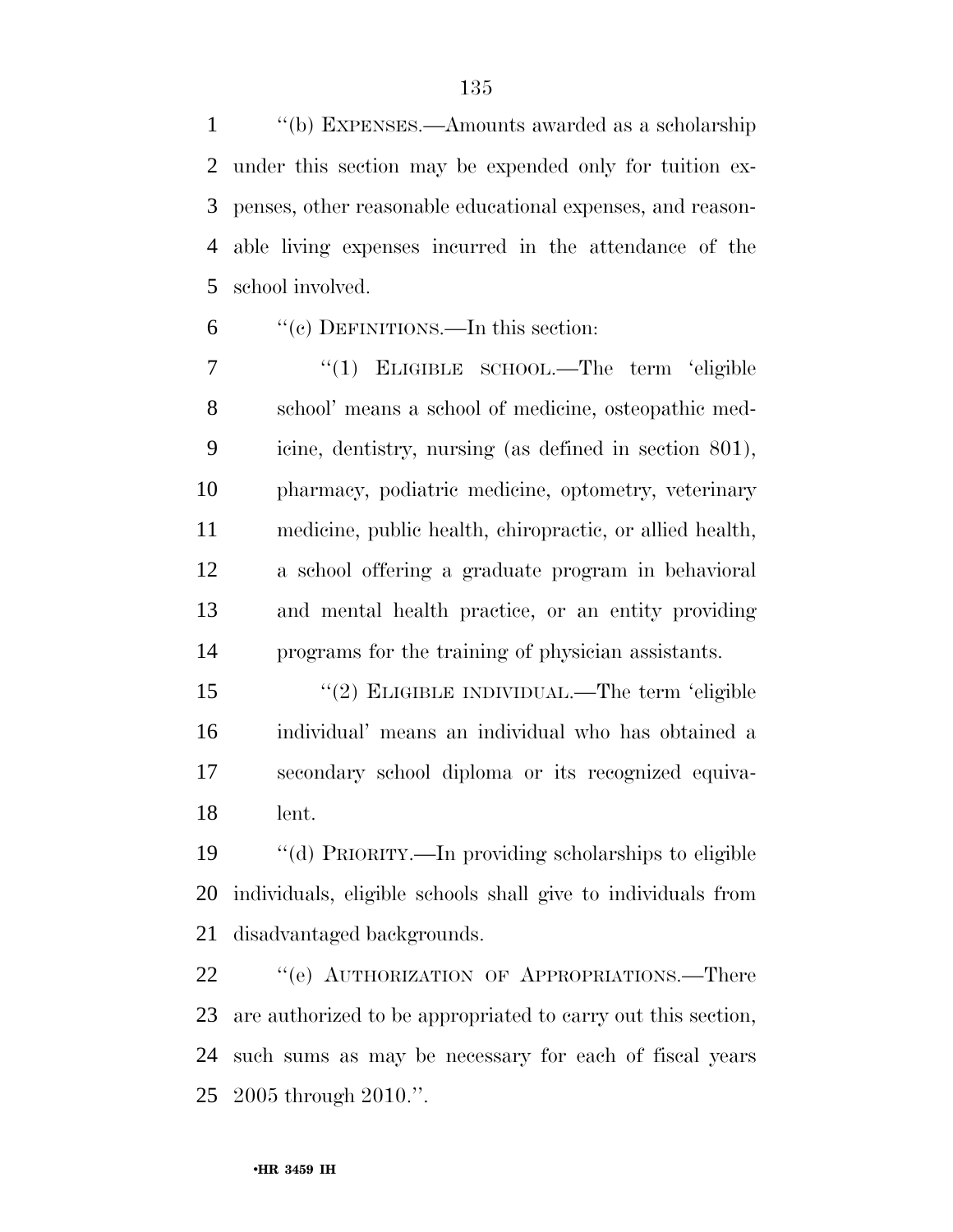# **SEC. 310. NATIONAL REPORT ON THE PREPAREDNESS OF HEALTH PROFESSIONALS TO CARE FOR DI-VERSE POPULATIONS.**

 The Secretary of Health and Human Services shall include in the report prepared under section 1707(c) of the Public Health Service Act (as added by section 603 of this Act), information relating to the preparedness of health professionals to care for racially and ethnically di- verse populations. Such information, which shall be col- lected by the Bureau of Health Professions, shall in-clude—

 (1) with respect to health professions education, the number and percentage of hours of classroom discussion relating to minority health issues, includ-ing cultural competence;

 (2) a description of the coursework involved in such education;

 (3) a description of the results of an evaluation of the preparedness of students in such education;

 (4) a description of the types of exposure that students have during their education to minority pa-tient populations; and

 (5) a description of model programs and prac-tices.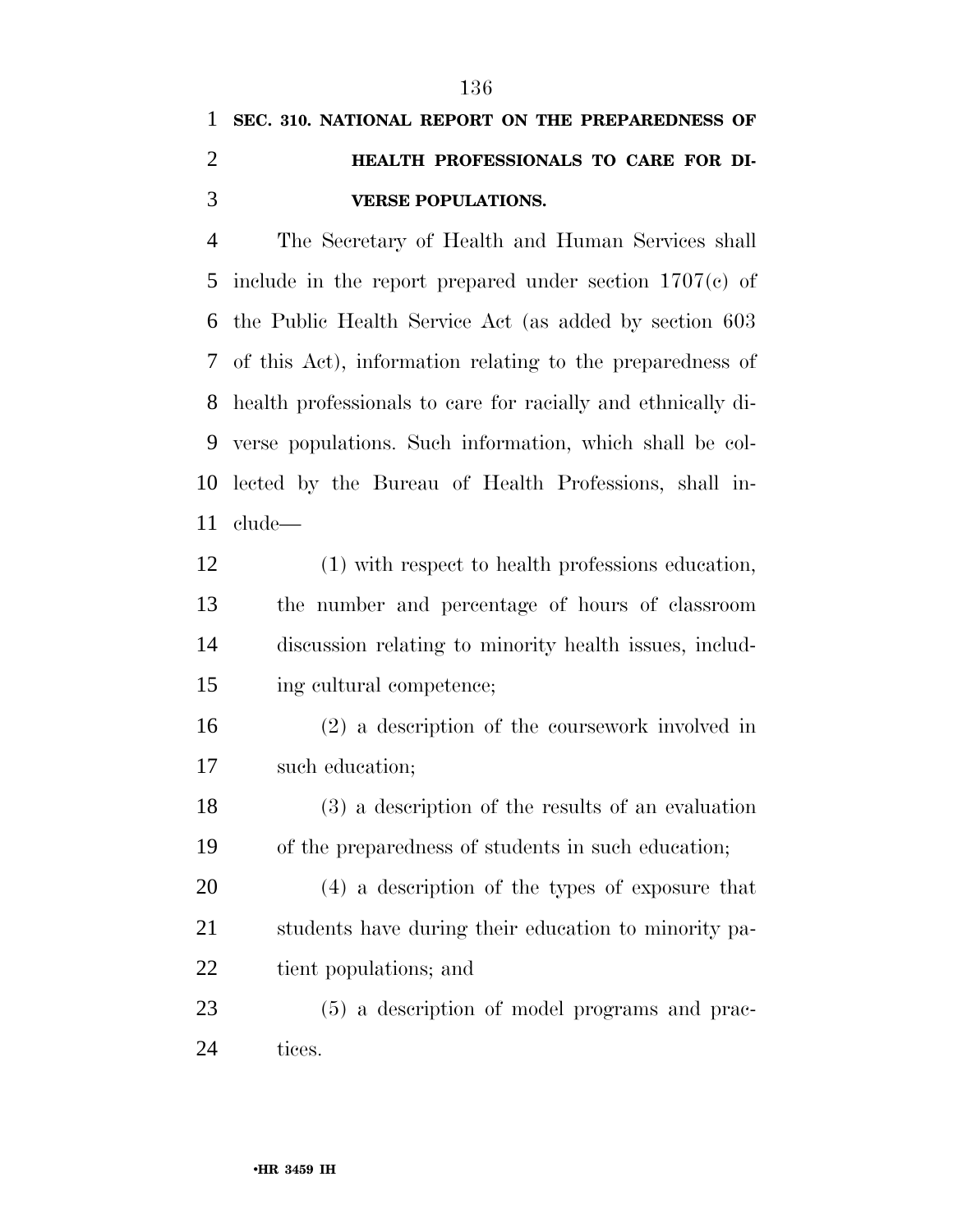Subtitle B of title XXIX of the Public Health Service Act, as amended by section 301, is further amended by adding at the end the following:

 **''SEC. 2920B. DAVID SATCHER PUBLIC HEALTH AND HEALTH SERVICES CORPS.** 

 ''(a) IN GENERAL.—The Administrator of the Health Resources and Services Administration and Director of the Centers for Disease Control and Prevention, in col- laboration with the Director of the Office of Minority Health, shall award grants to eligible entities to increase awareness among post-primary and post-secondary stu-dents of career opportunities in the health professions.

 ''(b) ELIGIBILITY.—To be eligible to receive a grant under subsection (a) an entity shall—

 $\mathbf{16}$  ''(1) be a clinical, public health or health serv- ices organization, community-based or non-profit en- tity, or other entity determined appropriate by the Director of the Centers for Disease Control and Pre-vention;

21 ''(2) serve a health professional shortage area, as determined by the Secretary;

23 "(3) work with students, including those from racial and ethnic minority backgrounds, that have expressed an interest in the health professions; and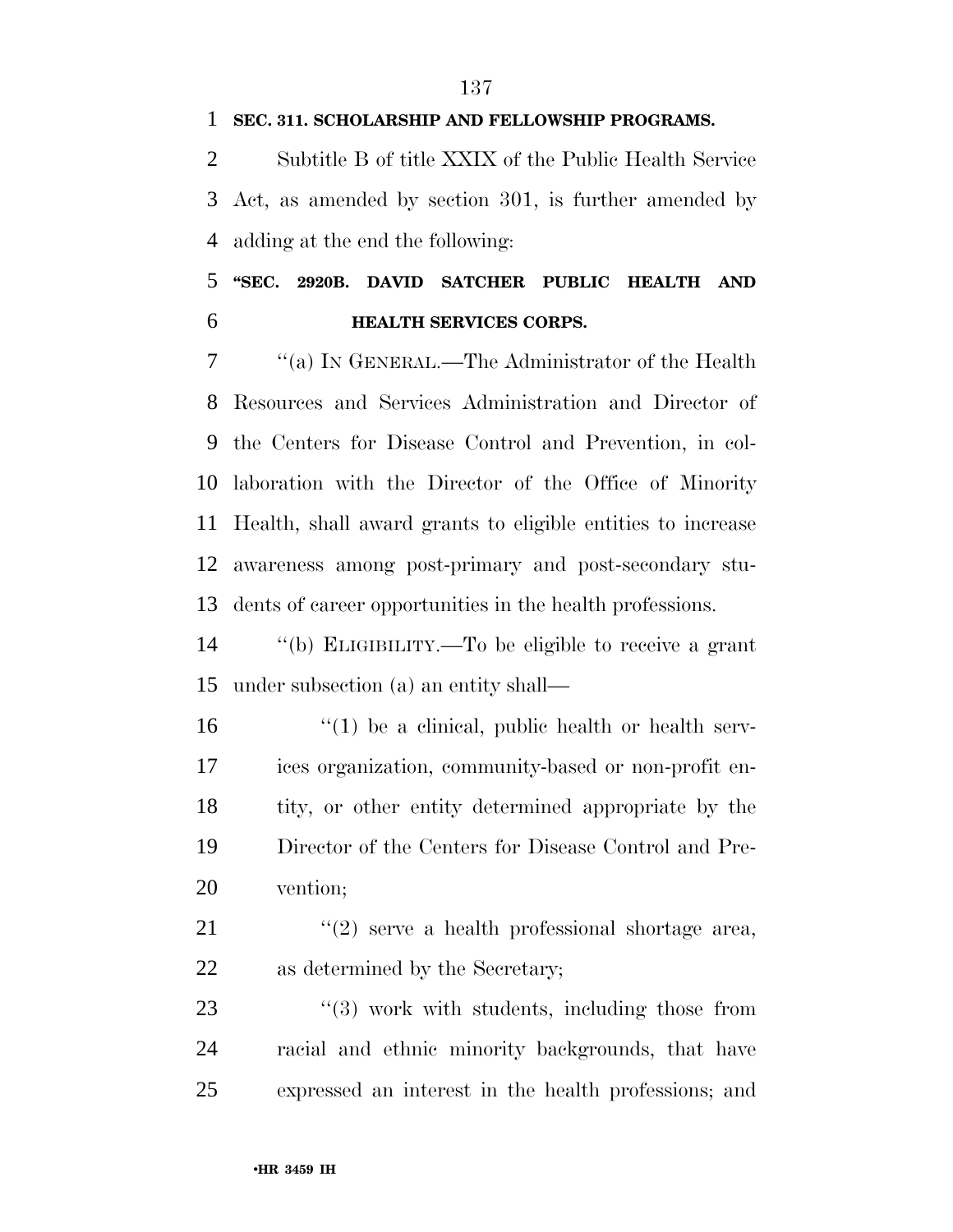| $\mathbf{1}$   | $(4)$ submit to the Secretary an application at            |
|----------------|------------------------------------------------------------|
| $\overline{2}$ | such time, in such manner, and containing such in-         |
| 3              | formation as the Secretary may require.                    |
| $\overline{4}$ | "(c) USE OF FUNDS.—Grant awards under sub-                 |
| 5              | section (a) shall be used to support internships that will |
| 6              | increase awareness among students of non-research based    |
| 7              | and career opportunities in the following health profes-   |
| 8              | sions:                                                     |
| 9              | $\lq(1)$ Medicine.                                         |
| 10             | $"(2)$ Nursing.                                            |
| 11             | $\lq(3)$ Public Health.                                    |
| 12             | $\lq(4)$ Pharmacy.                                         |
| 13             | "(5) Health Administration and Management.                 |
| 14             | $\lq(6)$ Health Policy.                                    |
| 15             | $\lq(7)$ Psychology.                                       |
| 16             | $\lq(8)$ Dentistry.                                        |
| 17             | $\lq(9)$ International Health.                             |
| 18             | $``(10)$ Social Work.                                      |
| 19             | $\lq(11)$ Allied Health.                                   |
| 20             | $\degree$ (12) Other professions deemed appropriate by     |
| 21             | the Director of the Centers for Disease Control and        |
| 22             | Prevention.                                                |
| 23             | "(d) PRIORITY.—In awarding grants under sub-               |
| 24             | section (a), the Director of the Centers for Disease Con-  |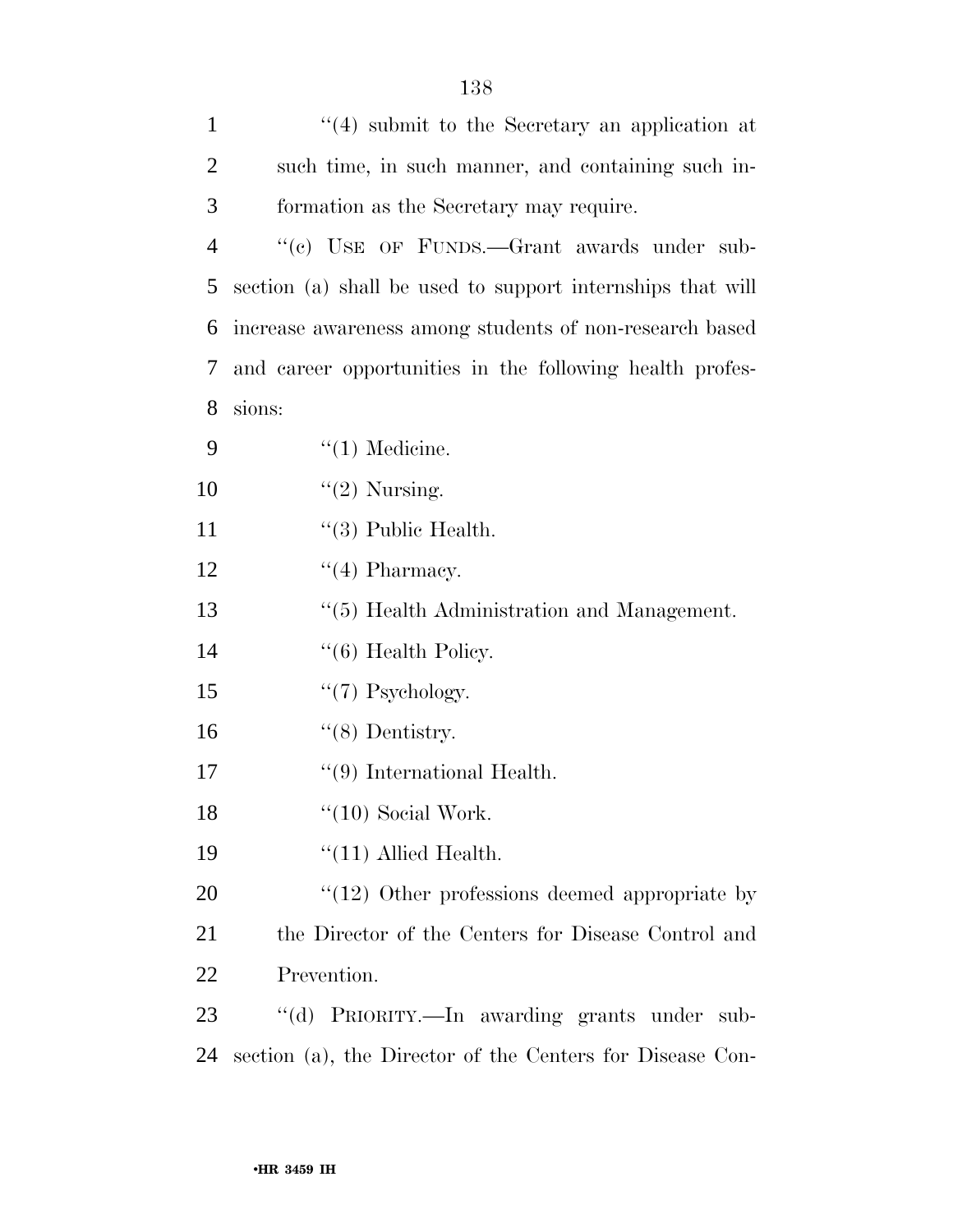trol and Prevention shall give priority to those entities that—

3 (1) serve a high proportion of individuals from disadvantaged backgrounds;

 ''(2) have experience in health disparity elimi-nation programs;

 ''(3) facilitate the entry of disadvantaged indi-viduals into institutions of higher education; and

 $(4)$  provide counseling or other services de- signed to assist disadvantaged individuals in success- fully completing their education at the post-sec-ondary level.

 ''(f) STIPENDS.—The Secretary may approve sti- pends under this section for individuals for any period of education in student-enhancement programs (other than regular courses) at health professions schools, programs, or entities, except that such a stipend may not be provided to an individual for more than 6 months, and such a sti- pend may not exceed \$20 per day (notwithstanding any other provision of law regarding the amount of stipends).

21 "(g) AUTHORIZATION OF APPROPRIATIONS.—There is authorized to be appropriated to carry out this section, such sums as may be necessary for each of fiscal years 2005 through 2010.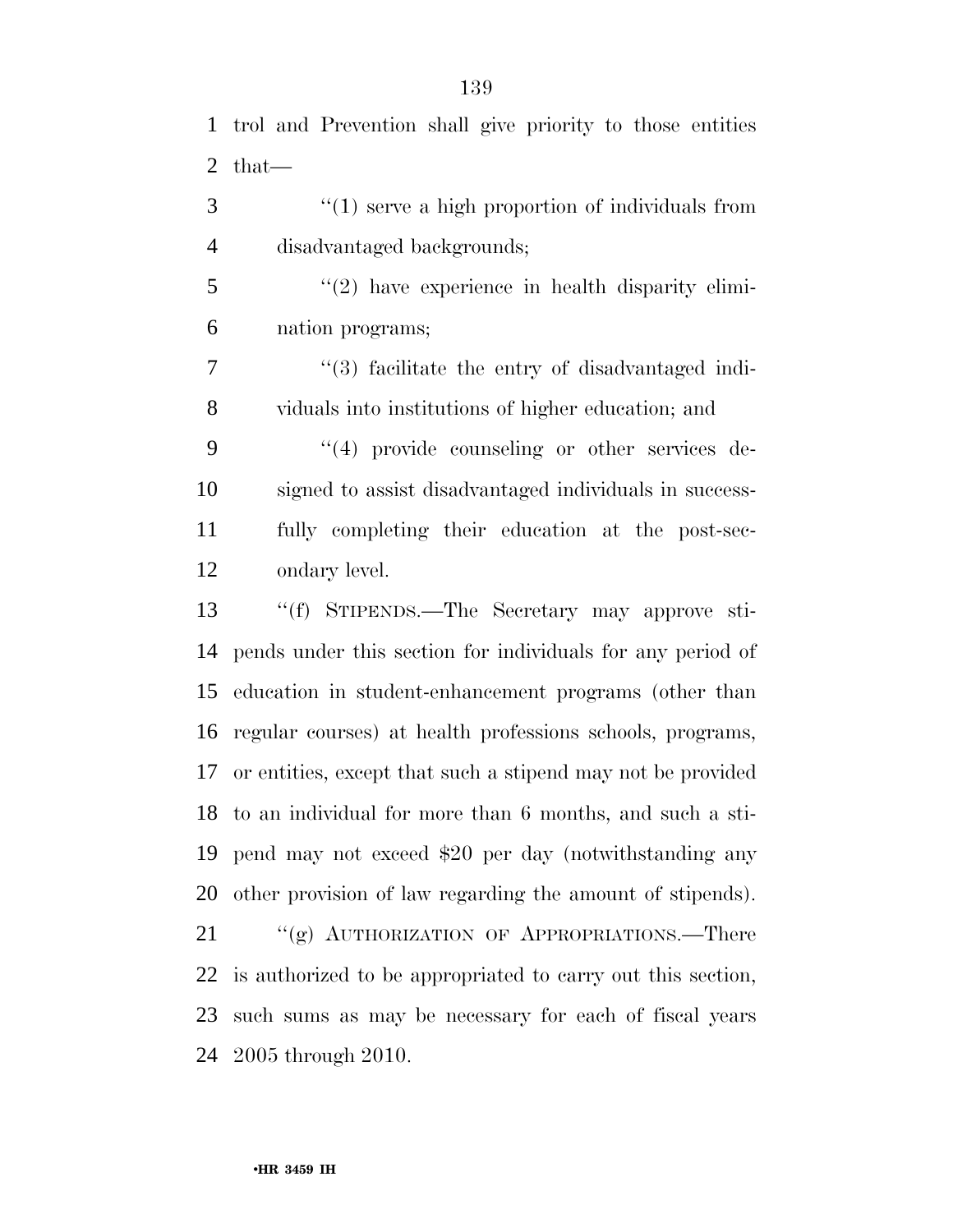**PROGRAM.** 

 ''(a) IN GENERAL.—The Director of the Centers for Disease Control and Prevention, in collaboration with the Director of the Office of Minority Health, shall award scholarships to postsecondary students who seek a career in public health.

 ''(b) ELIGIBILITY.—To be eligible to receive a schol-arship under subsection (a) an individual shall—

10 ''(1) have experience in public health research or public health practice, or other health professions as determined appropriate by the Director of the Centers for Disease Control and Prevention;

 $\frac{14}{2}$  ''(2) reside in a health professional shortage area as determined by the Secretary;

16 ''(3) have expressed an interest in public health; 17 ''(4) demonstrate promise for becoming a leader in public health;

19  $\frac{1}{5}$  secure admission to a 4-year institution of higher education;

21  $\frac{1}{2}$  (6) comply with subsection (f); and 22  $\frac{1}{2}$  (7) submit to the Secretary an application at such time, in such manner, and containing such in-

formation as the Secretary may require.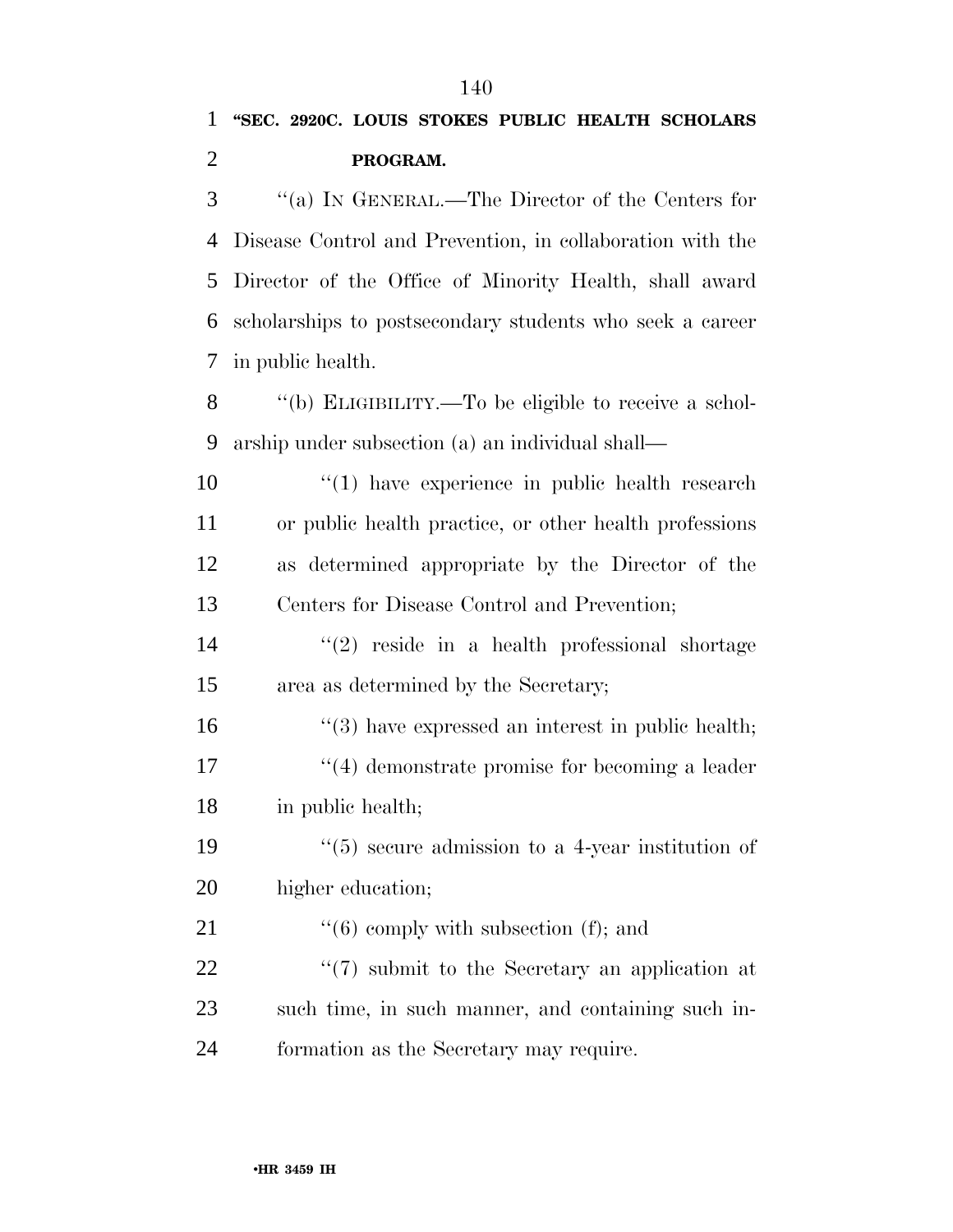''(c) USE OF FUNDS.—Amounts received under an award under subsection (a) shall be used to support oppor-tunities for students to become public health professionals.

 ''(d) PRIORITY.—In awarding grants under sub- section (a), the Director shall give priority to those stu-dents that—

7  $\frac{1}{2}$  (1) are from disadvantaged backgrounds;

 ''(2) have secured admissions to a minority serving institution; and

 ''(3) have identified a health professional as a mentor at their school or institution and an aca- demic advisor to assist in the completion of their baccalaureate degree.

 ''(e) SCHOLARSHIPS.—The Secretary may approve payment of scholarships under this section for such indi- viduals for any period of education in student under- graduate tenure, except that such a scholarship may not be provided to an individual for more than 4 years, and such scholarships may not exceed \$10,000 per academic year (notwithstanding any other provision of law regard-ing the amount of scholarship).

22 ""(f) REQUIREMENTS.—To be eligible to receive as-sistance under this section an individual shall—

24  $\frac{1}{2}$  (1) have at minimum a grade point average of 2.75 at the time of entry to an entity described in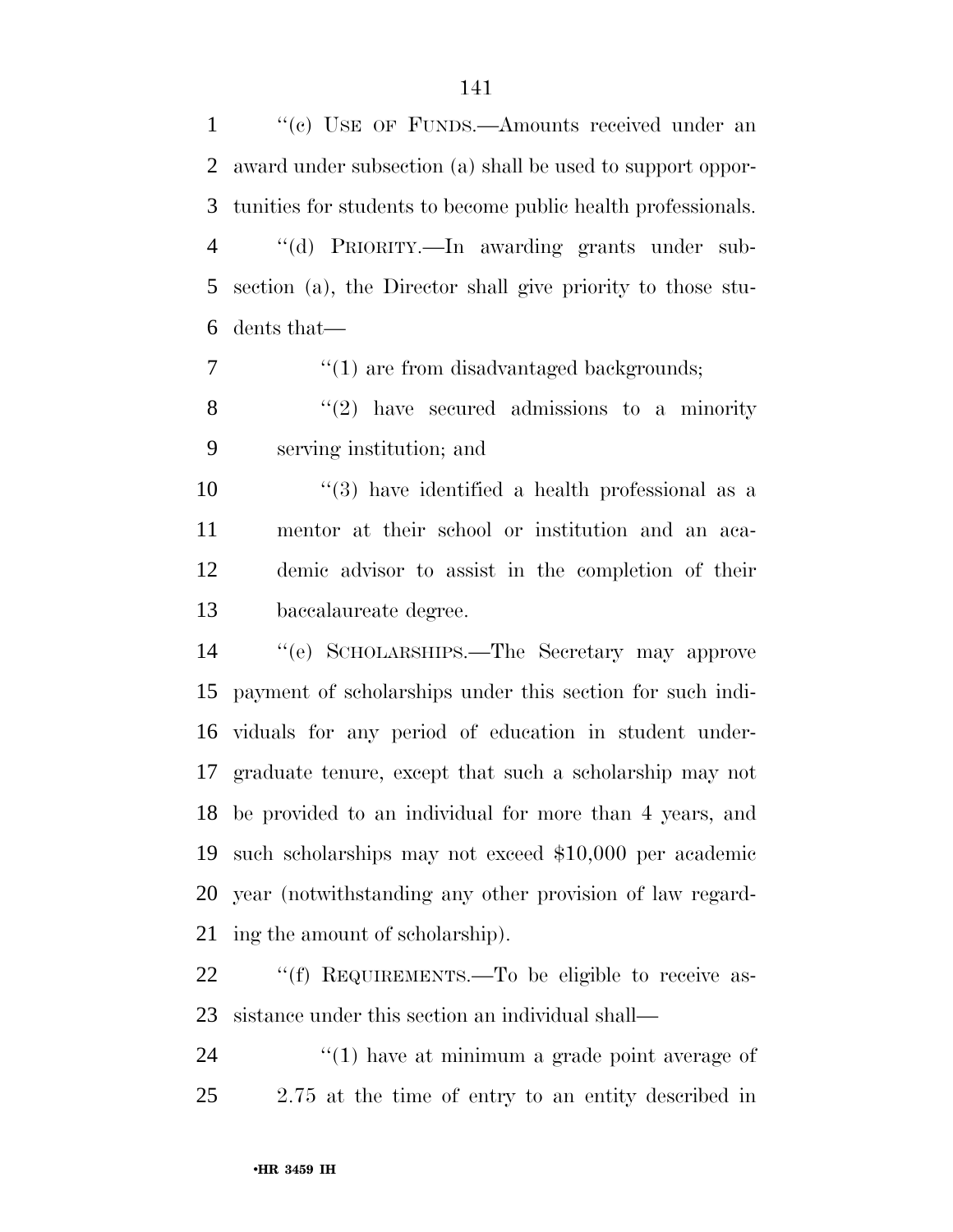| $\mathbf{1}$   | subsection (d)(2) and maintain such 2.75 average or         |
|----------------|-------------------------------------------------------------|
| $\overline{2}$ | above throughout their tenure at such institutions;         |
| 3              | $\lq(2)$ receive academic instruction that prepares         |
| $\overline{4}$ | the individual to enter the field of public health;         |
| 5              | $(3)$ gain experience in public health through              |
| 6              | working at non-profit, community-based health fa-           |
| $\overline{7}$ | cilities or at Federal, State, or local governmental        |
| 8              | healthcare institutions; and                                |
| 9              | $((4)$ meet at minimum twice a month with the               |
| 10             | identified health professions mentor.                       |
| 11             | "(g) AUTHORIZATION OF APPROPRIATIONS.—There                 |
| 12             | is authorized to be appropriated to carry out this section, |
|                |                                                             |
|                | such sums as may be necessary for each of fiscal years      |
| 13<br>14       | 2005 through 2010.                                          |
| 15             | "SEC. 2920D. PATSY MINK HEALTH AND GENDER RESEARCH          |
| 16             | FELLOWSHIP PROGRAM.                                         |
|                | "(a) IN GENERAL.—The Director of the Centers for            |
| 17<br>18       | Disease Control and Prevention, in collaboration with the   |
|                | Director of the Office of Minority Health, the Adminis-     |
| 19<br>20       | trator of the Substance Abuse and Mental Health Services    |
| 21             | Administration, and the Director of the Indian Health       |
| 22             | Services, shall award research fellowships to post-bacca-   |
| 23             | laureate students to conduct research that will examine     |
| 24             | gender and health disparities and to pursue a career in     |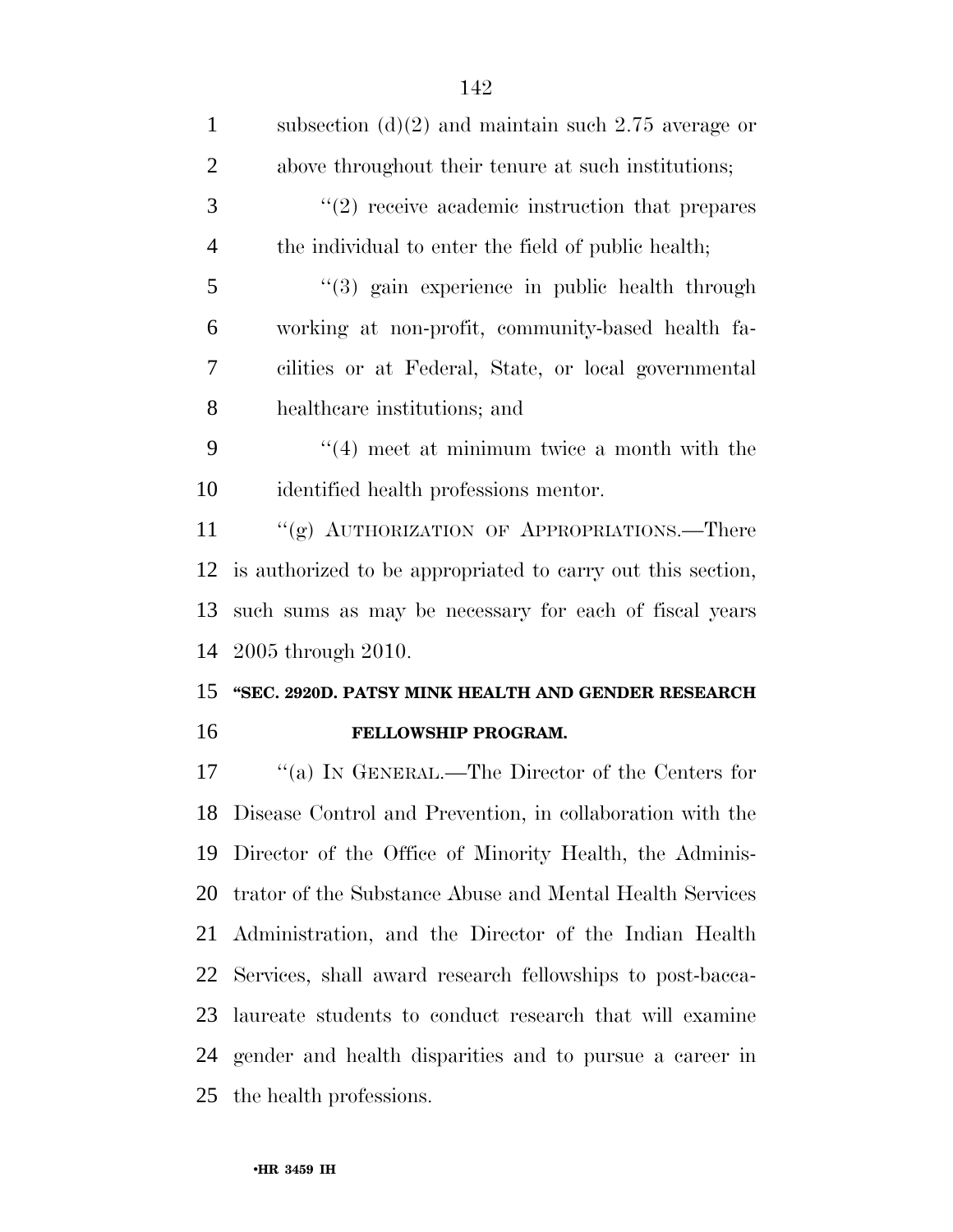| $\mathbf{1}$   | "(b) ELIGIBILITY.—To be eligible to receive a fellow-      |
|----------------|------------------------------------------------------------|
| 2              | ship under subsection (a) an individual shall—             |
| 3              | $\lq(1)$ have experience in health research or pub-        |
| $\overline{4}$ | lic health practice;                                       |
| 5              | $(2)$ reside in a health professional shortage             |
| 6              | area as determined by the Secretary;                       |
| 7              | $(3)$ have expressed an interest in the health             |
| 8              | professions;                                               |
| 9              | $\cdot$ (4) demonstrate promise for becoming a leader      |
| 10             | in the field of women's health;                            |
| 11             | $\cdot\cdot$ (5) secure admission to a health professions  |
| 12             | school or graduate program with an emphasis in             |
| 13             | gender studies;                                            |
| 14             | $\lq(6)$ comply with subsection (f); and                   |
| 15             | $\lq(7)$ submit to the Secretary an application at         |
| 16             | such time, in such manner, and containing such in-         |
| 17             | formation as the Secretary may require.                    |
| 18             | "(c) USE OF FUNDS.—Amounts received under an               |
| 19             | award under subsection (a) shall be used to support oppor- |
| 20             | tunities for students to become researchers and advance    |
| 21             | the research base on the intersection between gender and   |
| 22             | health.                                                    |
| 23             | "(d) PRIORITY.—In awarding grants under sub-               |
| 24             | section (a), the Director of the Centers for Disease Con-  |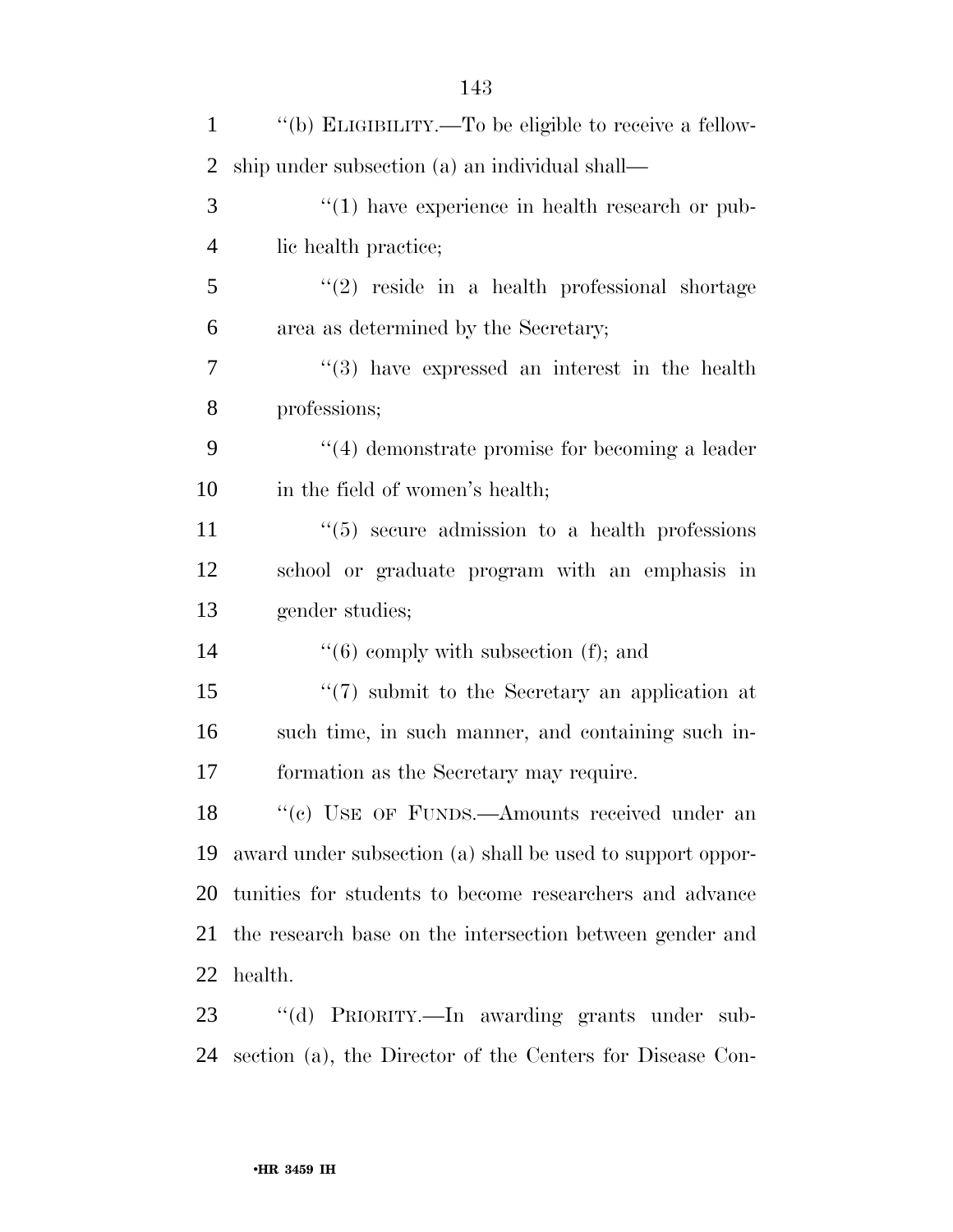trol and Prevention shall give priority to those applicants that—

3 "(1) are from disadvantaged backgrounds; and  $(2)$  have identified a mentor and academic ad- visor who will assist in the completion of their grad- uate or professional degree and have secured a re- search assistant position with a researcher working in the area of gender and health.

 $\%$  (e) FELLOWSHIPS.—The Director of the Centers for Disease Control and Prevention may approve fellowships for individuals under this section for any period of edu- cation in the student's graduate or health profession ten- ure, except that such a fellowship may not be provided to an individual for more than 3 years, and such a fellow- ship may not exceed \$18,000 per academic year (notwith- standing any other provision of law regarding the amount of fellowship).

18 "(f) REQUIREMENTS.—To be eligible to receive as-sistance under this section, an individual shall—

 $\frac{1}{20}$  (1) maintain a minimum a grade point aver- age of 2.75 at the time of entry to an entity de- scribed in subsection (b)(5) and maintain a grade 23 point average of 3.25 or above throughout their ten-ure at such institution;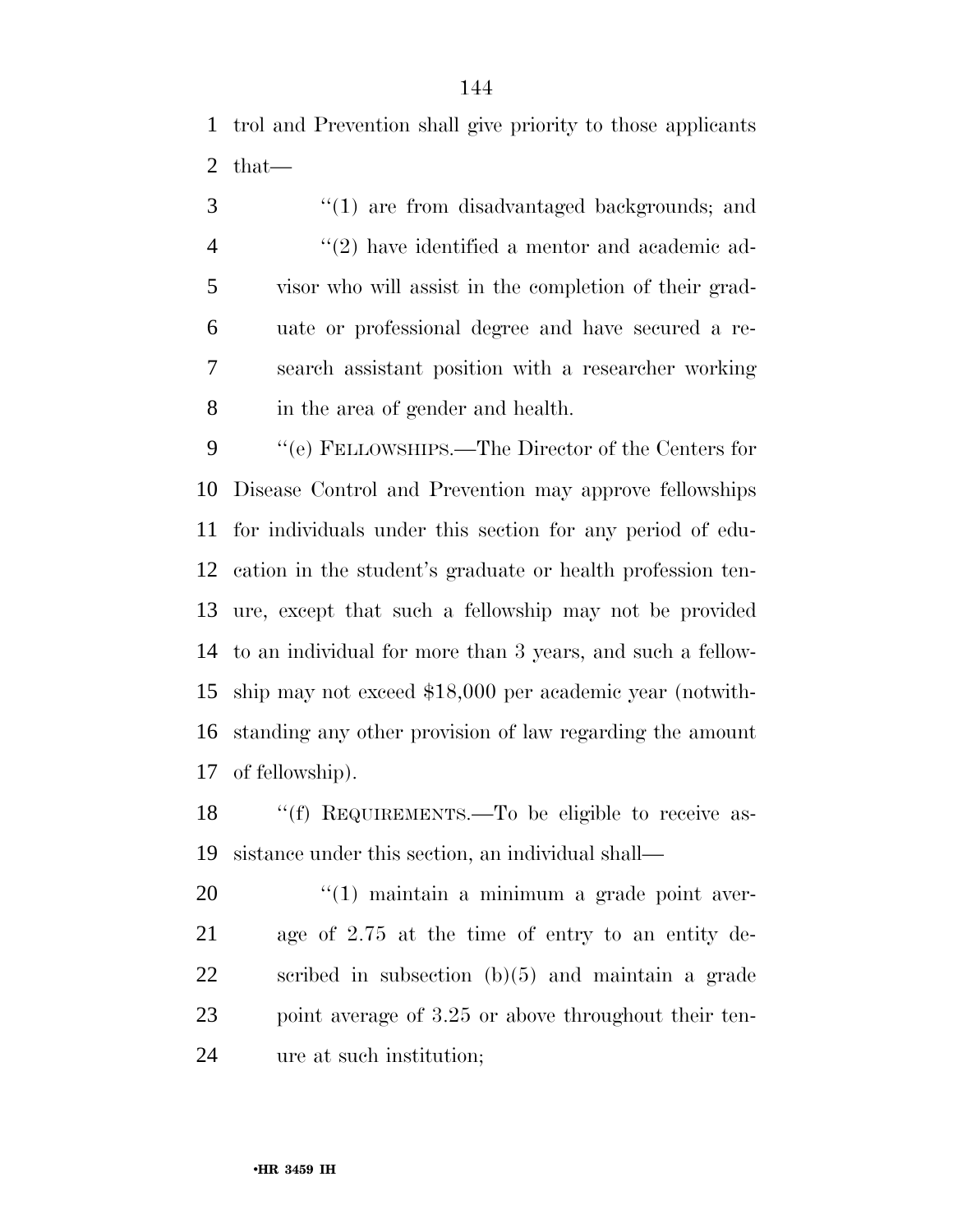1 ''(2) undergo academic instruction to assist in completion of the health professions or graduate de-gree; and

4 ''(3) attend twice-monthly meetings with an academic advisor throughout the tenure of the fel-lowship.

 ''(g) AUTHORIZATION OF APPROPRIATIONS.—There is authorized to be appropriated to carry out this section, such sums as may be necessary for each of fiscal years 2005 through 2010.

## **''SEC. 2920E. PAUL DAVID WELLSTONE INTERNATIONAL HEALTH FELLOWSHIP PROGRAM.**

 ''(a) IN GENERAL.—The Director of the Agency for Healthcare Research and Quality, in collaboration with the Director of the Office of Minority Health, shall award research fellowships to college students or recent grad- uates to advance their understanding of international health.

 ''(b) ELIGIBILITY.—To be eligible to receive a fellow-ship under subsection (a) an individual shall—

21  $\frac{1}{2}$  (1) have educational experience in the field of international health;

 $(2)$  reside in a health professional shortage area as determined by the Secretary;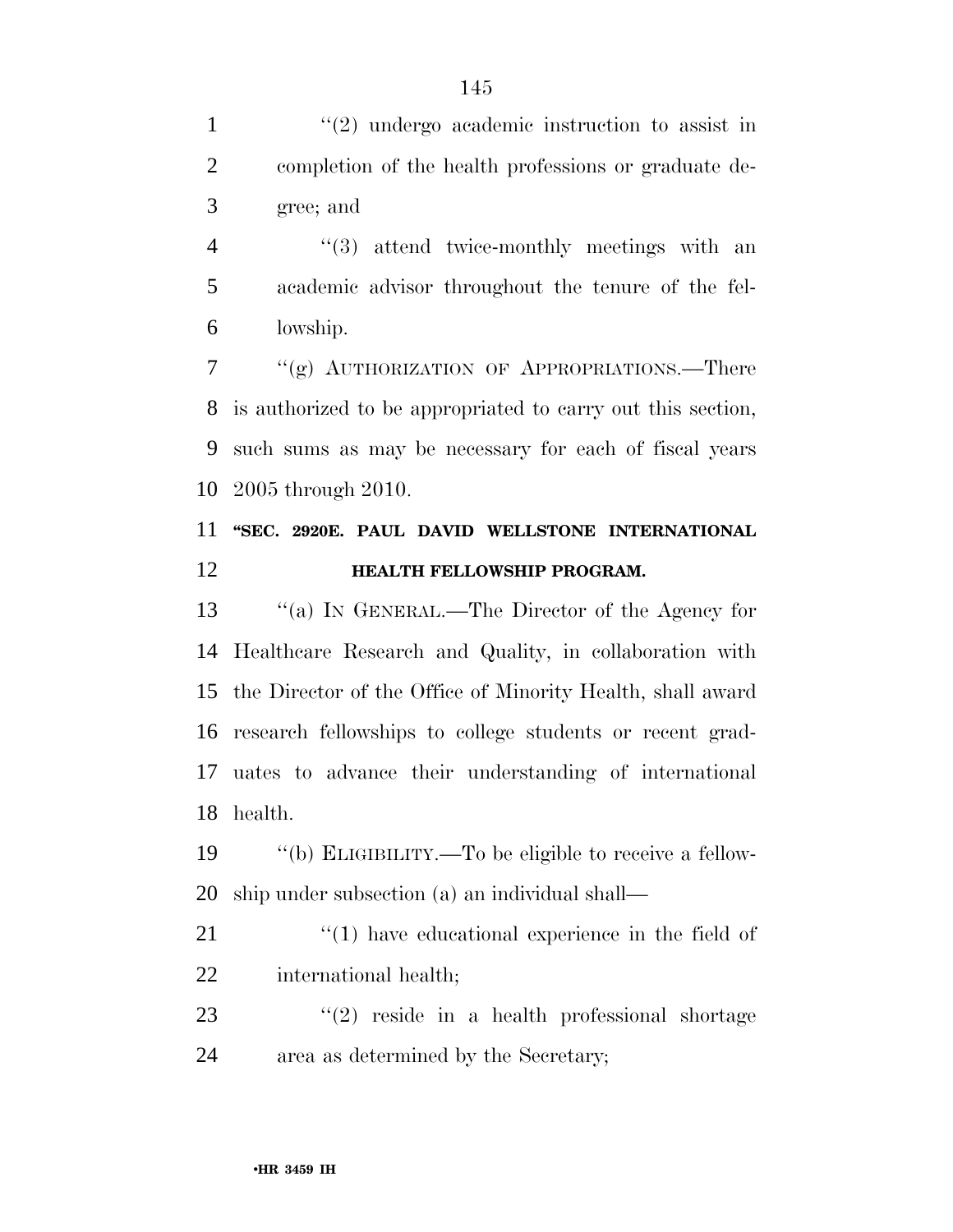| $\mathbf{1}$   | $\lq(3)$ demonstrate promise for becoming a leader             |
|----------------|----------------------------------------------------------------|
| $\overline{2}$ | in the field of international health;                          |
| 3              | $(4)$ be a college senior or recent graduate of                |
| $\overline{4}$ | a four year higher education institution;                      |
| 5              | $\lq(5)$ comply with subsection (f); and                       |
| 6              | $\cdot\cdot\cdot(6)$ submit to the Secretary an application at |
| 7              | such time, in such manner, and containing such in-             |
| 8              | formation as the Secretary may require.                        |
| 9              | "(c) USE OF FUNDS.—Amounts received under an                   |
| 10             | award under subsection (a) shall be used to support oppor-     |
| 11             | tunities for students to become health professionals and       |
| 12             | to advance their knowledge about international issues re-      |
| 13             | lating to healthcare access and quality.                       |
| 14             | "(d) PRIORITY.—In awarding grants under sub-                   |
| 15             | section (a), the Director shall give priority to those appli-  |
| 16             | cants that—                                                    |
| 17             | $\lq(1)$ are from a disadvantaged background; and              |
| 18             | $\lq(2)$ have identified a mentor at a health pro-             |
| 19             | fessions school or institution, an academic advisor to         |
| 20             | assist in the completion of their graduate or profes-          |
| 21             | sional degree, and an advisor from an international            |
| 22             | health Non-Governmental Organization, Private Vol-             |
| 23             | unteer Organization, or other international institu-           |
| 24             | focuses<br>tion<br>that<br>program<br>increasing<br>on<br>or   |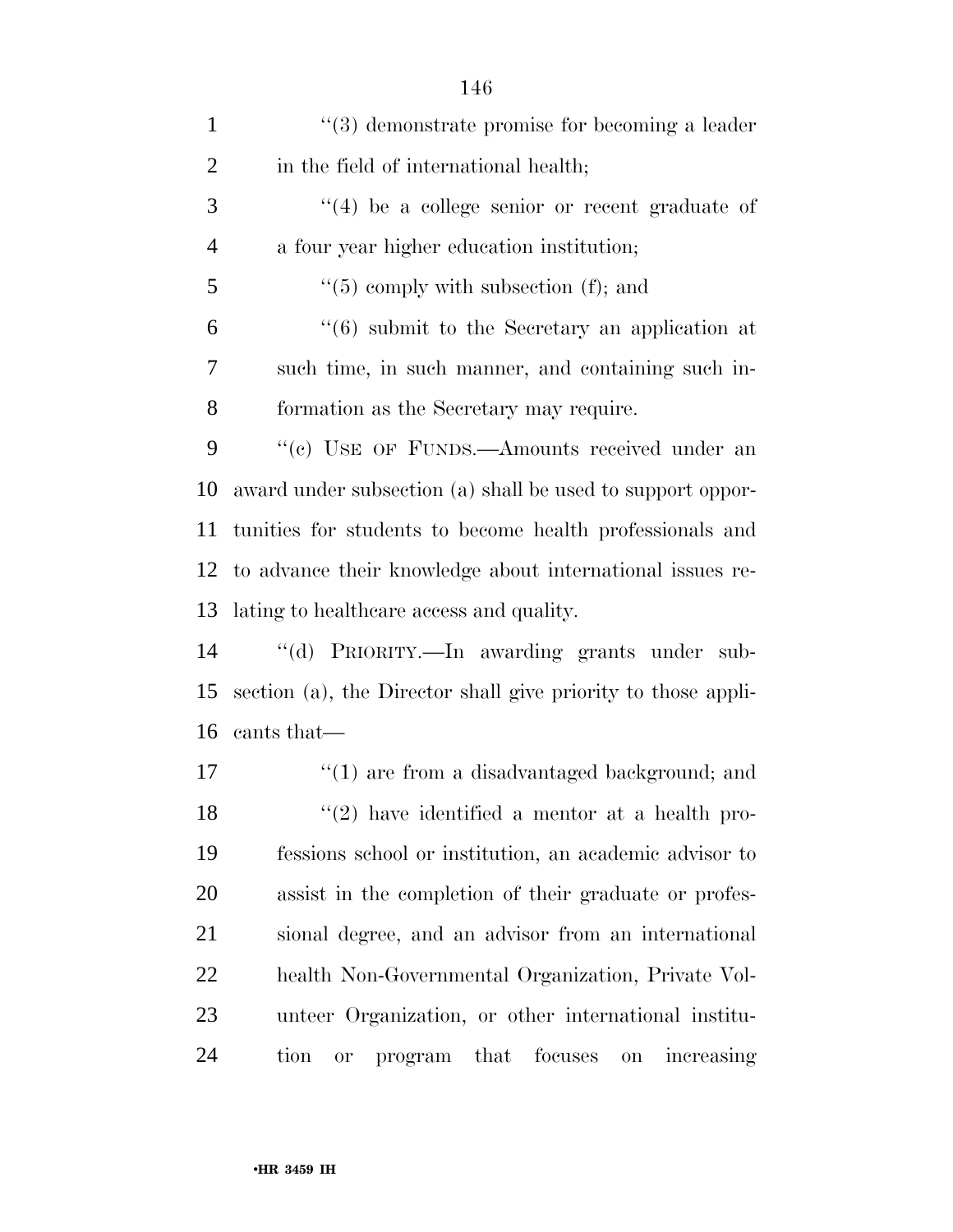healthcare access and quality for residents in devel-oping countries.

 ''(e) FELLOWSHIPS.—The Secretary shall approve fellowships for college seniors or recent graduates, except that such a fellowship may not be provided to an indi- vidual for more than 6 months, may not be awarded to a graduate that has not been enrolled in school for more than 1 year, and may not exceed \$4,000 per academic year (notwithstanding any other provision of law regarding the amount of fellowship).

11 ""(f) REQUIREMENTS.—To be eligible to receive as-sistance under this section, an individual shall—

 ''(1) maintain a minimum grade point average of 2.75 at the time of application; and

 ''(2) undergo academic instruction in global health, and issues relating to access and quality of healthcare;

18 "(g) AUTHORIZATION OF APPROPRIATIONS.—There is authorized to be appropriated to carry out this section, such sums as may be necessary for each of fiscal years 2005 through 2010.

### **''SEC. 2920F. EDWARD R. ROYBAL HEALTHCARE SCHOLAR PROGRAM.**

 ''(a) IN GENERAL.—The Director of the Agency for Healthcare Research and Quality, the Director of the Cen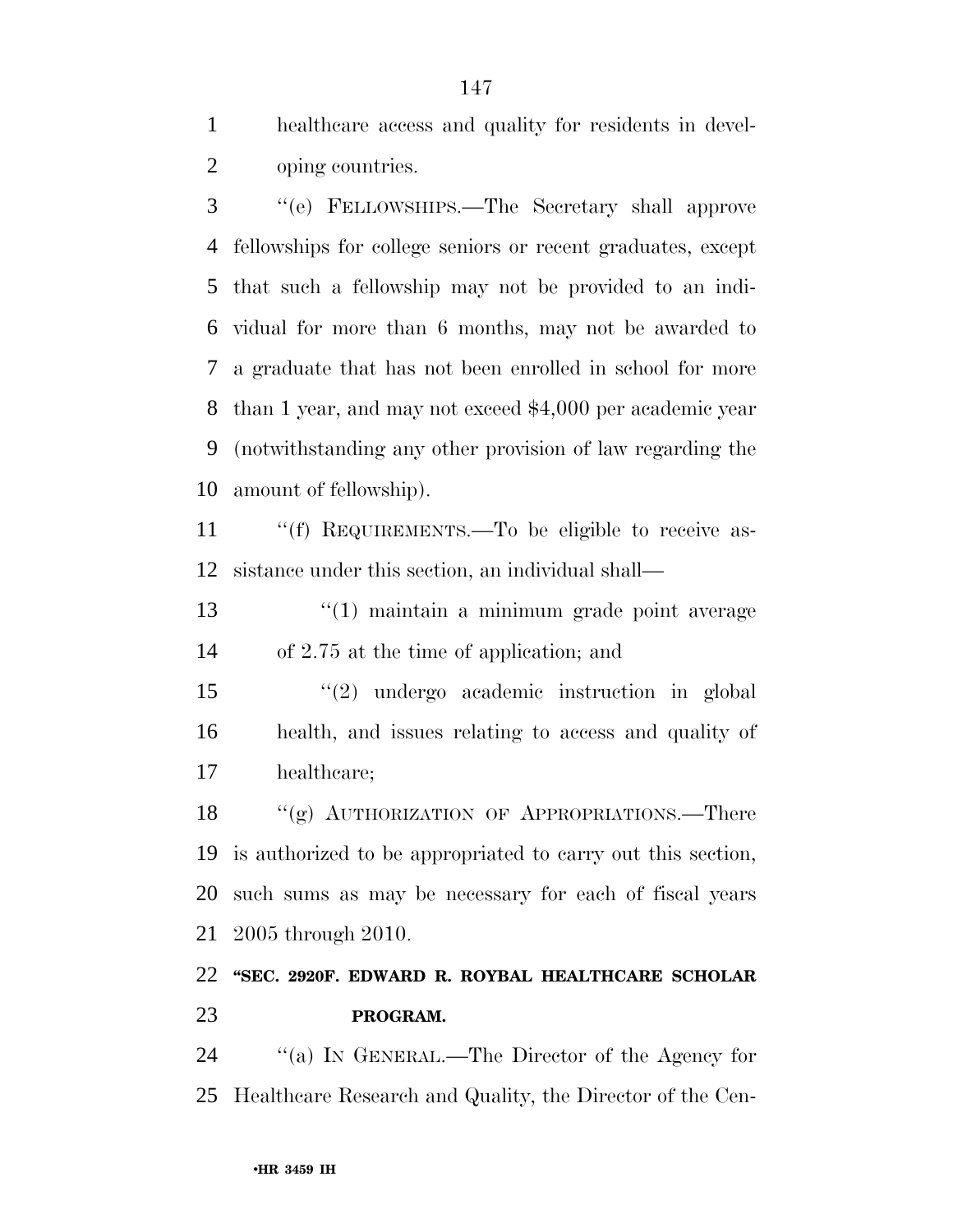ters for Medicaid and Medicare, and the Administrator for Health Resources and Services Administration, in collabo- ration with the Director of the Office of Minority Health, shall award grants to eligible entities to expose entering graduate students to the health professions.

 ''(b) ELIGIBILITY.—To be eligible to receive a grant under subsection (a) an entity shall—

 ''(1) be a clinical, public health or health serv- ices organization, community-based or non-profit en- tity, or other entity determined appropriate by the Director of the Agency for Healthcare Research and Quality;

 ''(2) serve in a health professional shortage area as determined by the Secretary;

 ''(3) work with students obtaining a degree in the health professions; and

 $\mathcal{L}(4)$  submit to the Secretary an application at such time, in such manner, and containing such in-formation as the Secretary may require.

20 "(c) USE OF FUNDS.—Amounts received under a grant awarded under subsection (a) shall be used to sup- port opportunities that expose students to non-research based health professions, including—

24  $\frac{1}{2}$   $\frac{1}{2}$  public health policy;

25  $\frac{1}{2}$  (2) healthcare and pharmaceutical policy;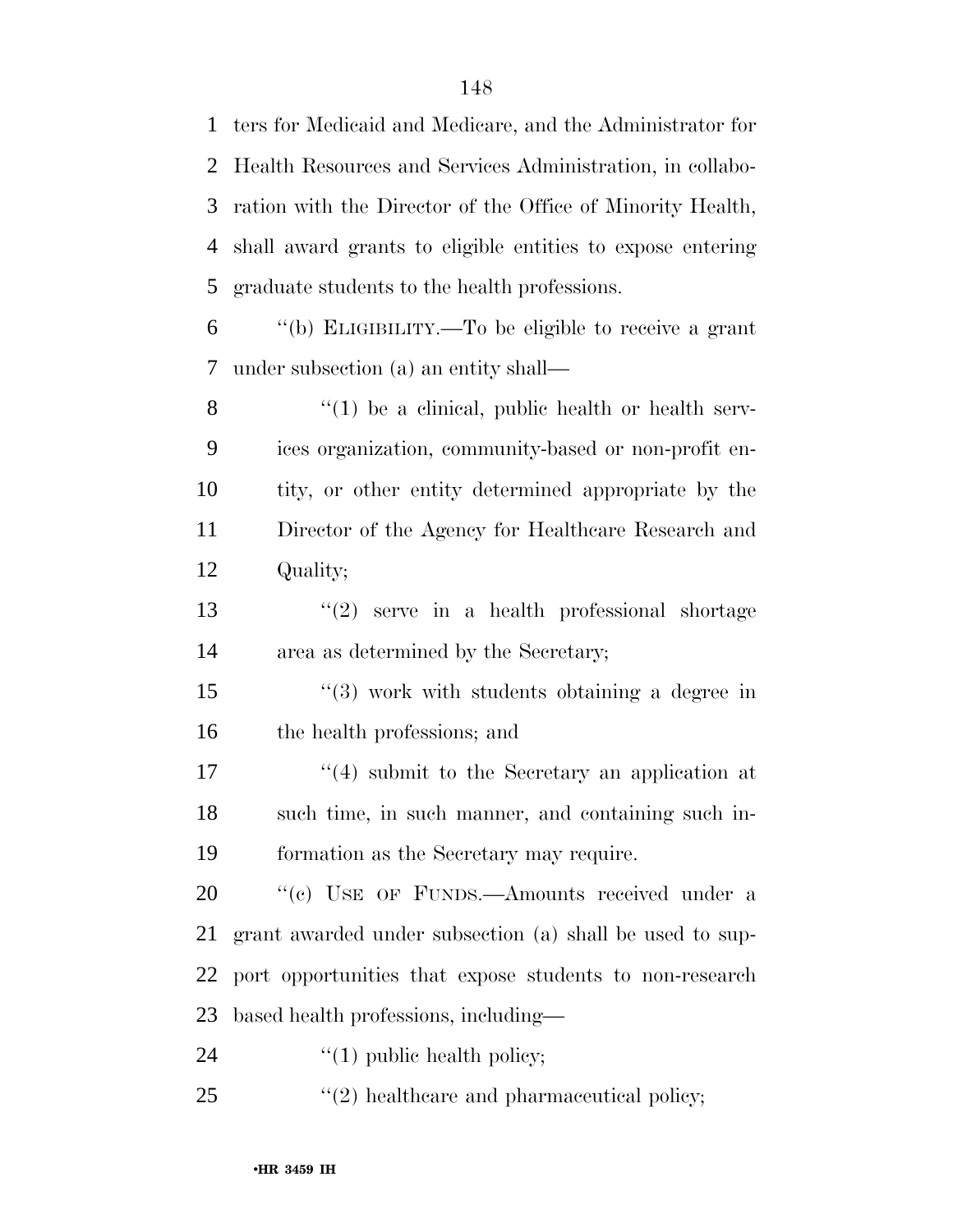1 ''(3) healthcare administration and manage- ment; ''(4) health economics; and ''(5) other professions determined appropriate by the Director of the Agency for Healthcare Re- search and Quality. ''(d) PRIORITY.—In awarding grants under sub- section (a), the Director of the Agency for Healthcare Re- search and Quality shall give priority to those entities that—  $\frac{1}{2}$  (1) have experience with health disparity elimi- nation programs; ''(2) facilitate training in the fields described in subsection (c); and ''(3) provide counseling or other services de- signed to assist such individuals in successfully com- pleting their education at the post-secondary level. ''(e) STIPENDS.—The Secretary may approve the payment of stipends for individuals under this section for any period of education in student-enhancement programs (other than regular courses) at health professions schools or entities, except that such a stipend may not be provided to an individual for more than 2 months, and such a sti- pend may not exceed \$100 per day (notwithstanding any other provision of law regarding the amount of stipends).

•**HR 3459 IH**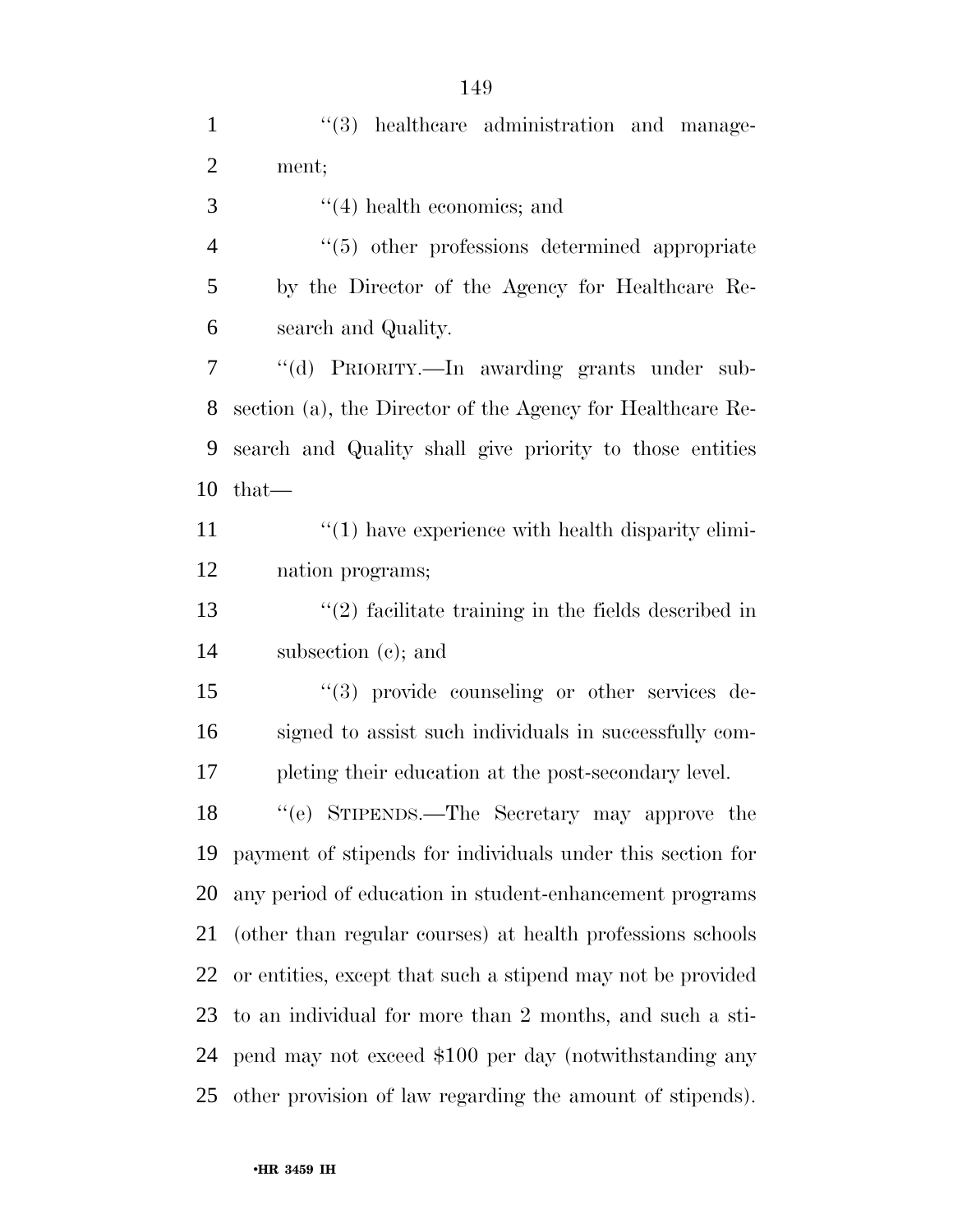''(f) AUTHORIZATION OF APPROPRIATIONS.—There is authorized to be appropriated to carry out this section such sums as may be necessary for each of fiscal years 2005 through 2010.''.

# **TITLE IV—REDUCING DISEASE AND DISEASE-RELATED COM-PLICATIONS**

## **Subtitle A—Eliminating Disparities**

 **in Prevention, Detection, and Treatment of Disease** 

**CHAPTER 1—GENERAL PROVISIONS** 

**SEC. 401. GUIDELINES FOR DISEASE SCREENING FOR MI-**

#### **NORITY PATIENTS.**

 (a) IN GENERAL.—The Secretary, acting through the Director of the Agency for Healthcare Research and Qual- ity, shall convene a series of meetings to develop guidelines for disease screening for minority patient populations which have a higher than average risk for many chronic diseases and cancers.

 (b) PARTICIPANTS.—In convening meetings under subsection (a), the Secretary shall ensure that meeting participants include representatives of—

(1) professional societies and associations;

(2) minority health organizations;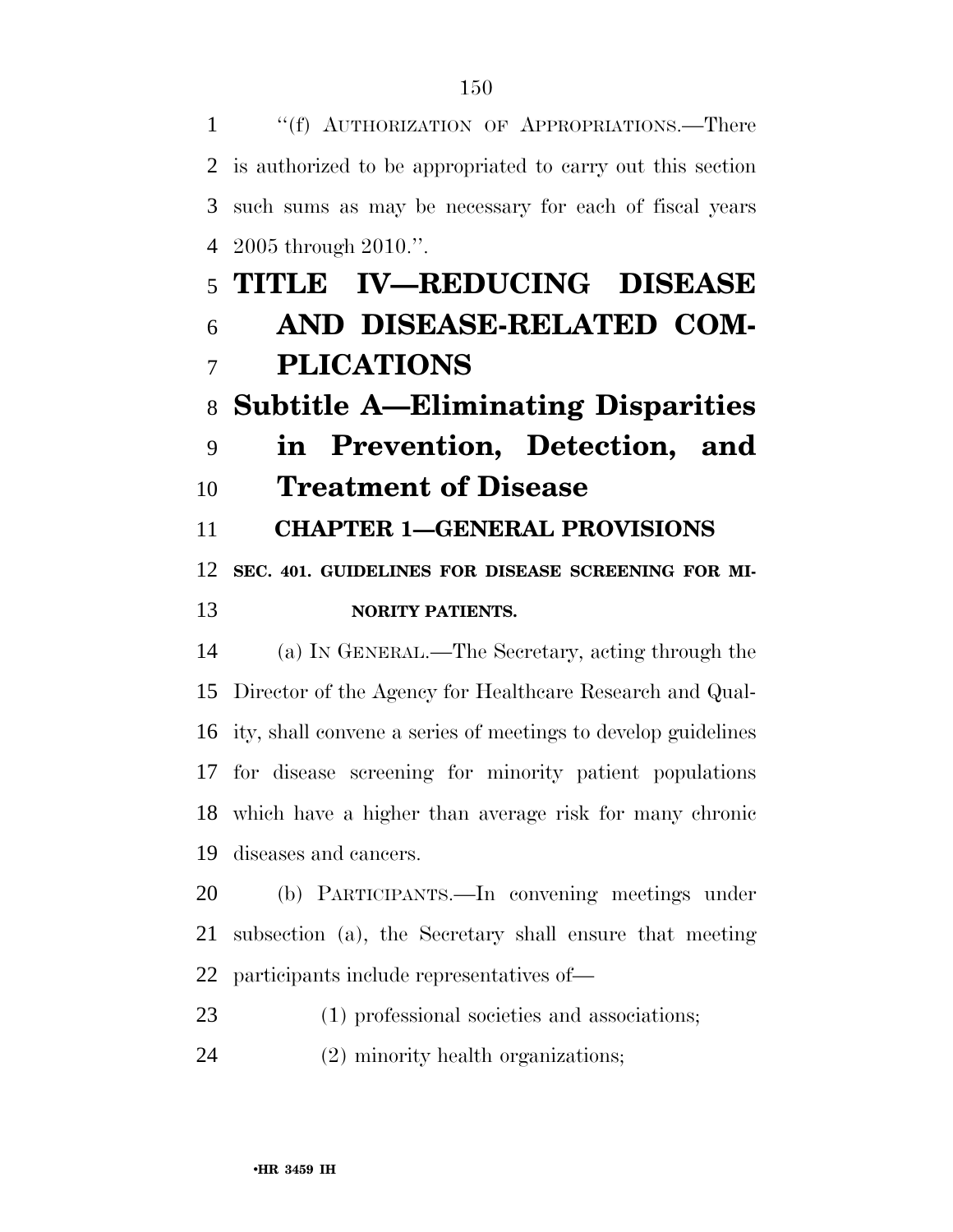| $\mathbf{1}$   | (3) healthcare researchers and providers, in-              |
|----------------|------------------------------------------------------------|
| $\overline{2}$ | cluding those with expertise in minority health;           |
| 3              | (4) Federal health agencies, including the Of-             |
| $\overline{4}$ | fice of Minority Health and the National Institutes        |
| 5              | of Health; and                                             |
| 6              | (5) other experts determined appropriate by the            |
| 7              | Secretary.                                                 |
| 8              | (c) DISEASES.—Screening guidelines for minority            |
| 9              | populations shall be developed under subsection (a) for-   |
| 10             | $(1)$ hypertension;                                        |
| 11             | $(2)$ hypercholesterolemia;                                |
| 12             | $(3)$ diabetes;                                            |
| 13             | (4) cardiovascular disease;                                |
| 14             | $(5)$ prostate cancer;                                     |
| 15             | $(6)$ breast cancer;                                       |
| 16             | $(7)$ colon cancer;                                        |
| 17             | (8) kidney disease;                                        |
| 18             | $(9)$ glaucoma; and                                        |
| 19             | (10) other diseases determined appropriate by              |
| <b>20</b>      | the Secretary.                                             |
| 21             | (d) DISSEMINATION.—Not later than 24 months                |
| 22             | after the date of enactment of this title, the Secretary   |
| 23             | shall publish and disseminate to healthcare provider orga- |
| 24             | nizations the guidelines developed under subsection (a).   |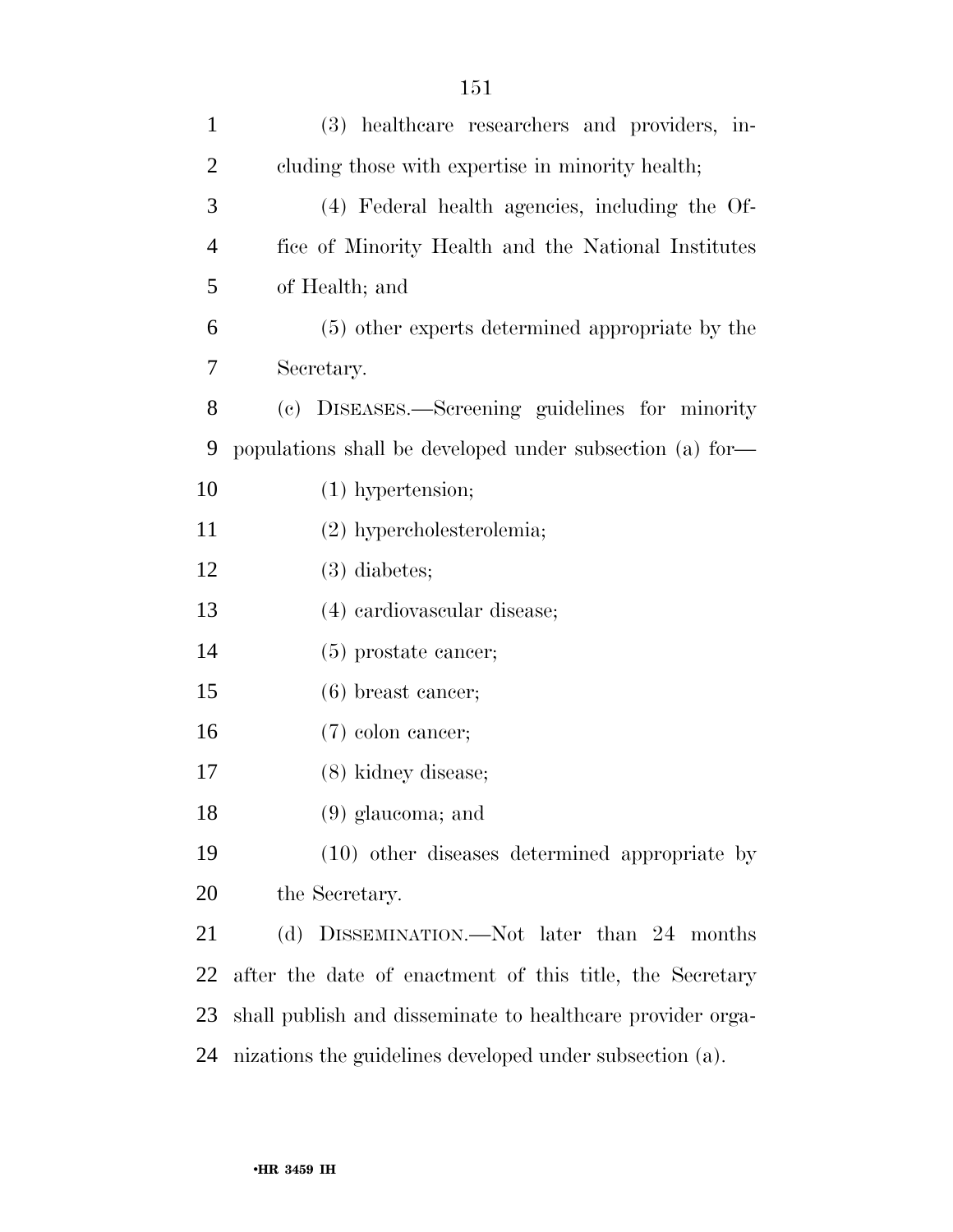| 1  | (e) AUTHORIZATION OF APPROPRIATIONS.—There is            |
|----|----------------------------------------------------------|
| 2  | authorized to be appropriated to carry out this section, |
| 3  | sums as may be necessary for each of fiscal years 2005   |
| 4  | through 2010.                                            |
| 5  | SEC. 402. PREVENTIVE HEALTH SERVICES BLOCK GRANTS,       |
| 6  | USE OF ALLOTMENTS.                                       |
| 7  | Section $1904(a)(1)$ of the Public Health Service Act    |
| 8  | $(42 \text{ U.S.C. } 300\text{w} - 3(a)(1))$ is amended— |
| 9  | $(1)$ in subparagraph $(G)$ —                            |
| 10 | (A) by striking "through $(F)$ " and insert-             |
| 11 | ing "through $(G)$ "; and                                |
| 12 | (B) by redesignating such subparagraph as                |
| 13 | subparagraph $(H)$ ; and                                 |
| 14 | $(2)$ by inserting after subparagraph $(F)$ , the fol-   |
| 15 | lowing:                                                  |
| 16 | "(G) Community outreach and education pro-               |
| 17 | grams and other activities designed to address and       |
| 18 | prevent minority health conditions (as defined in        |
| 19 | section $485E(c)(2)$ .".                                 |
| 20 | SEC. 403. PROGRAM FOR INCREASING IMMUNIZATION            |
| 21 | RATES FOR ADULTS AND ADOLESCENTS; COL-                   |
| 22 | LECTION OF ADDITIONAL IMMUNIZATION                       |
| 23 | DATA.                                                    |
| 24 | (a) ACTIVITIES OF CENTERS FOR DISEASE CONTROL            |
|    | 25 AND PREVENTION.—Section 317(j) of the Public Health   |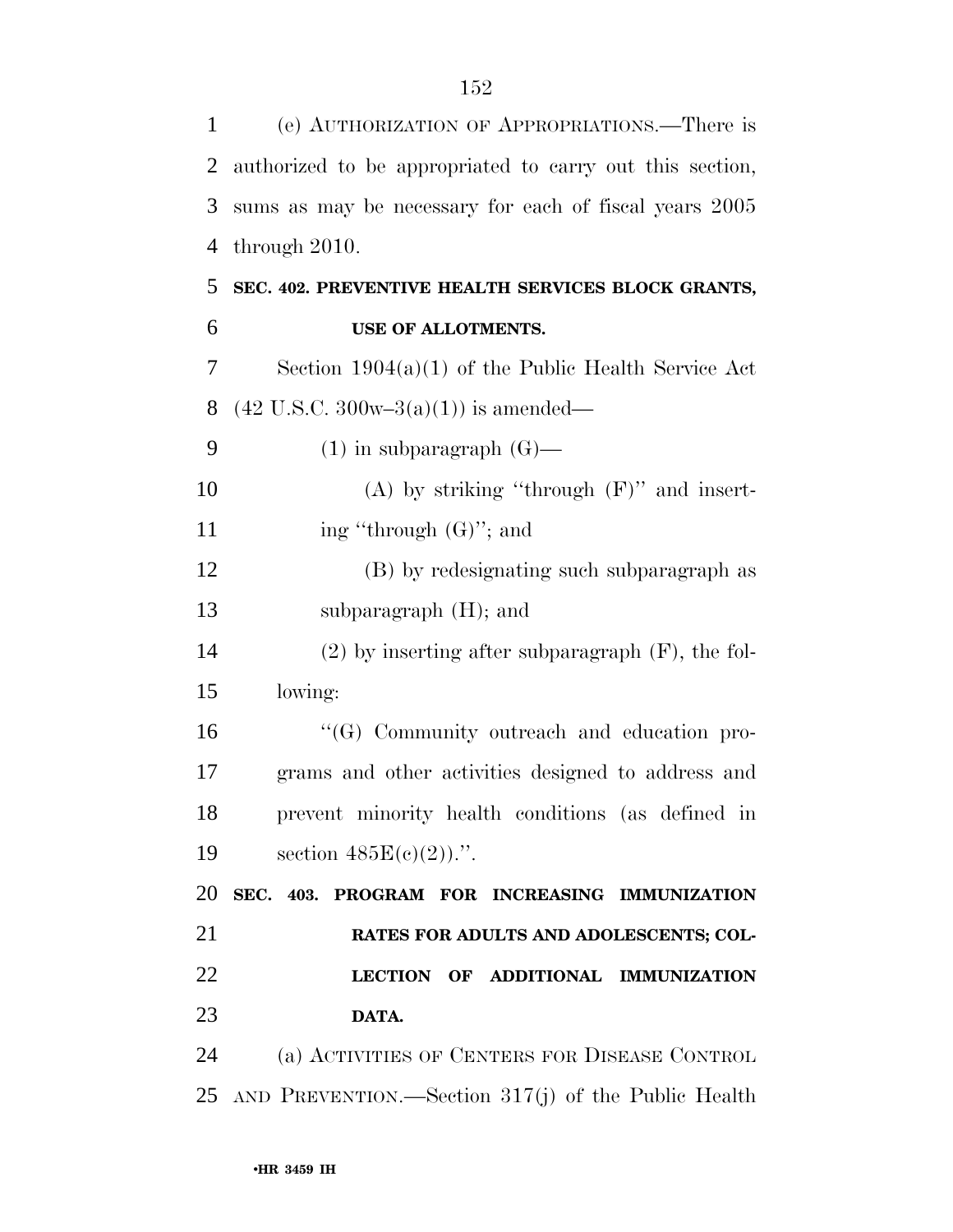Service Act (42 U.S.C. 247b(j)) is amended by adding at the end the following paragraphs:

 ''(3)(A) For the purpose of carrying out activities to- ward increasing immunization rates for adults and adoles- cents through the immunization program under this sub- section, and for the purpose of carrying out subsection 7 (k)(2), there are authorized to be appropriated such sums as may be necessary for each of the fiscal years 2004 through 2010. Such authorization is in addition to amounts available under paragraphs (1) and (2) for such purposes.

12 "(B) In expending amounts appropriated under sub- paragraph (A), the Secretary shall give priority to adults and adolescents who are medically underserved and are at risk for vaccine-preventable diseases, including as ap- propriate populations identified through projects under 17 subsection  $(k)(2)(E)$ .

 ''(C) The purposes for which amounts appropriated under subparagraph (A) are available include (with re- spect to immunizations for adults and adolescents) pay- ment of the costs of storing vaccines, outreach activities to inform individuals of the availability of the immuniza- tions, and other program expenses necessary for the estab-lishment or operation of immunization programs carried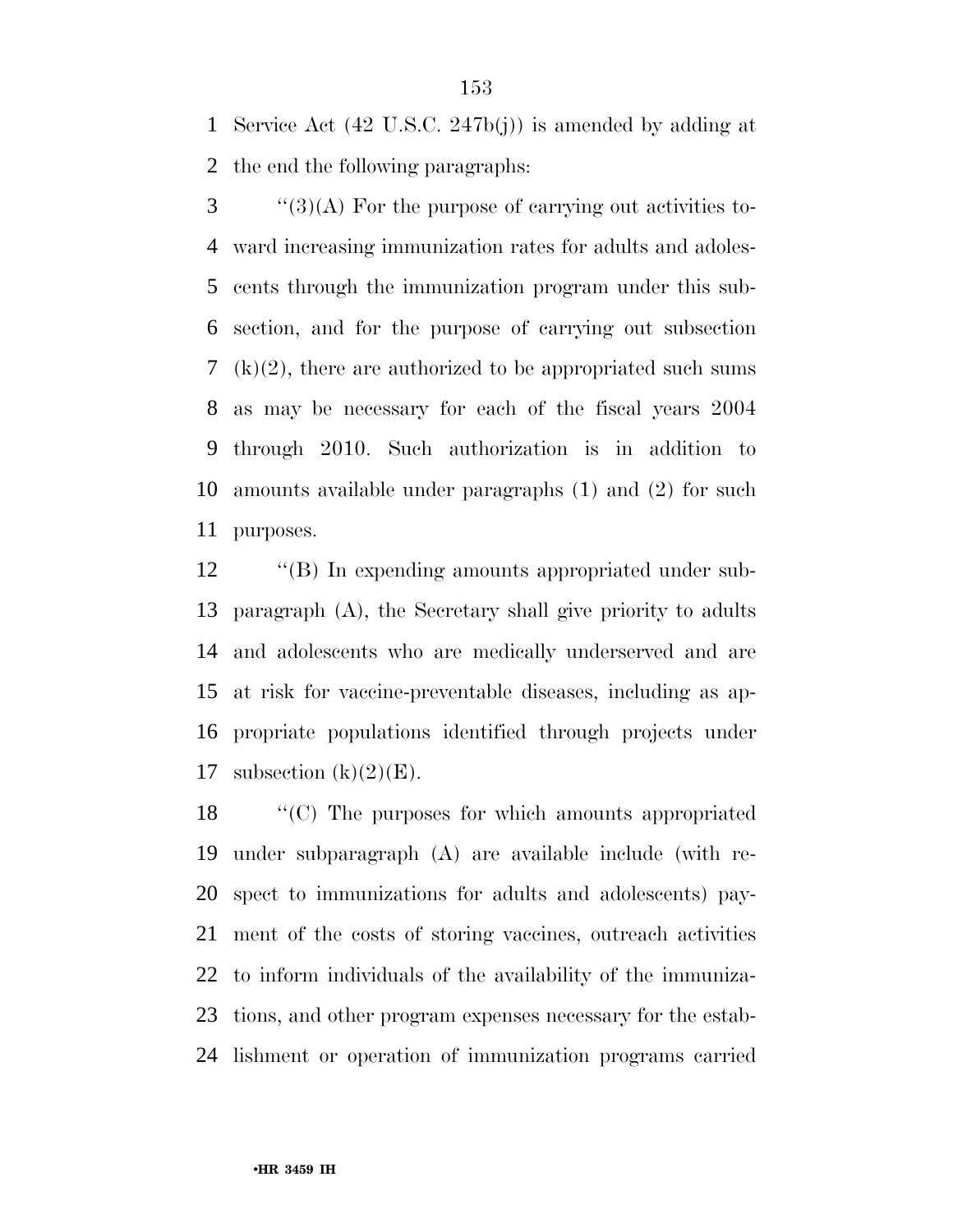out or supported by States or other public entities pursu-ant to this subsection.

 ''(4) The Secretary shall annually submit to the Con-gress a report that—

 ''(A) evaluates the extent to which the immuni- zation system in the United States has been effective in providing for adequate immunization rates for adults and adolescents, taking into account the ap- plicable year 2010 health objectives established by the Secretary regarding the health status of the peo-ple of the United States; and

12 ''(B) describes any issues identified by the Sec-13 retary that may affect such rates.

 ''(5) In carrying out this subsection and paragraphs (1) and (2) of subsection (k), the Secretary shall consider recommendations regarding immunizations that are made in reports issued by the Institute of Medicine.''.

 (b) RESEARCH, DEMONSTRATIONS, AND EDU- CATION.—Section 317(k) of the Public Health Service Act (42 U.S.C. 247b(k)) is amended—

 (1) by redesignating paragraphs (2) through (4) as paragraphs (3) through (5), respectively; and (2) by inserting after paragraph (1) the fol-lowing paragraph: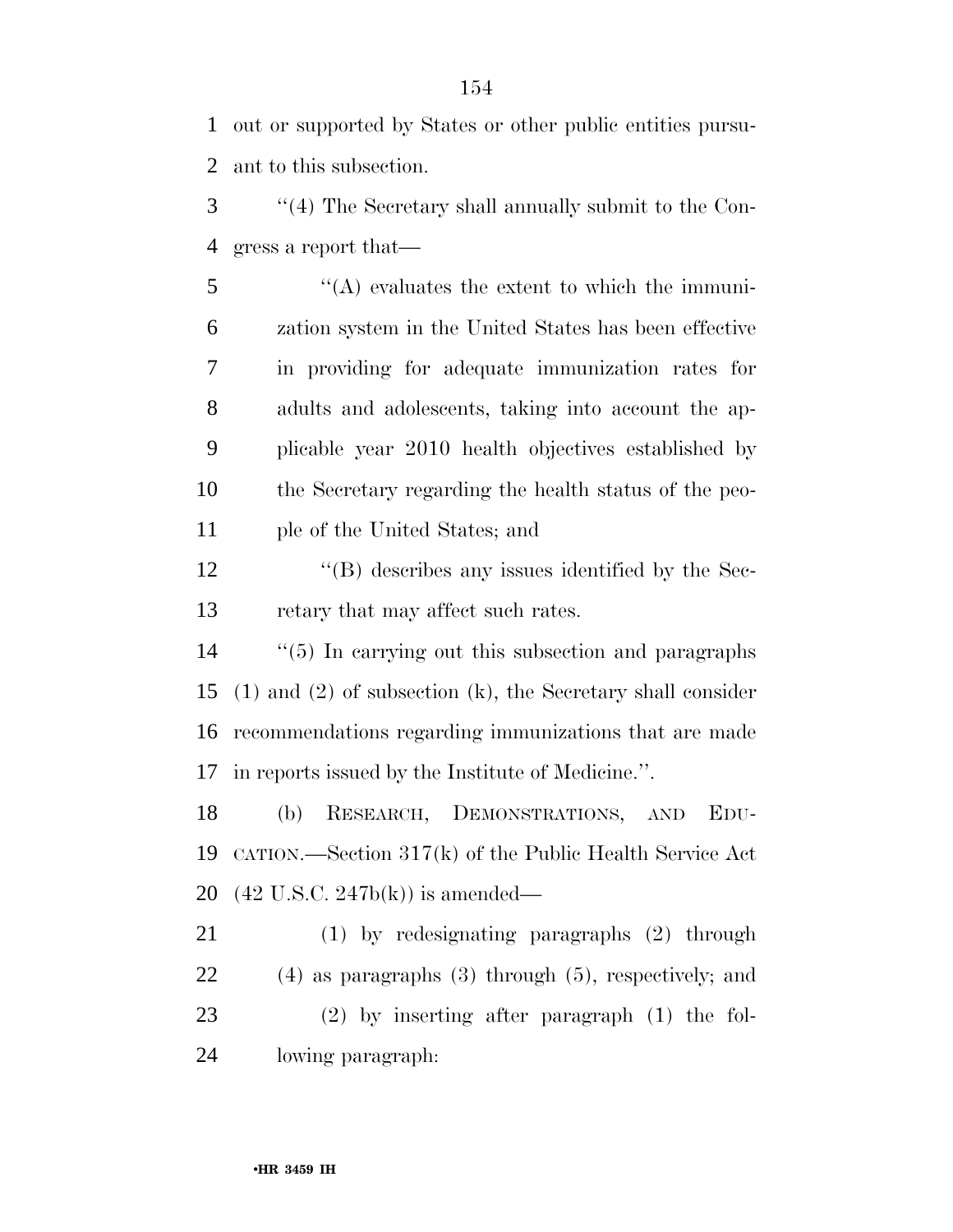| $\mathbf{1}$   | $\lq (2)$ The Secretary, directly and through grants |
|----------------|------------------------------------------------------|
| $\overline{2}$ | under paragraph (1), shall provide for a program of  |
| 3              | research, demonstration projects, and education in   |
| $\overline{4}$ | accordance with the following:                       |
| 5              | "(A) The Secretary shall coordinate with             |
| 6              | public and private entities (including nonprofit)    |
| 7              | private entities), and develop and disseminate       |
| 8              | guidelines, toward the goal of ensuring that im-     |
| 9              | munizations are routinely offered to adults and      |
| 10             | adolescents by public and private health care        |
| 11             | providers.                                           |
| 12             | "(B) The Secretary shall cooperate with              |
| 13             | public and private entities to obtain information    |
| 14             | for the annual evaluations required in sub-          |
| 15             | section $(j)(4)(A)$ .                                |
| 16             | "(C) The Secretary shall (relative to fiscal         |
| 17             | year 2001) increase the extent to which the          |
| 18             | Secretary collects data on the incidence, preva-     |
| 19             | lence, and circumstances of diseases and ad-         |
| 20             | verse events that are experienced by adults and      |
| 21             | adolescents and may be associated with immu-         |
| 22             | nizations, including collecting data in coopera-     |
| 23             | tion with commercial laboratories.                   |
| 24             | "(D) The Secretary shall ensure that the             |

entities with which the Secretary cooperates for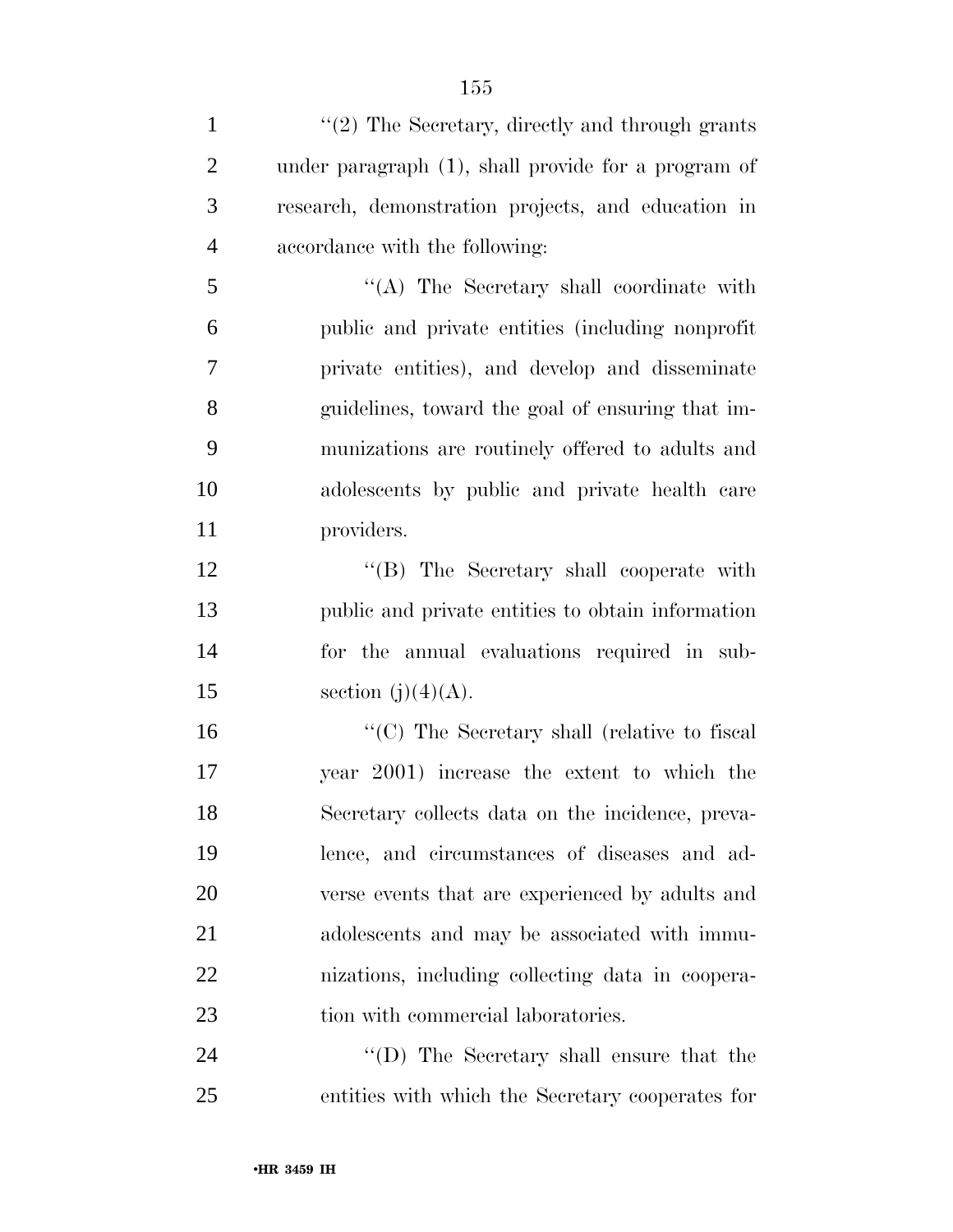purposes of subparagraphs (A) through (C) in- clude managed care organizations, community based organizations that provide health serv-ices, and other health care providers.

 ''(E) The Secretary shall provide for projects to identify racial and ethnic minority groups and other health disparity populations for which immunization rates for adults and adolescents are below such rates for the general population, and to determine the factors under-11 lying such disparities.".

## **SEC. 404. INNOVATIVE CHRONIC DISEASE MANAGEMENT PROGRAMS.**

 (a) IN GENERAL.—The Secretary, acting in coordina- tion with the Administrator of the Centers for Medicare and Medicaid Services, the Administrator of the Health Resources and Services Administration, the Director of the National Institutes of Health, the Director of the Cen- ters for Disease Control and Prevention, and the Director of the Office of Minority Health, shall award grants to eligible entities for the identification, implementation, and evaluation of programs for patients with chronic disease. (b) ELIGIBILITY.—To be eligible to receive a grant

under subsection (a), an entity shall—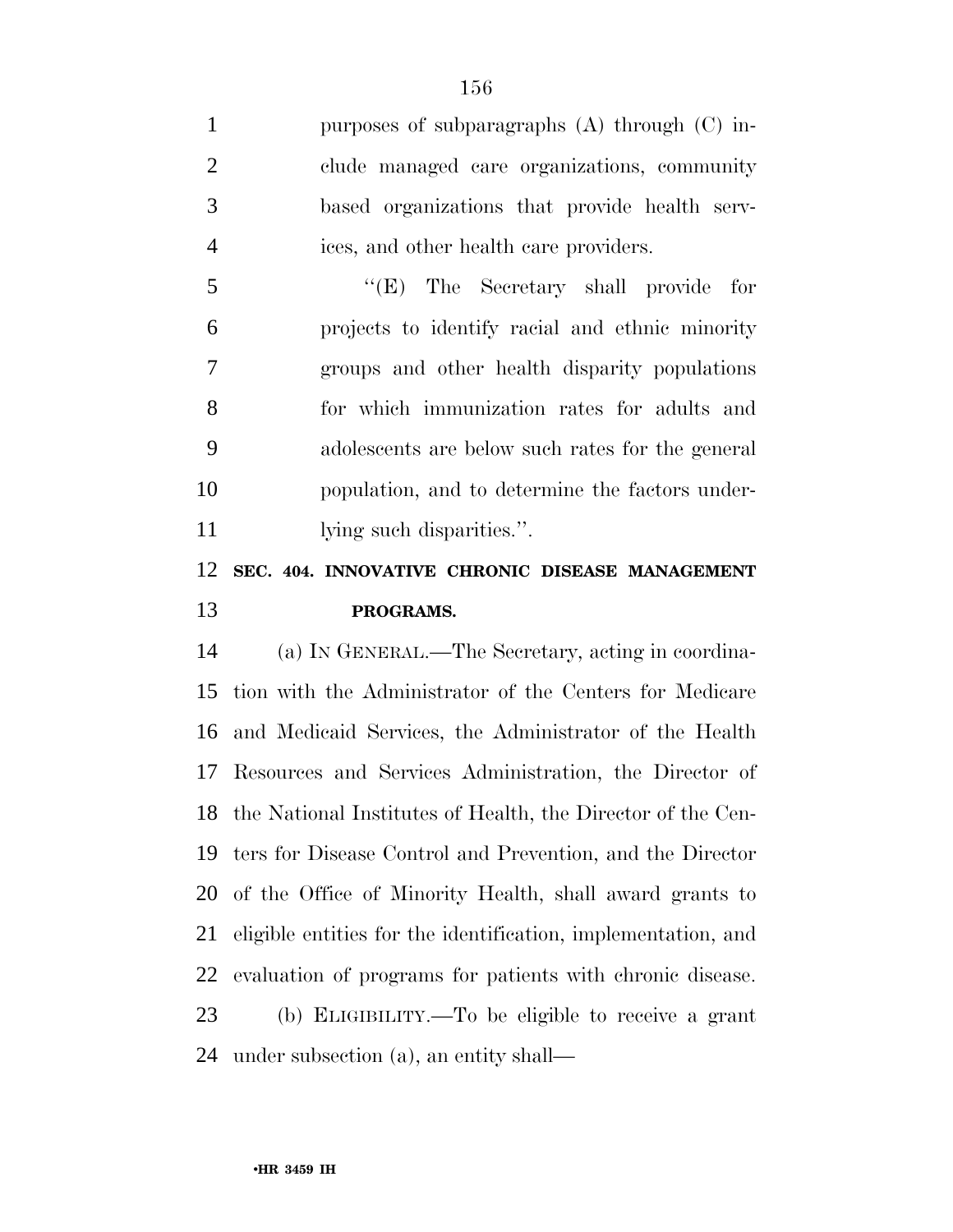(1) be a health center or clinic, public health department, health plan, hospital, health system, community-based or non-profit organization, or other health entity determined appropriate by the Secretary; and

 (2) prepare and submit to the Secretary an ap- plication at such time, in such manner, and con- taining such information as the Secretary may re-quire.

 (c) USE OF FUNDS.—An entity shall use amounts re- ceived under a grant under subsection (a) to identify, im- plement, and evaluate chronic disease management pro- grams that are tailored for racially and ethnically diverse populations. In carrying out such activities, an entity shall focus on—

- (1) self-management training;
- (2) patient empowerment;
- 18 (3) group visits;
- (4) community health workers;
- (5) case management;
- (6) work- and school-based interventions;
- (7) home visitation; or
- (8) other activities determined appropriate by the Secretary.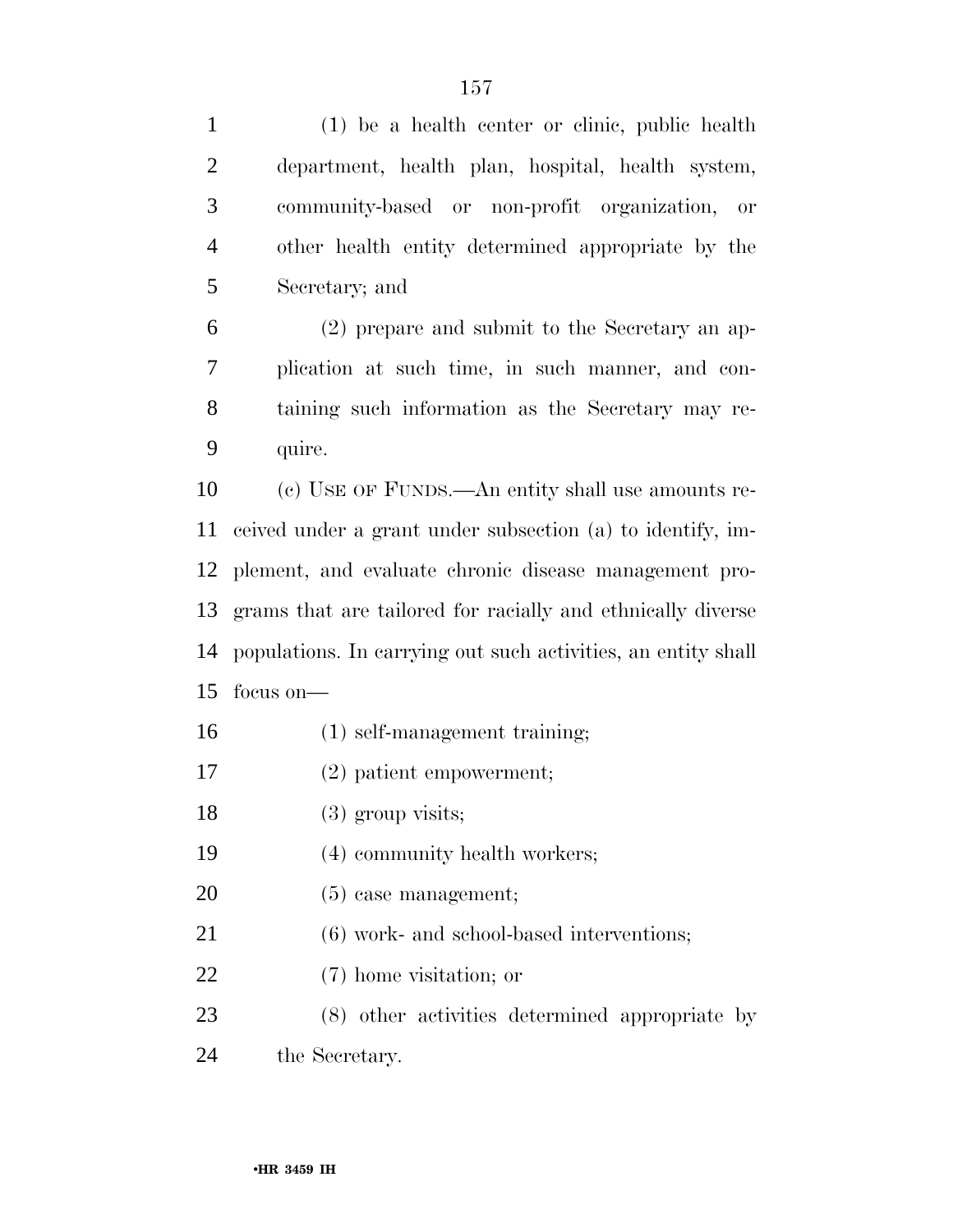(d) AUTHORIZATION OF APPROPRIATIONS.—There is authorized to be appropriated to carry out this section, such sums as may be necessary for each of fiscal years 2004 through 2010.

## **SEC. 405. GRANTS FOR RACIAL AND ETHNIC APPROACHES TO COMMUNITY HEALTH.**

 (a) PURPOSE.—It is the purpose of this section to provide for the awarding of grants to assist communities in mobilizing and organizing resources in support of effec- tive and sustainable programs that will reduce or eliminate disparities in health and healthcare experienced by racial and ethnic minority individuals.

 (b) AUTHORITY TO AWARD GRANTS.—The Sec- retary, acting through the Centers for Disease Control and Prevention and the Office of Minority Health, shall award planning, implementation, and evaluation grants to eligi- ble entities to assist in designing, implementing, and eval- uating culturally and linguistically appropriate, science- based, and community-driven strategies to eliminate racial and ethnic health and healthcare disparities.

 (c) ELIGIBLE ENTITIES.—To be eligible to receive a grant under this section, an entity shall—

- (1) represent a coalition—
- (A) whose principal purpose is to develop and implement interventions to reduce or elimi-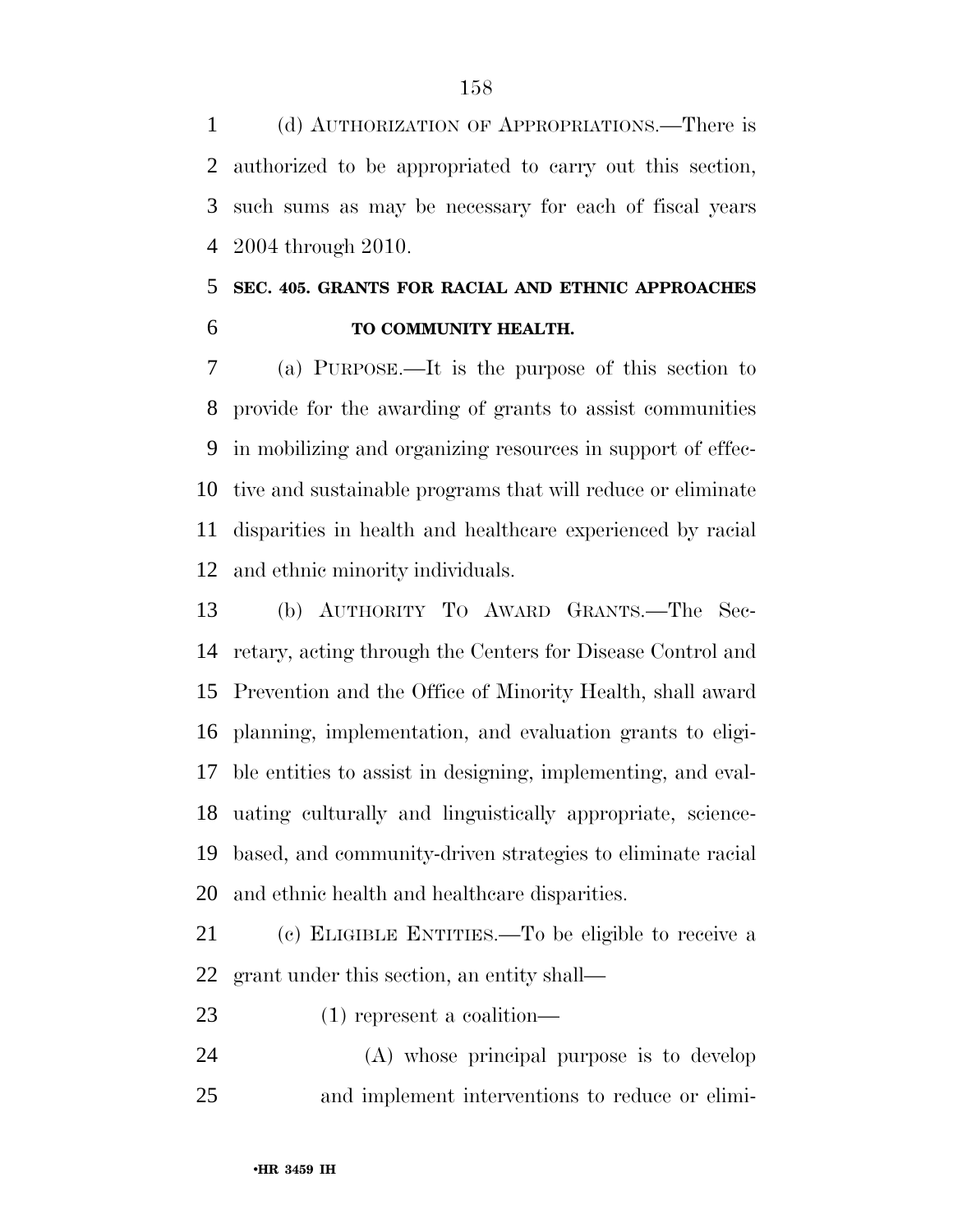| 1              | nate a health or healthcare disparity in a tar- |
|----------------|-------------------------------------------------|
| $\overline{2}$ | geted racial or ethnic minority group in the    |
| 3              | community served by the coalition; and          |
| $\overline{4}$ | (B) that includes—                              |
| 5              | (i) at least 3 members selected from            |
| 6              | among—                                          |
| $\overline{7}$ | (I) public health departments;                  |
| 8              | (II) community-based organiza-                  |
| 9              | tions;                                          |
| 10             | (III) university and/or research                |
| 11             | organizations;                                  |
| 12             | (IV) Indian tribal organizations                |
| 13             | or national Indian organizations;               |
| 14             | (V) Papa Ola Lokahi; and                        |
| 15             | (VI) interested public or private               |
| 16             | sector healthcare providers or organi-          |
| 17             | zations;                                        |
| 18             | (ii) at least 1 member that is from a           |
| 19             | community-based organization that rep-          |
| 20             | resents the targeted racial or ethnic minor-    |
| 21             | ity group; and                                  |
| 22             | (iii) at least 1 member that is a Na-           |
| 23             | tional Center for Minority Health and           |
| 24             | Health Disparities Center of Excellence         |
| 25             | (unless such a Center does not exist within     |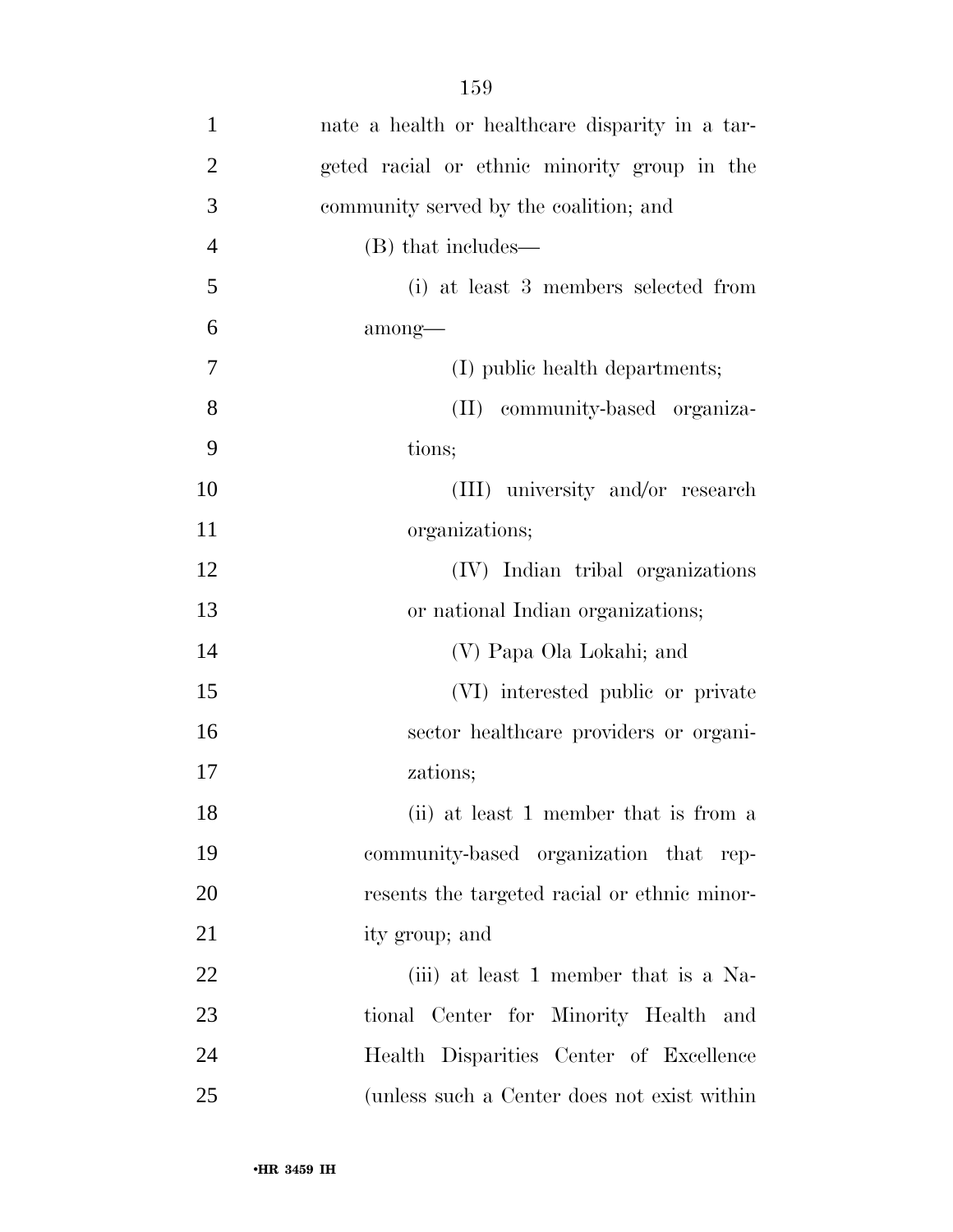| $\mathbf{1}$   | the community involved, declines or refuses             |
|----------------|---------------------------------------------------------|
| $\overline{2}$ | to participate, or the coalition dem-                   |
| 3              | onstrates to the Secretary that such par-               |
| $\overline{4}$ | ticipation would not further the goals of               |
| 5              | the program or would be unduly burden-                  |
| 6              | some); and                                              |
| 7              | (2) submit to the Secretary an application, at          |
| 8              | such time, in such manner, and containing such in-      |
| 9              | formation as the Secretary may require, including—      |
| 10             | $(A)$ a description of the targeted racial or           |
| 11             | ethnic population in the community to be served         |
| 12             | under the grant;                                        |
| 13             | (B) a description of at least 1 health dis-             |
| 14             | parity that exists in the racial or ethnic tar-         |
| 15             | geted population; and                                   |
| 16             | (C) a demonstration of the proven record                |
| 17             | of accomplishment of the coalition members in           |
| 18             | serving and working with the targeted commu-            |
| 19             | nity.                                                   |
| 20             | (d) PLANNING GRANTS.—                                   |
| 21             | (1) IN GENERAL.—The Secretary shall award               |
| 22             | grants to eligible entities described in subsection (c) |
| 23             | to support the planning and development of cul-         |
| 24             | turally and linguistically appropriate programs that    |
| 25             | utilize science-based and community-driven strate-      |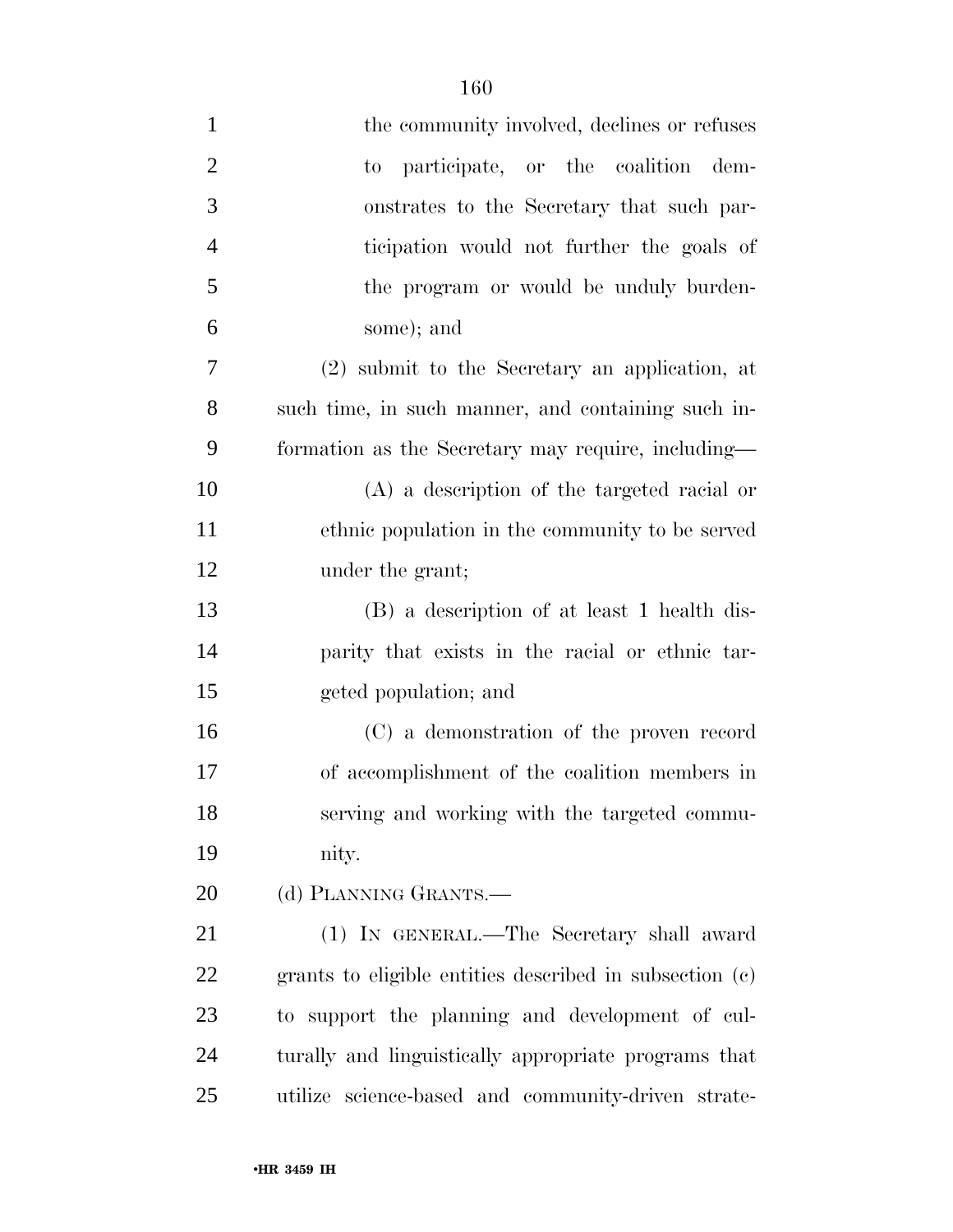| $\mathbf{1}$   | gies to reduce or eliminate a health or healthcare |
|----------------|----------------------------------------------------|
| $\overline{2}$ | disparity in the targeted population. Such grants  |
| 3              | may be used to-                                    |
| $\overline{4}$ | $(A)$ expand the coalition that is<br>rep-         |
| 5              | resented by the entity through the identification  |
| 6              | of additional partners, particularly among the     |
| 7              | targeted community, and establish linkages with    |
| 8              | national and State public and private partners;    |
| 9              | (B) establish community working groups;            |
| 10             | $(C)$ conduct a needs assessment for the           |
| 11             | targeted population in the area of the health      |
| 12             | disparity using input from the targeted commu-     |
| 13             | nity;                                              |
| 14             | (D) participate in workshops sponsored by          |
| 15             | the Office of Minority Health or the Centers for   |
| 16             | Disease Control and Prevention for technical       |
| 17             | assistance, planning, evaluation, and other pro-   |
| 18             | grammatic issues;                                  |
| 19             | (E) identify promising intervention strate-        |
| 20             | gies; and                                          |
| 21             | $(F)$ develop a plan with the input of the         |
| 22             | targeted community that includes strategies        |
| 23             | $for-$                                             |
| 24             | (i) implementing intervention strate-              |
| 25             | gies that have the most promising potential        |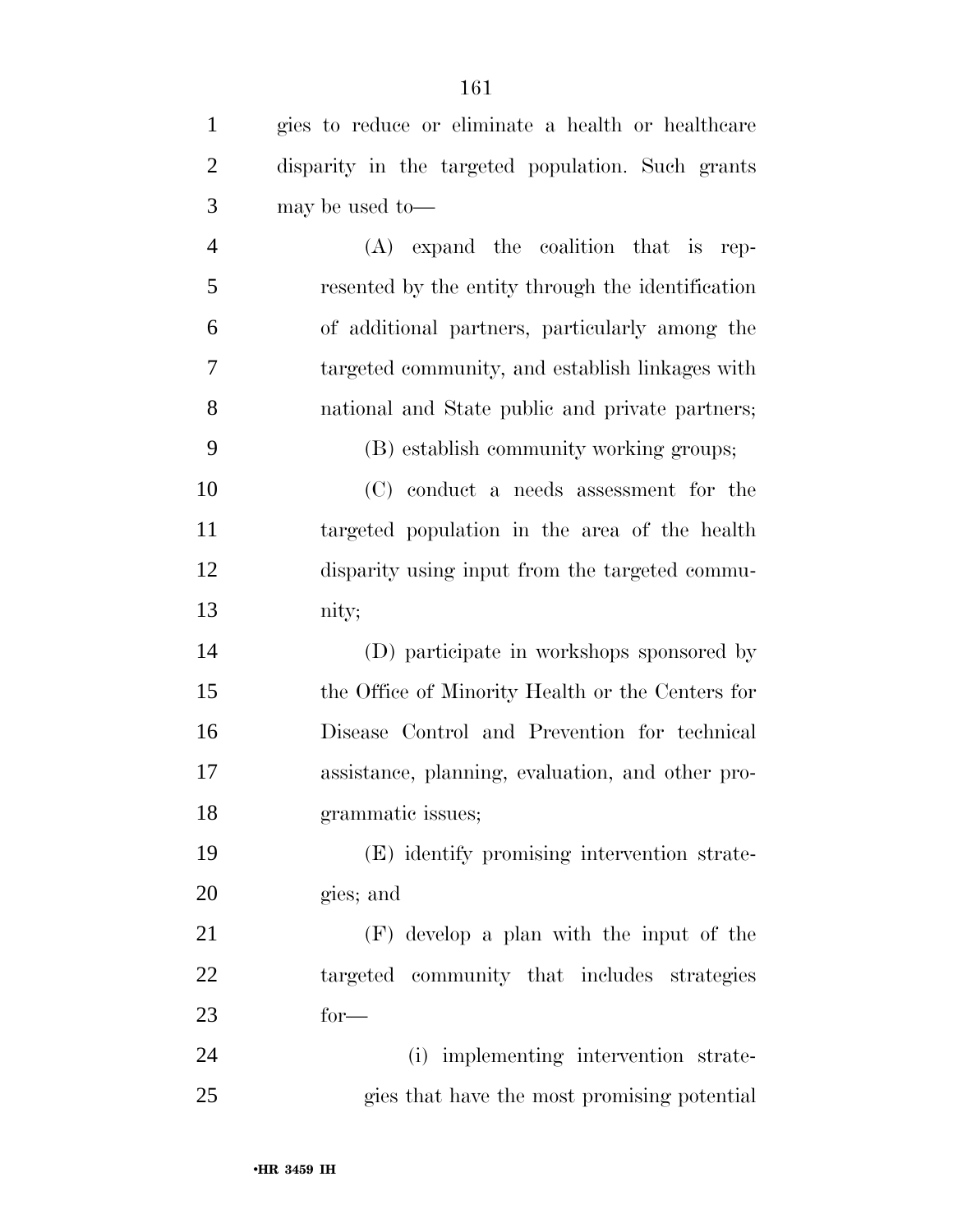| $\mathbf{1}$   | for reducing the health disparity in the                |
|----------------|---------------------------------------------------------|
| $\overline{2}$ | target population;                                      |
| 3              | (ii) identifying other sources of rev-                  |
| $\overline{4}$ | enue and integrating current and proposed               |
| 5              | funding sources to ensure long-term sus-                |
| 6              | tainability of the program; and                         |
| $\tau$         | (iii) evaluating the program, including                 |
| 8              | collecting data and measuring progress to-              |
| 9              | ward reducing or eliminating the health                 |
| 10             | disparity in the targeted population that               |
| 11             | takes into account the evaluation model de-             |
| 12             | veloped by the Centers for Disease Control              |
| 13             | and Prevention in collaboration with the                |
| 14             | Office of Minority Health.                              |
| 15             | (2) DURATION.—The period during which pay-              |
| 16             | ments may be made under a grant under paragraph         |
| 17             | (1) shall not exceed 1 year, except where the Sec-      |
| 18             | retary determines that extraordinary circumstances      |
| 19             | exist as described in section $340(c)(3)$ of the Public |
| 20             | Health Service Act.                                     |
| 21             | (e) IMPLEMENTATION GRANTS.—                             |
| 22             | (1) IN GENERAL.—The Secretary shall award               |
| 23             | grants to eligible entities that have received a plan-  |
| 24             | ning grant under subsection (d) to enable such enti-    |
| 25             | ty to $-$                                               |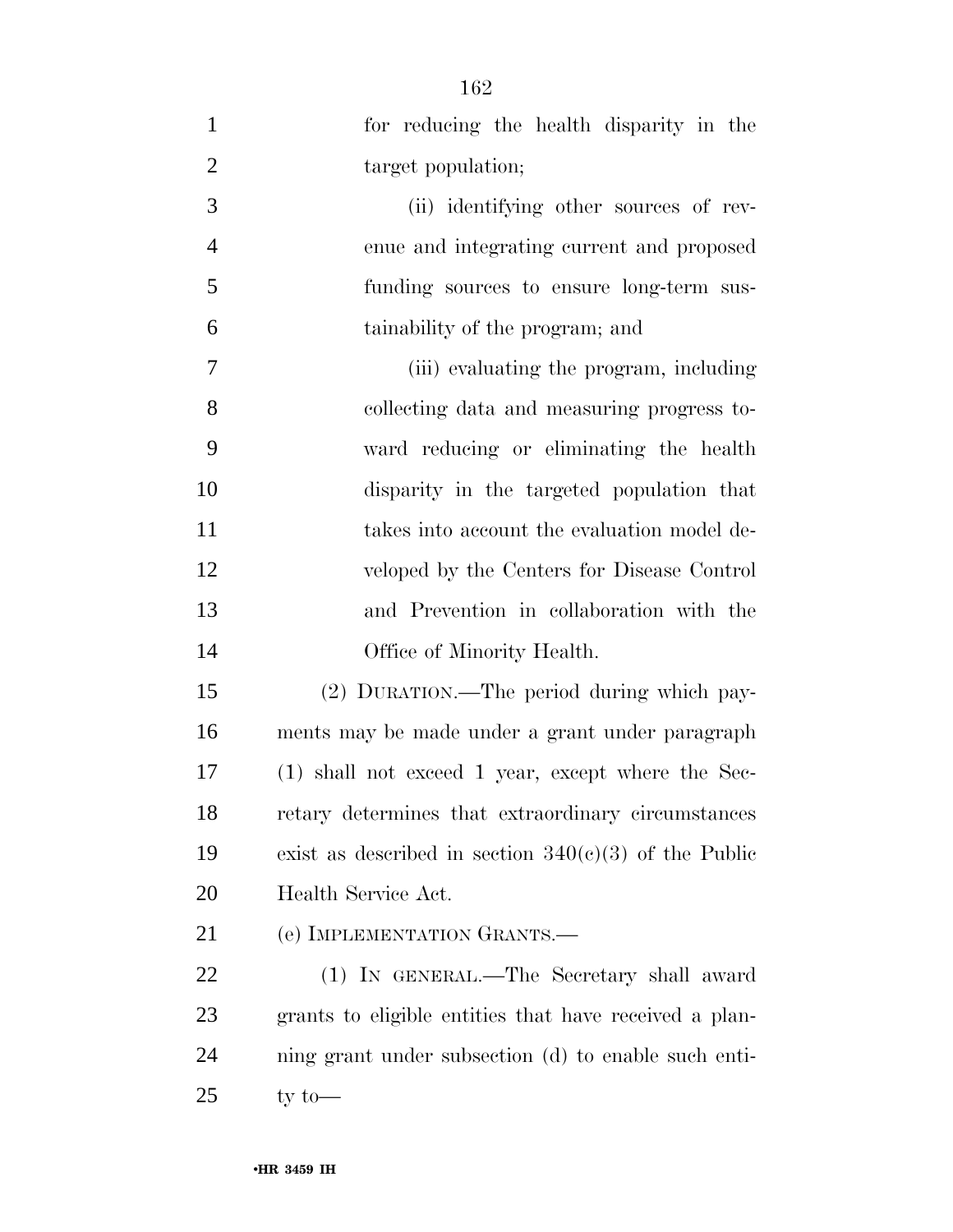| $\mathbf{1}$   | $(A)$ implement a plan to address the se-            |
|----------------|------------------------------------------------------|
| $\overline{2}$ | lected health disparity for the target population,   |
| 3              | in an effective and timely manner;                   |
| $\overline{4}$ | (B) collect data appropriate for monitoring          |
| 5              | and evaluating the program carried out under         |
| 6              | the grant;                                           |
| 7              | (C) analyze and interpret data, or collabo-          |
| 8              | rate with academic or other appropriate institu-     |
| 9              | tions, for such analysis and collection;             |
| 10             | (D) participate in conferences and work-             |
| 11             | shops for the purpose of informing and edu-          |
| 12             | cating others regarding the experiences and les-     |
| 13             | sons learned from the project;                       |
| 14             | (E) collaborate with appropriate partners            |
| 15             | to publish the results of the project for the ben-   |
| 16             | efit of the public health community;                 |
| 17             | $(F)$ establish mechanisms with other public         |
| 18             | or private groups to maintain financial support      |
| 19             | for the program after the grant terminates; and      |
| 20             | (G) maintain relationships with local part-          |
| 21             | ners and continue to develop new relationships       |
| 22             | with State and national partners.                    |
| 23             | (2) DURATION.—The period during which pay-           |
| 24             | ments may be made under a grant under paragraph      |
| 25             | (1) shall not exceed 4 years. Such payments shall be |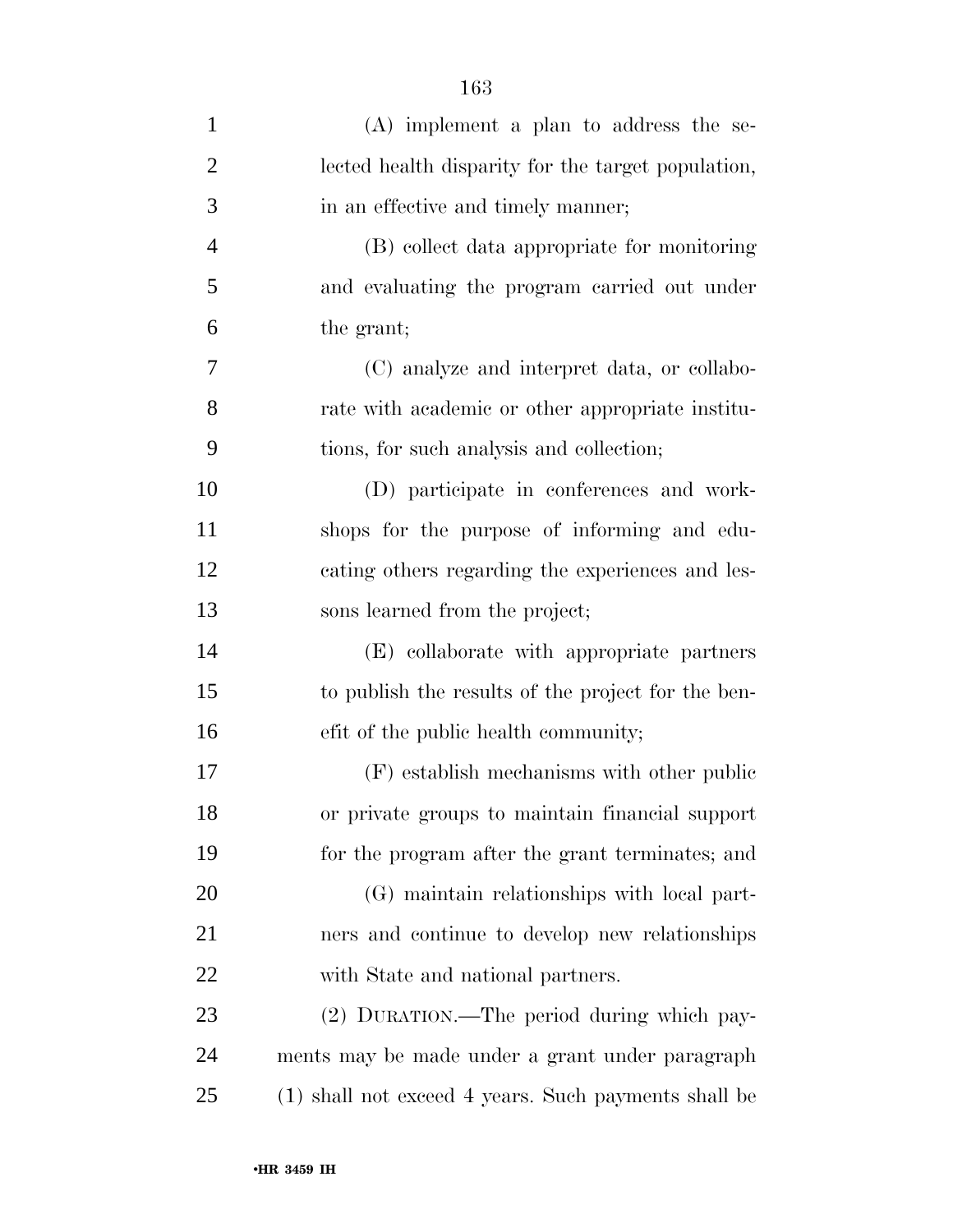subject to annual approval by the Secretary and to the availability of appropriations for the fiscal year involved.

(f) EVALUATION GRANTS.—

 (1) IN GENERAL.—The Secretary shall award grants to eligible entities that have received an im- plementation grant under subsection (e) that require additional assistance for the purpose of rigorous data analysis, program evaluation (including process and outcome measures), or dissemination of find-11 ings.

 (2) PRIORITY.—In awarding grants under this subsection, the Secretary shall give priority to—

 (A) entities that in previous funding cy-cles—

 (i) have received a planning grant under subsection (d); and

 (ii) implemented activities of the type 19 described in subsection (e)(1);

 (B) entities that fulfilled the goals of their planning grant under subsection (d) in an espe-22 cially timely manner;

 (C) entities that incorporate best practices or build on successful models in their action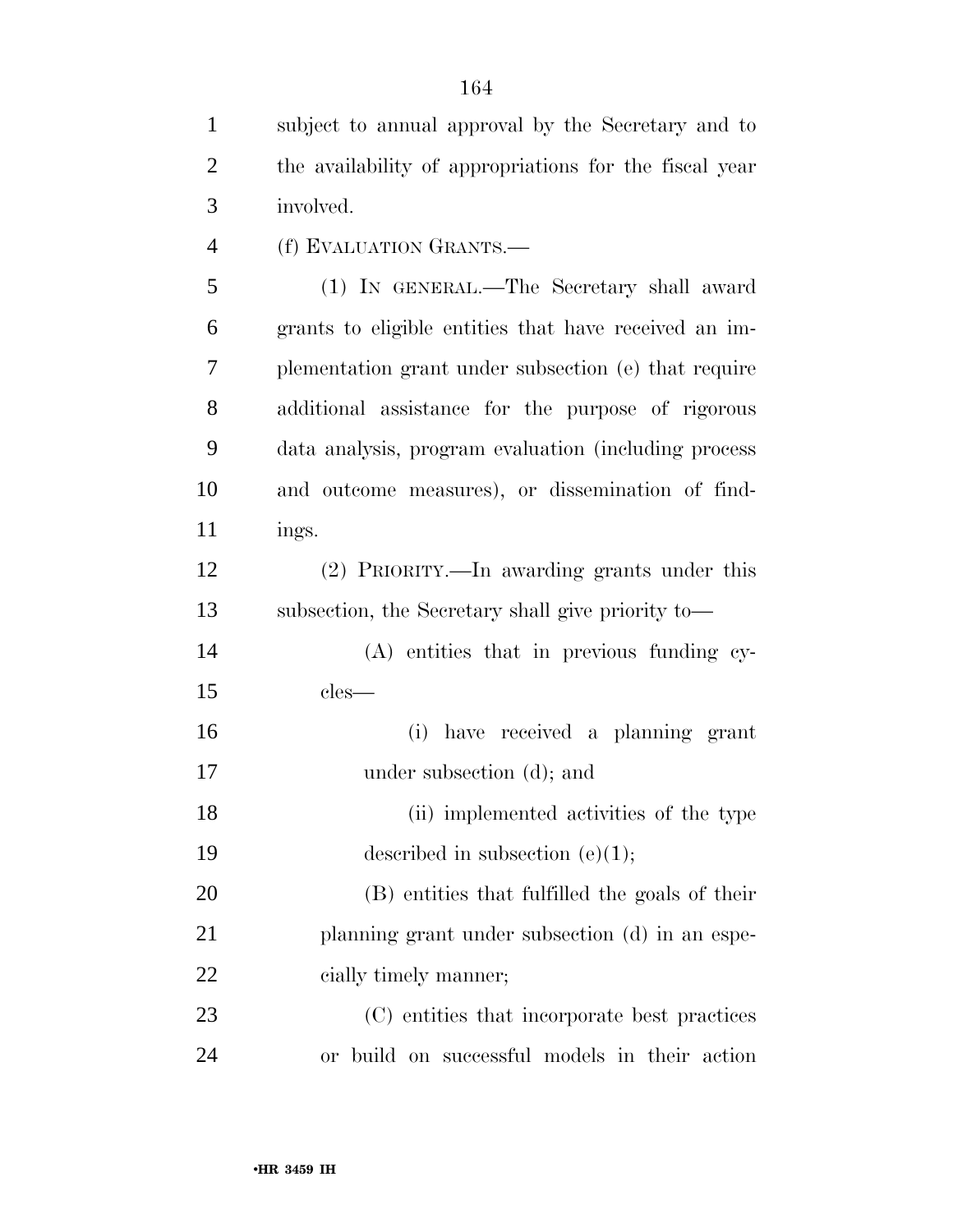plan, including the use of community health workers; and

 (D) entities that would enable the Sec- retary to provide for an equitable distribution of such grants among the 5 categories for race and ethnicity described in the 1997 Office of Management and Budget Standards for Main- taining, Collecting, and Presenting Federal Data on Race and Ethnicity.

 (g) MAINTENANCE OF EFFORT.—The Secretary may not award a grant to an eligible entity under this section unless the entity agrees that, with respect to the costs to be incurred by the entity in carrying out the activities for which the grant was awarded, the entity (and each of the participating partners in the coalition represented by the entity) will maintain its expenditures of non-Federal funds for such activities at a level that is not less than the level of such expenditures during the fiscal year immediately preceding the first fiscal year for which the grant is awarded.

 (h) TECHNICAL ASSISTANCE.—The Secretary may, either directly or by grant or contract, provide any entity that receives a grant under this section with technical and other nonfinancial assistance necessary to meet the re-quirements of this section.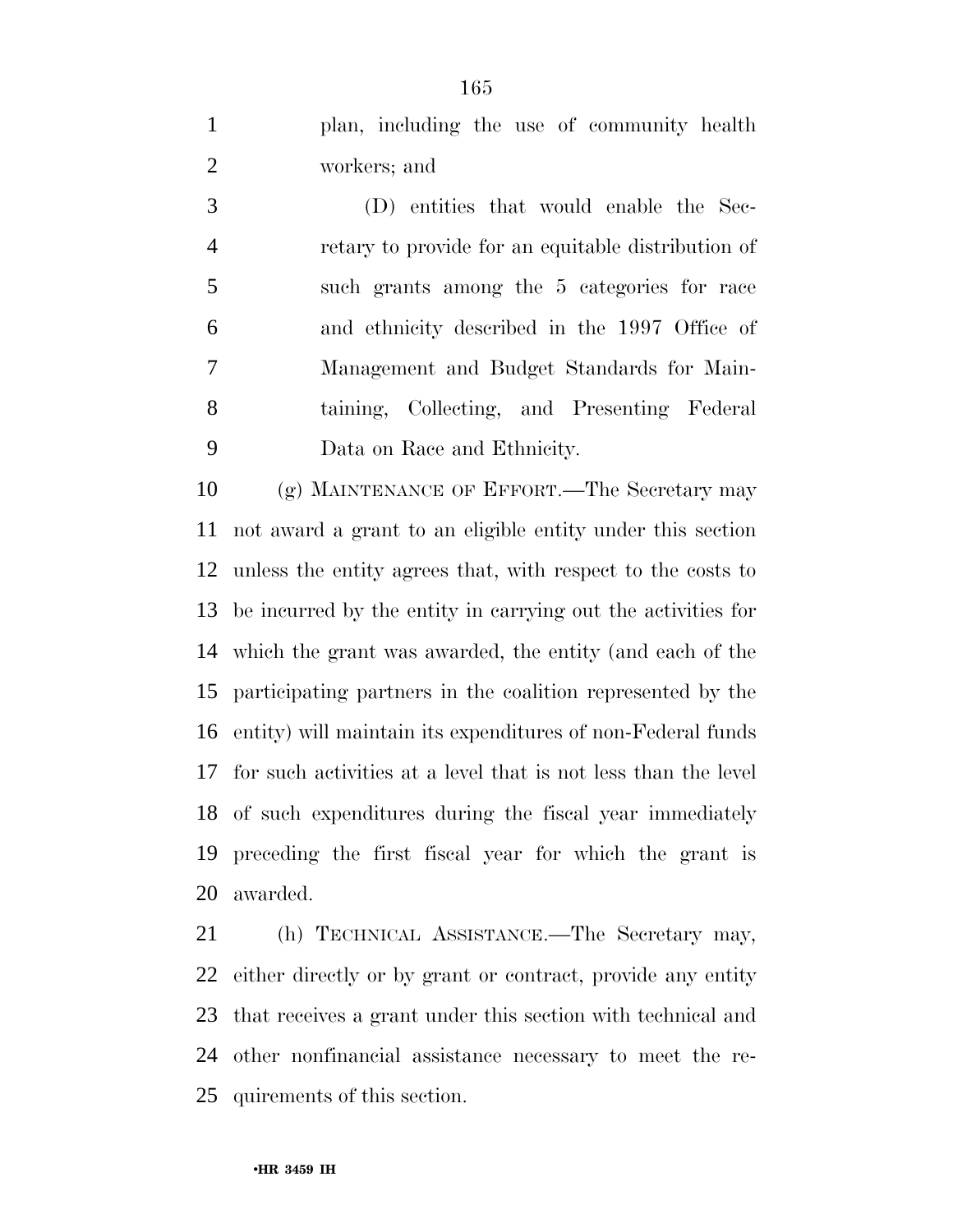(i) ADMINISTRATIVE BURDENS.—The Secretary shall make every effort to minimize duplicative or unnecessary administrative burdens on grantees in the process of ap-plying for grants under subsection (d), (e), or (f).

 (j) REPORT.—Not later than September 30, 2007, the Secretary shall publish a report that describes the ex- tent to which the activities funded under this section have been successful in reducing and eliminating disparities in health and healthcare in targeted populations, and pro- vides examples of best practices or model programs funded under this section.

 (k) AUTHORIZATION OF APPROPRIATIONS.—There is authorized to be appropriated such sums as may be nec- essary to carry out this section for each of fiscal years 2005 through 2010.

#### **SEC. 406. IOM STUDY REQUEST.**

 (a) IN GENERAL.—The Secretary of Health and Human Services shall request that the Institute of Medi- cine conduct, or contract with another entity to conduct, a study to investigate promising strategies for improving minority health and reducing and eliminating racial and 22 ethnic disparities in health and healthcare.

 (b) CONTENT.—The study under subsection (a) shall—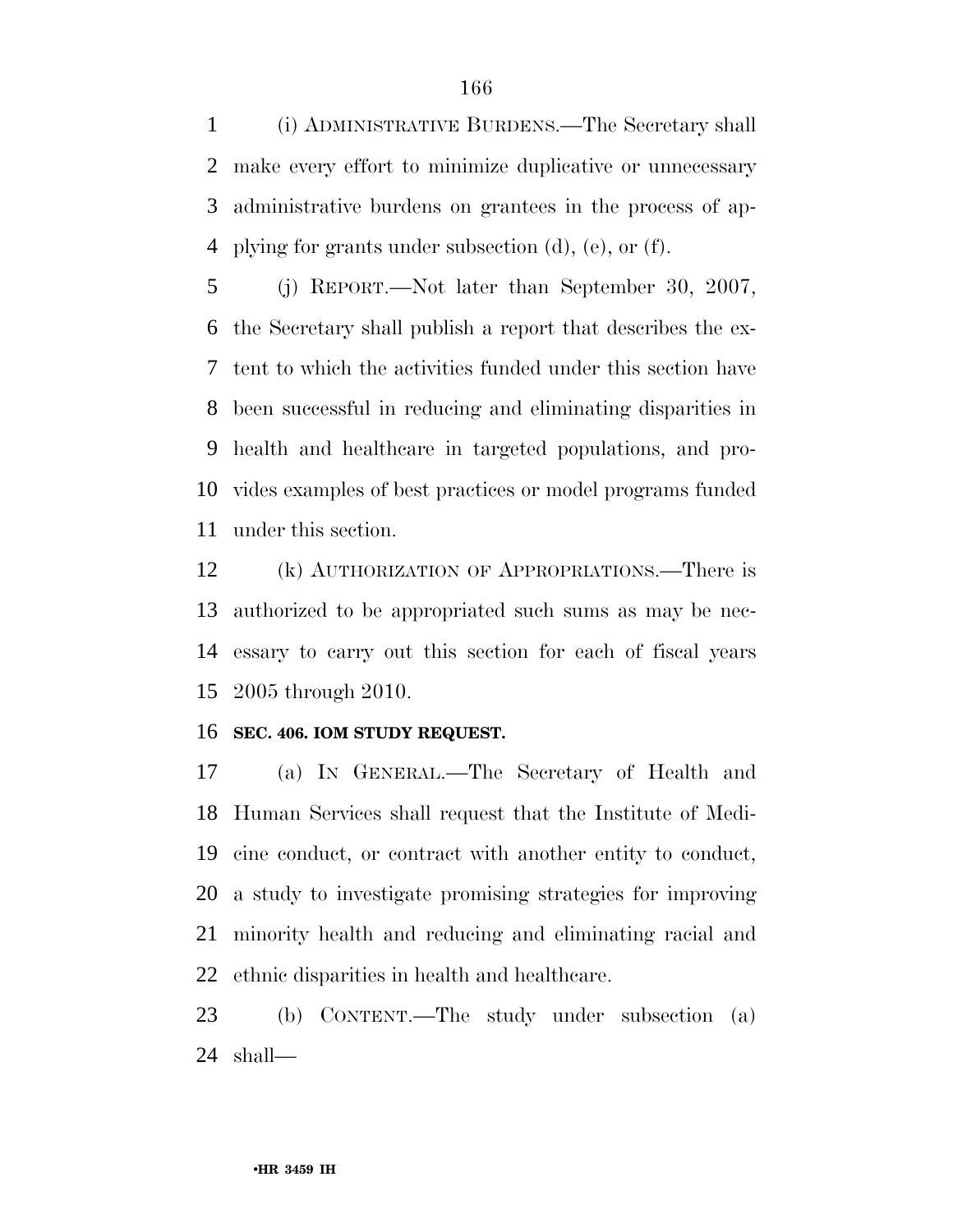| $\mathbf{1}$   | (1) identify key stakeholders for intervention in     |
|----------------|-------------------------------------------------------|
| $\overline{2}$ | the public and private sector;                        |
| 3              | (2) identify the barriers to eliminating racial       |
| $\overline{4}$ | and ethnic disparities in health and healthcare;      |
| 5              | (3) explore approaches for addressing dispari-        |
| 6              | ties in health and healthcare using a quality im-     |
| $\overline{7}$ | provement framework;                                  |
| 8              | (4) suggest an evaluation and research agenda         |
| 9              | that will advance effective strategies for reducing   |
| 10             | and eliminating racial and ethnic disparities in      |
| 11             | health and healthcare; and                            |
| 12             | (5) assess the capacity of the Department of          |
| 13             | Health and Human Services, as currently struc-        |
| 14             | tured, to implement and evaluate promising strate-    |
| 15             | gies to improve minority health and reduce and        |
| 16             | eliminate racial and ethnic disparities in health and |
| 17             | healthcare.                                           |
| 18             | (c) AGENDA.—The agenda described in subsection        |
| 19             | $(b)(4)$ shall include a focus on the following:      |
| 20             | (1) Observational studies of race-discordant and      |
| 21             | race-concordant physician-patient clinical encoun-    |
| <u>22</u>      | ters.                                                 |
| 23             | (2) Studies of the behaviors and expressed atti-      |
| 24             | tudes toward race and ethnicity during education      |
| 25             | and training of health professionals.                 |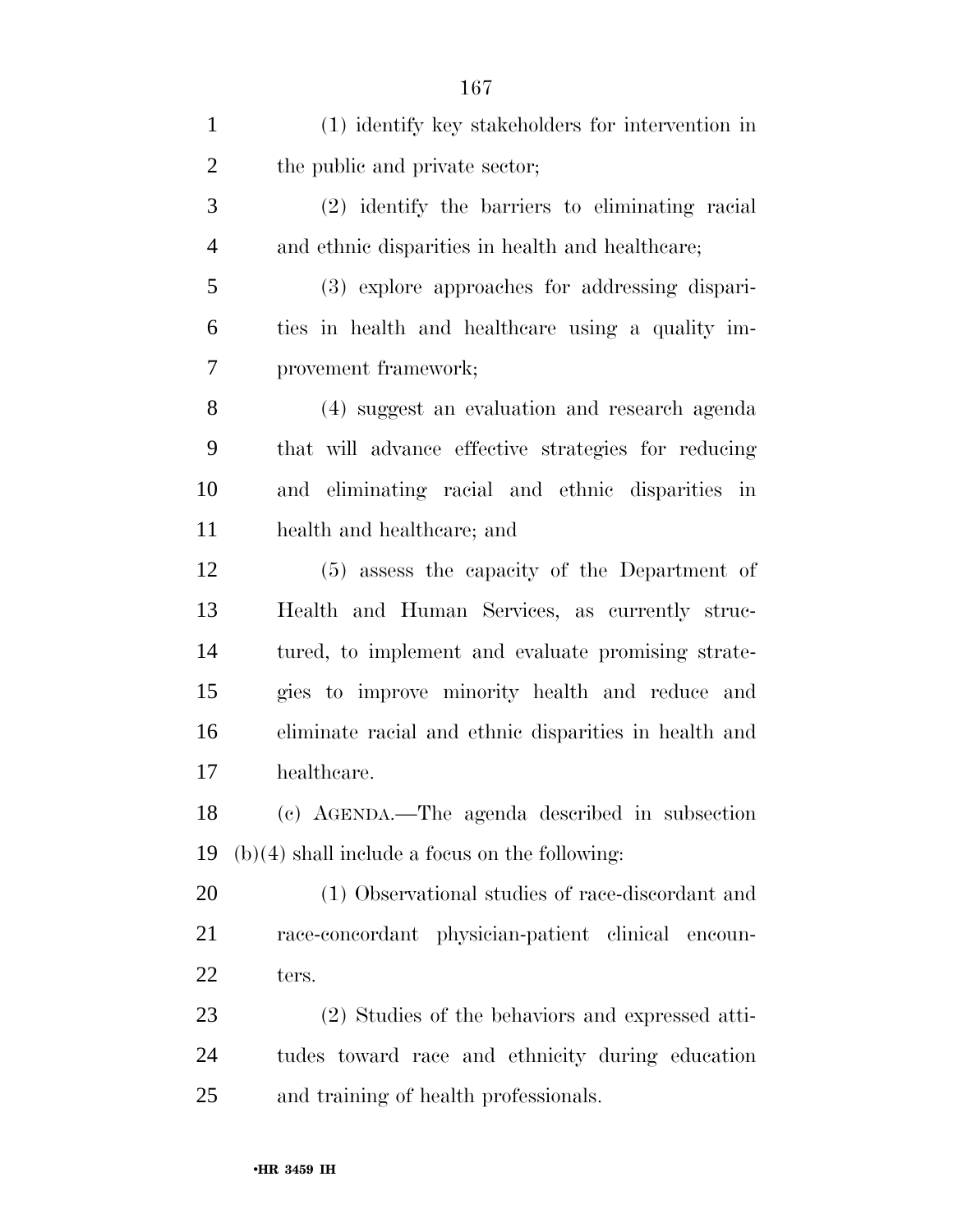| $\mathbf{1}$   | (3) Expansion of prospective studies of dispari-           |
|----------------|------------------------------------------------------------|
| $\overline{2}$ | ties in care, combining clinical data with qualitative     |
| 3              | interviews with patients and providers.                    |
| $\overline{4}$ | (4) Studies of the natural history of social cat-          |
| 5              | egorization in medical education and practice.             |
| 6              | (5) Studies of the effectiveness of standard clin-         |
| 7              | ical guidelines in reducing disparities across disease     |
| 8              | categories.                                                |
| 9              | (6) Exploration of health system characteristics           |
| 10             | that may contribute to or mitigate disparities in          |
| 11             | health care.                                               |
| 12             | (7) Evaluation of cultural competency programs             |
| 13             | and their impact on the attitudes, knowledge, skills,      |
| 14             | and behaviors of healthcare providers.                     |
| 15             | (8) Expansion of community-participatory re-               |
| 16             | search with a focus on such topics as increasing           |
| 17             | trust and patient empowerment.                             |
| 18             | (9) Studies on appropriate indicators of socio-            |
| 19             | economic status, and methods for incorporating such        |
| 20             | indicators in patient records.                             |
| 21             | (10) Interventional studies designed to elimi-             |
| 22             | nate disparities.                                          |
| 23             | (d) REPORT.—Not later than 24 months after the             |
| 24             | date of enactment of this Act, the Secretary of Health and |
| 25             | Human Services shall submit to the appropriate commit-     |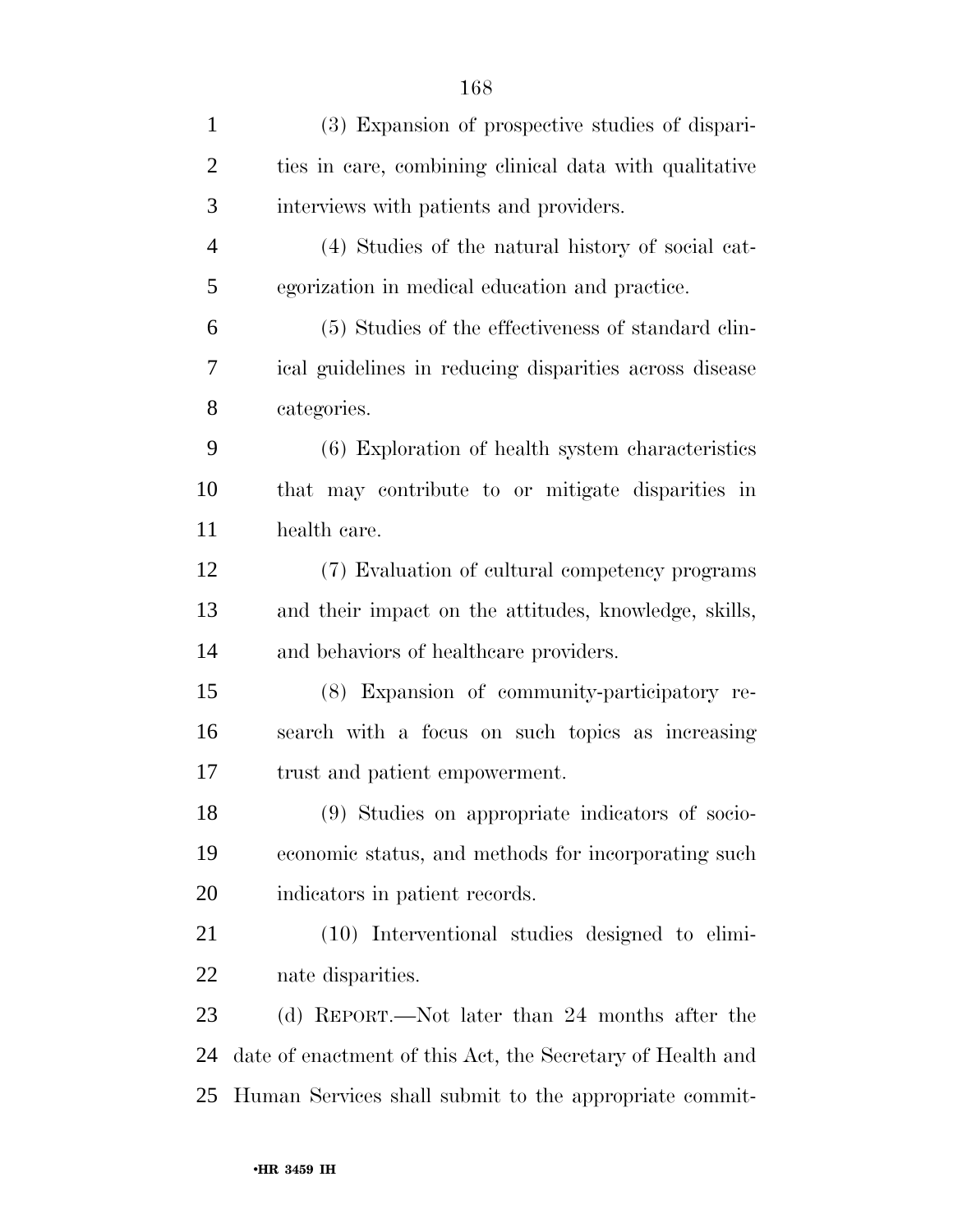tees of Congress a report containing the results of the study conducted under subsection (a).

 (e) AUTHORIZATION OF APPROPRIATIONS.—There is authorized to be appropriated to carry out this section, such sums as may be necessary for each of fiscal years 2005 and 2006.

#### **SEC. 407. STRATEGIC PLAN.**

 (a) IN GENERAL.—The Secretary, acting through the Administrator of the Substance Abuse and Mental Health Services Administration, shall formulate a strategic plan for implementing the 2001 report by the Surgeon General of the Public Health Service entitled 'Mental Health: Cul- ture, Race, and Ethnicity—A Supplement to Mental Health: A Report of the Surgeon General' and the 2003 report by the President's New Freedom Commission on Mental Health entitled 'Achieving the Promise: Trans-forming Mental Health Care in America'.

 (b) SUBMISSION.—Not later than 6 months after the date of the enactment of this title, the Secretary shall sub- mit to the Congress the strategic plan formulated under this section.

## **CHAPTER 2—ENVIRONMENTAL JUSTICE SEC. 410. SHORT TITLE; PURPOSES.**

 (a) SHORT TITLE.—This chapter may be cited as the ''Environmental Justice Act of 2003''.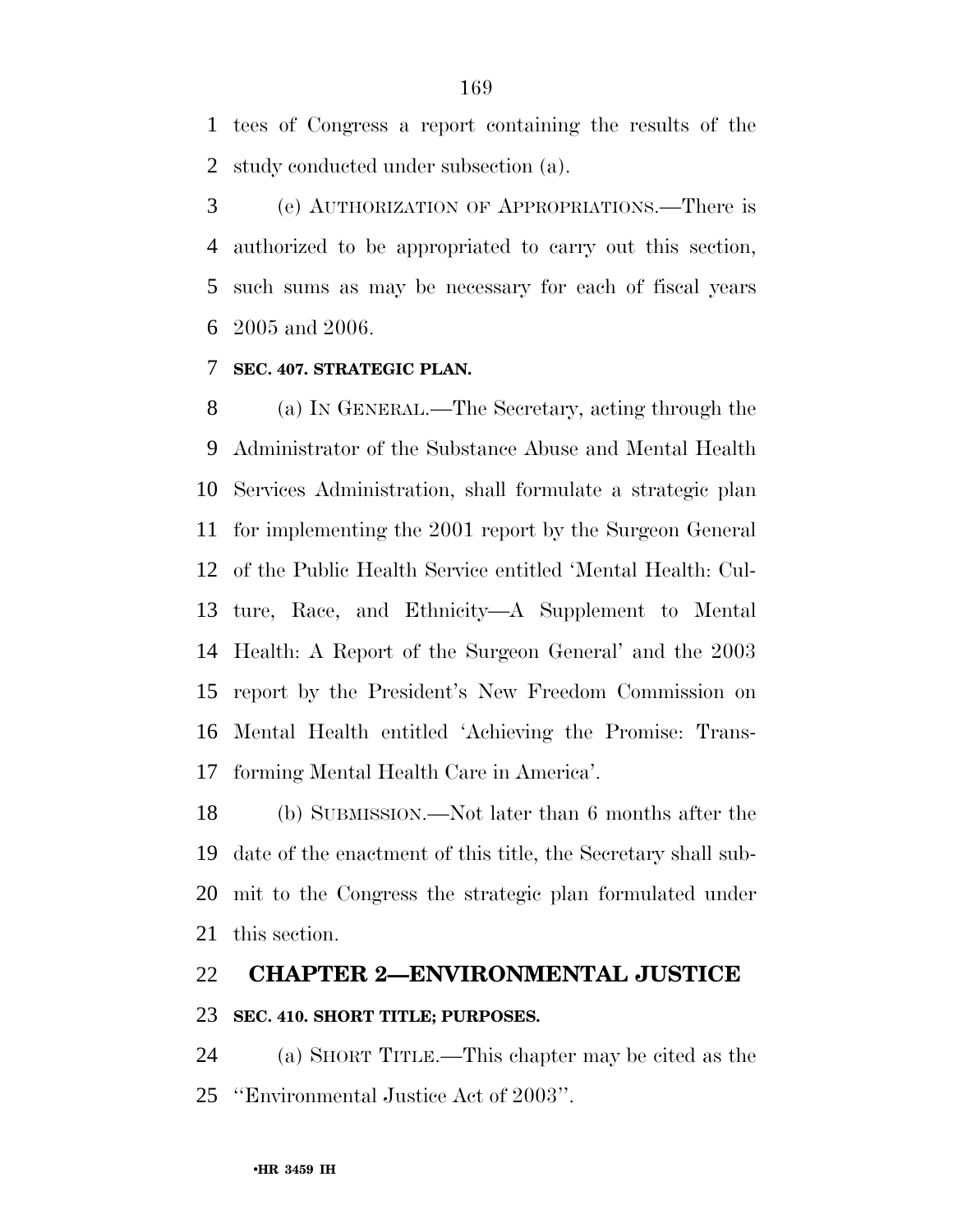| $\mathbf{1}$   | (b) PURPOSES.—The purposes of this chapter are—      |
|----------------|------------------------------------------------------|
| $\overline{2}$ | (1) to ensure that all Federal health agencies       |
| 3              | develop practices that promote environmental jus-    |
| $\overline{4}$ | tice;                                                |
| 5              | (2) to provide minority, low-income, and Native      |
| 6              | American communities greater access to public in-    |
| 7              | formation and opportunity for participation in deci- |
| 8              | sion making affecting human health and the environ-  |
| 9              | ment; and                                            |
| 10             | (3) to mitigate the inequitable distribution of      |
| 11             | the burdens and benefits of Federal programs hav-    |
| 12             | ing significant impact on human health and the en-   |
| 13             | vironment.                                           |
| 14             | SEC. 411. DEFINITIONS.                               |
| 15             | For purposes of this chapter:                        |
| 16             | (1) ENVIRONMENTAL JUSTICE.-                          |
| 17             | (A) IN GENERAL.—The term "environ-                   |
| 18             | mental justice" means the fair treatment of          |
| 19             | people of all races, cultures, and socioeconomic     |
| 20             | groups with respect to the development, adop-        |
| 21             | tion, implementation, and enforcement of laws,       |
| 22             | regulations, and policies affecting the environ-     |
| 23             | ment.                                                |
| 24             | (B) FAIR TREATMENT.—The term "fair                   |
| 25             | treatment" means policies and practices that         |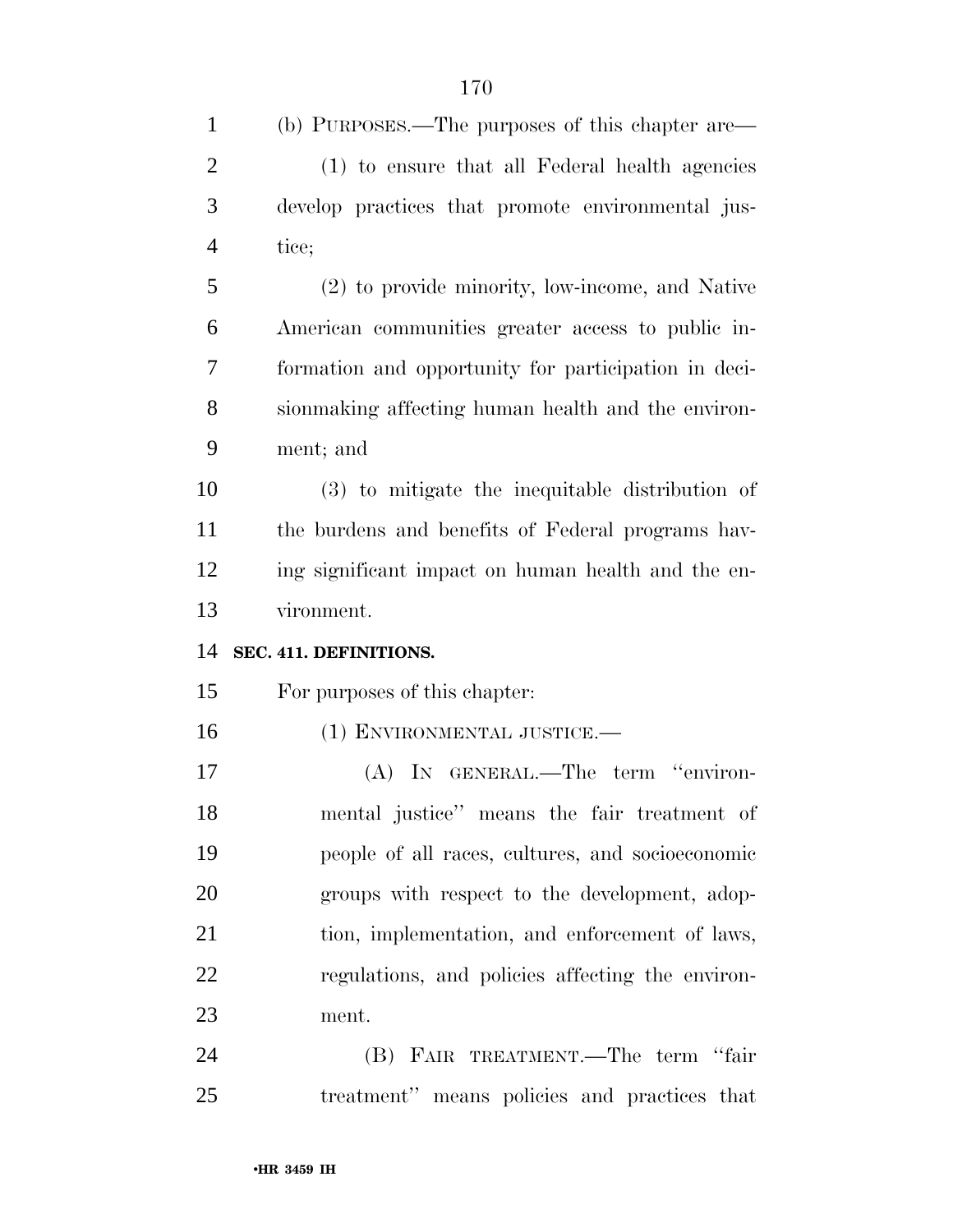| $\mathbf{1}$   | will minimize the likelihood that a minority,      |
|----------------|----------------------------------------------------|
| $\overline{2}$ | low-income, or Native American community will      |
| 3              | bear a disproportionate share of the adverse en-   |
| $\overline{4}$ | vironmental consequences, or be denied reason-     |
| 5              | able access to the environmental benefits, re-     |
| 6              | sulting from implementation of a Federal pro-      |
| 7              | gram or policy.                                    |
| 8              | (2) FEDERAL AGENCY.—The term "Federal              |
| 9              | agency" means—                                     |
| 10             | (A) each Federal entity represented on the         |
| 11             | Working Group;                                     |
| 12             | (B) any other entity that conducts any             |
| 13             | Federal program or activity that substantially     |
| 14             | affects human health or the environment; and       |
| 15             | (C) each Federal agency that implements            |
| 16             | any program, policy, or activity applicable to     |
| 17             | Native Americans.                                  |
| 18             | (3) WORKING GROUP.—The term "Working               |
| 19             | Group" means the interagency working group estab-  |
| 20             | lished by section 413.                             |
| 21             | (4) ADVISORY COMMITTEE.—The term "the Ad-          |
| 22             | visory Committee" means the advisory committee es- |
| 23             | tablished by section 415.                          |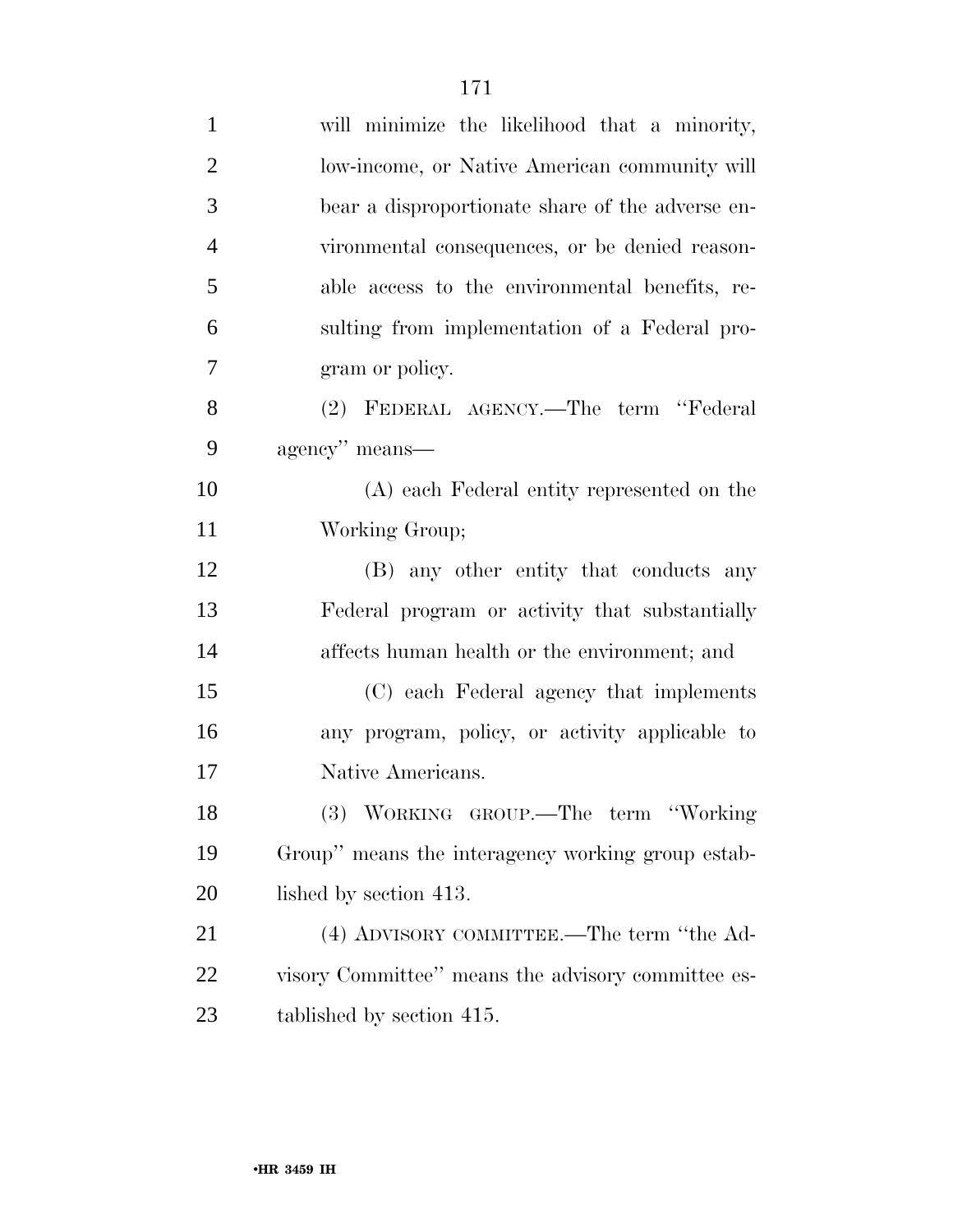# **SEC. 412. ENVIRONMENTAL JUSTICE RESPONSIBILITIES OF**

#### **FEDERAL AGENCIES.**

 (a) ENVIRONMENTAL JUSTICE MISSION.—To the greatest extent practicable, the head of each Federal agen- cy shall make achieving environmental justice part of its mission by identifying and addressing, as appropriate, dis- proportionately high and adverse human health or envi- ronmental effects of its programs, policies, and activities on minority and low-income populations in the United States and its territories and possessions, including the District of Columbia, the Commonwealth of Puerto Rico, Virgin Islands, Guam, and the Commonwealth of the Mar-iana Islands.

 (b) NONDISCRIMINATION.—Each Federal agency shall conduct its programs, policies, and activities in a manner that ensures that such programs, policies, and ac- tivities do not have the effect of excluding any person or group from participation in, denying any person or group the benefits of, or subjecting any person or group to dis- crimination under, such programs, policies, and activities, because of race, color, national origin, or income.

# **SEC. 413. INTERAGENCY ENVIRONMENTAL JUSTICE WORK-**

#### **ING GROUP.**

 (a) CREATION AND COMPOSITION.—There is hereby established the Interagency Working Group on Environ-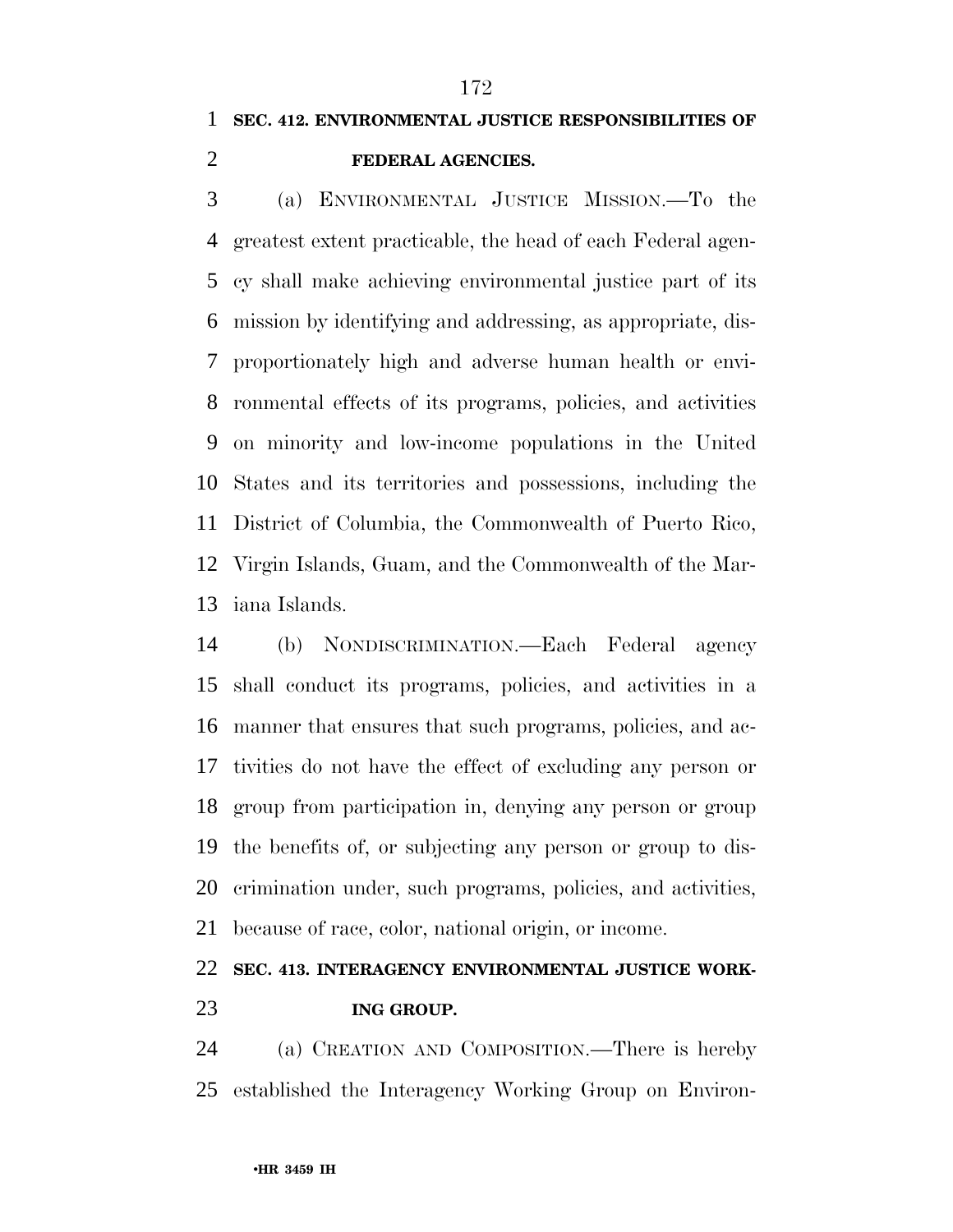| $\mathbf{1}$   | mental Justice, comprising the heads of the following exec- |
|----------------|-------------------------------------------------------------|
| $\overline{2}$ | utive agencies and offices, or their designees:             |
| 3              | (1) The Department of Defense.                              |
| $\overline{4}$ | (2) The Department of Health and Human                      |
| 5              | Services.                                                   |
| 6              | (3) The Department of Housing and Urban De-                 |
| 7              | velopment.                                                  |
| 8              | (4) The Department of Homeland Security.                    |
| 9              | (5) The Department of Labor.                                |
| 10             | (6) The Department of Agriculture.                          |
| 11             | (7) The Department of Transportation.                       |
| 12             | (8) The Department of Justice;                              |
| 13             | (9) The Department of the Interior.                         |
| 14             | (10) The Department of Commerce.                            |
| 15             | (11) The Department of Energy.                              |
| 16             | (12) The Environmental Protection Agency.                   |
| 17             | (13) The Office of Management and Budget.                   |
| 18             | (14) Any other official of the United States                |
| 19             | that the President may designate.                           |
| 20             | (b) FUNCTIONS.—The Working Group shall—                     |
| 21             | (1) provide guidance to Federal agencies on cri-            |
| 22             | teria for identifying disproportionately high and ad-       |
| 23             | verse human health or environmental effects on mi-          |
| 24             | nority, low-income, and Native American popu-               |
| 25             | lations;                                                    |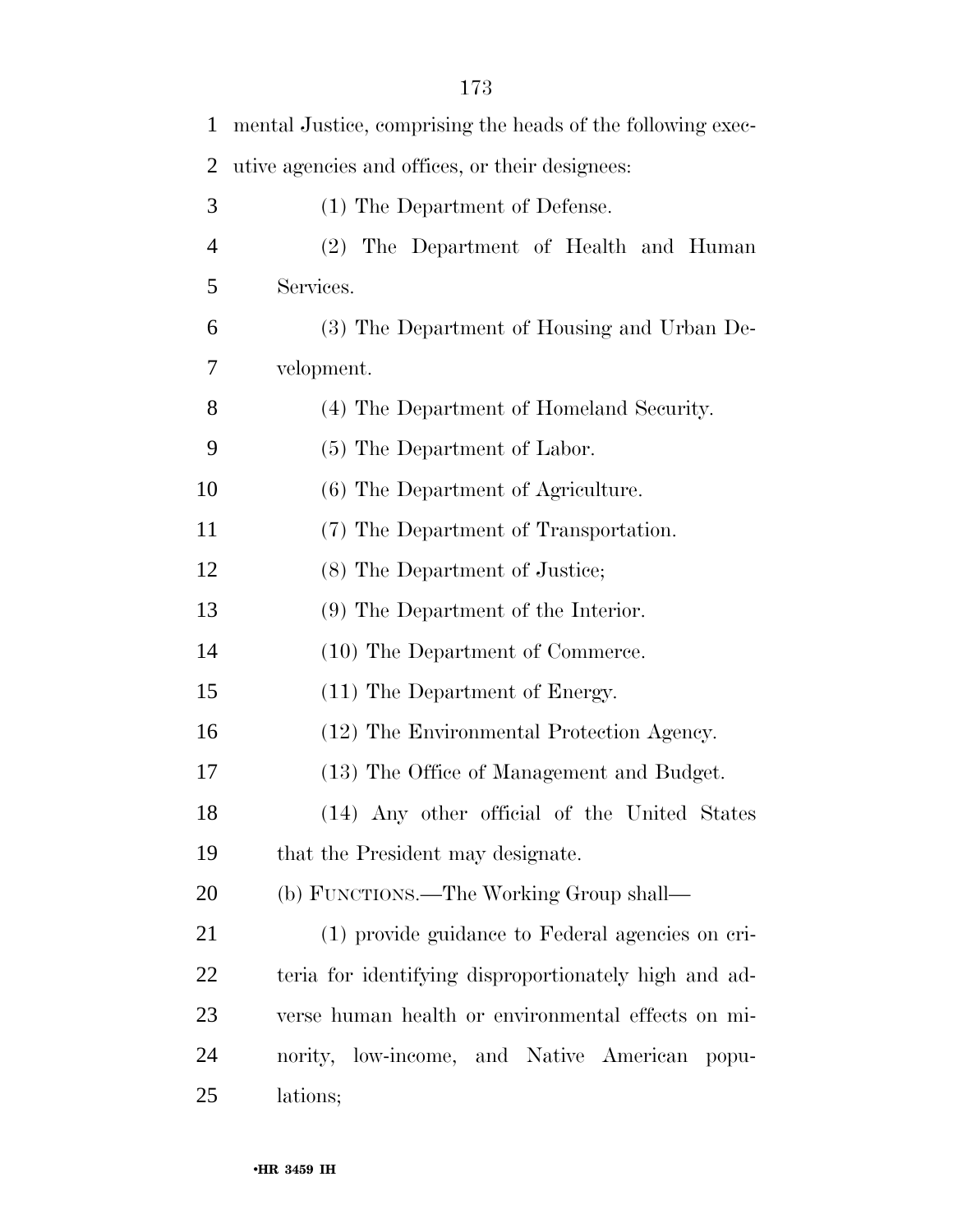(2) coordinate with, provide guidance to, and serve as a clearinghouse for, each Federal agency as it develops or revises an environmental justice strat- egy as required by this chapter, in order to ensure that the administration, interpretation and enforce- ment of programs, activities, and policies are under- taken in a consistent manner; (3) assist in coordinating research by, and stim- ulating cooperation among, the Environmental Pro-tection Agency, the Department of Health and

 Human Services, the Department of Housing and Urban Development, and other Federal agencies conducting research or other activities in accordance with section 7;

 (4) assist in coordinating data collection, main-tenance, and analysis required by this chapter;

 (5) examine existing data and studies on envi-ronmental justice;

 (6) hold public meetings and otherwise solicit public participation and consider complaints as re-21 quired under subsection (c);

 (7) develop interagency model projects on envi- ronmental justice that evidence cooperation among Federal agencies; and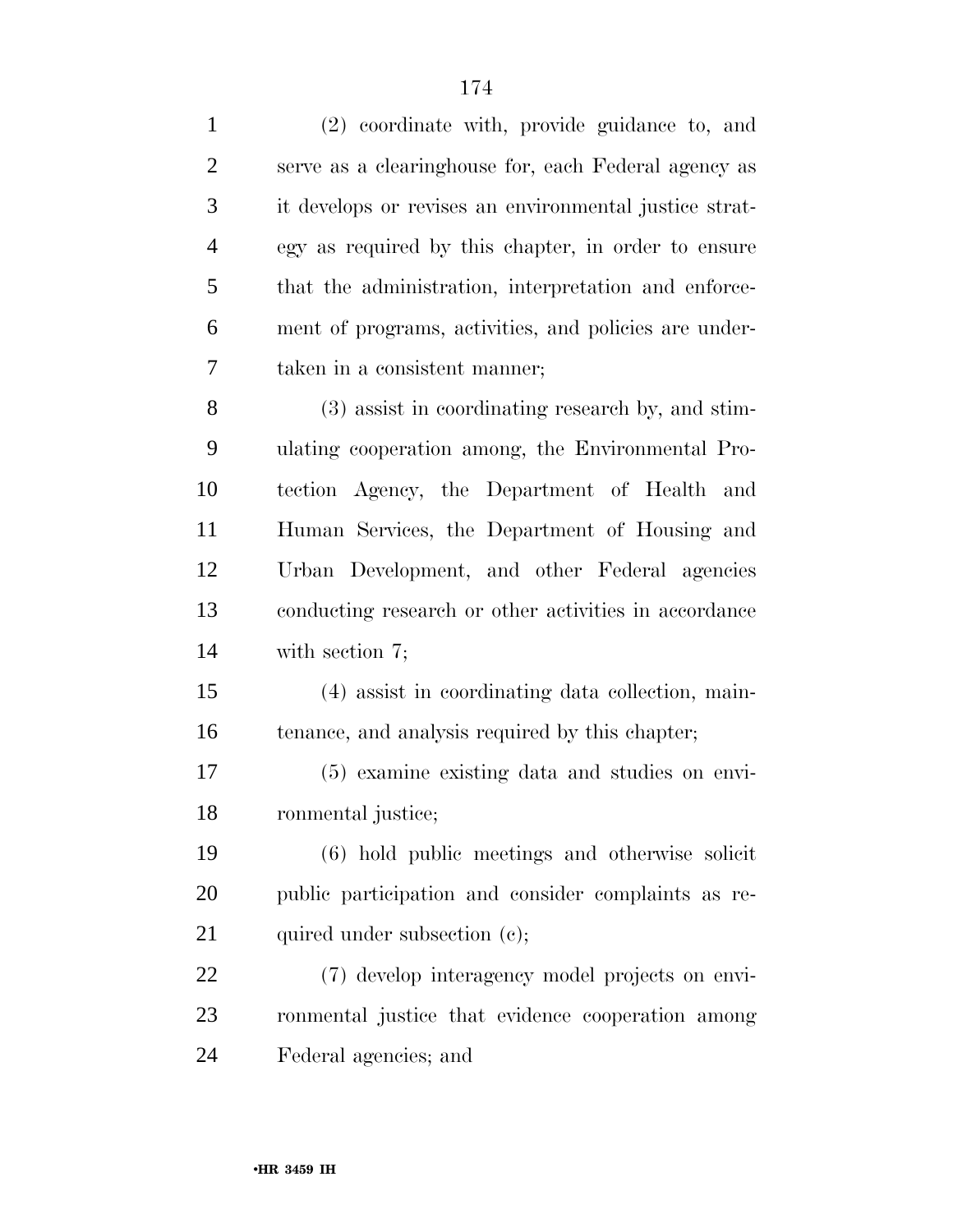(8) in coordination with the Department of the Interior and after consultation with tribal leaders, coordinate steps to be taken pursuant to this chap- ter that affect or involve federally-recognized Indian Tribes. (c) PUBLIC PARTICIPATION.—The Working Group shall— (1) hold public meetings and otherwise solicit

 public participation, as appropriate, for the purpose of fact-finding with regard to implementation of this chapter, and prepare for public review a summary of the comments and recommendations provided; and

 (2) receive, consider, and in appropriate in- stances conduct inquiries concerning complaints re- garding environmental justice and the implementa-16 tion of this chapter by Federal agencies.

(d) ANNUAL REPORTS.—

 (1) IN GENERAL.—Each fiscal year following enactment of this Act, the Working Group shall sub- mit to the President, through the Office of the Dep- uty Assistant to the President for Environmental Policy and the Office of the Assistant to the Presi- dent for Domestic Policy, a report that describes the implementation of this chapter, including, but not limited to, a report of the final environmental justice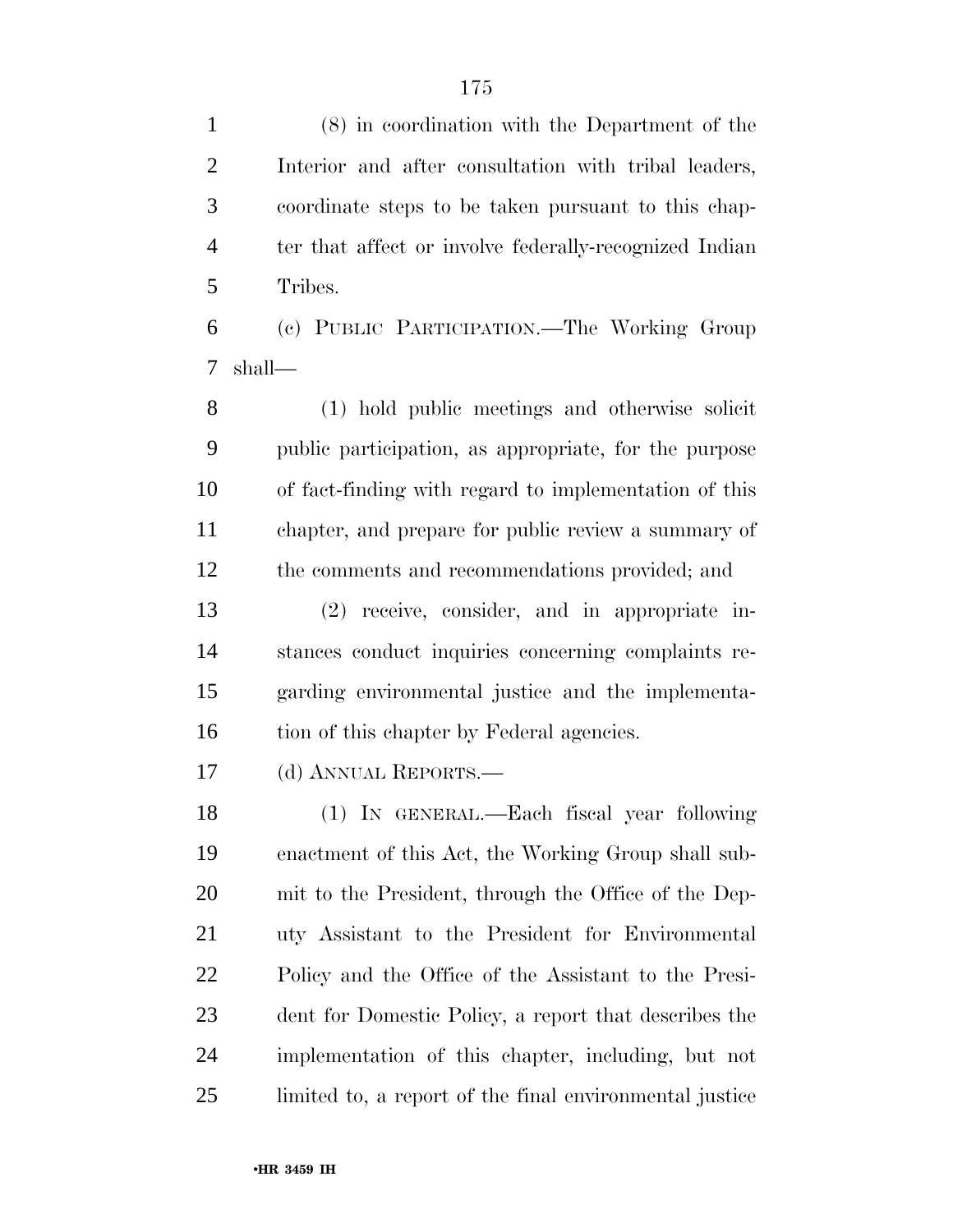strategies described in section 6 of this chapter and annual progress made in implementing those strate-gies.

 (2) COPY OF REPORT.—The President shall transmit to the Speaker of the House of Representa- tives and the President of the Senate a copy of each report submitted to the President pursuant to para-graph (1).

 (e) CONFORMING CHANGE.—The Interagency Work- ing Group on Environmental Justice established under Executive Order No. 12898, dated February 11, 1994, is abolished.

#### **SEC. 414. FEDERAL AGENCY STRATEGIES.**

 (a) AGENCY-WIDE STRATEGIES.—Each Federal agency shall develop an agency-wide environmental justice strategy that identifies and addresses disproportionally high and adverse human health or environmental effects or disproportionally low benefits of its programs, policies, and activities with respect to minority, low-income, and Native American populations.

 (b) REVISIONS.—Each strategy developed pursuant to subsection (a) shall identify programs, policies, plan- ning, and public participation processes, rulemaking, and enforcement activities related to human health or the envi-ronment that should be revised to—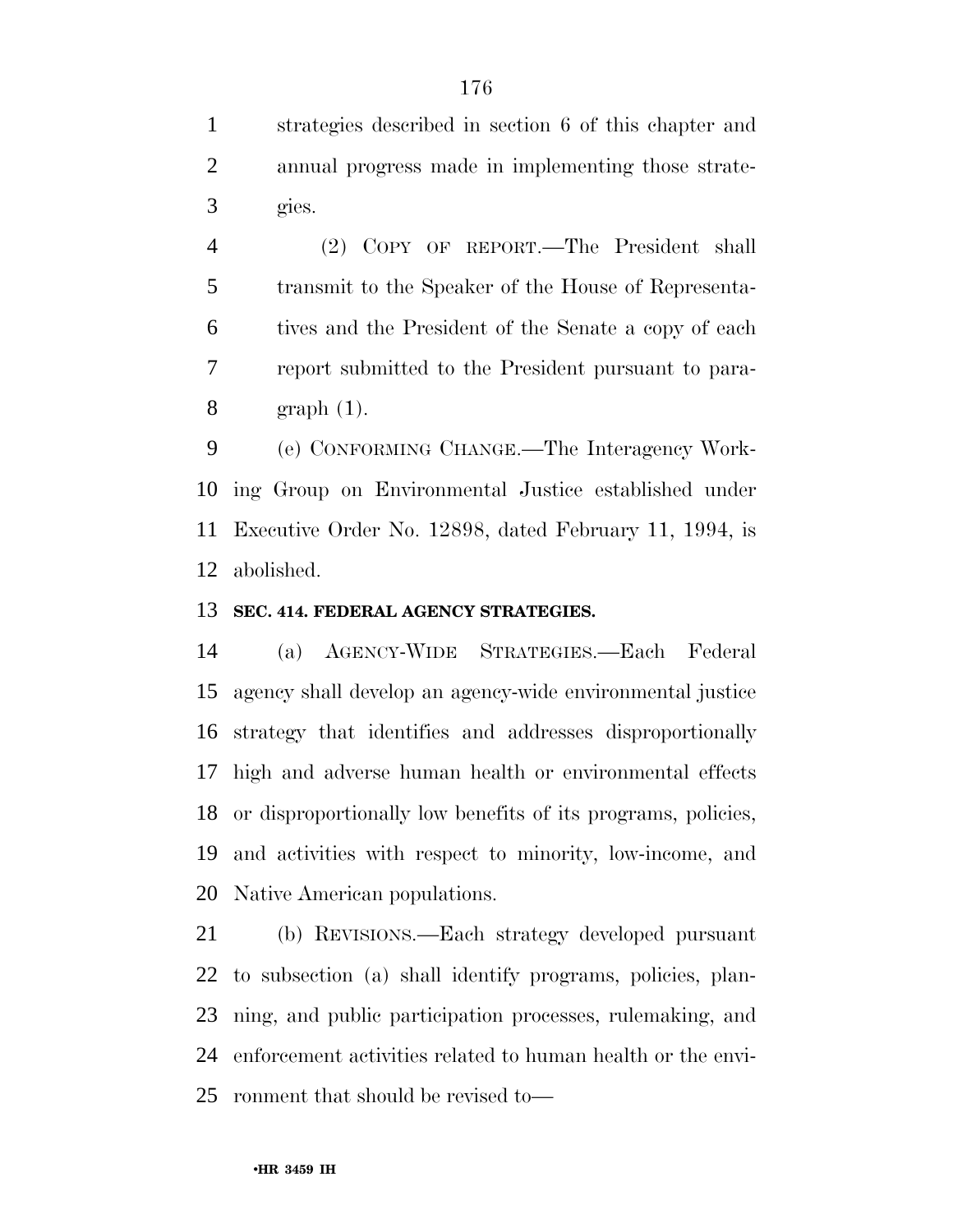| $\mathbf{1}$   | (1) promote enforcement of all health and envi-             |
|----------------|-------------------------------------------------------------|
| $\overline{2}$ | ronmental statutes in areas with minority, low-in-          |
| 3              | come, or Native American populations;                       |
| $\overline{4}$ | (2) ensure greater public participation;                    |
| 5              | (3) improve research and data collection relat-             |
| 6              | ing to the health of and environment of minority,           |
| 7              | low-income, and Native American populations; and            |
| 8              | (4) identify differential patterns of use of nat-           |
| 9              | ural resources among minority, low-income, and Na-          |
| 10             | tive American populations.                                  |
| 11             | (c) TIMETABLES.—Each strategy developed pursuant            |
| 12             | to subsection (a) shall include, where appropriate, a time- |
|                |                                                             |
| 13             | table for undertaking revisions identified pursuant to sub- |
| 14             | section $(b)$ .                                             |
|                | SEC. 415. FEDERAL ENVIRONMENTAL JUSTICE ADVISORY            |
| 15<br>16       | <b>COMMITTEE.</b>                                           |
| 17             | (a) ESTABLISHMENT.—There is established a com-              |
| 18             | mittee to be known as the "Federal Environmental Justice"   |
| 19             | Advisory Committee".                                        |
| 20             | (b) DUTIES.—The Advisory Committee shall provide            |
| 21             | independent advice and recommendations to the Environ-      |
| 22             | mental Protection Agency and the Working Group on           |
| 23             | areas relating to environmental justice, which may include  |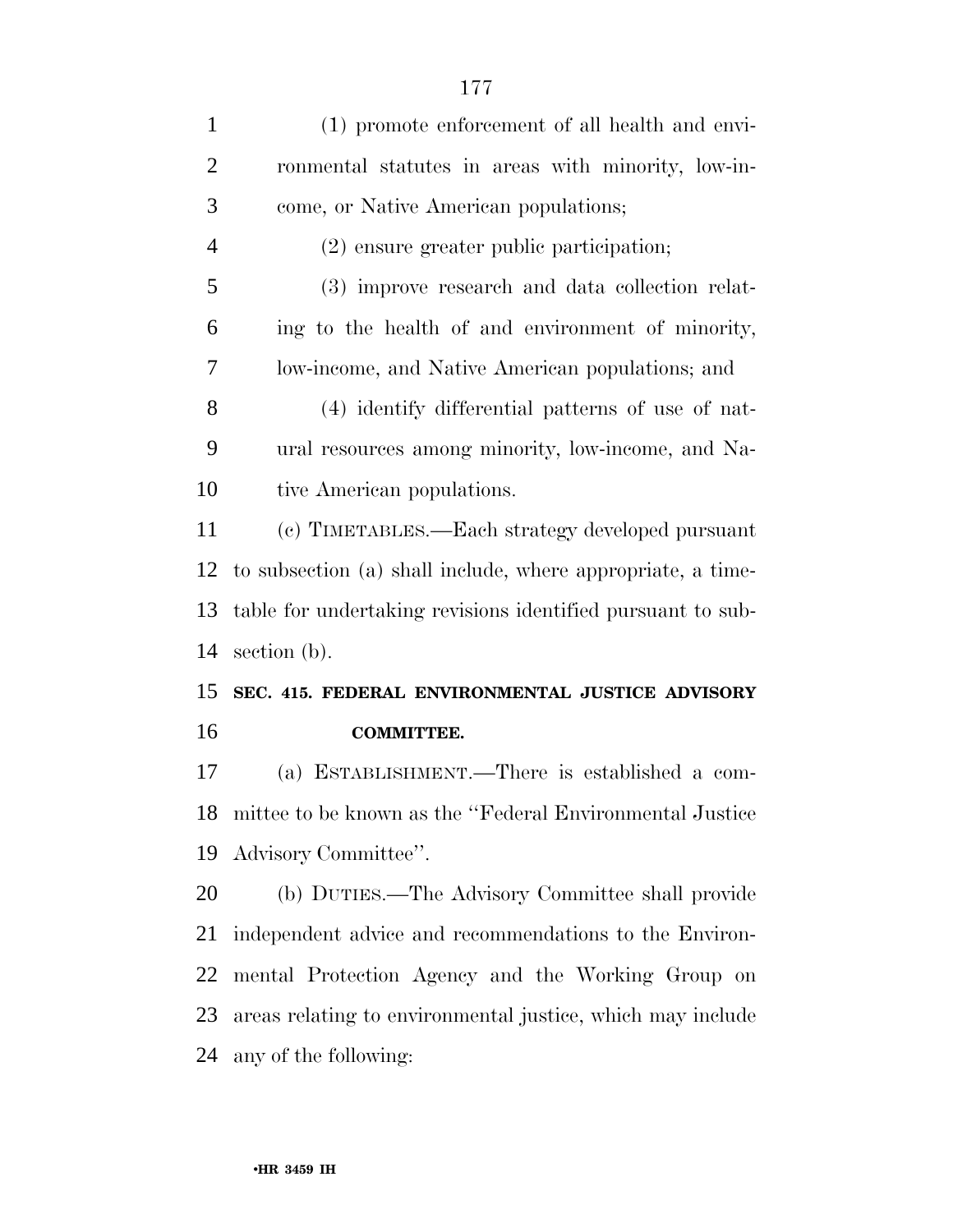| $\mathbf{1}$   | (1) Advice on Federal agencies' framework de-          |
|----------------|--------------------------------------------------------|
| $\mathfrak{2}$ | velopment for integrating socioeconomic programs       |
| 3              | into strategic planning, annual planning, and man-     |
| $\overline{4}$ | agement accountability for achieving environmental     |
| 5              | justice results agency-wide.                           |
| 6              | (2) Advice on measuring and evaluating agen-           |
| 7              | cies' progress, quality, and adequacy in planning, de- |
| 8              | veloping, and implementing environmental justice       |
| 9              | strategies, projects, and programs.                    |
| 10             | (3) Advice on agencies' existing and future in-        |
| 11             | formation management systems, technologies, and        |
| 12             | data collection, and the conduct of analyses that      |
| 13             | support and strengthen environmental justice pro-      |
| 14             | grams in administrative and scientific areas.          |
| 15             | (4) Advice to help develop, facilitate, and con-       |
| 16             | duct reviews of the direction, criteria, scope, and    |
| 17             | adequacy of the Federal agencies' scientific research  |
| 18             | and demonstration projects relating to environ-        |
| 19             | mental justice.                                        |
| 20             | (5) Advice for improving how the Environ-              |
| 21             | mental Protection Agency and others participate, co-   |
| 22             | operate, and communicate within that agency and        |
| 23             | between other Federal agencies, State or local gov-    |
| 24             | ernments, federally recognized Tribes, environmental   |
| 25             | justice leaders, interest groups, and the public.      |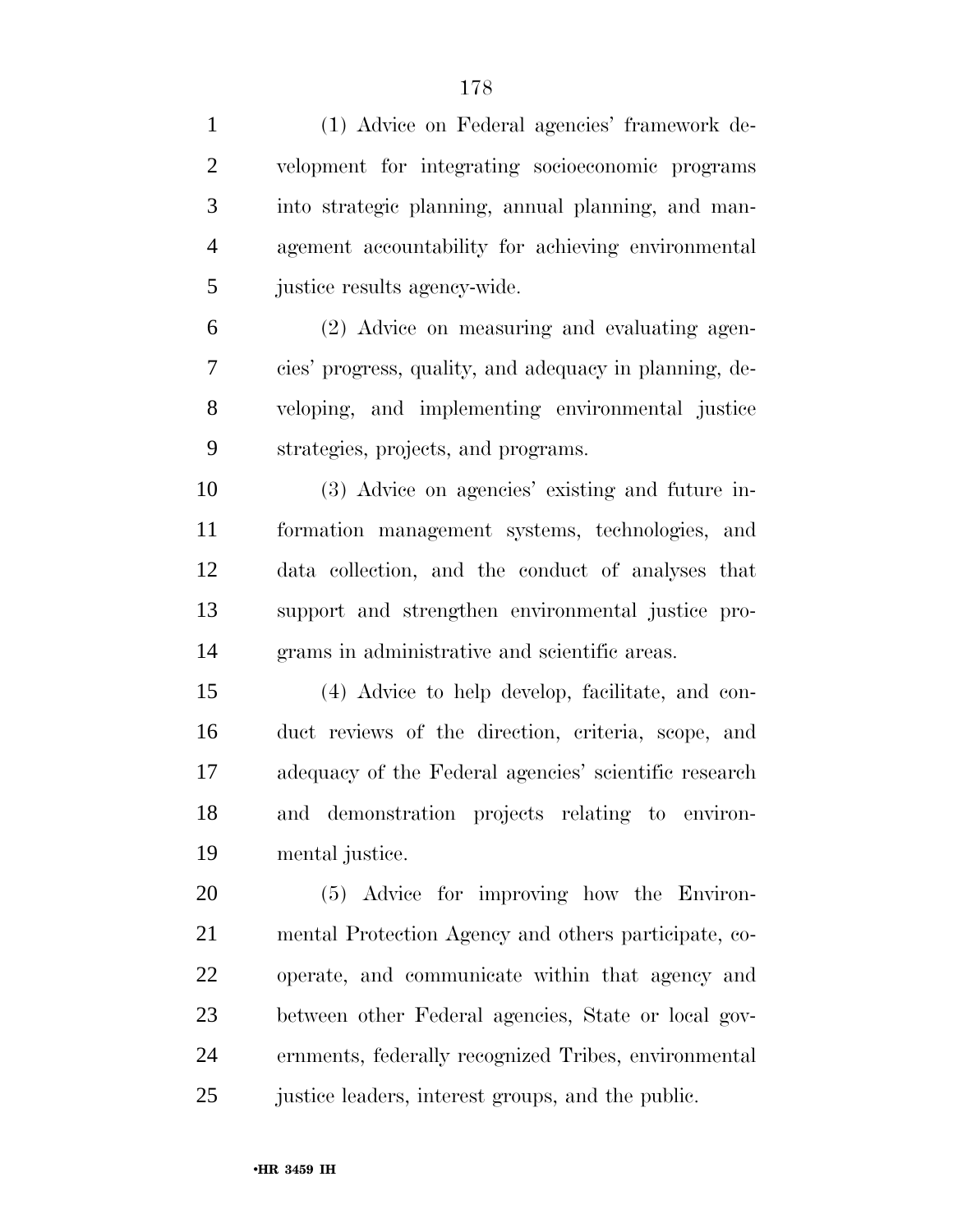| $\overline{2}$ | tion Agency's administration of grant programs re-      |
|----------------|---------------------------------------------------------|
| 3              | lating to environmental justice assistance (not to in-  |
| $\overline{4}$ | clude the review or recommendations of individual       |
| 5              | grant proposals or awards).                             |
| 6              | (7) Advice regarding agencies' awareness, edu-          |
| 7              | cation, training, and other outreach activities involv- |
| 8              | ing environmental justice.                              |
| 9              | (c) ADVISORY COMMITTEE.—The Advisory Com-               |
| 10             | mittee shall be considered an advisory committee within |
| 11             | the meaning of the Federal Advisory Committee Act (5)   |
| 12             | $U.S.C. App.$ ).                                        |
| 13             | (d) MEMBERSHIP.-                                        |
| 14             | (1) IN GENERAL.—The Advisory Committee                  |
| 15             | shall be composed of 21 members to be appointed in      |
| 16             | accordance with paragraph (2). Members shall in-        |
| 17             | clude representatives of—                               |
| 18             | (A) community-based groups;                             |
| 19             | (B) industry and business;                              |
| 20             | (C) academic and educational institutions;              |
| 21             | (D) minority health organizations;                      |
| 22             | (E) State and local governments, federally              |
| 23             | recognized tribes, and indigenous groups; and           |
| 24             | nongovernmental and environmental<br>(F)                |
| 25             | groups.                                                 |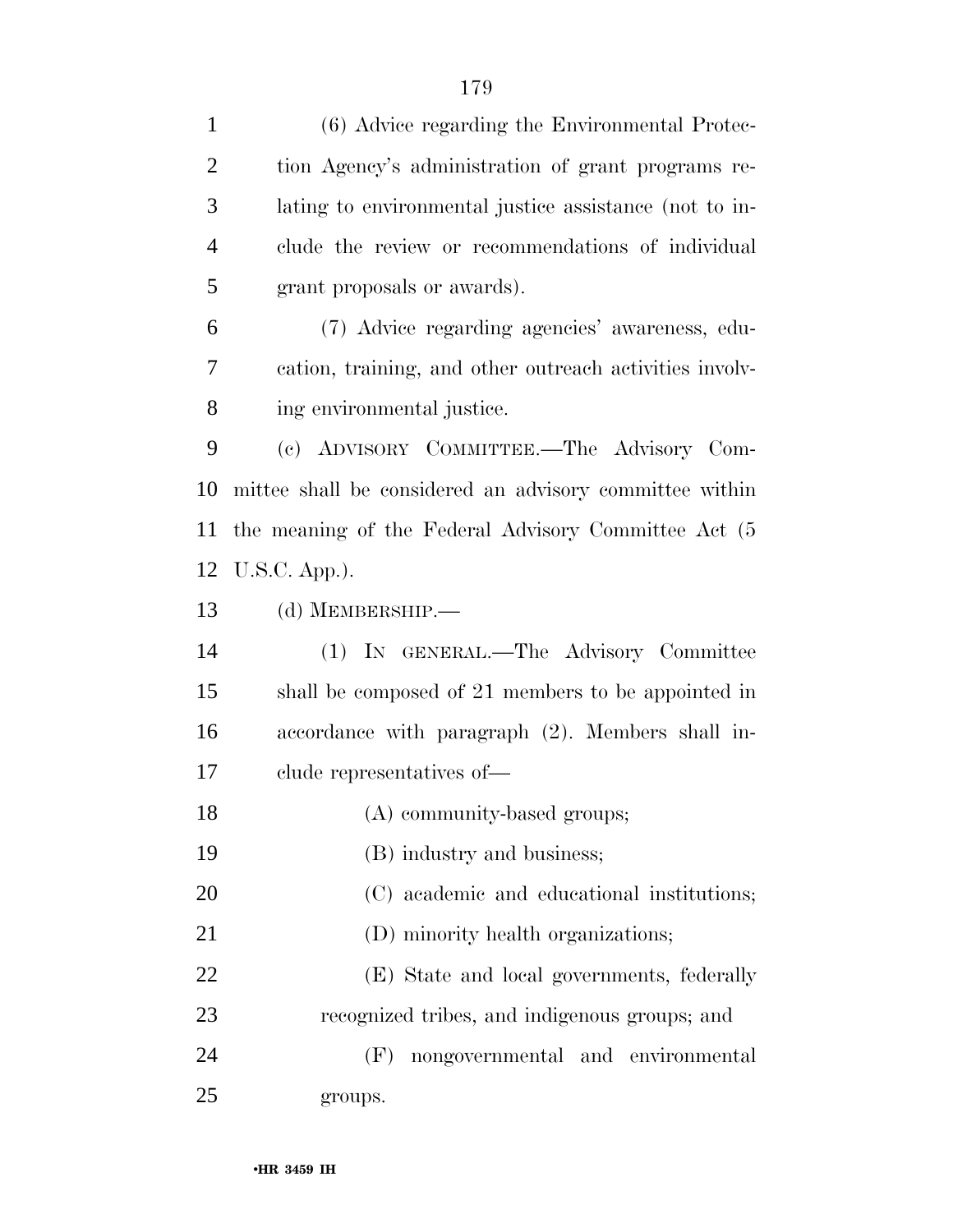| $\mathbf{1}$   | $(2)$ APPOINTMENTS.—Of the members of the                      |
|----------------|----------------------------------------------------------------|
| $\overline{2}$ | Advisory Committee—                                            |
| 3              | (A) five members shall be appointed by the                     |
| $\overline{4}$ | majority leader of the Senate;                                 |
| 5              | (B) five members shall be appointed by the                     |
| 6              | minority leader of the Senate;                                 |
| 7              | (C) five members shall be appointed by the                     |
| 8              | Speaker of the House of Representatives;                       |
| 9              | (D) five members shall be appointed by the                     |
| 10             | minority leader of the House of Representa-                    |
| 11             | tives; and                                                     |
| 12             | (E) one member to be appointed by the                          |
| 13             | President.                                                     |
| 14             | (e) MEETINGS.—The Advisory Committee shall meet                |
| 15             | at least twice annually. Meetings shall occur as needed and    |
| 16             | approved by the Director of the Office of Environmental        |
| 17             | Justice of the Environmental Protection Agency, who shall      |
|                | 18 serve as the officer required to be appointed under section |
| 19             | $10(e)$ of the Federal Advisory Committee Act (5 U.S.C.        |
|                | 20 App.) with respect to the Committee (in this subsection     |
| 21             | referred to as the "Designated Federal Officer"). The Ad-      |
| 22             | ministrator of the Environmental Protection Agency may         |
| 23             | pay travel and per diem expenses of members of the Advi-       |
| 24             | sory Committee when determined necessary and appro-            |
| 25             | priate. The Designated Federal Officer or a designee of        |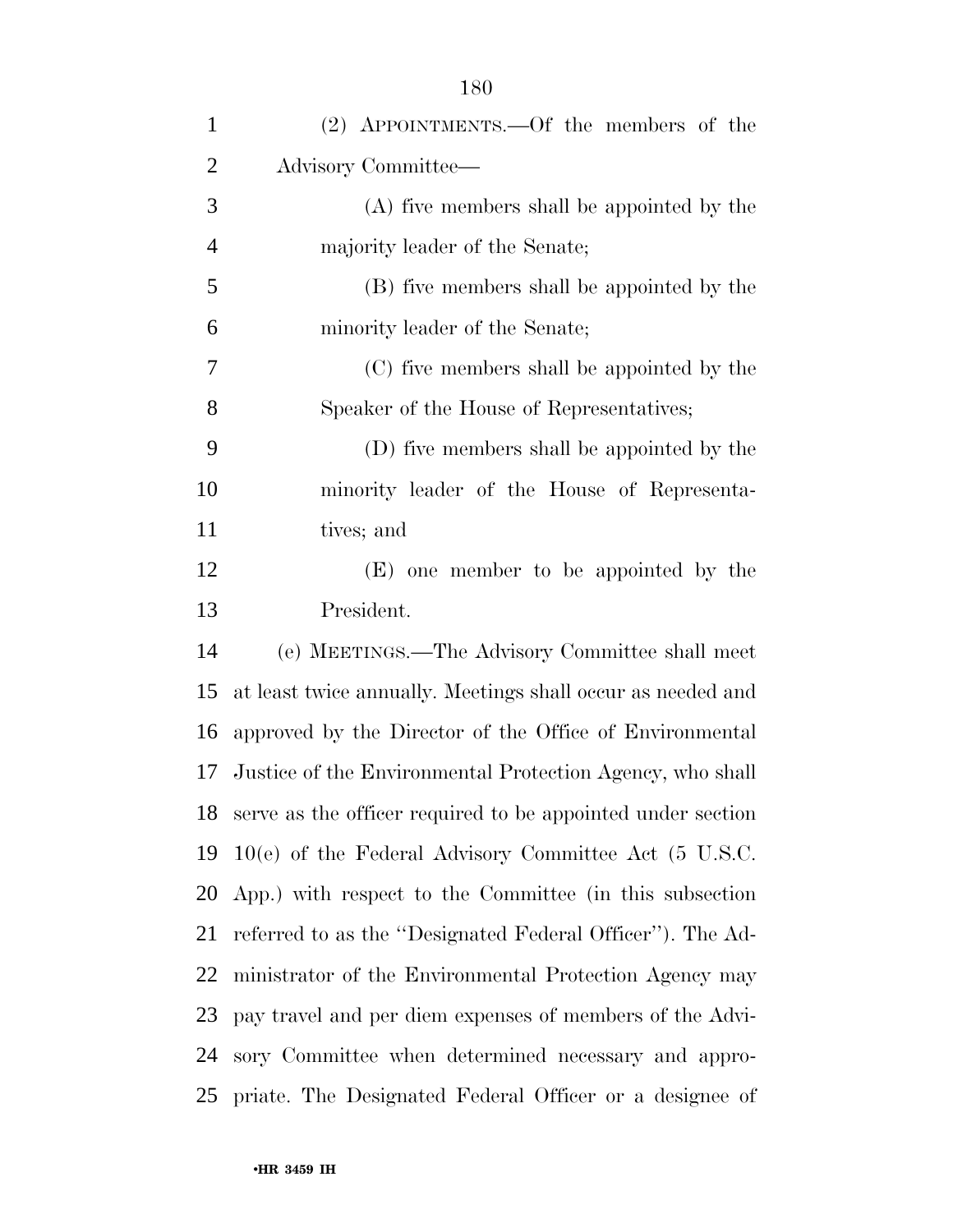such Officer shall be present at all meetings, and each meeting will be conducted in accordance with an agenda approved in advance by such Officer. The Designated Fed- eral Officer may adjourn any meeting when the Des- ignated Federal Officer determines it is in the public inter- est to do so. As required by the Federal Advisory Com- mittee Act, meetings of the Advisory Committee shall be open to the public unless the President determines that a meeting or a portion of a meeting may be closed to the public in accordance with subsection (c) of section 552b of title 5, United States Code. Unless a meeting or portion thereof is closed to the public, the Designated Federal Of- ficer shall provide an opportunity for interested persons to file comments before or after such meeting or to make statements to the extent that time permits.

 (f) DURATION.—The Advisory Committee shall re-main in existence until otherwise provided by law.

## **SEC. 416. HUMAN HEALTH AND ENVIRONMENTAL RE-SEARCH, DATA COLLECTION AND ANALYSIS.**

 (a) DISPROPORTIONATE IMPACT.—To the extent per- mitted by other applicable law, including section 552a of title 5, United States Code, popularly known as the Pri- vacy Act of 1974, the Administrator of the Environmental Protection Agency, or the head of such other Federal agency as the President may direct, shall collect, maintain,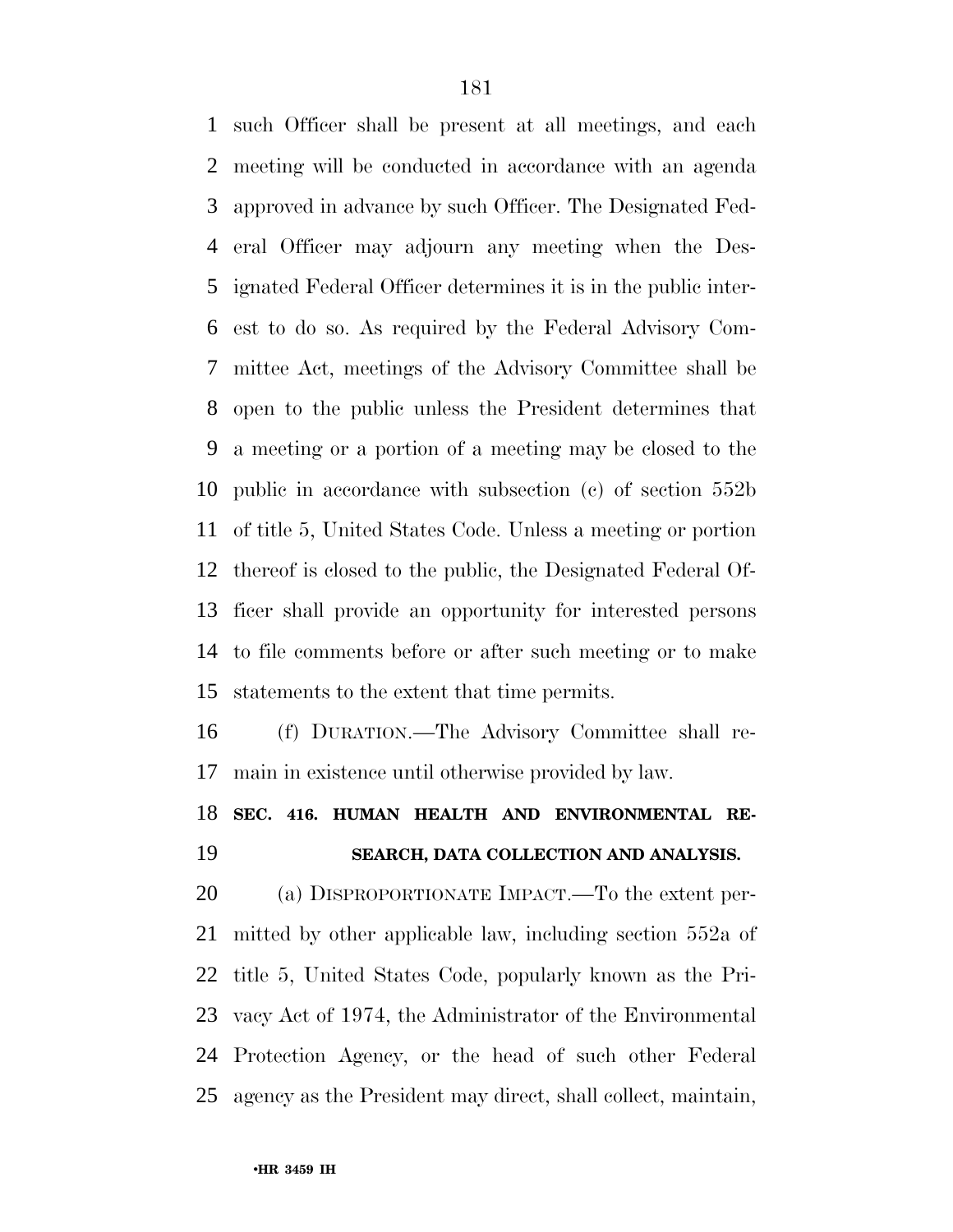and analyze information assessing and comparing environ- mental and human health risks borne by populations iden- tified by race, national origin, or income. To the extent practical and appropriate, Federal agencies shall use this information to determine whether their programs, policies, and activities have disproportionally high and adverse human health or environmental effects on, or disproportionally low benefits for, minority, low-income, and Native American populations.

 (b) INFORMATION RELATED TO NON-FEDERAL FA- CILITIES.—In connection with the development and imple- mentation of agency strategies in section 4, the Adminis- trator of the Environmental Protection Agency, or the head of such other Federal agency as the President may direct, shall collect, maintain, and analyze information on the race, national origin, and income level, and other read- ily accessible and appropriate information, for areas sur- rounding facilities or sites expected to have a substantial environmental, human health, or economic effect on the surrounding populations, if such facilities or sites become the subject of a substantial Federal environmental admin-istrative or judicial action.

 (c) IMPACT FROM FEDERAL FACILITIES.—The Ad- ministrator of the Environmental Protection Agency, or the head of such other Federal agency as the President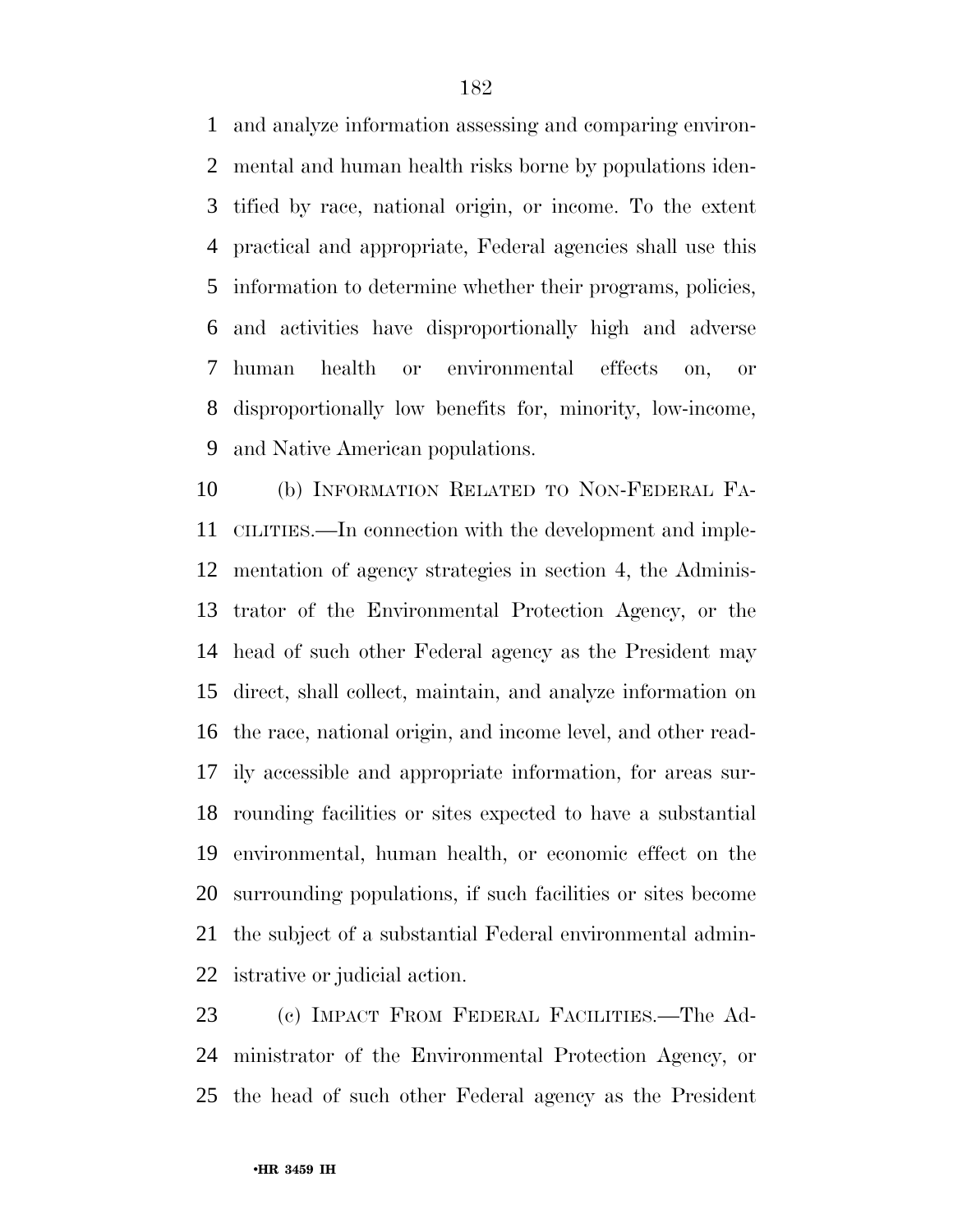may direct, shall collect, maintain, and analyze informa- tion on the race, national origin, and income level, and other readily accessible and appropriate information, for areas surrounding Federal facilities that are—

 (1) subject to the reporting requirements under the Emergency Planning and Community Right-to- Know Act (42 U.S.C. 11001 et seq.) as mandated in Executive Order No. 12856; and

 (2) expected to have a substantial environ- mental, human health, or economic effect on sur-rounding populations.

12 (d) INFORMATION SHARING.

 (1) IN GENERAL.—In carrying out the respon- sibilities in this section, each Federal agency, to the extent practicable and appropriate, shall share infor- mation and eliminate unnecessary duplication of ef- forts through the use of existing data systems and cooperative agreements among Federal agencies and with State, local, and tribal governments.

 (2) PUBLIC AVAILABILITY.—Except as prohib- ited by other applicable law, information collected or maintained pursuant to this section shall be made available to the public.

 (e) PUBLIC COMMENT.—Federal agencies shall pro-vide minority, low-income, and Native American popu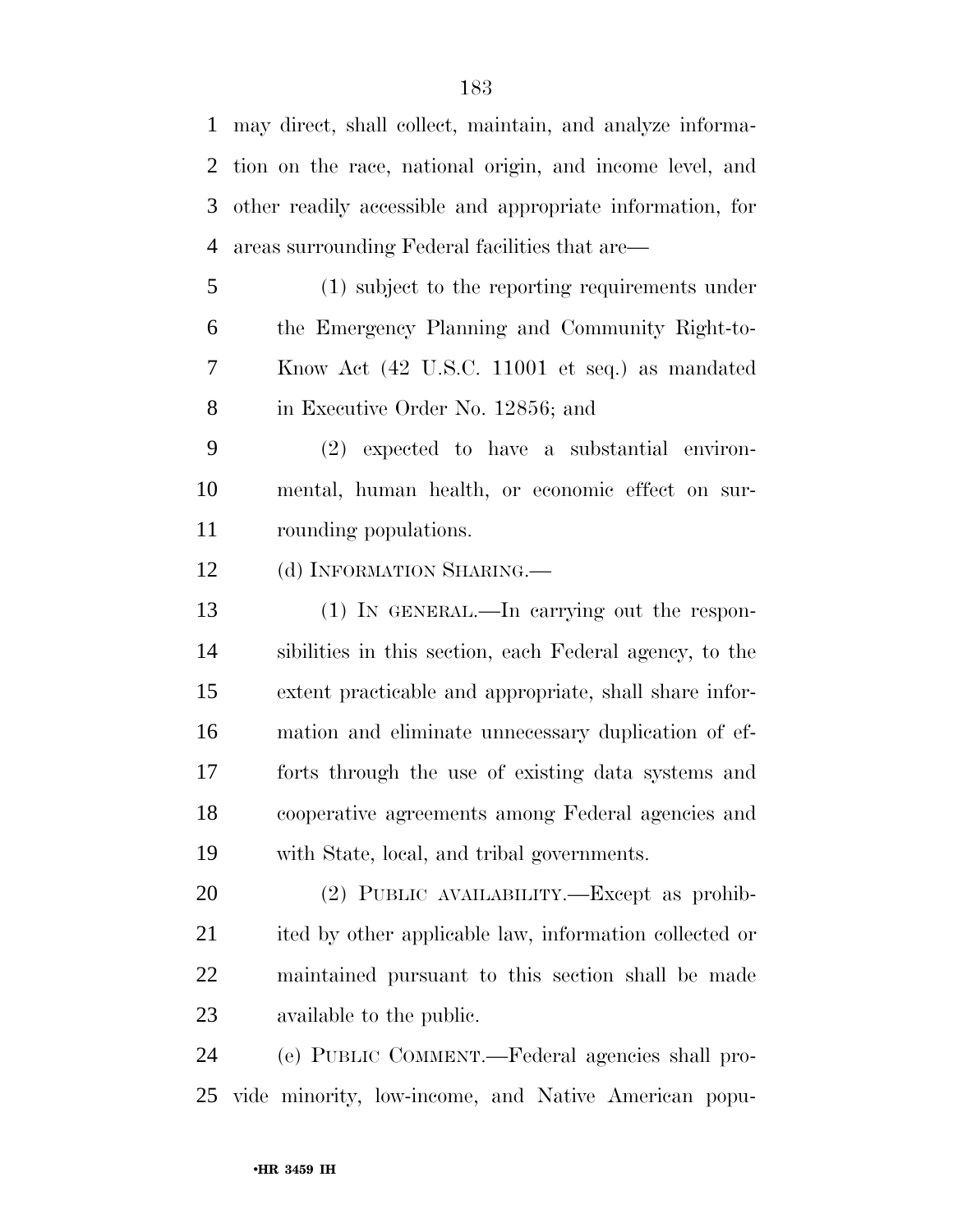lations the opportunity to participate in the development, design, and conduct of activities undertaken pursuant to this section.

### **CHAPTER 3—BORDER HEALTH**

#### **SEC. 421. SHORT TITLE.**

 This chapter may be cited as the ''Border Health Se-curity Act of 2003''.

#### **SEC. 422. DEFINITIONS.**

In this chapter:

 (1) BORDER AREA.—The term ''border area'' has the meaning given the term ''United States- Mexico Border Area'' in section 8 of the United States-Mexico Border Health Commission Act (22 U.S.C. 290n–6).

 (2) SECRETARY.—The term ''Secretary'' means 16 the Secretary of Health and Human Services.

#### **SEC. 423. BORDER HEALTH GRANTS.**

 (a) ELIGIBLE ENTITY DEFINED.—In this section, the term ''eligible entity'' means a State, public institution of higher education, local government, tribal government, nonprofit health organization, community health center, or community clinic receiving assistance under section 330 of the Public Health Service Act (42 U.S.C. 254b), that is located in the border area.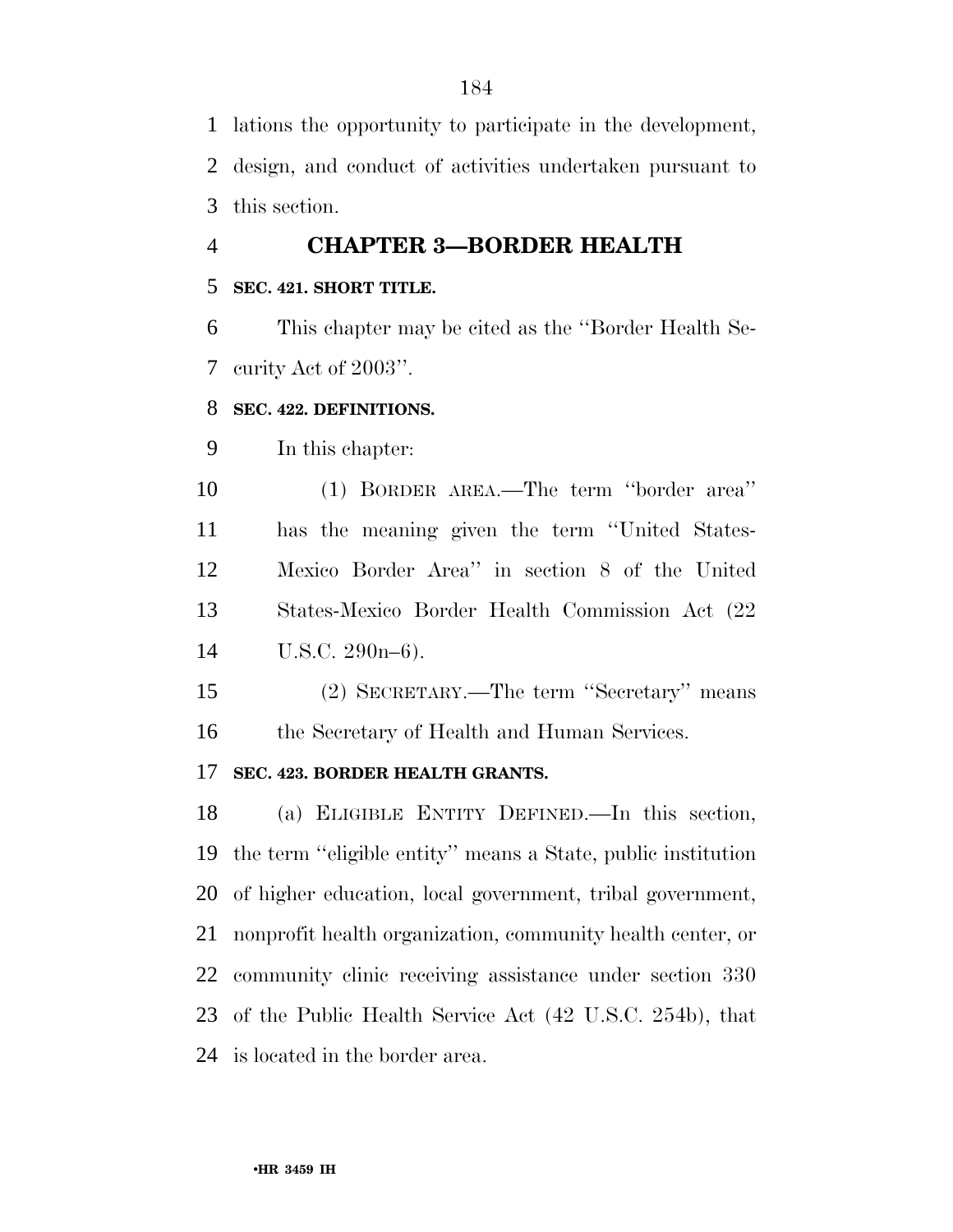(b) AUTHORIZATION.—From funds appropriated under subsection (f), the Secretary, acting through the United States members of the United States-Mexico Bor- der Health Commission, shall award grants to eligible en- tities to address priorities and recommendations to im- prove the health of border area residents that are estab-lished by—

 (1) the United States members of the United States-Mexico Border Health Commission;

- (2) the State border health offices; and
- (3) the Secretary.

 (c) APPLICATION.—An eligible entity that desires a grant under subsection (b) shall submit an application to the Secretary at such time, in such manner, and con-taining such information as the Secretary may require.

 (d) USE OF FUNDS.—An eligible entity that receives a grant under subsection (b) shall use the grant funds for—

(1) programs relating to—

20 (A) maternal and child health;

- (B) primary care and preventative health; (C) public health and public health infra- structure; (D) health education and promotion;
- (E) oral health;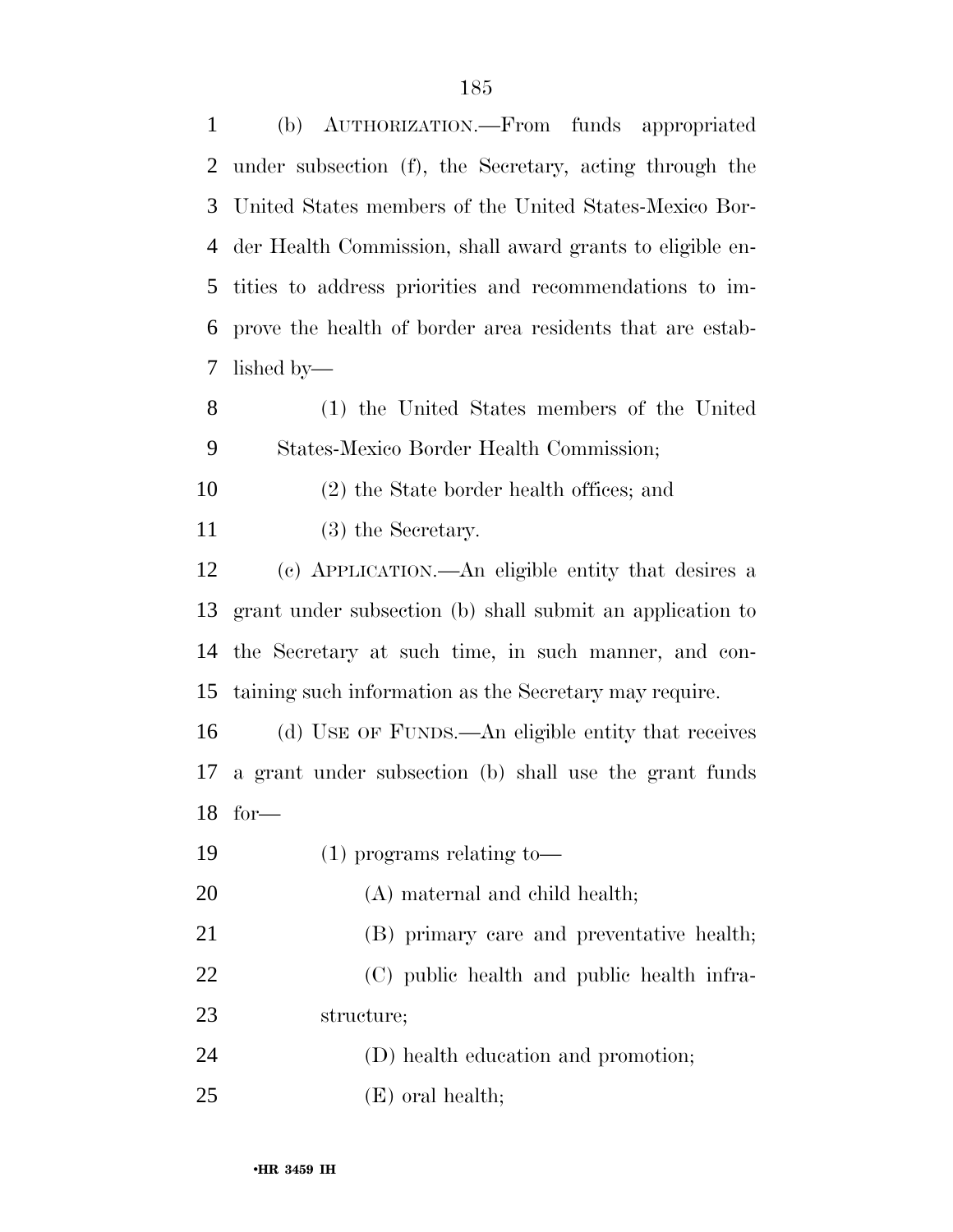| $\mathbf{1}$   | (F) behavioral and mental health;                             |
|----------------|---------------------------------------------------------------|
| $\overline{2}$ | (G) substance abuse;                                          |
| 3              | (H) health conditions that have a high                        |
| $\overline{4}$ | prevalence in the border area;                                |
| 5              | (I) medical and health services research;                     |
| 6              | (J) workforce training and development;                       |
| 7              | community health workers<br>(K)<br>or                         |
| 8              | promotoras;                                                   |
| 9              | (L) health care infrastructure problems in                    |
| 10             | the border area (including planning and con-                  |
| 11             | struction grants);                                            |
| 12             | (M) health disparities in the border area;                    |
| 13             | (N) environmental health; and                                 |
| 14             | (O) outreach and enrollment services with                     |
| 15             | respect to Federal programs (including pro-                   |
| 16             | grams authorized under titles XIX and XXI of                  |
| 17             | the Social Security Act (42 U.S.C. 1396 and                   |
| 18             | $1397aa)$ ; and                                               |
| 19             | (2) other programs determined appropriate by                  |
| 20             | the Secretary.                                                |
| 21             | (e) SUPPLEMENT, NOT SUPPLANT.—Amounts pro-                    |
| 22             | vided to an eligible entity awarded a grant under sub-        |
| 23             | section (b) shall be used to supplement and not supplant      |
| 24             | other funds available to the eligible entity to carry out the |
| 25             | activities described in subsection (d).                       |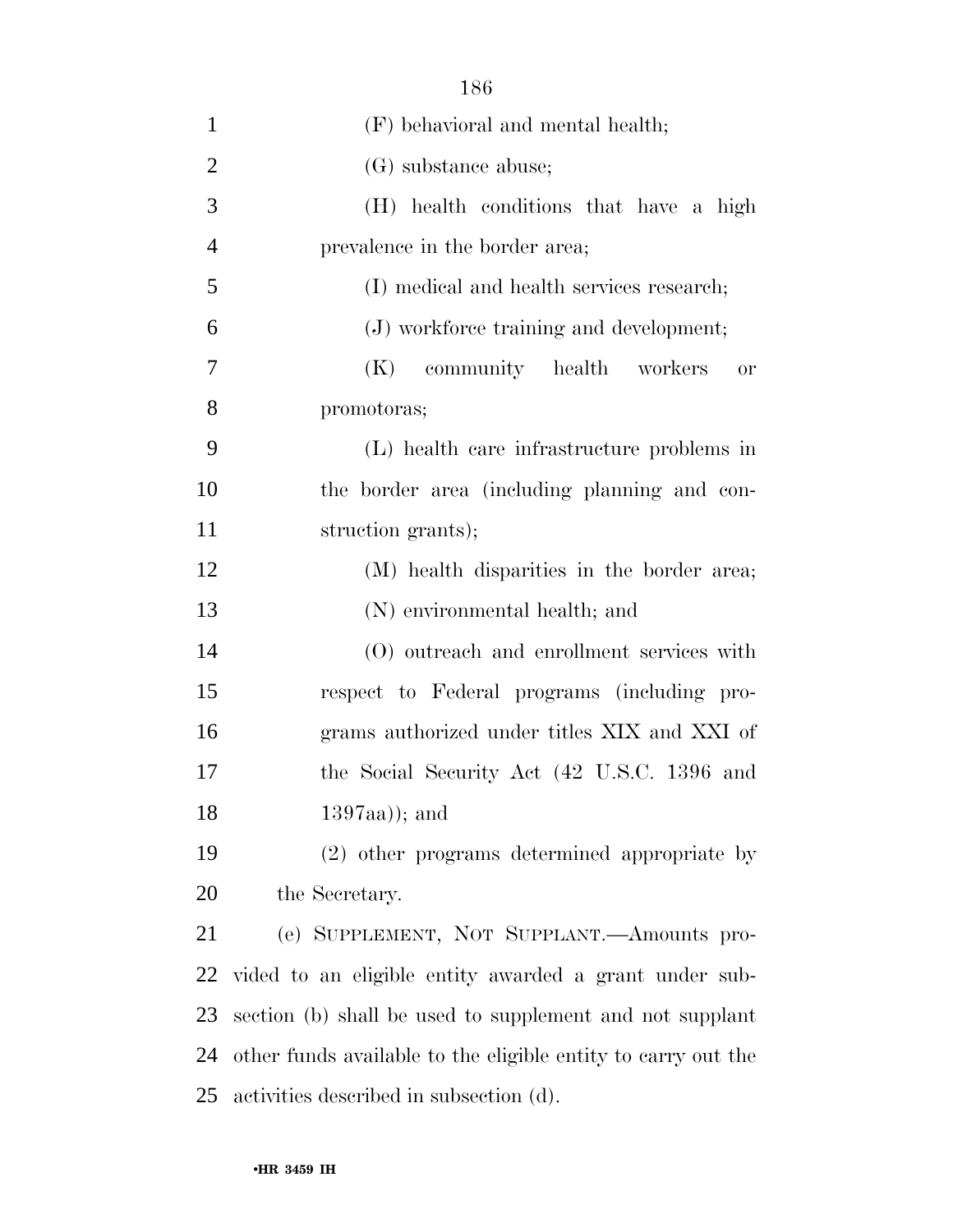(f) AUTHORIZATION OF APPROPRIATIONS.—There is authorized to be appropriated to carry out this section, \$200,000,000 for fiscal year 2005, and such sums as may be necessary for each succeeding fiscal year.

### **SEC. 424. UNITED STATES-MEXICO BORDER HEALTH COM-MISSION ACT AMENDMENTS.**

 The United States-Mexico Border Health Commis- sion Act (22 U.S.C. 290n et seq.) is amended by adding at the end the following:

### **''SEC. 9. AUTHORIZATION OF APPROPRIATIONS.**

 ''There is authorized to be appropriated to carry out this Act \$10,000,000 for fiscal year 2005 and such sums as may be necessary for each succeeding fiscal year.''.

## **CHAPTER 4—PATIENT NAVIGATOR, OUT-**

## **REACH, AND CHRONIC DISEASE PRE-VENTION**

### **SEC. 425. SHORT TITLE.**

This chapter may be cited as the ''Patient Navigator,

Outreach, and Chronic Disease Prevention Act of 2003''.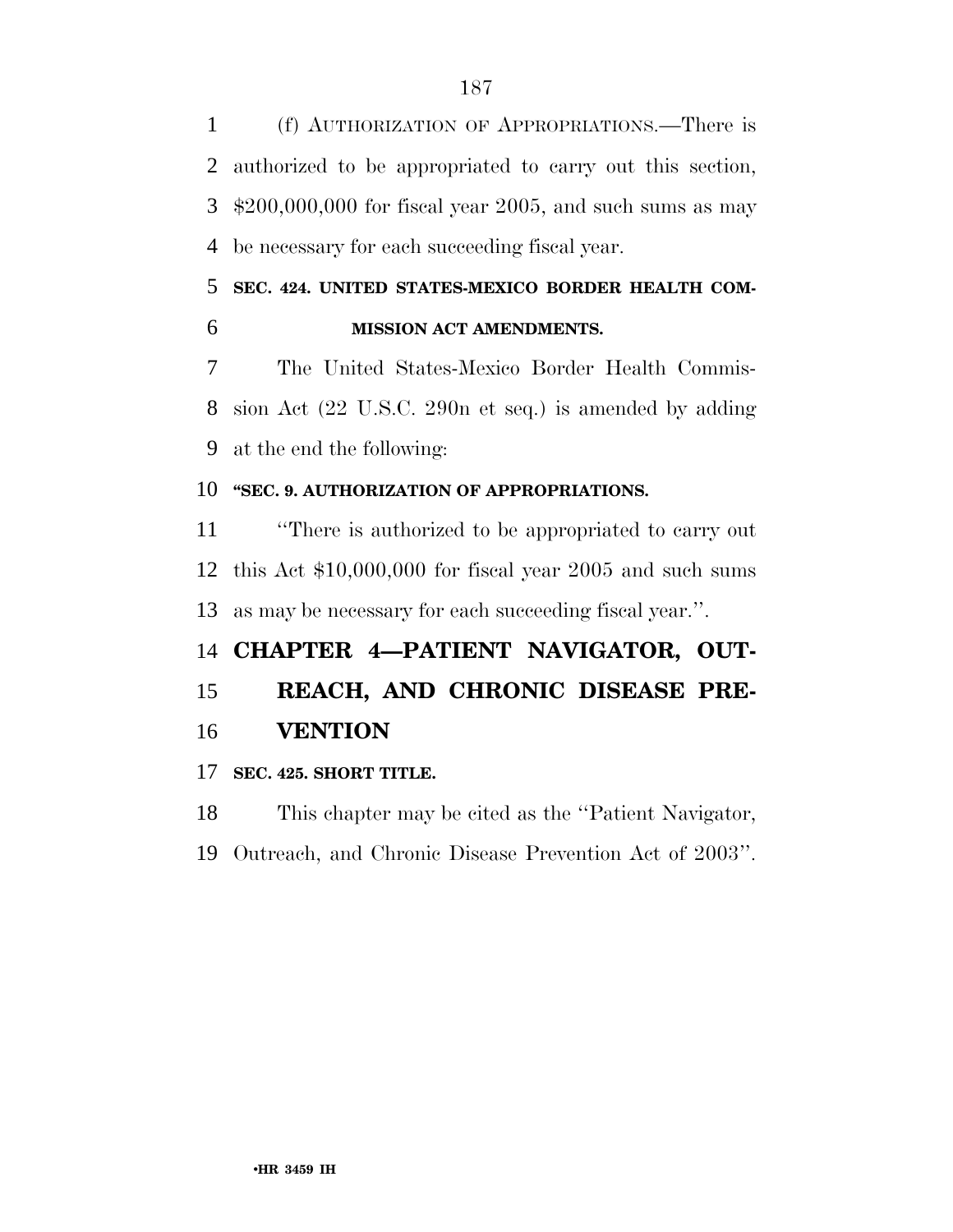**TORS.** 

 Subpart I of part D of title III of the Public Health Service Act (42 U.S.C. 254b et seq.) is amended by adding at the end the following:

# **''SEC. 330I. MODEL COMMUNITY CANCER AND CHRONIC DISEASE CARE AND PREVENTION; PATIENT NAVIGATORS.**

 ''(a) MODEL COMMUNITY CANCER AND CHRONIC DISEASE CARE AND PREVENTION.—

13 "(1) In GENERAL.—The Secretary, acting through the Administrator of the Health Resources and Services Administration, may make grants to public and nonprofit private health centers (includ- ing health centers under section 330, Indian Health Service Centers, tribal governments, urban Indian organizations, tribal organizations, clinics serving Asian Americans and Pacific Islanders and Alaska Natives, and rural health clinics and qualified non- profit entities that partner with one or more centers providing healthcare to provide navigation services, which demonstrate the ability to perform all of the functions outlined in this subsection and subsections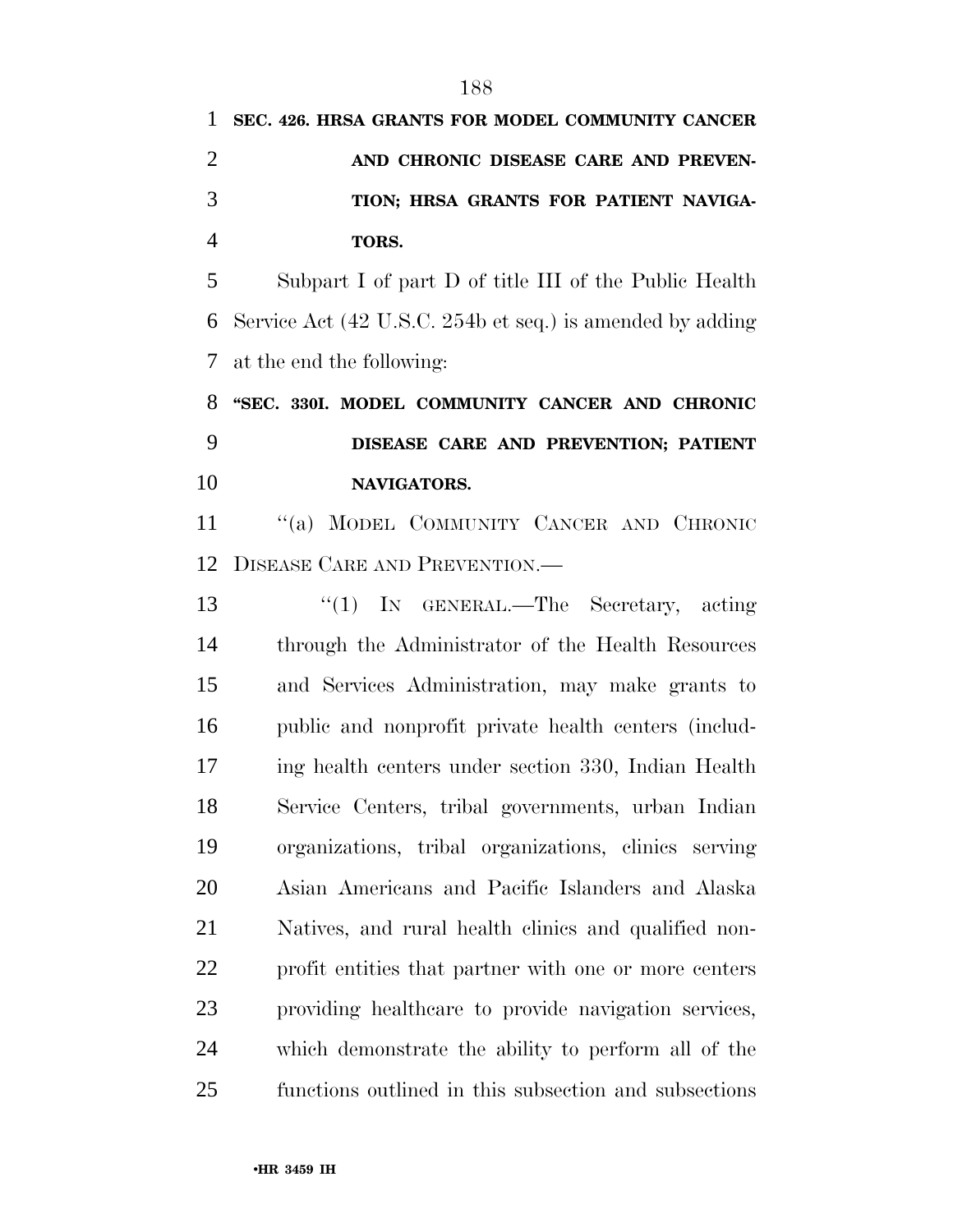| $\mathbf{1}$   | (b) and (c)) for the development and operation of |
|----------------|---------------------------------------------------|
| $\overline{2}$ | model programs that—                              |
| 3              | "(A) provide to individuals of health dis-        |
| $\overline{4}$ | parity populations prevention, early detection,   |
| 5              | treatment, and appropriate follow-up care serv-   |
| 6              | ices for cancer and chronic diseases;             |
| 7              | $\lq\lq$ ensure that the health services are      |
| 8              | provided to such individuals in a culturally com- |
| 9              | petent manner;                                    |
| 10             | "(C) assign patient navigators, in accord-        |
| 11             | ance with applicable criteria of the Secretary,   |
| 12             | for managing the care of individuals of health    |
| 13             | disparity populations to—                         |
| 14             | "(i) accomplish, to the extent possible,          |
| 15             | the follow-up and diagnosis of an abnormal        |
| 16             | finding and the treatment and appropriate         |
| 17             | follow-up care of cancer or other chronic         |
| 18             | disease; and                                      |
| 19             | "(ii) facilitate access to appropriate            |
| 20             | healthcare services within the healthcare         |
| 21             | system to ensure optimal patient utiliza-         |
| 22             | tion of such services, including aid in co-       |
| 23             | ordinating and scheduling appointments            |
| 24             | and referrals, community outreach, assist-        |
| 25             | with transportation arrangements,<br>ance         |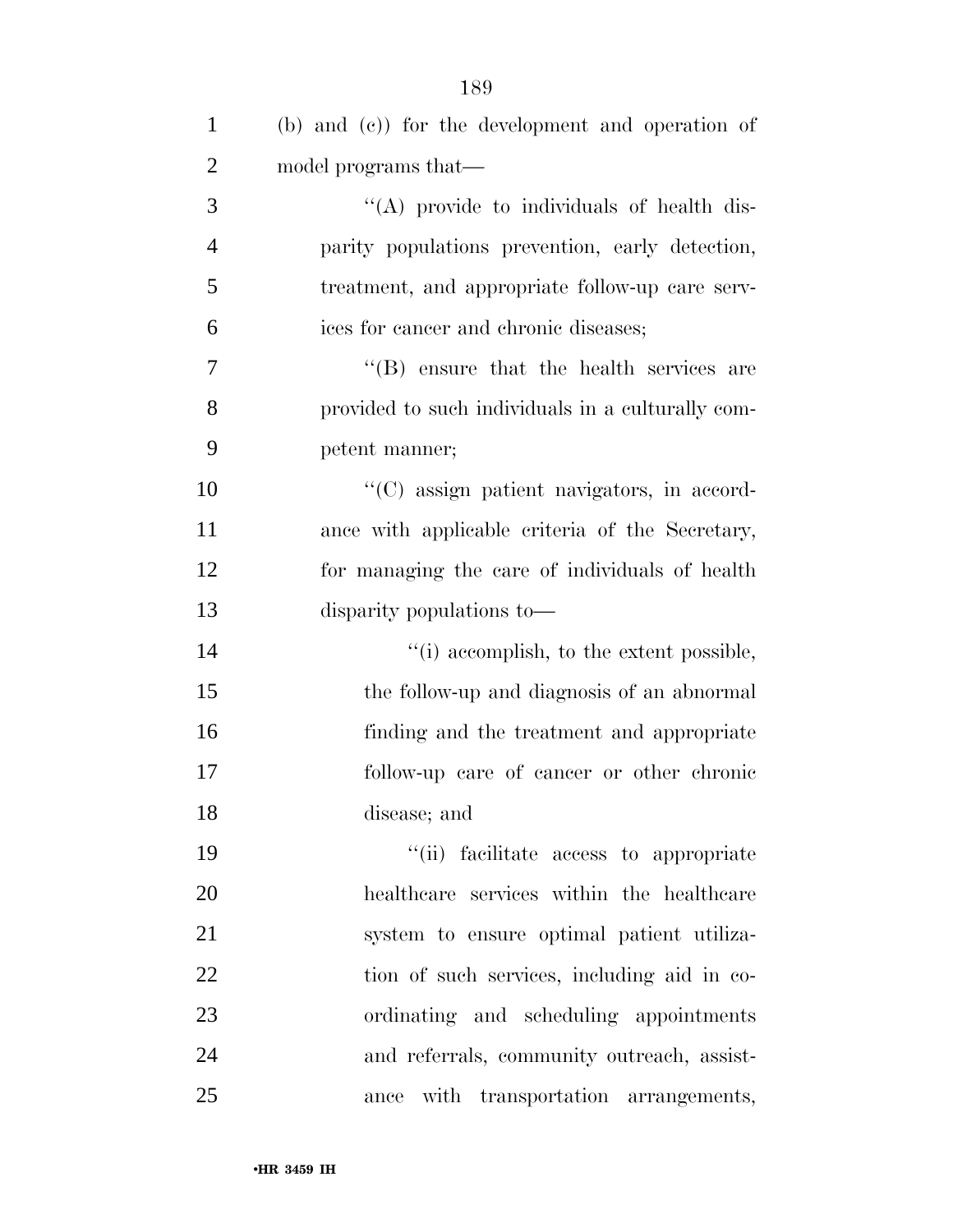| $\mathbf{1}$   | and assistance with insurance issues and               |
|----------------|--------------------------------------------------------|
| $\overline{2}$ | other barriers to care and providing infor-            |
| 3              | mation about clinical trials;                          |
| $\overline{4}$ | "(D) require training for patient naviga-              |
| 5              | tors employed through such model programs to           |
| 6              | ensure the ability of navigators to perform all        |
| 7              | of the duties required in this subsection and in       |
| 8              | subsection (b), including training to ensure that      |
| 9              | navigators are informed about health insurance         |
| 10             | systems and are able to aid patients in resolv-        |
| 11             | ing access issues; and                                 |
| 12             | $\lq\lq(E)$ ensure that consumers have direct ac-      |
| 13             | cess to patient navigators during regularly            |
| 14             | scheduled hours of business operation.                 |
| 15             | "(2) OUTREACH SERVICES.—A condition for                |
| 16             | the receipt of a grant under paragraph (1) is that     |
| 17             | the applicant involved agree to provide ongoing out-   |
| 18             | reach activities while receiving the grant, in a man-  |
| 19             | ner that is culturally competent for the health dis-   |
| 20             | parity population served by the program, to inform     |
| 21             | the public and the specific community that the pro-    |
| 22             | gram is serving, about the services of the model pro-  |
| 23             | gram under the grant. Such activities shall include    |
| 24             | facilitating access to appropriate healthcare services |
| 25             | and patient navigators within the healthcare system    |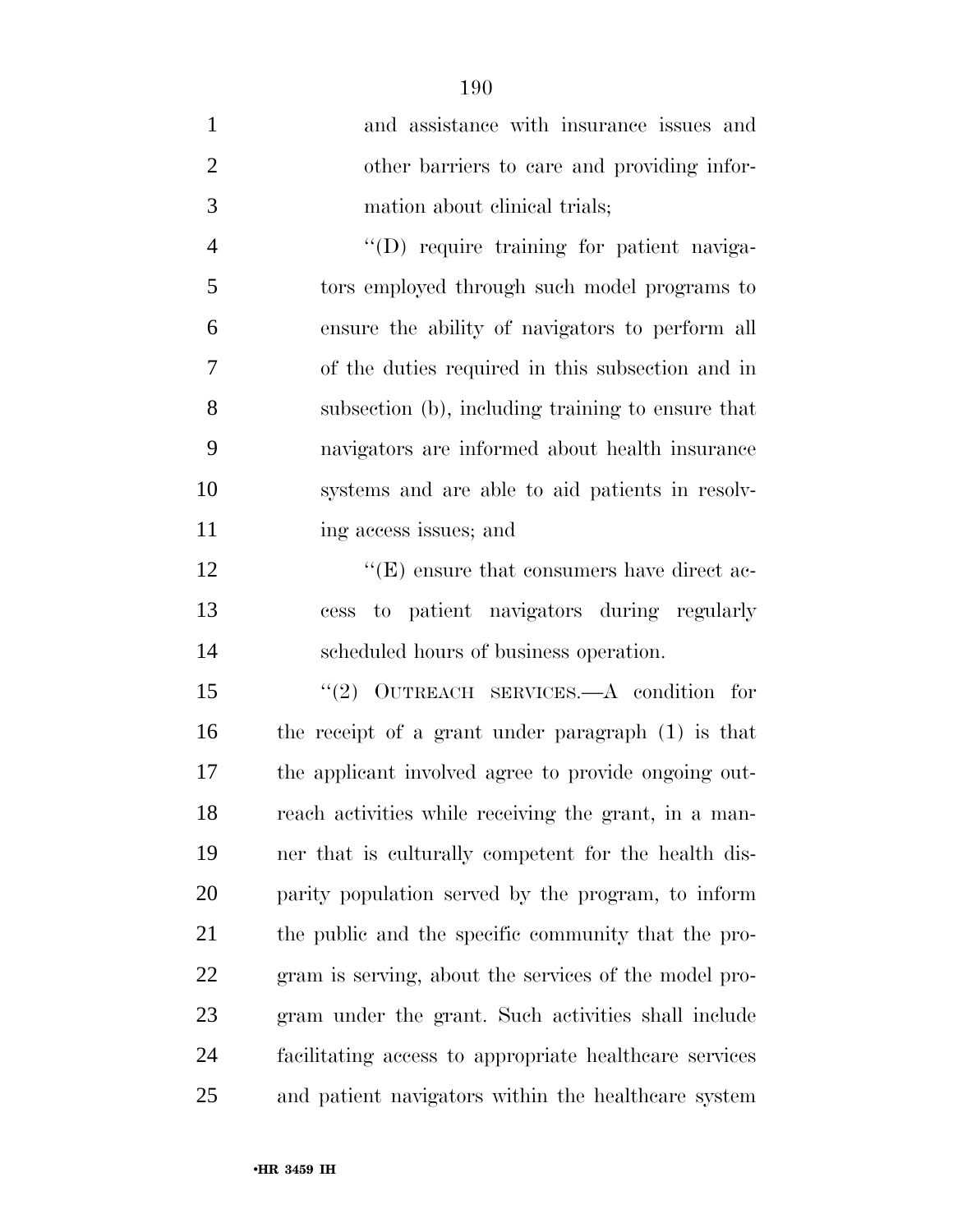to ensure optimal patient utilization of these serv-ices.

3 "(3) DATA COLLECTION AND REPORT.—In order to allow for effective program evaluation, the grantee shall collect specific patient data recording services provided to each patient served by the pro- gram and shall establish and implement procedures and protocols, consistent with applicable Federal and State laws (including 45 C.F.R. 160 and 164) to en- sure the confidentiality of all information shared by a participant in the program, or their personal rep- resentative and their healthcare providers, group health plans, or health insurance insurers with the program. The program may, consistent with applica- ble Federal and State confidentiality laws, collect, use or disclose aggregate information that is not in- dividually identifiable (as defined in 45 C.F.R. 160 and 164). With this data, the grantee shall submit an annual report to the Secretary that summarizes and analyzes these data, provides information on needs for navigation services, types of access difficul- ties resolved, sources of repeated resolution and flaws in the system of access, including insurance barriers.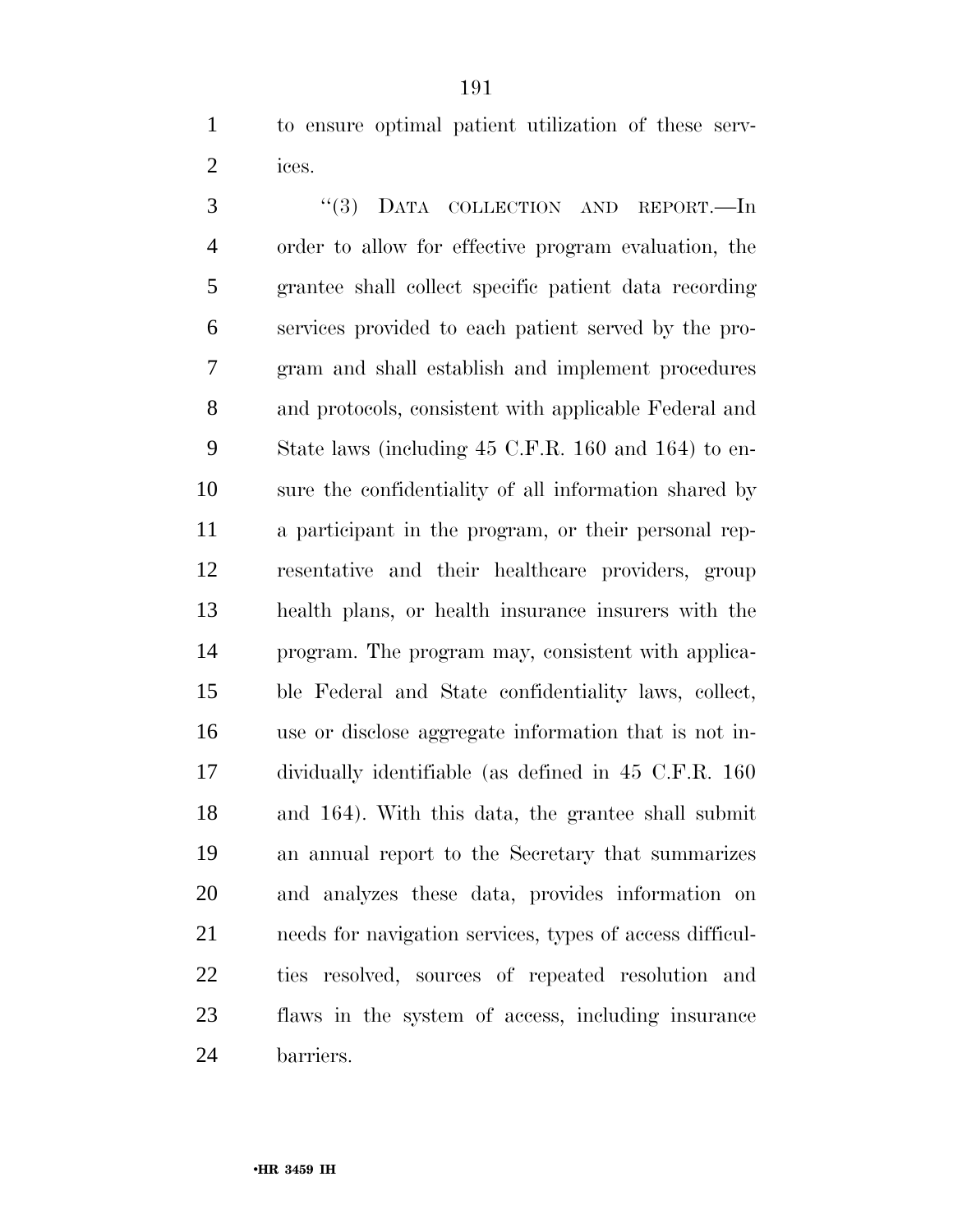| $\mathbf{1}$   | "(4) APPLICATION FOR GRANT.—A grant may              |
|----------------|------------------------------------------------------|
| $\overline{2}$ | be made under paragraph $(1)$ only if an application |
| 3              | for the grant is submitted to the Secretary and the  |
| $\overline{4}$ | application is in such form, is made in such manner, |
| 5              | and contains such agreements, assurances, and in-    |
| 6              | formation as the Secretary determines to be nec-     |
| 7              | essary to carry out this section.                    |
| 8              | $\lq(5)$ EVALUATIONS.—                               |
| 9              | "(A) IN GENERAL.—The Secretary, acting               |
| 10             | through the Administrator of the Health Re-          |
| 11             | sources and Services Administration, shall, di-      |
| 12             | rectly or through grants or contracts, provide       |
| 13             | for evaluations to determine which outreach ac-      |
| 14             | tivities under paragraph (2) were most effective     |
| 15             | in informing the public and the specific commu-      |
| 16             | nity that the program is serving, about the          |
| 17             | model program services and to determine the          |
| 18             | extent to which such programs were effective in      |
| 19             | providing culturally competent services to the       |
| 20             | health disparity population served by the pro-       |
| 21             | grams.                                               |
| 22             | "(B) DISSEMINATION OF FINDINGS.—The                  |
| 23             | Secretary shall as appropriate disseminate to        |
| 24             | public and private entities the findings made in     |
| 25             | evaluations under subparagraph (A).                  |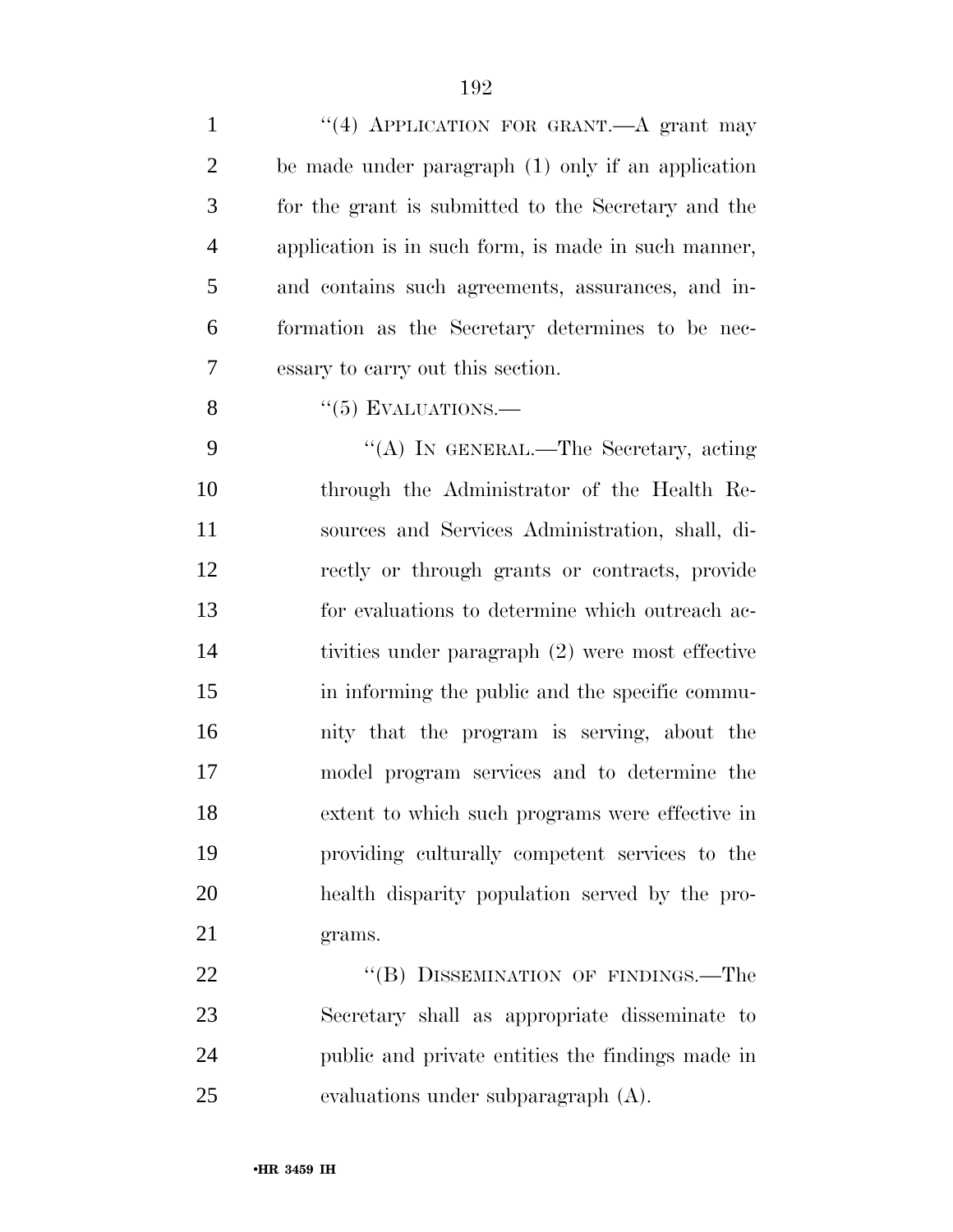| $\mathbf{1}$   | "(6) COORDINATION WITH OTHER<br>PRO-                  |
|----------------|-------------------------------------------------------|
| $\overline{2}$ | GRAMS.—The Secretary shall coordinate the pro-        |
| 3              | gram under this subsection with the program under     |
| $\overline{4}$ | subsection (b), with the program under section        |
| 5              | 417D, and to the extent practicable, with programs    |
| 6              | for prevention centers that are carried out by the    |
| 7              | Director of the Centers for Disease Control and Pre-  |
| 8              | vention.                                              |
| 9              | "(b) PROGRAM FOR PATIENT NAVIGATORS.-                 |
| 10             | "(1) IN GENERAL.—The Secretary, acting                |
| 11             | through the Administrator of the Health Resources     |
| 12             | and Services Administration, may make grants to       |
| 13             | public and nonprofit private health centers (includ-  |
| 14             | ing health centers under section 330, Indian Health   |
| 15             | Service Centers, tribal governments, urban Indian     |
| 16             | organizations, tribal organizations, clinics serving  |
| 17             | Asian Americans and Pacific Islanders and Alaska      |
| 18             | Natives, and rural health clinics and qualified non-  |
| 19             | profit entities that partner with one or more centers |
| 20             | providing healthcare to provide navigation services,  |
| 21             | which demonstrate the ability to perform all of the   |
| 22             | functions outlined in this subsection and subsections |
| 23             | $(a)$ and $(c)$ for the development and operation of  |
| 24             | programs to pay the costs of such health centers      |
| 25             | $in-$                                                 |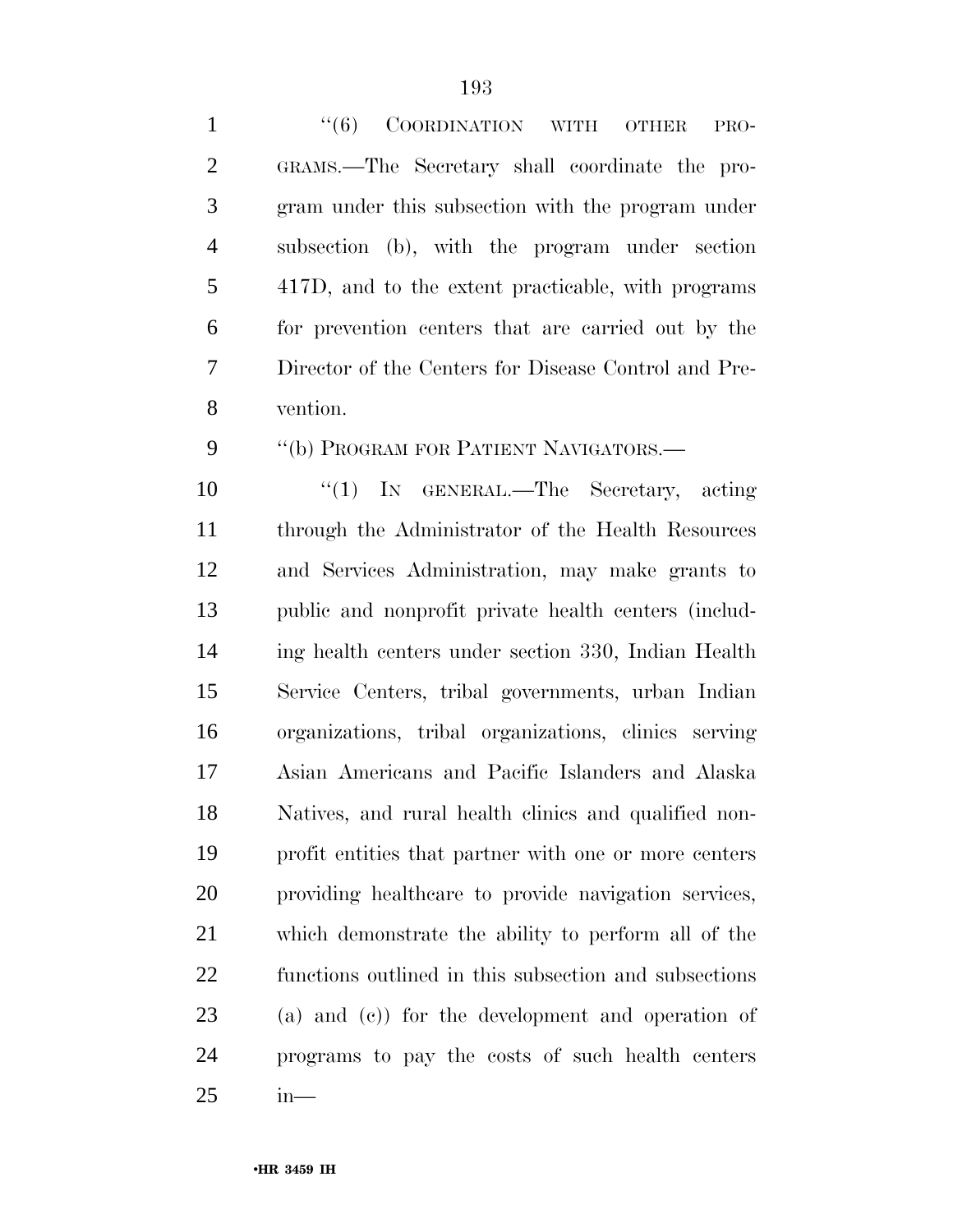''(A) assigning patient navigators, in ac- cordance with applicable criteria of the Sec- retary, for managing the care of individuals of health disparity populations for the duration of receiving health services from the health cen- ters, including aid in coordinating and sched- uling appointments and referrals, community outreach, assistance with transportation ar- rangements, and assistance with insurance issues and other barriers to care and providing 11 information about clinical trials; 12 ''(B) ensuring that the services provided by the patient navigators to such individuals in- clude case management and psychosocial as- sessment and care or information and referral 16 to such services;  $\cdot$  (C) ensuring that patient navigators with direct knowledge of the communities they serve provide services to such individuals in a cul-20 turally competent manner;  $\text{``(D) developing model practices for patient}$  navigators, including with respect to—  $\frac{1}{1}$  coordination of health services, including psychosocial assessment and

care;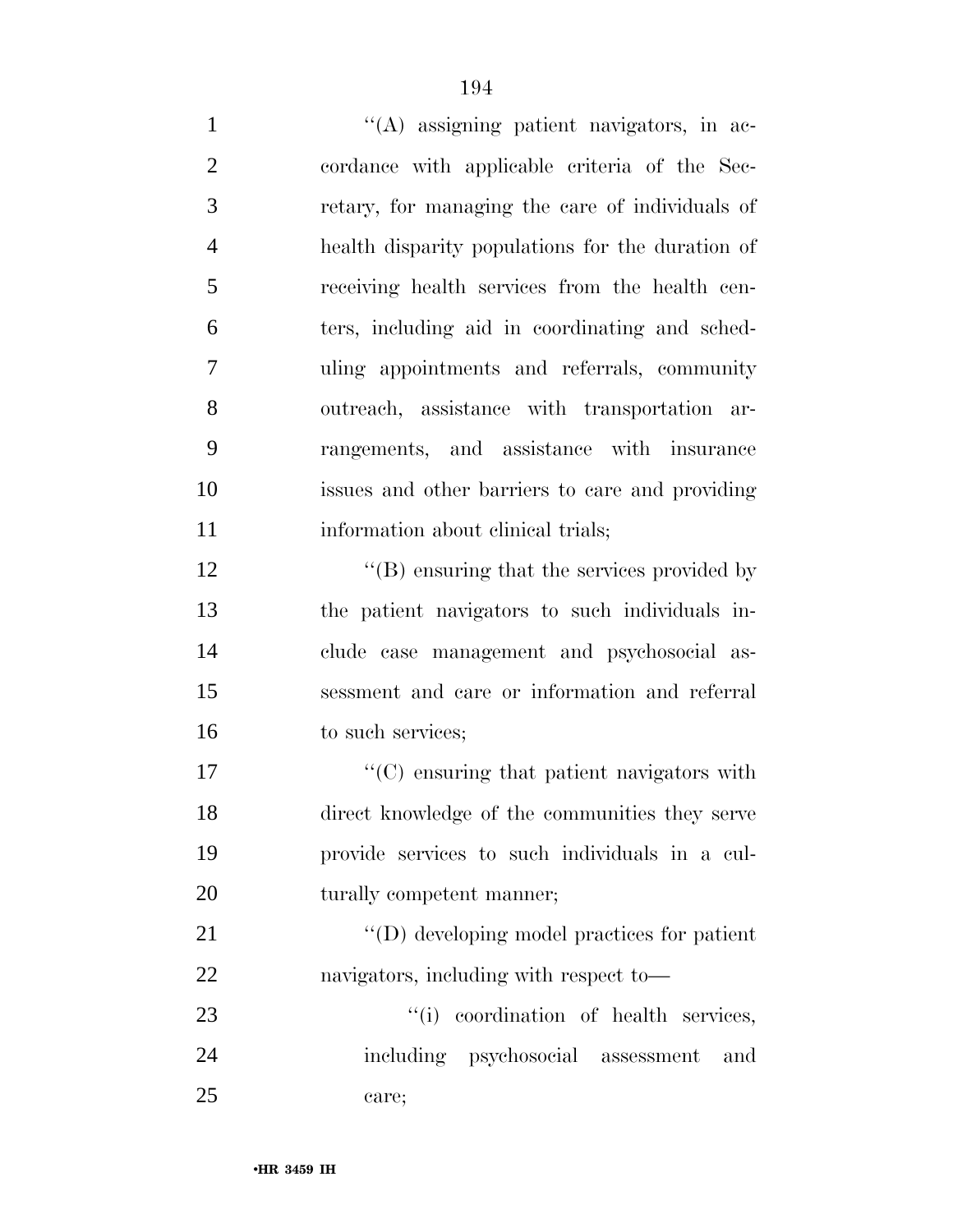| $\mathbf{1}$   | "(ii) appropriate follow-up care, in-                 |
|----------------|-------------------------------------------------------|
| $\overline{2}$ | cluding psychosocial assessment and care;             |
| 3              | "(iii) determining coverage under                     |
| $\overline{4}$ | health insurance and health plans for all             |
| 5              | services;                                             |
| 6              | "(iv) ensuring the initiation, continu-               |
| 7              | ation and/or sustained access to care pre-            |
| 8              | scribed by the patients' healthcare pro-              |
| 9              | viders; and                                           |
| 10             | $f'(v)$ aiding patients with health insur-            |
| 11             | ance coverage issues;                                 |
| 12             | $\lq\lq(E)$ requiring training for patient naviga-    |
| 13             | tors to ensure the ability of navigators to per-      |
| 14             | form all of the duties required in this sub-          |
| 15             | section and in subsection (a), including training     |
| 16             | to ensure that navigators are informed about          |
| 17             | health insurance systems and are able to aid          |
| 18             | patients in resolving access issues; and              |
| 19             | $\lq\lq(F)$ ensuring that consumers have direct       |
| 20             | access to patient navigators during regularly         |
| 21             | scheduled hours of business operation.                |
| 22             | "(2) OUTREACH SERVICES.—A condition for               |
| 23             | the receipt of a grant under paragraph (1) is that    |
| 24             | the applicant involved agree to provide ongoing out-  |
| 25             | reach activities while receiving the grant, in a man- |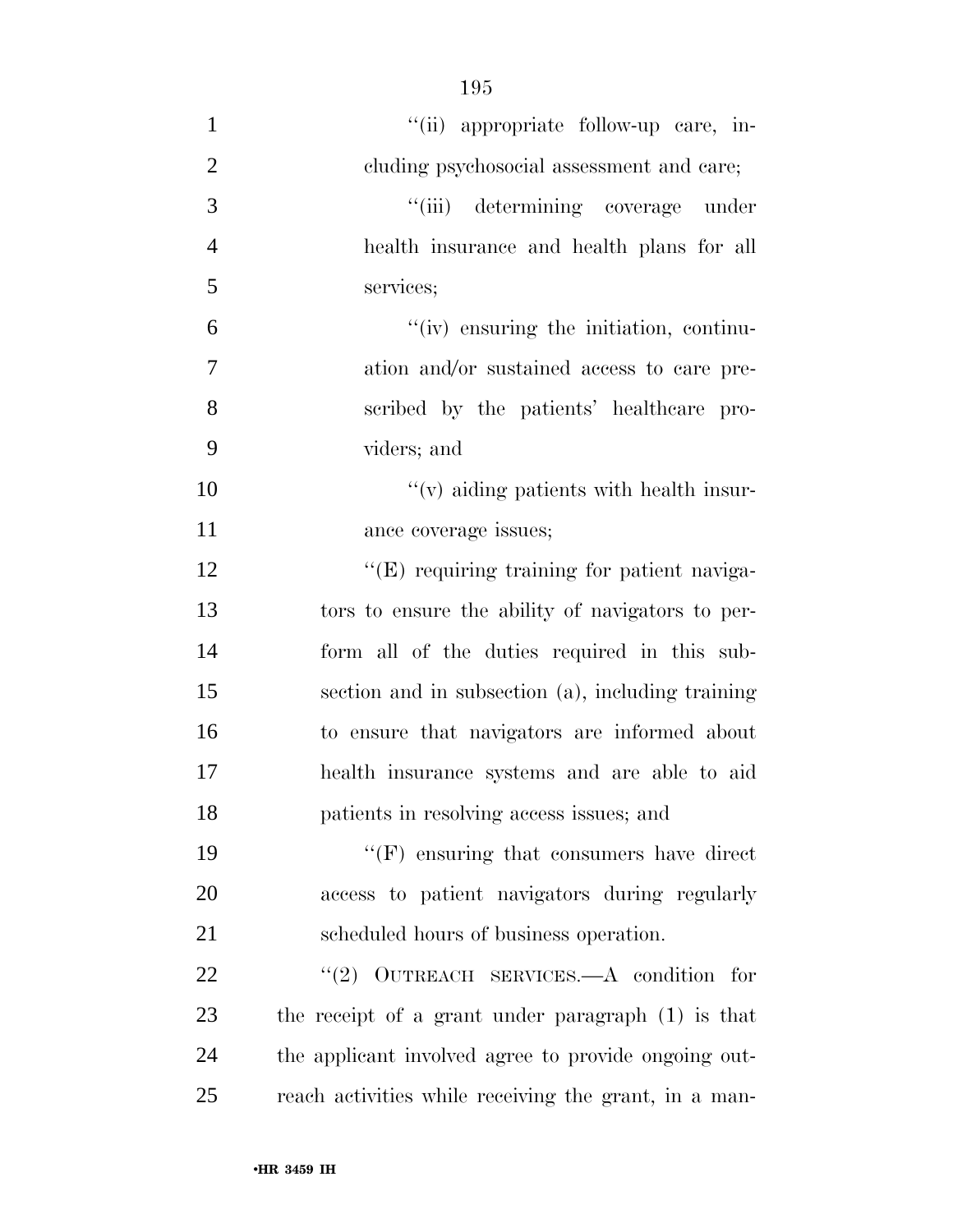ner that is culturally competent for the health dis- parity population served by the program, to inform the public and the specific community that the pa- tient navigator is serving of the services of the model program under the grant.

 ''(3) DATA COLLECTION AND REPORT.—In order to allow for effective patient navigator pro- gram evaluation, the grantee shall collect specific pa- tient data recording navigation services provided to each patient served by the program and shall estab-11 lish and implement procedures and protocols, con- sistent with applicable Federal and State laws (in- cluding 45 C.F.R. 160 and 164) to ensure the con- fidentiality of all information shared by a participant in the program, or their personal representative and their healthcare providers, group health plans, or health insurance insurers with the program. The pa- tient navigator program may, consistent with appli- cable Federal and State confidentiality laws, collect, use or disclose aggregate information that is not in- dividually identifiable (as defined in 45 C.F.R. 160 and 164). With this data, the grantee shall submit an annual report to the Secretary that summarizes and analyzes these data, provides information on needs for navigation services, types of access difficul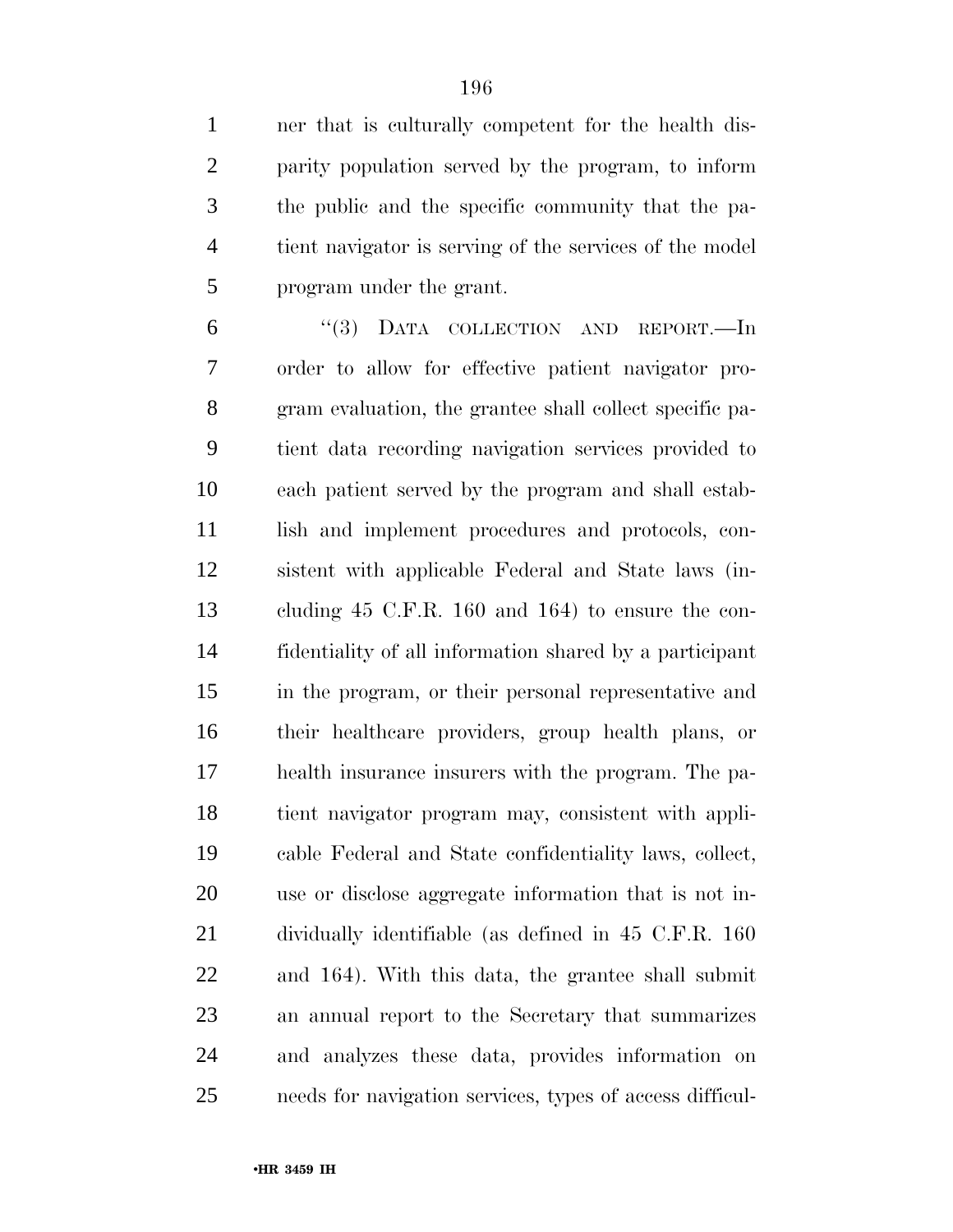ties resolved, sources of repeated resolution and flaws in the system of access, including insurance barriers.

4 "(4) APPLICATION FOR GRANT.—A grant may be made under paragraph (1) only if an application for the grant is submitted to the Secretary and the application is in such form, is made in such manner, and contains such agreements, assurances, and in- formation as the Secretary determines to be nec-essary to carry out this section.

11  $\frac{1}{5}$  EVALUATIONS.

12 "(A) IN GENERAL.—The Secretary, acting through the Administrator of the Health Re- sources and Services Administration, shall, di- rectly or through grants or contracts, provide for evaluations to determine the effects of the services of patient navigators on the individuals of health disparity populations for whom the services were provided, taking into account the 20 matters referred to in paragraph  $(1)(C)$ .

21 "(B) DISSEMINATION OF FINDINGS.—The Secretary shall as appropriate disseminate to public and private entities the findings made in evaluations under subparagraph (A).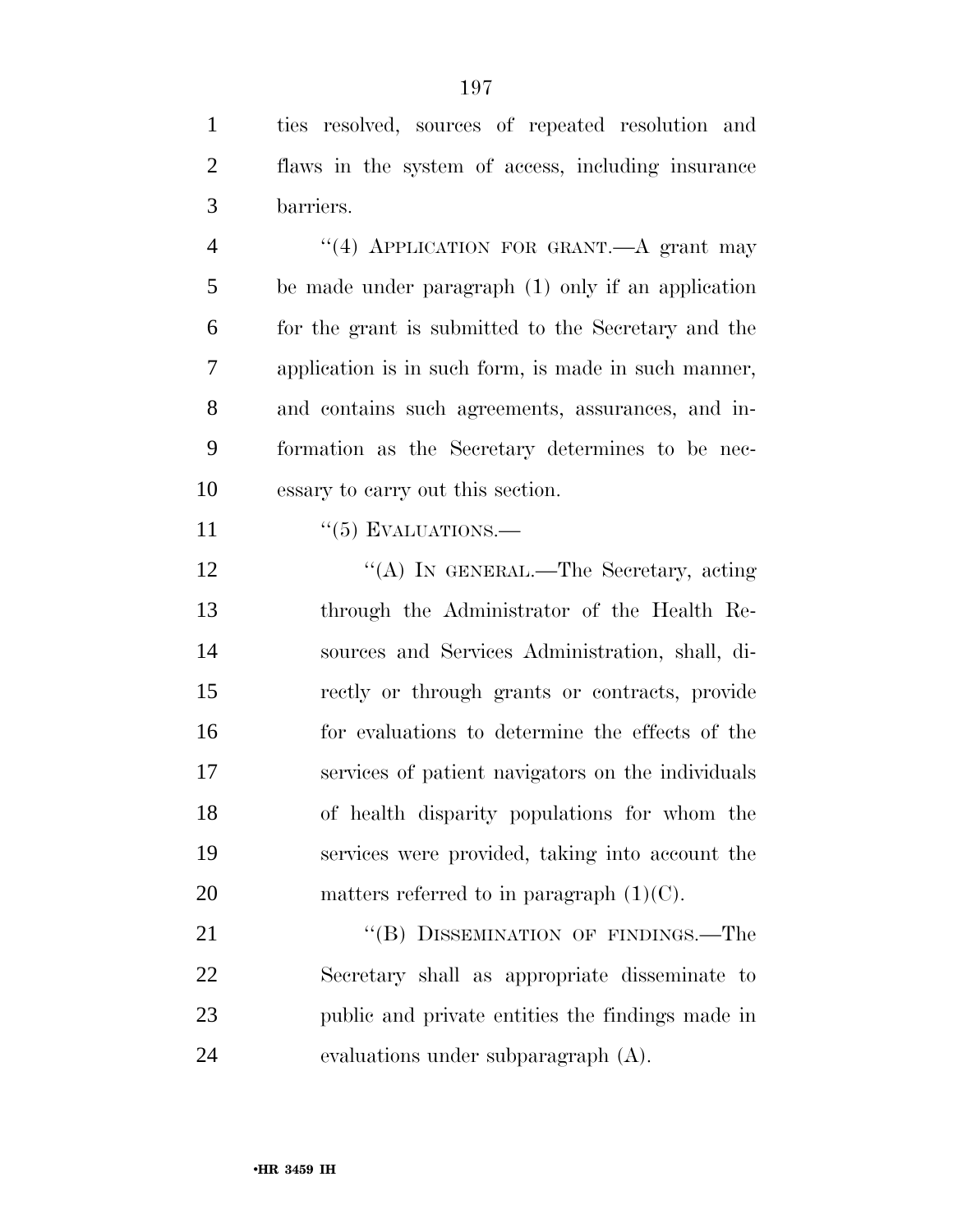| $\mathbf{1}$   | ``(6)<br>COORDINATION WITH<br><b>OTHER</b><br>PRO-   |
|----------------|------------------------------------------------------|
| $\overline{2}$ | GRAMS.—The Secretary shall coordinate the pro-       |
| 3              | gram under this subsection with the program under    |
| $\overline{4}$ | subsection (a) and with the program under section    |
| 5              | 417D.                                                |
| 6              | "(c) REQUIREMENTS REGARDING FEES.-                   |
| 7              | "(1) IN GENERAL.—A condition for the receipt         |
| 8              | of a grant under subsection (a)(1) or (b)(1) is that |
| 9              | the program for which the grant is made have in ef-  |
| 10             | $fect-$                                              |
| 11             | $\lq\lq(A)$ a schedule of fees or payments for       |
| 12             | the provision of its healthcare services related     |
| 13             | to the prevention and treatment of disease that      |
| 14             | is consistent with locally prevailing rates or       |
| 15             | charges and is designed to cover its reasonable      |
| 16             | costs of operation; and                              |
| 17             | $\lq\lq (B)$ a corresponding schedule of discounts   |
| 18             | to be applied to the payment of such fees or         |
| 19             | payments, which discounts are adjusted on the        |
| 20             | basis of the ability of the patient to pay.          |
| 21             | "(2) RULE OF CONSTRUCTION.—Nothing in                |
| 22             | this section shall be construed to require payment   |
| 23             | for navigation services or to require payment for    |
| 24             | healthcare services in cases where care is provided  |
| 25             | free of charge, including the case of services pro-  |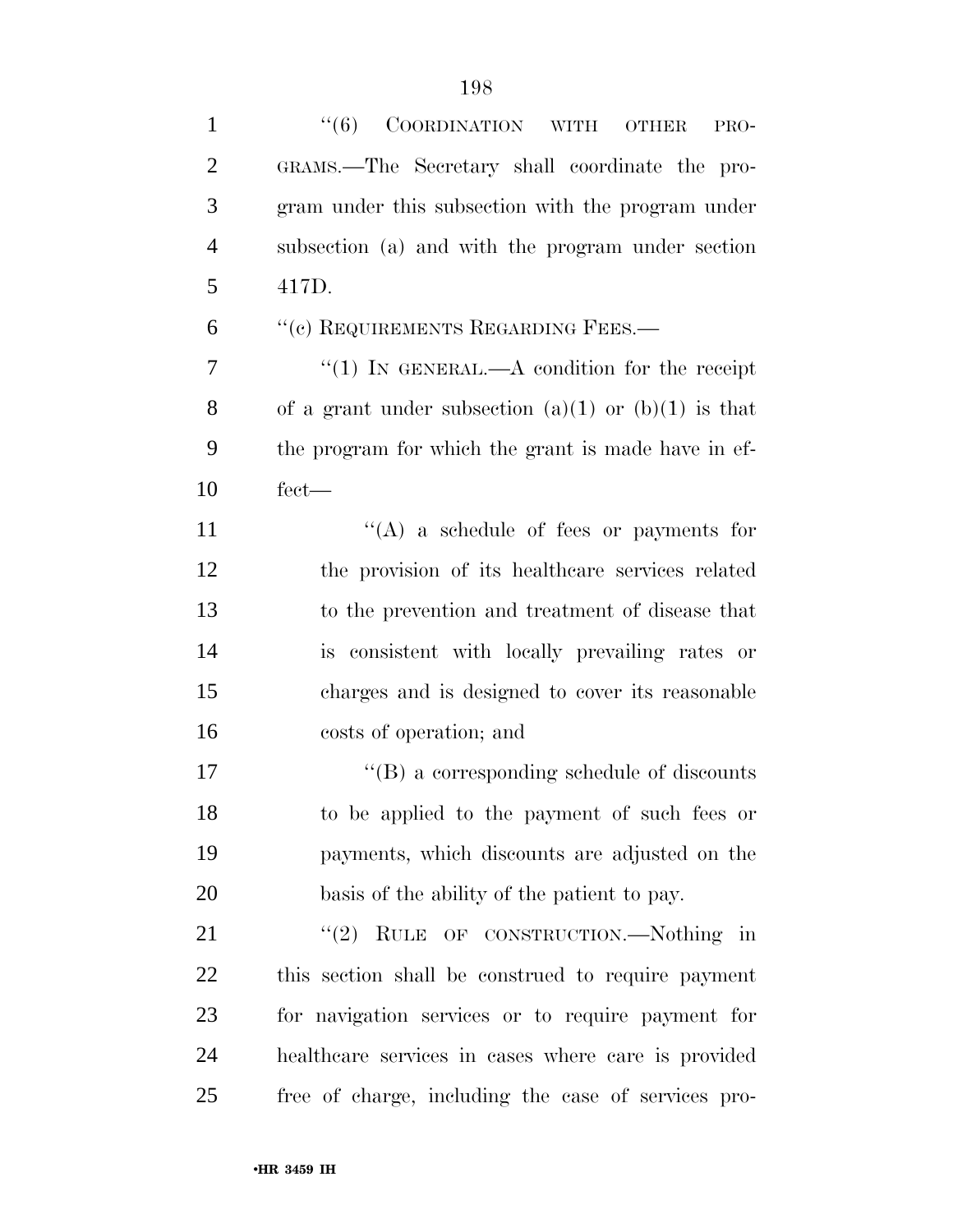vided through programs of the Indian Health Serv-ice.

 ''(d) MODEL.—Not later than five years after the date of the enactment of this section, the Secretary shall develop a peer-reviewed model of systems for the services provided by this section. The Secretary shall update such model as may be necessary to ensure that the best prac-tices are being utilized.

 ''(e) DURATION OF GRANT.—The period during which payments are made to an entity from a grant under 11 subsection (a)(1) or (b)(1) may not exceed five years. The provision of such payments are subject to annual approval by the Secretary of the payments and subject to the avail- ability of appropriations for the fiscal year involved to make the payments. This subsection may not be construed as establishing a limitation on the number of grants under such subsection that may be made to an entity.

18 ""(f) DEFINITIONS.—For purposes of this section:

 $\frac{1}{2}$  (1) The term 'culturally competent', with re- spect to providing health-related services, means services that, in accordance with standards and measures of the Secretary, are designed to effec-23 tively and efficiently respond to the cultural and lin-guistic needs of patients.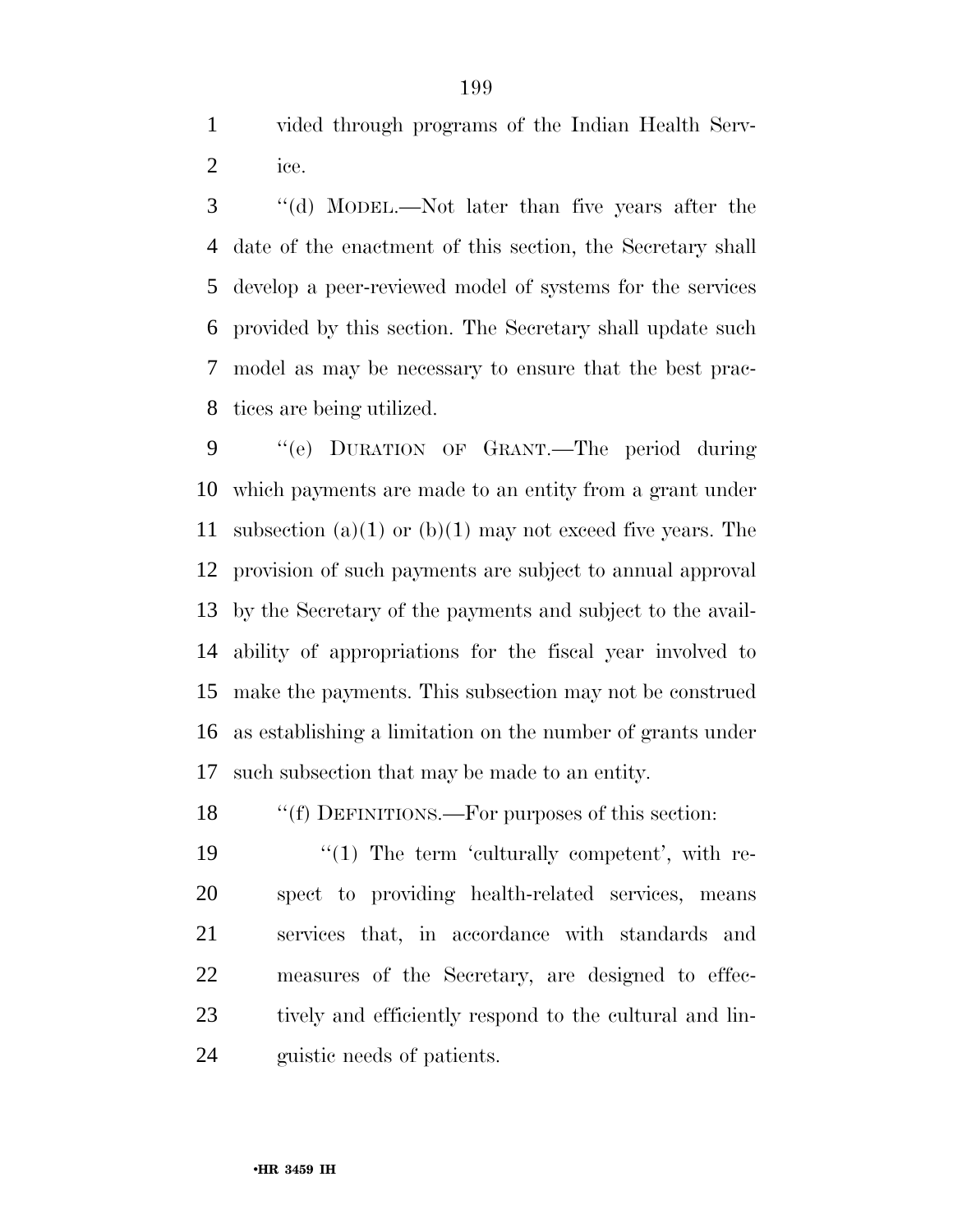| $\mathbf{1}$   | " $(2)$ The term 'appropriate follow-up care' in-     |
|----------------|-------------------------------------------------------|
| $\overline{2}$ | cludes palliative and end-of-life care.               |
| 3              | "(3) The term 'health disparity population'           |
| $\overline{4}$ | means a population in which there exists a signifi-   |
| 5              | cant disparity in the overall rate of disease inci-   |
| 6              | dence, morbidity, mortality, or survival rates in the |
| 7              | population as compared to the health status of the    |
| 8              | general population. Such term includes—               |
| 9              | $\lq\lq$ racial and ethnic minority groups as         |
| 10             | defined in section 1707; and                          |
| 11             | "(B) medically underserved groups, such               |
| 12             | as rural and low-income individuals and individ-      |
| 13             | uals with low levels of literacy.                     |
| 14             | $\lq(4)(A)$ The term 'patient navigator' means an     |
| 15             | individual whose functions include—                   |
| 16             | "(i) assisting and guiding patients with a            |
| 17             | symptom or an abnormal finding or diagnosis of        |
| 18             | other chronic disease within the<br>or<br>cancer      |
| 19             | healthcare system to accomplish the follow-up         |
| 20             | and diagnosis of an abnormal finding as well as       |
| 21             | the treatment and appropriate follow-up care of       |
| 22             | cancer or other chronic disease including pro-        |
| 23             | viding information about clinical trials; and         |
| 24             | "(ii) identifying, anticipating, and helping          |
| 25             | patients overcome barriers within the healthcare      |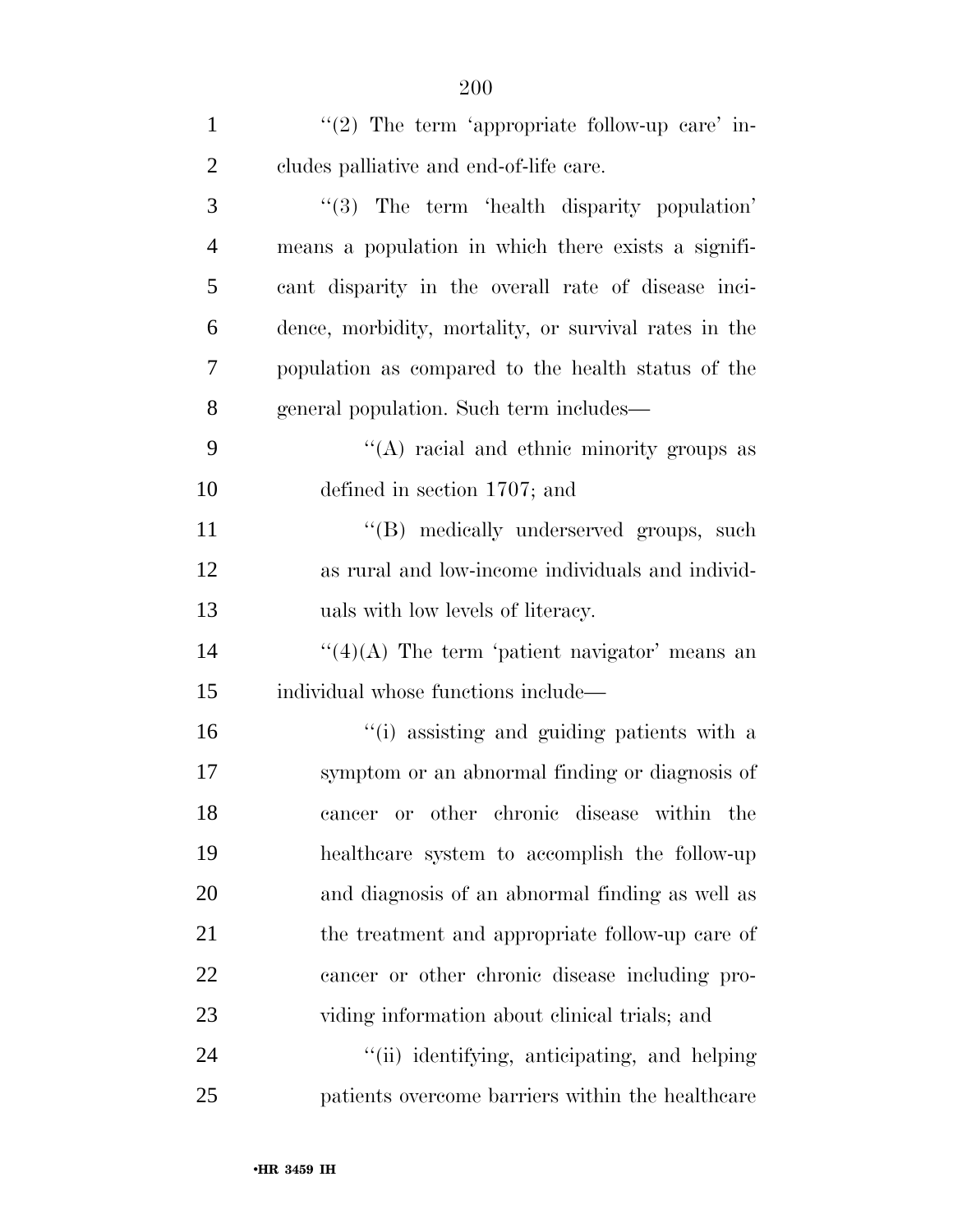| $\mathbf{1}$   | system to ensure prompt diagnostic and treat-       |
|----------------|-----------------------------------------------------|
| $\overline{2}$ | ment resolution of an abnormal finding of can-      |
| 3              | cer or other chronic disease.                       |
| $\overline{4}$ | "(B) Such term includes representatives of the      |
| 5              | target health disparity population, such as nurses, |
| 6              | social workers, cancer survivors, and patient advo- |
| 7              | cates.                                              |
| 8              | "(g) AUTHORIZATION OF APPROPRIATIONS.—              |
| 9              | $``(1)$ IN GENERAL.—                                |
| 10             | "(A) MODEL PROGRAMS.—For the purpose                |
| 11             | of carrying out subsection (a) (other than the      |
| 12             | purpose described in paragraph $(2)(A)$ , there     |
| 13             | are authorized to be appropriated such sums as      |
| 14             | may be necessary for each of the fiscal years       |
| 15             | 2005 through 2010.                                  |
| 16             | "(B) PATIENT NAVIGATORS.—For the pur-               |
| 17             | pose of carrying out subsection (b) (other than     |
| 18             | the purpose described in paragraph $(2)(B)$ ),      |
| 19             | there are authorized to be appropriated such        |
| 20             | sums as may be necessary for each of the fiscal     |
| 21             | years $2005$ through $2010$ .                       |
| 22             | $\lq\lq (C)$ BUREAU<br>OF<br>PRIMARY                |
| 23             | HEALTHCARE.—Amounts appropriated under              |
| 24             | subparagraph $(A)$ or $(B)$ shall be administered   |
| 25             | through the Bureau of Primary Health Care.          |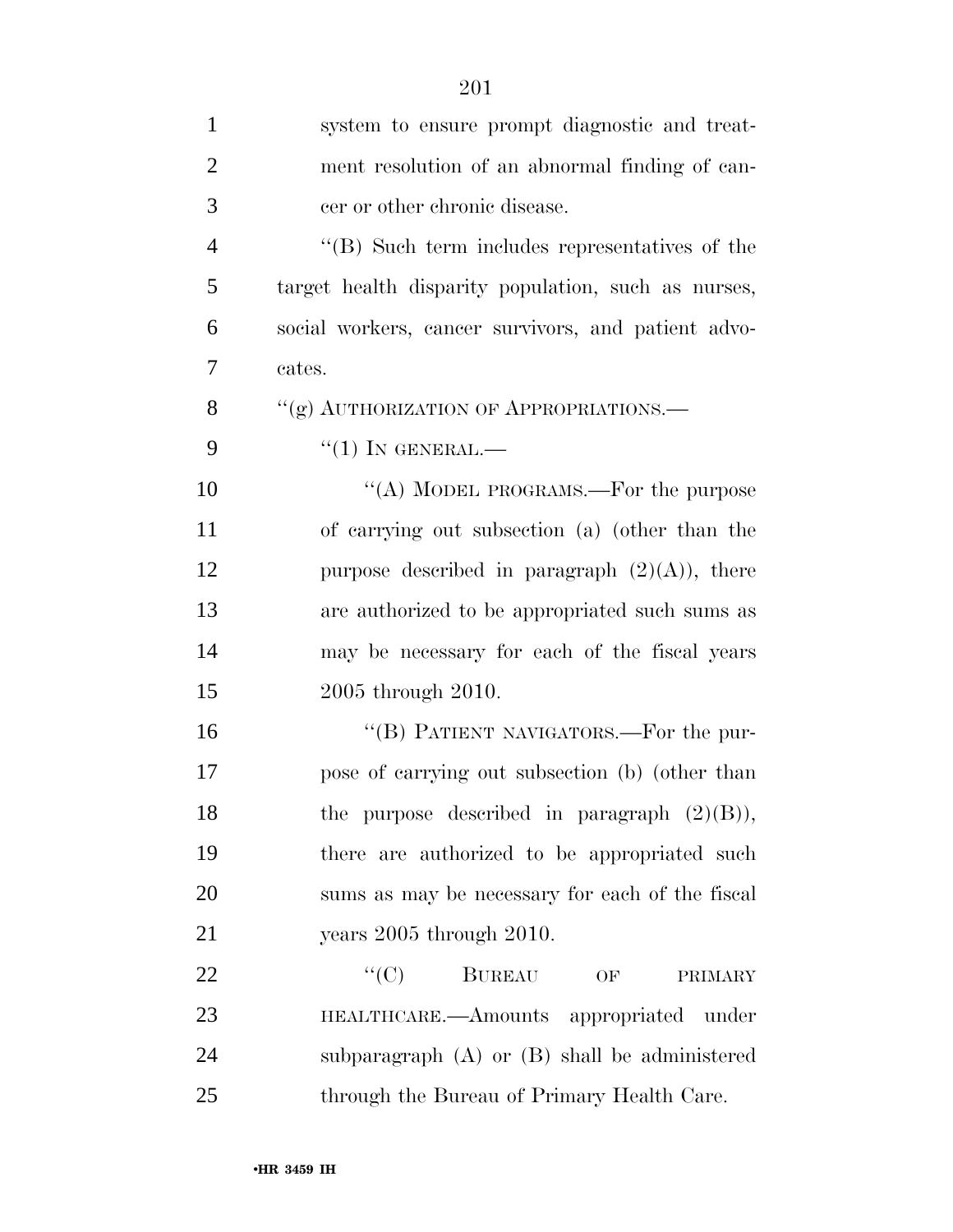|  | $\lq(2)$ PROGRAMS IN RURAL AREAS.— |
|--|------------------------------------|
|--|------------------------------------|

 $\cdot$  (A) MODEL PROGRAMS.—For the purpose of carrying out subsection (a) by making grants under such subsection for model programs in rural areas, there are authorized to be appro- priated such sums as may be necessary for each of the fiscal years 2005 through 2010.

8 "(B) PATIENT NAVIGATORS.—For the pur- pose of carrying out subsection (b) by making grants under such subsection for programs in rural areas, there are authorized to be appro- priated such sums as may be necessary for each of the fiscal years 2005 through 2010.

14 "(C) OFFICE OF RURAL HEALTH POL- ICY.—Amounts appropriated under subpara- graph (A) or (B) shall be administered through 17 the Office of Rural Health Policy.

18 "(3) RELATION TO OTHER AUTHORIZATIONS.— Authorizations of appropriations under paragraphs (1) and (2) are in addition to other authorizations of appropriations that are available for the purposes described in such paragraphs.''.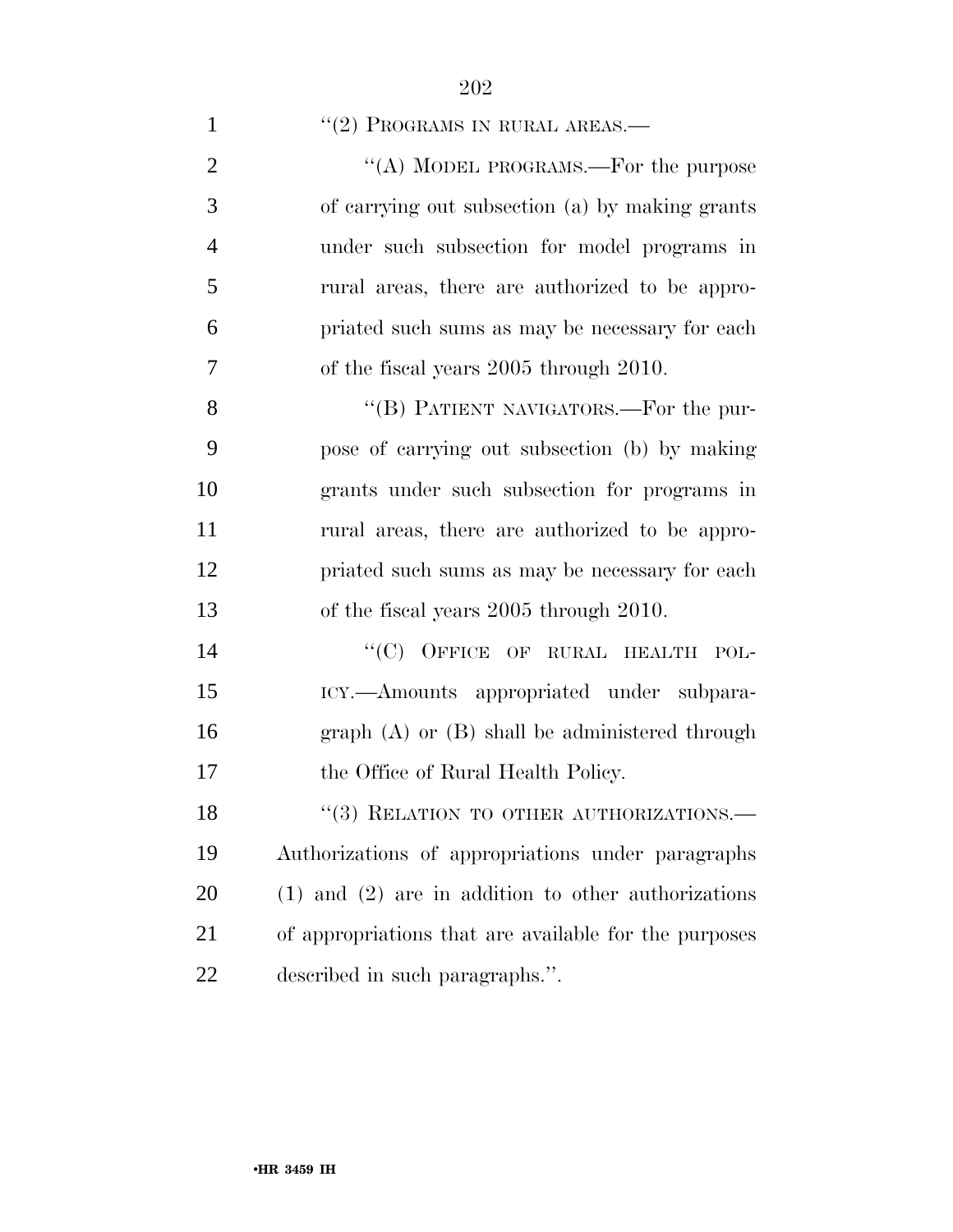| 1              | SEC. 427. NCI GRANTS FOR MODEL COMMUNITY CANCER          |
|----------------|----------------------------------------------------------|
| $\overline{2}$ | AND CHRONIC DISEASE CARE AND PREVEN-                     |
| 3              | TION; NCI GRANTS FOR PATIENT NAVIGA-                     |
| $\overline{4}$ | TORS.                                                    |
| 5              | Subpart 1 of part C of title IV of the Public Health     |
| 6              | Service Act (42 U.S.C. 285 et seq.) is amended by adding |
| 7              | at the end the following section:                        |
| 8              | "SEC. 417D. MODEL COMMUNITY CANCER AND CHRONIC           |
| 9              | DISEASE CARE AND PREVENTION; PATIENT                     |
| 10             | NAVIGATORS.                                              |
| 11             | "(a) MODEL COMMUNITY CANCER AND CHRONIC                  |
| 12             | <b>DISEASE CARE AND PREVENTION.</b>                      |
| 13             | "(1) IN GENERAL.—The Director of the Insti-              |
| 14             | tute may make grants to eligible entities for the de-    |
| 15             | velopment and operation of model programs that—          |
| 16             | "(A) provide to individuals of health dis-               |
| 17             | parity populations prevention, early detection,          |
| 18             | treatment, and appropriate follow-up care serv-          |
| 19             | ices for cancer and chronic diseases;                    |
| 20             | $\lq\lq$ ensure that the health services are             |
| 21             | provided to such individuals in a culturally com-        |
| 22             | petent manner;                                           |
| 23             | "(C) assign patient navigators, in accord-               |
| 24             | ance with applicable criteria of the Secretary,          |
| 25             | for managing the care of individuals of health           |
| 26             | disparity populations to-                                |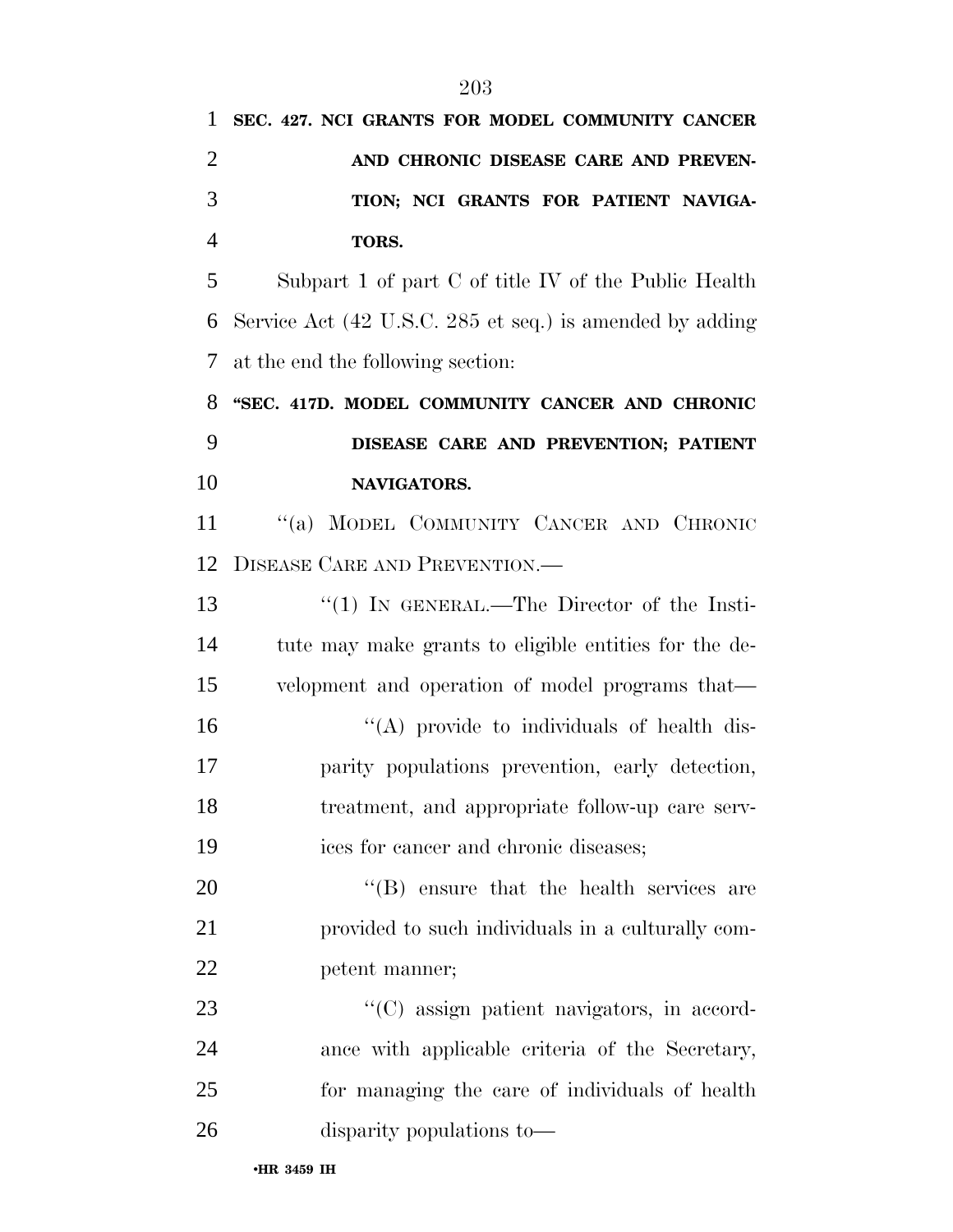| $\mathbf{1}$   | "(i) accomplish, to the extent possible,          |
|----------------|---------------------------------------------------|
| $\overline{2}$ | the follow-up and diagnosis of an abnormal        |
| 3              | finding and the treatment and appropriate         |
| $\overline{4}$ | follow-up care of cancer or other chronic         |
| 5              | disease; and                                      |
| 6              | "(ii) facilitate access to appropriate            |
| 7              | healthcare services within the healthcare         |
| 8              | system to ensure optimal patient utiliza-         |
| 9              | tion of such services, including aid in co-       |
| 10             | ordinating and scheduling appointments            |
| 11             | and referrals, community outreach, assist-        |
| 12             | ance with transportation arrangements,            |
| 13             | and assistance with insurance issues and          |
| 14             | other barriers to care and providing infor-       |
| 15             | mation about clinical trials;                     |
| 16             | "(D) require training for patient naviga-         |
| 17             | tors employed through such model programs to      |
| 18             | ensure the ability of navigators to perform all   |
| 19             | of the duties required in this subsection and in  |
| 20             | subsection (b), including training to ensure that |
| 21             | navigators are informed about health insurance    |
| 22             | systems and are able to aid patients in resolv-   |
| 23             | ing access issues; and                            |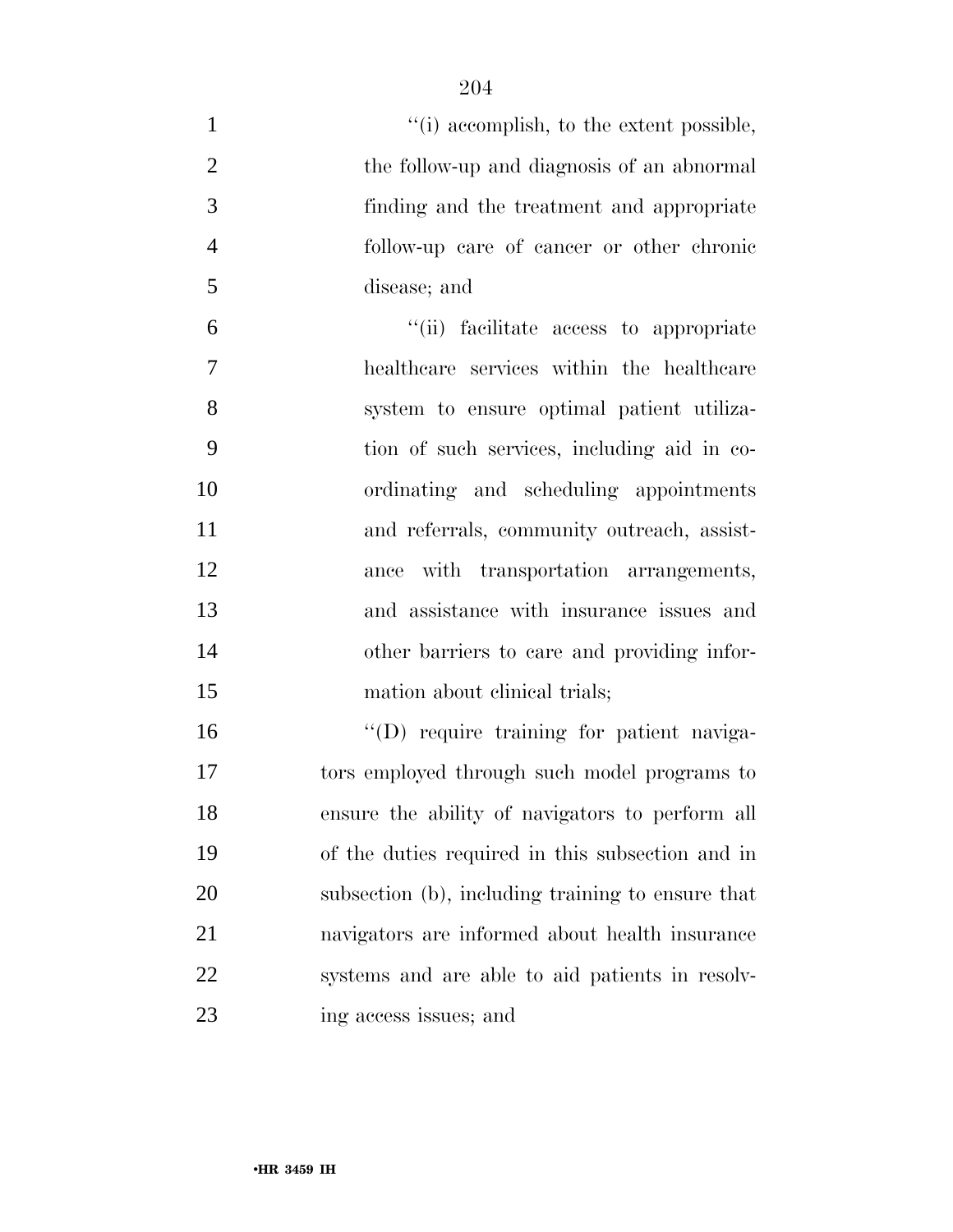1  $\langle$  (E) ensure that consumers have direct ac- cess to patient navigators during regularly scheduled hours of business operation.

4 "(2) ELIGIBLE ENTITIES.—For purposes of this section, an eligible entity is a designated cancer cen- ter of the Institute, an academic institution, Indian Health Service Clinics, tribal governments, urban In- dian organizations, tribal organizations, a hospital, a qualified nonprofit entity that partners with one or more centers providing healthcare to provide naviga- tion services, which demonstrates the ability to per- form all of the functions outlined in this subsection and subsections (b) and (c), or any other public or private entity determined to be appropriate by the Director of the Institute, that provides services de-16 scribed in paragraph  $(1)(A)$  for cancer and chronic diseases.

18 "(3) DATA COLLECTION AND REPORT.—In order to allow for effective program evaluation, the grantee shall collect specific patient data recording services provided to each patient served by the pro- gram and shall establish and implement procedures and protocols, consistent with applicable Federal and State laws (including 45 C.F.R. 160 and 164) to en-sure the confidentiality of all information shared by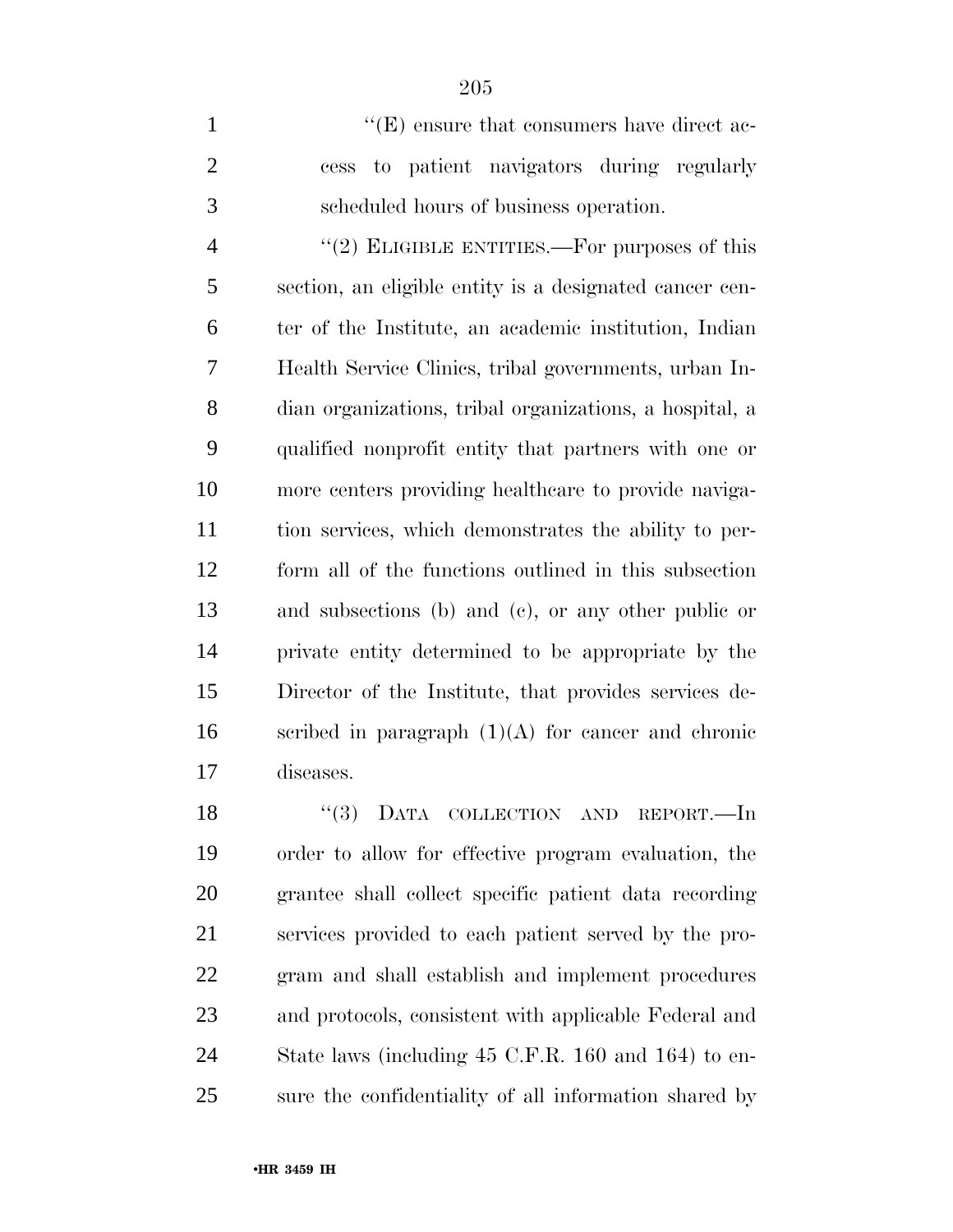a participant in the program, or their personal rep- resentative and their healthcare providers, group health plans, or health insurance insurers with the program. The program may, consistent with applica- ble Federal and State confidentiality laws, collect, use or disclose aggregate information that is not in- dividually identifiable (as defined in 45 C.F.R. 160 and 164). With this data, the grantee shall submit an annual report to the Secretary that summarizes and analyzes these data, provides information on needs for navigation services, types of access difficul- ties resolved, sources of repeated resolution and flaws in the system of access, including insurance barriers.

 ''(4) OUTREACH SERVICES.—A condition for the receipt of a grant under paragraph (1) is that the applicant involved agree to provide ongoing out- reach activities while receiving the grant, in a man- ner that is culturally competent for the health dis- parity population served by the program, to inform the public and the specific community that the pro- gram is serving of the services of the model program under the grant. Such activities shall include facili-tating access to appropriate healthcare services and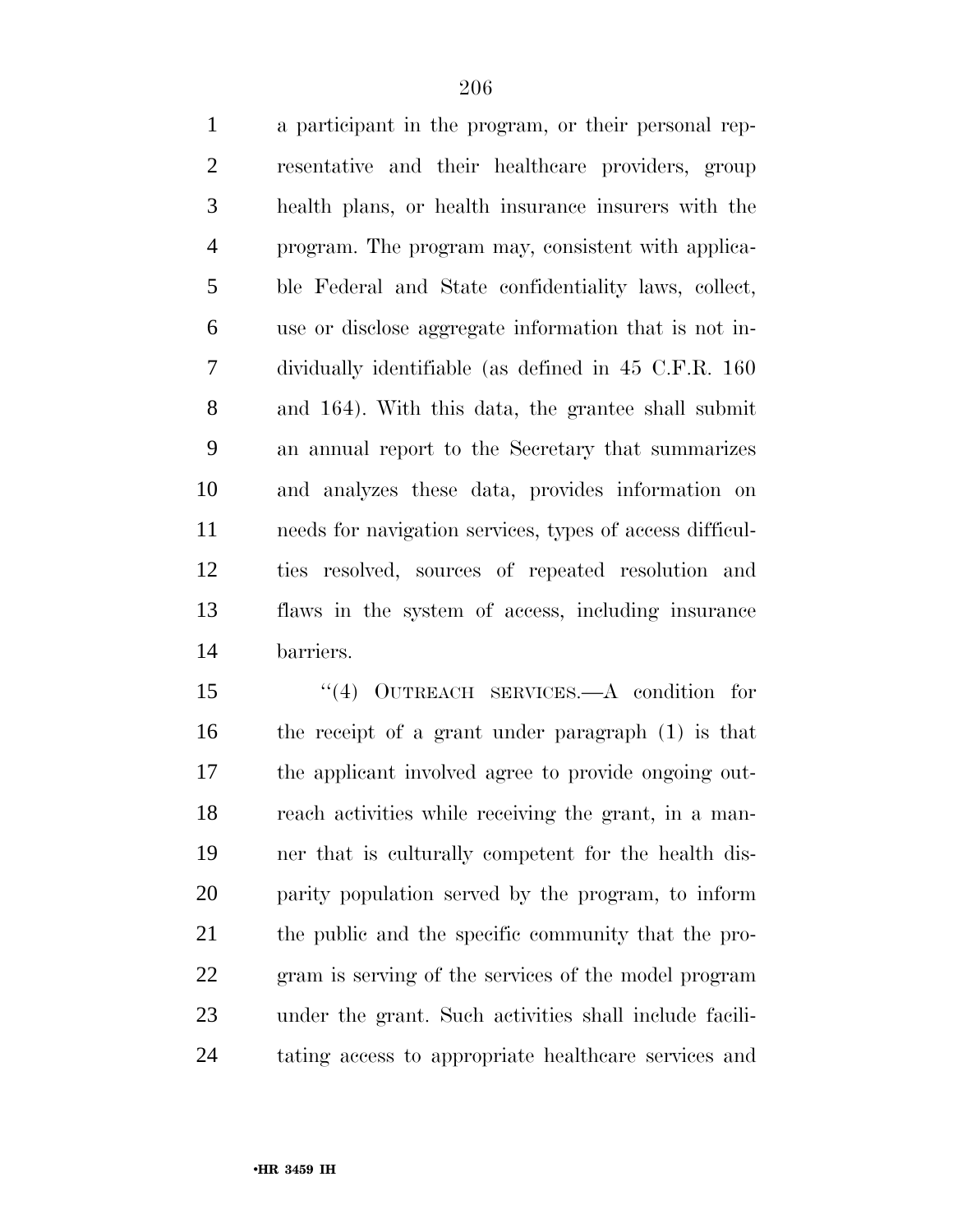| $\mathbf{1}$   | patient navigators within the healthcare system to    |
|----------------|-------------------------------------------------------|
| $\overline{2}$ | ensure optimal patient utilization of these services. |
| 3              | "(5) APPLICATION FOR GRANT.—A grant may               |
| $\overline{4}$ | be made under paragraph $(1)$ only if an application  |
| 5              | for the grant is submitted to the Director of the In- |
| 6              | stitute and the application is in such form, is made  |
| 7              | in such manner, and contains such agreements, as-     |
| 8              | surances, and information as the Director deter-      |
| 9              | mines to be necessary to carry out this section.      |
| 10             | $``(6)$ EVALUATIONS.—                                 |
| 11             | "(A) IN GENERAL.—The Director of the                  |
| 12             | Institute, directly or through grants or con-         |
| 13             | tracts, shall provide for evaluations to deter-       |
| 14             | mine which outreach activities under paragraph        |
| 15             | (3) were most effective in informing the public       |
| 16             | and the specific community that the program is        |
| 17             | serving of the model program services and to          |
| 18             | determine the extent to which such programs           |
| 19             | were effective in providing culturally competent      |
| 20             | services to the health disparity population           |
| 21             | served by the programs.                               |
| 22             | "(B) DISSEMINATION OF FINDINGS.—The                   |
| 23             | Director of the Institute shall as appropriate        |

disseminate to public and private entities the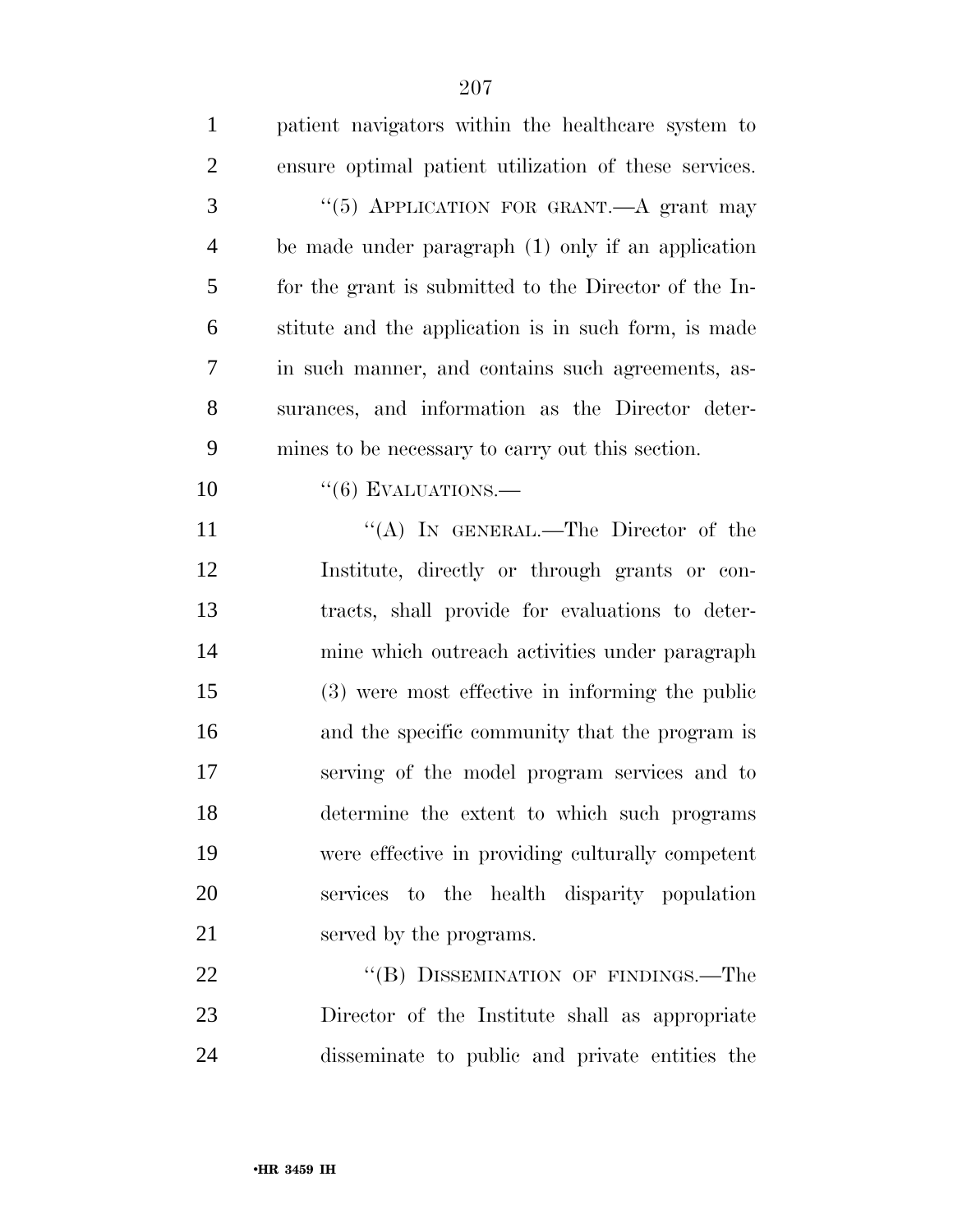| $\mathbf{1}$   | findings made in evaluations under subpara-    |
|----------------|------------------------------------------------|
| $\overline{2}$ | $graph(A)$ .                                   |
| 3              | $\cdot$ (7) COORDINATION WITH OTHER PRO-       |
| $4\degree$     | GRAMS.—The Secretary shall coordinate the pro- |

 gram under this subsection with the program under subsection (b), with the program under section 330I, and to the extent practicable, with programs for pre- vention centers that are carried out by the Director of the Centers for Disease Control and Prevention. 10 <sup>''</sup>(b) PROGRAM FOR PATIENT NAVIGATORS.

 ''(1) IN GENERAL.—The Director of the Insti- tute may make grants to eligible entities for the de- velopment and operation of programs to pay the costs of such entities in—

 ''(A) assigning patient navigators, in ac- cordance with applicable criteria of the Sec- retary, for managing the care of individuals of health disparity populations for the duration of receiving health services from the health cen- ters, including aid in coordinating and sched- uling appointments and referrals, community outreach, assistance with transportation ar- rangements, and assistance with insurance issues and other barriers to care and providing 25 information about clinical trials;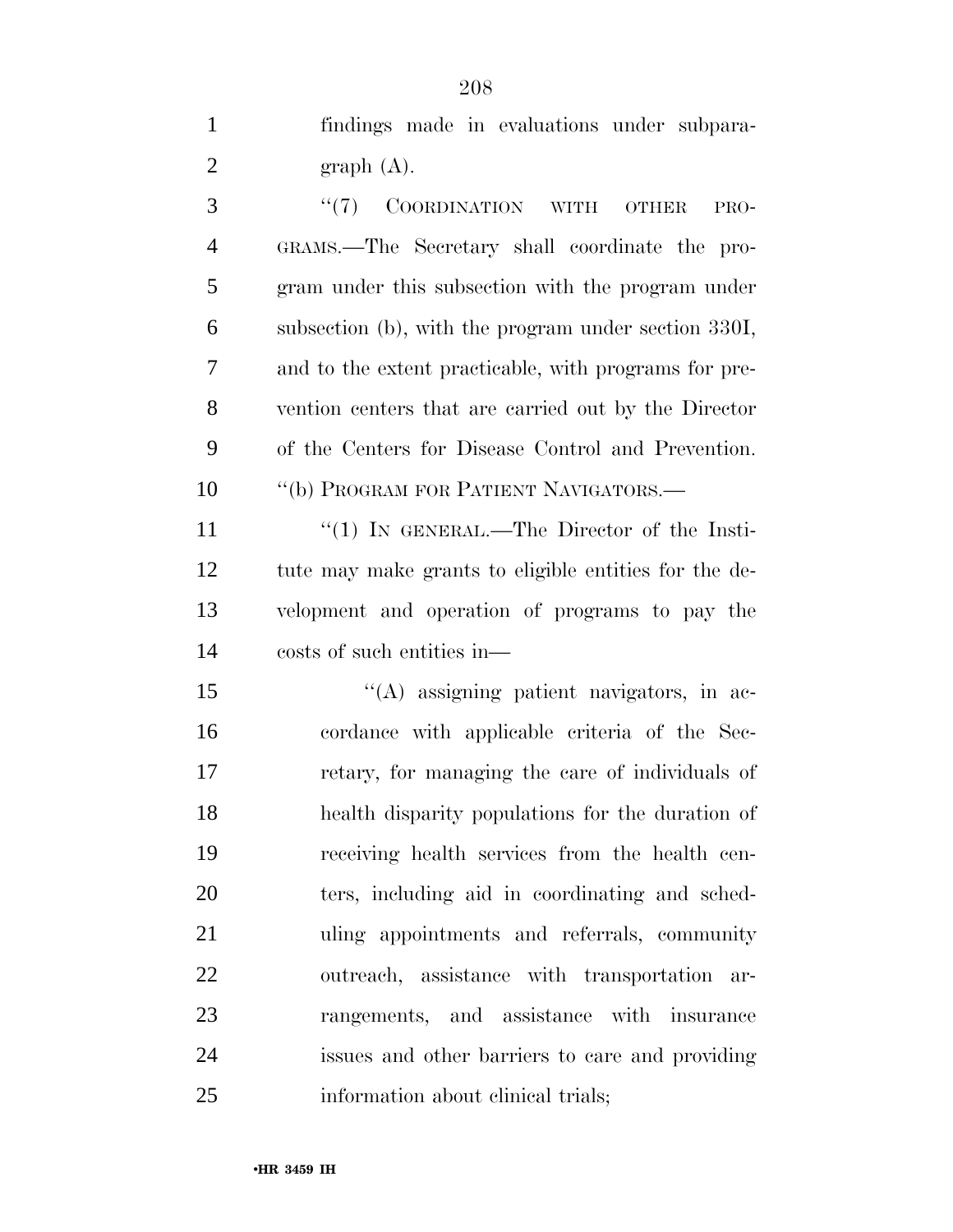| $\mathbf{1}$   | $\lq\lq$ (B) ensuring that the services provided by |
|----------------|-----------------------------------------------------|
| $\overline{2}$ | the patient navigators to such individuals in-      |
| 3              | clude case management and psychosocial as-          |
| $\overline{4}$ | sessment and care or information and referral       |
| 5              | to such services;                                   |
| 6              | $\cdot$ (C) ensuring that the patient navigators    |
| 7              | with direct knowledge of the communities they       |
| 8              | serve provide services to such individuals in a     |
| 9              | culturally competent manner;                        |
| 10             | "(D) developing model practices for patient         |
| 11             | navigators, including with respect to-              |
| 12             | "(i) coordination of health services,               |
| 13             | including psychosocial assessment and               |
| 14             | care;                                               |
| 15             | "(ii) follow-up services, including psy-            |
| 16             | chosocial assessment and care;                      |
| 17             | "(iii) determining coverage under                   |
| 18             | health insurance and health plans for all           |
| 19             | services;                                           |
| 20             | "(iv) ensuring the initiation, continu-             |
| 21             | ation and/or sustained access to care pre-          |
| 22             | scribed by the patients' healthcare pro-            |
| 23             | viders; and                                         |
| 24             | $\lq\lq$ (v) aiding patients with health insur-     |
| 25             | ance coverage issues;                               |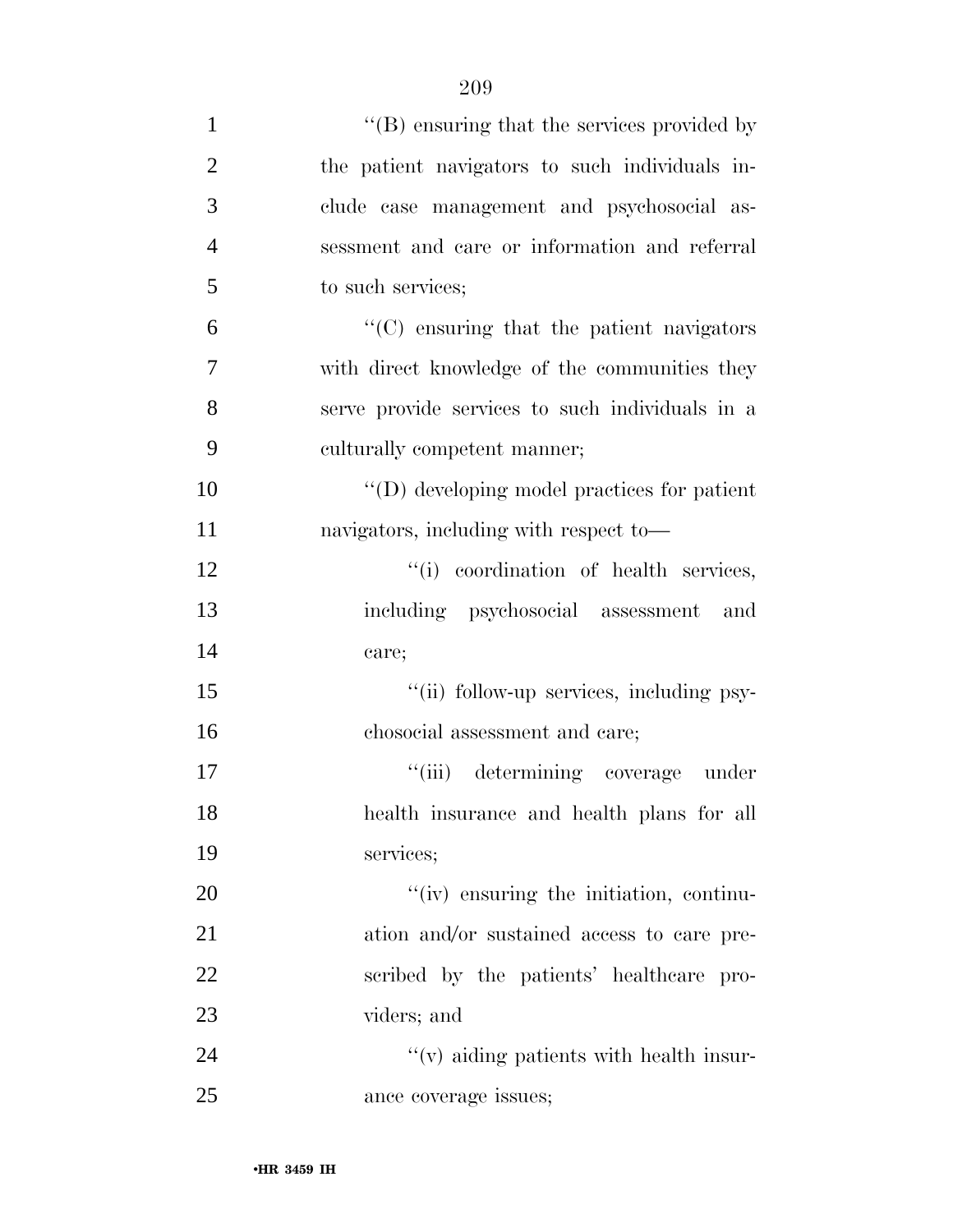$"({\rm E})$  requiring training for patient naviga- tors to ensure the ability of navigators to per- form all of the duties required in this sub- section and in subsection (a), including training to ensure that navigators are informed about health insurance systems and are able to aid patients in resolving access issues; and ''(F) ensuring that consumers have direct access to patient navigators during regularly scheduled hours of business operation. 11 "(2) OUTREACH SERVICES.—A condition for the receipt of a grant under paragraph (1) is that the applicant involved agree to provide ongoing out- reach activities while receiving the grant, in a man- ner that is culturally competent for the health dis- parity population served by the program, to inform the public and the specific community that the pa- tient navigator is serving of the services of the model program under the grant. 20 "(3) DATA COLLECTION AND REPORT.—In

 order to allow for effective patient navigator pro- gram evaluation, the grantee shall collect specific pa- tient data recording navigation services provided to each patient served by the program and shall estab-lish and implement procedures and protocols, con-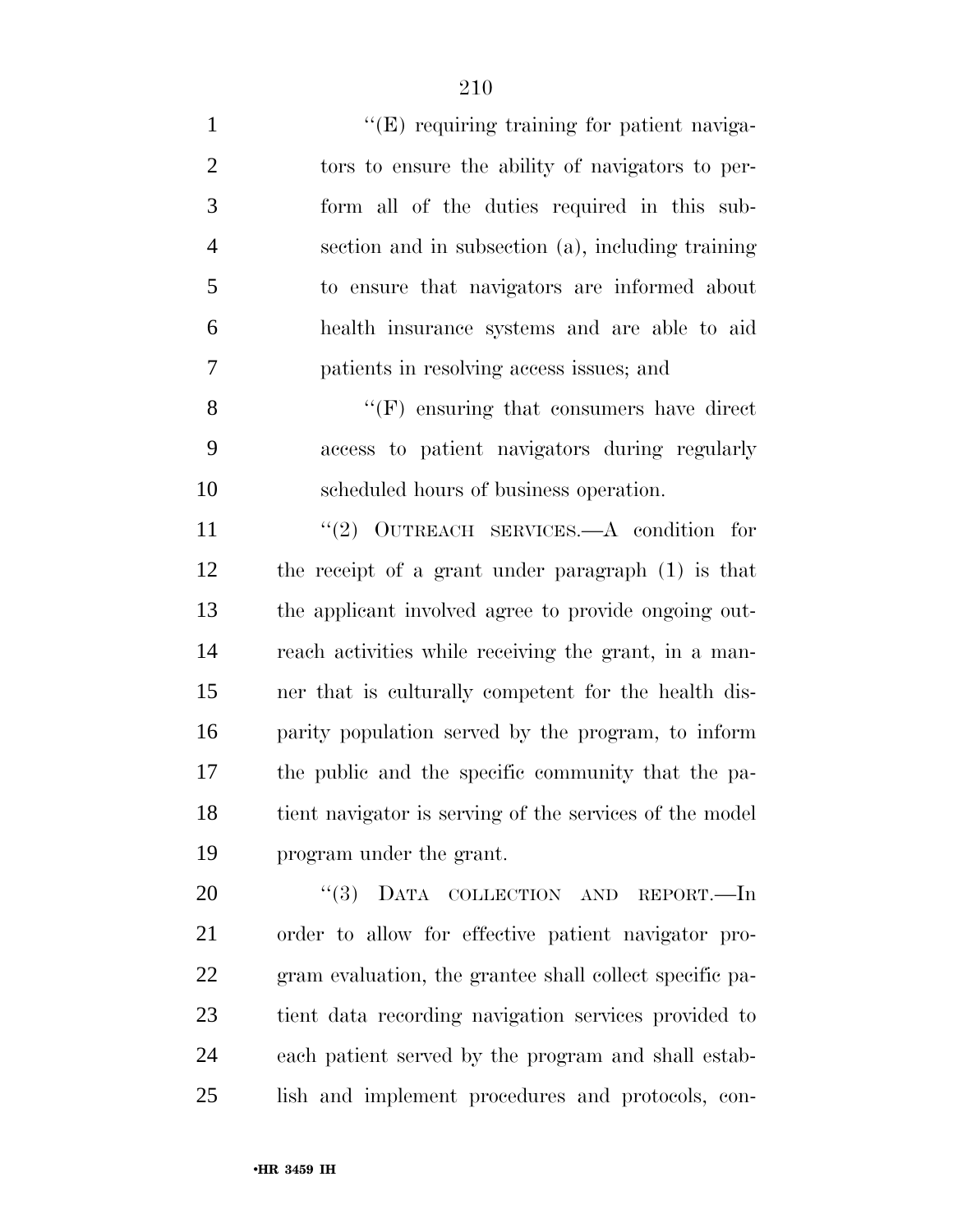sistent with applicable Federal and State laws (in- cluding 45 C.F.R. 160 and 164) to ensure the con- fidentiality of all information shared by a participant in the program, or their personal representative and their healthcare providers, group health plans, or health insurance insurers with the program. The pa- tient navigator program may, consistent with appli- cable Federal and State confidentiality laws, collect, use or disclose aggregate information that is not in- dividually identifiable (as defined in 45 C.F.R. 160 and 164). With this data, the grantee shall submit an annual report to the Secretary that summarizes and analyzes these data, provides information on needs for navigation services, types of access difficul- ties resolved, sources of repeated resolution and flaws in the system of access, including insurance barriers.

18 "(4) APPLICATION FOR GRANT.—A grant may be made under paragraph (1) only if an application for the grant is submitted to the Director of the In- stitute and the application is in such form, is made in such manner, and contains such agreements, as- surances, and information as the Director deter-mines to be necessary to carry out this section.

"(5) EVALUATIONS.—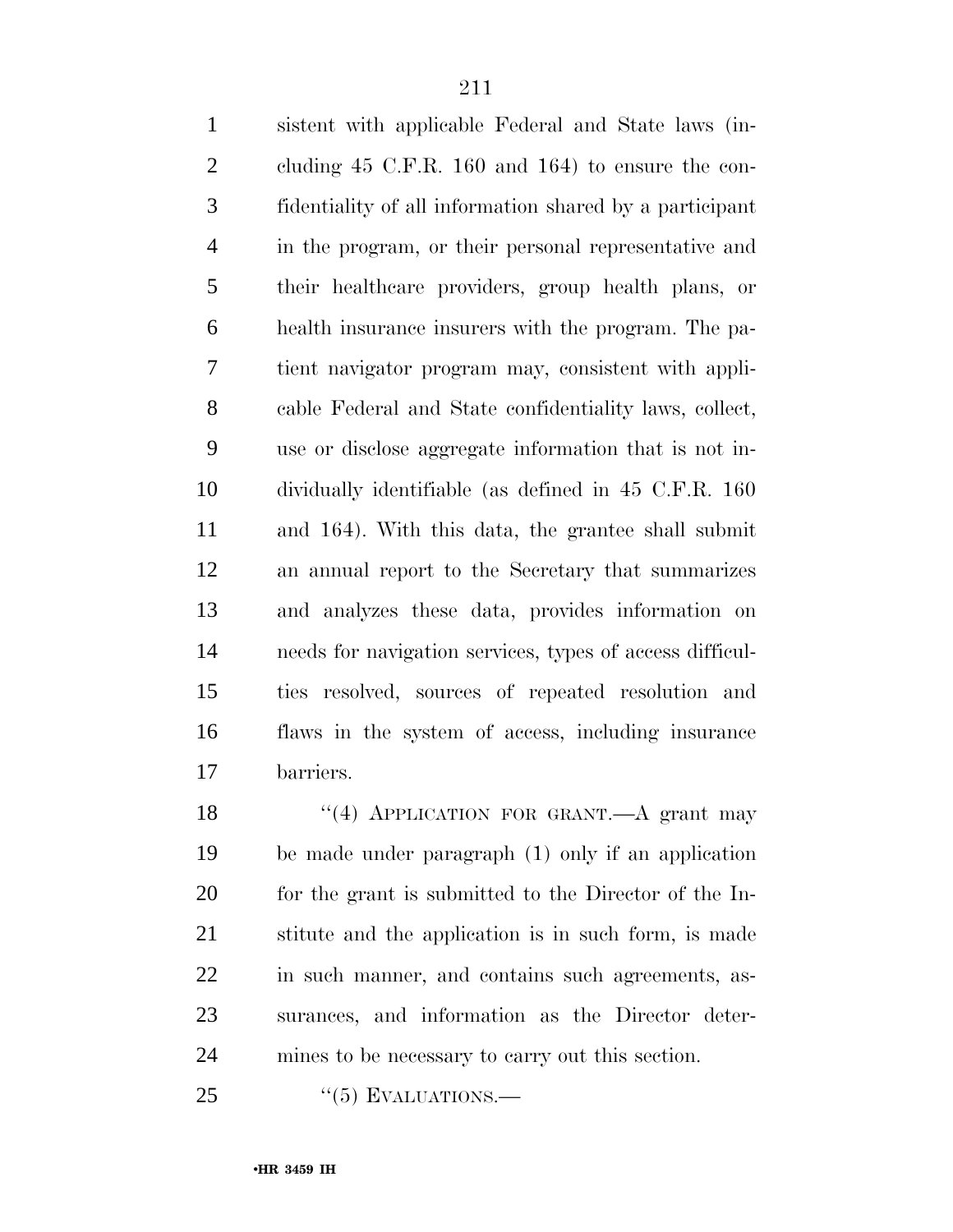| $\mathbf{1}$   | "(A) IN GENERAL.—The Director of the                 |
|----------------|------------------------------------------------------|
| $\overline{2}$ | Institute, directly or through grants or con-        |
| 3              | tracts, shall provide for evaluations to deter-      |
| $\overline{4}$ | mine the effects of the services of patient navi-    |
| 5              | gators on the health disparity population for        |
| 6              | whom the services were provided, taking into         |
| 7              | account the matters referred to in paragraph         |
| 8              | (1)(C).                                              |
| 9              | "(B) DISSEMINATION OF FINDINGS.—The                  |
| 10             | Director of the Institute shall as appropriate       |
| 11             | disseminate to public and private entities the       |
| 12             | findings made in evaluations under subpara-          |
| 13             | graph(A).                                            |
| 14             | $``(6)$ COORDINATION WITH OTHER<br>PRO-              |
| 15             | GRAMS.—The Secretary shall coordinate the pro-       |
| 16             | gram under this subsection with the program under    |
| 17             | subsection (a) and with the program under section    |
| 18             | 330I.                                                |
| 19             | "(c) REQUIREMENTS REGARDING FEES.-                   |
| 20             | "(1) IN GENERAL.—A condition for the receipt         |
| 21             | of a grant under subsection (a)(1) or (b)(1) is that |
| 22             | the program for which the grant is made have in ef-  |
| 23             | $\text{fect}$ —                                      |
| 24             | $\lq\lq$ a schedule of fees or payments for          |
| 25             | the provision of its healthcare services related     |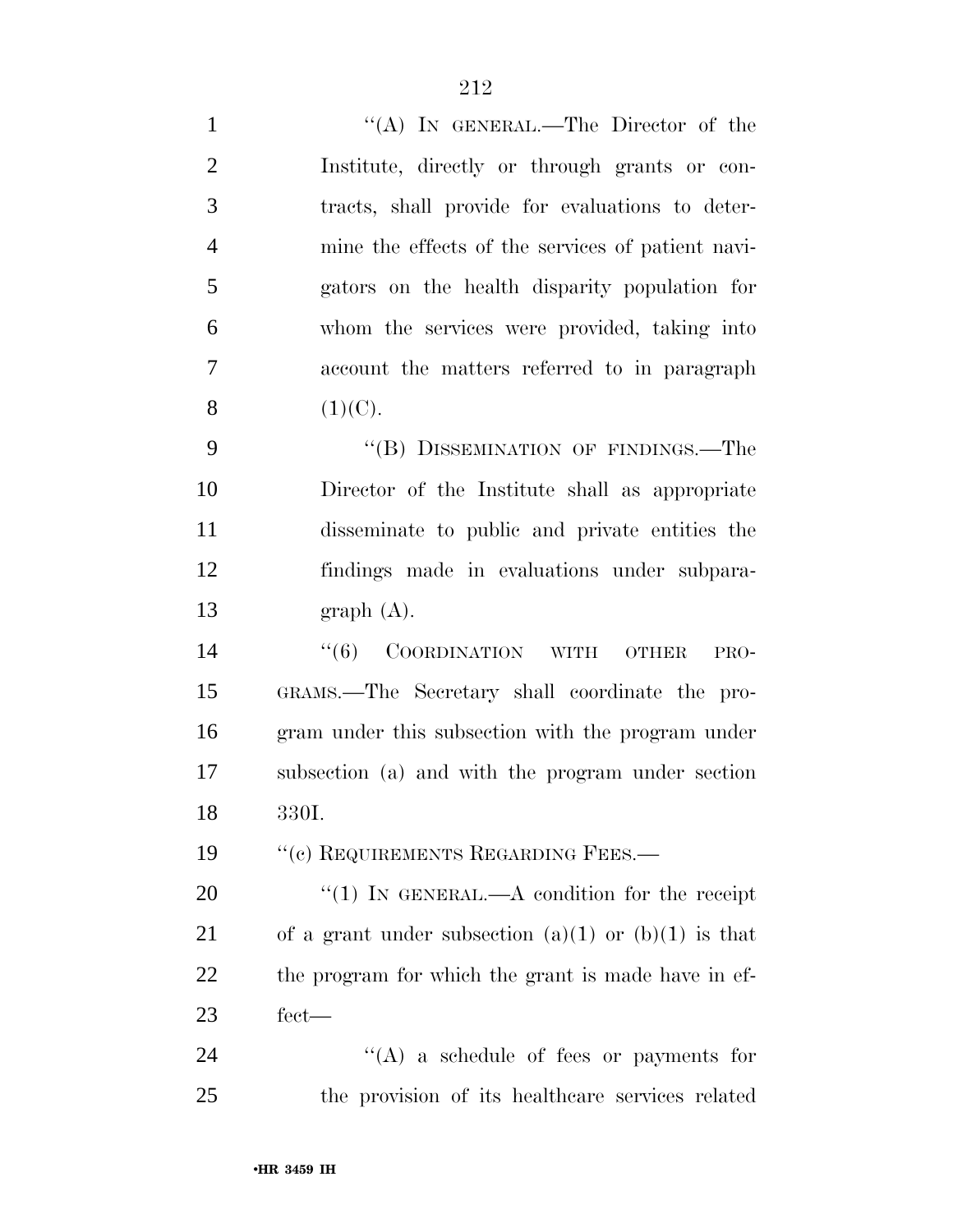to the prevention and treatment of disease that is consistent with locally prevailing rates or charges and is designed to cover its reasonable costs of operation; and

 ''(B) a corresponding schedule of discounts to be applied to the payment of such fees or payments, which discounts are adjusted on the basis of the ability of the patient to pay.

9 "(2) RULE OF CONSTRUCTION.—Nothing in this section shall be construed to require payment for navigation services or to require payment for healthcare services in cases where care is provided free of charge, including the case of services pro- vided through programs of the Indian Health Serv-ice.

 ''(d) MODEL.—Not later than five years after the date of the enactment of this section, the Director of the Institute shall develop a peer-reviewed model of systems for the services provided by this section. The Director shall update such model as may be necessary to ensure that the best practices are being utilized.

 ''(e) DURATION OF GRANT.—The period during which payments are made to an entity from a grant under 24 subsection (a)(1) or (b)(1) may not exceed five years. The provision of such payments are subject to annual approval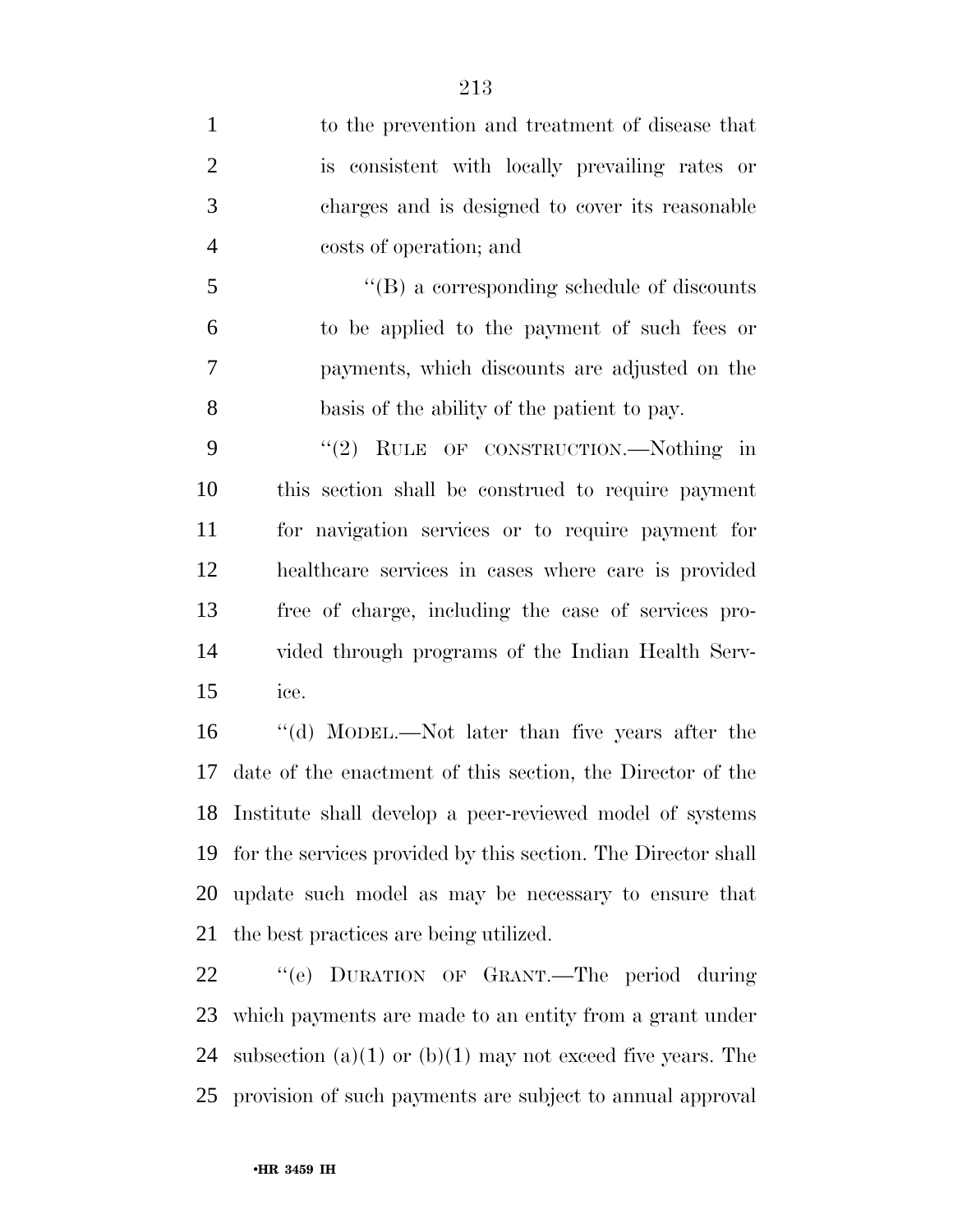by the Director of the Institute of the payments and sub- ject to the availability of appropriations for the fiscal year involved to make the payments. This subsection may not be construed as establishing a limitation on the number of grants under such subsection that may be made to an entity.

''(f) DEFINITIONS.—For purposes of this section:

8 "(1) The term 'culturally competent', with re- spect to providing health-related services, means services that, in accordance with standards and measures of the Secretary, are designed to effec- tively and efficiently respond to the cultural and lin-guistic needs of patients.

14  $(2)$  the term 'appropriate follow-up care' in-cludes palliative and end-of-life care.

 ''(3) the term 'health disparity population' means a population where there exists a significant disparity in the overall rate of disease incidence, morbidity, mortality, or survival rates in the popu- lation as compared to the health status of the gen-eral population. Such term includes—

22 "(A) racial and ethnic minority groups as defined in section 1707; and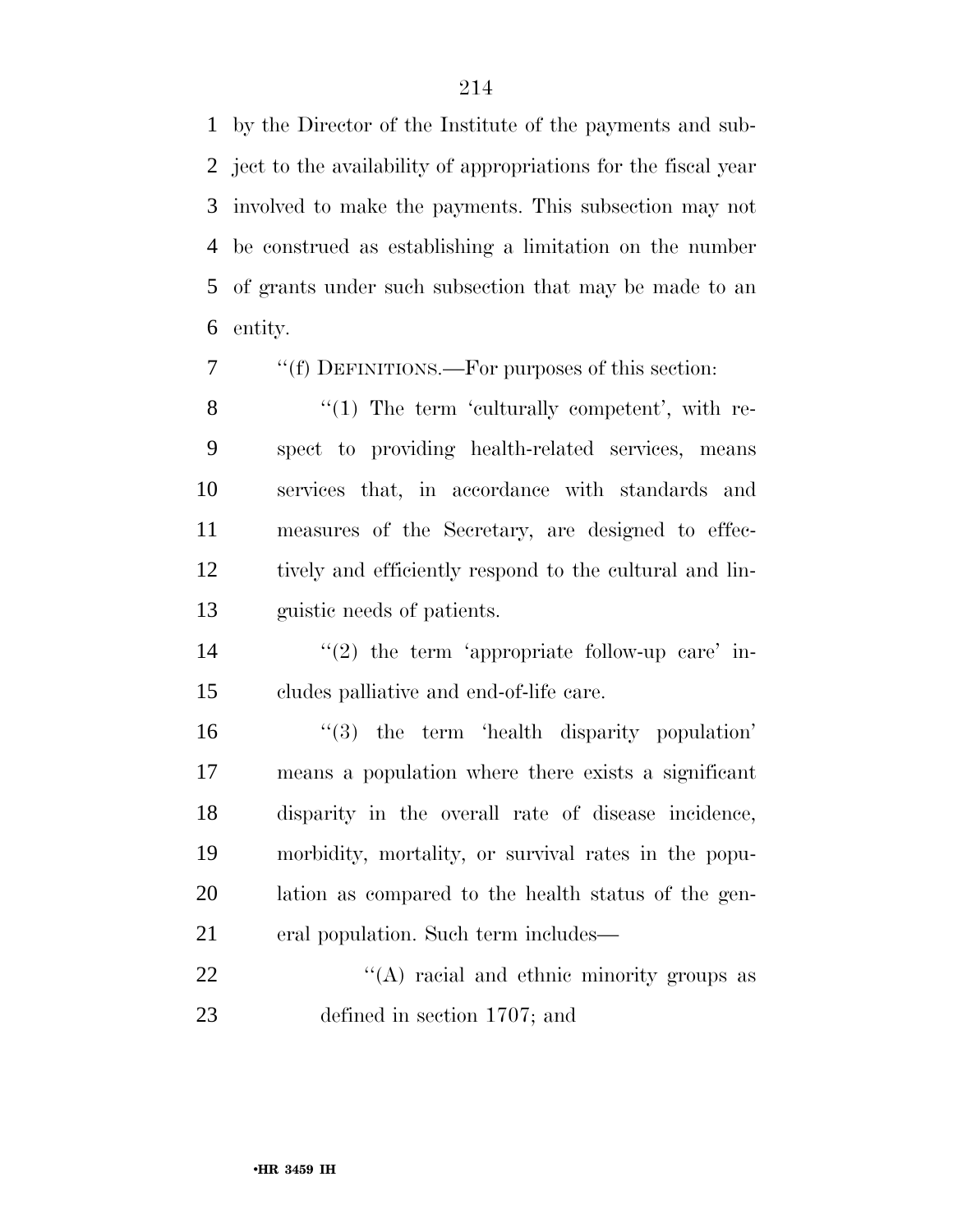| $\mathbf{1}$   | "(B) medically underserved groups, such               |
|----------------|-------------------------------------------------------|
| $\overline{2}$ | as rural and low-income individuals and individ-      |
| 3              | uals with low levels of literacy.                     |
| $\overline{4}$ | $\lq(4)(A)$ the term 'patient navigator' means an     |
| 5              | individual whose functions include—                   |
| 6              | "(i) assisting and guiding patients with a            |
| 7              | symptom or an abnormal finding or diagnosis of        |
| 8              | cancer or other chronic disease within the            |
| 9              | healthcare system to accomplish the follow-up         |
| 10             | and diagnosis of an abnormal finding as well as       |
| 11             | the treatment and appropriate follow-up care of       |
| 12             | cancer or other chronic disease, including pro-       |
| 13             | viding information about clinical trials; and         |
| 14             | "(ii) identifying, anticipating, and helping          |
| 15             | patients overcome barriers within the healthcare      |
| 16             | system to ensure prompt diagnostic and treat-         |
| 17             | ment resolution of an abnormal finding of can-        |
| 18             | cer or other chronic disease.                         |
| 19             | $\cdot$ (B) Such term includes representatives of the |
| 20             | target health disparity population, such as nurses,   |
| 21             | social workers, cancer survivors, and patient advo-   |
| 22             | cates.                                                |
| 23             | "(g) AUTHORIZATION OF APPROPRIATIONS.                 |
| 24             | "(1) MODEL PROGRAMS.—For the purpose of               |
| 25             | carrying out subsection (a), there are authorized to  |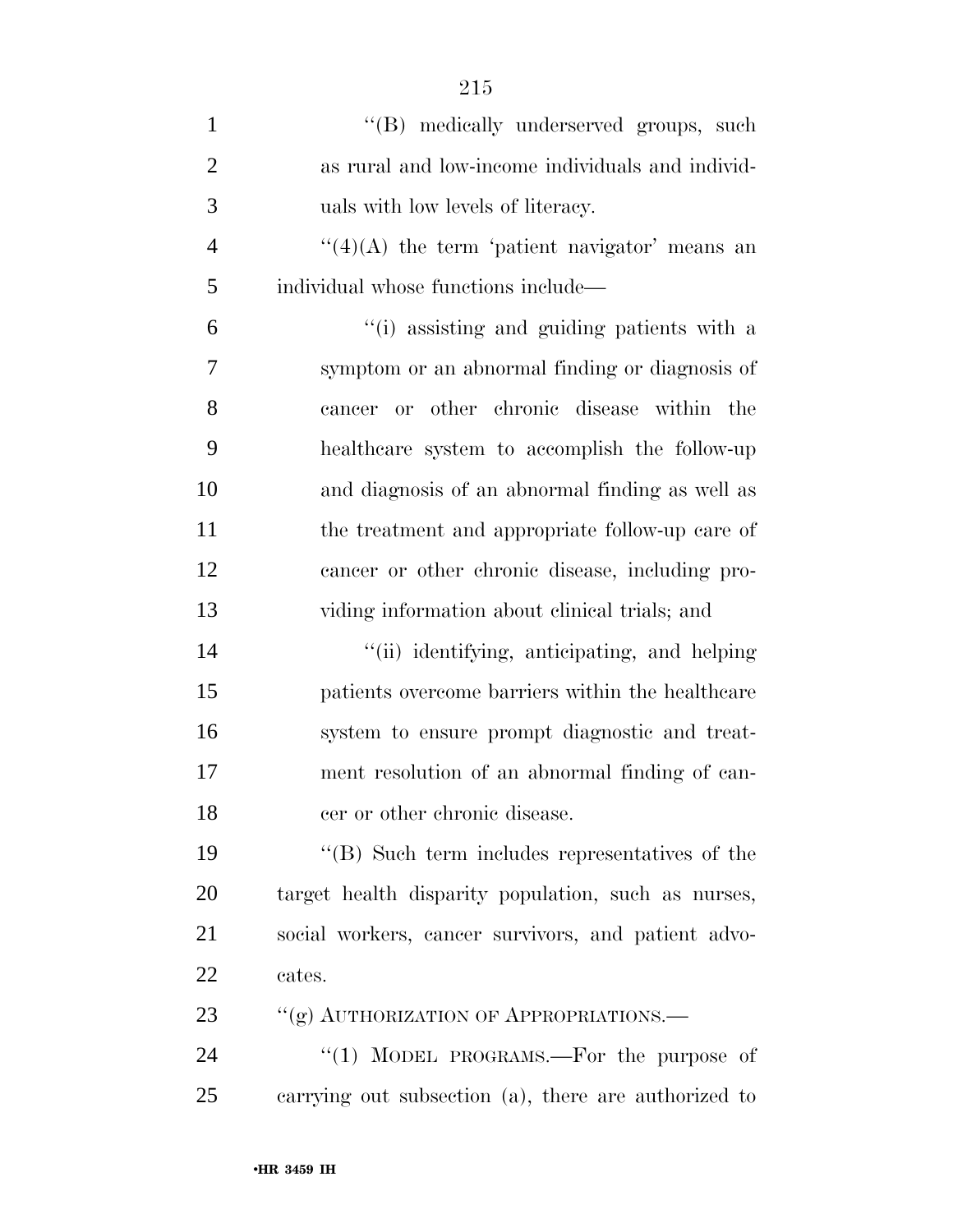| $\mathbf{1}$   | be appropriated such sums as may be necessary for       |
|----------------|---------------------------------------------------------|
| $\overline{2}$ | each of the fiscal years 2005 through 2010.             |
| 3              | "(2) PATIENT NAVIGATORS.—For the purpose                |
| $\overline{4}$ | of carrying out subsection (b), there are authorized    |
| 5              | to be appropriated such sums as may be necessary        |
| 6              | for each of the fiscal years 2005 through 2010.         |
| 7              | "(3) RELATION TO OTHER AUTHORIZATIONS.-                 |
| 8              | Authorizations of appropriations under paragraphs       |
| 9              | $(1)$ and $(2)$ are in addition to other authorizations |
| 10             | of appropriations that are available for the purposes   |
| 11             | described in such paragraphs.".                         |
| 12             | SEC. 428. IHS GRANTS FOR MODEL COMMUNITY CANCER         |
|                |                                                         |
| 13             | AND CHRONIC DISEASE CARE AND PREVEN-                    |
| 14             | TION; IHS GRANTS FOR PATIENT NAVIGA-                    |
| 15             | TORS.                                                   |
| 16             | (a) MODEL COMMUNITY CANCER AND CHRONIC DIS-             |
| 17             | EASE CARE AND PREVENTION.                               |
| 18             | (1) IN GENERAL.—The Director of the Indian              |
| 19             | Health Service may make grants to Indian Health         |
| 20             | Service Centers, tribal governments, urban Indian       |
| 21             | organizations, tribal organizations, and qualified      |
| 22             | nonprofit entities demonstrating the ability to per-    |
| 23             | form all of the functions outlined in this subsection   |
| 24             | and subsections (b) and (c) that partner with pro-      |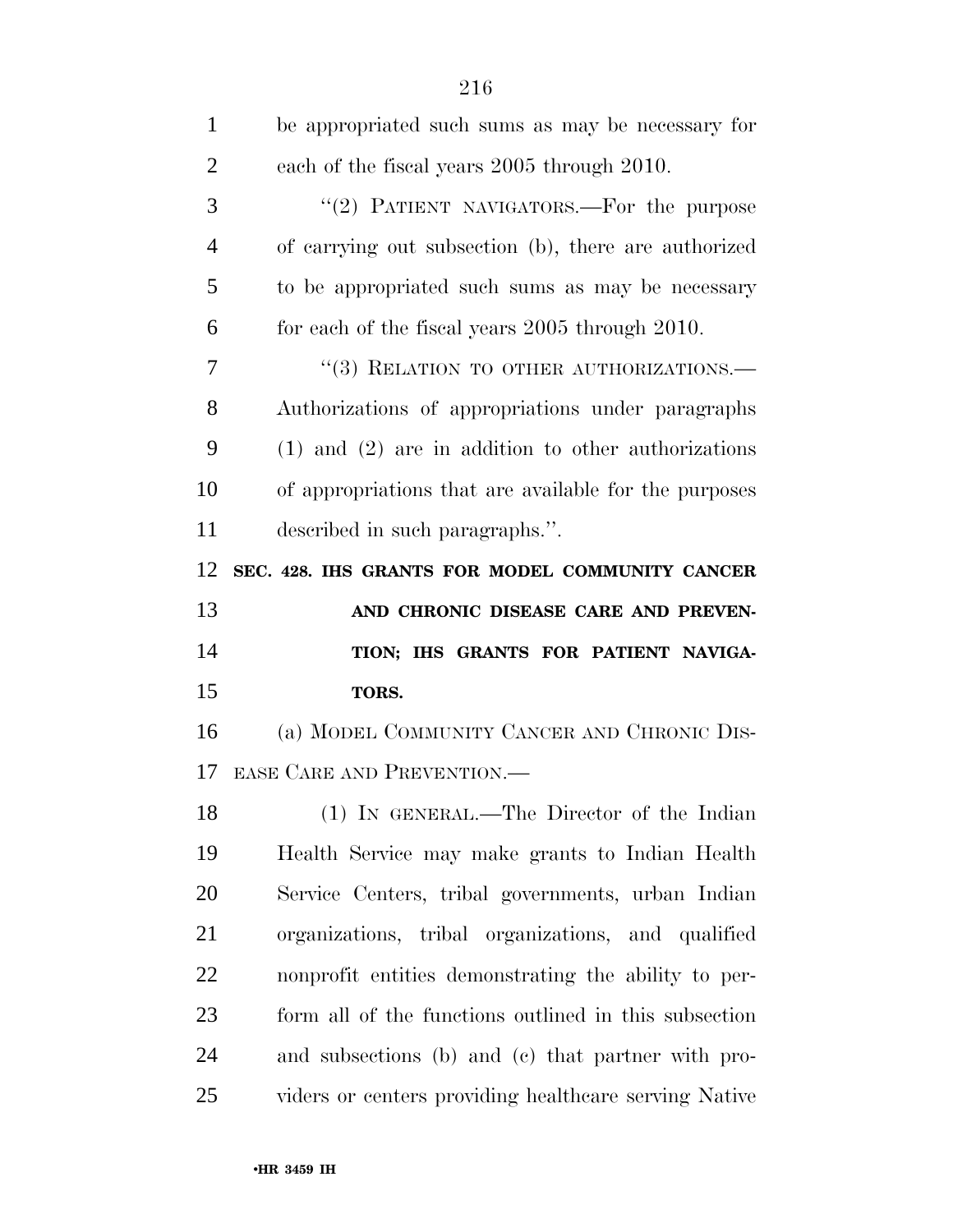| $\mathbf{1}$   | American populations to provide navigation services, |
|----------------|------------------------------------------------------|
| $\overline{2}$ | for the development and operation of model pro-      |
| 3              | grams that—                                          |
| $\overline{4}$ | (A) provide to individuals of health dis-            |
| 5              | parity populations prevention, early detection,      |
| 6              | treatment, and appropriate follow-up care serv-      |
| 7              | ices for cancer and chronic diseases;                |
| 8              | (B) ensure that the health services are pro-         |
| 9              | vided to such individuals in a culturally com-       |
| 10             | petent manner;                                       |
| 11             | (C) assign patient navigators, in accord-            |
| 12             | ance with applicable criteria of the Secretary,      |
| 13             | for managing the care of individuals of health       |
| 14             | disparity populations to—                            |
| 15             | (i) accomplish, to the extent possible,              |
| 16             | the follow-up and diagnosis of an abnormal           |
| 17             | finding and the treatment and appropriate            |
| 18             | follow-up care of cancer or other chronic            |
| 19             | disease; and                                         |
| 20             | facilitate access to appropriate<br>(ii)             |
| 21             | healthcare services within the healthcare            |
| 22             | system to ensure optimal patient utiliza-            |
| 23             | tion of such services, including aid in co-          |
| 24             | ordinating and scheduling appointments               |
| 25             | and referrals, community outreach, assist-           |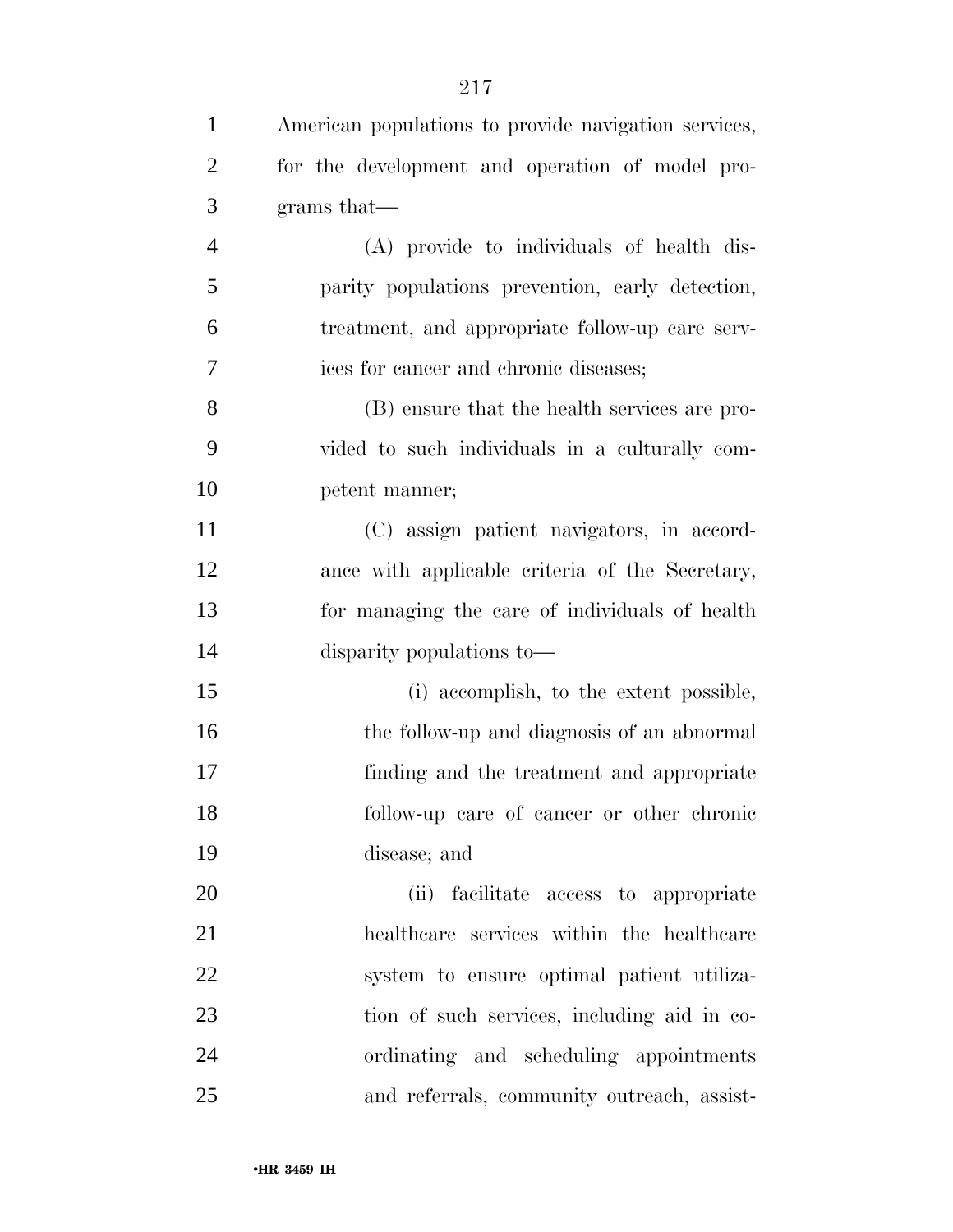| $\mathbf{1}$   | ance with transportation arrangements,                 |
|----------------|--------------------------------------------------------|
| $\overline{2}$ | and assistance with insurance issues and               |
| 3              | other barriers to care and providing infor-            |
| $\overline{4}$ | mation about clinical trials;                          |
| 5              | (D) require training for patient navigators            |
| 6              | employed through such model programs to en-            |
| 7              | sure the ability of navigators to perform all of       |
| 8              | the duties required in this subsection and in          |
| 9              | subsection (b), including training to ensure that      |
| 10             | navigators are informed about health insurance         |
| 11             | systems and are able to aid patients in resolv-        |
| 12             | ing access issues; and                                 |
| 13             | (E) ensure that consumers have direct ac-              |
| 14             | cess to patient navigators during regularly            |
| 15             | scheduled hours of business operation.                 |
| 16             | $(2)$ OUTREACH SERVICES.—A condition for the           |
| 17             | receipt of a grant under paragraph (1) is that the     |
| 18             | applicant involved agree to provide ongoing outreach   |
| 19             | activities while receiving the grant, in a manner that |
| 20             | is culturally competent for the health disparity popu- |
| 21             | lation served by the program, to inform the public     |
| 22             | and the specific community that the program is         |
| 23             | serving of the services of the model program under     |
| 24             | the grant. Such activities shall include facilitating  |
| 25             | access to appropriate healthcare services and patient  |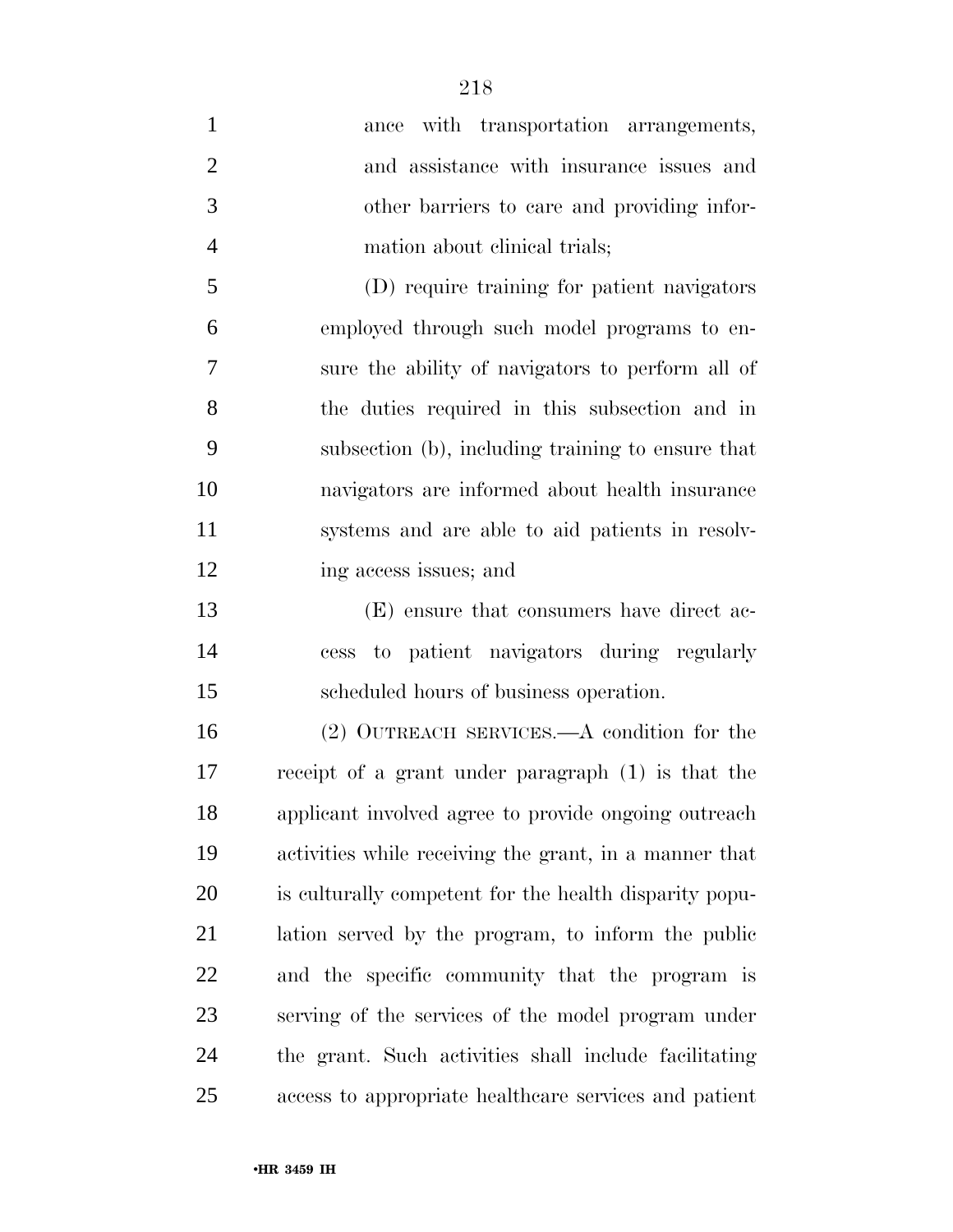navigators within the healthcare system to ensure optimal patient utilization of these services.

 (3) DATA COLLECTION AND REPORT.—In order to allow for effective program evaluation, the grantee shall collect specific patient data recording services provided to each patient served by the program and shall establish and implement procedures and proto- cols, consistent with applicable Federal and State laws (including 45 C.F.R. 160 and 164) to ensure the confidentiality of all information shared by a participant in the program, or their personal rep- resentative and their healthcare providers, group health plans, or health insurance insurers with the program. The program may, consistent with applica- ble Federal and State confidentiality laws, collect, use or disclose aggregate information that is not in- dividually identifiable (as defined in 45 C.F.R. 160 and 164). With this data, the grantee shall submit an annual report to the Secretary that summarizes and analyzes these data, provides information on needs for navigation services, types of access difficul- ties resolved, sources of repeated resolution and flaws in the system of access, including insurance barriers.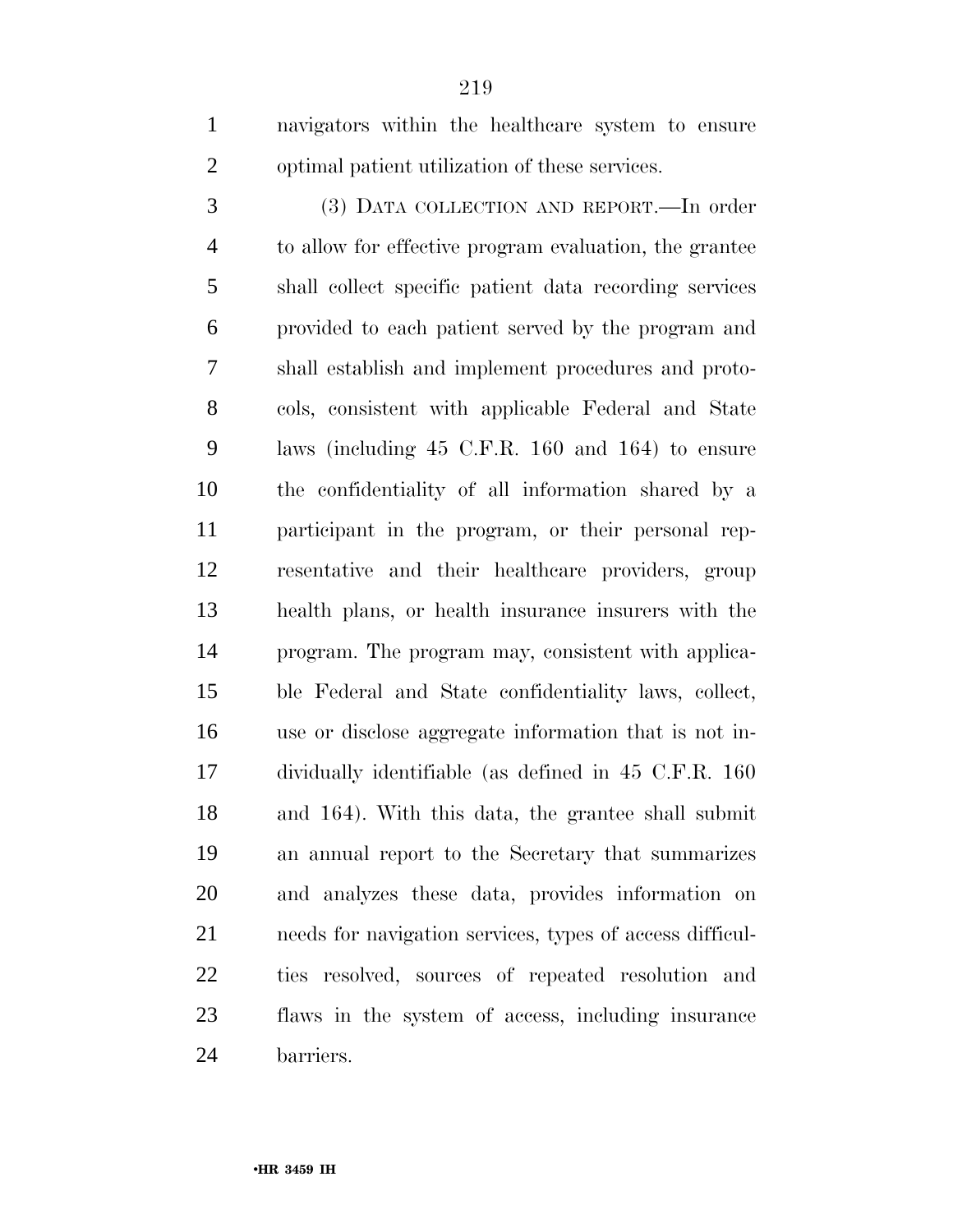| $\mathbf{1}$   | $(4)$ APPLICATION FOR GRANT.—A grant may be           |
|----------------|-------------------------------------------------------|
| $\overline{2}$ | made under paragraph $(1)$ only if an application for |
| 3              | the grant is submitted to the Secretary and the ap-   |
| $\overline{4}$ | plication is in such form, is made in such manner,    |
| 5              | and contains such agreements, assurances, and in-     |
| 6              | formation as the Secretary determines to be nec-      |
| 7              | essary to carry out this section.                     |
| 8              | $(5)$ EVALUATIONS.—                                   |
| 9              | (A) IN GENERAL.—The Secretary, acting                 |
| 10             | through the Director of the Indian Health Serv-       |
| 11             | ice, shall, directly or through grants or con-        |
| 12             | tracts, provide for evaluations to determine          |
| 13             | which outreach activities under paragraph $(2)$       |
| 14             | were most effective in informing the public and       |
| 15             | the specific community that the program is            |
| 16             | serving of the model program services and to          |
| 17             | determine the extent to which such programs           |
| 18             | were effective in providing culturally competent      |
| 19             | services to the health disparity population           |
| 20             | served by the programs.                               |
| 21             | (B) DISSEMINATION OF FINDINGS.—The                    |
| 22             | Secretary shall as appropriate disseminate to         |
| 23             | public and private entities the findings made in      |
| 24             | evaluations under subparagraph (A).                   |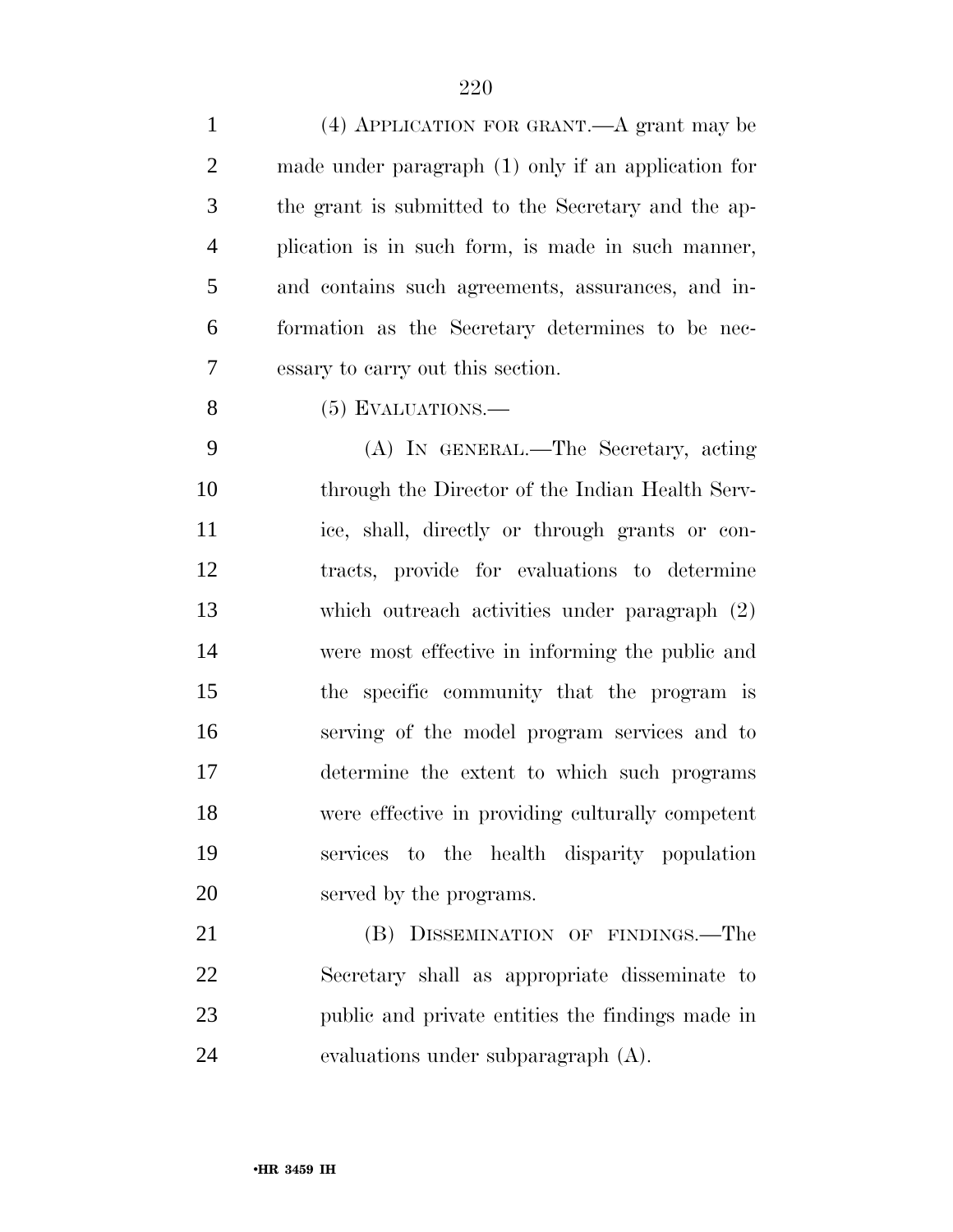1 (6) COORDINATION WITH OTHER PROGRAMS.— The Secretary shall coordinate the program under this subsection with the program under subsection (b), with the program under section 417D, and to the extent practicable, with programs for prevention centers that are carried out by the Director of the Centers for Disease Control and Prevention. 8 (b) PROGRAM FOR PATIENT NAVIGATORS.— (1) IN GENERAL.—The Secretary, acting through the Director of the Indian Health Service, may make grants to Indian Health Service Centers, tribal governments, urban Indian organizations, trib- al organizations, and qualified nonprofit entities demonstrating the ability to perform all of the func- tions outlined in this subsection and subsections (a) and (c) that partner with providers or centers pro-viding healthcare serving Native American popu-

 lations to provide navigation services, for the devel- opment and operation of model programs to pay the costs of such organizations in—

 (A) assigning patient navigators, in accord- ance with applicable criteria of the Secretary, for individuals of health disparity populations for the duration of receiving health services from the health centers, including aid in coordi-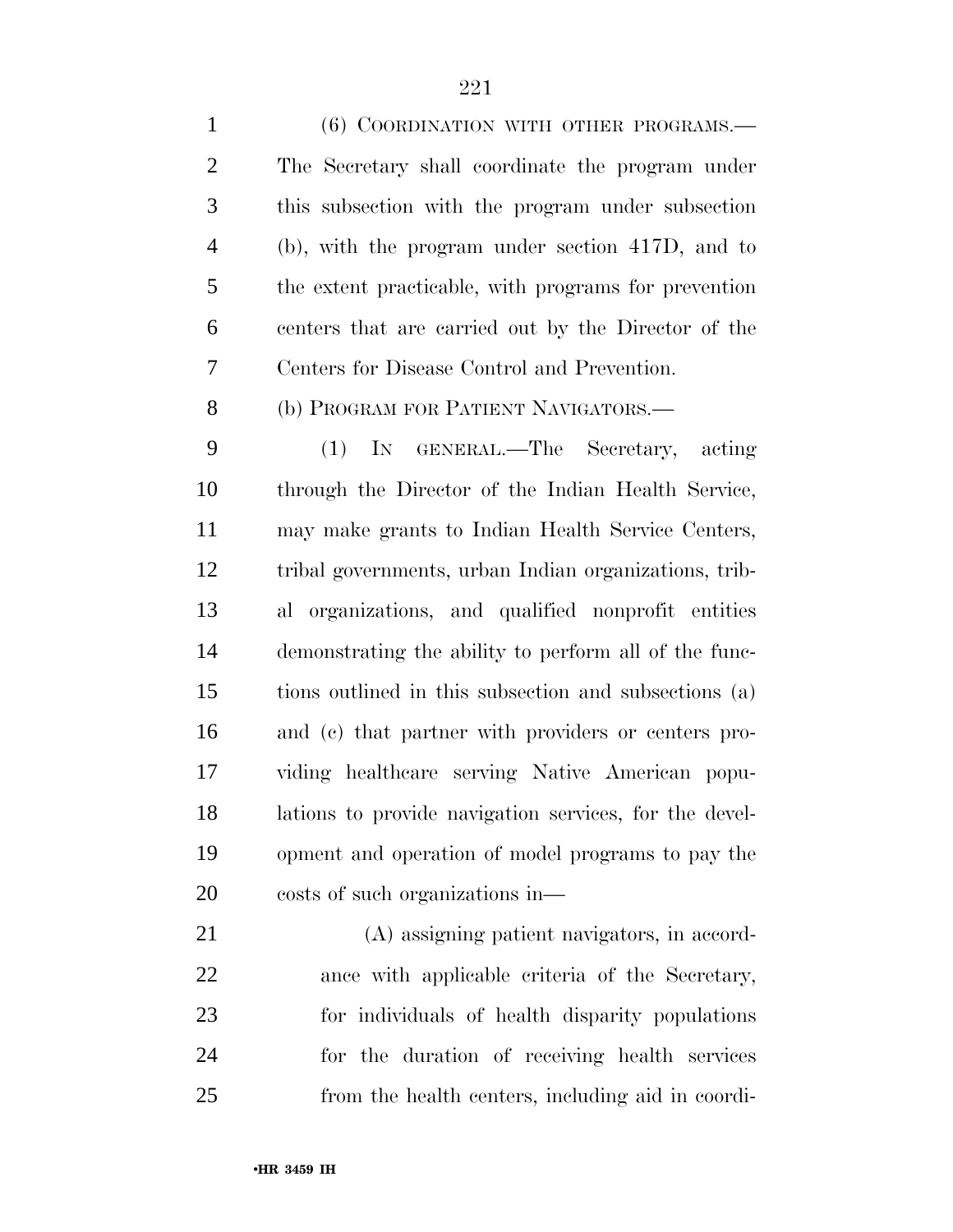| $\mathbf{1}$   | nating and scheduling appointments and refer-    |
|----------------|--------------------------------------------------|
| $\overline{2}$ | rals, community outreach, assistance with        |
| 3              | transportation arrangements, and assistance      |
| $\overline{4}$ | with insurance issues and other barriers to care |
| 5              | and providing information about clinical trials; |
| 6              | (B) ensuring that the services provided by       |
| 7              | the patient navigators to such individuals in-   |
| 8              | clude case management and psychosocial as-       |
| 9              | sessment and care or information and referral    |
| 10             | to such services;                                |
| 11             | (C) ensuring that patient navigators with        |
| 12             | direct knowledge of the communities they serve   |
| 13             | provide services to such individuals in a cul-   |
| 14             | turally competent manner;                        |
| 15             | (D) developing model practices for patient       |
| 16             | navigators, including with respect to-           |
| 17             | (i) coordination of health services, in-         |
| 18             | cluding psychosocial assessment and care;        |
| 19             | (ii) appropriate follow-up care, includ-         |
| 20             | ing psychosocial assessment and care;            |
| 21             | determining coverage<br>(iii)<br>under           |
| 22             | health insurance and health plans for all        |
| 23             | services;                                        |
| 24             | (iv) ensuring the initiation, continu-           |
| 25             | ation and/or sustained access to care pre-       |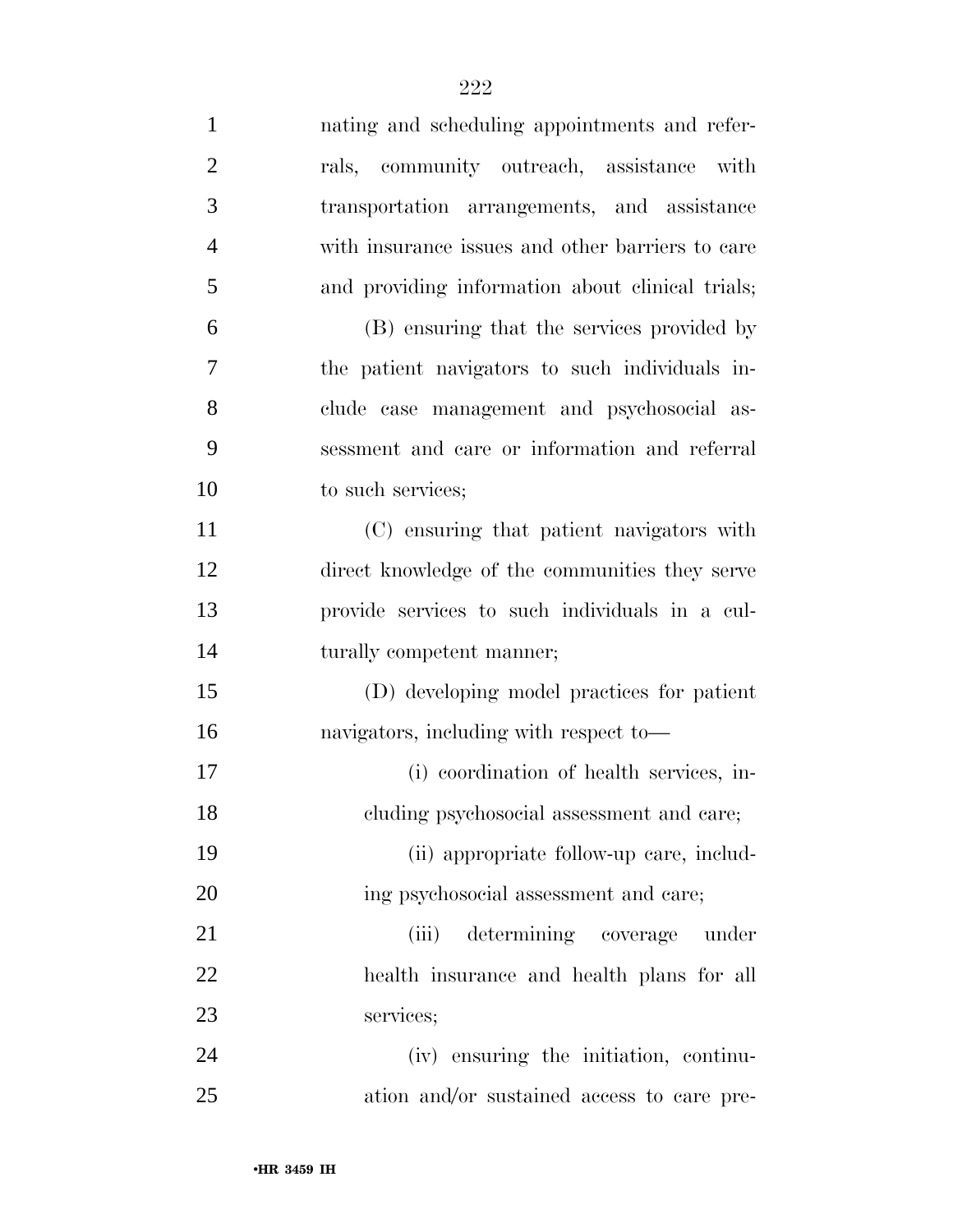| scribed by the patients' healthcare pro-               |
|--------------------------------------------------------|
| viders; and                                            |
| (v) aiding patients with health insur-                 |
| ance coverage issues;                                  |
| (E) requiring training for patient naviga-             |
| tors to ensure the ability of navigators to per-       |
| form all of the duties required in this sub-           |
| section and in subsection (a), including training      |
| to ensure that navigators are informed about           |
| health insurance systems and are able to aid           |
| patients in resolving access issues; and               |
| (F) ensuring that consumers have direct                |
| access to patient navigators during regularly          |
| scheduled hours of business operation.                 |
| $(2)$ OUTREACH SERVICES.—A condition for the           |
| receipt of a grant under paragraph (1) is that the     |
| applicant involved agree to provide ongoing outreach   |
| activities while receiving the grant, in a manner that |
| is culturally competent for the health disparity popu- |
| lation served by the program, to inform the public     |
| and the specific community that the patient navi-      |
| gator is serving of the services of the model program  |
| under the grant.                                       |
| (3) DATA COLLECTION AND REPORT. - In order             |
|                                                        |

to allow for effective patient navigator program eval-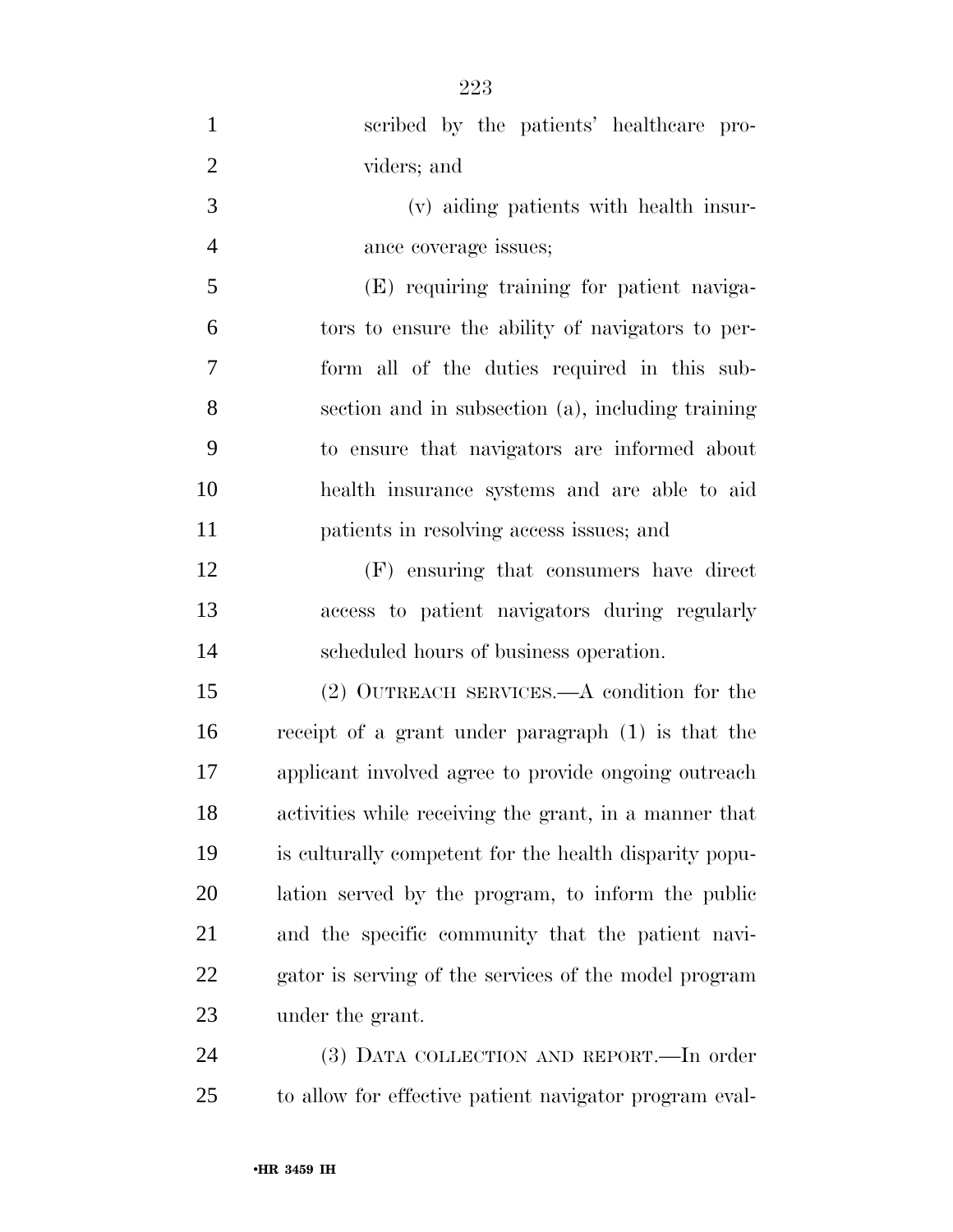uation, the grantee shall collect specific patient data recording navigation services provided to each pa- tient served by the program and shall establish and implement procedures and protocols, consistent with applicable Federal and State laws (including 45 C.F.R. 160 and 164) to ensure the confidentiality of all information shared by a participant in the pro- gram, or their personal representative and their healthcare providers, group health plans, or health insurance insurers with the program. The patient navigator program may, consistent with applicable Federal and State confidentiality laws, collect, use or disclose aggregate information that is not individ- ually identifiable (as defined in 45 C.F.R. 160 and 164). With this data, the grantee shall submit an annual report to the Secretary that summarizes and analyzes these data, provides information on needs for navigation services, types of access difficulties re- solved, sources of repeated resolution and flaws in the system of access, including insurance barriers. (4) APPLICATION FOR GRANT.—A grant may be

 made under paragraph (1) only if an application for the grant is submitted to the Secretary and the ap- plication is in such form, is made in such manner, and contains such agreements, assurances, and in-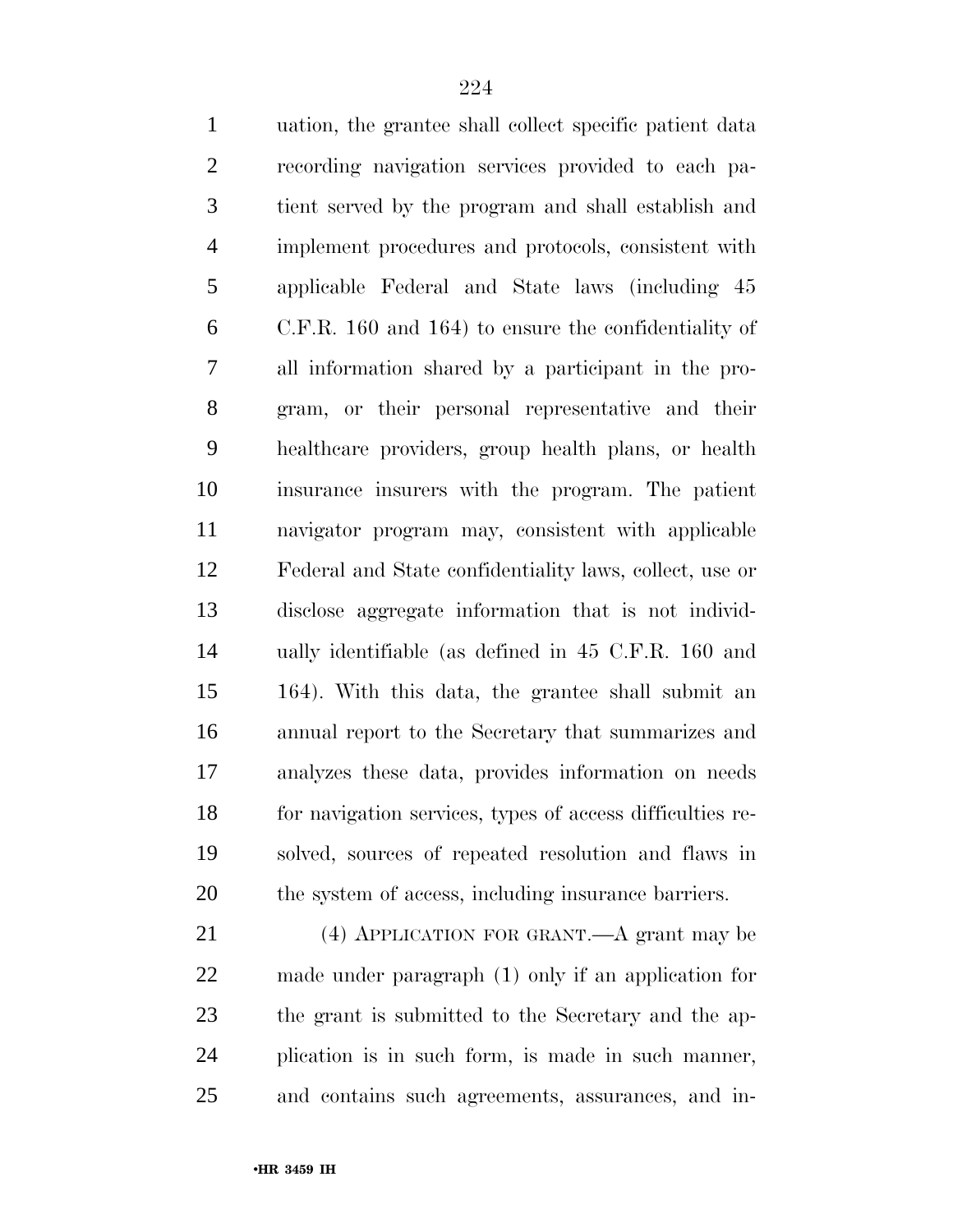| $\mathbf{1}$   | formation as the Secretary determines to be nec-         |
|----------------|----------------------------------------------------------|
| $\overline{2}$ | essary to carry out this section.                        |
| 3              | $(5)$ EVALUATIONS.—                                      |
| $\overline{4}$ | (A) IN GENERAL.—The Secretary, acting                    |
| 5              | through the Director of the Indian Health Serv-          |
| 6              | ice, shall, directly or through grants or con-           |
| 7              | tracts, provide for evaluations to determine the         |
| 8              | effects of the services of patient navigators on         |
| 9              | the individuals of health disparity populations          |
| 10             | for whom the services were provided, taking              |
| 11             | into account the matters referred to in para-            |
| 12             | graph $(1)(C)$ .                                         |
| 13             | (B) DISSEMINATION OF FINDINGS.-The                       |
| 14             | Secretary shall as appropriate disseminate to            |
| 15             | public and private entities the findings made in         |
| 16             | evaluations under subparagraph (A).                      |
| 17             | (6) COORDINATION WITH OTHER PROGRAMS.—                   |
| 18             | The Secretary shall coordinate the program under         |
| 19             | this subsection with the program under subsection        |
| 20             | (a) and with the program under section 417D.             |
| 21             | (c) REQUIREMENTS REGARDING FEES.-                        |
| 22             | $(1)$ IN GENERAL.—A condition for the receipt            |
| 23             | of a grant under subsection $(a)(1)$ or $(b)(1)$ is that |
| 24             | the program for which the grant is made have in ef-      |
| 25             | $fect$ —                                                 |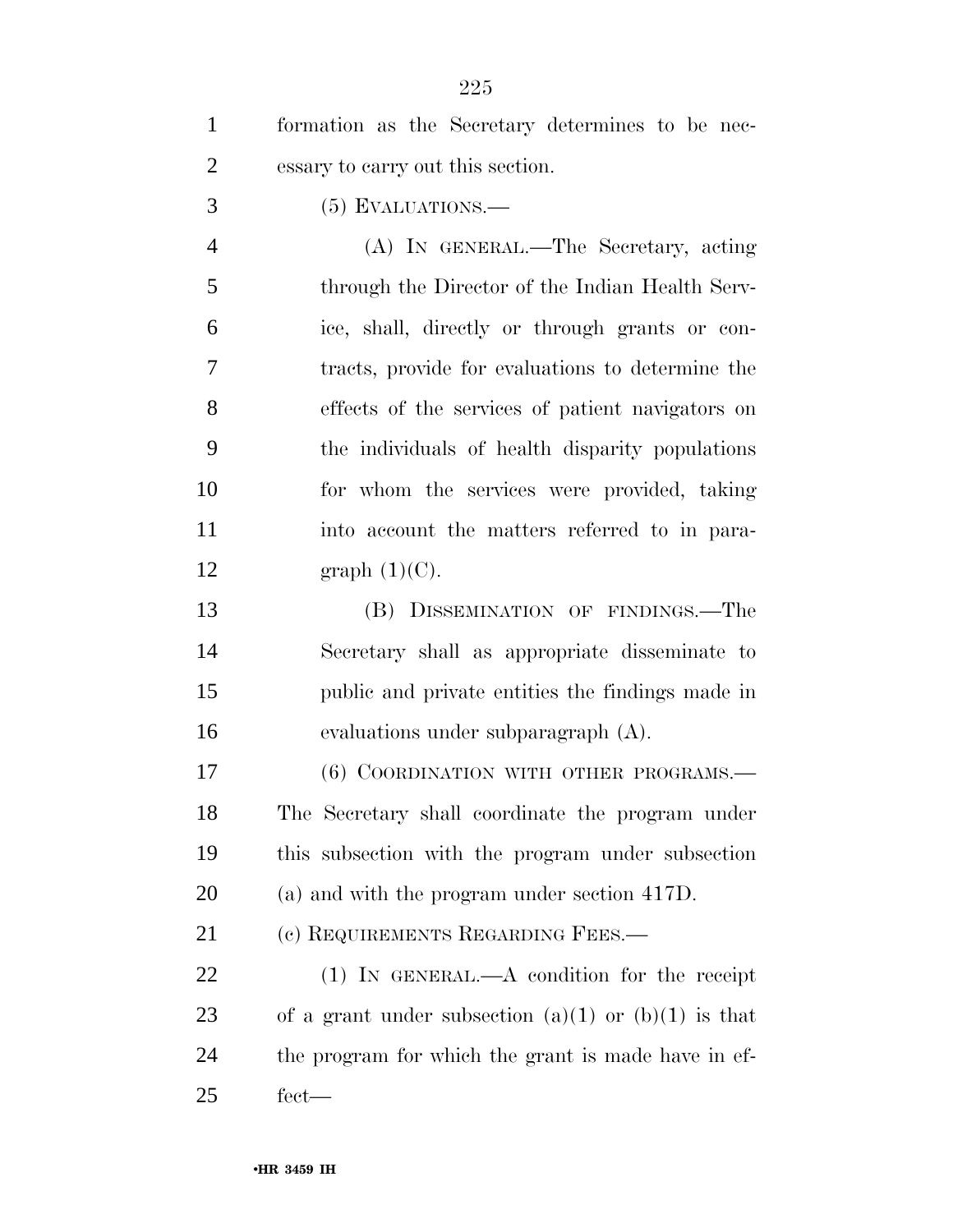| $\mathbf{1}$   | $(A)$ a schedule of fees or payments for the              |
|----------------|-----------------------------------------------------------|
| $\overline{2}$ | provision of its healthcare services related to           |
| 3              | the prevention and treatment of disease that is           |
| $\overline{4}$ | consistent with locally prevailing rates or               |
| 5              | charges and is designed to cover its reasonable           |
| 6              | costs of operation; and                                   |
| $\tau$         | (B) a corresponding schedule of discounts                 |
| 8              | to be applied to the payment of such fees or              |
| 9              | payments, which discounts are adjusted on the             |
| 10             | basis of the ability of the patient to pay.               |
| 11             | (2) RULE OF CONSTRUCTION.—Nothing in this                 |
| 12             | section shall be construed to require payment for         |
| 13             | navigation services or to require payment for             |
| 14             | healthcare services in cases, such as with the Indian     |
| 15             | Health Service, where care is provided free of            |
| 16             | charge.                                                   |
| 17             | (d) MODEL.—Not later than five years after the date       |
| 18             | of the enactment of this section, the Secretary shall de- |
| 19             | velop a peer-reviewed model of systems for the services   |
| 20             | provided by this section. The Secretary shall update such |
| 21             | model as may be necessary to ensure that the best prac-   |
| 22             | tices are being utilized.                                 |

 (e) DURATION OF GRANT.—The period during which payments are made to an entity from a grant under sub-25 section (a)(1) or (b)(1) may not exceed five years. The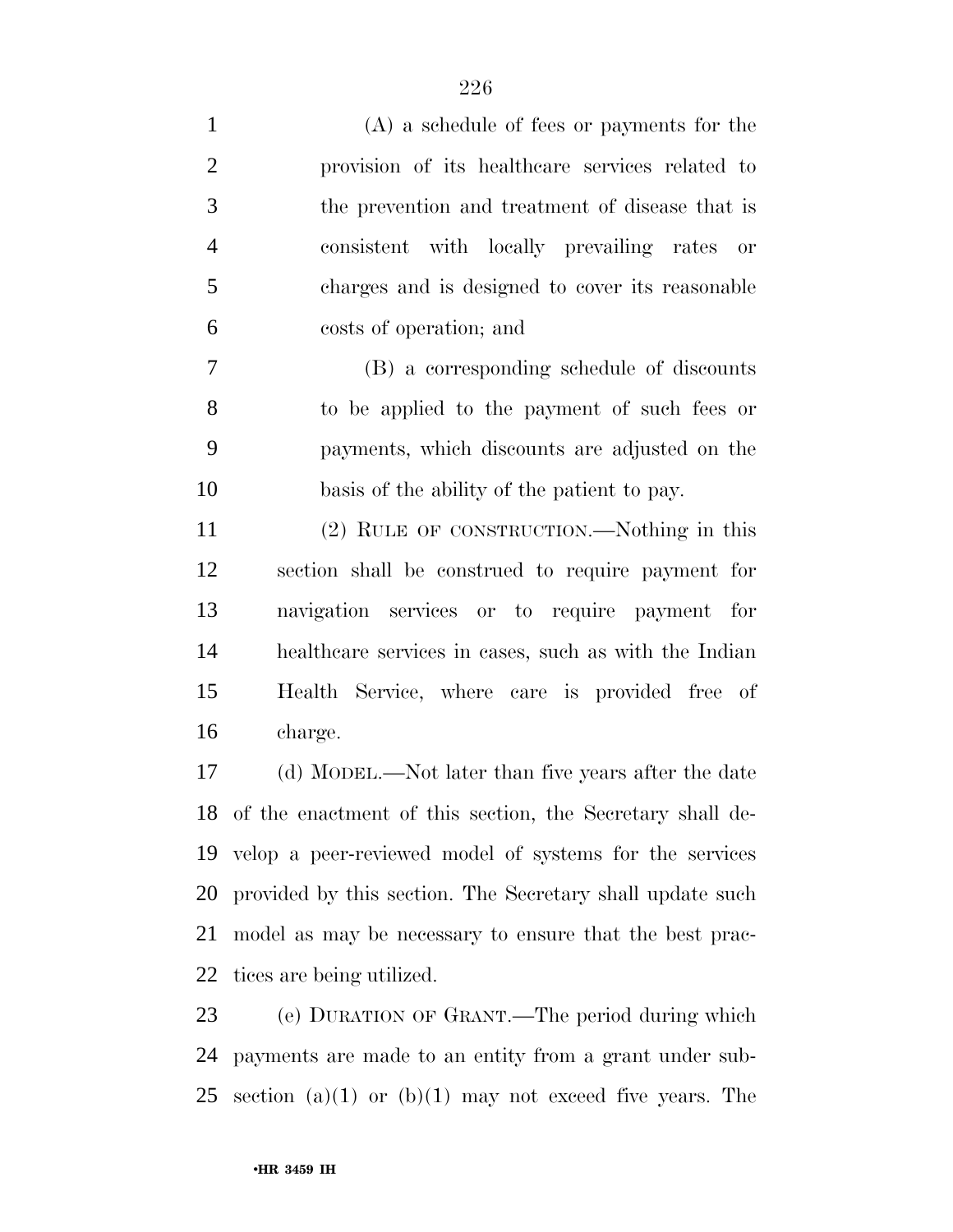provision of such payments are subject to annual approval by the Secretary of the payments and subject to the avail- ability of appropriations for the fiscal year involved to make the payments. This subsection may not be construed as establishing a limitation on the number of grants under such subsection that may be made to an entity.

(f) DEFINITIONS.—For purposes of this section:

8 (1) The term "culturally competent", with re- spect to providing health-related services, means services that, in accordance with standards and measures of the Secretary, are designed to effec- tively and efficiently respond to the cultural and lin-guistic needs of patients.

 (2) The term ''appropriate follow-up care'' in-cludes palliative and end-of-life care.

 (3) The term ''health disparity population'' means a population where there exists a significant disparity in the overall rate of disease incidence, morbidity, mortality, or survival rates in the popu- lation as compared to the health status of the gen-eral population. Such term includes—

 (A) racial and ethnic minority groups as defined in section 1707; and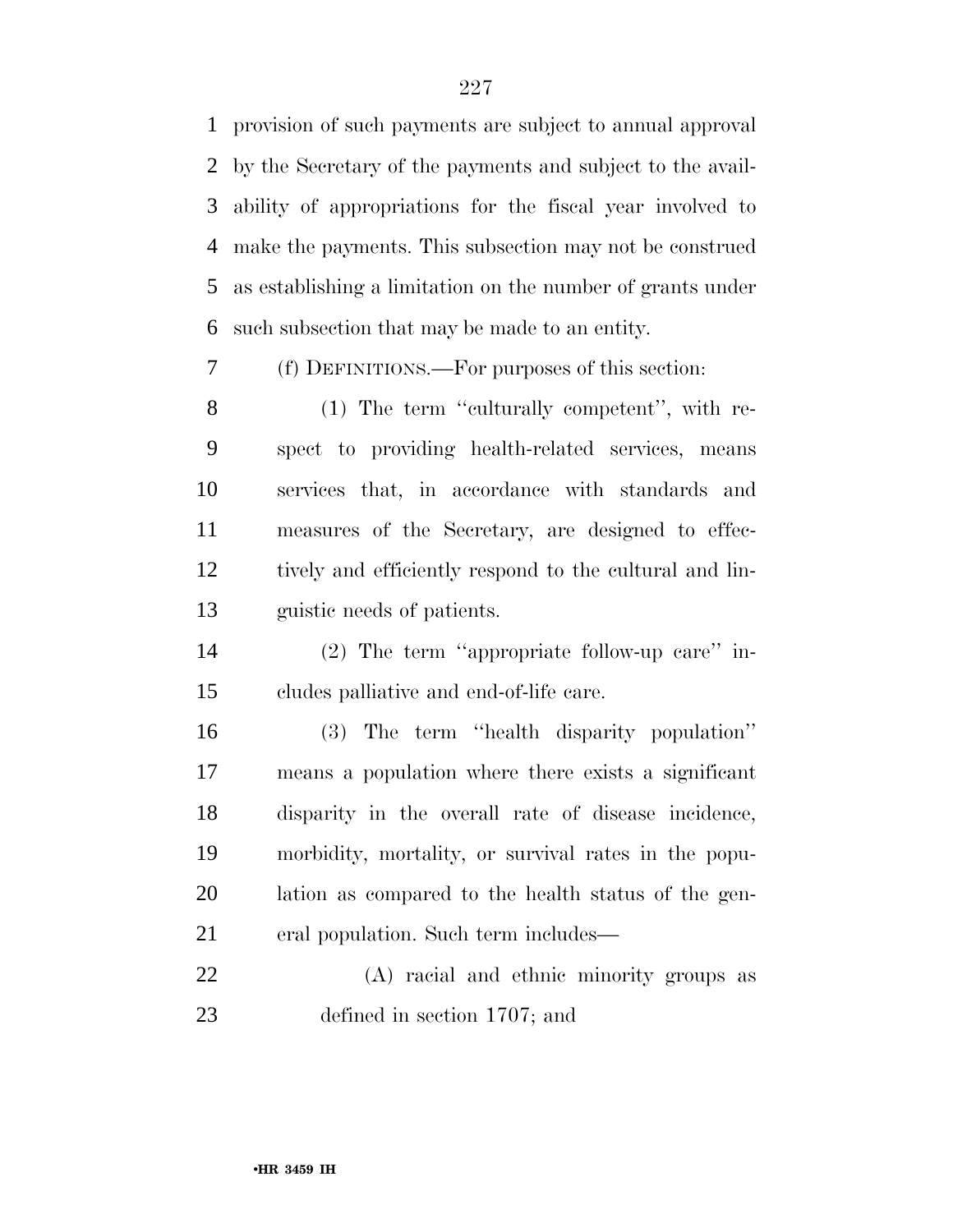| $\mathbf{1}$   | (B) medically underserved groups, such as           |
|----------------|-----------------------------------------------------|
| $\overline{2}$ | rural and low-income individuals and individ-       |
| 3              | uals with low levels of literacy.                   |
| $\overline{4}$ | $(4)(A)$ The term "patient navigator" means an      |
| 5              | individual whose functions include—                 |
| 6              | (i) assisting and guiding patients with a           |
| 7              | symptom or an abnormal finding or diagnosis of      |
| 8              | cancer or other chronic disease within the          |
| 9              | healthcare system to accomplish the follow-up       |
| 10             | and diagnosis of an abnormal finding as well as     |
| 11             | the treatment and appropriate follow-up care of     |
| 12             | cancer or other chronic disease, including pro-     |
| 13             | viding information about clinical trials; and       |
| 14             | (ii) identifying, anticipating, and helping         |
| 15             | patients overcome barriers within the healthcare    |
| 16             | system to ensure prompt diagnostic and treat-       |
| 17             | ment resolution of an abnormal finding of can-      |
| 18             | cer or other chronic disease.                       |
| 19             | (B) Such term includes representatives of the       |
| 20             | target health disparity population, such as nurses, |
| 21             | social workers, cancer survivors, and patient advo- |
| 22             | cates.                                              |
| 23             | (g) AUTHORIZATION OF APPROPRIATIONS.—               |
| 24             | $(1)$ In GENERAL.—                                  |

•**HR 3459 IH**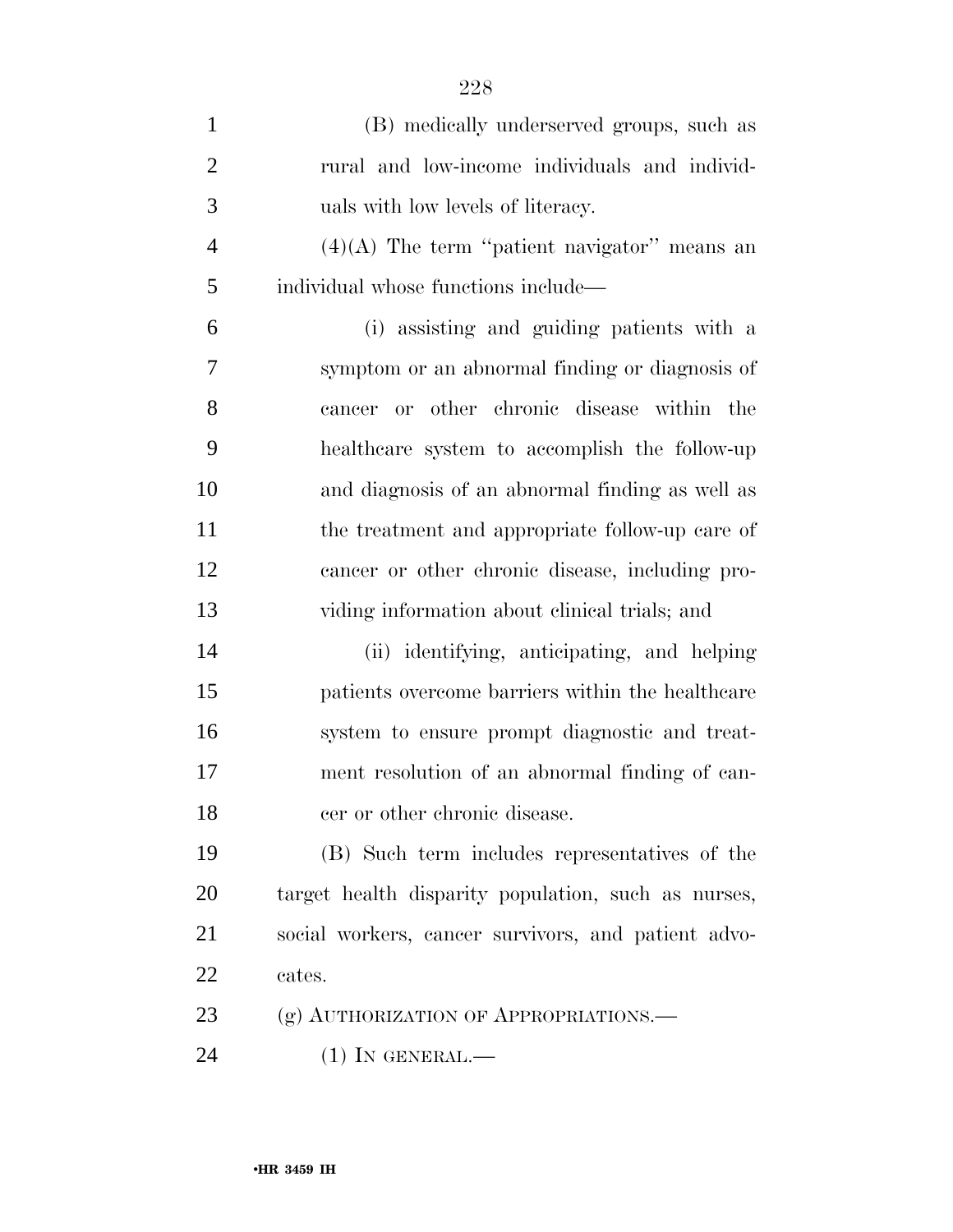| $\mathbf{1}$   | (A) MODEL PROGRAMS.—For the purpose                |
|----------------|----------------------------------------------------|
| $\overline{2}$ | of carrying out subsection (a) (other than the     |
| 3              | purpose described in paragraph $(2)(A)$ , there    |
| $\overline{4}$ | are authorized to be appropriated such sums as     |
| 5              | may be necessary for each of the fiscal years      |
| 6              | 2005 through 2010.                                 |
| 7              | (B) PATIENT NAVIGATORS.—For the pur-               |
| 8              | pose of carrying out subsection (b) (other than    |
| 9              | the purpose described in paragraph $(2)(B)$ ),     |
| 10             | there are authorized to be appropriated such       |
| 11             | sums as may be necessary for each of the fiscal    |
| 12             | years $2005$ through $2010$ .                      |
| 13             | (C) BUREAU OF PRIMARY HEALTH<br><sup>13</sup>      |
| 14             | CARE.—Amounts appropriated under subpara-          |
| 15             | graph $(A)$ or $(B)$ shall be administered through |
| 16             | the Bureau of Primary Health Care.                 |
| 17             | (2) PROGRAMS IN RURAL AREAS.—                      |
| 18             | (A) MODEL PROGRAMS.—For the purpose                |
| 19             | of carrying out subsection (a) by making grants    |
| 20             | under such subsection for model programs in        |
| 21             | rural areas, there are authorized to be appro-     |
| 22             | priated such sums as may be necessary for each     |
| 23             | of the fiscal years 2005 through 2010.             |
| 24             | (B) PATIENT NAVIGATORS.—For the pur-               |
| 25             | pose of carrying out subsection (b) by making      |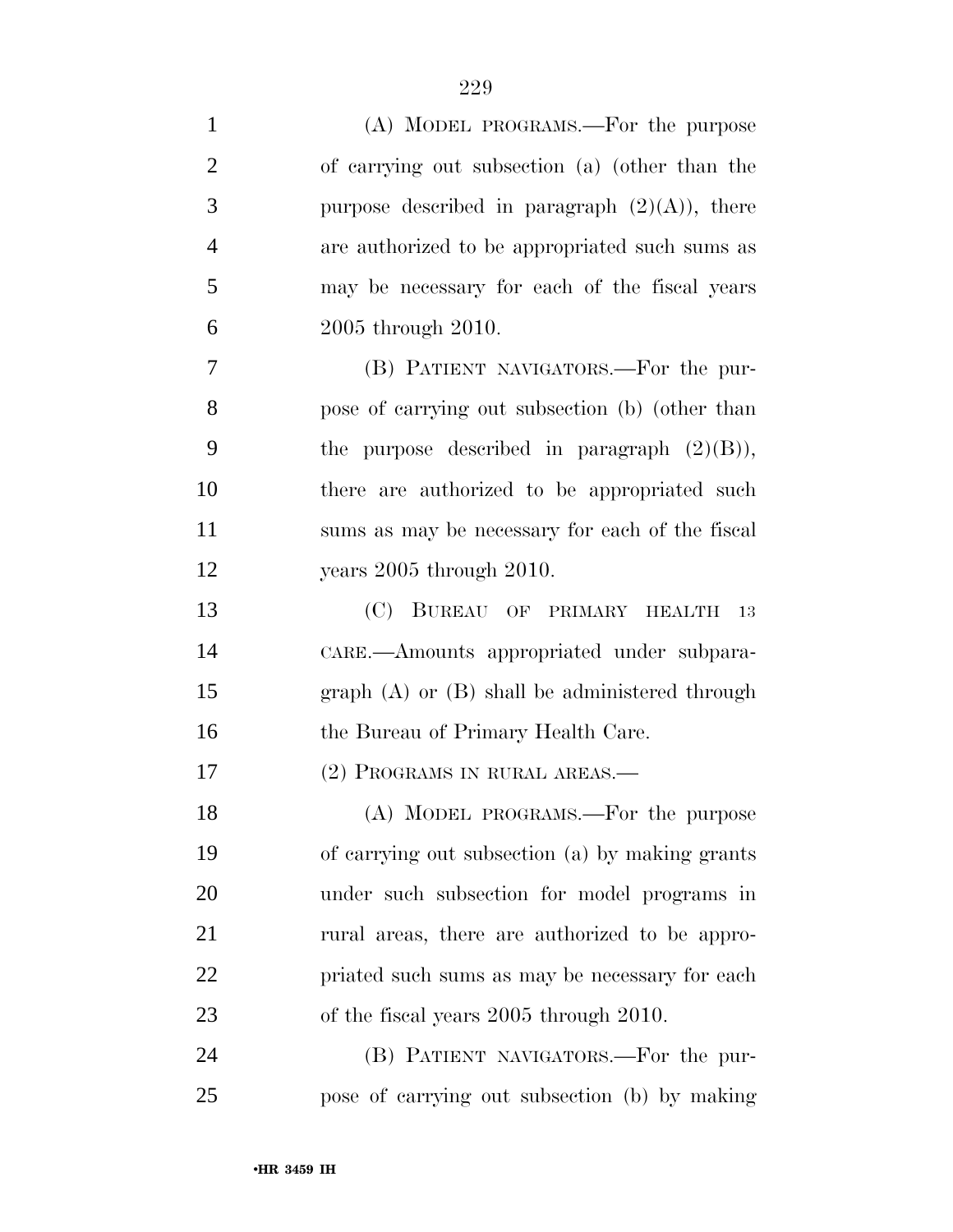| 1              | grants under such subsection for programs in                                |
|----------------|-----------------------------------------------------------------------------|
| $\overline{2}$ | rural areas, there are authorized to be appro-                              |
| 3              | priated such sums as may be necessary for each                              |
| $\overline{4}$ | of the fiscal years 2005 through 2010.                                      |
| 5              | (C) OFFICE OF RURAL HEALTH POLICY.—                                         |
| 6              | Amounts appropriated under subparagraph (A)                                 |
| 7              | or (B) shall be administered through the Office                             |
| 8              | of Rural Health Policy.                                                     |
| 9              | (3) RELATION TO OTHER AUTHORIZATIONS.-                                      |
| 10             | Authorizations of appropriations under paragraphs                           |
| 11             | $(1)$ and $(2)$ are in addition to other authorizations                     |
| 12             | of appropriations that are available for the purposes                       |
| 13             | described in such paragraphs.                                               |
| 14             | <b>CHAPTER 5-COMMUNITY HEALTH</b>                                           |
| 15             | <b>WORKERS</b>                                                              |
| 16             | SEC. 431. SHORT TITLE.                                                      |
| 17             | This chapter may be cited as the "Community Health"                         |
| 18             | Workers Act of 2003".                                                       |
| 19             | SEC. 432. GRANTS TO PROMOTE POSITIVE HEALTH BEHAV-                          |
| 20             | <b>IORS IN WOMEN.</b>                                                       |
| 21             | Part P of title III of the Public Health Service Act                        |
| 22             | $(42 \text{ U.S.C. } 280 \text{g et seq.})$ is amended by adding at the end |
| 23             | the following:                                                              |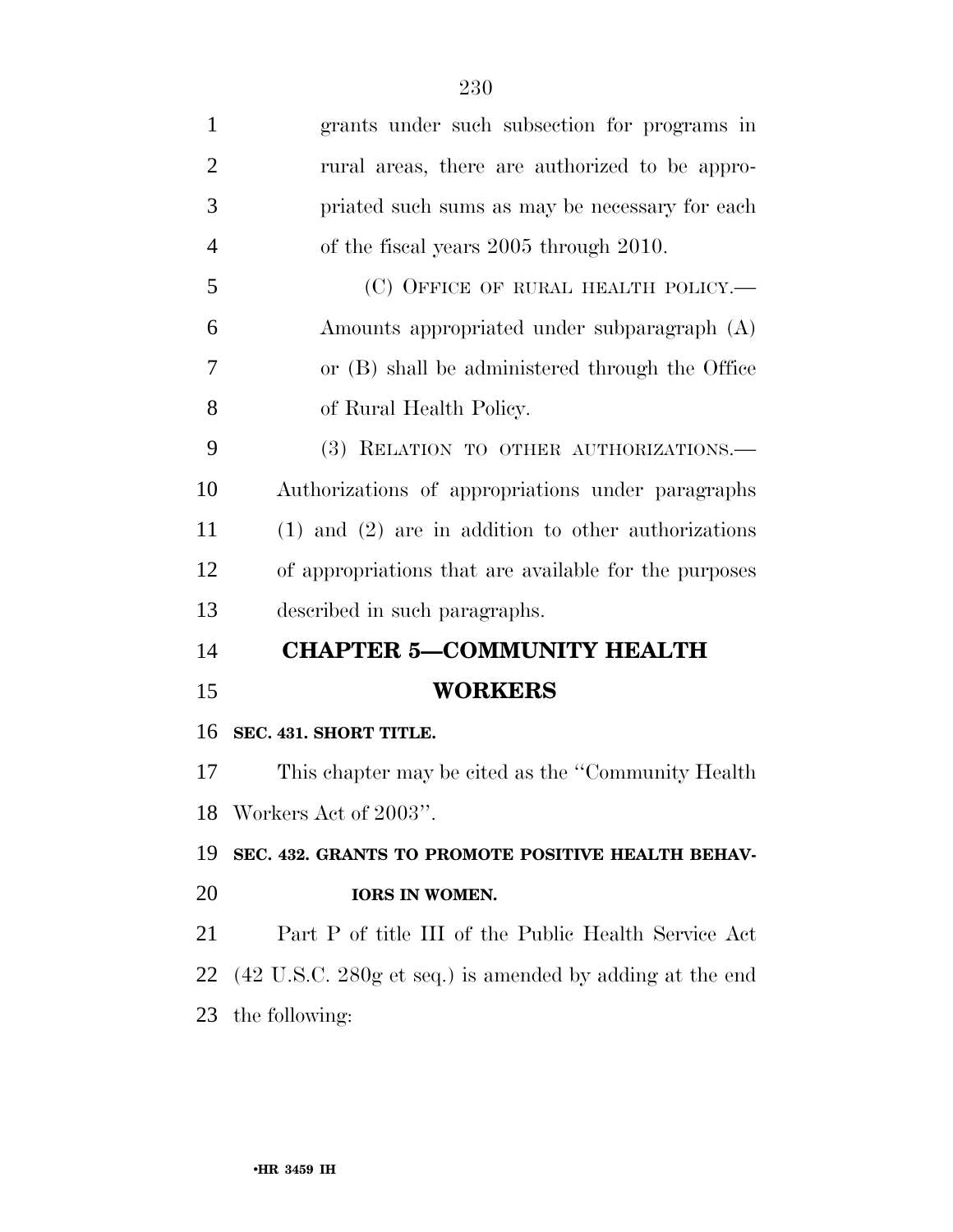## **''SEC. 399O. GRANTS TO PROMOTE POSITIVE HEALTH BE-HAVIORS IN WOMEN.**

 ''(a) GRANTS AUTHORIZED.—The Secretary, in col- laboration with the Director of the Centers for Disease Control and Prevention and other Federal officials deter- mined appropriate by the Secretary, is authorized to award grants to States or local or tribal units, to promote positive health behaviors for women in target populations, especially racial and ethnic minority women in medically underserved communities.

 ''(b) USE OF FUNDS.—Grants awarded pursuant to subsection (a) may be used to support community health workers—

 $\frac{1}{2}$  (1) to educate, guide, and provide outreach in a community setting regarding health problems prev- alent among women and especially among racial and ethnic minority women;

 $\frac{18}{20}$  to educate, guide, and provide experiential learning opportunities that target behavioral risk factors;

21  $\frac{1}{2}$  (3) to educate and guide regarding effective strategies to promote positive health behaviors with-in the family;

•**HR 3459 IH**   $\frac{4}{4}$  to educate and provide outreach regarding enrollment in health insurance including the State Children's Health Insurance Program under title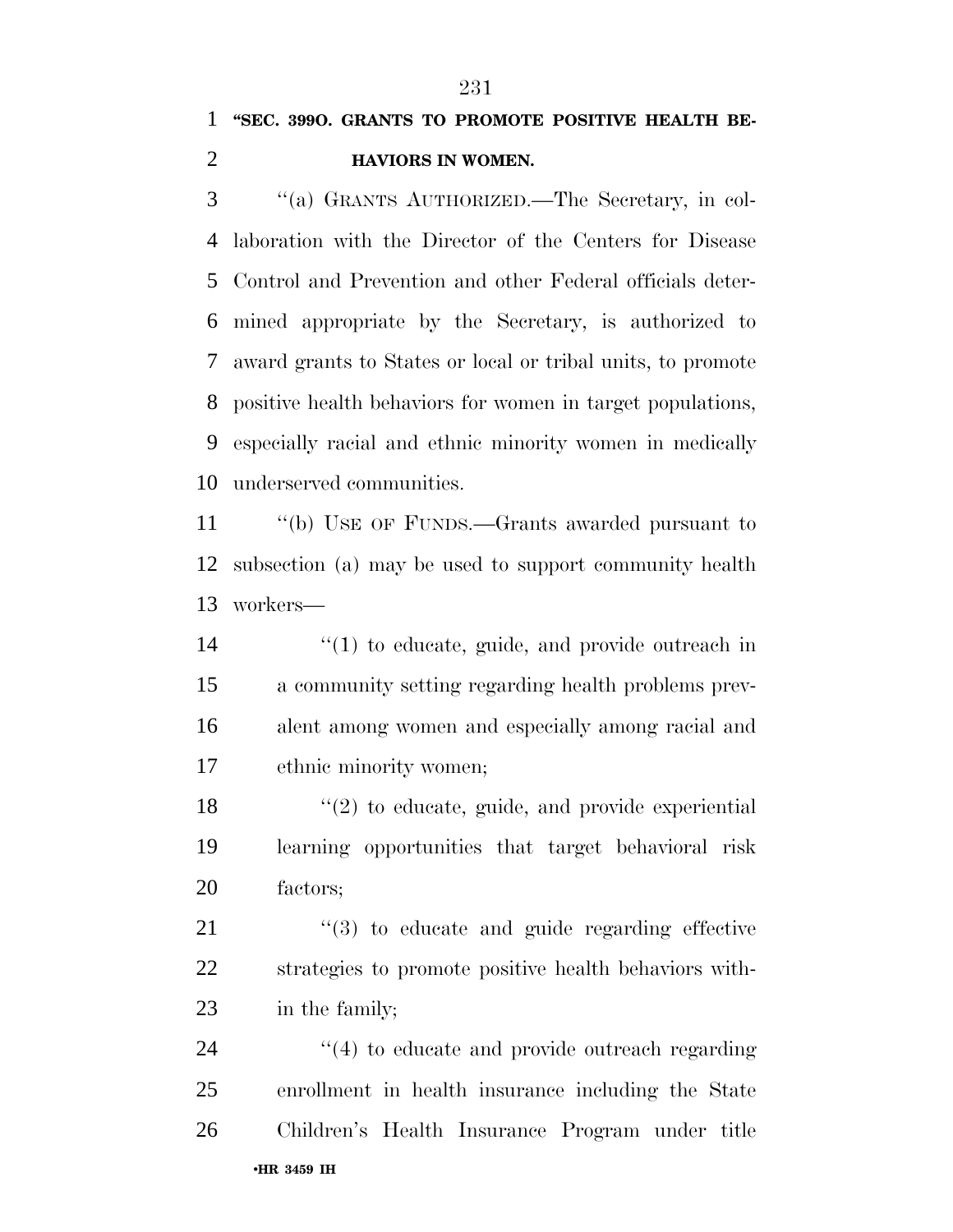| $\mathbf{1}$   | XXI of the Social Security Act, medicare under title            |
|----------------|-----------------------------------------------------------------|
| $\overline{2}$ | XVIII of such Act and medicaid under title XIX of               |
| 3              | such Act;                                                       |
| $\overline{4}$ | $\cdot\cdot$ (5) to promote community wellness and aware-       |
| 5              | ness; and                                                       |
| 6              | $\cdot\cdot\cdot(6)$ to educate and refer target populations to |
| 7              | appropriate health care agencies and community-                 |
| 8              | based programs and organizations in order to in-                |
| 9              | crease access to quality health care services, includ-          |
| 10             | ing preventive health services.                                 |
| 11             | $``(e)$ APPLICATION.—                                           |
| 12             | "(1) IN GENERAL.—Each State or local or trib-                   |
| 13             | al unit (including federally recognized tribes and              |
| 14             | Alaska native villages) that desires to receive a grant         |
| 15             | under subsection (a) shall submit an application to             |
| 16             | the Secretary, at such time, in such manner, and ac-            |
| 17             | companied by such additional information as the                 |
| 18             | Secretary may require.                                          |
| 19             | "(2) CONTENTS.—Each application submitted                       |
| 20             | pursuant to paragraph (1) shall—                                |
| 21             | $\lq\lq$ describe the activities for which as-                  |
| 22             | sistance under this section is sought;                          |
| 23             | $\lq\lq$ contain an assurance that with re-                     |
| 24             | spect to each community health worker pro-                      |
| 25             | gram receiving funds under the grant awarded,                   |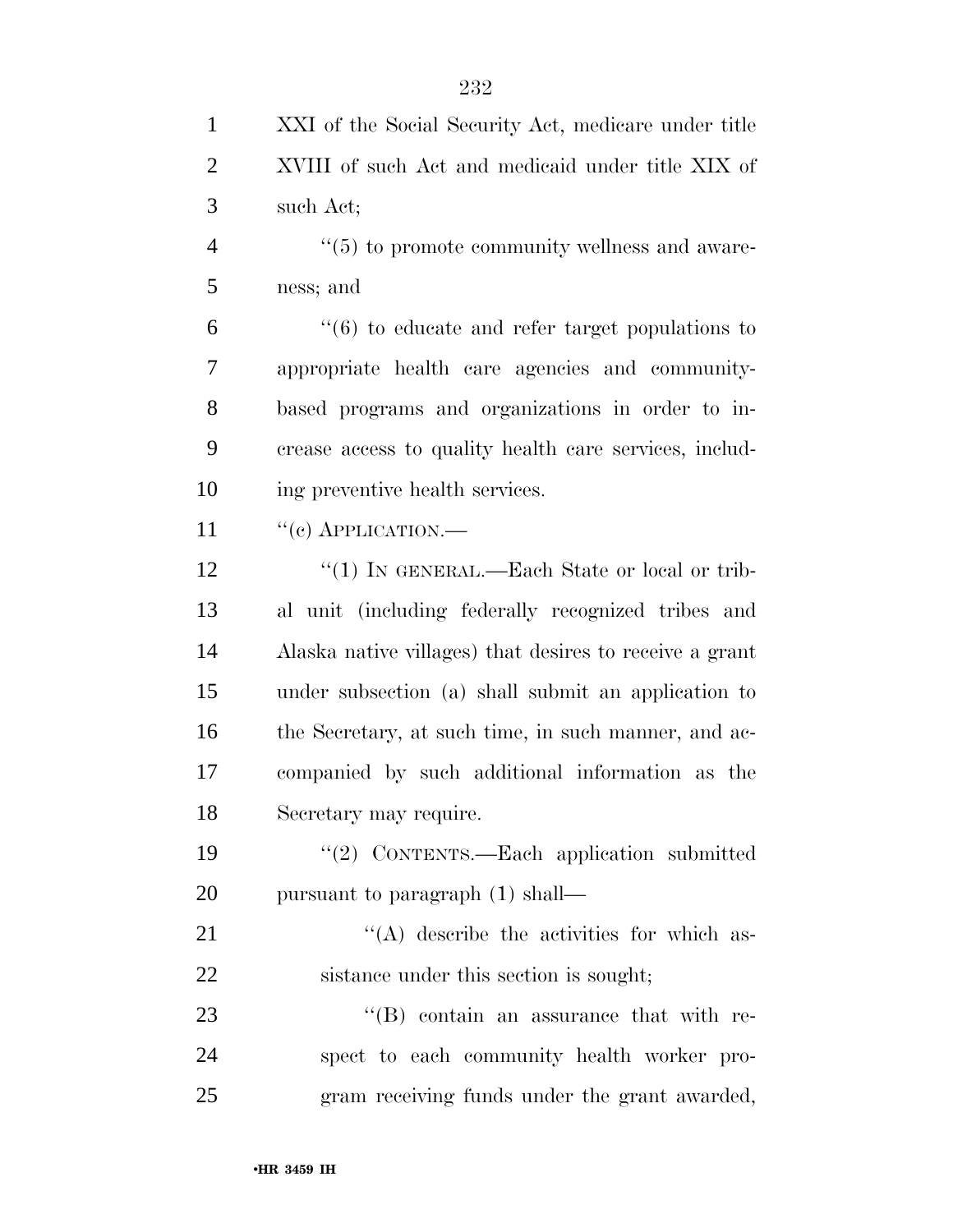| $\mathbf{1}$   | such program provides training and supervision    |
|----------------|---------------------------------------------------|
| $\overline{2}$ | to community health workers to enable such        |
| 3              | workers to provide authorized program services;   |
| $\overline{4}$ | $\cdot$ (C) contain an assurance that the appli-  |
| 5              | cant will evaluate the effectiveness of commu-    |
| 6              | nity health worker programs receiving funds       |
| 7              | under the grant;                                  |
| 8              | "(D) contain an assurance that each com-          |
| 9              | munity health worker program receiving funds      |
| 10             | under the grant will provide services in the cul- |
| 11             | tural context most appropriate for the individ-   |
| 12             | uals served by the program;                       |
| 13             | " $(E)$ contain a plan to document and dis-       |
| 14             | seminate project description and results to       |
| 15             | other States and organizations as identified by   |
| 16             | the Secretary; and                                |
| 17             | $\lq\lq(F)$ describe plans to enhance the capac-  |
| 18             | ity of individuals to utilize health services and |
| 19             | health-related social services under Federal,     |
| 20             | State, and local programs by—                     |
| 21             | "(i) assisting individuals in estab-              |
| 22             | lishing eligibility under the programs and        |
| 23             | in receiving the services or other benefits       |
| 24             | of the programs; and                              |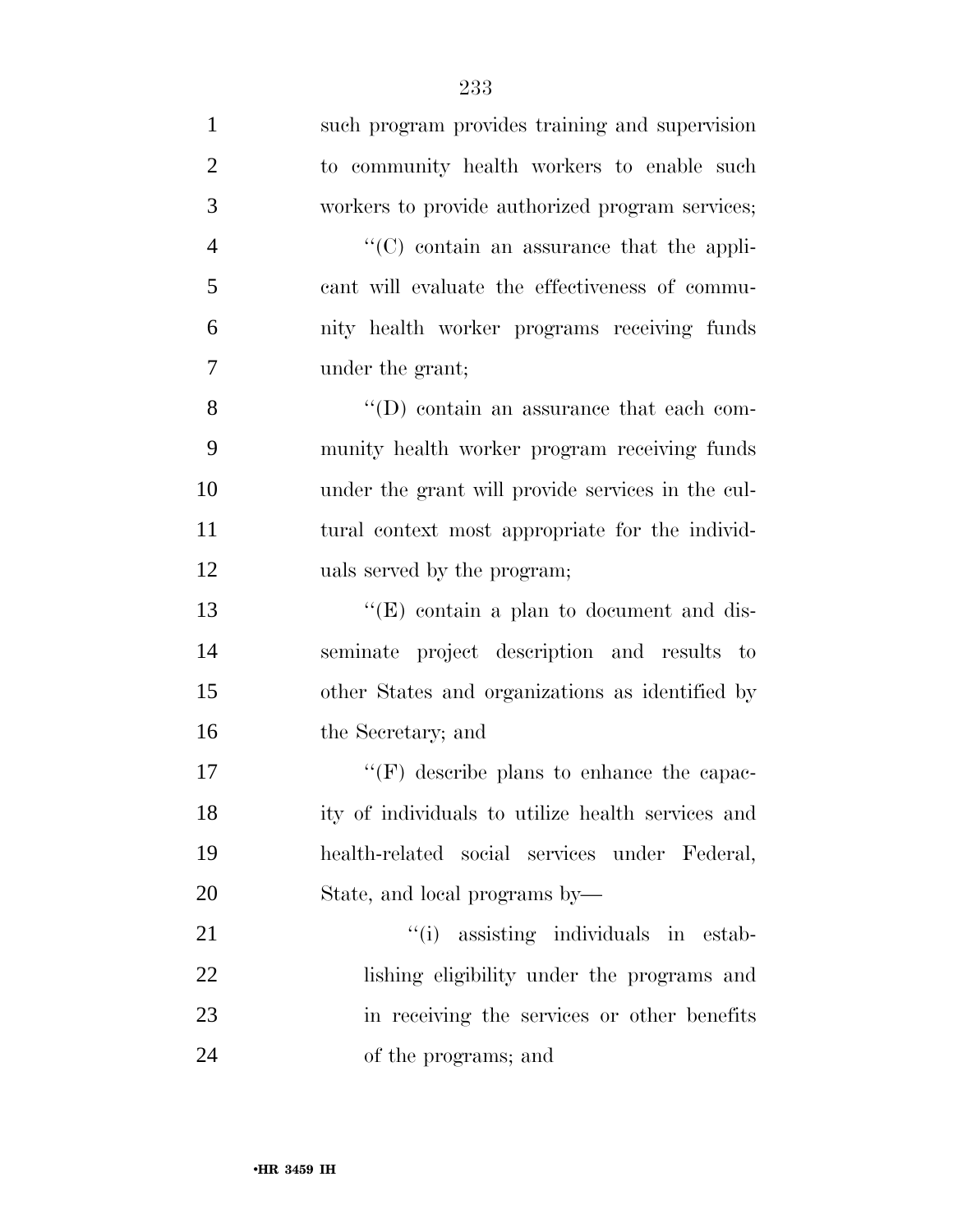| $\mathbf{1}$   | "(ii) providing other services as the                          |
|----------------|----------------------------------------------------------------|
| $\mathfrak{2}$ | Secretary determines to be appropriate,                        |
| 3              | that may include transportation and trans-                     |
| $\overline{4}$ | lation services.                                               |
| 5              | "(d) PRIORITY.—In awarding grants under sub-                   |
| 6              | section (a), the Secretary shall give priority to those appli- |
| $\overline{7}$ | cants-                                                         |
| 8              | $\lq(1)$ who propose to target geographic areas—               |
| 9              | "(A) with a high percentage of residents                       |
| 10             | who are eligible for health insurance but are                  |
| 11             | uninsured or underinsured;                                     |
| 12             | $\lq\lq$ with a high percentage of families for                |
| 13             | whom English is not their primary language;                    |
| 14             | and                                                            |
| 15             | "(C) that encompass the United States-                         |
| 16             | Mexico border region;                                          |
| 17             | $(2)$ with experience in providing health or                   |
| 18             | health-related social services to individuals who are          |
| 19             | underserved with respect to such services; and                 |
| 20             | $\cdot\cdot\cdot(3)$ with documented community activity and    |
| 21             | experience with community health workers.                      |
| 22             | "(e) COLLABORATION WITH ACADEMIC INSTITU-                      |
| 23             | TIONS.—The Secretary shall encourage community health          |
| 24             | worker programs receiving funds under this section to col-     |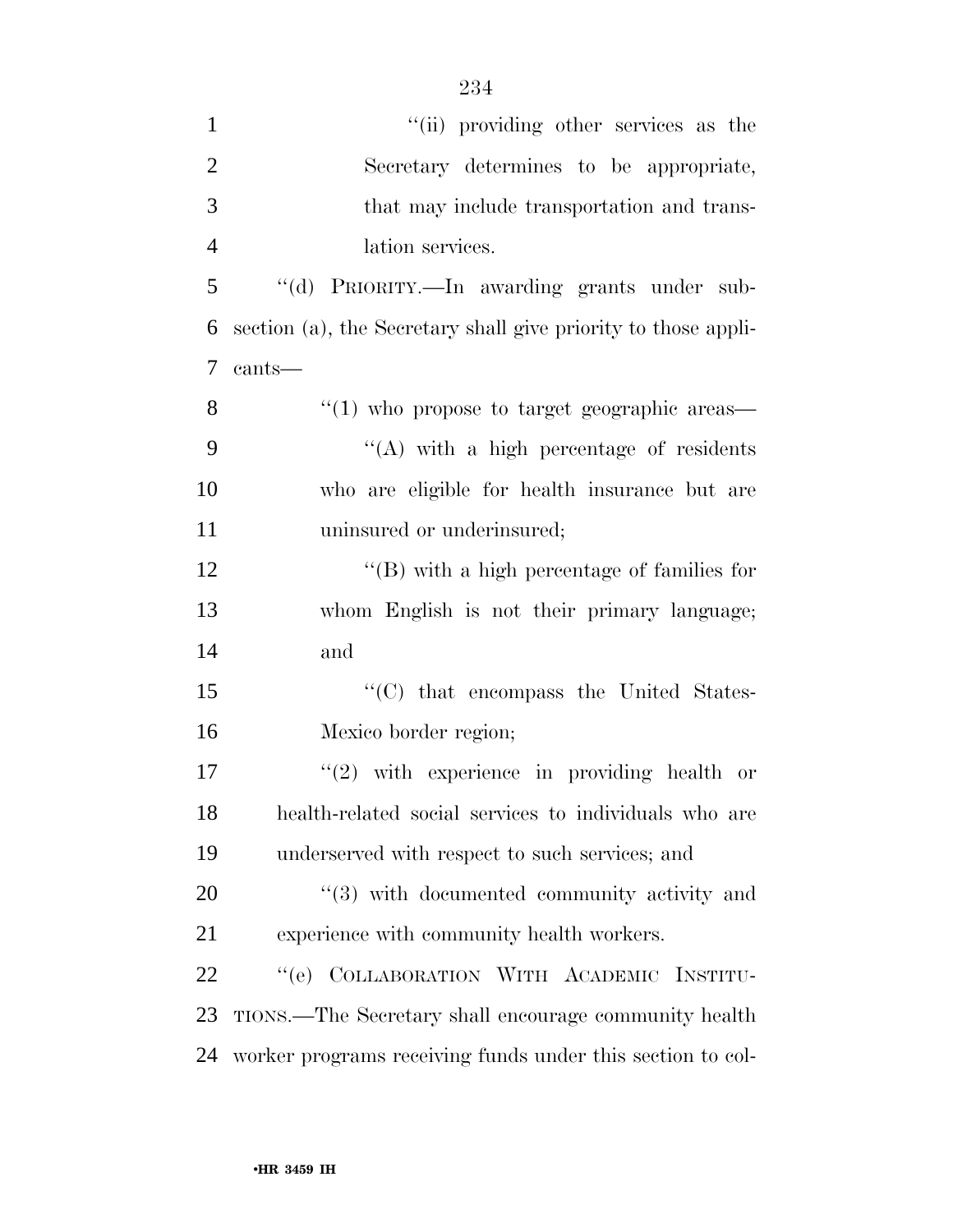laborate with academic institutions. Nothing in this sec-tion shall be construed to require such collaboration.

 ''(f) QUALITY ASSURANCE AND COST-EFFECTIVE- NESS.—The Secretary shall establish guidelines for assur- ing the quality of the training and supervision of commu- nity health workers under the programs funded under this section and for assuring the cost-effectiveness of such pro-grams.

 ''(g) MONITORING.—The Secretary shall monitor community health worker programs identified in approved applications and shall determine whether such programs are in compliance with the guidelines established under subsection (e).

 ''(h) TECHNICAL ASSISTANCE.—The Secretary may provide technical assistance to community health worker programs identified in approved applications with respect to planning, developing, and operating programs under the grant.

19 "(i) REPORT TO CONGRESS.—

20 "(1) IN GENERAL.—Not later than 4 years after the date on which the Secretary first awards grants under subsection (a), the Secretary shall sub- mit to Congress a report regarding the grant project.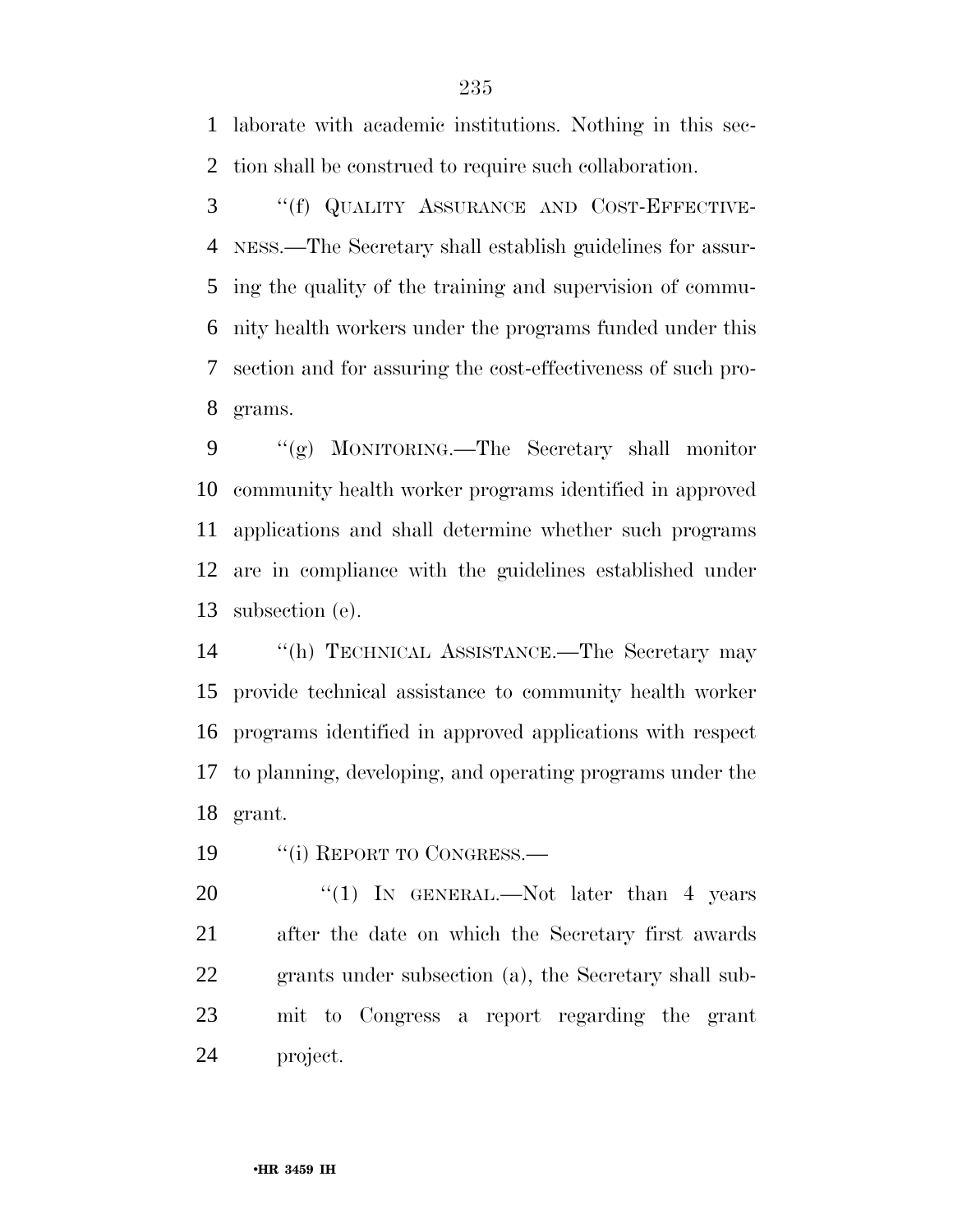| $\mathbf{1}$   | "(2) CONTENTS.—The report required under          |
|----------------|---------------------------------------------------|
| $\overline{2}$ | paragraph $(1)$ shall include the following:      |
| 3              | "(A) A description of the programs for            |
| $\overline{4}$ | which grant funds were used.                      |
| 5              | $\lq\lq$ (B) The number of individuals served.    |
| 6              | "(C) An evaluation of $-$                         |
| $\tau$         | "(i) the effectiveness of these pro-              |
| 8              | grams;                                            |
| 9              | "(ii) the cost of these programs; and             |
| 10             | "(iii) the impact of the project on the           |
| 11             | health outcomes of the community resi-            |
| 12             | dents.                                            |
| 13             | "(D) Recommendations for sustaining the           |
| 14             | community health worker programs developed        |
| 15             | or assisted under this section.                   |
| 16             | "(E) Recommendations regarding training           |
| 17             | to enhance career opportunities for community     |
| 18             | health workers.                                   |
| 19             | "(j) DEFINITIONS.—In this section:                |
| 20             | " $(1)$ COMMUNITY HEALTH WORKER.—The term         |
| 21             | 'community health worker' means an individual who |
| 22             | promotes health or nutrition within the community |
| 23             | in which the individual resides—                  |
| 24             | "(A) by serving as a liaison between com-         |
| 25             | munities and health care agencies;                |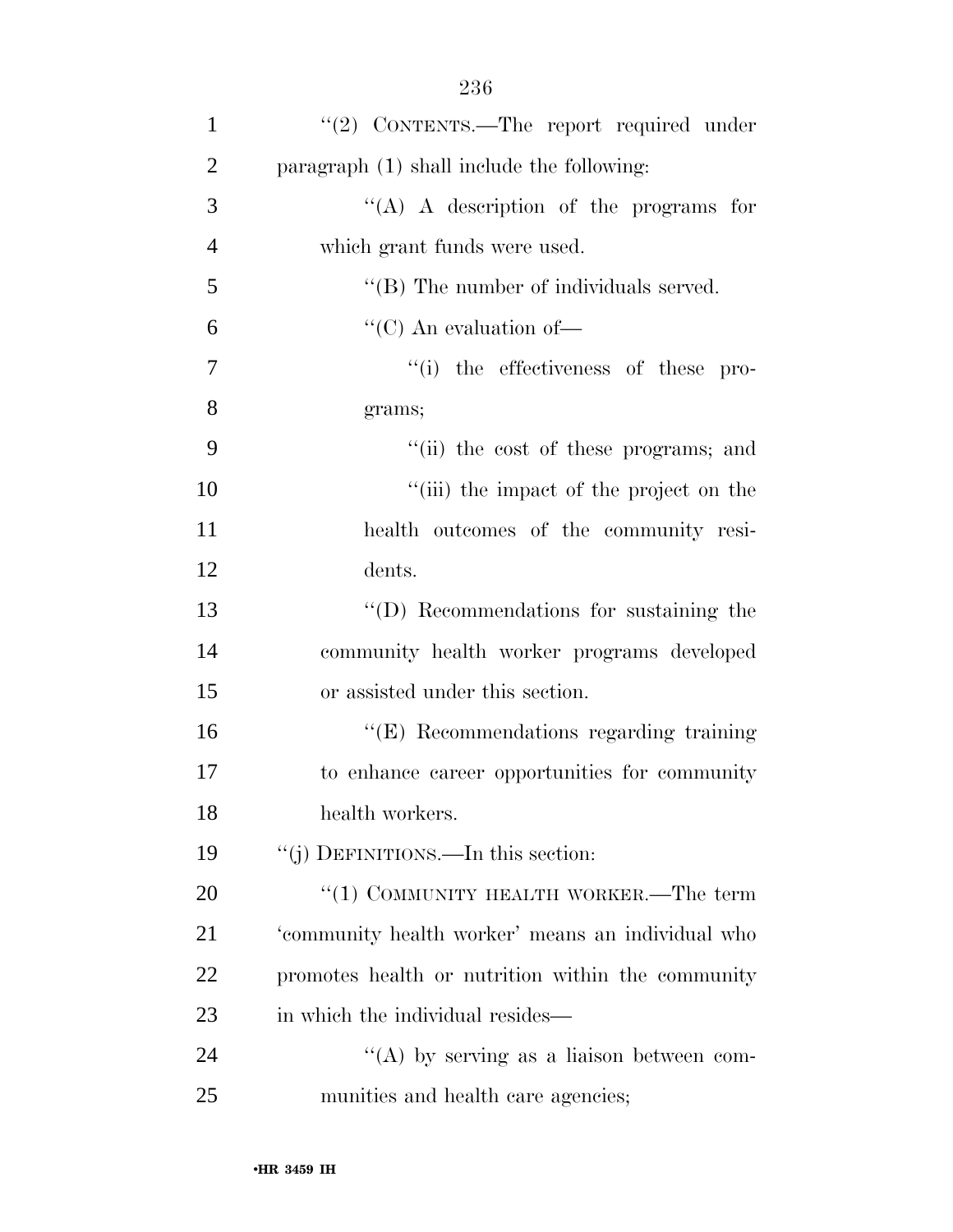| $\mathbf{1}$   | "(B) by providing guidance and social as-             |
|----------------|-------------------------------------------------------|
| $\overline{2}$ | sistance to community residents;                      |
| 3              | "(C) by enhancing community residents"                |
| $\overline{4}$ | ability to effectively communicate with health        |
| 5              | care providers;                                       |
| 6              | "(D) by providing culturally and linguis-             |
| 7              | tically appropriate health or nutrition edu-          |
| 8              | cation;                                               |
| 9              | " $(E)$ by advocating for individual and com-         |
| 10             | munity health or nutrition needs; and                 |
| 11             | "(F) by providing referral and followup               |
| 12             | services.                                             |
| 13             | "(2) COMMUNITY SETTING.—The term 'commu-              |
| 14             | nity setting' means a home or a community organi-     |
| 15             | zation located in the neighborhood in which a partic- |
| 16             | ipant resides.                                        |
| 17             | "(3) MEDICALLY UNDERSERVED COMMUNITY.-                |
| 18             | The term 'medically underserved community' means      |
| 19             | a community identified by a State—                    |
| 20             | "(A) that has a substantial number of in-             |
| 21             | dividuals who are members of a medically un-          |
| 22             | derserved population, as defined by section           |
| 23             | $330(b)(3)$ ; and                                     |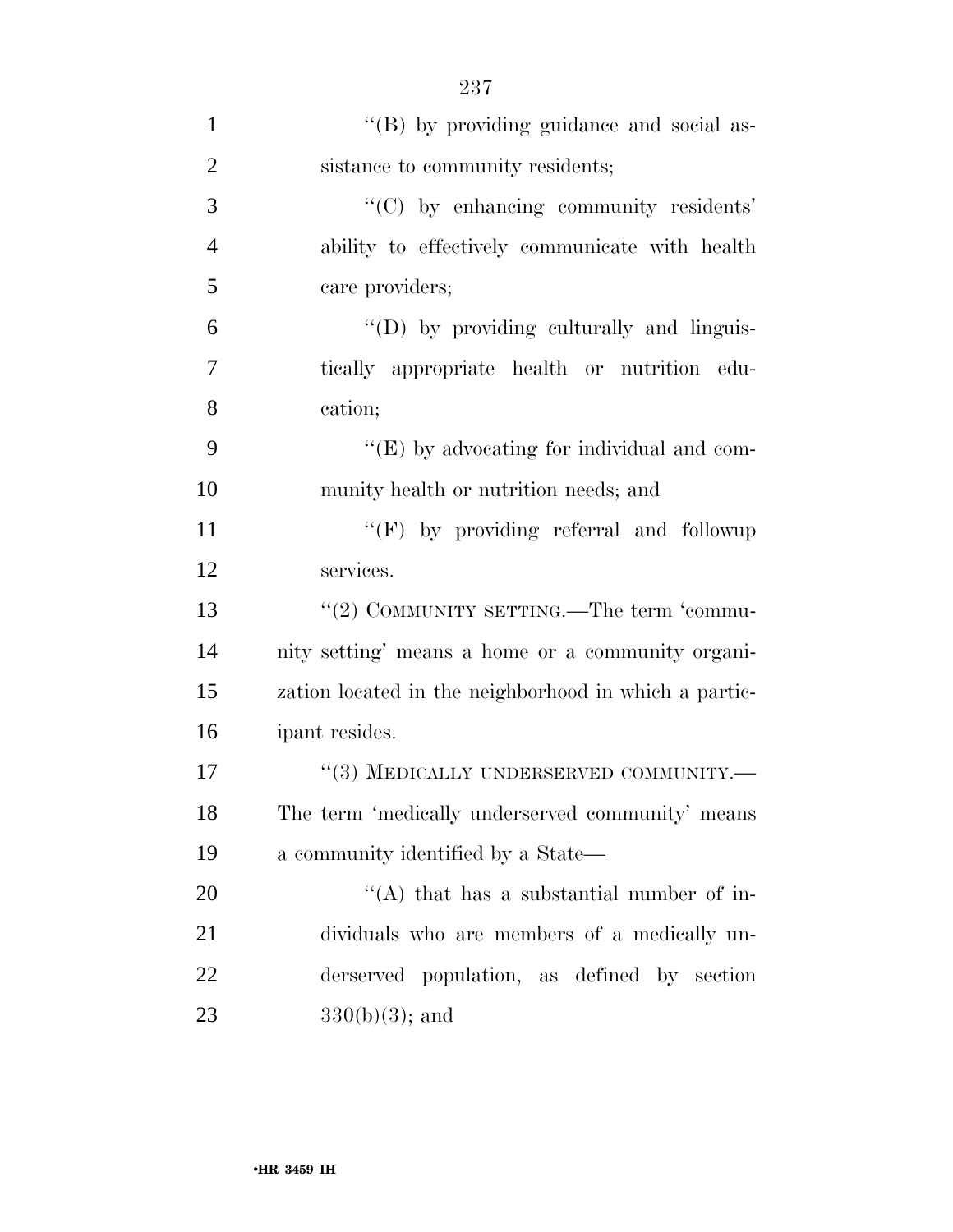| $\mathbf{1}$   | "(B) a significant portion of which is a                     |
|----------------|--------------------------------------------------------------|
| $\overline{2}$ | health professional shortage area as designated              |
| 3              | under section 332.                                           |
| 4              | "(4) SUPPORT.—The term 'support' means the                   |
| 5              | provision of training, supervision, and materials            |
| 6              | needed to effectively deliver the services described in      |
| 7              | subsection (b), reimbursement for services, and              |
| 8              | other benefits.                                              |
| 9              | "(5) TARGET POPULATION.—The term 'target                     |
| 10             | population' means women of reproductive age, re-             |
| 11             | gardless of their current childbearing status.               |
| 12             | "(k) AUTHORIZATION OF APPROPRIATIONS.—There                  |
| 13             | are authorized to be appropriated to carry out this section, |
| 14             | such sums as may be necessary for each of fiscal years       |
| 15             | $2005$ through $2010$ .".                                    |
| 16             | <b>CHAPTER 6-HEALTH EMPOWERMENT</b>                          |
| 17             | <b>ZONES</b>                                                 |
| 18             | SEC. 440. HEALTH EMPOWERMENT ZONES.                          |
| 19             | (a) HEALTH EMPOWERMENT ZONE PROGRAMS.—                       |
| 20             | (1) GRANTS.—The Secretary, acting through                    |
| 21             | the Administrator of the Health Resources and Serv-          |
| 22             | ices Administration and the Director of the Office of        |
| 23             | Minority Health, and in cooperation with the Direc-          |
| 24             | tor of the Office of Community Services and the Di-          |
| 25             | rector of the National Center for Minority Health            |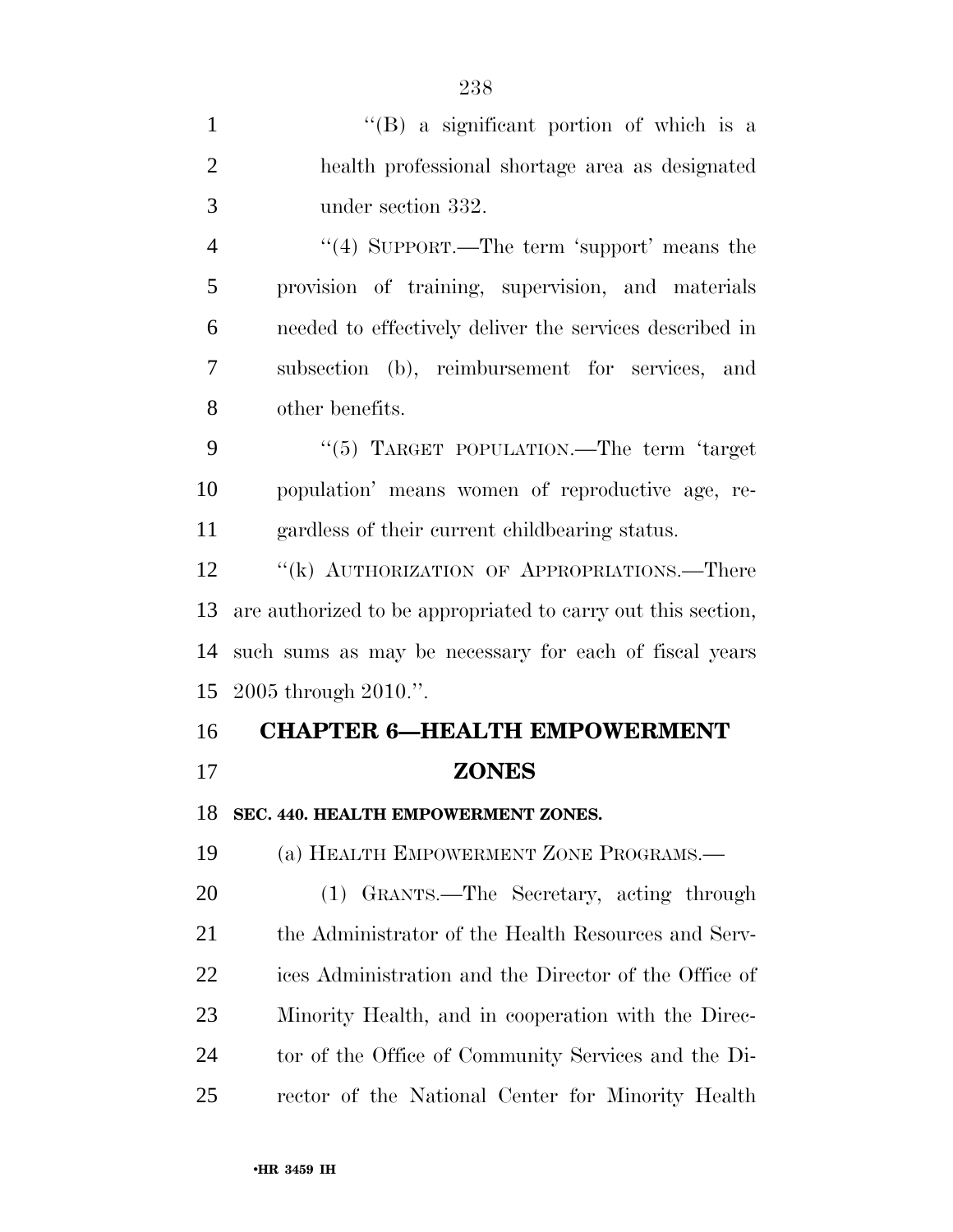| $\mathbf{1}$   | and Health Disparities, shall make grants to part-   |
|----------------|------------------------------------------------------|
| $\overline{2}$ | nerships of private and public entities to establish |
| 3              | health empowerment zone programs in communities      |
| $\overline{4}$ | that disproportionately experience disparities in    |
| 5              | health status and healthcare for the purpose de-     |
| 6              | scribed in paragraph $(2)$ .                         |
| $\overline{7}$ | $(2)$ USE OF FUNDS.—                                 |
| 8              | (A) IN GENERAL.—Subject to subpara-                  |
| 9              | $graph$ (B), the purpose of a health empower-        |
| 10             | ment zone program under this section shall be        |
| 11             | to assist individuals, businesses, schools, minor-   |
| 12             | ity health associations, non-profit organizations,   |
| 13             | community-based organizations, hospitals,            |
| 14             | healthcare clinics, foundations, and other enti-     |
| 15             | ties in communities that disproportionately ex-      |
| 16             | perience disparities in health status<br>and         |
| 17             | healthcare which are seeking—                        |
| 18             | (i) to improve the health or environ-                |
| 19             | ment of minority individuals in the com-             |
| 20             | munity and to reduce disparities in health           |
| 21             | status and healthcare by assisting individ-          |
| 22             | uals in accessing Federal programs; and              |
| 23             | (ii) to coordinate the efforts of gov-               |
| 24             | ernmental and private entities regarding             |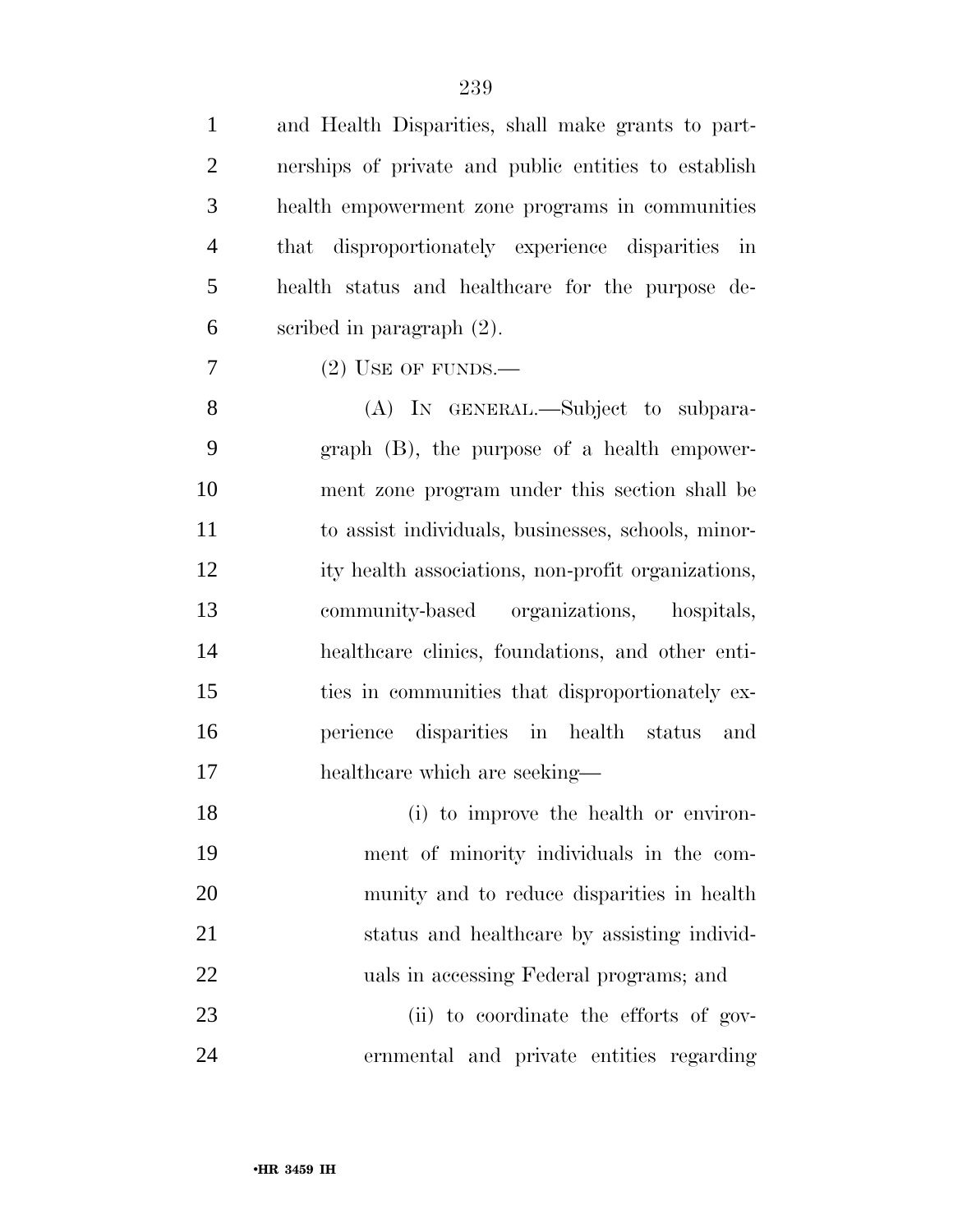| $\mathbf{1}$   | the elimination of racial and ethnic dispari-         |
|----------------|-------------------------------------------------------|
| $\overline{2}$ | ties in health status and healthcare.                 |
| 3              | (B) MEDICARE AND MEDICAID.—A health                   |
| $\overline{4}$ | empowerment zone program under this section           |
| 5              | shall not provide any assistance (other than re-      |
| 6              | ferral and follow-up services) that is duplicative    |
| 7              | of programs under title XVIII or XIX of the           |
| 8              | Social Security Act (42 U.S.C. 1395 and 1396          |
| 9              | et seq.).                                             |
| 10             | (3) DISTRIBUTION.—The Secretary shall make            |
| 11             | at least 1 grant under this section to a partnership  |
| 12             | for a health empowerment zone program in commu-       |
| 13             | nities that disproportionately experience disparities |
| 14             | in health status and healthcare that is located in a  |
| 15             | territory or possession of the United States.         |
| 16             | (4) APPLICATION.—To obtain a grant under              |
| 17             | this section, a partnership shall submit to the Sec-  |
| 18             | retary an application in such form and in such man-   |
| 19             | ner as the Secretary may require. An application      |
| 20             | under this paragraph shall—                           |
| 21             | (A) demonstrate that the communities to               |
| 22             | be served by the health empowerment zone pro-         |
| 23             | gram are those that disproportionately experi-        |
| 24             | ence disparities in health status and healthcare;     |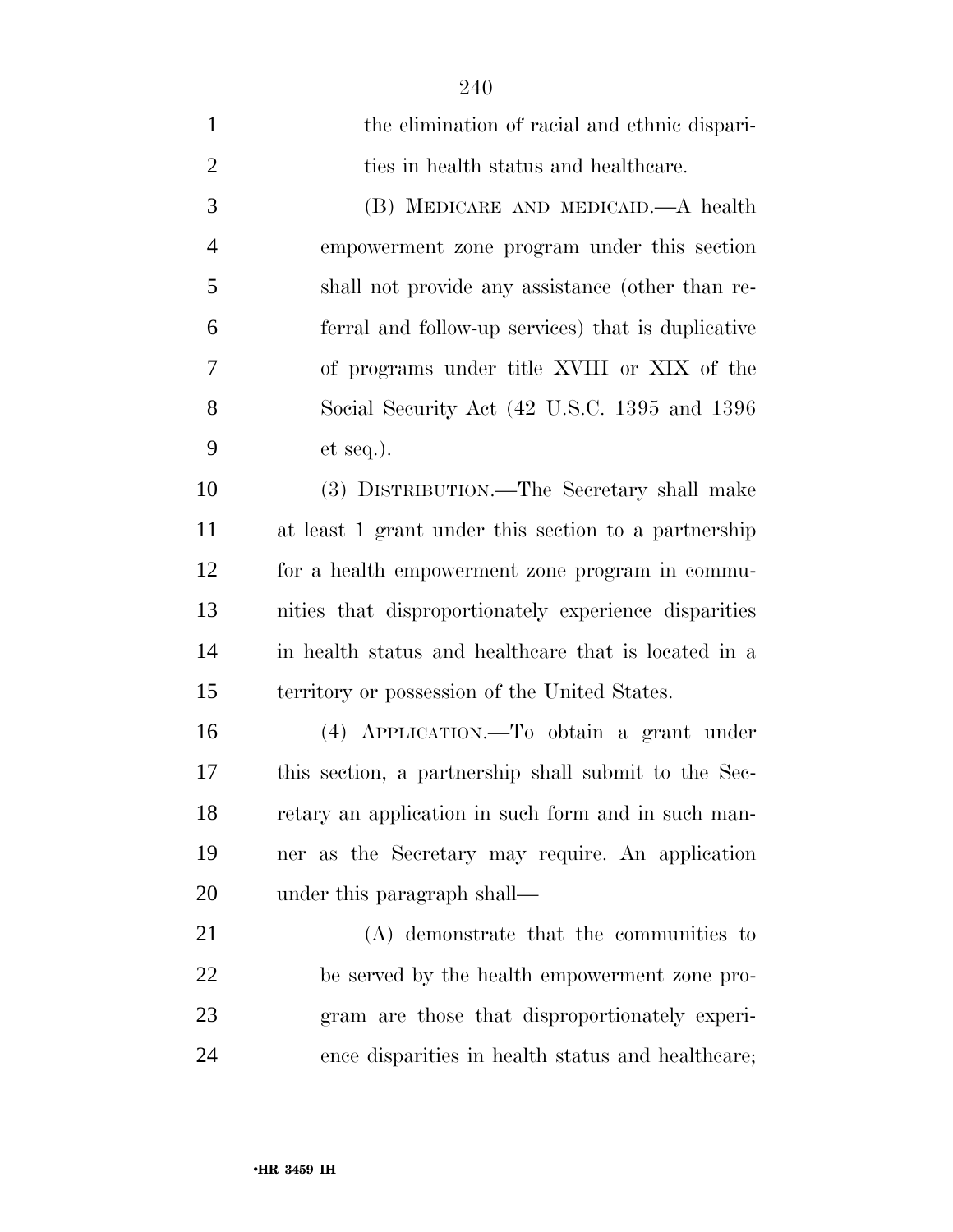| $\mathbf{1}$   | (B) set forth a strategic plan for accom-           |
|----------------|-----------------------------------------------------|
| $\overline{2}$ | plishing the purpose described in paragraph $(2)$ , |
| 3              | $by-$                                               |
| $\overline{4}$ | (i) describing the coordinated health,              |
| 5              | economic, human, community, and physical            |
| 6              | development plan and related activities             |
| 7              | proposed for the community;                         |
| 8              | (ii) describing the extent to which                 |
| 9              | local institutions and organizations have           |
| 10             | contributed and will contribute to the plan-        |
| 11             | ning process and implementation;                    |
| 12             | (iii) identifying the projected amount              |
| 13             | of Federal, State, local, and private re-           |
| 14             | sources that will be available in the area          |
| 15             | and the private and public partnerships to          |
| 16             | be used (including any participation by or          |
| 17             | cooperation with universities, colleges,            |
| 18             | foundations, non-profit organizations, med-         |
| 19             | ical centers, hospitals, health clinics, school     |
| 20             | districts, or other private and public enti-        |
| 21             | ties);                                              |
| 22             | (iv) identifying the funding requested              |
| 23             | under any Federal program in support of             |
| 24             | the proposed activities;                            |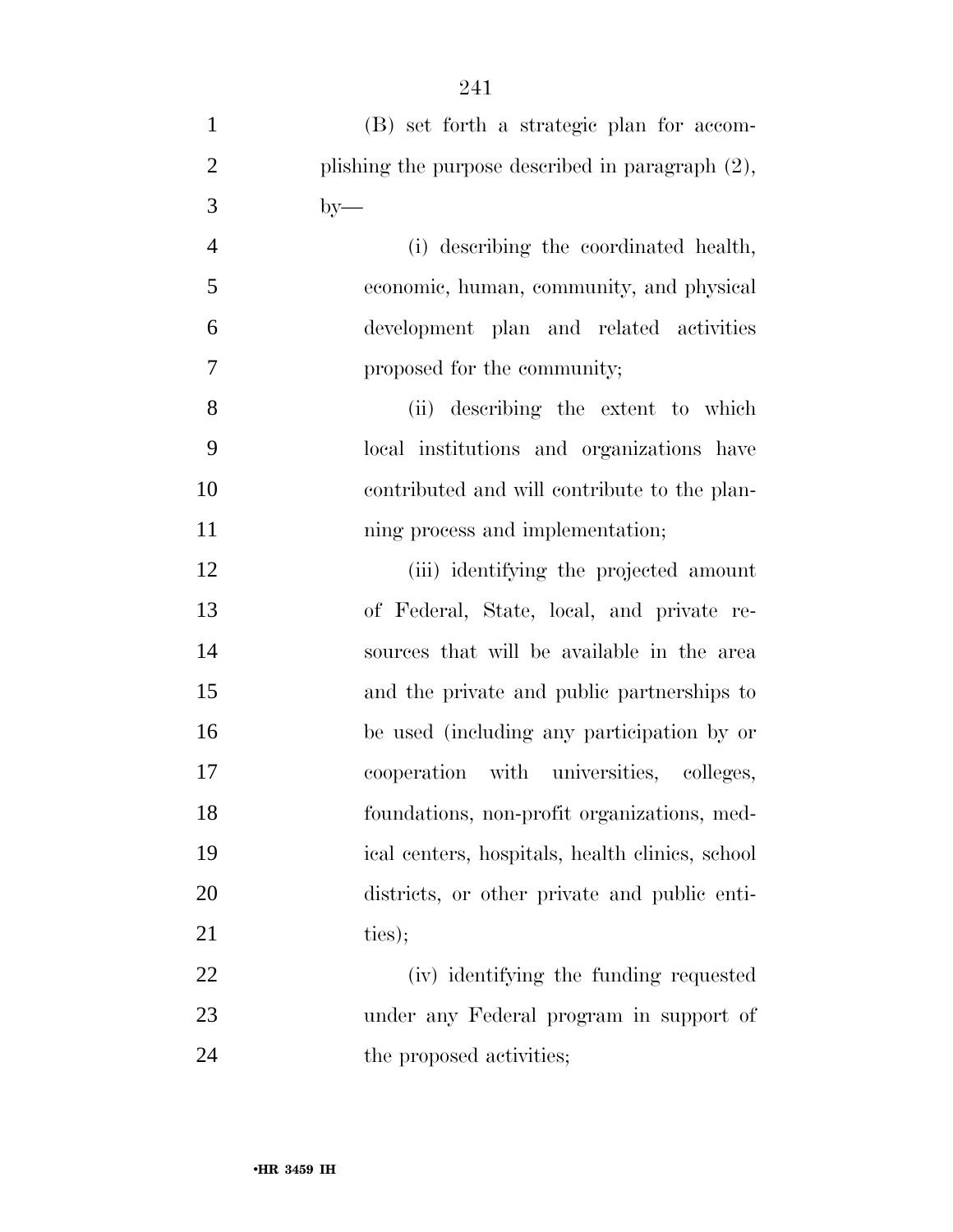| $\mathbf{1}$   | (v) identifying benchmarks for meas-                  |
|----------------|-------------------------------------------------------|
| $\overline{2}$ | uring the success of carrying out the stra-           |
| 3              | tegic plan;                                           |
| $\overline{4}$ | (vi) demonstrating the ability to reach               |
| 5              | and service the targeted underserved mi-              |
| 6              | nority community populations in a cul-                |
| $\tau$         | turally appropriate and linguistically re-            |
| 8              | sponsive manner; and                                  |
| 9              | (vii) demonstrating a capacity and in-                |
| 10             | frastructure to provide long-term commu-              |
| 11             | nity response that is culturally appropriate          |
| 12             | and linguistically responsive to commu-               |
| 13             | nities that disproportionately experience             |
| 14             | disparities in health and healthcare; and             |
| 15             | (C) include such other information as the             |
| 16             | Secretary may require.                                |
| 17             | (5) PREFERENCE.—In awarding grants under              |
| 18             | this subsection, the Secretary shall give preference  |
| 19             | to proposals from indigenous community entities       |
| 20             | that have an expertise in providing culturally appro- |
| 21             | priate and linguistically responsive services to com- |
| 22             | munities that disproportionately experience dispari-  |
| 23             | ties in health and health care.                       |
| 24             | (b) FEDERAL ASSISTANCE FOR HEALTH EMPOWER-            |
| 25             | MENT ZONE GRANT PROGRAMS.—The Secretary, the Ad-      |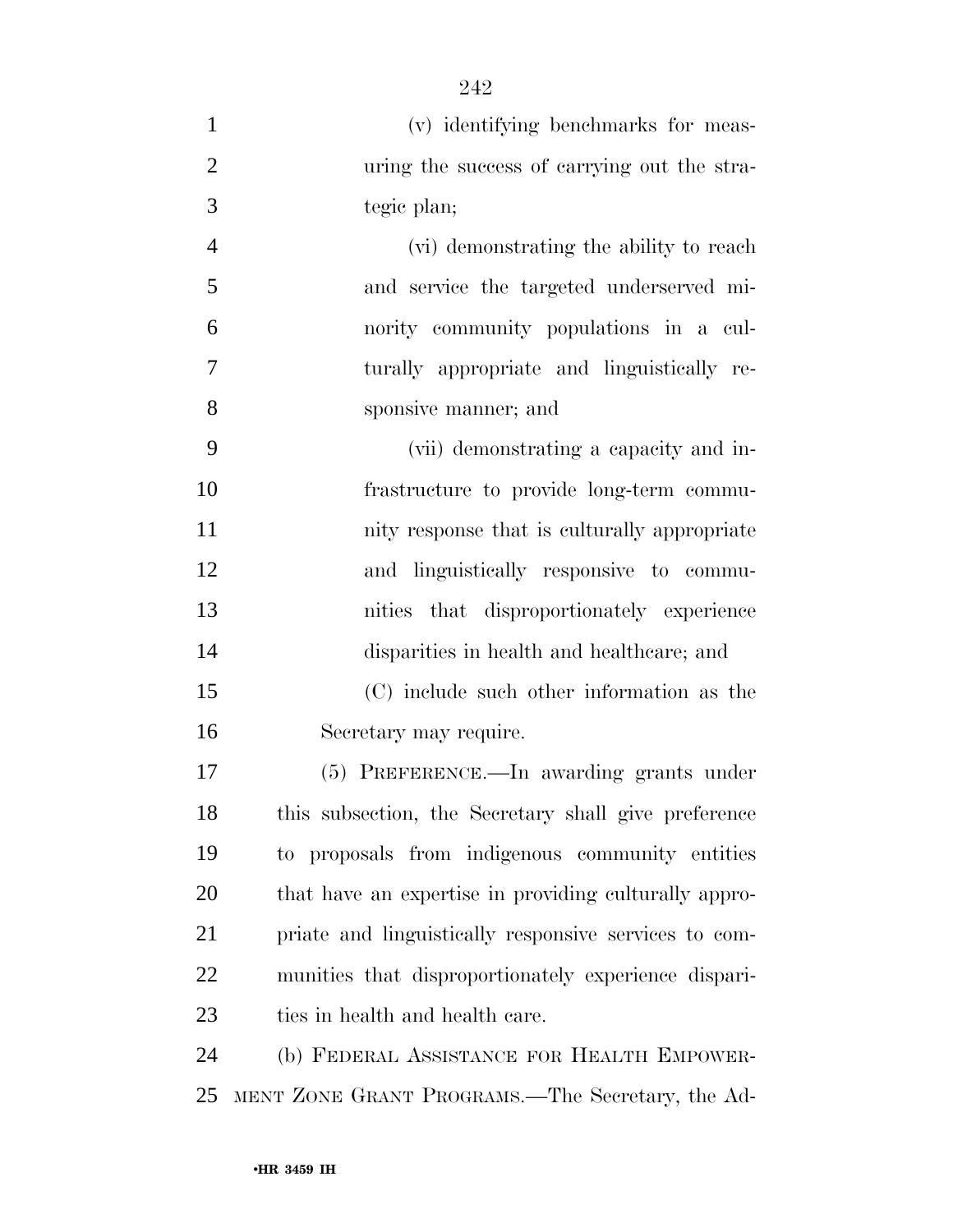ministrator of the Small Business Administration, the Secretary of Agriculture, the Secretary of Education, the Secretary of Labor, and the Secretary of Housing and Urban Development shall each—

 (1) where appropriate, provide entity-specific technical assistance and evidence-based strategies to communities that disproportionately experience dis- parities in health status and healthcare to further the purposes served by a health empowerment zone program established with a grant under subsection (a);

 (2) identify all programs administered by the Department of Health and Human Services, Small Business Administration, Department of Agri- culture, Department of Education, Department of Labor, and the Department of Housing and Urban Development, respectively, that may be used to fur- ther the purpose of a health empowerment zone pro- gram established with a grant under subsection (a); and

 (3) in administering any program identified under paragraph (2), consider the appropriateness of giving priority to any individual or entity located in communities that disproportionately experience dis-parities in health status and healthcare served by a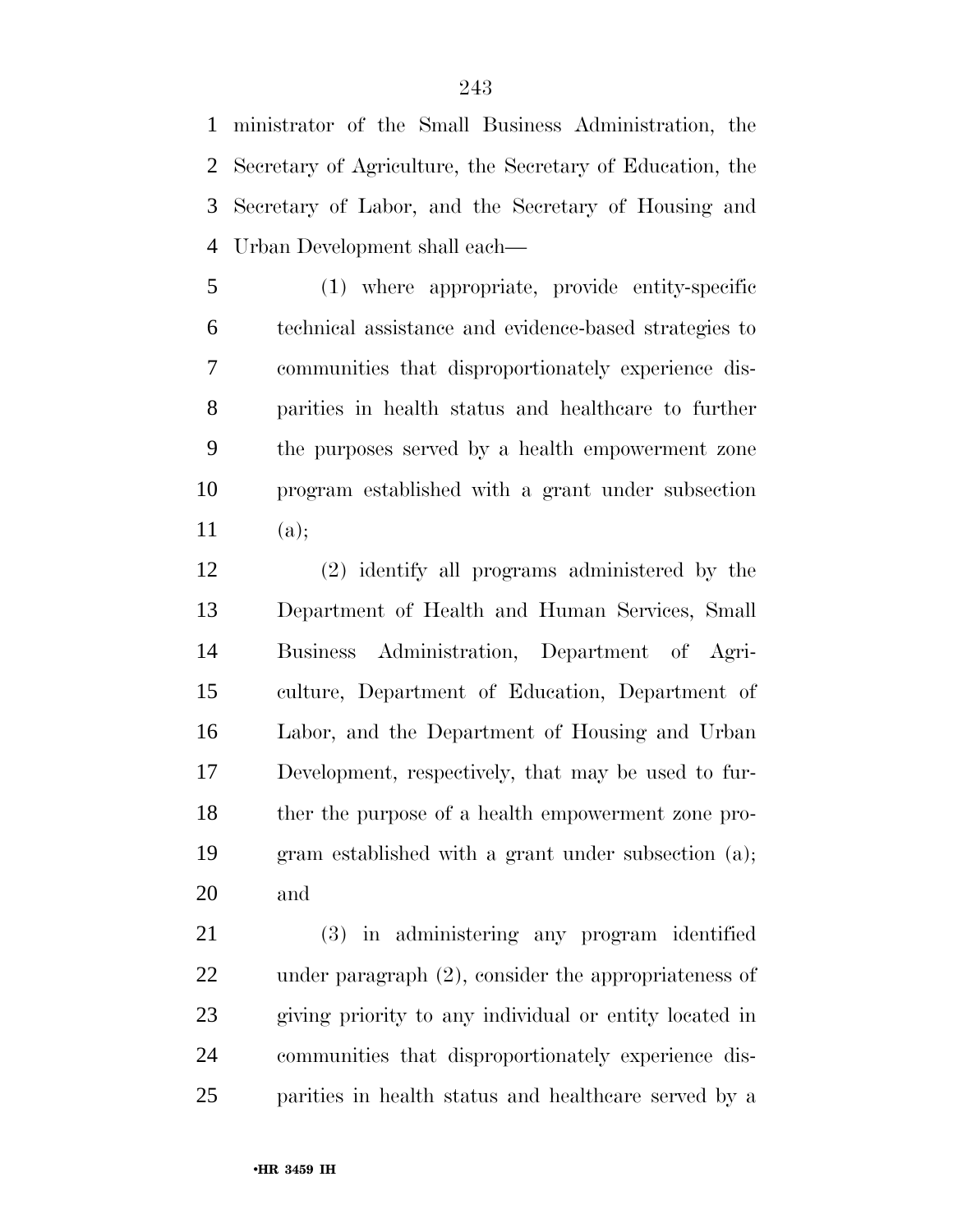health empowerment zone program established with a grant under subsection (a), if such priority would further the purpose of the health empowerment zone program.

 (c) HEALTH EMPOWERMENT ZONE COORDINATING COMMITTEE.—

 (1) ESTABLISHMENT.—For each health em- powerment zone program established with a grant under subsection (a), the Secretary acting through the Director of Office of Minority Health and the Administrator of the Health Resources and Services Administration shall establish a health empowerment zone coordinating committee.

 (2) DUTIES.—Each coordinating committee es- tablished, in coordination with the Director of the Office of Minority Health and the Administrator of the Health Resources and Services Administration, shall provide technical assistance and evidence-based strategies to the grant recipient involved, including providing guidance on research, strategies, health outcomes, program goals, management, implementa- tion, monitoring, assessment, and evaluation proc-esses.

(3) MEMBERSHIP.—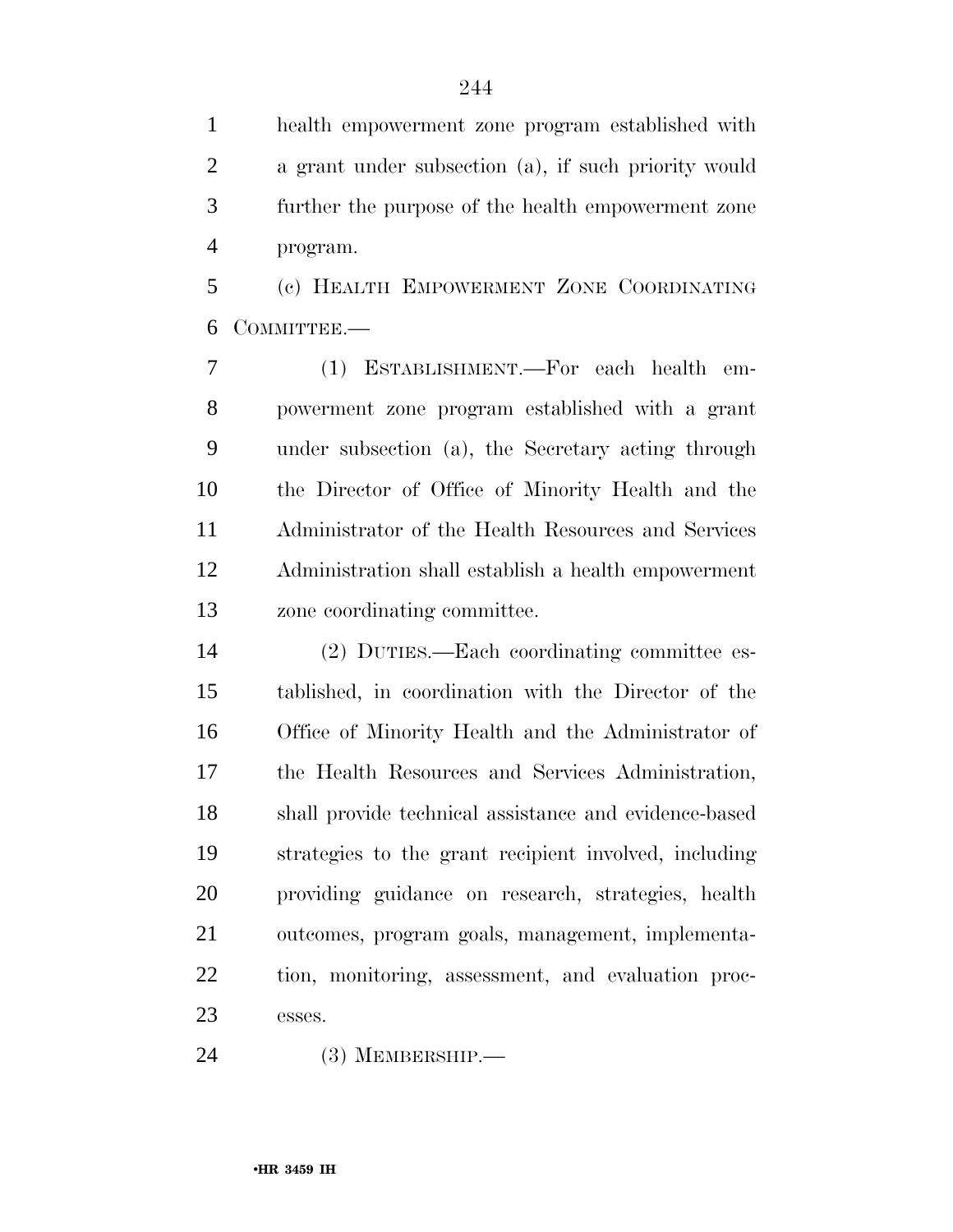| $\mathbf{1}$   | (A) APPOINTMENT.—The Director of the              |
|----------------|---------------------------------------------------|
| $\overline{c}$ | Office of Minority Health and the Adminis-        |
| 3              | trator of the Health Resources and Services Ad-   |
| 4              | ministration, in consultation with the respective |
| 5              | grant recipient shall appoint the members of      |
| 6              | each coordinating committee.                      |
| 7              | (B) COMPOSITION.—The Director of the              |
| 8              | Office of Minority Health, and the Adminis-       |
| 9              | trator of the Health Resources and Services Ad-   |
| 10             | ministration shall ensure that each coordinating  |
| 11             | committee established—                            |
| 12             | (i) has not more than 20 members;                 |
| 13             | (ii) includes individuals from commu-             |
| 14             | nities that disproportionately experience         |
| 15             | disparities in health status and healthcare;      |
| 16             | (iii) includes community leaders and              |
| 17             | leaders of community-based organizations;         |
| 18             | (iv) includes representatives of aca-             |
| 19             | demia and lay and professional organiza-          |
| 20             | tions and associations including those hav-       |
| 21             | ing expertise in medicine, technical, social      |
| 22             | and behavioral science, health policy, advo-      |
| 23             | cacy, cultural and linguistic competency,         |
| 24             | research management, and organization;            |
| 25             | and                                               |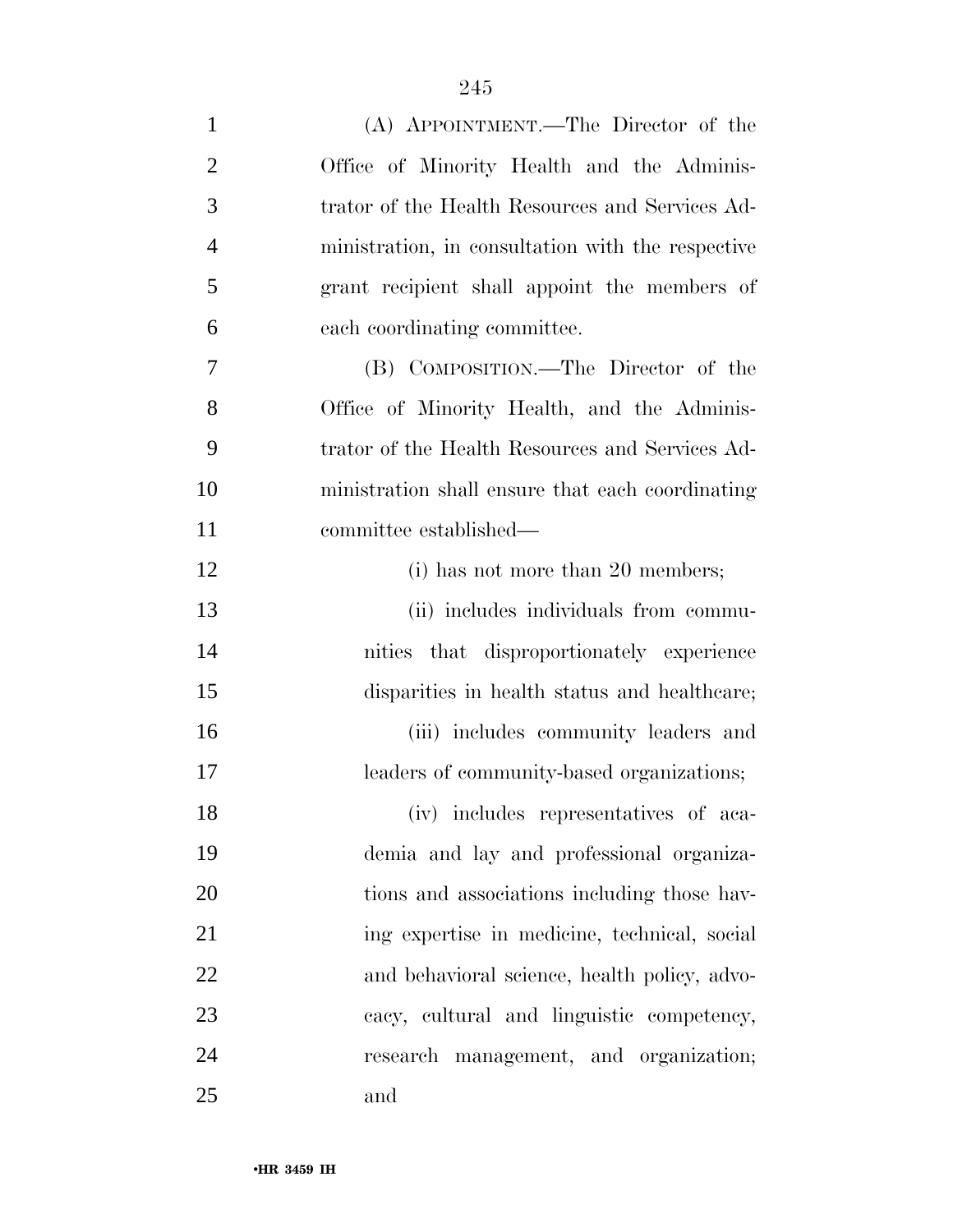| $\mathbf{1}$   | (v) represents a reasonable cross-sec-           |
|----------------|--------------------------------------------------|
| $\overline{2}$ | tion of knowledge, views, and application        |
| 3              | of expertise on societal, ethical, behavioral,   |
| $\overline{4}$ | educational, policy, legal, cultural, lin-       |
| 5              | guistic, and workforce issues related to         |
| 6              | eliminating disparities in health and            |
| 7              | healthcare.                                      |
| 8              | (C) INDIVIDUAL QUALIFICATIONS.—The               |
| 9              | Director of the Office of Minority Health and    |
| 10             | the Administrator of the Health Resources and    |
| 11             | Services Administration may not appoint an in-   |
| 12             | dividual to serve on a coordinating committee    |
| 13             | unless the individual meets the following quali- |
| 14             | fications:                                       |
| 15             | (i) The individual is not employed by            |
| 16             | the Federal Government.                          |
| 17             | (ii) The individual has appropriate ex-          |
| 18             | perience, including experience in the areas      |
| 19             | of community development, cultural and           |
| 20             | linguistic competency, reducing and elimi-       |
| 21             | nating racial and ethnic disparities in          |
| 22             | health and health care, or minority health.      |
| 23             | (D) SELECTION.—In selecting individuals          |
| 24             | to serve on a coordinating committee, the Di-    |
| 25             | rector of Office of Minority Health and the Ad-  |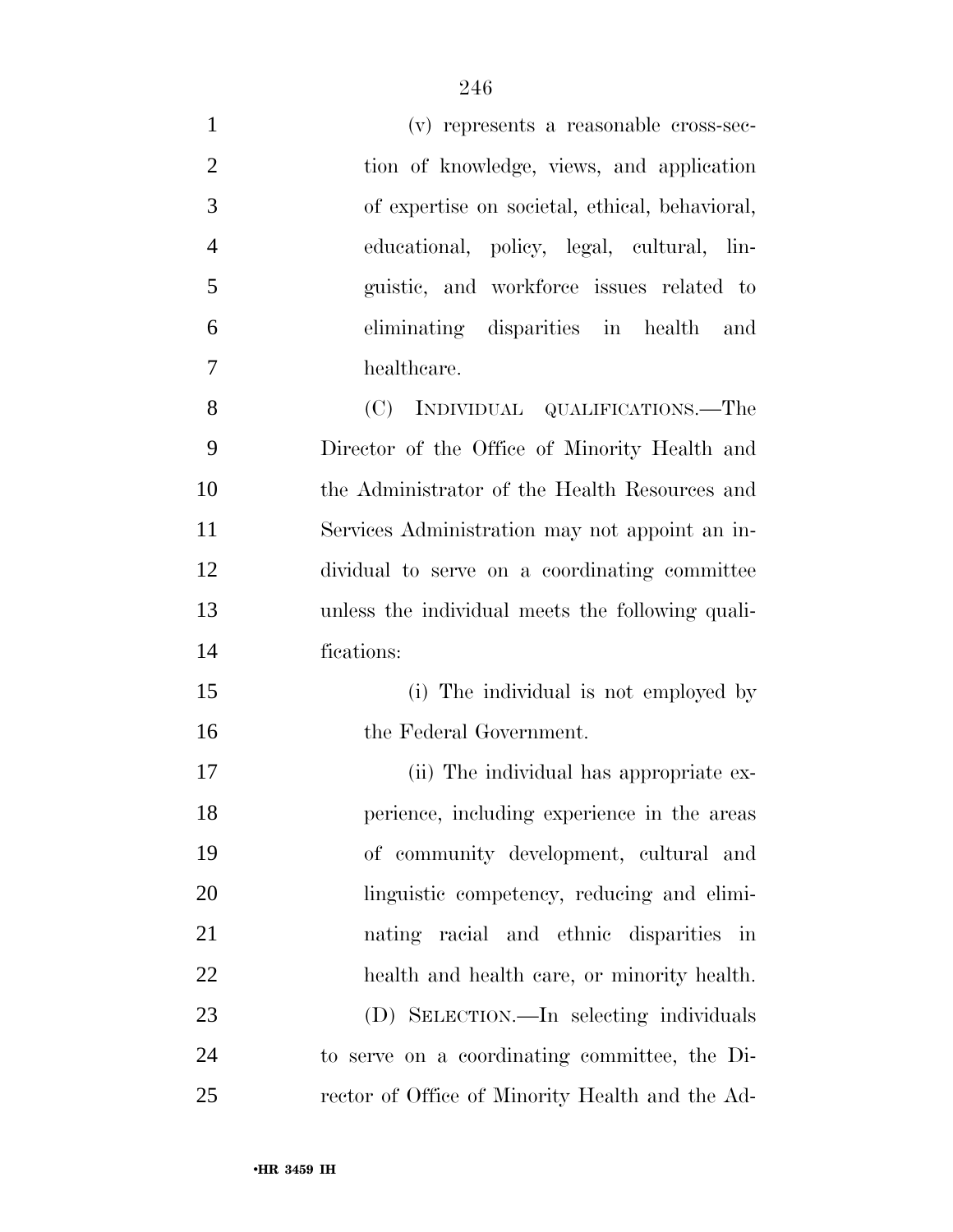ministrator Health Resources and Services Ad- ministration shall give due consideration to the recommendations of the Congress, industry leaders, the scientific community (including the Institute of Medicine), academia, community based non-profit organizations, minority health and related organizations, the education com- munity, State and local governments, and other appropriate organizations. (E) CHAIRPERSON.—The Director of the Office of Minority Health and the Adminis- trator of the Health Resources and Services Ad- ministration, in consultation with the members of the coordinating committee involved, shall designate a chairperson of the coordinating committee, who shall serve for a term of 3 years and who may be reappointed at the expi- ration of each such term. (F) TERMS.—Each member of a coordi-nating committee shall be appointed for a term

 of 1 to 3 years in overlapping staggered terms, as determined by the Director of the Office of Minority Health and the Administrator of the Health Resources and Services Administration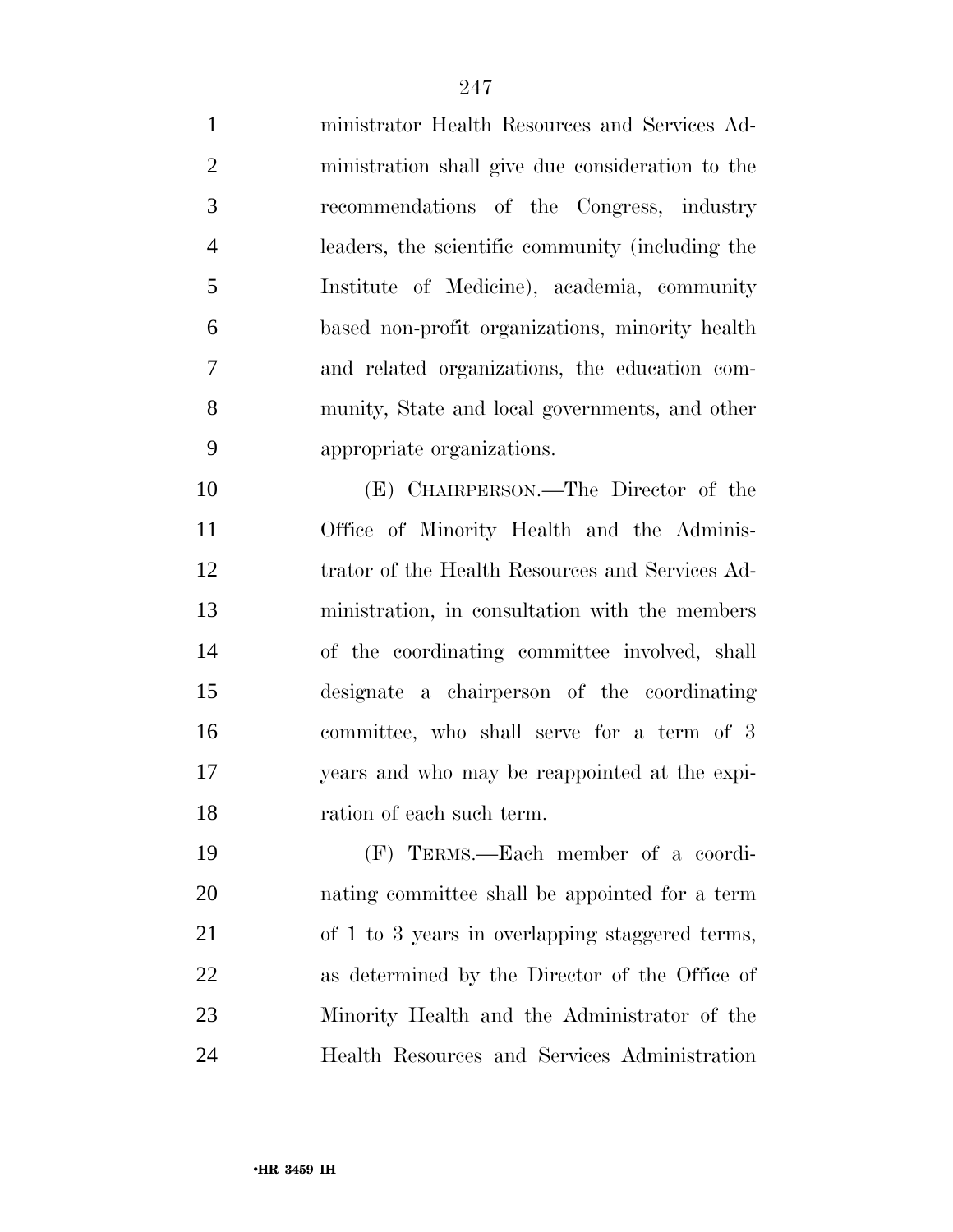| 1              | at the time of appointment, and may be re-            |
|----------------|-------------------------------------------------------|
| $\overline{2}$ | appointed at the expiration of each such term.        |
| 3              | (G) VACANCIES.—A vacancy on a coordi-                 |
| $\overline{4}$ | nating committee shall be filled in the same          |
| 5              | manner in which the original appointment was          |
| 6              | made.                                                 |
| 7              | (H) COMPENSATION.—Each member of a                    |
| 8              | coordinating committee shall be compensated at        |
| 9              | a rate equal to the daily equivalent of the an-       |
| 10             | nual rate of basic pay for level IV of the Execu-     |
| 11             | tive Schedule for each day (including travel          |
| 12             | time) during which such member is engaged in          |
| 13             | the performance of the duties of the coordi-          |
| 14             | nating committee.                                     |
| 15             | (I) TRAVEL EXPENSES.—Each member of                   |
| 16             | a coordinating committee shall receive travel ex-     |
| 17             | penses, including per diem in lieu of subsist-        |
| 18             | ence, in accordance with applicable provisions        |
| 19             | under subchapter I of chapter $57$ of title 5,        |
| 20             | United States Code.                                   |
| 21             | MEETINGS.—A coordinating committee<br>(4)             |
| 22             | shall meet 3 to 5 times each year, at the call of the |
| 23             | coordinating committee's chairperson and in con-      |
| 24             | sultation with the Director of Office of Minority     |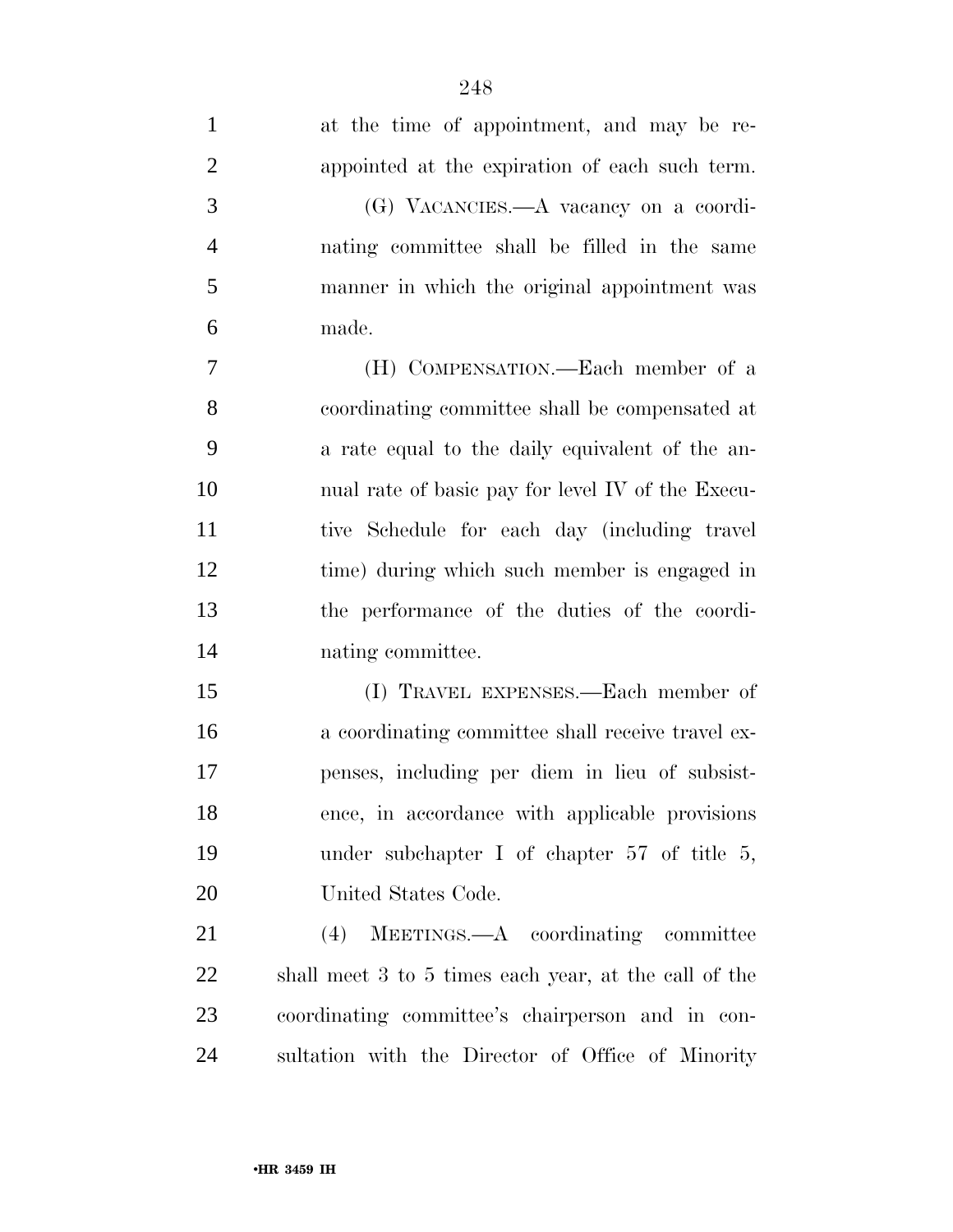| $\mathbf{1}$   | Health and the Administrator Health Resources and |
|----------------|---------------------------------------------------|
| $\overline{2}$ | Services Administration.                          |
| 3              | (5) REPORT.—Each coordinating committee           |
| $\overline{4}$ | shall transmit to the Congress an annual report   |
| 5              | that, with respect to the health empowerment zone |
| 6              | program involved, includes the following:         |
| 7              | (A) A review of the program's effectiveness       |
| 8              | in achieving stated goals and outcomes.           |
| 9              | (B) A review of the program's manage-             |
| 10             | ment and the coordination of the entities in-     |
| 11             | volved.                                           |
| 12             | (C) A review of the activities in the pro-        |
| 13             | gram's portfolio and components.                  |
| 14             | (D) An identification of policy issues raised     |
| 15             | by the program.                                   |
| 16             | (E) An assessment of the program's capac-         |
| 17             | ity, infrastructure, and number of underserved    |
| 18             | minority communities reached.                     |
| 19             | (F) Recommendations for new program               |
| 20             | goals, research areas, enhanced approaches,       |
| 21             | partnerships, coordination and management         |
| 22             | mechanisms, and projects to be established to     |
| 23             | achieve the program's stated goals, to improve    |
| 24             | outcomes, monitoring, and evaluation.             |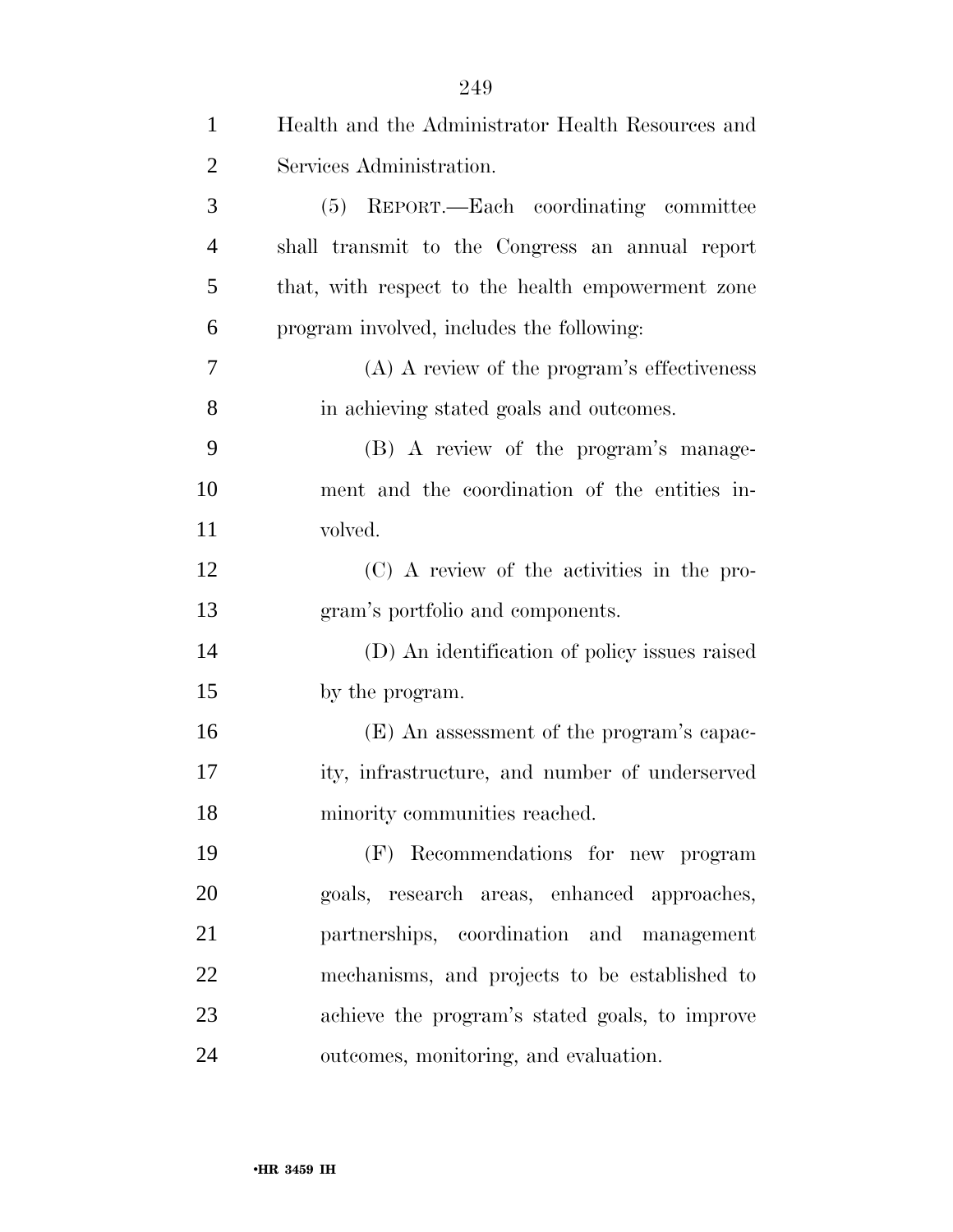(G) A review of the degree of minority en-2 tity participation in the program, and an identi- fication of a strategy to increase such participa-tion.

 (H) Any other reviews or recommendations determined to be appropriate by the coordi-nating committee.

 (d) REPORT.—The Director of the Office of Minority Health and the Administrator of the Health Resources and Services Administration shall submit a joint annual report to the appropriate committees of Congress on the results of the implementation of programs under this sec-tion.

 (e) AUTHORIZATION OF APPROPRIATIONS.—There are authorized to be appropriated to carry out this section, such sums as may be necessary for each of fiscal years 2005 through 2010.

## **Subtitle B—Targeting Diseases and**

**Conditions with Particularly** 

## **Disparate Impact**

**CHAPTER 1—CANCER REDUCTION** 

## **SEC. 441. CANCER REDUCTION.**

 (a) PREVENTIVE HEALTH MEASURES WITH RE-SPECT TO BREAST AND CERVICAL CANCER.—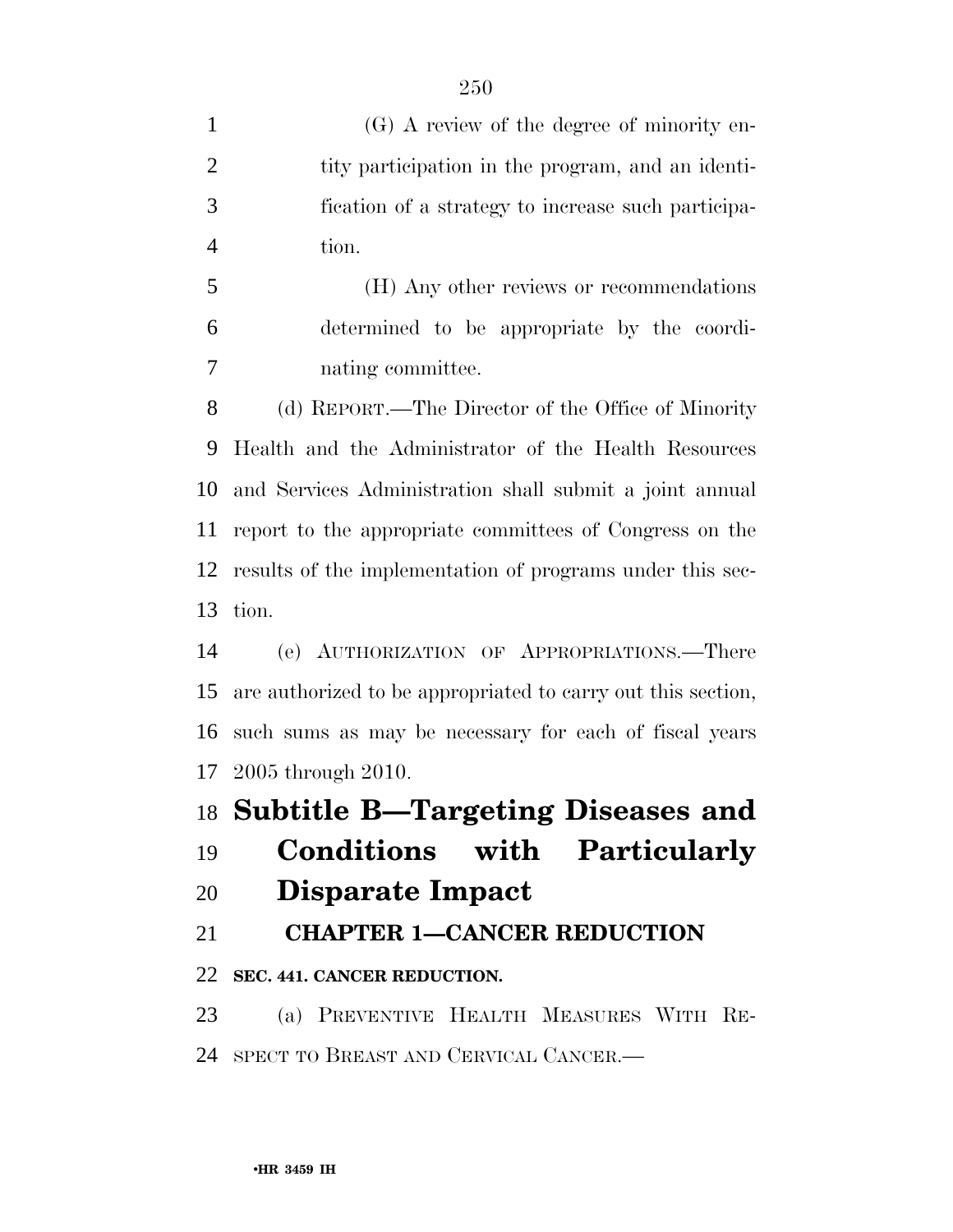1 (1) IN GENERAL.—Section  $1510(a)$  of the Pub-2 lic Health Service Act  $(42 \text{ U.S.C. } 300n-5(a))$  is amended by striking ''2003'' and inserting ''2008''. (2) SUPPLEMENTAL GRANTS FOR ADDITIONAL PREVENTIVE HEALTH SERVICES.—Section  $6 \qquad 1509\text{(d)}(1)$  of the Public Health Service Act  $(42)$  U.S.C. 300n–4a(d)(1)) is amended by striking 8 '2003'' and inserting "2008". (b) TREATMENT AND PREVENTION.—Title XXIX of the Public Health Service Act, as amended by section 302, is further amended by adding at the end the following: **''Subtitle C—Reducing Disease and Disease-Related Complications ''CHAPTER 1—CANCER REDUCTION ''SEC. 2921. CANCER PREVENTION AND TREATMENT FOR UNDERSERVED MINORITY OR OTHER POPU- LATIONS.**  ''(a) GRANTS.—The Secretary may make grants to qualifying health centers, non-profit organizations, and

 public institutions for the development, expansion, or oper- ation of programs that, for individuals otherwise served by such centers, provide—

23  $\frac{1}{2}$  (1) information and education on cancer pre-vention;

25  $\frac{1}{2}$   $\frac{1}{2}$  screenings for cancer;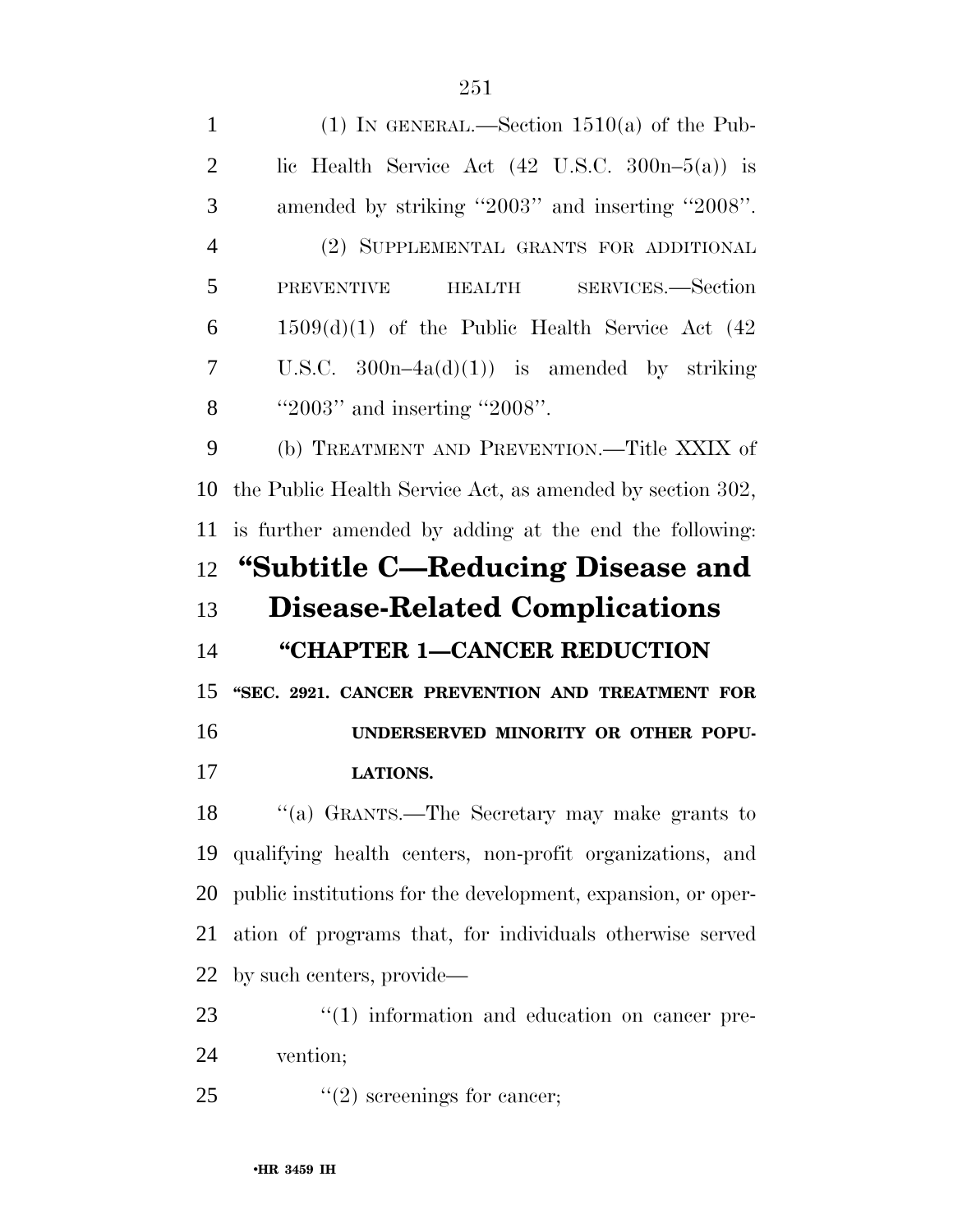| $\mathbf{1}$   | "(3) counseling on cancer, including counseling             |
|----------------|-------------------------------------------------------------|
| $\overline{2}$ | upon a diagnosis of cancer; and                             |
| 3              | $\lq(4)$ treatment for cancer.                              |
| $\overline{4}$ | "(b) QUALIFYING HEALTH CENTERS AND PUBLIC                   |
| 5              | INSTITUTIONS.—For purposes of this section:                 |
| 6              | "(1) QUALIFYING HEALTH CENTERS.—The                         |
| 7              | term 'qualifying health center' includes community          |
| 8              | health centers, migrant health centers, health cen-         |
| 9              | ters for the homeless, health centers for residents of      |
| 10             | public housing, and community clinics.                      |
| 11             | "(2) QUALIFYING PUBLIC INSTITUTIONS.—The                    |
| 12             | term 'qualifying public institutions' means an entity       |
| 13             | that meets the requirements of section $2971(b)(1)$ .       |
| 14             | "(c) PREFERENCE IN MAKING GRANTS.—In making                 |
| 15             | grants under subsection (a), the Secretary shall give pref- |
| 16             | erence to applicants that—                                  |
| 17             | $\lq(1)$ have service populations that include a sig-       |
| 18             | nificant number of low-income minority individuals          |
| 19             | who are at-risk for cancer;                                 |
| 20             | $\lq(2)$ will, through programs under subsection            |
| 21             | $(b)$ —                                                     |
| 22             | $\lq\lq$ emphasize early detection of and com-              |
| 23             | prehensive treatment for cancer;                            |
| 24             | "(B) provide comprehensive treatment                        |
| 25             | services for cancer in its earliest stages; and             |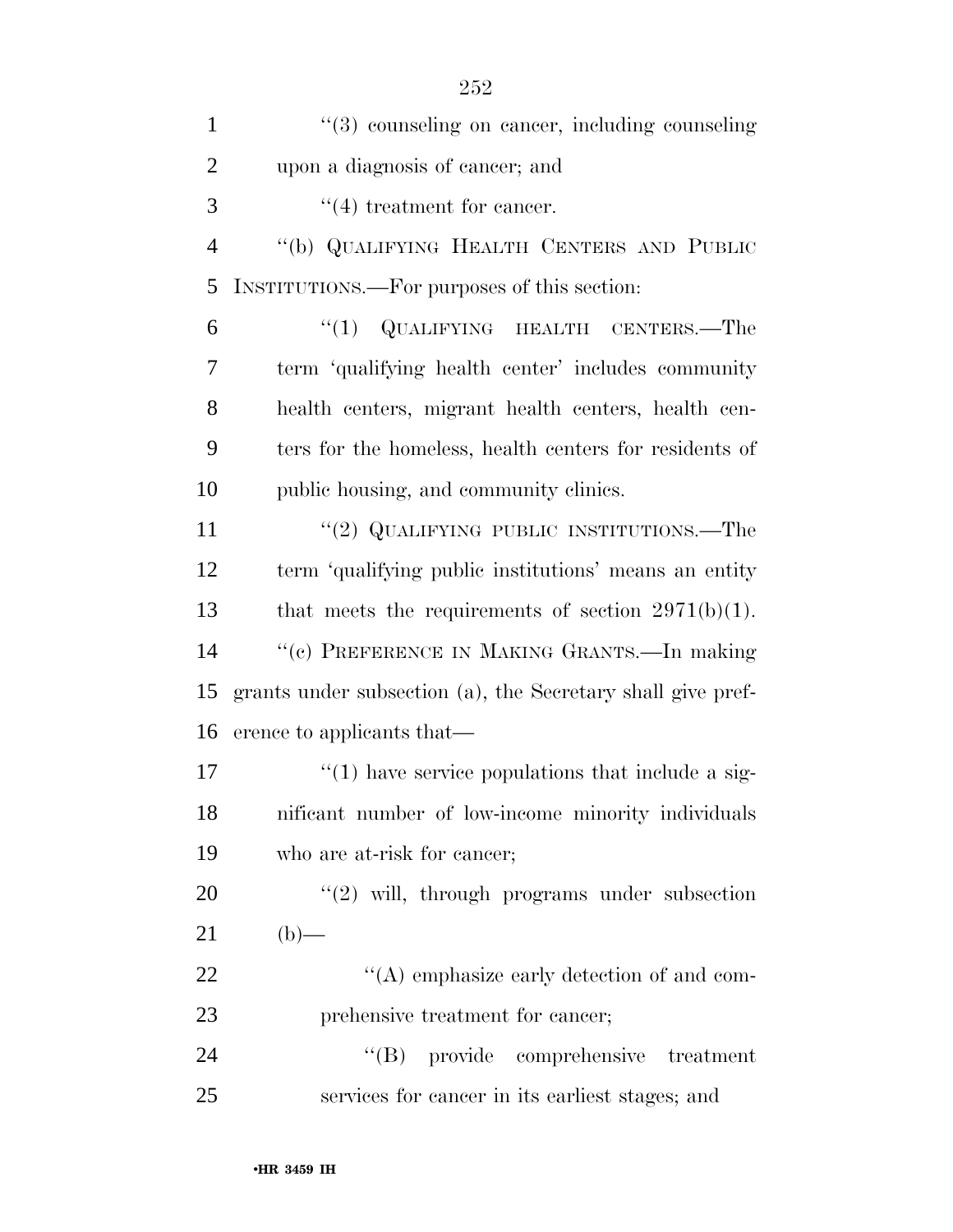| $\mathbf{1}$   | "(C) carry out subparagraphs $(A)$ and $(B)$                   |
|----------------|----------------------------------------------------------------|
| 2              | for two or more types of cancer; and                           |
| 3              | $\cdot\cdot\cdot(3)$ in order to provide treatment for cancer, |
| $\overline{4}$ | have established or will establish referral arrange-           |
| 5              | ments with entities that provide screenings for low-           |
| 6              | income individuals.                                            |
| 7              | "(d) APPROPRIATE CULTURAL CONTEXT.—As a con-                   |
|                | 8 dition for the receipt of a grant under subsection (a), the  |
| 9              | applicant shall agree that, in the program carried out with    |

 the grant, services will be provided in the languages most appropriate for, and with consideration for the cultural background of, the individuals for whom the services are provided.

 ''(e) OUTREACH SERVICES.—As a condition for the receipt of a grant under subsection (a), the applicant shall agree to provide outreach activities to inform the public of the services of the program, and to provide information on cancer; and

 ''(f) APPLICATION FOR GRANT.—A grant may be made under subsection (a) only if an application for the grant is submitted to the Secretary and the application is in such form, is made in such manner, and contains such agreements, assurances, and information as the Sec-retary determines to be necessary to carry out this section.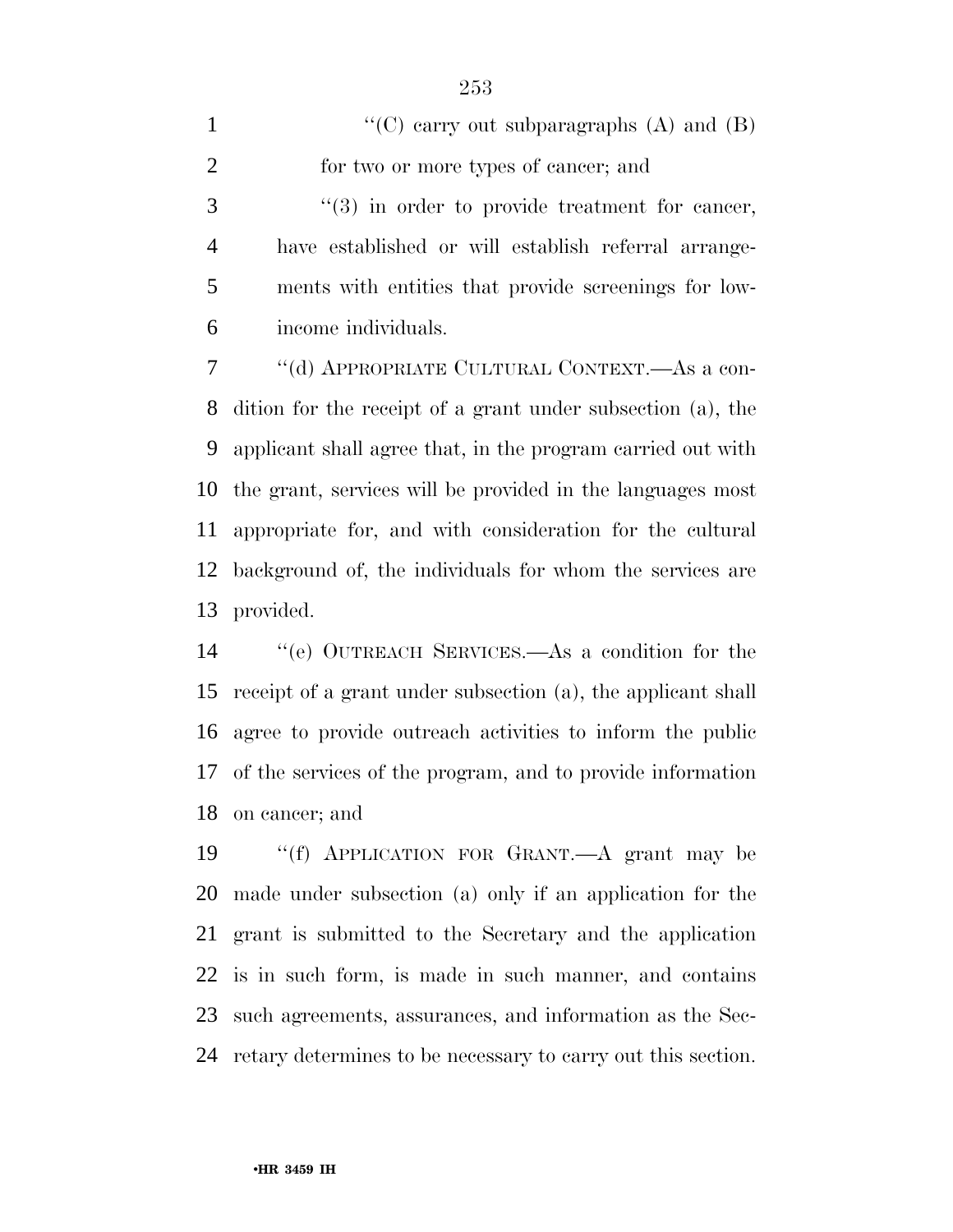"(g) DESIGNATION OF TYPE OF CANCER.—In mak- ing a grant under subsection (a), the Secretary shall des- ignate the type or types of cancer with respect to which the grant is being made.

 ''(h) AUTHORIZATION OF APPROPRIATIONS.—For the purpose of carrying out this section, there are authorized to be appropriated such sums as may be necessary for each of the fiscal years 2005 through 2010.''.

## **CHAPTER 2—HIV/AIDS REDUCTION**

#### **SEC. 442. HIV/AIDS REDUCTION.**

 Subtitle C of title XXIX of the Public Health Service Act, as added by section 441, is amended by adding at the end the following:

### **''CHAPTER 2—HIV/AIDS REDUCTION**

### **''SEC. 2922. HIV/AIDS REDUCTION IN THE MINORITY COM-**

#### **MUNITY.**

 ''(a) EXPANDED FUNDING.—The Secretary, in col- laboration with the Director of the Office of Minority Health, the Director of the Centers for Disease Control and Prevention, the Administrator of the Health Re- sources and Services Administration, and the Adminis- trator of the Substance Abuse and Mental Health Admin- istration, shall provide funds and carry out activities to expand the Minority HIV/AIDS Initiative.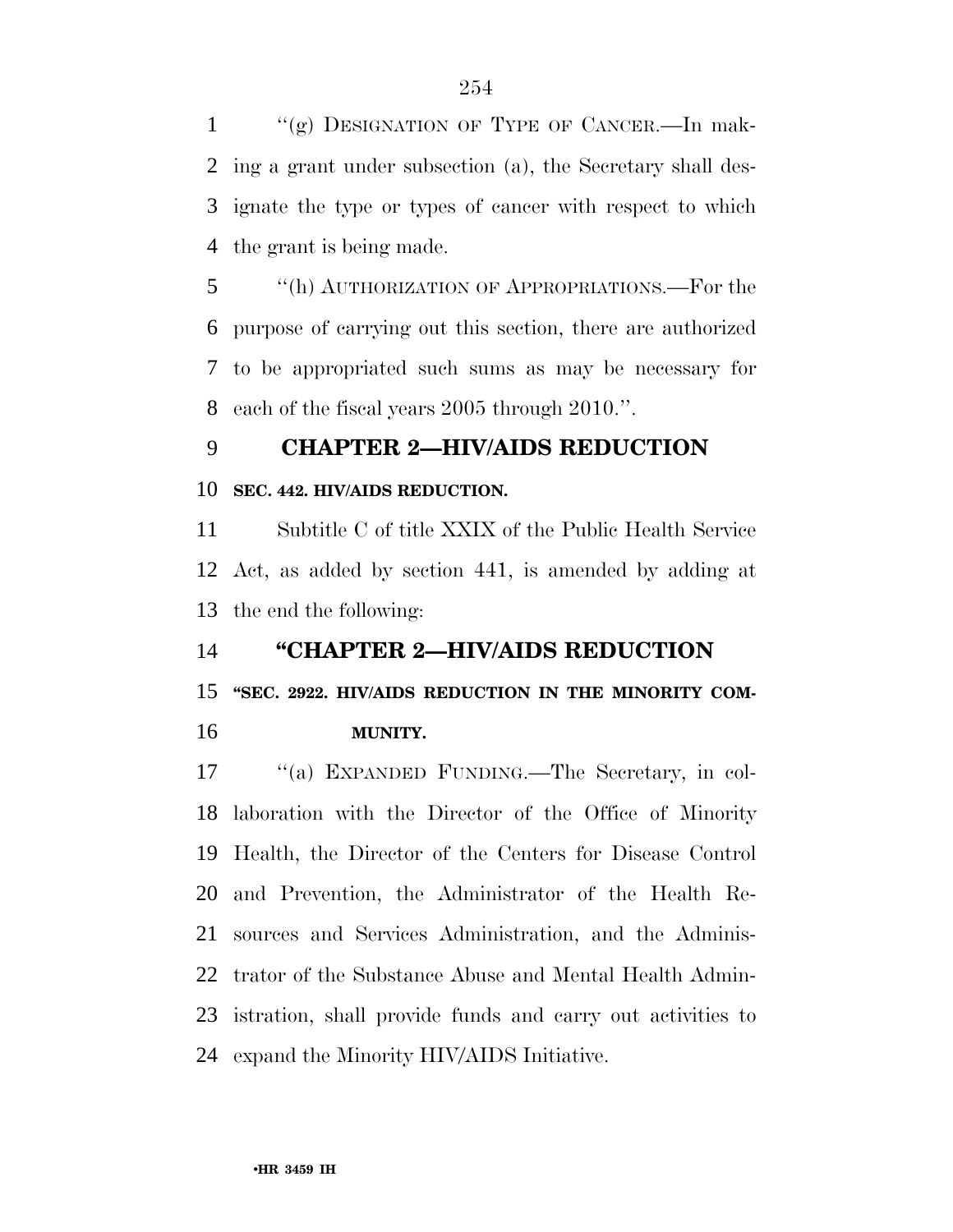''(b) USE OF FUNDS.—The additional funds made available under this section may be used, through the Mi- nority HIV/AIDS Initiative, to support the following ac- tivities: ''(1) The provision of technical assistance and infrastructure support to reduce HIV/AIDS in mi- nority populations. 8 "(2) To increase minority populations' access to HIV/AIDS prevention and care services.  $\frac{10}{10}$  To build stronger community programs and partnerships to address HIV prevention and the healthcare needs of specific minority racial and eth- nic populations. ''(c) PRIORITY INTERVENTIONS.—Within the minor- ity populations referred to in subsection (b), priority in conducting intervention services shall be given to—  $\qquad \qquad$  ''(1) women;  $\frac{1}{2}$  youth; ''(3) men who engage in homosexual activity;  $\frac{1}{4}$  persons who engage in intravenous drug abuse;  $\frac{1}{2}$  (5) homeless individuals; and  $(6)$  individuals incarcerated or in the penal system.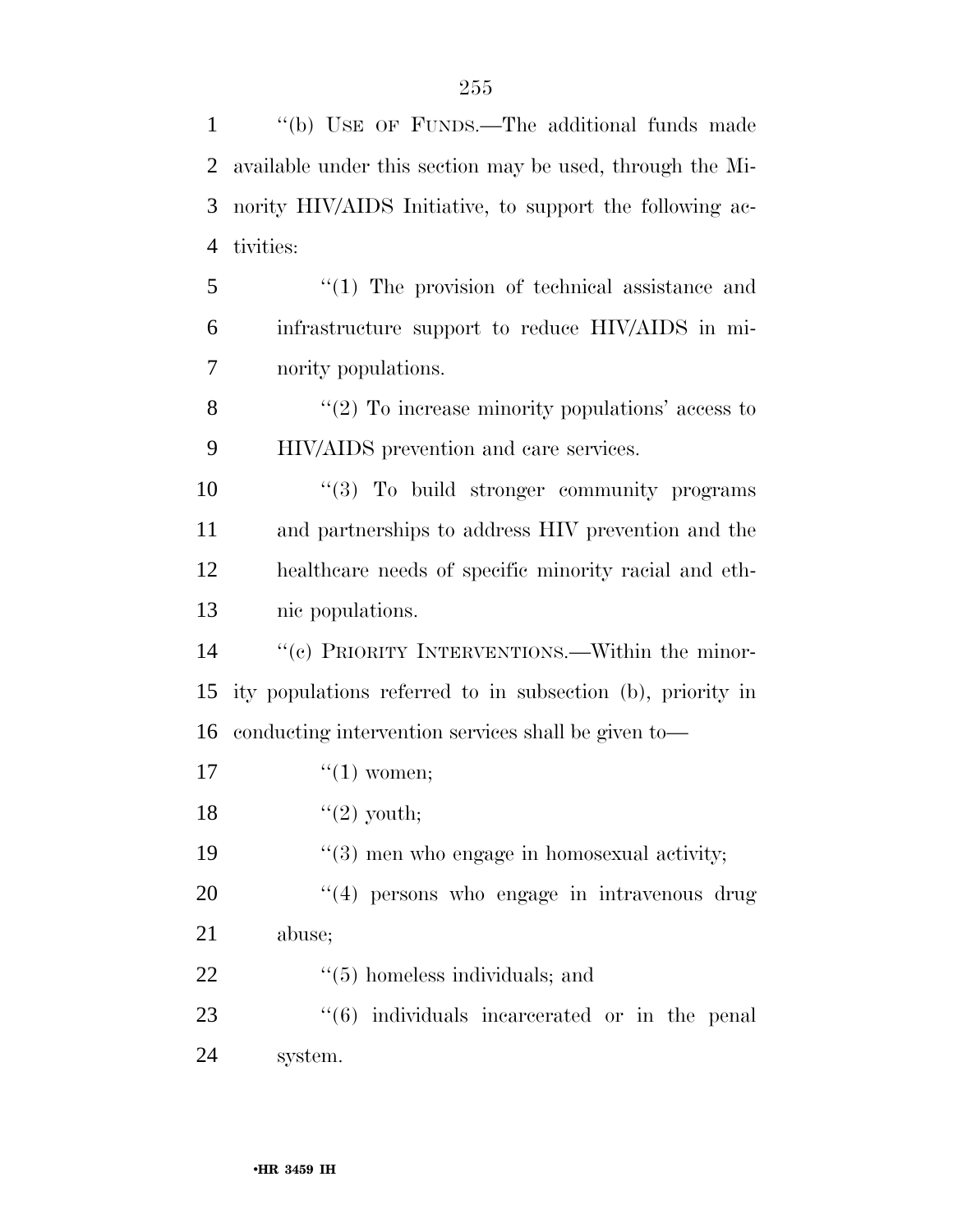''(d) AUTHORIZATION OF APPROPRIATIONS.—For the purpose of carrying out this section, there are authorized to be appropriated \$610,000,000 for fiscal year 2005, and such sums as may be necessary for each of the fiscal years 2006 through 2010.''.

# **CHAPTER 3—INFANT MORTALITY REDUCTION**

#### **SEC. 443. INFANT MORTALITY REDUCTION.**

 Subtitle C of title XXIX of the Public Health Service Act, as amended by section 442, is further amended by adding at the end the following:

## **''CHAPTER 3—INFANT MORTALITY REDUCTION**

**''SEC. 2923. INFANT MORTALITY REDUCTION.** 

15 "(a) BACK TO SLEEP CAMPAIGN.—

16 "(1) In GENERAL.—The Secretary shall sup- port collaborations through the National Institute of Child Health and Human Development.

19 "(2) USE OF FUNDS.—Collaborations funded under paragraph (1) shall be directed towards the goal of reducing the incidence of Sudden Infant Death Syndrome in minority communities, particu- larly the African American and American Indian and Native Alaskan communities, through increased edu-cation on the importance of back sleeping for in-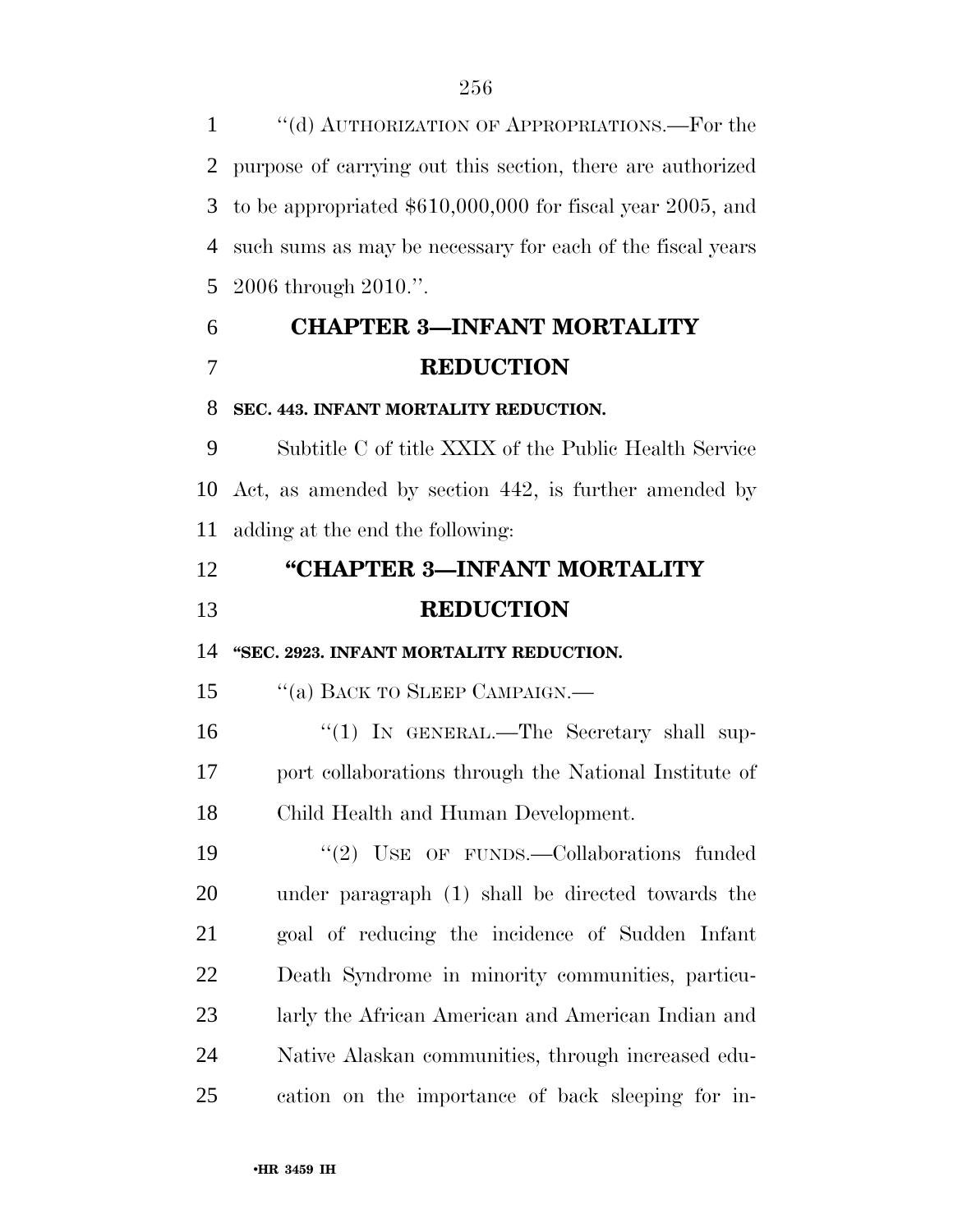| $\mathbf{1}$   | fants. Such increased education shall include child         |
|----------------|-------------------------------------------------------------|
| $\overline{2}$ | care centers and other secondary child caregivers.          |
| 3              | "(b) GUIDELINES FOR CHILD CARE LICENSURE.—                  |
| $\overline{4}$ | "(1) IN GENERAL.—The Secretary, acting                      |
| 5              | through the Director of the National Institute of           |
| 6              | Child Health and Human Development, shall con-              |
| 7              | vene a working group to develop health guidelines           |
| 8              | relating to infant mortality reduction for use by           |
| 9              | child care licensing entities, including State, terri-      |
| 10             | torial, tribal, and local governments.                      |
| 11             | "(2) Focus.—The guidelines developed under                  |
| 12             | paragraph (1) shall focus specifically on appropriate       |
| 13             | actions to reduce the incidence of Sudden Infant            |
| 14             | Death Syndrome in child care settings.                      |
| 15             | "(3) REPORT.—Not later than 1 year after the                |
| 16             | date of enactment of this title, the Secretary shall        |
| 17             | submit to the appropriate committees of Congress            |
| 18             | and the States a report that describes the guidelines       |
| 19             | developed under this subsection.                            |
| 20             | "(c) AUTHORIZATION OF APPROPRIATIONS.—There                 |
| 21             | is authorized to be appropriated to carry out this section, |
| 22             | such sums as may be necessary for each of fiscal years      |
| 23             | 2005 through 2010.".                                        |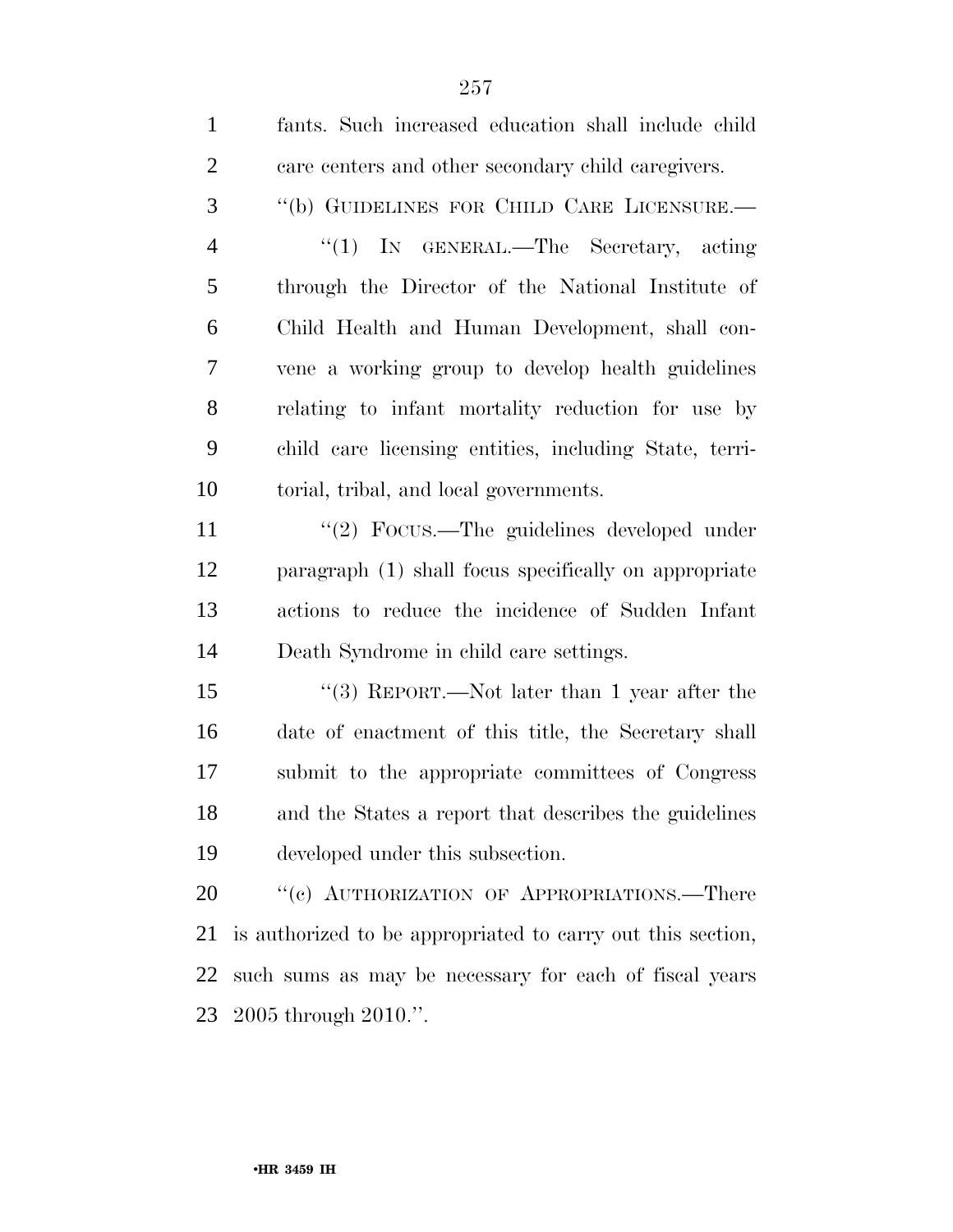# **CHAPTER 4—FETAL ALCOHOL SYNDROME TREATMENT AND DIAGNOSIS**

#### **SEC. 444. FETAL ALCOHOL SYNDROME.**

 Subtitle C of title XXIX of the Public Health Service Act, as amended added by section 443, is further amended by adding at the end the following:

# **''CHAPTER 4—FETAL ALCOHOL SYNDROME TREATMENT AND DIAGNOSIS ''SEC. 2924. FETAL ALCOHOL SYNDROME.**

 ''(a) SURVEILLANCE AND IDENTIFICATION RE- SEARCH.—The Secretary shall direct the National Center for Birth Defects and Developmental Disabilities (referred to in this section as the 'Center') to—

 ''(1) develop a uniform surveillance case defini- tion for Fetal Alcohol Syndrome (referred to in this section as 'FAS') and a uniform surveillance defini- tion for Alcohol Related Neurodevelopmental Dis-order (referred to in this section as 'ARND');

 ''(2) develop a comprehensive screening process for FAS and ARND to include all age groups; and  $\frac{1}{2}$   $\frac{1}{3}$  disseminate the screening process devel-oped under paragraph (2) to—

23 "(A) hospitals, outpatient programs, and 24 other healthcare providers;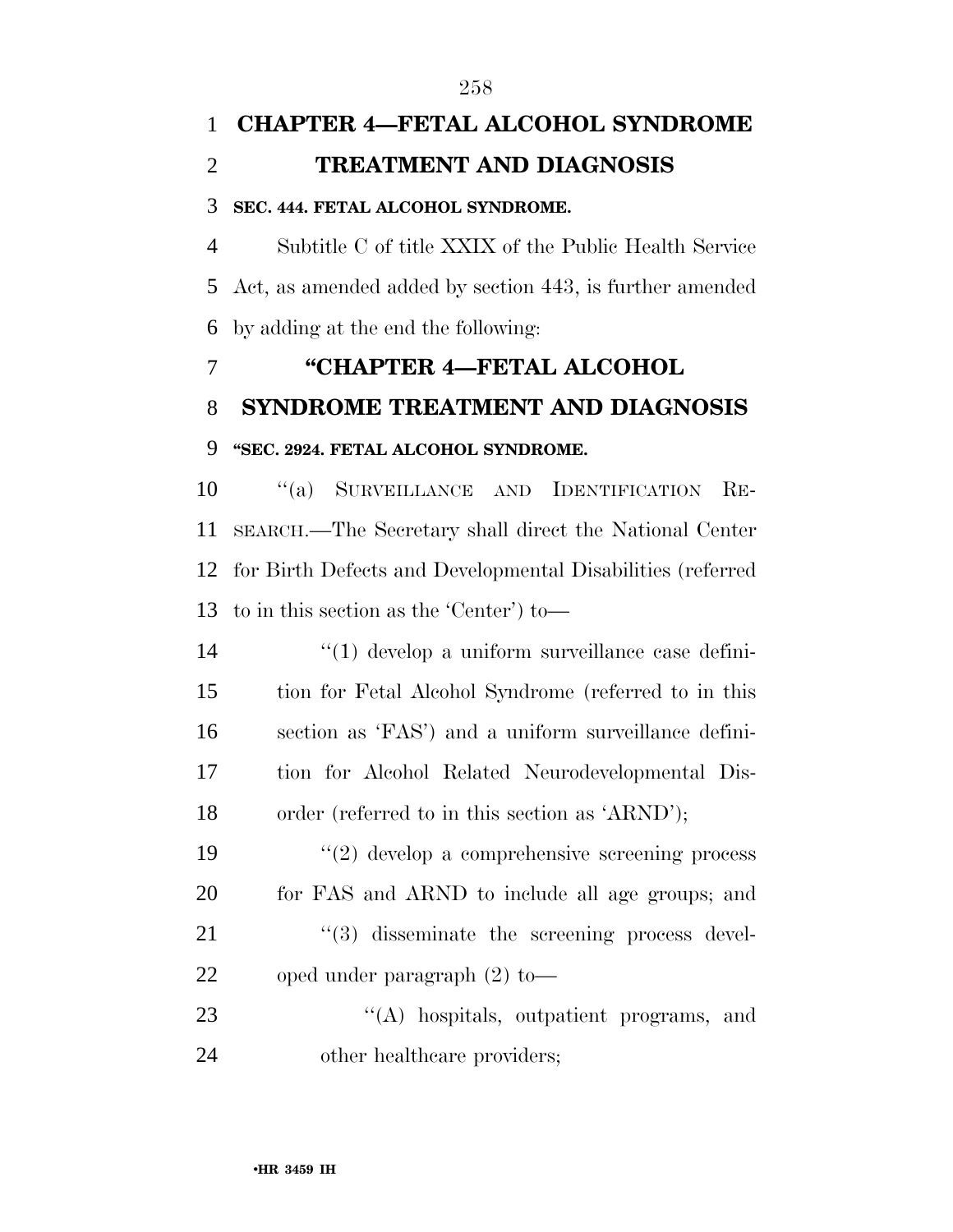| $\mathbf{1}$   | "(B) incarceration and detainment facili-                         |
|----------------|-------------------------------------------------------------------|
| $\overline{2}$ | ties;                                                             |
| 3              | $\lq\lq$ <sup>c</sup> (C) primary and secondary schools;          |
| $\overline{4}$ | $\lq\lq$ (D) social work and child welfare offices;               |
| 5              | "(E) State offices and others providing                           |
| 6              | services to individuals with disabilities; and                    |
| $\overline{7}$ | $\lq\lq(F)$ others determined appropriate by the                  |
| 8              | Secretary.                                                        |
| 9              | "(b) CLINICAL CHARACTERIZATION OF FAS AND RE-                     |
| 10             | LATED DISEASES.—The Secretary shall direct the Na-                |
| 11             | tional Institute of Alcohol Abuse and Alcoholism to-              |
| 12             | $\lq(1)$ research methods to quantify the central                 |
| 13             | nervous system impairments associated with fetal al-              |
| 14             | cohol exposure and to develop clinical diagnostic                 |
| 15             | tools for the intellectual and behavioral problems as-            |
| 16             | sociated with FAS and related diseases;                           |
| 17             | $\lq(2)$ develop a neurocognitive phenotype for                   |
| 18             | FAS and ARND; and                                                 |
| 19             | $\cdot\cdot\cdot(3)$ include all relevant scientific and clinical |
| 20             | characterizations of FAS and related diseases in rel-             |
| 21             | evant diagnostic codes.                                           |
| 22             | "(c) COMMUNITY-BASED AND SUPPORT SERVICES                         |
| 23             | COORDINATION GRANTS.—The Secretary shall award                    |
| 24             | grants to States, Indian tribes and tribal organizations,         |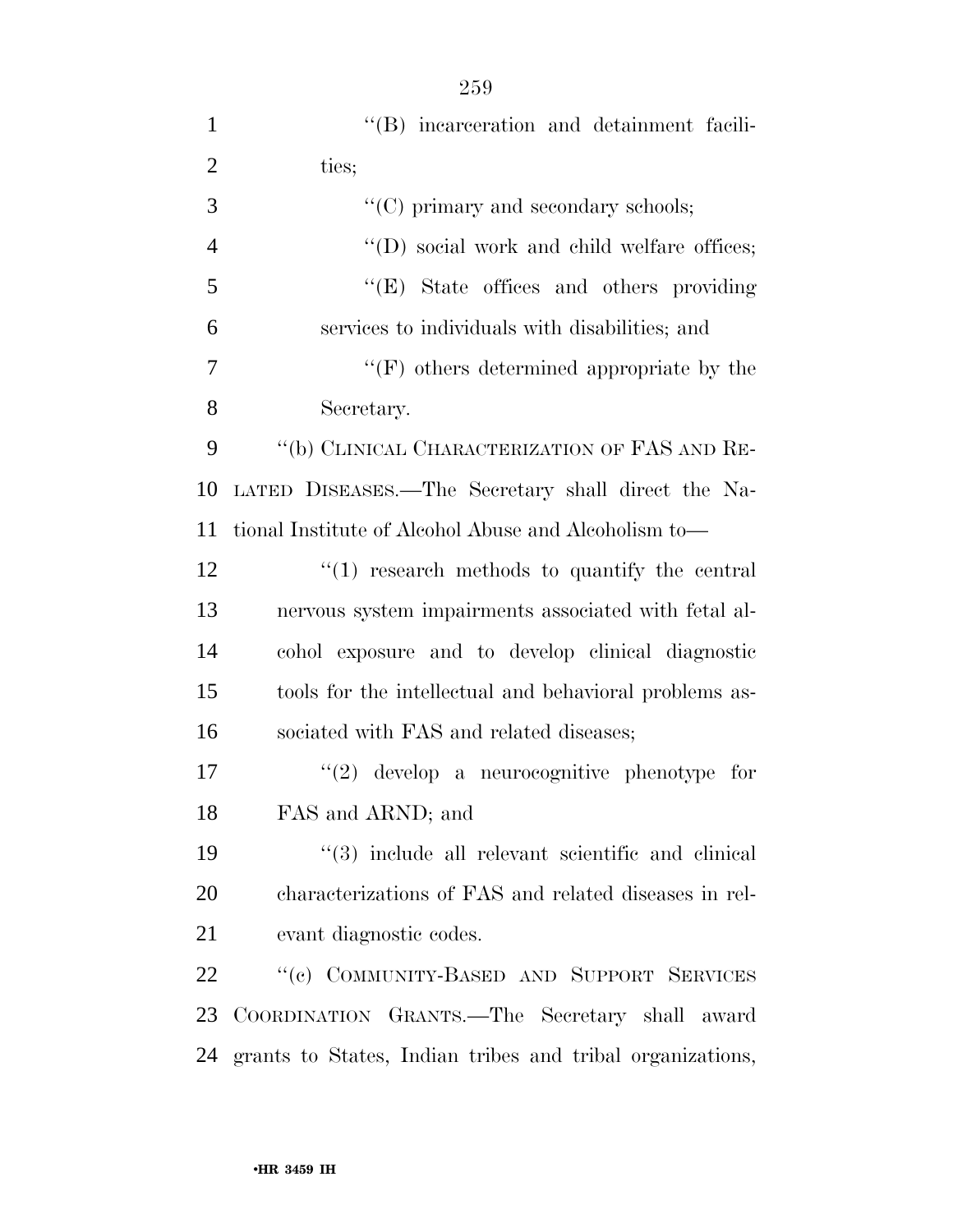| $\mathbf{1}$   | and nongovernmental organizations for the establishment |
|----------------|---------------------------------------------------------|
| 2              | $of$ —                                                  |
| 3              | $\lq(1)$ pilot projects to identify and implement       |
| $\overline{4}$ | best practices for—                                     |
| 5              | "(A) educating children with fetal alcohol              |
| 6              | spectrum disorders, including-                          |
| $\overline{7}$ | "(i) activities and programs designed                   |
| 8              | specifically for the identification, treat-             |
| 9              | ment, and education of such children; and               |
| 10             | "(ii) curricula development<br>and                      |
| 11             | credentialing of teachers, administrators,              |
| 12             | and social workers who implement such                   |
| 13             | programs;                                               |
| 14             | "(B) educating judges, attorneys, child ad-             |
| 15             | vocates, law enforcement officers, prison war-          |
| 16             | dens, alternative incarceration administrators,         |
| 17             | and incarceration officials on how to treat and         |
| 18             | support individuals suffering from a fetal alco-        |
| 19             | hol spectrum disorder within the criminal jus-          |
| 20             | tice system, including—                                 |
| 21             | "(i) programs designed specifically for                 |
| 22             | the identification, treatment, and education            |
| 23             | of those with a fetal alcohol spectrum dis-             |
| 24             | order; and                                              |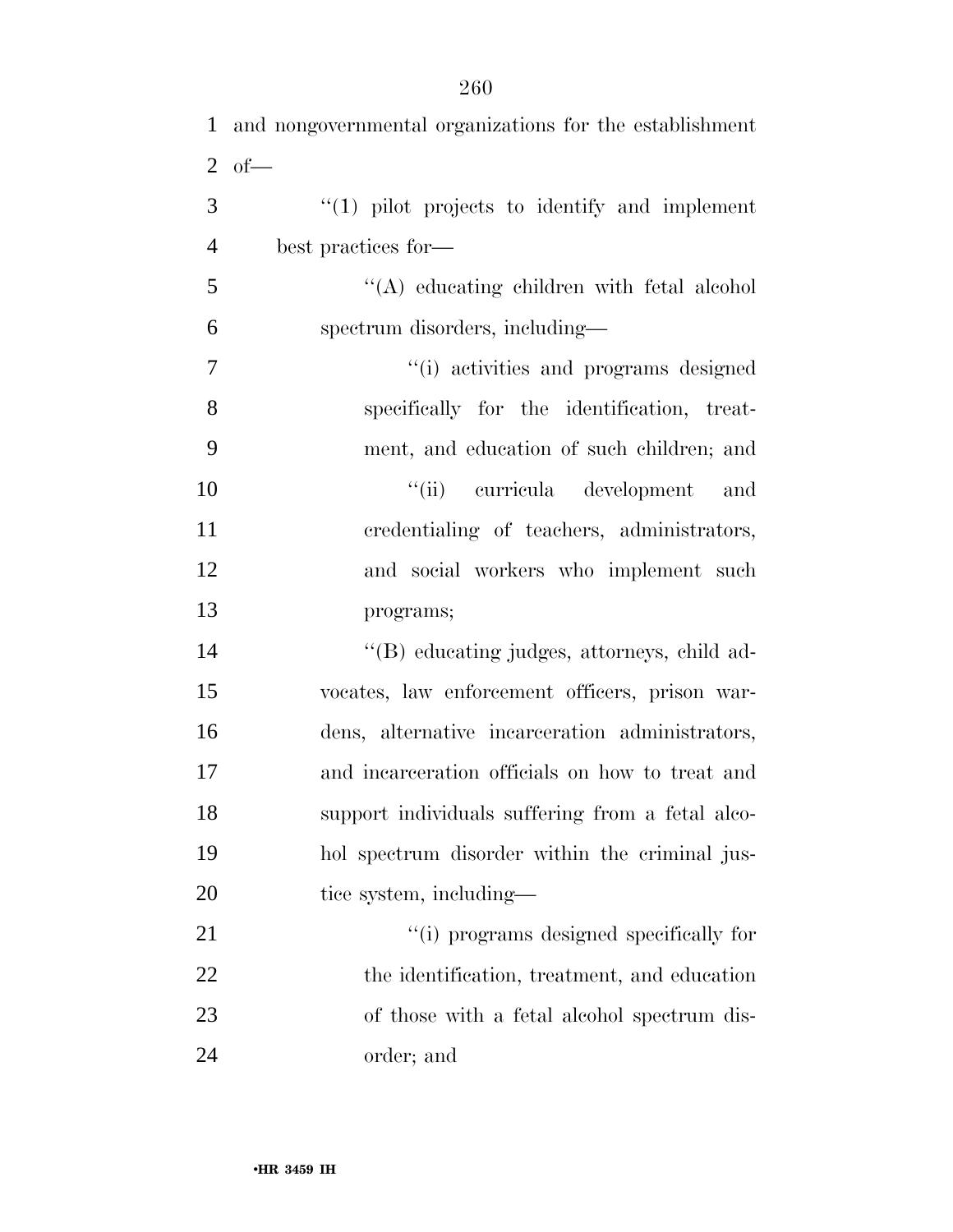| $\mathbf{1}$   | "(ii) curricula development<br>and                     |
|----------------|--------------------------------------------------------|
| $\overline{2}$ | credentialing within justice system for indi-          |
| 3              | viduals who implement such programs; and               |
| $\overline{4}$ | "(C) educating adoption or foster care                 |
| 5              | agency officials about available and necessary         |
| 6              | services for children with fetal alcohol spectrum      |
| 7              | disorders, including—                                  |
| 8              | "(i) programs designed specifically for                |
| 9              | the identification, treatment, and education           |
| 10             | of those with a fetal alcohol spectrum dis-            |
| 11             | order; and                                             |
| 12             | "(ii) education and training for poten-                |
| 13             | tial parents of an adopted child with a                |
| 14             | fetal alcohol spectrum disorder;                       |
| 15             | $\lq(2)$ nationally coordinated systems that inte-     |
| 16             | grate transitional services for those affected by pre- |
| 17             | natal alcohol exposure such as housing assistance,     |
| 18             | vocational training and placement, and medication      |
| 19             | monitoring by-                                         |
| $20\,$         | $\lq\lq$ providing training and support to             |
| 21             | family services programs, children's mental            |
| 22             | health programs, and other local efforts;              |
| 23             | $\lq\lq (B)$ recruiting and training mentors for       |
| 24             | teenagers with a fetal alcohol spectrum dis-           |
| 25             | order; and                                             |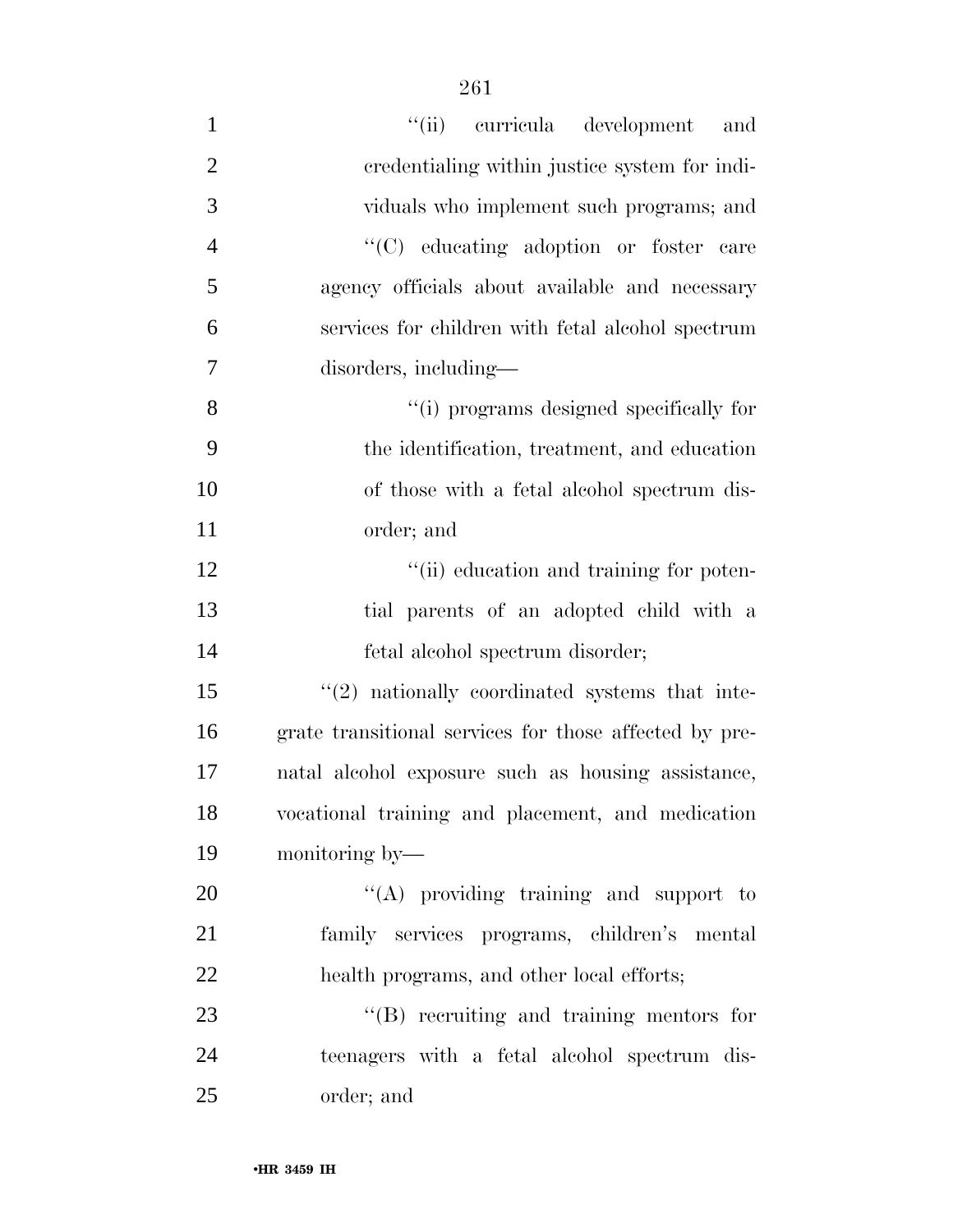| $\mathbf{1}$   | $\lq\lq$ maintaining a clearinghouse including              |
|----------------|-------------------------------------------------------------|
| $\overline{2}$ | all relevant neurobehavioral information needed             |
| 3              | for supporting individuals with a fetal alcohol             |
| $\overline{4}$ | spectrum disorder; and                                      |
| 5              | $\cdot\cdot\cdot(3)$ programs to disseminate and coordinate |
| 6              | fetal alcohol spectrum disorder awareness and iden-         |
| 7              | tification efforts by community health centers, in-         |
| 8              | cluding-                                                    |
| 9              | "(A) education of health professionals re-                  |
| 10             | garding available support services; and                     |
| 11             | $\lq\lq$ implementation of a tracking system                |
| 12             | targeting the rates of fetal alcohol spectrum               |
| 13             | disorders among individuals from certain racial,            |
| 14             | ethnic, and economic backgrounds.                           |
| 15             | "(d) APPLICATION.—To be eligible to receive a grant         |
| 16             | under subsection (d), an entity shall submit to the Sec-    |
| 17             | retary an application in such form, in such manner, and     |
|                | 18 containing such agreements, assurances, and information  |
| 19             | as the Secretary determines to be necessary to carry out    |
| 20             | this section.                                               |
| 21             | "(e) AUTHORIZATION OF APPROPRIATIONS.—There                 |
| 22             | is authorized to be appropriated to carry out this section, |
| 23             | such sums as may be necessary for each of fiscal years      |

2005 through 2010.''.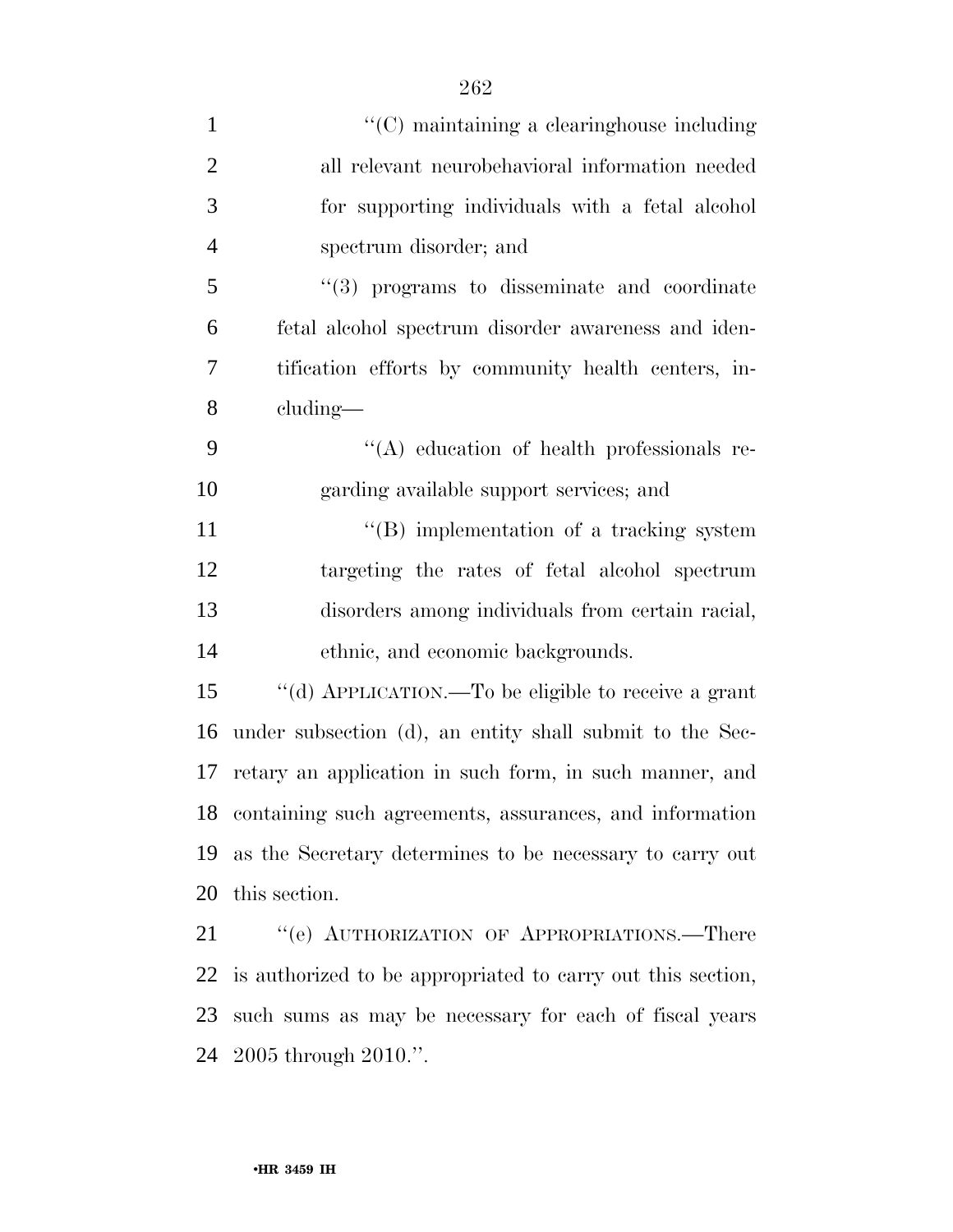# **CHAPTER 5—DIABETES PREVENTION AND TREATMENT**

## **SEC 445. MONITORING THE QUALITY OF AND DISPARITIES IN DIABETES CARE.**

 Part A of title IX of the Public Health Service Act (42 U.S.C. 299 et seq.) is amended by adding at the end the following:

#### **''SEC. 904. AREAS OF SPECIAL EMPHASIS.**

 ''The Secretary, acting through the Director, shall in- corporate within the annual quality report required under section 913(b)(2) and the annual disparities report re-12 quired under section  $903(a)(6)$ , scientific evidence and in- formation appropriate for monitoring the quality and safe- ty of diabetes care and identifying, understanding, and re-ducing disparities in care.''.

# **SEC. 446. DIABETES PREVENTION, TREATMENT, AND CON-**

**TROL.** 

 (a) DETERMINATION.—The Secretary, in consulta- tion with Indian tribes and tribal organizations, shall de-termine—

 (1) by tribe, tribal organization, and service unit of the Service, the prevalence of, and the types of complications resulting from, diabetes among In-dians; and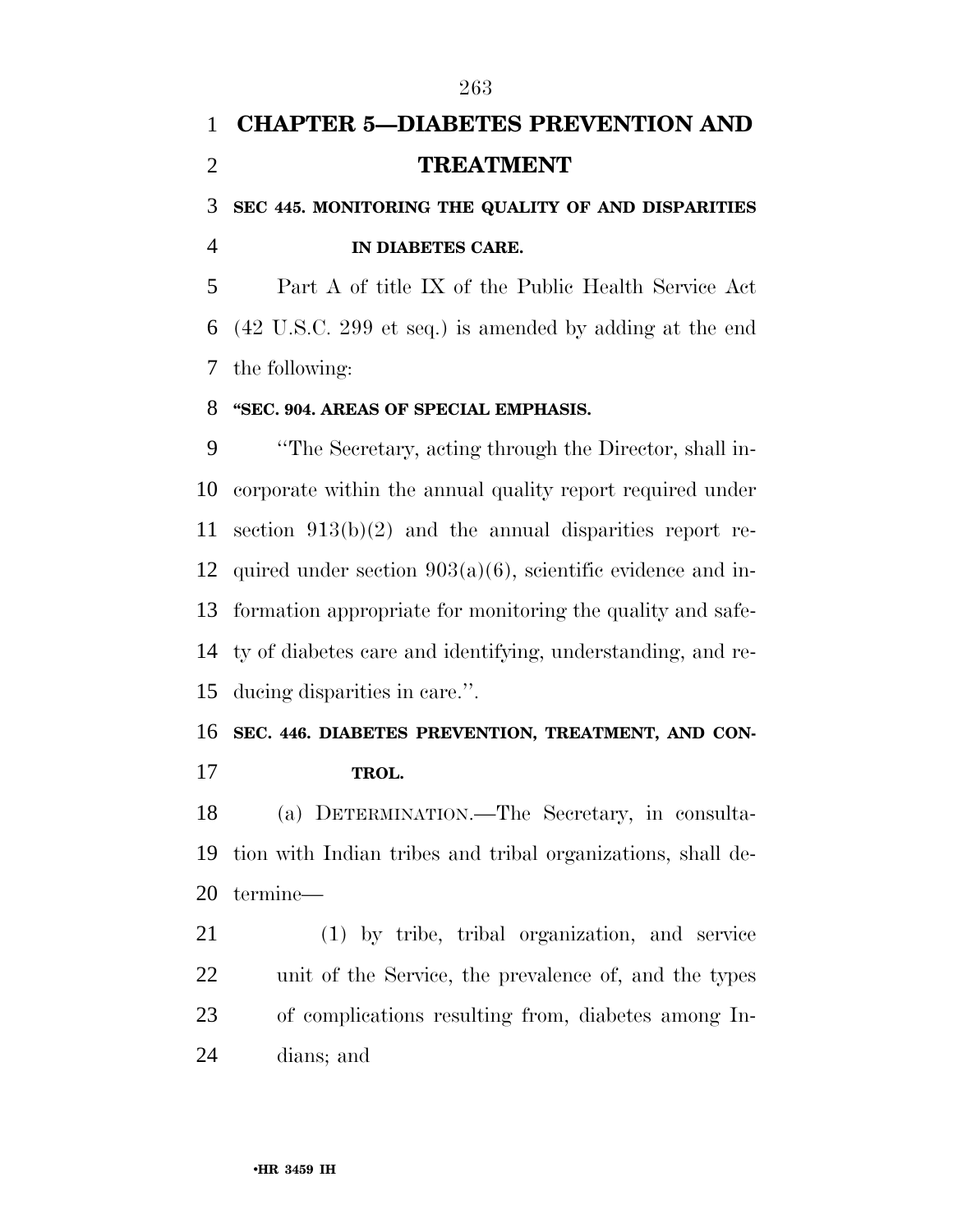(2) based on paragraph (1), the measures (in- cluding patient education) each service unit should take to reduce the prevalence of, and prevent, treat, and control the complications resulting from, diabe-tes among Indian tribes within that service unit.

 (b) SCREENING.—The Secretary shall screen each In- dian who receives services from the Service for diabetes and for conditions which indicate a high risk that the indi- vidual will become diabetic. Such screening may be done by an Indian tribe or tribal organization operating healthcare programs or facilities with funds from the Serv- ice under the Indian Self-Determination and Education Assistance Act.

 (c) CONTINUED FUNDING.—The Secretary shall con- tinue to fund, through fiscal year 2015, each effective model diabetes project in existence on the date of the en- actment of this Act and such other diabetes programs op- erated by the Secretary or by Indian tribes and tribal or- ganizations and any additional programs added to meet existing diabetes needs. Indian tribes and tribal organiza- tions shall receive recurring funding for the diabetes pro- grams which they operate pursuant to this section. Model diabetes projects shall consult, on a regular basis, with tribes and tribal organizations in their regions regarding diabetes needs and provide technical expertise as needed.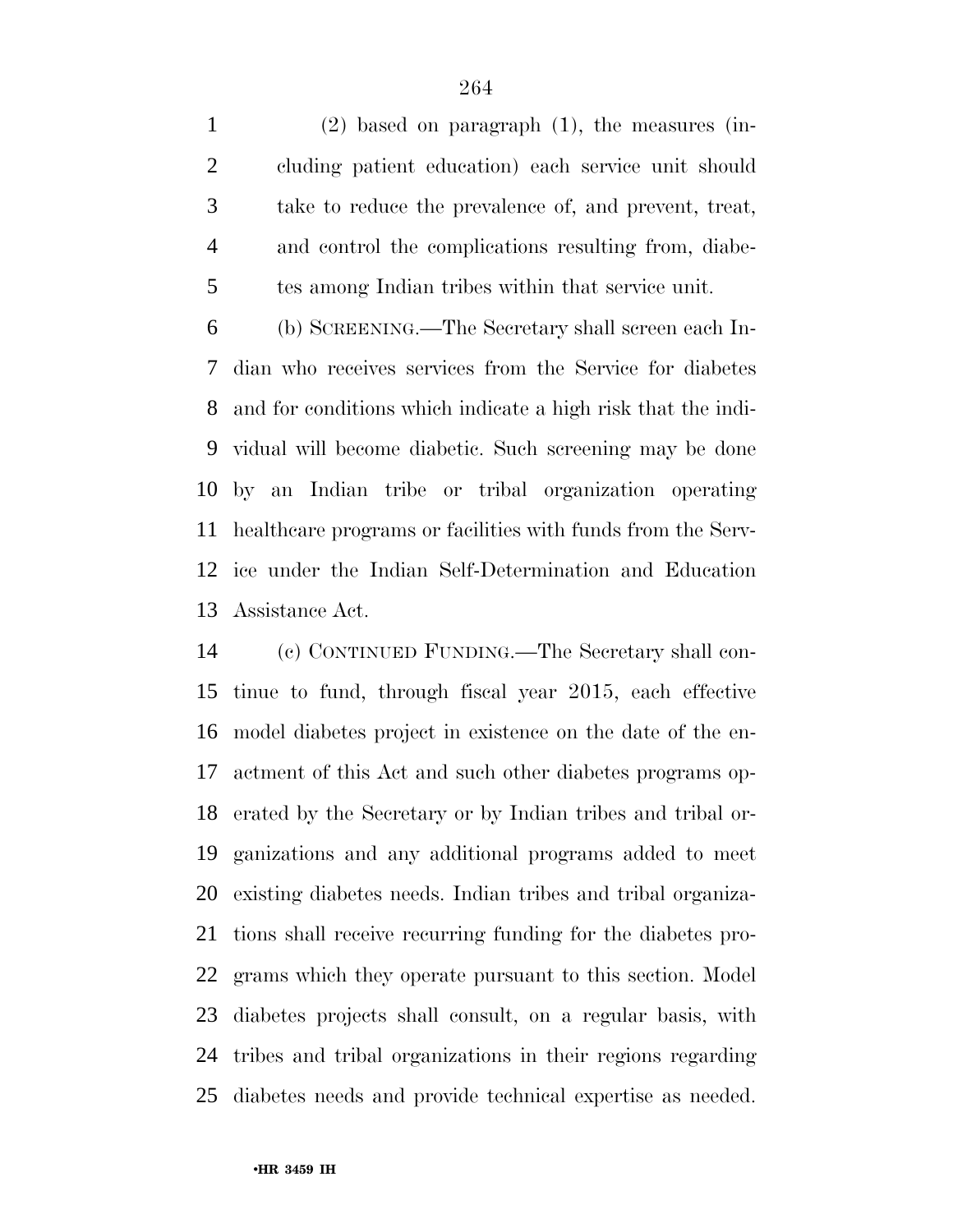(d) DIALYSIS PROGRAMS.—The Secretary shall pro- vide funding through the Service, Indian tribes and tribal organizations to establish dialysis programs, including funds to purchase dialysis equipment and provide nec-essary staffing.

 (e) OTHER ACTIVITIES.—The Secretary shall, to the extent funding is available—

 (1) in each area office of the Service, consult with Indian tribes and tribal organizations regarding programs for the prevention, treatment, and control of diabetes;

 (2) establish in each area office of the Service a registry of patients with diabetes to track the prevalence of diabetes and the complications from diabetes in that area; and

 (3) ensure that data collected in each area of- fice regarding diabetes and related complications among Indians is disseminated to tribes, tribal orga-nizations, and all other area offices.

 (f) DEFINITIONS.—For purposes of this section, the definitions contained in section 4 of the Indian Health Care Improvement Act shall apply.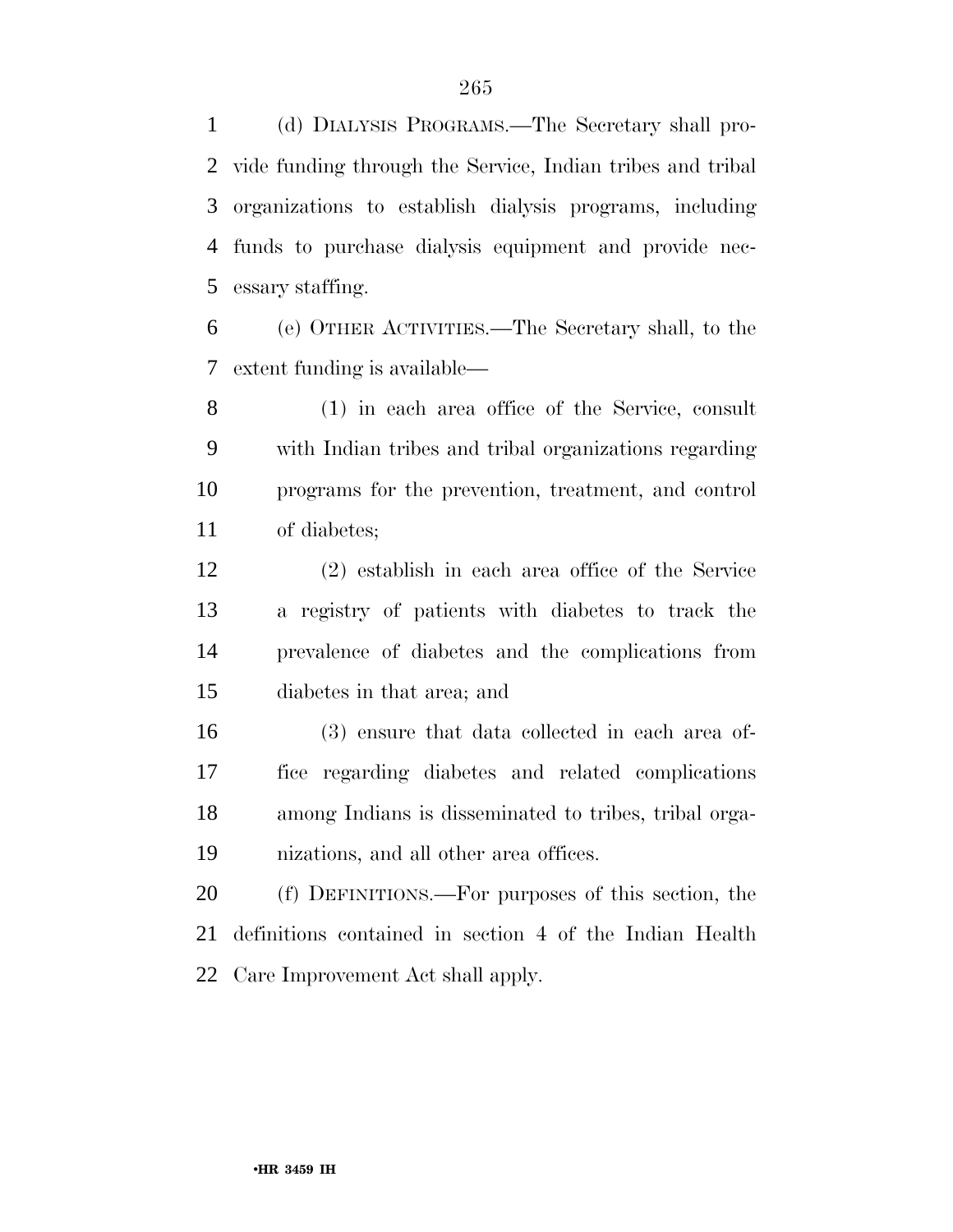## 

#### **SEC. 447. GENETICS OF DIABETES.**

 Title IV of the Public Health Service Act (42 U.S.C. 281 et seq.) is amended by inserting after section 430 the following:

#### **''SEC. 430A. GENETICS OF DIABETES.**

 ''The Diabetes Mellitus Interagency Coordinating Committee, in collaboration with the Directors of the Na- tional Human Genome Research Institute, the National Institute of Diabetes and Digestive and Kidney Diseases, and the National Institute of Environmental Health Sciences, and other voluntary organizations and interested parties, shall—

 ''(1) coordinate and assist efforts of the Type 1 Diabetes Genetics Consortium, which will collect and share valuable DNA information from type 1 di- abetes patients from studies around the world; and  $\frac{1}{2}$  provide continued coordination and sup- port for the consortia of laboratories investigating the genomics of diabetes.''.

**SEC. 448. RESEARCH AND TRAINING ON DIABETES IN UN-**

**DERSERVED AND MINORITY POPULATIONS.** 

 (a) RESEARCH.—Subpart 3 of part C of title IV of the Public Health Service Act (42 U.S.C. 285c et seq.) is amended by adding at the end the following: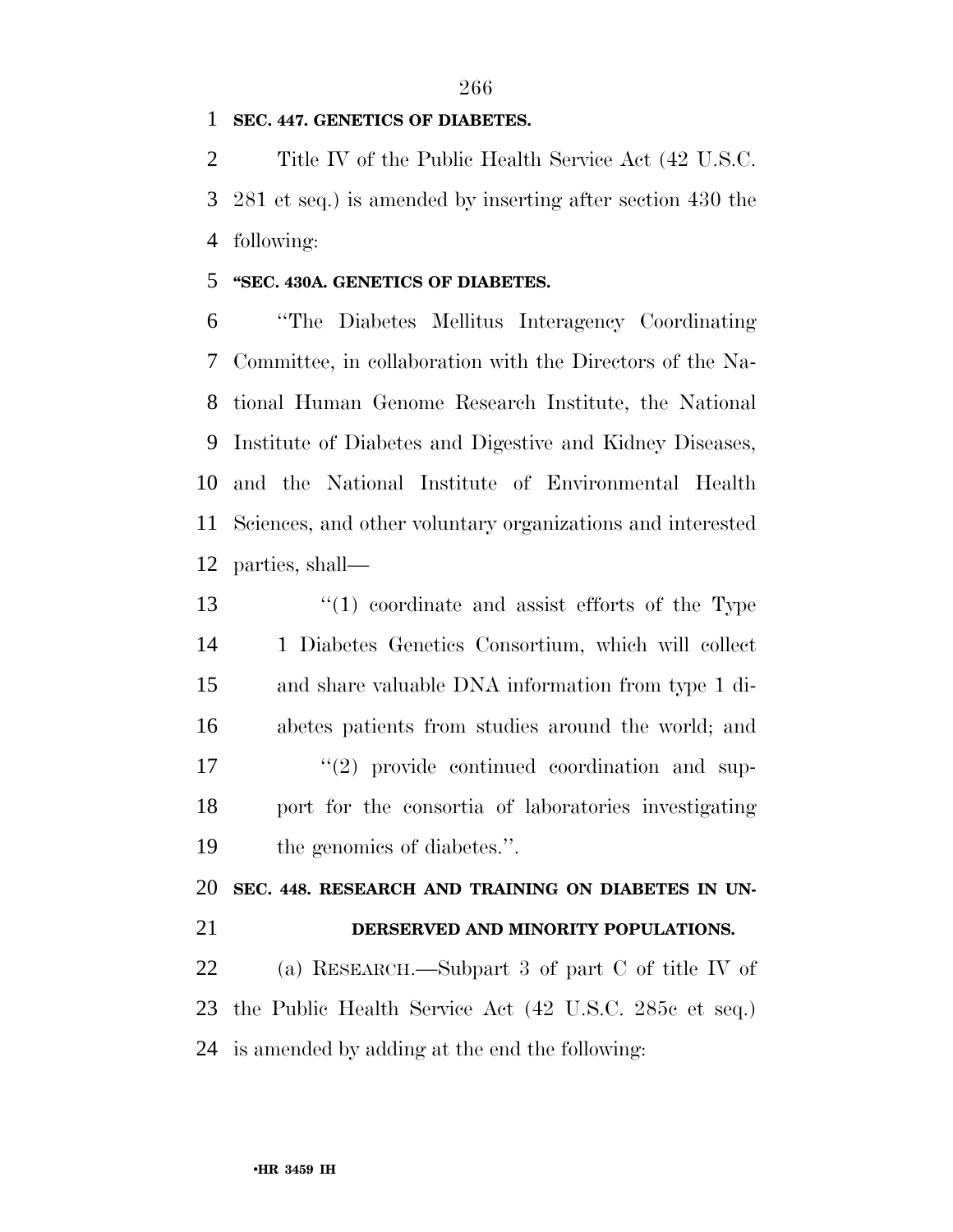## **''SEC. 434B. RESEARCH ON DIABETES IN UNDERSERVED AND MINORITY POPULATIONS.**

 ''(a) IN GENERAL.—The Director of the Institute, in coordination with the Director of the National Center on Minority Health and Health Disparities, the Director of the Office of Minority Health, and other appropriate insti- tutes and centers, shall expand, intensify, and coordinate research programs on pre-diabetes, type 1 diabetes and type 2 diabetes in underserved populations and minority groups.

 ''(b) RESEARCH.—The research described in sub-section (a) shall include research on—

 ''(1) behavior, including diet and physical activ-ity and other aspects of behavior;

 ''(2) environmental factors related to type 2 di- abetes that are unique to, more serious, or more prevalent, among underserved or high-risk popu-lations;

 $(3)$  research on the prevention of complica- tions, which are unique to, more serious, or more prevalent among minorities, as well as research on how to effectively translate the findings of clinical 23 trials and research to improve methods for self-man-agement and health-care delivery; and

25  $\frac{4}{4}$  genetic studies of diabetes, consistent with research conducted under section 430A.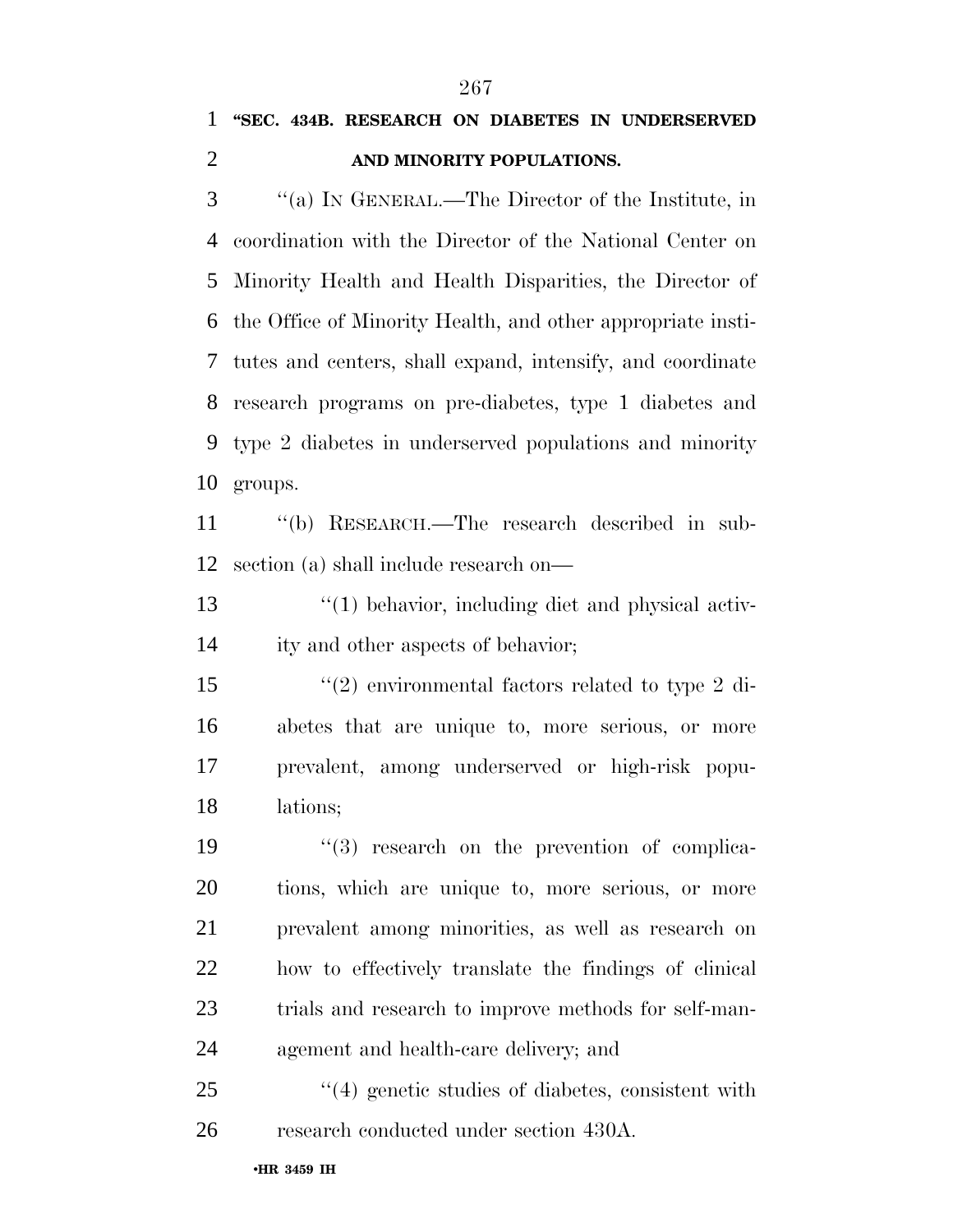1 "(c) AUTHORIZATION OF APPROPRIATIONS.—There are authorized to be appropriated for purposes of carrying out this section, such sums as may be necessary for each of fiscal years 2005 through 2010.''.

 (b) DIVISION DIRECTORS.—Section 428(b)(1) of the 6 Public Health Service Act  $(42 \text{ U.S.C. } 285c-2(b)(1))$  is amended by inserting ''(including research training of members of minority populations in order to facilitate their conduct of diabetes-related research in underserved populations and minority groups)'' after ''research pro-grams''.

#### **SEC. 449. AUTHORIZATION OF APPROPRIATIONS.**

 Subpart 3 of part C of title IV of the Public Health Service Act (42 U.S.C. 285c et seq.) (as amended by sec- tion 448(a)) is amended by adding at the end the fol-lowing:

#### **''SEC. 434C. AUTHORIZATION OF APPROPRIATIONS.**

 ''For the purpose of carrying out this subpart with respect to the programs of the National Institute of Diabe- tes and Digestive and Kidney Diseases, other than section 434B, there are authorized to be appropriated such sums as may be necessary for each of fiscal years 2005 through 2010.''.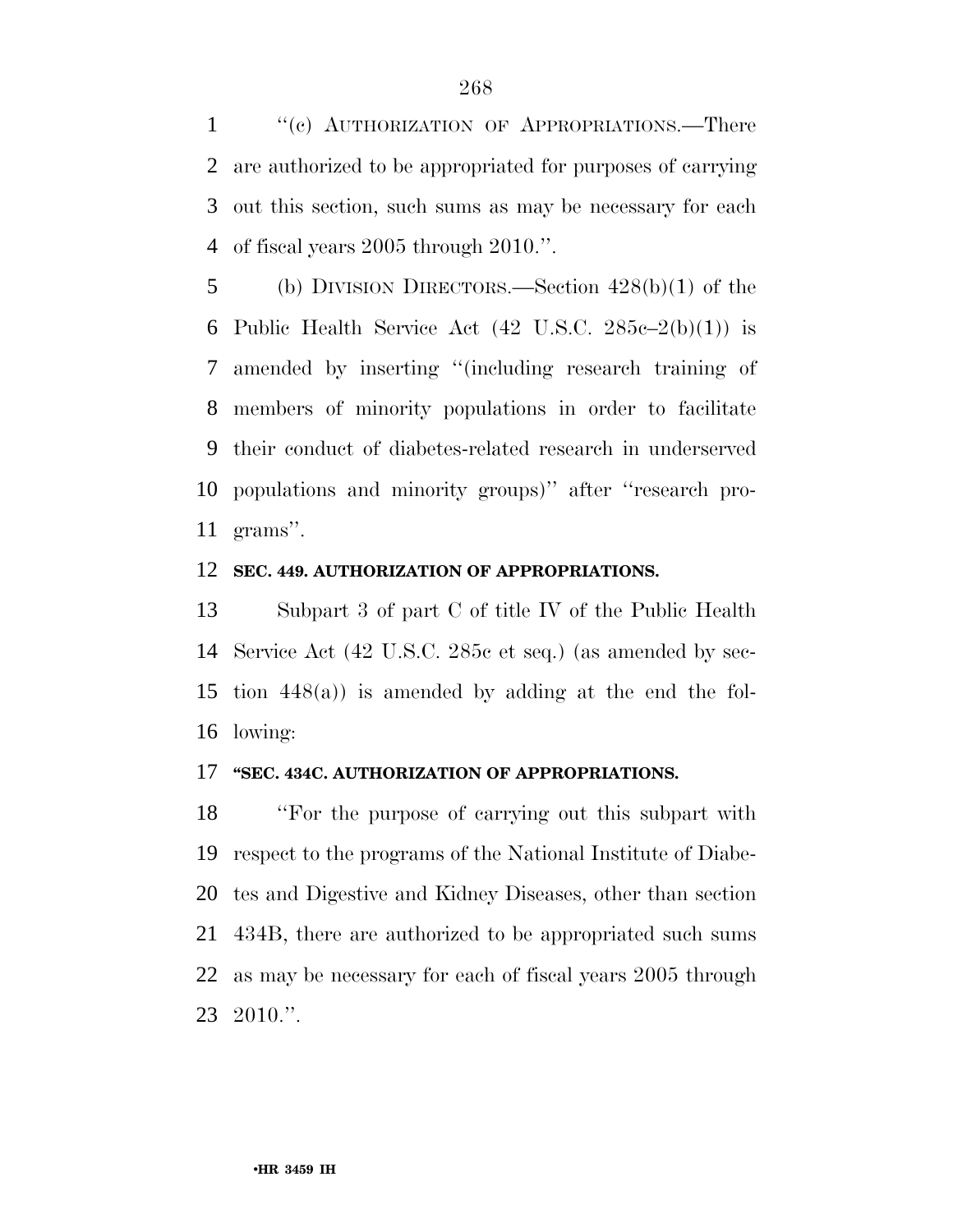| 1  | SEC. 450. MODEL COMMUNITY DIABETES AND CHRONIC            |
|----|-----------------------------------------------------------|
| 2  | DISEASE CARE AND PREVENTION AMONG PA-                     |
| 3  | <b>CIFIC ISLANDERS AND NATIVE HAWAIIANS.</b>              |
| 4  | Part P of title III of the Public Health Service Act      |
|    | 5 (42 U.S.C. 280g et seq.), as amended by section 432, is |
|    | 6 further amended by adding at the end the following:     |
| 7  | "SEC. 399P. MODEL COMMUNITY DIABETES AND CHRONIC          |
| 8  | DISEASE CARE AND PREVENTION AMONG PA-                     |
| 9  | CIFIC ISLANDERS AND NATIVE HAWAIIANS.                     |
| 10 | "(a) IN GENERAL.—The Secretary, acting through            |
|    |                                                           |

 the Director of the Centers for Disease Control and Pre- vention, may award grants and enter into cooperative agreements and contracts with eligible entities to establish a model community demonstration project to provide training and support for community-based prevention and control programs targeting diabetes, hypertension, cardio- vascular disease, and other related health problems in American Samoa, the Commonwealth of the Northern Mariana Islands, Guam, the Federated States of Micro- nesia, Hawaii, the Republic of the Marshall Islands, and the Republic of Palau.

 ''(b) ELIGIBLE ENTITY DEFINED.—In this section the term 'eligible entity' means any organization described 24 in section  $501(c)(3)$  of the Internal Revenue Code of 1986 and exempt from tax under section 501(a) of such Code.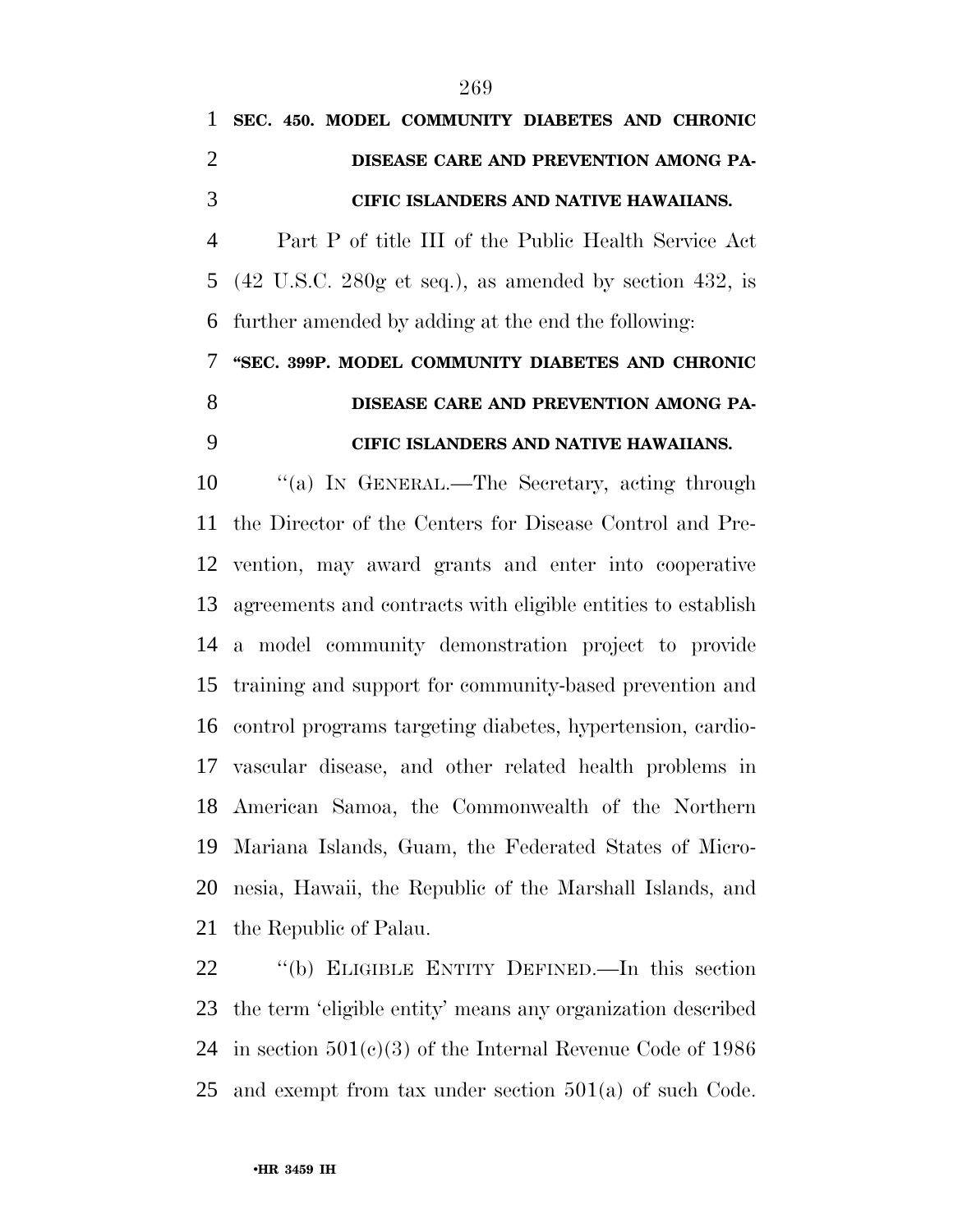''(c) PRIORITY.—The Secretary shall give priority for grants, agreements, and contracts under this section to eligible entities that have previously administered cul- turally appropriate Centers for Disease Control and Pre- vention programs intended to prevent and control diabetes in the areas described in subsection (a).

 ''(d) REGULATIONS.—The Secretary is authorized to promulgate such regulations as may be necessary to carry out this section.

10 "'(e) AUTHORIZATION OF APPROPRIATIONS.—There are authorized to be appropriated to carry out this section, such sums as may be necessary for fiscal years 2005 through 2010.''.

## **SEC. 451. PROGRAMS OF CENTERS FOR DISEASE CONTROL AND PREVENTION.**

 Part B of title III of the Public Health Service Act (42 U.S.C. 243 et seq.) is amended by striking section 317H and inserting the following:

#### **''SEC. 317H. DIABETES IN CHILDREN AND YOUTH.**

20 "(a) SURVEILLANCE ON TYPE 1 DIABETES.—The Secretary, acting through the Director of the Centers for Disease Control and Prevention and in consultation with the Director of the National Institutes of Health, shall de-velop a sentinel system to collect data on type 1 diabetes,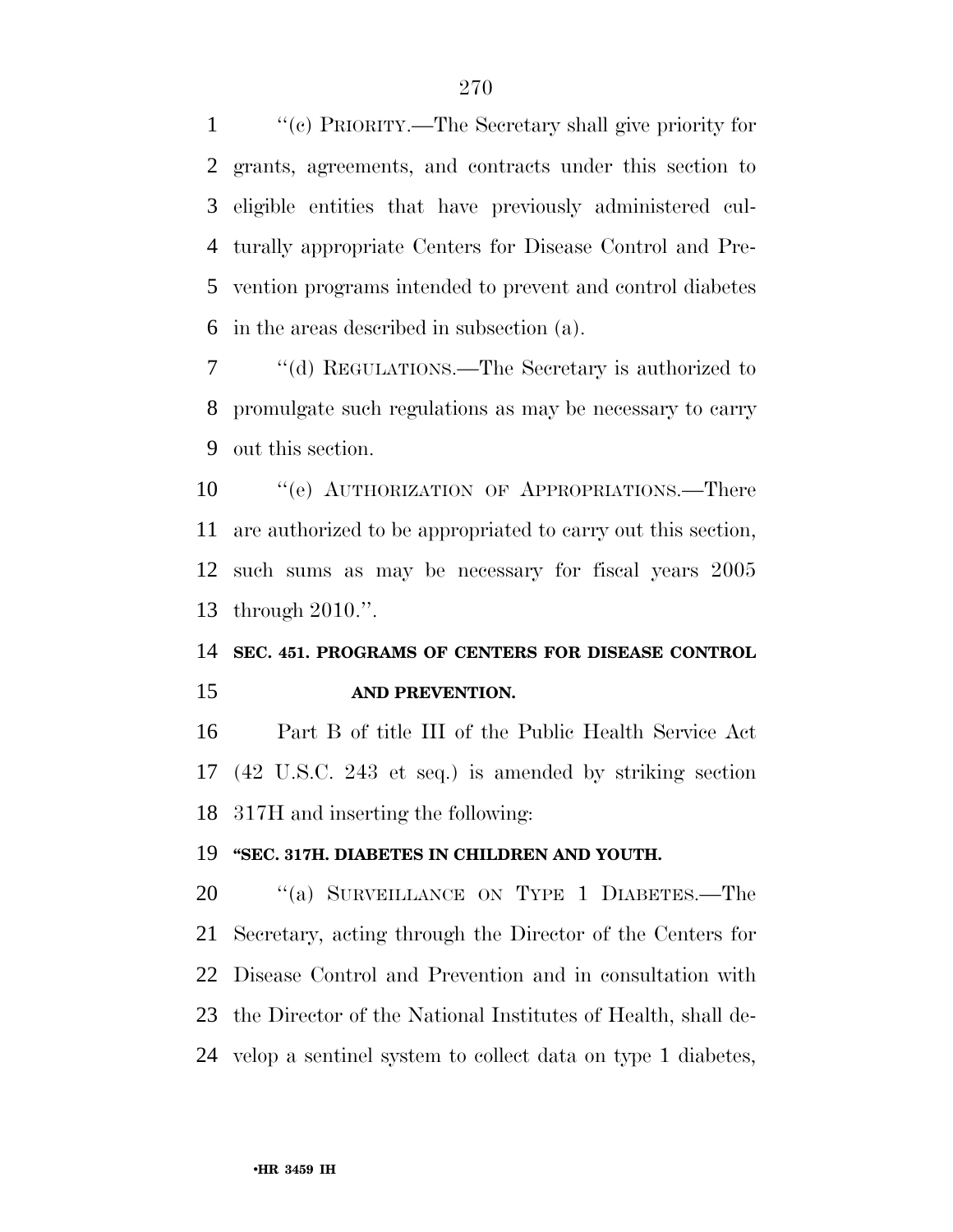including the incidence and prevalence of type 1 diabetes and shall establish a national database for such data.

 ''(b) TYPE 2 DIABETES IN YOUTH.—The Secretary shall implement a national public health effort to address type 2 diabetes in youth, including—

 $(1)$  enhancing surveillance systems and ex- panding research to better assess the prevalence and incidence of type 2 diabetes in youth and determine the extent to which type 2 diabetes is incorrectly di-agnosed as type 1 diabetes among children;

11 ''(2) standardizing and improving methods to assist in diagnosis, treatment, and prevention of dia- betes including developing less invasive ways to mon- itor blood glucose to prevent hypoglycemia such as nonmydriatic retinal imaging and improving existing glucometers that measure blood glucose; and

 ''(3) developing methods to identify obstacles facing children in traditionally underserved popu- lations to obtain care to prevent or treat type 2 dia-betes.

21 "(c) LONG-TERM EPIDEMIOLOGICAL STUDIES ON DI- ABETES IN CHILDREN.—The Secretary, acting through the Director of the Centers for Disease Control and Pre- vention and the Director of the National Institute of Dia-betes and Digestive and Kidney Diseases, shall conduct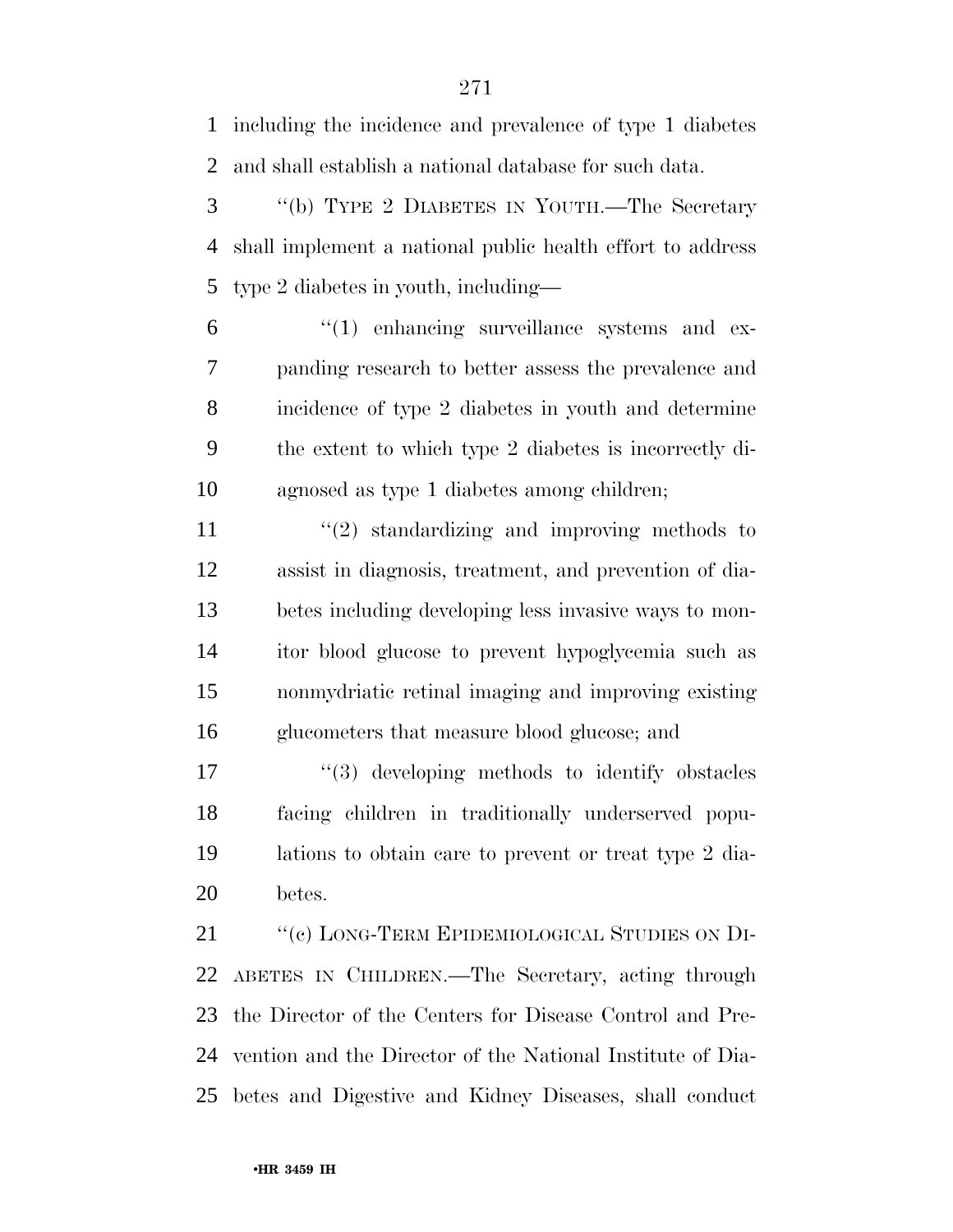or support long-term epidemiology studies in children with diabetes or at risk for diabetes. Such studies shall inves- tigate the causes and characteristics of the disease and its complications.

 ''(d) AUTHORIZATION OF APPROPRIATIONS.—There are authorized to be appropriated to carry out this section, such sums as may be necessary for each of fiscal years 2005 through 2010.''.

## **CHAPTER 6—HEART DISEASE AND**

## **STROKE PREVENTION AND TREATMENT**

#### **SEC. 455. SYSTEMS FOR HEART DISEASE AND STROKE.**

 Title XXIX of the Public Health Service Act, as amended by section 443, is further amended by adding at the end the following:

# **''Subtitle D—Systems for Heart**

**Disease and Stroke** 

## **''CHAPTER 1—HEART DISEASE**

#### **''SEC. 2941. HEART DISEASE.**

 ''(a) IN GENERAL.—The Secretary, acting through the National Heart, Lung and Blood Institute and the Centers for Disease Control, shall award competitive grants to eligible entities to provide for community-based interventions to encourage healthy lifestyles to reduce morbidity and mortality from heart disease.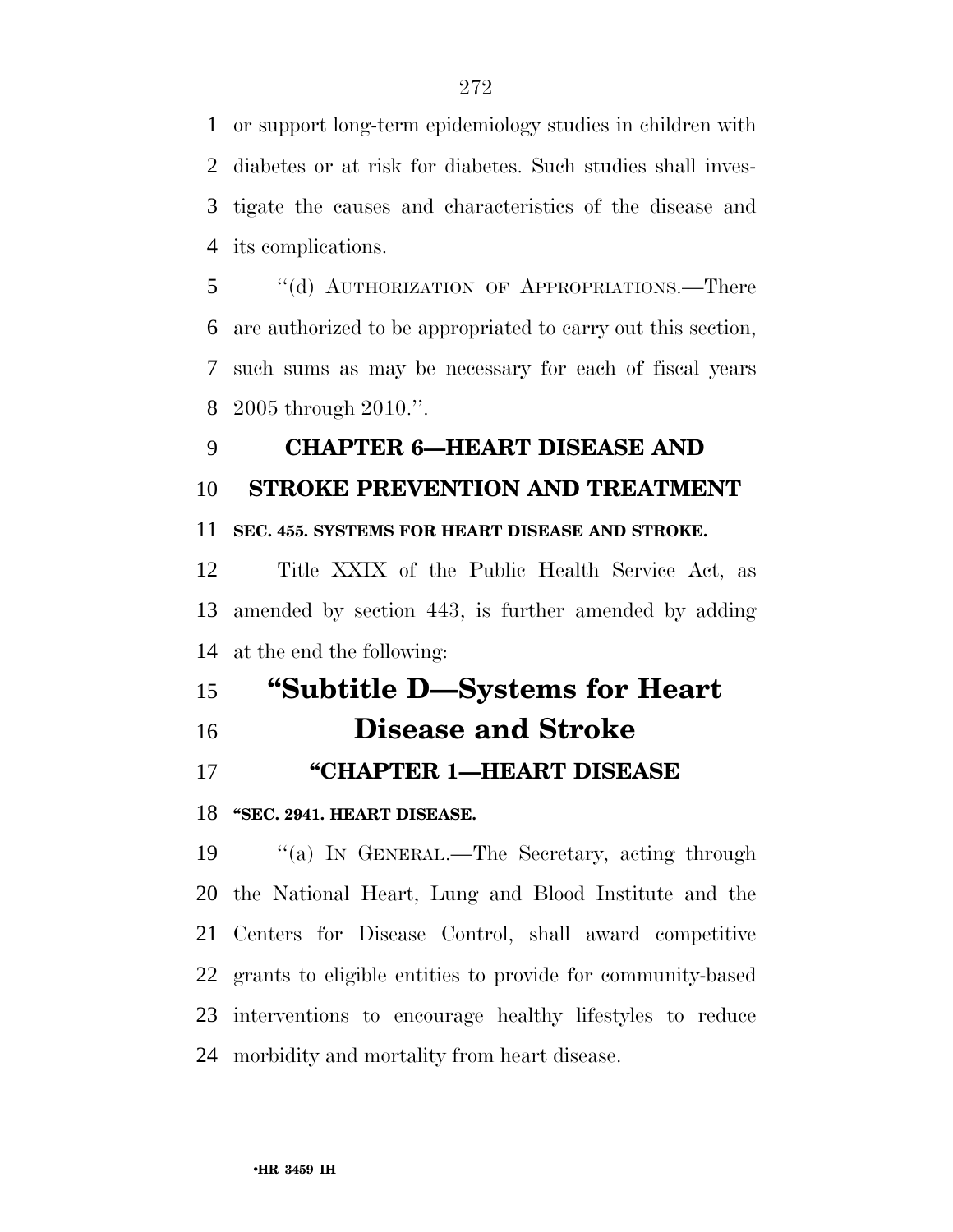| $\mathbf{1}$   | "(b) ELIGIBLE ENTITIES.—To be eligible to receive   |
|----------------|-----------------------------------------------------|
| $\overline{2}$ | a grant under subsection (a), an entity shall—      |
| 3              | $\lq(1)$ be a community-based or non-profit orga-   |
| $\overline{4}$ | nization, academic medical institution, hospital,   |
| 5              | health center, health plan, health department, or   |
| 6              | other health-related entity determined appropriate  |
| 7              | by the Secretary; and                               |
| 8              | $\lq(2)$ prepare and submit to the Secretary an     |
| 9              | application at such time, in such manner, and con-  |
| 10             | taining such information as the Secretary may re-   |
| 11             | quire.                                              |
| 12             | "(c) USE OF FUNDS.—An entity shall use amounts      |
|                |                                                     |
| 13             | received under a grant under this section to—       |
| 14             | $\lq(1)$ carry out interventions that address pri-  |
| 15             | mary prevention of heart disease in the minority    |
| 16             | community, including educational outreach efforts   |
| 17             | concerning risk factors for, and the prevention of, |
| 18             | heart disease;                                      |
| 19             | $\lq(2)$ carry out activities to facilitate healthy |
| <b>20</b>      | lifestyles in minority populations through—         |
| 21             | $\lq\lq$ behavioral change interventions to in-     |
| 22             | crease physical activity and improve nutrition;     |
| 23             | "(B) the increased use of community facili-         |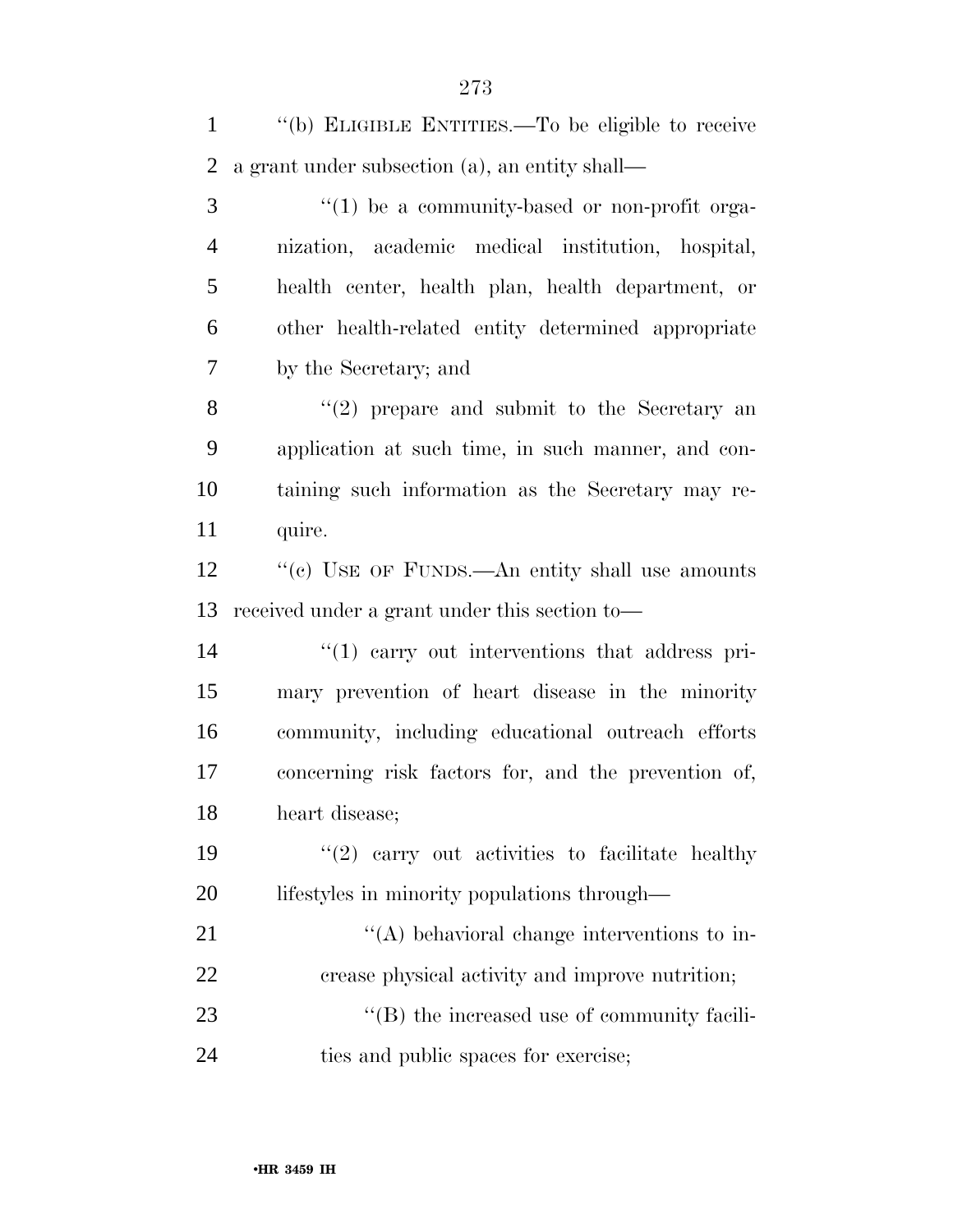| 1              | "(C) school, after-school, or intramural                    |
|----------------|-------------------------------------------------------------|
| $\overline{2}$ | physical activity or sports programs for children           |
| 3              | and youth;                                                  |
| $\overline{4}$ | $\lq\lq$ employment-based interventions to                  |
| 5              | increase physical activity or nutrition; or                 |
| 6              | $\cdot$ (3) expand or evaluate existing programs of         |
| 7              | the type described in paragraphs $(1)$ and $(2)$ .          |
| 8              | "(d) AUTHORIZATION OF APPROPRIATIONS.—There                 |
| 9              | is authorized to be appropriated to carry out this section, |
| 10             | such sums as may be necessary for each of fiscal years      |
|                | 11 2005 through 2010.                                       |
| 12             | "CHAPTER 2-STROKE EDUCATION                                 |
| 13             | <b>CAMPAIGN</b>                                             |
|                |                                                             |

**''SEC. 2945. STROKE EDUCATION CAMPAIGN.** 

 ''(a) IN GENERAL.—The Secretary shall carry out a national education and information campaign to promote stroke prevention and increase the number of stroke pa- tients who seek immediate treatment. In implementing such education and information campaign, the Secretary shall avoid duplicating existing stroke education efforts by other Federal Government agencies and may consult with national and local associations that are dedicated to in- creasing the public awareness of stroke, consumers of stroke awareness products, and providers of stroke care.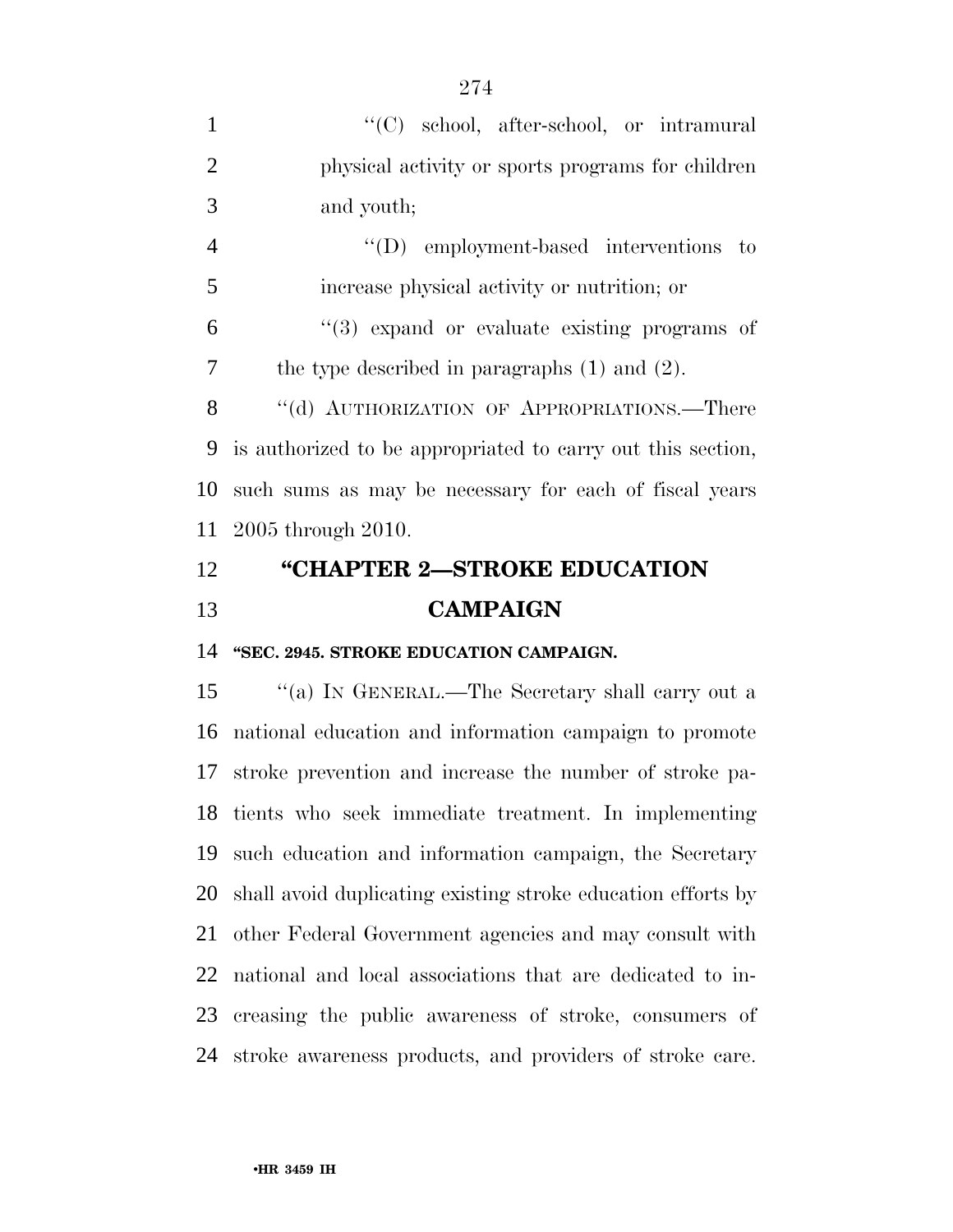| $\mathbf{1}$   | "(b) USE OF FUNDS.—The Secretary may use                       |
|----------------|----------------------------------------------------------------|
| $\overline{2}$ | amounts appropriated to carry out the campaign described       |
| 3              | in subsection $(a)$ —                                          |
| $\overline{4}$ | $\lq(1)$ to make public service announcements                  |
| 5              | about the warning signs of stroke and the impor-               |
| 6              | tance of treating stroke as a medical emergency;               |
| $\tau$         | $(2)$ to provide education regarding ways to                   |
| 8              | prevent stroke and the effectiveness of stroke treat-          |
| 9              | ment;                                                          |
| 10             | $\lq(3)$ to purchase media time and space;                     |
| 11             | $\cdot$ (4) to pay for advertising production costs;           |
| 12             | $\cdot\cdot\cdot(5)$ to test and evaluate advertising and edu- |
| 13             | cational materials for effectiveness, especially among         |
| 14             | groups at high risk for stroke, including women,               |
| 15             | older adults, and African-Americans;                           |
| 16             | $\cdot\cdot\cdot(6)$ to develop alternative campaigns that are |
| 17             | targeted to unique communities, including rural and            |
| 18             | urban communities, and States with a particularly              |
| 19             | high incidence of stroke;                                      |
| 20             | $\lq(7)$ to measure public awareness prior to the              |
| 21             | start of the campaign on a national level and in tar-          |
| 22             | geted communities to provide baseline data that will           |
| 23             | be used to evaluate the effectiveness of the public            |
| 24             | awareness efforts; and                                         |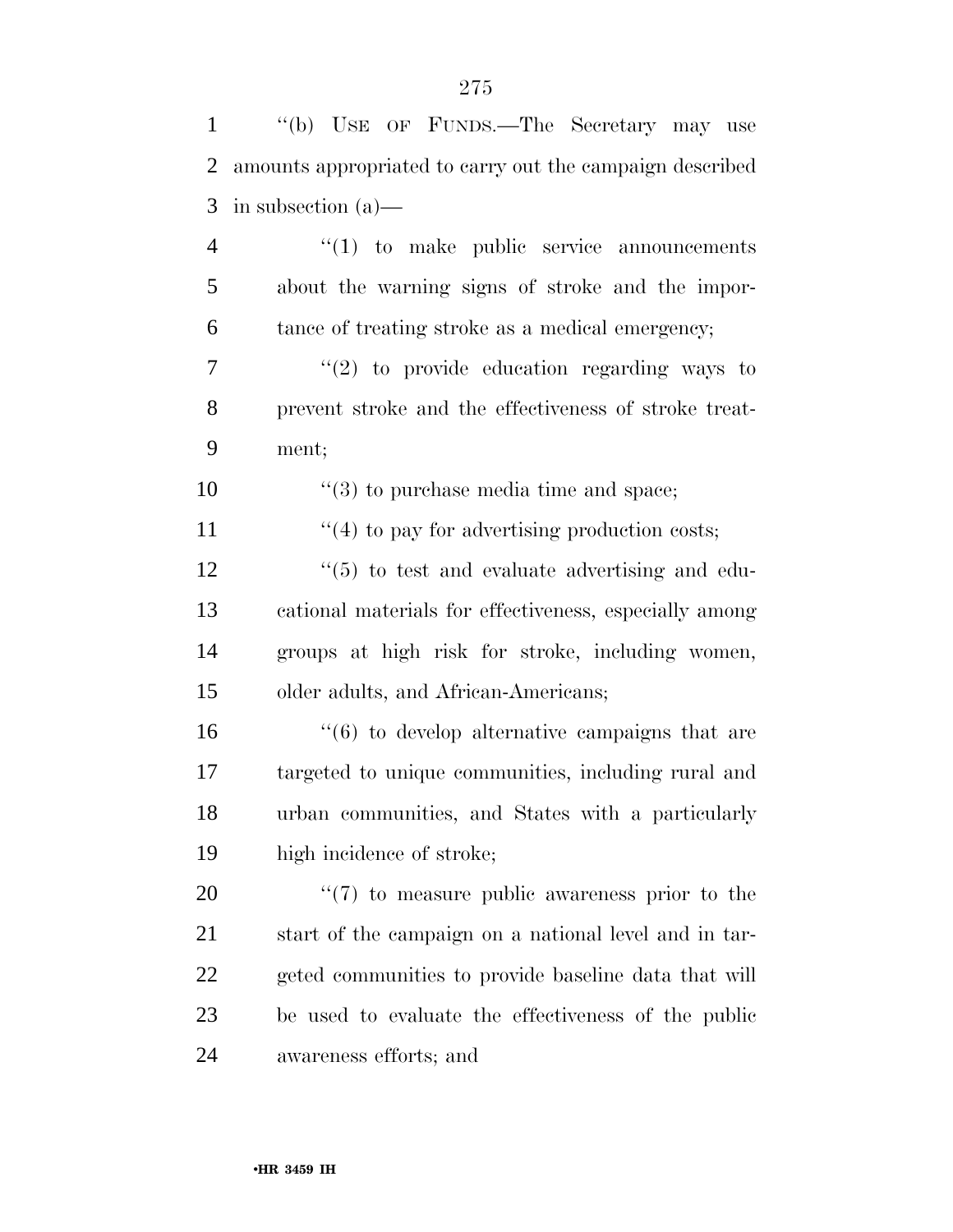1 ''(8) to carry out other activities that the Sec- retary determines will promote prevention practices among the general public and increase the number of stroke patients who seek immediate care.

 ''(c) CONSULTATIONS.—In carrying out this section, the Secretary shall consult with medical, surgical, rehabili- tation, and nursing specialty groups, hospital associations, voluntary health organizations, emergency medical serv- ices, State directors, and associations, experts in the use of telecommunication technology to provide stroke care, national disability, minority health professional organiza- tions and consumer organizations representing individuals with disabilities and chronic illnesses, concerned advo-cates, and other interested parties.

 ''(d) STROKE.—In this section, the term 'stroke' means a 'brain attack' in which blood flow to the brain is interrupted or in which a blood vessel or aneurysm in the brain breaks or ruptures.

 ''(e) AUTHORIZATION OF APPROPRIATIONS.—There is authorized to be appropriated to carry out subsection (b), such sums as may be necessary for each of fiscal years 2005 through 2010.''.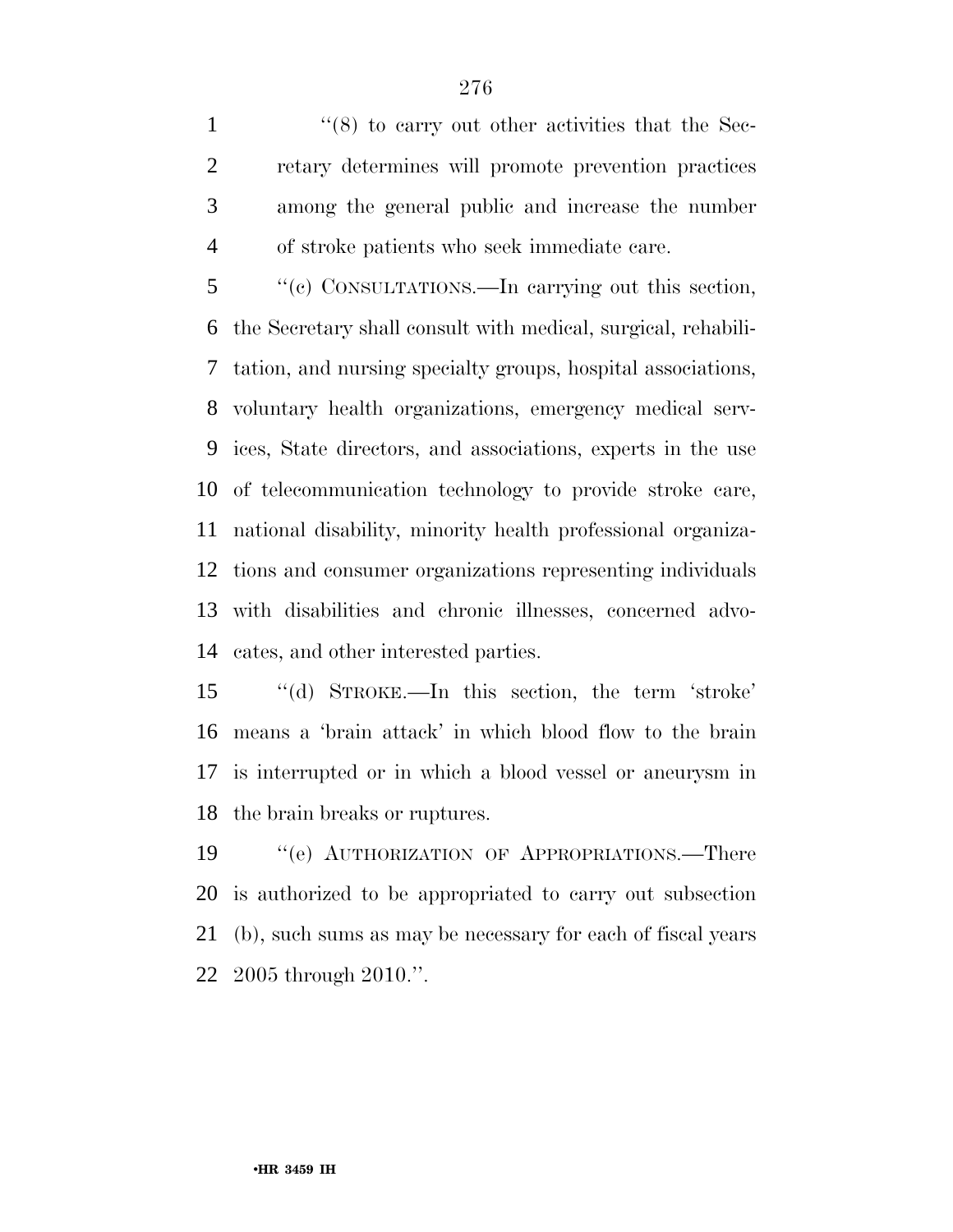# **CHAPTER 7—OBESITY AND OVERWEIGHT REDUCTION**

 **SEC. 461. OVERWEIGHT AND OBESITY PREVENTION AND TREATMENT.** 

 (a) IN GENERAL.—The Secretary, in collaboration with the Director of the Centers for Disease Control and Prevention, the Administrator of the National Center for Minority Health and Health Disparities, and the Adminis- trator of the Health Resources and Services Administra- tion, shall establish grant programs for the purpose of pre- venting and treating overweight and obesity in under-served minority populations.

 (b) DEFINITIONS.—In this section, with respect to an individual:

 (1) OBESITY.—The term ''obesity'' means a Body Mass Index greater than or equal to 30.0 kg/  $17 \text{ m}^2$ .

 (2) OVERWEIGHT.—The term ''overweight'' 19 means a Body Mass Index of 25 to 29.9 kg/m<sup>2</sup>.

20 (c) CENTERS FOR DISEASE CONTROL AND PREVEN- TION.—The Director of the Centers for Disease Control and Prevention shall expand overweight and obesity reduc-tion activities that include the following:

 (1) Surveillance in minority racial and ethnic populations.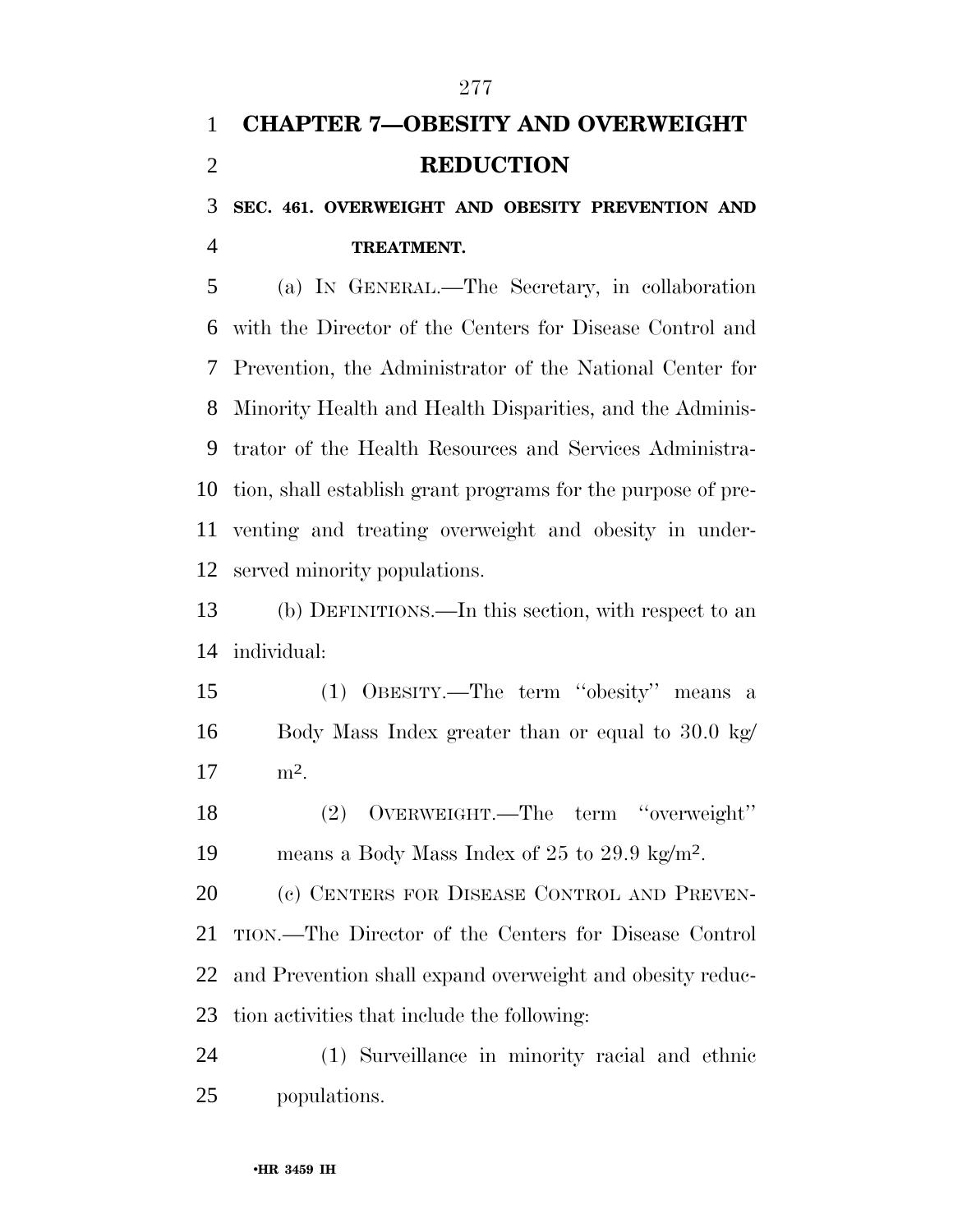| $\mathbf{1}$   | (2) Communication strategies, including the use           |
|----------------|-----------------------------------------------------------|
| $\overline{2}$ | of social marketing for minority populations, about       |
| 3              | the dangers of obesity.                                   |
| $\overline{4}$ | (3) Creation of partnerships with State health            |
| 5              | departments in developing obesity prevention and          |
| 6              | treatment interventions.                                  |
| 7              | (4) Development of work-based wellness pro-               |
| 8              | grams to encourage adoption of healthy lifestyles by      |
| 9              | employees.                                                |
| 10             | (d) NATIONAL CENTER FOR MINORITY HEALTH AND               |
| 11             | HEALTH DISPARITIES.—The Director of the Centers for       |
| 12             | Disease Control and Prevention shall establish and imple- |
| 13             | ment a grant program to support research in the following |
| 14             | areas:                                                    |
| 15             | (1) Behavioral and environmental causes<br>- of           |
| 16             | overweight and obesity in minority populations.           |
| 17             | (2) Prevention and treatment interventions for            |
| 18             | overweight and obesity, tailored for minority popu-       |
| 19             | lations.                                                  |
|                |                                                           |
| 20             | (3) Disparities in the prevalence of overweight           |
| 21             | and obesity among racial and ethnic minority              |
| 22             | groups.                                                   |
| 23             | (4) Development and dissemination of best                 |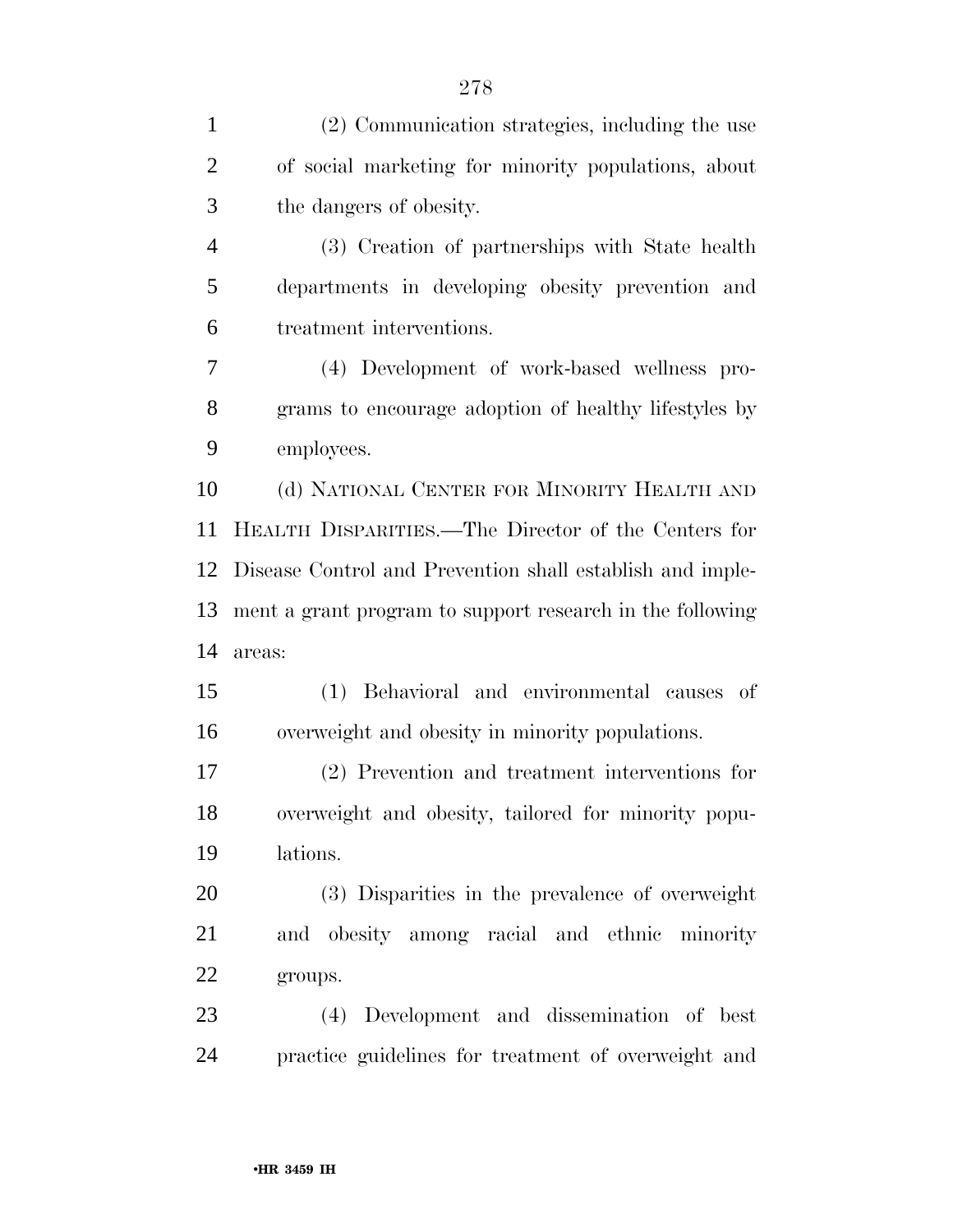obesity, tailored for gender and age groups within minority populations.

 (5) Data collection and reporting relating to overweight and obesity in minority populations.

 (e) HEALTH RESOURCES AND SERVICES ADMINIS- TRATION.—The Administrator of the Health Resources and Services Administration, in collaboration with the Di- rector of the Office of Minority Health, the Secretary of Education, and the Secretary of Agriculture, shall estab- lish and implement a school-based obesity prevention and treatment program that may include the following activi-ties:

 (1) Projects to change the perception of over- weight and obesity of children from racially and eth-nically diverse backgrounds at all ages.

 (2) Culturally appropriate student education about healthy eating habits, based on the Dietary Guidelines for Americans.

 (3) Student programs to increase knowledge, attitudes, skills, behaviors, and confidence needed to be physically active for life.

 (4) Student peer advisor programs to increase awareness and model healthy lifestyles among fellow students.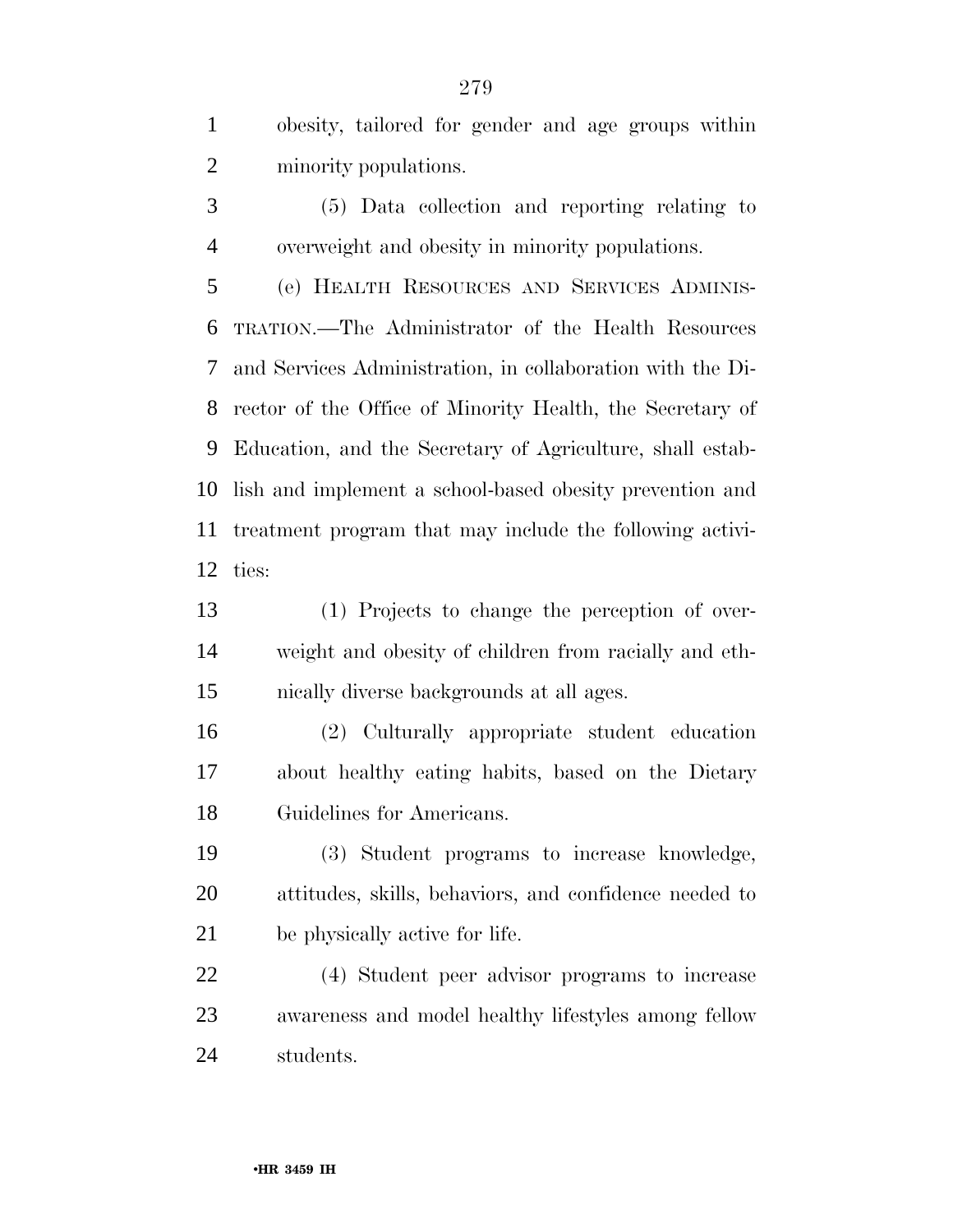(5) Teacher education using scientifically evalu- ated physical education and nutrition curricula tai- lored to minority populations. (6) Family-focused initiatives to encourage the adoption of strategies relating to healthy lifestyles for parents (or guardians) and children. (7) The creation of partnerships with commu- nity, fitness, or health organizations that will pro- mote healthy eating and physical activity among children. (8) Incentive programs to ensure the provision of healthful foods and beverages on school campuses and at school events. (f) EVALUATION.—A grantee under this section shall submit to the Secretary an evaluation, in collaboration with an academic health center or other qualified entity, that describes activities carried out with funds received under the grant and the effectiveness of such activities in preventing or treating overweight and obesity. 20 (g) AUTHORIZATION OF APPROPRIATIONS.—There is authorized to be appropriated to carry out this section, such sums as may be necessary for each of fiscal years 2005 through 2010.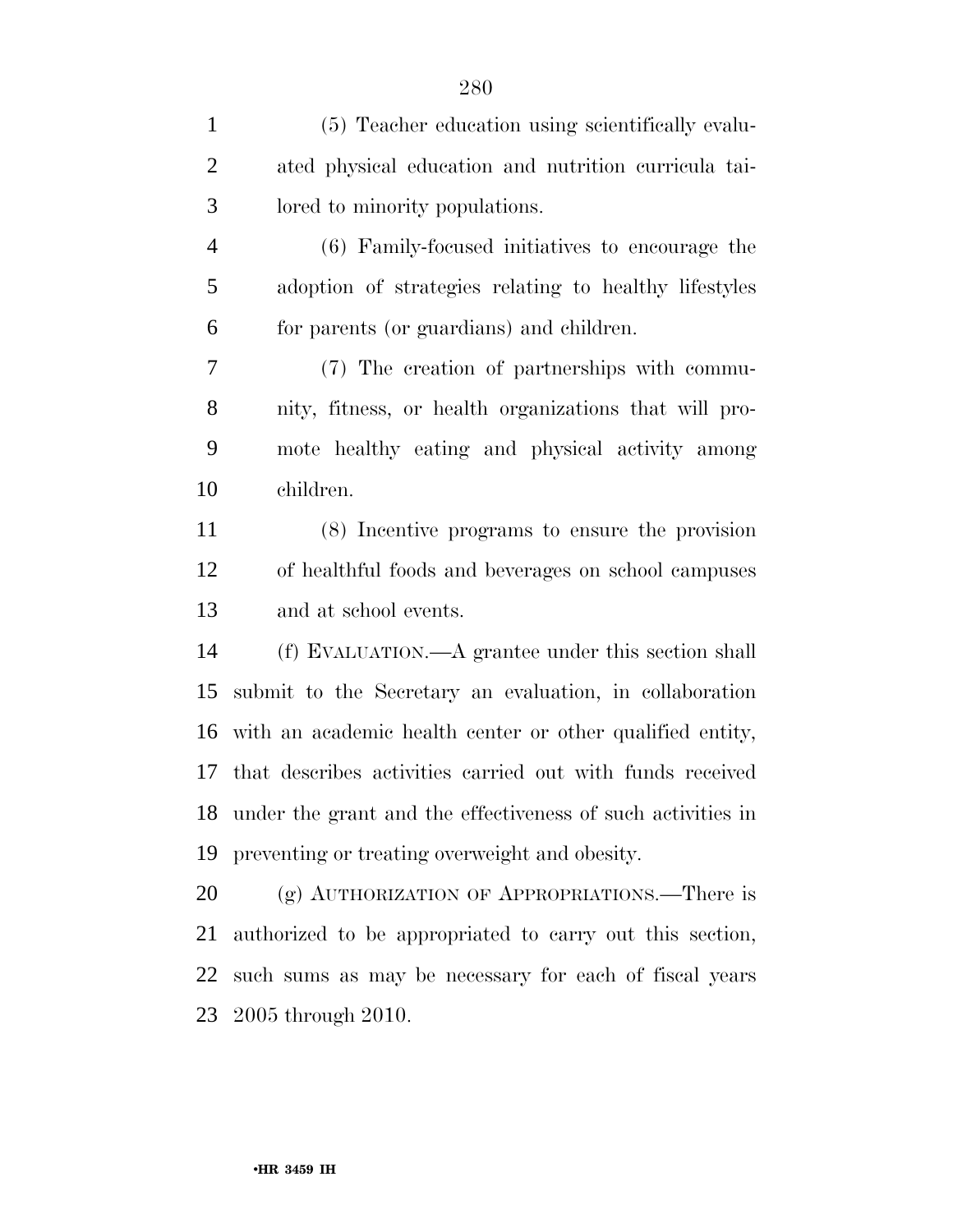| $\mathbf{1}$   | <b>CHAPTER 8-TUBERCULOSIS CONTROL,</b>                   |
|----------------|----------------------------------------------------------|
| $\overline{2}$ | PREVENTION, AND TREATMENT                                |
| 3              | SEC. 465. ADVISORY COUNCIL FOR THE ELIMINATION OF        |
| $\overline{4}$ | <b>TUBERCULOSIS.</b>                                     |
| 5              | Section $317E(f)$ of the Public Health Service Act $(42$ |
| 6              | U.S.C. $247b-6(f)$ is amended—                           |
| 7              | $(1)$ by redesignating paragraph $(5)$ as para-          |
| 8              | $graph(6)$ ; and                                         |
| 9              | $(2)$ by striking paragraphs $(2)$ through $(4)$ , and   |
| 10             | inserting the following:                                 |
| 11             | "(2) DUTIES.—For the purpose of making                   |
| 12             | progress toward the goal of eliminating tuberculosis     |
| 13             | from the United States, the Council shall provide to     |
| 14             | the Secretary and other appropriate Federal officials    |
| 15             | advice on coordinating the activities of the Public      |
| 16             | Health Service and other Federal agencies that re-       |
| 17             | late to such disease and on efficiently utilizing the    |
| 18             | Federal resources involved.                              |
| 19             | "(3) NATIONAL PLAN.—In carrying out para-                |
| 20             | $graph (2)$ , the Council, in consultation with appro-   |
| 21             | priate public and private entities, shall make rec-      |
| 22             | ommendations on the development, revision, and im-       |
| 23             | plementation of a national plan to eliminate tuber-      |
| 24             | culosis in the United States. In carrying out this       |
| 25             | paragraph, the Council shall—                            |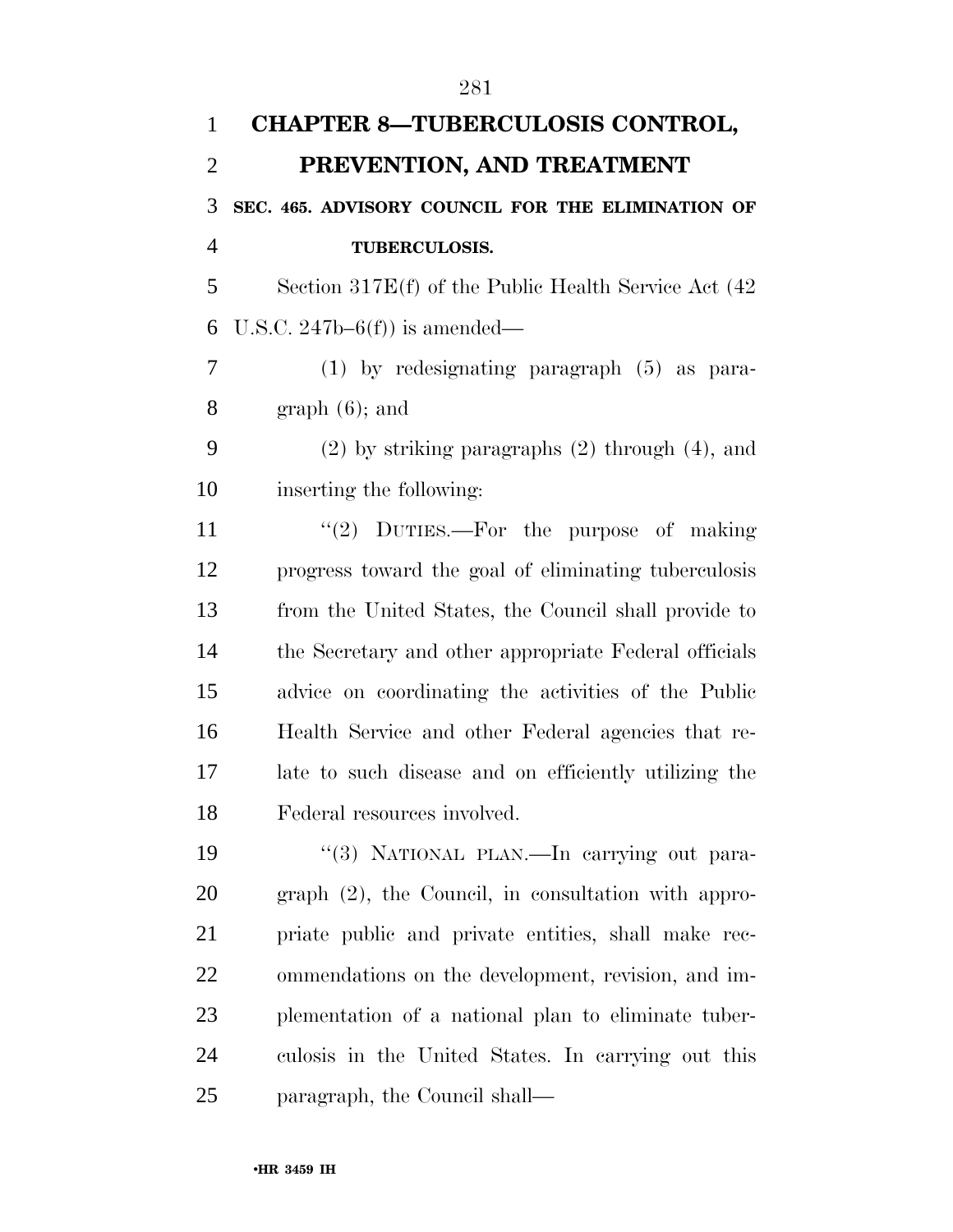| $\mathbf{1}$   | $\lq\lq$ consider the recommendations of the            |
|----------------|---------------------------------------------------------|
| $\overline{2}$ | Institute of Medicine regarding the elimination         |
| 3              | of tuberculosis;                                        |
| $\overline{4}$ | $\lq\lq (B)$ address the development and applica-       |
| 5              | tion of new technologies; and                           |
| 6              | $\lq\lq$ review the extent to which progress            |
| 7              | has been made toward eliminating tuberculosis.          |
| 8              | "(4) GLOBAL ACTIVITIES.—In carrying out                 |
| 9              | paragraph $(2)$ , the Council, in consultation with ap- |
| 10             | propriate public and private entities, shall make rec-  |
| 11             | ommendations for the development and implementa-        |
| 12             | tion of a plan to guide the involvement of the United   |
| 13             | States in global and cross border tuberculosis-control  |
| 14             | activities, including recommendations regarding poli-   |
| 15             | cies, strategies, objectives, and priorities. Such rec- |
| 16             | ommendations for the plan shall have a focus on         |
| 17             | countries where a high incidence of tuberculosis di-    |
| 18             | rectly affects the United States, such as Mexico, and   |
| 19             | on access to a comprehensive package of tuberculosis    |
| 20             | control measures, as defined by the World Health        |
| 21             | Organization directly observed treatment,<br>short      |
| 22             | course strategy (commonly known as DOTS).               |
| 23             | "(5) COMPOSITION.—The Council shall be com-             |
| 24             | posed of-                                               |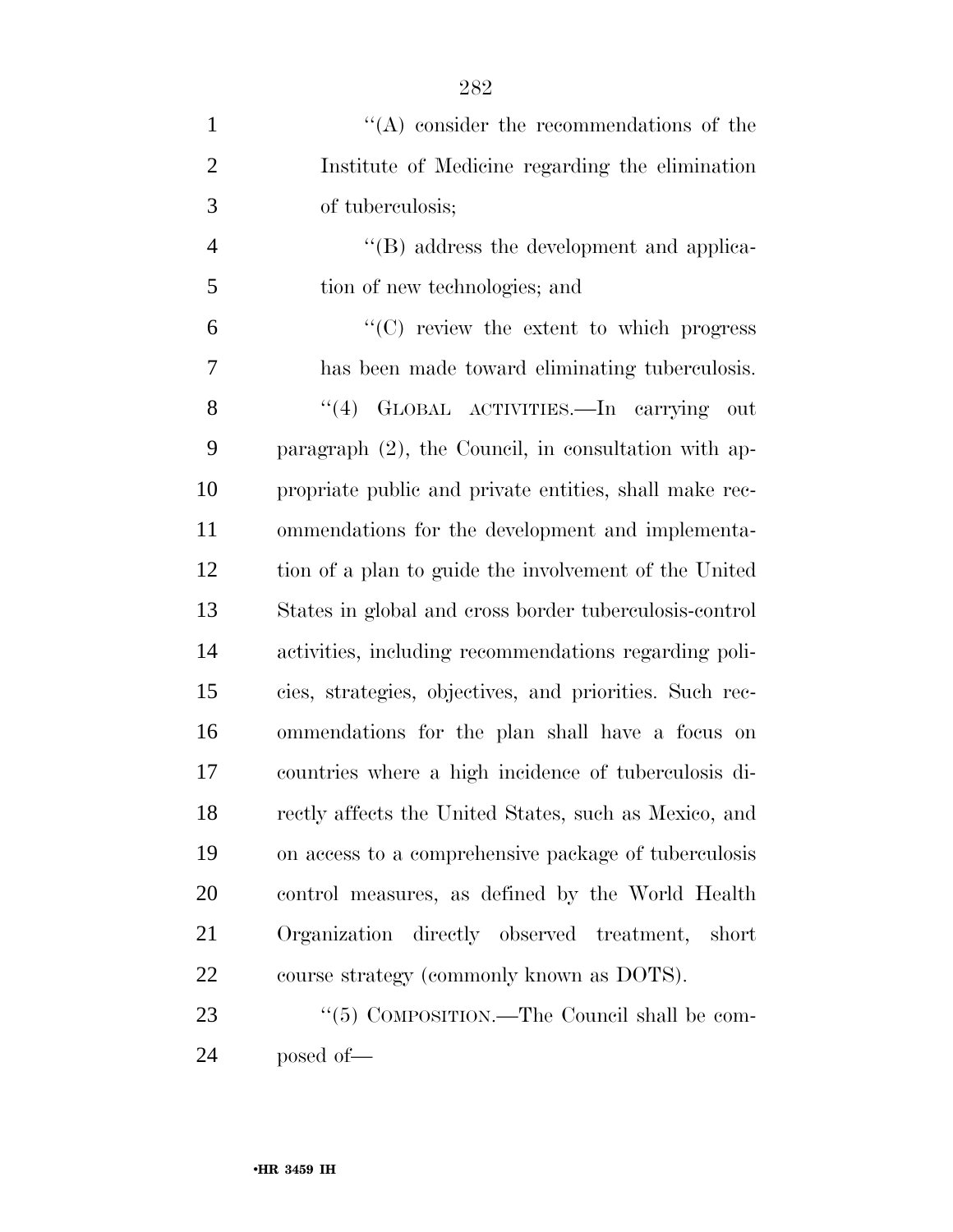| $\mathbf{1}$   | $\lq\lq$ representatives from the Centers for               |
|----------------|-------------------------------------------------------------|
| $\overline{2}$ | Disease Control and Prevention, the National                |
| 3              | Institutes of Health, the Agency for Healthcare             |
| $\overline{4}$ | Research and Quality, the Health Resources                  |
| 5              | and Services Administration, the U.S.-Mexico                |
| 6              | Border Health Commission, and other Federal                 |
| 7              | departments and agencies that carry out signifi-            |
| 8              | cant activities relating to tuberculosis; and               |
| 9              | "(B) members appointed from among indi-                     |
| 10             | viduals who are not officers or employees of the            |
| 11             | Federal Government.".                                       |
| 12             | SEC. 466. NATIONAL PROGRAM FOR TUBERCULOSIS ELIMI-          |
| 13             | NATION.                                                     |
| 14             | Section 317E of the Public Health Service Act (42)          |
| 15             | U.S.C. $247b-6$ ) is amended—                               |
| 16             | (1) by striking the heading for the section and             |
| 17             | inserting the following:                                    |
| 18             | "NATIONAL PROGRAM FOR TUBERCULOSIS                          |
| 19             | ELIMINATION";                                               |
| 20             | $(2)$ by amending subsection (b) to read as fol-            |
| 21             | lows:                                                       |
| 22             | "(b) RESEARCH, DEMONSTRATION PROJECTS, EDU-                 |
| 23             | CATION, AND TRAINING.—With respect to the prevention,       |
| 24             | control, and elimination of tuberculosis, the Secretary     |
| 25             | may, directly or through grants to public or nonprofit pri- |
|                | 26 vate entities, carry out the following:                  |
|                | •HR 3459 IH                                                 |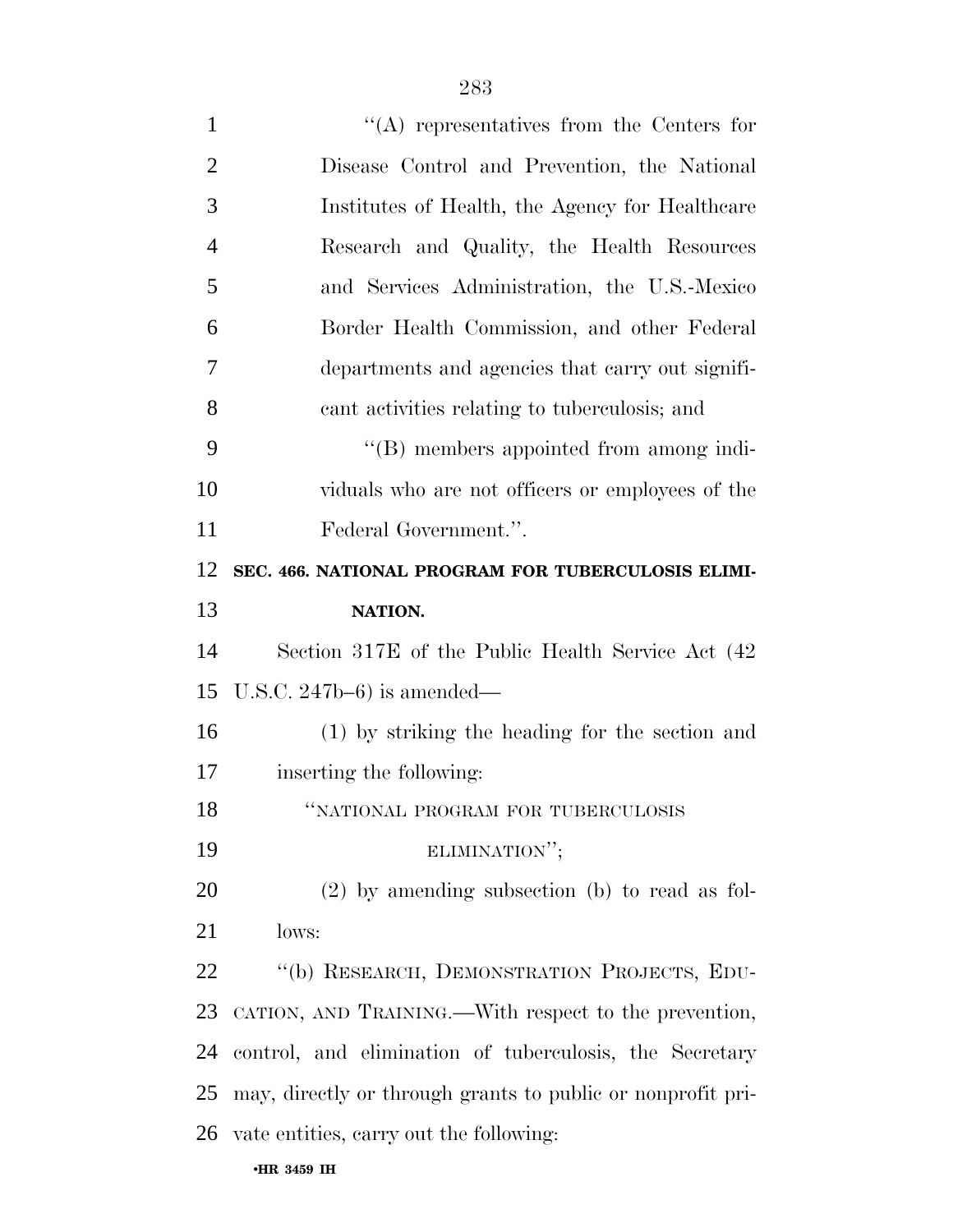| $\mathbf{1}$   | $\lq(1)$ Research, with priority given to research     |
|----------------|--------------------------------------------------------|
| $\overline{2}$ | concerning—                                            |
| 3              | "(A) diagnosis and treatment of latent in-             |
| $\overline{4}$ | fection of tuberculosis;                               |
| 5              | $\lq\lq$ strains of tuberculosis resistant to          |
| 6              | drugs;                                                 |
| $\overline{7}$ | "(C) cases of tuberculosis that affect cer-            |
| 8              | tain high-risk populations; and                        |
| 9              | "(D) clinical trials, including those con-             |
| 10             | ducted through the Tuberculosis Trials Consor-         |
| 11             | tium.                                                  |
| 12             | $\lq(2)$ Demonstration projects, including for-        |
| 13             | "(A) the development of regional capabili-             |
| 14             | ties for the prevention, control, and elimination      |
| 15             | of tuberculosis particularly in low-incidence re-      |
| 16             | gions; and                                             |
| 17             | $\lq\lq (B)$ collaboration with the Immigration        |
| 18             | and Naturalization Service to identify and treat       |
| 19             | immigrants with active or latent tuberculosis in-      |
| 20             | fection.                                               |
| 21             | "(3) Public information and education pro-             |
| 22             | grams.                                                 |
| 23             | "(4) Education, training and clinical skills im-       |
| 24             | provement activities for health professionals, includ- |
| 25             | ing allied health personnel.                           |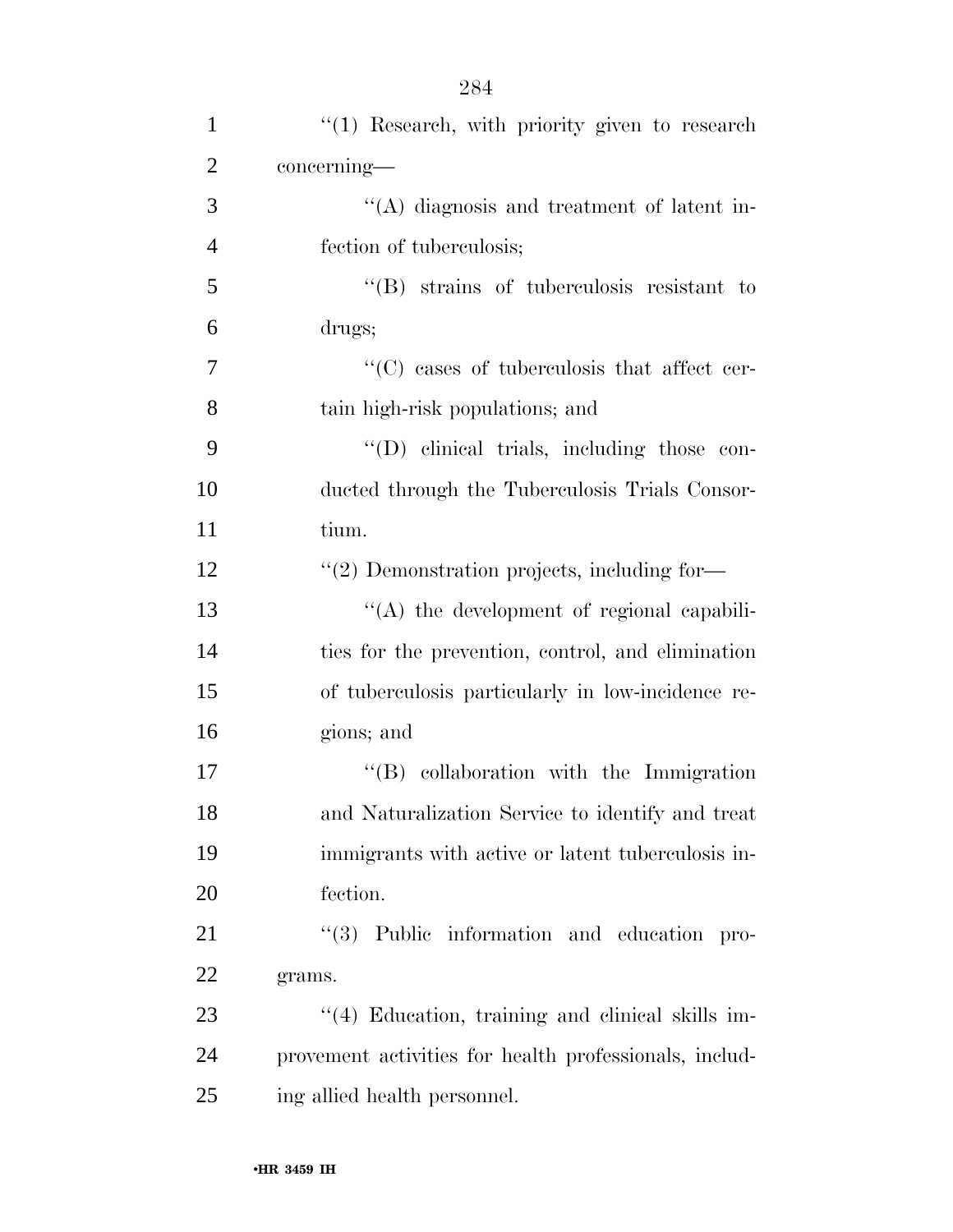1 ''(5) Support of model centers to carry out ac-2 tivities under paragraphs (2) through (4). 3 (6) Collaboration with international organiza- tions and foreign countries, including Mexico, in co- ordination with the United States Agency for Inter- national Development, in carrying out such activi- ties, including coordinating activities through the Advisory Council for the Elimination of Tuber- culosis.  $\frac{1}{2}$  (7) Capacity support to States and large cities for strengthening tuberculosis programs.''; and (3) by striking subsection (g) and inserting the following: ''(g) REPORTS.—The Secretary, acting through the Director of the Centers for Disease Control and Preven- tion and in consultation with the Advisory Council for the Elimination of Tuberculosis, shall biennially prepare and submit to the Committee on Health, Education, Labor, and Pensions of the Senate and the Committee on Energy and Commerce of the House of Representatives, a report on the activities carried out under this section. Each re- port shall include the opinion of the Council on the extent 23 to which its recommendations under section  $317E(f)(3)$ 

regarding tuberculosis have been implemented.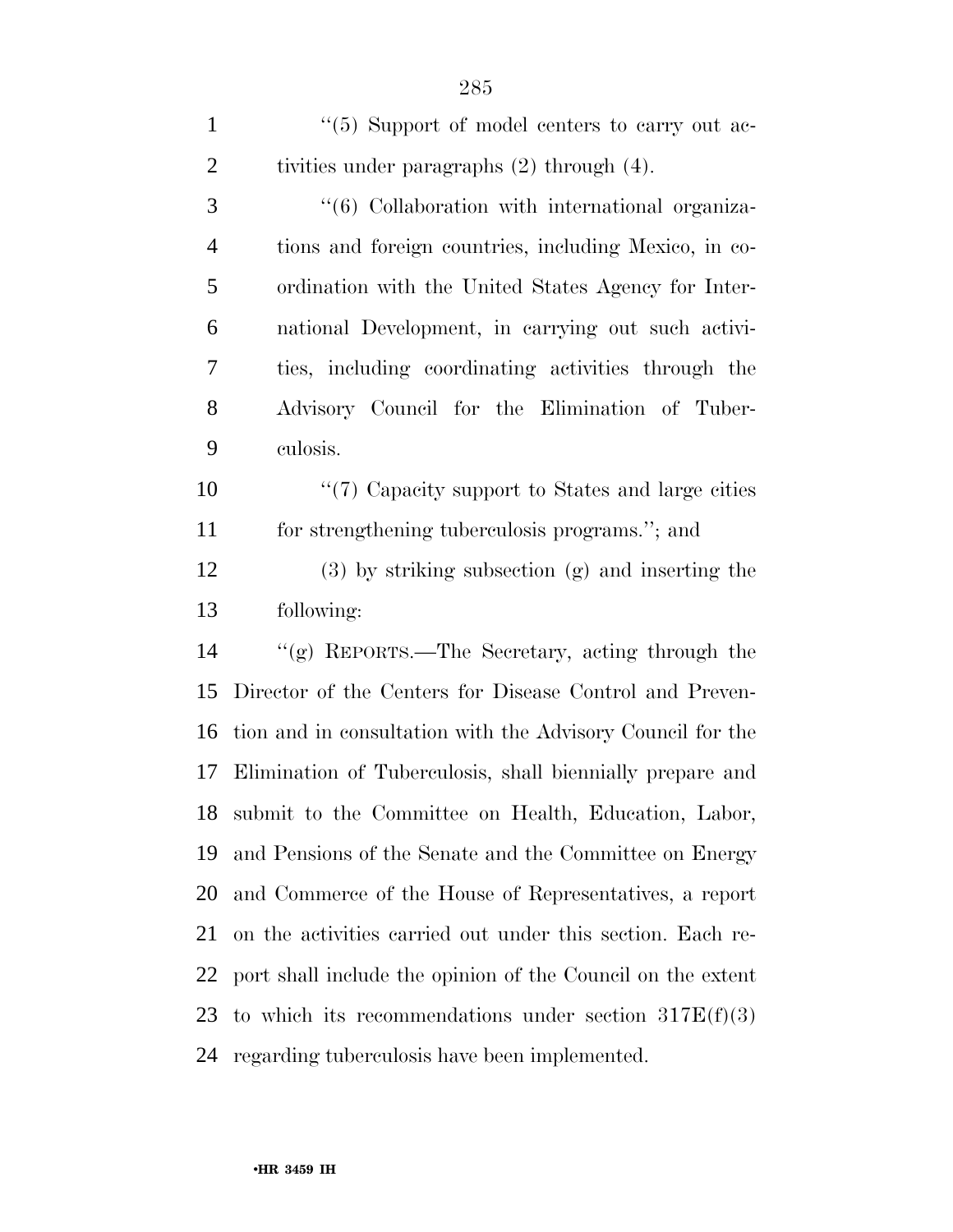''(h) AUTHORIZATION OF APPROPRIATIONS.—For the purpose of carrying out this section, there are authorized to be appropriated such sums as may be necessary for each of the fiscal years 2005 through 2010.''. **SEC. 467. INCLUSION OF INPATIENT HOSPITAL SERVICES FOR THE TREATMENT OF TB-INFECTED INDI- VIDUALS.**  8 (a) IN GENERAL.—Section  $1902(z)(2)$  of the Social Security Act (42 U.S.C. 1396a(z)(2)) is amended by add- ing at the end the following:  $\langle G \rangle$  Inpatient hospital services.". (b) EFFECTIVE DATE.—The amendment made by subsection (a) takes effect on October 1, 2004. **CHAPTER 9—ASTHMA SEC. 471. PROVISIONS REGARDING NATIONAL ASTHMA EDUCATION AND PREVENTION PROGRAM OF NATIONAL HEART, LUNG, AND BLOOD INSTI- TUTE.**  In addition to any other authorization of appropria- tions that is available to the National Heart, Lung, and Blood Institute for the purpose of carrying out the Na- tional Asthma Education and Prevention Program, there is authorized to be appropriated to such Institute for such purpose such sums as may be necessary for each of fiscal years 2005 through 2010. Amounts appropriated under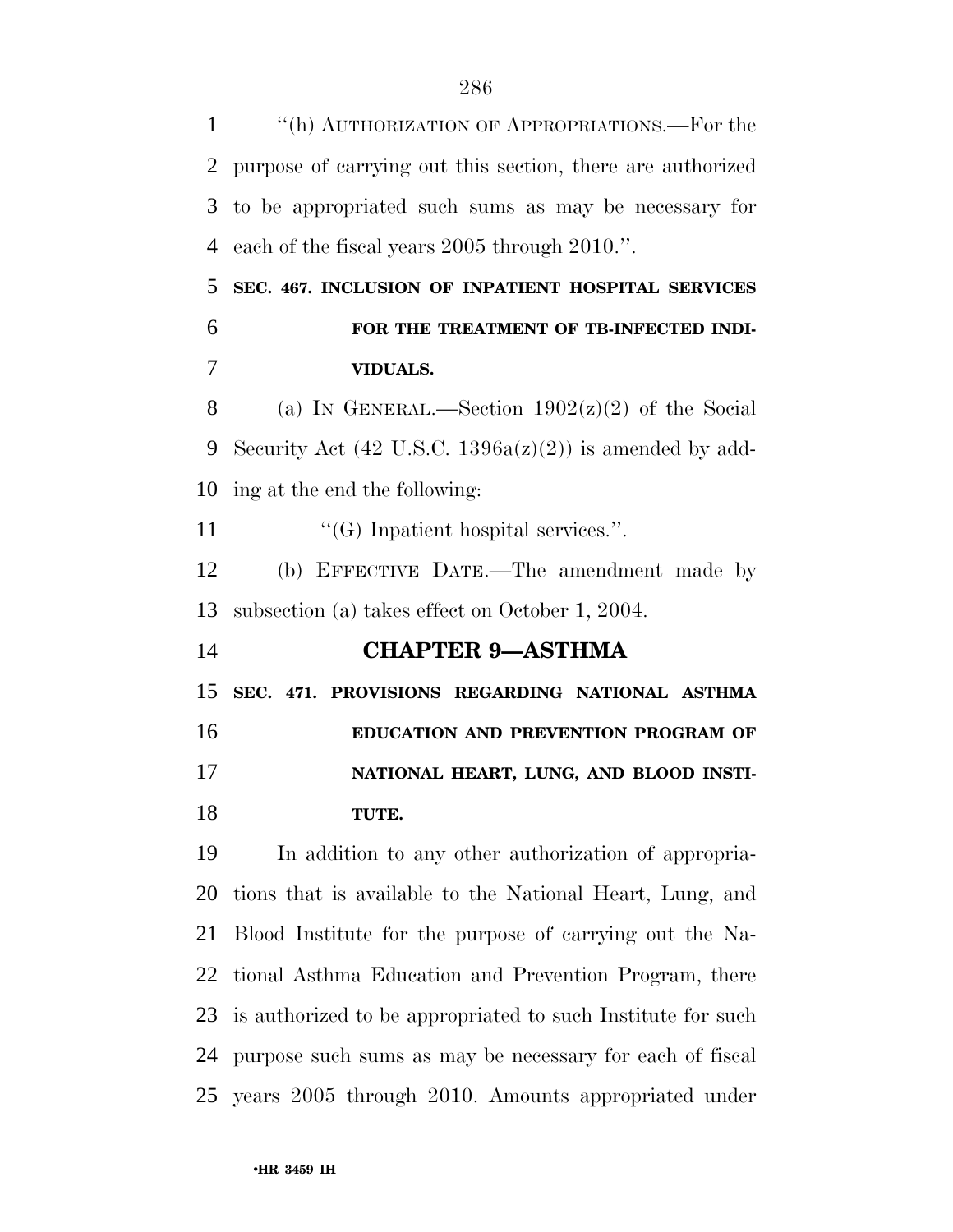the preceding sentence shall be expended to expand such Program.

## **SEC. 472. ASTHMA-RELATED ACTIVITIES OF CENTERS FOR DISEASE CONTROL AND PREVENTION.**

 (a) EXPANSION OF PUBLIC HEALTH SURVEILLANCE ACTIVITIES; PROGRAM FOR PROVIDING INFORMATION AND EDUCATION TO PUBLIC.—The Secretary of Health and Human Services, acting through the Director of the Centers for Disease Control and Prevention, shall collabo-rate with the States to expand the scope of—

 (1) activities that are carried out to determine the incidence and prevalence of asthma; and

 (2) activities that are carried out to prevent the health consequences of asthma, including through the provision of information and education to the public regarding asthma, which may include the use of public service announcements through the media and such other means as such Director determines to be appropriate.

 (b) COMPILATION OF DATA.—The Secretary of Health and Human Services, acting through the Director of the Centers for Disease Control and Prevention and in consultation with the National Asthma Education Preven-tion Program Coordinating Committee, shall—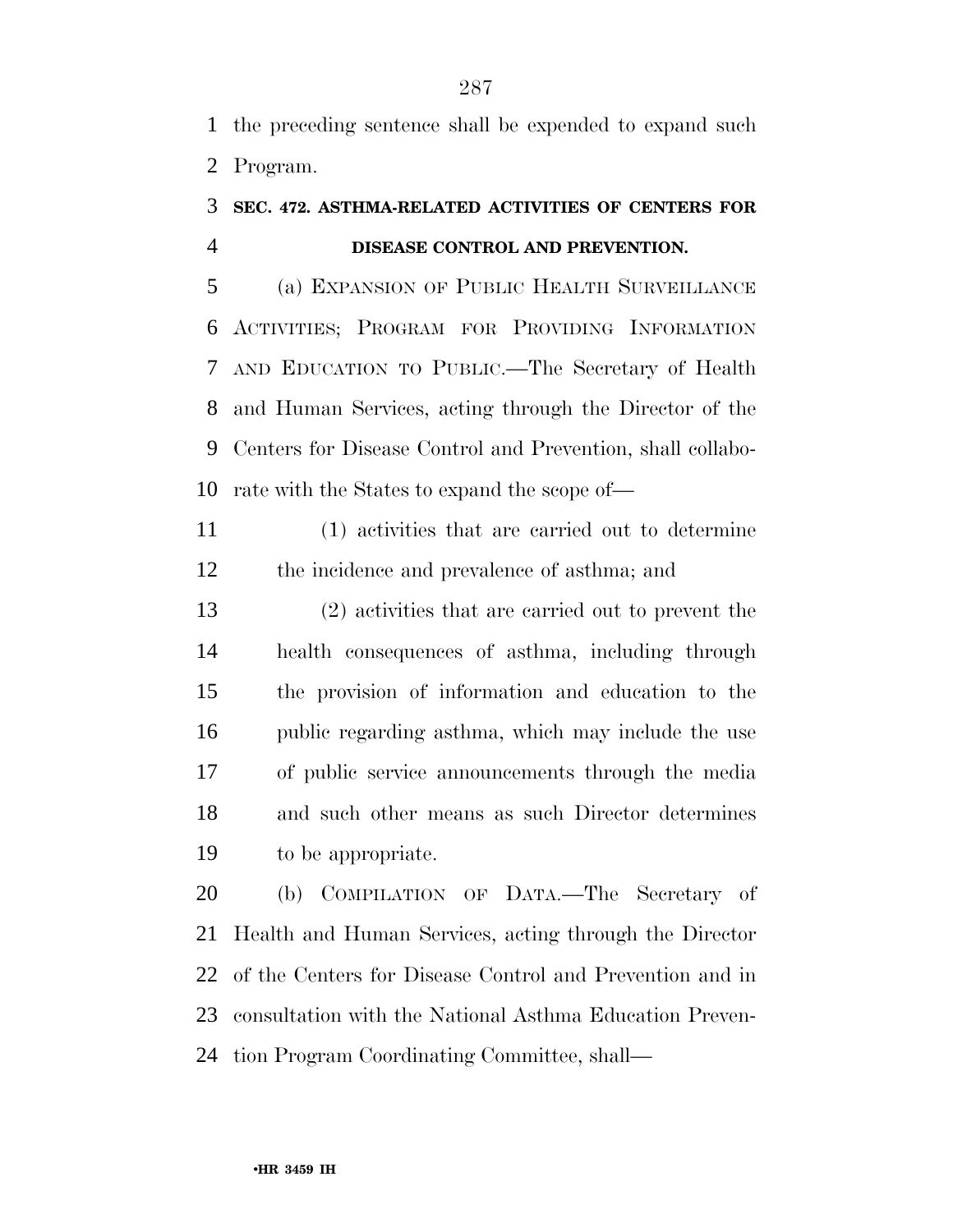| $\mathbf{1}$   | (1) conduct local asthma surveillance activities          |
|----------------|-----------------------------------------------------------|
| $\overline{2}$ | to collect data on the prevalence and severity of         |
| 3              | asthma and the quality of asthma management, in-          |
| $\overline{4}$ | cluding—                                                  |
| 5              | (A) telephone surveys to collect sample                   |
| 6              | household data on the local burden of asthma;             |
| 7              | and                                                       |
| 8              | (B) health care facility specific surveillance            |
| 9              | to collect asthma data on the prevalence and se-          |
| 10             | verity of asthma, and on the quality of asthma            |
| 11             | care; and                                                 |
| 12             | $(2)$ compile and annually publish data on—               |
| 13             | (A) the prevalence of children suffering                  |
| 14             | from asthma in each State; and                            |
| 15             | (B) the childhood mortality rate associated               |
| 16             | with asthma nationally and in each State.                 |
| 17             | (c) ADDITIONAL FUNDING.—In addition to any other          |
| 18             | authorization of appropriations that is available to the  |
| 19             | Centers for Disease Control and Prevention for the pur-   |
| 20             | pose of carrying out this section, there is authorized to |
| 21             | be appropriated to such Centers for such purpose such     |
| 22             | sums as may be necessary for each of fiscal years 2005    |
| 23             | through 2010.                                             |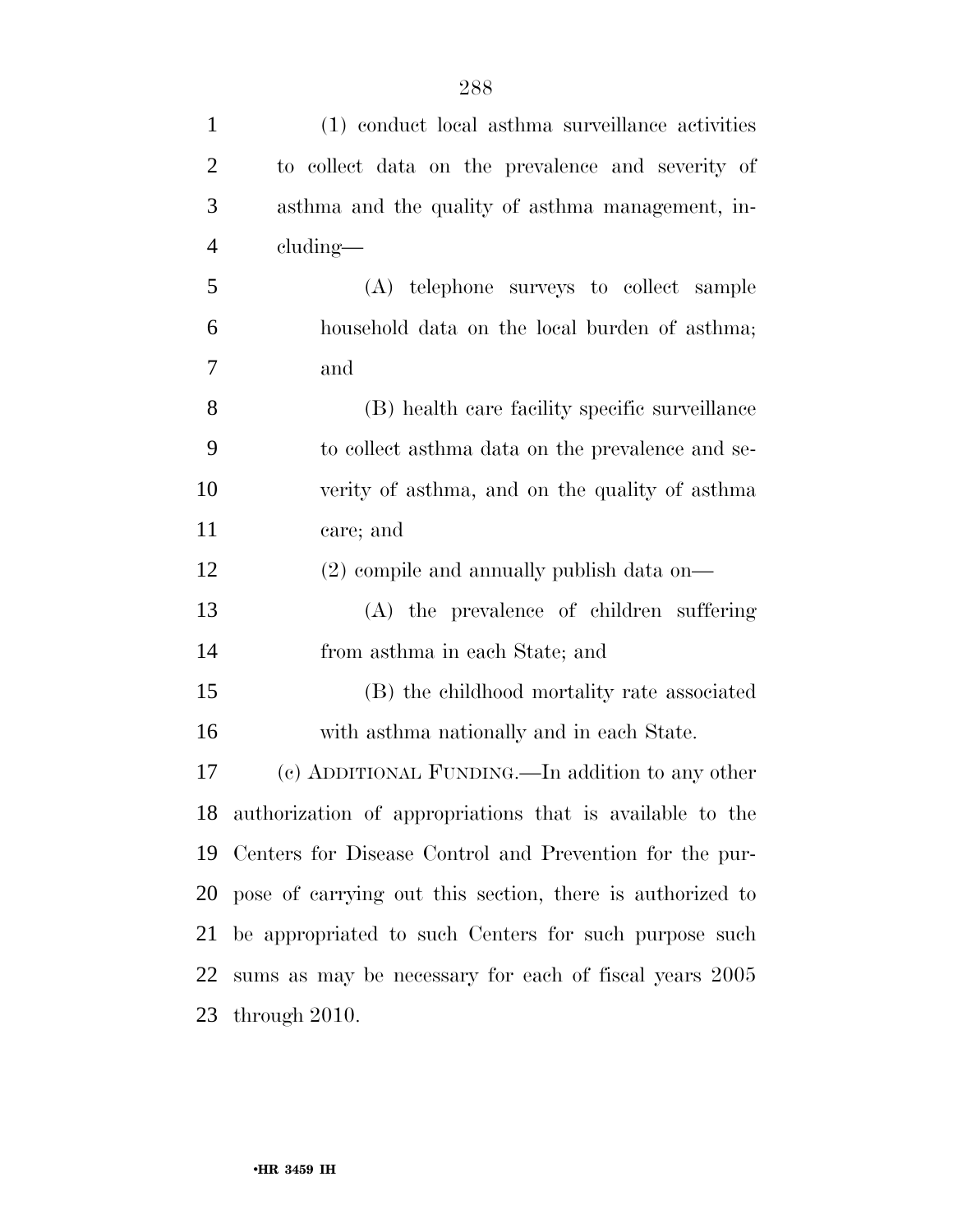## **SEC. 473. GRANTS FOR COMMUNITY OUTREACH REGARD- ING ASTHMA INFORMATION, EDUCATION, AND SERVICES.**

 (a) IN GENERAL.—The Secretary may make grants to nonprofit private entities for projects to carry out, in communities identified by entities applying for the grants, outreach activities to provide for residents of the commu-nities the following:

(1) Information and education on asthma.

 (2) Referrals to health programs of public and nonprofit private entities that provide asthma-re- lated services, including such services for low-income individuals. The grant may be expended to make ar- rangements to coordinate the activities of such enti- ties in order to establish and operate networks or consortia regarding such referrals.

 (b) PREFERENCES IN MAKING GRANTS.—In making grants under subsection (a), the Secretary shall give pref- erence to applicants that will carry out projects under such subsection in communities that are disproportionately af- fected by asthma or underserved with respect to the activi- ties described in such subsection and in which a significant number of low-income individuals reside.

•**HR 3459 IH**  (c) EVALUATIONS.—A condition for a grant under subsection (a) is that the applicant for the grant agree to provide for the evaluation of the projects carried out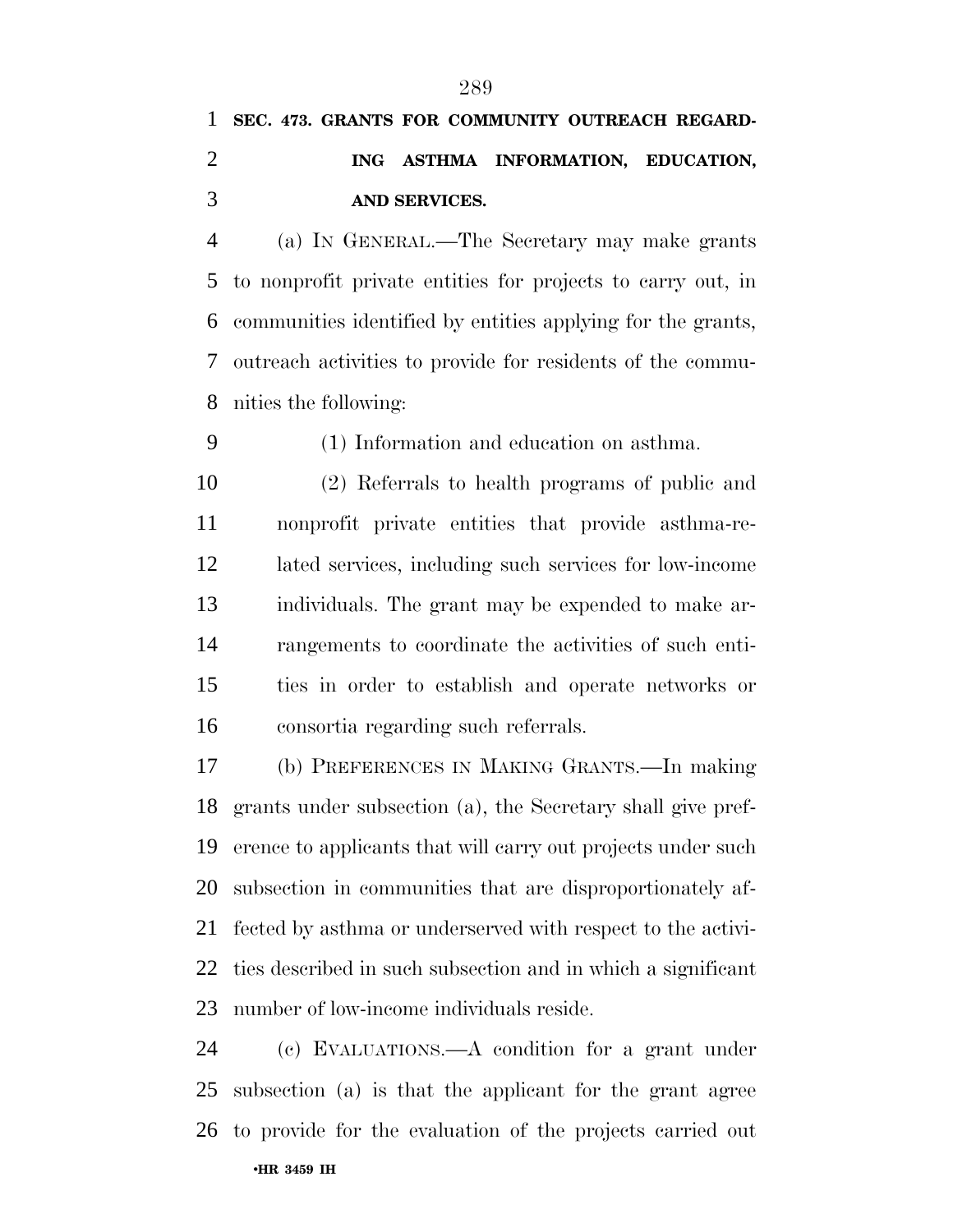under such subsection by the applicant to determine the extent to which the projects have been effective in carrying out the activities referred to in such subsection.

 (d) FUNDING.—For the purpose of carrying out this section, there is authorized to be appropriated such sums as may be necessary for each of fiscal years 2005 through 2010.

## **SEC. 474. ACTION PLANS OF LOCAL EDUCATIONAL AGEN-CIES REGARDING ASTHMA.**

(a) IN GENERAL.—

 (1) SCHOOL-BASED ASTHMA ACTIVITIES.—The Secretary of Education (in this section referred to as the ''Secretary''), in consultation with the Director of the Centers for Disease Control and Prevention and the Director of the National Institutes of Health, may make grants to local educational agen- cies for programs to carry out at elementary and secondary schools specified in paragraph (2) asthma- related activities for children who attend such schools.

 (2) ELIGIBLE SCHOOLS.—The elementary and secondary schools referred to in paragraph (1) are such schools that are located in communities with a significant number of low-income or underserved in-dividuals (as defined by the Secretary).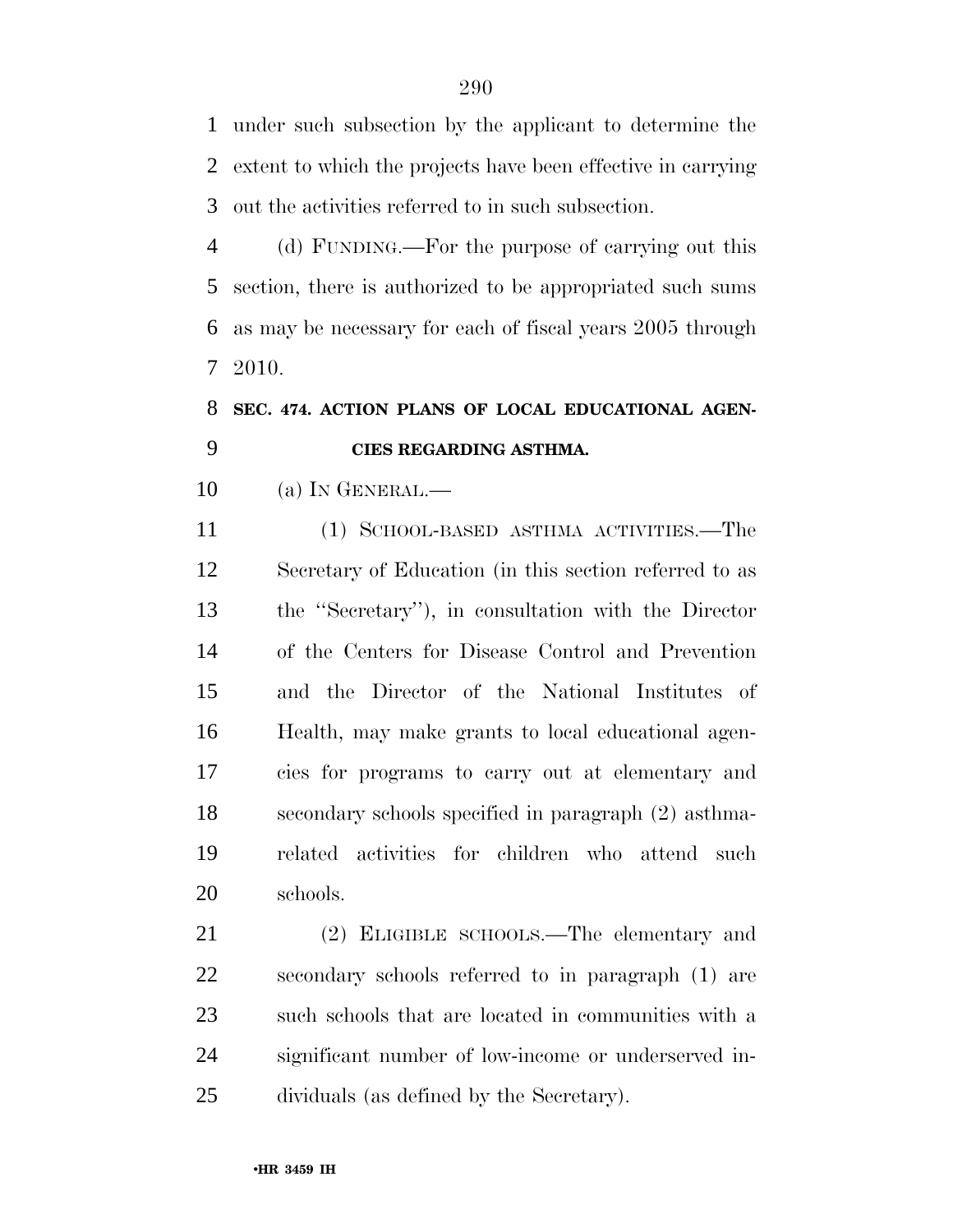(b) DEVELOPMENT OF PROGRAMS.—Programs under subsection (a) shall include grants under which local edu- cation agencies and State public health officials collabo- rate to develop programs to improve the management of asthma in school settings.

 (c) CERTAIN GUIDELINES.—Programs under sub- section (a) shall be carried out in accordance with applica- ble guidelines or other recommendations of the National Institutes of Health (including the National Heart, Lung, and Blood Institute) and the Environmental Protection Agency.

 (d) CERTAIN ACTIVITIES.—Activities that may be carried out in programs under subsection (a) include the following:

 (1) Identifying and working directly with local hospitals, community clinics, advocacy organizations, parent-teacher associations, minority health organi-zations, and asthma coalitions.

 (2) Identifying asthmatic children and training them and their families in asthma self-management.

(3) Purchasing asthma equipment.

(4) Hiring school nurses.

 (5) Training teachers, nurses, coaches, and other school personnel in asthma-symptom recogni-tion and emergency responses.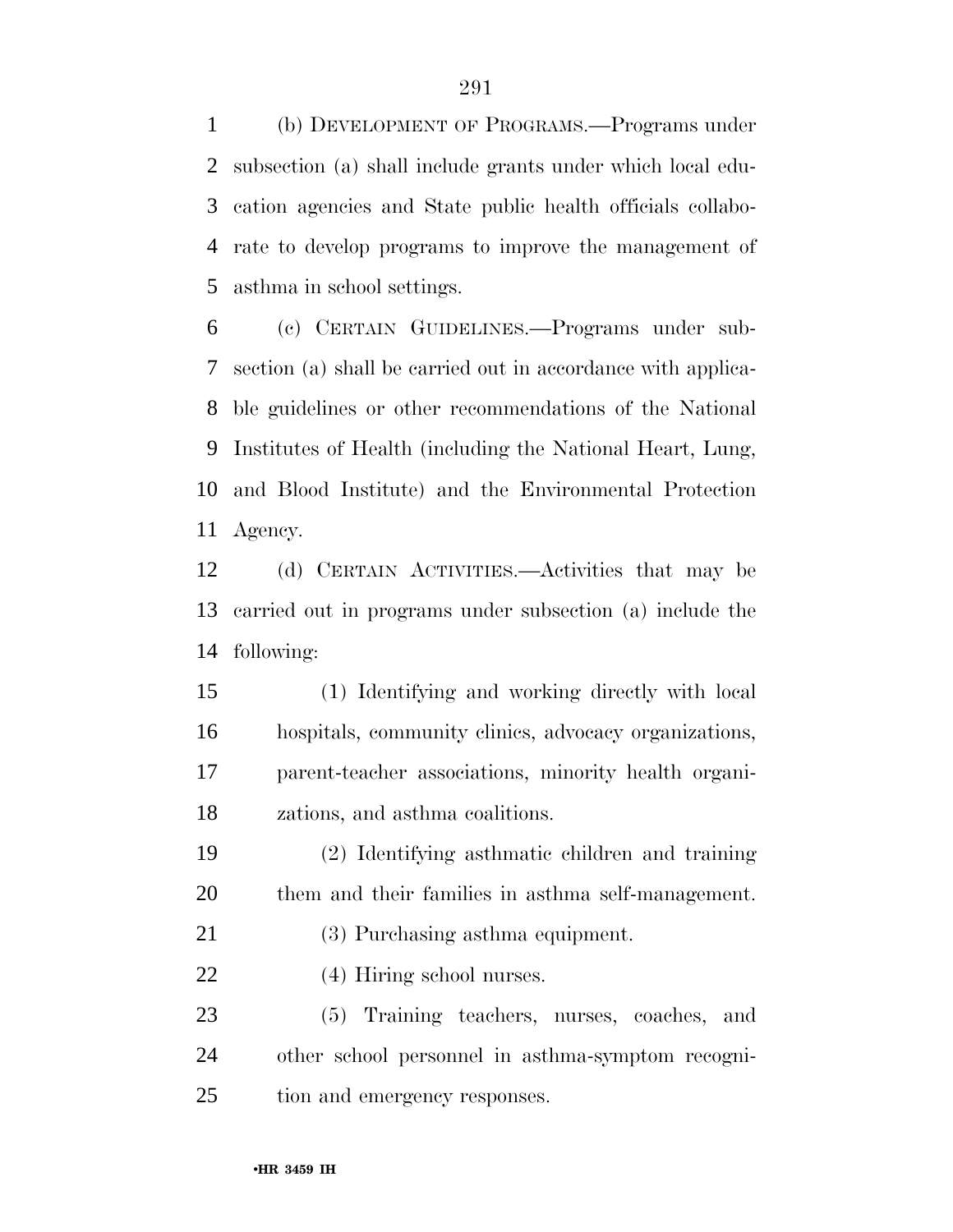(6) Simplifying procedures to improve students' safe access to their asthma medications.

 (7) Such other asthma-related activities as the Secretary determines to be appropriate.

 (e) DEFINITIONS.—For purposes of this section, the terms ''elementary school'', ''local educational agency'', and ''secondary school'' have the meanings given such terms in the Elementary and Secondary Education Act of 1965.

 (f) FUNDING.—For the purpose of carrying out this section, there is authorized to be appropriated such sums as may be necessary for each of fiscal years 2005 through 2010.

## **CHAPTER 10—SICKLE CELL DISEASE**

 **SEC. 481. DEMONSTRATION PROGRAM FOR THE DEVELOP- MENT AND ESTABLISHMENT OF SYSTEMIC MECHANISMS FOR THE PREVENTION AND TREATMENT OF SICKLE CELL DISEASE.** 

 (a) AUTHORITY TO CONDUCT DEMONSTRATION PRO-GRAM.—

 (1) IN GENERAL.—The Administrator, through the Bureau of Primary Health Care and the Mater- nal and Child Health Bureau, shall conduct a dem- onstration program by making grants to up to 40 el-igible entities for each fiscal year in which the pro-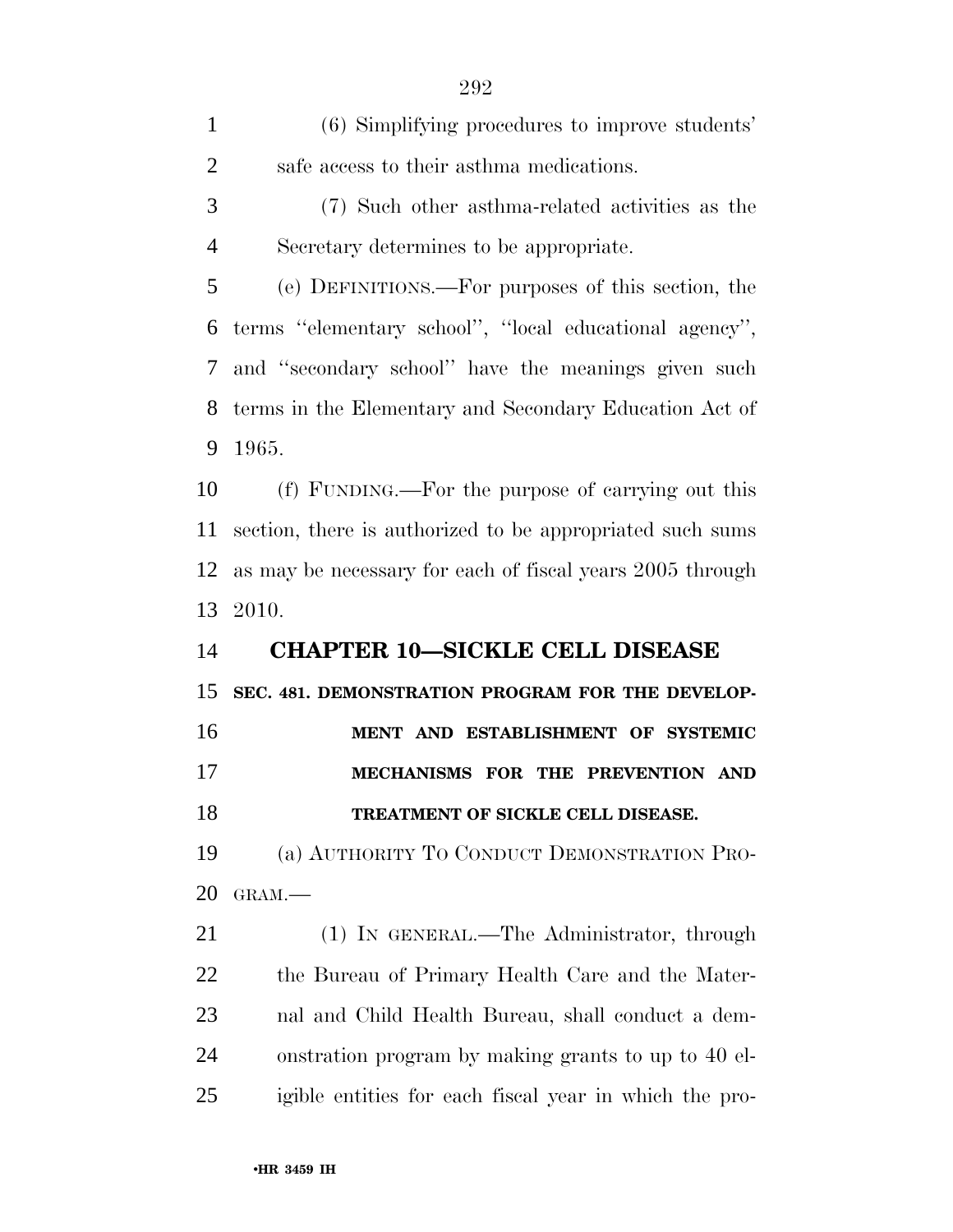| $\mathbf{1}$   | gram is conducted under this section for the purpose |
|----------------|------------------------------------------------------|
| $\overline{2}$ | of developing and establishing systemic mechanisms   |
| 3              | to improve the prevention and treatment of Sickle    |
| $\overline{4}$ | Cell Disease, including through—                     |
| 5              | (A) the coordination of service delivery for         |
| 6              | individuals with Sickle Cell Disease;                |
| 7              | (B) genetic counseling and testing;                  |
| 8              | (C) bundling of technical services related           |
| 9              | to the prevention and treatment of Sickle Cell       |
| 10             | Disease;                                             |
| 11             | (D) training of health professionals; and            |
| 12             | (E) identifying and establishing other ef-           |
| 13             | forts related to the expansion and coordination      |
| 14             | of education, treatment, pain management, and        |
| 15             | continuity of care programs for individuals with     |
| 16             | Sickle Cell Disease.                                 |
| 17             | (2) GRANT AWARD REQUIREMENTS.—                       |
| 18             | (A) GEOGRAPHIC DIVERSITY.—The Ad-                    |
| 19             | ministrator shall, to the extent practicable,        |
| 20             | award grants under this section to eligible enti-    |
| 21             | ties located in different regions of the United      |
| 22             | States.                                              |
| 23             | (B) PRIORITY.—In awarding grants under               |
| 24             | this section, the Administrator shall give pri-      |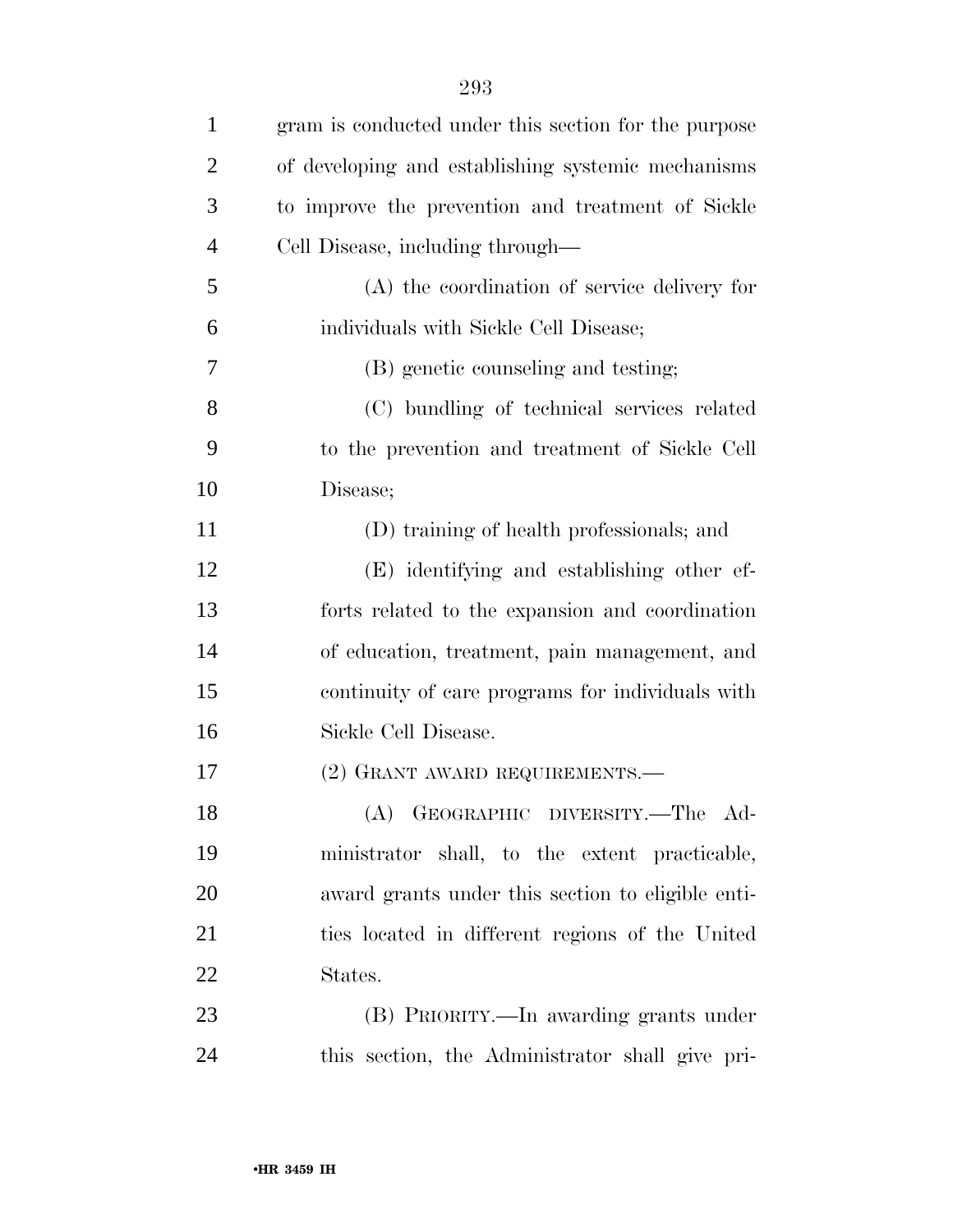| $\mathbf{1}$   | ority to awarding grants to eligible entities that              |
|----------------|-----------------------------------------------------------------|
| $\mathbf{2}$   | are—                                                            |
| 3              | (i) Federally-qualified health centers                          |
| $\overline{4}$ | that have a partnership or other arrange-                       |
| 5              | ment with a comprehensive Sickle Cell Dis-                      |
| 6              | ease treatment center that does not receive                     |
| $\overline{7}$ | funds from the National Institutes of                           |
| 8              | Health; or                                                      |
| 9              | (ii) Federally-qualified health centers                         |
| 10             | that intend to develop a partnership or                         |
| 11             | other arrangement with a comprehensive                          |
| 12             | Sickle Cell Disease treatment center that                       |
| 13             | does not receive funds from the National                        |
| 14             | Institutes of Health.                                           |
| 15             | (b) ADDITIONAL REQUIREMENTS.—An eligible entity                 |
| 16             | awarded a grant under this section shall use funds made         |
| 17             | available under the grant to carry out, in addition to the      |
| 18             | activities described in subsection $(a)(1)$ , the following ac- |
| 19             | tivities:                                                       |
| 20             | (1) To facilitate and coordinate the delivery of                |
| 21             | education, treatment, and continuity of care for indi-          |
| <u>22</u>      | viduals with Sickle Cell Disease under—                         |
| 23             | (A) the entity's collaborative agreement                        |
| 24             | with a community-based Sickle Cell Disease or-                  |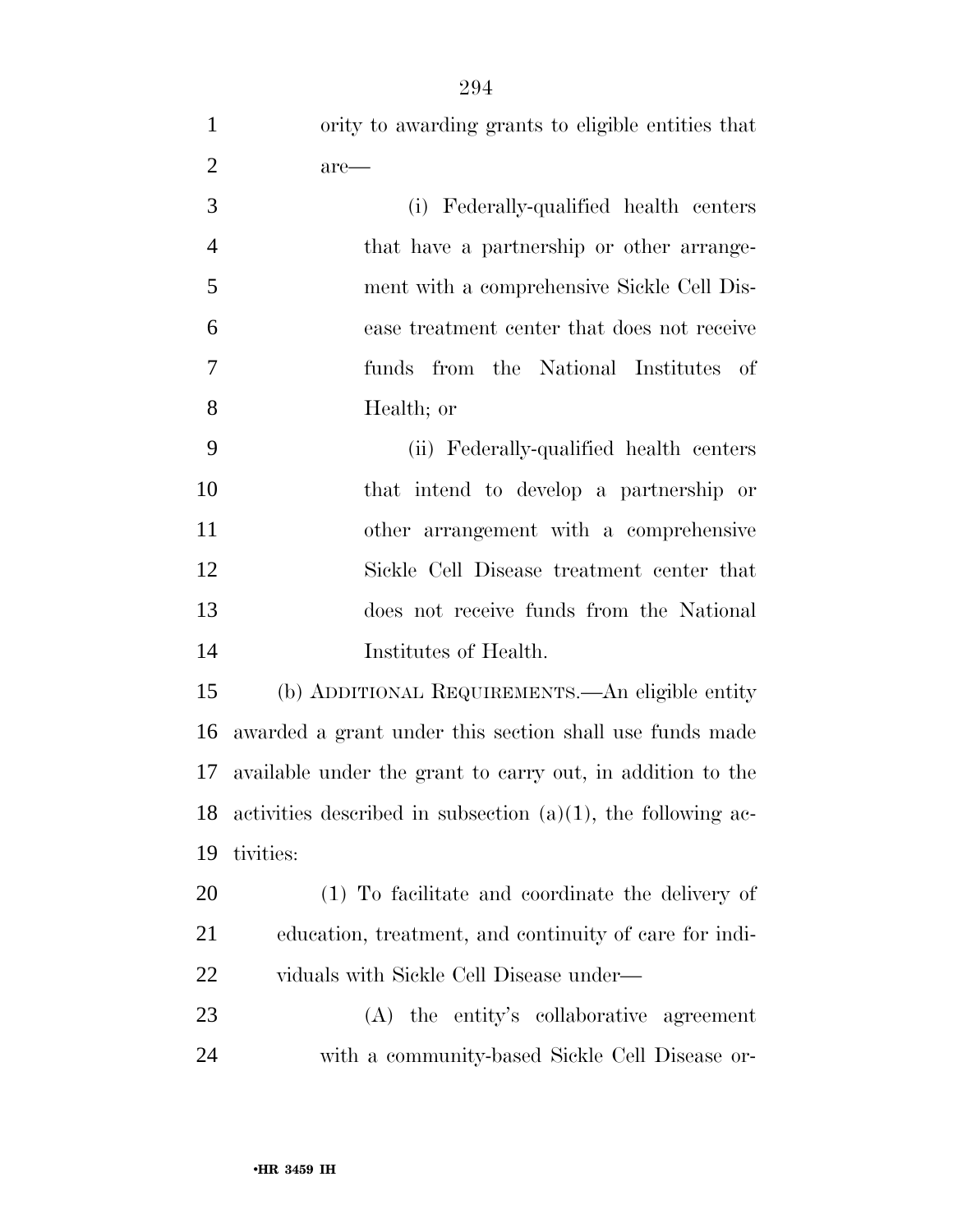| $\mathbf{1}$   | ganization or a nonprofit entity that works with         |
|----------------|----------------------------------------------------------|
| $\overline{2}$ | individuals who have Sickle Cell Disease;                |
| 3              | the Sickle Cell Disease<br>(B)<br>newborn                |
| $\overline{4}$ | screening program for the State in which the             |
| 5              | entity is located; and                                   |
| 6              | (C) the maternal and child health program                |
| 7              | under title V of the Social Security Act (42)            |
| 8              | U.S.C. 701 et seq.) for the State in which the           |
| 9              | entity is located.                                       |
| 10             | (2) To train nursing and other health staff who          |
| 11             | specialize in pediatrics, obstetrics, internal medicine, |
| 12             | or family practice to provide healthcare and genetic     |
| 13             | counseling for individuals with the sickle cell trait.   |
| 14             | (3) To enter into a partnership with adult or            |
| 15             | pediatric hematologists in the region and other re-      |
| 16             | gional experts in Sickle Cell Disease at tertiary and    |
| 17             | academic health centers and State and county health      |
| 18             | offices.                                                 |
| 19             | (c) NATIONAL COORDINATING CENTER.—                       |
| 20             | (1) ESTABLISHMENT.—The Administrator shall               |
| 21             | enter into a contract with an entity to serve as the     |
| 22             | National Coordinating Center for the demonstration       |
| 23             | program conducted under this section.                    |
| 24             | (2) ACTIVITIES DESCRIBED.—The National Co-               |
| 25             | ordinating Center shall—                                 |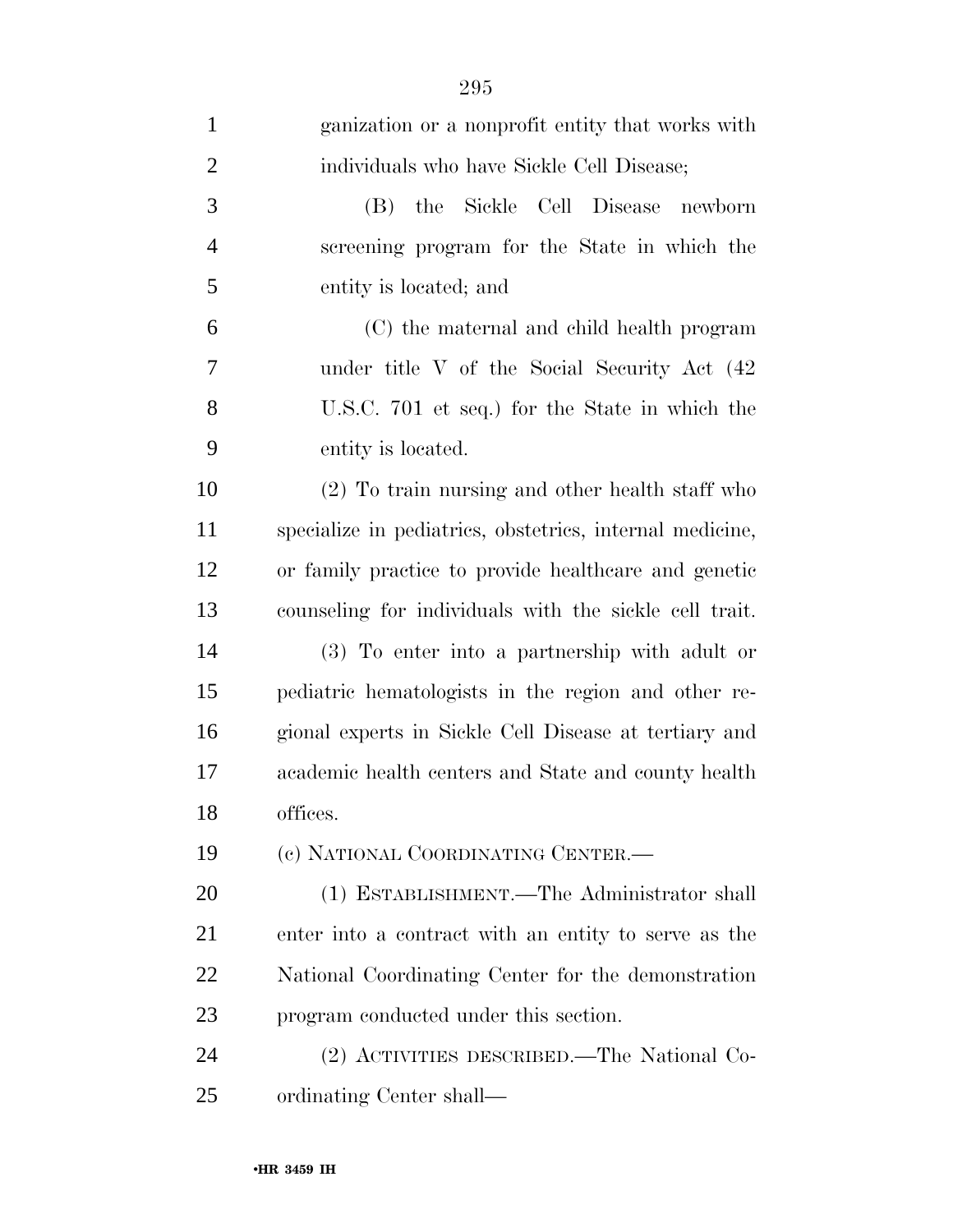| $\mathbf{1}$   | (A) collect, coordinate, monitor, and dis-        |
|----------------|---------------------------------------------------|
| $\overline{2}$ | tribute data, best practices, and findings re-    |
| 3              | garding the activities funded under grants made   |
| $\overline{4}$ | to eligible entities under the demonstration pro- |
| 5              | gram;                                             |
| 6              | (B) develop a model protocol for eligible         |
| 7              | entities with respect to the prevention and       |
| 8              | treatment of Sickle Cell Disease;                 |
| 9              | (C) develop educational materials regard-         |
| 10             | ing the prevention and treatment of Sickle Cell   |
| 11             | Disease; and                                      |
| 12             | (D) prepare and submit to Congress a              |
| 13             | final report that includes recommendations re-    |
| 14             | garding the effectiveness of the demonstration    |
| 15             | program conducted under this section and such     |
| 16             | direct outcome measures as—                       |
| 17             | (i) the number and type of healthcare             |
| 18             | resources utilized (such as emergency room        |
| 19             | visits, hospital visits, length of stay, and      |
| 20             | physician visits for individuals with Sickle      |
| 21             | Cell Disease); and                                |
| 22             | (ii) the number of individuals that               |
| 23             | were tested and subsequently received ge-         |
| 24             | netic counseling for the sickle cell trait.       |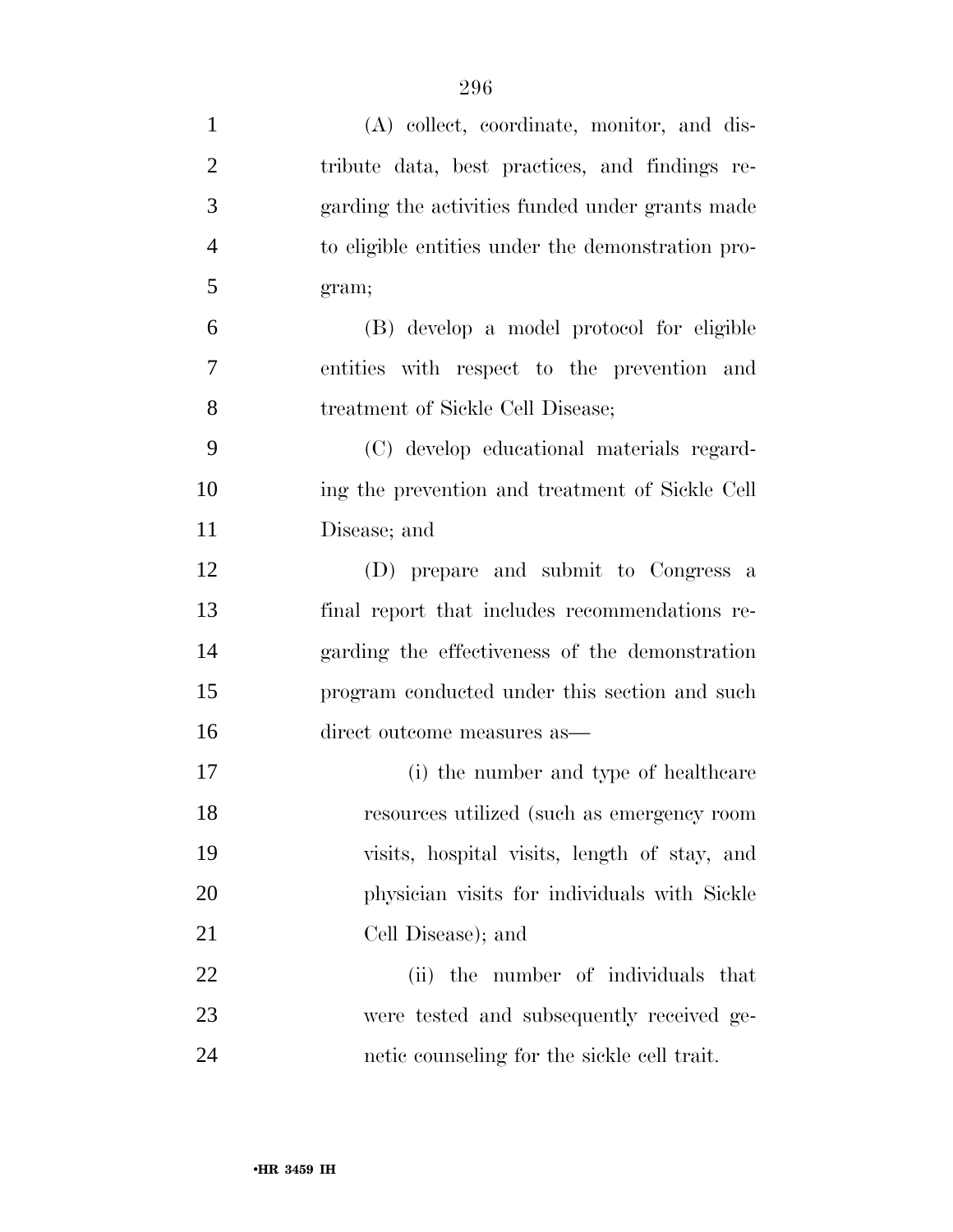(d) APPLICATION.—An eligible entity desiring a grant under this section shall submit an application to the Administrator at such time, in such manner, and con- taining such information as the Administrator may re-quire.

(e) DEFINITIONS.—In this section:

 (1) ADMINISTRATOR.—The term ''Adminis- trator'' means the Administrator of the Health Re-sources and Services Administration.

 (2) ELIGIBLE ENTITY.—The term ''eligible enti- ty'' means a Federally-qualified health center, a non- profit hospital or clinic, or a university health center that provides primary healthcare, that—

 (A) has a collaborative agreement with a community-based Sickle Cell Disease organiza- tion or a nonprofit entity with experience in working with individuals who have Sickle Cell Disease; and

 (B) demonstrates to the Administrator 20 that either the Federally-qualified health center, the nonprofit hospital or clinic, the university health center, the organization or entity de- scribed in subparagraph (A), or the experts de-24 scribed in subsection  $(b)(3)$ , has at least 5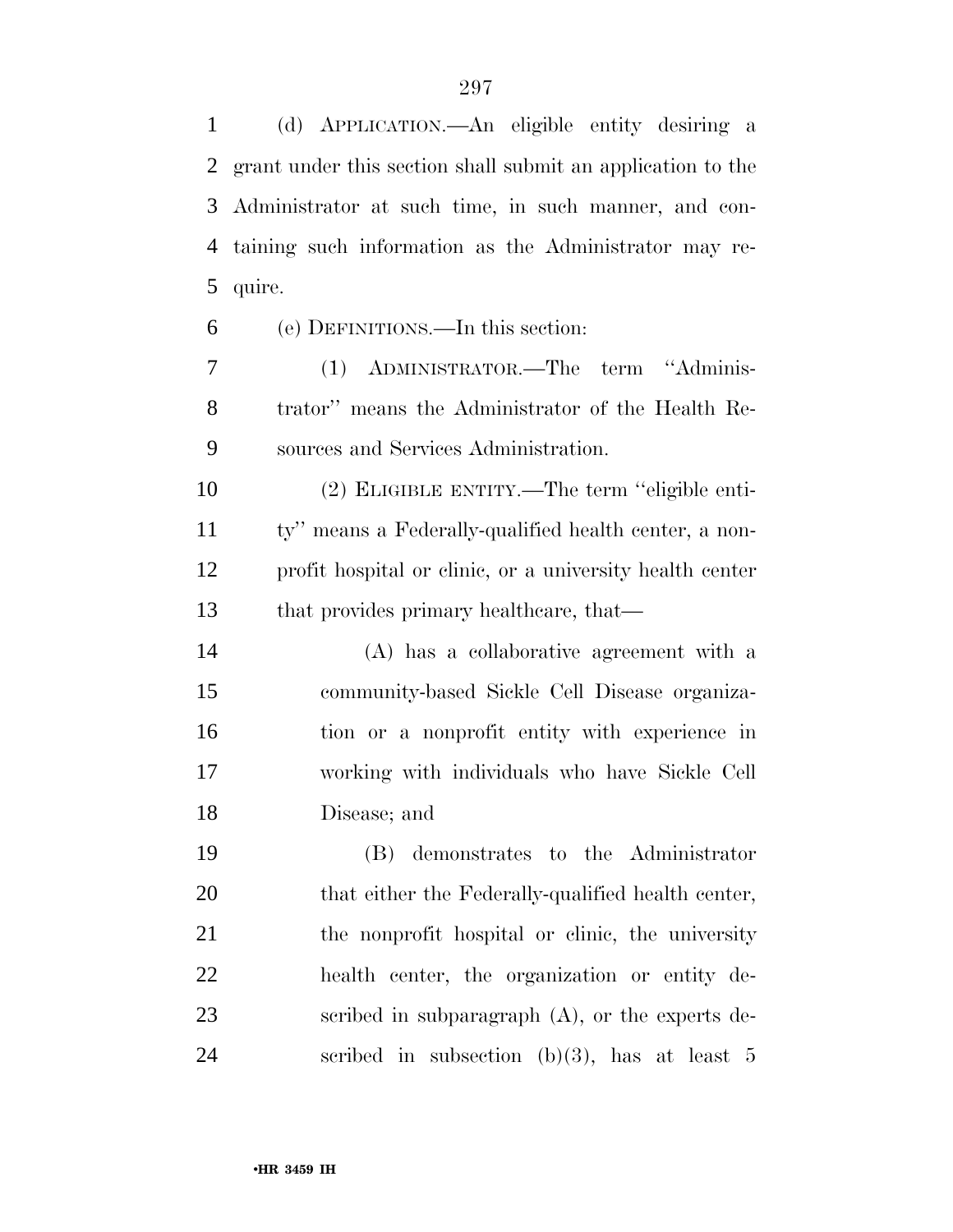| $\mathbf{1}$   | years of experience in working with individuals             |
|----------------|-------------------------------------------------------------|
| $\overline{2}$ | who have Sickle Cell Disease.                               |
| 3              | FEDERALLY-QUALIFIED HEALTH<br>(3)<br>$CEN-$                 |
| $\overline{4}$ | TER.—The term "Federally-qualified health center"           |
| 5              | has the meaning given that term in section                  |
| 6              | $1905(l)(2)(B)$ of the Social Security Act (42 U.S.C.       |
| 7              | 1396d(l)(2)(B)).                                            |
| 8              | (f) AUTHORIZATION OF APPROPRIATIONS.—There is               |
| 9              | authorized to be appropriated to carry out this section,    |
| 10             | such sums as may be necessary for each of fiscal years      |
| 11             | 2005 through 2010.                                          |
| 12             | <b>CHAPTER 11-AUTOIMMUNE DISEASE IN</b>                     |
|                |                                                             |
| 13             | <b>MINORITY POPULATIONS</b>                                 |
| 14             | SEC. 482. RESEARCH FUNDING FOR AUTOIMMUNE DISEASE           |
| 15             | IN MINORITY POPULATIONS.                                    |
| 16             | Part B of title IV of the Public Health Service Act         |
|                | 17 is amended by inserting after section 409E (42 U.S.C.    |
|                | 18 284i) the following:                                     |
| 19             | "SEC. 490E-1. RESEARCH FUNDING FOR AUTOIMMUNE DIS-          |
| 20             | EASE IN MINORITY POPULATIONS.                               |
| 21             | "(a) EXPANSION AND INTENSIFICATION OF ACTIVI-               |
| 22             | TIES REGARDING AUTOIMMUNE DISEASES ON MINORI-               |
| 23             | TIES.—With respect to the plan under section $409E(c)(1)$ , |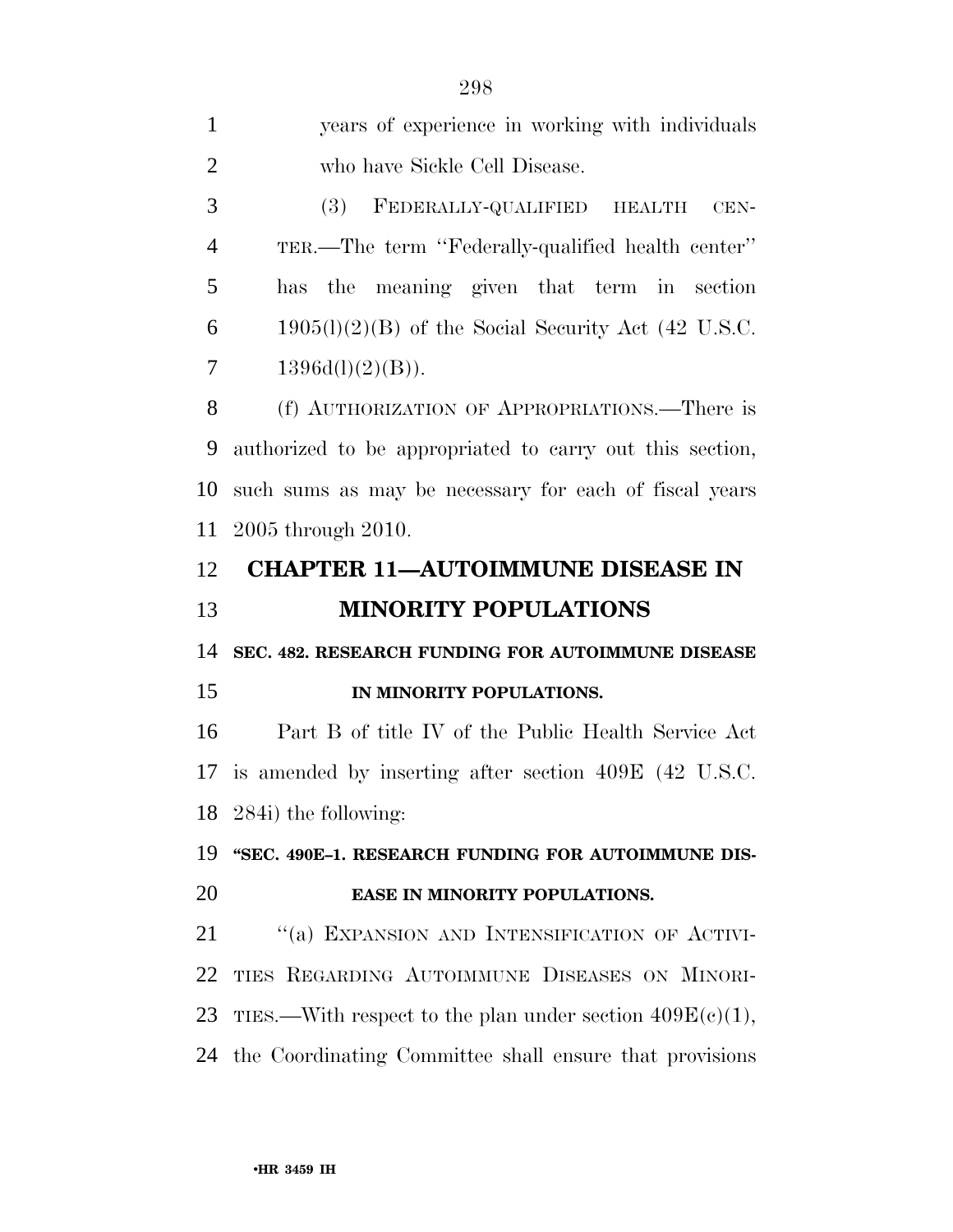of the plan developed under paragraph (2) of such sub-section include provisions for the following:

 ''(1)(A) Basic research, epidemiological re- search, and other appropriate research concerning the etiology and causes of autoimmune diseases in all minorities, including genetic, hormonal, and envi-ronmental factors.

8  $\langle (B)(i)$  Giving priority under subparagraph  $(A)$ to research regarding environmental factors.

 $\frac{1}{10}$  The coordination of (to the extent prac- ticable and appropriate), and providing additional support for, research described in clause (i) that is conducted by public or nonprofit private entities.

 $\frac{1}{2}(2)$ (A) The development of information and education programs for patients, healthcare pro- viders, and others as appropriate on genetic, hor- monal, and environmental risk factors associated with autoimmune diseases in minorities, and on the importance of the prevention or control of such risk factors and timely referral with appropriate diag-nosis and treatment.

22  $\langle$  (B) The inclusion in programs under subpara- graph (A) of information and education on the prev-alence and nature of autoimmune diseases, on risk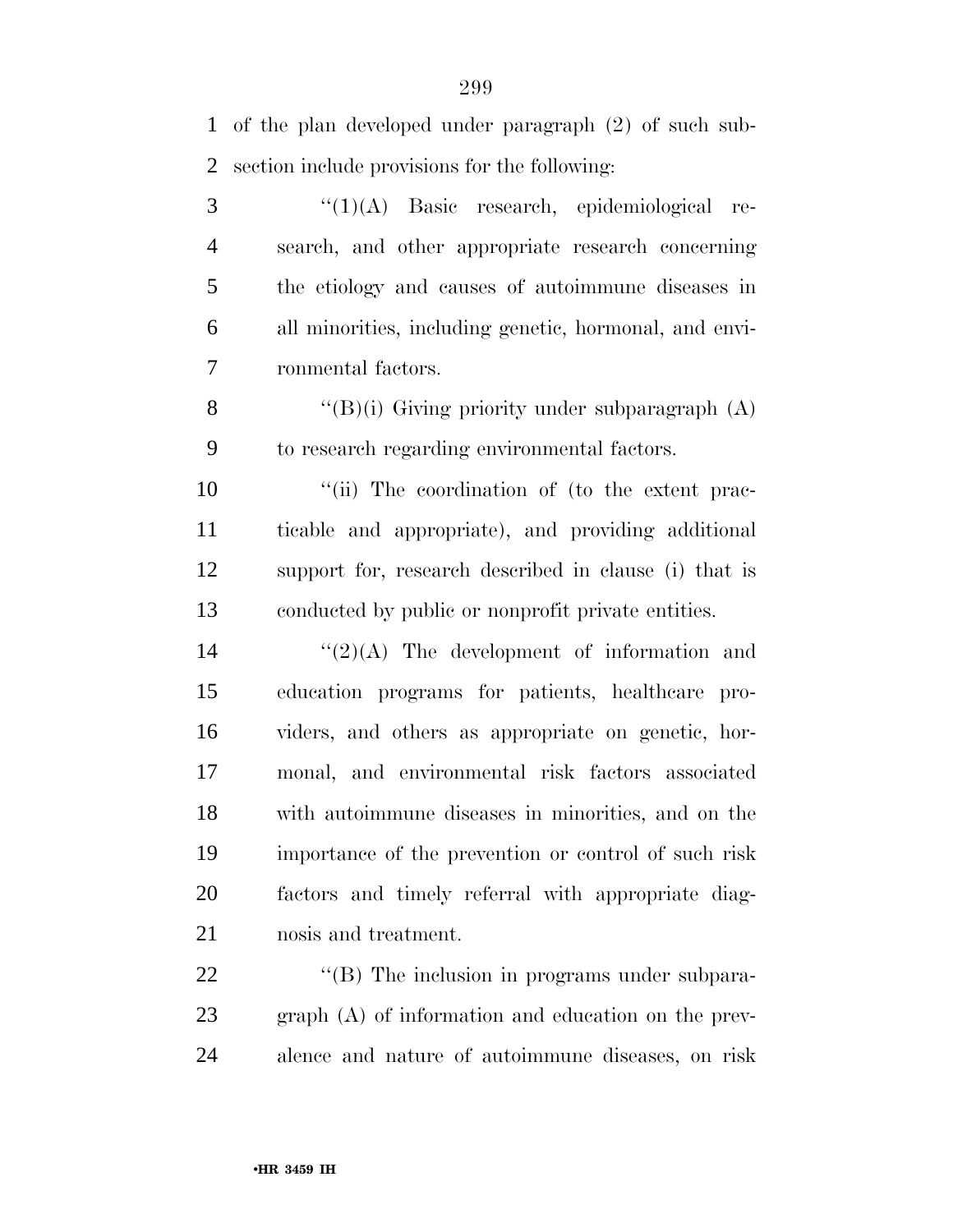| $\mathbf{1}$   | factors, and on health-related behaviors that can im-              |
|----------------|--------------------------------------------------------------------|
| $\overline{2}$ | prove health status in minority populations.                       |
| 3              | "(3) Outreach programs for purposes of para-                       |
| $\overline{4}$ | graphs $(1)$ and $(2)$ that—                                       |
| 5              | $\lq\lq$ are directed toward minority individ-                     |
| 6              | uals, particularly those who are at-risk for auto-                 |
| 7              | immune diseases; and                                               |
| 8              | "(B) are carried out through community                             |
| 9              | health centers, community clinics, or other                        |
| 10             | health centers under section 330, through                          |
| 11             | State, territory, or local health departments, In-                 |
| 12             | dian tribes, or through primary care physicians.                   |
| 13             | "(b) AUTHORIZATION OF APPROPRIATIONS.—There                        |
| 14             | is authorized to be appropriated to carry out this section,        |
| 15             | such sums as may be necessary for each of fiscal years             |
| 16             | $2005$ through $2010$ .".                                          |
| 17             | <b>CHAPTER 12-PREVENTION AND</b><br>CON-                           |
| 18             | TROL OF SEXUALLY TRANSMITTED                                       |
| 19             | <b>DISEASES</b>                                                    |
| 20             | SEC. 485. PREVENTION AND CONTROL OF SEXUALLY                       |
| 21             | TRANSMITTED DISEASES.                                              |
| 22             | (a) IN GENERAL.—Section $318(e)(1)$ of the Public                  |
| 23             | Health Service Act $(42 \text{ U.S.C. } 247c(e)(1))$ is amended by |
| 24             | striking "1998" and inserting "2008".                              |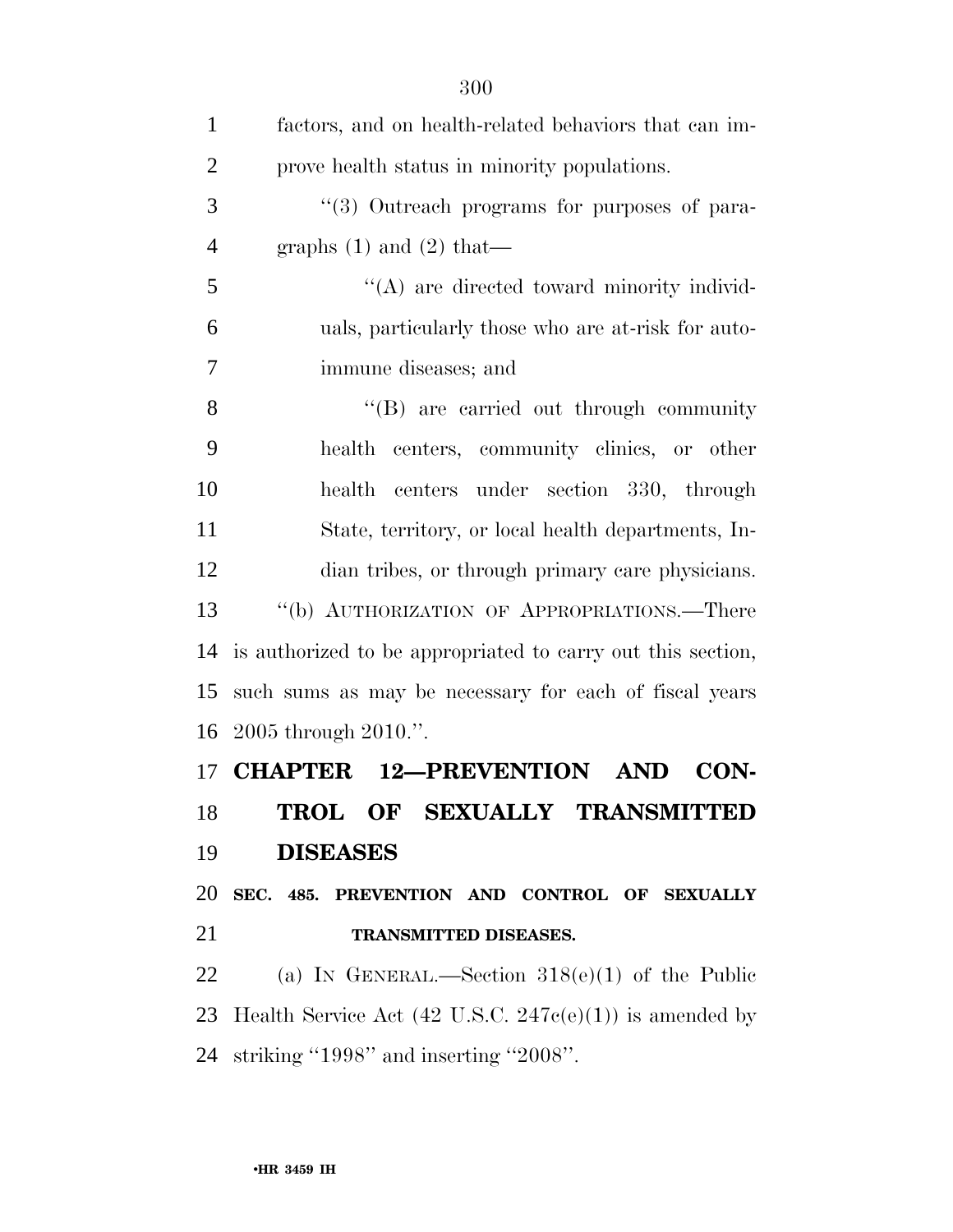(b) PREVENTABLE CASES OF INFERTILITY.—Section 318A of the Public Health Service Act (42 U.S.C. 247c– 1) is amended— 4 (1) in subsection (q), by striking "1998" and 5 inserting "2010"; and 6 (2) in subsection  $(r)(2)$ , by striking "1998" and  $7 \qquad$  inserting "2010". **CHAPTER 13—DENTAL DISEASE SEC. 486. GRANTS TO IMPROVE THE PROVISION OF DENTAL SERVICES UNDER MEDICAID AND SCHIP.**  Title V of the Social Security Act (42 U.S.C. 701 et seq.) is amended by adding at the end the following: 13 "SEC. 511. GRANTS TO IMPROVE THE PROVISION OF DEN- **TAL SERVICES UNDER MEDICAID AND SCHIP.**  ''(a) AUTHORITY TO MAKE GRANTS.—In addition to any other payments made under this title to a State, the Secretary shall award grants to States that satisfy the re- quirements of subsection (b) to improve the provision of dental services to children who are enrolled in a State plan under title XIX or a State child health plan under title XXI (in this section, collectively referred to as the 'State plans'). ''(b) REQUIREMENTS.—In order to be eligible for a grant under this section, a State shall provide the Sec-

retary with the following assurances: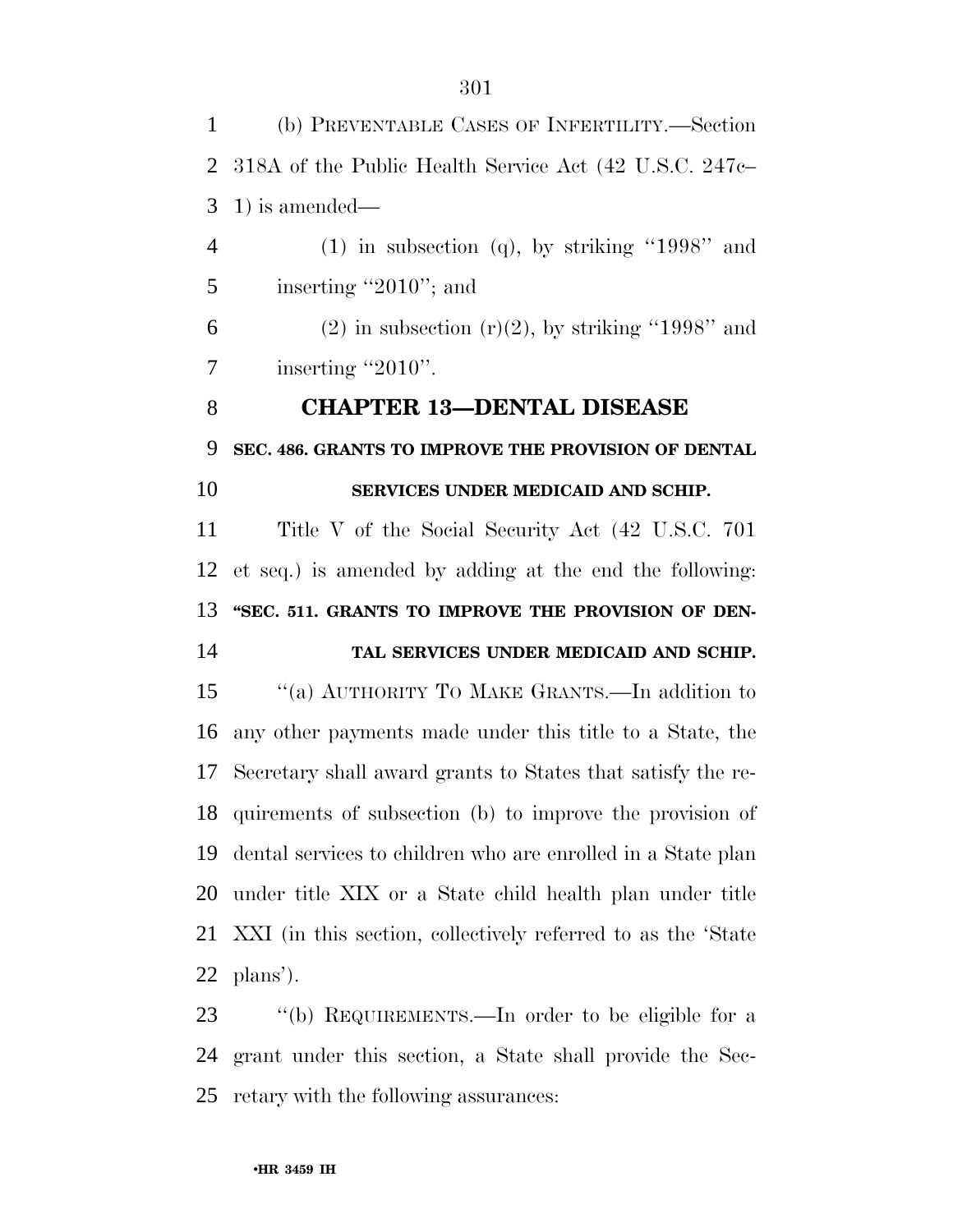1 "(1) IMPROVED SERVICE DELIVERY.—The State shall have a plan to improve the delivery of dental services to children, including children with special health care needs, who are enrolled in the State plans, including providing outreach and ad- ministrative case management, improving collection and reporting of claims data, and providing incen- tives, in addition to raising reimbursement rates, to increase provider participation.

 ''(2) ADEQUATE PAYMENT RATES.—The State has provided for payment under the State plans for dental services for children at levels consistent with the market-based rates and sufficient enough to en- list providers to treat children in need of dental serv-ices.

 ''(3) ENSURED ACCESS.—The State shall en- sure it will make dental services available to children enrolled in the State plans to the same extent as such services are available to the general population of the State.

21 "(c) USE OF FUNDS.—

22 "(1) IN GENERAL.—Funds provided under this section may be used to provide administrative re- sources (such as program development, provider training, data collection and analysis, and research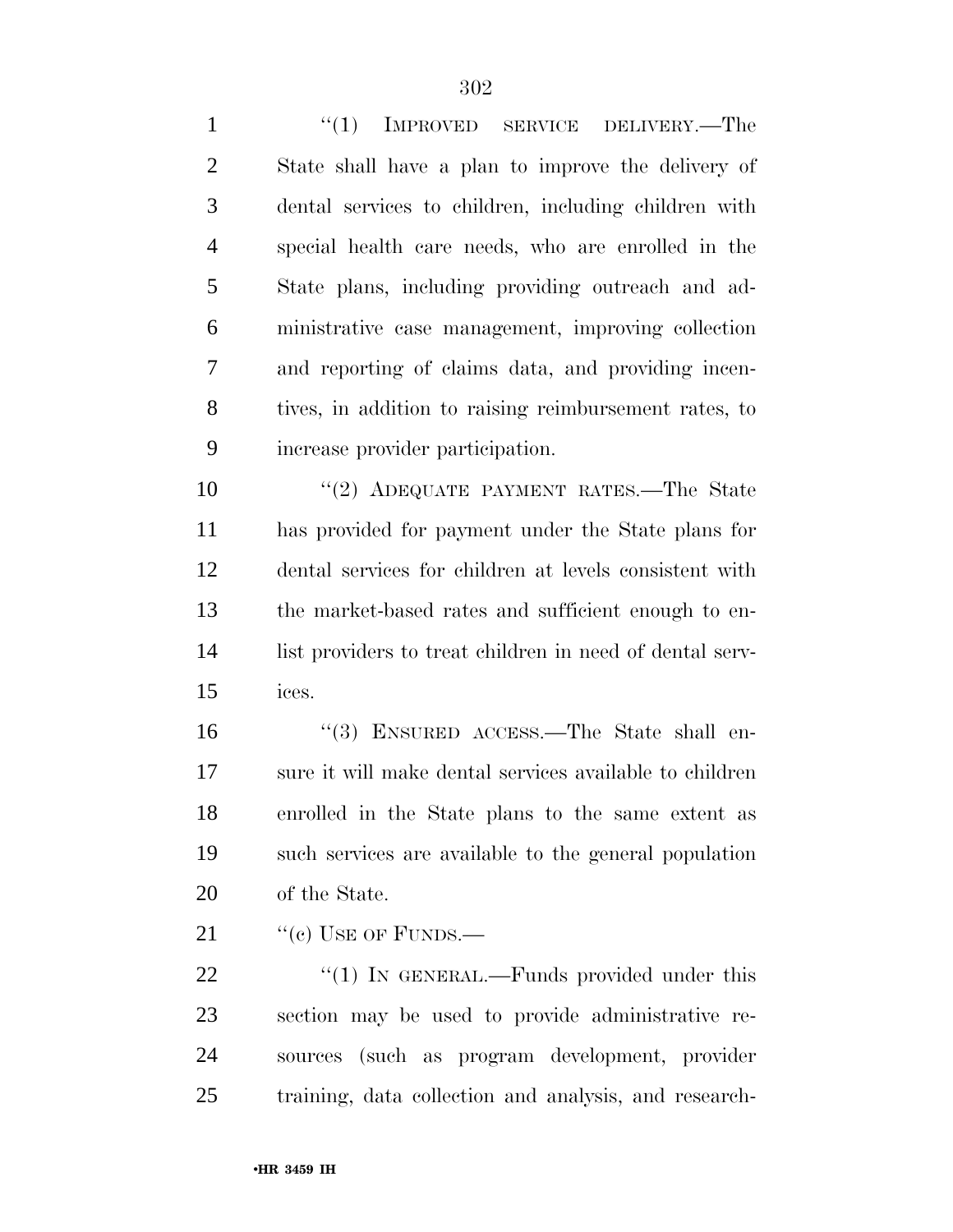related tasks) to assist States in providing and as- sessing services that include preventive and thera-peutic dental care regimens.

4 "(2) LIMITATION.—Funds provided under this section may not be used for payment of direct den- tal, medical, or other services or to obtain Federal matching funds under any Federal program.

8 "(d) APPLICATION.—A State shall submit an applica- tion to the Secretary for a grant under this section in such form and manner and containing such information as the Secretary may require.

12 "(e) AUTHORIZATION OF APPROPRIATIONS.—There are authorized to be appropriated to make grants under this section, such sums as may be necessary for fiscal year 2005 and each fiscal year thereafter.

 ''(f) APPLICATION OF OTHER PROVISIONS OF 17 TITLE.

18 "(1) IN GENERAL.—Except as provided in para- graph (2), the other provisions of this title shall not apply to a grant made under this section.

21 "(2) EXCEPTIONS.—The following provisions of this title shall apply to a grant made under sub- section (a) to the same extent and in the same man- ner as such provisions apply to allotments made 25 under section  $502(e)$ :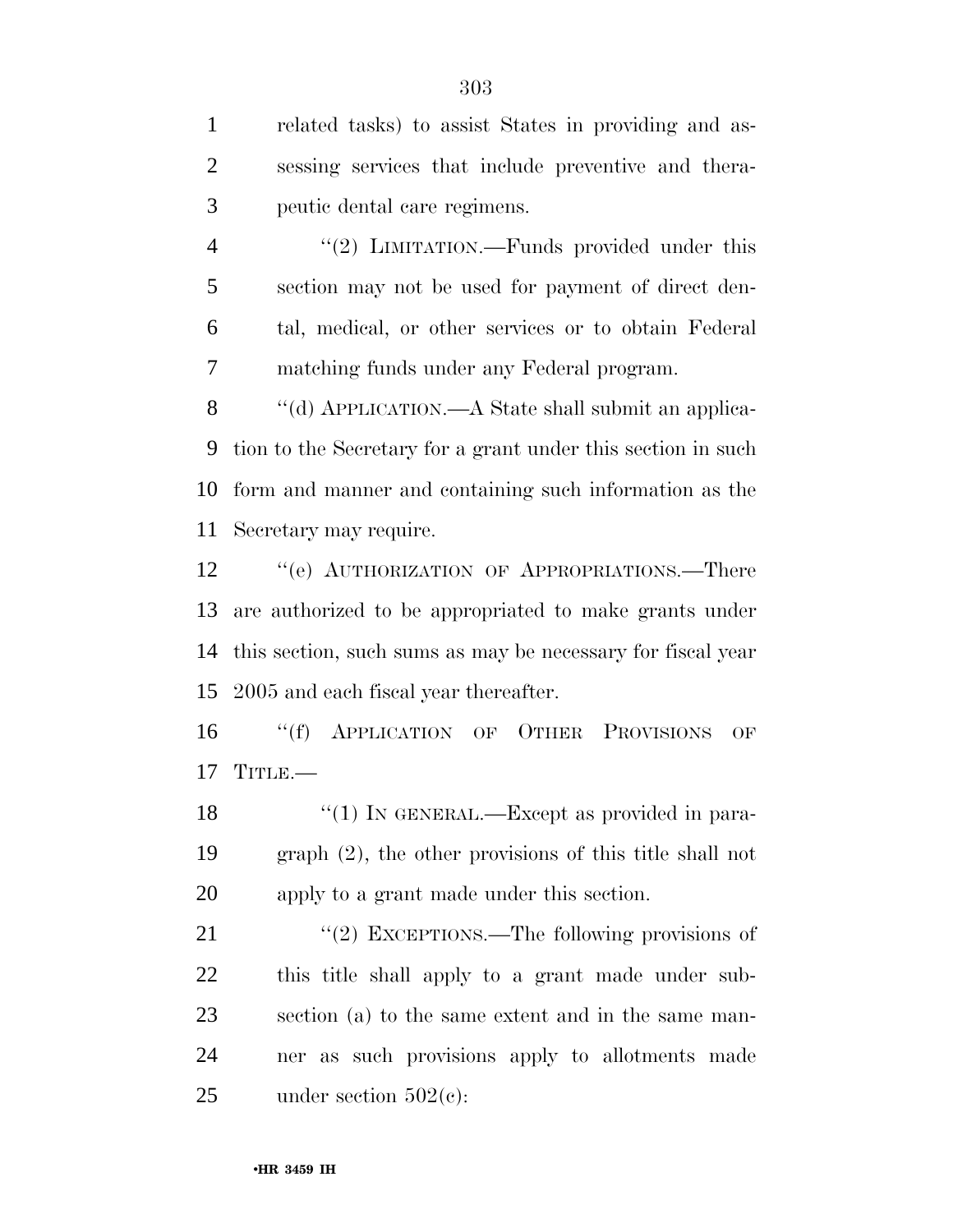| $\mathbf{1}$   | "(A) Section $504(b)(6)$ (relating to prohi-              |
|----------------|-----------------------------------------------------------|
| $\overline{2}$ | bition on payments to excluded individuals and            |
| 3              | entities).                                                |
| $\overline{4}$ | "(B) Section $504(c)$ (relating to the use of             |
| 5              | funds for the purchase of technical assistance).          |
| 6              | "(C) Section $504(d)$ (relating to a limita-              |
| 7              | tion on administrative expenditures).                     |
| 8              | "(D) Section 506 (relating to reports and                 |
| 9              | audits), but only to the extent determined by             |
| 10             | the Secretary to be appropriate for grants made           |
| 11             | under this section.                                       |
| 12             | " $(E)$ Section 507 (relating to penalties for            |
| 13             | false statements).                                        |
| 14             | $\lq\lq(F)$ Section 508 (relating<br>$\mathbf{t}$<br>non- |
| 15             | discrimination).                                          |
| 16             | $\lq\lq (G)$ Section 509 (relating to the adminis-        |
| 17             | tration of the grant program).".                          |
|                | 18 SEC. 487. STATE OPTION TO PROVIDE WRAP-AROUND          |
| 19             | SCHIP COVERAGE TO CHILDREN WHO HAVE                       |
| 20             | OTHER HEALTH COVERAGE.                                    |
| 21             | (a) IN GENERAL.—                                          |
| 22             | $(1)$ SCHIP.—                                             |
| 23             | (A) STATE OPTION TO PROVIDE WRAP-                         |
| 24             | AROUND COVERAGE.—Section $2110(b)$ of the                 |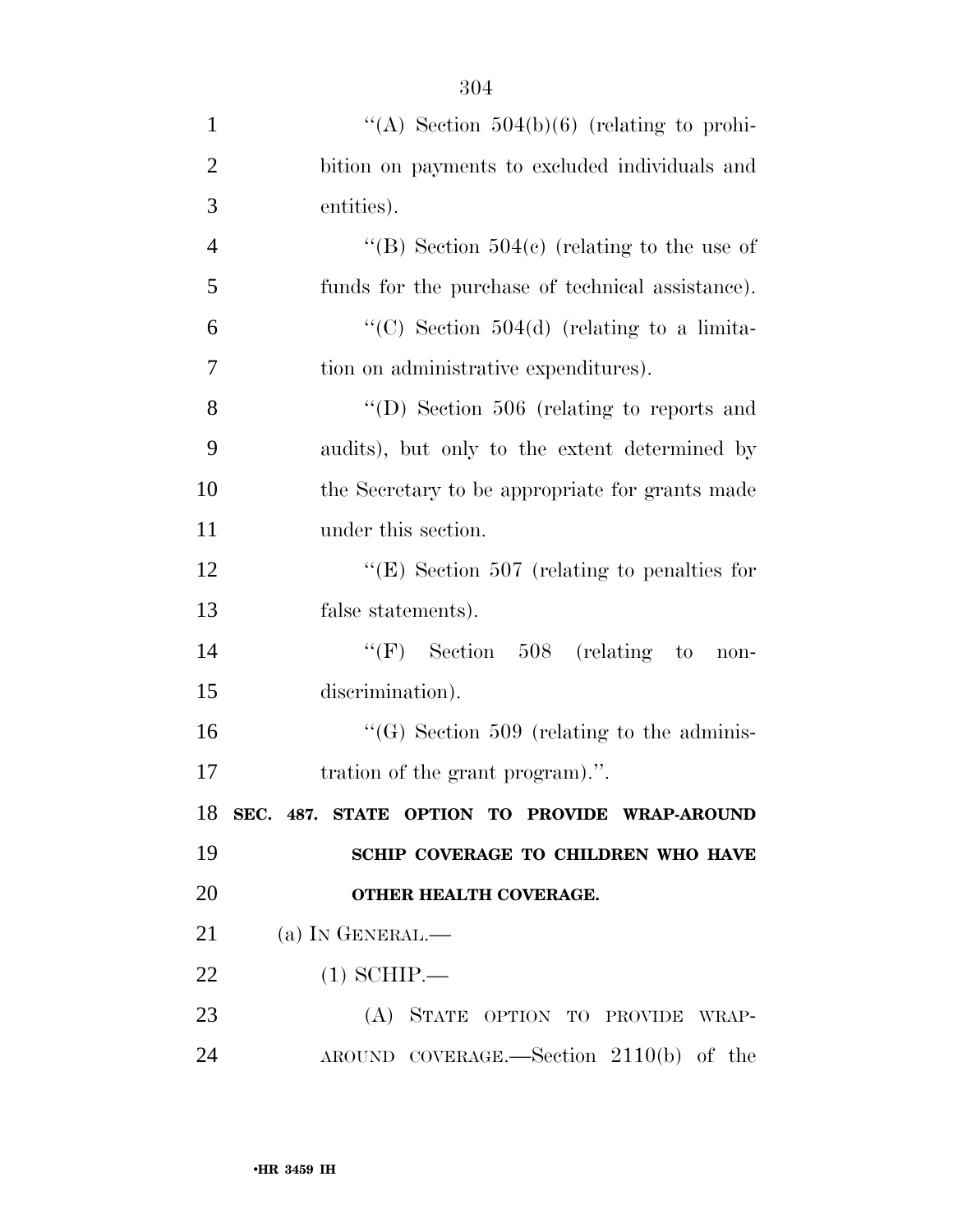| $\mathbf{1}$   | Social Security Act $(42 \text{ U.S.C. } 1397 \text{jj(b)})$ is |
|----------------|-----------------------------------------------------------------|
| $\overline{2}$ | amended—                                                        |
| 3              | (i) in paragraph $(1)(C)$ , by inserting                        |
| $\overline{4}$ | ", subject to paragraph $(5)$ ," after "under"                  |
| 5              | title XIX or"; and                                              |
| 6              | (ii) by adding at the end the fol-                              |
| 7              | lowing:                                                         |
| 8              | "(5) STATE OPTION TO PROVIDE WRAP-AROUND                        |
| 9              | COVERAGE.—A State may waive the requirement of                  |
| 10             | paragraph $(1)(C)$ that a targeted low-income child             |
| 11             | may not be covered under a group health plan or                 |
| 12             | under health insurance coverage, if the State satis-            |
| 13             | fies the conditions described in subsection $(c)(8)$ .          |
| 14             | The State may waive such requirement in order to                |
| 15             | provide—                                                        |
| 16             | $\lq\lq$ dental services;                                       |
| 17             | $\lq\lq (B)$ cost-sharing protection; or                        |
| 18             | "(C) all services.                                              |
| 19             | In waiving such requirement, a State may limit the              |
| <b>20</b>      | application of the waiver to children whose family in-          |
| 21             | come does not exceed a level specified by the State,            |
| <u>22</u>      | so long as the level so specified does not exceed the           |
| 23             | maximum income level otherwise established<br>for               |
| 24             | other children under the State child health plan.".             |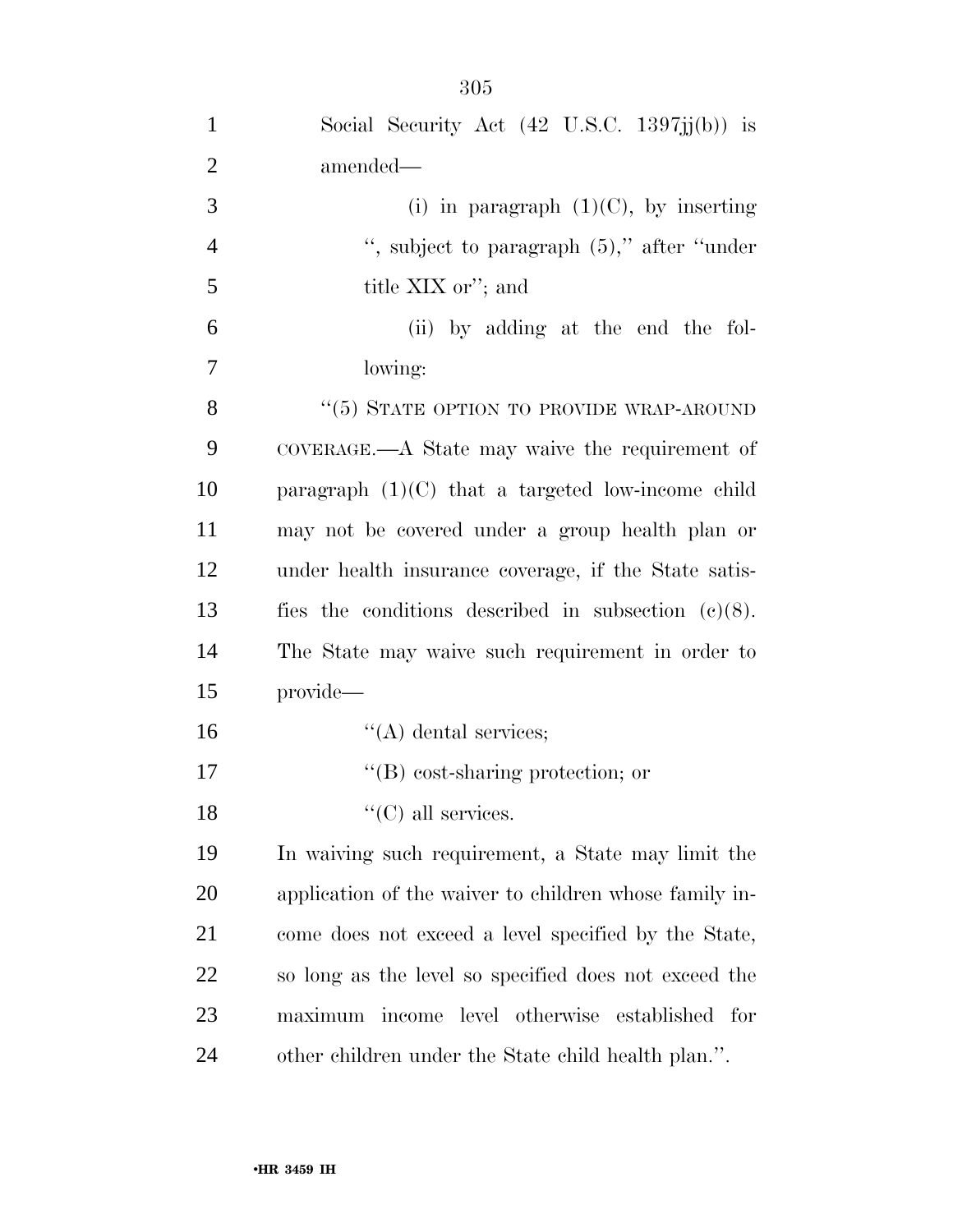| $\mathbf{1}$   | (B)<br>CONDITIONS DESCRIBED.-Section                  |
|----------------|-------------------------------------------------------|
| $\overline{2}$ | $2105(c)$ of the Social Security Act (42 U.S.C.       |
| 3              | $1397ee(e)$ ) is amended by adding at the end the     |
| $\overline{4}$ | following:                                            |
| 5              | "(8) CONDITIONS FOR PROVISION OF WRAP-                |
| 6              | AROUND COVERAGE.—For purposes of section              |
| 7              | $2110(b)(5)$ , the conditions described in this para- |
| 8              | graph are the following:                              |
| 9              | "(A) INCOME ELIGIBILITY.—The State                    |
| 10             | child health plan (whether implemented under          |
| 11             | title XIX or this XXI)—                               |
| 12             | "(i) has the highest income eligibility               |
| 13             | standard permitted under this title as of             |
| 14             | January 1, 2002;                                      |
| 15             | "(ii) subject to subparagraph $(B)$ ,                 |
| 16             | does not limit the acceptance of applica-             |
| 17             | tions for children; and                               |
| 18             | "(iii) provides benefits to all children              |
| 19             | in the State who apply for and meet eligi-            |
| <b>20</b>      | bility standards.                                     |
| 21             | "(B) NO WAITING LIST IMPOSED.—With                    |
| 22             | respect to children whose family income is at or      |
| 23             | below 200 percent of the poverty line, the State      |
| 24             | does not impose any numerical limitation, wait-       |
| 25             | ing list, or similar limitation on the eligibility of |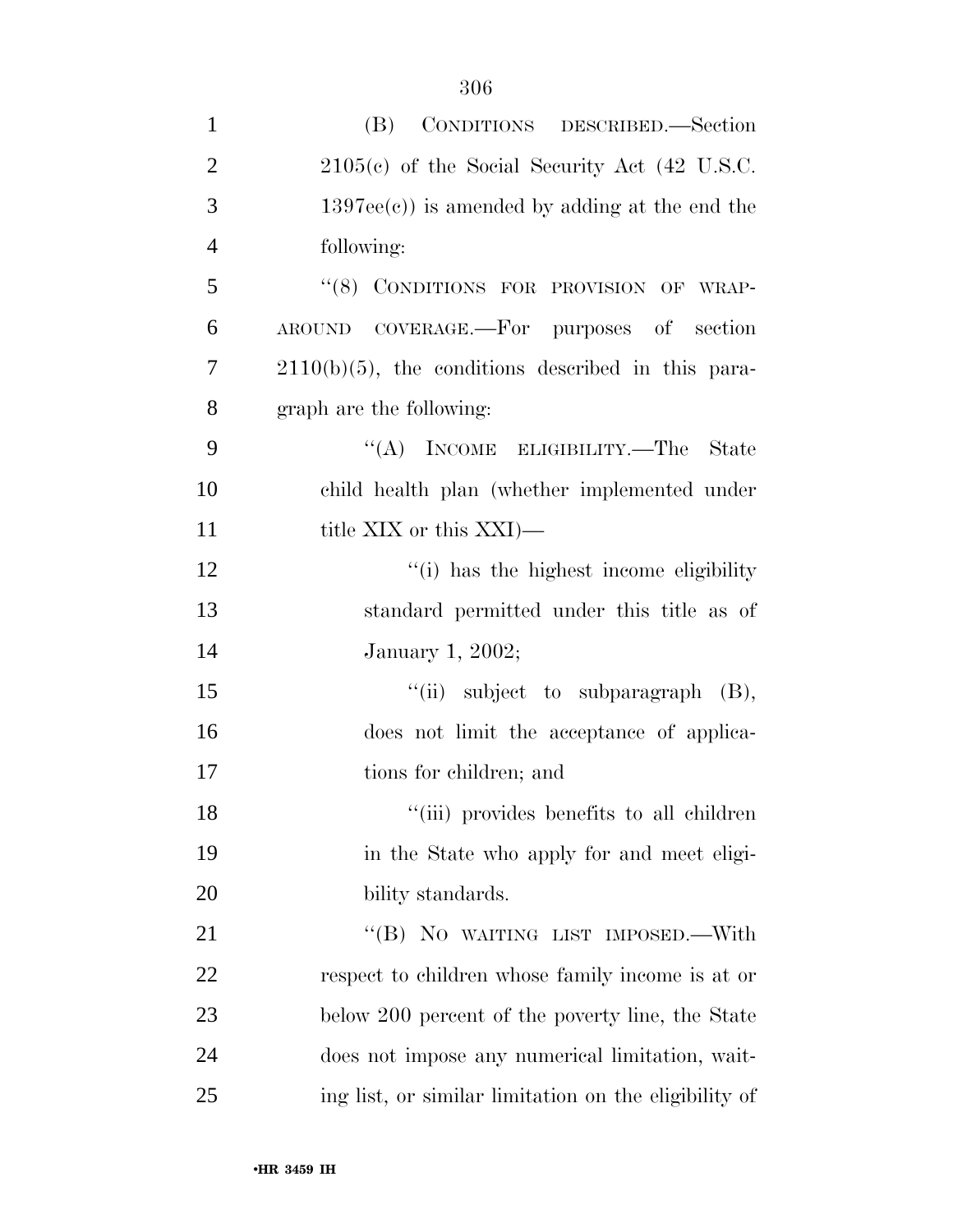| $\mathbf{1}$   | such children for child health assistance under              |
|----------------|--------------------------------------------------------------|
| $\overline{2}$ | such State plan.                                             |
| 3              | "(C) NO MORE FAVORABLE TREATMENT.—                           |
| $\overline{4}$ | The State child health plan may not provide                  |
| 5              | more favorable coverage of dental services to                |
| 6              | the children covered under section $2110(b)(5)$              |
| 7              | than to children otherwise covered under this                |
| 8              | title.".                                                     |
| 9              | (C) STATE OPTION TO WAIVE WAITING PE-                        |
| 10             | $RIOD$ . Section 2102(b)(1)(B) of the Social Se-             |
| 11             | curity Act $(42 \text{ U.S.C. } 1397 \text{bb(b)}(1)(B))$ is |
| 12             | amended—                                                     |
| 13             | (i) in clause (i), by striking "and" at                      |
| 14             | the end;                                                     |
| 15             | (ii) in clause (ii), by striking the pe-                     |
| 16             | riod and inserting "; and"; and                              |
| 17             | (iii) by adding at the end the fol-                          |
| 18             | lowing:                                                      |
| 19             | "(iii) at State option, may not apply                        |
| 20             | a waiting period in the case of a child de-                  |
| 21             | scribed in section $2110(b)(5)$ , if the State               |
| 22             | requirements of section<br>satisfies<br>the                  |
| 23             | $2105(c)(8)$ .".                                             |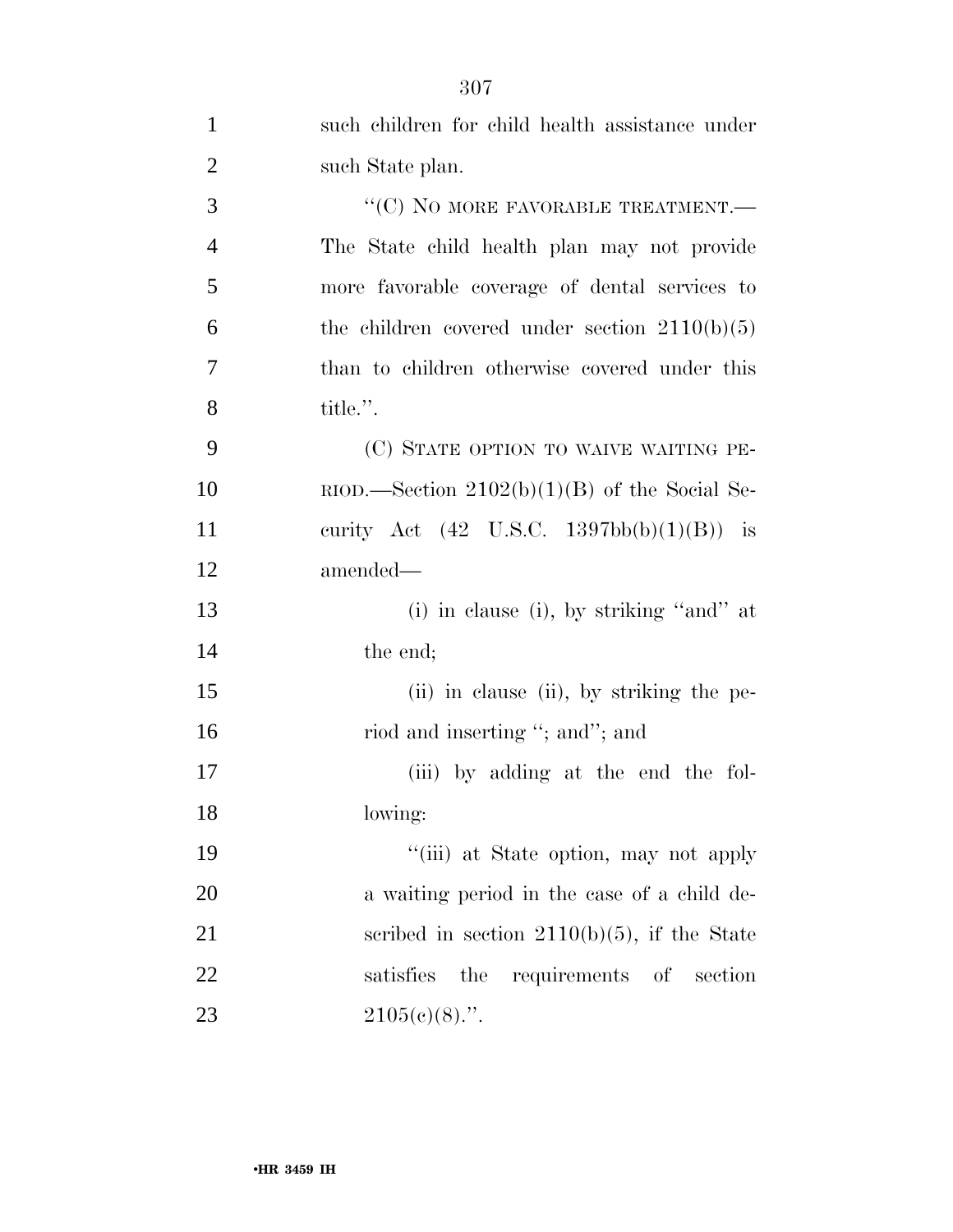| $\mathbf{1}$   | (2) APPLICATION OF ENHANCED MATCH UNDER                     |
|----------------|-------------------------------------------------------------|
| $\overline{2}$ | MEDICAID.—Section 1905 of the Social Security Act           |
| 3              | $(42 \text{ U.S.C. } 1396d)$ is amended—                    |
| $\overline{4}$ | $(A)$ in subsection $(b)$ , in the fourth sen-              |
| 5              | tence, by striking "or subsection $(u)(3)$ " and            |
| 6              | inserting " $(u)(3)$ , or $(u)(4)$ "; and                   |
| 7              | $(B)$ in subsection $(u)$ —                                 |
| 8              | (i) by redesignating paragraph (4) as                       |
| 9              | paragraph $(5)$ ; and                                       |
| 10             | (ii) by inserting after paragraph $(3)$                     |
| 11             | the following:                                              |
| 12             | "(4) For purposes of subsection (b), the ex-                |
| 13             | penditures described in this paragraph are expendi-         |
| 14             | tures for items and services for children described in      |
| 15             | section $2110(b)(5)$ , but only in the case of a State      |
| 16             | satisfies the requirements of section<br>that               |
| 17             | $2105(e)(8)$ .".                                            |
| 18             | (3) APPLICATION OF SECONDARY PAYOR PROVI-                   |
| 19             | $SIONS$ . Section $2107(e)(1)$ of the Social Security       |
| 20             | Act $(42 \text{ U.S.C. } 1397 \text{gg}(e)(1))$ is amended— |
| 21             | (A) by redesignating subparagraphs<br>(B)                   |
| 22             | through $(D)$ as subparagraphs $(C)$ through $(E)$ ,        |
| 23             | respectively; and                                           |
| 24             | $(B)$ by inserting after subparagraph $(A)$                 |
| 25             | the following:                                              |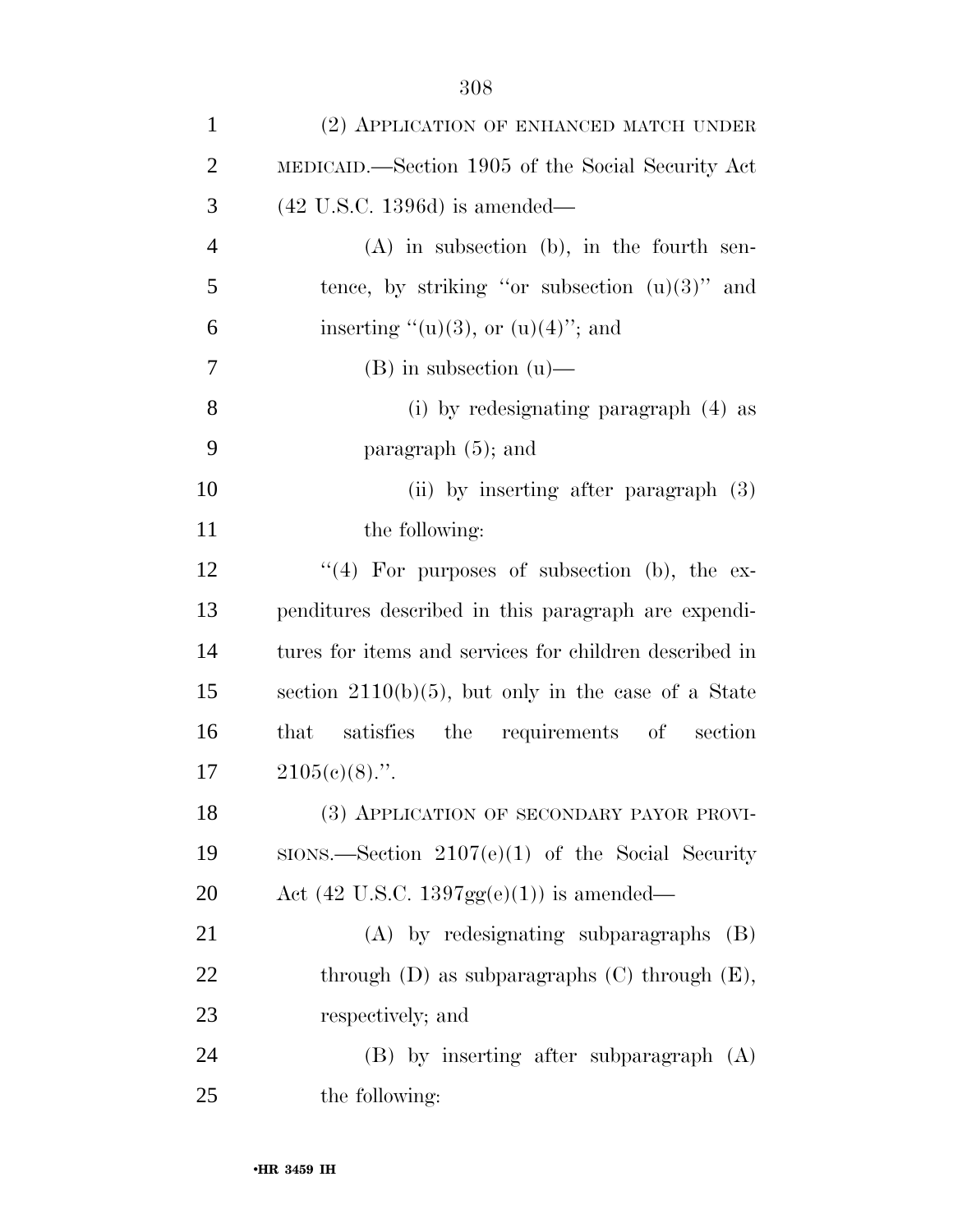- 1  $\text{``(B)}$  Section 1902(a)(25) (relating to co- ordination of benefits and secondary payor pro- visions) with respect to children covered under 4 a waiver described in section  $2110(b)(5)$ .". (b) EFFECTIVE DATE.—The amendments made by subsection (a) shall take effect on January 1, 2004, and shall apply to child health assistance and medical assist- ance provided on or after that date. **SEC. 488. GRANTS TO IMPROVE THE PROVISION OF DENTAL HEALTH SERVICES THROUGH COMMUNITY HEALTH CENTERS AND PUBLIC HEALTH DE- PARTMENTS.**  Part D of title III of the Public Health Service Act (42 U.S.C. 254b et seq.) is amended by insert before sec- tion 330, the following: **''SEC. 329. GRANT PROGRAM TO EXPAND THE AVAIL- ABILITY OF SERVICES.**  18 "(a) In GENERAL.—The Secretary, acting through the Health Resources and Services Administration, shall establish a program under which the Secretary may award grants to eligible entities and eligible individuals to expand the availability of primary dental care services in dental health professional shortage areas or medically under-
- served areas.
- ''(b) ELIGIBILITY.—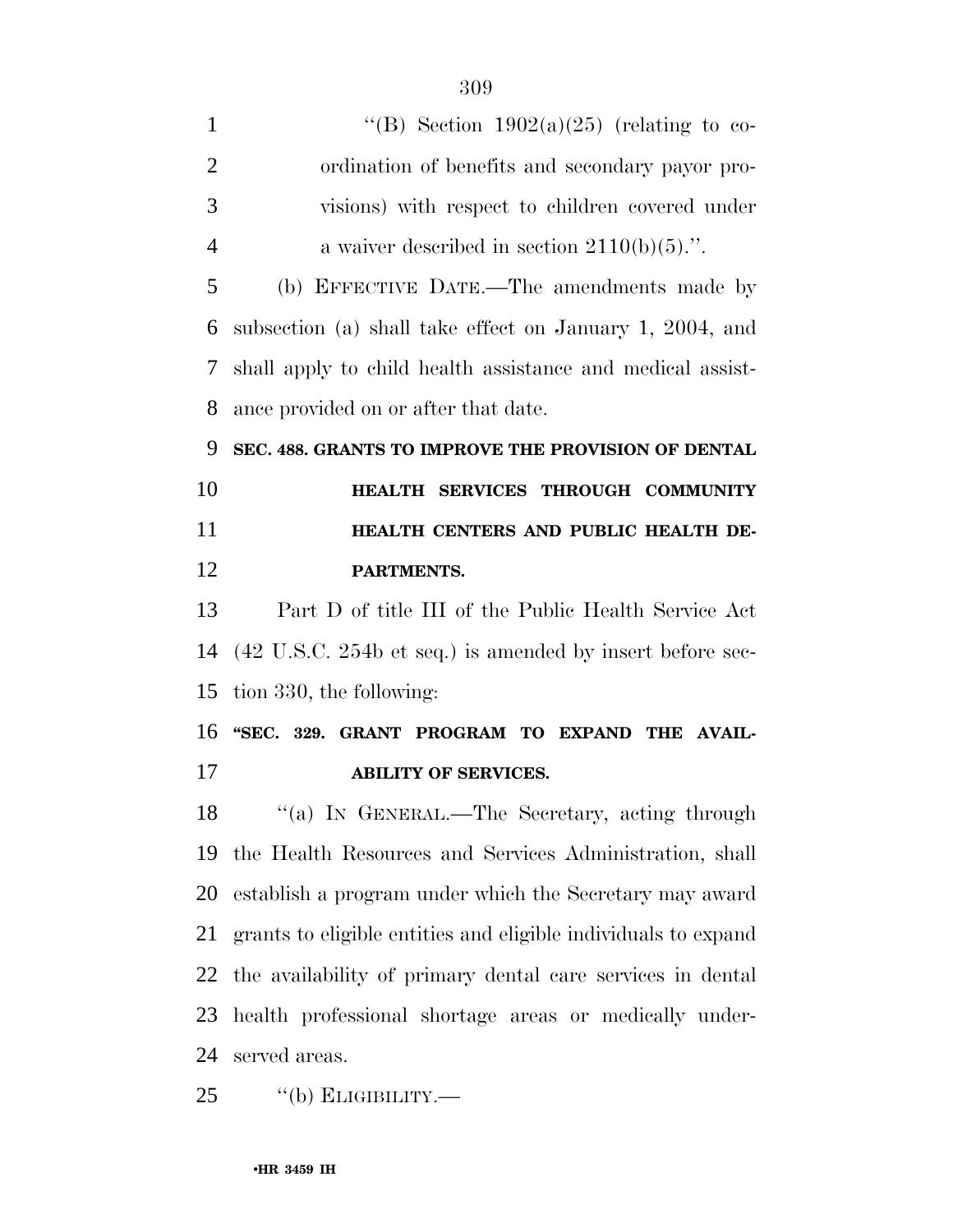| $\mathbf{1}$   | "(1) ENTITIES.—To be eligible to receive a           |
|----------------|------------------------------------------------------|
| $\overline{2}$ | grant under this section an entity—                  |
| 3              | $\lq\lq$ (A) shall be—                               |
| $\overline{4}$ | "(i) a health center receiving funds                 |
| 5              | under section 330 or designated as a Fed-            |
| 6              | erally qualified health center;                      |
| 7              | "(ii) a county or local public health                |
| 8              | department, if located in a federally-des-           |
| 9              | ignated dental health professional shortage          |
| 10             | area;                                                |
| 11             | "(iii) an Indian tribe or tribal organi-             |
| 12             | zation (as defined in section 4 of the In-           |
| 13             | Self-Determination and Education<br>dian             |
| 14             | Assistance Act $(25 \text{ U.S.C. } 450 \text{b}));$ |
| 15             | "(iv) a dental education program ac-                 |
| 16             | credited by the Commission on Dental Ac-             |
| 17             | creditation; or                                      |
| 18             | "(v) a community-based program                       |
| 19             | whose child service population is made up            |
| 20             | of at least 33 percent of children who are           |
| 21             | eligible children, including at least 25 per-        |
| 22             | cent of such children being children with            |
| 23             | retardation or related develop-<br>mental            |
| 24             | mental disabilities, unless specific docu-           |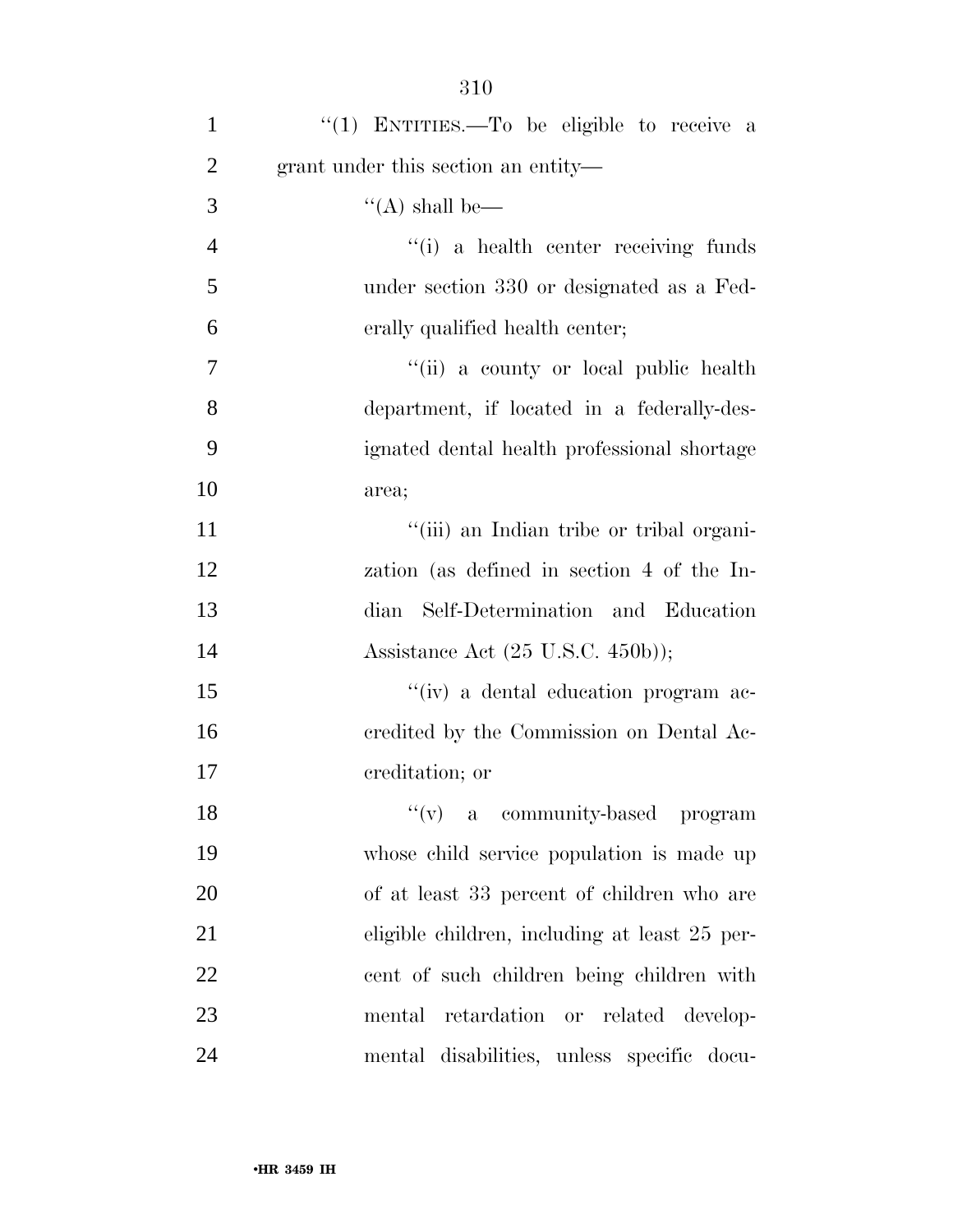| $\mathbf{1}$   | mentation of a lack of need for access by         |
|----------------|---------------------------------------------------|
| $\overline{2}$ | this sub-population is established; and           |
| 3              | $\lq\lq$ (B) shall prepare and submit to the Sec- |
| $\overline{4}$ | retary an application at such time, in such       |
| 5              | manner, and containing such information as the    |
| 6              | Secretary may require, including information      |
| 7              | concerning dental provider capacity to serve in-  |
| 8              | dividuals with developmental disabilities.        |
| 9              | "(2) INDIVIDUALS.—To be eligible to receive a     |
| 10             | grant under this section an individual shall-     |
| 11             | $\lq\lq$ be a dental health professional li-      |
| 12             | censed or certified in accordance with the laws   |
| 13             | of State in which such individual provides den-   |
| 14             | tal services;                                     |
| 15             | "(B) prepare and submit to the Secretary          |
| 16             | an application at such time, in such manner,      |
| 17             | and containing such information as the Sec-       |
| 18             | retary may require; and                           |
| 19             | $\lq\lq$ (C) provide assurances that—             |
| 20             | "(i) the individual will practice in a            |
| 21             | federally-designated dental health profes-        |
| 22             | sional shortage area; or                          |
| 23             | "(ii) not less than $25$ percent of the           |
| 24             | patients of such individual are—                  |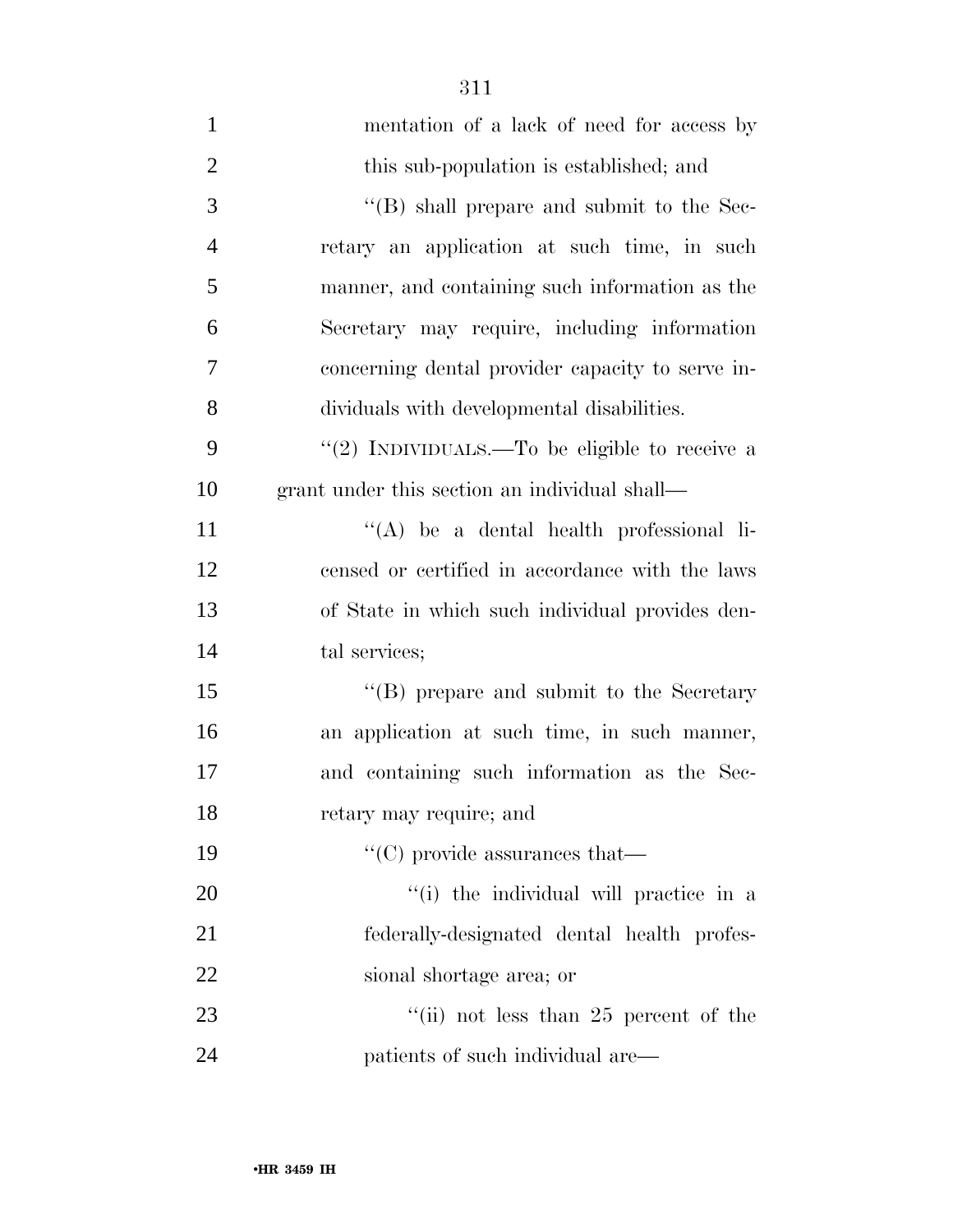| $\mathbf{1}$   | "(I) receiving assistance under a                      |
|----------------|--------------------------------------------------------|
| $\overline{2}$ | State plan under title XIX of the So-                  |
| 3              | cial Security Act (42 U.S.C. 1396 et                   |
| 4              | $seq.$ ;                                               |
| 5              | "(II) receiving assistance under a                     |
| 6              | State plan under title XXI of the So-                  |
| 7              | cial Security Act (42 U.S.C. 1397aa                    |
| 8              | $et seq.);$ or                                         |
| 9              | "(III) uninsured.                                      |
| 10             | $``(e)$ USE OF FUNDS.—                                 |
| 11             | "(1) ENTITIES.—An entity shall use amounts             |
| 12             | received under a grant under this section to provide   |
| 13             | for the increased availability of primary dental serv- |
| 14             | ices in the areas described in subsection (a). Such    |
| 15             | amounts may be used to supplement the salaries of-     |
| 16             | fered for individuals accepting employment as den-     |
| 17             | tists in such areas.                                   |
| 18             | "(2) INDIVIDUALS.—A grant to an individual             |
| 19             | under subsection (a) shall be in the form of a         |
| 20             | \$1,000 bonus payment for each month in which such     |
| 21             | individual is in compliance with the eligibility re-   |
| 22             | quirements of subsection $(b)(2)(C)$ .                 |
| 23             | "(d) AUTHORIZATION OF APPROPRIATIONS.-                 |
| 24             | "(1) IN GENERAL.—Notwithstanding any other             |
| 25             | amounts appropriated under section 330 for health      |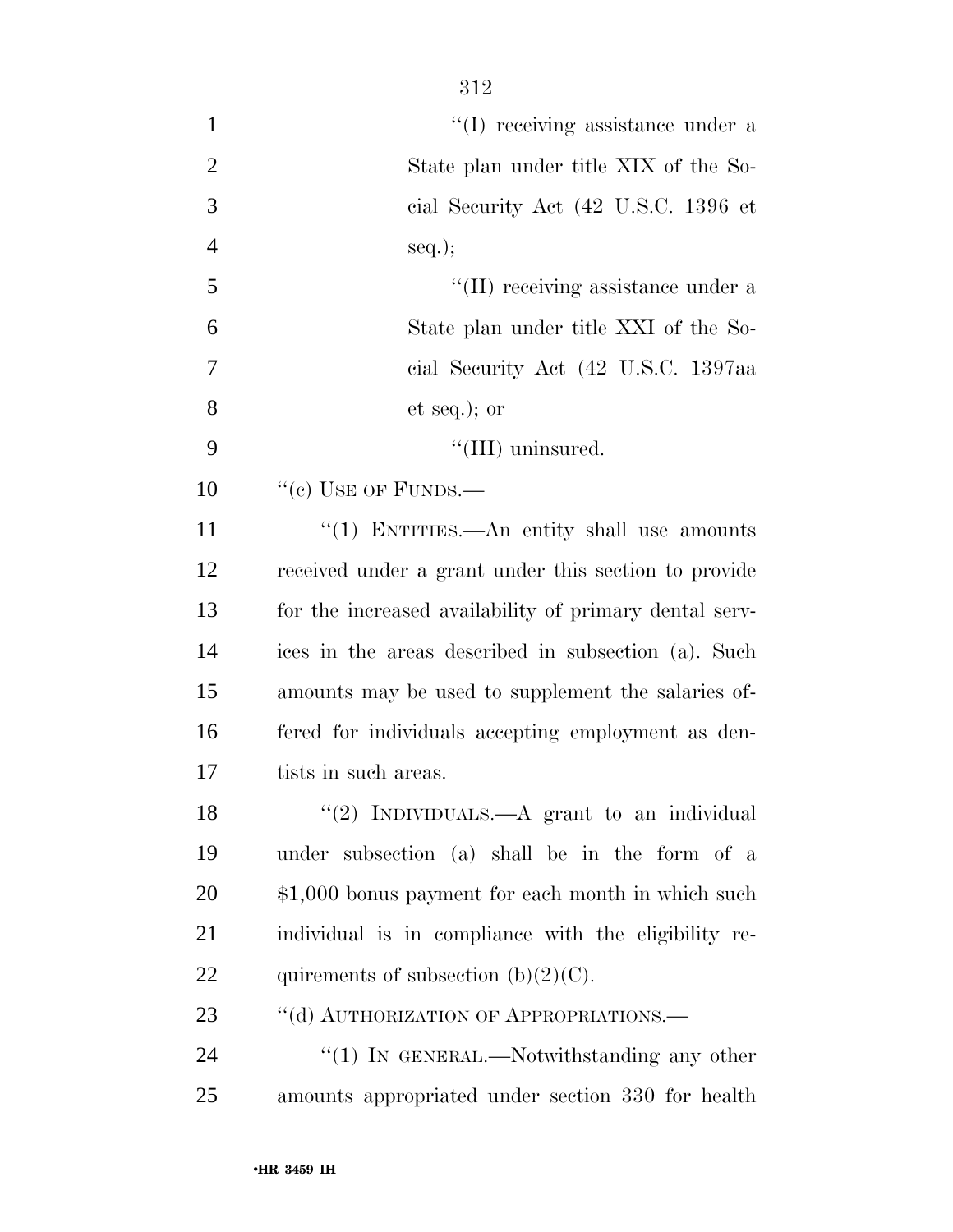| $\mathbf{1}$   | centers, there is authorized to be appropriated such  |
|----------------|-------------------------------------------------------|
| $\overline{2}$ | sums as may be necessary for each of fiscal years     |
| 3              | 2005 through 2010 to hire and retain dental           |
| $\overline{4}$ | healthcare providers under this section.              |
| 5              | "(2) USE OF FUNDS.—Of the amount appro-               |
| 6              | priated for a fiscal year under paragraph (1), the    |
| 7              | Secretary shall use—                                  |
| 8              | "(A) not less than $65$ percent of such               |
| 9              | amount to make grants to eligible entities; and       |
| 10             | "(B) not more than $35$ percent of such               |
| 11             | amount to make grants to eligible individuals.".      |
| 12             | <b>CHAPTER 14-PREVENTION AND</b>                      |
|                |                                                       |
| 13             | <b>CONTROL OF INJURIES</b>                            |
| 14             | SEC. 491. PREVENTION AND CONTROL OF INJURIES.         |
| 15             | (a) IN GENERAL.—Section 394A of the Public            |
| 16             | Health Service Act (42 U.S.C. 280b–3) is amended—     |
| 17             | $(1)$ by striking "and" after "1994,";                |
| 18             | $(2)$ by striking "and" after "1998,"; and            |
| 19             | $(3)$ by striking "through $2005$ " and all that fol- |
| <b>20</b>      | lows and inserting the following: "through 2004,      |
| 21             | $$300,000,000$ for fiscal year 2005, and such sums    |
| 22             | as may be necessary for each of the fiscal years      |
| 23             | 2006 through 2010.".                                  |
| 24             | (b) DEMONSTRATION PROJECTS IN URBAN AREAS.—           |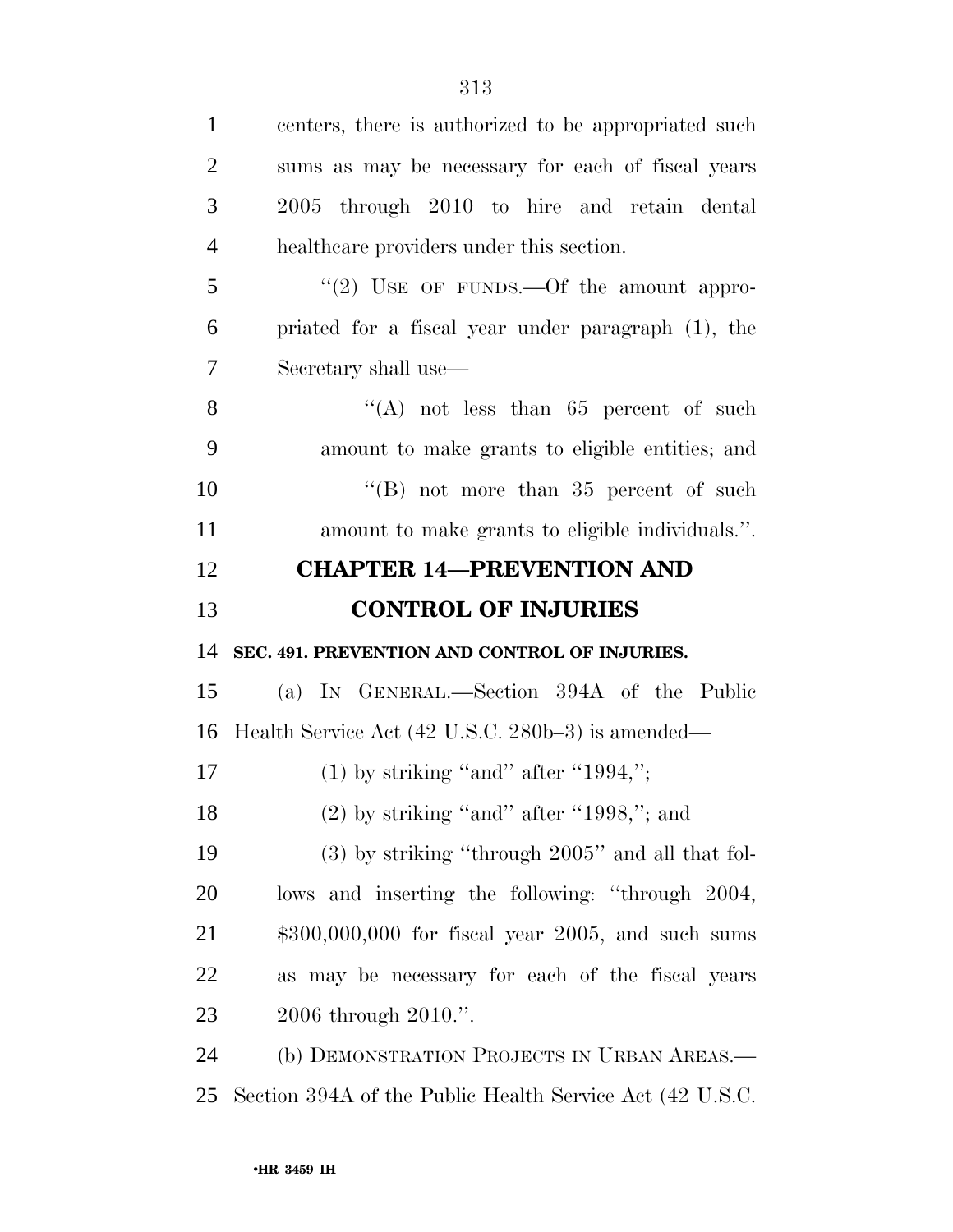280b–3) is amended by adding at the end the following sentence: ''For the purpose of carrying out section 393(a)(6) in urban areas, there are authorized to be ap- propriated such sums as may be necessary for each of the fiscal years 2005 through 2010, in addition to amounts available for such purpose pursuant to the preceding sen-tence.''.

 (c) DEMONSTRATION PROJECTS REGARDING VIO- LENCE.—Section 393 of the Public Health Service Act (42 U.S.C. 280b–1a) is amended—

 (1) by redesignating subsection (b) as sub-section (c); and

 (2) by inserting after subsection (a) the fol-lowing subsection:

 ''(b) Grants under subsection (a)(6) shall include grants to public or nonprofit private trauma centers for demonstration projects to reduce violence.''.

**CHAPTER 15—UTERINE FIBROID** 

**RESEARCH AND EDUCATION** 

 **SEC. 495. RESEARCH WITH RESPECT TO UTERINE FIBROIDS.** 

 (a) IN GENERAL.—The Director of the National In- stitutes of Health (in this section referred to as the ''Di-rector of NIH'') shall expand, intensify, and coordinate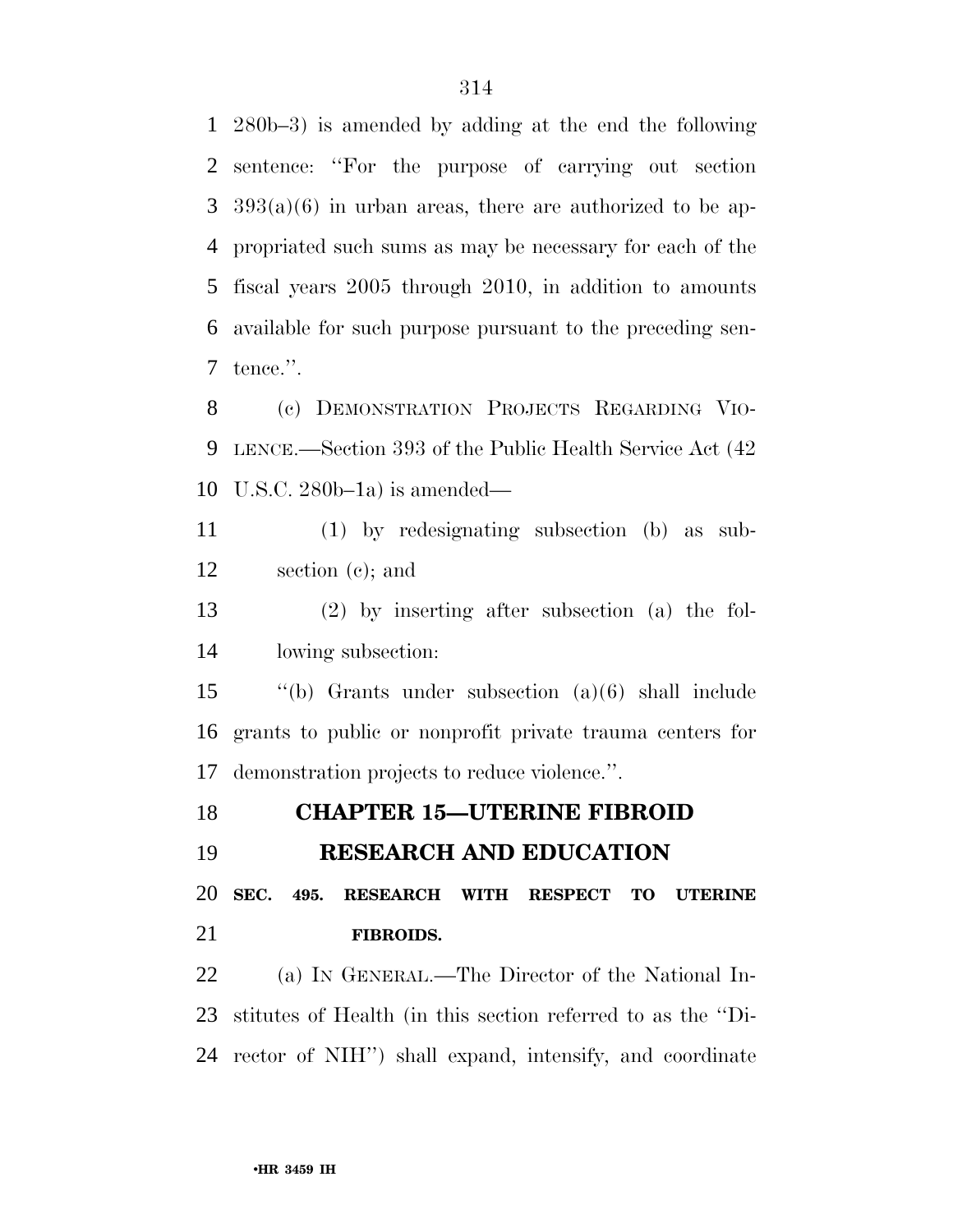programs for the conduct and support of research with respect to uterine fibroids.

(b) ADMINISTRATION.—

 (1) IN GENERAL.—The Director of NIH shall carry out this section through the appropriate insti- tutes, offices, and centers, including the National In- stitute of Child Health and Human Development, the National Institute of Environmental Health Sciences, the Office of Research on Women's Health, the National Center on Minority Health and Health Disparities, and any other agencies that the Director of NIH determines to be appropriate.

 (2) COORDINATION OF ACTIVITIES.—The Office of Research on Women's Health shall coordinate ac- tivities under paragraph (1) among the institutes, offices, and centers of the National Institutes of Health.

 (c) AUTHORIZATION OF APPROPRIATIONS.—For the purpose of carrying out this section, there are authorized to be appropriated such sums as may be necessary for each of the fiscal years 2005 through 2010.

## **SEC. 496. INFORMATION AND EDUCATION WITH RESPECT TO UTERINE FIBROIDS.**

 (a) UTERINE FIBROIDS PUBLIC EDUCATION PRO-GRAM.—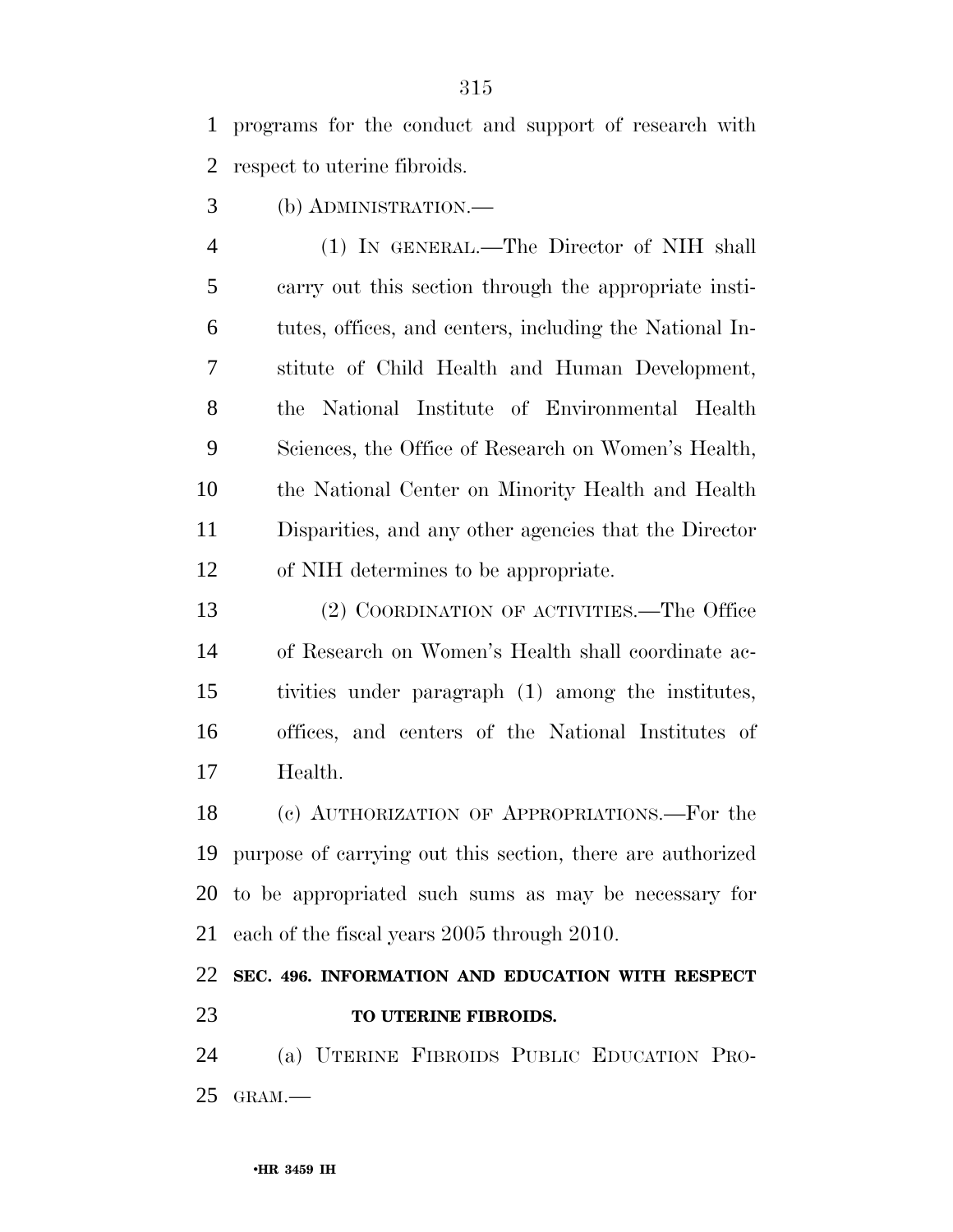| $\mathbf{1}$   | (1) IN GENERAL.—The Secretary of Health and          |
|----------------|------------------------------------------------------|
| $\overline{2}$ | Human Services (referred to in this section as the   |
| 3              | "Secretary"), acting through the Director of the     |
| $\overline{4}$ | Centers for Disease Control and Prevention, shall    |
| 5              | develop and disseminate to the public information    |
| 6              | regarding uterine fibroids, including information    |
| $\overline{7}$ | $on$ —                                               |
| 8              | (A) the incidence and prevalence of uterine          |
| 9              | fibroids;                                            |
| 10             | (B) the elevated risk for minority women;            |
| 11             | and                                                  |
| 12             | (C) the availability, as medically appro-            |
| 13             | priate, of a range of treatment options for          |
| 14             | symptomatic uterine fibroids.                        |
| 15             | (2) DISSEMINATION.—The Secretary may dis-            |
| 16             | seminate information under paragraph (1) directly,   |
| 17             | or through arrangements with nonprofit organiza-     |
| 18             | tions, consumer groups, institutions of higher edu-  |
| 19             | cation (as defined in section 101 of the Higher Edu- |
| 20             | cation Act of 1965 (20 U.S.C. 1001)), Federal,       |
| 21             | State, or local agencies, or the media.              |
| 22             | (3) AUTHORIZATION OF APPROPRIATIONS.—For             |
| 23             | the purpose of carrying out this subsection, there   |
| 24             | are authorized to be appropriated such sums as may   |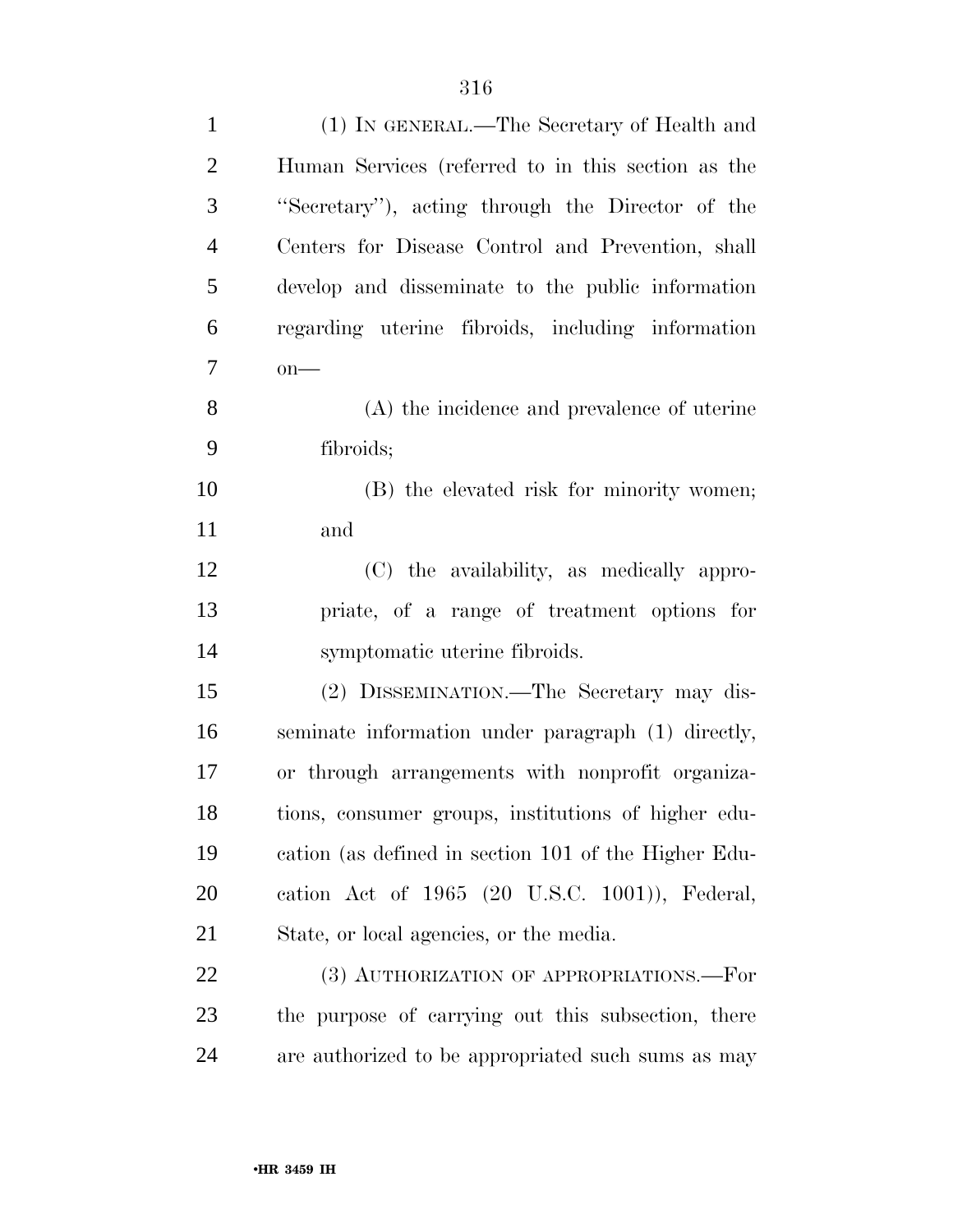be necessary for each of the fiscal years 2005 through 2010.

 (b) UTERINE FIBROIDS INFORMATION PROGRAM FOR HEALTH CARE PROVIDERS.—

 (1) IN GENERAL.—The Secretary, acting through the Administrator of the Health Resources and Services Administration, shall develop and dis- seminate to health care providers information on uterine fibroids, including information on the ele- vated risk for minority women and the range of available options for the treatment of symptomatic uterine fibroids.

 (2) AUTHORIZATION OF APPROPRIATIONS.—For the purpose of carrying out this subsection, there are authorized to be appropriated such sums as may be necessary for each of the fiscal years 2005 through 2010.

 (c) DEFINITION.—For purposes of this section, the term ''minority'', with respect to women, means women who are members of racial or ethnic minority groups with- in the meaning of section 1707 of the Public Health Serv-ice Act (42 U.S.C. 300u–6).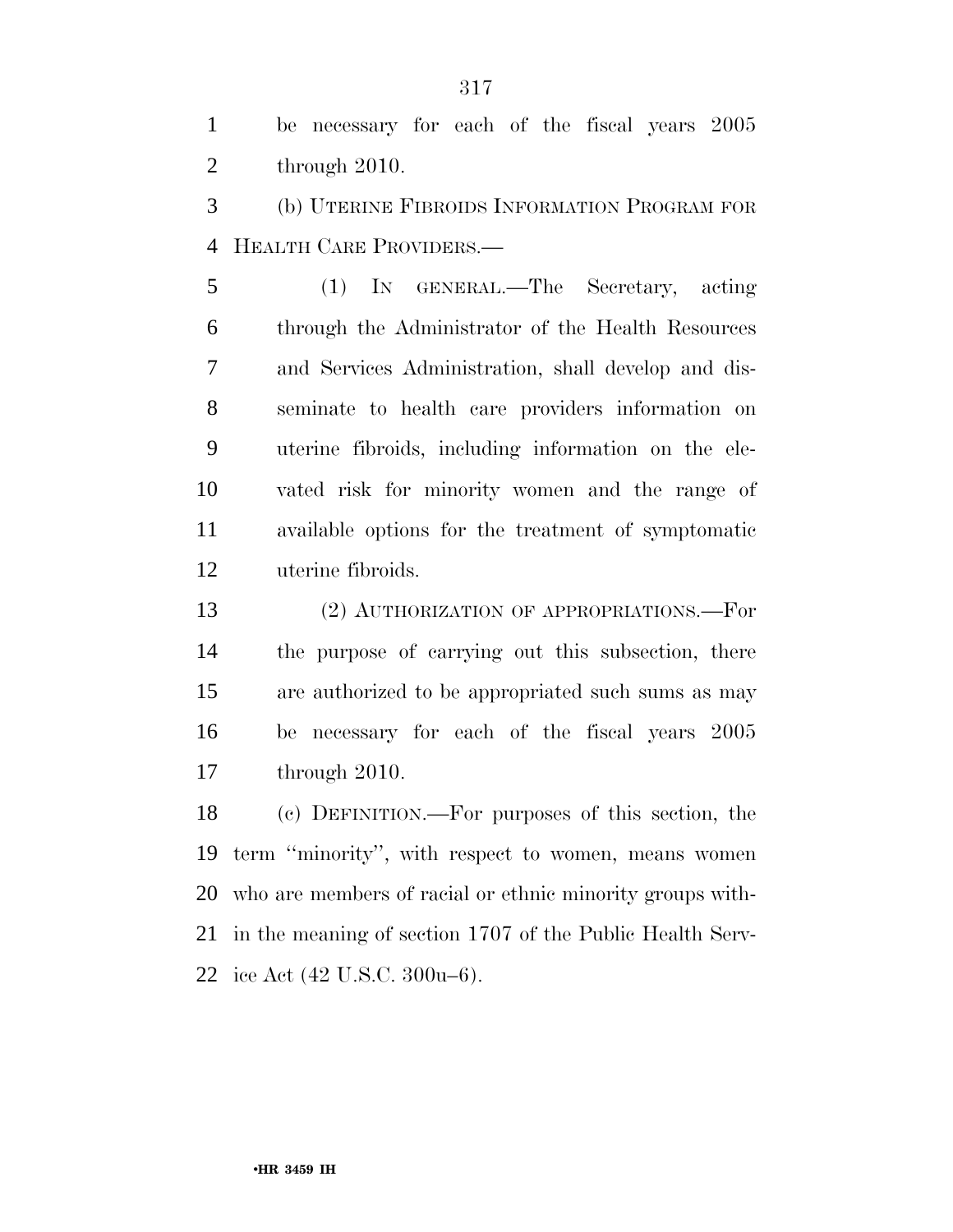| $\mathbf{1}$   | <b>TITLE V-DATA COLLECTION</b>                            |
|----------------|-----------------------------------------------------------|
| $\overline{2}$ | AND REPORTING.                                            |
| 3              | <b>Subtitle A–General Provisions</b>                      |
| 4              | SEC. 501. AMENDMENT TO THE PUBLIC HEALTH SERVICE          |
| 5              | ACT.                                                      |
| 6              | (a) PURPOSE.—It is the purpose of this section to         |
| 7              | promote data collection, analysis, and reporting by race, |
| 8              | ethnicity, and primary language among federally sup-      |
| 9              | ported health programs.                                   |
| 10             | (b) AMENDMENT.—Title XXIX of the Public Health            |
| 11             | Service Act, as amended by section 463, is further amend- |
| 12             | ed by adding at the end the following:                    |
| 13             | "Subtitle E—Data Collection and                           |
| 14             | Reporting                                                 |
| 15             | "SEC. 2951. DATA ON RACE, ETHNICITY AND PRIMARY LAN-      |
| 16             | <b>GUAGE.</b>                                             |
| 17             | $\lq\lq$ (a) REQUIREMENTS.—                               |
| 18             | " $(1)$ IN GENERAL.—Each health-related pro-              |
| 19             | gram operated by or that receives funding or reim-        |
| 20             | bursement, in whole or in part, either directly or in-    |
| 21             | directly from the Department of Health and Human          |
| 22             | Services shall—                                           |
| 23             | $\lq\lq$ require the collection, by the agency            |
| 24             | or program involved, of data on the race, eth-            |
| 25             | nicity, and primary language of each applicant            |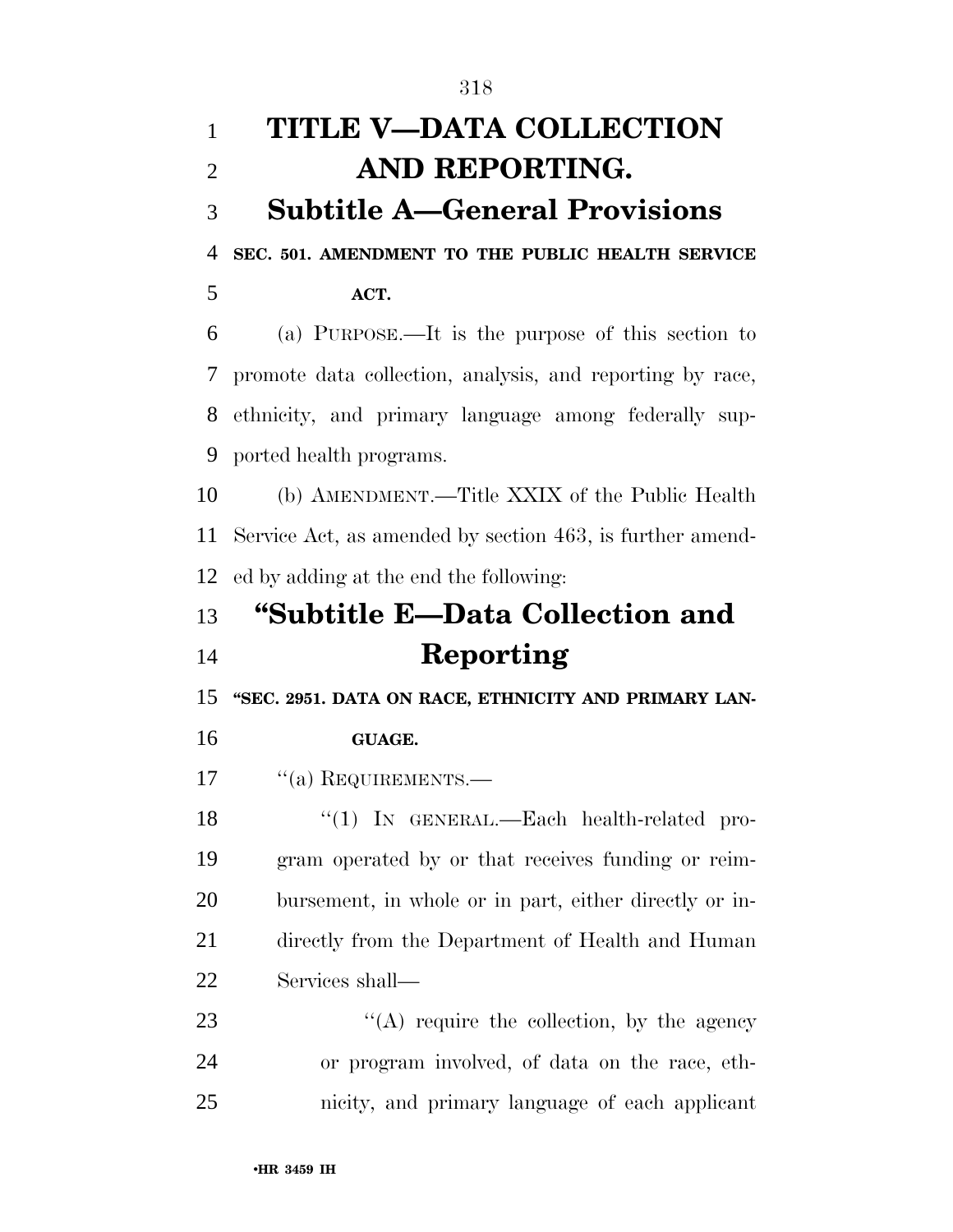| $\mathbf{1}$   | for and recipient of health-related assistance     |
|----------------|----------------------------------------------------|
| $\overline{2}$ | under such program—                                |
| 3              | $\lq\lq(i)$ using, at a minimum, the cat-          |
| $\overline{4}$ | egories for race and ethnicity described in        |
| 5              | the 1997 Office of Management and Budg-            |
| 6              | et Standards for Maintaining, Collecting,          |
| $\tau$         | and Presenting Federal Data on Race and            |
| 8              | Ethnicity;                                         |
| 9              | "(ii) using the standards developed                |
| 10             | under subsection (e) for the collection of         |
| 11             | language data;                                     |
| 12             | "(iii) where practicable, collecting               |
| 13             | data for additional population groups if           |
| 14             | such groups can be aggregated into the             |
| 15             | minimum race and ethnicity categories;             |
| 16             | and                                                |
| 17             | "(iv) where practicable, through self-             |
| 18             | report;                                            |
| 19             | $\lq\lq (B)$ with respect to the collection of the |
| 20             | $data$ described in subparagraph $(A)$ for appli-  |
| 21             | cants and recipients who are minors or other-      |
| 22             | wise legally incapacitated, require that—          |
| 23             | "(i) such data be collected from the               |
| 24             | parent or legal guardian of such an appli-         |
| 25             | cant or recipient; and                             |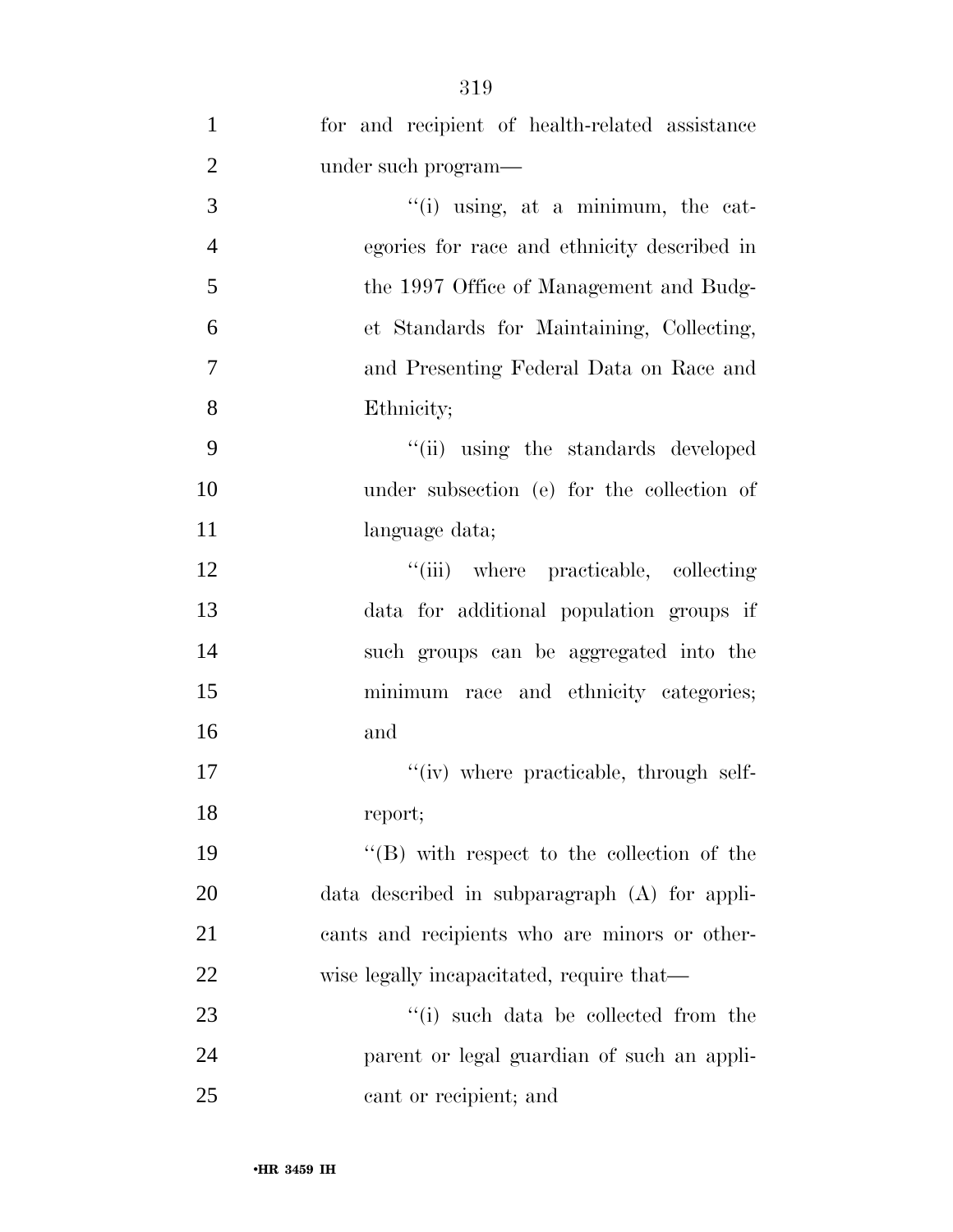| $\mathbf{1}$   | "(ii) the preferred language of the                 |
|----------------|-----------------------------------------------------|
| $\overline{2}$ | parent or legal guardian of such an appli-          |
| 3              | cant or recipient be collected;                     |
| $\overline{4}$ | "(C) systematically analyze such data               |
| 5              | using the smallest appropriate units of analysis    |
| 6              | feasible to detect racial and ethnic disparities in |
| 7              | health and healthcare and when appropriate,         |
| 8              | for men and women separately, and report the        |
| 9              | results of such analysis to the Secretary, the      |
| 10             | Director of the Office for Civil Rights, the Com-   |
| 11             | mittee on Health, Education, Labor, and Pen-        |
| 12             | sions and the Committee on Finance of the           |
| 13             | Senate, and the Committee on Energy and             |
| 14             | Commerce and the Committee on Ways and              |
| 15             | Means of the House of Representatives;              |
| 16             | $\lq\lq$ (D) provide such data to the Secretary on  |
| 17             | at least an annual basis; and                       |
| 18             | $f(E)$ ensure that the provision of assist-         |
| 19             | ance to an applicant or recipient of assistance     |
| 20             | is not denied or otherwise adversely affected be-   |
| 21             | cause of the failure of the applicant or recipient  |
| 22             | to provide race, ethnicity, and primary language    |

data.

24 "(2) RULES OF CONSTRUCTION.—Nothing in this subsection shall be construed to—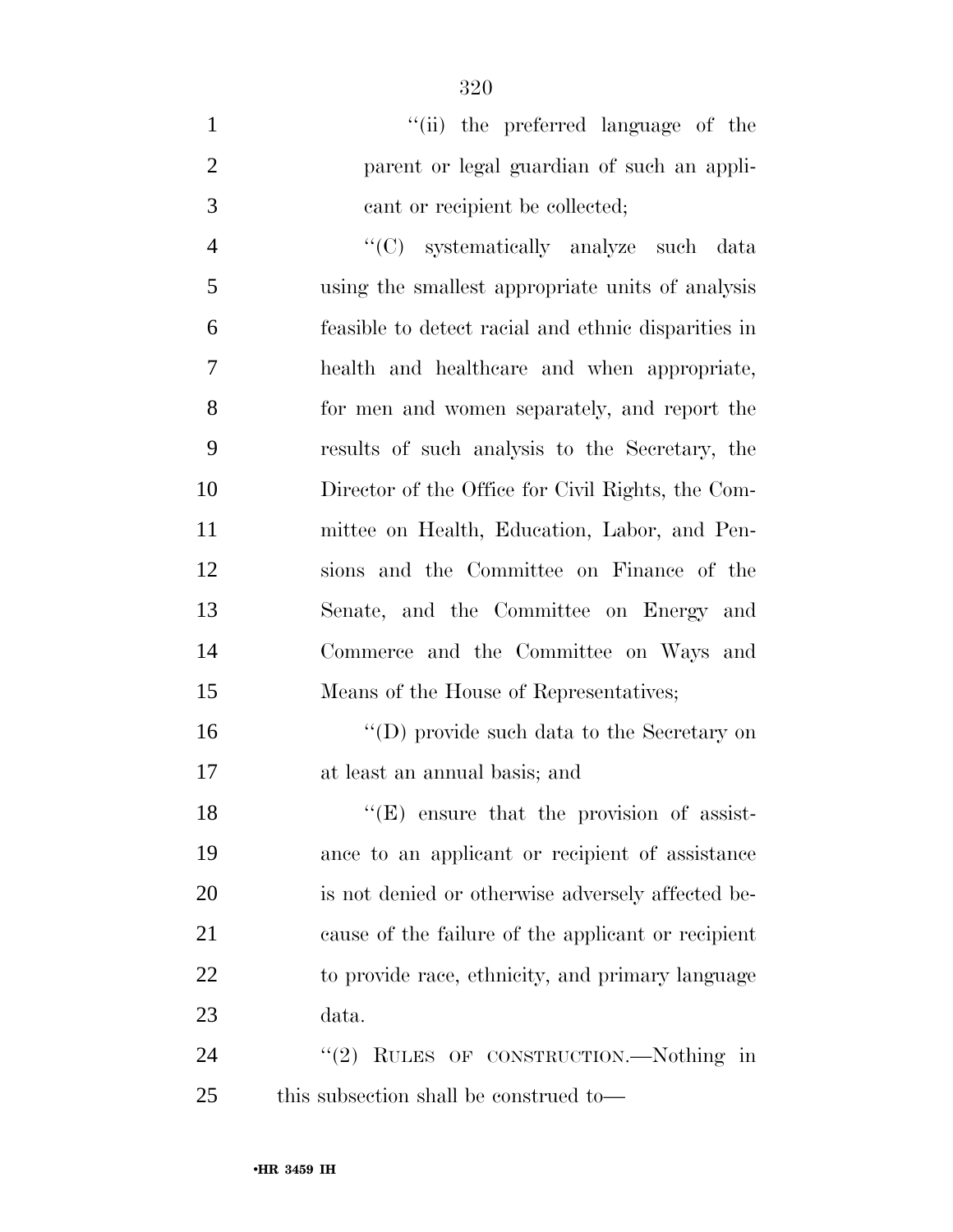| $\mathbf{1}$   | $\lq\lq$ permit the use of information col-                 |
|----------------|-------------------------------------------------------------|
| $\overline{2}$ | lected under this subsection in a manner that               |
| 3              | would adversely affect any individual providing             |
| $\overline{4}$ | any such information; and                                   |
| 5              | "(B) require health care providers to col-                  |
| 6              | lect data.                                                  |
| $\tau$         | "(b) PROTECTION OF DATA.-The Secretary shall                |
| 8              | ensure (through the promulgation of regulations or other-   |
| 9              | wise) that all data collected pursuant to subsection (a) is |
| 10             | protected—                                                  |
| 11             | $\cdot$ (1) under the same privacy protections as the       |
| 12             | Secretary applies to other health data under the reg-       |
| 13             | ulations promulgated under section $264(c)$ of the          |
| 14             | Health Insurance Portability and Accountability Act         |
| 15             | of 1996 (Public Law 104–191; 110 Stat. 2033) re-            |
| 16             | lating to the privacy of individually identifiable          |
| 17             | health information and other protections; and               |
| 18             | $\lq(2)$ from all inappropriate internal use by any         |
| 19             | entity that collects, stores, or receives the data, in-     |
| 20             | cluding use of such data in determinations of eligi-        |
| 21             | bility (or continued eligibility) in health plans, and      |
| 22             | from other inappropriate uses, as defined by the            |
| 23             | Secretary.                                                  |
| 24             | "(c) NATIONAL PLAN OF THE DATA COUNCIL.—The                 |

Secretary shall develop and implement a national plan to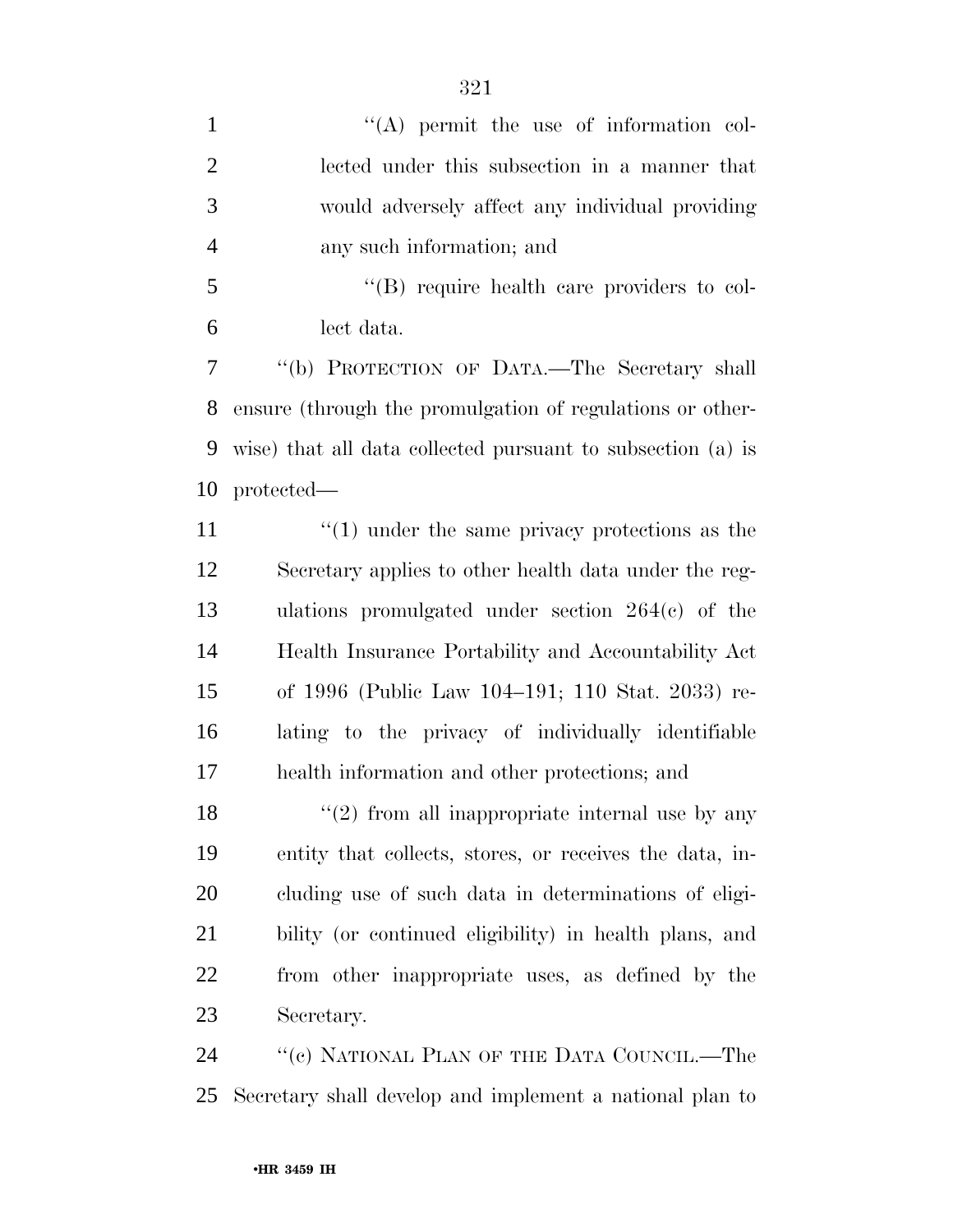improve the collection, analysis, and reporting of racial, ethnic, and primary language data at the Federal, State, territorial, Tribal, and local levels, including data to be collected under subsection (a). The Data Council of the Department of Health and Human Services, in consulta- tion with the National Committee on Vital Health Statis- tics, the Office of Minority Health, and other appropriate public and private entities, shall make recommendations to the Secretary concerning the development, implementa- tion, and revision of the national plan. Such plan shall include recommendations on how to—

12 ''(1) implement subsection (a) while minimizing the cost and administrative burdens of data collec-tion and reporting;

15 ''(2) expand awareness among Federal agencies, States, territories, Indian tribes, health providers, health plans, health insurance issuers, and the gen- eral public that data collection, analysis, and report- ing by race, ethnicity, and primary language is legal and necessary to assure equity and non-discrimina-21 tion in the quality of healthcare services;

  $(3)$  ensure that future patient record systems have data code sets for racial, ethnic, and primary language identifiers and that such identifiers can be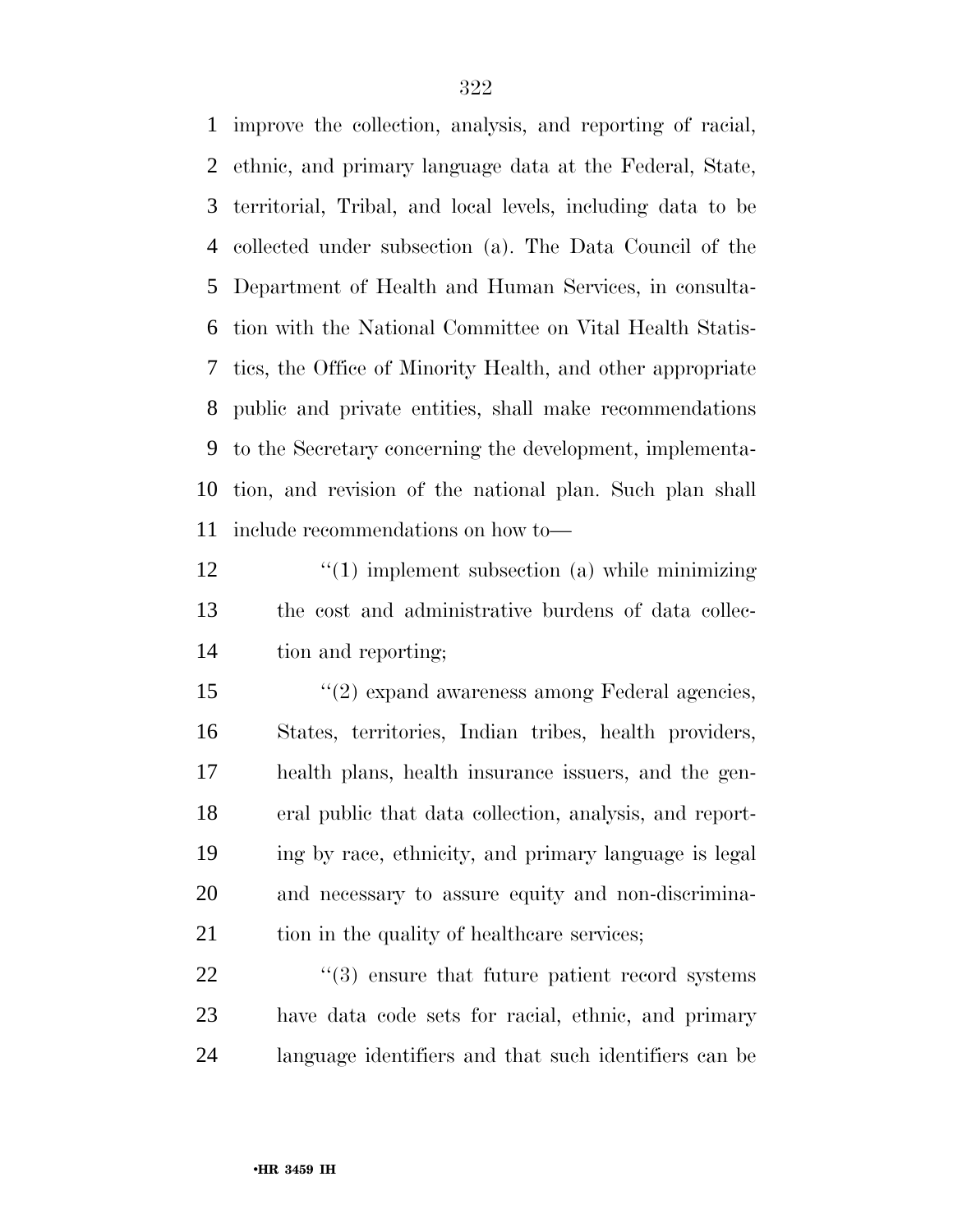| $\mathbf{1}$   | retrieved from clinical records, including records            |
|----------------|---------------------------------------------------------------|
| $\overline{2}$ | transmitted electronically;                                   |
| 3              | $\cdot$ (4) improve health and healthcare data collec-        |
| $\overline{4}$ | tion and analysis for more population groups if such          |
| 5              | groups can be aggregated into the minimum race                |
| 6              | and ethnicity categories, including exploring the fea-        |
| 7              | sibility of enhancing collection efforts in States for        |
| 8              | racial and ethnic groups that comprise a significant          |
| 9              | proportion of the population of the State;                    |
| 10             | $\cdot\cdot$ (5) provide researchers with greater access to   |
| 11             | racial, ethnic, and primary language data, subject to         |
| 12             | privacy and confidentiality regulations; and                  |
| 13             | $\cdot\cdot\cdot(6)$ safeguard and prevent the misuse of data |
| 14             | collected under subsection (a).                               |
| 15             | "(d) COMPLIANCE WITH STANDARDS.-Data col-                     |
| 16             | lected under subsection (a) shall be obtained, maintained,    |
| 17             | and presented (including for reporting purposes) in ac-       |
|                | 18 cordance with the 1997 Office of Management and Budget     |
| 19             | Standards for Maintaining, Collecting, and Presenting         |
| 20             | Federal Data on Race and Ethnicity (at a minimum).            |
| 21             | "(e) LANGUAGE COLLECTION STANDARDS.-Not                       |
| 22             | later than 1 year after the date of enactment of this title,  |
| 23             | the Director of the Office of Minority Health, in consulta-   |
| 24             | tion with the Office for Civil Rights of the Department       |

of Health and Human Services, shall develop and dissemi-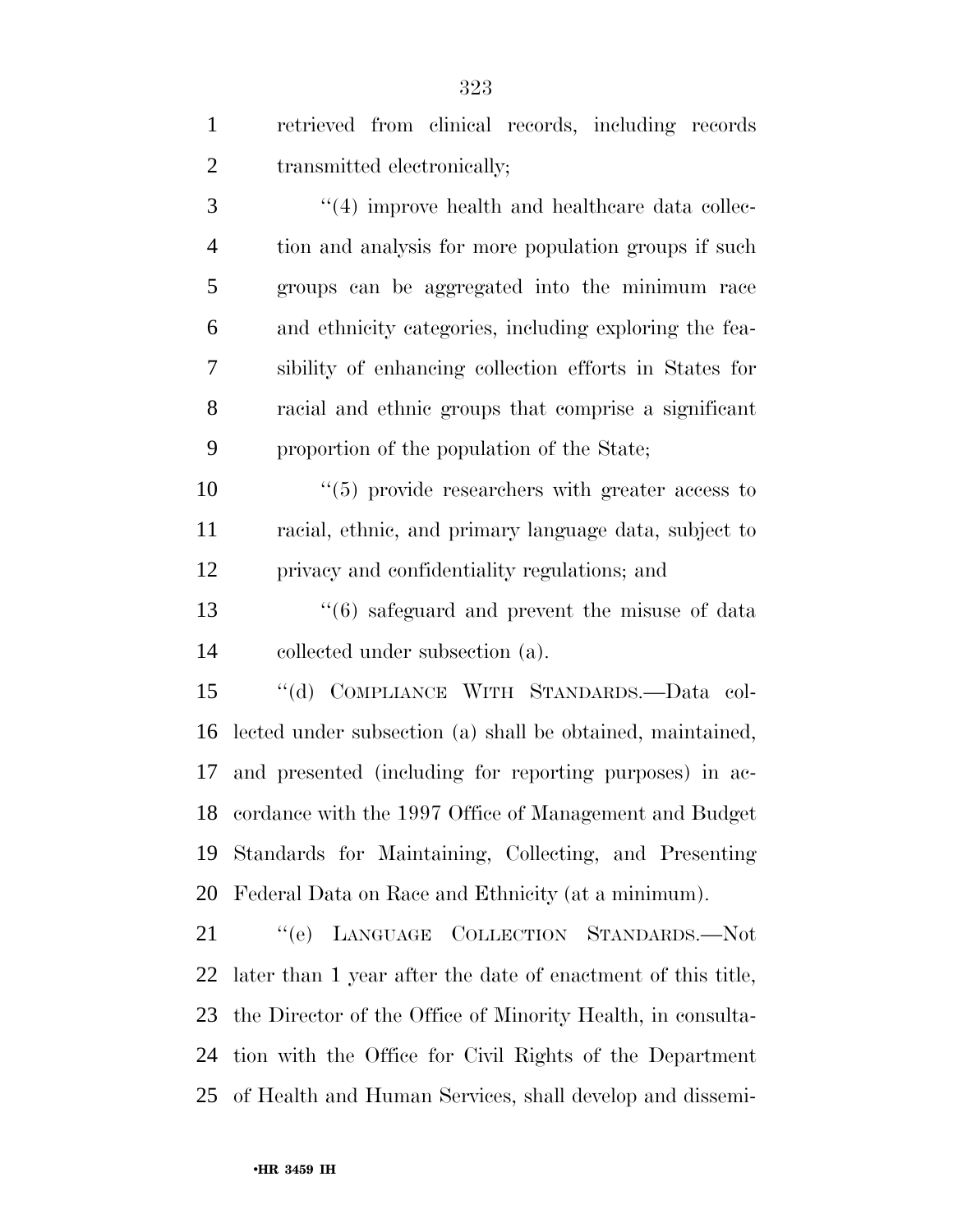nate Standards for the Classification of Federal Data on Preferred Written and Spoken Language. ''(f) TECHNICAL ASSISTANCE FOR THE COLLECTION AND REPORTING OF DATA.— ''(1) IN GENERAL.—The Secretary may, either directly or through grant or contract, provide tech- nical assistance to enable a healthcare program or an entity operating under such program to comply with the requirements of this section. 10 "(2) TYPES OF ASSISTANCE.—Assistance pro- vided under this subsection may include assistance to— ''(A) enhance or upgrade computer tech- nology that will facilitate racial, ethnic, and pri- mary language data collection and analysis; 16 ''(B) improve methods for health data col- lection and analysis including additional popu- lation groups beyond the Office of Management and Budget categories if such groups can be aggregated into the minimum race and ethnicity categories; 22 "'(C) develop mechanisms for submitting collected data subject to existing privacy and confidentiality regulations; and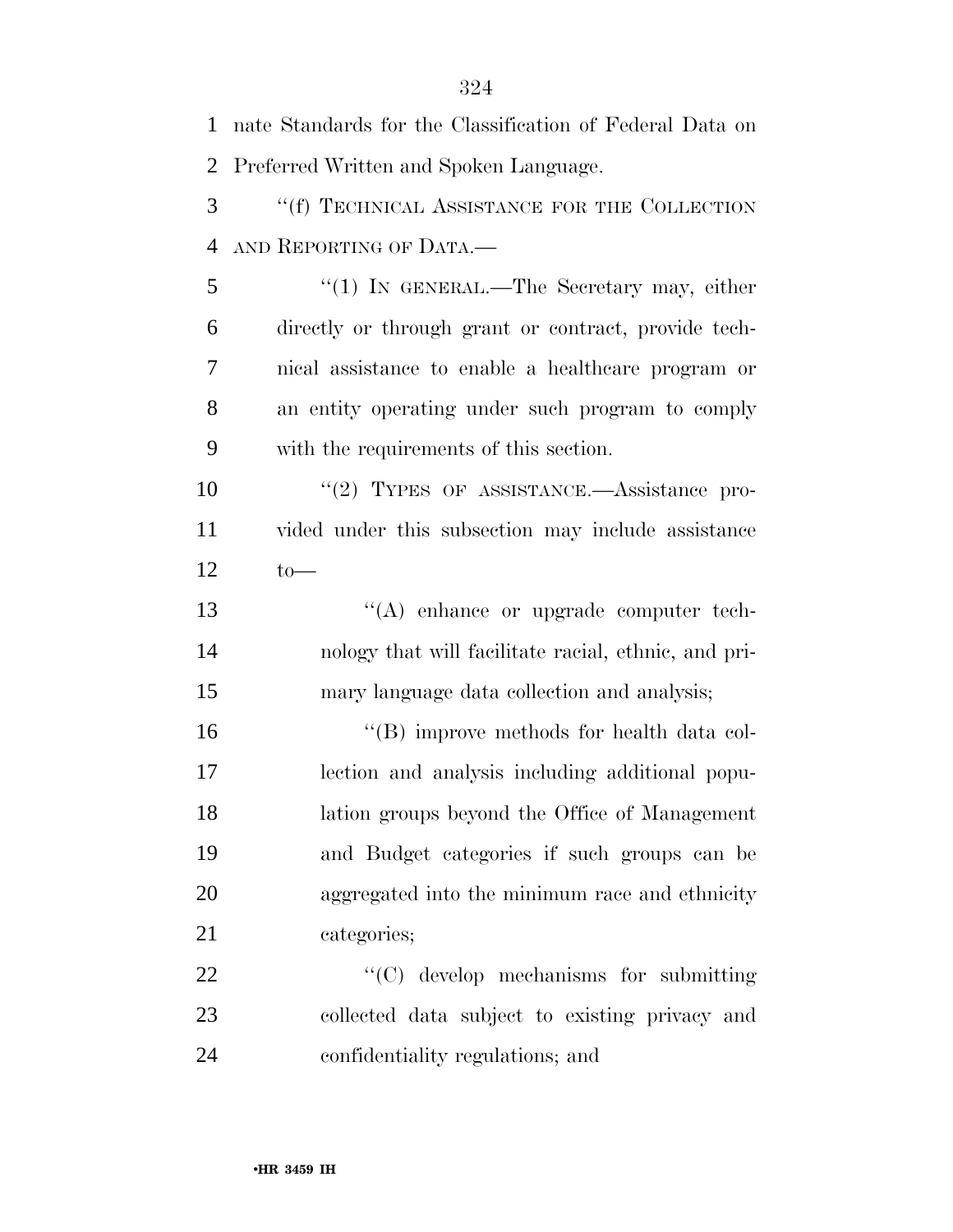$\langle$  (D) develop educational programs to in- form health insurance issuers, health plans, health providers, health-related agencies, and the general public that data collection and re- porting by race, ethnicity, and preferred lan- guage are legal and essential for eliminating health and healthcare disparities.

8 "(g) ANALYSIS OF RACIAL AND ETHNIC DATA.—The Secretary, acting through the Director of the Agency for Healthcare Research and Quality and in coordination with the Administrator of the Centers for Medicare and Med- icaid Services, shall provide technical assistance to agen- cies of the Department of Health and Human Services in meeting Federal standards for race, ethnicity, and pri- mary language data collection and analysis of racial and ethnic disparities in health and healthcare in public pro-grams by—

18 ''(1) identifying appropriate quality assurance mechanisms to monitor for health disparities;

20  $\frac{1}{2}$  specifying the clinical, diagnostic, or thera-peutic measures which should be monitored;

22  $\frac{1}{2}$  (3) developing new quality measures relating to racial and ethnic disparities in health and healthcare;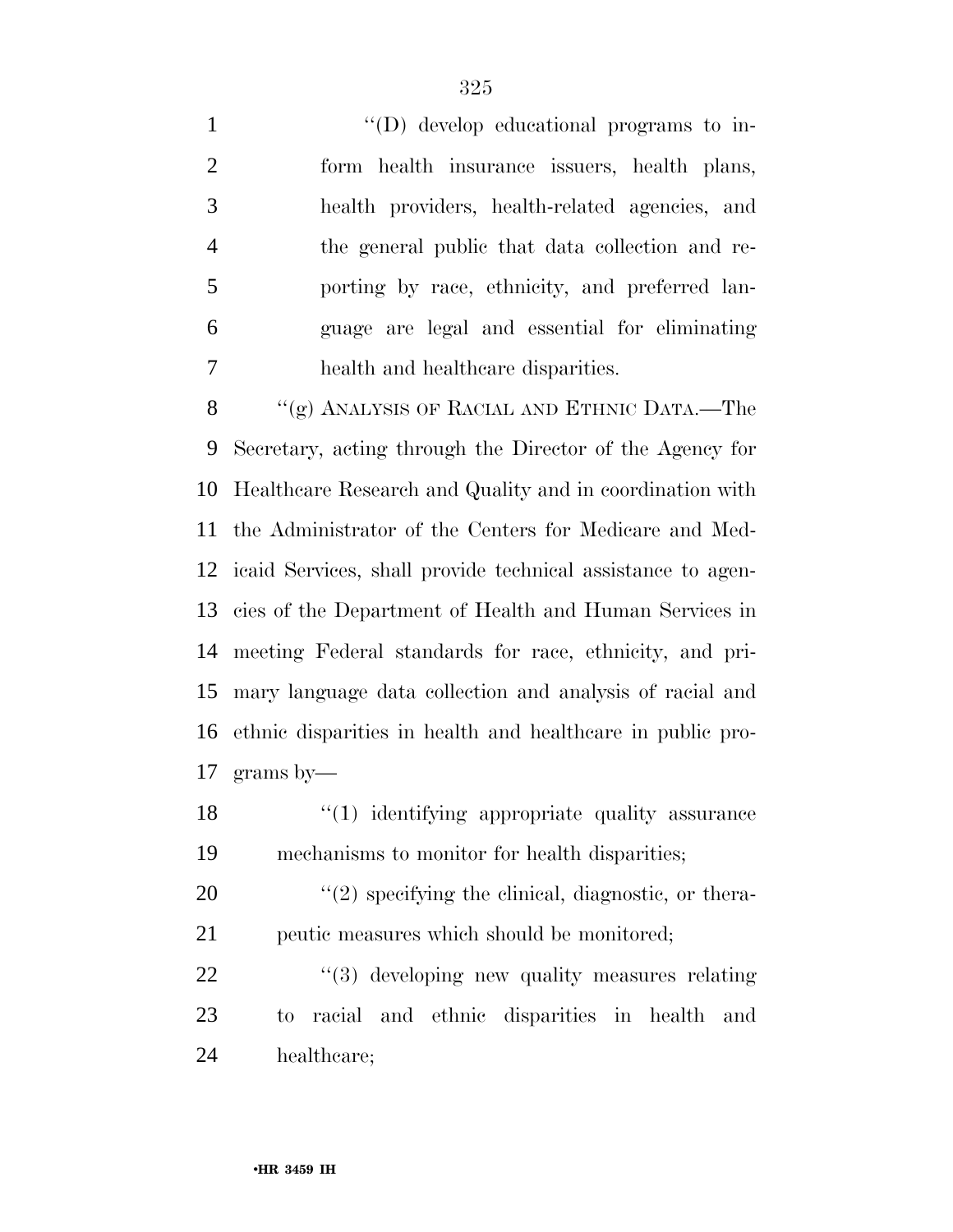| $\mathbf{1}$   | $\cdot$ (4) identifying the level at which data analysis   |
|----------------|------------------------------------------------------------|
| $\overline{2}$ | should be conducted; and                                   |
| 3              | $\cdot\cdot$ (5) sharing data with external organizations  |
| 4              | for research and quality improvement purposes.             |
| 5              | "(h) NATIONAL CONFERENCE.—                                 |
| 6              | $\lq(1)$ In GENERAL.—The Secretary shall spon-             |
| 7              | sor a biennial national conference on racial, ethnic,      |
| 8              | and primary language data collection to enhance co-        |
| 9              | ordination, build partnerships, and share best prac-       |
| 10             | tices in racial, ethnic, and primary language data         |
| 11             | collection, analysis, and reporting.                       |
| 12             | "(2) REPORTS.—Not later than 6 months after                |
| 13             | the date on which a national conference has con-           |
| 14             | vened under paragraph (1), the Secretary shall pub-        |
| 15             | lish in the Federal Register and submit to the Com-        |
| 16             | mittee on Health, Education, Labor, and Pensions           |
| 17             | and the Committee on Finance of the Senate and             |
| 18             | the Committee on Energy and Commerce and the               |
| 19             | Committee on Ways and Means of the House of                |
| 20             | Representatives a report concerning the proceedings        |
| 21             | and findings of the conference.                            |
| 22             | "(i) REPORT.—Not later than 2 years after the date         |
| 23             | of enactment of this title, and biennially thereafter, the |
| 24             | Secretary shall submit to the appropriate committees of    |

Congress a report on the effectiveness of data collection,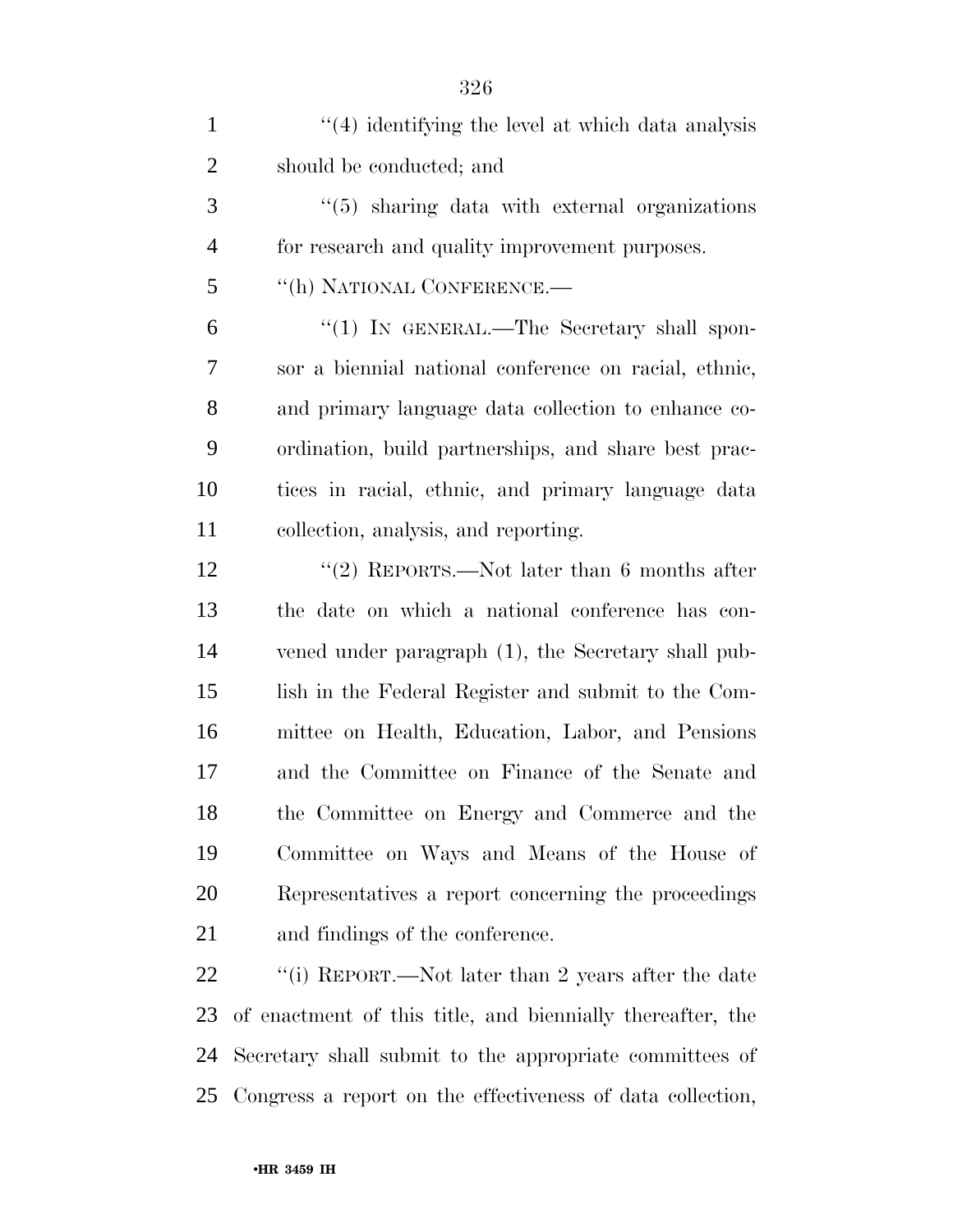analysis, and reporting on race, ethnicity, and primary language under the programs and activities of the Depart- ment of Health and Human Services and under other Fed- eral data collection systems with which the Department interacts to collect relevant data on race and ethnicity. The report shall evaluate the progress made in the De- partment with respect to the national plan under sub-section (c) or subsequent revisions thereto.

 ''(j) GRANTS FOR DATA COLLECTION BY HEALTH PLANS, HEALTH CENTERS, AND HOSPITALS.—

11 "(1) IN GENERAL.—The Secretary, in consulta- tion with the Administrator of the Centers for Medi- care and Medicaid Services, is authorized to award grants for the conduct of 20 demonstration pro- grams by health plans, health centers, or hospitals to enhance their ability to collect, analyze, and re-port the data required under subsection (a).

18 "(2) ELIGIBILITY.—To be eligible to receive a grant under paragraph (1), a health plan or hospital shall—

21 ''(A) prepare and submit to the Secretary an application at such time, in such manner, and containing such information as the Sec- retary may require, including a plan to elimi-nate racial, ethnic, and primary language dis-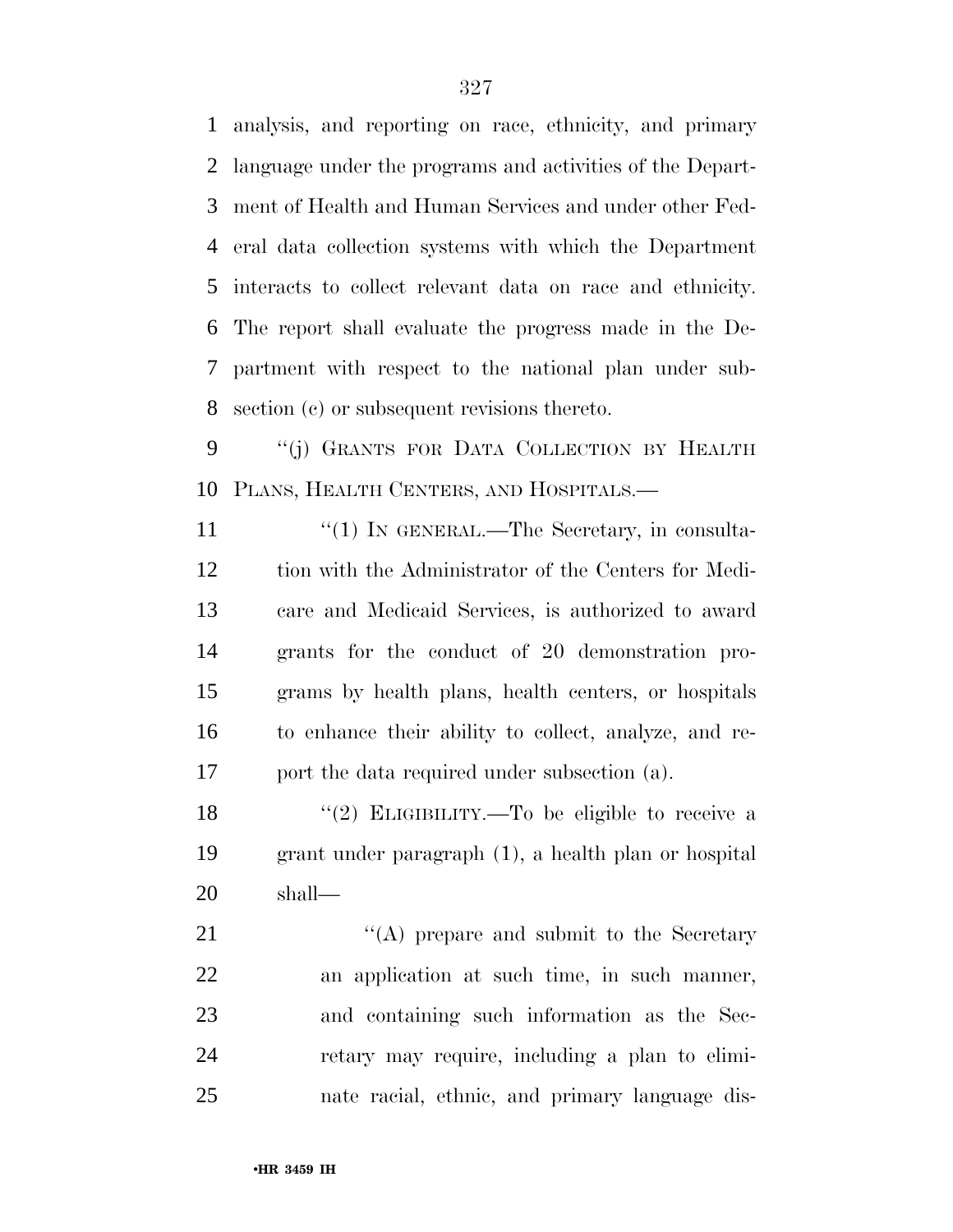|   | parities in health and healthcare through one or |
|---|--------------------------------------------------|
|   | more of the activities described in paragraph    |
| 3 | $(3)$ ; and                                      |

 ''(B) provide assurances that the health plan or hospital will use, at a minimum, the ra- cial and ethnic categories and the standards for collection described in the 1997 Office of Man- agement and Budget Standards for Maintain- ing, Collecting, and Presenting Federal Data on Race and Ethnicity and available standards for language.

12 ''(3) ACTIVITIES.—A grantee shall use amounts received under a grant under paragraph (1) to—

14 ''(A) collect, analyze, and report data by race, ethnicity, and primary language for pa- tients served by the hospital (including emer- gency room patients and patients served on an outpatient basis) or health center, or, in the case of a private health plan, such data for en-rollees;

21  $\text{``(B)}$  enhance or upgrade computer tech- nology that will facilitate racial, ethnic, and pri-mary language data collection and analysis;

24  $\cdot$  (C) provide analyses of racial and ethnic disparities in health and healthcare, including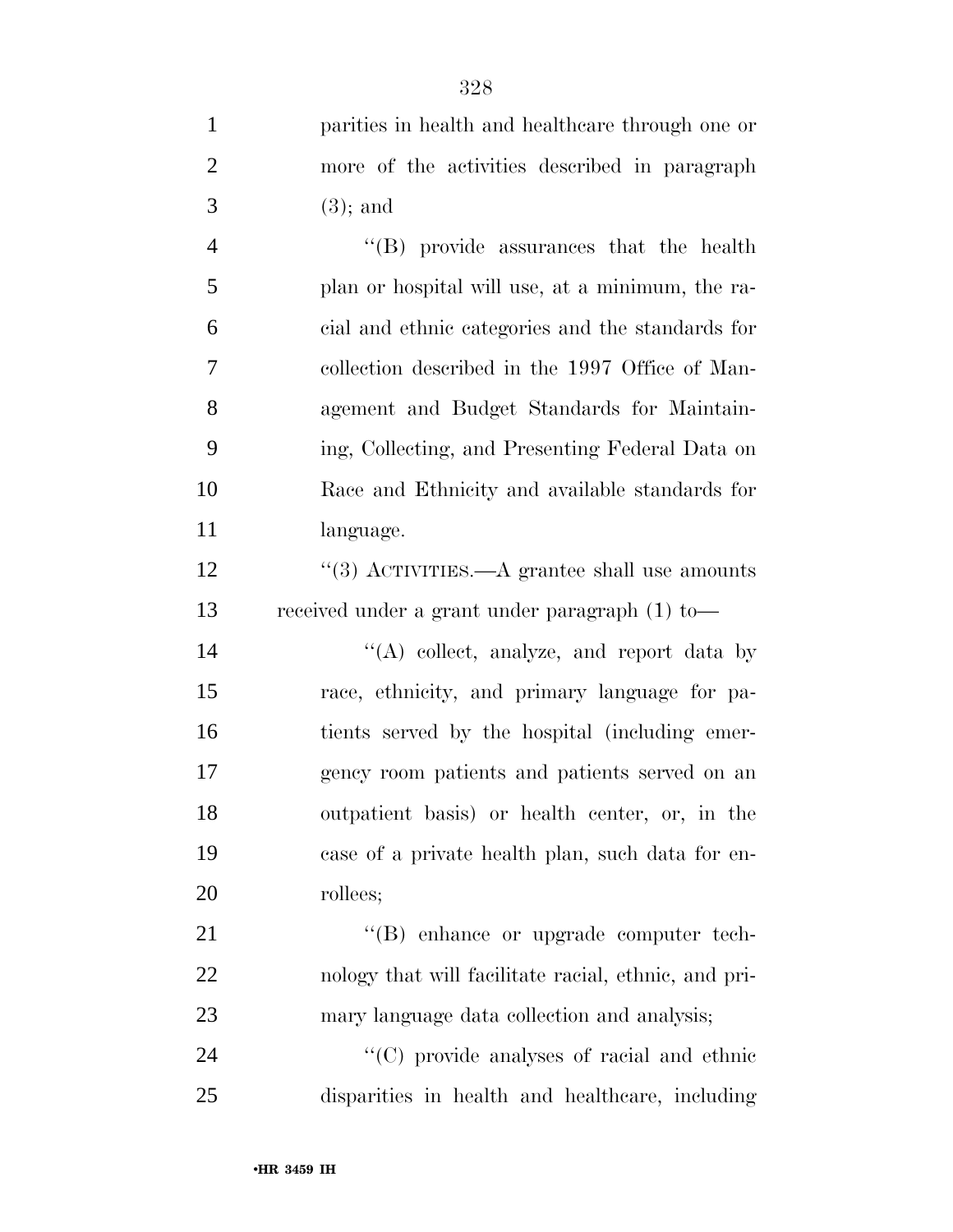| $\mathbf{1}$   | specific disease conditions, diagnostic and         |
|----------------|-----------------------------------------------------|
| $\overline{2}$ | therapeutic procedures, or outcomes;                |
| 3              | "(D) improve health data collection and             |
| $\overline{4}$ | analysis for additional population groups be-       |
| 5              | yond the Office of Management and Budget            |
| 6              | categories if such groups can be aggregated into    |
| 7              | the minimum race and ethnicity categories;          |
| 8              | $\lq\lq(E)$ develop mechanisms for sharing col-     |
| 9              | lected data subject to privacy and confiden-        |
| 10             | tiality regulations;                                |
| 11             | $\lq\lq(F)$ develop educational programs to in-     |
| 12             | form health insurance issuers, health plans,        |
| 13             | health providers, health-related agencies, pa-      |
| 14             | tients, enrollees, and the general public that      |
| 15             | data collection, analysis, and reporting by race,   |
| 16             | ethnicity, and preferred language are legal and     |
| 17             | essential for eliminating disparities in health     |
| 18             | and healthcare; and                                 |
| 19             | $\lq\lq(G)$ develop quality assurance systems de-   |
| 20             | signed to track disparities and quality improve-    |
| 21             | ment systems designed to eliminate disparities.     |
| 22             | "(1) DEFINITION.—In this section, the term 'health- |
| 23             | related program' mean a program—                    |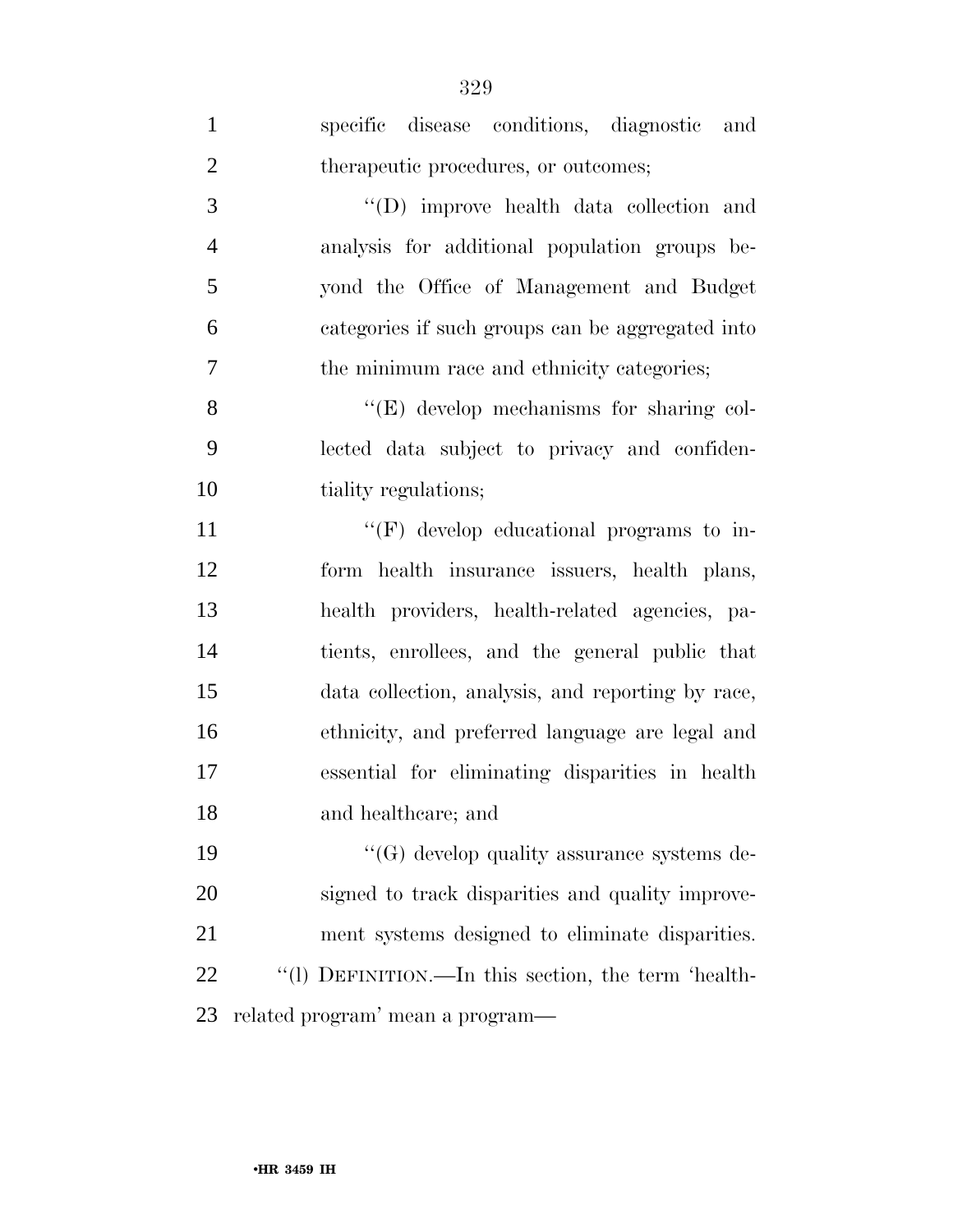1 "(1) under the Social Security Act (42 U.S.C. 2 301 et seq.) that pay for healthcare and services; and 4 "(2) under this Act that provide Federal finan- cial assistance for healthcare, biomedical research, health services research, and programs designed to improve the public's health. 8 "(m) AUTHORIZATION OF APPROPRIATIONS.—There is authorized to be appropriated to carry out this section, such sums as may be necessary for each of fiscal years 2005 through 2010. **''SEC. 2952. PROVISIONS RELATING TO NATIVE AMERICANS.**  13 "(a) EPIDEMIOLOGY CENTERS.—  $((1)$  ESTABLISHMENT. 15 "(A) IN GENERAL.—In addition to those centers operating 1 day prior to the date of en- actment of this title, (including those centers for which funding is currently being provided through funding agreements under the Indian Self-Determination and Education Assistance Act), the Secretary shall, not later than 180 days after such date of enactment, establish and fund an epidemiology center in each service area which does not have such a center to carry out the functions described in subparagraph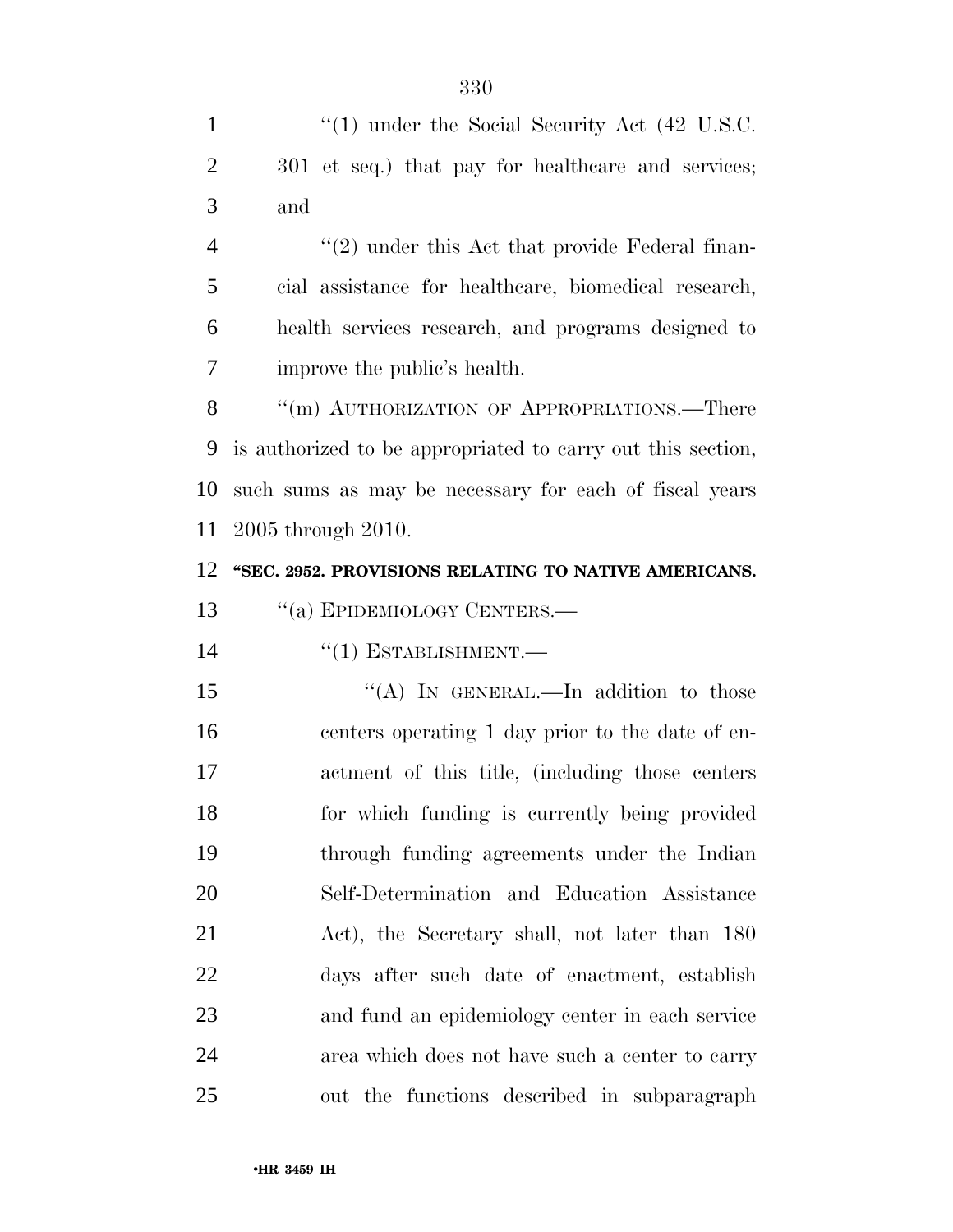| $\mathbf{1}$   | (B). Any centers established under the pre-       |
|----------------|---------------------------------------------------|
| $\overline{2}$ | ceding sentence may be operated by Indian         |
| 3              | tribes or tribal organizations pursuant to fund-  |
| $\overline{4}$ | ing agreements under the Indian Self-Deter-       |
| 5              | mination and Education Assistance Act, but        |
| 6              | funding under such agreements may not be di-      |
| $\overline{7}$ | visible.                                          |
| 8              | "(B) FUNCTIONS.—In consultation with              |
| 9              | and upon the request of Indian tribes, tribal or- |
| 10             | ganizations and urban Indian organizations,       |
| 11             | each area epidemiology center established under   |
| 12             | this subsection shall, with respect to such area  |
| 13             | shall—                                            |
| 14             | "(i) collect data related to the health           |
| 15             | status objective described in section 3(b) of     |
| 16             | the Indian Health Care Improvement Act,           |
| 17             | and monitor the progress that the Service,        |
| 18             | Indian tribes, tribal organizations, and          |
| 19             | urban Indian organizations have made in           |
| 20             | meeting such health status objective;             |
| 21             | "(ii) evaluate existing delivery sys-             |
| 22             | tems, data systems, and other systems that        |
| 23             | impact the improvement of Indian health;          |
| 24             | "(iii) assist Indian tribes, tribal orga-         |
| 25             | nizations, and urban Indian organizations         |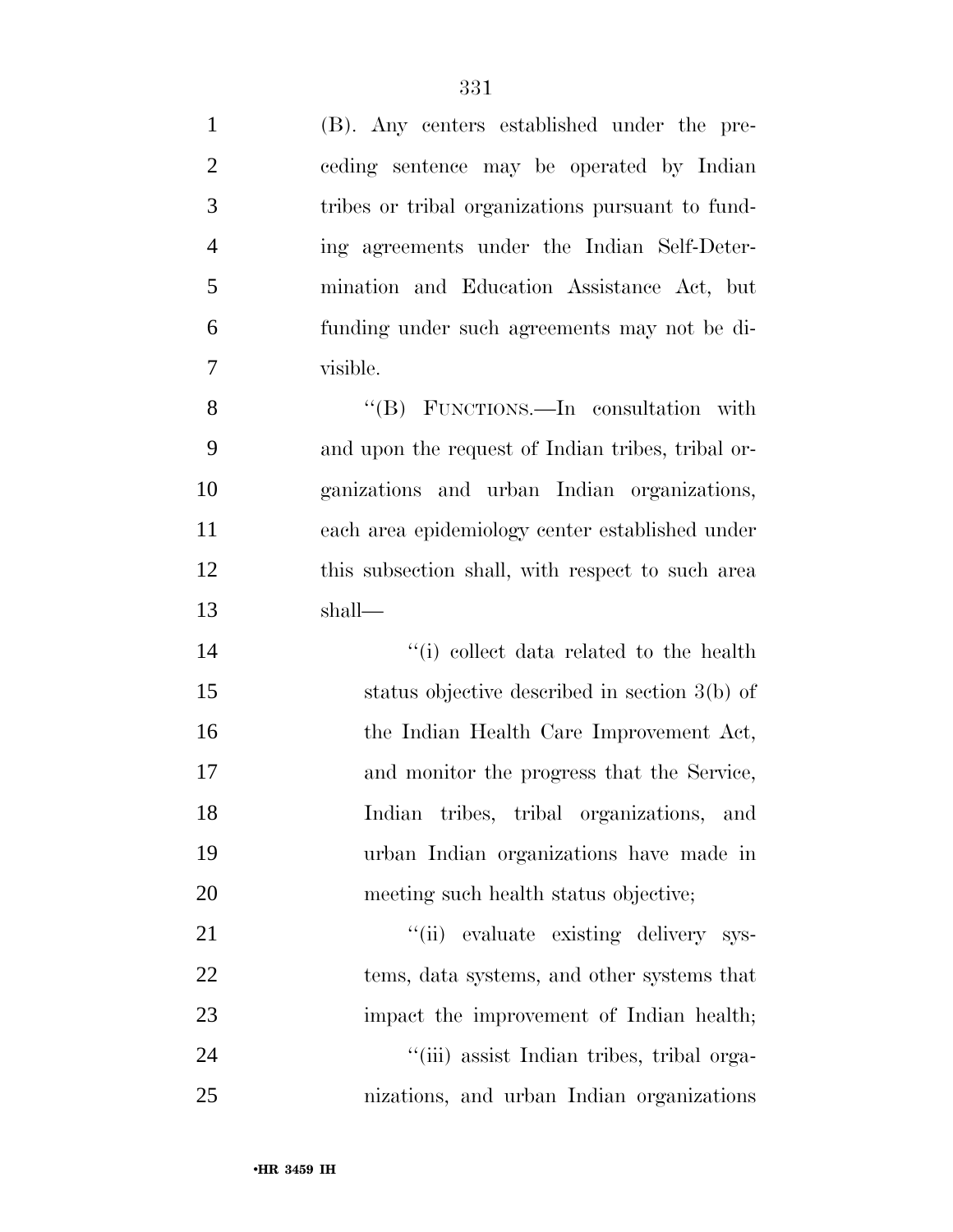| $\mathbf{1}$   | in identifying their highest priority health      |
|----------------|---------------------------------------------------|
| $\overline{2}$ | status objectives and the services needed to      |
| 3              | achieve such objectives, based on epidemio-       |
| $\overline{4}$ | logical data;                                     |
| 5              | "(iv) make recommendations for the                |
| 6              | targeting of services needed by tribal,           |
| $\overline{7}$ | urban, and other Indian communities;              |
| 8              | $\lq\lq$ (v) make recommendations to im-          |
| 9              | prove healthcare delivery systems for Indi-       |
| 10             | ans and urban Indians;                            |
| 11             | "(vi) provide requested technical as-             |
| 12             | sistance to Indian tribes and urban Indian        |
| 13             | organizations in the development of local         |
| 14             | health service priorities and incidence and       |
| 15             | prevalence rates of disease and other ill-        |
| 16             | ness in the community; and                        |
| 17             | "(vii) provide disease surveillance and           |
| 18             | assist Indian tribes, tribal organizations,       |
| 19             | and urban Indian organizations to promote         |
| 20             | public health.                                    |
| 21             | "(C) TECHNICAL ASSISTANCE.—The direc-             |
| 22             | tor of the Centers for Disease Control and Pre-   |
| 23             | vention shall provide technical assistance to the |
| 24             | centers in carrying out the requirements of this  |
| 25             | subsection.                                       |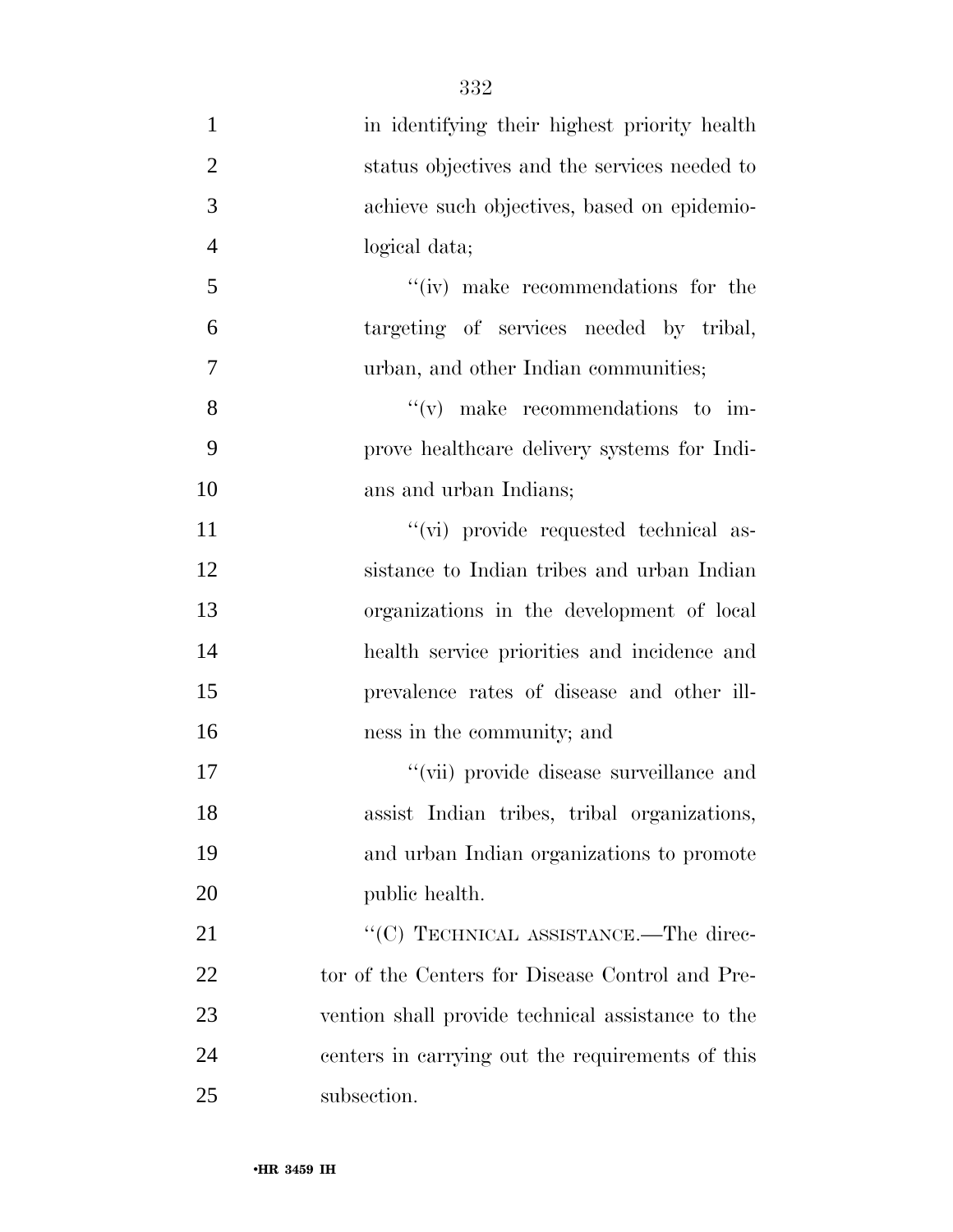| $\mathbf{1}$   | "(2) FUNDING.—The Secretary may make                      |
|----------------|-----------------------------------------------------------|
| $\overline{2}$ | funding available to Indian tribes, tribal organiza-      |
| 3              | tions, and eligible intertribal consortia or urban In-    |
| $\overline{4}$ | dian organizations to conduct epidemiological studies     |
| 5              | of Indian communities.                                    |
| 6              | "(b) DEFINITIONS.—For purposes of this section, the       |
| 7              | definitions contained in section 4 of the Indian Health   |
| 8              | Care Improvement Act shall apply.".                       |
| 9              | SEC. 502. COLLECTION OF RACE AND ETHNICITY DATA BY        |
| 10             | THE SOCIAL SECURITY ADMINISTRATION.                       |
| 11             | Part A of title XI of the Social Security Act (42)        |
| 12             | U.S.C. 1301 et seq.) is amended by adding at the end      |
| 13             | the following:                                            |
| 14             | "SEC. 1150A. COLLECTION OF RACE AND ETHNICITY DATA        |
| 15             | BY THE SOCIAL SECURITY ADMINISTRATION.                    |
| 16             | "(a) REQUIREMENT.—The Commissioner of the So-             |
| 17             | cial Security Administration in consultation with the Ad- |
| 18             | ministrator of the Centers for Medicare and Medicaid      |
| 19             | Services shall—                                           |
| 20             | $\lq(1)$ require the collection of data on the race,      |
| 21             | ethnicity, and primary language of all applicants for     |
| 22             | social security numbers, social security income, so-      |
| 23             | cial security disability, and medicare—                   |
| 24             | $\lq\lq$ using, at a minimum, the categories              |
| 25             | for race and ethnicity described in the 1997 Of-          |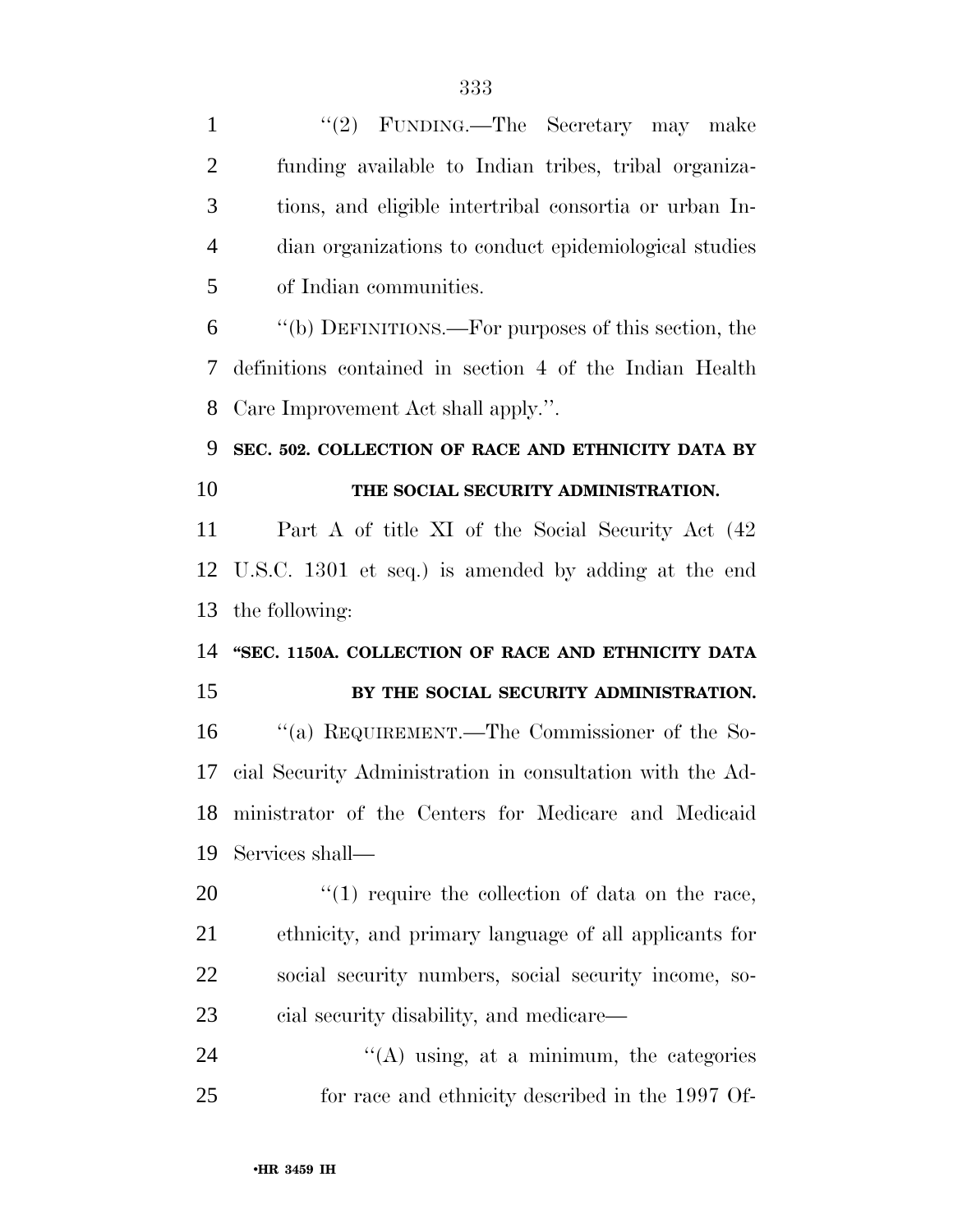| 1              | fice of Management and Budget Standards for             |
|----------------|---------------------------------------------------------|
| $\overline{2}$ | Maintaining, Collecting, and Presenting Federal         |
| 3              | Data on Race and Ethnicity and available lan-           |
| $\overline{4}$ | guage standards; and                                    |
| 5              | $\lq\lq$ where practicable, collecting data for         |
| 6              | additional population groups if such groups can         |
| 7              | be aggregated into the minimum race and eth-            |
| 8              | nicity categories;                                      |
| 9              | $\lq(2)$ with respect to the collection of the data     |
| 10             | described in paragraph (1) for applicants who are       |
| 11             | under 18 years of age or otherwise legally incapaci-    |
| 12             | tated, require that-                                    |
| 13             | $\lq\lq$ such data be collected from the par-           |
| 14             | ent or legal guardian of such an applicant; and         |
| 15             | "(B) the primary language of the parent                 |
| 16             | or legal guardian of such an applicant or recipi-       |
| 17             | ent be used;                                            |
| 18             | "(3) require that such data be uniformly ana-           |
| 19             | lyzed and reported at least annually to the Commis-     |
| 20             | sioner of Social Security;                              |
| 21             | $(4)$ be responsible for storing the data re-           |
| 22             | ported under paragraph (3);                             |
| 23             | $\cdot\cdot$ (5) ensure transmission to the Centers for |
| 24             | Medicare and Medicaid Services and other Federal        |
| 25             | health agencies;                                        |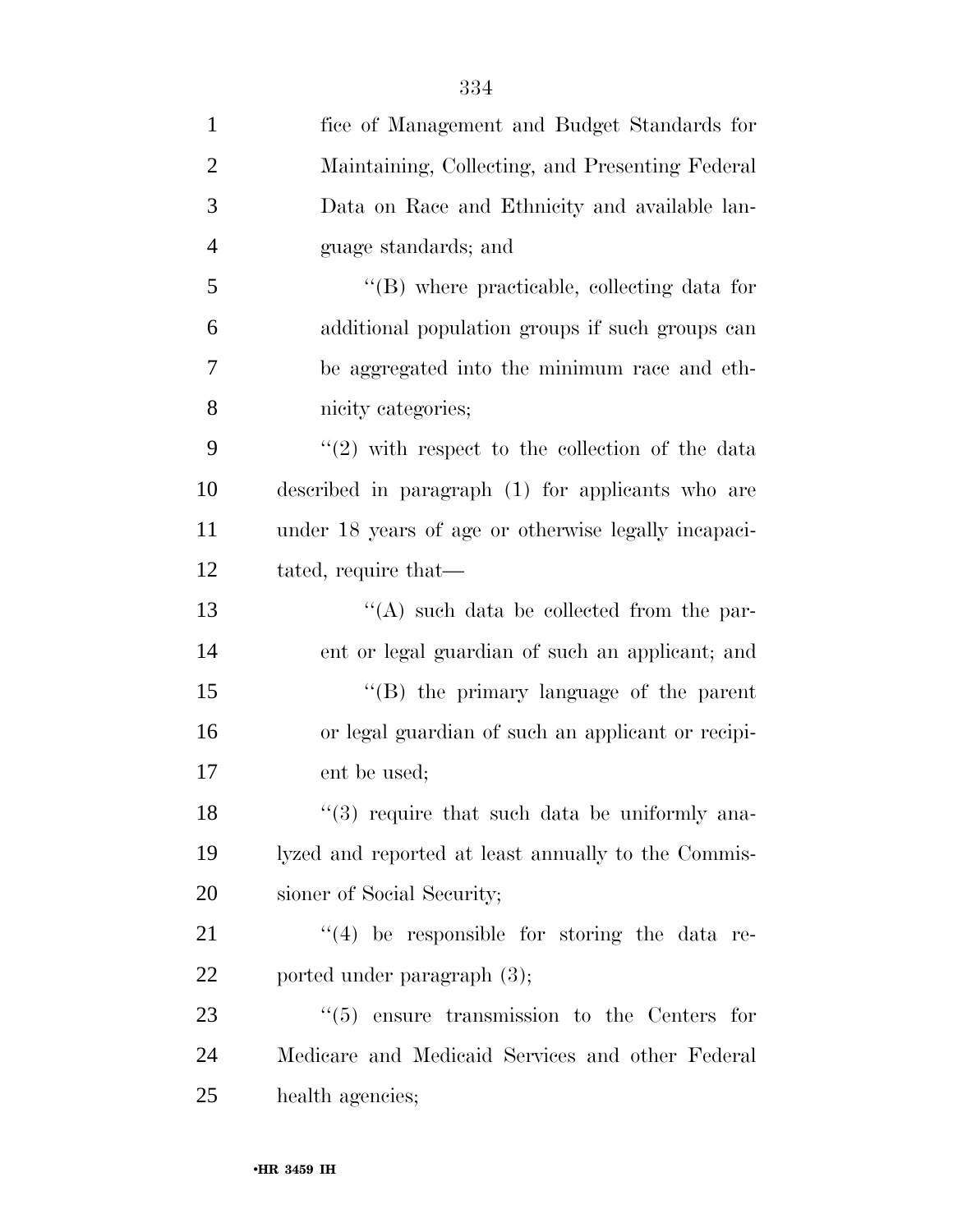1 ''(6) provide such data to the Secretary on at least an annual basis; and

3 (7) ensure that the provision of assistance to an applicant is not denied or otherwise adversely af- fected because of the failure of the applicant to pro-vide race, ethnicity, and primary language data.

 ''(b) PROTECTION OF DATA.—The Commissioner of Social Security shall ensure (through the promulgation of regulations or otherwise) that all data collected pursuant subsection (a) is protected—

11 ''(1) under the same privacy protections as the Secretary applies to other health data under the reg- ulations promulgated under section 264(c) of the Health Insurance Portability and Accountability Act of 1996 (Public Law 104–191; 110 Stat. 2033) re- lating to the privacy of individually identifiable health information and other protections; and

 $\frac{1}{2}$  from all inappropriate internal use by any entity that collects, stores, or receives the data, in- cluding use of such data in determinations of eligi- bility (or continued eligibility) in health plans, and from other inappropriate uses, as defined by the Secretary.

 ''(c) NATIONAL EDUCATION PROGRAM.—Not later than 18 months after the date of enactment of this sec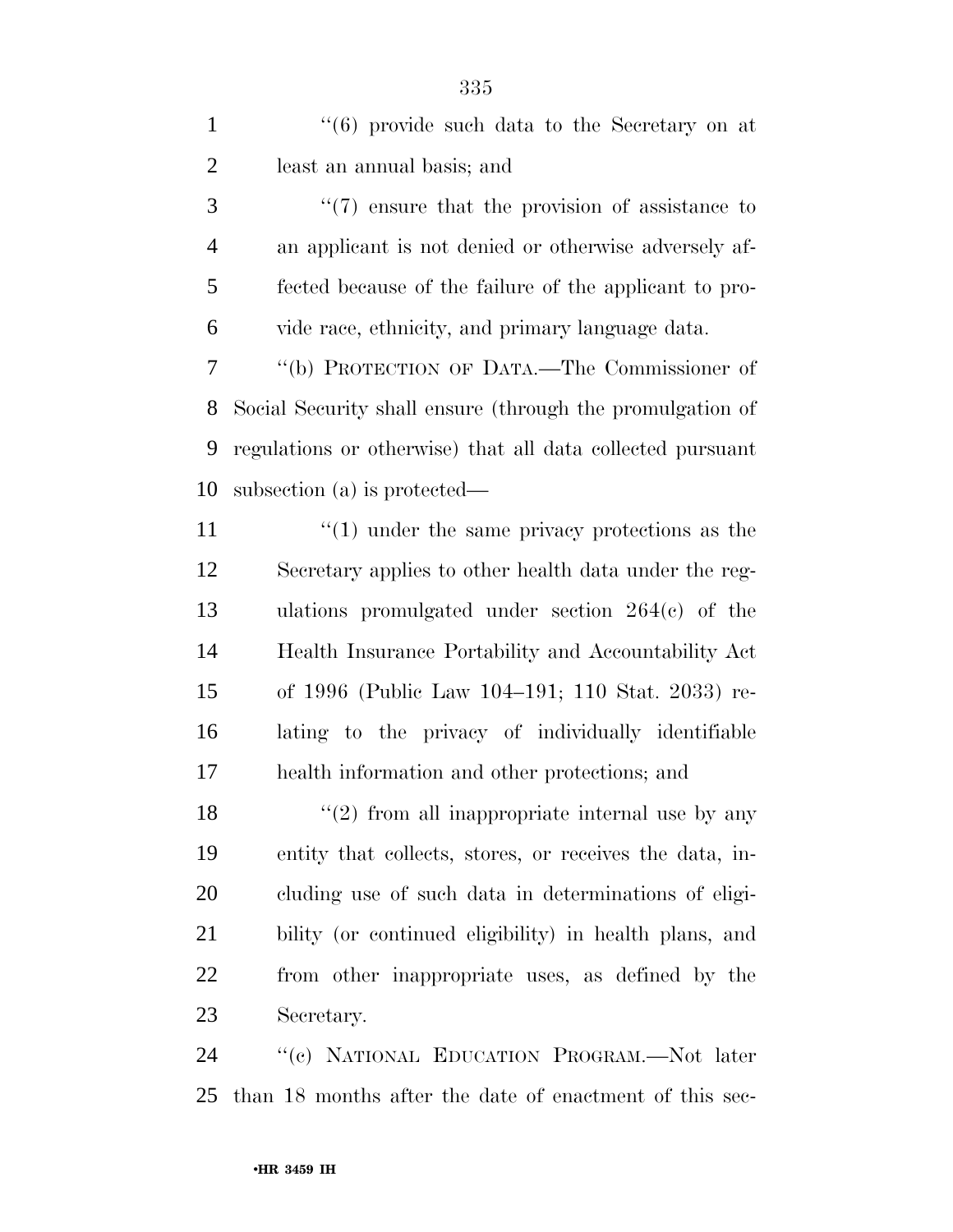tion, the Secretary, acting through the Director of the Of- fice of Minority Health and in collaboration with the Com- missioner of the Social Security Administration, shall de- velop and implement a program to educate all populations about the purpose and uses of racial, ethnic, and primary language health data collection.

 ''(d) RULE OF CONSTRUCTION.—Nothing in this sec- tion shall be construed to permit the use of information collected under this section in a manner that would ad- versely affect any individual providing any such informa-tion.

12 "(e) TECHNICAL ASSISTANCE.—The Secretary may, either directly or by grant or contract, provide technical assistance to enable any health entity to comply with the requirements of this section.

16 "(f) AUTHORIZATION OF APPROPRIATIONS.—There is authorized to be appropriated to carry out this section, such sums as may be necessary for each of fiscal years 2005 through 2010.''.

#### **SEC. 503. REVISION OF HIPAA CLAIMS STANDARDS.**

 (a) IN GENERAL.—Not later than 1 year after the date of enactment of this Act, the Secretary of Health and Human Services shall revise the regulations promulgated under part C of title XI of the Social Security Act (42 U.S.C. 1320d et seq.), as added by the Health Insurance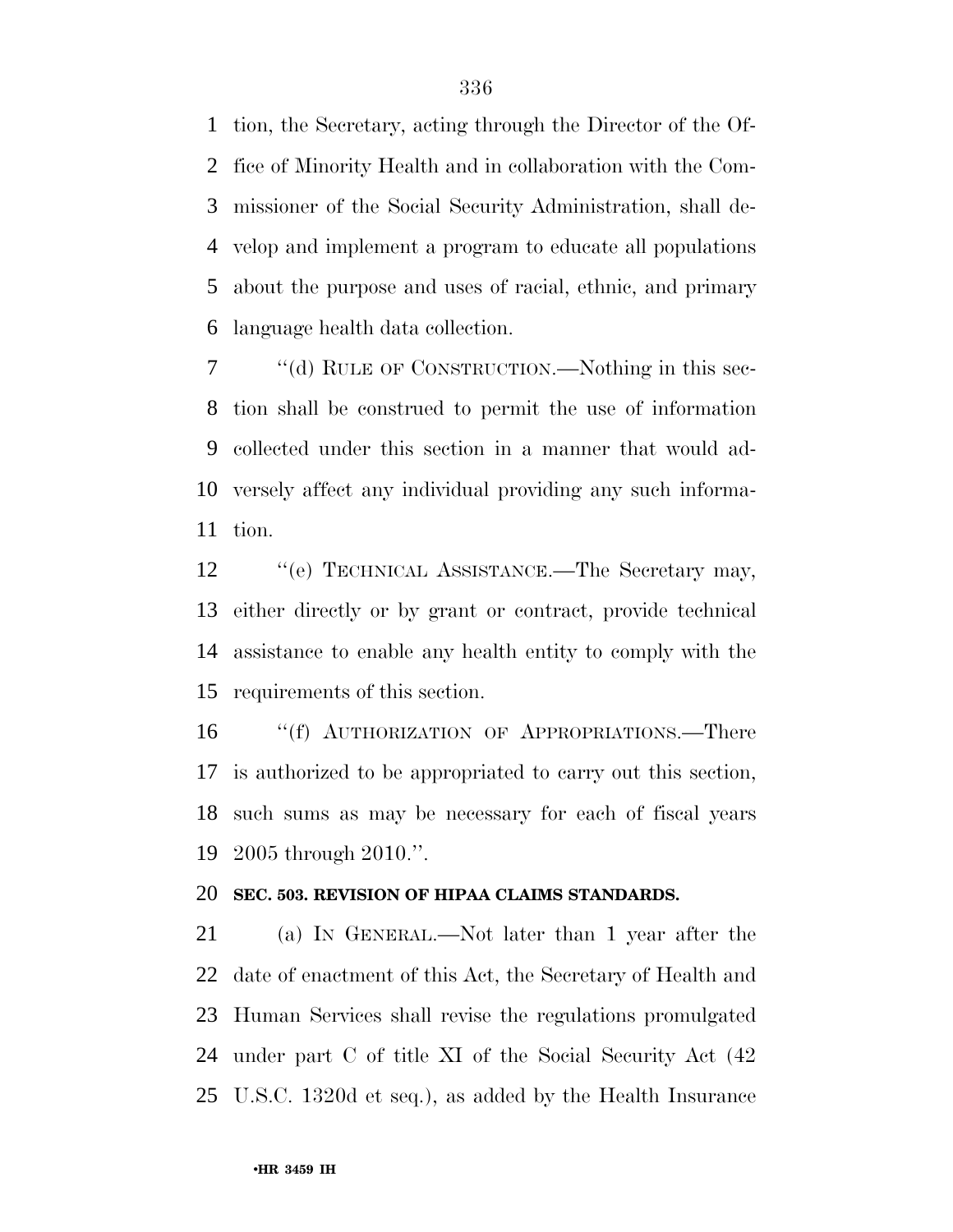Portability and Accountability Act of 1996 (Public Law 104–191), relating to the collection of data on race, eth- nicity, and primary language in a health-related trans-action to require—

- (1) the use, at a minimum, of the categories for race and ethnicity described in the 1997 Office of Management and Budget Standards for Maintain- ing, Collecting, and Presenting Federal Data on Race and Ethnicity;
- (2) the establishment of a new data code set for primary language; and
- (3) the designation of the racial, ethnic, and primary language code sets as ''required'' for claims and enrollment data.

 (b) DISSEMINATION.—The Secretary of Health and Human Services shall disseminate the new standards de- veloped under subsection (a) to all health entities that are subject to the regulations described in such subsection and provide technical assistance with respect to the collection of the data involved.

 (c) COMPLIANCE.—The Secretary of Health and Human Services shall require that health entities comply with the new standards developed under subsection (a) not later than 2 years after the final promulgation of such standards.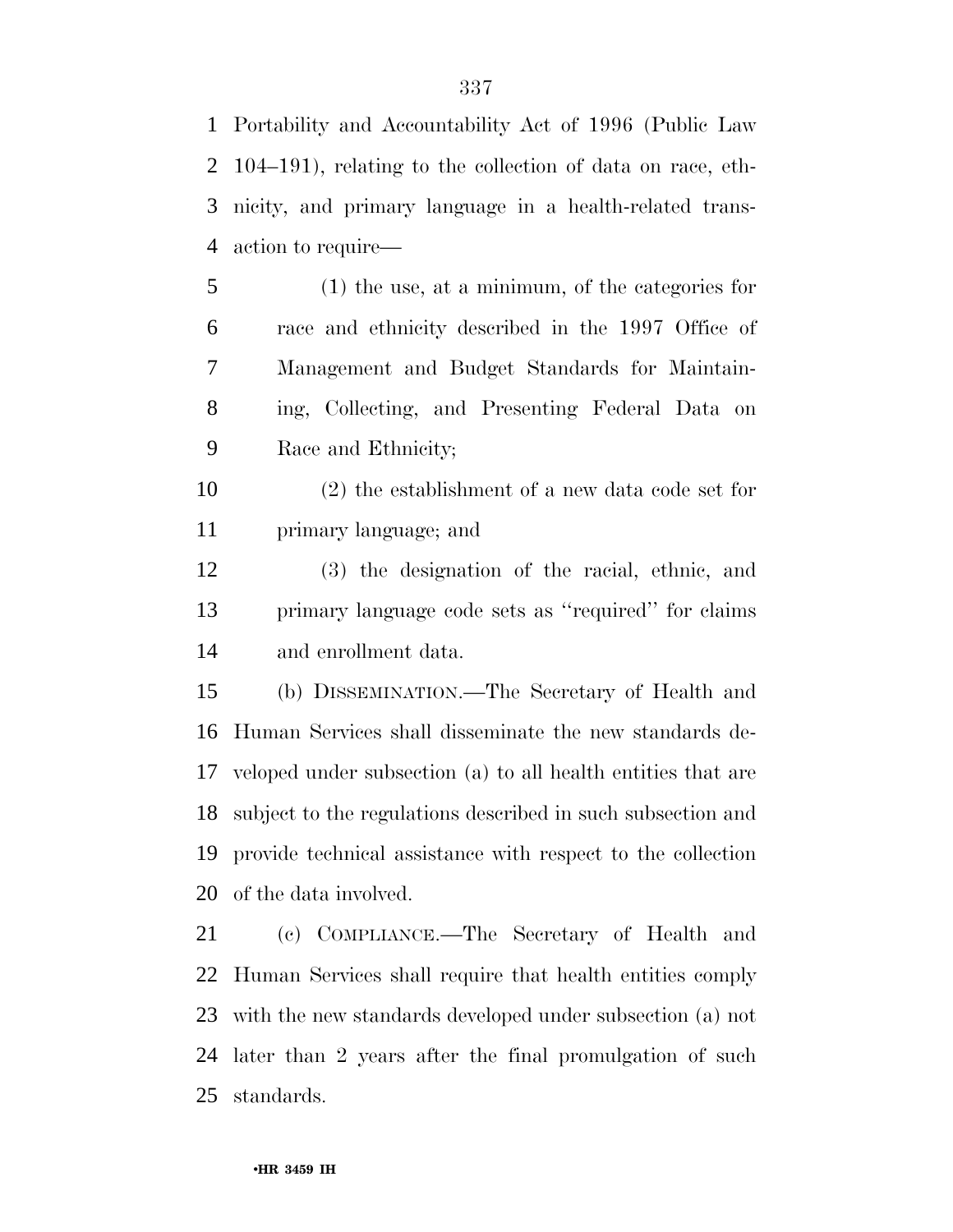| 1              | SEC. 504. NATIONAL CENTER FOR HEALTH STATISTICS.            |
|----------------|-------------------------------------------------------------|
| $\overline{2}$ | Section $306(n)$ of the Public Health Service Act $(42)$    |
| 3              | U.S.C. $242k(n)$ is amended—                                |
| $\overline{4}$ | $(1)$ in paragraph $(1)$ , by striking "2003" and           |
| 5              | inserting "2010";                                           |
| 6              | $(2)$ in paragraph $(2)$ , in the first sentence, by        |
| 7              | striking "2003" and inserting "2010"; and                   |
| 8              | $(3)$ in paragraph $(3)$ , by striking "2002" and           |
| 9              | inserting "2010".                                           |
| 10             | <b>Subtitle B—Minority Health and</b>                       |
| 11             | <b>Genomics Commission</b>                                  |
| 12             | SEC. 511. SHORT TITLE.                                      |
| 13             | This subtitle may be cited as the "Minority Health"         |
| 14             | and Genomics Act of 2003".                                  |
| 15             | SEC. 512. MINORITY HEALTH AND GENOMICS COMMISSION.          |
| 16             | (a) ESTABLISHMENT.—There is established a com-              |
| 17             | mission to be known as the Minority Health and Genomics     |
|                | 18 Commission (in this subtitle referred to as the "Commis- |
| 19             | sion").                                                     |
| 20             | (b) $DUTIES$ .                                              |
| 21             | (1) STUDY.—The Commission shall conduct a                   |
| 22             | thorough study of, and develop recommendations on,          |
| 23             | issues relating to genomic research as applied to mi-       |
| 24             | nority groups and, under section 516, submit a re-          |
| 25             | port to the appropriate committees of Congress that         |
| 26             | recommends policies that the Commission finds will          |
|                | •HR 3459 IH                                                 |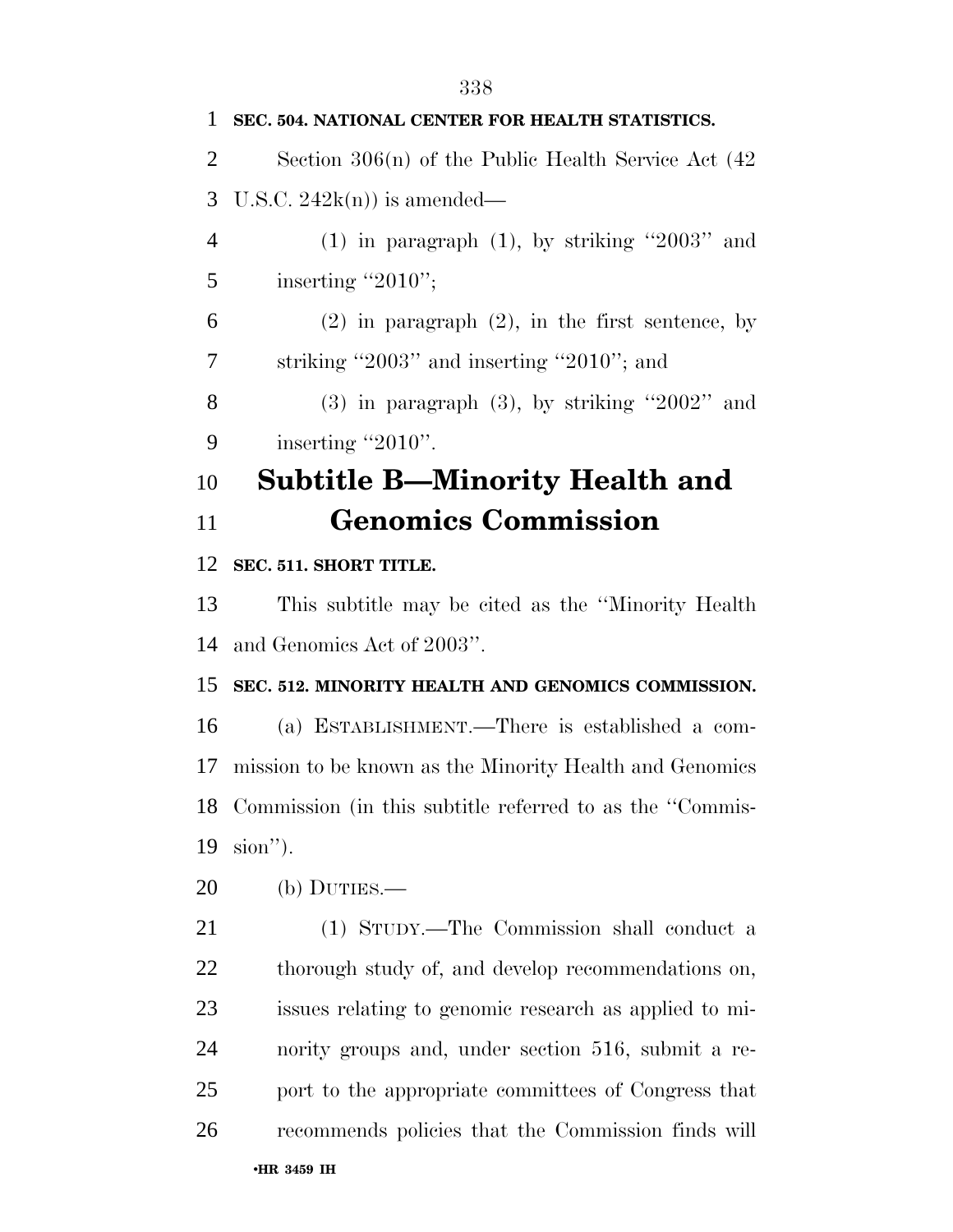| $\mathbf{1}$   | ultimately improve healthcare and promote the elimi- |
|----------------|------------------------------------------------------|
| $\overline{2}$ | nation of health disparities.                        |
| 3              | $(2)$ ISSUES.—The study under paragraph $(1)$        |
| $\overline{4}$ | shall address specific issues and the needs of each  |
| 5              | minority group described in subparagraph (A) in ad-  |
| 6              | dition to issues involving genomic research that af- |
| 7              | fect the groups as a whole. In conducting such study |
| 8              | the Commission shall carry out the following:        |
| 9              | (A) Establish standards in genomic re-               |
| 10             | search and services that will promote the im-        |
| 11             | provement of health and health-related services      |
| 12             | for the following groups: American Indians and       |
| 13             | Alaska Natives, African Americans, Asian             |
| 14             | Americans, Hispanics, and Native Hawaiians           |
| 15             | and other Pacific Islanders.                         |
| 16             | Recommend minimum requirements<br>(B)                |
| 17             | and standards for the equitable use of genetics      |
| 18             | research in patient care and public health serv-     |
| 19             | ices for racial and ethnic minority patients.        |
| 20             | (C) Examine the accessibility, effective-            |
| 21             | ness, availability, and cost efficiency of genomic   |
| 22             | research, genetic testing, genetic counseling,       |
| 23             | and genetic screening to minority populations.       |
| 24             | (D) Determine and recommend procedures               |
| 25             | and policies to address the need for cultural,       |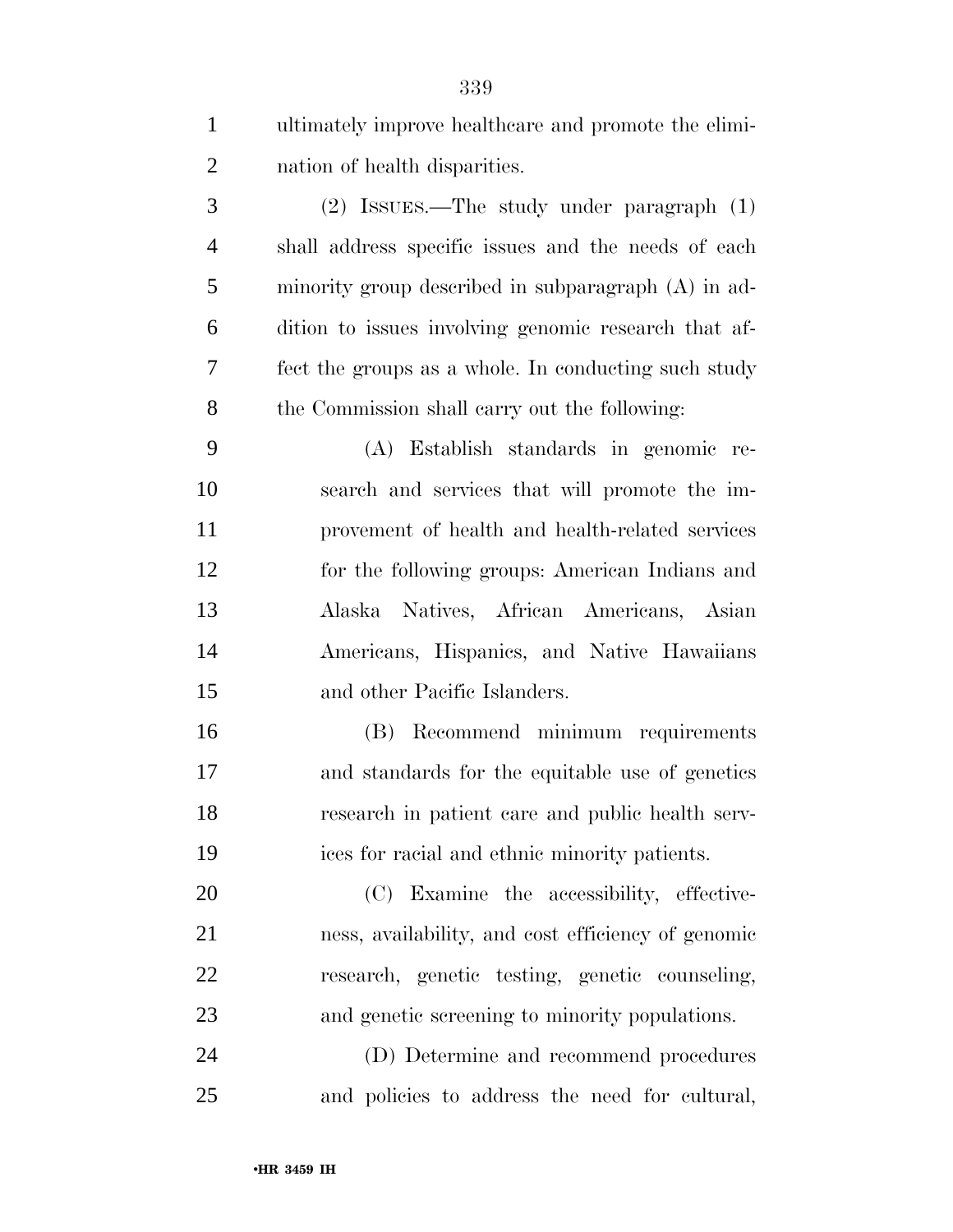| $\mathbf{1}$   | linguistic, and religious sensitivity training for  |
|----------------|-----------------------------------------------------|
| $\overline{2}$ | genetic counselors and researchers who work         |
| 3              | with minority groups.                               |
| $\overline{4}$ | (E) Evaluate whether minority persons are           |
| 5              | provided with informed consent that is cul-         |
| 6              | turally and linguistically appropriate to allow a   |
| 7              | fully informed decision about their healthcare,     |
| 8              | availability of treatments or options, or partici-  |
| 9              | pation in any clinical trial involving the collec-  |
| 10             | tion of genetic material.                           |
| 11             | (F) Recommend how population sampling               |
| 12             | studies of genetic information can be improved      |
| 13             | to aid in the elimination of health disparities     |
| 14             | and improve healthcare for minority commu-          |
| 15             | nities.                                             |
| 16             | (G) Examine how genetic material or in-             |
| 17             | formation derived from individual minorities is     |
| 18             | used the help minority groups with the use of       |
| 19             | highly specific drug therapies.                     |
| 20             | (H) Identify the accessibility, effectiveness,      |
| 21             | availability, privacy, and benefit of genetic data- |
| 22             | bases and depositories to minority communities.     |
| 23             | (I) Identify the accessibility, effectiveness,      |
| 24             | and affordability of reproductive technologies to   |
| 25             | minority groups.                                    |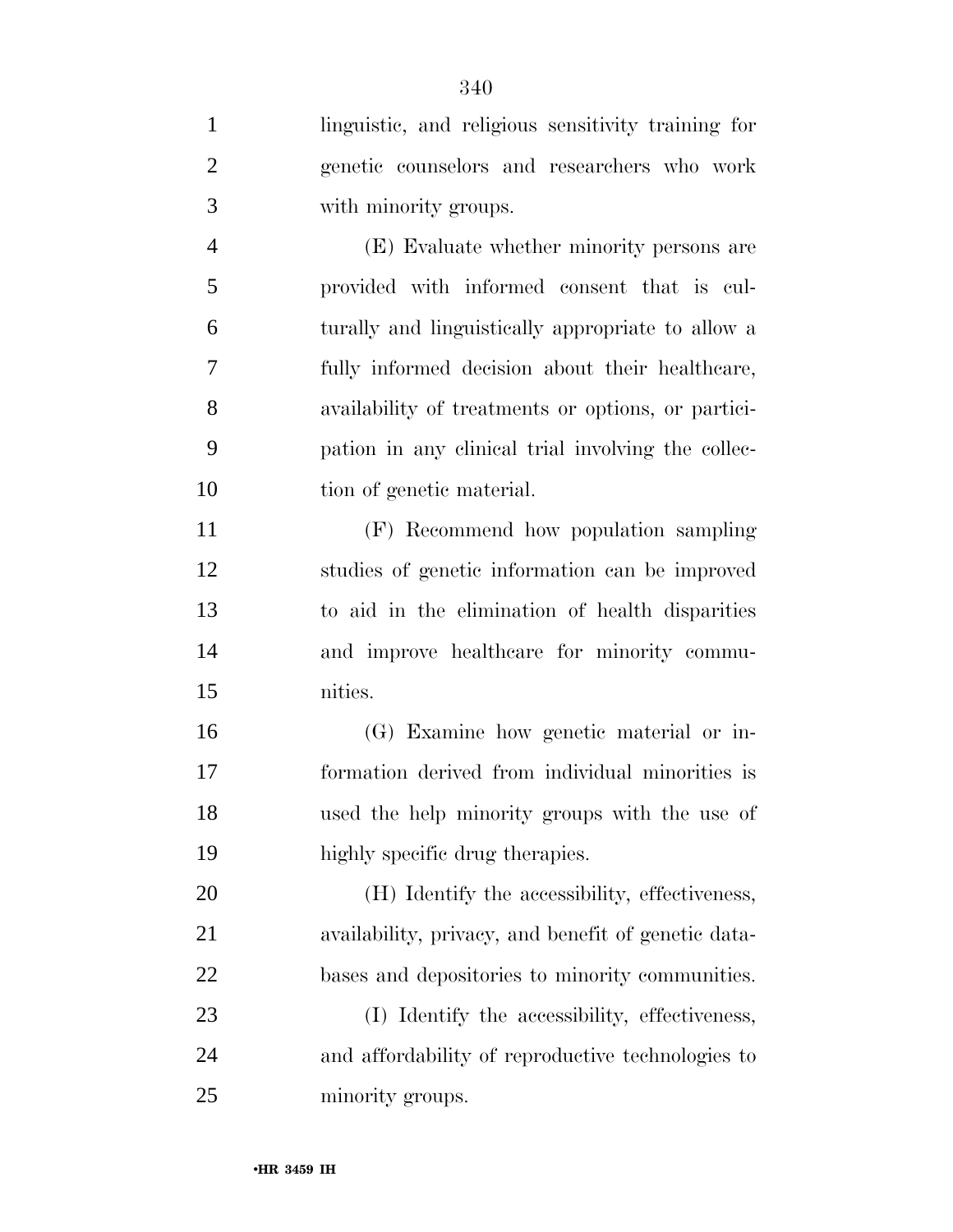(J) Recommend an incentives program for genomic researchers that will encourage the study of disease and genetic ailments that dis-proportionately affect minority communities.

#### **SEC. 513. REPORT.**

 Not later than 2 years after the date of the enact- ment of this Act, the Commission shall prepare and sub- mit to the appropriate committees of Congress, the Presi- dent, and the general public a report containing a detailed statement of the findings and conclusions of the Commis- sion with respect to matters described in section 512(b)(2), together with such recommendations as the Commission considers appropriate that may be specific to each minority group.

### **SEC. 514. MEMBERSHIP.**

 (a) NUMBER AND APPOINTMENT.—The Commission shall be composed of 17 members to be appointed as fol-lows:

- (1) Four members shall be appointed by the Speaker of the House of Representatives.
- (2) Four members shall be appointed by the mi-nority leader of the House of Representatives.
- (3) Four members shall be appointed by the majority leader of the Senate.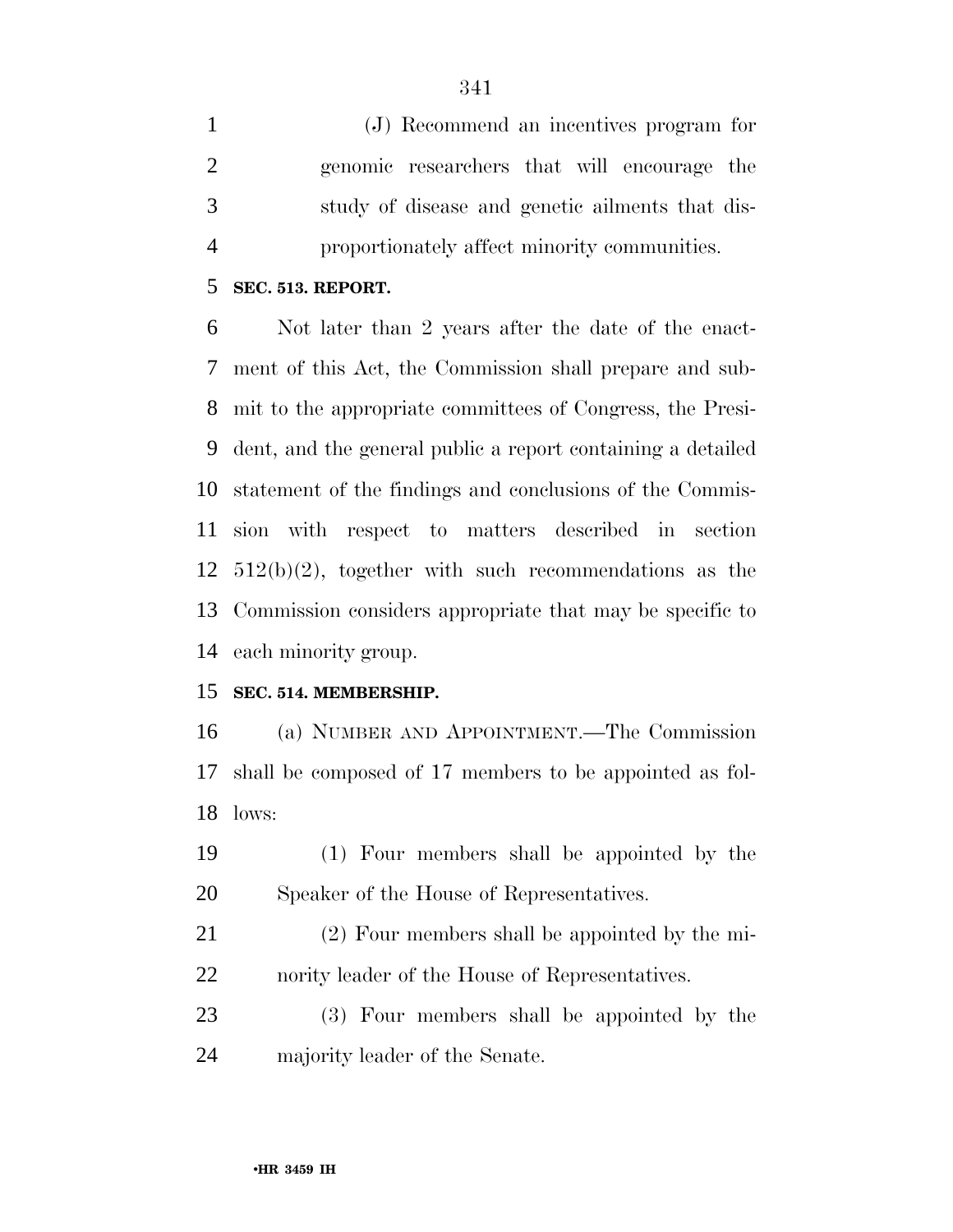(4) Four members shall be appointed by the mi-nority leader of the Senate.

 (5) One member shall be appointed by the President.

(b) PERSONS ELIGIBLE.—

 (1) IN GENERAL.—The members of the Com- mission shall be individuals who have knowledge or expertise, whether by experience or training, in mat- ters to be studied by the Commission. The members may be from the public or private sector, and may include employees of the Federal Government or of State, territory, tribal, or local governments, mem- bers of academia, legal scholars and practitioners, tribal leaders, representatives of nonprofit organiza- tions, or other interested individuals who dem- onstrate a dedication to the use of genomics to im- prove minority healthcare and the elimination of health disparities among minorities.

 (2) DIVERSITY.—It is the intent of Congress that individuals appointed to the Commission rep- resent diverse interests, ethnicities, various profes- sional backgrounds, and are from different regions of the United States.

24 (c) CONSULTATION AND APPOINTMENT.—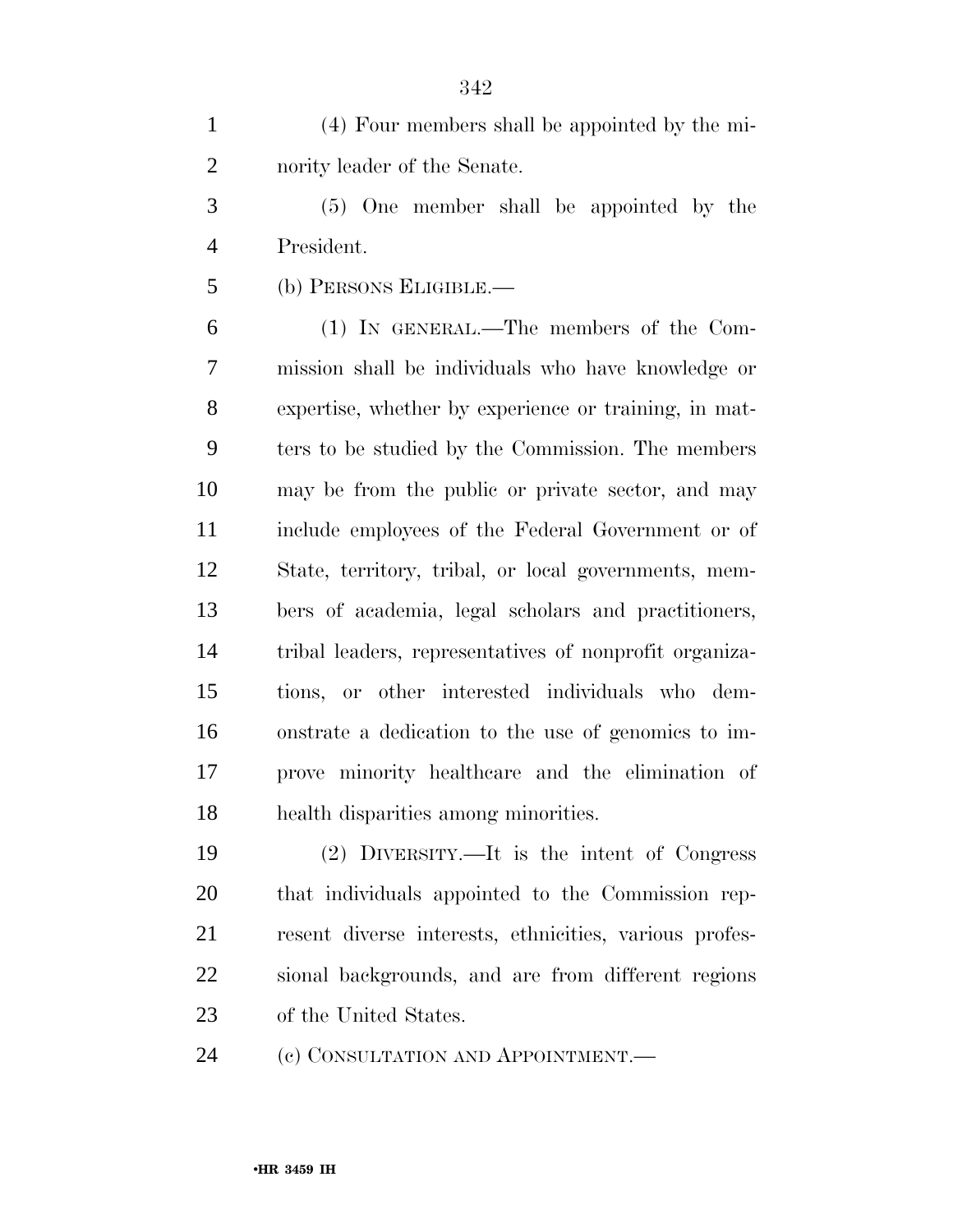(1) IN GENERAL.—The President, Speaker of the House of Representatives, minority leader of the House of Representatives, majority leader of the Senate, and minority leader of the Senate shall con- sult among themselves before appointing the mem- bers of the Commission in order to achieve, to the maximum extent practicable, fair and equitable rep- resentation of various points of view with respect to matters studied by the Commission. (2) DATE OF APPOINTMENT.—The appoint- ments of the members of the Commission shall be made not later than 90 days after the date of enact- ment of this Act. (d) TERMS.— (1) IN GENERAL.—Each member of the Com- mission shall be appointed for the life of the Com- mission. (2) VACANCIES.—A vacancy in the Commission shall be filled in the manner in which the original appointment was made. (e) BASIC PAY.—Members of the Commission shall serve without pay. (f) TRAVEL EXPENSES.—Each member of the Com- mission shall receive travel expenses, including per diem in lieu of subsistence, in accordance with applicable provi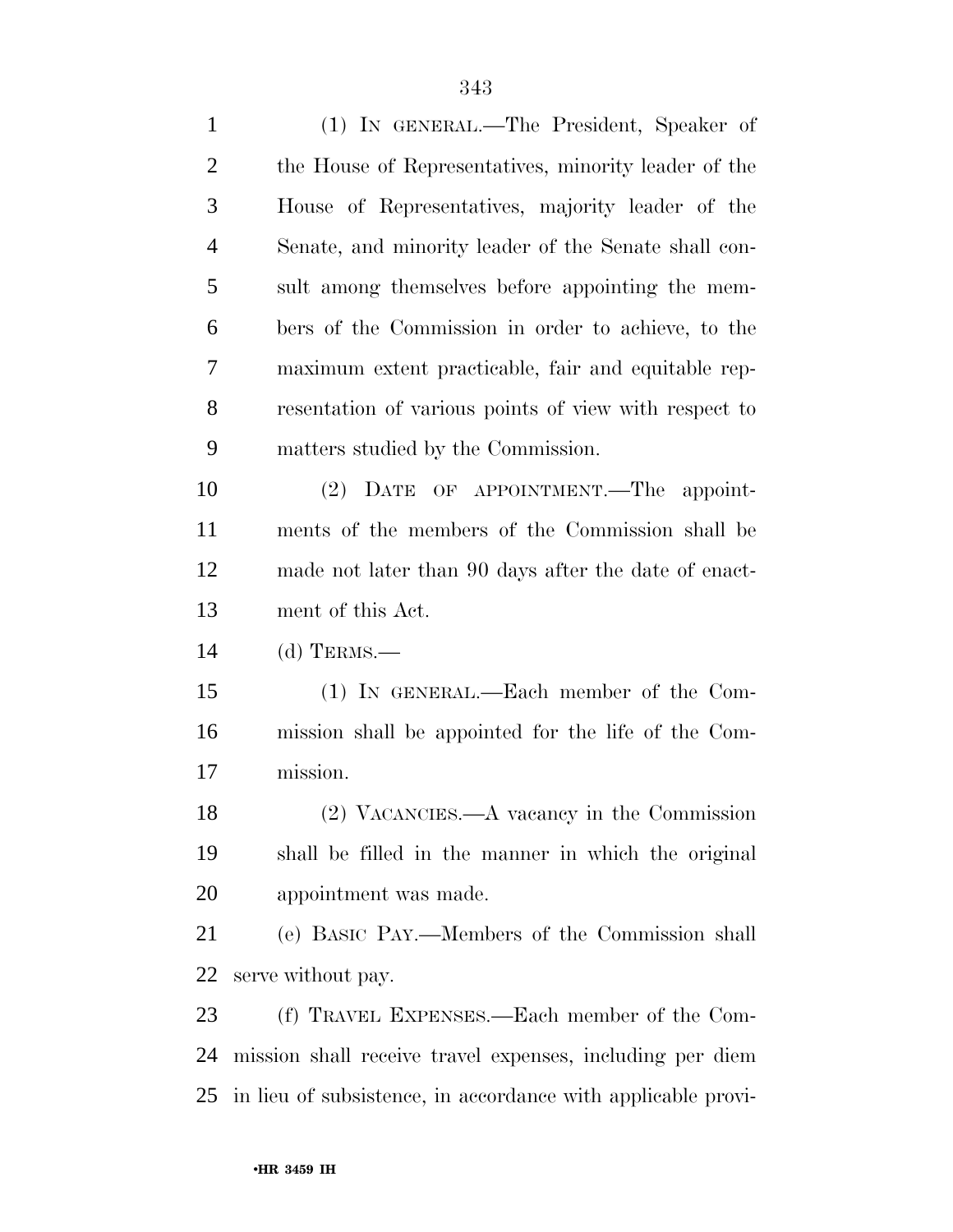sions under subchapter I of chapter 57 of title 5, United States Code.

 (g) CHAIRPERSON AND VICE CHAIRPERSON.—The members of the Commission shall elect a Chairperson and Vice Chairperson of the Commission from among the members.

(h) MEETINGS.—

 (1) IN GENERAL.—The Commission shall meet at the call of the Chairperson or a majority of its members.

 (2) INITIAL MEETING.—Not later than 30 days after the date on which all members of the Commis- sion have been appointed, the Commission shall hold its first meeting.

### **SEC. 515. POWERS OF COMMISSION.**

 (a) HEARINGS AND SESSIONS.—The Commission may, for the purpose of carrying out this subtitle, hold hearings, sit and act at times and places, take testimony, and receive evidence as the Commission considers appro-priate to carry out this subtitle.

 (b) POWERS OF MEMBERS AND AGENTS.—Any mem- ber or agent of the Commission may, if authorized by the Commission, take any action that the Commission is au-thorized to take by this section.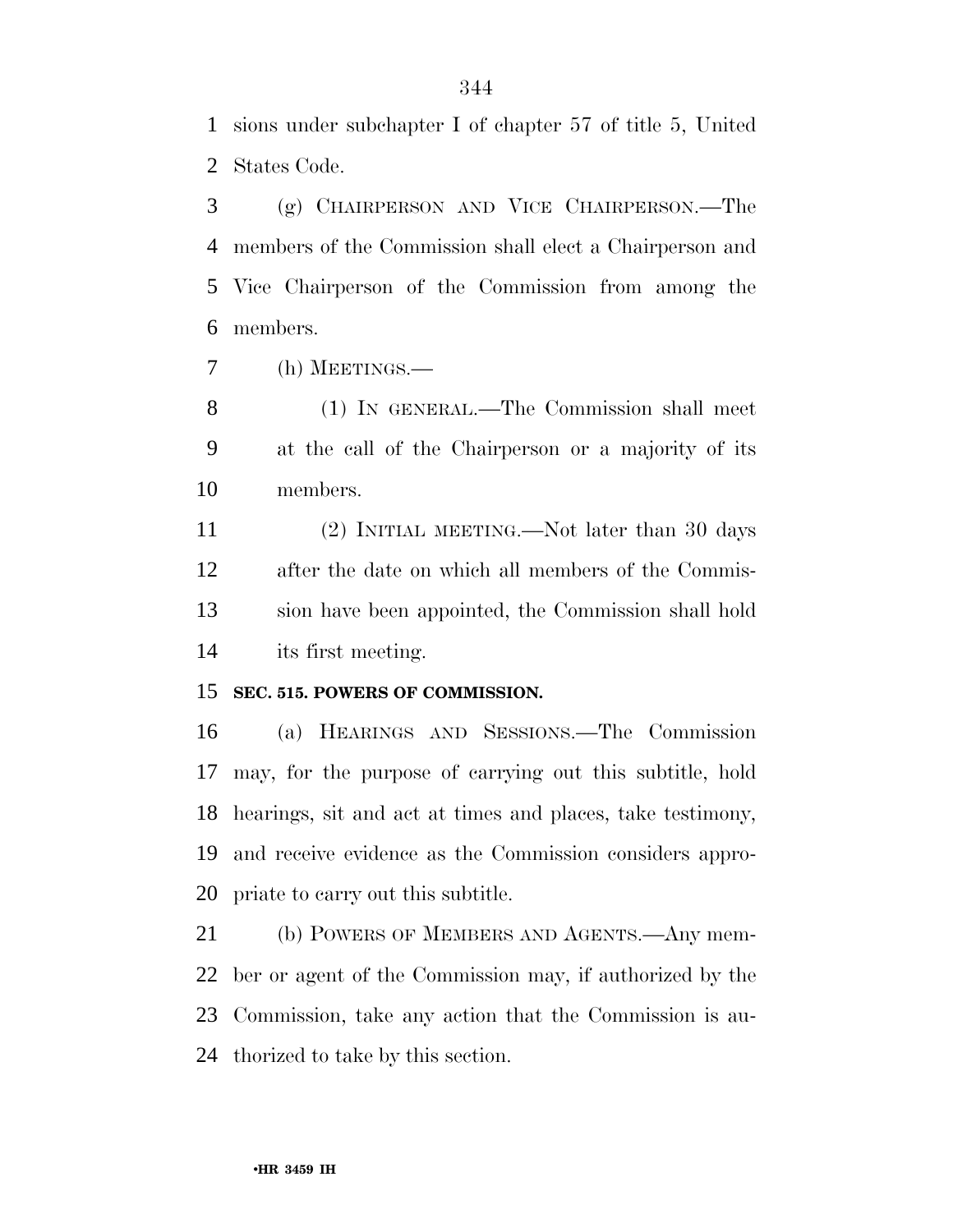(c) OBTAINING OFFICIAL DATA.—Notwithstanding sections 552 and 552a of title 5, United States Code, the Commission may secure directly from any department or agency of the United States information necessary to en- able it to carry out this subtitle. Upon request of the Com- mission, the head of that department or agency shall fur-nish that information to the Commission.

 (d) POSTAL SERVICES.—The Commission may use the United States mails in the same manner and under the same conditions as other departments and agencies of the United States.

 (e) WEBSITE.—For purposes of conducting the study under section 512(b)(1), the Commission shall establish and maintain a website to facilitate public comment and participation.

 (f) STAFF OF FEDERAL AGENCIES.—Upon request of the Commission, the head of any Federal department or agency may detail, on a nonreimbursable basis, any of the personnel of that department or agency to the Com- mission to assist it in carrying out its duties under this subtitle.

 (g) ADMINISTRATIVE SUPPORT SERVICES.—Upon the request of the Commission, the Administrator of Gen- eral Services may provide to the Commission, on a non-reimbursable basis, the administrative support services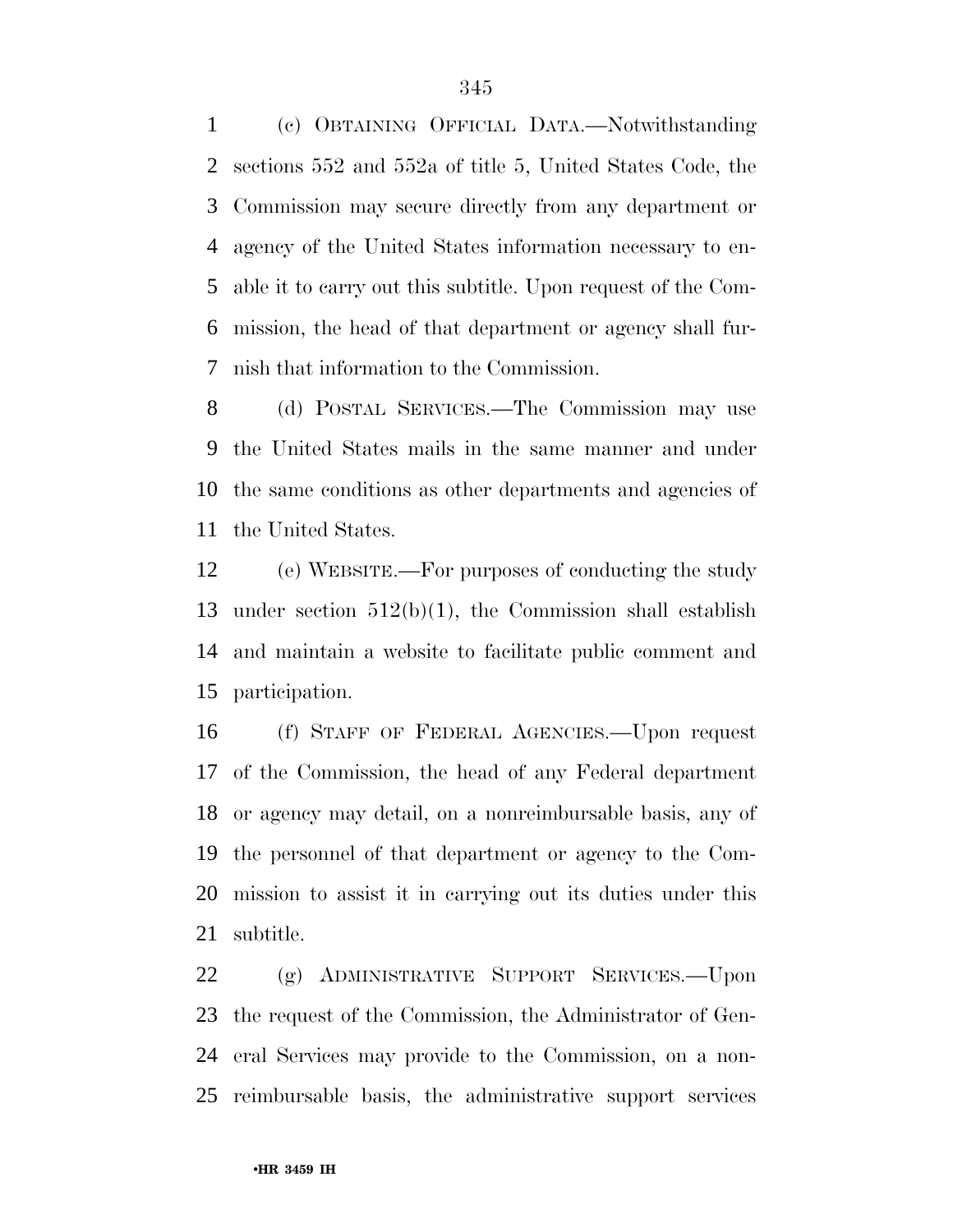ities under this subtitle.

## **SEC. 516. TERMINATION.**

 The Commission shall terminate 1 year after submit-ting its final report pursuant to section 513.

## **TITLE VI—ACCOUNTABILITY**

## **SEC. 601. REPORT ON WORKFORCE DIVERSITY.**

 (a) IN GENERAL.—Not later than July 1, 2005, and annually thereafter, the Secretary, acting through the di- rector of each entity within the Department of Health and Human Services, shall prepare and submit to the Com- mittee on Health, Education, Labor, and Pensions of the Senate and the Committee on Energy and Commerce of the House of Representatives a report on healthcare work-force diversity.

 (b) REQUIREMENT.—The report under subsection (a) shall contain the following information:

 (1) The response of the entity involved to the upcoming 2004 Institute of Medicine report on workforce diversity, the 2002 Institute of Medicine report entitled The Future of the Public Health in the 21st Century, and the Healthy People 2010 ini-tiative.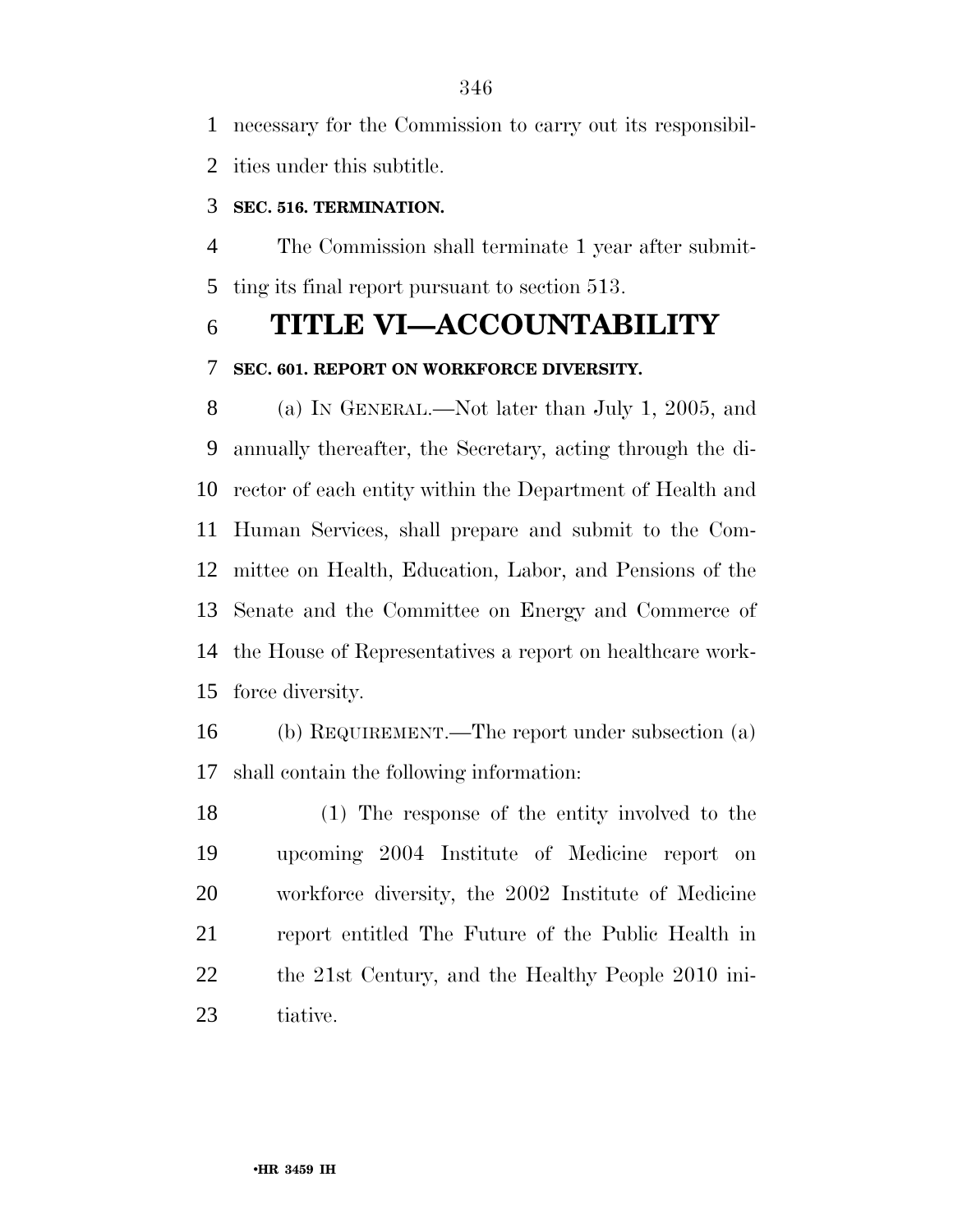(2) A description of the personnel in each such entity who are responsible for overseeing workforce diversity initiatives. (3) The level of workforce diversity achieved within each such entity, including absolute numbers and percentages of minority employees as well as the rank of such employees. (4) A description of any grant support that is provided by each entity for workforce diversity ini- tiatives, including the amount of the grants and the percentage of grant funds as compared to overall en-12 tity funding; (c) PUBLIC AVAILABILITY.—The report under sub- section (a) shall be made available for public review and comment. **SEC. 602. FEDERAL AGENCY PLAN TO ELIMINATE DISPARI-**17 TIES AND IMPROVE THE HEALTH OF MINOR- **ITY POPULATIONS.**  (a) IN GENERAL.—Not later than September 1, 2005, each Federal health agency shall develop and imple- ment a national strategic action plan to eliminate dispari- ties on the basis of race, ethnicity, and primary language and improve the health and healthcare of minority popu-lations, through programs relevant to the mission of the

agency.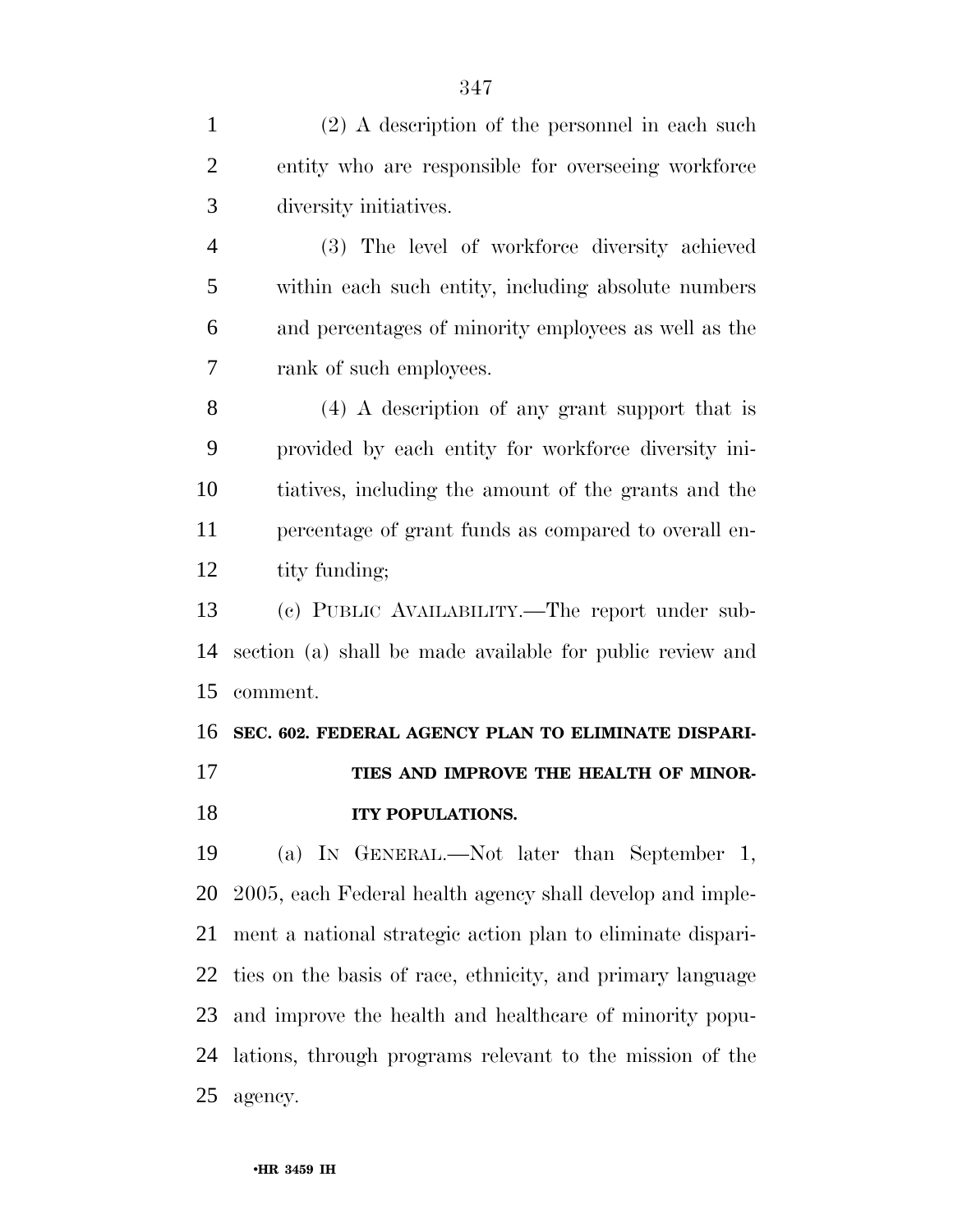(b) PUBLICATION.—Each action plan described in paragraph (1) shall— (1) be publicly reported in draft form for public review and comment; (2) include a response to the review and com- ment described in paragraph (1) in the final plan; (3) include the agency response to the 2002 In- stitute of Medicine report, Unequal Treatment— Confronting Racial and Ethnic Disparities in Healthcare; (4) demonstrate progress in meeting the Healthy People 2010 objectives; and (5) be updated, including progress reports, for inclusion in an annual report to Congress. **SEC. 603. ACCOUNTABILITY WITHIN THE DEPARTMENT OF HEALTH AND HUMAN SERVICES.**  Title XXIX of the Public Health Service Act, as amended by section 502(b), is further amended by adding at the end the following: **''Subtitle F—Accountability ''SEC. 2961. ELEVATION OF THE OFFICE OF CIVIL RIGHTS.**  ''(a) IN GENERAL.—The Secretary shall establish within the Office for Civil Rights an Office of Health Dis- parities, which shall be headed by a director to be ap-pointed by the Secretary.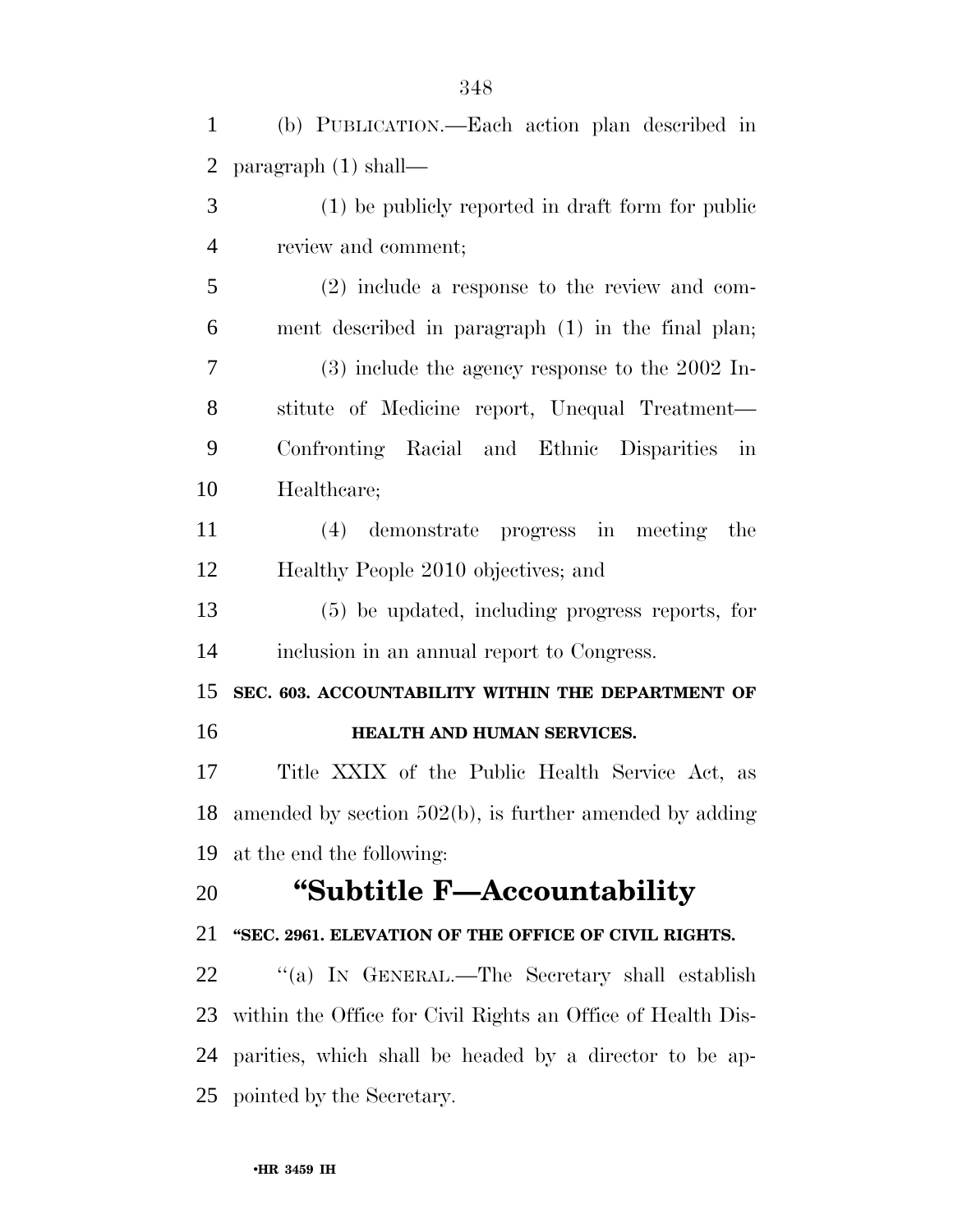''(b) PURPOSE.—The Office of Health Disparities shall ensure that the health programs, activities, and oper- ations of health entities which receive Federal financial as- sistance are in compliance with title VI of the Civil Rights Act, which prohibits discrimination on the basis of race, color, or national origin. The activities of the Office shall include the following:

 $\cdot$  (1) The development and implementation of an action plan to address racial and ethnic healthcare disparities, which shall address concerns relating to the Office for Civil Rights as released by the United States Commission on Civil Rights in the report entitled 'Health Care Challenge: Acknowl- edging Disparity, Confronting Discrimination, and Ensuring Equity' (September, 1999). This plan shall be publicly disclosed for review and comment and the final plan shall address any comments or con-cerns that are received by the Office.

 ''(2) Investigative and enforcement actions against intentional discrimination and policies and practices that have a disparate impact on minorities.

22 ''(3) The review of racial, ethnic, and primary language health data collected by Federal health agencies to assess healthcare disparities related to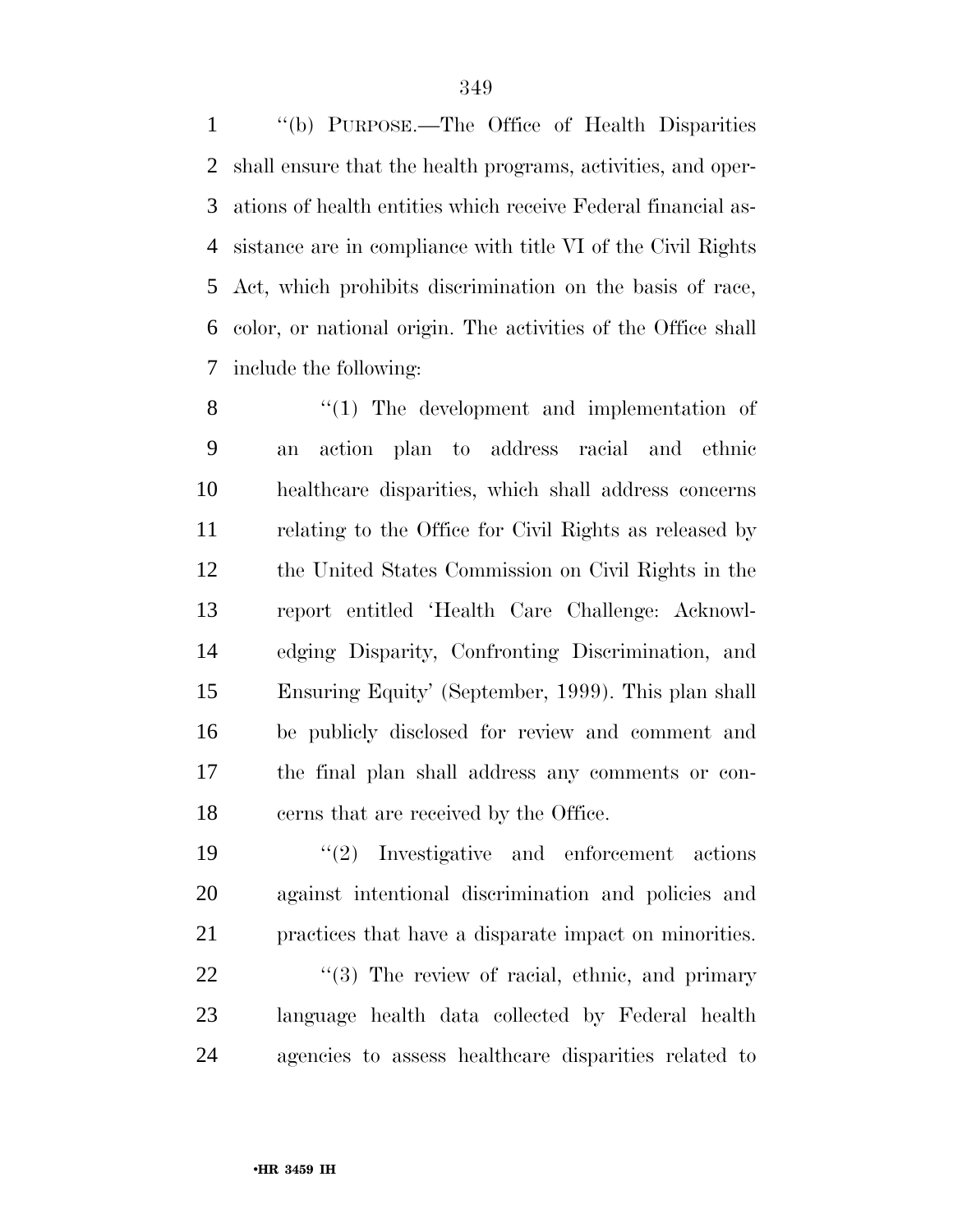| $\mathbf{1}$   | intentional discrimination and policies and practices             |
|----------------|-------------------------------------------------------------------|
| $\overline{c}$ | that have a disparate impact on minorities.                       |
| 3              | $\cdot$ (4) Outreach and education activities relating            |
| $\overline{4}$ | to compliance with title VI of the Civil Rights Act.              |
| 5              | $\lq(5)$ The provision of technical assistance for                |
| 6              | health entities to facilitate compliance with title VI            |
| $\overline{7}$ | of the Civil Rights Act.                                          |
| 8              | $\cdot\cdot\cdot$ (6) Coordination and oversight of activities of |
| 9              | the civil rights compliance offices established under             |
| 10             | section 2962.                                                     |
| 11             | $\lq(7)$ Ensuring compliance with the 1997 Office                 |
| 12             | of Management and Budget Standards for Maintain-                  |
| 13             | ing, Collecting, and Presenting Federal Data on                   |
| 14             | Race, Ethnicity and the available language stand-                 |
| 15             | ards.                                                             |
| 16             | "(c) FUNDING AND STAFF.—The Secretary shall en-                   |
| 17             | sure the effectiveness of the Office of Health Disparities        |
| 18             | by ensuring that the Office is provided with—                     |
| 19             | $``(1)$ adequate funding to enable the Office to                  |
| 20             | carry out its duties under this section; and                      |
| 21             | $\cdot\cdot(2)$ staff with expertise in—                          |
| 22             | $\lq\lq$ epidemiology;                                            |
| 23             | $\lq\lq(B)$ statistics;                                           |
| 24             | $\lq\lq$ health quality assurance;                                |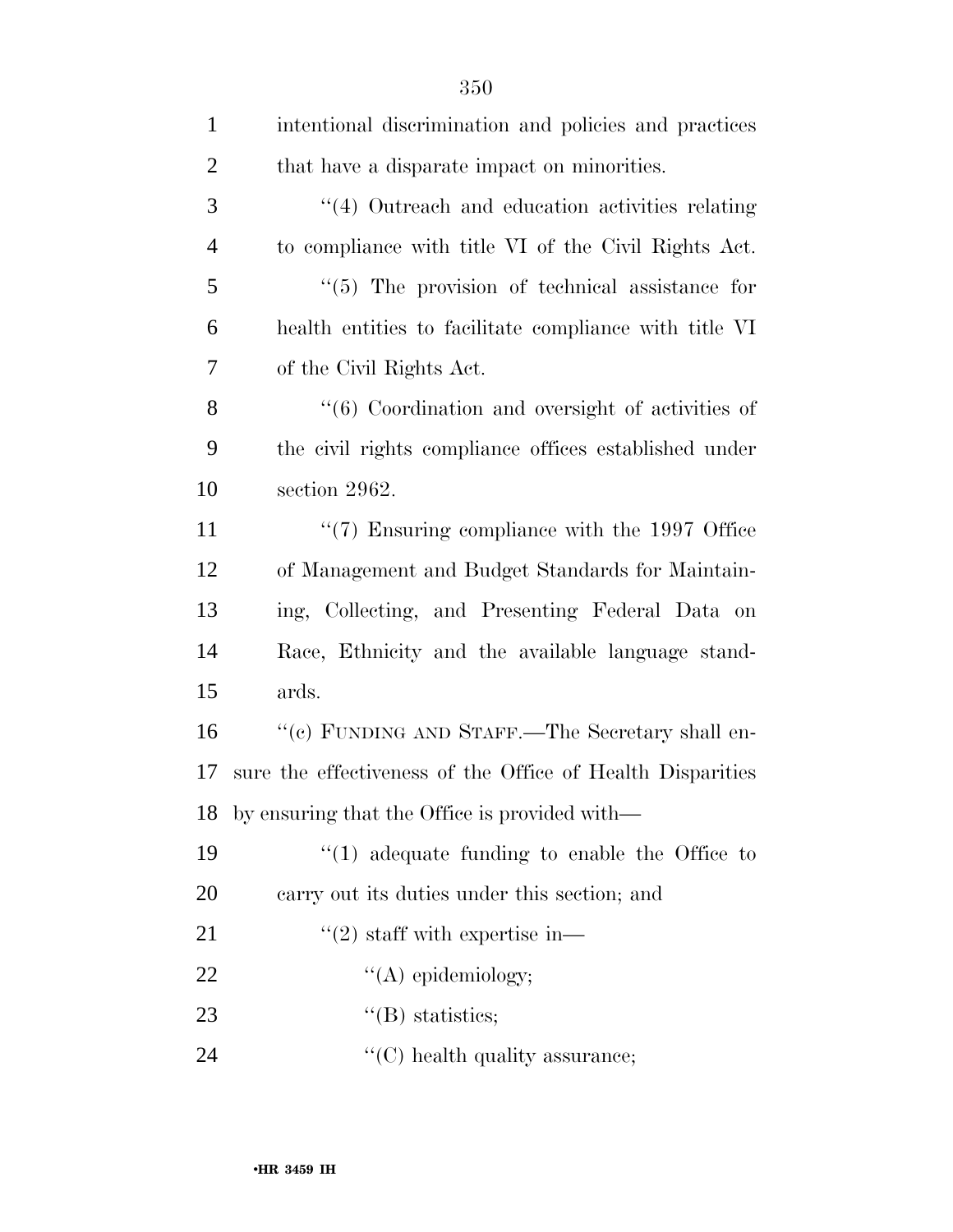| $\mathbf{1}$   | "(D) minority health and health dispari-                     |
|----------------|--------------------------------------------------------------|
| $\mathbf{2}$   | ties; and                                                    |
| 3              | " $(E)$ civil rights.                                        |
| $\overline{4}$ | "(d) REPORT.—Not later than December 31, 2005,               |
| 5              | and annually thereafter, the Secretary, in collaboration     |
| 6              | with the Director of the Office for Civil Rights, shall sub- |
| 7              | mit a report to the Committee on Health, Education,          |
| 8              | Labor, and Pensions of the Senate and the Committee on       |
| 9              | Energy and Commerce of the House of Representatives          |
| 10             | that includes—                                               |
| 11             | $"(1)$ the number of cases filed, broken down by             |
| 12             | category;                                                    |
| 13             | $\lq(2)$ the number of cases investigated and                |
| 14             | closed by the office;                                        |
| 15             | $\cdot\cdot$ (3) the outcomes of cases investigated; and     |
| 16             | $\lq(4)$ the staffing levels of the office including         |
| 17             | staff credentials.                                           |
| 18             | "(e) AUTHORIZATION OF APPROPRIATIONS.—There                  |
| 19             | are authorized to be appropriated to carry out this section, |
| 20             | such sums as may be necessary for each of fiscal years       |
| 21             | 2005 through 2010.                                           |
|                |                                                              |

## •**HR 3459 IH**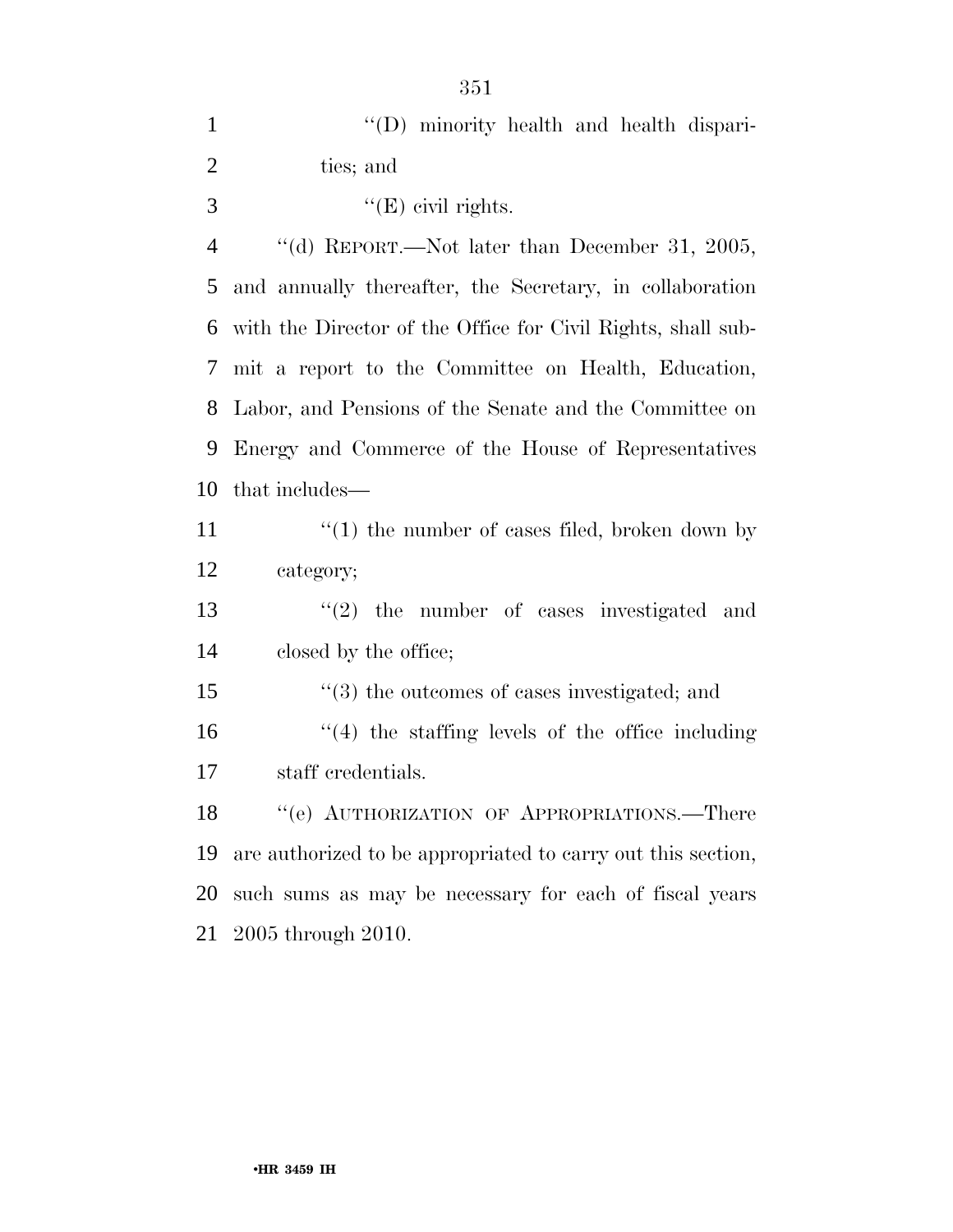# **''SEC. 2962. ESTABLISHMENT OF HEALTH PROGRAM OF- FICES FOR CIVIL RIGHTS WITHIN FEDERAL HEALTH AND HUMAN SERVICES AGENCIES.**

 ''(a) IN GENERAL.—The Secretary shall establish civil rights compliance offices in each agency within the Department of Health and Human Services that admin-isters health programs.

 ''(b) PURPOSE OF OFFICES.—Each office established under subsection (a) shall ensure that recipients of Fed- eral financial assistance under Federal health programs administer their programs, services, and activities in a manner that—

13 ''(1) does not discriminate, either intentionally or in effect, on the basis of race, national origin, lan-guage, ethnicity, sex, age, or disability; and

16 ''(2) promotes the reduction and elimination of disparities in health and healthcare based on race, national origin, language, ethnicity, sex, age, and disability.

20 "(c) POWERS AND DUTIES.—The offices established in subsection (a) shall have the following powers and du-ties:

•**HR 3459 IH**   $\frac{1}{2}$  The establishment of compliance and pro- gram participation standards for recipients of Fed- eral financial assistance under each program admin-istered by an agency within the Department of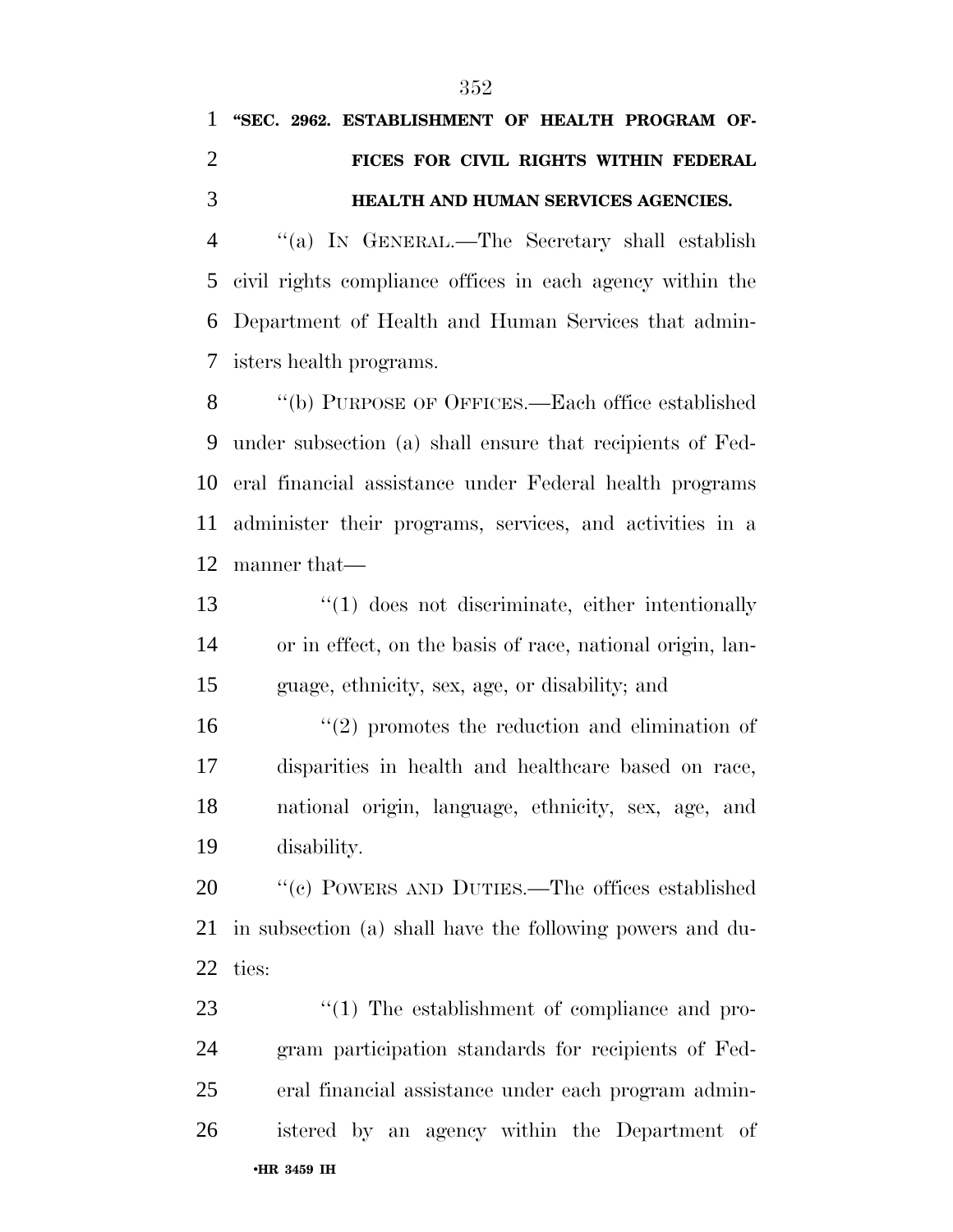Health and Human Services including the establish- ment of disparity reduction standards to encompass disparities in health and healthcare related to race, national origin, language, ethnicity, sex, age, and disability.

 $(2)$  The development and implementation of program-specific guidelines that interpret and apply Department of Health and Human Services guid- ance under title VI of the Civil Rights Act of 1964 to each Federal health program administered by the agency.

12 ''(3) The development of a disparity-reduction impact analysis methodology that shall be applied to every rule issued by the agency and published as part of the formal rulemaking process under sections 555, 556, and 557 of title 5, United States Code.

17 ''(4) Oversight of data collection, analysis, and publication requirements for all recipients of Federal financial assistance under each Federal health pro- gram administered by the agency, and compliance with the 1997 Office of Management and Budget Standards for Maintaining, Collecting, and Pre- senting Federal Data on Race and Ethnicity and the available language standards.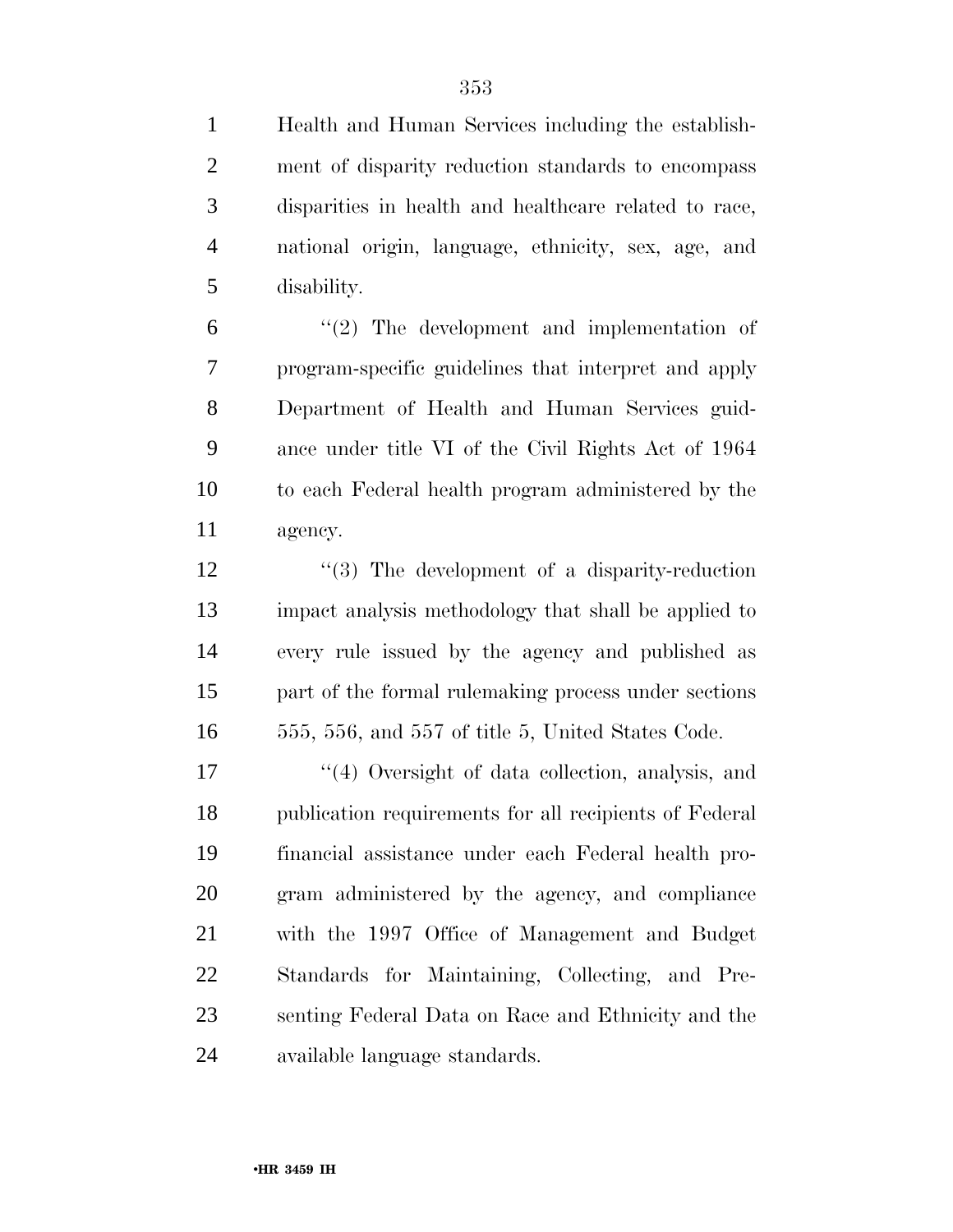| $\mathbf{1}$   | $\lq(5)$ The conduct of publicly available studies      |
|----------------|---------------------------------------------------------|
| $\overline{2}$ | regarding discrimination within Federal health pro-     |
| 3              | grams administered by the agency as well as dis-        |
| $\overline{4}$ | parity reduction initiatives by recipients of Federal   |
| 5              | financial assistance under Federal health programs.     |
| 6              | $\cdot\cdot\cdot(6)$ Annual reports to the Committee on |
| 7              | Health, Education, Labor, and Pensions and the          |
| 8              | Committee on Finance of the Senate and the Com-         |
| 9              | mittee on Energy and Commerce and the Committee         |
| 10             | on Ways and Means of the House of Representatives       |
| 11             | on the progress in reducing disparities in health and   |
| 12             | healthcare through the Federal programs adminis-        |
| 13             | tered by the agency.                                    |
| 14             | "(d) RELATIONSHIP TO OFFICE FOR CIVIL RIGHTS            |
| 15             | IN THE DEPARTMENT OF JUSTICE.-                          |
| 16             | "(1) DEPARTMENT OF HEALTH AND HUMAN                     |
| 17             | SERVICES.—The Office for Civil Rights in the De-        |
| 18             | partment of Health and Human Services shall pro-        |
| 19             | vide standard-setting and compliance review inves-      |
| 20             | tigation support services to the Civil Rights Compli-   |
| 21             | ance Office for each agency.                            |
| 22             | "(2) DEPARTMENT OF JUSTICE.—The Office                  |
| 23             | for Civil Rights in the Department of Justice shall     |
| 24             | continue to maintain the power to institute formal      |

proceedings when an agency Office for Civil Rights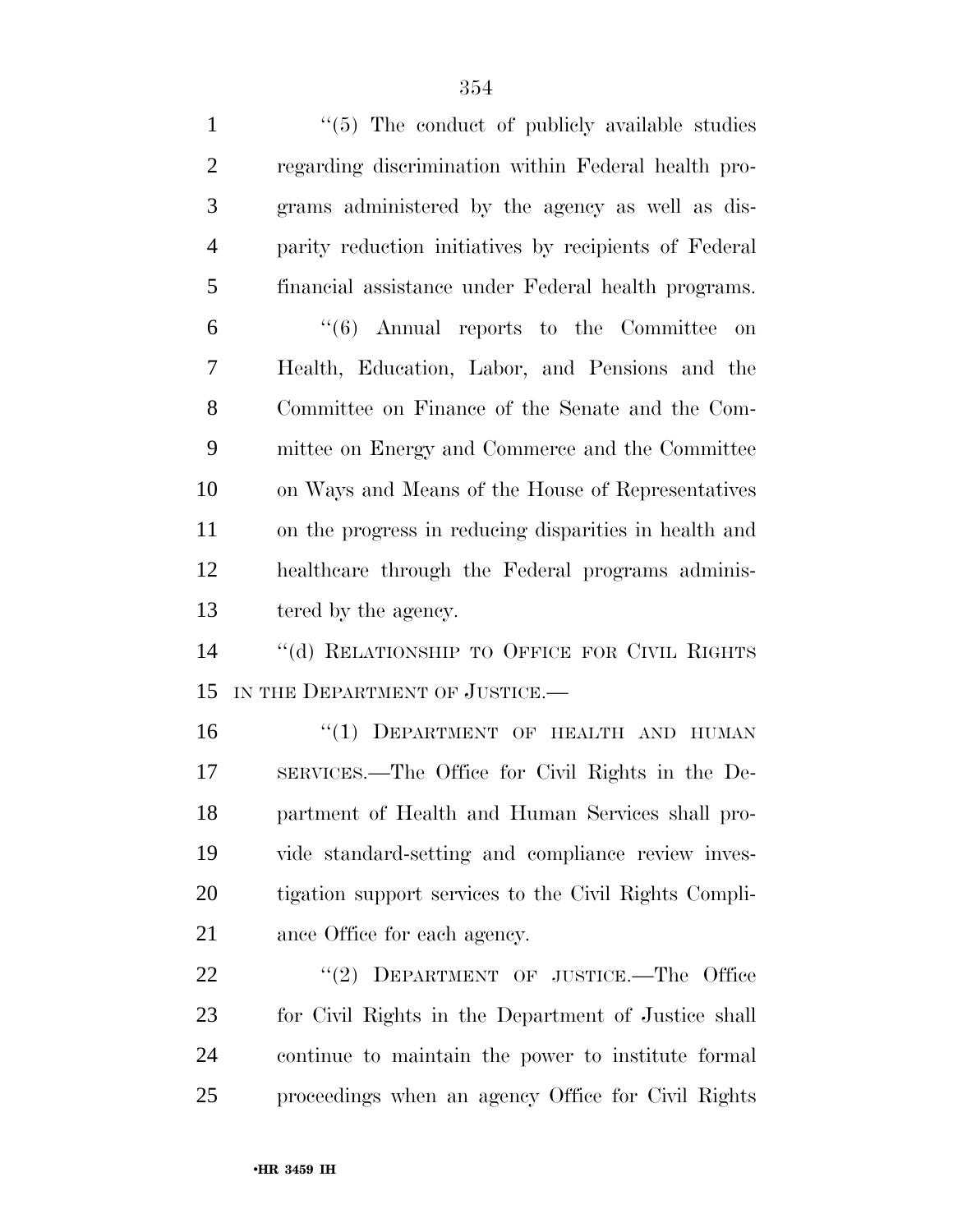| $\mathbf{1}$   | determines that a recipient of Federal financial as- |
|----------------|------------------------------------------------------|
| $\overline{2}$ | sistance is not in compliance with the disparity re- |
| 3              | duction standards of the agency.                     |
| $\overline{4}$ | "(e) DEFINITION.—In this section, the term 'Federal  |
| 5              | health programs' mean programs—                      |
| 6              | $\cdot$ (1) under the Social Security Act (42 U.S.C. |
| 7              | 301 et seq.) that pay for healthcare and services;   |
| 8              | and                                                  |
| 9              | "(2) under this Act that provide Federal finan-      |
| 10             | cial assistance for healthcare, biomedical research, |
| 11             | health services research, and programs designed to   |
| 12             | improve the public's health.".                       |
| 13             | SEC. 604. OFFICE OF MINORITY HEALTH.                 |
| 14             | Section 1707 of the Public Health Service Act (42)   |
| 15             | U.S.C. $300u-6$ ) is amended—                        |
| 16             | (1) by striking the section heading and insert-      |
| 17             | ing the following:                                   |
|                | 18 "OFFICE OF MINORITY HEALTH AND RACIAL, ETHNIC,    |
| 19             | AND PRIMARY LANGUAGE HEALTH DISPARITY ELIMI-         |
| 20             | NATION";                                             |
| 21             | (2) by striking "Office of Minority Health"          |
| 22             | each place that such appears and inserting "Office   |
| 23             | of Minority Health and Racial, Ethnic, and Primary   |
| 24             | Language Health Disparities Elimination";            |
| 25             | (3) by striking subsection (b) and inserting the     |
| 26             | following:                                           |
|                |                                                      |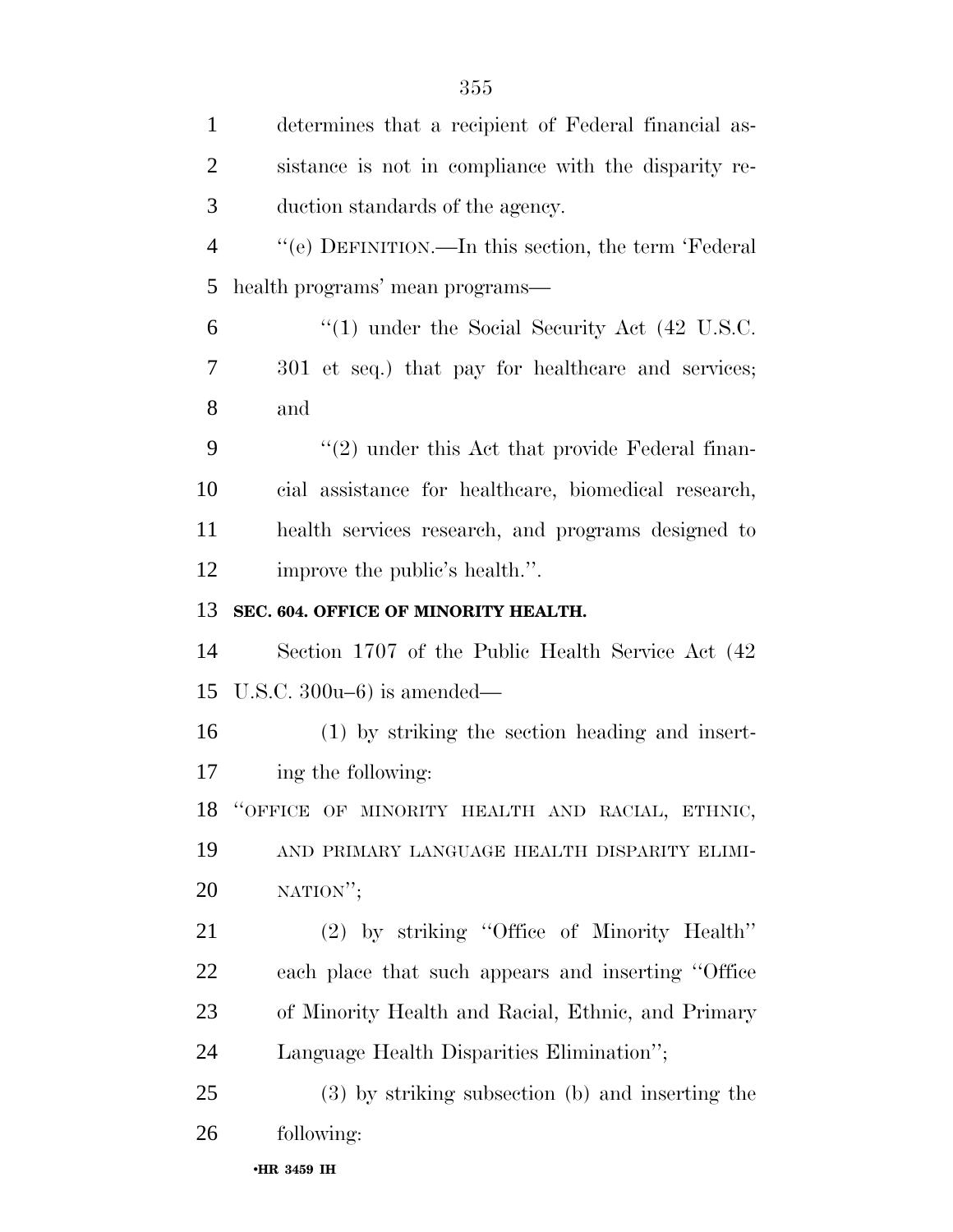''(b) DUTIES.—With respect to improving the health of racial and ethnic minority groups, the Secretary, acting through the Deputy Assistant Secretary for Minority Health and Racial, Ethnic, and Primary Language Health Disparities Elimination (in this section referred to as the 'Deputy Assistant Secretary'), shall carry out the fol-lowing:

8 "(1) Establish, implement, monitor, and evalu- ate short-range and long-range goals and objectives and oversee all other activities within the Public Health Service that relate to disease prevention, health promotion, service delivery, and research con- cerning minority groups. The heads of each of the agencies of the Service shall consult with the Deputy Assistant Secretary to ensure the coordination of such activities.

 ''(2) Oversee all activities within the Depart- ment of Health and Human Services that relate to reducing or eliminating disparities in health and healthcare in racial and ethnic minority populations, including coordinating—

22 "(A) the design of programs, support for programs, and the evaluation of programs;

24 ''(B) the monitoring of trends in health and healthcare;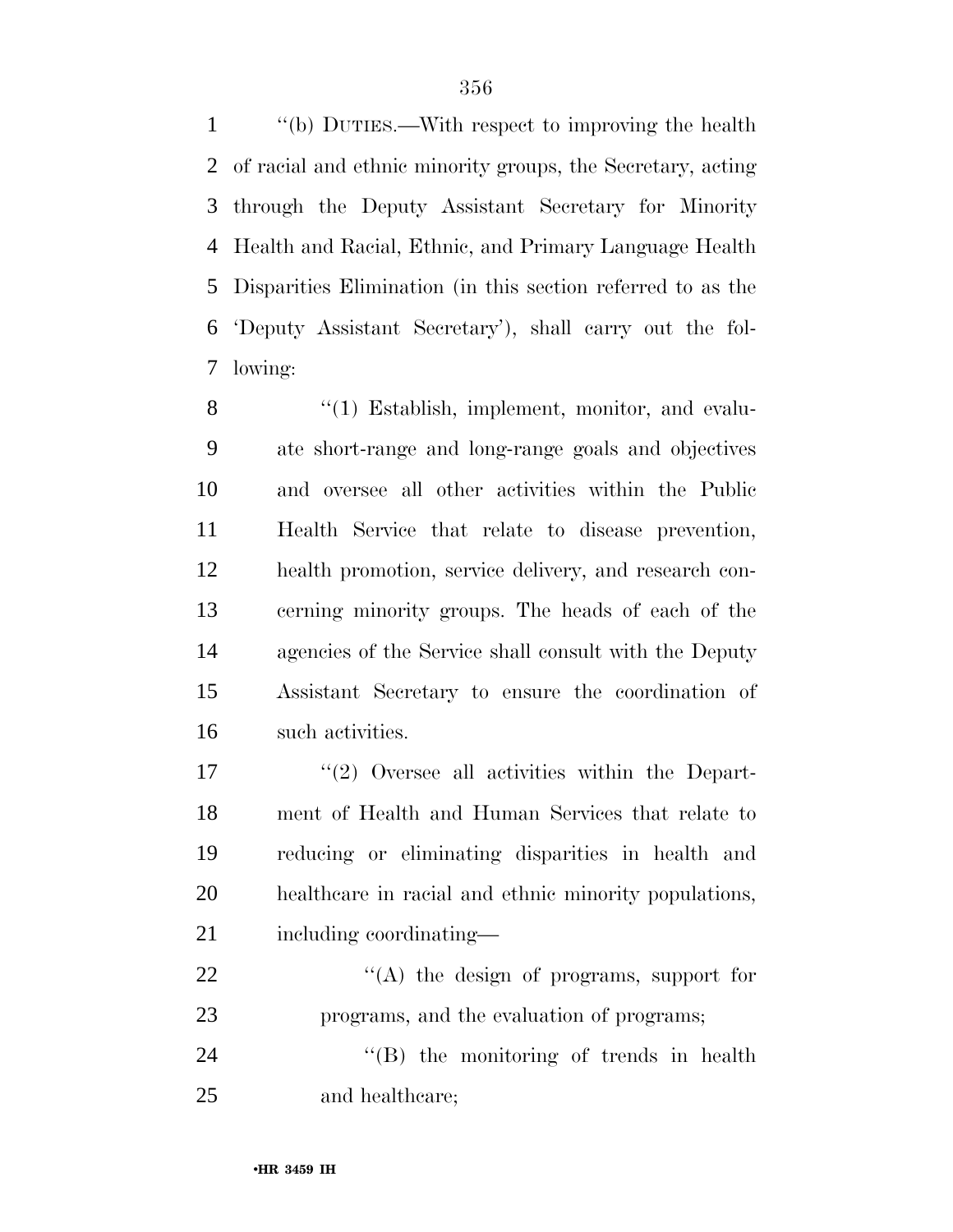| $\mathbf{1}$   | $"$ (C) research efforts;                                |
|----------------|----------------------------------------------------------|
| $\overline{c}$ | "(D) the training of health providers; and               |
| 3              | $\lq\lq(E)$ information and education programs           |
| $\overline{4}$ | and campaigns.                                           |
| 5              | $\cdot$ (3) Enter into interagency and intra-agency      |
| 6              | agreements with other agencies of the Public Health      |
| 7              | Service.                                                 |
| 8              | "(4) Ensure that the Federal health agencies             |
| 9              | and the National Center for Health Statistics collect    |
| 10             | data on the health status and healthcare of each mi-     |
| 11             | nority group, using at a minimum the categories          |
| 12             | specified in the 1997 OMB Standards for Maintain-        |
| 13             | ing, Collecting, and Presenting Federal Data on          |
| 14             | Race and Ethnicity as required under subtitle B and      |
| 15             | available language standards.                            |
| 16             | $\lq(5)$ Provide technical assistance to States,         |
| 17             | local agencies, territories, Indian tribes, and entities |
| 18             | for activities relating to the elimination of racial and |
| 19             | ethnic disparities in health and healthcare.             |
| 20             | "(6) Support a national minority health re-              |
| 21             | source center to carry out the following:                |
| 22             | $\lq\lq$ . Facilitate the exchange of informa-           |
| 23             | tion regarding matters relating to health infor-         |
| 24             | mation, health promotion and wellness, preven-           |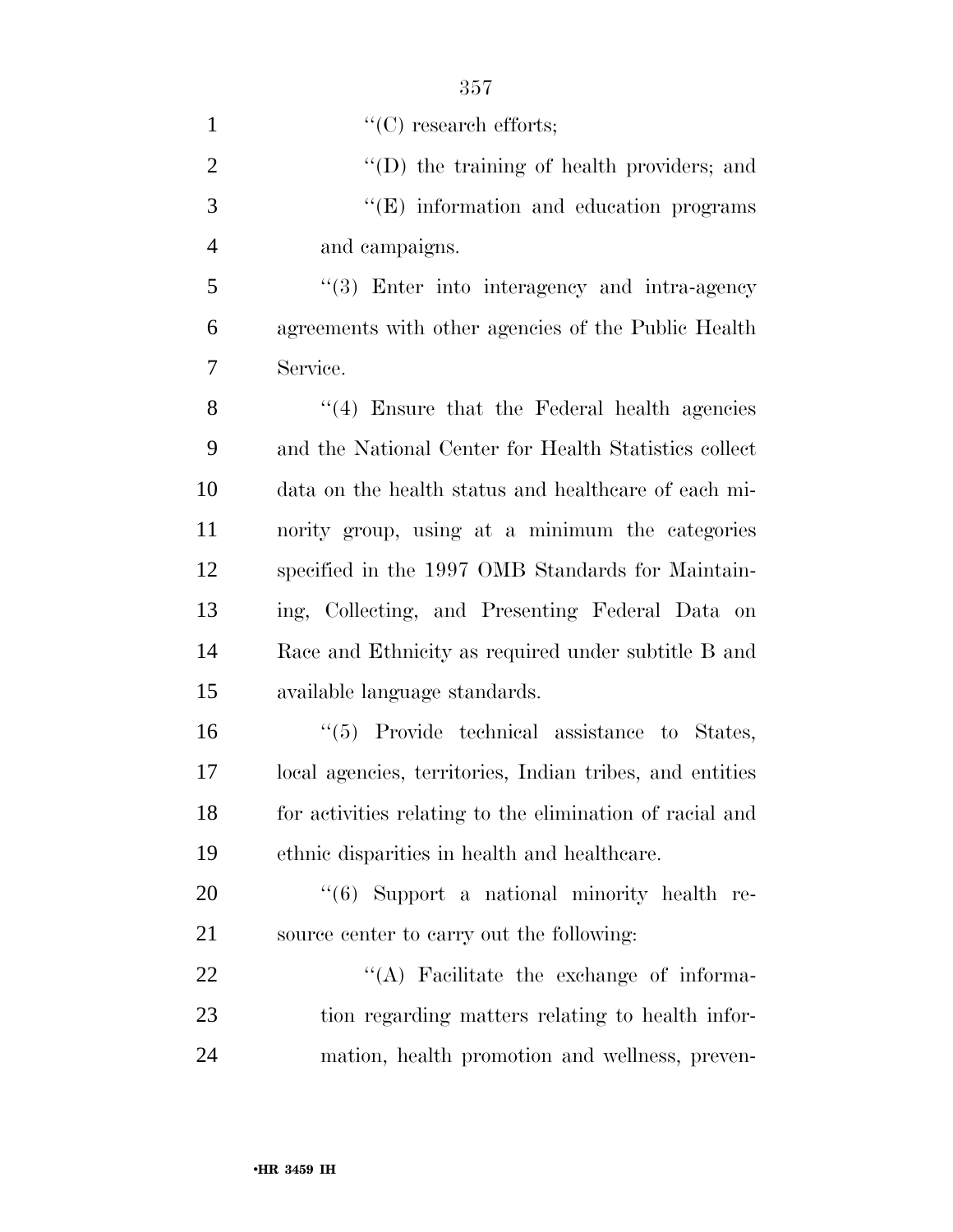| $\mathbf{1}$   | tive health services, and education in the appro-      |
|----------------|--------------------------------------------------------|
| $\overline{2}$ | priate use of health services.                         |
| 3              | "(B) Facilitate timely access to culturally            |
| $\overline{4}$ | and linguistically appropriate information.            |
| 5              | "(C) Assist in the analysis of such infor-             |
| 6              | mation.                                                |
| 7              | "(D) Provide technical assistance with re-             |
| 8              | spect to the exchange of such information (in-         |
| 9              | cluding facilitating the development of materials      |
| 10             | for such technical assistance).                        |
| 11             | $\lq(7)$ Carry out programs to improve access to       |
| 12             | healthcare services for individuals with limited       |
| 13             | English proficiency, including developing and car-     |
| 14             | rying out programs to provide bilingual or interpre-   |
| 15             | tive services through the development and support of   |
| 16             | a National Center for Cultural and Linguistic Com-     |
| 17             | petence in Healthcare as provided for in section       |
| 18             | 2903.                                                  |
| 19             | " $(8)$ Carry out programs to improve access to        |
| 20             | healthcare services and to improve the quality of      |
| 21             | healthcare services for individuals with low func-     |
| 22             | tional health literacy. As used in the preceding sen-  |
| 23             | tence, the term 'functional health literacy' means the |
| 24             | ability to obtain, process, and understand basic       |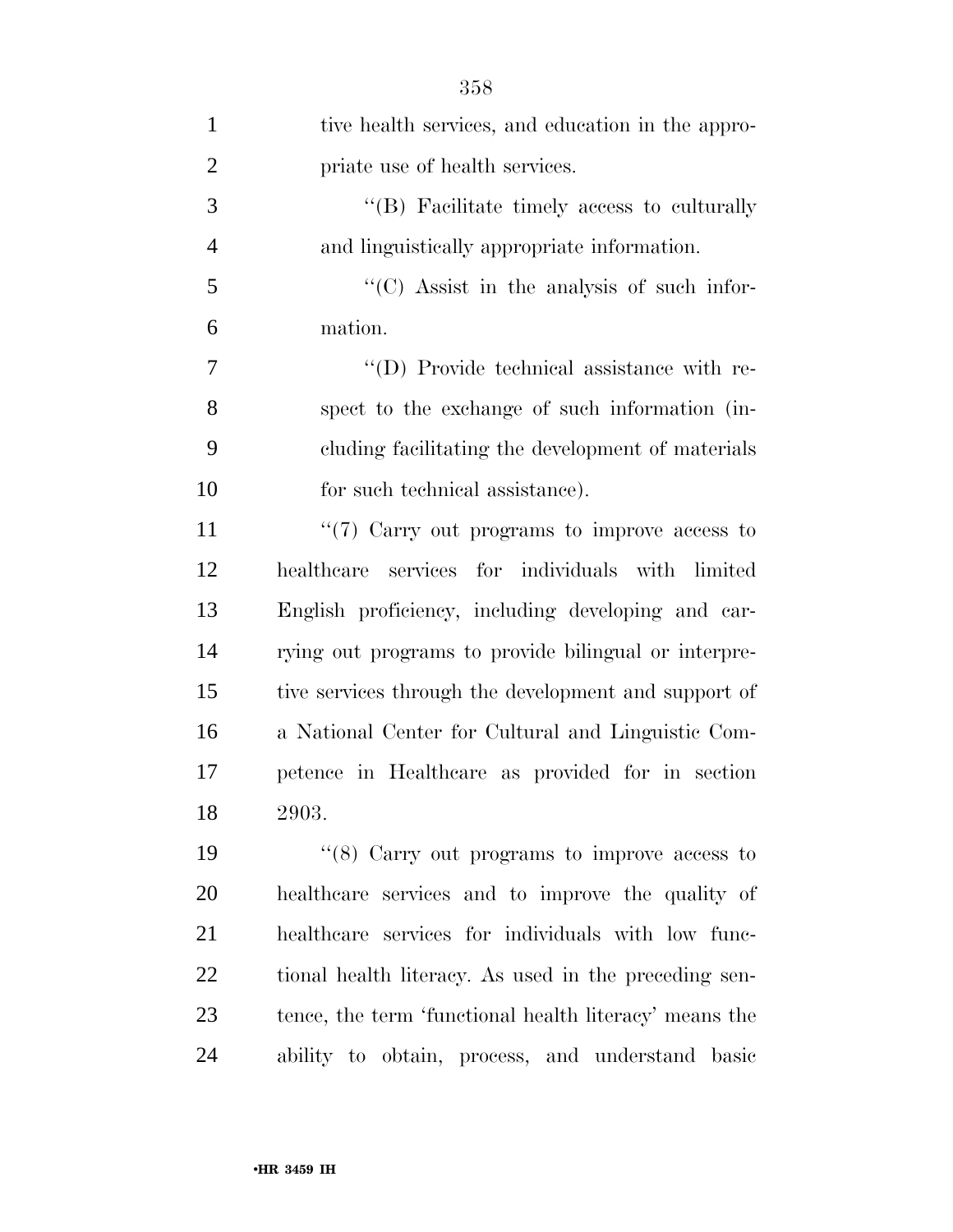health information and services needed to make ap-propriate health decisions.

3 "(9) Advise in matters related to the develop- ment, implementation, and evaluation of health pro- fessions education on decreasing disparities in healthcare outcomes, with focus on cultural com- petency as a method of eliminating disparities in health and healthcare in racial and ethnic minority populations.

 $\frac{10}{10}$  Assist healthcare professionals, commu- nity and advocacy organizations, academic centers and public health departments in the design and im- plementation of programs that will improve the qual- ity of health outcomes by strengthening the pro-vider-patient relationship.''.

 (2) by redesignating subsections (c) through (f) and subsections (g) and (h) as subsections (d) through (g) and subsections (j) and (k), respectively; (3) by inserting after subsection (b), the fol-lowing:

 ''(c) NATIONAL PLAN TO ELIMINATE RACIAL AND ETHNIC HEALTH AND HEALTHCARE DISPARITIES.—

23 "(1) IN GENERAL.—The Secretary, acting through the Deputy Assistant Secretary, shall—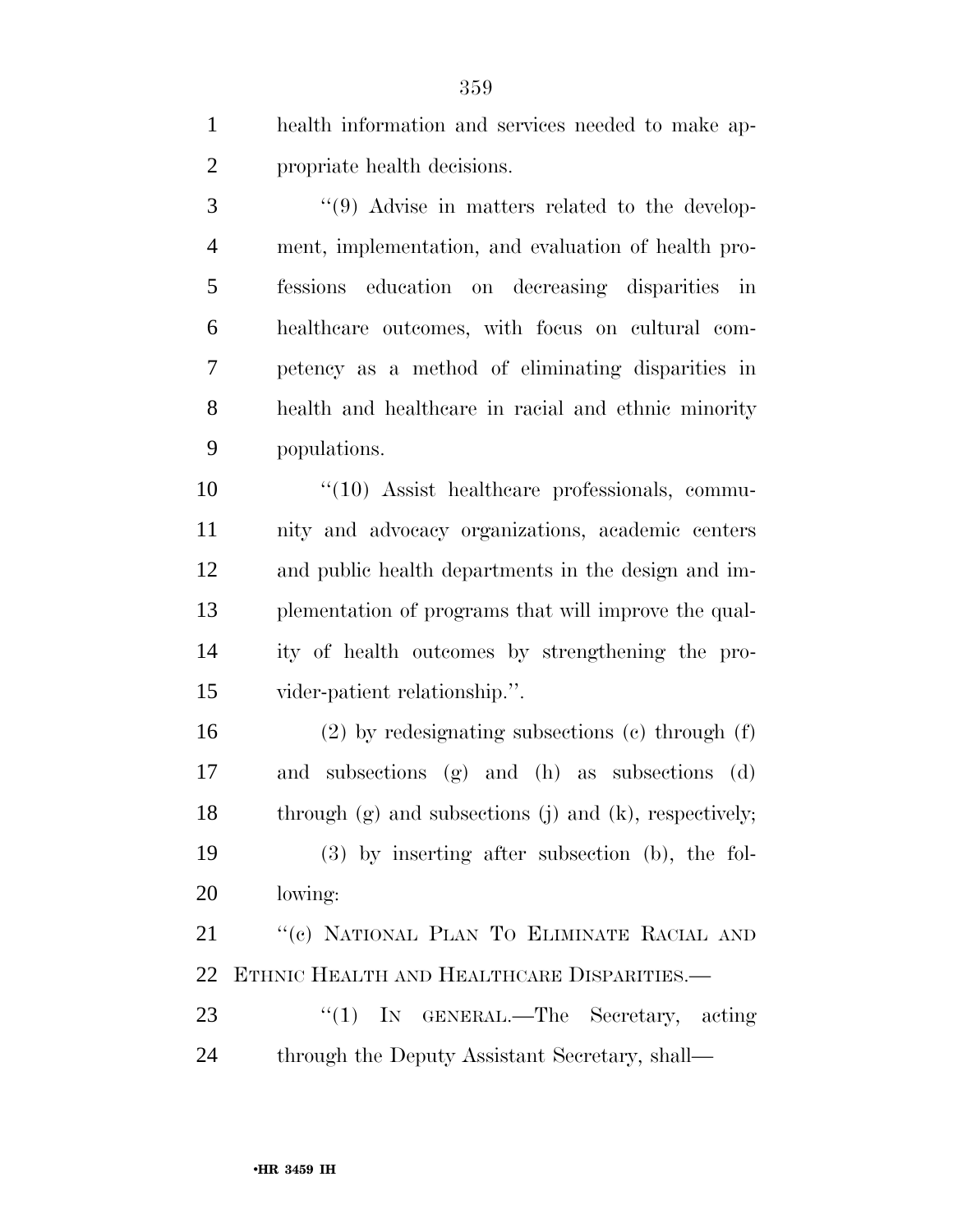| $\mathbf{1}$   | "(A) not later than 1 year after the date        |
|----------------|--------------------------------------------------|
| $\overline{2}$ | of enactment of the Healthcare Equality and      |
| 3              | Accountability Act, establish and implement a    |
| $\overline{4}$ | comprehensive plan to achieve the goal of        |
| 5              | Healthy People 2010 to eliminate health dis-     |
| 6              | parities in the United States;                   |
| 7              | $\lq$ (B) establish the plan referred to in sub- |
| 8              | paragraph $(A)$ in consultation with—            |
| 9              | $``(i)$ the Director of the Centers for          |
| 10             | Disease Control and Prevention;                  |
| 11             | "(ii) the Director of the National In-           |
| 12             | stitutes of Health;                              |
| 13             | "(iii) the Director of the National              |
| 14             | Center on Minority Health and Health             |
| 15             | Disparities;                                     |
| 16             | "(iv) the Director of the Agency for             |
| 17             | Healthcare Research and Quality;                 |
| 18             | $f'(v)$ the Administrator of the Health          |
| 19             | Resources and Services Administration;           |
| 20             | $\lq\lq$ (vi) the Administrator of the Centers   |
| 21             | for Medicare and Medicaid Services;              |
| 22             | "(vii) the Director of the Office for            |
| 23             | Civil Rights;                                    |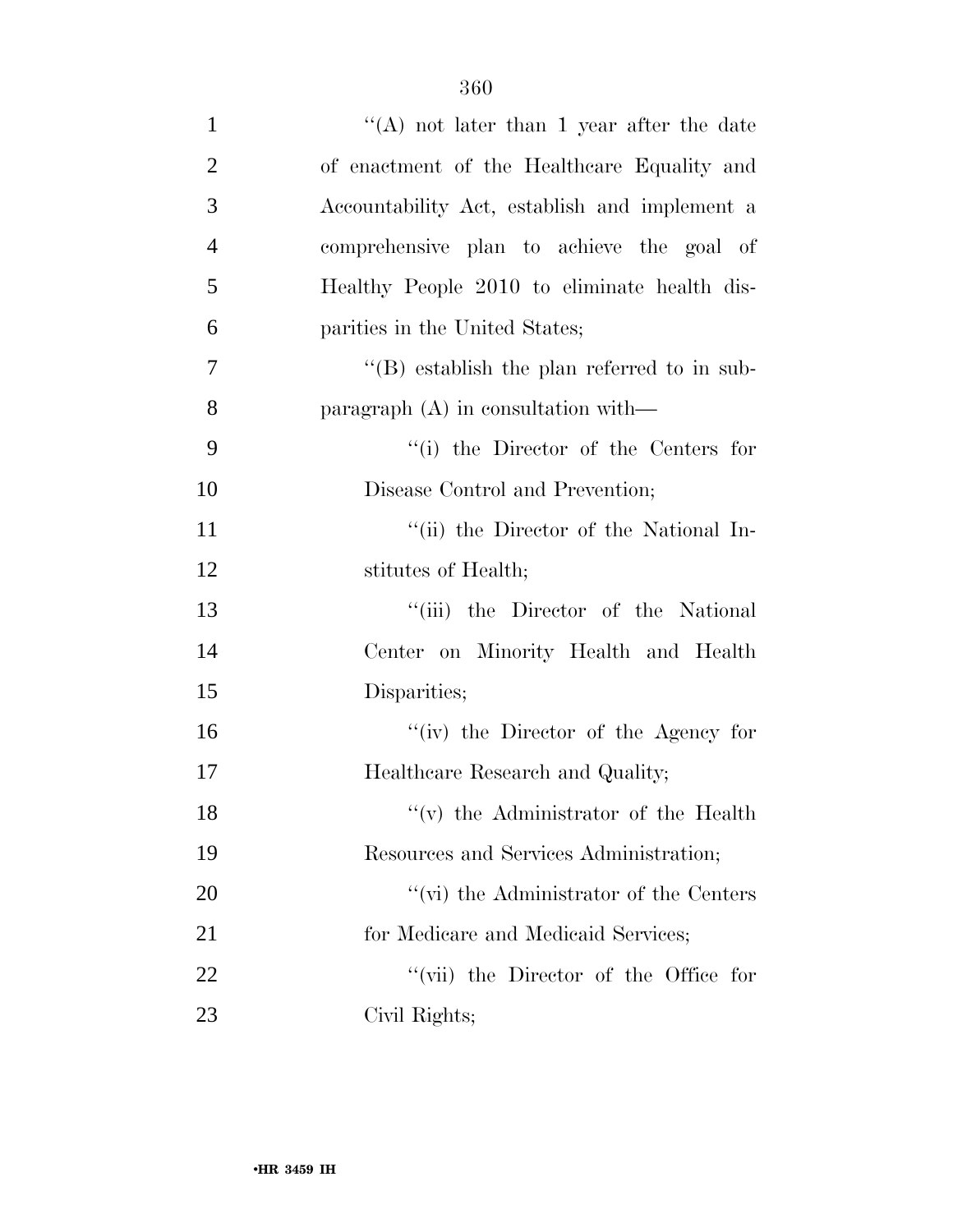| $\mathbf{1}$   | "(viii) the Administrator of the Sub-              |
|----------------|----------------------------------------------------|
| $\overline{2}$ | stance Abuse and Mental Health Services            |
| 3              | Administration;                                    |
| $\overline{4}$ | "(ix) the Commissioner of the Food                 |
| 5              | and Drug Administration; and                       |
| 6              | $f(x)$ the heads of other appropriate              |
| 7              | public and private entities;                       |
| 8              | $\lq\lq$ (C) ensure that the plan includes measur- |
| 9              | able objectives, describes the means for achiev-   |
| 10             | ing such objectives, and designates a date by      |
| 11             | which such objectives are expected to be           |
| 12             | achieved;                                          |
| 13             | "(D) ensure that all amounts appropriated          |
| 14             | for such activities are expended in accordance     |
| 15             | with the plan;                                     |
| 16             | " $(E)$ review the plan on at least an annual      |
| 17             | basis and revise the plan as appropriate;          |
| 18             | $"$ (F) ensure that the plan will serve as a       |
| 19             | binding statement of policy with respect to the    |
| 20             | agencies' activities related to disparities in     |
| 21             | health and healthcare; and                         |
| 22             | "(G) not later than March 1 of each year,          |
| 23             | submit the plan (or any revisions to the plan),    |
| 24             | to the Committee on Health, Education, Labor,      |
| 25             | and Pensions of the Senate and the Committee       |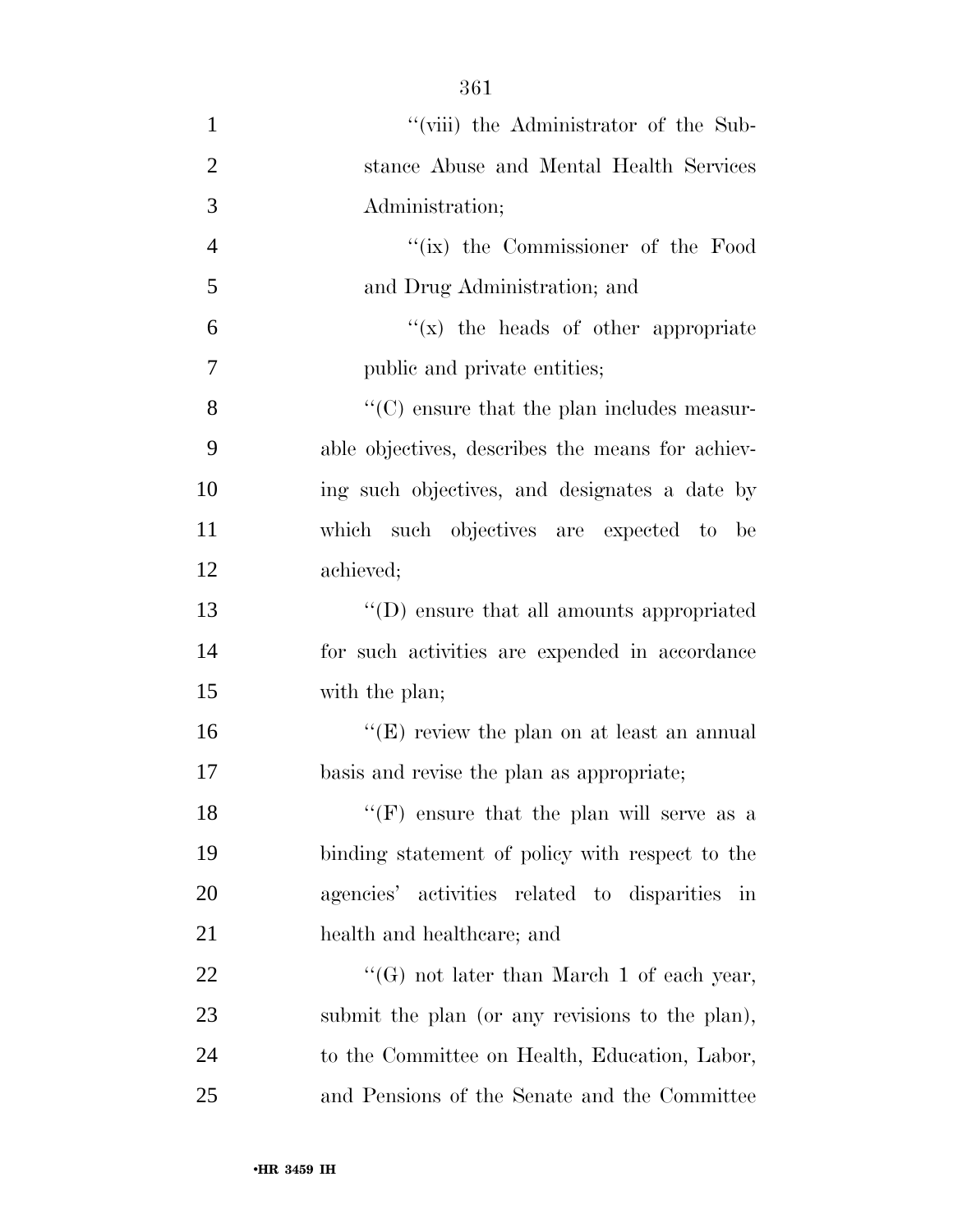| $\mathbf{1}$   | on Energy and Commerce of the House of Rep-          |
|----------------|------------------------------------------------------|
| $\overline{2}$ | resentatives.                                        |
| 3              | " $(2)$ COMPONENTS OF THE PLAN.—The Deputy           |
| $\overline{4}$ | Assistant Secretary shall ensure that the comprehen- |
| 5              | sive plan established under paragraph (1) address-   |
| 6              | $es$ —                                               |
| 7              | "(A) the recommendations of the 2002 In-             |
| 8              | stitute of Medicine report (Unequal Treatment)       |
| 9              | with respect to racial and ethnic disparities in     |
| 10             | healthcare;                                          |
| 11             | "(B) health and disease prevention edu-              |
| 12             | cation for racial, ethnic, and primary language      |
| 13             | health disparity populations;                        |
| 14             | $\cdot$ (C) research to identify sources of health   |
| 15             | and healthcare disparities in minority groups;       |
| 16             | $\lq\lq$ the implementation and assessment           |
| 17             | of promising intervention strategies;                |
| 18             | "(E) data collection and the monitoring of           |
| 19             | the healthcare and health status of health dis-      |
| 20             | parity populations;                                  |
| 21             | "(F) care of individuals who lack pro-               |
| 22             | ficiency with the English language;                  |
| 23             | "(G) care of individuals with low func-              |
| 24             | tional health literacy;                              |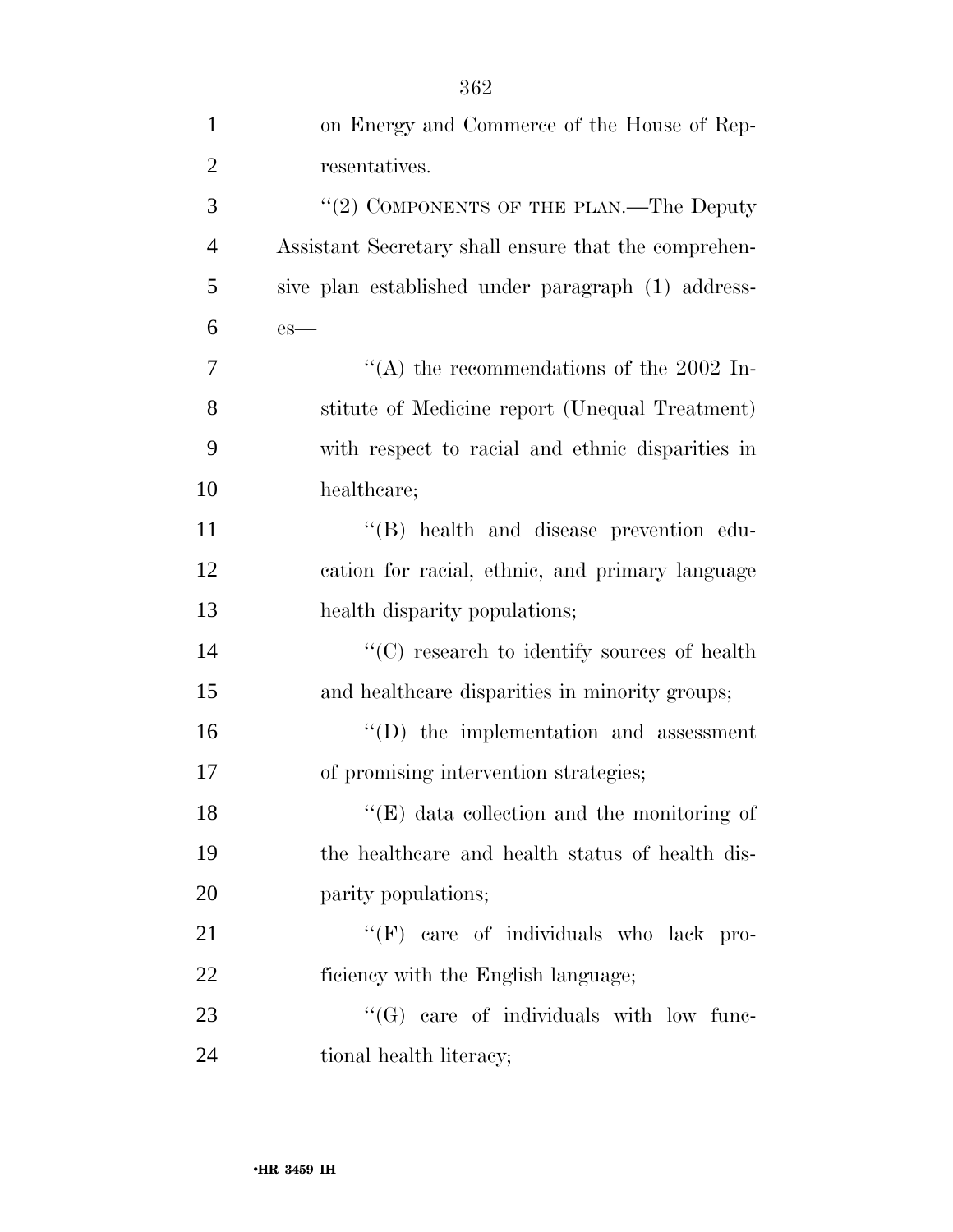| $\mathbf{1}$   | $H(H)$ the training, recruitment, and reten-       |
|----------------|----------------------------------------------------|
| $\overline{2}$ | tion of minority health professionals;             |
| 3              | "(I) programs to expand and facilitate ac-         |
| $\overline{4}$ | cess to healthcare services, including the use of  |
| 5              | telemedicine, National Health Service Scholars,    |
| 6              | community health workers, and case managers;       |
| 7              | "(J) public and health provider awareness          |
| 8              | of racial and ethnic disparities in healthcare;    |
| 9              | $\lq\lq(K)$ methods to evaluate and measure        |
| 10             | progress toward the goal of eliminating dispari-   |
| 11             | ties in health and healthcare in racial and eth-   |
| 12             | nic minority populations;                          |
| 13             | "(L) the promotion of interagency and              |
| 14             | intra-agency coordination and collaboration and    |
| 15             | public-private and community partnerships; and     |
| 16             | $\lq\lq (M)$ the preparedness of health profes-    |
| 17             | sionals to care for racially, ethnically, and lin- |
| 18             | guistically diverse populations and low func-      |
| 19             | tional health literacy populations including eval- |
| 20             | uations as required under section 606 of the       |
| 21             | Healthcare Equality and Accountability Act.";      |
| 22             | $(4)$ in subsection (d) (as so redesignated)—      |
| 23             | $(A)$ in paragraph $(1)$ , by inserting "and       |
| 24             | Racial, Ethnic, and Primary Language Health        |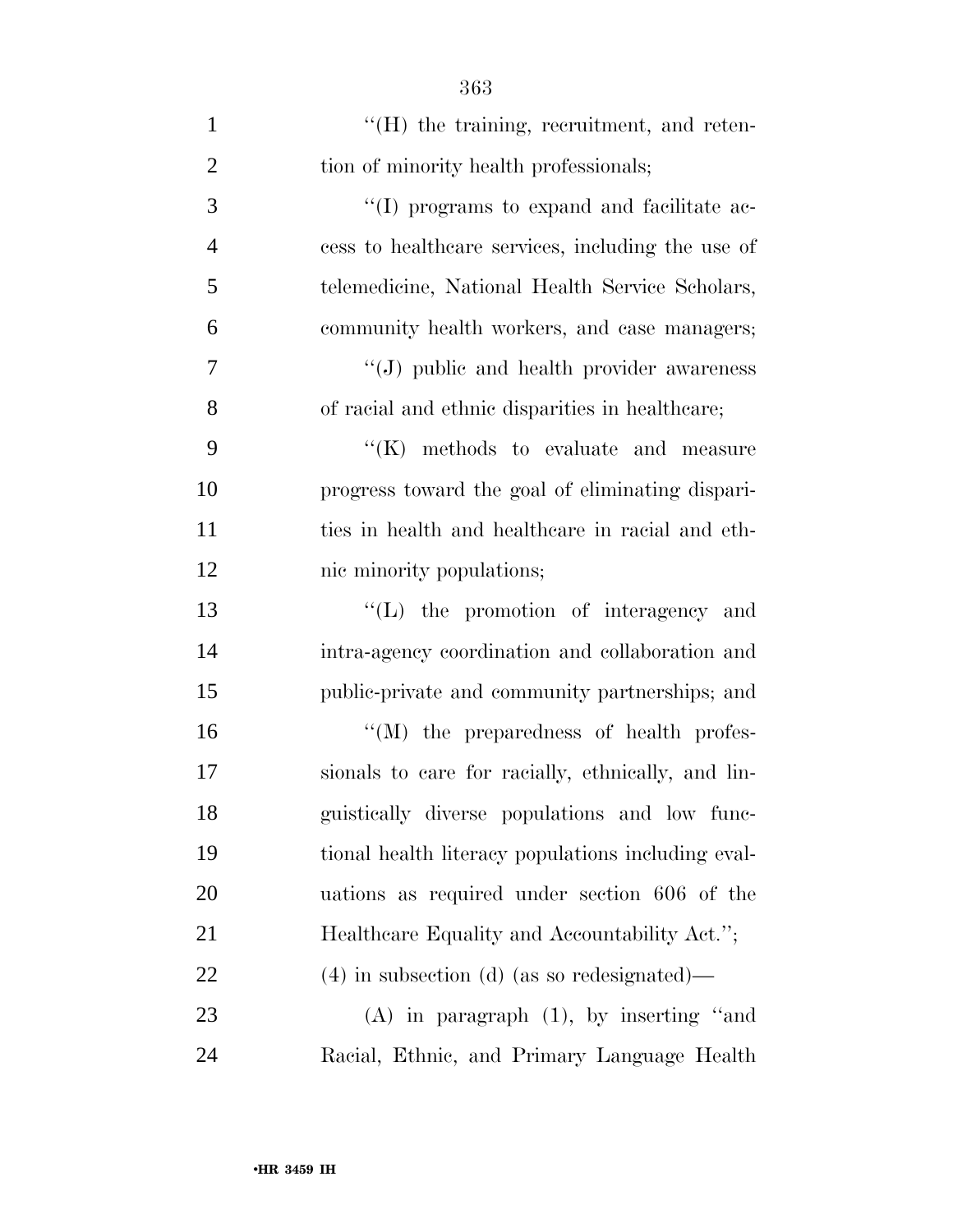| $\mathbf{1}$   | Disparities Elimination" after<br>"Minority"          |
|----------------|-------------------------------------------------------|
| $\overline{2}$ | Health"; and                                          |
| 3              | $(B)$ in paragraph $(2)$ —                            |
| $\overline{4}$ | (i) by striking "Deputy Assistant";                   |
| 5              | and                                                   |
| 6              | (ii) by striking $(10)$ of subsection                 |
| 7              | (b)" and inserting "(9) of subsection $(e)$ ";        |
| 8              | $(5)$ in subsection $(e)(1)$ (as so redesignated)—    |
| 9              | $(A)$ in subparagraph $(A)$ , by striking "sub-       |
| 10             | section $(b)(9)$ " and inserting "subsection          |
| 11             | $(b)(7)$ "; and                                       |
| 12             | $(B)$ in subparagraph $(B)$ , by striking "sub-       |
| 13             | section $(b)(10)$ " and inserting "subsection         |
| 14             | $(b)(8)$ ";                                           |
| 15             | $(6)$ in subsection $(f)(3)$ (as so redesignated), by |
| 16             | striking "subsection (f)" and inserting "subsection   |
| 17             | $(g)$ ";                                              |
| 18             | $(7)$ in subsection $(g)(1)$ (as so redesignated)—    |
| 19             | $(A)$ by striking "1999 and each second"              |
| 20             | and inserting "2004 and each";                        |
| 21             | (B) by striking "Labor and Human Re-                  |
| 22             | sources" and inserting "Health, Education,            |
| 23             | Labor, and Pensions";                                 |
| 24             | $(C)$ by striking "2 fiscal years" and insert-        |
| 25             | ing "fiscal year"; and                                |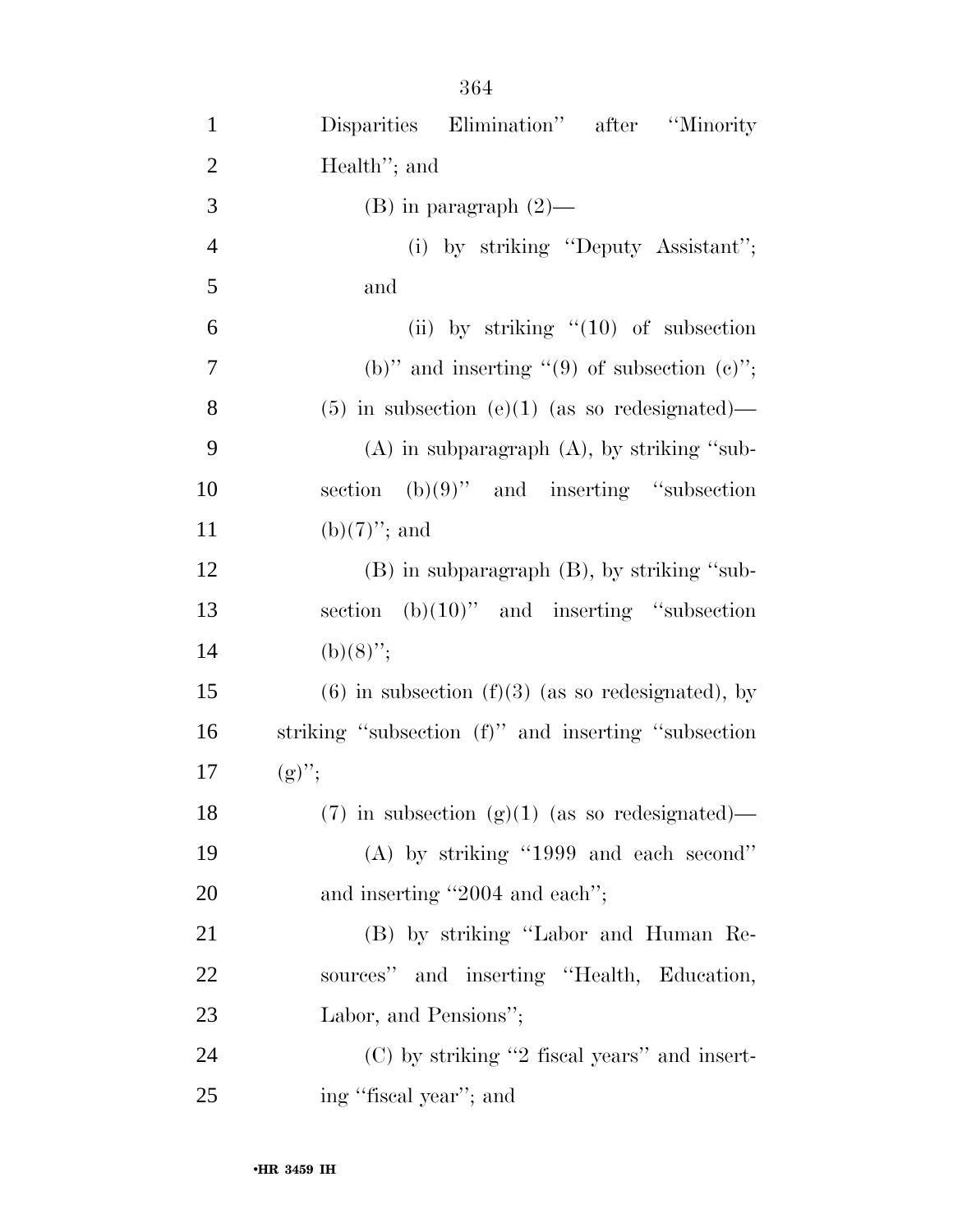| $\mathbf{1}$   | (D) by inserting after "improving the                  |
|----------------|--------------------------------------------------------|
| $\overline{2}$ | health of racial and ethnic minority groups" the       |
| 3              | following: "reducing and eliminating disparities"      |
| $\overline{4}$ | in health and healthcare in racial and ethnic          |
| 5              | minority populations, in accordance with the           |
| 6              | national plan specified under subsection (c) and       |
| 7              | the goals of Healthy People 2010";                     |
| 8              | $(8)$ by inserting after subsection $(g)$ (as so re-   |
| 9              | designated) the following:                             |
| 10             | "(h) FEDERAL PARTNERSHIP WITH ACCREDITATION            |
| 11             | ENTITIES.—                                             |
| 12             | "(1) IN GENERAL.—Not later than 1 year after           |
| 13             | the date of enactment of the Healthcare Equality       |
| 14             | and Accountability Act, the Secretary, in collabora-   |
| 15             | tion with the Director of the Agency for Healthcare    |
| 16             | Research and Quality, the Administrator of the Cen-    |
| 17             | ters for Medicare and Medicaid Services, the Direc-    |
| 18             | tor of the Office for Minority Health, and the heads   |
| 19             | of appropriate State agencies, shall convene a work-   |
| 20             | ing group with members of accreditation organiza-      |
| 21             | tions and other quality standard setting organiza-     |
| 22             | tions to develop guidelines to evaluate and report on  |
| 23             | the health and healthcare of minority populations      |
| 24             | served by health centers, health plans, hospitals, and |
|                |                                                        |

other federally funded health entities.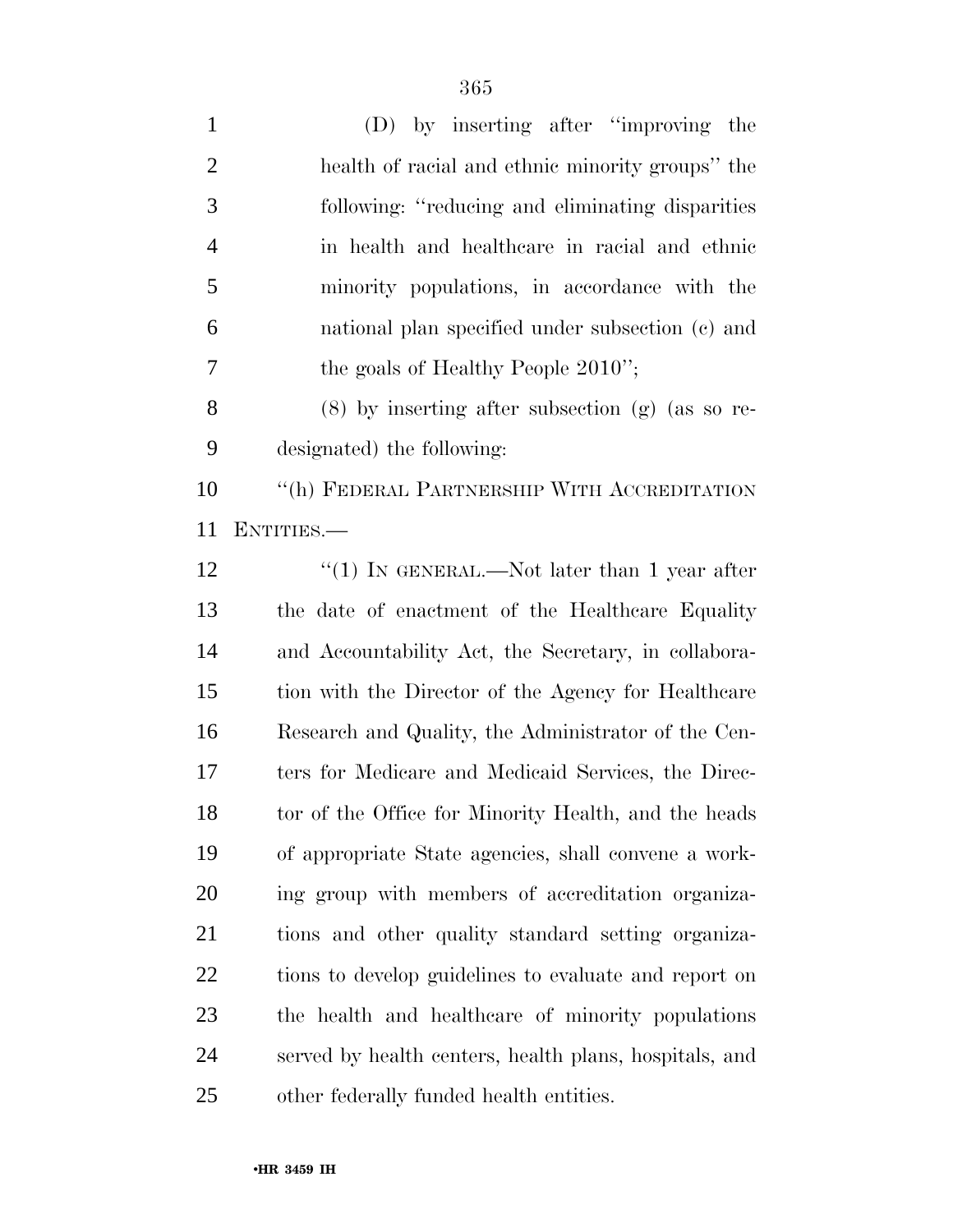1 ''(2) REPORT.—Not later than 6 months after 2 the convening of the working group under paragraph (1), the working group shall submit a report to the Secretary at such time, in such manner, and con- taining such information as the Secretary may re- quire, including guidelines and recommendations on how each accreditation body will work with con- stituent members to ensure the adoption of such guidelines.

10 "(3) DEMONSTRATION PROJECTS.—The Sec- retary, acting through the Administrator of the Cen- ters for Medicare and Medicaid Services, shall award grants for the establishment of demonstration projects to assess the impact of providing financial incentives for the reporting and analysis of the qual- ity of minority healthcare by hospitals, health plans, health centers, and other healthcare entities.

18 "(4) AUTHORIZATION OF APPROPRIATIONS. There are authorized to be appropriated to carry out this subsection, such sums as may be necessary for each of fiscal years 2005 through 2010.

22 "(i) PREPARATION OF HEALTH PROFESSIONALS TO PROVIDE HEALTHCARE TO MINORITY POPULATIONS.— The Secretary, in collaboration with the Director of the Bureau of Health Professions and the Director of the Of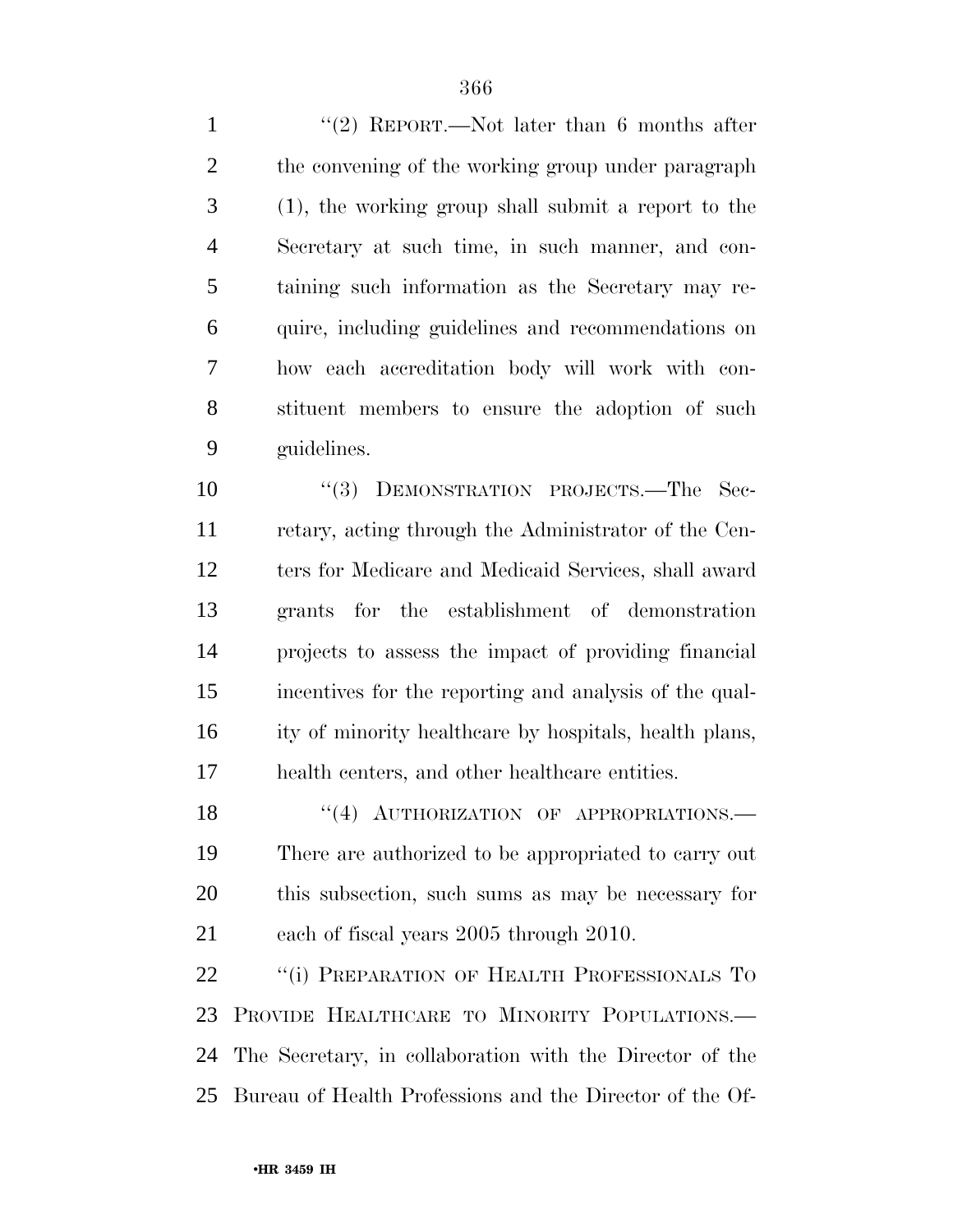fice of Minority Health, shall require that health profes- sional schools that receive Federal funds train future health professionals to provide culturally and linguistically appropriate healthcare to diverse populations.''; and

 (9) by striking subsection (k) (as so redesig-nated) and inserting the following:

 ''(k) AUTHORIZATION OF APPROPRIATIONS.—For the purpose of carrying out this section (other than subsection (h)), there is authorized to be appropriated \$100,000,000 for fiscal year 2004, and such sums as may be necessary for each of fiscal years 2005 through 2010.''.

**SEC. 605. ESTABLISHMENT OF THE INDIAN HEALTH SERV-**

 **ICE AS AN AGENCY OF THE PUBLIC HEALTH SERVICE.** 

(a) ESTABLISHMENT.—

 (1) IN GENERAL.—In order to more effectively and efficiently carry out the responsibilities, authori- ties, and functions of the United States to provide healthcare services to Indians and Indian tribes, as are or may be hereafter provided by Federal statute or treaties, there is established within the Public Health Service of the Department of Health and Human Services the Indian Health Service.

 (2) ASSISTANT SECRETARY OF INDIAN HEALTH.—The Service shall be administered by an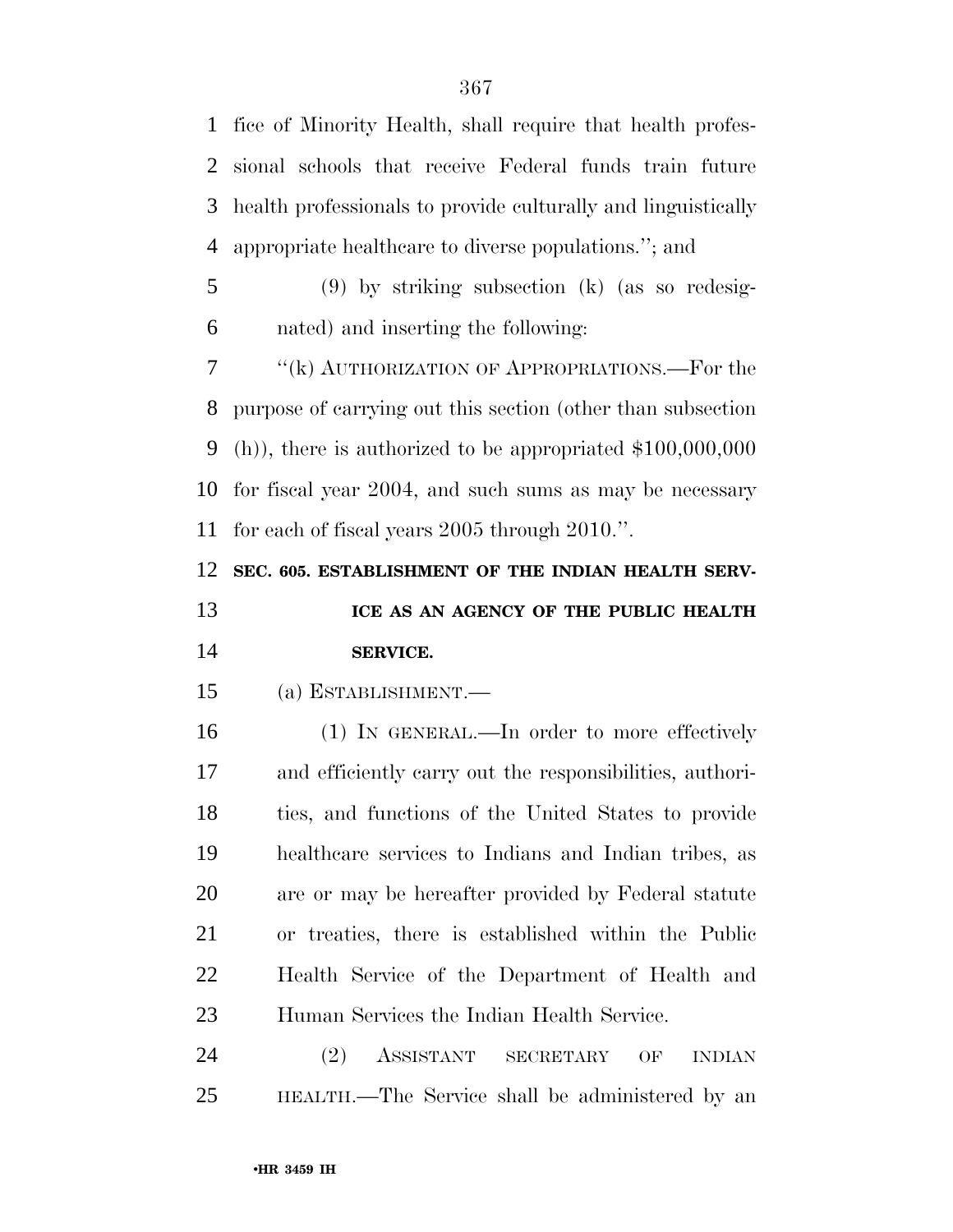Assistant Secretary of Indian Health, who shall be appointed by the President, by and with the advice and consent of the Senate. The Assistant Secretary shall report to the Secretary. Effective with respect to an individual appointed by the President, by and with the advice and consent of the Senate the term of service of the Assistant Secretary shall be 4 years. An Assistant Secretary may serve more than 1 term. (b) AGENCY.—The Service shall be an agency within the Public Health Service of the Department, and shall not be an office, component, or unit of any other agency of the Department.

 (c) FUNCTIONS AND DUTIES.—The Secretary shall carry out through the Assistant Secretary of the Service—

 (1) all functions which were, on the day before the date of enactment of the Indian Health Care Amendments of 1988, carried out by or under the direction of the individual serving as Director of the Service on such day;

 (2) all functions of the Secretary relating to the maintenance and operation of hospital and health fa- cilities for Indians and the planning for, and provi-sion and utilization of, health services for Indians;

 (3) all health programs under which healthcare is provided to Indians based upon their status as In-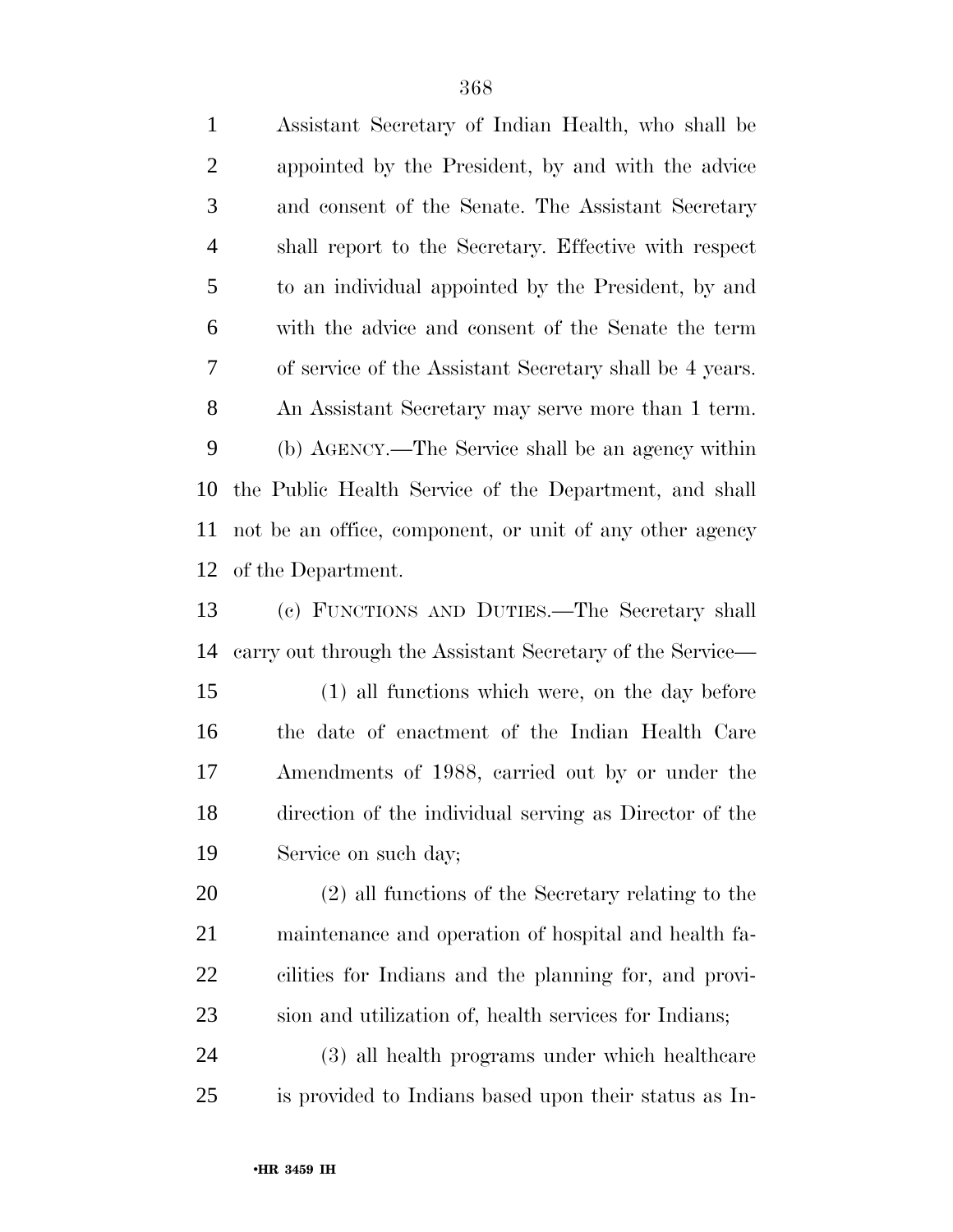| $\mathbf{1}$   | dians which are administered by the Secretary, in-   |
|----------------|------------------------------------------------------|
| $\overline{2}$ | cluding programs under—                              |
| 3              | (A) the Indian Health Care Improvement               |
| $\overline{4}$ | Act;                                                 |
| 5              | $(B)$ the Act of November 2, 1921 (25                |
| 6              | U.S.C. 13);                                          |
| 7              | (C) the Act of August 5, $1954$ (42 U.S.C.           |
| 8              | $2001,$ et seq.);                                    |
| 9              | (D) the Act of August 16, 1957 $(42)$                |
| 10             | U.S.C. $2005$ et seq.);                              |
| 11             | $(E)$ the Indian Self-Determination Act $(25)$       |
| 12             | U.S.C. $450f$ , et seq.); and                        |
| 13             | (F) title XXIX of the Public Health Serv-            |
| 14             | ice Act; and                                         |
| 15             | (4) all scholarship and loan functions carried       |
| 16             | out under title I of the Indian Health Care Improve- |
| 17             | ment Act.                                            |
| 18             | (d) AUTHORITY.-                                      |
| 19             | (1) IN GENERAL.—The Secretary, acting                |
| 20             | through the Assistant Secretary, shall have the au-  |
| 21             | thority—                                             |
| 22             | (A) except to the extent provided for in             |
| 23             | paragraph $(2)$ , to appoint and compensate em-      |
| 24             | ployees for the Service in accordance with title     |
| 25             | 5, United States Code;                               |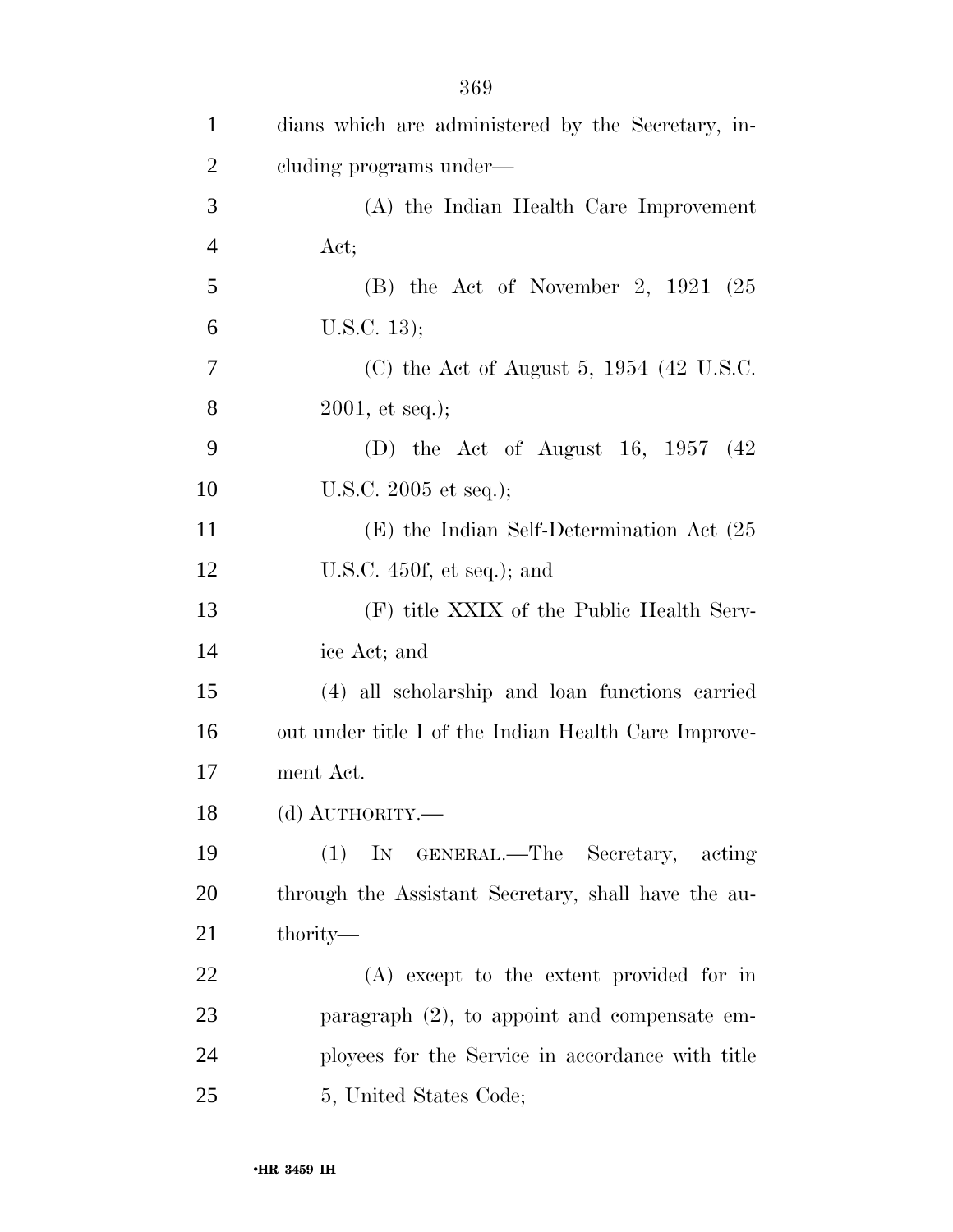| $\mathbf{1}$   | (B) to enter into contracts for the procure-          |
|----------------|-------------------------------------------------------|
| $\overline{2}$ | ment of goods and services to carry out the           |
| 3              | functions of the Service; and                         |
| $\overline{4}$ | (C) to manage, expend, and obligate all               |
| 5              | funds appropriated for the Service.                   |
| 6              | (2) PERSONNEL ACTIONS.—Notwithstanding                |
| 7              | any other provision of law, the provisions of section |
| 8              | 12 of the Act of June 18, 1934 (48 Stat. 986; 25      |
| 9              | U.S.C. 472), shall apply to all personnel actions     |
| 10             | taken with respect to new positions created within    |
| 11             | the Service as a result of its establishment under    |
| 12             | subsection (a).                                       |
| 13             | (e) RATE OF PAY.—                                     |
| 14             | (1) POSITIONS AT LEVEL IV.—Section 5315 of            |
| 15             | title 5, United States Code, is amended by striking   |
|                |                                                       |
| 16             | the following: "Assistant Secretaries of Health and   |
| 17             | Human Services (6)." and inserting "Assistant Sec-    |
| 18             | retaries of Health and Human Services (7).".          |
| 19             | (2) POSITIONS AT LEVEL V.—Section $5316$ of           |
| <b>20</b>      | such title is amended by striking the following: "Di- |
| 21             | rector, Indian Health Service, Department of Health   |
| <u>22</u>      | and Human Services.".                                 |
| 23             | (f) DUTIES OF ASSISTANT SECRETARY FOR INDIAN          |

HEALTH.—Section 601 of the Indian Health Care Im-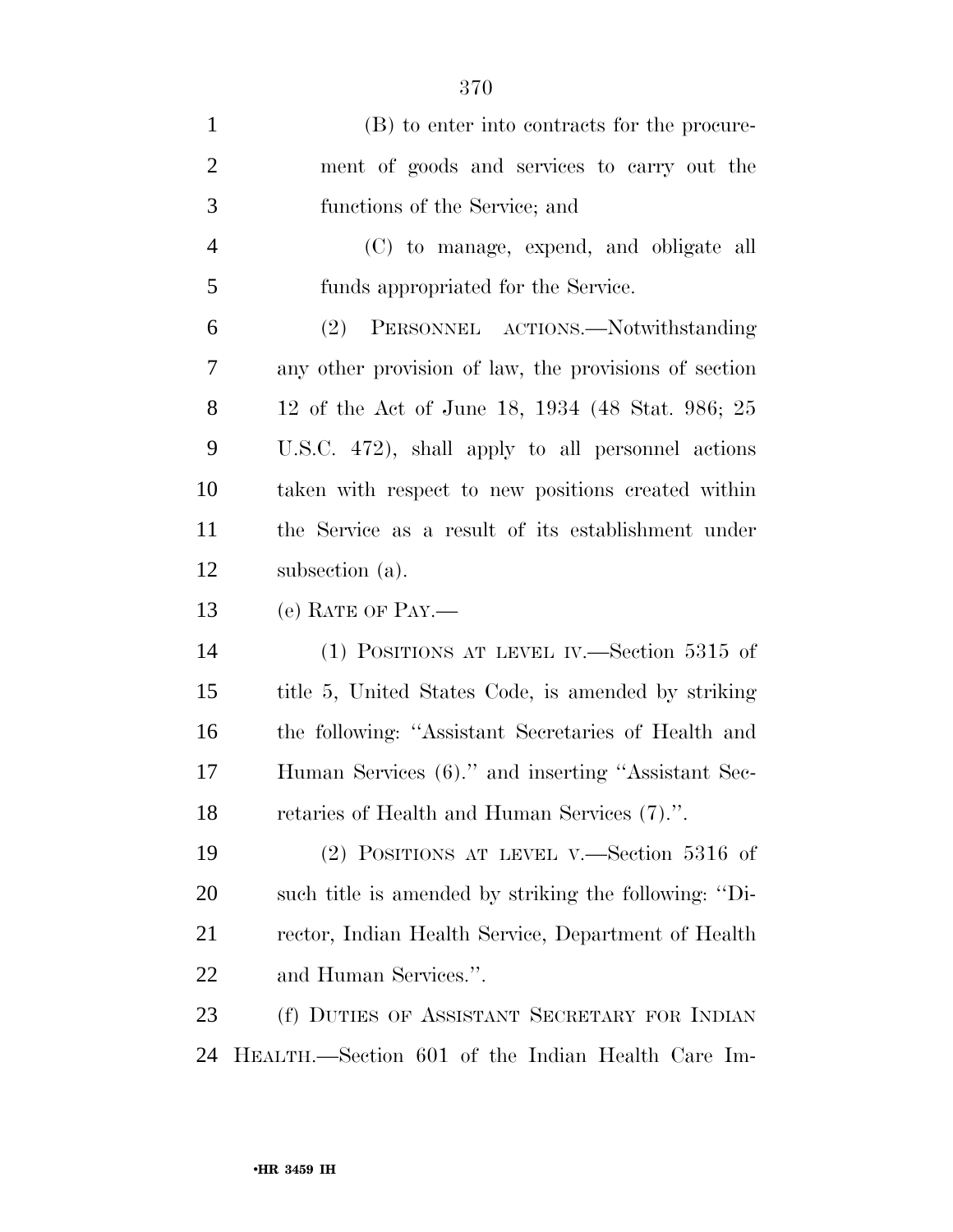|                | 2 $(a)$ —                                             |
|----------------|-------------------------------------------------------|
| 3              | (1) by inserting "(1)" after "(a)";                   |
| $\overline{4}$ | $(2)$ in the second sentence of paragraph $(1)$ , as  |
| 5              | so designated, by striking "a Director," and insert-  |
| 6              | ing "the Assistant Secretary for Indian Health,";     |
| 7              | (3) by striking the third sentence of paragraph       |
| 8              | (1), as so designated, and all that follows through   |
| 9              | the end of the subsection (a) of such section and in- |
| 10             | serting the following: "The Assistant Secretary for   |
| 11             | Indian Health shall carry out the duties specified in |
| 12             | paragraph $(2)$ ."; and                               |
| 13             | $(4)$ by adding after paragraph $(1)$ the following:  |
| 14             | $"(2)$ The Assistant Secretary for Indian Health      |
| 15             | shall—                                                |
| 16             | $\lq\lq$ report directly to the secretary con-        |
| 17             | cerning all policy and budget-related matters         |
| 18             | affecting Indian health;                              |
| 19             | "(B) collaborate with the Assistant Sec-              |
| 20             | retary for Health concerning appropriate mat-         |
| 21             | ters of Indian health that affect the agencies of     |
| 22             | the Public Health Service;                            |
| 23             | $\lq\lq$ (C) advise each Assistant Secretary of the   |
| 24             | Department of Health and Human Services               |
| 25             | concerning matters of Indian health with re-          |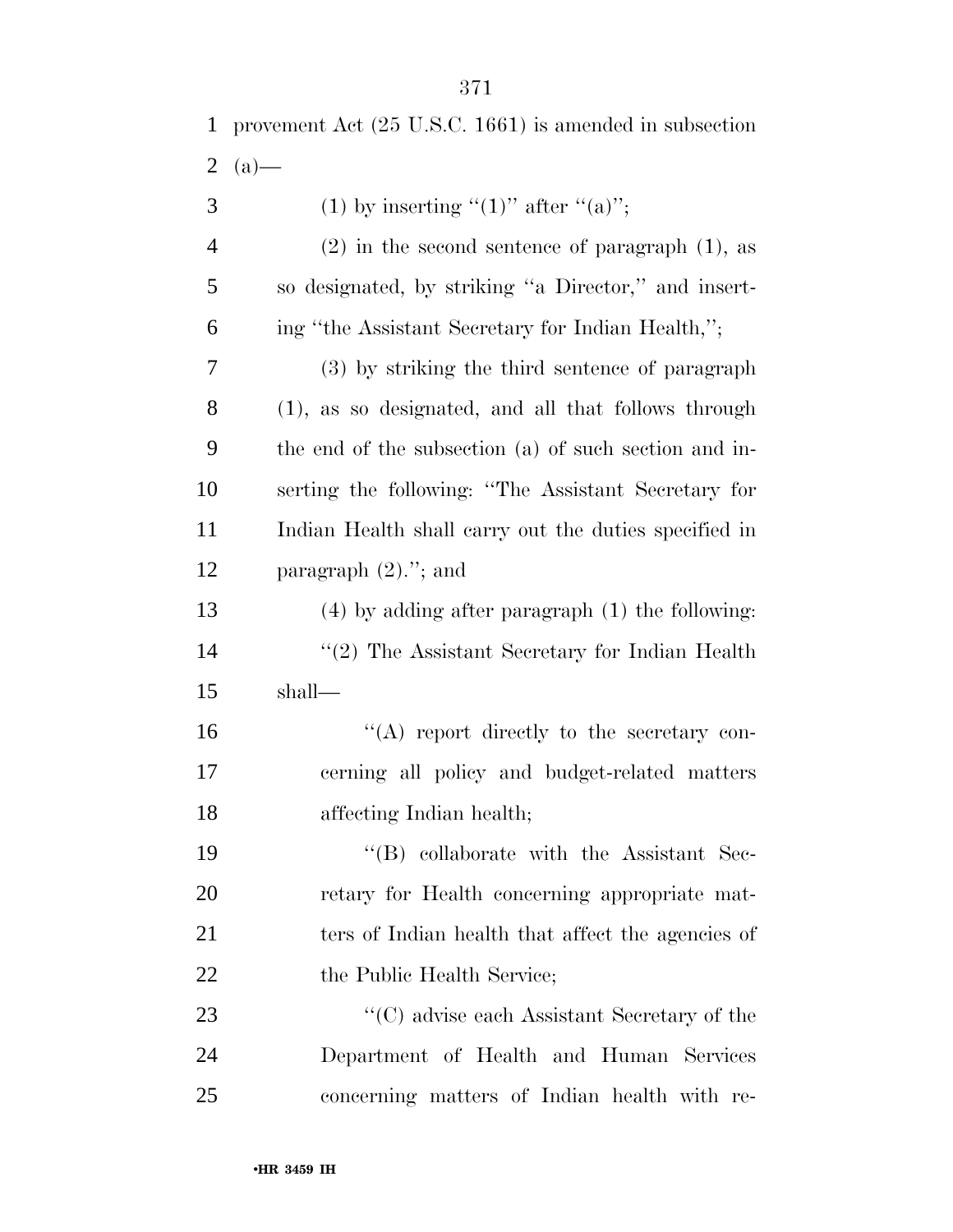| $\mathbf{1}$   | spect to which that Assistant Secretary has au-           |
|----------------|-----------------------------------------------------------|
| $\overline{2}$ | thority and responsibility;                               |
| 3              | "(D) advise the heads of other agencies                   |
| $\overline{4}$ | and programs of the Department of Health and              |
| 5              | Human Services concerning matters of Indian               |
| 6              | health with respect to which those heads have             |
| 7              | authority and responsibility; and                         |
| 8              | $\lq\lq$ (E) coordinate the activities of the De-         |
| 9              | partment of Health and Human Services con-                |
| 10             | cerning matters of Indian health.".                       |
| 11             | (g) CONTINUED SERVICE BY INCUMBENT.—The indi-             |
| 12             | vidual serving in the position of Director of the Indian  |
| 13             | Health Service on the date preceding the date of enact-   |
| 14             | ment of this Act may serve as Assistant Secretary for In- |
| 15             | dian Health, at the pleasure of the President after the   |
| 16             | date of enactment of this Act.                            |
| 17             | (h) CONFORMING AMENDMENTS.—                               |
| 18             | (1) AMENDMENTS TO INDIAN HEALTH CARE IM-                  |
| 19             | PROVEMENT ACT.—The Indian Health Care Im-                 |
| 20             | provement Act (25 U.S.C. 1601 et seq.) is amend-          |
| 21             | $ed$ —                                                    |
| 22             | $(A)$ in section 601—                                     |
| 23             | (i) in subsection (c), by striking "Di-                   |
| 24             | rector of the Indian Health Service" both                 |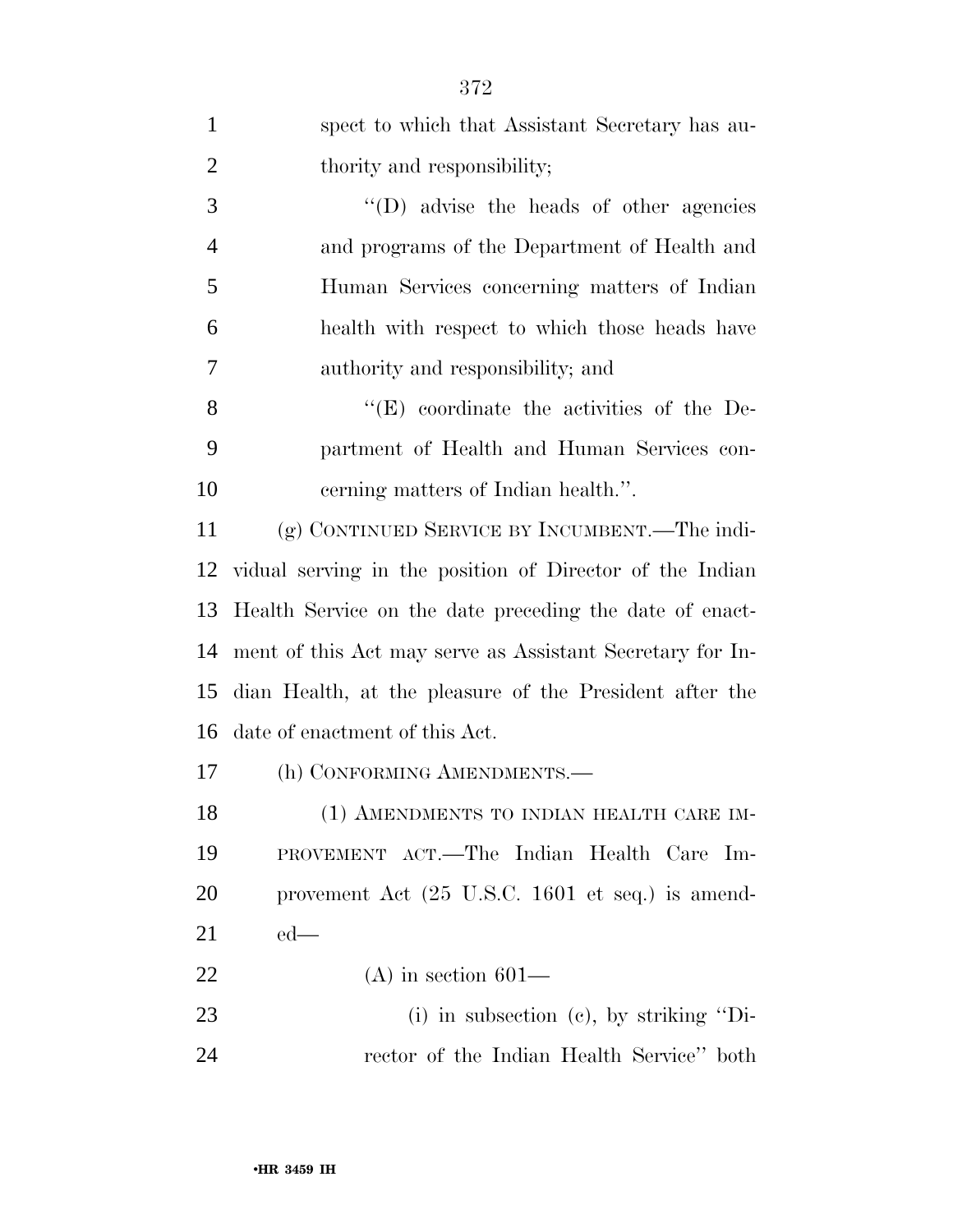| $\mathbf{1}$   | places it appears and inserting "Assistant"                  |
|----------------|--------------------------------------------------------------|
| $\overline{2}$ | Secretary for Indian Health"; and                            |
| 3              | (ii) in subsection (d), by striking "Di-                     |
| $\overline{4}$ | rector of the Indian Health Service" and                     |
| 5              | inserting "Assistant Secretary for Indian                    |
| 6              | Health"; and                                                 |
| $\tau$         | (B) in section $816(c)(1)$ , by striking "Di-                |
| 8              | rector of the Indian Health Service" and insert-             |
| 9              | ing "Assistant Secretary for Indian Health".                 |
| 10             | (2) AMENDMENTS TO OTHER PROVISIONS OF                        |
| 11             | LAW.—The following provisions are each amended               |
| 12             | by striking "Director of the Indian Health Service"          |
| 13             | each place it appears and inserting "Assistant Sec-          |
| 14             | retary for Indian Health":                                   |
| 15             | (A) Section $203(a)(1)$ of the Rehabilitation                |
| 16             | Act of 1973 (29 U.S.C. 761b(a)(1)).                          |
| $17\,$         | (B) Subsections (b) and (e) of section 518                   |
| 18             | of the Federal Water Pollution Control Act (33               |
| 19             | U.S.C. 1377 (b) and (e)).                                    |
| 20             | $(C)$ Section 803B $(d)(1)$ of the Native                    |
| 21             | American Programs Act of 1974 (42 U.S.C.                     |
| 22             | $2991b-2(d)(1)$ .                                            |
| 23             | (i) REFERENCES.—Reference in any other Federal               |
| 24             | law, Executive order, rule, regulation, or delegation of au- |
| 25             | thority, or any document of or relating to the Director      |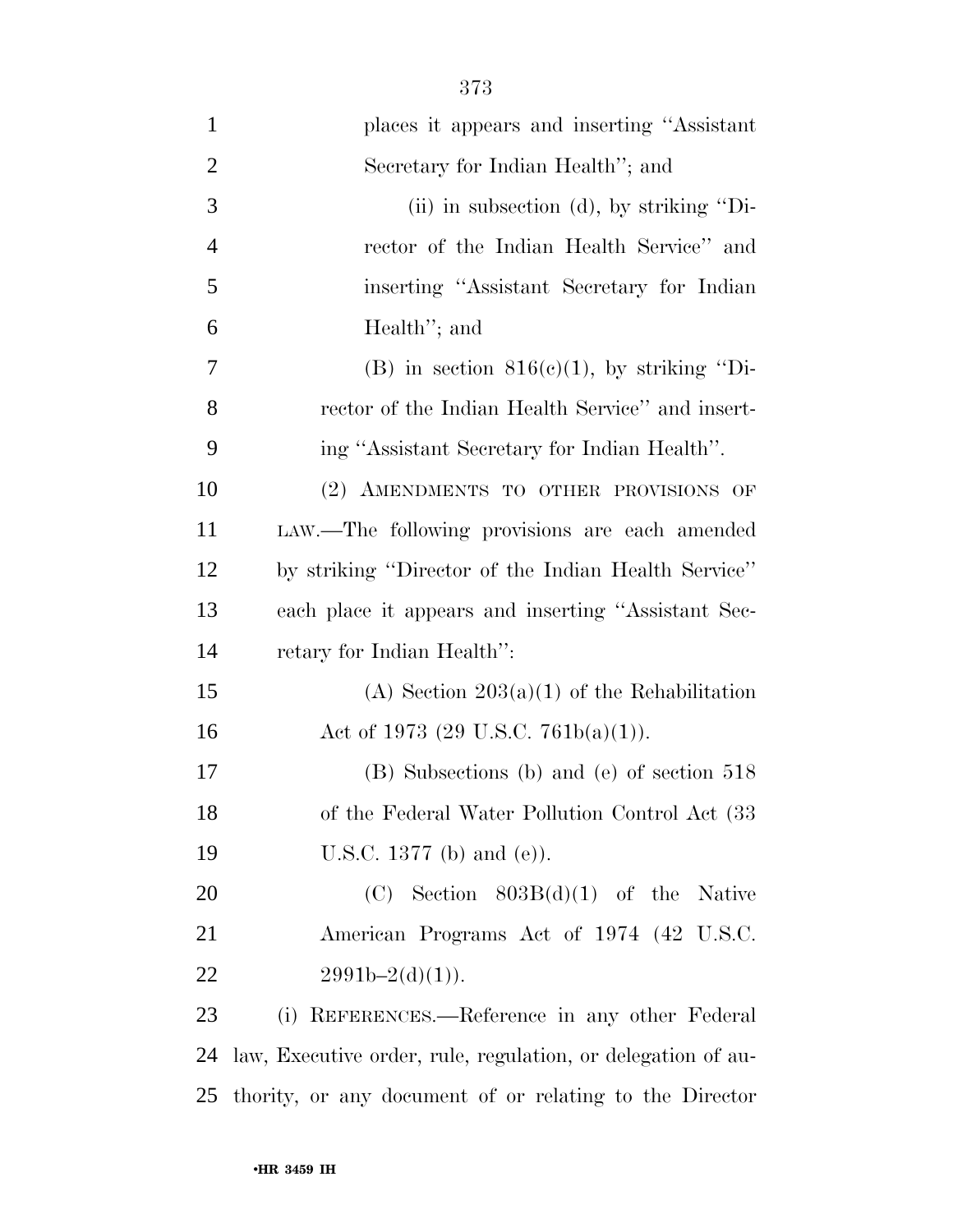of the Indian Health Service shall be deemed to refer to the Assistant Secretary for Indian Health.

 (j) DEFINITIONS.—For purposes of this section, the definitions contained in section 4 of the Indian Health Care Improvement Act shall apply.

### **SEC. 606. OFFICE OF MINORITY HEALTH AT THE CENTERS FOR MEDICARE AND MEDICAID SERVICES.**

 (a) IN GENERAL.—Not later than 60 days after the date of enactment of this Act, the Secretary of Health and Human Services shall establish within the Centers for Medicare and Medicaid Services an Office of Minority Health (referred to in this section as the ''Office'').

 (b) DUTIES.—The Office shall be responsible for the coordination and facilitation of activities of the Centers for Medicare and Medicaid Services to improve minority health and healthcare and to reduce racial and ethnic dis-parities in health and healthcare, which shall include—

 (1) creating a strategic plan, which shall be made available for public review, to improve the health and healthcare of Medicare, Medicaid, and 21 SCHIP beneficiaries;

 (2) promoting agency-wide policies relating to healthcare delivery and financing that could have a beneficial impact on the health and healthcare of mi-nority populations;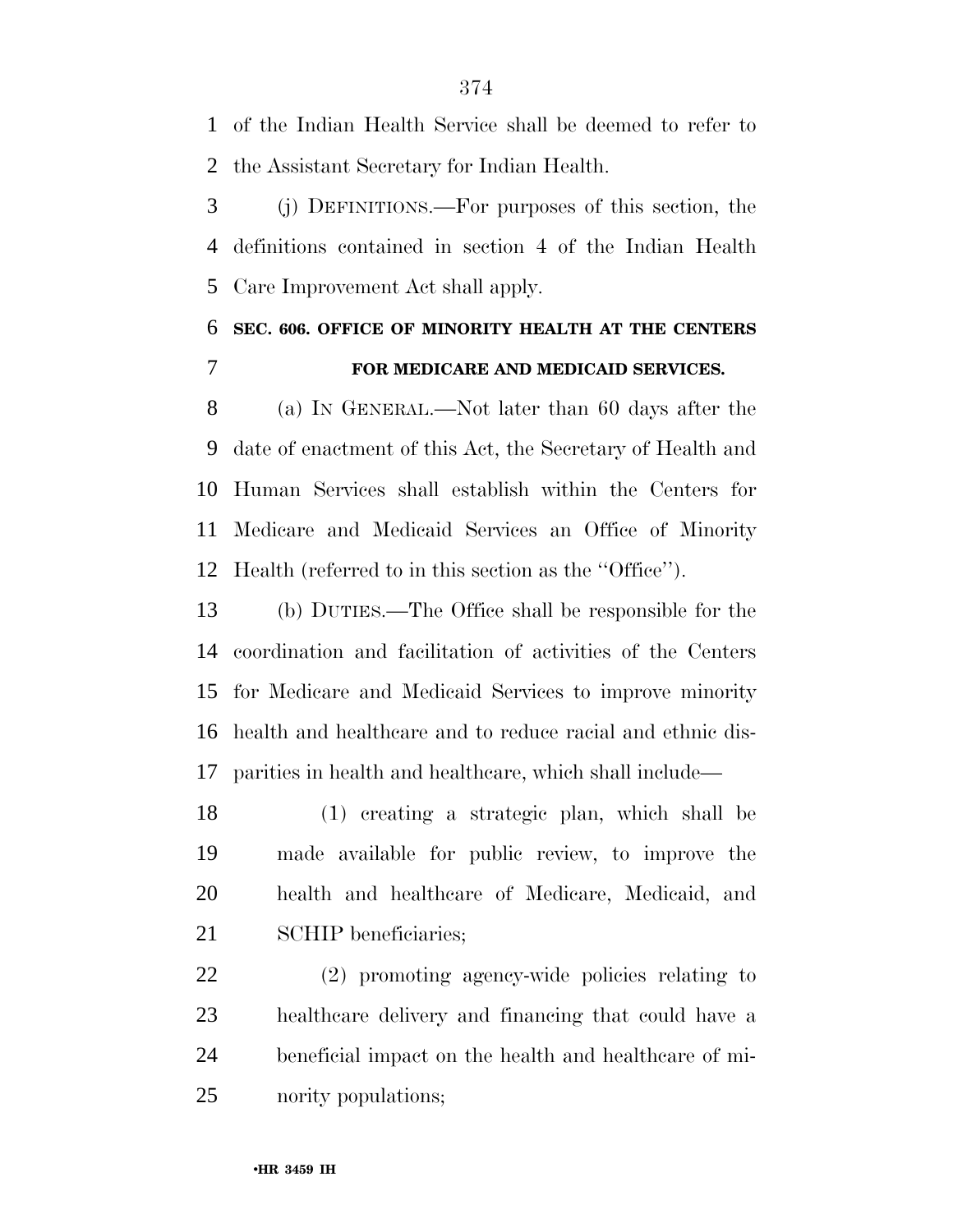(3) assisting health plans, hospitals, and other health entities in providing culturally and linguis- tically appropriate healthcare services; (4) increasing awareness and outreach activities for minority healthcare consumers and providers about the causes and remedies for health and healthcare disparities; (5) developing grant programs and demonstra- tion projects to identify, implement and evaluate in- novative approaches to improving the health and healthcare of minority beneficiaries in the Medicare, Medicaid, and SCHIP programs; (6) considering incentive programs relating to reimbursement that would reward health entities for providing quality healthcare for minority populations using established benchmarks for quality of care; (7) collaborating with the compliance office to ensure compliance with the anti-discrimination provi- sions under title VI of the Civil Rights Act of 1964; (8) identifying barriers to enrollment in public programs under the jurisdiction of the Centers for Medicare and Medicaid Services; (9) monitoring and evaluating on a regular basis the success of minority health programs and

initiatives;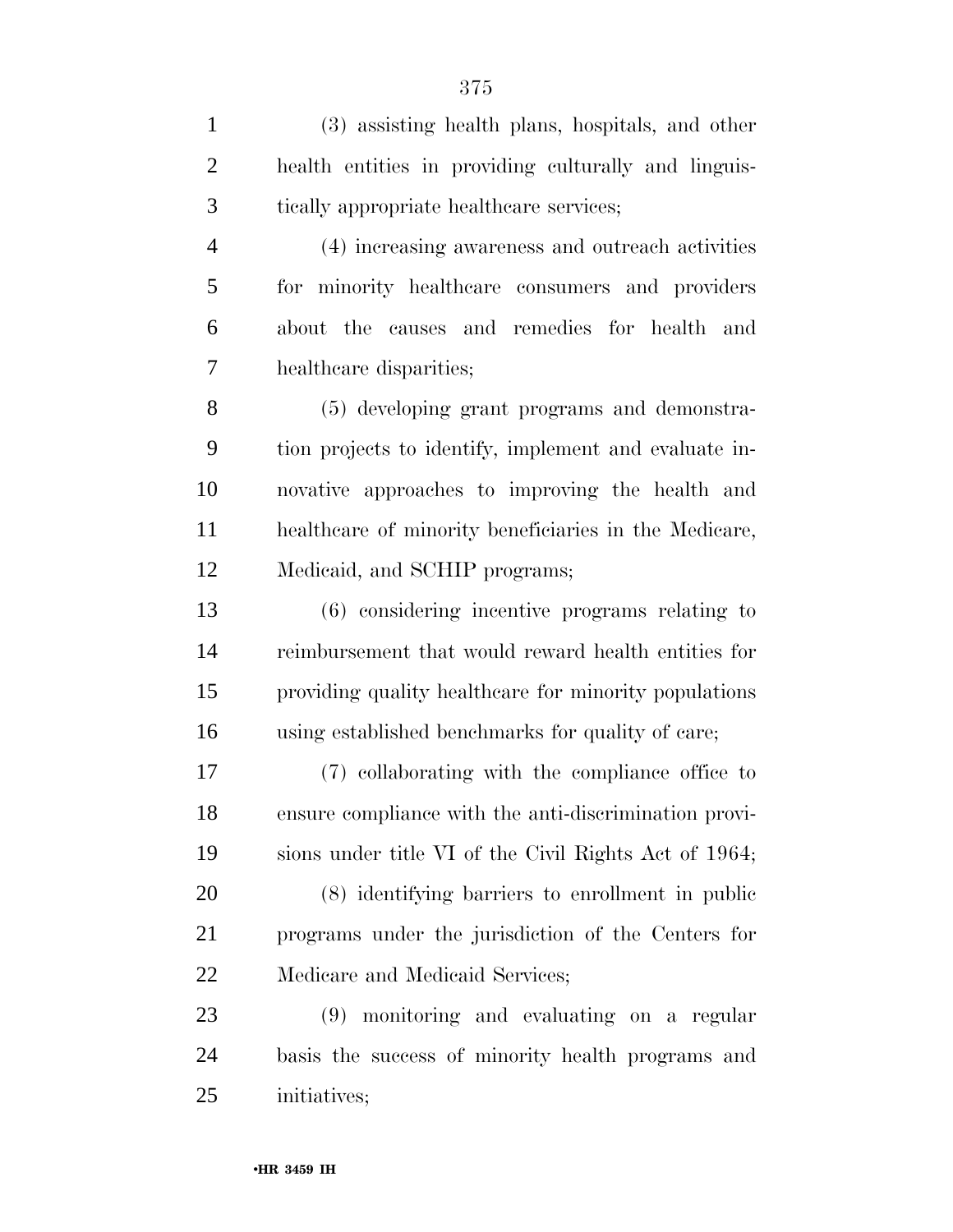| $\mathbf{1}$   | $(10)$ publishing an annual report about the ac-           |
|----------------|------------------------------------------------------------|
| $\mathfrak{2}$ | tivities of the Centers for Medicare and Medicaid          |
| 3              | Services relating to minority health improvement;          |
| $\overline{4}$ | and                                                        |
| 5              | (11) other activities determined appropriate by            |
| 6              | the Secretary of Health and Human Services.                |
| 7              | (c) STAFF.—The staff at the Office shall include—          |
| 8              | (1) one or more individuals with expertise in              |
| 9              | minority health and racial and ethnic health dispari-      |
| 10             | ties; and                                                  |
| 11             | (2) one or more individuals with expertise in              |
| 12             | healthcare financing and delivery in underserved           |
| 13             | communities.                                               |
| 14             | (d) COORDINATION.—In carrying out its duties under         |
| 15             | this section, the Office shall coordinate with—            |
| 16             | (1) the Office of Minority Health in the Office            |
| 17             | of the Secretary of Health and Human Services;             |
| 18             | (2) the National Centers for Minority Health               |
| 19             | and Health Disparities in the National Institutes of       |
| 20             | Health; and                                                |
| 21             | (3) the Office of Minority Health in the Centers           |
| 22             | for Disease Control and Prevention.                        |
| 23             | (e) AUTHORIZATION OF APPROPRIATIONS.—For the               |
| 24             | purpose of carrying out this section, there are authorized |
| 25             | to be appropriated $$10,000,000$ for fiscal year 2004, and |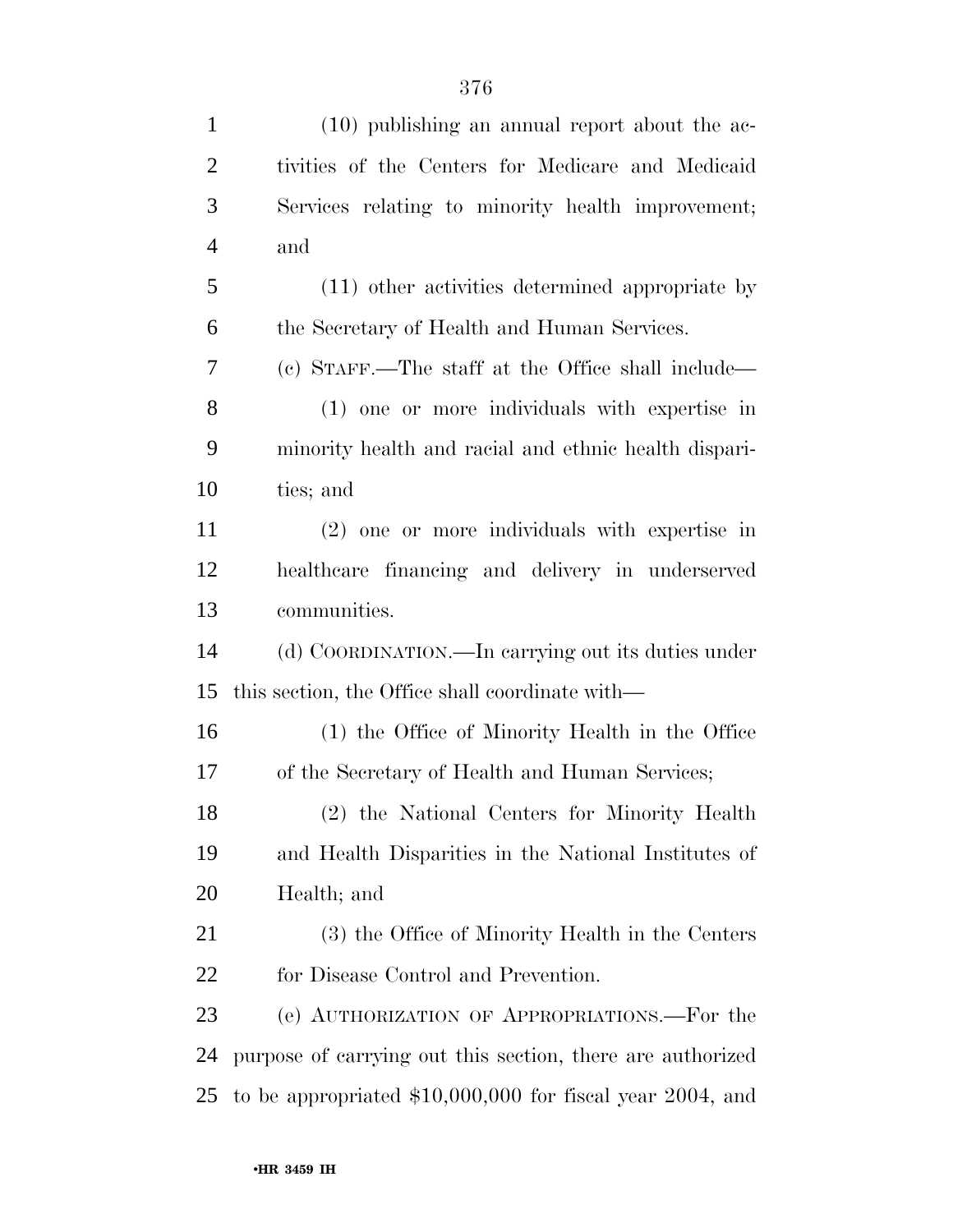such sums may be necessary for each of fiscal years 2005 through 2010.

### **SEC. 607. OFFICE OF MINORITY AFFAIRS AT THE FOOD AND DRUG ADMINISTRATION.**

 Chapter IX of the Federal Food, Drug, and Cosmetic Act (21 U.S.C. 391 et seq.) is amended by adding at the end the following:

#### **''SEC. 908. OFFICE OF MINORITY AFFAIRS.**

 ''(a) IN GENERAL.—Not later than 60 days after the date of enactment of this section, the Secretary shall es- tablish within the Office of the Commissioner of the Food and Drug Administration an Office of Minority Affairs (referred to in this section as the 'Office').

 ''(b) DUTIES.—The Office shall be responsible for the coordination and facilitation of activities of the Food and Drug Administration to improve minority health and healthcare and to reduce racial and ethnic disparities in health and healthcare, which shall include—

19 ''(1) promoting policies in the development and review of medical products that reduce racial and 21 ethnic disparities in health and healthcare;

  $(2)$  encouraging appropriate data collection, analysis, and dissemination of racial and ethnic dif- ferences using, at a minimum, the categories de-scribed in the 1997 Office of Management and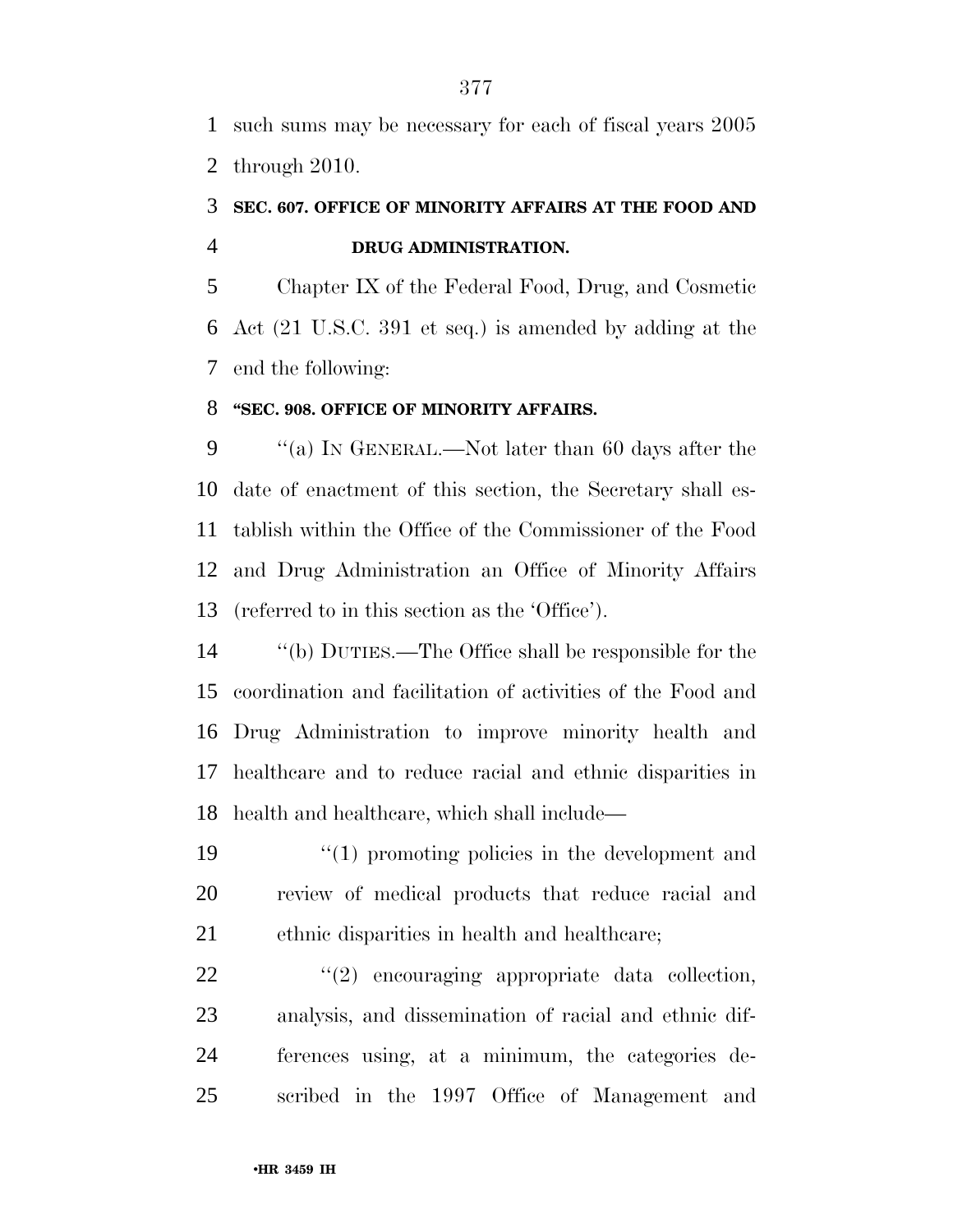| $\mathbf{1}$   | Budget standards, in response to different therapies           |
|----------------|----------------------------------------------------------------|
| $\overline{2}$ | in both adult and pediatric populations;                       |
| 3              | "(3) providing, in coordination with other ap-                 |
| 4              | propriate government agencies, education, training,            |
| 5              | and support to increase participation of minority pa-          |
| 6              | tients and physicians in clinical trials;                      |
| 7              | "(4) collecting and analyzing data using, at a                 |
| 8              | minimum, the categories described in the 1997 Of-              |
| 9              | fice of Management and Budget standards, on the                |
| 10             | number of participants from minority racial and eth-           |
| 11             | nic backgrounds in clinical trials used to support             |
| 12             | medical product approvals;                                     |
| 13             | $\cdot\cdot$ (5) the identification of methods to reduce lan-  |
| 14             | guage and literacy barriers; and                               |
| 15             | $\cdot\cdot$ (6) publishing an annual report about the ac-     |
| 16             | tivities of the Food and Drug Administration per-              |
| 17             | taining to minority health.                                    |
| 18             | "(c) STAFF.—The staff of the Office shall include—             |
| 19             | $\cdot\cdot\cdot(1)$ one or more individuals with expertise in |
| 20             | the design and conduct of clinical trials of drugs, bi-        |
| 21             | ological products, and medical devices; and                    |
| <u>22</u>      | $\cdot\cdot\cdot(2)$ one or more individuals with expertise in |
| 23             | therapeutic classes or disease states for which med-           |
| 24             | ical evidence suggests a difference based on race or           |
| 25             | ethnicity.                                                     |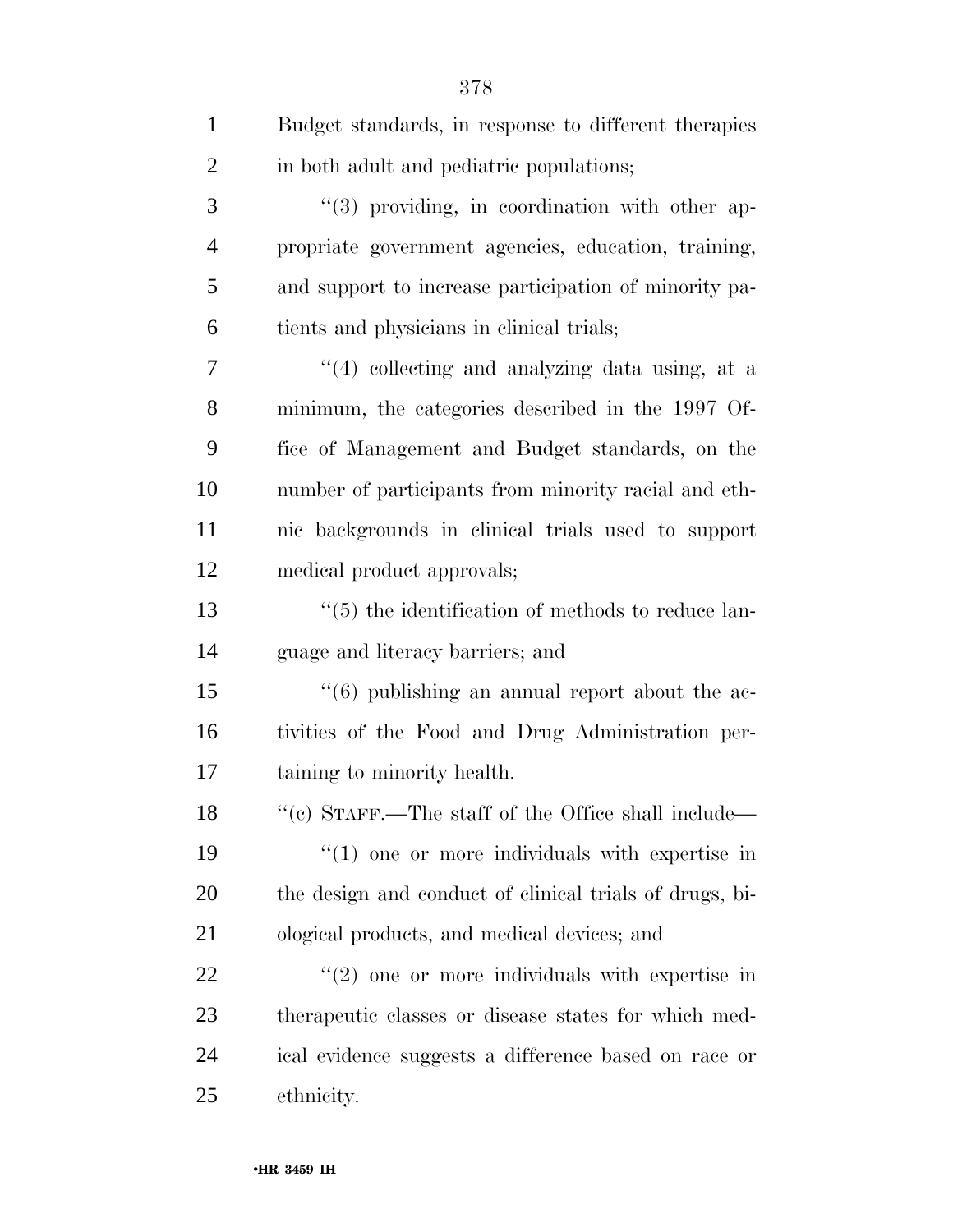| 1              | "(d) COORDINATION.—In carrying out its duties               |
|----------------|-------------------------------------------------------------|
| 2              | under this section, the Office shall coordinate with—       |
| 3              | $\lq(1)$ the Office of Minority Health in the Office        |
| $\overline{4}$ | of the Secretary of Health and Human Services;              |
| 5              | $\lq(2)$ the National Center for Minority Health            |
| 6              | and Health Disparities in the National Institutes of        |
| 7              | Health; and                                                 |
| 8              | "(3) the Office of Minority Health in the Cen-              |
| 9              | ters for Disease Control and Prevention.                    |
| 10             | "(e) AUTHORIZATION OF APPROPRIATIONS.—For the               |
| 11             | purpose of carrying out this section, there are authorized  |
| 12             | to be appropriated such sums as may be necessary for        |
|                |                                                             |
| 13             | each of the fiscal years 2005 through 2010.".               |
| 14             | SEC. 608. SAFETY AND EFFECTIVENESS OF DRUGS WITH            |
| 15             | RESPECT TO RACIAL AND ETHNIC BACK-                          |
| 16             | GROUND.                                                     |
| 17             | (a) IN GENERAL.—Chapter V of the Federal Food,              |
|                | 18 Drug, and Cosmetic Act (21 U.S.C. 351 et seq.) is amend- |
| 19             | ed by adding after section 505B the following:              |
| 20             | "SEC. 505C. SAFETY AND EFFECTIVENESS OF DRUGS WITH          |
| 21             | RESPECT TO RACIAL AND ETHNIC BACK-                          |
| 22             | GROUND.                                                     |
| 23             | "(a) PRE-APPROVAL STUDIES.—If there is evidence             |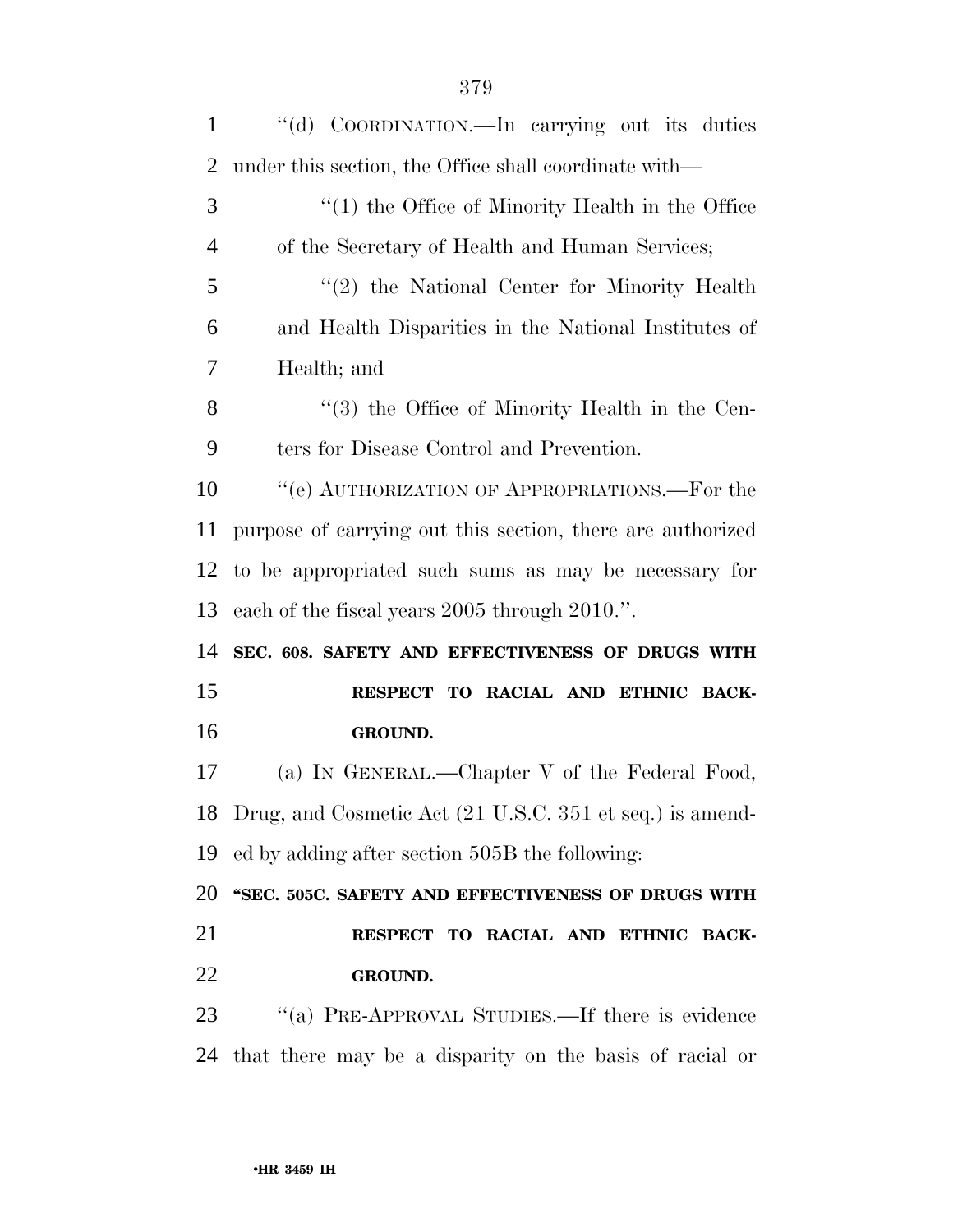ethnic background as to the safety or effectiveness of a drug, then—

 ''(1)(A) the investigations required under sec-4 tion  $505(b)(1)(A)$  shall include adequate and well-controlled investigations of the disparity; or

 $\langle$  (B) the evidence required under section 351(a) of the Public Health Service Act for approval of a biologics license application for the drug shall in- clude adequate and well-controlled investigations of the disparity; and

11  $\frac{1}{2}$  if the investigations confirm that there is a disparity, the labeling of the drug shall include ap-propriate information about the disparity.

14 "(b) POST-MARKET STUDIES.—

15 "(1) In GENERAL.—If there is evidence that there may be a disparity on the basis of racial or ethnic background as to the safety or effectiveness of a drug for which there is an approved application under section 505 or a license under section 351 of the Public Health Service Act, the Secretary may by order require the holder of the approved application or license to conduct, by a date specified by the Sec- retary, post-marketing studies to investigate the dis-parity.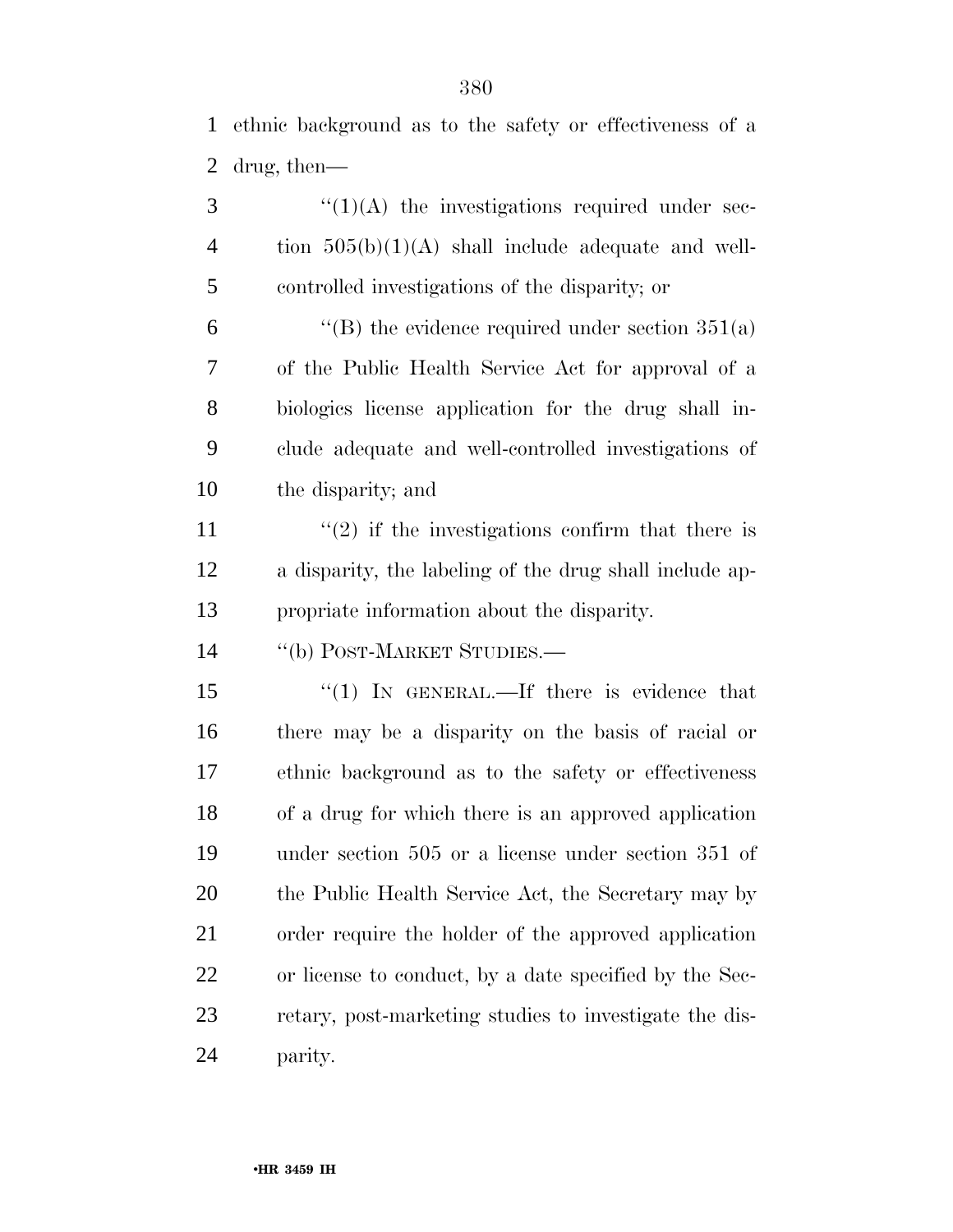| $\mathbf{1}$   | "(2) LABELING.—If the Secretary determines                   |
|----------------|--------------------------------------------------------------|
| $\overline{2}$ | that the post-market studies confirm that there is a         |
| 3              | disparity described in paragraph (1), the labeling of        |
| $\overline{4}$ | the drug shall include appropriate information about         |
| 5              | the disparity.                                               |
| 6              | "(3) STUDY DESIGN.—The Secretary may                         |
| 7              | specify all aspects of study design, including the           |
| 8              | number of studies and study participants, in the             |
| 9              | order requiring post-market studies of the drug.             |
| 10             | "(4) MODIFICATIONS OF STUDY DESIGN.—The                      |
| 11             | Secretary may by order modify any aspect of the              |
| 12             | study design as necessary after issuing an order             |
| 13             | under paragraph $(1)$ .                                      |
| 14             | $\cdot\cdot$ (5) STUDY RESULTS.—The results from stud-       |
| 15             | ies required under paragraph (1) shall be submitted          |
| 16             | to the Secretary as supplements to the drug applica-         |
| 17             | tion or biological license application.                      |
| 18             | "(c) DISPARITY.—The term 'evidence that there may            |
| 19             | be a disparity on the basis of racial or ethnic background   |
| 20             | for a dult and pediatric populations as to the safety or ef- |
| 21             | fectiveness of a drug' includes—                             |
| 22             | $f(1)$ evidence that there is a disparity on the             |
| 23             | basis of racial or ethnic background as to safety or         |
| 24             | effectiveness of a drug in the same chemical class as        |
| 25             | the drug;                                                    |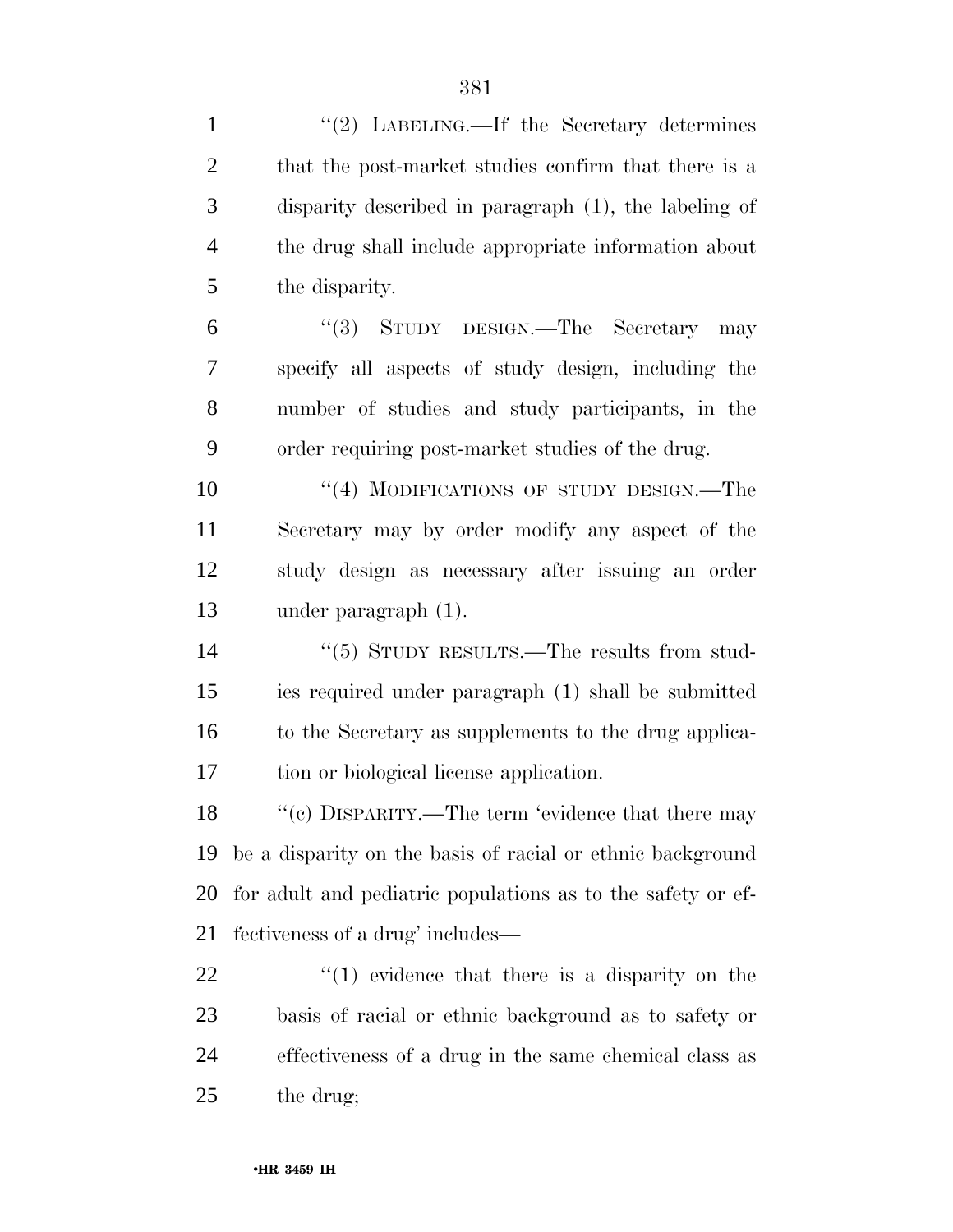| $\mathbf{1}$   | $\lq(2)$ evidence that there is a disparity on the       |
|----------------|----------------------------------------------------------|
| $\overline{2}$ | basis of racial or ethnic background in the way the      |
| 3              | drug is metabolized; and                                 |
| $\overline{4}$ | "(3) other evidence as the Secretary may deter-          |
| 5              | mine.                                                    |
| 6              | "(d) APPLICATIONS UNDER SECTION $505(b)(2)$ AND          |
| 7              | $505(j)$ .—                                              |
| 8              | "(1) IN GENERAL.— $A$ drug for which an appli-           |
| 9              | cation has been submitted or approved under section      |
| 10             | $505(j)$ shall not be considered ineligible for approval |
| 11             | under that section or misbranded under section 502       |
| 12             | on the basis that the labeling of the drug omits in-     |
| 13             | formation relating to a disparity on the basis of ra-    |
| 14             | cial or ethnic background as to the safety or effec-     |
| 15             | tiveness of the drug, whether derived from investiga-    |
| 16             | tions or studies required under this section or de-      |
| 17             | rived from other sources, when the omitted informa-      |
| 18             | tion is protected by patent or by exclusivity under      |
| 19             | clause (iii) or (iv) of section $505(j)(5)(D)$ .         |
| 20             | "(2) LABELING.—Notwithstanding clauses (iii)             |
| 21             | and (iv) of section $505(j)(5)(D)$ , the Secretary may   |
| 22             | require that the labeling of a drug approved under       |
| 23             | section $505(j)$ that omits information relating to a    |
| 24             | disparity on the basis of racial or ethnic background    |
| 25             | as to the safety or effectiveness of the drug include    |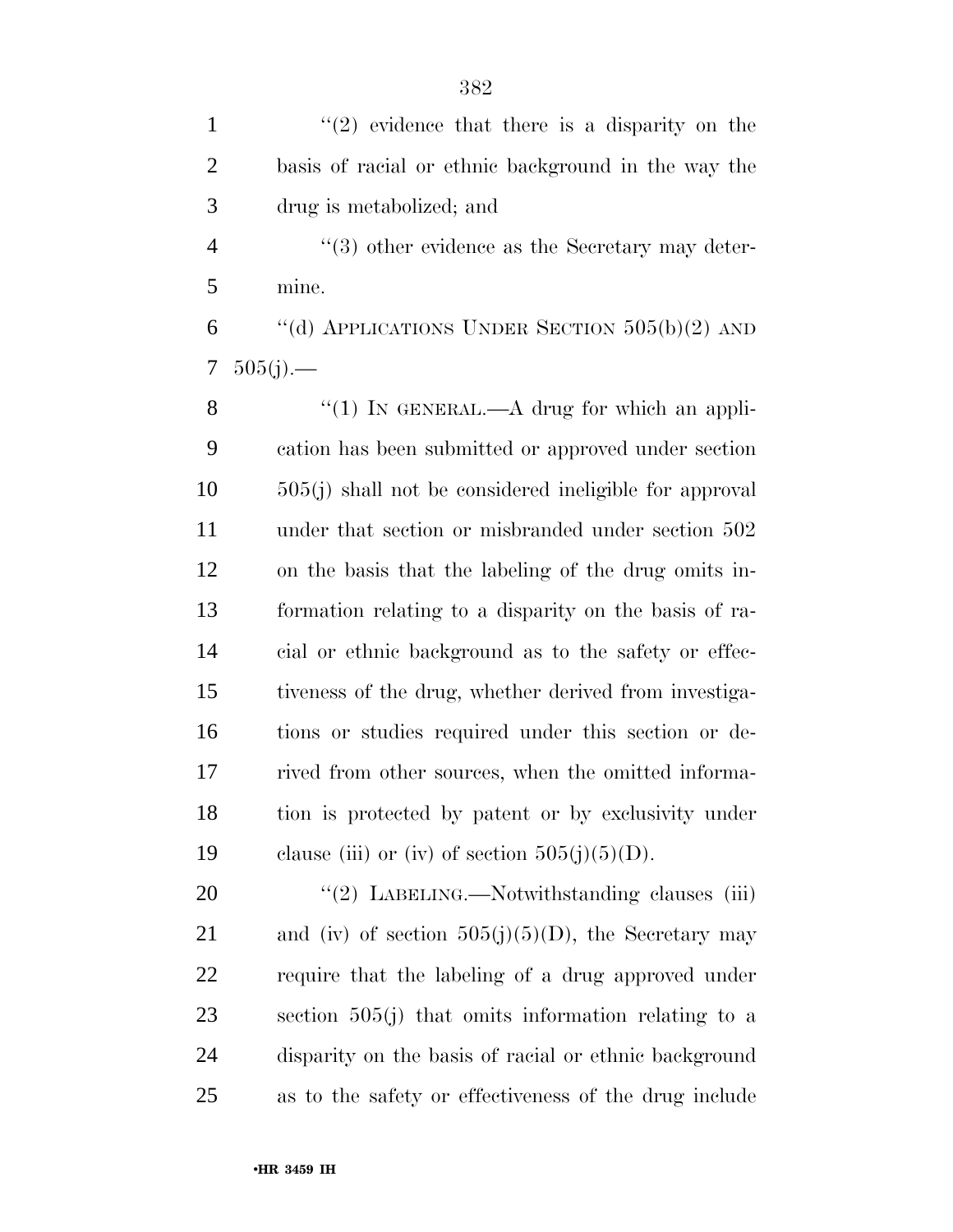a statement of any appropriate contraindications, warnings, or precautions related to the disparity that the Secretary considers necessary.''.

 (b) ENFORCEMENT.—Section 502 of the Federal Food, Drug, and Cosmetic Act (21 U.S.C. 352) is amend-ed by adding at the end the following:

 $\gamma$  (w)(1) If it is a drug and the holder of the approved application under section 505 or license under section 351 of the Public Health Service Act for the drug has failed to complete the investigations or studies, or comply with any other requirement, of section 505C.''.

12 (c) DRUG FEES.—Section  $736(a)(1)(A)(ii)$  of the Federal Food, Drug, and Cosmetic Act (21 U.S.C. 379h) is amended by adding after ''required'' the following: '', including supplements required under section 505C of the Act''.

#### **SEC. 609. UNITED STATES COMMISSION ON CIVIL RIGHTS.**

 (a) COORDINATION WITHIN DEPARTMENT OF JUS- TICE OF ACTIVITIES REGARDING HEALTH DISPARI- TIES.—Section 3 of the Civil Rights Commission Act of 1983 (42 U.S.C. 1975a) is amended—

22 (1) in paragraph  $(1)(B)$ , by striking "and" at the end;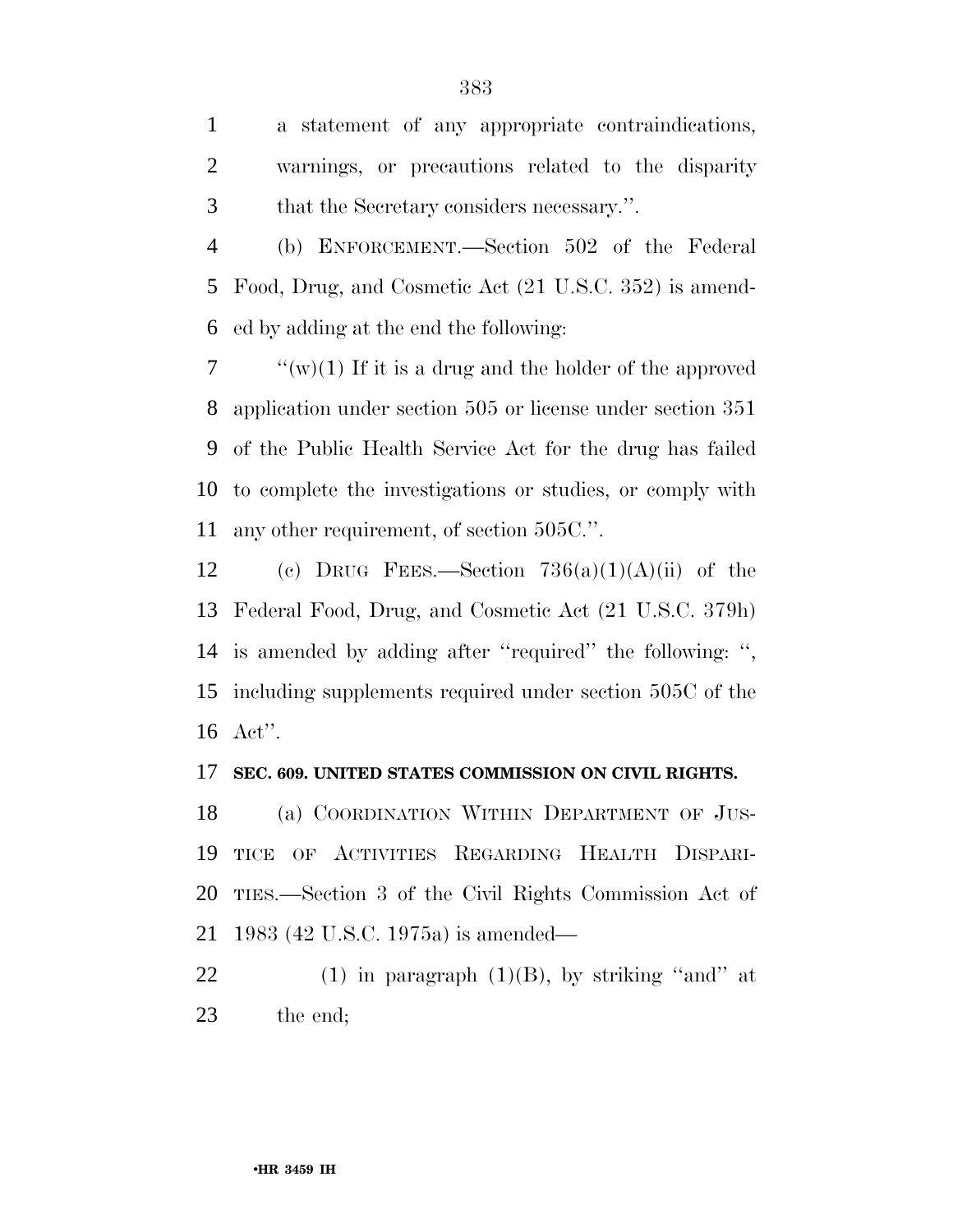| $\mathbf{1}$   | $(2)$ in paragraph $(2)$ , in the matter after and        |
|----------------|-----------------------------------------------------------|
| $\overline{2}$ | below subparagraph (D), by striking the period and        |
| 3              | inserting "; and"; and                                    |
| 4              | $(3)$ by adding at the end the following:                 |
| 5              | $\cdot$ (3) shall, with respect to activities carried out |
| 6              | in healthcare and correctional facilities toward the      |
| 7              | goal of eliminating health disparities between the        |
| 8              | general population and members of racial or ethnic        |
| 9              | minority groups, coordinate such activities of—           |
| 10             | $\lq\lq$ the Office for Civil Rights within the           |
| 11             | Department of Justice;                                    |
| 12             | "(B) the Office of Justice Programs within                |
| 13             | the Department of Justice;                                |
| 14             | $\cdot$ (C) the Office for Civil Rights within the        |
| 15             | Department of Health and Human Services;                  |
| 16             | and                                                       |
| 17             | "(D) the Office of Minority Health within                 |
| 18             | the Department of Health and Human Services               |
| 19             | (headed by the Deputy Assistant Secretary for             |
| 20             | Minority Health).".                                       |
| 21             | (b) AUTHORIZATION OF APPROPRIATIONS.—Section              |
| 22             | 5 of the Civil Rights Commission Act of 1983 (42 U.S.C.   |
| 23             | 1975c) is amended by striking the first sentence and in-  |
| 24             | serting the following: "For the purpose of carrying out   |
| 25             | this Act, there are authorized to<br>be appropriated      |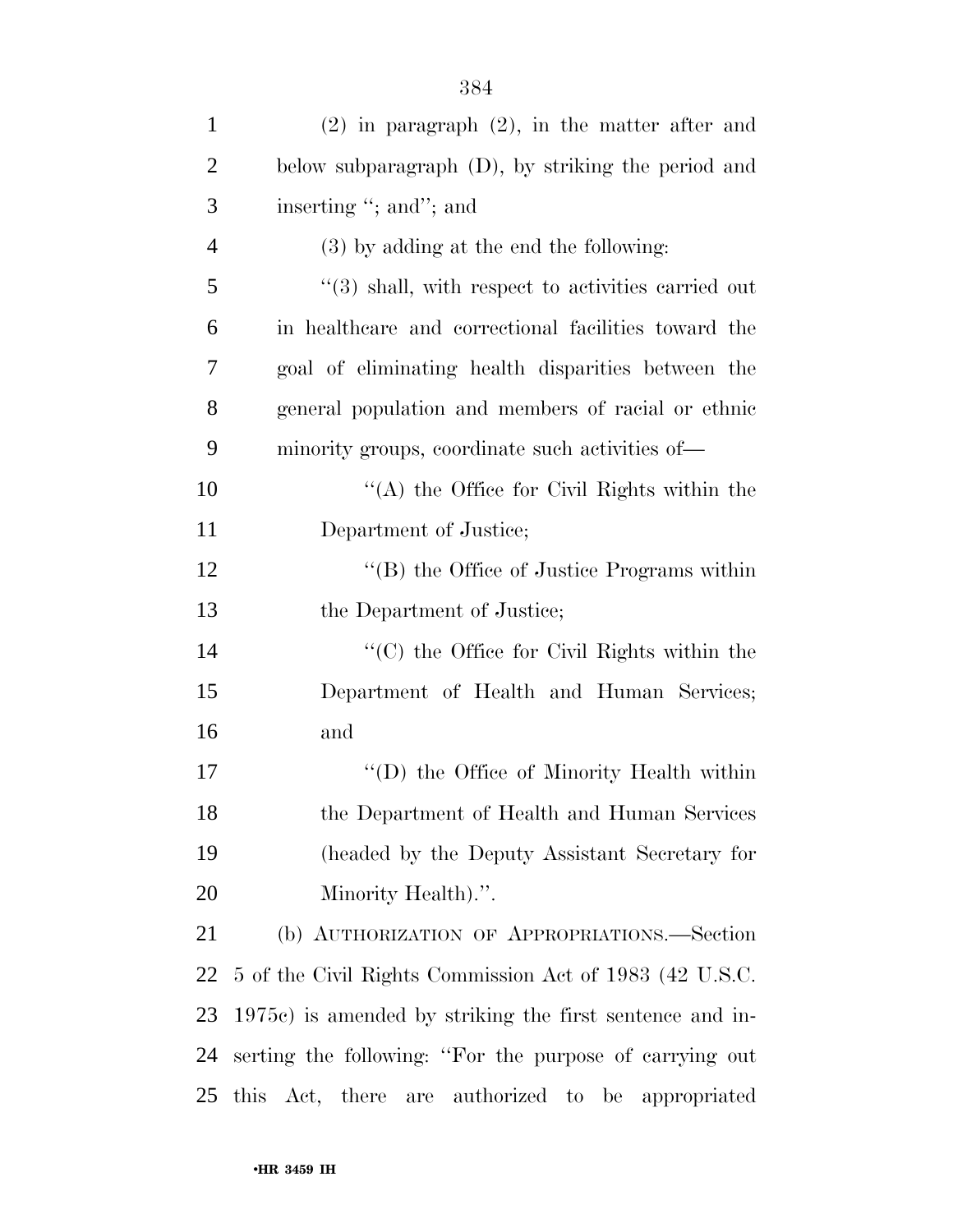\$30,000,000 for fiscal year 2005, and such sums as may be necessary for each of the fiscal years 2006 through 2010.''.

## **SEC. 610. SENSE OF CONGRESS CONCERNING FULL FUND- ING OF ACTIVITIES TO ELIMINATE RACIAL AND ETHNIC HEALTH DISPARITIES.**

 (a) FINDINGS.—Congress makes the following find-ings:

 (1) The health status of the American populace is declining and the United States currently ranks below most industrialized nations in health status measured by longevity, sickness, and mortality.

 (2) Within the spectrum of declining health, ra- cial and ethnic minority populations tend to be in the poorest of health and face substantial cultural, social, and economic barriers to obtaining quality healthcare.

 (3) The problems affecting minority health have been exacerbated by the fact that adequate resources (funding, staffing, stewardship, and accountability) have not been devoted to initiatives designed to ex- amine and eliminate racial and ethnic disparities in health.

 (b) SENSE OF CONGRESS.—It is the sense of Con-gress that—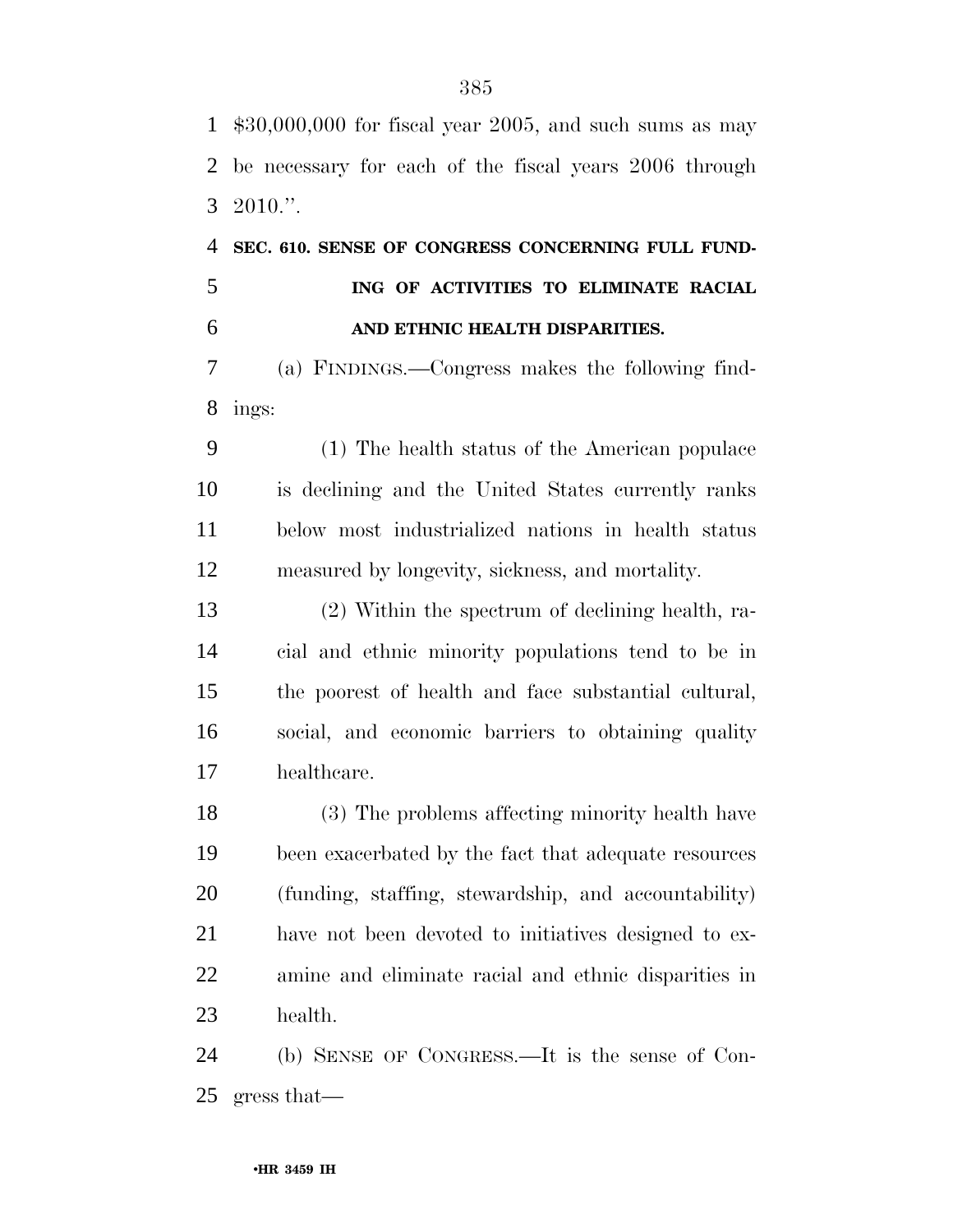| $\mathbf{1}$   | (1) funding should be doubled by fiscal year           |
|----------------|--------------------------------------------------------|
| $\overline{2}$ | 2005 for the National Center for Minority Health       |
| 3              | Disparities, the Office of Civil Rights in the Depart- |
| $\overline{4}$ | ment of Health and Human Services, the National        |
| 5              | Institute of Nursing Research, and the Office of Mi-   |
| 6              | nority Health;                                         |
| 7              | $(2)$ adequate funding by fiscal year 2005, and        |
| 8              | subsequent funding increases, should be provided for   |
| 9              | health professions training programs, the Racial and   |
| 10             | Ethnic Approaches to Community Health (REACH)          |
| 11             | at the Center for Disease Control and Prevention,      |
| 12             | the Minority HIV/AIDS Initiative, and the Excel-       |
| 13             | lence Centers to Eliminate Ethnic/Racial Disparities   |
| 14             | (EXCEED) Program at the Agency for Healthcare          |
| 15             | Research and Quality;                                  |
| 16             | (3) current and newly-created health disparity         |
| 17             | elimination incentives, programs, agencies, and de-    |
| 18             | partments under this Act (and the amendments           |
| 19             | made by this Act) should receive adequate staffing     |
| 20             | and funding by fiscal year 2005; and                   |
| 21             | (4) stewardship and accountability should be           |
| 22             | provided by Congress and the President for health      |
| 23             | disparity elimination.                                 |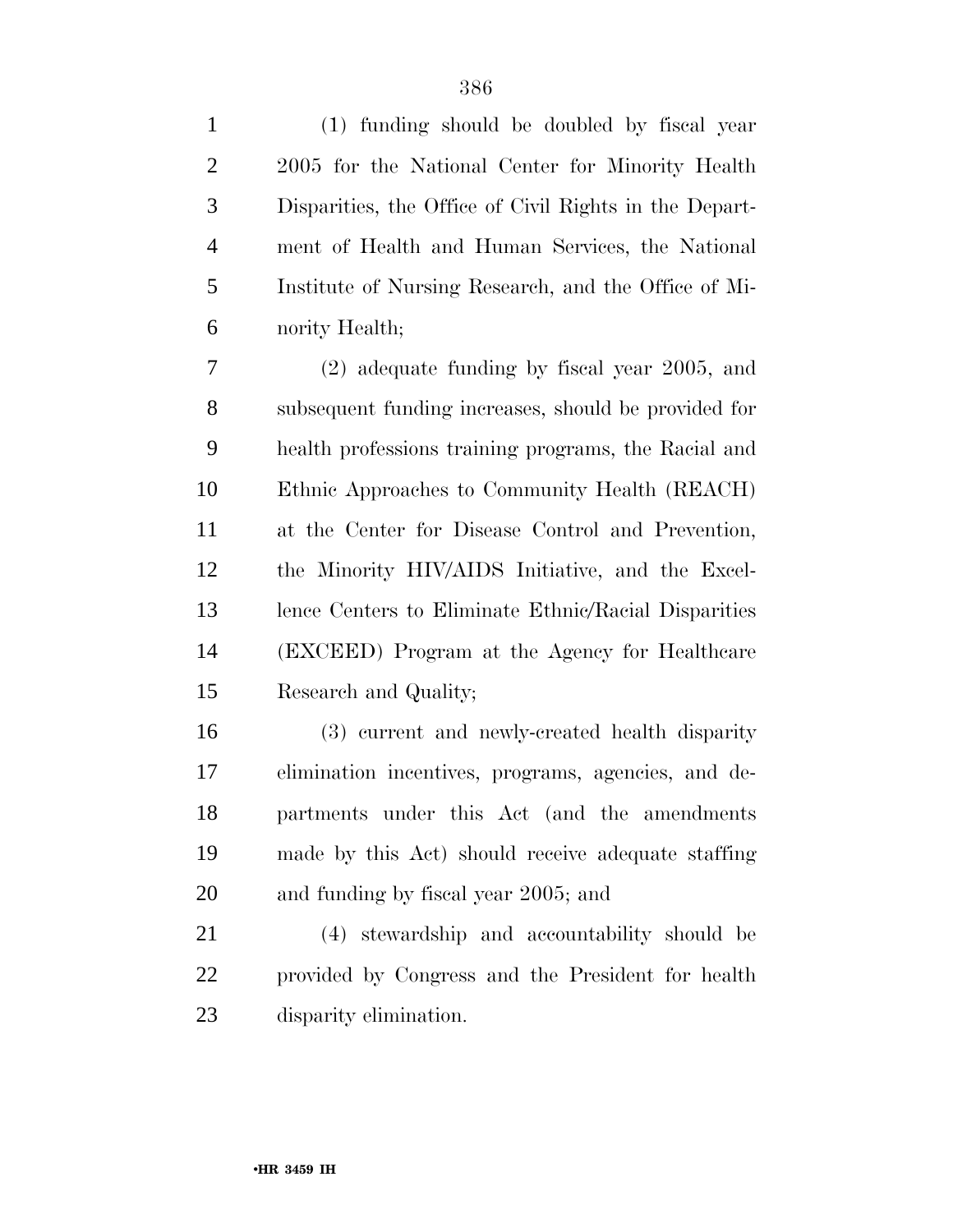# **TITLE VII—STRENGTHENING HEALTH INSTITUTIONS THAT PROVIDE HEALTHCARE TO MINORITY POPULATIONS**

**SEC. 701. AMENDMENT TO THE PUBLIC HEALTH SERVICE** 

**ACT.** 

 Title XXIX of the Public Health Service Act, as amended by section 602, is further amended by adding at the end the following:

 **''Subtitle G—Strengthening Health Institutions That Provide Healthcare to Minority Popu-lations** 

**''CHAPTER 1—GENERAL PROGRAMS** 

**''SEC. 2971. GRANT SUPPORT FOR QUALITY IMPROVEMENT** 

**INITIATIVES.** 

 ''(a) IN GENERAL.—The Secretary, in collaboration with the Administrator of the Health Resources and Serv- ices Administration, the Director of the Agency for Healthcare Research and Quality, and the Administrator of the Centers for Medicare and Medicaid Services, shall award grants to eligible entities for the conduct of dem- onstration projects to improve the quality of and access to healthcare.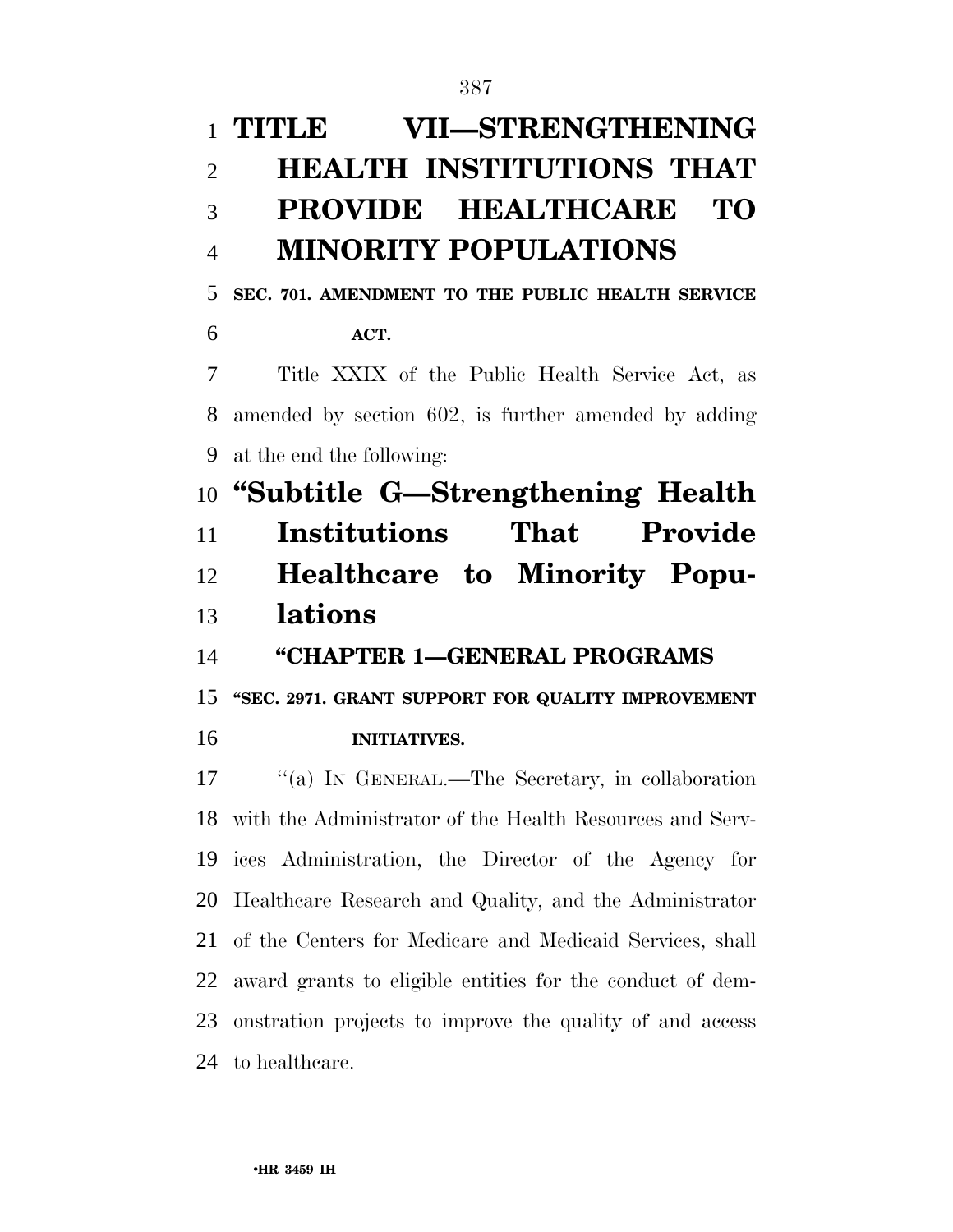| $\mathbf{1}$   | "(b) ELIGIBILITY.—To be eligible to receive a grant  |
|----------------|------------------------------------------------------|
| $\overline{2}$ | under subsection (a), an entity shall—               |
| 3              | $\lq(1)$ be a health center, hospital, health plan,  |
| $\overline{4}$ | health system, community clinic. or other health en- |
| 5              | tity determined appropriate by the Secretary—        |
| 6              | $\lq\lq$ that, by legal mandate or explicitly        |
| 7              | adopted mission, provides patients with access       |
| 8              | to services regardless of their ability to pay;      |
| 9              | $\lq\lq (B)$ that provides care or treatment for a   |
| 10             | substantial number of patients who are unin-         |
| 11             | sured, are receiving assistance under a State        |
| 12             | program under title XIX of the Social Security       |
| 13             | Act, or are members of vulnerable populations,       |
| 14             | as determined by the Secretary; and                  |
| 15             | $\lq\lq$ (C)(i) with respect to which, not less than |
| 16             | 50 percent of the entity's patient population is     |
| 17             | made up of racial and ethnic minorities; or          |
| 18             | $``$ (ii) that—                                      |
| 19             | $\lq\lq$ serves a disproportionate percent-          |
| 20             | age of local, minority racial and ethnic pa-         |
| 21             | tients, or that has a patient population, at         |
| 22             | least 50 percent of which is limited English         |
| 23             | proficient; and                                      |
| 24             | ``(II)<br>provides<br>that<br>an assurance           |
| 25             | amounts received under the grant will be             |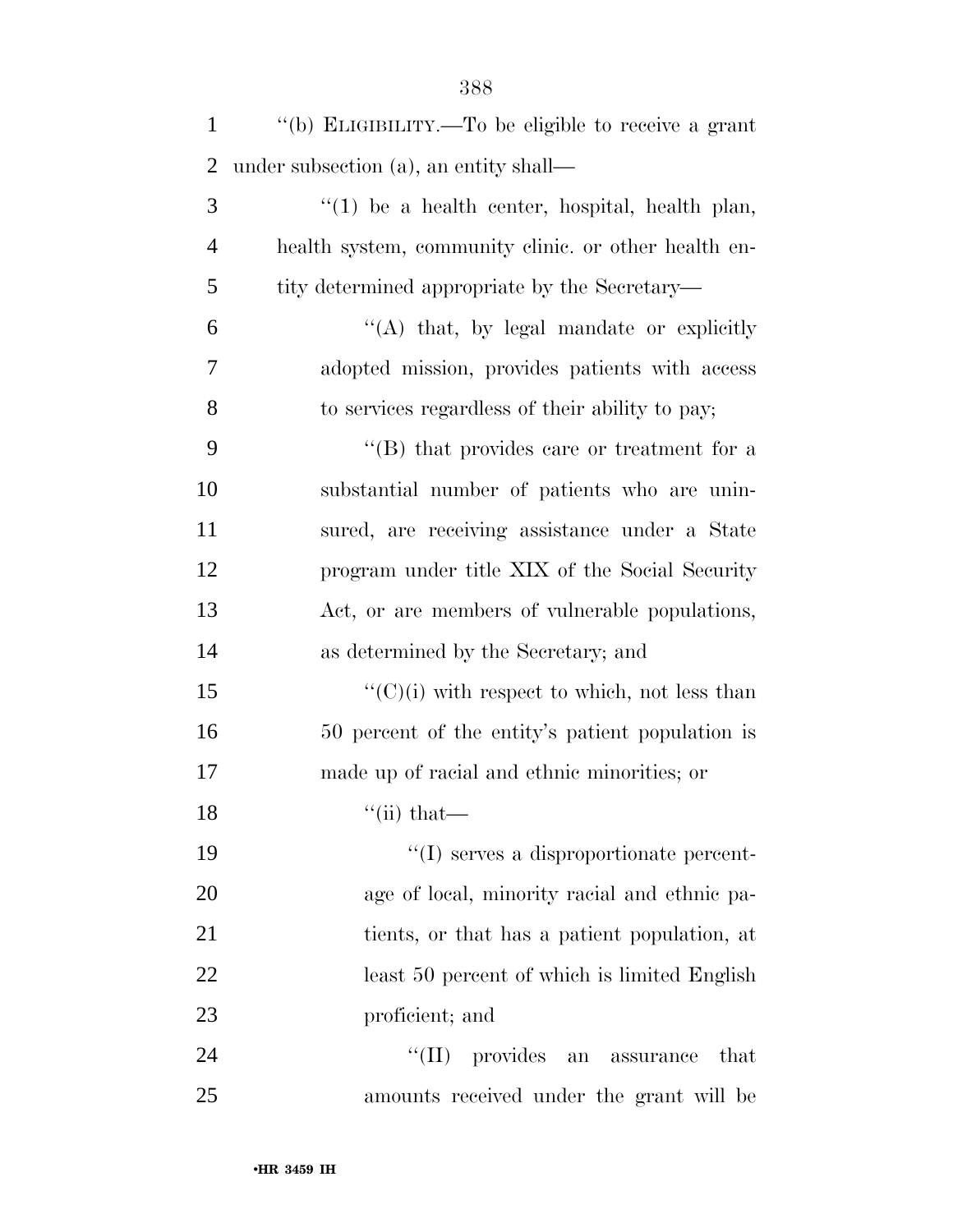| $\mathbf{1}$   | used only to support quality improvement                      |
|----------------|---------------------------------------------------------------|
| $\overline{c}$ | activities in the racial and ethnic popu-                     |
| 3              | lation served; and                                            |
| 4              | $"(2)$ prepare and submit to the Secretary an                 |
| 5              | application at such time, in such manner, and con-            |
| 6              | taining such information as the Secretary may re-             |
| 7              | quire.                                                        |
| 8              | "(c) PRIORITY.—In awarding grants under sub-                  |
| 9              | section (a), the Secretary shall give priority to applicants  |
| 10             | under subsection $(b)(2)$ that—                               |
| 11             | $\cdot$ (1) demonstrate an intent to operate as part          |
| 12             | of a healthcare partnership, network, collaborative,          |
| 13             | coalition, or alliance where each member entity con-          |
| 14             | tributes to the design, implementation, and evalua-           |
| 15             | tion of the proposed intervention; or                         |
| 16             | $\cdot\cdot\cdot(2)$ intend to use funds to carry out system- |
| 17             | wide changes with respect to healthcare quality im-           |
| 18             | provement, including-                                         |
| 19             | "(A) improved systems for data collection                     |
| 20             | and reporting;                                                |
| 21             | "(B) innovative collaborative or similar                      |
| 22             | processes;                                                    |
| 23             | "(C) group programs with behavioral or                        |
| 24             | self-management interventions;                                |
| 25             | $\lq\lq$ (D) case management services;                        |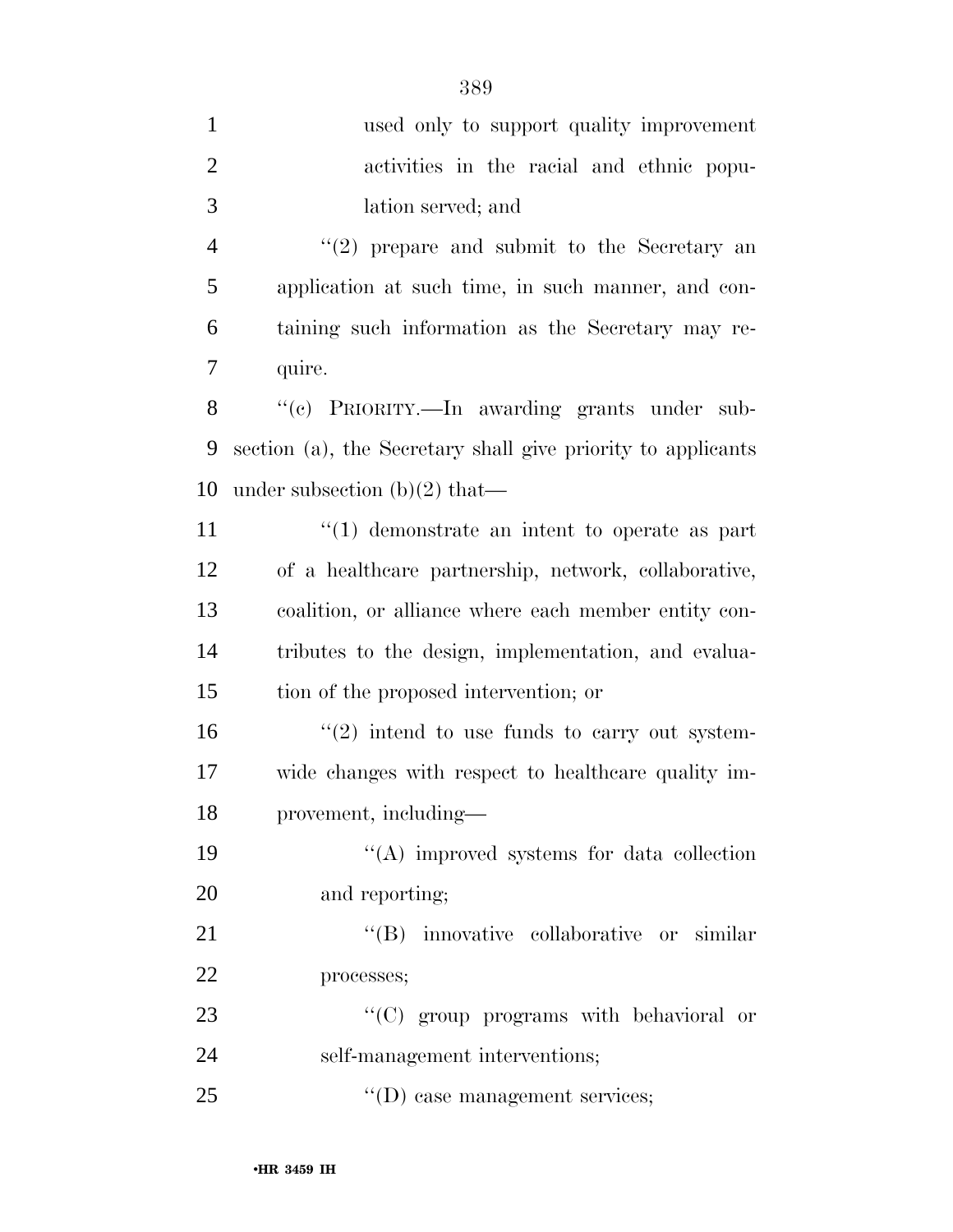| $\mathbf{1}$   | "(E) physician or patient reminder sys-                          |
|----------------|------------------------------------------------------------------|
| $\overline{2}$ | tems;                                                            |
| 3              | $\lq\lq(F)$ educational interventions; or                        |
| $\overline{4}$ | "(G) other activities determined appro-                          |
| 5              | priate by the Secretary.                                         |
| 6              | "(d) USE OF FUNDS.—An entity shall use amounts                   |
| 7              | received under a grant under subsection (a) to support           |
| 8              | the implementation and evaluation of healthcare quality          |
| 9              | improvement activities or minority health and healthcare         |
| 10             | disparity reduction activities that include—                     |
| 11             | $\cdot\cdot\cdot(1)$ with respect to healthcare systems, activi- |
| 12             | ties relating to improving—                                      |
| 13             | $\lq\lq$ patient safety;                                         |
| 14             | $\lq\lq$ (B) timeliness of care;                                 |
| 15             | $\lq\lq$ (C) effectiveness of care;                              |
| 16             | $\lq\lq$ (D) efficiency of care; and                             |
| 17             | $\lq\lq(E)$ patient centeredness; and                            |
| 18             | $\lq(2)$ with respect to patients, activities relating           |
| 19             | $to-$                                                            |
| 20             | $\lq\lq$ staying healthy;                                        |
| 21             | $\lq\lq$ (B) getting well;                                       |
| 22             | $\lq\lq$ <sup>c</sup> (C) living with illness or disability; and |
| 23             | $\lq\lq$ (D) coping with end of life issues.                     |
| 24             | "(e) COMMON DATA SYSTEMS.—The Secretary shall                    |
| 25             | provide financial and other technical assistance to grant-       |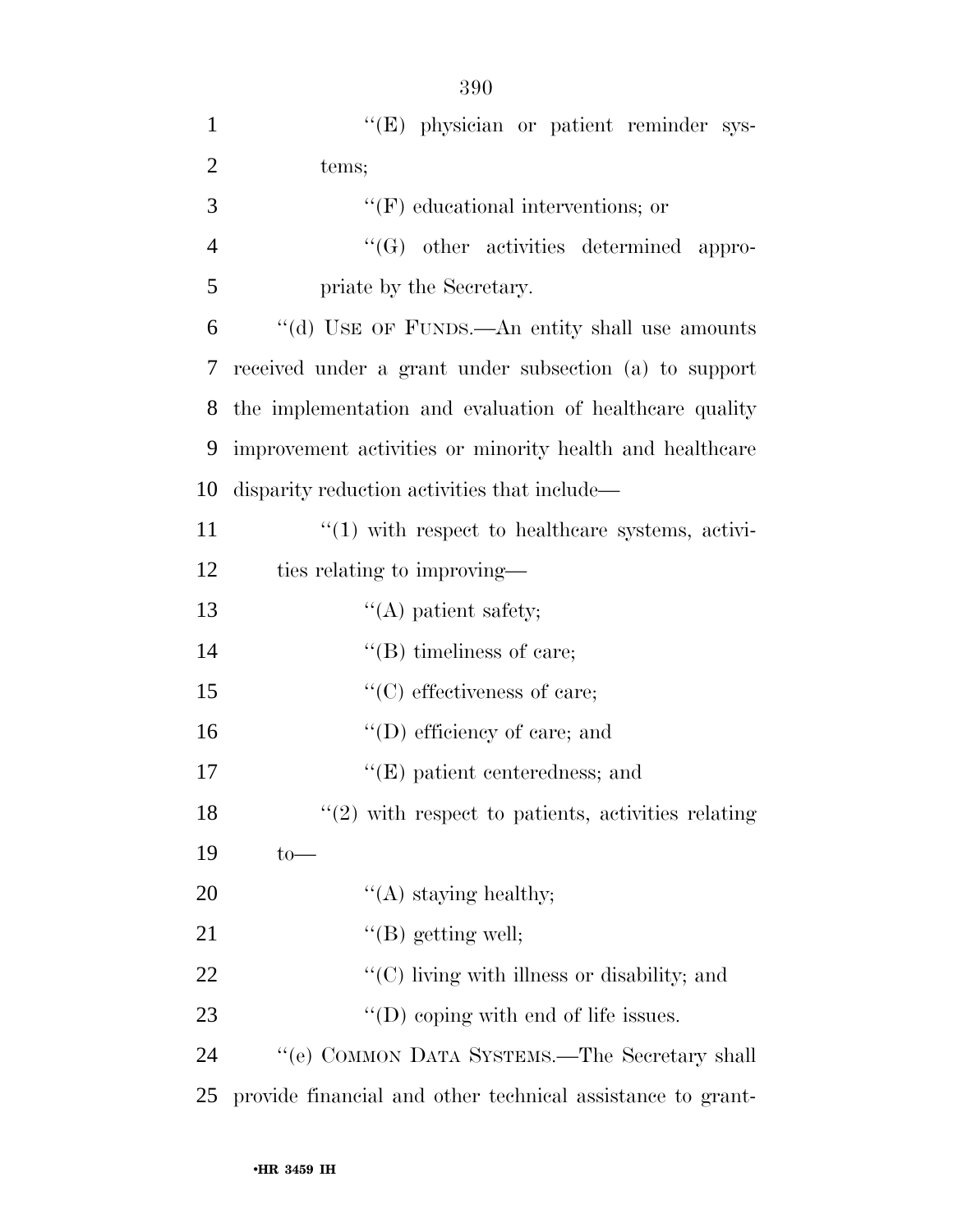ees under this section for the development of common data systems.

 ''(f) AUTHORIZATION OF APPROPRIATIONS.—There is authorized to be appropriated to carry out this section, such sums as may be necessary for each of fiscal years 2005 through 2010.

### **''SEC. 2971A. CENTERS OF EXCELLENCE.**

8 "(a) In GENERAL.—The Secretary, acting through the Administrator of the Health Resources and Services Administration, shall designate centers of excellence at public hospitals, and other health systems serving large numbers of minority patients, that—

13 ''(1) meet the requirements of section  $14 \qquad 2971(b)(1);$ 

 ''(2) demonstrate excellence in providing care to minority populations; and

17  $\frac{u(3)}{2}$  demonstrate excellence in reducing dispari-18 ties in health and healthcare.

 ''(b) REQUIREMENTS.—A hospital or health system that serves as a Center of Excellence under subsection (a) shall—

 $\frac{1}{2}$  (1) design, implement, and evaluate programs and policies relating to the delivery of care in ra- cially, ethnically, and linguistically diverse popu-lations;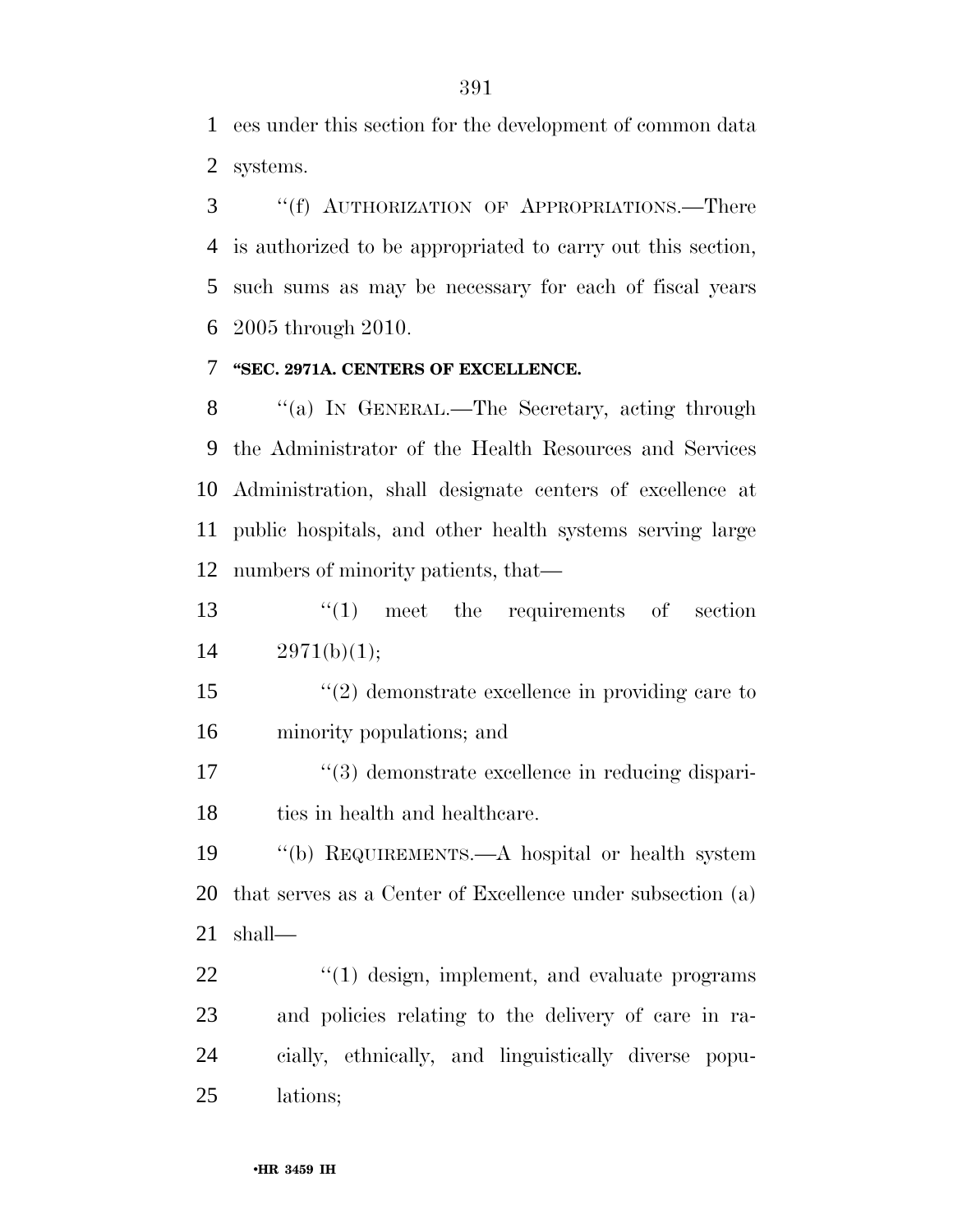1 ''(2) provide training and technical assistance to other hospitals and health systems relating to the provision of quality healthcare to minority popu-lations; and

 ''(3) develop activities for graduate or con- tinuing medical education that institutionalize a focus on cultural competence training for health care providers.

9 "(c) AUTHORIZATION OF APPROPRIATIONS.—There is authorized to be appropriated to carry out this section, such sums as may be necessary for each of fiscal years 2005 through 2010.

## **''SEC. 2971B. CONSULTATION, CONSTRUCTION AND REN- OVATION OF AMERICAN INDIAN AND ALASKA NATIVE FACILITIES; REPORTS.**

 ''(a) CONSULTATION.—Prior to the expenditure of, or the making of any firm commitment to expend, any funds appropriated for the planning, design, construction, or renovation of facilities pursuant to the Act of November 2, 1921 (25 U.S.C. 13) (commonly known as the Snyder Act), the Secretary, acting through the Service, shall— 22 ''(1) consult with any Indian tribe that would be significantly affected by such expenditure for the purpose of determining and, whenever practicable, honoring tribal preferences concerning size, location,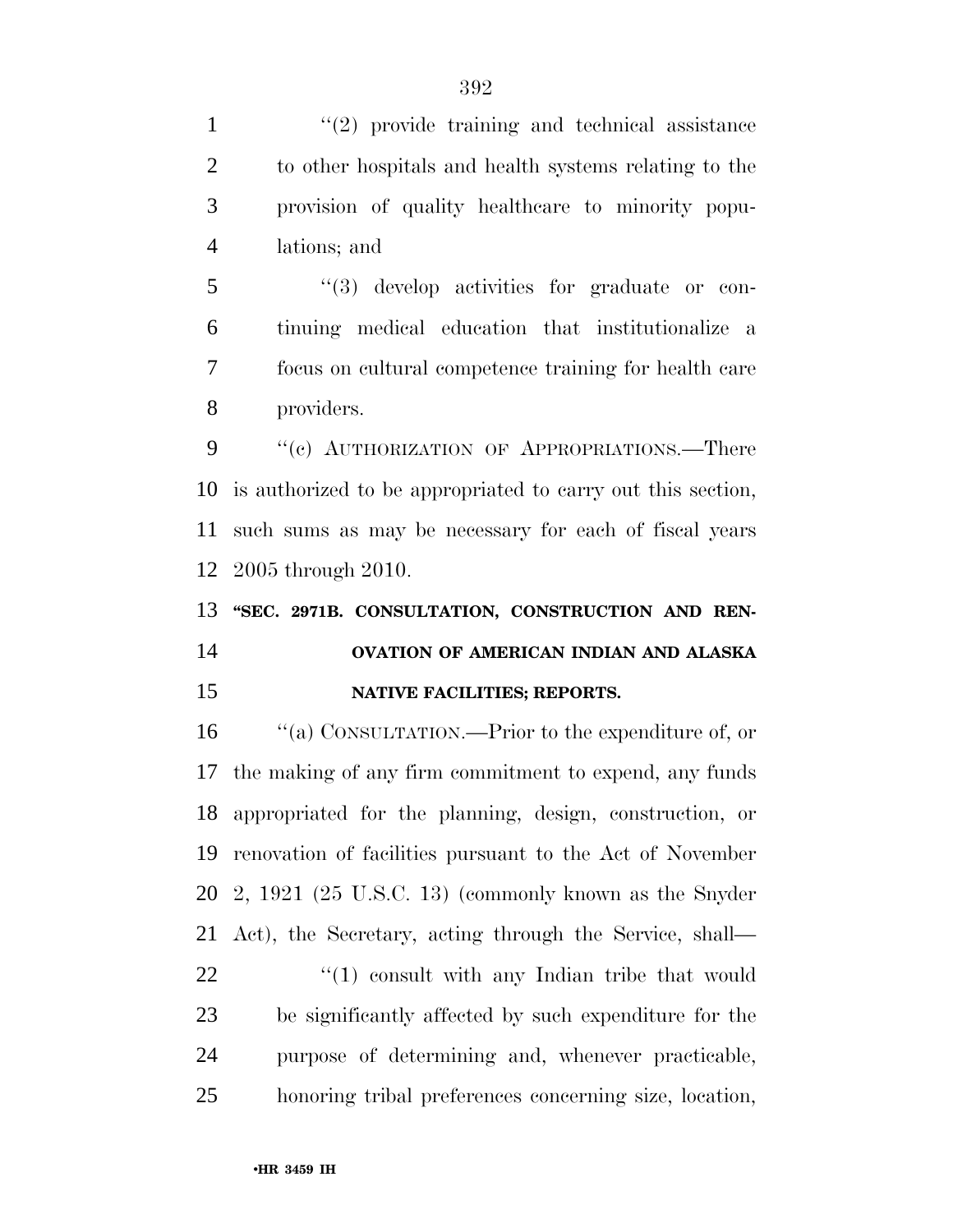| $\mathbf{1}$   | type, and other characteristics of any facility on      |
|----------------|---------------------------------------------------------|
| $\overline{2}$ | which such expenditure is to be made; and               |
| 3              | $\lq(2)$ ensure, whenever practicable, that such fa-    |
| $\overline{4}$ | cility meets the construction standards of any na-      |
| 5              | tionally recognized accrediting body by not later       |
| 6              | than 1 year after the date on which the construction    |
| 7              | or renovation of such facility is completed.            |
| 8              | "(b) CLOSURE OF FACILITIES.—                            |
| 9              | $\lq(1)$ In GENERAL.—Notwithstanding any provi-         |
| 10             | sion of law other than this subsection, no Service      |
| 11             | hospital or outpatient healthcare facility or any inpa- |
| 12             | tient service or special care facility operated by the  |
| 13             | Service, may be closed if the Secretary has not sub-    |
| 14             | mitted to the Congress at least 1 year prior to the     |
| 15             | date such proposed closure an evaluation of the im-     |
| 16             | pact of such proposed closure which specifies, in ad-   |
| 17             | dition to other considerations—                         |
| 18             | $\lq\lq$ (A) the accessibility of alternative           |
| 19             | healthcare resources for the population served          |
| 20             | by such hospital or facility;                           |
| 21             | $\lq\lq$ the cost effectiveness of such closure;        |
| 22             | "(C) the quality of healthcare to be pro-               |
| 23             | vided to the population served by such hospital         |
| 24             | or facility after such closure;                         |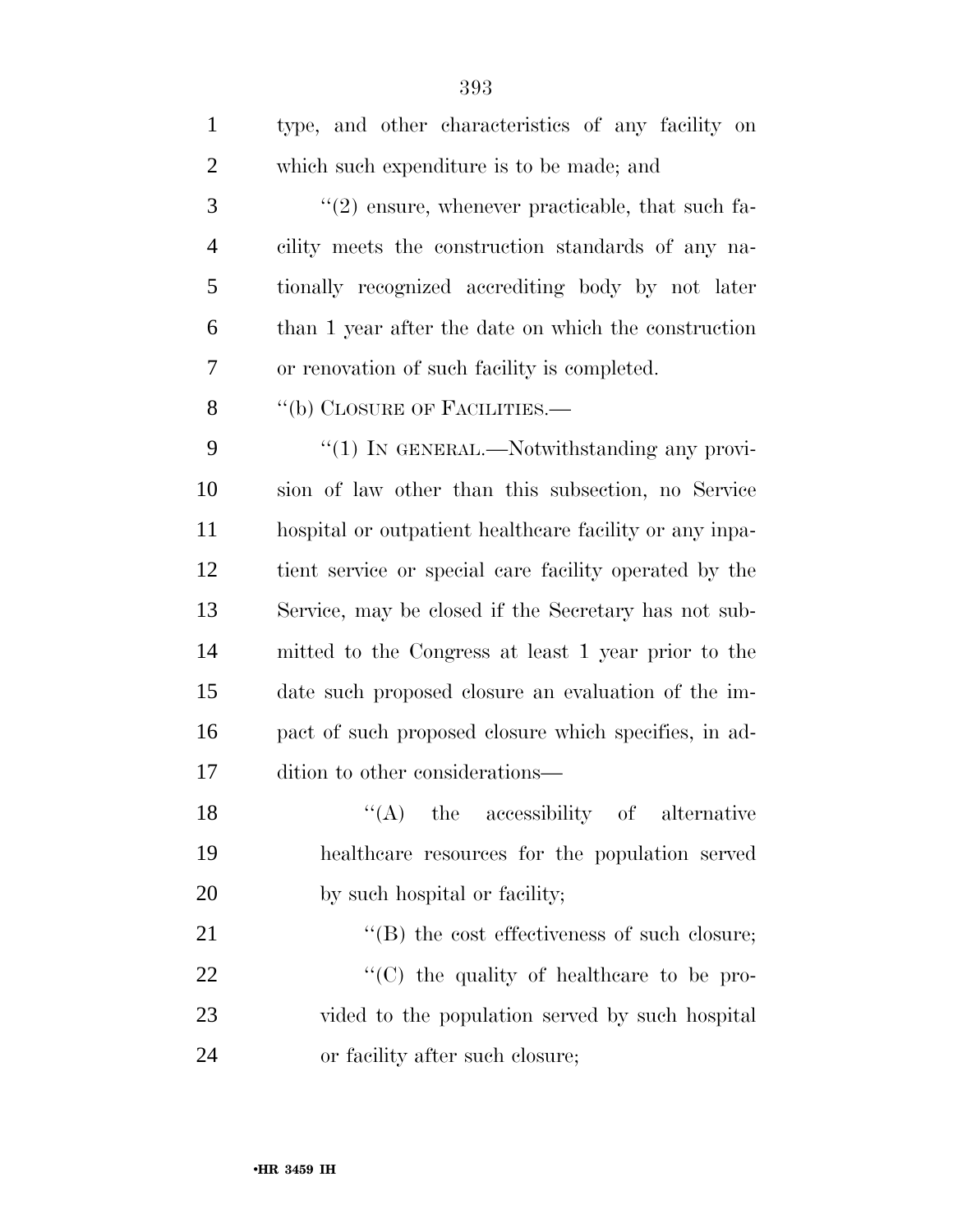| $\mathbf{1}$   | $\lq\lq$ the availability of contract healthcare        |
|----------------|---------------------------------------------------------|
| $\overline{2}$ | funds to maintain existing levels of service;           |
| 3              | $\lq\lq(E)$ the views of the Indian tribes served       |
| $\overline{4}$ | by such hospital or facility concerning such clo-       |
| 5              | sure;                                                   |
| 6              | $\lq\lq(F)$ the level of utilization of such hos-       |
| 7              | pital or facility by all eligible Indians; and          |
| 8              | $\lq\lq(G)$ the distance between such hospital or       |
| 9              | facility and the nearest operating Service hos-         |
| 10             | pital.                                                  |
| 11             | "(2) TEMPORARY CLOSURE. $-$ Paragraph (1)               |
| 12             | shall not apply to any temporary closure of a facility  |
| 13             | or of any portion of a facility if such closure is nec- |
| 14             | essary for medical, environmental, or safety reasons.   |
| 15             | "(c) PRIORITY SYSTEM.-                                  |
| 16             | "(1) ESTABLISHMENT.—The Secretary shall es-             |
| 17             | tablish a healthcare facility priority system, that     |
| 18             | shall—                                                  |
| 19             | "(A) be developed with Indian tribes and                |
| 20             | tribal organizations through negotiated rule-           |
| 21             | making;                                                 |
| 22             | $\lq\lq$ (B) give the needs of Indian tribes the        |
| 23             | highest priority, with additional priority being        |
| 24             | given to those service areas where the health           |
| 25             | status of Indians within the area, as measured          |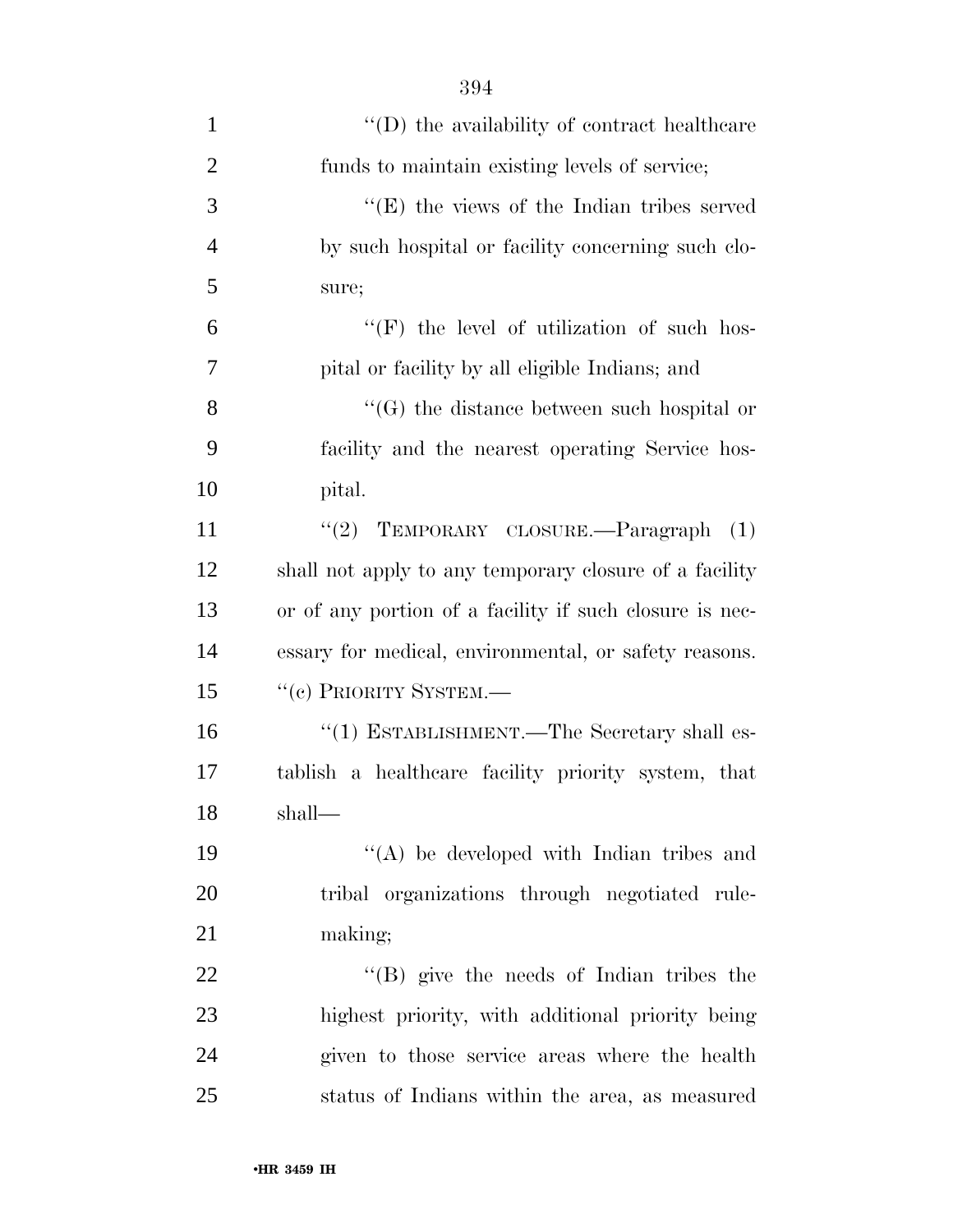by life expectancy based upon the most recent data available, is significantly lower than the average health status for Indians in all service areas; and

5 ''(C) at a minimum, include the lists re-6 quired in paragraph  $(2)(B)$  and the method-7 ology required in paragraph  $(2)(E)$ ;

 except that the priority of any project established under the construction priority system in effect on the date of this Act shall not be affected by any change in the construction priority system taking place thereafter if the project was identified as one of the top 10 priority inpatient projects or one of the top 10 outpatient projects in the Indian Health Service budget justification for fiscal year 2004, or if the project had completed both Phase I and Phase II of the construction priority system in effect on 18 the date of this title.

 ''(2) REPORT.—The Secretary shall submit to the President and Congress a report that includes— 21 ''(A) a description of the healthcare facility priority system of the Service, as established 23 under paragraph  $(1)$ ;

24  $\text{``(B) healthcare facility lists, including}\longrightarrow$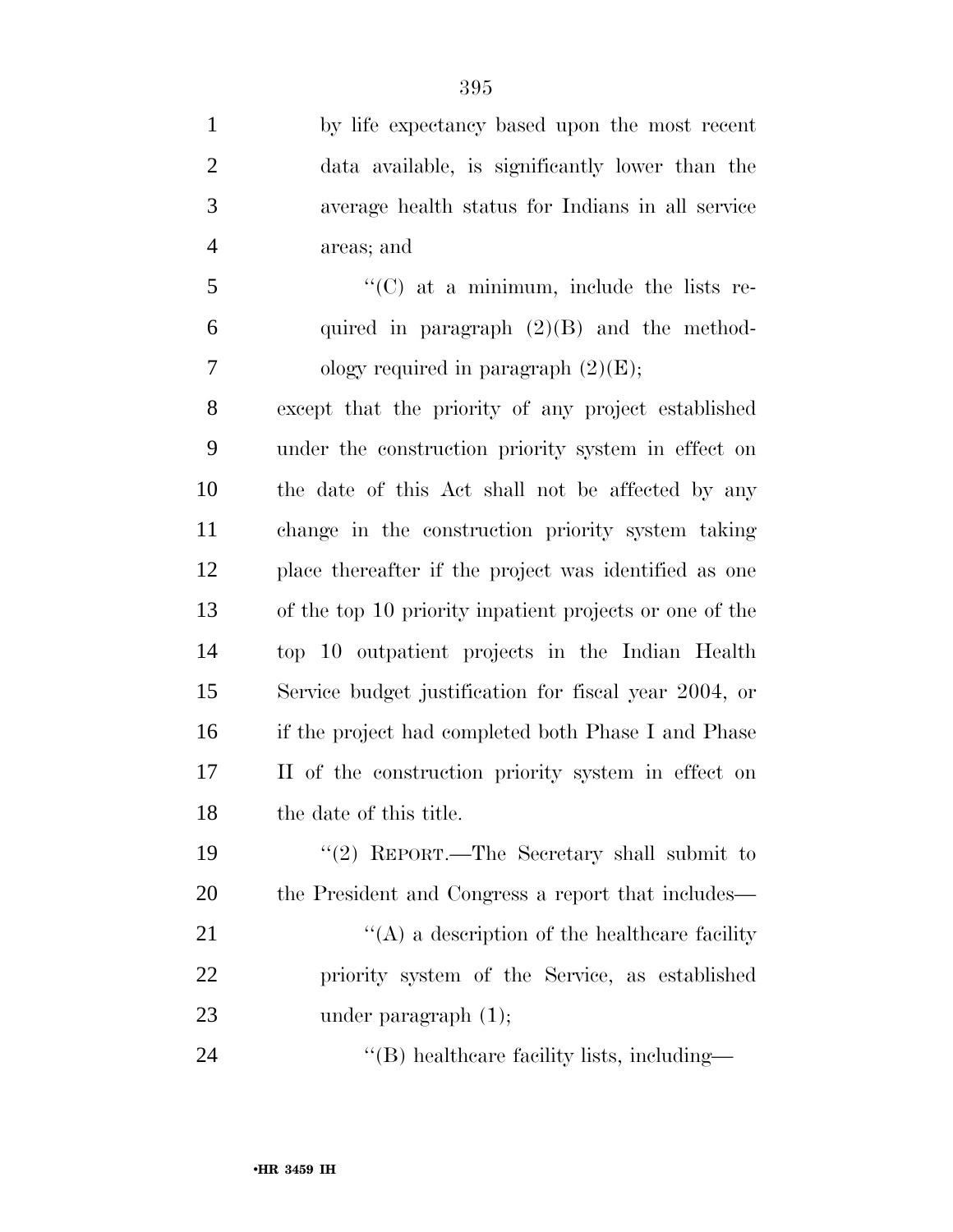396

| $\mathbf{1}$   | "(i) the total healthcare facility plan-               |
|----------------|--------------------------------------------------------|
| $\overline{2}$ | ning, design, construction and renovation              |
| 3              | needs for Indians;                                     |
| $\overline{4}$ | "(ii) the 10 top-priority inpatient care               |
| 5              | facilities;                                            |
| 6              | "(iii) the 10 top-priority outpatient                  |
| $\overline{7}$ | care facilities;                                       |
| 8              | $``(iv)$ the 10 top-priority specialized               |
| 9              | care facilities (such as long-term care and            |
| 10             | alcohol and drug abuse treatment); and                 |
| 11             | $f'(v)$ any staff quarters associated                  |
| 12             | with such prioritized facilities;                      |
| 13             | "(C) the justification for the order of pri-           |
| 14             | ority among facilities;                                |
| 15             | "(D) the projected cost of the projects in-            |
| 16             | volved; and                                            |
| 17             | " $(E)$ the methodology adopted by the Serv-           |
| 18             | ice in establishing priorities under its healthcare    |
| 19             | facility priority system.                              |
| 20             | "(3) CONSULTATION.—In preparing each report            |
| 21             | required under paragraph $(2)$ (other than the initial |
| <u>22</u>      | report) the Secretary shall annually—                  |
| 23             | $\lq\lq$ consult with, and obtain information          |
| 24             | on all healthcare facilities needs from, Indian        |
| 25             | tribes and tribal organizations including those        |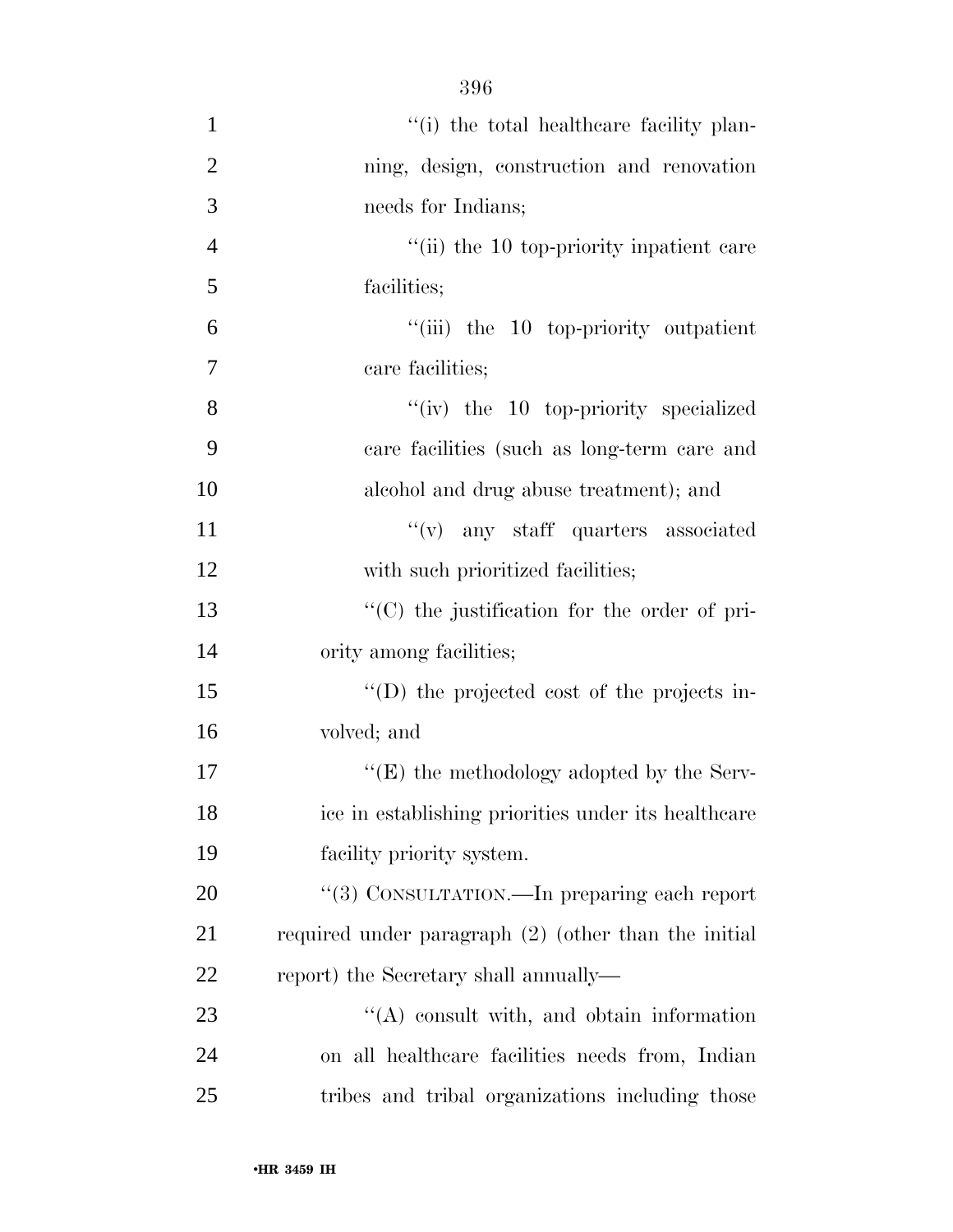| $\mathbf{1}$   | tribes or tribal organizations operating health        |
|----------------|--------------------------------------------------------|
| $\overline{2}$ | programs or facilities under any funding agree-        |
| 3              | ment entered into with the Service under the           |
| $\overline{4}$ | Indian Self-Determination and Education As-            |
| 5              | sistance Act; and                                      |
| 6              | $\lq\lq$ review the total unmet needs of all           |
| 7              | tribes and tribal organizations for healthcare         |
| 8              | facilities (including staff quarters), including       |
| 9              | needs for renovation and expansion of existing         |
| 10             | facilities.                                            |
| 11             | "(4) CRITERIA.—For purposes of this sub-               |
| 12             | section, the Secretary shall, in evaluating the needs  |
| 13             | of facilities operated under any funding agreement     |
| 14             | entered into with the Service under the Indian Self-   |
| 15             | Determination and Education Assistance Act, use        |
| 16             | the same criteria that the Secretary uses in evalu-    |
| 17             | ating the needs of facilities operated directly by the |
| 18             | Service.                                               |
| 19             | " $(5)$ EQUITABLE INTEGRATION.—The Secretary           |
| 20             | shall ensure that the planning, design, construction,  |
| 21             | and renovation needs of Service and non-Service fa-    |
| 22             | cilities, operated under funding agreements in ac-     |
| 23             | cordance with the Indian Self-Determination and        |
| 24             | Education Assistance Act are fully and equitably in-   |
| 25             | tegrated into the healthcare facility priority system. |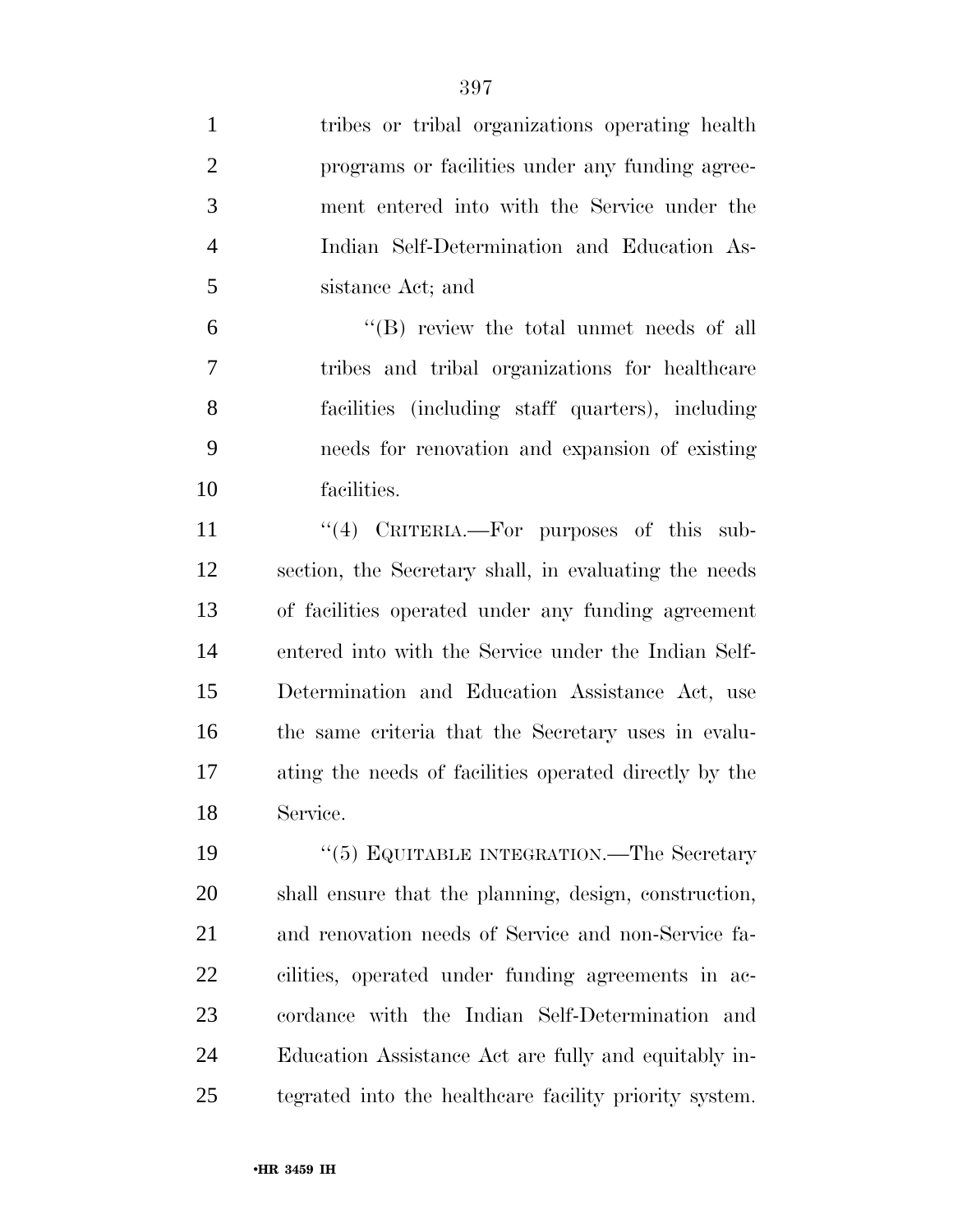### 1 "(d) REVIEW OF NEED FOR FACILITIES.—

 $\frac{1}{2}$   $\frac{1}{1}$  REPORT.—Beginning in 2005, the Sec- retary shall annually submit to the President and Congress a report which sets forth the needs of the Service and all Indian tribes and tribal organiza- tions, including urban Indian organizations, for in- patient, outpatient and specialized care facilities, in- cluding the needs for renovation and expansion of existing facilities.

 $\frac{1}{2}$  CONSULTATION.—In preparing each report required under paragraph (1) (other than the initial report), the Secretary shall consult with Indian tribes and tribal organizations including those tribes or tribal organizations operating health programs or facilities under any funding agreement entered into with the Service under the Indian Self-Determina- tion and Education Assistance Act, and with urban Indian organizations.

 ''(3) CRITERIA.—For purposes of this sub- section, the Secretary shall, in evaluating the needs of facilities operated under any funding agreement entered into with the Service under the Indian Self- Determination and Education Assistance Act, use the same criteria that the Secretary uses in evalu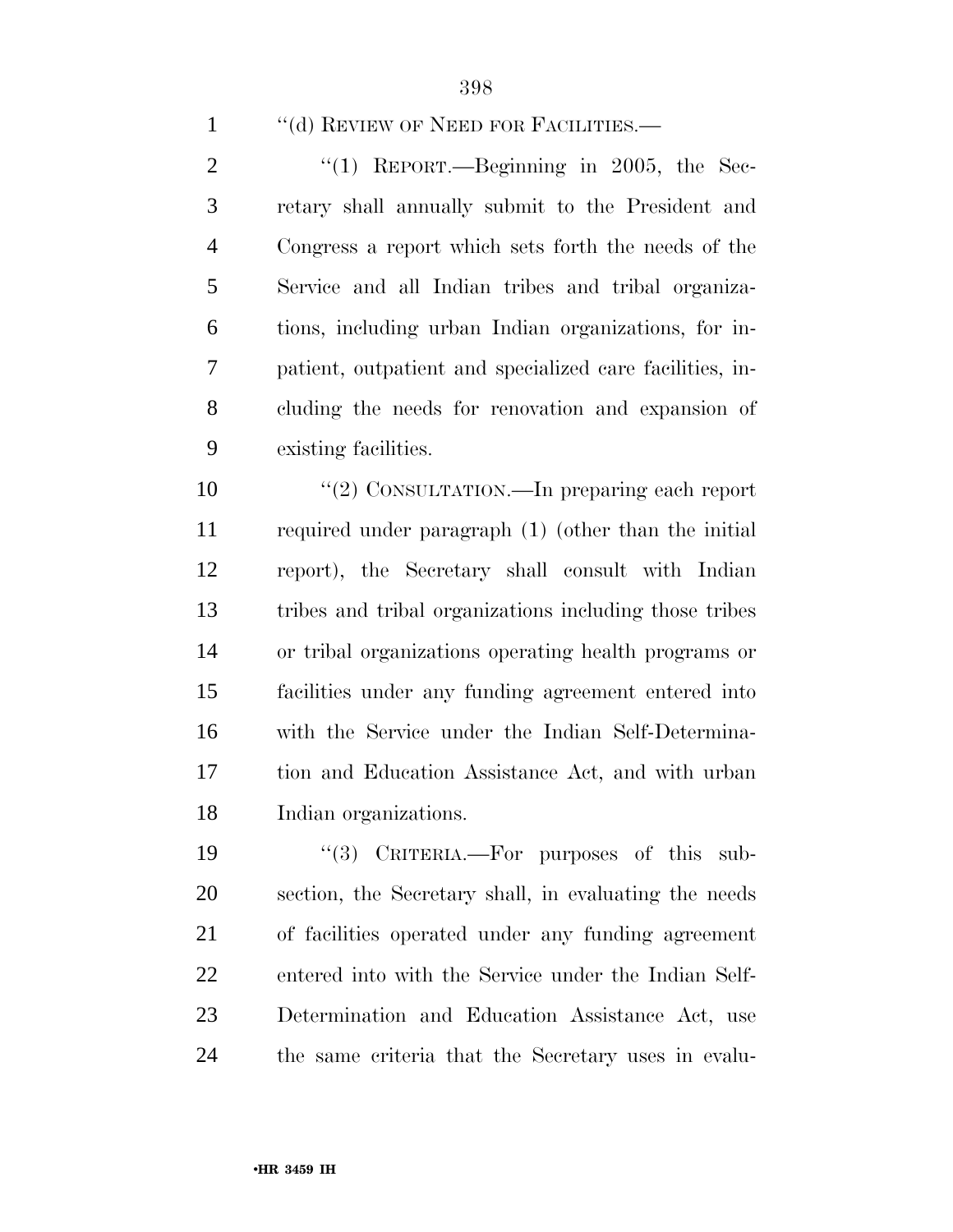ating the needs of facilities operated directly by the Service.

3 "(4) EQUITABLE INTEGRATION.—The Secretary shall ensure that the planning, design, construction, and renovation needs of facilities operated under funding agreements, in accordance with the Indian Self-Determination and Education Assistance Act, are fully and equitably integrated into the develop-ment of the health facility priority system.

10 "(5) ANNUAL NOMINATIONS.—Each year the Secretary shall provide an opportunity for the nomi- nation of planning, design, and construction projects by the Service and all Indian tribes and tribal orga- nizations for consideration under the healthcare fa-cility priority system.

 ''(e) INCLUSION OF CERTAIN PROGRAMS.—All funds appropriated under the Act of November 2, 1921 (25 U.S.C. 13), for the planning, design, construction, or ren- ovation of health facilities for the benefit of an Indian tribe or tribes shall be subject to the provisions of section 102 of the Indian Self-Determination and Education As-sistance Act.

23 ""(f) INNOVATIVE APPROACHES.—The Secretary shall consult and cooperate with Indian tribes, tribal organiza-tions and urban Indian organizations in developing inno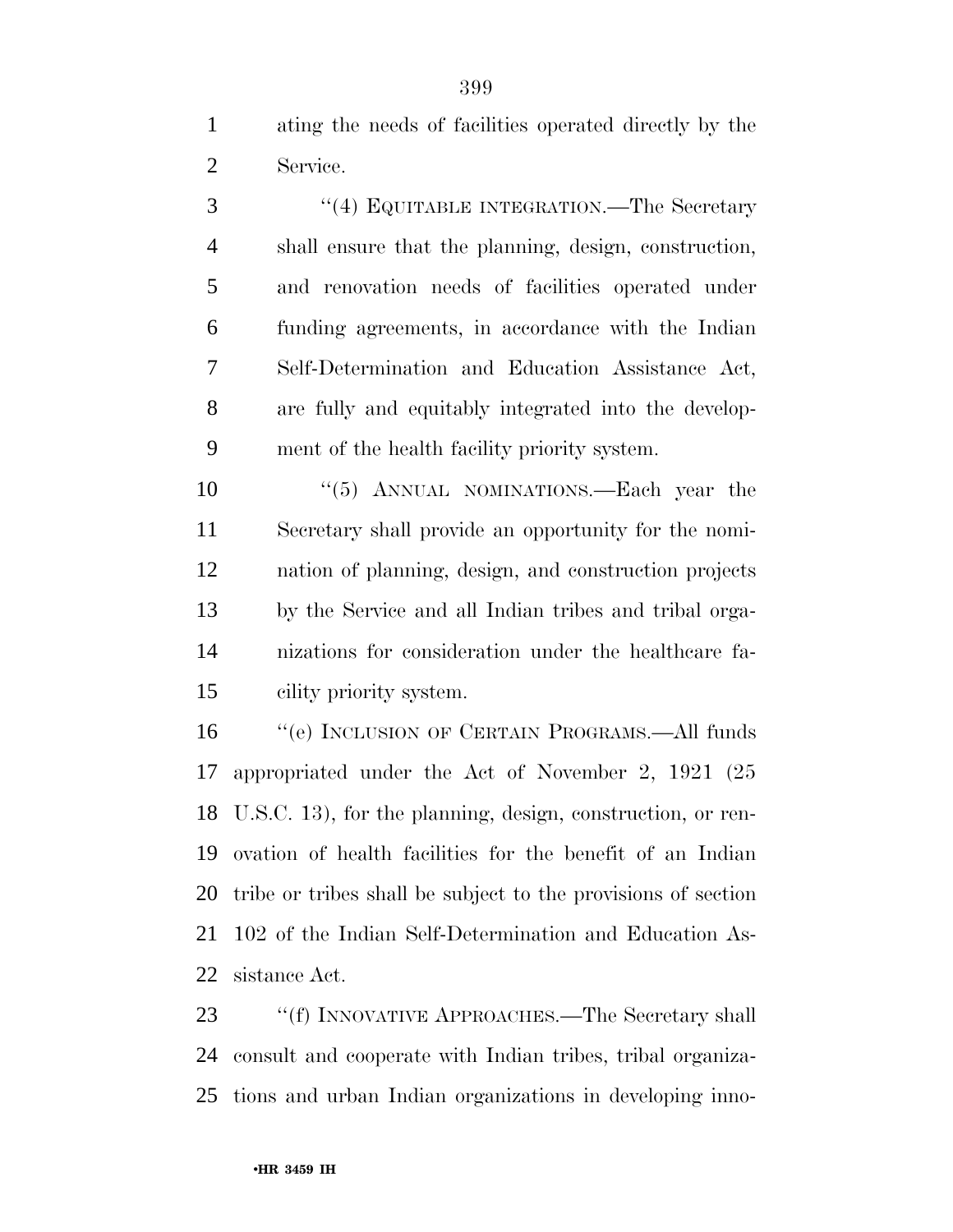vative approaches to address all or part of the total unmet need for construction of health facilities, including those provided for in other sections of this title and other ap-proaches.

 $\frac{1}{5}$  ''(g) LOCATION OF FACILITIES.

 ''(1) PRIORITY.—The Bureau of Indian Affairs and the Service shall, in all matters involving the re- organization or development of Service facilities, or in the establishment of related employment projects to address unemployment conditions in economically depressed areas, give priority to locating such facili- ties and projects on Indian lands if requested by the Indian owner and the Indian tribe with jurisdiction over such lands or other lands owned or leased by the Indian tribe or tribal organization so long as pri- ority is given to Indian land owned by an Indian tribe or tribes.

18 "(2) DEFINITION.—In this subsection, the term 'Indian lands' means—

20  $\langle (A)$  all lands within the exterior bound-21 aries of any Indian reservation;

22 ''(B) any lands title to which is held in trust by the United States for the benefit of any Indian tribe or individual Indian, or held by any Indian tribe or individual Indian subject to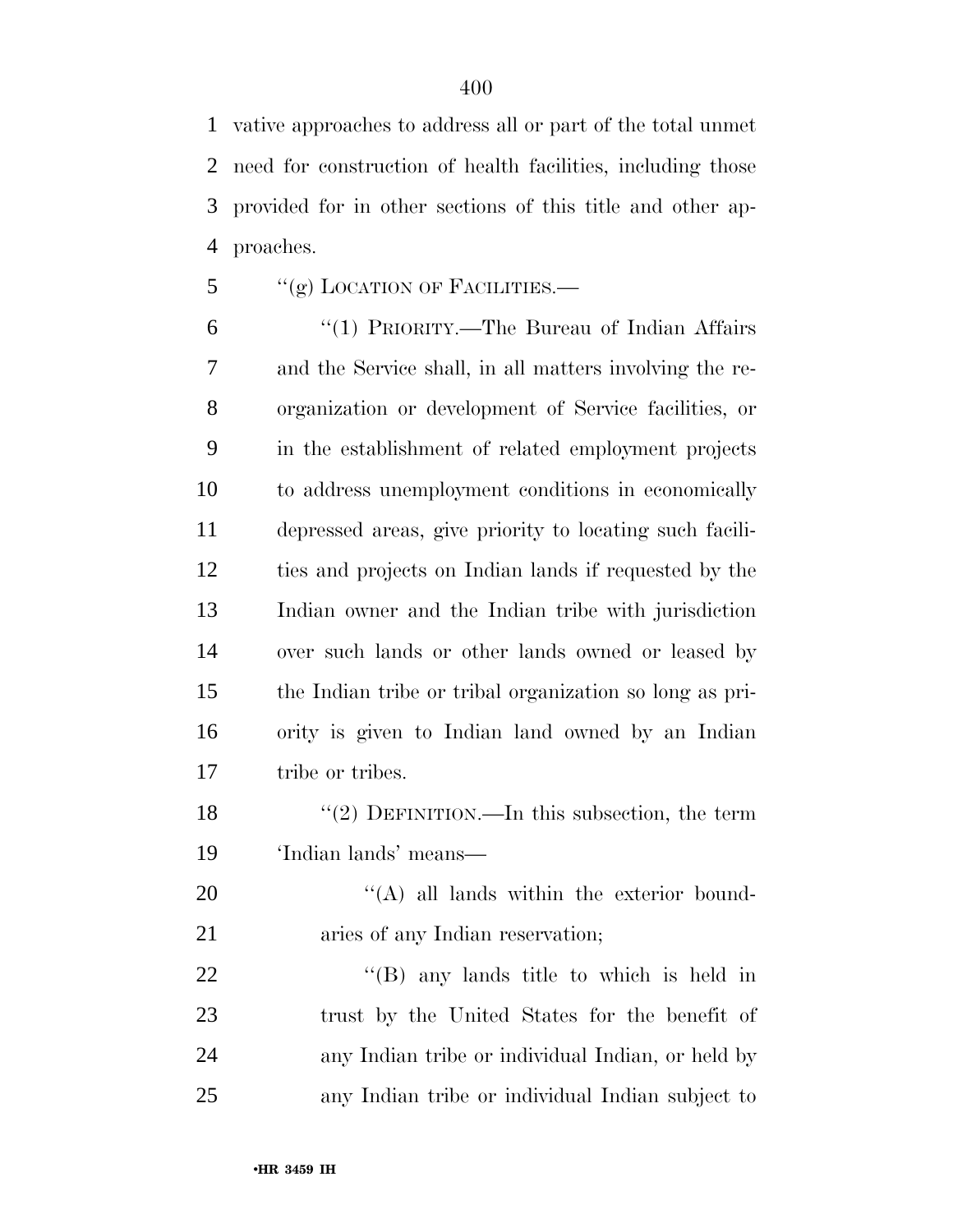| $\mathbf{1}$   | restriction by the United States against alien-              |
|----------------|--------------------------------------------------------------|
| $\overline{2}$ | ation and over which an Indian tribe exercises               |
| 3              | governmental power; and                                      |
| $\overline{4}$ | "(C) all lands in Alaska owned by any                        |
| 5              | Alaska Native village, or any village or regional            |
| 6              | corporation under the Alaska Native Claims                   |
| 7              | Settlement Act, or any land allotted to any                  |
| 8              | Alaska Native.                                               |
| 9              | "(h) DEFINITIONS.—For purposes of this section, the          |
| 10             | definitions contained in section 4 of the Indian Health      |
| 11             | Care Improvement Act shall apply.                            |
| 12             | "SEC.<br>2971C. RECONSTRUCTION AND<br><b>IMPROVEMENT</b>     |
|                |                                                              |
|                | GRANTS FOR PUBLIC HEALTH CARE FACILI-                        |
|                | TIES SERVING PACIFIC ISLANDERS AND THE                       |
| 13<br>14<br>15 | <b>INSULAR AREAS.</b>                                        |
|                | "(a) IN GENERAL.—The Secretary shall provide di-             |
| 16<br>17       | rect financial assistance to designated healthcare providers |
| 18             | and community health centers in American Samoa, Guam,        |
| 19             | the Commonwealth of the Northern Mariana Islands, the        |
| 20             | United States Virgin Islands, Puerto Rico, and Hawaii for    |
| 21             | the purposes of reconstructing and improving health care     |
| 22             | facilities and services.                                     |
| 23             | "(b) ELIGIBILITY.—To be eligible to receive direct fi-       |

a public health facility or community health center located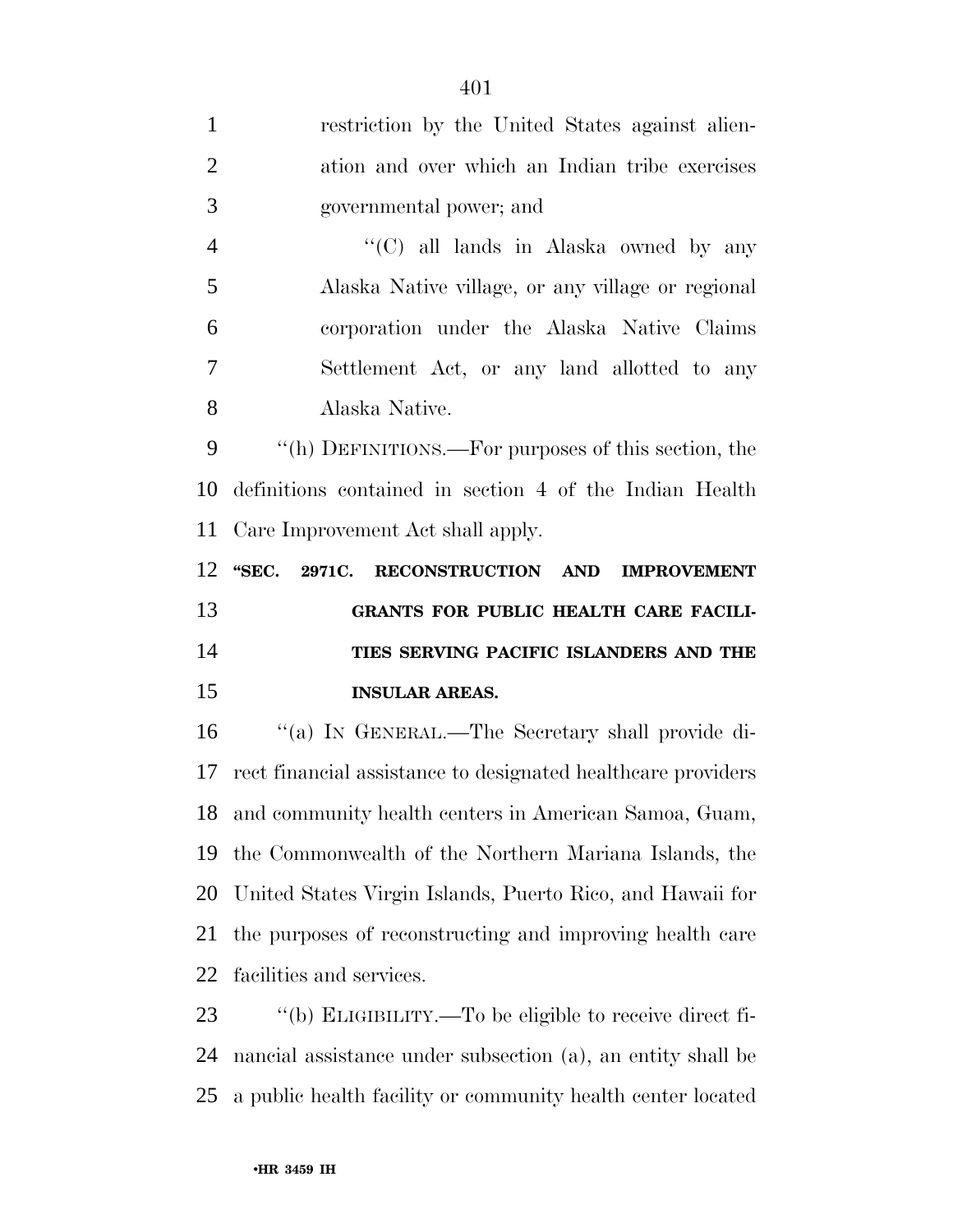| 1              | in American Samoa, Guam, or the Commonwealth of the          |
|----------------|--------------------------------------------------------------|
| 2              | Northern Mariana Islands, the United States Virgin Is-       |
| 3              | lands, Puerto Rico, and Hawaii that—                         |
| $\overline{4}$ | $\cdot$ (1) is owned or operated by—                         |
| 5              | "(A) the government of American Samoa,                       |
| 6              | Guam, or the Commonwealth of the Northern                    |
| 7              | Mariana Islands, the United States Virgin Is-                |
| 8              | lands, Puerto Rico, and Hawaii or a unit of                  |
| 9              | local government; or                                         |
| 10             | $\lq\lq (B)$ a nonprofit organization; and                   |
| 11             | " $(2)(A)$ provides care or treatment for a sub-             |
| 12             | stantial number of patients who are uninsured, re-           |
| 13             | ceiving assistance under a State program under a             |
| 14             | title XVIII of the Social Security Act, or a State           |
| 15             | program under title XIX of such Act, or who are              |
| 16             | members of a vulnerable population, as determined            |
| 17             | by the Secretary; or                                         |
| 18             | "(B) serves a disproportionate percentage of                 |
| 19             | local, minority racial and ethnic patients.                  |
| 20             | "(c) REPORT.—Not later than 180 days after the               |
| 21             | date of enactment of this title and annually thereafter, the |
| 22             | Secretary shall submit to the Congress and the President     |
| 23             | a report that includes an assessment of health resources     |
| 24             | and facilities serving populations in American Samoa,        |
| 25             | Guam, and the Commonwealth of the Northern Mariana           |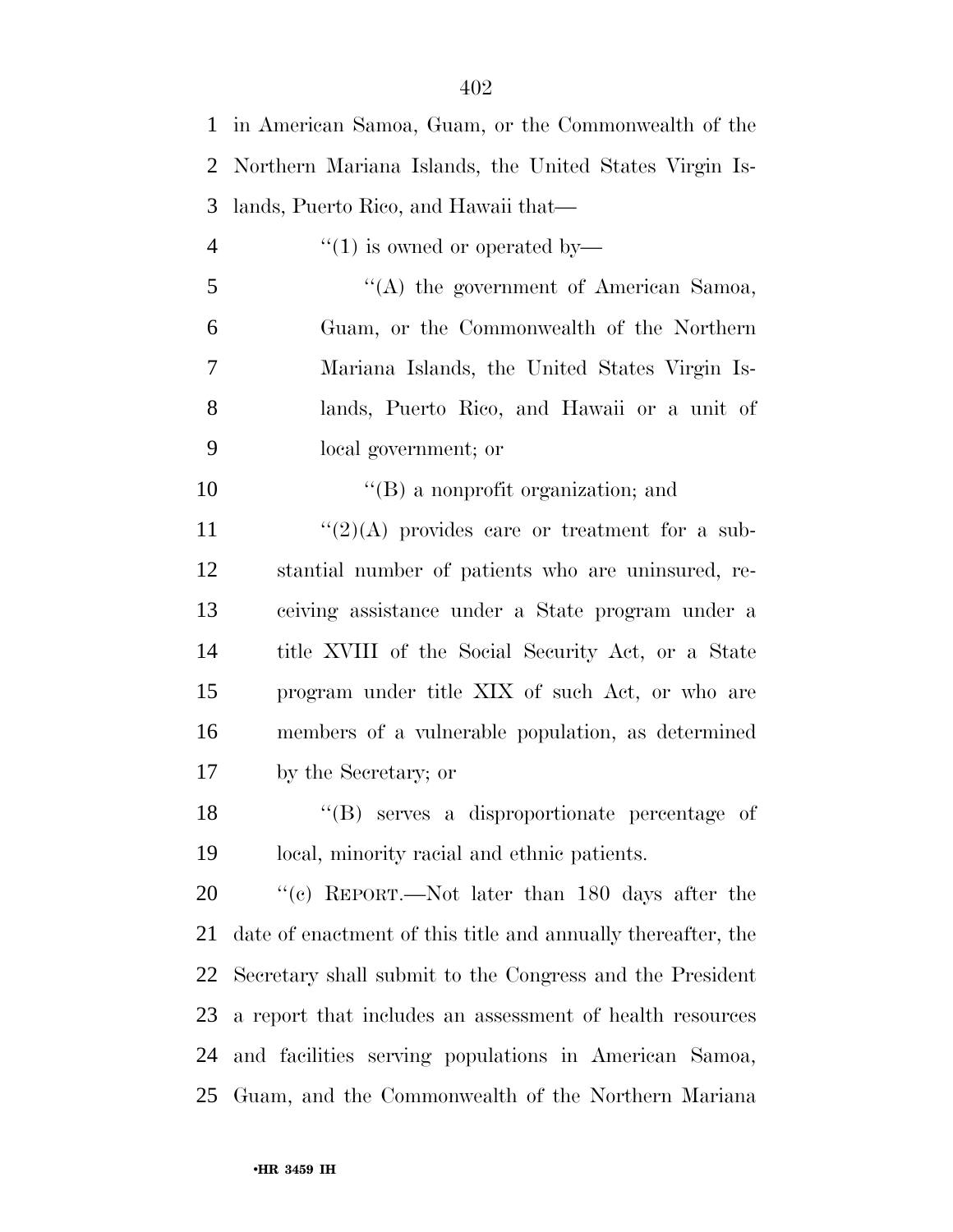| $\mathbf{1}$   | Islands, the United States Virgin Islands, Puerto Rico,      |
|----------------|--------------------------------------------------------------|
| 2              | and Hawaii. In preparing such report, the Secretary          |
| 3              | shall—                                                       |
| $\overline{4}$ | $\lq(1)$ consult with and obtain information on all          |
| 5              | healthcare facilities needs from the entities described      |
| 6              | in subsection (b); and                                       |
| 7              | $\lq(2)$ include all amounts of Federal assistance           |
| 8              | received by each entity in the preceding fiscal year;        |
| 9              | $\cdot\cdot$ (3) review the total unmet needs of each juris- |
| 10             | diction for healthcare facilities, including needs for       |
| 11             | renovation and expansion of existing facilities; and         |
| 12             | $\cdot$ (4) include a strategic plan for addressing the      |
| 13             | needs of each jurisdiction identified in the report.         |
| 14             | "(d) AUTHORIZATION OF APPROPRIATIONS.—There                  |
| 15             | is authorized to be appropriated such sums as necessary      |
| 16             | to carry out this section.                                   |
| 17             | "CHAPTER 2-NATIONAL HEALTH SAFETY                            |
| 18             | NET INFRASTRUCTURE.                                          |
| 19             | "Subchapter A—General Provisions                             |
| 20             | "SEC. 2972. PAYMENTS TO HEALTHCARE FACILITIES.               |
| 21             | "(a) IN GENERAL.—The Secretary, with the approval            |
| 22             | of the Health Safety Net Infrastructure Trust Fund           |
| 23             | Board of Trustees described in section $2972C(d)$ (here-     |
| 24             | after in this subtitle referred to as the 'Trust Fund        |
| 25             | Board'), shall make payments, from amounts in the            |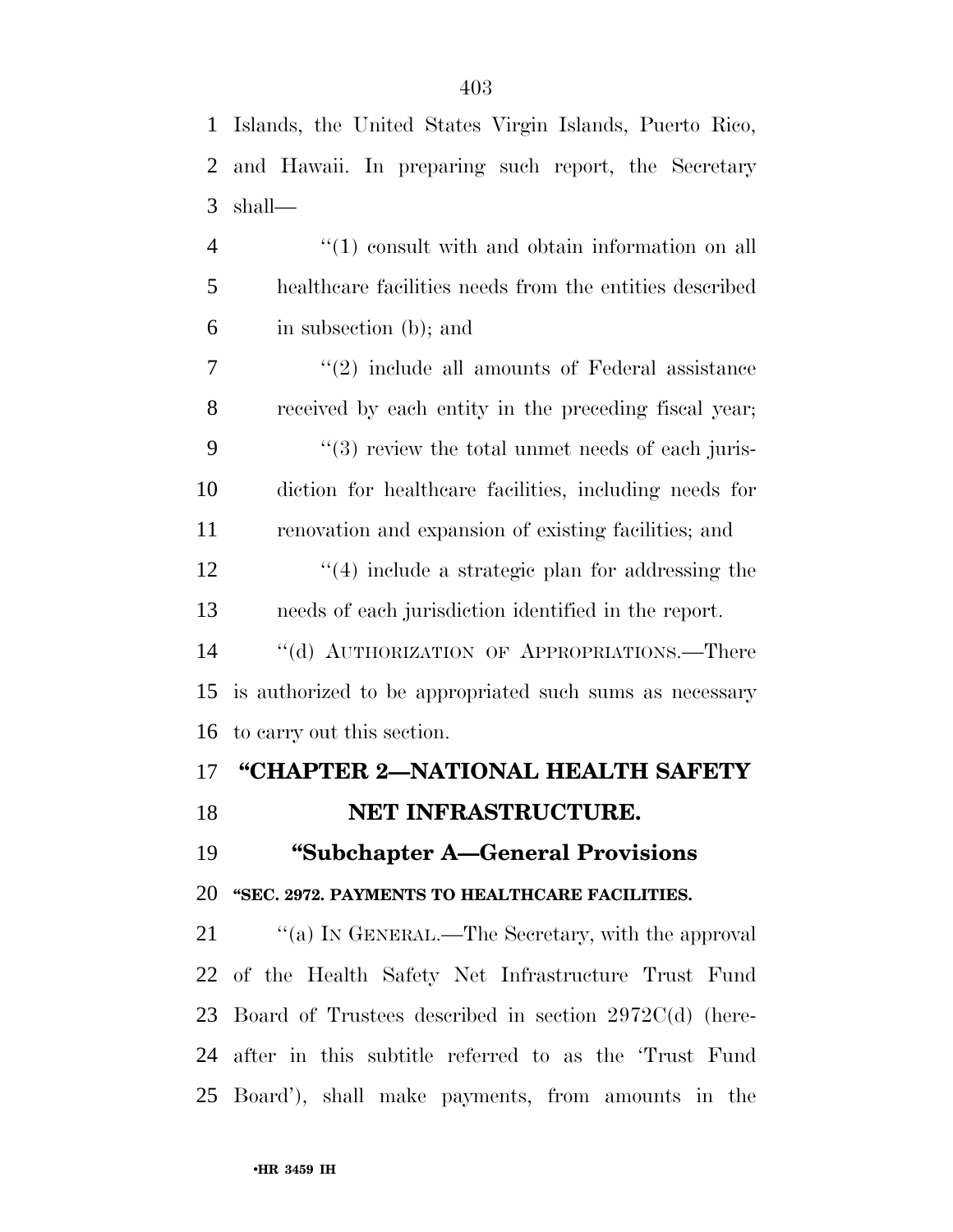Health Safety Net Infrastructure Trust Fund established under section 2972C(a) (hereafter in this subtitle referred to as the 'Trust Fund'), for capital financing assistance to eligible healthcare facilities whose applications for as-sistance have been approved under this subtitle.

 ''(b) GENERAL ELIGIBILITY REQUIREMENTS FOR AS-SISTANCE.—

8 "(1) ELIGIBLE HEALTHCARE FACILITIES DE-SCRIBED.—

10 "(A) IN GENERAL.—A healthcare facility shall be generally eligible for capital financing assistance under this subtitle if the healthcare facility—

 $(i)$  receives an additional payment 15 under section  $1886(d)(5)(F)$  of the Social Security Act and is described in clause 17 (i)(II) or clause (vii)(I) of such section, or is deemed a disproportionate share hospital under a State plan for medical assistance under title XIX of the Social Security Act on the basis described in section  $1923(b)(1)$  of such Act;

23 ''(ii) is a hospital which meets the cri- teria for designation by the Secretary as an essential access community hospital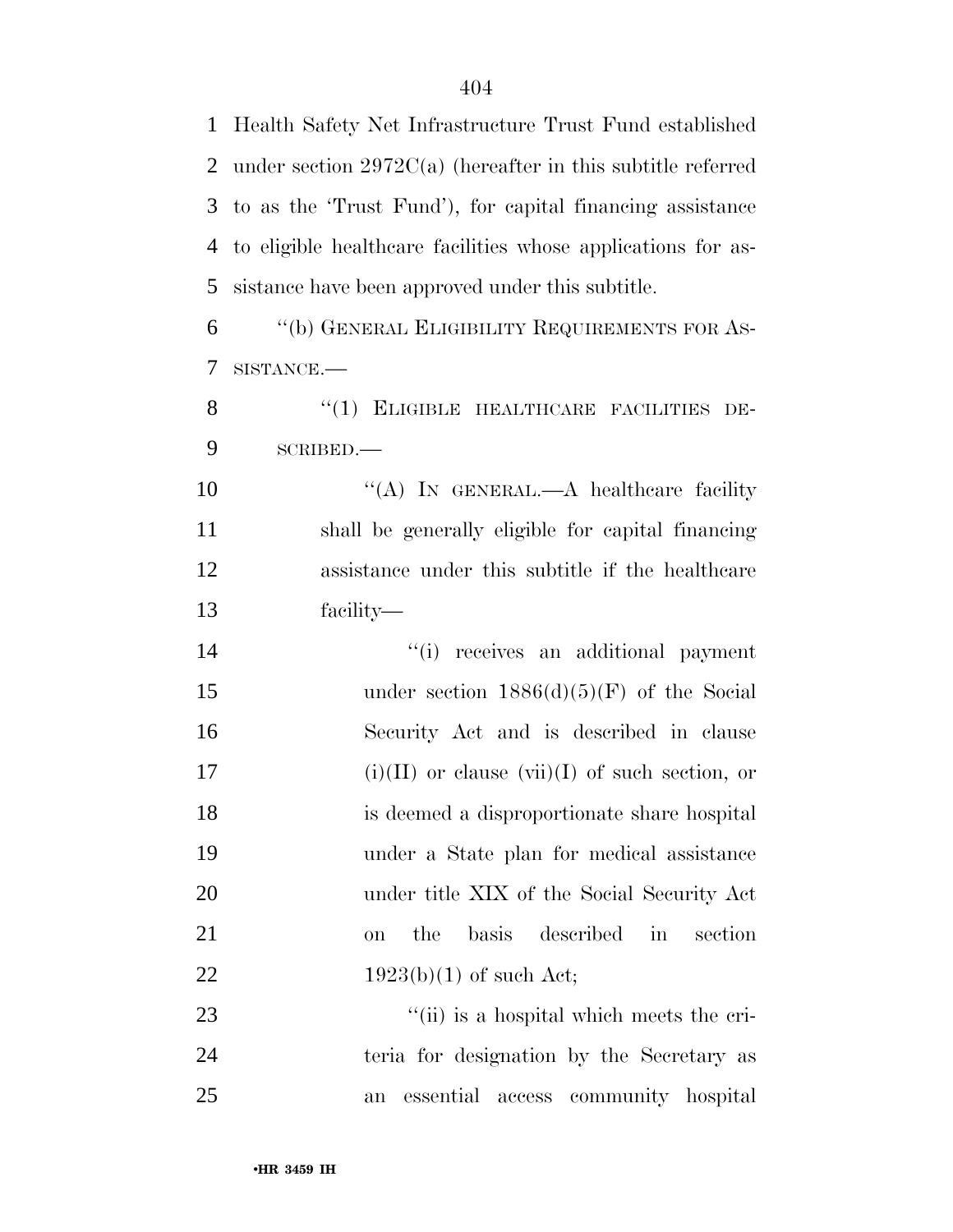| $\mathbf{1}$   | under section $1820(i)(1)$ of such Act or a     |
|----------------|-------------------------------------------------|
| $\overline{2}$ | rural primary care hospital under section       |
| 3              | $1820(i)(2)$ of such Act (whether or not        |
| $\overline{4}$ | such hospital is actually designated under      |
| 5              | such section);                                  |
| 6              | "(iii) is a Federally qualified health          |
| $\tau$         | center (as defined in section $1905(l)(2)(B)$ ) |
| 8              | of such Act);                                   |
| 9              | "(iv) is a hospital which—                      |
| 10             | $\lq\lq$ (I) is a sole community pro-           |
| 11             | vider; or                                       |
| 12             | $\lq\lq$ (II) has closed within the pre-        |
| 13             | ceding 12 months;                               |
| 14             | $f'(v)$ is a facility which—                    |
| 15             | $\lq\lq$ (I) provides service to ill or in-     |
| 16             | jured individuals prior to the trans-           |
| 17             | portation of such individuals to a hos-         |
| 18             | pital or provides inpatient care to in-         |
| 19             | dividuals needing such care for a pe-           |
| 20             | riod not longer than 96 hours;                  |
| 21             | "(II) is located in a county (or                |
| 22             | equivalent unit of local government)            |
| 23             | with fewer than 6 residents<br>per              |
| 24             | square mile or is located more than             |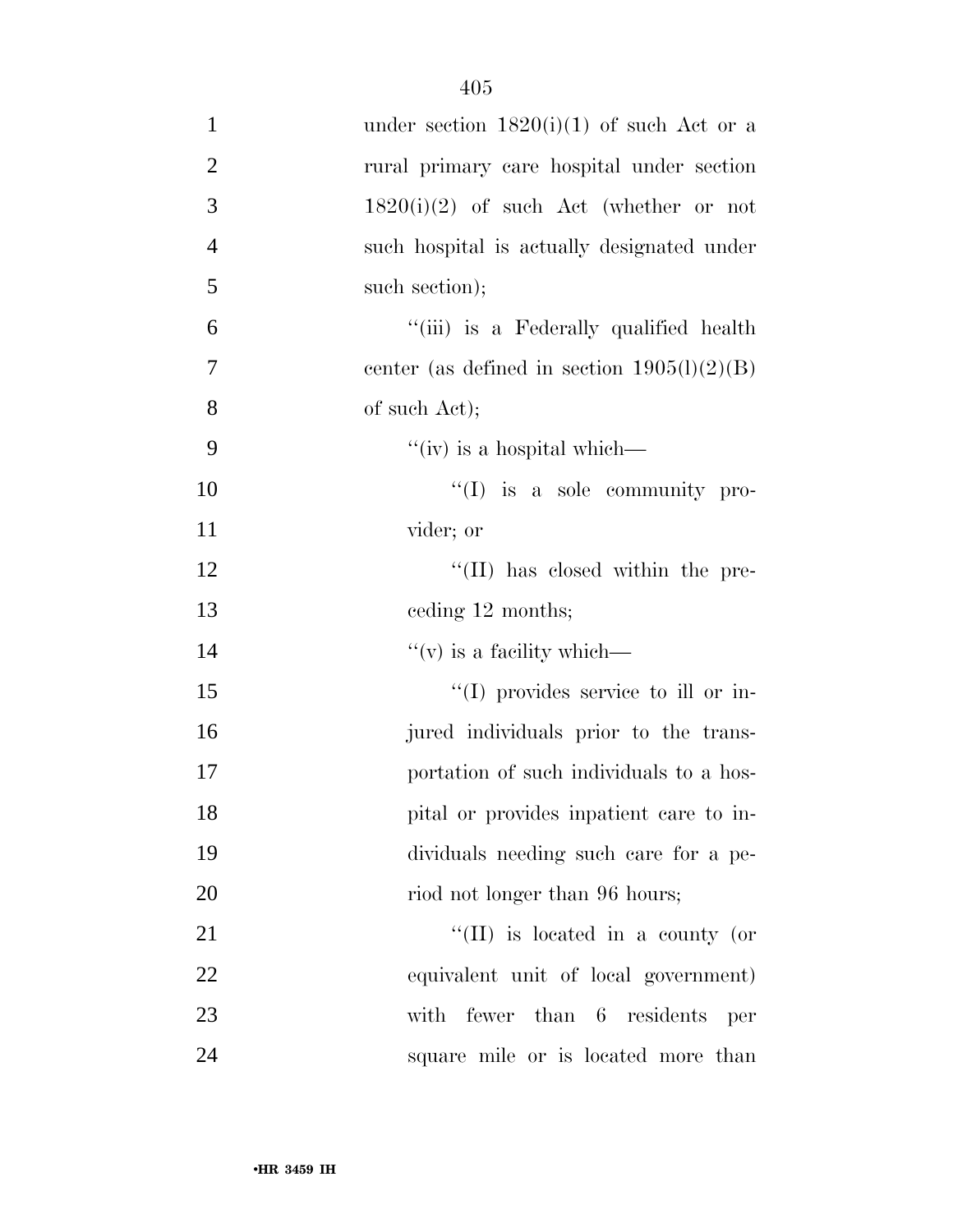| $\mathbf{1}$   | 35 road miles from the nearest hos-               |
|----------------|---------------------------------------------------|
| $\overline{2}$ | pital;                                            |
| 3              | "(III) permits a physician assist-                |
| $\overline{4}$ | ant or nurse practitioner to admit and            |
| 5              | treat patients under the supervision of           |
| 6              | a physician not present in such facil-            |
| $\tau$         | ity; and                                          |
| $8\,$          | $\lq\lq$ (IV) has obtained a waiver from          |
| 9              | the Secretary permitting the facility             |
| 10             | to participate in the medicare pro-               |
| 11             | gram under title XVIII of the Social              |
| 12             | Security Act; or                                  |
| 13             | "(vi) is a hospital that the Secretary            |
| 14             | otherwise determines to be an appropriate         |
| 15             | recipient of assistance under this subtitle       |
| 16             | on the basis of the existence of a patient        |
| 17             | care operating deficit, a demonstrated in-        |
| 18             | ability to secure or repay financing for a        |
| 19             | qualifying project on reasonable terms, or        |
| 20             | such other criteria as the Secretary con-         |
| 21             | siders appropriate.                               |
| 22             | "(B) DEVELOPMENT OF CRITERIA.-For                 |
| 23             | purposes of subparagraph $(A)(vi)$ , with respect |
| 24             | to rural hospitals which are at risk or critical  |
| 25             | to healthcare access, the Prospective Payment     |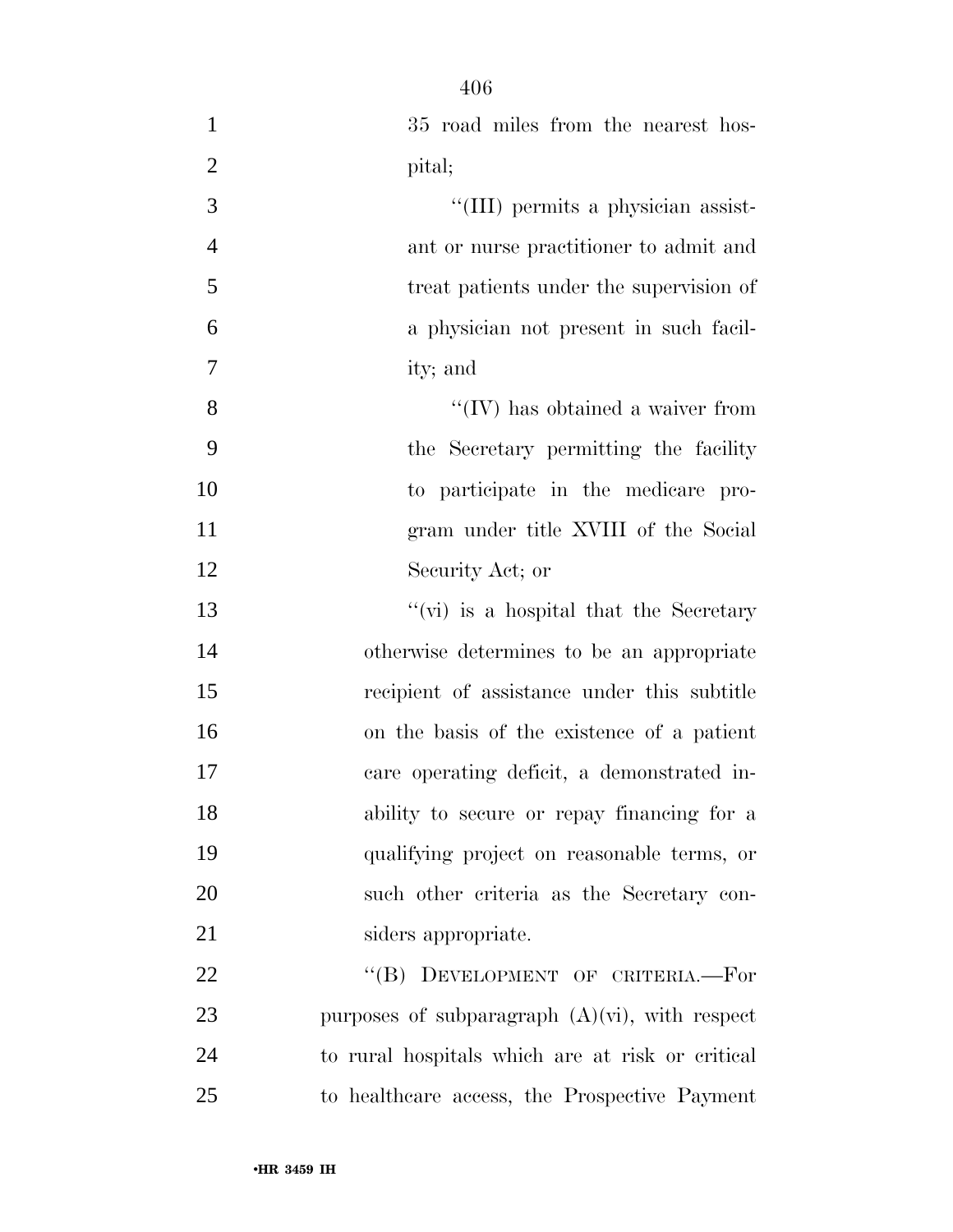| $\mathbf{1}$   | Review Commission, not later than January 1,     |
|----------------|--------------------------------------------------|
| $\overline{2}$ | 1994, shall develop criteria to assist the Sec-  |
| 3              | retary in deciding if such hospitals deserve as- |
| $\overline{4}$ | sistance, after considering, at a minimum, the   |
| 5              | following factors:                               |
| 6              | "(i) AT-RISK RURAL HOSPITALS.—In                 |
| 7              | the case of rural hospitals the closure of       |
| 8              | which within the next year is imminent or        |
| 9              | the continued operation of which over a 2-       |
| 10             | to 5-year period is questionable, such fac-      |
| 11             | tors as the level of health resources avail-     |
| 12             | able in a community as measured by physi-        |
| 13             | cian supply, the population base of the          |
| 14             | area served by the hospital and utilization      |
| 15             | of services by such population as measured       |
| 16             | by service area population, and financial        |
| 17             | indicators predictive of closure.                |
| 18             | "(ii) RURAL HOSPITALS CRITICAL TO                |
| 19             | HEALTHCARE ACCESS.—In the case<br>-of            |
| <b>20</b>      | rural hospitals which provide access to es-      |
| 21             | sential health services within a service area    |
| 22             | where no other provider of such essential        |
| 23             | services exists, such factors as the market      |
| 24             | share of the hospital for an area or popu-       |
| 25             | lation, the number of outpatient visits, the     |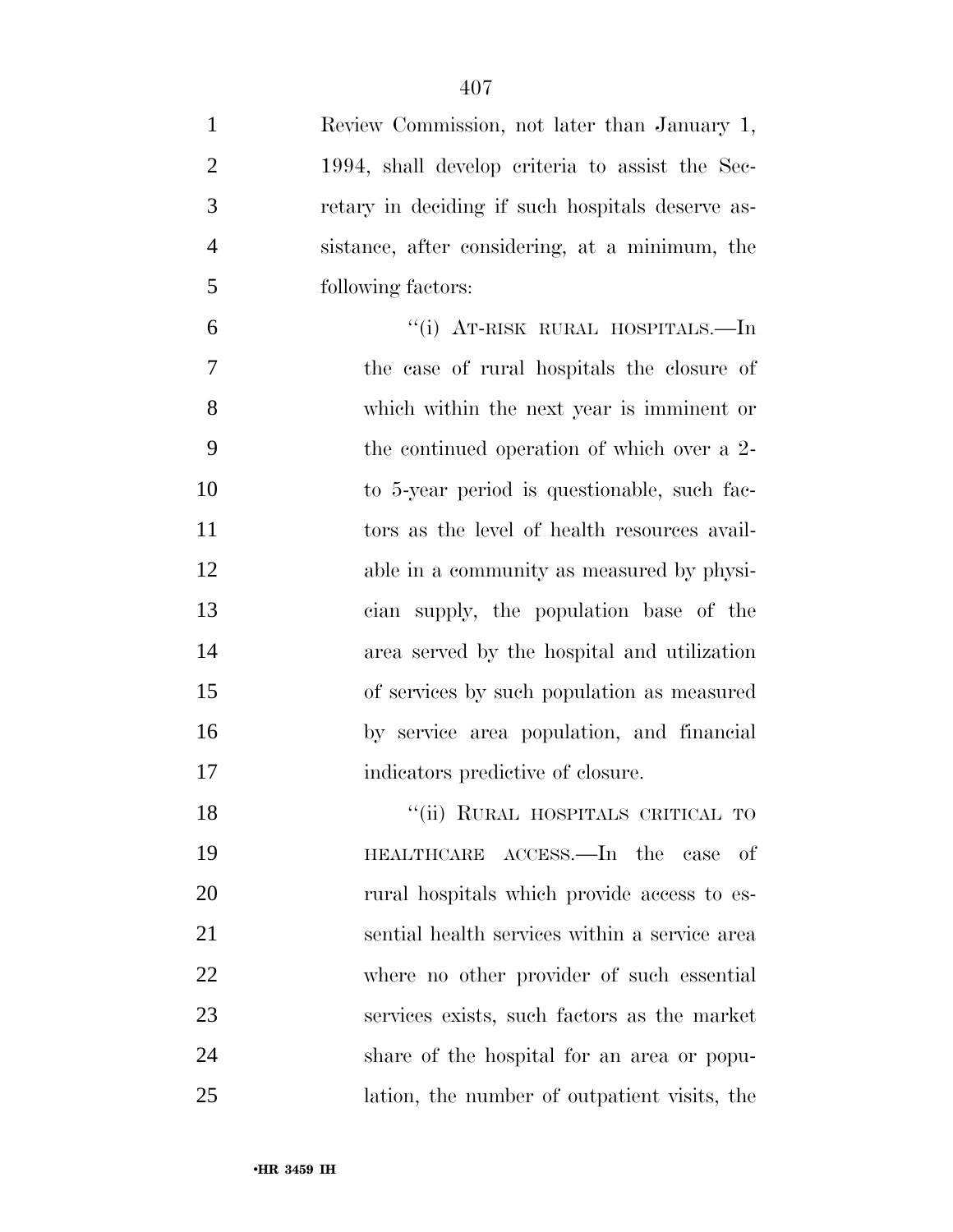| $\mathbf{1}$   | proximity of the next closest provider of              |
|----------------|--------------------------------------------------------|
| $\overline{2}$ | such services, and the degree to which the             |
| 3              | area population is medically underserved.              |
| $\overline{4}$ | "(2) OWNERSHIP REQUIREMENTS.—In order to               |
| 5              | be eligible for assistance under this subtitle, a      |
| 6              | healthcare facility (other than a healthcare facility  |
| 7              | described in clauses (ii) and (v) of paragraph $(1)$ ) |
| 8              | $must$ —                                               |
| 9              | "(A) be owned or operated by a unit of                 |
| 10             | State or local government;                             |
| 11             | $\lq\lq$ be a quasi-public corporation, defined        |
| 12             | as a private, nonprofit corporation or public          |
| 13             | benefit corporation which is formally granted          |
| 14             | one or more governmental powers by legislative         |
| 15             | action through (or is otherwise partially funded       |
| 16             | by) the State legislature, city or county council;     |
| 17             | "(C) be a private nonprofit healthcare fa-             |
| 18             | cility which has contracted with, or is otherwise      |
| 19             | funded by, a governmental agency to provide            |
| 20             | healthcare services to low income individuals          |
| 21             | not eligible for assistance under title XVIII or       |
| 22             | title XIX of the Social Security Act, where rev-       |
| 23             | enue from such contracts constitute at least 10        |
| 24             | percent of the facility's operating revenues over      |
| 25             | the prior 3 fiscal years; or                           |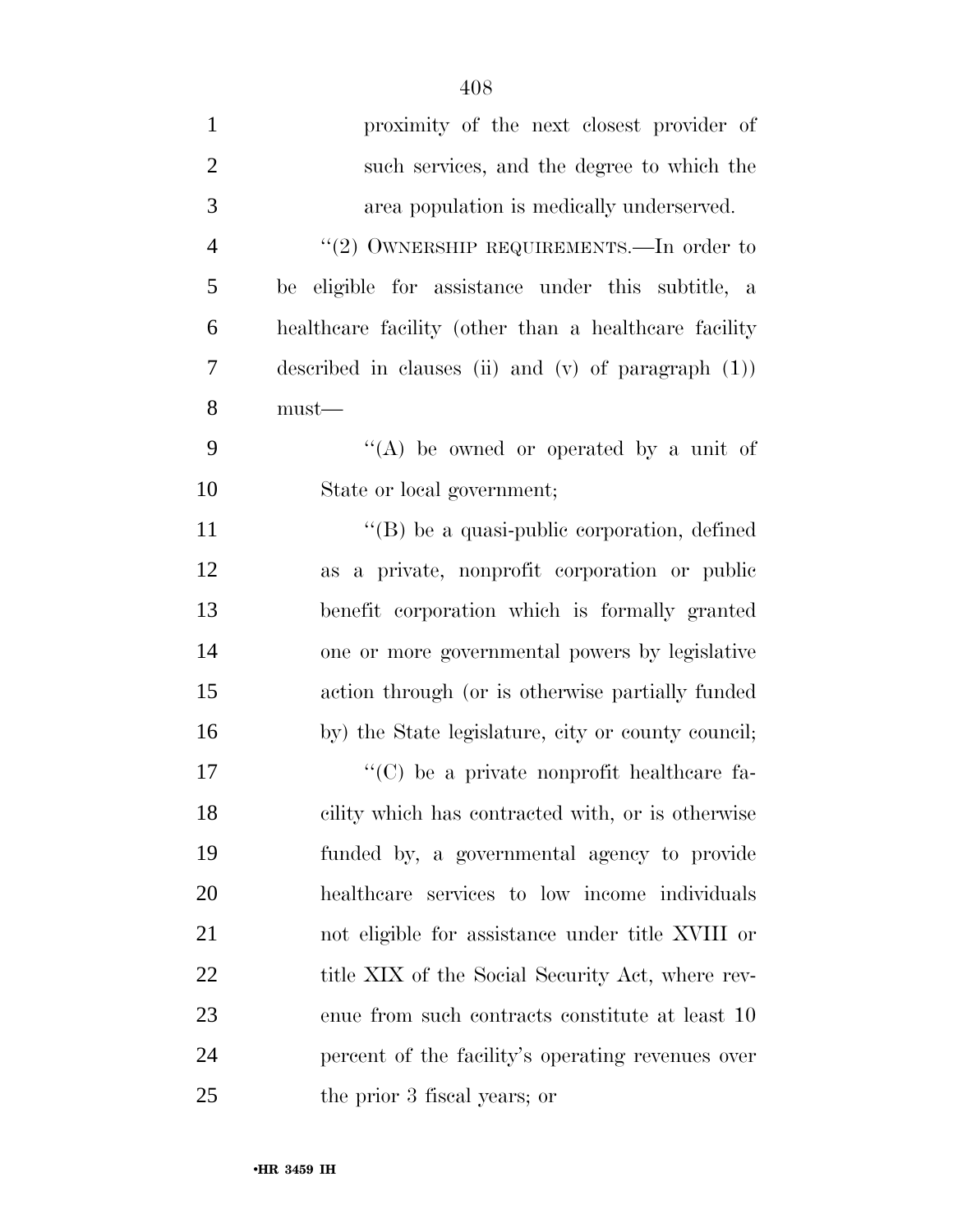| $\mathbf{1}$   | $\lq\lq$ (D) be a nonprofit small rural healthcare               |
|----------------|------------------------------------------------------------------|
| $\overline{2}$ | facility (as determined by the Secretary).                       |
| 3              | "(3) PRIORITY.—In making payments under                          |
| $\overline{4}$ | this section, the Secretary shall give priority to eligi-        |
| 5              | ble healthcare entities that are federally qualified             |
| 6              | health centers (as defined in section $1905(l)(2)(B)$ )          |
| $\overline{7}$ | of the Social Security Act), or other similar entities           |
| 8              | at least 50 percent of the patients of which are mi-             |
| 9              | nority or low-income individuals.                                |
| 10             | "(c) MEETING ADDITIONAL SPECIFIC CRITERIA.-                      |
|                | 11 Healthcare facilities that are generally eligible for assist- |
|                | 12 ance under this subtitle under subsection (b) may apply       |
|                |                                                                  |

 for the specific programs described in this subtitle and must meet any additional criteria for participation in such programs.

 ''(d) ASSISTANCE AVAILABLE.—Capital financing as- sistance available under this subtitle shall include loan guarantees, interest rate subsidies, matching loans and di- rect grants. Healthcare facilities determined to be gen- erally eligible for assistance under this subtitle may apply for and receive more than one type of assistance under this subtitle.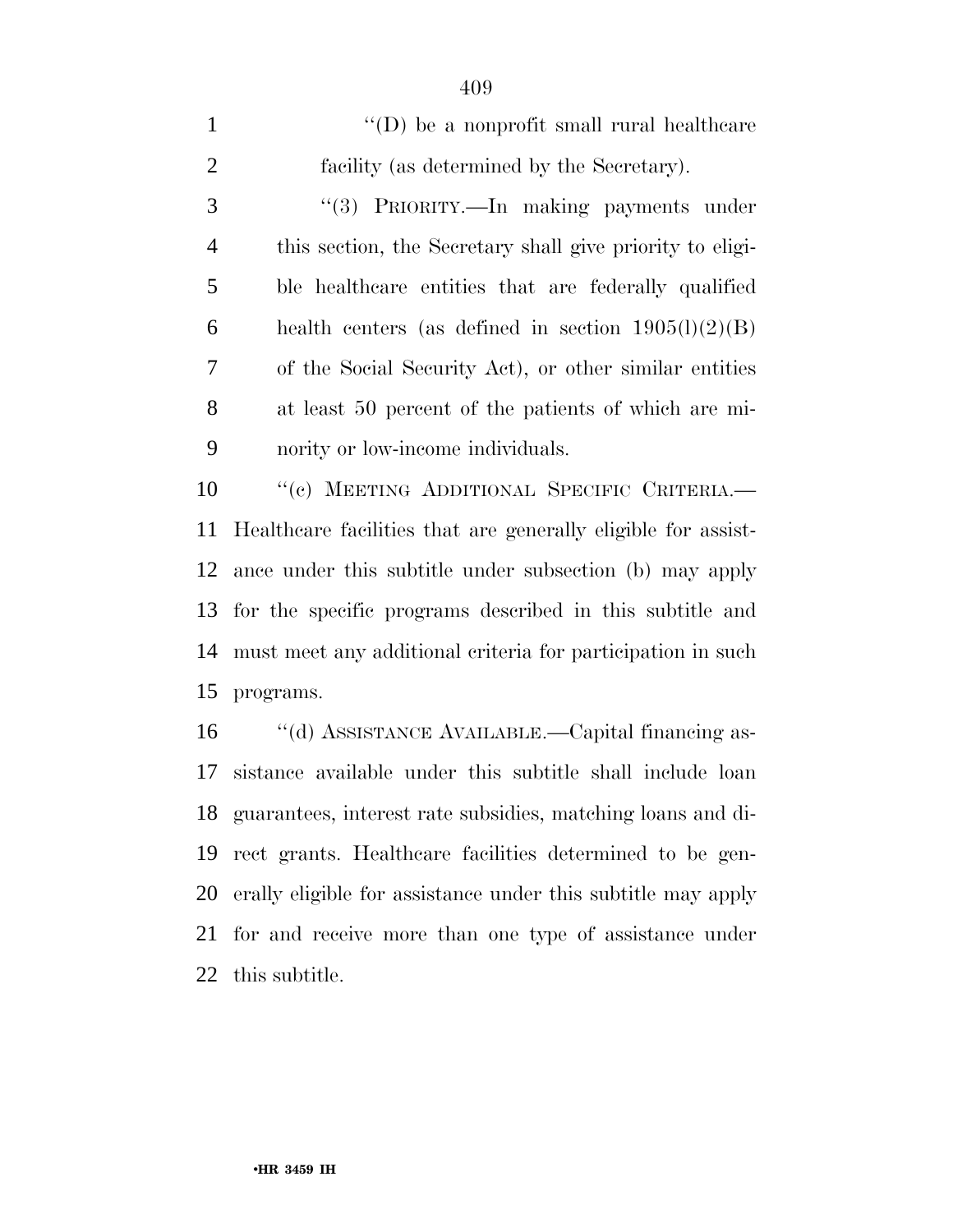### **''SEC. 2972A. APPLICATION FOR ASSISTANCE.**

2  $\gamma$  (a) In GENERAL.—No healthcare facilities may re- ceive assistance for a qualifying project under this subtitle unless the healthcare facility—

 ''(1) has filed with the Secretary, in a form and manner specified by the Secretary, with the advice and approval of the Trust Fund Board (as described 8 in section  $2972C(d)$ , an application for assistance under this subtitle;

10  $\frac{1}{2}$  establishes in its application (for its most recent cost reporting period) that it meets the cri-teria for general eligibility under this subtitle;

13 ''(3) includes a description of the project, in- cluding the community in which it is located, and describes utilization and services characteristics of the project and the healthcare facility, and the pa-tient population that is to be served;

 ''(4) describes the extent to which the project will include the financial participation of State and local governments if assistance is granted under this subtitle, and all other sources of financing sought for the project; and

 $(5)$  establishes, to the satisfaction of the Sec- retary and the Trust Fund Board, that the project meets the additional criteria for each type of capital financing assistance for which it is applying.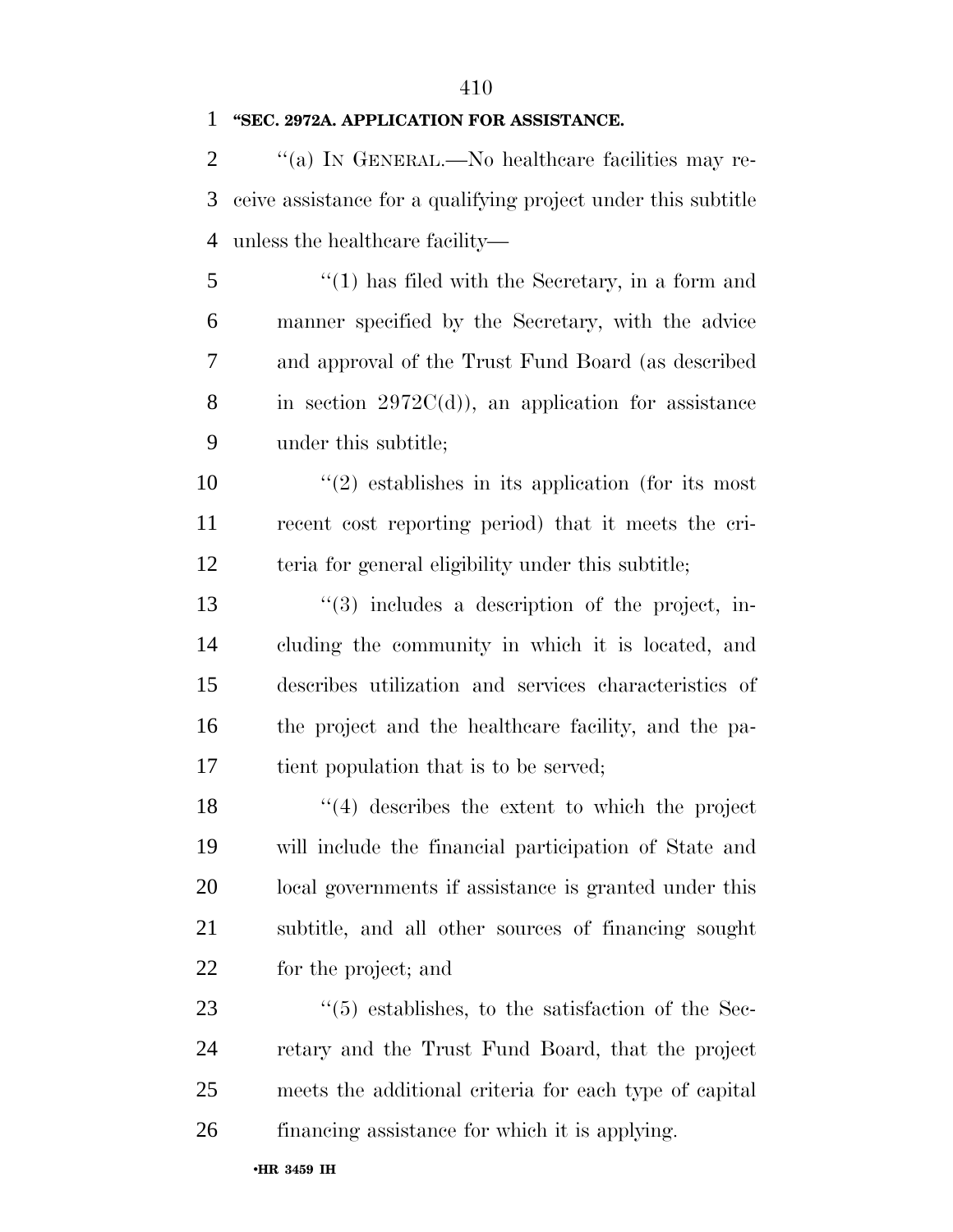''(b) CRITERIA FOR APPROVAL.—The Secretary, with the approval of the Trust Fund Board, shall determine for each application for assistance under this subtitle— ''(1) whether the healthcare facility meets the general eligibility criteria under section 2972(b);  $(2)$  whether the healthcare facility meets the specific eligibility criteria of each type of assistance for which it has applied, including whether the healthcare facility meets any criteria for priority consideration for the type of assistance for which it has applied; 12 ''(3) whether the capital project for which as- sistance is being requested is a qualifying project under this subtitle; and ''(4) whether funds are available, pursuant to the limitations of each program, to fully fund the re- quest for assistance. ''(c) PRIORITY OF APPLICATIONS.—In addition to meeting the criteria otherwise described in this subtitle, at the discretion of the Trust Fund Board, the Secretary shall give preference to those applications for qualifying projects that—  $\frac{1}{2}$   $\frac{1}{2}$   $\frac{1}{2}$  are necessary to bring existing safety net healthcare facilities into compliance with accredi-tation standards of fire and life safety, seismic, or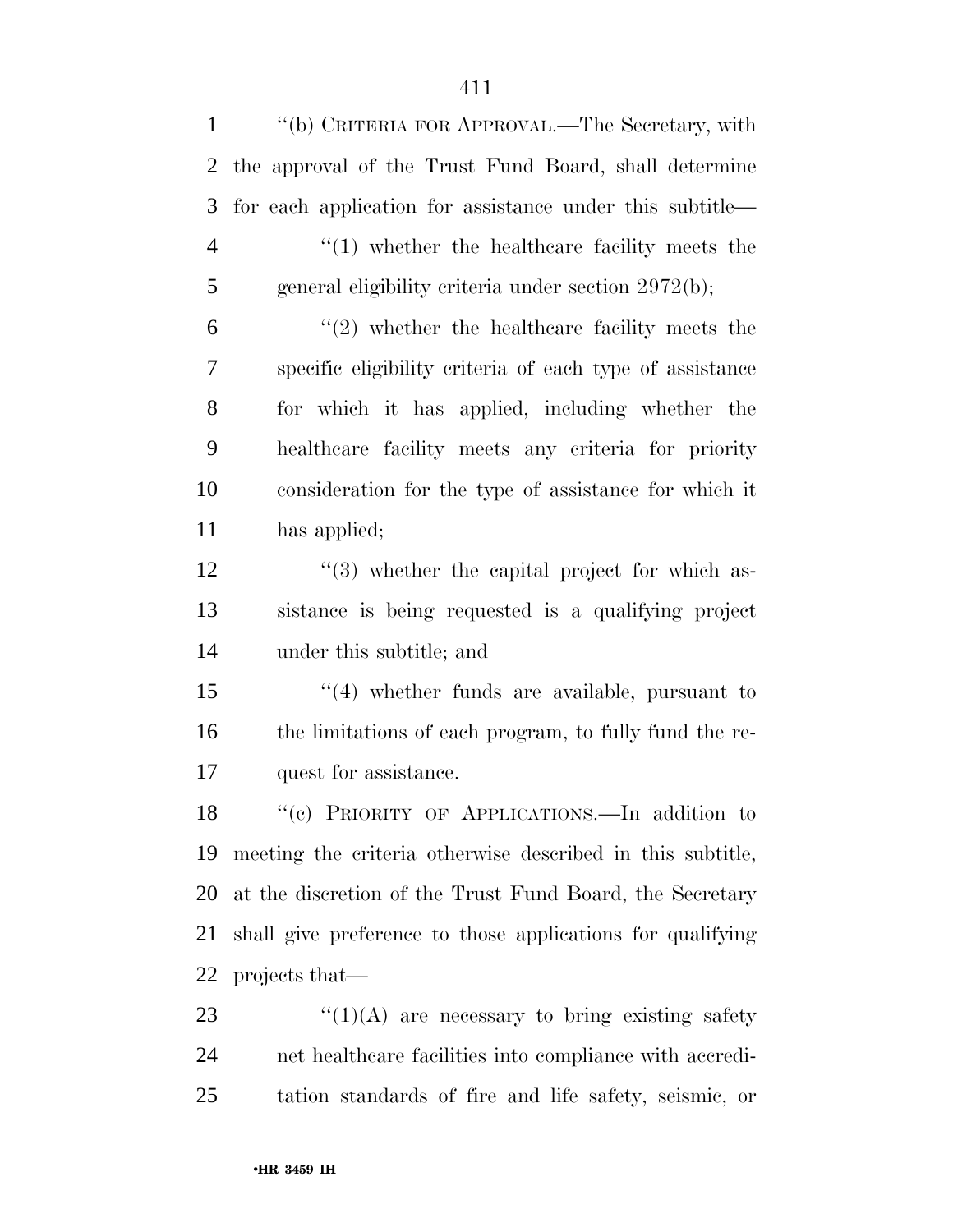standards; ''(B) improve the provision of essential services such as emergency medical and trauma services, AIDS and infectious disease, perinatal, burn, pri- mary care, and other services which the Trust Fund Board may designate; or  $\langle ^{\prime}(C) \rangle$  provide access to otherwise unavailable es- sential health services to the indigent and other needy persons within the healthcare facility's terri- torial area; 12 ''(2) include specific State or local governmental or other non-Federal assurances of financial support if assistance for a qualifying project is granted under this subtitle; and 16 "(3) are unlikely to be financed without assist- ance granted under this subtitle. ''(d) SUBMISSION OF APPLICATIONS.—Applications under this subtitle shall be submitted to the Secretary through the Trust Fund Board. If two or more healthcare facilities join in the project, the application shall be sub- mitted by all participating healthcare facilities jointly. Such applications shall set forth all of the descriptions, plans, specifications, and assurances as required by this

other related Federal, State or local regulatory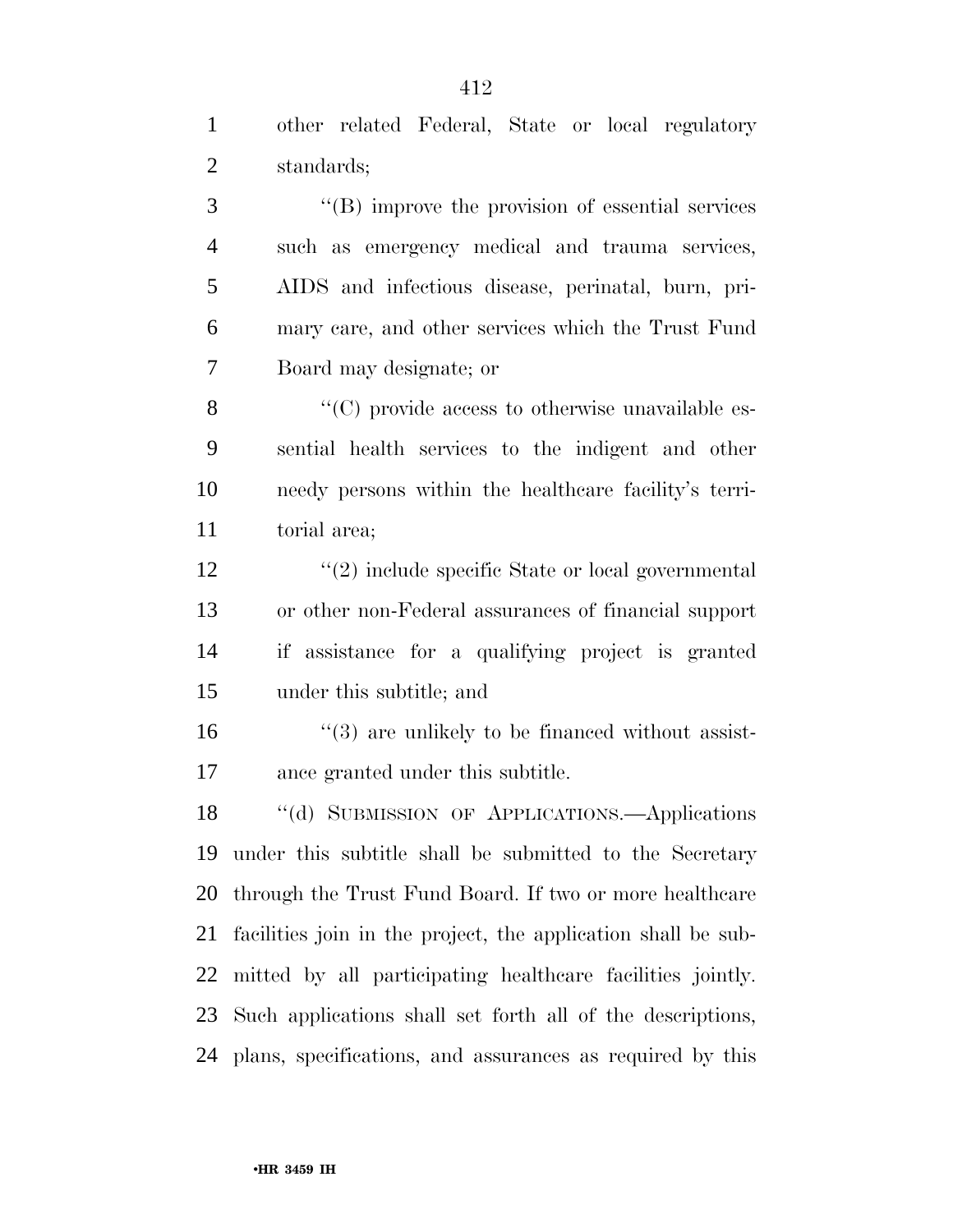subtitle and contain other such information as the Trust Fund Board shall require.

 ''(e) OPPORTUNITY FOR APPEAL.—The Trust Fund Board shall afford a healthcare facility applying for a loan guarantee under this section an opportunity for a hearing if the guarantee is denied.

 ''(f) APPLICATIONS FOR AMENDMENTS.—Amend- ment of an approved application shall be subject to ap-proval in the same manner as an original application.

### **''SEC. 2972B. PUBLIC SERVICE RESPONSIBILITIES.**

11 "(a) IN GENERAL.—Any healthcare facility accepting capital financing assistance under this subtitle shall agree—

14  $\frac{1}{2}$  (1) to make the services of the facility or por- tion thereof to be constructed, acquired, or modern-ized available to all persons; and

17 ''(2) to provide a significant volume of services to persons unable to pay therefore, consistent with other provisions of this Act and the amount of as-sistance received under this subtitle.

 ''(b) ENFORCEMENT.—The Director of the Office for Civil Rights of the Department of Health and Human Services shall be given the power to enforce the public service responsibilities described in this section.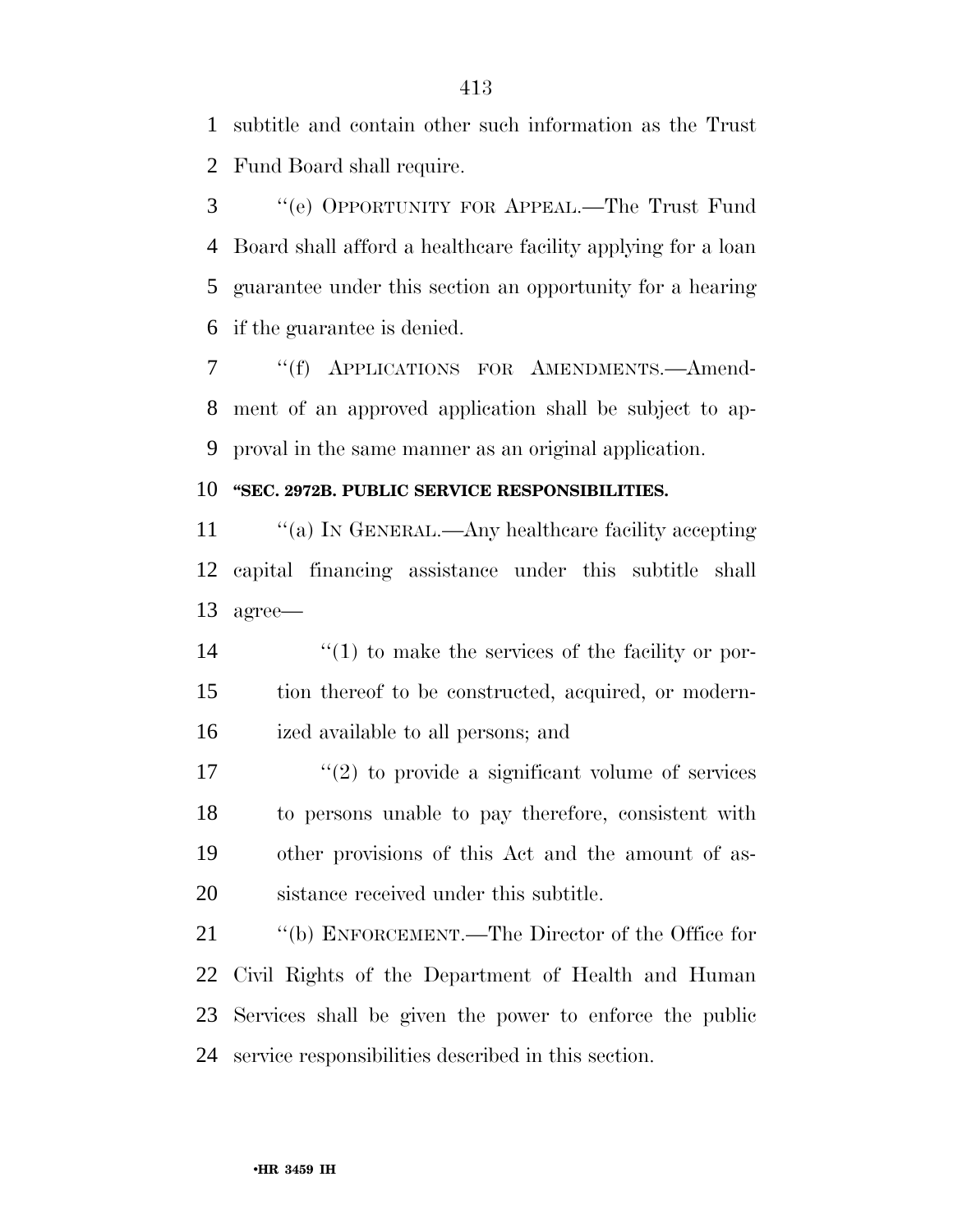''(a) CREATION OF TRUST FUND.—There is estab- lished in the Treasury of the United States a trust fund to be known as the Health Safety Net Infrastructure Trust Fund, consisting of such amounts as may be trans- ferred, appropriated, or credited to such Trust Fund as provided in this subtitle.

 ''(b) AUTHORIZATION OF APPROPRIATIONS TO TRUST FUND.—There are authorized to be appropriated to the Trust Fund such sums as may be necessary to carry out the purposes of this subtitle.

13 "(c) EXPENDITURES FROM TRUST FUND.—Amounts in the Trust Fund shall be available, pursuant to appro- priations Acts, only for making expenditures to carry out the purposes of this subtitle.

17 "(d) BOARD OF TRUSTEES; COMPOSITION; MEET-INGS; DUTIES.—

•**HR 3459 IH**  19 "(1) In GENERAL.—There shall be created a Health Safety Net Infrastructure Trust Fund Board of Trustees composed of the Secretary of Health and Human Services, the Secretary of the Treasury, the Assistant Secretary for Health, the Director of the Office of Minority Health, and the Administrator of the Centers for Medicare and Medicaid Services (all serving in their ex officio capacities), and 5 public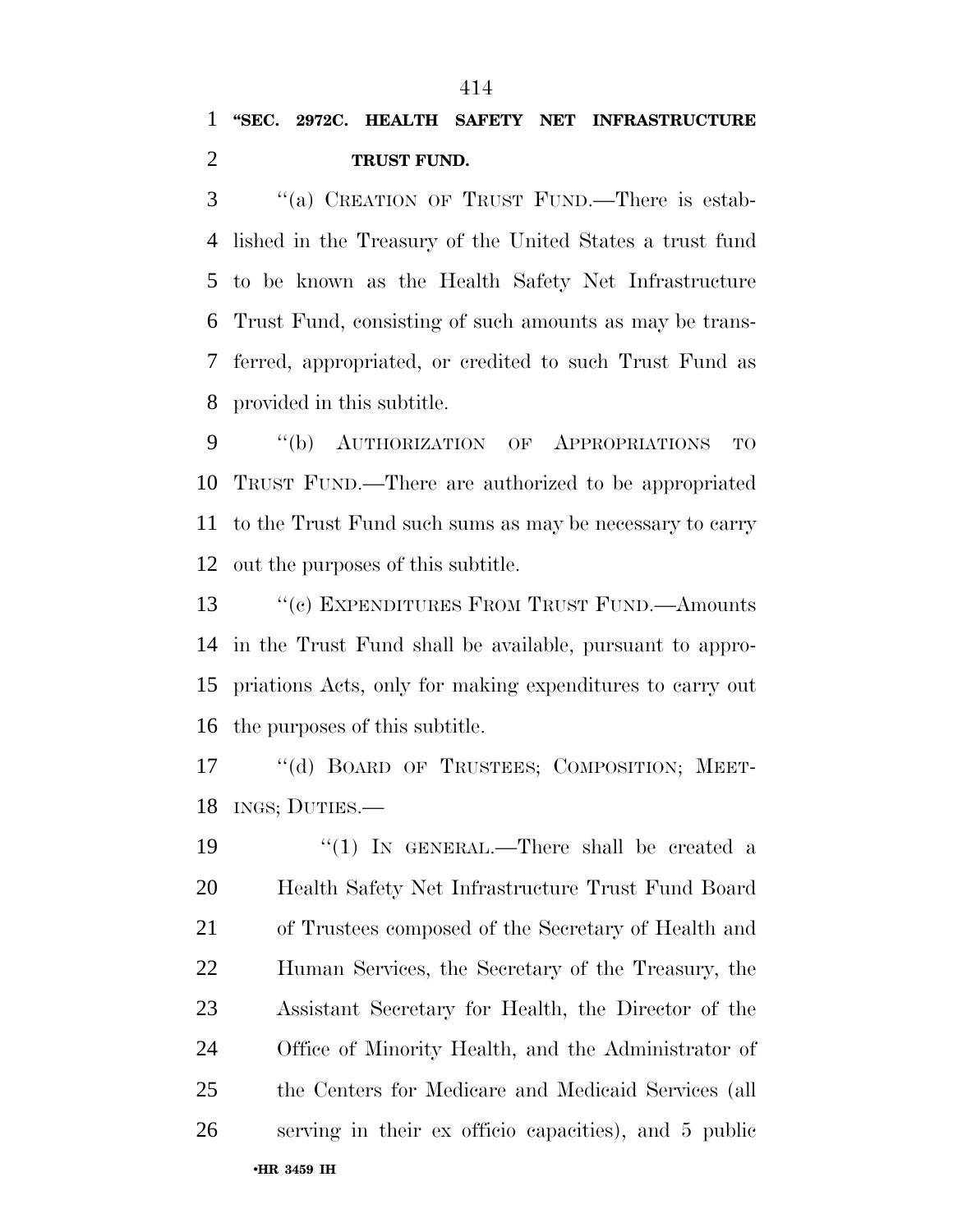| $\mathbf{1}$   | members who shall be appointed for 4 year terms by   |
|----------------|------------------------------------------------------|
| $\overline{2}$ | the President, from the following categories—        |
| 3              | $\lq\lq$ one chief health officer from a State;      |
| $\overline{4}$ | "(B) one chief executive officer of a                |
| 5              | healthcare facility that meets the general eligi-    |
| 6              | bility criteria of this subtitle;                    |
| $\tau$         | $\lq\lq$ (C) one representative of the financial     |
| 8              | community; and                                       |
| 9              | $\lq\lq$ two additional public or consumer           |
| 10             | representatives.                                     |
| 11             | "(2) DUTIES.—The Board of Trustees shall             |
| 12             | meet no less than quarterly and shall have the re-   |
| 13             | sponsibility to approve implementing regulations, to |
| 14             | establish criteria, and to recommend and approve ex- |
| 15             | penditures by the Secretary under the programs set   |
| 16             | forth in this subtitle.                              |
| 17             | "(3) MANAGING TRUSTEE.—The Secretary of              |
| 18             | the Treasury shall serve as the Managing Trustee of  |
| 19             | the Trust Fund, and shall be responsible for the in- |
| 20             | vestment of funds. The provisions of subsections (b) |
| 21             | through (e) of section 1817 of the Social Security   |
| 22             | Act shall apply to the Trust Fund and the Managing   |
| 23             | Trustee of the Trust Fund in the same manner as      |
| 24             | they apply to the Federal Hospital Insurance Trust   |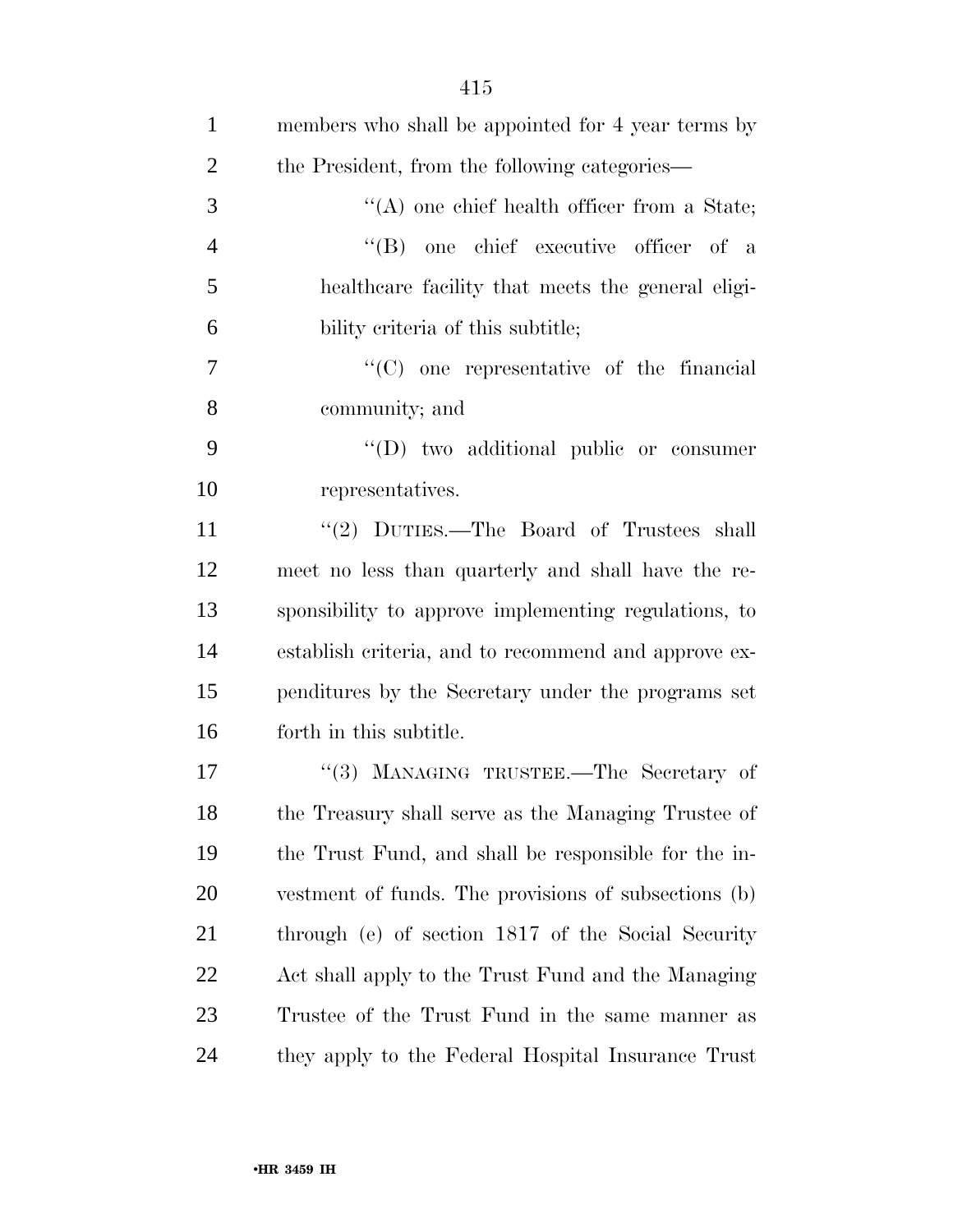Fund and the Managing Trustee of that Trust Fund.

### **''SEC. 2972D. ADMINISTRATION.**

 ''(a) IN GENERAL.—The Administrator of the Cen- ters for Medicare and Medicaid Services shall serve as Sec- retary of the Board of Trustees and shall administer the programs under this subtitle.

8 "(b) LIMITATION ON ADMINISTRATIVE EXPENSES.— Not more than 5 percent of the funds annually appro- priated to the Trust Fund may be available for adminis-tration of the Trust Fund or programs under this subtitle.

 **''Subchapter B—Loan Guarantees ''SEC. 2973. PROVISION OF LOAN GUARANTEES TO SAFETY NET HEALTHCARE FACILITIES.** 

 ''(a) IN GENERAL.—The Safety Net Infrastructure Trust Fund will provide a Federal guarantee of loan re- payment, including guarantees of repayment of refi- nancing loans, to non-Federal lenders making loans to eli- gible healthcare facilities for healthcare facility replace- ment (either by construction or acquisition), moderniza- tion and renovation projects, and capital equipment acqui-sition.

 ''(b) PURPOSES.—The loan guarantee program shall be designed by the Trust Fund Board with the goal of rebuilding and maintaining the essential health services of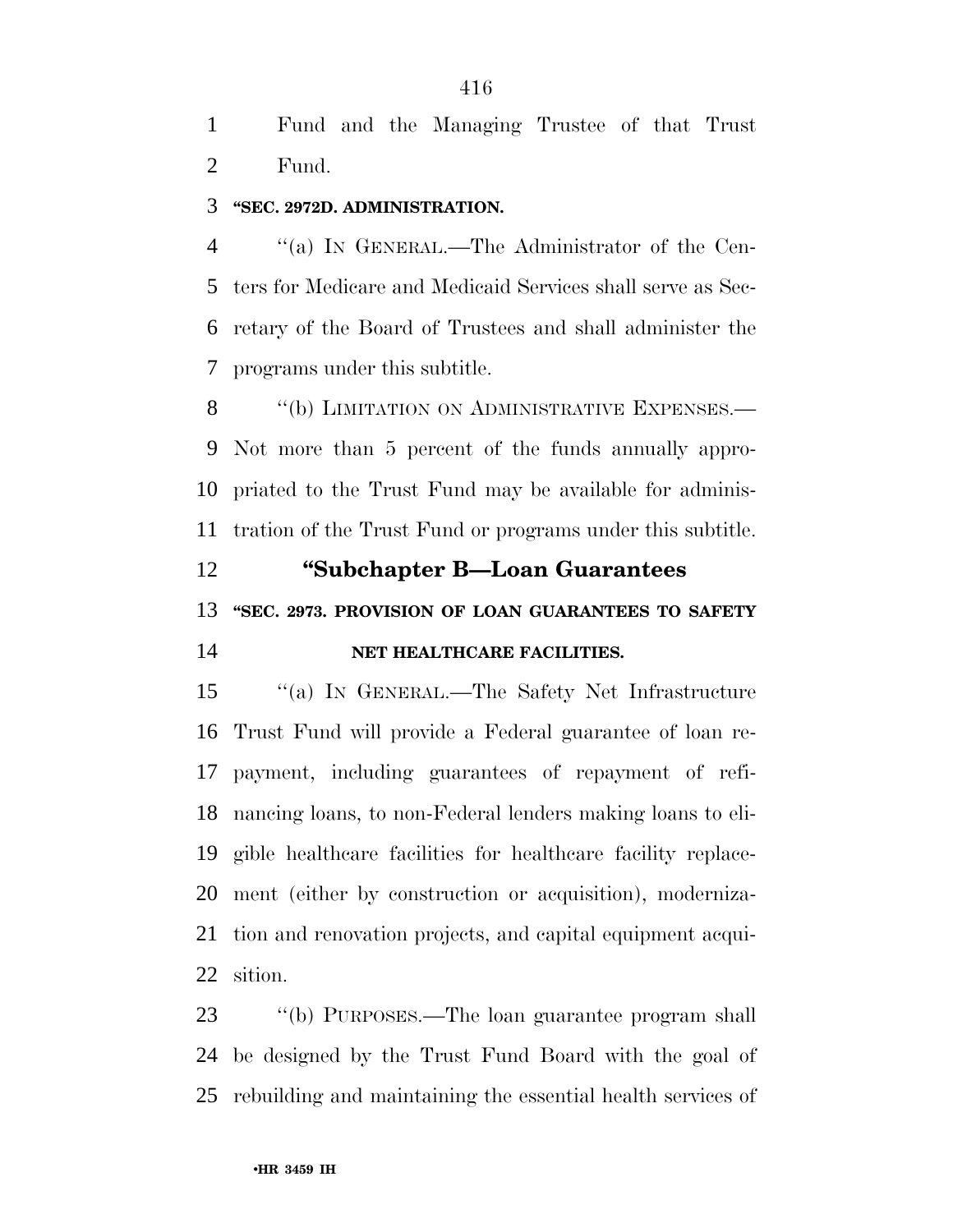healthcare facilities eligible for assistance under this sub-title.

### **''SEC. 2973A. ELIGIBLE LOANS.**

 ''(a) IN GENERAL.—Loan guarantees under this chapter are available for loans made to eligible healthcare facilities for replacement facilities (either newly con- structed or acquired), modernization and renovation of ex-isting facilities, and for capital equipment acquisition.

 ''(b) LOAN GUARANTEE MUST BE ESSENTIAL TO BOND FINANCING.—Eligible healthcare facilities must demonstrate that a Federal loan guarantee is essential to obtaining bond financing from non-Federal lenders at a reasonably affordable rate of interest.

 ''(c) ADDITIONAL ELIGIBILITY CRITERIA FOR LOAN GUARANTEES.—In order to be eligible for assistance under this chapter, a healthcare facility must demonstrate that the following criteria are met:

18 ''(1) The healthcare facility has evidence of an ability to meet debt service.

 ''(2) The assistance, when considered with other resources available to the project, is necessary and will restore, improve, or maintain the financial or physical soundness of the healthcare facility.

24  $(3)$  The applicant agrees to assume the public service responsibilities described in section 2972B.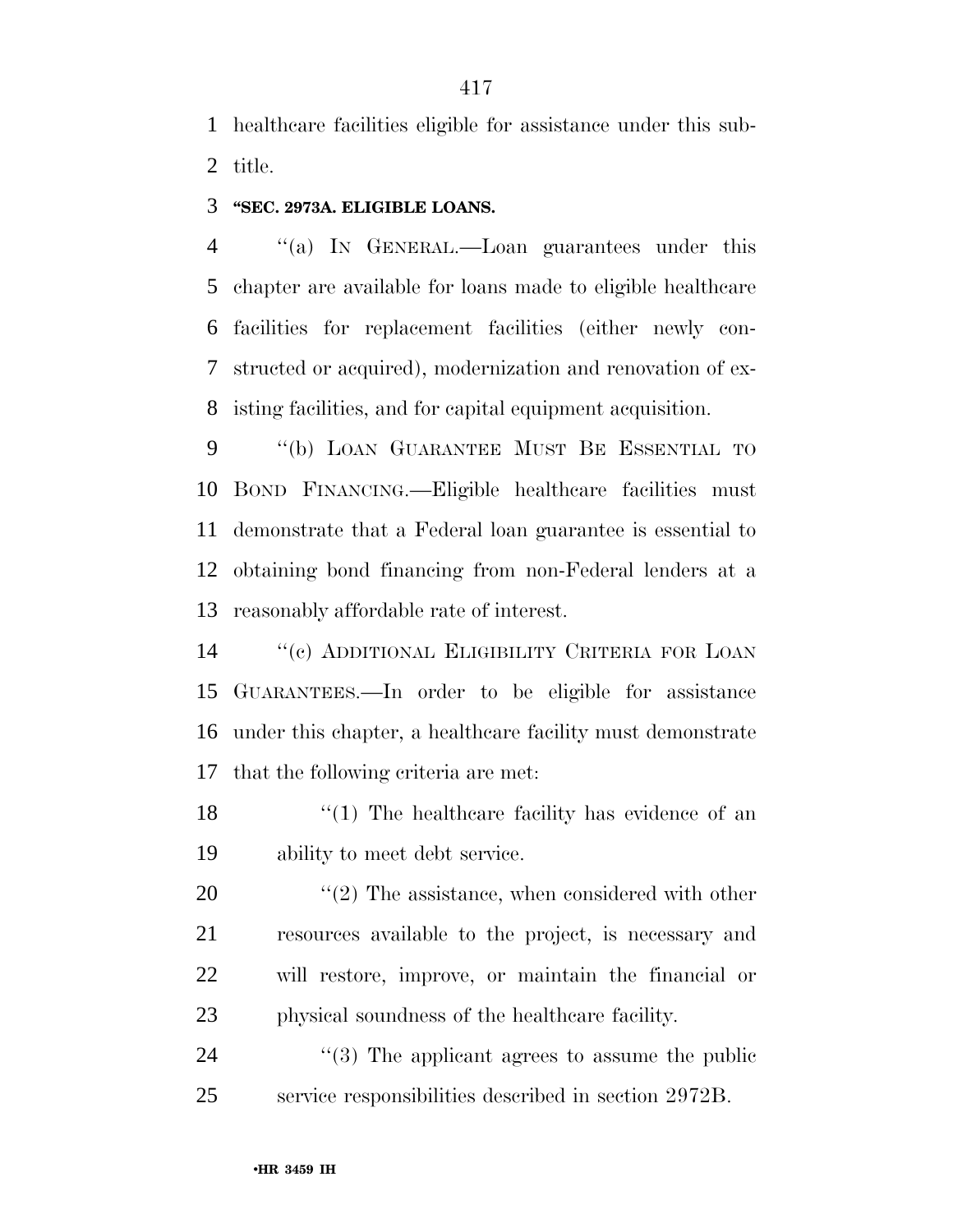| $\mathbf{1}$   | $(4)$ The project is being, or will be, operated       |
|----------------|--------------------------------------------------------|
| $\overline{2}$ | and managed in accordance with a management-im-        |
| 3              | provement-and-operating plan which is designed to      |
| $\overline{4}$ | reduce the operating costs of the project, which has   |
| 5              | been approved by the Trust Fund Board, and which       |
| 6              | includes—                                              |
| 7              | $\lq\lq$ (A) a detailed maintenance schedule;          |
| 8              | "(B) a schedule for correcting past defi-              |
| 9              | ciencies in maintenance, repairs, and replace-         |
| 10             | ments;                                                 |
| 11             | " $(C)$ a plan to upgrade the project to meet          |
| 12             | cost-effective energy efficiency standards pre-        |
| 13             | scribed by the Trust Fund Board;                       |
| 14             | $\lq\lq$ (D) a plan to improve financial and man-      |
| 15             | agement control systems;                               |
| 16             | $\lq\lq(E)$ a detailed annual operating budget         |
| 17             | taking into account such standards for oper-           |
| 18             | ating costs in the area as may be determined by        |
| 19             | the Trust Fund Board; and                              |
| 20             | $\lq\lq(F)$ such other requirements as the Trust       |
| 21             | Fund Board may determine.                              |
| 22             | $\lq(5)$ The application includes stringent provi-     |
| 23             | sions for continued State or local support of the pro- |
| 24             | gram, both with respect to operating and financial     |
| 25             | capital.                                               |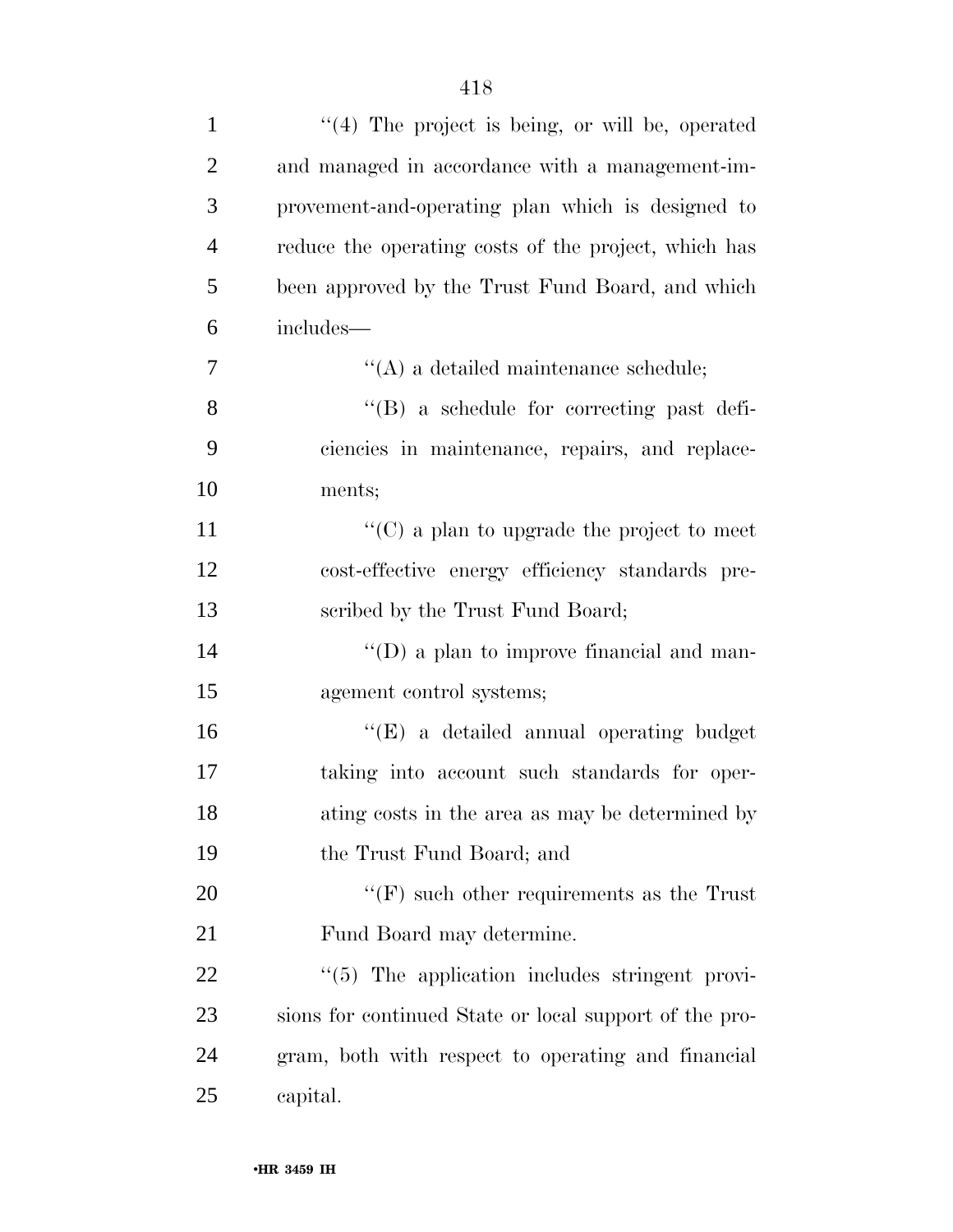1 ''(6) The terms, conditions, maturity, security (if any), and schedule and amount of repayments with respect to the loan are sufficient to protect the financial interests of the United States and are oth- erwise reasonable and in accord with regulation, in- cluding a determination that the rate of interest does not exceed such annual percentage on the prin- cipal obligation outstanding as the Trust Fund Board determines to be reasonable, taking into ac- count the range of interest rates prevailing in the private market for similar loans and the risks as-sumed by the United States.

13 ''(7) The healthcare facility must meet such other additional criteria as the Secretary may im-pose.

 ''(e) STATE OR LOCAL PARTICIPATION.—Projects in which State or local governmental entities participate in the form of first guarantees of part or all of the total loan value shall be given a preference for loan guarantees under this chapter.

### **''SEC. 2973B. GUARANTEE ALLOTMENTS.**

 $\text{``(a)}$  IN GENERAL.— $$150,000,000$  shall be annually allocated within the Trust Fund to the loan guarantee pro- gram established by this chapter in order to create a cu-mulative reserve in support of loan guarantees.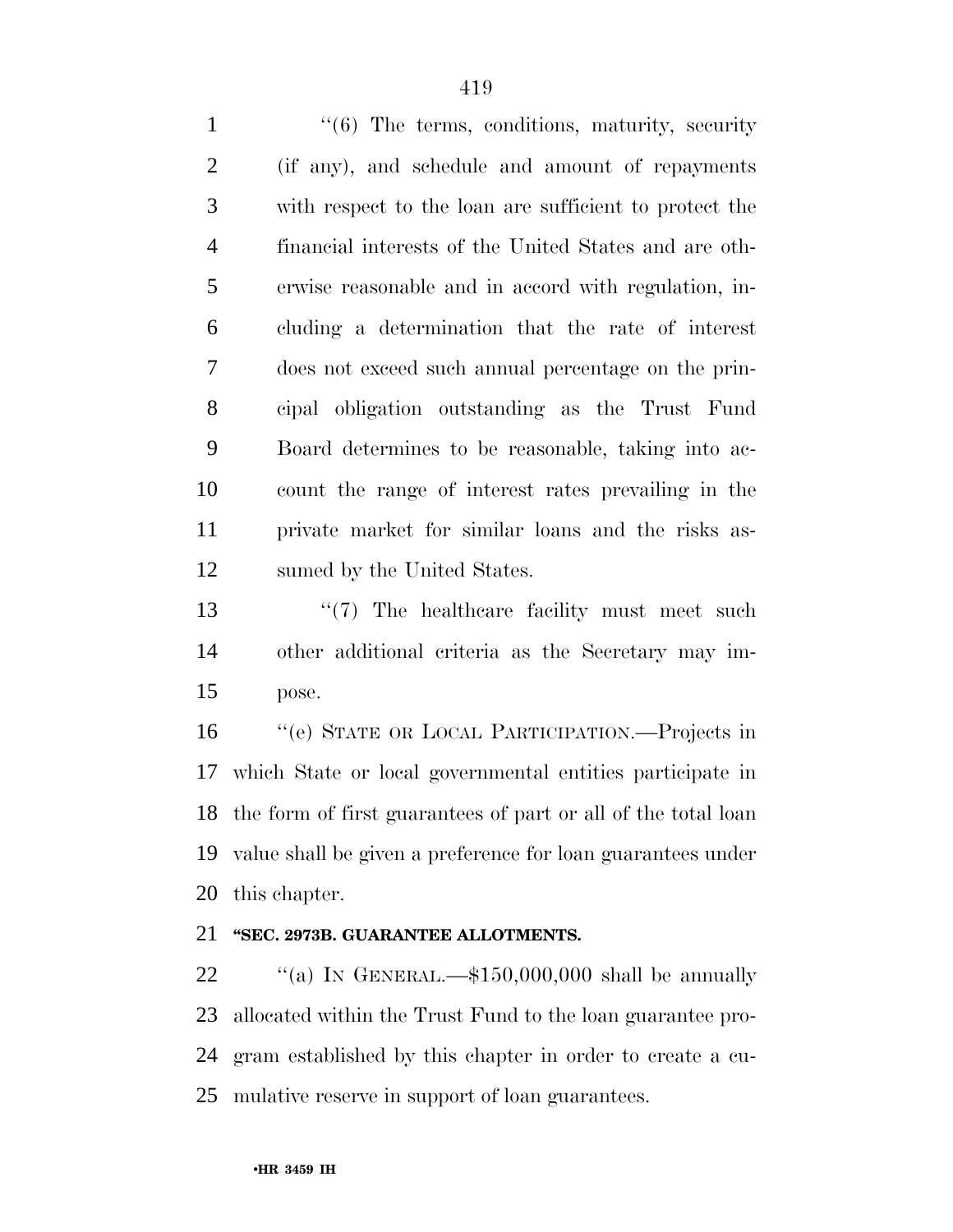''(b) LOAN GUARANTEES FOR RURAL HEALTHCARE FACILITIES.—At least 20 percent of the dollar value of loan guarantees made under this program during any given year shall be allocated for eligible rural healthcare facilities, to the extent a sufficient number of applications are made by such healthcare facilities.

 ''(c) GUARANTEES FOR SMALL LOANS.—At least \$200,000,000 of the annual dollar value of loan guaran- tees made under the program shall be reserved for loans of under \$50,000,000, if there are a sufficient number of applicants for loans of that size.

12 "(d) SPECIAL RULE FOR REFINANCING LOANS.— Not more than 20 percent of the amount allocated each year to the loan guarantee program established by this chapter may be allocated to guarantee refinancing loans during the year.

## 17 "SEC. 2973C. TERMS AND CONDITIONS OF LOAN GUARAN-**TEES.**

 ''(a) IN GENERAL.—The principal amount of the guaranteed loan, when added to any Federal grant assist- ance made under this subtitle, may not exceed 95 percent of the total value of the project, including land.

 ''(b) GUARANTEES PROVIDED MAY NOT SUPPLANT OTHER FUNDS.—Guarantees provided under this chapter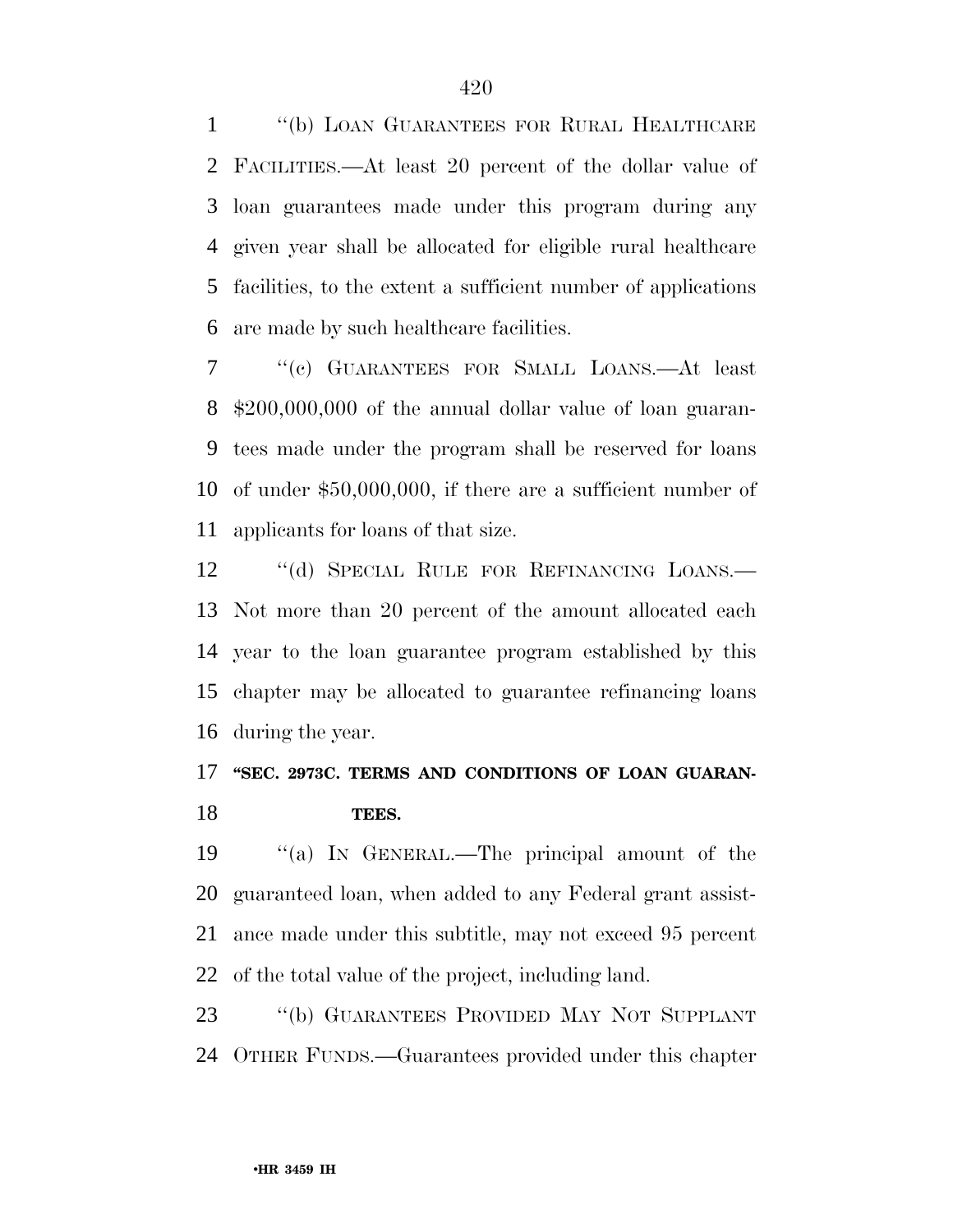may not be used to supplant other forms of State or local support.

 ''(c) RIGHT TO RECOVER FUNDS.—The United States shall be entitled to recover from any applicant healthcare facility the amount of payments made pursuant to any loan guarantee under this chapter, unless the Trust Fund Board for good cause waives its right of recovery, and the United States shall, upon making any such pay- ment pursuant to any such loan guarantee be subrogated to all of the rights of the recipients of the payments.

 ''(d) MODIFICATION OF TERMS.—Loan guarantees made under this chapter shall be subject to further terms and conditions as the Trust Fund Board determines to be necessary to assure that the purposes of this Act will be achieved, and any such terms and conditions may be modified by the Trust Fund Board to the extent that it determines such modifications to be consistent with the financial interest of the United States.

 ''(e) TERMS ARE INCONTESTABLE ABSENT FRAUD OR MISREPRESENTATION.—Any loan guarantee made by the Trust Fund Board pursuant to this chapter shall be incontestable in the hands of an applicant on whose behalf such guarantee is made, and as to any person who makes or contracts to make a loan to such applicant in reliance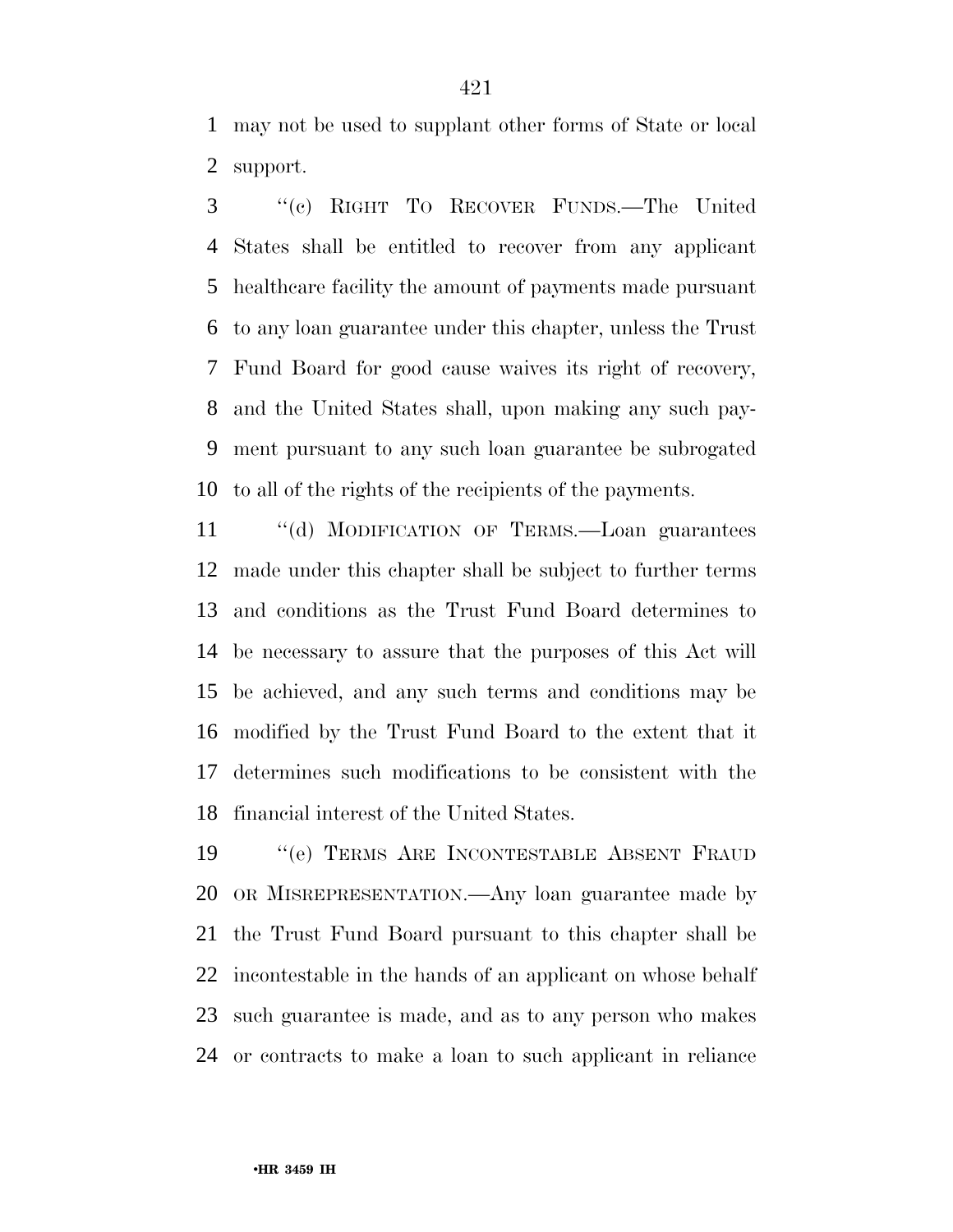thereon, except for fraud or misrepresentation on the part of such applicant or other person.

### **''SEC. 2973D. PREMIUMS FOR LOAN GUARANTEES.**

 ''(a) IN GENERAL.—The Trust Fund Board shall de- termine a reasonable loan insurance premium which shall be charged for loan guarantees under this chapter, taking into account the availability of the reserves created under section 2973B. Premium charges shall be payable in cash to the Trust Fund Board, either in full upon issuance, or annually in advance. In addition to the premium charge herein provided for, the Trust Fund Board is authorized to charge and collect such amount as it may deem reason- able for the appraisal of a property or project offered for insurance and for the inspection of such property or project.

 ''(b) PAYMENT IN ADVANCE.—In the event that the principal obligation of any loan accepted for insurance under this chapter is paid in full prior to the maturity date, the Trust Fund Board is authorized in its discretion to require the payment by the borrower of an adjusted premium charge in such amount as the Board determines to be equitable, but not in excess of the aggregate amount of the premium charges that the healthcare facility would otherwise have been required to pay if the loan had contin-ued to be insured until maturity date.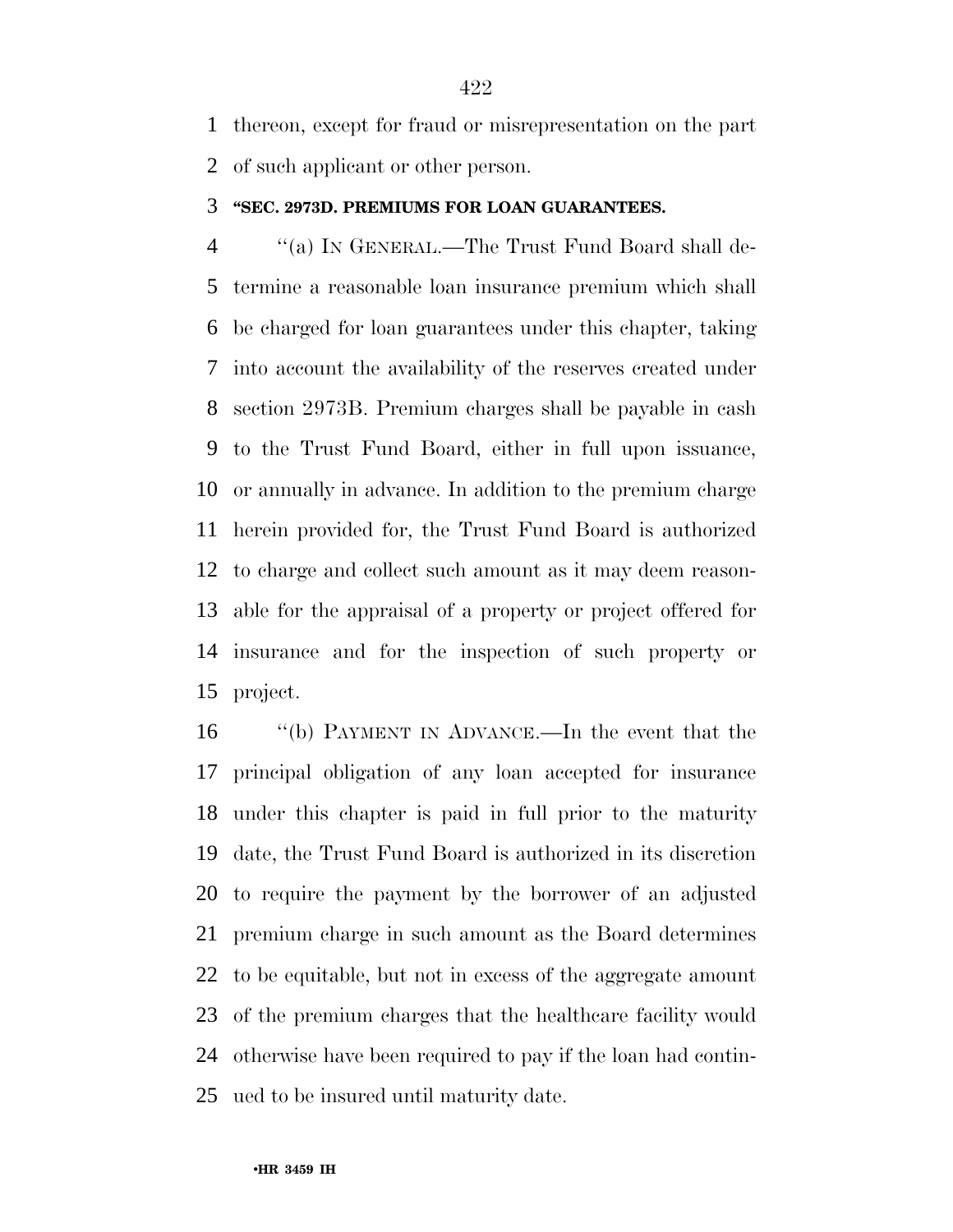1 "(c) TRUST FUND BOARD MAY WAIVE PREMIUMS.— The Trust Fund Board may in its discretion partially or totally waive premiums charged for loan insurance under this section for financially distressed healthcare facilities (as described by the Secretary).

# **''SEC. 2973E. PROCEDURES IN THE EVENT OF LOAN DE-FAULT.**

8 "(a) IN GENERAL.—Failure of the borrower to make payments due under or provided by the terms of a loan accepted for insurance under this chapter shall constitute a default.

12 "(b) ASSIGNMENT OF DEFAULTED LOANS.—If a de- fault continues for 30 days, then, upon the lender's trans- fer to the Trust Fund Board of all its rights and interests arising under the defaulted loan or in connection with the loan transaction, the lender shall be entitled to debentures which, together with a certificate of claim, are equal in value to the amount the lender would have received if, on the date of transfer, the borrower had repaid the loan in full, together with the amount of necessary expenses in-curred by the lender in connection with the default.

22 "(c) FORECLOSURE BY LENDER.—Subject to the ap- proval of the Trust Fund Board, or as provided in regula- tions, the lender may foreclose on the property securing the defaulted loan.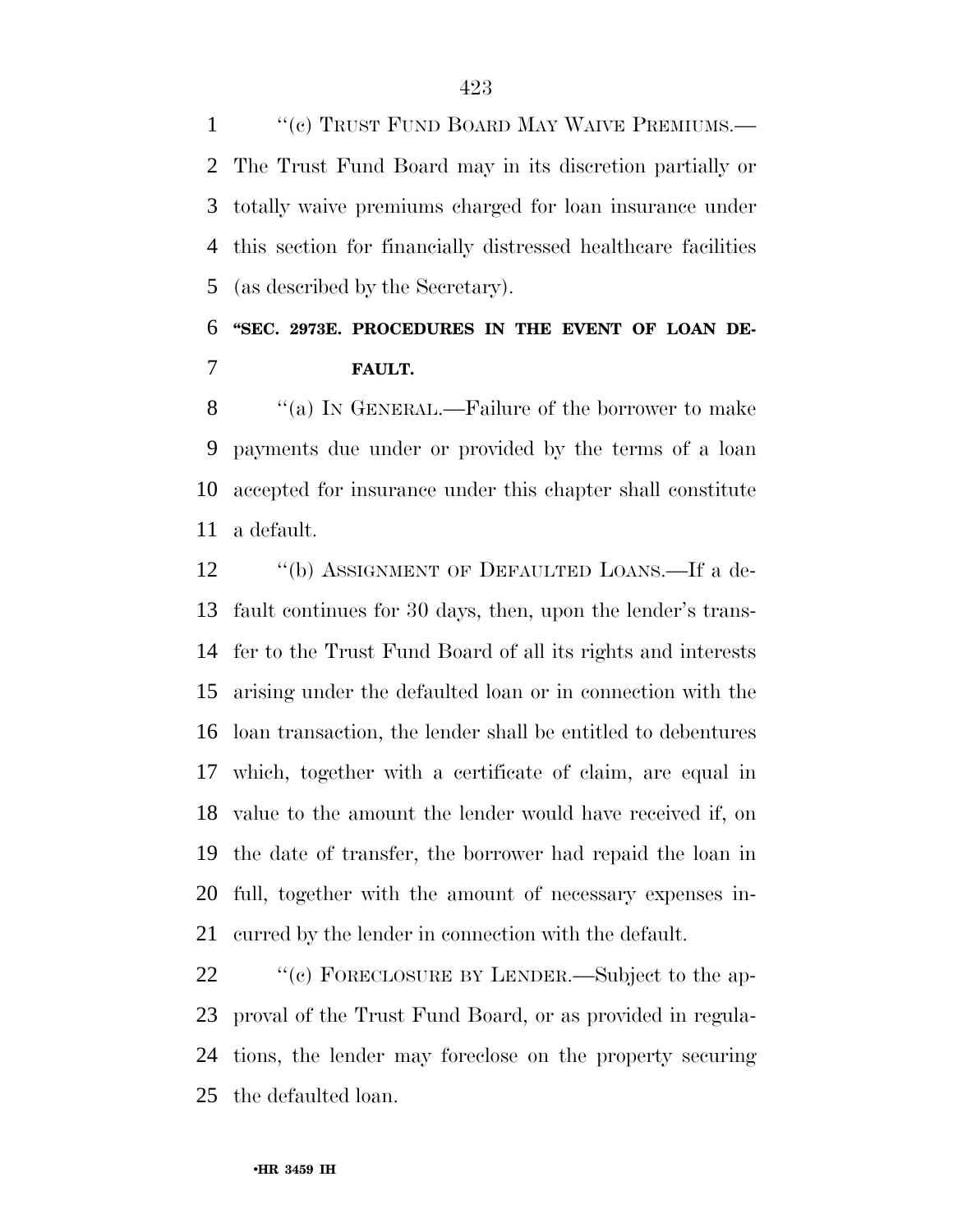''(d) FORECLOSURE BY TRUST FUND BOARD.—The Trust Fund Board is authorized to—

3 (1) acquire possession of and title to any prop- erty securing a defaulted loan by voluntary convey-ance in extinguishment of the indebtedness, or

 $(2)$  institute proceedings for foreclosure on the property securing any such defaulted loan and pros-ecute such proceedings to conclusion.

9 "(e) HANDLING AND DISPOSAL OF PROPERTY; SET-10 TLEMENT OF CLAIMS.—

11 "(1) PAYMENT FOR CERTAIN EXPENSES.—Not- withstanding any other provision of law relating to the acquisition, handling, or disposal of real and other property by the United States, the Trust Fund Board shall also have power, for the protection of the interests of the Trust Fund, to pay out of the Trust Fund all expenses or charges in connection with, and to deal with, complete, reconstruct, rent, renovate, modernize, insure, make contracts for the management of, or establish suitable agencies for 21 the management of, or sell for cash or credit or lease in its discretion, any property acquired by the Trust Fund under this section.

24 "(2) SETTLEMENT OF CLAIMS.—Notwith-standing any other provision of law, the Trust Fund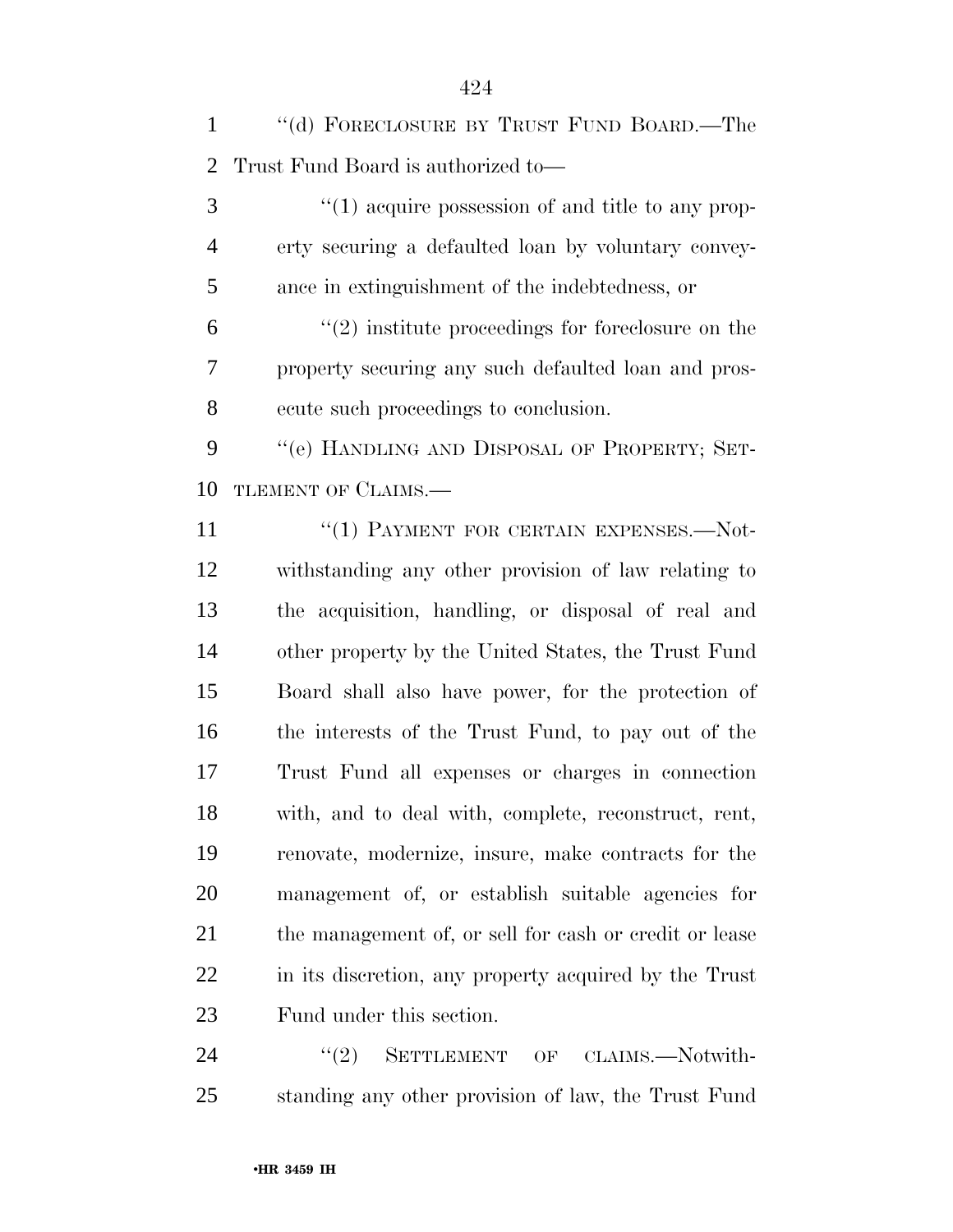Board shall also have the power to pursue to final collection by way of compromise or otherwise all claims assigned and transferred to the Trust Fund in connection with the assignment, transfer, and de- livery provided for in this section, and at any time, upon default, to foreclose or refrain from foreclosing on any property secured by any defaulted loan as- signed and transferred to or held by the Trust Fund.

 $(3)$  LIMITATIONS ON AUTHORITY.—Sub- sections (a) and (b) shall not be construed to apply to any contract for hazard insurance, or to any pur- chase or contract for services or supplies on account of such property if the amount thereof does not ex-ceed \$1,000.

 ''(f) REGULATIONS.—The Trust Fund Board shall propose and the Secretary shall promulgate regulations governing procedures in the event of a default on a loan accepted for insurance under this chapter.

### **''Subchapter C—Grants for Urgent Capital**

### **Needs**

### **''SEC. 2976. PROVISION OF GRANTS.**

23 "(a) IN GENERAL.—The Trust Fund Board shall make available \$400,000,000 in direct grants annually. The Secretary, with the approval of the Trust Fund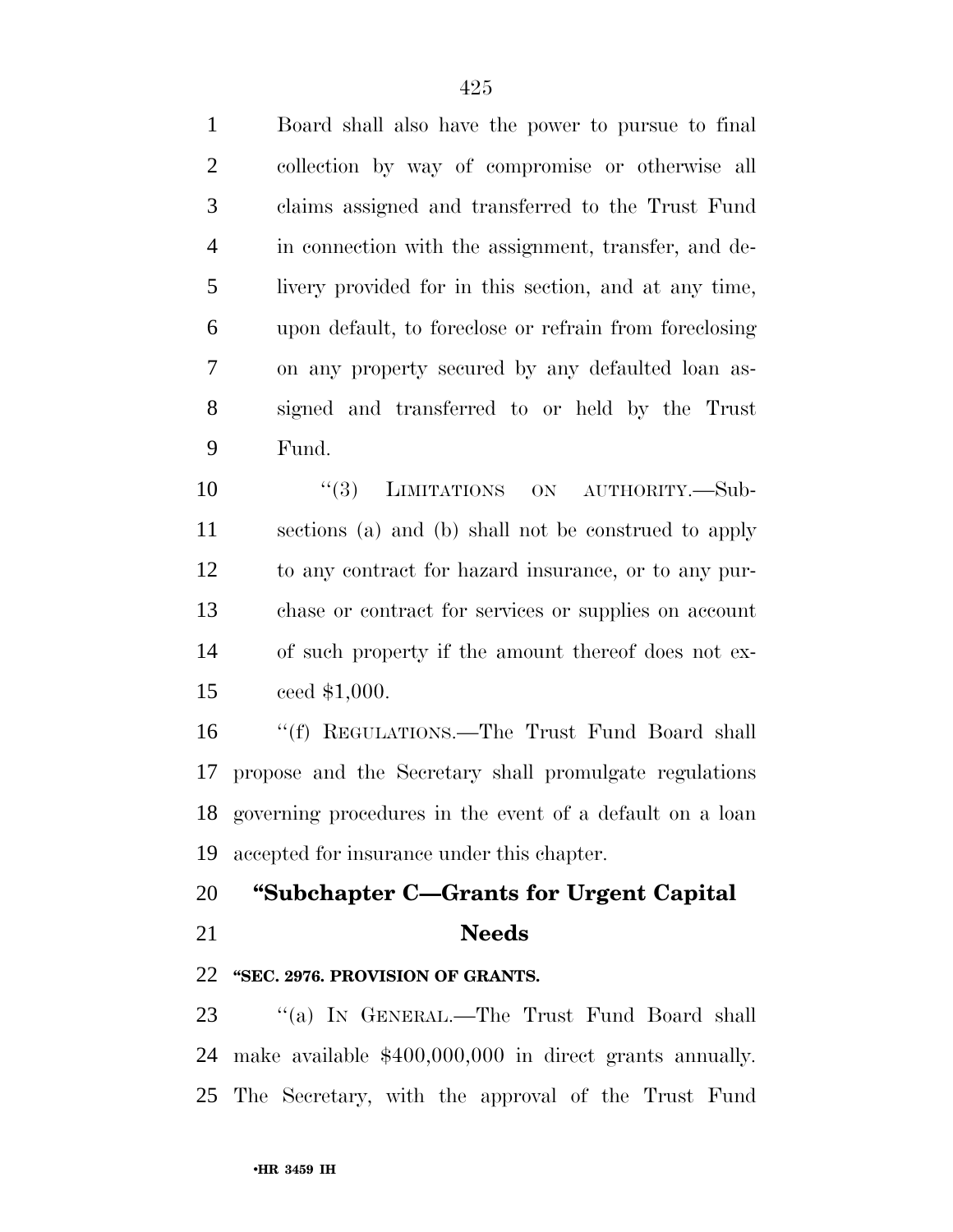Board, shall make direct grants to eligible healthcare fa-cilities with urgent capital needs.

- ''(b) PURPOSES.—Direct grants shall be available to eligible healthcare facilities for 3 types of projects:
- ''(1) Emergency certification and licensure grants would be available to eligible healthcare facili- ties that are threatened with closure or loss of ac- creditation or certification of a facility or of essential services as a result of life or safety code violations or similar facility or equipment failures. Such grants would provide limited funding for repair and renova- tion where failure to fund would disrupt the provi- sion of essential public health services such as emer-gency care.
- ''(2) Emergency grants would be available for capital renovation, expansion, or replacement nec- essary to the maintenance or expansion of essential safety and health services such as obstetrics, perinatal, emergency and trauma, primary care and preventive health services.

21 ''(3) Planning grants would be available to eli- gible healthcare facilities who require pre-approval assistance to meet regulatory requirements related to management and finance in order to apply for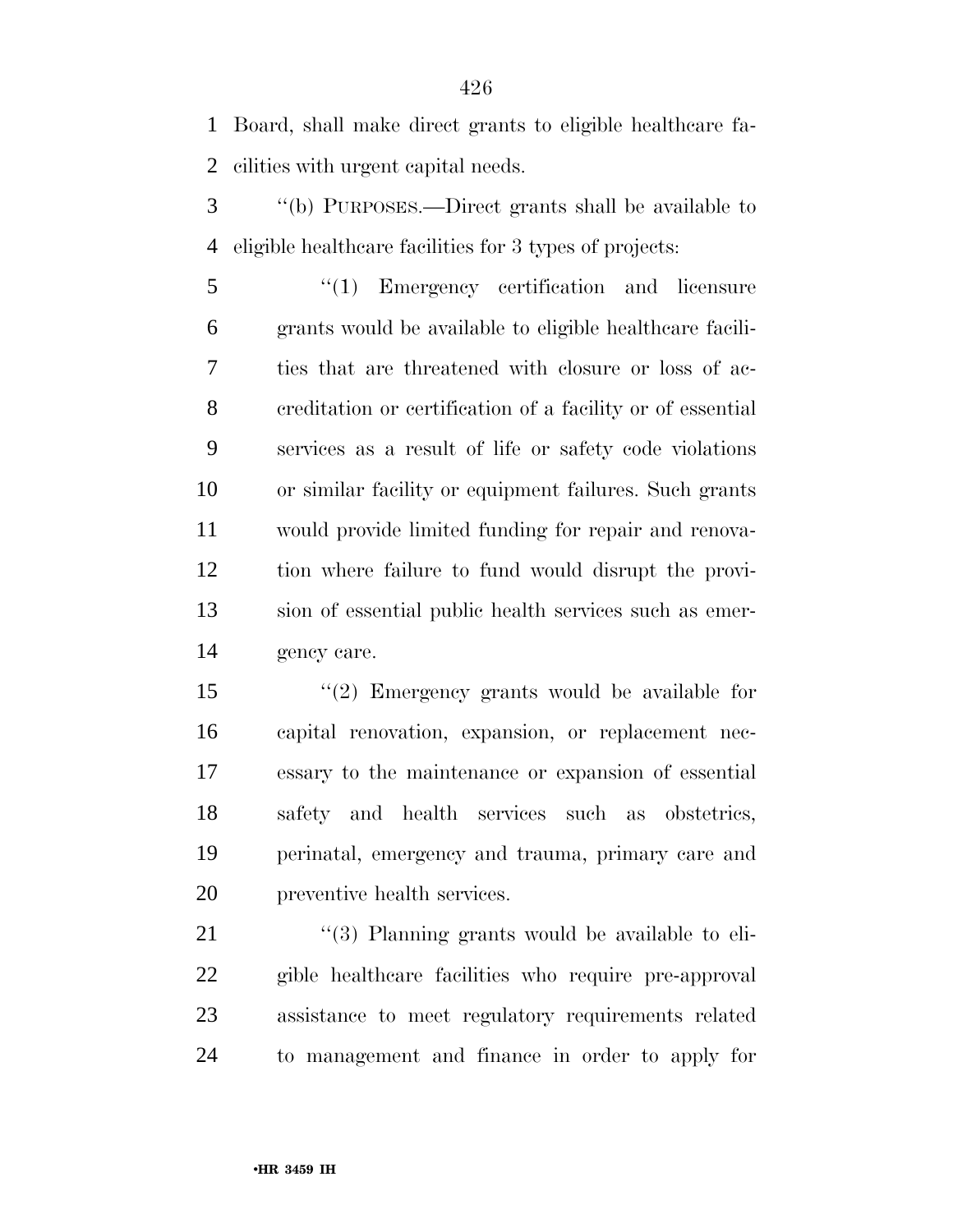loans, loan guarantees, and interest subsidies under this subtitle.

 ''(c) PRIORITY TO FINANCIALLY DISTRESSED HEALTHCARE FACILITIES.—Priority for direct grants under this section would be given to financially distressed healthcare facilities (as described by the Secretary).

 ''(d) APPLICATION PROCESS.—The Secretary, with the approval of the Trust Fund Board, shall create an expedited application process for direct grants.

### **''SEC. 2976B. ELIGIBLE PROJECTS.**

11 "(a) MATCHING GRANTS.—

12 "(1) LIMITATION ON AMOUNT.—Grants for cap- ital expenditures by eligible healthcare facilities will be limited to \$25,000,000.

 ''(2) MATCHING REQUIREMENT.—At least half of the projects funded in a year must receive at least 50 percent of their funding from State or local sources. The remaining projects funded during the year could be financed up to 90 percent with a com-bination of Federal grants and loans.

21 "(3) RESERVATION FOR RURAL HEALTHCARE FACILITIES.—No less than 20 percent of the grant funds in any given year would be reserved for rural healthcare facilities, provided that a sufficient num-ber of applications are approved.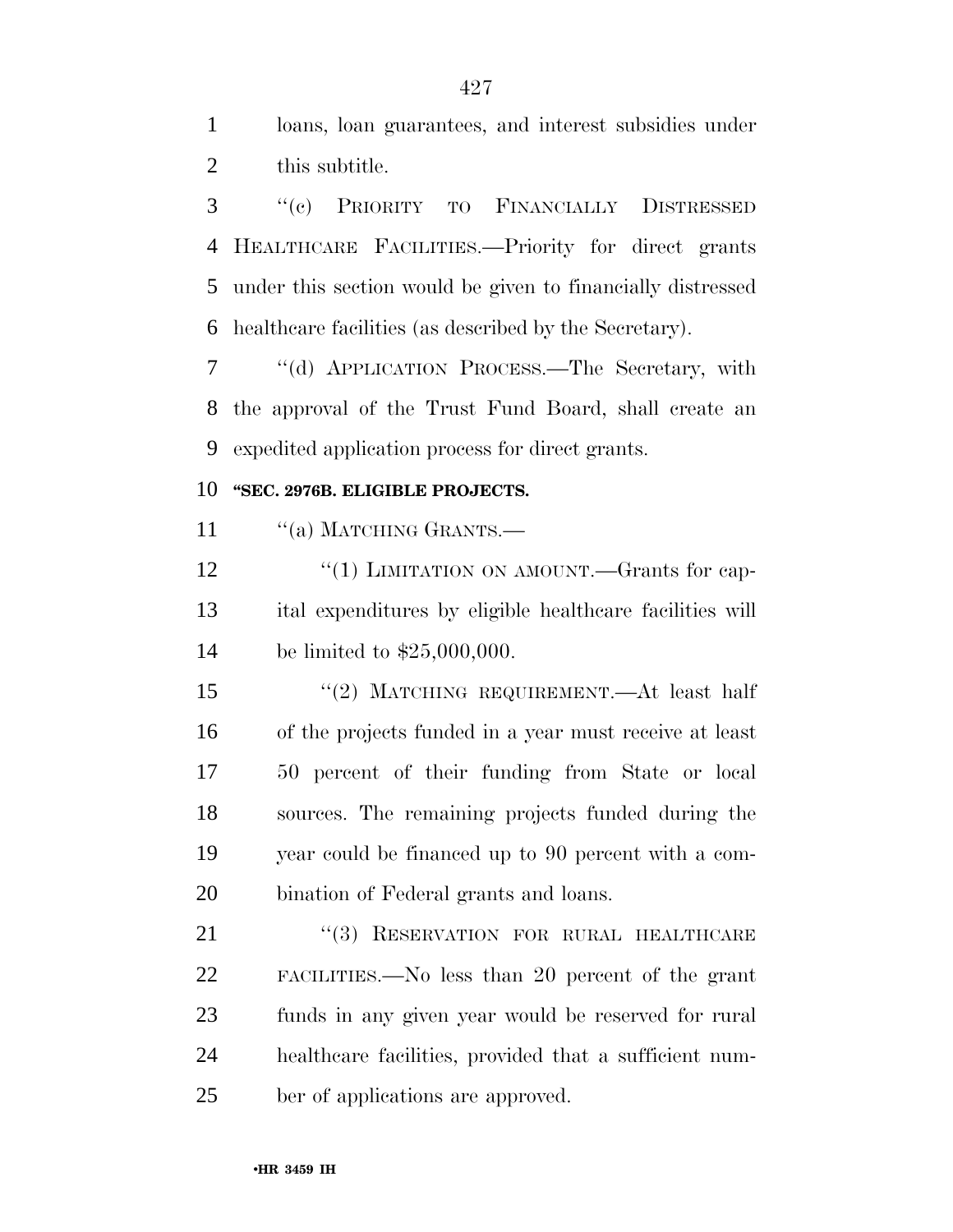''(b) PLANNING GRANTS.—Applicants who can dem- onstrate general qualification for the direct matching loan, loan guarantee, or interest subsidy programs under this subtitle or eligibility for mortgage insurance under section 242 of the National Housing Act will be eligible for a grant of up to \$500,000 to assist in implementation of key budgetary and financial systems as well as manage-ment and governance restructuring.''.

# **TITLE VIII—MISCELLANEOUS PROVISIONS**

### **SEC. 801. DEFINITIONS.**

 For purposes of this Act (including the amendments made by this Act other than the amendments made by subtitles A through G of title I):

 (1) APPROPRIATE HEALTHCARE SERVICES.— The term ''appropriate healthcare services'' includes services or treatments to address physical, mental, and behavioral diseases, conditions, or syndromes. The definition contained in this paragraph shall not apply for purposes of sections 206 and 606.

 (2) HISPANIC.—The term ''Hispanic'' means individuals whose origin is Mexican, Puerto Rican, Cuban, Central or South American, or any other Spanish-speaking country.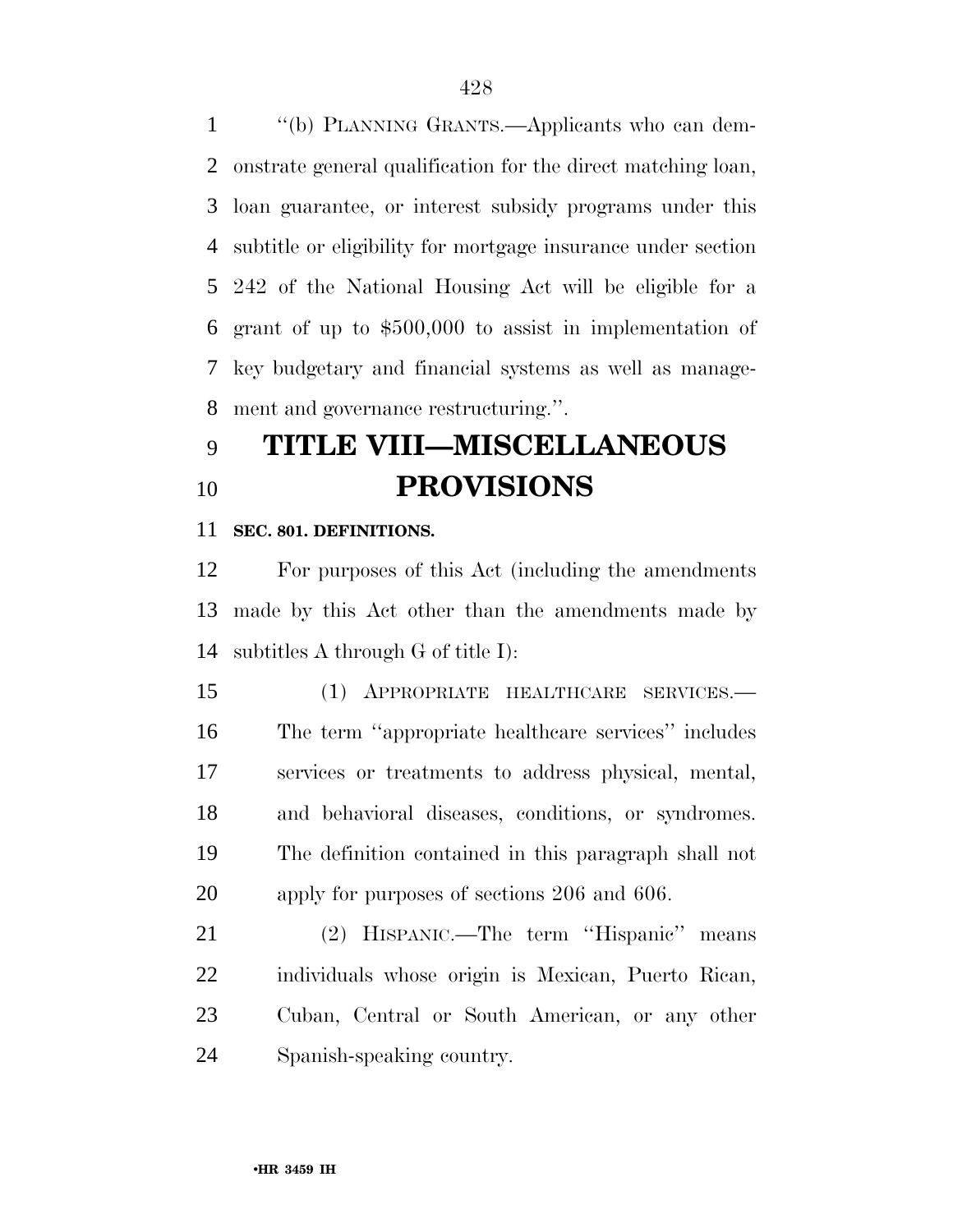(3) INDIAN.—The term ''Indian'', unless other- wise designated, means any person who is a member of an Indian tribe

 (4) INDIAN TRIBE.—The term ''Indian tribe'' means any Indian tribe, band, nation, or other orga- nized group or community, including any Alaska Na- tive village or group or regional or village corpora- tion as defined in or established pursuant to the Alaska Native Claims Settlement Act (85 Stat. 688) (43 U.S.C. 1601 et seq.), which is recognized as eli- gible for the special programs and services provided by the United States to Indians because of their sta-tus as Indians.

 (5) LIMITED ENGLISH PROFICIENT.—The term ''limited English proficient'' with respect to an indi- vidual means an individual who cannot speak, read, write, or understand the English language at a level that permits them to interact effectively with clinical or nonclinical staff at a healthcare organization.

(6) MINORITY.—

 (A) IN GENERAL.—The terms ''minority'' and ''minorities'' refer to individuals from a mi-nority group.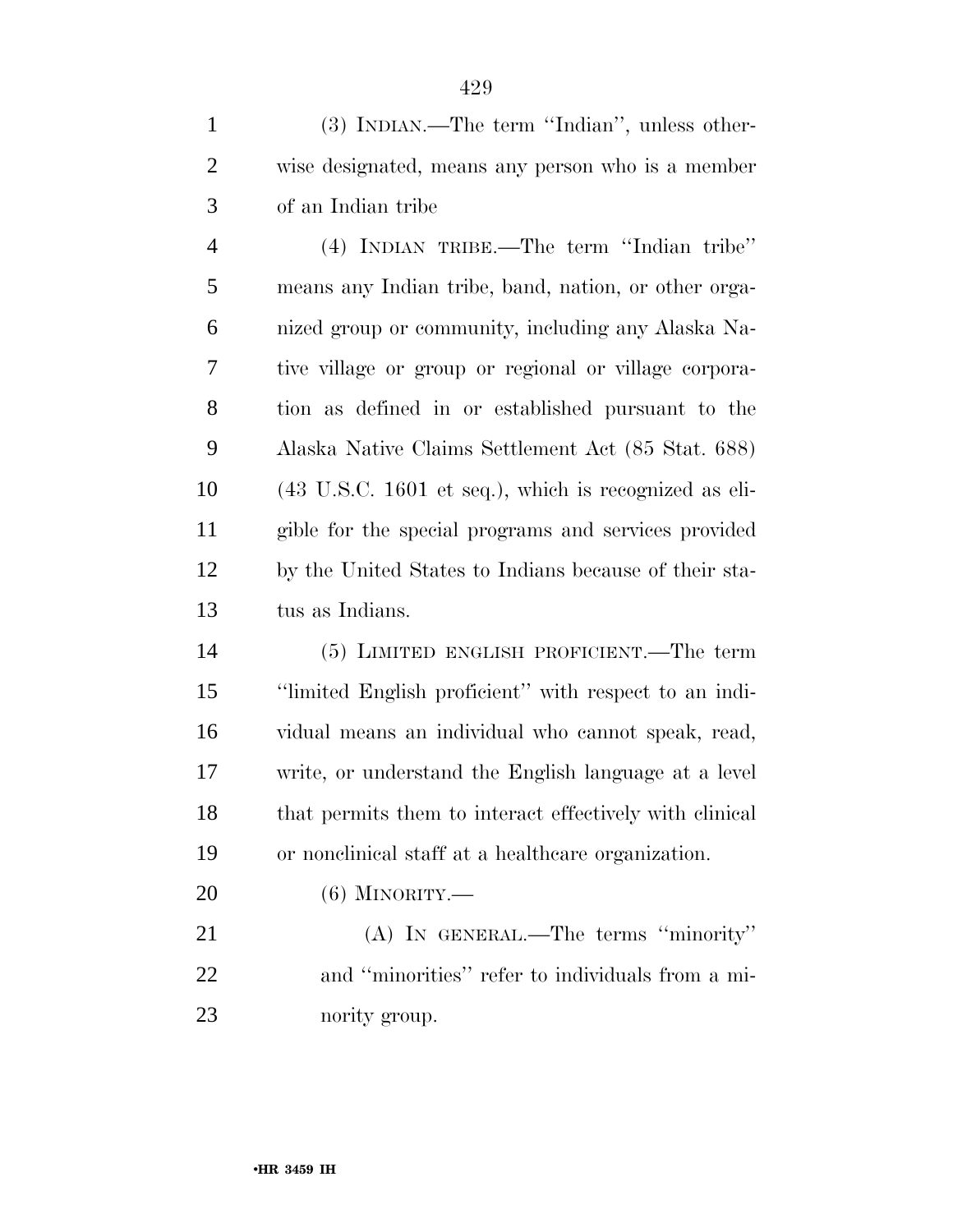| $\mathbf{1}$   | (B) POPULATIONS.—The term "minority",                 |
|----------------|-------------------------------------------------------|
| $\overline{2}$ | with respect to populations, refers to racial and     |
| 3              | ethnic minority groups.                               |
| $\overline{4}$ | (7) MINORITY GROUP.—The term "minority                |
| 5              | group" has the meaning given the term "racial and     |
| 6              | ethnic minority group".                               |
| 7              | (8) RACIAL AND ETHNIC MINORITY GROUP.—                |
| 8              | The term "racial and ethnic minority group" means     |
| 9              | American Indians and Alaska Natives, African          |
| 10             | Americans (including Blacks), Asian Americans,        |
| 11             | Hispanics (including Latinos), and Native Hawai-      |
| 12             | ians and other Pacific Islanders.                     |
| 13             | (9) SECRETARY.—The term "Secretary" means             |
| 14             | the Secretary of Health and Human Services.           |
| 15             | (10) STATE.—The term "State" means each of            |
| 16             | the several states, the District of Columbia, the     |
| 17             | Commonwealth of Puerto Rico, the Indian tribes,       |
| 18             | the Virgin Islands, Guam, American Samoa, and the     |
| 19             | Commonwealth of the Northern Mariana Islands.         |
| 20             | (11) TRIBAL ORGANIZATION.—The term "tribal"           |
| 21             | organization" means the elected governing body of     |
| 22             | any Indian tribe or any legally established organiza- |
| 23             | tion of Indians which is controlled by one or more    |
| 24             | such bodies or by a board of directors elected or se- |
| 25             | lected by one or more such bodies (or elected by the  |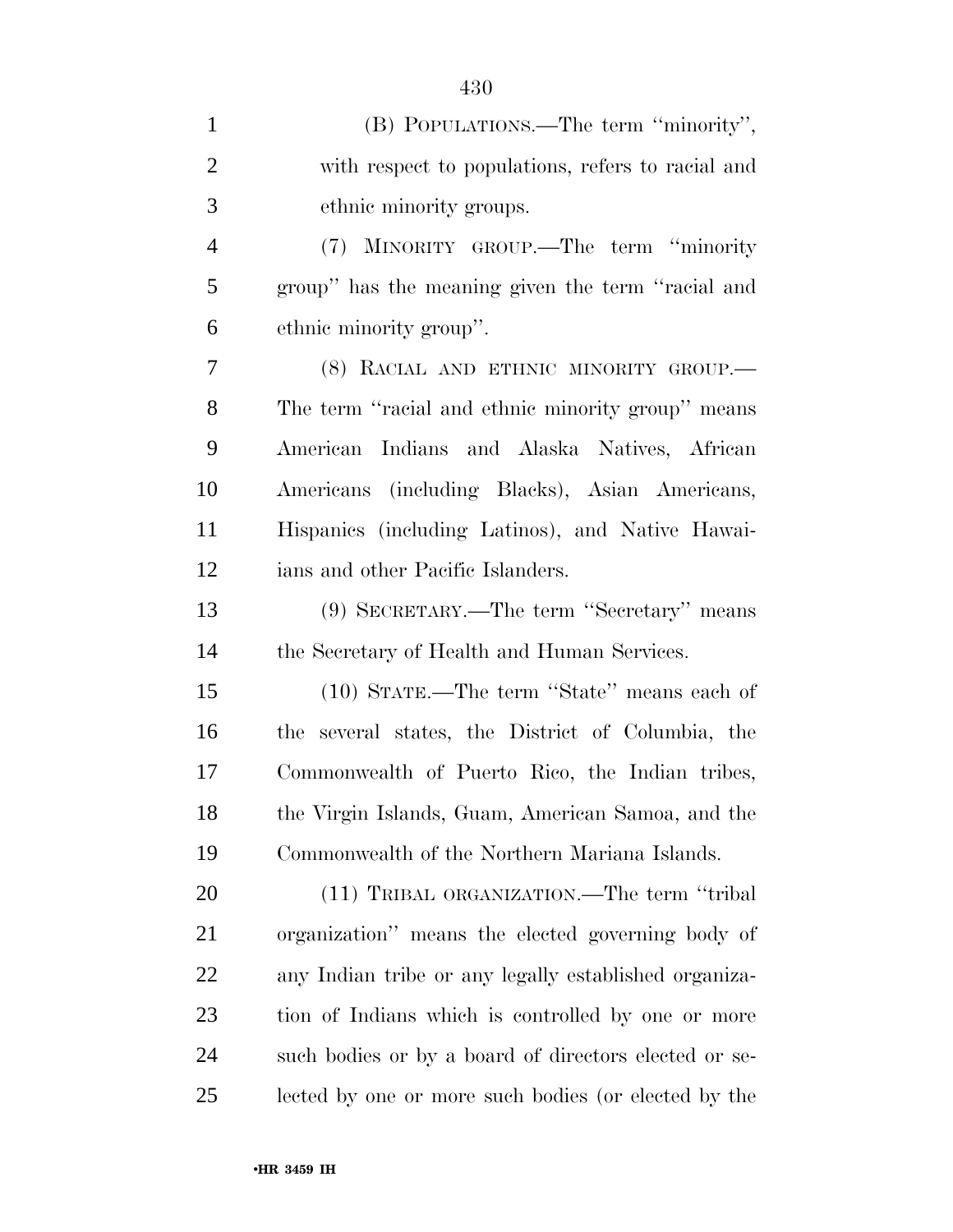Indian population to be served by such organization) and which includes the maximum participation of Indians in all phases of its activities.

 (12) UNDERREPRESENTED MINORITY.—The terms ''underrepresented minority'' and ''underrep- resented minorities'' refer to individuals who are members of racial or ethnic minority groups that are underrepresented in the health professions relative to their numbers in the general population.

 (13) UNDERSERVED POPULATIONS.—The term ''underserved population'' means the population of an urban or rural area designated by the Secretary as an area with a shortage of personal health serv- ices or a population group designated by the Sec-retary as having a shortage of such services.

#### **SEC. 802. DAVIS-BACON ACT.**

 All laborers and mechanics employed by contractors or subcontractors in the performance of construction work financed in whole or in part with assistance under this Act (or an amendment made by this Act), including cap- ital financing assistance, or grants or loan guarantees from the Safety Net Infrastructure Trust Fund (estab- lished under section 2972C of the Public Health Service Act), shall be paid wages at rates not less than those pre-vailing on similar work in the locality involved as deter